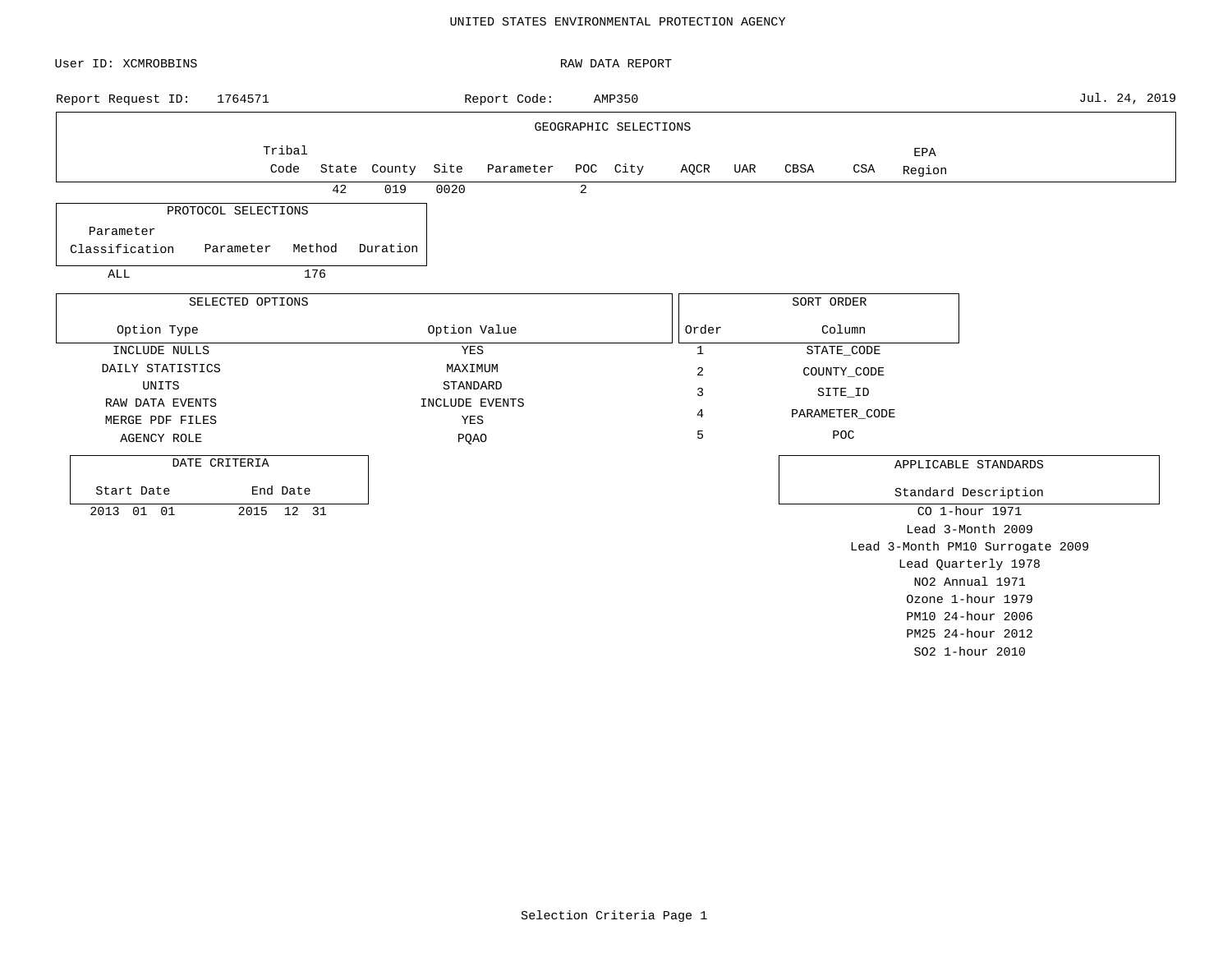|                |                             |                                                |                   |                                                                            |                   |                | RAW DATA REPORT |                        |                                             |                   |                  |                                 | Jul. 24, 2019  |
|----------------|-----------------------------|------------------------------------------------|-------------------|----------------------------------------------------------------------------|-------------------|----------------|-----------------|------------------------|---------------------------------------------|-------------------|------------------|---------------------------------|----------------|
|                | (42153) Carbon disulfide    |                                                |                   |                                                                            |                   |                |                 |                        |                                             |                   |                  | CAS NUMBER:                     | $75 - 15 - 0$  |
|                | SITE ID: 42-019-0020        | POC: 2                                         |                   |                                                                            |                   |                |                 |                        |                                             |                   |                  | LATITUDE:                       | 41.0632        |
|                | COUNTY: (019) Butler        |                                                |                   |                                                                            |                   |                | STATE:          | (42) Pennsylvania      |                                             |                   |                  | LONGITUDE:                      | $-80.0309$     |
|                | CITY: (71184) Slippery Rock |                                                |                   |                                                                            |                   |                | AOCR:           |                        | (197) SOUTHWEST PENNSYLVANIA                |                   |                  | UTM ZONE:                       |                |
|                |                             | SITE ADDRESS: Storm Harbor Equestrian Building |                   |                                                                            |                   |                |                 |                        | URBANIZED AREA: (0000) NOT IN AN URBAN AREA |                   |                  | UTM NORTHING:                   |                |
|                | SITE COMMENTS:              |                                                |                   |                                                                            |                   |                |                 | LAND USE: AGRICULTURAL |                                             |                   |                  | UTM EASTING:                    |                |
|                | MONITOR COMMENTS:           |                                                |                   |                                                                            |                   |                |                 | LOCATION SETTING:      | <b>SUBURBAN</b>                             |                   |                  | ELEVATION-MSL:                  | 400            |
|                |                             |                                                |                   |                                                                            |                   |                |                 |                        |                                             |                   |                  | PROBE HEIGHT:                   | $\overline{3}$ |
|                |                             |                                                |                   | SUPPORT AGENCY: (0851) Pennsylvania Department Of Environmental Protection |                   |                |                 |                        |                                             |                   |                  | DURATION: 24 HOUR               |                |
|                | MONITOR TYPE: SPM           |                                                |                   |                                                                            |                   |                | REPORT FOR:     | 2013                   |                                             |                   |                  |                                 |                |
|                |                             |                                                |                   | COLLECTION AND ANALYSIS METHOD: (176) 6L Subatm SS Canister Entech Preco   |                   |                |                 |                        |                                             |                   |                  | UNITS: Parts per billion Carbon |                |
| PQAO:          |                             |                                                |                   | (0851) Pennsylvania Department Of Environmental Protection                 |                   |                |                 |                        |                                             |                   | MIN DETECTABLE:  |                                 |                |
|                | MONTH                       |                                                |                   |                                                                            |                   |                |                 |                        |                                             |                   |                  |                                 |                |
| Day            | <b>JANUARY</b>              | FEBRUARY                                       | MARCH             | APRIL                                                                      | MAY               | $_{\rm JUNE}$  | JULY            | <b>AUGUST</b>          | SEPTEMBER                                   | <b>OCTOBER</b>    | <b>NOVEMBER</b>  | <b>DECEMBER</b>                 |                |
| $\mathbf{1}$   |                             |                                                |                   |                                                                            |                   |                |                 |                        | .205                                        | $_{\rm AS}$       |                  |                                 |                |
| $\overline{a}$ |                             |                                                |                   |                                                                            |                   |                |                 | AF                     |                                             |                   |                  |                                 |                |
| $\overline{3}$ |                             | .07 SQ                                         |                   |                                                                            |                   | TS             | .17             |                        |                                             |                   |                  |                                 |                |
| $\overline{4}$ | AF                          |                                                |                   | .07S                                                                       | .09S              |                |                 |                        |                                             |                   |                  |                                 |                |
| 5              |                             |                                                | .08SQ             |                                                                            |                   |                |                 |                        |                                             |                   |                  |                                 |                |
| 6              |                             |                                                |                   |                                                                            |                   |                |                 |                        |                                             |                   | $_{\rm AS}$      | $.00$ ND                        |                |
| 7<br>8         |                             |                                                |                   |                                                                            |                   |                |                 |                        | .10S                                        | AS                |                  |                                 |                |
| 9              |                             | AF                                             |                   |                                                                            |                   | $.00$ ND       | $\rm AF$        | $\rm{AF}$              |                                             |                   |                  |                                 |                |
| 10             | .10S                        |                                                |                   | $_{\rm AS}$                                                                | .00 <sub>ND</sub> |                |                 |                        |                                             |                   |                  |                                 |                |
| $11\,$         |                             |                                                | .00 <sub>ND</sub> |                                                                            |                   |                |                 |                        |                                             |                   |                  |                                 |                |
| 12             |                             |                                                |                   |                                                                            |                   |                |                 |                        |                                             |                   | .07 <sub>c</sub> | .07S                            |                |
| 13             |                             |                                                |                   |                                                                            |                   |                |                 |                        | .09SQ                                       | AS                |                  |                                 |                |
| 14             |                             |                                                |                   |                                                                            |                   |                |                 | .16CL                  |                                             |                   |                  |                                 |                |
| 15             |                             | AF                                             |                   |                                                                            |                   | $.00$ ND       | AF              |                        |                                             |                   |                  |                                 |                |
| 16             | AS                          |                                                |                   | .11 SQ                                                                     | .00 <sub>ND</sub> |                |                 |                        |                                             |                   |                  |                                 |                |
| 17             |                             |                                                | $.00$ ND          |                                                                            |                   |                |                 |                        |                                             |                   |                  |                                 |                |
| 18             |                             |                                                |                   |                                                                            |                   |                |                 |                        |                                             |                   | AF               | $_{\rm AS}$                     |                |
| 19             |                             |                                                |                   |                                                                            |                   |                |                 |                        | $\mathbb{A}\mathbb{S}$                      | $_{\rm AS}$       |                  |                                 |                |
| 20             |                             |                                                |                   |                                                                            |                   |                |                 | $\mathbb{A}\mathbb{S}$ |                                             |                   |                  |                                 |                |
| 21             |                             | $.00$ ND                                       |                   |                                                                            |                   | $.00$ ND       | .11 SQ          |                        |                                             |                   |                  |                                 |                |
| 22             | AF                          |                                                |                   | AF                                                                         | $.00$ ND          |                |                 |                        |                                             |                   |                  |                                 |                |
| 23             |                             |                                                | $\rm AF$          |                                                                            |                   |                |                 |                        |                                             |                   |                  |                                 |                |
| 24             |                             |                                                |                   |                                                                            |                   |                |                 |                        |                                             |                   | AF               | $.08$ SO                        |                |
| 25             |                             |                                                |                   |                                                                            |                   |                |                 |                        | $\mathbb{A}\mathbb{S}$                      | .00 <sub>ND</sub> |                  |                                 |                |
| 26             |                             |                                                |                   |                                                                            |                   |                |                 | AF                     |                                             |                   |                  |                                 |                |
| 27             |                             | .15                                            |                   |                                                                            |                   | .14            | AS              | AS                     |                                             |                   |                  |                                 |                |
| 28             | .10SQ                       |                                                |                   | .15                                                                        | .12S              |                |                 |                        |                                             |                   |                  |                                 |                |
| 29<br>30       |                             |                                                | .235              |                                                                            |                   |                |                 |                        |                                             |                   | $.00$ ND         | $.00$ ND                        |                |
| 31             |                             |                                                |                   |                                                                            |                   |                |                 |                        |                                             | $.00$ ND          |                  |                                 |                |
|                |                             |                                                |                   |                                                                            |                   |                |                 |                        |                                             |                   |                  |                                 |                |
| NO.:           | $\overline{a}$              | $\overline{3}$                                 | $\overline{4}$    | $\overline{3}$                                                             | 5                 | $\overline{4}$ | $\overline{a}$  | $\mathbf{1}$           | $\overline{3}$                              | 2                 | $\overline{a}$   | $\overline{4}$                  |                |
| MAX:           | .10                         | .15                                            | .23               | .15                                                                        | .12               | .14            | .17             | .16                    | .20                                         | 0.00              | .07              | .08                             |                |
| MEAN:          | .100                        | .073                                           | .078              | .110                                                                       | .042              | .035           | .140            | .160                   | .130                                        | 0.000             | .035             | .038                            |                |
|                | ANNUAL OBSERVATIONS:        | 35                                             | ANNUAL MEAN:      | .070                                                                       | ANNUAL MAX:       | .23            |                 |                        |                                             |                   |                  |                                 |                |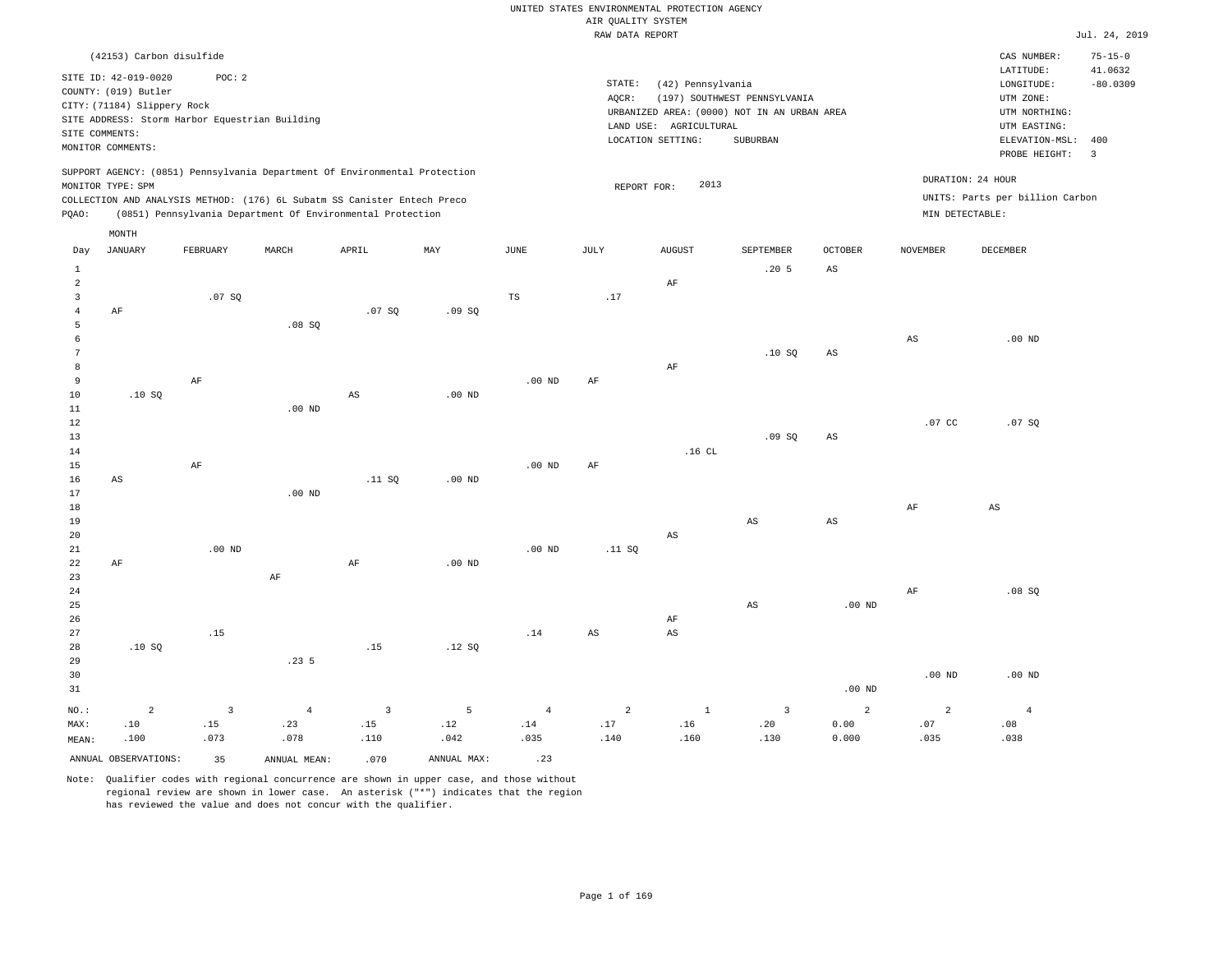#### RAW DATA REPORT JUL. 24, 2019 UNITED STATES ENVIRONMENTAL PROTECTION AGENCY AIR QUALITY SYSTEM

|                | (42153) Carbon disulfide                                         |          |       |                                                                            |     |      |        |                           |                                             |                |                 | CAS NUMBER:                     | $75 - 15 - 0$ |
|----------------|------------------------------------------------------------------|----------|-------|----------------------------------------------------------------------------|-----|------|--------|---------------------------|---------------------------------------------|----------------|-----------------|---------------------------------|---------------|
|                | SITE ID: 42-019-0020                                             | POC:2    |       |                                                                            |     |      |        |                           |                                             |                |                 | LATITUDE:                       | 41.0632       |
|                |                                                                  |          |       |                                                                            |     |      | STATE: | (42) Pennsylvania         |                                             |                |                 | LONGITUDE:                      | $-80.0309$    |
|                | COUNTY: (019) Butler                                             |          |       |                                                                            |     |      | AQCR:  |                           | (197) SOUTHWEST PENNSYLVANIA                |                |                 | UTM ZONE:                       |               |
|                | CITY: (71184) Slippery Rock                                      |          |       |                                                                            |     |      |        |                           | URBANIZED AREA: (0000) NOT IN AN URBAN AREA |                |                 | UTM NORTHING:                   |               |
|                | SITE ADDRESS: Storm Harbor Equestrian Building<br>SITE COMMENTS: |          |       |                                                                            |     |      |        | AGRICULTURAL<br>LAND USE: |                                             |                |                 | UTM EASTING:                    |               |
|                | MONITOR COMMENTS:                                                |          |       |                                                                            |     |      |        | LOCATION SETTING:         | SUBURBAN                                    |                |                 | ELEVATION-MSL: 400              |               |
|                |                                                                  |          |       |                                                                            |     |      |        |                           |                                             |                |                 | PROBE HEIGHT:                   | -3            |
|                |                                                                  |          |       | SUPPORT AGENCY: (0851) Pennsylvania Department Of Environmental Protection |     |      |        |                           |                                             |                |                 |                                 |               |
|                | MONITOR TYPE: SPM                                                |          |       |                                                                            |     |      |        | 2014<br>REPORT FOR:       |                                             |                |                 | DURATION: 24 HOUR               |               |
|                |                                                                  |          |       | COLLECTION AND ANALYSIS METHOD: (176) 6L Subatm SS Canister Entech Preco   |     |      |        |                           |                                             |                |                 | UNITS: Parts per billion Carbon |               |
| POAO:          |                                                                  |          |       | (0851) Pennsylvania Department Of Environmental Protection                 |     |      |        |                           |                                             |                | MIN DETECTABLE: |                                 |               |
|                | MONTH                                                            |          |       |                                                                            |     |      |        |                           |                                             |                |                 |                                 |               |
| Day            | JANUARY                                                          | FEBRUARY | MARCH | APRIL                                                                      | MAY | JUNE | JULY   | <b>AUGUST</b>             | SEPTEMBER                                   | <b>OCTOBER</b> | <b>NOVEMBER</b> | DECEMBER                        |               |
|                |                                                                  |          |       |                                                                            |     |      |        |                           |                                             |                |                 |                                 |               |
|                |                                                                  |          |       |                                                                            |     |      |        |                           |                                             |                | $.00$ ND        | .04 SQ                          |               |
| $\overline{2}$ |                                                                  |          |       |                                                                            |     |      |        |                           | .11 SQ                                      | ΑF             |                 |                                 |               |
|                |                                                                  |          |       |                                                                            |     |      |        | 12                        |                                             |                |                 |                                 |               |

|                |          |                         |          |          |                   |                        |                | $\cdot$ $ -$                 |                              |                |          |            |
|----------------|----------|-------------------------|----------|----------|-------------------|------------------------|----------------|------------------------------|------------------------------|----------------|----------|------------|
| $\overline{4}$ |          | $\mathbb{A}\mathbb{S}$  |          |          |                   | $.00$ ND               | $\rm{AF}$      |                              |                              |                |          |            |
| 5              | .00 $ND$ |                         |          | $.00$ ND | .00 $ND$          |                        |                |                              |                              |                |          |            |
| 6              |          |                         | .09SQ    |          |                   |                        |                |                              |                              |                |          |            |
| 7              |          |                         |          |          |                   |                        |                |                              |                              |                | .03SQ    | $.00$ ND   |
| 8              |          |                         |          |          |                   |                        |                |                              | .08 SQ                       | $.00$ ND       |          |            |
| 9              |          |                         |          |          |                   |                        |                | $\rm{AF}$                    |                              |                |          |            |
| $10$           |          | $\rm{AF}$               |          |          |                   | $.00$ ND               | .13            |                              |                              |                |          |            |
| $11\,$         | .00 $ND$ |                         |          | $.00$ ND | .00 <sub>ND</sub> |                        |                |                              |                              |                |          |            |
| $12\,$         |          |                         | $.00$ ND |          |                   |                        |                |                              |                              |                |          |            |
| 13             |          |                         |          |          |                   |                        |                |                              |                              |                | $.00$ ND | .00 $ND$   |
| 14             |          |                         |          |          |                   |                        |                |                              | .06SQ                        | $.00$ ND       |          |            |
| 15             |          |                         |          |          |                   |                        |                | $.00$ ND                     |                              |                |          |            |
| 16             |          | $.00$ ND                |          |          |                   | .12SQ                  | .11 SQ         |                              |                              |                |          |            |
| 17             | .00 $ND$ |                         |          | $.00$ ND | $.00$ ND          |                        |                |                              |                              |                |          |            |
| 18             |          |                         | $.00$ ND |          |                   |                        |                |                              |                              |                |          |            |
| 19             |          |                         |          |          |                   |                        |                |                              |                              |                | $.00$ ND | $.00$ ND   |
| 20             |          |                         |          |          |                   |                        |                |                              | $\mathbb{A}\mathbb{S}$       | .05 SQ         |          |            |
| 21             |          |                         |          |          |                   |                        |                | $.00$ ND                     |                              |                |          |            |
| 22             |          | $.00$ ND                |          |          |                   | $\mathbb{A}\mathbb{S}$ | $\rm{AF}$      |                              |                              |                |          |            |
| 23             | .00 $ND$ |                         |          | .00 $ND$ | $\rm AF$          |                        |                |                              |                              |                |          |            |
| 24             |          |                         | $.00$ ND |          |                   |                        |                |                              |                              |                |          |            |
| 25             |          |                         |          |          |                   |                        |                |                              |                              |                | .04 SQ   | $.00$ ND   |
| 26             |          |                         |          |          |                   |                        |                |                              | $.00$ ND                     | .04 SQ         |          |            |
| 27             |          |                         |          |          |                   |                        |                | .10SQ                        |                              |                |          |            |
| 28             |          | $.00$ ND                |          | $.00$ ND |                   | .12 SQ                 | $.00$ ND       |                              |                              |                |          |            |
| 29<br>30       | .00 $ND$ |                         | $.00$ ND |          | $.00$ ND          |                        |                |                              |                              |                |          |            |
| 31             |          |                         |          |          |                   |                        |                |                              |                              |                |          | $.00$ ND   |
|                |          |                         |          |          |                   |                        |                |                              |                              |                |          |            |
| $_{\rm NO.}$ : | 5        | $\overline{\mathbf{3}}$ | 5        | 5        | $\overline{4}$    | $\overline{4}$         | $\overline{3}$ | $\overline{4}$               | $\overline{4}$               | $\overline{4}$ | 5        | $\epsilon$ |
| MAX:           | 0.00     | 0.00                    | .09      | 0.00     | 0.00              | .12                    | .13            | $\footnotesize\substack{12}$ | $\footnotesize\substack{11}$ | .05            | $.04$    | .04        |
| MEAN:          | 0.000    | 0.000                   | .018     | 0.000    | 0.000             | .060                   | .080           | .055                         | .063                         | .023           | .014     | .007       |

ANNUAL OBSERVATIONS: 52 ANNUAL MEAN: .024 ANNUAL MAX: .13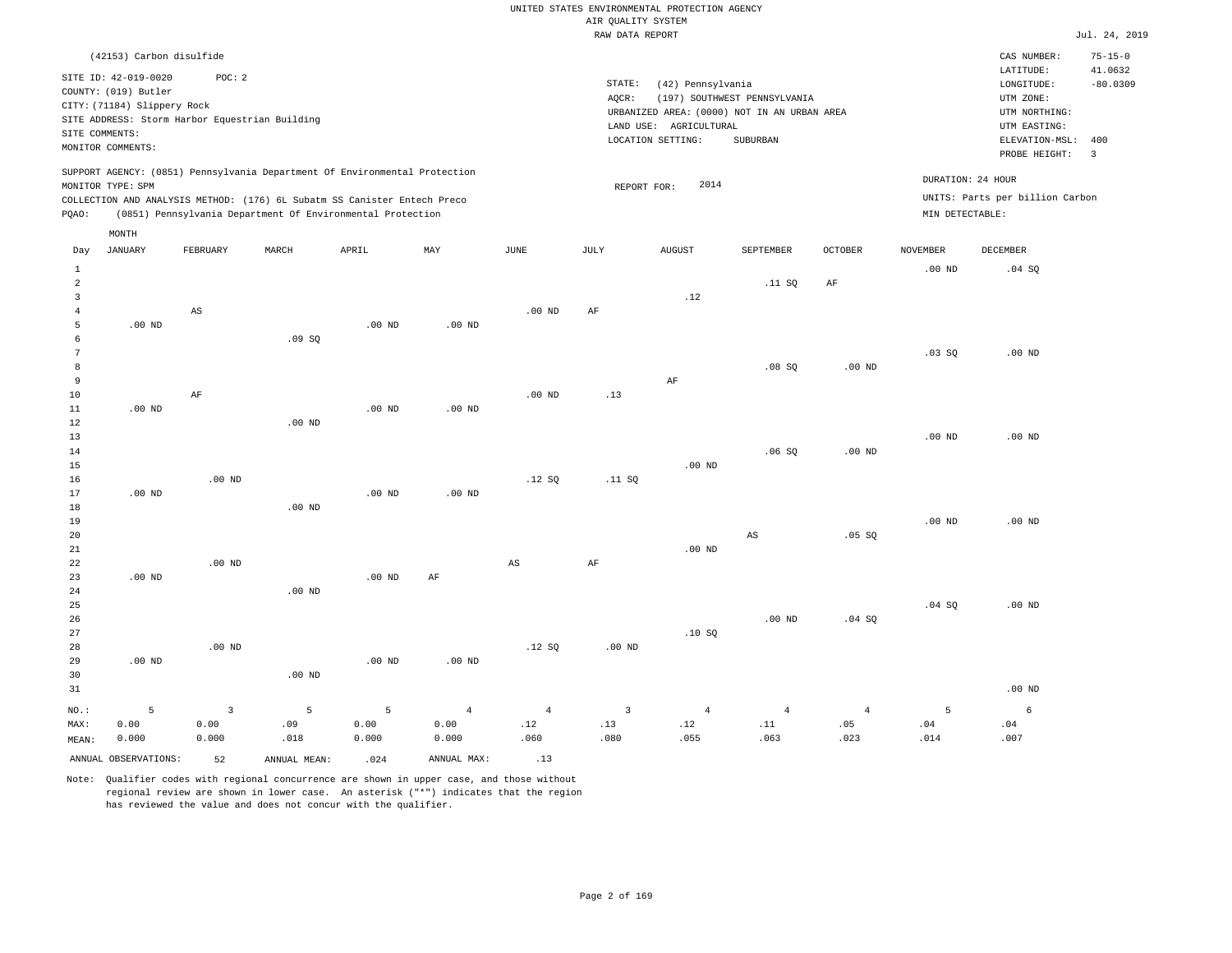|                |                                                                                                  |                                                         |          |                                                                                                                                                                                                                      |     |          |                 | RAW DATA REPORT                                                                                                 |                                          |                   |                   |                                                                                                          | Jul. 24, 2019                                            |
|----------------|--------------------------------------------------------------------------------------------------|---------------------------------------------------------|----------|----------------------------------------------------------------------------------------------------------------------------------------------------------------------------------------------------------------------|-----|----------|-----------------|-----------------------------------------------------------------------------------------------------------------|------------------------------------------|-------------------|-------------------|----------------------------------------------------------------------------------------------------------|----------------------------------------------------------|
|                | (42153) Carbon disulfide                                                                         |                                                         |          |                                                                                                                                                                                                                      |     |          |                 |                                                                                                                 |                                          |                   |                   | CAS NUMBER:                                                                                              | $75 - 15 - 0$                                            |
| SITE COMMENTS: | SITE ID: 42-019-0020<br>COUNTY: (019) Butler<br>CITY: (71184) Slippery Rock<br>MONITOR COMMENTS: | POC:2<br>SITE ADDRESS: Storm Harbor Equestrian Building |          |                                                                                                                                                                                                                      |     |          | STATE:<br>AOCR: | (42) Pennsylvania<br>URBANIZED AREA: (0000) NOT IN AN URBAN AREA<br>LAND USE: AGRICULTURAL<br>LOCATION SETTING: | (197) SOUTHWEST PENNSYLVANIA<br>SUBURBAN |                   |                   | LATITUDE:<br>LONGITUDE:<br>UTM ZONE:<br>UTM NORTHING:<br>UTM EASTING:<br>ELEVATION-MSL:<br>PROBE HEIGHT: | 41.0632<br>$-80.0309$<br>400<br>$\overline{\phantom{a}}$ |
| POAO:          | MONITOR TYPE: SPM<br>MONTH                                                                       |                                                         |          | SUPPORT AGENCY: (0851) Pennsylvania Department Of Environmental Protection<br>COLLECTION AND ANALYSIS METHOD: (176) 6L Subatm SS Canister Entech Preco<br>(0851) Pennsylvania Department Of Environmental Protection |     |          |                 | 2015<br>REPORT FOR:                                                                                             |                                          |                   | MIN DETECTABLE:   | DURATION: 24 HOUR<br>UNITS: Parts per billion Carbon                                                     |                                                          |
| Day            | JANUARY                                                                                          | FEBRUARY                                                | MARCH    | APRIL                                                                                                                                                                                                                | MAY | JUNE     | JULY            | <b>AUGUST</b>                                                                                                   | <b>SEPTEMBER</b>                         | <b>OCTOBER</b>    | <b>NOVEMBER</b>   | <b>DECEMBER</b>                                                                                          |                                                          |
| $\overline{a}$ |                                                                                                  |                                                         | $.00$ ND |                                                                                                                                                                                                                      |     |          |                 | AF                                                                                                              | $.00$ ND                                 | .00 <sub>ND</sub> | .00 <sub>ND</sub> | AF                                                                                                       |                                                          |
|                |                                                                                                  | $.00$ ND                                                |          |                                                                                                                                                                                                                      |     | $.00$ ND | AF              |                                                                                                                 |                                          |                   |                   |                                                                                                          |                                                          |
| 6<br>7         | .00 <sub>ND</sub>                                                                                |                                                         | $.00$ ND | $.00$ ND                                                                                                                                                                                                             | AS  |          |                 |                                                                                                                 |                                          |                   |                   |                                                                                                          |                                                          |

|        |    |       |                   |          |    |          |          |          |                   |          | $.00$ ND | $.00$ ND |
|--------|----|-------|-------------------|----------|----|----------|----------|----------|-------------------|----------|----------|----------|
| 9      |    |       |                   |          |    |          |          |          | .00 <sub>ND</sub> | $.00$ ND |          |          |
| 10     |    |       |                   |          |    |          |          | $.00$ ND |                   |          |          |          |
| $11\,$ |    | .10SQ |                   |          |    | $.00$ ND | .00 $ND$ |          |                   |          |          |          |
| 12     | AF |       |                   | $.00$ ND | AS |          |          |          |                   |          |          |          |
| 13     |    |       | .00 <sub>ND</sub> |          |    |          |          |          |                   |          |          |          |

| 14     |    |          |                   |          |          |    |          |          |          |          | $.00$ ND | AF |
|--------|----|----------|-------------------|----------|----------|----|----------|----------|----------|----------|----------|----|
| 15     |    |          |                   |          |          |    |          |          | $.00$ ND | $.00$ ND |          |    |
| 16     |    |          |                   |          |          |    |          | $.00$ ND |          |          |          |    |
| 17     |    | $.00$ ND |                   |          |          | AS | $.00$ ND |          |          |          |          |    |
| 18     | AF |          |                   | $.00$ ND | $.00$ ND |    |          |          |          |          |          |    |
| 19     |    |          | .00 <sub>ND</sub> |          |          |    |          |          |          |          |          |    |
| $20\,$ |    |          |                   |          |          |    |          |          |          |          | $.00$ ND | TS |

| 21          |          |          |          |          |                   |    |          |          | $.00$ ND | $.00$ ND |          |          |
|-------------|----------|----------|----------|----------|-------------------|----|----------|----------|----------|----------|----------|----------|
| $2\sqrt{2}$ |          |          |          |          |                   |    |          | $.00$ ND |          |          |          |          |
| 23          |          | $.00$ ND |          |          |                   | AF | $.00$ ND |          |          |          |          |          |
| 24          | $.00$ ND |          |          | $.00$ ND | AS                |    |          |          |          |          |          |          |
| 25          |          |          | $.00$ ND |          |                   |    |          |          |          |          |          |          |
| 26          |          |          |          |          |                   |    |          |          |          |          | $.00$ ND | $.00$ ND |
| 27          |          |          |          |          |                   |    |          |          | $.00$ ND | AF       |          |          |
| 28          |          |          |          |          |                   |    |          | $.00$ ND |          |          |          |          |
| 29          |          |          |          |          |                   | AF | $.00$ ND |          |          |          |          |          |
| 30          | $.00$ ND |          |          | $.00$ ND | .00 <sub>ND</sub> |    |          |          |          |          |          |          |
| 31          |          |          | $.00$ ND |          |                   |    |          |          |          |          |          |          |

| $NO.$ : |                      |      | $\begin{array}{ccccccccccccccccccccc} 3 & 4 & 6 & 5 & 2 & 2 & 4 & 4 & 5 \end{array}$ |       |             |       |       |       |       | $\sim$ 4 |       |       |
|---------|----------------------|------|--------------------------------------------------------------------------------------|-------|-------------|-------|-------|-------|-------|----------|-------|-------|
| MAX:    | 0.00                 | .10  | 0.00                                                                                 | 0.00  | 0.00        | 0.00  | 0.00  | 0.00  | 0.00  | 0.00     | 0.00  | 0.00  |
| MEAN:   | 0.000                | .025 | 0.000                                                                                | 0.000 | 0.000       | 0.000 | 0.000 | 0.000 | 0.000 | 0.000    | 0.000 | 0.000 |
|         | ANNUAL OBSERVATIONS: | 46   | ANNUAL MEAN:                                                                         | .002  | ANNUAL MAX: | .10   |       |       |       |          |       |       |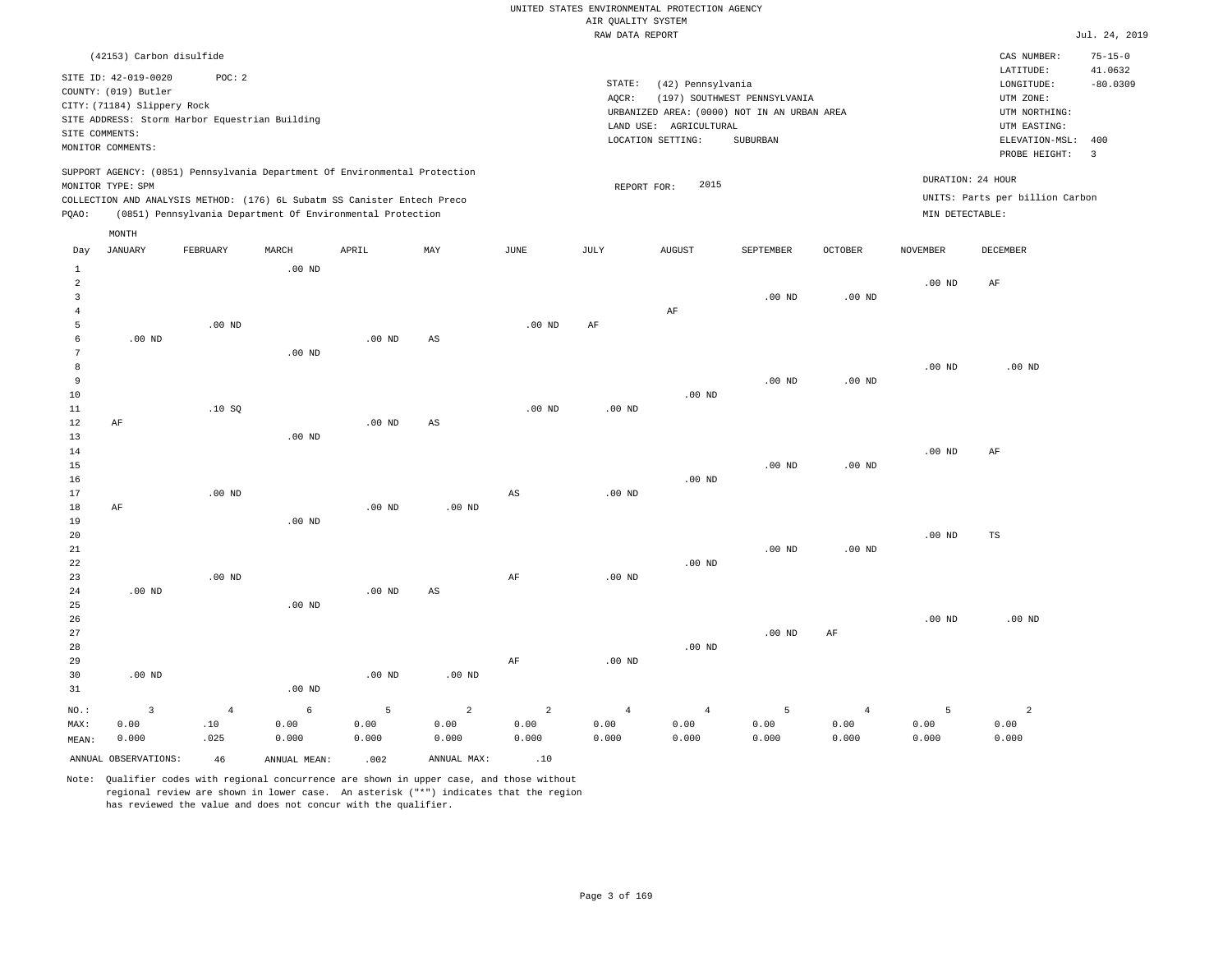|                                                                  |                                                                                                                                                                         |                                                  |                                                                                                                                                                                                                      |                                   |                                     |                                            | AIR QUALITY SYSTEM                | UNITED STATES ENVIRONMENTAL PROTECTION AGENCY                    |                                                                                         |                                          |                                      |                                                                                                                         |                                                                  |
|------------------------------------------------------------------|-------------------------------------------------------------------------------------------------------------------------------------------------------------------------|--------------------------------------------------|----------------------------------------------------------------------------------------------------------------------------------------------------------------------------------------------------------------------|-----------------------------------|-------------------------------------|--------------------------------------------|-----------------------------------|------------------------------------------------------------------|-----------------------------------------------------------------------------------------|------------------------------------------|--------------------------------------|-------------------------------------------------------------------------------------------------------------------------|------------------------------------------------------------------|
|                                                                  |                                                                                                                                                                         |                                                  |                                                                                                                                                                                                                      |                                   |                                     |                                            | RAW DATA REPORT                   |                                                                  |                                                                                         |                                          |                                      |                                                                                                                         | Jul. 24, 2019                                                    |
| SITE COMMENTS:                                                   | (43205) Propylene<br>SITE ID: 42-019-0020<br>COUNTY: (019) Butler<br>CITY: (71184) Slippery Rock<br>SITE ADDRESS: Storm Harbor Equestrian Building<br>MONITOR COMMENTS: | POC: 2                                           |                                                                                                                                                                                                                      |                                   |                                     |                                            | STATE:<br>AQCR:                   | (42) Pennsylvania<br>LAND USE: AGRICULTURAL<br>LOCATION SETTING: | (197) SOUTHWEST PENNSYLVANIA<br>URBANIZED AREA: (0000) NOT IN AN URBAN AREA<br>SUBURBAN |                                          |                                      | CAS NUMBER:<br>LATITUDE:<br>LONGITUDE:<br>UTM ZONE:<br>UTM NORTHING:<br>UTM EASTING:<br>ELEVATION-MSL:<br>PROBE HEIGHT: | $115 - 07 - 1$<br>41.0632<br>$-80.0309$<br>400<br>$\overline{3}$ |
| PQAO:                                                            | MONITOR TYPE: SPM                                                                                                                                                       |                                                  | SUPPORT AGENCY: (0851) Pennsylvania Department Of Environmental Protection<br>COLLECTION AND ANALYSIS METHOD: (176) 6L Subatm SS Canister Entech Preco<br>(0851) Pennsylvania Department Of Environmental Protection |                                   |                                     |                                            | REPORT FOR:                       | 2013                                                             |                                                                                         |                                          | DURATION: 24 HOUR<br>MIN DETECTABLE: | UNITS: Parts per billion Carbon                                                                                         |                                                                  |
|                                                                  | MONTH                                                                                                                                                                   |                                                  |                                                                                                                                                                                                                      |                                   |                                     |                                            |                                   |                                                                  |                                                                                         |                                          |                                      |                                                                                                                         |                                                                  |
| Day<br>$\mathbf{1}$<br>$\overline{a}$<br>$\overline{\mathbf{3}}$ | <b>JANUARY</b>                                                                                                                                                          | FEBRUARY<br>3.246                                | MARCH                                                                                                                                                                                                                | APRIL                             | MAY                                 | <b>JUNE</b><br>$_{\rm TS}$                 | <b>JULY</b><br>2.211              | <b>AUGUST</b><br>AF                                              | SEPTEMBER<br>6.687 5                                                                    | <b>OCTOBER</b><br>$\mathbb{A}\mathbb{S}$ | <b>NOVEMBER</b>                      | DECEMBER                                                                                                                |                                                                  |
| $\overline{4}$<br>5<br>6<br>7<br>$^{\rm 8}$                      | AF                                                                                                                                                                      |                                                  | 3.012                                                                                                                                                                                                                | 2.214                             | 1.215                               |                                            |                                   | $\rm AF$                                                         | 3.195                                                                                   | $\mathbb{A}\mathbb{S}$                   | $_{\rm AS}$                          | 2.298 CC                                                                                                                |                                                                  |
| 9<br>$10$<br>$1\,1$<br>12<br>13                                  | 3.621                                                                                                                                                                   | AF                                               | 1.905                                                                                                                                                                                                                | $_{\rm AS}$                       | 2.925                               | 2.643                                      | AF                                |                                                                  | 1.551                                                                                   | $\mathbb{A}\mathbb{S}$                   | 1.410 CC                             | 1.883 CC                                                                                                                |                                                                  |
| 14<br>15<br>16<br>$17$<br>$1\,8$                                 | AS                                                                                                                                                                      | $\rm AF$                                         | 1.680                                                                                                                                                                                                                | 1.833                             | 1.614                               | 1.014                                      | AF                                | .186 CL                                                          |                                                                                         |                                          | $\rm AF$                             | AS                                                                                                                      |                                                                  |
| 19<br>20<br>21<br>22<br>23                                       | AF                                                                                                                                                                      | 1.815                                            | AF                                                                                                                                                                                                                   | $\rm AF$                          | 1.986                               | 2.187                                      | 3.102                             | AS                                                               | $\mathbb{A}\mathbb{S}$                                                                  | $_{\rm AS}$                              |                                      |                                                                                                                         |                                                                  |
| 24<br>25<br>26<br>27<br>28                                       | 2.730                                                                                                                                                                   | 3.327                                            |                                                                                                                                                                                                                      | 1.770                             | 3.144                               | 2.391                                      | $_{\rm AS}$                       | $\rm{AF}$<br>$_{\rm AS}$                                         | $_{\rm AS}$                                                                             | 1.455                                    | $\rm AF$                             | 1.899                                                                                                                   |                                                                  |
| 29<br>30<br>31                                                   |                                                                                                                                                                         |                                                  | 1.920                                                                                                                                                                                                                |                                   |                                     |                                            |                                   |                                                                  |                                                                                         | 3.510                                    | 4.422                                | 4.668                                                                                                                   |                                                                  |
| NO.:<br>MAX:<br>MEAN:                                            | $\overline{a}$<br>3.621<br>3.1755<br>ANNUAL OBSERVATIONS:                                                                                                               | $\overline{\mathbf{3}}$<br>3.327<br>2.7960<br>35 | $\overline{4}$<br>3.012<br>2.1293<br>ANNUAL MEAN: 2.4763                                                                                                                                                             | $\overline{3}$<br>2.214<br>1.9390 | 5<br>3.144<br>2.1768<br>ANNUAL MAX: | $\overline{4}$<br>2.643<br>2.0588<br>6.687 | $\overline{a}$<br>3.102<br>2.6565 | $1\,$<br>.186<br>.1860                                           | $\overline{\mathbf{3}}$<br>6.687<br>3.8110                                              | $\overline{a}$<br>3.510<br>2.4825        | $\overline{a}$<br>4.422<br>2.9160    | $\overline{4}$<br>4.668<br>2.6870                                                                                       |                                                                  |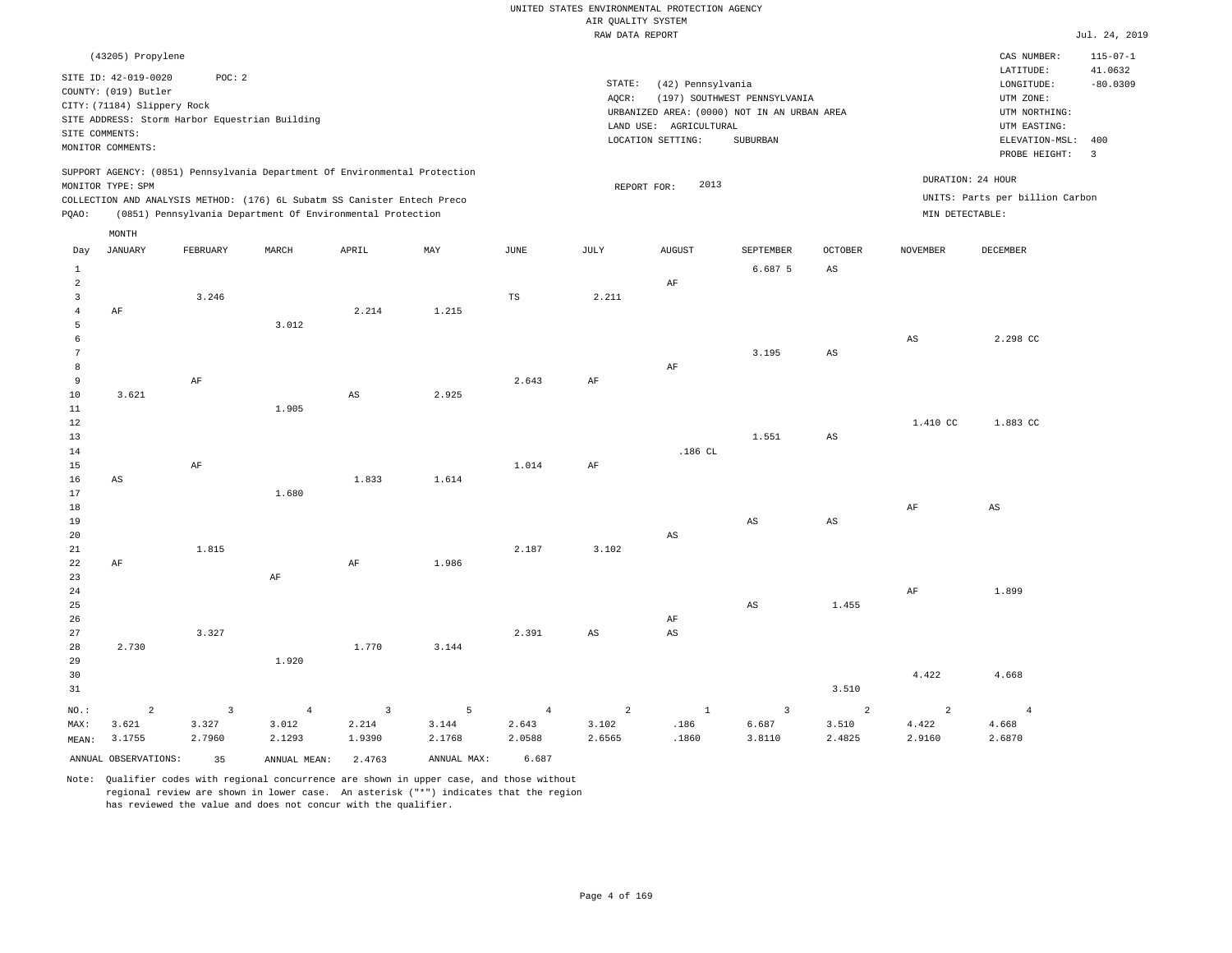|                |                                                                                                                                                                      |                        |                                                                                                                                        |          |                |                        | RAW DATA REPORT |                                                                  |                                                                                         |                |                 |                                                                                                              | Jul. 24, 2019                           |
|----------------|----------------------------------------------------------------------------------------------------------------------------------------------------------------------|------------------------|----------------------------------------------------------------------------------------------------------------------------------------|----------|----------------|------------------------|-----------------|------------------------------------------------------------------|-----------------------------------------------------------------------------------------|----------------|-----------------|--------------------------------------------------------------------------------------------------------------|-----------------------------------------|
|                | (43205) Propylene                                                                                                                                                    |                        |                                                                                                                                        |          |                |                        |                 |                                                                  |                                                                                         |                |                 | CAS NUMBER:                                                                                                  | $115 - 07 - 1$                          |
|                | SITE ID: 42-019-0020<br>COUNTY: (019) Butler<br>CITY: (71184) Slippery Rock<br>SITE ADDRESS: Storm Harbor Equestrian Building<br>SITE COMMENTS:<br>MONITOR COMMENTS: | POC: 2                 |                                                                                                                                        |          |                |                        | STATE:<br>AQCR: | (42) Pennsylvania<br>LAND USE: AGRICULTURAL<br>LOCATION SETTING: | (197) SOUTHWEST PENNSYLVANIA<br>URBANIZED AREA: (0000) NOT IN AN URBAN AREA<br>SUBURBAN |                |                 | LATITUDE:<br>LONGITUDE:<br>UTM ZONE:<br>UTM NORTHING:<br>UTM EASTING:<br>ELEVATION-MSL: 400<br>PROBE HEIGHT: | 41.0632<br>$-80.0309$<br>$\overline{3}$ |
|                |                                                                                                                                                                      |                        | SUPPORT AGENCY: (0851) Pennsylvania Department Of Environmental Protection                                                             |          |                |                        |                 |                                                                  |                                                                                         |                |                 | DURATION: 24 HOUR                                                                                            |                                         |
|                | MONITOR TYPE: SPM                                                                                                                                                    |                        |                                                                                                                                        |          |                |                        | REPORT FOR:     | 2014                                                             |                                                                                         |                |                 | UNITS: Parts per billion Carbon                                                                              |                                         |
| PQAO:          |                                                                                                                                                                      |                        | COLLECTION AND ANALYSIS METHOD: (176) 6L Subatm SS Canister Entech Preco<br>(0851) Pennsylvania Department Of Environmental Protection |          |                |                        |                 |                                                                  |                                                                                         |                | MIN DETECTABLE: |                                                                                                              |                                         |
|                |                                                                                                                                                                      |                        |                                                                                                                                        |          |                |                        |                 |                                                                  |                                                                                         |                |                 |                                                                                                              |                                         |
| Day            | MONTH<br><b>JANUARY</b>                                                                                                                                              | FEBRUARY               | MARCH                                                                                                                                  | APRIL    | MAY            | $\mathtt{JUNE}$        | JULY            | ${\tt AUGUST}$                                                   | SEPTEMBER                                                                               | <b>OCTOBER</b> | <b>NOVEMBER</b> | DECEMBER                                                                                                     |                                         |
| $\mathbf{1}$   |                                                                                                                                                                      |                        |                                                                                                                                        |          |                |                        |                 |                                                                  |                                                                                         |                | .198 SQ         | 2.215                                                                                                        |                                         |
| $\overline{a}$ |                                                                                                                                                                      |                        |                                                                                                                                        |          |                |                        |                 |                                                                  | 1.531                                                                                   | AF             |                 |                                                                                                              |                                         |
| $\overline{3}$ |                                                                                                                                                                      |                        |                                                                                                                                        |          |                |                        |                 | 2.570                                                            |                                                                                         |                |                 |                                                                                                              |                                         |
| $\overline{4}$ |                                                                                                                                                                      | $\mathbb{A}\mathbb{S}$ |                                                                                                                                        |          |                | 1.078 CC               | AF              |                                                                  |                                                                                         |                |                 |                                                                                                              |                                         |
| $\overline{5}$ | 3.888                                                                                                                                                                |                        |                                                                                                                                        | .372 CC  | 1.334          |                        |                 |                                                                  |                                                                                         |                |                 |                                                                                                              |                                         |
| 6              |                                                                                                                                                                      |                        | 1.649                                                                                                                                  |          |                |                        |                 |                                                                  |                                                                                         |                |                 |                                                                                                              |                                         |
| 7              |                                                                                                                                                                      |                        |                                                                                                                                        |          |                |                        |                 |                                                                  |                                                                                         |                | 1.001           | 1.922                                                                                                        |                                         |
| 8              |                                                                                                                                                                      |                        |                                                                                                                                        |          |                |                        |                 |                                                                  | 1.539                                                                                   | 2.090          |                 |                                                                                                              |                                         |
| $\overline{9}$ |                                                                                                                                                                      |                        |                                                                                                                                        |          |                |                        |                 | AF                                                               |                                                                                         |                |                 |                                                                                                              |                                         |
| 10             |                                                                                                                                                                      | AF                     |                                                                                                                                        |          |                | .732 CC                | 1.644 CC        |                                                                  |                                                                                         |                |                 |                                                                                                              |                                         |
| $11\,$         | 3.507                                                                                                                                                                |                        |                                                                                                                                        | 1.172 CC | 1.287 CC       |                        |                 |                                                                  |                                                                                         |                |                 |                                                                                                              |                                         |
| 12             |                                                                                                                                                                      |                        | 2.619                                                                                                                                  |          |                |                        |                 |                                                                  |                                                                                         |                |                 |                                                                                                              |                                         |
| 13             |                                                                                                                                                                      |                        |                                                                                                                                        |          |                |                        |                 |                                                                  |                                                                                         |                | 1.658           | 5.175 5                                                                                                      |                                         |
| 14             |                                                                                                                                                                      |                        |                                                                                                                                        |          |                |                        |                 |                                                                  | 1.142 CC                                                                                | 1.186          |                 |                                                                                                              |                                         |
| 15             |                                                                                                                                                                      |                        |                                                                                                                                        |          |                |                        |                 | 1.315 CC                                                         |                                                                                         |                |                 |                                                                                                              |                                         |
| 16             |                                                                                                                                                                      | 2.488                  |                                                                                                                                        |          |                | 3.693                  | 1.912 CC        |                                                                  |                                                                                         |                |                 |                                                                                                              |                                         |
| 17<br>18       | 3.290                                                                                                                                                                |                        | 1.241                                                                                                                                  | 2.922    | 2.176          |                        |                 |                                                                  |                                                                                         |                |                 |                                                                                                              |                                         |
| 19             |                                                                                                                                                                      |                        |                                                                                                                                        |          |                |                        |                 |                                                                  |                                                                                         |                | 2.578           | 2.394                                                                                                        |                                         |
| 20             |                                                                                                                                                                      |                        |                                                                                                                                        |          |                |                        |                 |                                                                  | $\mathbb{A}\mathbb{S}$                                                                  | 3.793          |                 |                                                                                                              |                                         |
| 21             |                                                                                                                                                                      |                        |                                                                                                                                        |          |                |                        |                 | 2.559                                                            |                                                                                         |                |                 |                                                                                                              |                                         |
| 22             |                                                                                                                                                                      | .999                   |                                                                                                                                        |          |                | $\mathbb{A}\mathbb{S}$ | AF              |                                                                  |                                                                                         |                |                 |                                                                                                              |                                         |
| 23             | $.000$ ND                                                                                                                                                            |                        |                                                                                                                                        | 1.114    | AF             |                        |                 |                                                                  |                                                                                         |                |                 |                                                                                                              |                                         |
| 24             |                                                                                                                                                                      |                        | 2.525                                                                                                                                  |          |                |                        |                 |                                                                  |                                                                                         |                |                 |                                                                                                              |                                         |
| 25             |                                                                                                                                                                      |                        |                                                                                                                                        |          |                |                        |                 |                                                                  |                                                                                         |                | 2.392           | 2.813                                                                                                        |                                         |
| 26             |                                                                                                                                                                      |                        |                                                                                                                                        |          |                |                        |                 |                                                                  | 1.826                                                                                   | 1.205          |                 |                                                                                                              |                                         |
| 27             |                                                                                                                                                                      |                        |                                                                                                                                        |          |                |                        |                 | 2.584                                                            |                                                                                         |                |                 |                                                                                                              |                                         |
| 28             |                                                                                                                                                                      | 1.569                  |                                                                                                                                        |          |                | 2.352                  | 3.473           |                                                                  |                                                                                         |                |                 |                                                                                                              |                                         |
| 29             | 2.917                                                                                                                                                                |                        |                                                                                                                                        | 1.266    | 1.557          |                        |                 |                                                                  |                                                                                         |                |                 |                                                                                                              |                                         |
| 30             |                                                                                                                                                                      |                        | $.900$ QX                                                                                                                              |          |                |                        |                 |                                                                  |                                                                                         |                |                 |                                                                                                              |                                         |
| 31             |                                                                                                                                                                      |                        |                                                                                                                                        |          |                |                        |                 |                                                                  |                                                                                         |                |                 | 1.478                                                                                                        |                                         |
| NO.:           | 5                                                                                                                                                                    | $\overline{3}$         | 5                                                                                                                                      | 5        | $\overline{4}$ | $\overline{4}$         | $\overline{3}$  | $\overline{4}$                                                   | $\overline{4}$                                                                          | $\overline{4}$ | 5               | 6                                                                                                            |                                         |
| MAX:           | 3.888                                                                                                                                                                | 2.488                  | 2.619                                                                                                                                  | 2.922    | 2.176          | 3.693                  | 3.473           | 2.584                                                            | 1.826                                                                                   | 3.793          | 2.578           | 5.175                                                                                                        |                                         |
| MEAN:          | 2.7204                                                                                                                                                               | 1.6853                 | 1.7868                                                                                                                                 | 1.3692   | 1.5885         | 1.9638                 | 2.3430          | 2.2570                                                           | 1.5095                                                                                  | 2.0685         | 1.5654          | 2.6662                                                                                                       |                                         |
|                | ANNUAL OBSERVATIONS:                                                                                                                                                 | 52                     | ANNUAL MEAN:                                                                                                                           | 1.9777   | ANNUAL MAX:    | 5.175                  |                 |                                                                  |                                                                                         |                |                 |                                                                                                              |                                         |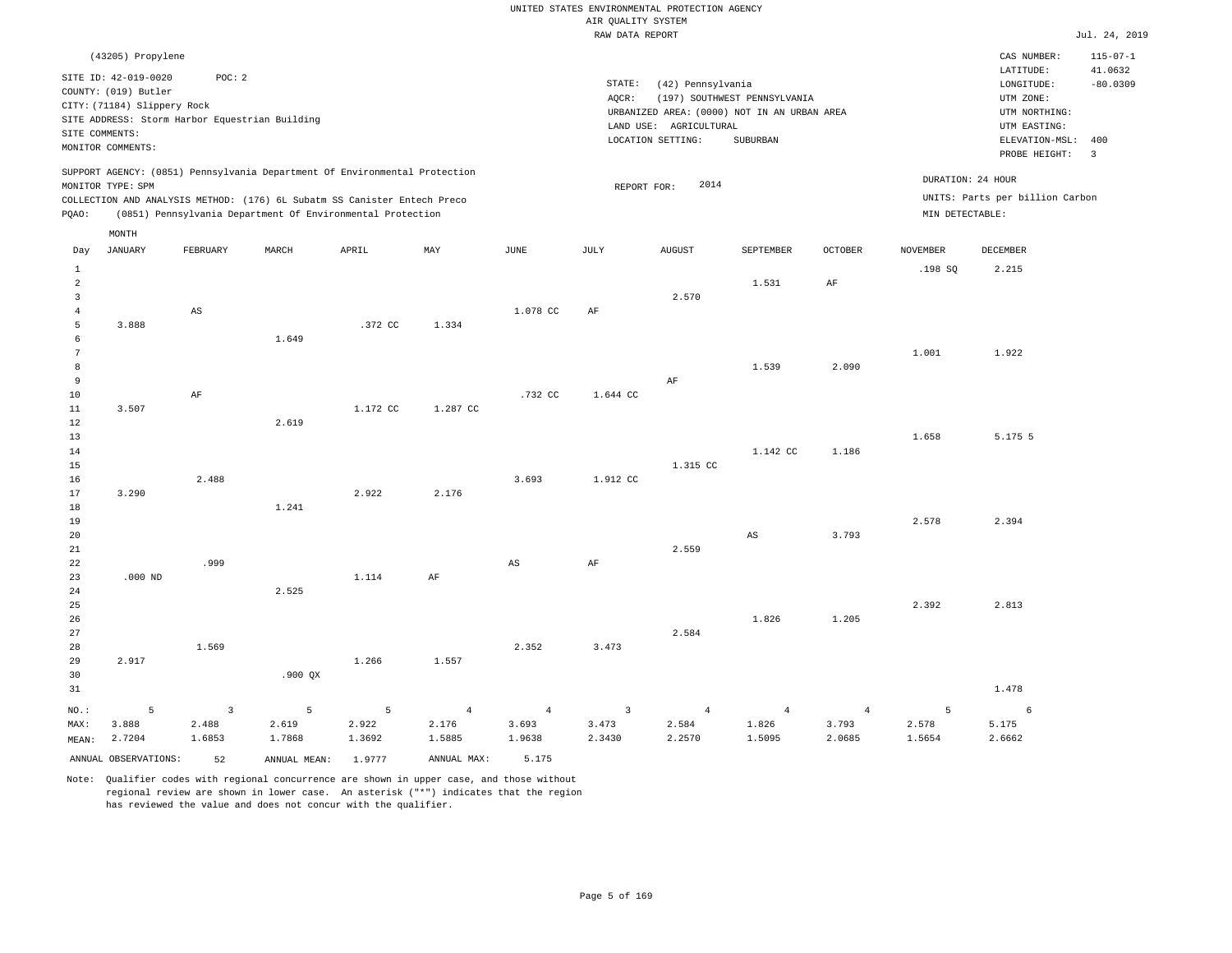|                                         |                                                                                                                                                                      |                         |                                                                                                                                        |            |                         |                        | RAW DATA REPORT         |                                                                  |                                                                                         |                         |                 |                                                                                                          | Jul. 24, 2019                                  |
|-----------------------------------------|----------------------------------------------------------------------------------------------------------------------------------------------------------------------|-------------------------|----------------------------------------------------------------------------------------------------------------------------------------|------------|-------------------------|------------------------|-------------------------|------------------------------------------------------------------|-----------------------------------------------------------------------------------------|-------------------------|-----------------|----------------------------------------------------------------------------------------------------------|------------------------------------------------|
|                                         | (43205) Propylene                                                                                                                                                    |                         |                                                                                                                                        |            |                         |                        |                         |                                                                  |                                                                                         |                         |                 | CAS NUMBER:                                                                                              | $115 - 07 - 1$                                 |
|                                         | SITE ID: 42-019-0020<br>COUNTY: (019) Butler<br>CITY: (71184) Slippery Rock<br>SITE ADDRESS: Storm Harbor Equestrian Building<br>SITE COMMENTS:<br>MONITOR COMMENTS: | POC: 2                  |                                                                                                                                        |            |                         |                        | STATE:<br>AQCR:         | (42) Pennsylvania<br>LAND USE: AGRICULTURAL<br>LOCATION SETTING: | (197) SOUTHWEST PENNSYLVANIA<br>URBANIZED AREA: (0000) NOT IN AN URBAN AREA<br>SUBURBAN |                         |                 | LATITUDE:<br>LONGITUDE:<br>UTM ZONE:<br>UTM NORTHING:<br>UTM EASTING:<br>ELEVATION-MSL:<br>PROBE HEIGHT: | 41.0632<br>$-80.0309$<br>400<br>$\overline{3}$ |
|                                         |                                                                                                                                                                      |                         | SUPPORT AGENCY: (0851) Pennsylvania Department Of Environmental Protection                                                             |            |                         |                        |                         |                                                                  |                                                                                         |                         |                 | DURATION: 24 HOUR                                                                                        |                                                |
|                                         | MONITOR TYPE: SPM                                                                                                                                                    |                         |                                                                                                                                        |            |                         |                        | REPORT FOR:             | 2015                                                             |                                                                                         |                         |                 | UNITS: Parts per billion Carbon                                                                          |                                                |
| PQAO:                                   |                                                                                                                                                                      |                         | COLLECTION AND ANALYSIS METHOD: (176) 6L Subatm SS Canister Entech Preco<br>(0851) Pennsylvania Department Of Environmental Protection |            |                         |                        |                         |                                                                  |                                                                                         |                         | MIN DETECTABLE: |                                                                                                          |                                                |
|                                         |                                                                                                                                                                      |                         |                                                                                                                                        |            |                         |                        |                         |                                                                  |                                                                                         |                         |                 |                                                                                                          |                                                |
| Day                                     | MONTH<br><b>JANUARY</b>                                                                                                                                              | FEBRUARY                | MARCH                                                                                                                                  | APRIL      | MAY                     | <b>JUNE</b>            | <b>JULY</b>             | <b>AUGUST</b>                                                    | SEPTEMBER                                                                               | <b>OCTOBER</b>          | <b>NOVEMBER</b> | DECEMBER                                                                                                 |                                                |
|                                         |                                                                                                                                                                      |                         |                                                                                                                                        |            |                         |                        |                         |                                                                  |                                                                                         |                         |                 |                                                                                                          |                                                |
| $1\,$<br>$\overline{a}$<br>$\mathbf{3}$ |                                                                                                                                                                      |                         | 4.615                                                                                                                                  |            |                         |                        |                         |                                                                  | 3.300                                                                                   | .780                    | 2.460 QX        | AF                                                                                                       |                                                |
| $\overline{4}$<br>5                     |                                                                                                                                                                      | 1.809                   |                                                                                                                                        |            |                         | 1.680                  | $\rm{AF}$               | AF                                                               |                                                                                         |                         |                 |                                                                                                          |                                                |
| 6<br>$\overline{7}$                     | 2.666                                                                                                                                                                |                         | 4.568                                                                                                                                  | 2.580      | AS                      |                        |                         |                                                                  |                                                                                         |                         |                 |                                                                                                          |                                                |
| 8<br>9                                  |                                                                                                                                                                      |                         |                                                                                                                                        |            |                         |                        |                         |                                                                  | 3.000                                                                                   | 3.300                   | 1.920           | 11.400 5                                                                                                 |                                                |
| 10                                      |                                                                                                                                                                      |                         |                                                                                                                                        |            |                         |                        |                         | 2.520                                                            |                                                                                         |                         |                 |                                                                                                          |                                                |
| 11                                      |                                                                                                                                                                      | 5.072 5                 |                                                                                                                                        |            |                         | 1.800                  | 1.290                   |                                                                  |                                                                                         |                         |                 |                                                                                                          |                                                |
| 12                                      | AF                                                                                                                                                                   |                         |                                                                                                                                        | 2.130      | AS                      |                        |                         |                                                                  |                                                                                         |                         |                 |                                                                                                          |                                                |
| 13                                      |                                                                                                                                                                      |                         | 2.776                                                                                                                                  |            |                         |                        |                         |                                                                  |                                                                                         |                         |                 |                                                                                                          |                                                |
| 14<br>15                                |                                                                                                                                                                      |                         |                                                                                                                                        |            |                         |                        |                         |                                                                  | 1.980                                                                                   | 1.980                   | 1.560           | AF                                                                                                       |                                                |
| 16                                      |                                                                                                                                                                      |                         |                                                                                                                                        |            |                         |                        |                         | 2.220                                                            |                                                                                         |                         |                 |                                                                                                          |                                                |
| 17                                      |                                                                                                                                                                      | 3.975                   |                                                                                                                                        |            |                         | $\mathbb{A}\mathbb{S}$ | 3.600                   |                                                                  |                                                                                         |                         |                 |                                                                                                          |                                                |
| 18                                      | AF                                                                                                                                                                   |                         |                                                                                                                                        | 1.680      | 2.580                   |                        |                         |                                                                  |                                                                                         |                         |                 |                                                                                                          |                                                |
| 19<br>20                                |                                                                                                                                                                      |                         | 1.316                                                                                                                                  |            |                         |                        |                         |                                                                  |                                                                                         |                         | 1.260           | TS                                                                                                       |                                                |
| 21                                      |                                                                                                                                                                      |                         |                                                                                                                                        |            |                         |                        |                         |                                                                  | 1.410                                                                                   | 2.460                   |                 |                                                                                                          |                                                |
| 22                                      |                                                                                                                                                                      |                         |                                                                                                                                        |            |                         |                        |                         | 1.710                                                            |                                                                                         |                         |                 |                                                                                                          |                                                |
| 23                                      |                                                                                                                                                                      | 1.867                   |                                                                                                                                        |            |                         | $\rm{AF}$              | 1.230                   |                                                                  |                                                                                         |                         |                 |                                                                                                          |                                                |
| 24<br>25                                | 3.991                                                                                                                                                                |                         | 2.160                                                                                                                                  | 1.200      | $\mathbb{A}\mathbb{S}$  |                        |                         |                                                                  |                                                                                         |                         |                 |                                                                                                          |                                                |
| 26                                      |                                                                                                                                                                      |                         |                                                                                                                                        |            |                         |                        |                         |                                                                  |                                                                                         |                         | 2.460           | 2.880 QX                                                                                                 |                                                |
| 27                                      |                                                                                                                                                                      |                         |                                                                                                                                        |            |                         |                        |                         |                                                                  | 1.410                                                                                   | AF                      |                 |                                                                                                          |                                                |
| 28                                      |                                                                                                                                                                      |                         |                                                                                                                                        |            |                         |                        |                         | 1.620                                                            |                                                                                         |                         |                 |                                                                                                          |                                                |
| 29                                      |                                                                                                                                                                      |                         |                                                                                                                                        |            |                         | $\rm{AF}$              | 2.460                   |                                                                  |                                                                                         |                         |                 |                                                                                                          |                                                |
| 30<br>31                                | 1.744                                                                                                                                                                |                         | 1.320                                                                                                                                  | 1.350      | 1.740                   |                        |                         |                                                                  |                                                                                         |                         |                 |                                                                                                          |                                                |
|                                         |                                                                                                                                                                      |                         |                                                                                                                                        |            |                         |                        |                         |                                                                  |                                                                                         |                         |                 |                                                                                                          |                                                |
| NO.:<br>MAX:                            | $\overline{3}$<br>3.991                                                                                                                                              | $\overline{4}$<br>5.072 | 6<br>4.615                                                                                                                             | 5<br>2.580 | $\overline{a}$<br>2.580 | 2<br>1.800             | $\overline{4}$<br>3.600 | $\overline{4}$<br>2.520                                          | 5<br>3.300                                                                              | $\overline{4}$<br>3.300 | 5<br>2.460      | $\overline{a}$<br>11.400                                                                                 |                                                |
| MEAN:                                   | 2.8003                                                                                                                                                               | 3.1808                  | 2.7925                                                                                                                                 | 1.7880     | 2.1600                  | 1.7400                 | 2.1450                  | 2.0175                                                           | 2.2200                                                                                  | 2.1300                  | 1.9320          | 7.1400                                                                                                   |                                                |
|                                         | ANNUAL OBSERVATIONS:                                                                                                                                                 | 46                      | ANNUAL MEAN:                                                                                                                           | 2.4963     | ANNUAL MAX:             | 11,400                 |                         |                                                                  |                                                                                         |                         |                 |                                                                                                          |                                                |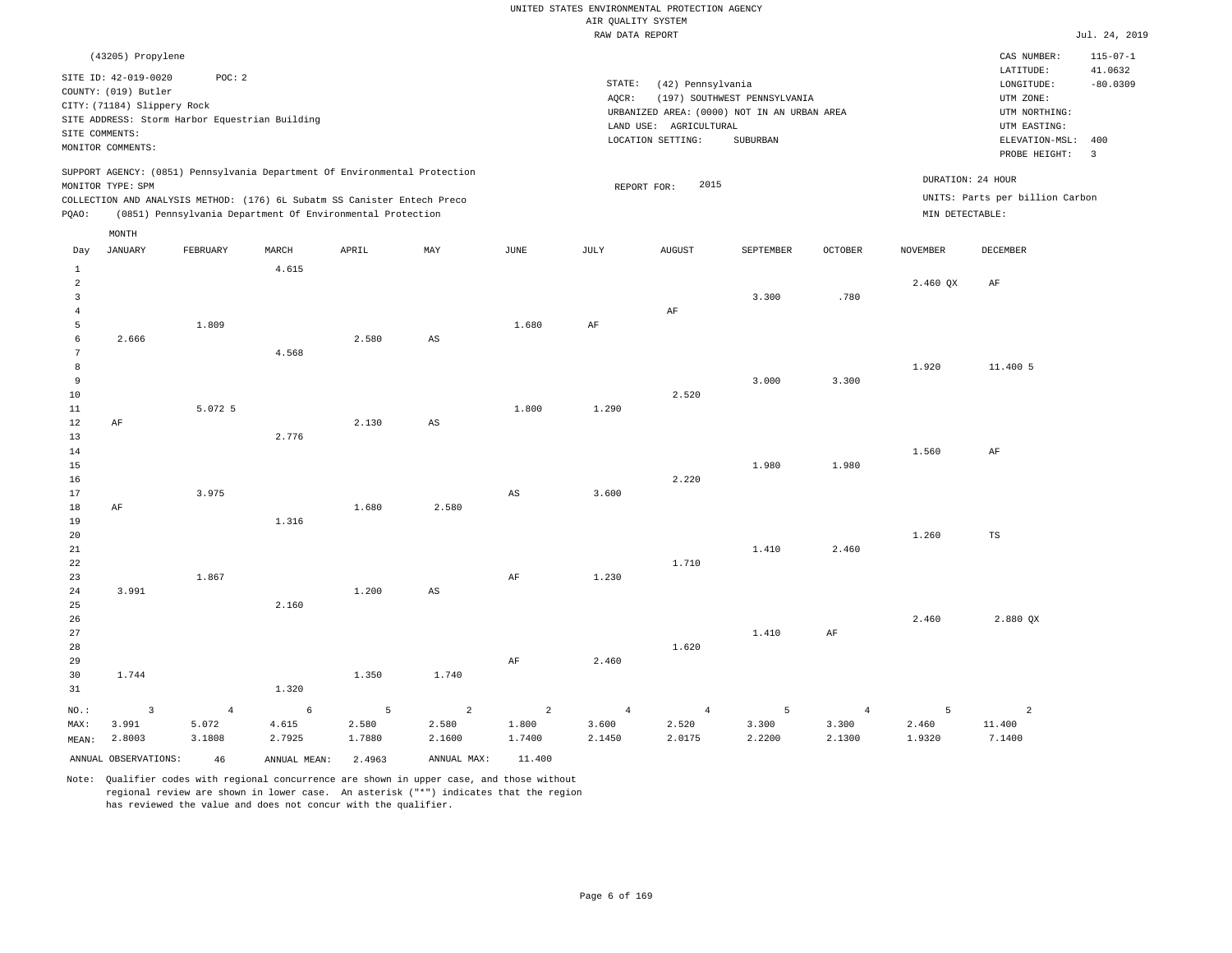| $106 - 99 - 0$<br>$(43218)$ 1, 3-Butadiene<br>CAS NUMBER:<br>41.0632<br>LATITUDE:<br>SITE ID: 42-019-0020<br>POC: 2<br>STATE:<br>(42) Pennsylvania<br>$-80.0309$<br>LONGITUDE:<br>COUNTY: (019) Butler<br>(197) SOUTHWEST PENNSYLVANIA<br>AOCR:<br>UTM ZONE:<br>CITY: (71184) Slippery Rock<br>URBANIZED AREA: (0000) NOT IN AN URBAN AREA<br>UTM NORTHING:<br>SITE ADDRESS: Storm Harbor Equestrian Building<br>LAND USE: AGRICULTURAL<br>UTM EASTING:<br>SITE COMMENTS:<br>LOCATION SETTING:<br>SUBURBAN<br>ELEVATION-MSL:<br>400<br>MONITOR COMMENTS:<br>PROBE HEIGHT:<br>$\overline{\mathbf{3}}$<br>SUPPORT AGENCY: (0851) Pennsylvania Department Of Environmental Protection<br>DURATION: 24 HOUR<br>2013<br>MONITOR TYPE: SPM<br>REPORT FOR:<br>UNITS: Parts per billion Carbon<br>COLLECTION AND ANALYSIS METHOD: (176) 6L SUBATM SS CANISTER ENTECH PRECO<br>(0851) Pennsylvania Department Of Environmental Protection<br>MIN DETECTABLE:<br>PQAO:<br>MONTH<br><b>JANUARY</b><br>FEBRUARY<br>MARCH<br>APRIL<br>MAY<br>JUNE<br>JULY<br><b>AUGUST</b><br>SEPTEMBER<br><b>OCTOBER</b><br>NOVEMBER<br>DECEMBER<br>Day<br>$1\,$<br>$.00$ ND<br>AS<br>$\overline{2}$<br>$\rm AF$<br>$\overline{3}$<br>$.00$ ND<br>TS<br>.00 <sub>ND</sub><br>$\overline{4}$<br>.00 <sub>ND</sub><br>.00 <sub>ND</sub><br>AF<br>5<br>$.00$ ND<br>6<br>AS<br>$.00$ ND<br>$\overline{7}$<br>$.00$ ND<br>$_{\rm AS}$<br>8<br>AF<br>$\overline{9}$<br>AF<br>$.00$ ND<br>AF<br>10<br>$.00$ ND<br>$_{\rm AS}$<br>.00 <sub>ND</sub><br>11<br>$.00$ ND<br>12<br>$.00$ ND<br>$.00$ ND<br>13<br>.00 <sub>ND</sub><br>$\mathbb{A}\mathbb{S}$<br>.00CL<br>14<br>15<br>$\rm AF$<br>$.00$ ND<br>AF<br>$.00$ ND<br>.00 <sub>ND</sub><br>16<br>AS<br>17<br>$.00$ ND<br>$18\,$<br>AF<br>AS<br>19<br>AS<br>$\mathbb{A}\mathbb{S}$<br>20<br>AS<br>21<br>$.00$ ND<br>$.00$ ND<br>.00 $ND$<br>22<br>AF<br>AF<br>.00 <sub>ND</sub><br>23<br>AF<br>$\rm AF$<br>24<br>$.00$ ND<br>25<br>$\mathbb{A}\mathbb{S}$<br>$.00$ ND<br>26<br>AF<br>27<br>$.00$ ND<br>$.00$ ND<br>$_{\rm AS}$<br>$\mathbb{A}\mathbb{S}$<br>28<br>$.00$ ND<br>$.00$ ND<br>.00 <sub>ND</sub><br>29<br>$.00$ ND<br>30<br>$.00$ ND<br>$.00$ ND<br>31 |  |  |  | RAW DATA REPORT |  |          |  | Jul. 24, 2019 |
|-----------------------------------------------------------------------------------------------------------------------------------------------------------------------------------------------------------------------------------------------------------------------------------------------------------------------------------------------------------------------------------------------------------------------------------------------------------------------------------------------------------------------------------------------------------------------------------------------------------------------------------------------------------------------------------------------------------------------------------------------------------------------------------------------------------------------------------------------------------------------------------------------------------------------------------------------------------------------------------------------------------------------------------------------------------------------------------------------------------------------------------------------------------------------------------------------------------------------------------------------------------------------------------------------------------------------------------------------------------------------------------------------------------------------------------------------------------------------------------------------------------------------------------------------------------------------------------------------------------------------------------------------------------------------------------------------------------------------------------------------------------------------------------------------------------------------------------------------------------------------------------------------------------------------------------------------------------------------------------------------------------------------------------------------------------------------------------------------------------------------------------------------------------------------------------|--|--|--|-----------------|--|----------|--|---------------|
|                                                                                                                                                                                                                                                                                                                                                                                                                                                                                                                                                                                                                                                                                                                                                                                                                                                                                                                                                                                                                                                                                                                                                                                                                                                                                                                                                                                                                                                                                                                                                                                                                                                                                                                                                                                                                                                                                                                                                                                                                                                                                                                                                                                   |  |  |  |                 |  |          |  |               |
|                                                                                                                                                                                                                                                                                                                                                                                                                                                                                                                                                                                                                                                                                                                                                                                                                                                                                                                                                                                                                                                                                                                                                                                                                                                                                                                                                                                                                                                                                                                                                                                                                                                                                                                                                                                                                                                                                                                                                                                                                                                                                                                                                                                   |  |  |  |                 |  |          |  |               |
|                                                                                                                                                                                                                                                                                                                                                                                                                                                                                                                                                                                                                                                                                                                                                                                                                                                                                                                                                                                                                                                                                                                                                                                                                                                                                                                                                                                                                                                                                                                                                                                                                                                                                                                                                                                                                                                                                                                                                                                                                                                                                                                                                                                   |  |  |  |                 |  |          |  |               |
|                                                                                                                                                                                                                                                                                                                                                                                                                                                                                                                                                                                                                                                                                                                                                                                                                                                                                                                                                                                                                                                                                                                                                                                                                                                                                                                                                                                                                                                                                                                                                                                                                                                                                                                                                                                                                                                                                                                                                                                                                                                                                                                                                                                   |  |  |  |                 |  |          |  |               |
|                                                                                                                                                                                                                                                                                                                                                                                                                                                                                                                                                                                                                                                                                                                                                                                                                                                                                                                                                                                                                                                                                                                                                                                                                                                                                                                                                                                                                                                                                                                                                                                                                                                                                                                                                                                                                                                                                                                                                                                                                                                                                                                                                                                   |  |  |  |                 |  |          |  |               |
|                                                                                                                                                                                                                                                                                                                                                                                                                                                                                                                                                                                                                                                                                                                                                                                                                                                                                                                                                                                                                                                                                                                                                                                                                                                                                                                                                                                                                                                                                                                                                                                                                                                                                                                                                                                                                                                                                                                                                                                                                                                                                                                                                                                   |  |  |  |                 |  |          |  |               |
|                                                                                                                                                                                                                                                                                                                                                                                                                                                                                                                                                                                                                                                                                                                                                                                                                                                                                                                                                                                                                                                                                                                                                                                                                                                                                                                                                                                                                                                                                                                                                                                                                                                                                                                                                                                                                                                                                                                                                                                                                                                                                                                                                                                   |  |  |  |                 |  |          |  |               |
|                                                                                                                                                                                                                                                                                                                                                                                                                                                                                                                                                                                                                                                                                                                                                                                                                                                                                                                                                                                                                                                                                                                                                                                                                                                                                                                                                                                                                                                                                                                                                                                                                                                                                                                                                                                                                                                                                                                                                                                                                                                                                                                                                                                   |  |  |  |                 |  |          |  |               |
|                                                                                                                                                                                                                                                                                                                                                                                                                                                                                                                                                                                                                                                                                                                                                                                                                                                                                                                                                                                                                                                                                                                                                                                                                                                                                                                                                                                                                                                                                                                                                                                                                                                                                                                                                                                                                                                                                                                                                                                                                                                                                                                                                                                   |  |  |  |                 |  |          |  |               |
|                                                                                                                                                                                                                                                                                                                                                                                                                                                                                                                                                                                                                                                                                                                                                                                                                                                                                                                                                                                                                                                                                                                                                                                                                                                                                                                                                                                                                                                                                                                                                                                                                                                                                                                                                                                                                                                                                                                                                                                                                                                                                                                                                                                   |  |  |  |                 |  |          |  |               |
|                                                                                                                                                                                                                                                                                                                                                                                                                                                                                                                                                                                                                                                                                                                                                                                                                                                                                                                                                                                                                                                                                                                                                                                                                                                                                                                                                                                                                                                                                                                                                                                                                                                                                                                                                                                                                                                                                                                                                                                                                                                                                                                                                                                   |  |  |  |                 |  |          |  |               |
|                                                                                                                                                                                                                                                                                                                                                                                                                                                                                                                                                                                                                                                                                                                                                                                                                                                                                                                                                                                                                                                                                                                                                                                                                                                                                                                                                                                                                                                                                                                                                                                                                                                                                                                                                                                                                                                                                                                                                                                                                                                                                                                                                                                   |  |  |  |                 |  |          |  |               |
|                                                                                                                                                                                                                                                                                                                                                                                                                                                                                                                                                                                                                                                                                                                                                                                                                                                                                                                                                                                                                                                                                                                                                                                                                                                                                                                                                                                                                                                                                                                                                                                                                                                                                                                                                                                                                                                                                                                                                                                                                                                                                                                                                                                   |  |  |  |                 |  |          |  |               |
|                                                                                                                                                                                                                                                                                                                                                                                                                                                                                                                                                                                                                                                                                                                                                                                                                                                                                                                                                                                                                                                                                                                                                                                                                                                                                                                                                                                                                                                                                                                                                                                                                                                                                                                                                                                                                                                                                                                                                                                                                                                                                                                                                                                   |  |  |  |                 |  |          |  |               |
|                                                                                                                                                                                                                                                                                                                                                                                                                                                                                                                                                                                                                                                                                                                                                                                                                                                                                                                                                                                                                                                                                                                                                                                                                                                                                                                                                                                                                                                                                                                                                                                                                                                                                                                                                                                                                                                                                                                                                                                                                                                                                                                                                                                   |  |  |  |                 |  |          |  |               |
|                                                                                                                                                                                                                                                                                                                                                                                                                                                                                                                                                                                                                                                                                                                                                                                                                                                                                                                                                                                                                                                                                                                                                                                                                                                                                                                                                                                                                                                                                                                                                                                                                                                                                                                                                                                                                                                                                                                                                                                                                                                                                                                                                                                   |  |  |  |                 |  |          |  |               |
|                                                                                                                                                                                                                                                                                                                                                                                                                                                                                                                                                                                                                                                                                                                                                                                                                                                                                                                                                                                                                                                                                                                                                                                                                                                                                                                                                                                                                                                                                                                                                                                                                                                                                                                                                                                                                                                                                                                                                                                                                                                                                                                                                                                   |  |  |  |                 |  |          |  |               |
|                                                                                                                                                                                                                                                                                                                                                                                                                                                                                                                                                                                                                                                                                                                                                                                                                                                                                                                                                                                                                                                                                                                                                                                                                                                                                                                                                                                                                                                                                                                                                                                                                                                                                                                                                                                                                                                                                                                                                                                                                                                                                                                                                                                   |  |  |  |                 |  |          |  |               |
|                                                                                                                                                                                                                                                                                                                                                                                                                                                                                                                                                                                                                                                                                                                                                                                                                                                                                                                                                                                                                                                                                                                                                                                                                                                                                                                                                                                                                                                                                                                                                                                                                                                                                                                                                                                                                                                                                                                                                                                                                                                                                                                                                                                   |  |  |  |                 |  |          |  |               |
|                                                                                                                                                                                                                                                                                                                                                                                                                                                                                                                                                                                                                                                                                                                                                                                                                                                                                                                                                                                                                                                                                                                                                                                                                                                                                                                                                                                                                                                                                                                                                                                                                                                                                                                                                                                                                                                                                                                                                                                                                                                                                                                                                                                   |  |  |  |                 |  |          |  |               |
|                                                                                                                                                                                                                                                                                                                                                                                                                                                                                                                                                                                                                                                                                                                                                                                                                                                                                                                                                                                                                                                                                                                                                                                                                                                                                                                                                                                                                                                                                                                                                                                                                                                                                                                                                                                                                                                                                                                                                                                                                                                                                                                                                                                   |  |  |  |                 |  |          |  |               |
|                                                                                                                                                                                                                                                                                                                                                                                                                                                                                                                                                                                                                                                                                                                                                                                                                                                                                                                                                                                                                                                                                                                                                                                                                                                                                                                                                                                                                                                                                                                                                                                                                                                                                                                                                                                                                                                                                                                                                                                                                                                                                                                                                                                   |  |  |  |                 |  |          |  |               |
|                                                                                                                                                                                                                                                                                                                                                                                                                                                                                                                                                                                                                                                                                                                                                                                                                                                                                                                                                                                                                                                                                                                                                                                                                                                                                                                                                                                                                                                                                                                                                                                                                                                                                                                                                                                                                                                                                                                                                                                                                                                                                                                                                                                   |  |  |  |                 |  |          |  |               |
|                                                                                                                                                                                                                                                                                                                                                                                                                                                                                                                                                                                                                                                                                                                                                                                                                                                                                                                                                                                                                                                                                                                                                                                                                                                                                                                                                                                                                                                                                                                                                                                                                                                                                                                                                                                                                                                                                                                                                                                                                                                                                                                                                                                   |  |  |  |                 |  |          |  |               |
|                                                                                                                                                                                                                                                                                                                                                                                                                                                                                                                                                                                                                                                                                                                                                                                                                                                                                                                                                                                                                                                                                                                                                                                                                                                                                                                                                                                                                                                                                                                                                                                                                                                                                                                                                                                                                                                                                                                                                                                                                                                                                                                                                                                   |  |  |  |                 |  |          |  |               |
|                                                                                                                                                                                                                                                                                                                                                                                                                                                                                                                                                                                                                                                                                                                                                                                                                                                                                                                                                                                                                                                                                                                                                                                                                                                                                                                                                                                                                                                                                                                                                                                                                                                                                                                                                                                                                                                                                                                                                                                                                                                                                                                                                                                   |  |  |  |                 |  |          |  |               |
|                                                                                                                                                                                                                                                                                                                                                                                                                                                                                                                                                                                                                                                                                                                                                                                                                                                                                                                                                                                                                                                                                                                                                                                                                                                                                                                                                                                                                                                                                                                                                                                                                                                                                                                                                                                                                                                                                                                                                                                                                                                                                                                                                                                   |  |  |  |                 |  |          |  |               |
|                                                                                                                                                                                                                                                                                                                                                                                                                                                                                                                                                                                                                                                                                                                                                                                                                                                                                                                                                                                                                                                                                                                                                                                                                                                                                                                                                                                                                                                                                                                                                                                                                                                                                                                                                                                                                                                                                                                                                                                                                                                                                                                                                                                   |  |  |  |                 |  |          |  |               |
|                                                                                                                                                                                                                                                                                                                                                                                                                                                                                                                                                                                                                                                                                                                                                                                                                                                                                                                                                                                                                                                                                                                                                                                                                                                                                                                                                                                                                                                                                                                                                                                                                                                                                                                                                                                                                                                                                                                                                                                                                                                                                                                                                                                   |  |  |  |                 |  |          |  |               |
|                                                                                                                                                                                                                                                                                                                                                                                                                                                                                                                                                                                                                                                                                                                                                                                                                                                                                                                                                                                                                                                                                                                                                                                                                                                                                                                                                                                                                                                                                                                                                                                                                                                                                                                                                                                                                                                                                                                                                                                                                                                                                                                                                                                   |  |  |  |                 |  |          |  |               |
|                                                                                                                                                                                                                                                                                                                                                                                                                                                                                                                                                                                                                                                                                                                                                                                                                                                                                                                                                                                                                                                                                                                                                                                                                                                                                                                                                                                                                                                                                                                                                                                                                                                                                                                                                                                                                                                                                                                                                                                                                                                                                                                                                                                   |  |  |  |                 |  |          |  |               |
|                                                                                                                                                                                                                                                                                                                                                                                                                                                                                                                                                                                                                                                                                                                                                                                                                                                                                                                                                                                                                                                                                                                                                                                                                                                                                                                                                                                                                                                                                                                                                                                                                                                                                                                                                                                                                                                                                                                                                                                                                                                                                                                                                                                   |  |  |  |                 |  |          |  |               |
|                                                                                                                                                                                                                                                                                                                                                                                                                                                                                                                                                                                                                                                                                                                                                                                                                                                                                                                                                                                                                                                                                                                                                                                                                                                                                                                                                                                                                                                                                                                                                                                                                                                                                                                                                                                                                                                                                                                                                                                                                                                                                                                                                                                   |  |  |  |                 |  |          |  |               |
|                                                                                                                                                                                                                                                                                                                                                                                                                                                                                                                                                                                                                                                                                                                                                                                                                                                                                                                                                                                                                                                                                                                                                                                                                                                                                                                                                                                                                                                                                                                                                                                                                                                                                                                                                                                                                                                                                                                                                                                                                                                                                                                                                                                   |  |  |  |                 |  |          |  |               |
|                                                                                                                                                                                                                                                                                                                                                                                                                                                                                                                                                                                                                                                                                                                                                                                                                                                                                                                                                                                                                                                                                                                                                                                                                                                                                                                                                                                                                                                                                                                                                                                                                                                                                                                                                                                                                                                                                                                                                                                                                                                                                                                                                                                   |  |  |  |                 |  |          |  |               |
|                                                                                                                                                                                                                                                                                                                                                                                                                                                                                                                                                                                                                                                                                                                                                                                                                                                                                                                                                                                                                                                                                                                                                                                                                                                                                                                                                                                                                                                                                                                                                                                                                                                                                                                                                                                                                                                                                                                                                                                                                                                                                                                                                                                   |  |  |  |                 |  |          |  |               |
|                                                                                                                                                                                                                                                                                                                                                                                                                                                                                                                                                                                                                                                                                                                                                                                                                                                                                                                                                                                                                                                                                                                                                                                                                                                                                                                                                                                                                                                                                                                                                                                                                                                                                                                                                                                                                                                                                                                                                                                                                                                                                                                                                                                   |  |  |  |                 |  |          |  |               |
|                                                                                                                                                                                                                                                                                                                                                                                                                                                                                                                                                                                                                                                                                                                                                                                                                                                                                                                                                                                                                                                                                                                                                                                                                                                                                                                                                                                                                                                                                                                                                                                                                                                                                                                                                                                                                                                                                                                                                                                                                                                                                                                                                                                   |  |  |  |                 |  |          |  |               |
|                                                                                                                                                                                                                                                                                                                                                                                                                                                                                                                                                                                                                                                                                                                                                                                                                                                                                                                                                                                                                                                                                                                                                                                                                                                                                                                                                                                                                                                                                                                                                                                                                                                                                                                                                                                                                                                                                                                                                                                                                                                                                                                                                                                   |  |  |  |                 |  |          |  |               |
|                                                                                                                                                                                                                                                                                                                                                                                                                                                                                                                                                                                                                                                                                                                                                                                                                                                                                                                                                                                                                                                                                                                                                                                                                                                                                                                                                                                                                                                                                                                                                                                                                                                                                                                                                                                                                                                                                                                                                                                                                                                                                                                                                                                   |  |  |  |                 |  |          |  |               |
|                                                                                                                                                                                                                                                                                                                                                                                                                                                                                                                                                                                                                                                                                                                                                                                                                                                                                                                                                                                                                                                                                                                                                                                                                                                                                                                                                                                                                                                                                                                                                                                                                                                                                                                                                                                                                                                                                                                                                                                                                                                                                                                                                                                   |  |  |  |                 |  |          |  |               |
|                                                                                                                                                                                                                                                                                                                                                                                                                                                                                                                                                                                                                                                                                                                                                                                                                                                                                                                                                                                                                                                                                                                                                                                                                                                                                                                                                                                                                                                                                                                                                                                                                                                                                                                                                                                                                                                                                                                                                                                                                                                                                                                                                                                   |  |  |  |                 |  |          |  |               |
|                                                                                                                                                                                                                                                                                                                                                                                                                                                                                                                                                                                                                                                                                                                                                                                                                                                                                                                                                                                                                                                                                                                                                                                                                                                                                                                                                                                                                                                                                                                                                                                                                                                                                                                                                                                                                                                                                                                                                                                                                                                                                                                                                                                   |  |  |  |                 |  |          |  |               |
|                                                                                                                                                                                                                                                                                                                                                                                                                                                                                                                                                                                                                                                                                                                                                                                                                                                                                                                                                                                                                                                                                                                                                                                                                                                                                                                                                                                                                                                                                                                                                                                                                                                                                                                                                                                                                                                                                                                                                                                                                                                                                                                                                                                   |  |  |  |                 |  | $.00$ ND |  |               |
| $\overline{a}$<br>$\mathbf{3}$<br>$\overline{4}$<br>$\overline{3}$<br>5<br>$\overline{a}$<br>$1\,$<br>$\overline{3}$<br>$\overline{a}$<br>$\overline{a}$<br>$\overline{4}$<br>$\overline{4}$<br>NO.:                                                                                                                                                                                                                                                                                                                                                                                                                                                                                                                                                                                                                                                                                                                                                                                                                                                                                                                                                                                                                                                                                                                                                                                                                                                                                                                                                                                                                                                                                                                                                                                                                                                                                                                                                                                                                                                                                                                                                                              |  |  |  |                 |  |          |  |               |
| 0.00<br>0.00<br>0.00<br>0.00<br>0.00<br>0.00<br>0.00<br>0.00<br>0.00<br>0.00<br>0.00<br>0.00<br>MAX:                                                                                                                                                                                                                                                                                                                                                                                                                                                                                                                                                                                                                                                                                                                                                                                                                                                                                                                                                                                                                                                                                                                                                                                                                                                                                                                                                                                                                                                                                                                                                                                                                                                                                                                                                                                                                                                                                                                                                                                                                                                                              |  |  |  |                 |  |          |  |               |
| 0.000<br>0.000<br>0.000<br>0.000<br>0.000<br>0.000<br>0.000<br>0.000<br>0.000<br>0.000<br>0.000<br>0.000<br>MEAN:                                                                                                                                                                                                                                                                                                                                                                                                                                                                                                                                                                                                                                                                                                                                                                                                                                                                                                                                                                                                                                                                                                                                                                                                                                                                                                                                                                                                                                                                                                                                                                                                                                                                                                                                                                                                                                                                                                                                                                                                                                                                 |  |  |  |                 |  |          |  |               |
| ANNUAL OBSERVATIONS:<br>0.00<br>ANNUAL MAX:<br>35<br>ANNUAL MEAN:<br>0.000                                                                                                                                                                                                                                                                                                                                                                                                                                                                                                                                                                                                                                                                                                                                                                                                                                                                                                                                                                                                                                                                                                                                                                                                                                                                                                                                                                                                                                                                                                                                                                                                                                                                                                                                                                                                                                                                                                                                                                                                                                                                                                        |  |  |  |                 |  |          |  |               |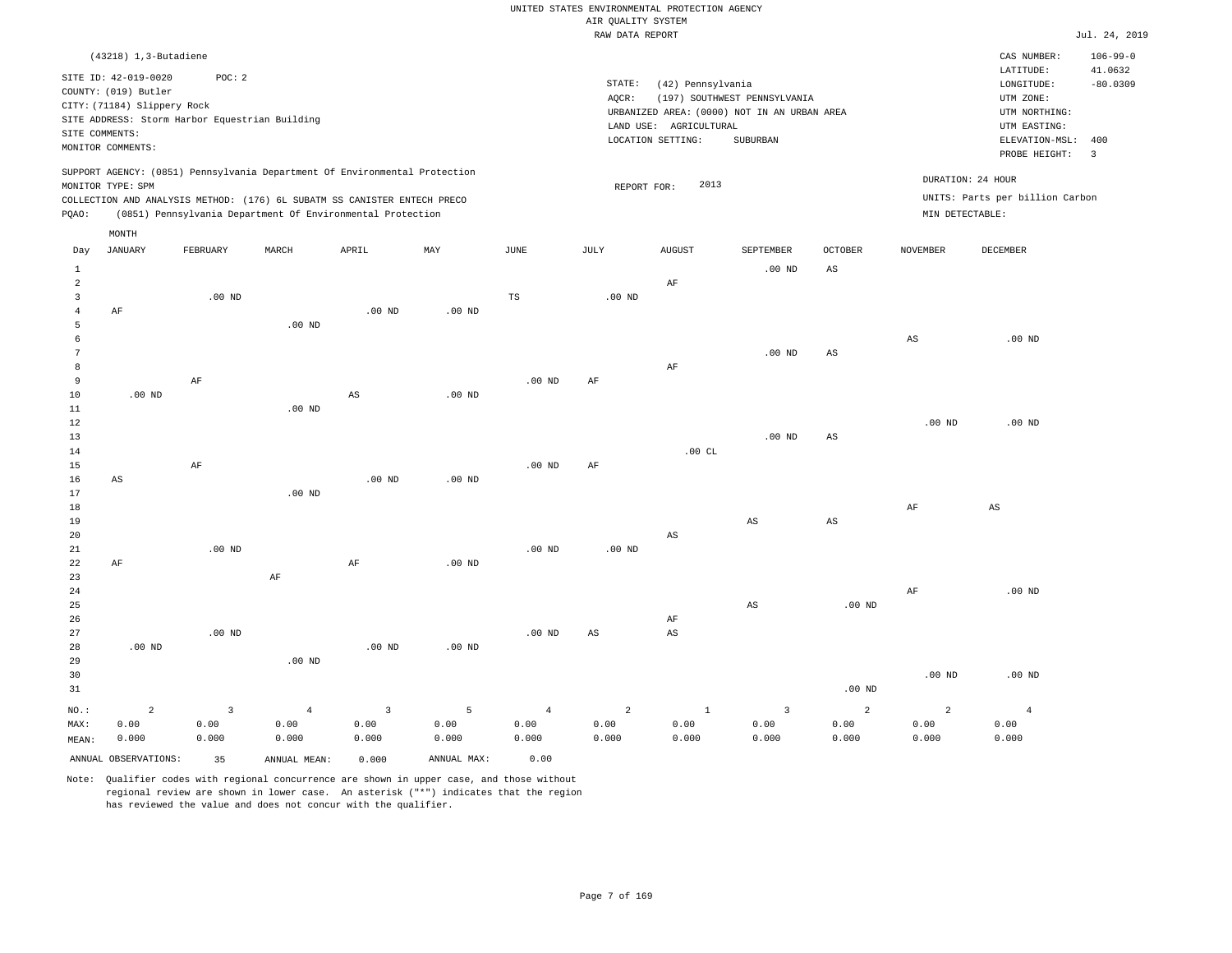#### RAW DATA REPORT  $\text{Jul. } 24, \text{ } 2019$ UNITED STATES ENVIRONMENTAL PROTECTION AGENCY AIR QUALITY SYSTEM

|                | $(43218)$ 1, 3-Butadiene                                                                                           |                                                          |       |                                                                                                                                        |                                                                            |          |                 |                                                                                                                    |                                          |                |                 | CAS NUMBER:                                                                                                  | $106 - 99 - 0$                                   |
|----------------|--------------------------------------------------------------------------------------------------------------------|----------------------------------------------------------|-------|----------------------------------------------------------------------------------------------------------------------------------------|----------------------------------------------------------------------------|----------|-----------------|--------------------------------------------------------------------------------------------------------------------|------------------------------------------|----------------|-----------------|--------------------------------------------------------------------------------------------------------------|--------------------------------------------------|
|                | SITE ID: 42-019-0020<br>COUNTY: (019) Butler<br>CITY: (71184) Slippery Rock<br>SITE COMMENTS:<br>MONITOR COMMENTS: | POC: 2<br>SITE ADDRESS: Storm Harbor Equestrian Building |       |                                                                                                                                        |                                                                            |          | STATE:<br>AQCR: | (42) Pennsylvania<br>URBANIZED AREA: (0000) NOT IN AN URBAN AREA<br>LAND USE:<br>AGRICULTURAL<br>LOCATION SETTING: | (197) SOUTHWEST PENNSYLVANIA<br>SUBURBAN |                |                 | LATITUDE:<br>LONGITUDE:<br>UTM ZONE:<br>UTM NORTHING:<br>UTM EASTING:<br>ELEVATION-MSL: 400<br>PROBE HEIGHT: | 41.0632<br>$-80.0309$<br>$\overline{\mathbf{3}}$ |
| PQAO:          | MONITOR TYPE: SPM                                                                                                  |                                                          |       | COLLECTION AND ANALYSIS METHOD: (176) 6L SUBATM SS CANISTER ENTECH PRECO<br>(0851) Pennsylvania Department Of Environmental Protection | SUPPORT AGENCY: (0851) Pennsylvania Department Of Environmental Protection |          |                 | 2014<br>REPORT FOR:                                                                                                |                                          |                | MIN DETECTABLE: | DURATION: 24 HOUR<br>UNITS: Parts per billion Carbon                                                         |                                                  |
|                | MONTH                                                                                                              |                                                          |       |                                                                                                                                        |                                                                            |          |                 |                                                                                                                    |                                          |                |                 |                                                                                                              |                                                  |
| Day            | JANUARY                                                                                                            | FEBRUARY                                                 | MARCH | APRIL                                                                                                                                  | MAY                                                                        | JUNE     | JULY            | <b>AUGUST</b>                                                                                                      | SEPTEMBER                                | <b>OCTOBER</b> | <b>NOVEMBER</b> | DECEMBER                                                                                                     |                                                  |
|                |                                                                                                                    |                                                          |       |                                                                                                                                        |                                                                            |          |                 |                                                                                                                    |                                          |                | $.00$ ND        | $.00$ ND                                                                                                     |                                                  |
| $\mathfrak{D}$ |                                                                                                                    |                                                          |       |                                                                                                                                        |                                                                            |          |                 |                                                                                                                    | $.00$ ND                                 | AF             |                 |                                                                                                              |                                                  |
|                |                                                                                                                    |                                                          |       |                                                                                                                                        |                                                                            |          |                 | $.00$ ND                                                                                                           |                                          |                |                 |                                                                                                              |                                                  |
|                |                                                                                                                    | AS                                                       |       |                                                                                                                                        |                                                                            | $.00$ ND | AF              |                                                                                                                    |                                          |                |                 |                                                                                                              |                                                  |

| 6  |          |    | $.00$ ND |          |          |                   |          |    |          |          |          |          |          |
|----|----------|----|----------|----------|----------|-------------------|----------|----|----------|----------|----------|----------|----------|
| 7  |          |    |          |          |          |                   |          |    |          |          |          | $.00$ ND | $.00$ ND |
| 8  |          |    |          |          |          |                   |          |    |          | $.00$ ND | $.00$ ND |          |          |
| 9  |          |    |          |          |          |                   |          | AF |          |          |          |          |          |
| 10 |          | AF |          |          |          | .00 <sub>ND</sub> | $.00$ ND |    |          |          |          |          |          |
| 11 | $.00$ ND |    |          | $.00$ ND | $.00$ ND |                   |          |    |          |          |          |          |          |
| 12 |          |    | $.00$ ND |          |          |                   |          |    |          |          |          |          |          |
| 13 |          |    |          |          |          |                   |          |    |          |          |          | $.00$ ND | $.00$ ND |
| 14 |          |    |          |          |          |                   |          |    |          | $.00$ ND | $.00$ ND |          |          |
| 15 |          |    |          |          |          |                   |          |    | $.00$ ND |          |          |          |          |

| 16          |          | $.00$ ND |                   |          |          | $.00$ ND | $.00$ ND |          |          |          |          |          |
|-------------|----------|----------|-------------------|----------|----------|----------|----------|----------|----------|----------|----------|----------|
| 17          | $.00$ ND |          |                   | $.00$ ND | $.00$ ND |          |          |          |          |          |          |          |
| 18          |          |          | $.00$ ND          |          |          |          |          |          |          |          |          |          |
| 19          |          |          |                   |          |          |          |          |          |          |          | $.00$ ND | $.00$ ND |
| 20          |          |          |                   |          |          |          |          |          | AS       | $.00$ ND |          |          |
| 21          |          |          |                   |          |          |          |          | $.00$ ND |          |          |          |          |
| $2\sqrt{2}$ |          | $.00$ ND |                   |          |          | AS       | AF       |          |          |          |          |          |
| 23          | $.00$ ND |          |                   | $.00$ ND | AF       |          |          |          |          |          |          |          |
| 24          |          |          | $.00$ ND          |          |          |          |          |          |          |          |          |          |
| 25          |          |          |                   |          |          |          |          |          |          |          | $.00$ ND | $.00$ ND |
| 26          |          |          |                   |          |          |          |          |          | $.00$ ND | $.00$ ND |          |          |
| 27          |          |          |                   |          |          |          |          | $.00$ ND |          |          |          |          |
| 28          |          | $.00$ ND |                   |          |          | $.00$ ND | $.00$ ND |          |          |          |          |          |
| 29          | $.00$ ND |          |                   | $.00$ ND | $.00$ ND |          |          |          |          |          |          |          |
| 30          |          |          | .00 <sub>ND</sub> |          |          |          |          |          |          |          |          |          |

| 30    |       |       | $.00$ ND |       |       |                              |       |       |       |       |       |        |
|-------|-------|-------|----------|-------|-------|------------------------------|-------|-------|-------|-------|-------|--------|
| 31    |       |       |          |       |       |                              |       |       |       |       |       | .00 ND |
|       |       |       |          |       |       | NO.: 5 3 5 5 4 4 3 4 4 4 5 6 |       |       |       |       |       |        |
| MAX:  | 0.00  | 0.00  | 0.00     | 0.00  | 0.00  | 0.00                         | 0.00  | 0.00  | 0.00  | 0.00  | 0.00  | 0.00   |
| MEAN: | 0.000 | 0.000 | 0.000    | 0.000 | 0.000 | 0.000                        | 0.000 | 0.000 | 0.000 | 0.000 | 0.000 | 0.000  |

ANNUAL OBSERVATIONS: 52 ANNUAL MEAN: 0.000 ANNUAL MAX: 0.00

5

.00 ND

Note: Qualifier codes with regional concurrence are shown in upper case, and those without regional review are shown in lower case. An asterisk ("\*") indicates that the region has reviewed the value and does not concur with the qualifier.

.00 ND

.00 ND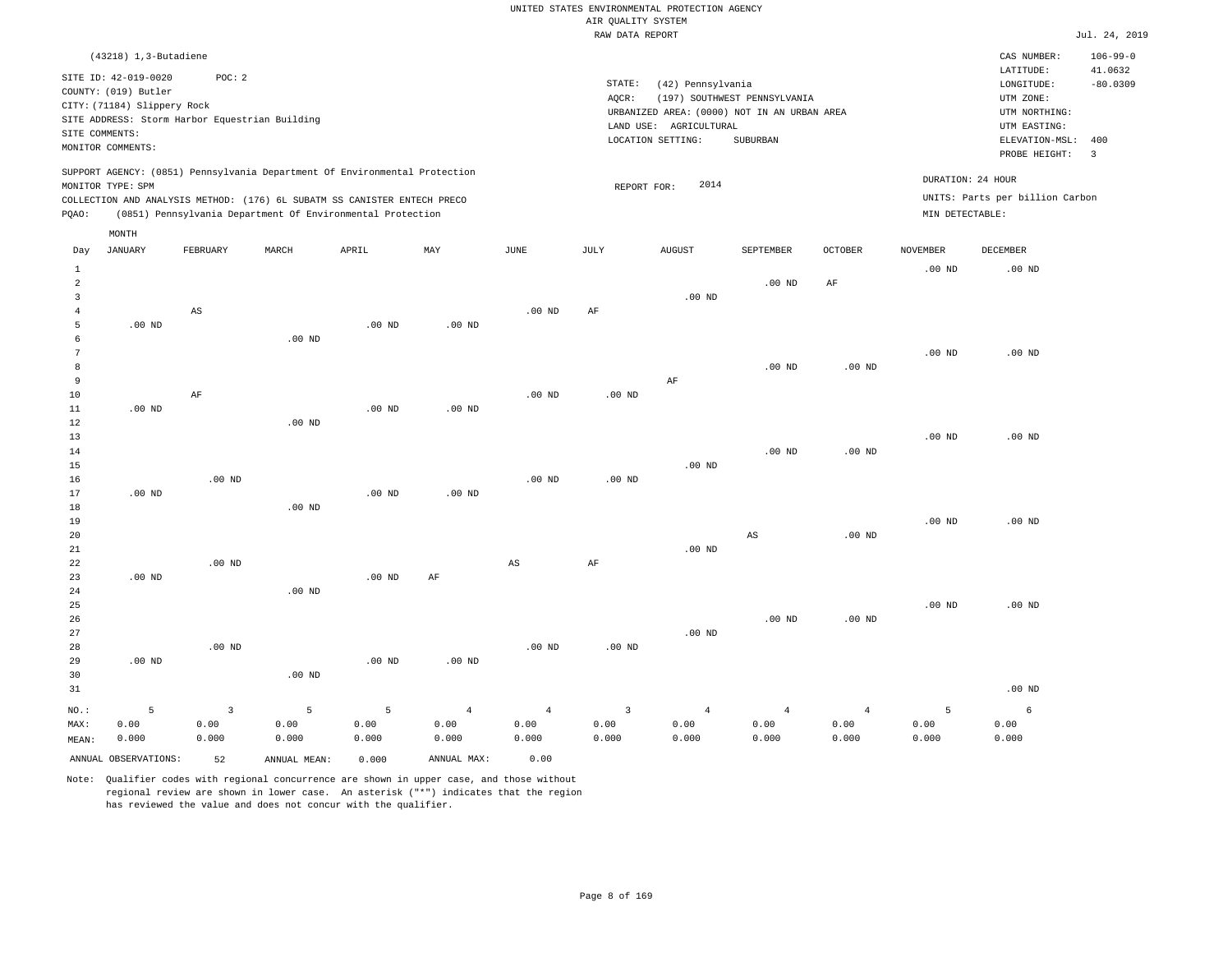|       |                                                                             |                                                                                                                                                        |                   |          |     |          |      | RAW DATA REPORT                                                                     |                              |                |                   |                                                       | Jul. 24, 2019                   |
|-------|-----------------------------------------------------------------------------|--------------------------------------------------------------------------------------------------------------------------------------------------------|-------------------|----------|-----|----------|------|-------------------------------------------------------------------------------------|------------------------------|----------------|-------------------|-------------------------------------------------------|---------------------------------|
|       | (43218) 1,3-Butadiene                                                       |                                                                                                                                                        |                   |          |     |          |      |                                                                                     |                              |                |                   | CAS NUMBER:                                           | $106 - 99 - 0$                  |
|       | SITE ID: 42-019-0020<br>COUNTY: (019) Butler<br>CITY: (71184) Slippery Rock | POC:2                                                                                                                                                  |                   |          |     |          |      | STATE:<br>(42) Pennsylvania<br>AOCR:<br>URBANIZED AREA: (0000) NOT IN AN URBAN AREA | (197) SOUTHWEST PENNSYLVANIA |                |                   | LATITUDE:<br>LONGITUDE:<br>UTM ZONE:<br>UTM NORTHING: | 41.0632<br>$-80.0309$           |
|       |                                                                             | SITE ADDRESS: Storm Harbor Equestrian Building                                                                                                         |                   |          |     |          |      | LAND USE: AGRICULTURAL                                                              |                              |                |                   | UTM EASTING:                                          |                                 |
|       | SITE COMMENTS:<br>MONITOR COMMENTS:                                         |                                                                                                                                                        |                   |          |     |          |      | LOCATION SETTING:                                                                   | SUBURBAN                     |                |                   | ELEVATION-MSL:<br>PROBE HEIGHT:                       | 400<br>$\overline{\phantom{a}}$ |
|       | MONITOR TYPE: SPM                                                           | SUPPORT AGENCY: (0851) Pennsylvania Department Of Environmental Protection<br>COLLECTION AND ANALYSIS METHOD: (176) 6L SUBATM SS CANISTER ENTECH PRECO |                   |          |     |          |      | 2015<br>REPORT FOR:                                                                 |                              |                | DURATION: 24 HOUR | UNITS: Parts per billion Carbon                       |                                 |
| POAO: |                                                                             | (0851) Pennsylvania Department Of Environmental Protection                                                                                             |                   |          |     |          |      |                                                                                     |                              |                | MIN DETECTABLE:   |                                                       |                                 |
|       | MONTH                                                                       |                                                                                                                                                        |                   |          |     |          |      |                                                                                     |                              |                |                   |                                                       |                                 |
| Day   | JANUARY                                                                     | FEBRUARY                                                                                                                                               | MARCH             | APRIL    | MAY | JUNE     | JULY | <b>AUGUST</b>                                                                       | SEPTEMBER                    | <b>OCTOBER</b> | <b>NOVEMBER</b>   | DECEMBER                                              |                                 |
| 2     |                                                                             |                                                                                                                                                        | $.00$ ND          |          |     |          |      |                                                                                     |                              |                | .00 <sub>ND</sub> | AF                                                    |                                 |
|       |                                                                             |                                                                                                                                                        |                   |          |     |          |      |                                                                                     | $.00$ ND                     | $.00$ ND       |                   |                                                       |                                 |
|       |                                                                             | $.00$ ND                                                                                                                                               |                   |          |     |          |      | AF                                                                                  |                              |                |                   |                                                       |                                 |
|       | $.00$ ND                                                                    |                                                                                                                                                        | .00 <sub>ND</sub> | $.00$ ND | AS  | $.00$ ND | AF   |                                                                                     |                              |                |                   |                                                       |                                 |
| 8     |                                                                             |                                                                                                                                                        |                   |          |     |          |      |                                                                                     |                              |                | $.00$ ND          | $.00$ ND                                              |                                 |

| 9  |    |          |          |          |    |          |          |          | $.00$ ND | $.00$ ND       |          |    |  |
|----|----|----------|----------|----------|----|----------|----------|----------|----------|----------------|----------|----|--|
| 10 |    |          |          |          |    |          |          | $.00$ ND |          |                |          |    |  |
| 11 |    | $.00$ ND |          |          |    | $.00$ ND | $.00$ ND |          |          |                |          |    |  |
| 12 | AF |          |          | $.00$ ND | AS |          |          |          |          |                |          |    |  |
| 13 |    |          | $.00$ ND |          |    |          |          |          |          |                |          |    |  |
| 14 |    |          |          |          |    |          |          |          |          |                | $.00$ ND | AF |  |
| 15 |    |          |          |          |    |          |          |          | 00 ND    | $00 \text{ N}$ |          |    |  |

| 16 |    |          |          |          |          |    |          | $.00$ ND |          |          |          |    |
|----|----|----------|----------|----------|----------|----|----------|----------|----------|----------|----------|----|
| 17 |    | $.00$ ND |          |          |          | AS | $.00$ ND |          |          |          |          |    |
| 18 | AF |          |          | $.00$ ND | $.00$ ND |    |          |          |          |          |          |    |
| 19 |    |          | $.00$ ND |          |          |    |          |          |          |          |          |    |
| 20 |    |          |          |          |          |    |          |          |          |          | $.00$ ND | TS |
| 21 |    |          |          |          |          |    |          |          | $.00$ ND | $.00$ ND |          |    |
| 22 |    |          |          |          |          |    |          | $.00$ ND |          |          |          |    |
| 23 |    | $.00$ ND |          |          |          | AF | $.00$ ND |          |          |          |          |    |

| 24      | .00 <sub>ND</sub> |                |                   | $.00$ ND | AS       |    |          |                |                |    |                |                                |          |
|---------|-------------------|----------------|-------------------|----------|----------|----|----------|----------------|----------------|----|----------------|--------------------------------|----------|
| 25      |                   |                | .00 <sub>ND</sub> |          |          |    |          |                |                |    |                |                                |          |
| 26      |                   |                |                   |          |          |    |          |                |                |    |                | $.00$ ND                       | $.00$ ND |
| 27      |                   |                |                   |          |          |    |          |                | $.00$ ND       | AF |                |                                |          |
| 28      |                   |                |                   |          |          |    |          | $.00$ ND       |                |    |                |                                |          |
| 29      |                   |                |                   |          |          | AF | $.00$ ND |                |                |    |                |                                |          |
| 30      | $.00$ ND          |                |                   | $.00$ ND | $.00$ ND |    |          |                |                |    |                |                                |          |
| 31      |                   |                | .00 <sub>ND</sub> |          |          |    |          |                |                |    |                |                                |          |
| $NO.$ : |                   | $\overline{4}$ | 6                 | 5        | 2        |    | 2        | $\overline{4}$ | $\overline{4}$ |    | $\overline{a}$ | $\overline{\phantom{a}}$<br>ъ. | $\Omega$ |

| $NO.$ : |                         |       | $\begin{array}{ccccccccccccccccccccc} 3 & 4 & 6 & 5 & 2 & 2 & 4 & 4 & 5 \end{array}$ |       |             |       |       |       |       | $\sim$ 4 |       |       |
|---------|-------------------------|-------|--------------------------------------------------------------------------------------|-------|-------------|-------|-------|-------|-------|----------|-------|-------|
| MAX:    | 0.00                    | 0.00  | 0.00                                                                                 | 0.00  | 0.00        | 0.00  | 0.00  | 0.00  | 0.00  | 0.00     | 0.00  | 0.00  |
| MEAN:   | 0.000                   | 0.000 | 0.000                                                                                | 0.000 | 0.000       | 0.000 | 0.000 | 0.000 | 0.000 | 0.000    | 0.000 | 0.000 |
|         | ANNUAL OBSERVATIONS: 46 |       | ANNUAL MEAN:                                                                         | 0.000 | ANNUAL MAX: | 0.00  |       |       |       |          |       |       |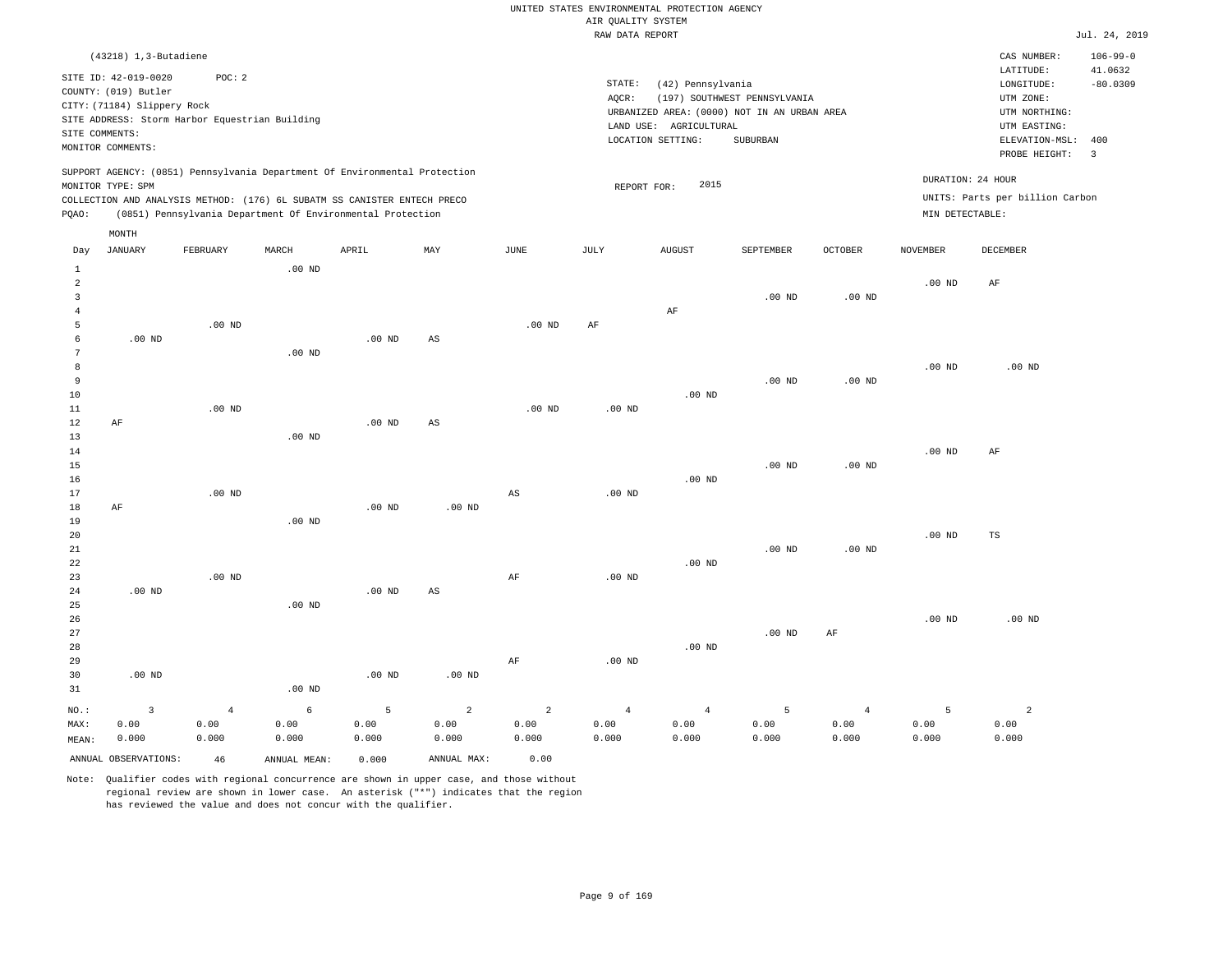#### RAW DATA REPORT JUL. 24, 2019 UNITED STATES ENVIRONMENTAL PROTECTION AGENCY AIR QUALITY SYSTEM

|                      | (43231) n-Hexane                             |                                                |                                                                            |                         |             |                |                        |                        |                                             |                |                   | CAS NUMBER:                         | $110 - 54 - 3$          |
|----------------------|----------------------------------------------|------------------------------------------------|----------------------------------------------------------------------------|-------------------------|-------------|----------------|------------------------|------------------------|---------------------------------------------|----------------|-------------------|-------------------------------------|-------------------------|
|                      | SITE ID: 42-019-0020<br>COUNTY: (019) Butler | POC: 2                                         |                                                                            |                         |             |                | STATE:                 | (42) Pennsylvania      |                                             |                |                   | LATITUDE:<br>LONGITUDE:             | 41.0632<br>$-80.0309$   |
|                      | CITY: (71184) Slippery Rock                  |                                                |                                                                            |                         |             |                | AQCR:                  |                        | (197) SOUTHWEST PENNSYLVANIA                |                |                   | UTM ZONE:                           |                         |
|                      |                                              | SITE ADDRESS: Storm Harbor Equestrian Building |                                                                            |                         |             |                |                        |                        | URBANIZED AREA: (0000) NOT IN AN URBAN AREA |                |                   | UTM NORTHING:                       |                         |
| SITE COMMENTS:       |                                              |                                                |                                                                            |                         |             |                |                        | LAND USE: AGRICULTURAL |                                             |                |                   | UTM EASTING:                        |                         |
|                      | MONITOR COMMENTS:                            |                                                |                                                                            |                         |             |                |                        | LOCATION SETTING:      | SUBURBAN                                    |                |                   | ELEVATION-MSL: 400<br>PROBE HEIGHT: | $\overline{\mathbf{3}}$ |
|                      |                                              |                                                | SUPPORT AGENCY: (0851) Pennsylvania Department Of Environmental Protection |                         |             |                |                        |                        |                                             |                | DURATION: 24 HOUR |                                     |                         |
|                      | MONITOR TYPE: SPM                            |                                                |                                                                            |                         |             |                | REPORT FOR:            | 2013                   |                                             |                |                   |                                     |                         |
|                      |                                              |                                                | COLLECTION AND ANALYSIS METHOD: (176) 6L SUBATM SS CANISTER ENTECH PRECO   |                         |             |                |                        |                        |                                             |                |                   | UNITS: Parts per billion Carbon     |                         |
| PQAO:                |                                              |                                                | (0851) Pennsylvania Department Of Environmental Protection                 |                         |             |                |                        |                        |                                             |                | MIN DETECTABLE:   |                                     |                         |
|                      | MONTH                                        |                                                |                                                                            |                         |             |                |                        |                        |                                             |                |                   |                                     |                         |
| Day                  | JANUARY                                      | FEBRUARY                                       | MARCH                                                                      | APRIL                   | MAY         | JUNE           | JULY                   | <b>AUGUST</b>          | SEPTEMBER                                   | OCTOBER        | <b>NOVEMBER</b>   | <b>DECEMBER</b>                     |                         |
| $\mathbf{1}$         |                                              |                                                |                                                                            |                         |             |                |                        |                        | 1.15 5                                      | AS             |                   |                                     |                         |
| $\overline{a}$       |                                              |                                                |                                                                            |                         |             |                |                        | $\rm AF$               |                                             |                |                   |                                     |                         |
| $\overline{3}$       |                                              | .55SQ                                          |                                                                            |                         |             | TS             | .39SQ                  |                        |                                             |                |                   |                                     |                         |
| $\overline{4}$       | AF                                           |                                                |                                                                            | .00 <sub>ND</sub>       | $.00$ ND    |                |                        |                        |                                             |                |                   |                                     |                         |
| 5                    |                                              |                                                | .40 SQ                                                                     |                         |             |                |                        |                        |                                             |                |                   |                                     |                         |
| 6<br>$7\phantom{.0}$ |                                              |                                                |                                                                            |                         |             |                |                        |                        |                                             |                | AS                | .33SQ                               |                         |
| 8                    |                                              |                                                |                                                                            |                         |             |                |                        | AF                     | .34 SQ                                      | $_{\rm AS}$    |                   |                                     |                         |
| 9                    |                                              | $\rm AF$                                       |                                                                            |                         |             | .34 SQ         | $\rm{AF}$              |                        |                                             |                |                   |                                     |                         |
| 10                   | .64SQ                                        |                                                |                                                                            | $\mathbb{A}\mathbb{S}$  | .47SQ       |                |                        |                        |                                             |                |                   |                                     |                         |
| 11                   |                                              |                                                | .30SQ                                                                      |                         |             |                |                        |                        |                                             |                |                   |                                     |                         |
| 12                   |                                              |                                                |                                                                            |                         |             |                |                        |                        |                                             |                | $.00$ ND          | .36S                                |                         |
| 13                   |                                              |                                                |                                                                            |                         |             |                |                        |                        | .54 SQ                                      | $_{\rm AS}$    |                   |                                     |                         |
| 14                   |                                              |                                                |                                                                            |                         |             |                |                        | .00CL                  |                                             |                |                   |                                     |                         |
| 15                   |                                              | AF                                             |                                                                            |                         |             | $.00$ ND       | AF                     |                        |                                             |                |                   |                                     |                         |
| 16                   | AS                                           |                                                |                                                                            | $.00$ ND                | .35SQ       |                |                        |                        |                                             |                |                   |                                     |                         |
| 17                   |                                              |                                                | $.00$ ND                                                                   |                         |             |                |                        |                        |                                             |                |                   |                                     |                         |
| $18\,$               |                                              |                                                |                                                                            |                         |             |                |                        |                        |                                             |                | AF                | $\mathbb{A}\mathbb{S}$              |                         |
| 19<br>20             |                                              |                                                |                                                                            |                         |             |                |                        | $\mathbb{A}\mathbb{S}$ | AS                                          | $_{\rm AS}$    |                   |                                     |                         |
| 21                   |                                              | $.00$ ND                                       |                                                                            |                         |             | .32S           | $.00$ ND               |                        |                                             |                |                   |                                     |                         |
| 22                   | $\rm AF$                                     |                                                |                                                                            | $\rm{AF}$               | .35 SQ      |                |                        |                        |                                             |                |                   |                                     |                         |
| 23                   |                                              |                                                | AF                                                                         |                         |             |                |                        |                        |                                             |                |                   |                                     |                         |
| 24                   |                                              |                                                |                                                                            |                         |             |                |                        |                        |                                             |                | AF                | .37SQ                               |                         |
| 25                   |                                              |                                                |                                                                            |                         |             |                |                        |                        | $\mathbb{A}\mathbb{S}$                      | $.00$ ND       |                   |                                     |                         |
| 26                   |                                              |                                                |                                                                            |                         |             |                |                        | $\rm AF$               |                                             |                |                   |                                     |                         |
| 27                   |                                              | .47SQ                                          |                                                                            |                         |             | .48SQ          | $\mathbb{A}\mathbb{S}$ | $\mathbb{A}\mathbb{S}$ |                                             |                |                   |                                     |                         |
| 28                   | .35 SQ                                       |                                                |                                                                            | $.00$ ND                | .47SQ       |                |                        |                        |                                             |                |                   |                                     |                         |
| 29                   |                                              |                                                | $.00$ ND                                                                   |                         |             |                |                        |                        |                                             |                |                   |                                     |                         |
| 30                   |                                              |                                                |                                                                            |                         |             |                |                        |                        |                                             |                | .43SQ             | .835                                |                         |
| 31                   |                                              |                                                |                                                                            |                         |             |                |                        |                        |                                             | .59SQ          |                   |                                     |                         |
| NO.:                 | $\overline{a}$                               | $\overline{3}$                                 | $\overline{4}$                                                             | $\overline{\mathbf{3}}$ | 5           | $\overline{4}$ | $\overline{a}$         | $\mathbf{1}$           | $\overline{3}$                              | $\overline{a}$ | 2                 | $\overline{4}$                      |                         |
| MAX:                 | .64                                          | .55                                            | .40                                                                        | 0.00                    | .47         | .48            | .39                    | 0.00                   | 1.15                                        | .59            | .43               | .83                                 |                         |
| MEAN:                | .495                                         | .340                                           | .175                                                                       | 0.000                   | .328        | .285           | .195                   | 0.000                  | .677                                        | .295           | .215              | .473                                |                         |
|                      | ANNUAL OBSERVATIONS:                         | 35                                             | ANNUAL MEAN:                                                               | .309                    | ANNUAL MAX: | 1.15           |                        |                        |                                             |                |                   |                                     |                         |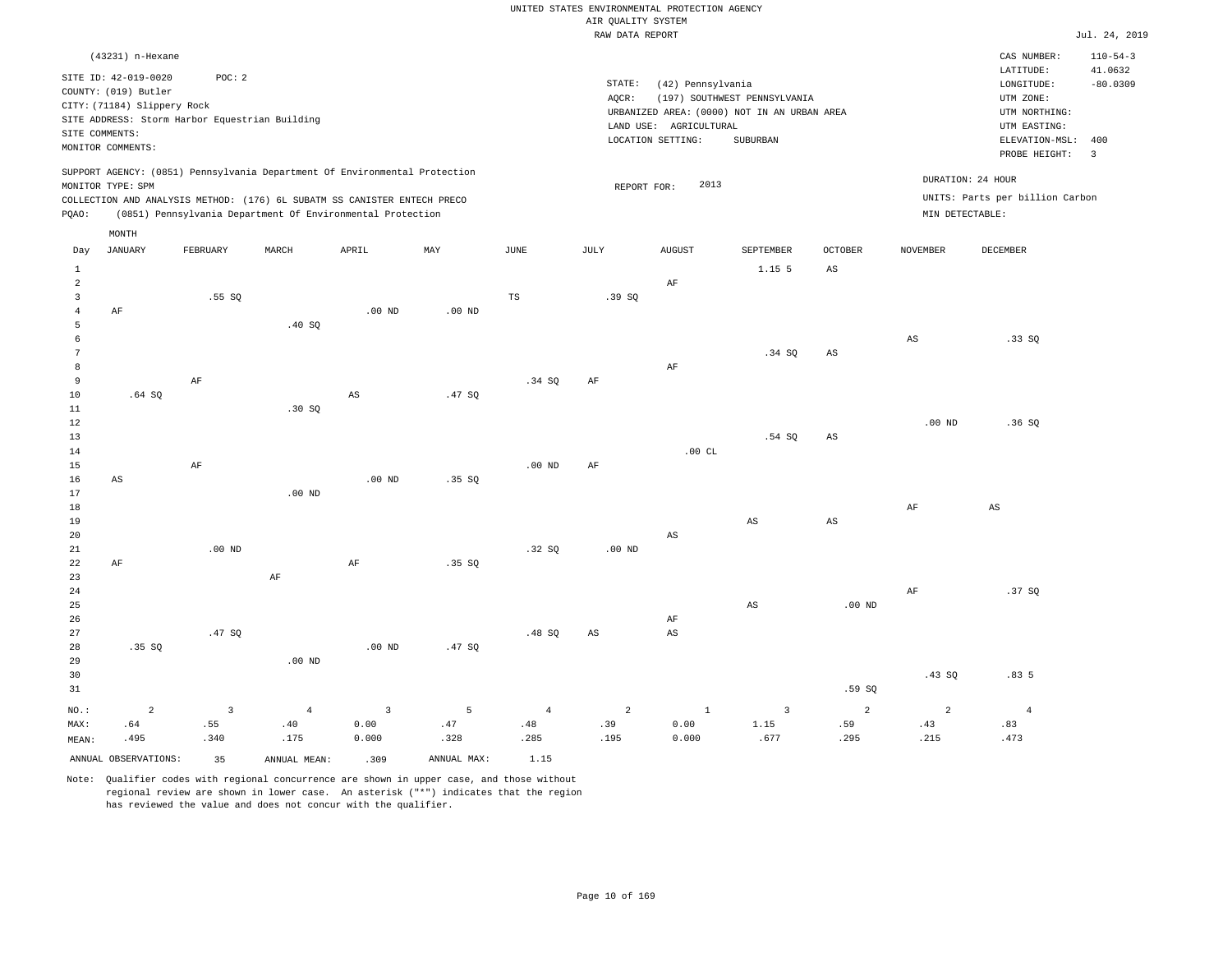#### RAW DATA REPORT JUL. 24, 2019 UNITED STATES ENVIRONMENTAL PROTECTION AGENCY AIR QUALITY SYSTEM

|       | (43231) n-Hexane                                                                                                   |                                                         |       |                                                                                                                                                                                                                      |     |      |                 |                                                                                                                    |                                          |                |                 | CAS NUMBER:                                                                                              | $110 - 54 - 3$                                          |
|-------|--------------------------------------------------------------------------------------------------------------------|---------------------------------------------------------|-------|----------------------------------------------------------------------------------------------------------------------------------------------------------------------------------------------------------------------|-----|------|-----------------|--------------------------------------------------------------------------------------------------------------------|------------------------------------------|----------------|-----------------|----------------------------------------------------------------------------------------------------------|---------------------------------------------------------|
|       | SITE ID: 42-019-0020<br>COUNTY: (019) Butler<br>CITY: (71184) Slippery Rock<br>SITE COMMENTS:<br>MONITOR COMMENTS: | POC:2<br>SITE ADDRESS: Storm Harbor Equestrian Building |       |                                                                                                                                                                                                                      |     |      | STATE:<br>AQCR: | (42) Pennsylvania<br>URBANIZED AREA: (0000) NOT IN AN URBAN AREA<br>AGRICULTURAL<br>LAND USE:<br>LOCATION SETTING: | (197) SOUTHWEST PENNSYLVANIA<br>SUBURBAN |                |                 | LATITUDE:<br>LONGITUDE:<br>UTM ZONE:<br>UTM NORTHING:<br>UTM EASTING:<br>ELEVATION-MSL:<br>PROBE HEIGHT: | 41.0632<br>$-80.0309$<br>400<br>$\overline{\mathbf{3}}$ |
| POAO: | MONITOR TYPE: SPM                                                                                                  |                                                         |       | SUPPORT AGENCY: (0851) Pennsylvania Department Of Environmental Protection<br>COLLECTION AND ANALYSIS METHOD: (176) 6L SUBATM SS CANISTER ENTECH PRECO<br>(0851) Pennsylvania Department Of Environmental Protection |     |      |                 | 2014<br>REPORT FOR:                                                                                                |                                          |                | MIN DETECTABLE: | DURATION: 24 HOUR<br>UNITS: Parts per billion Carbon                                                     |                                                         |
| Day   | MONTH<br>JANUARY                                                                                                   | FEBRUARY                                                | MARCH | APRIL                                                                                                                                                                                                                | MAY | JUNE | JULY            | <b>AUGUST</b>                                                                                                      | SEPTEMBER                                | <b>OCTOBER</b> | <b>NOVEMBER</b> | DECEMBER                                                                                                 |                                                         |
|       |                                                                                                                    |                                                         |       |                                                                                                                                                                                                                      |     |      |                 |                                                                                                                    | .33SQ                                    | AF             | $.00$ ND        | .34 SQ                                                                                                   |                                                         |
|       |                                                                                                                    |                                                         |       |                                                                                                                                                                                                                      |     |      |                 | .37 SO                                                                                                             |                                          |                |                 |                                                                                                          |                                                         |

| 5. | .84 <sub>5</sub> |    |                   | $.00$ ND | .00 <sub>ND</sub> |          |          |    |       |        |       |          |
|----|------------------|----|-------------------|----------|-------------------|----------|----------|----|-------|--------|-------|----------|
| 6  |                  |    | .00 <sub>ND</sub> |          |                   |          |          |    |       |        |       |          |
|    |                  |    |                   |          |                   |          |          |    |       |        | .19SQ | $.00$ ND |
| 8  |                  |    |                   |          |                   |          |          |    | .25SQ | .42 SQ |       |          |
| 9  |                  |    |                   |          |                   |          |          | AF |       |        |       |          |
| 10 |                  | AF |                   |          |                   | $.00$ ND | $.00$ ND |    |       |        |       |          |
| 11 | .50S             |    |                   | $.00$ ND | $.00$ ND          |          |          |    |       |        |       |          |
| 12 |                  |    | .40 SQ            |          |                   |          |          |    |       |        |       |          |
| 13 |                  |    |                   |          |                   |          |          |    |       |        | .28SQ | .69 SQ   |

.00 ND AF

| 14              |       |        |          |        |        |        |          |        | $.00$ ND | .29SQ |       |       |
|-----------------|-------|--------|----------|--------|--------|--------|----------|--------|----------|-------|-------|-------|
| 15 <sub>1</sub> |       |        |          |        |        |        |          | .43 S0 |          |       |       |       |
| 16              |       | .59 SQ |          |        |        | .45 SQ | $.00$ ND |        |          |       |       |       |
| 17              | .46SQ |        |          | .50 SQ | .38 SQ |        |          |        |          |       |       |       |
| 18              |       |        | $.00$ ND |        |        |        |          |        |          |       |       |       |
| 19              |       |        |          |        |        |        |          |        |          |       | .32SQ | .36SQ |

| 20 |       |        |       |                                  |    |    |        | AS | .65SQ |             |  |
|----|-------|--------|-------|----------------------------------|----|----|--------|----|-------|-------------|--|
| 21 |       |        |       |                                  |    |    | .57 SQ |    |       |             |  |
| 22 |       | .31 SQ |       |                                  | AS | AF |        |    |       |             |  |
| 23 | .39SQ |        |       | $.00~\mathrm{ND}$ $\mathrm{~AF}$ |    |    |        |    |       |             |  |
| 24 |       |        | .38SQ |                                  |    |    |        |    |       |             |  |
| 25 |       |        |       |                                  |    |    |        |    |       | 37 SO 41 SO |  |

| 26   |        |          |          |          |                 |                 |        |               | .24 SQ | $.00$ ND        |    |        |
|------|--------|----------|----------|----------|-----------------|-----------------|--------|---------------|--------|-----------------|----|--------|
| 27   |        |          |          |          |                 |                 |        | .51 SQ        |        |                 |    |        |
| 28   |        | .33SQ    |          |          |                 | $.00$ ND        | .51 SQ |               |        |                 |    |        |
| 29   | .41 SQ |          |          | $.00$ ND | $.00$ ND        |                 |        |               |        |                 |    |        |
| 30   |        |          | $.00$ ND |          |                 |                 |        |               |        |                 |    |        |
| 31   |        |          |          |          |                 |                 |        |               |        |                 |    | .00 ND |
| NO.: | $-5$   | $\sim$ 3 | $5 - 5$  | $5 - 5$  | $4\overline{ }$ | $4\overline{ }$ |        | $3 \t 4 \t 4$ |        | $4\overline{ }$ | -5 | 6      |

 .45 .113

| ANNUAL | 7R.<br>IN.<br>`V <del>Li</del> | IΔI<br>-MH<br>. A N<br>≧NN∟<br>. | . | MAX<br>\NNI |  |
|--------|--------------------------------|----------------------------------|---|-------------|--|

 .40 .156

4

AS

MAX: MEAN:  .84 .520  .59 .410

Note: Qualifier codes with regional concurrence are shown in upper case, and those without regional review are shown in lower case. An asterisk ("\*") indicates that the region has reviewed the value and does not concur with the qualifier.

 .50 .100  .38 .095

 .51 .170

 .57 .470  .33 .205  .65 .340  .37 .232  .69 .300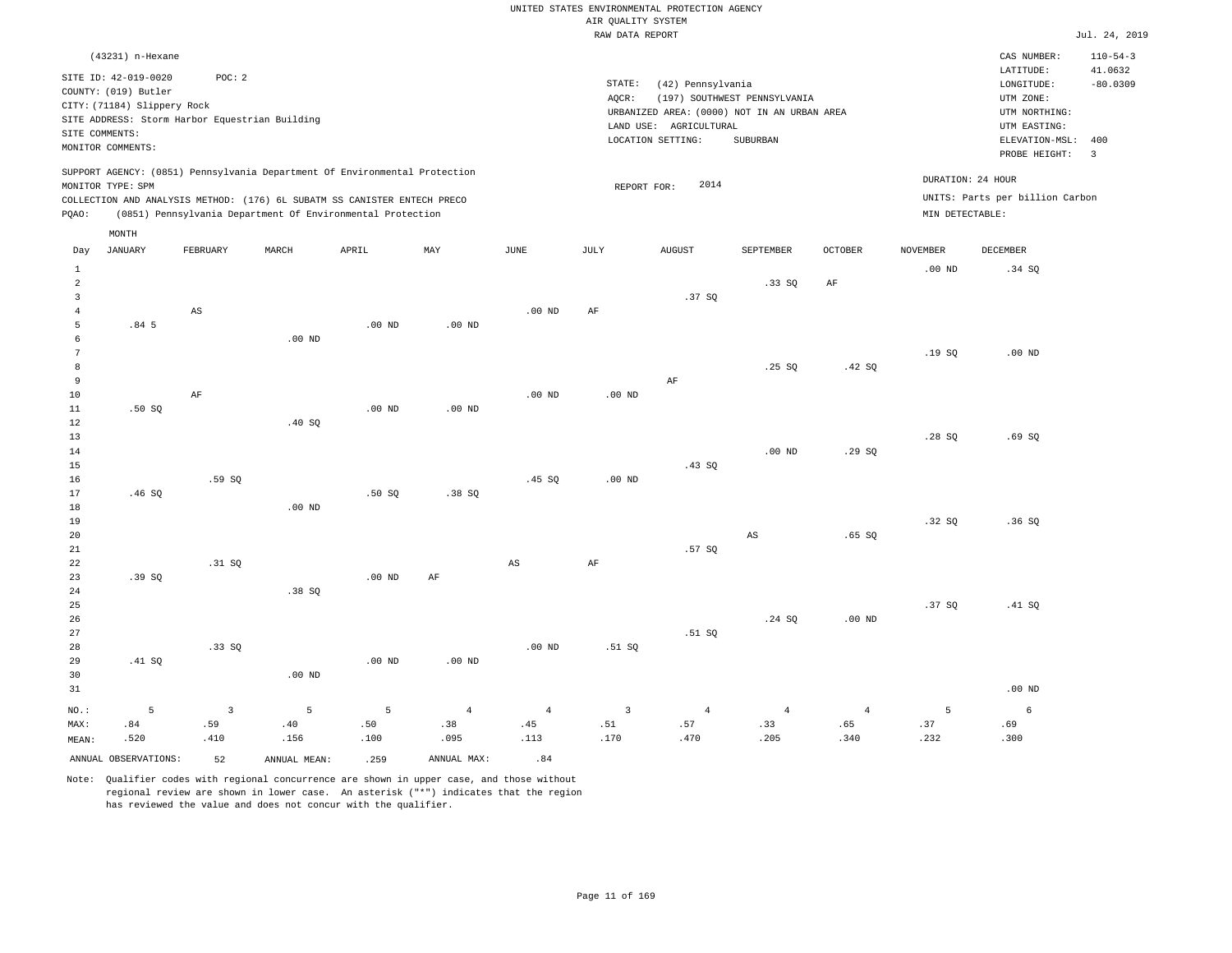|                 |                                                |                |              |                                                                            |                        |                | RAW DATA REPORT |                        |                                             |                   |                 |                                 | Jul. 24, 2019  |
|-----------------|------------------------------------------------|----------------|--------------|----------------------------------------------------------------------------|------------------------|----------------|-----------------|------------------------|---------------------------------------------|-------------------|-----------------|---------------------------------|----------------|
|                 | (43231) n-Hexane                               |                |              |                                                                            |                        |                |                 |                        |                                             |                   |                 | CAS NUMBER:                     | $110 - 54 - 3$ |
|                 |                                                |                |              |                                                                            |                        |                |                 |                        |                                             |                   |                 | LATITUDE:                       | 41.0632        |
|                 | SITE ID: 42-019-0020                           | POC: 2         |              |                                                                            |                        |                | STATE:          | (42) Pennsylvania      |                                             |                   |                 | LONGITUDE:                      | $-80.0309$     |
|                 | COUNTY: (019) Butler                           |                |              |                                                                            |                        |                | AQCR:           |                        | (197) SOUTHWEST PENNSYLVANIA                |                   |                 | UTM ZONE:                       |                |
|                 | CITY: (71184) Slippery Rock                    |                |              |                                                                            |                        |                |                 |                        | URBANIZED AREA: (0000) NOT IN AN URBAN AREA |                   |                 | UTM NORTHING:                   |                |
|                 | SITE ADDRESS: Storm Harbor Equestrian Building |                |              |                                                                            |                        |                |                 | LAND USE: AGRICULTURAL |                                             |                   |                 | UTM EASTING:                    |                |
|                 | SITE COMMENTS:                                 |                |              |                                                                            |                        |                |                 | LOCATION SETTING:      | SUBURBAN                                    |                   |                 | ELEVATION-MSL:                  | 400            |
|                 | MONITOR COMMENTS:                              |                |              |                                                                            |                        |                |                 |                        |                                             |                   |                 | PROBE HEIGHT:                   | $\overline{3}$ |
|                 |                                                |                |              | SUPPORT AGENCY: (0851) Pennsylvania Department Of Environmental Protection |                        |                |                 |                        |                                             |                   |                 |                                 |                |
|                 | MONITOR TYPE: SPM                              |                |              |                                                                            |                        |                | REPORT FOR:     | 2015                   |                                             |                   |                 | DURATION: 24 HOUR               |                |
|                 |                                                |                |              | COLLECTION AND ANALYSIS METHOD: (176) 6L SUBATM SS CANISTER ENTECH PRECO   |                        |                |                 |                        |                                             |                   |                 | UNITS: Parts per billion Carbon |                |
| PQAO:           |                                                |                |              | (0851) Pennsylvania Department Of Environmental Protection                 |                        |                |                 |                        |                                             |                   | MIN DETECTABLE: |                                 |                |
|                 | MONTH                                          |                |              |                                                                            |                        |                |                 |                        |                                             |                   |                 |                                 |                |
| Day             | JANUARY                                        | FEBRUARY       | MARCH        | APRIL                                                                      | MAY                    | JUNE           | JULY            | <b>AUGUST</b>          | SEPTEMBER                                   | <b>OCTOBER</b>    | <b>NOVEMBER</b> | DECEMBER                        |                |
| $1\,$           |                                                |                | .72SQ        |                                                                            |                        |                |                 |                        |                                             |                   |                 |                                 |                |
| $\overline{a}$  |                                                |                |              |                                                                            |                        |                |                 |                        |                                             |                   | $.41$ QX        | AF                              |                |
| $\mathbf{3}$    |                                                |                |              |                                                                            |                        |                |                 |                        | .49SQ                                       | .00 <sub>ND</sub> |                 |                                 |                |
| $\overline{4}$  |                                                |                |              |                                                                            |                        |                |                 | AF                     |                                             |                   |                 |                                 |                |
| 5               |                                                | .24 SQ         |              |                                                                            |                        | .26S           | AF              |                        |                                             |                   |                 |                                 |                |
| 6               | .46SQ                                          |                |              | .37SQ                                                                      | AS                     |                |                 |                        |                                             |                   |                 |                                 |                |
| $7\phantom{.0}$ |                                                |                | .38SQ        |                                                                            |                        |                |                 |                        |                                             |                   |                 |                                 |                |
| 8               |                                                |                |              |                                                                            |                        |                |                 |                        |                                             |                   | .30S            | 1.38 5                          |                |
| 9               |                                                |                |              |                                                                            |                        |                |                 |                        | .52S                                        | .51SQ             |                 |                                 |                |
| 10              |                                                |                |              |                                                                            |                        |                |                 | .41 SQ                 |                                             |                   |                 |                                 |                |
| 11              |                                                | .74            |              |                                                                            |                        | $.00$ ND       | $.00$ ND        |                        |                                             |                   |                 |                                 |                |
| $1\,2$          | $\rm AF$                                       |                |              | $.00$ ND                                                                   | $_{\rm AS}$            |                |                 |                        |                                             |                   |                 |                                 |                |
| 13              |                                                |                | .66S         |                                                                            |                        |                |                 |                        |                                             |                   |                 |                                 |                |
| 14              |                                                |                |              |                                                                            |                        |                |                 |                        |                                             |                   | .22SQ           | AF                              |                |
| 15              |                                                |                |              |                                                                            |                        |                |                 |                        | .41 SQ                                      | .38SQ             |                 |                                 |                |
| 16              |                                                |                |              |                                                                            |                        |                |                 | .43S                   |                                             |                   |                 |                                 |                |
| 17              |                                                | .61 SQ         |              |                                                                            |                        | $_{\rm AS}$    | .66SQ           |                        |                                             |                   |                 |                                 |                |
| 18<br>19        | $\rm{AF}$                                      |                | $.00$ ND     | .31 SQ                                                                     | .47SQ                  |                |                 |                        |                                             |                   |                 |                                 |                |
| 20              |                                                |                |              |                                                                            |                        |                |                 |                        |                                             |                   | .20S            | TS                              |                |
| 21              |                                                |                |              |                                                                            |                        |                |                 |                        | .22SQ                                       | .46SQ             |                 |                                 |                |
| 22              |                                                |                |              |                                                                            |                        |                |                 | .31 SQ                 |                                             |                   |                 |                                 |                |
| 23              |                                                | .27SQ          |              |                                                                            |                        | AF             | $.00$ ND        |                        |                                             |                   |                 |                                 |                |
| 24              | .72SQ                                          |                |              | .22SQ                                                                      | $\mathbb{A}\mathbb{S}$ |                |                 |                        |                                             |                   |                 |                                 |                |
| 25              |                                                |                | .23 S0       |                                                                            |                        |                |                 |                        |                                             |                   |                 |                                 |                |
| 26              |                                                |                |              |                                                                            |                        |                |                 |                        |                                             |                   | .31 SQ          | .22 $QX$                        |                |
| 27              |                                                |                |              |                                                                            |                        |                |                 |                        | .28SQ                                       | AF                |                 |                                 |                |
| 28              |                                                |                |              |                                                                            |                        |                |                 | .27S                   |                                             |                   |                 |                                 |                |
| 29              |                                                |                |              |                                                                            |                        | AF             | .39SQ           |                        |                                             |                   |                 |                                 |                |
| 30              | .29SQ                                          |                |              | $.00$ ND                                                                   | .31 S0                 |                |                 |                        |                                             |                   |                 |                                 |                |
| 31              |                                                |                | $.00$ ND     |                                                                            |                        |                |                 |                        |                                             |                   |                 |                                 |                |
| NO.:            | 3                                              | $\overline{4}$ | 6            | 5                                                                          | $\overline{a}$         | $\overline{a}$ | $\sqrt{4}$      | $\overline{4}$         | 5                                           | $\overline{4}$    | 5               | $\overline{a}$                  |                |
| MAX:            | .72                                            | .74            | .72          | .37                                                                        | .47                    | .26            | .66             | .43                    | .52                                         | .51               | .41             | 1.38                            |                |
| MEAN:           | .490                                           | .465           | .332         | .180                                                                       | .390                   | .130           | .263            | .355                   | .384                                        | .338              | .288            | .800                            |                |
|                 | ANNUAL OBSERVATIONS:                           | 46             | ANNUAL MEAN: | .349                                                                       | ANNUAL MAX:            | 1.38           |                 |                        |                                             |                   |                 |                                 |                |
|                 |                                                |                |              |                                                                            |                        |                |                 |                        |                                             |                   |                 |                                 |                |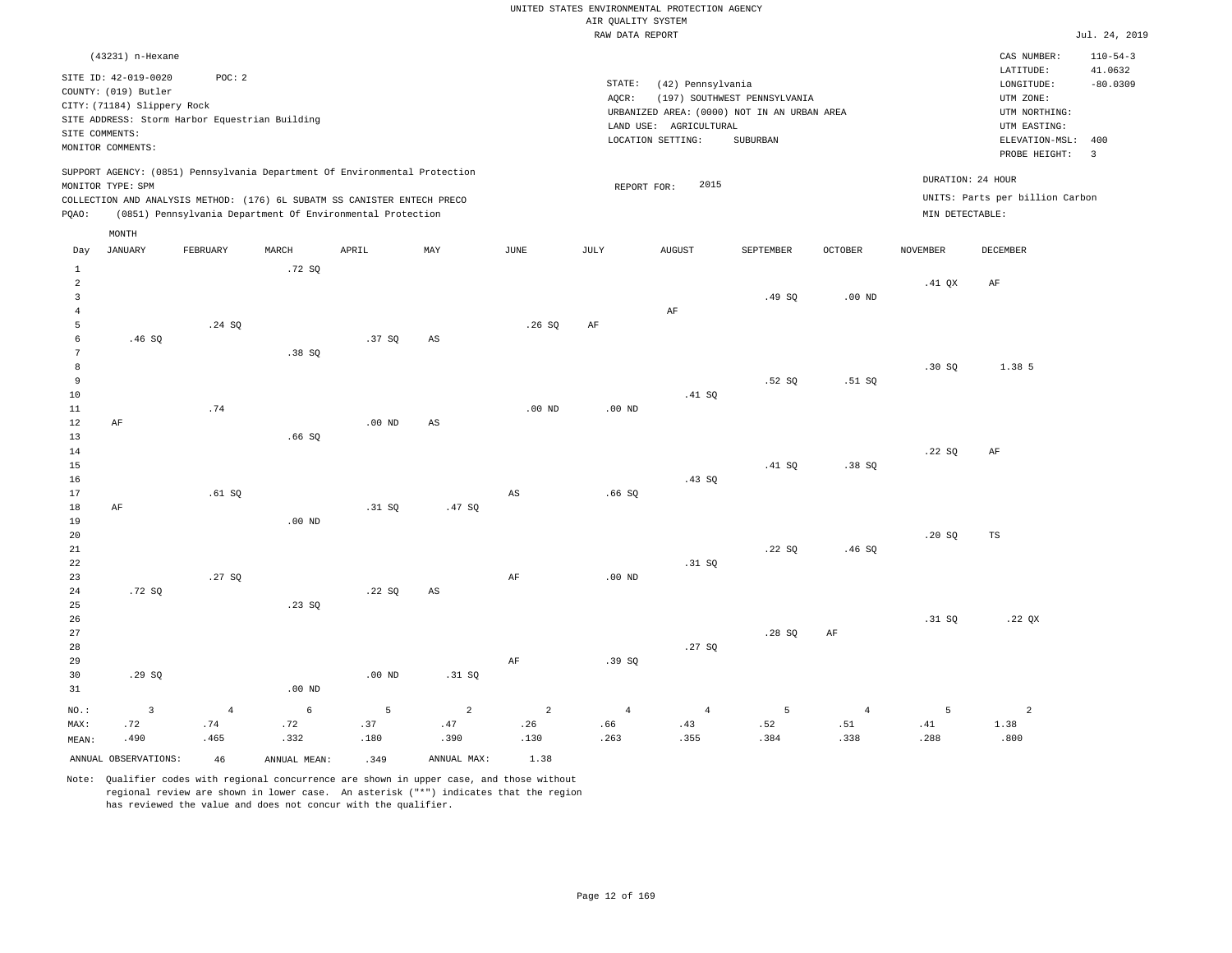#### RAW DATA REPORT JUL. 24, 2019 UNITED STATES ENVIRONMENTAL PROTECTION AGENCY AIR QUALITY SYSTEM

|                 | (43232) n-Heptane                              |                   |                                                                            |                         |             |                |                        |                        |                                             |                   |                        | CAS NUMBER:                     | $142 - 82 - 5$          |
|-----------------|------------------------------------------------|-------------------|----------------------------------------------------------------------------|-------------------------|-------------|----------------|------------------------|------------------------|---------------------------------------------|-------------------|------------------------|---------------------------------|-------------------------|
|                 | SITE ID: 42-019-0020                           | POC: 2            |                                                                            |                         |             |                |                        |                        |                                             |                   |                        | LATITUDE:                       | 41.0632                 |
|                 | COUNTY: (019) Butler                           |                   |                                                                            |                         |             |                | STATE:                 | (42) Pennsylvania      |                                             |                   |                        | LONGITUDE:                      | $-80.0309$              |
|                 | CITY: (71184) Slippery Rock                    |                   |                                                                            |                         |             |                | AQCR:                  |                        | (197) SOUTHWEST PENNSYLVANIA                |                   |                        | UTM ZONE:                       |                         |
|                 | SITE ADDRESS: Storm Harbor Equestrian Building |                   |                                                                            |                         |             |                |                        |                        | URBANIZED AREA: (0000) NOT IN AN URBAN AREA |                   |                        | UTM NORTHING:                   |                         |
| SITE COMMENTS:  |                                                |                   |                                                                            |                         |             |                |                        | LAND USE: AGRICULTURAL |                                             |                   |                        | UTM EASTING:                    |                         |
|                 | MONITOR COMMENTS:                              |                   |                                                                            |                         |             |                |                        | LOCATION SETTING:      | <b>SUBURBAN</b>                             |                   |                        | ELEVATION-MSL: 400              |                         |
|                 |                                                |                   |                                                                            |                         |             |                |                        |                        |                                             |                   |                        | PROBE HEIGHT:                   | $\overline{\mathbf{3}}$ |
|                 |                                                |                   | SUPPORT AGENCY: (0851) Pennsylvania Department Of Environmental Protection |                         |             |                |                        | 2013                   |                                             |                   | DURATION: 24 HOUR      |                                 |                         |
|                 | MONITOR TYPE: SPM                              |                   | COLLECTION AND ANALYSIS METHOD: (176) 6L SUBATM SS CANISTER ENTECH PRECO   |                         |             |                | REPORT FOR:            |                        |                                             |                   |                        | UNITS: Parts per billion Carbon |                         |
| PQAO:           |                                                |                   | (0851) Pennsylvania Department Of Environmental Protection                 |                         |             |                |                        |                        |                                             |                   | MIN DETECTABLE:        |                                 |                         |
|                 |                                                |                   |                                                                            |                         |             |                |                        |                        |                                             |                   |                        |                                 |                         |
|                 | MONTH                                          |                   |                                                                            |                         |             |                |                        |                        |                                             |                   |                        |                                 |                         |
| Day             | JANUARY                                        | FEBRUARY          | MARCH                                                                      | APRIL                   | MAY         | JUNE           | JULY                   | <b>AUGUST</b>          | SEPTEMBER                                   | <b>OCTOBER</b>    | <b>NOVEMBER</b>        | <b>DECEMBER</b>                 |                         |
| $\mathbf{1}$    |                                                |                   |                                                                            |                         |             |                |                        |                        | .57 <sub>5</sub>                            | $_{\rm AS}$       |                        |                                 |                         |
| $\overline{a}$  |                                                |                   |                                                                            |                         |             |                |                        | $\rm AF$               |                                             |                   |                        |                                 |                         |
| $\mathbf{3}$    |                                                | $.00$ ND          |                                                                            |                         |             | $_{\rm TS}$    | $.00$ ND               |                        |                                             |                   |                        |                                 |                         |
| $\overline{4}$  | AF                                             |                   |                                                                            | $.00$ ND                | $.00$ ND    |                |                        |                        |                                             |                   |                        |                                 |                         |
| 5               |                                                |                   | $.00$ ND                                                                   |                         |             |                |                        |                        |                                             |                   |                        |                                 |                         |
| 6               |                                                |                   |                                                                            |                         |             |                |                        |                        |                                             |                   | $\mathbb{A}\mathbb{S}$ | $.00$ ND                        |                         |
| $7\phantom{.0}$ |                                                |                   |                                                                            |                         |             |                |                        |                        | $.00$ ND                                    | $_{\rm AS}$       |                        |                                 |                         |
| 8               |                                                |                   |                                                                            |                         |             |                |                        | AF                     |                                             |                   |                        |                                 |                         |
| 9               |                                                | AF                |                                                                            |                         |             | $.00$ ND       | AF                     |                        |                                             |                   |                        |                                 |                         |
| 10              | $.00$ ND                                       |                   |                                                                            | AS                      | .31 SQ      |                |                        |                        |                                             |                   |                        |                                 |                         |
| 11              |                                                |                   | $.00$ ND                                                                   |                         |             |                |                        |                        |                                             |                   |                        |                                 |                         |
| 12              |                                                |                   |                                                                            |                         |             |                |                        |                        |                                             |                   | .00 <sub>ND</sub>      | $.00$ ND                        |                         |
| 13              |                                                |                   |                                                                            |                         |             |                |                        |                        | $.00$ ND                                    | AS                |                        |                                 |                         |
| 14              |                                                |                   |                                                                            |                         |             |                |                        | .00CL                  |                                             |                   |                        |                                 |                         |
| 15              |                                                | AF                |                                                                            |                         |             | $.00$ ND       | AF                     |                        |                                             |                   |                        |                                 |                         |
| 16              | AS                                             |                   |                                                                            | $.00$ ND                | $.00$ ND    |                |                        |                        |                                             |                   |                        |                                 |                         |
| 17              |                                                |                   | $.00$ ND                                                                   |                         |             |                |                        |                        |                                             |                   |                        |                                 |                         |
| 18<br>19        |                                                |                   |                                                                            |                         |             |                |                        |                        | AS                                          | $_{\rm AS}$       | AF                     | AS                              |                         |
| 20              |                                                |                   |                                                                            |                         |             |                |                        | AS                     |                                             |                   |                        |                                 |                         |
| 21              |                                                | $.00$ ND          |                                                                            |                         |             | $.00$ ND       | $.00$ ND               |                        |                                             |                   |                        |                                 |                         |
| 22              | $\rm AF$                                       |                   |                                                                            | $\rm{AF}$               | $.00$ ND    |                |                        |                        |                                             |                   |                        |                                 |                         |
| 23              |                                                |                   | $\rm AF$                                                                   |                         |             |                |                        |                        |                                             |                   |                        |                                 |                         |
| 24              |                                                |                   |                                                                            |                         |             |                |                        |                        |                                             |                   | AF                     | .00 <sub>ND</sub>               |                         |
| 25              |                                                |                   |                                                                            |                         |             |                |                        |                        | $\mathbb{A}\mathbb{S}$                      | $.00$ ND          |                        |                                 |                         |
| 26              |                                                |                   |                                                                            |                         |             |                |                        | AF                     |                                             |                   |                        |                                 |                         |
| 27              |                                                | .00 <sub>ND</sub> |                                                                            |                         |             | $.00$ ND       | $\mathbb{A}\mathbb{S}$ | $\mathbb{A}\mathbb{S}$ |                                             |                   |                        |                                 |                         |
| 28              | $.00$ ND                                       |                   |                                                                            | .00 <sub>ND</sub>       | .30S        |                |                        |                        |                                             |                   |                        |                                 |                         |
| 29              |                                                |                   | $.00$ ND                                                                   |                         |             |                |                        |                        |                                             |                   |                        |                                 |                         |
| 30              |                                                |                   |                                                                            |                         |             |                |                        |                        |                                             |                   | $.00$ ND               | .36S                            |                         |
| 31              |                                                |                   |                                                                            |                         |             |                |                        |                        |                                             | .00 <sub>ND</sub> |                        |                                 |                         |
|                 |                                                |                   |                                                                            |                         |             |                |                        |                        |                                             |                   |                        |                                 |                         |
| NO.:            | $\overline{a}$                                 | $\overline{3}$    | $\overline{4}$                                                             | $\overline{\mathbf{3}}$ | 5           | $\overline{4}$ | $\overline{a}$         | $\mathbf{1}$           | $\overline{\mathbf{3}}$                     | $\overline{a}$    | 2                      | $\overline{4}$                  |                         |
| MAX:            | 0.00                                           | 0.00              | 0.00                                                                       | 0.00                    | .31         | 0.00           | 0.00                   | 0.00                   | .57                                         | 0.00              | 0.00                   | .36                             |                         |
| MEAN:           | 0.000                                          | 0.000             | 0.000                                                                      | 0.000                   | .122        | 0.000          | 0.000                  | 0.000                  | .190                                        | 0.000             | 0.000                  | .090                            |                         |
|                 | ANNUAL OBSERVATIONS:                           | 35                | ANNUAL MEAN:                                                               | .044                    | ANNUAL MAX: | .57            |                        |                        |                                             |                   |                        |                                 |                         |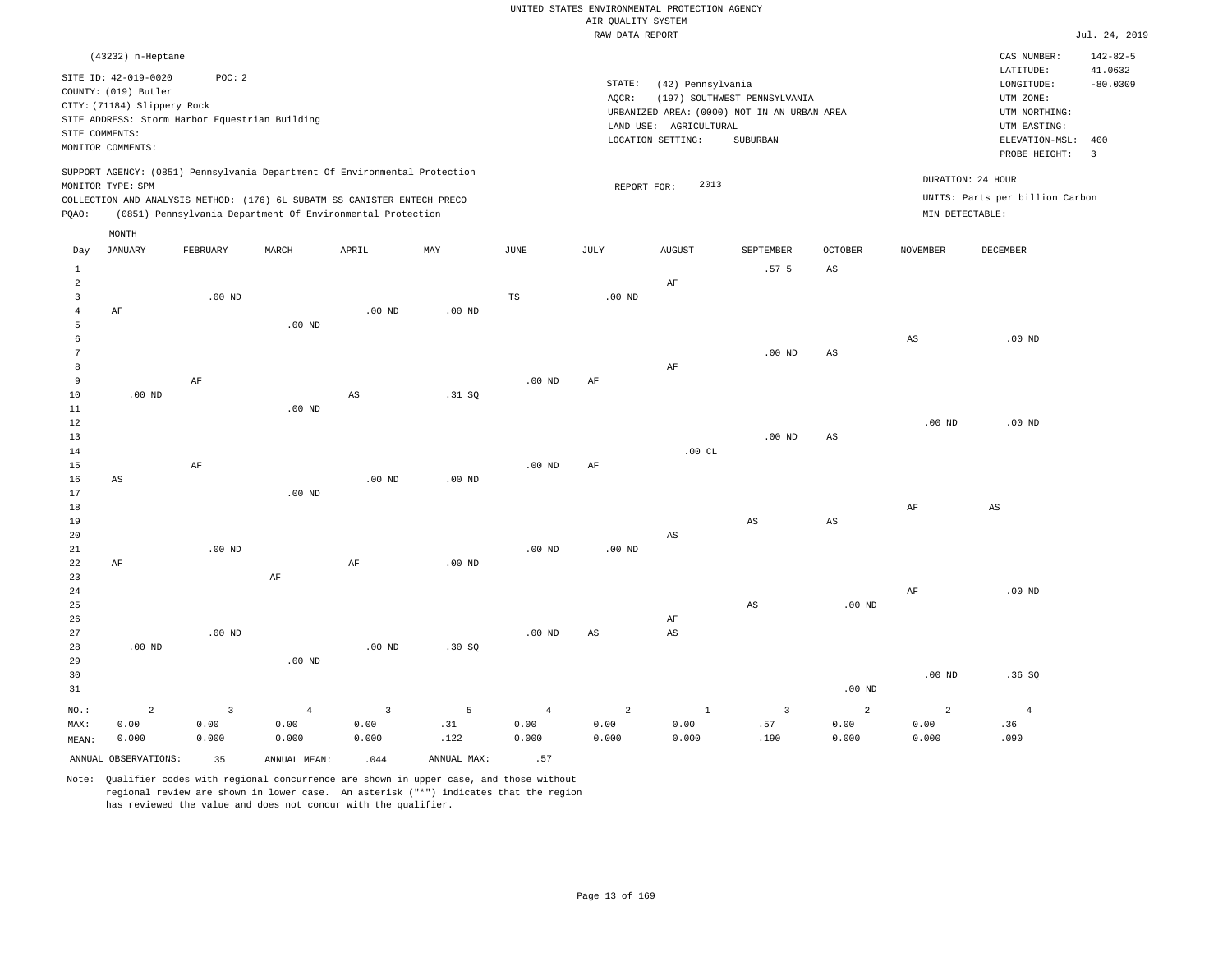|       |                                                                                                                    |                                                         |       |                                                                                                                                                                                                                      |          |                   |                 | RAW DATA REPORT                                                                                                 |                                          |                |                                      |                                                                                                          | Jul. 24, 2019                                             |
|-------|--------------------------------------------------------------------------------------------------------------------|---------------------------------------------------------|-------|----------------------------------------------------------------------------------------------------------------------------------------------------------------------------------------------------------------------|----------|-------------------|-----------------|-----------------------------------------------------------------------------------------------------------------|------------------------------------------|----------------|--------------------------------------|----------------------------------------------------------------------------------------------------------|-----------------------------------------------------------|
|       | (43232) n-Heptane                                                                                                  |                                                         |       |                                                                                                                                                                                                                      |          |                   |                 |                                                                                                                 |                                          |                |                                      | CAS NUMBER:                                                                                              | $142 - 82 - 5$                                            |
|       | SITE ID: 42-019-0020<br>COUNTY: (019) Butler<br>CITY: (71184) Slippery Rock<br>SITE COMMENTS:<br>MONITOR COMMENTS: | POC:2<br>SITE ADDRESS: Storm Harbor Equestrian Building |       |                                                                                                                                                                                                                      |          |                   | STATE:<br>AQCR: | (42) Pennsylvania<br>URBANIZED AREA: (0000) NOT IN AN URBAN AREA<br>LAND USE: AGRICULTURAL<br>LOCATION SETTING: | (197) SOUTHWEST PENNSYLVANIA<br>SUBURBAN |                |                                      | LATITUDE:<br>LONGITUDE:<br>UTM ZONE:<br>UTM NORTHING:<br>UTM EASTING:<br>ELEVATION-MSL:<br>PROBE HEIGHT: | 41.0632<br>$-80.0309$<br>400<br>$\overline{\phantom{a}3}$ |
| POAO: | MONITOR TYPE: SPM<br>MONTH                                                                                         |                                                         |       | SUPPORT AGENCY: (0851) Pennsylvania Department Of Environmental Protection<br>COLLECTION AND ANALYSIS METHOD: (176) 6L SUBATM SS CANISTER ENTECH PRECO<br>(0851) Pennsylvania Department Of Environmental Protection |          |                   |                 | 2014<br>REPORT FOR:                                                                                             |                                          |                | DURATION: 24 HOUR<br>MIN DETECTABLE: | UNITS: Parts per billion Carbon                                                                          |                                                           |
| Day   | JANUARY                                                                                                            | FEBRUARY                                                | MARCH | APRIL                                                                                                                                                                                                                | MAY      | JUNE              | JULY            | <b>AUGUST</b>                                                                                                   | SEPTEMBER                                | <b>OCTOBER</b> | <b>NOVEMBER</b>                      | DECEMBER                                                                                                 |                                                           |
|       |                                                                                                                    |                                                         |       |                                                                                                                                                                                                                      |          |                   |                 |                                                                                                                 |                                          |                | $.00$ ND                             | $.00$ ND                                                                                                 |                                                           |
|       |                                                                                                                    |                                                         |       |                                                                                                                                                                                                                      |          |                   |                 |                                                                                                                 | .17 SQ                                   | AF             |                                      |                                                                                                          |                                                           |
|       |                                                                                                                    |                                                         |       |                                                                                                                                                                                                                      |          |                   |                 | $.00$ ND                                                                                                        |                                          |                |                                      |                                                                                                          |                                                           |
|       |                                                                                                                    | AS                                                      |       |                                                                                                                                                                                                                      |          | .00 <sub>ND</sub> | AF              |                                                                                                                 |                                          |                |                                      |                                                                                                          |                                                           |
|       | .37 SO                                                                                                             |                                                         |       | $.00$ ND                                                                                                                                                                                                             | $.00$ ND |                   |                 |                                                                                                                 |                                          |                |                                      |                                                                                                          |                                                           |

 6 7 8 9 10 11 12 .00 ND AF .00 ND .00 ND .00 ND .00 ND .00 ND .00 ND AF .00 ND .29 SQ .00 ND .17 SQ

| 13   |          |          |          |        |          |          |          |          |          |          | .18S     | $.35$ SQ |
|------|----------|----------|----------|--------|----------|----------|----------|----------|----------|----------|----------|----------|
| $14$ |          |          |          |        |          |          |          |          | $.00$ ND | $.00$ ND |          |          |
| $15$ |          |          |          |        |          |          |          | $.00$ ND |          |          |          |          |
| 16   |          | $.00$ ND |          |        |          | $.00$ ND | $.00$ ND |          |          |          |          |          |
| 17   | $.00$ ND |          |          | .45 SQ | $.00$ ND |          |          |          |          |          |          |          |
| 18   |          |          | $.00$ ND |        |          |          |          |          |          |          |          |          |
| 19   |          |          |          |        |          |          |          |          |          |          | $.00$ ND | .19S     |
| 20   |          |          |          |        |          |          |          |          | AS       | .28SQ    |          |          |
| 21   |          |          |          |        |          |          |          | $.00$ ND |          |          |          |          |

AF

AS

| 23      | $.00$ ND |          |          | $.00$ ND | AF             |                |          |                |                 |                |       |          |
|---------|----------|----------|----------|----------|----------------|----------------|----------|----------------|-----------------|----------------|-------|----------|
| 24      |          |          | $.00$ ND |          |                |                |          |                |                 |                |       |          |
| 25      |          |          |          |          |                |                |          |                |                 |                | .18SQ | .21 SQ   |
| 26      |          |          |          |          |                |                |          |                | $.00$ ND        | $.00$ ND       |       |          |
| 27      |          |          |          |          |                |                |          | .24 SQ         |                 |                |       |          |
| 28      |          | $.00$ ND |          |          |                | $.00$ ND       | $.00$ ND |                |                 |                |       |          |
| 29      | $.00$ ND |          |          | $.00$ ND | $.00$ ND       |                |          |                |                 |                |       |          |
| 30      |          |          | $.00$ ND |          |                |                |          |                |                 |                |       |          |
| 31      |          |          |          |          |                |                |          |                |                 |                |       | $.00$ ND |
| $NO.$ : | 5        |          | 5        | 5        | $\overline{4}$ | $\overline{4}$ | 3        | $\overline{4}$ | $4\overline{ }$ | $\overline{4}$ | 5     | 6        |
| MAX:    | .37      | 0.00     | 0.00     | .45      | 0.00           | 0.00           | 0.00     | .24            | .17             | .29            | .18   | .35      |
| MEAN:   | .074     | 0.000    | 0.000    | .090     | 0.000          | 0.000          | 0.000    | .060           | .043            | .143           | .072  | .153     |

ANNUAL OBSERVATIONS: 52 ANNUAL MEAN: .059 ANNUAL MAX: .45

.00 ND

22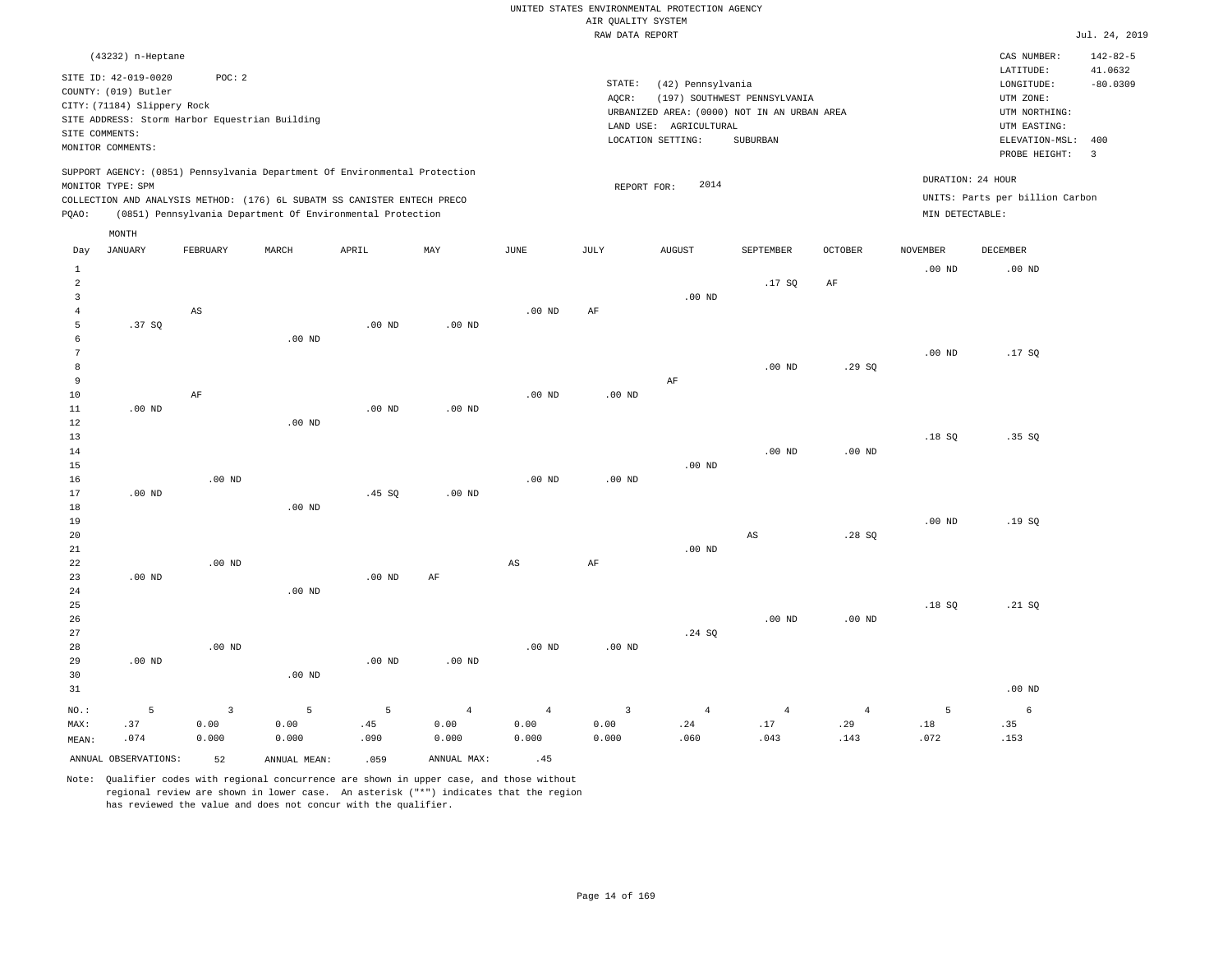|                |                             |                                                                            |                  |                   |          |                        | RAW DATA REPORT   |                        |                                             |                   |                   |                                 | Jul. 24, 2019             |
|----------------|-----------------------------|----------------------------------------------------------------------------|------------------|-------------------|----------|------------------------|-------------------|------------------------|---------------------------------------------|-------------------|-------------------|---------------------------------|---------------------------|
|                | (43232) n-Heptane           |                                                                            |                  |                   |          |                        |                   |                        |                                             |                   |                   | CAS NUMBER:<br>LATITUDE:        | $142 - 82 - 5$<br>41.0632 |
|                | SITE ID: 42-019-0020        | POC: 2                                                                     |                  |                   |          |                        | STATE:            | (42) Pennsylvania      |                                             |                   |                   | LONGITUDE:                      | $-80.0309$                |
|                | COUNTY: (019) Butler        |                                                                            |                  |                   |          |                        | AOCR:             |                        | (197) SOUTHWEST PENNSYLVANIA                |                   |                   | UTM ZONE:                       |                           |
|                | CITY: (71184) Slippery Rock |                                                                            |                  |                   |          |                        |                   |                        | URBANIZED AREA: (0000) NOT IN AN URBAN AREA |                   |                   | UTM NORTHING:                   |                           |
|                | SITE COMMENTS:              | SITE ADDRESS: Storm Harbor Equestrian Building                             |                  |                   |          |                        |                   | LAND USE: AGRICULTURAL |                                             |                   |                   | UTM EASTING:                    |                           |
|                | MONITOR COMMENTS:           |                                                                            |                  |                   |          |                        |                   | LOCATION SETTING:      | SUBURBAN                                    |                   |                   | ELEVATION-MSL:                  | 400                       |
|                |                             |                                                                            |                  |                   |          |                        |                   |                        |                                             |                   |                   | PROBE HEIGHT:                   | $\overline{3}$            |
|                | MONITOR TYPE: SPM           | SUPPORT AGENCY: (0851) Pennsylvania Department Of Environmental Protection |                  |                   |          |                        | REPORT FOR:       | 2015                   |                                             |                   |                   | DURATION: 24 HOUR               |                           |
|                |                             | COLLECTION AND ANALYSIS METHOD: (176) 6L SUBATM SS CANISTER ENTECH PRECO   |                  |                   |          |                        |                   |                        |                                             |                   |                   | UNITS: Parts per billion Carbon |                           |
| PQAO:          |                             | (0851) Pennsylvania Department Of Environmental Protection                 |                  |                   |          |                        |                   |                        |                                             |                   | MIN DETECTABLE:   |                                 |                           |
|                | MONTH                       |                                                                            |                  |                   |          |                        |                   |                        |                                             |                   |                   |                                 |                           |
| Day            | <b>JANUARY</b>              | FEBRUARY                                                                   | MARCH            | APRIL             | MAY      | <b>JUNE</b>            | JULY              | <b>AUGUST</b>          | SEPTEMBER                                   | <b>OCTOBER</b>    | <b>NOVEMBER</b>   | <b>DECEMBER</b>                 |                           |
| $\mathbf{1}$   |                             |                                                                            | .43SQ            |                   |          |                        |                   |                        |                                             |                   |                   |                                 |                           |
| $\overline{a}$ |                             |                                                                            |                  |                   |          |                        |                   |                        |                                             |                   | .31 QX            | AF                              |                           |
| $\overline{3}$ |                             |                                                                            |                  |                   |          |                        |                   |                        | .29S                                        | .00 <sub>ND</sub> |                   |                                 |                           |
| 4<br>5         |                             | $.00$ ND                                                                   |                  |                   |          | .25S                   | AF                | AF                     |                                             |                   |                   |                                 |                           |
| 6              | .20S                        |                                                                            |                  | .31 SO            | AS       |                        |                   |                        |                                             |                   |                   |                                 |                           |
| 7              |                             |                                                                            | $.00$ ND         |                   |          |                        |                   |                        |                                             |                   |                   |                                 |                           |
| 8              |                             |                                                                            |                  |                   |          |                        |                   |                        |                                             |                   | .00 <sub>ND</sub> | .60 <sub>5</sub>                |                           |
| 9              |                             |                                                                            |                  |                   |          |                        |                   |                        | .26S                                        | .27S              |                   |                                 |                           |
| 10             |                             |                                                                            |                  |                   |          |                        |                   | .25SQ                  |                                             |                   |                   |                                 |                           |
| $11\,$         |                             | .38SQ                                                                      |                  |                   |          | .20SQ                  | .00 <sub>ND</sub> |                        |                                             |                   |                   |                                 |                           |
| 12             | AF                          |                                                                            |                  | $.00$ ND          | AS       |                        |                   |                        |                                             |                   |                   |                                 |                           |
| 13<br>14       |                             |                                                                            | .65 <sub>5</sub> |                   |          |                        |                   |                        |                                             |                   | .00 <sub>ND</sub> |                                 |                           |
| 15             |                             |                                                                            |                  |                   |          |                        |                   |                        | .24 S0                                      | .25S              |                   | AF                              |                           |
| 16             |                             |                                                                            |                  |                   |          |                        |                   | .32SQ                  |                                             |                   |                   |                                 |                           |
| 17             |                             | .32 SQ                                                                     |                  |                   |          | $\mathbb{A}\mathbb{S}$ | .41 SQ            |                        |                                             |                   |                   |                                 |                           |
| 18             | AF                          |                                                                            |                  | .00 <sub>ND</sub> | $.00$ ND |                        |                   |                        |                                             |                   |                   |                                 |                           |
| 19             |                             |                                                                            | $.00$ ND         |                   |          |                        |                   |                        |                                             |                   |                   |                                 |                           |
| 20             |                             |                                                                            |                  |                   |          |                        |                   |                        |                                             |                   | .00 <sub>ND</sub> | TS                              |                           |
| 21             |                             |                                                                            |                  |                   |          |                        |                   |                        | $.00$ ND                                    | .34 S             |                   |                                 |                           |
| 22             |                             |                                                                            |                  |                   |          |                        |                   | $.00$ ND               |                                             |                   |                   |                                 |                           |
| 23<br>24       | .35SQ                       | $.00$ ND                                                                   |                  | $.00$ ND          | AS       | $\rm{AF}$              | .00 <sub>ND</sub> |                        |                                             |                   |                   |                                 |                           |
| 25             |                             |                                                                            | $.00$ ND         |                   |          |                        |                   |                        |                                             |                   |                   |                                 |                           |
| 26             |                             |                                                                            |                  |                   |          |                        |                   |                        |                                             |                   | .00 <sub>ND</sub> | $.00$ ND                        |                           |
| 27             |                             |                                                                            |                  |                   |          |                        |                   |                        | $.00$ ND                                    | AF                |                   |                                 |                           |
| 28             |                             |                                                                            |                  |                   |          |                        |                   | $.00$ ND               |                                             |                   |                   |                                 |                           |
| 29             |                             |                                                                            |                  |                   |          | $\rm AF$               | .25SQ             |                        |                                             |                   |                   |                                 |                           |
| 30             | $.00$ ND                    |                                                                            |                  | $.00$ ND          | .24 SQ   |                        |                   |                        |                                             |                   |                   |                                 |                           |
| 31             |                             |                                                                            | $.00$ ND         |                   |          |                        |                   |                        |                                             |                   |                   |                                 |                           |
| NO.:           | $\overline{3}$              | $\overline{4}$                                                             | 6                | 5                 | 2        | $\overline{2}$         | $\overline{4}$    | $\overline{4}$         | 5                                           | $\overline{4}$    | 5                 | $\overline{a}$                  |                           |
| MAX:           | .35                         | .38                                                                        | .65              | .31               | .24      | .25                    | .41               | .32                    | .29                                         | .34               | .31               | .60                             |                           |
| MEAN:          | .183                        | .175                                                                       | .180             | .062              | .120     | .225                   | .165              | .143                   | .158                                        | .215              | .062              | .300                            |                           |

ANNUAL OBSERVATIONS:  $46$  ANNUAL MEAN: .155 ANNUAL MAX: .65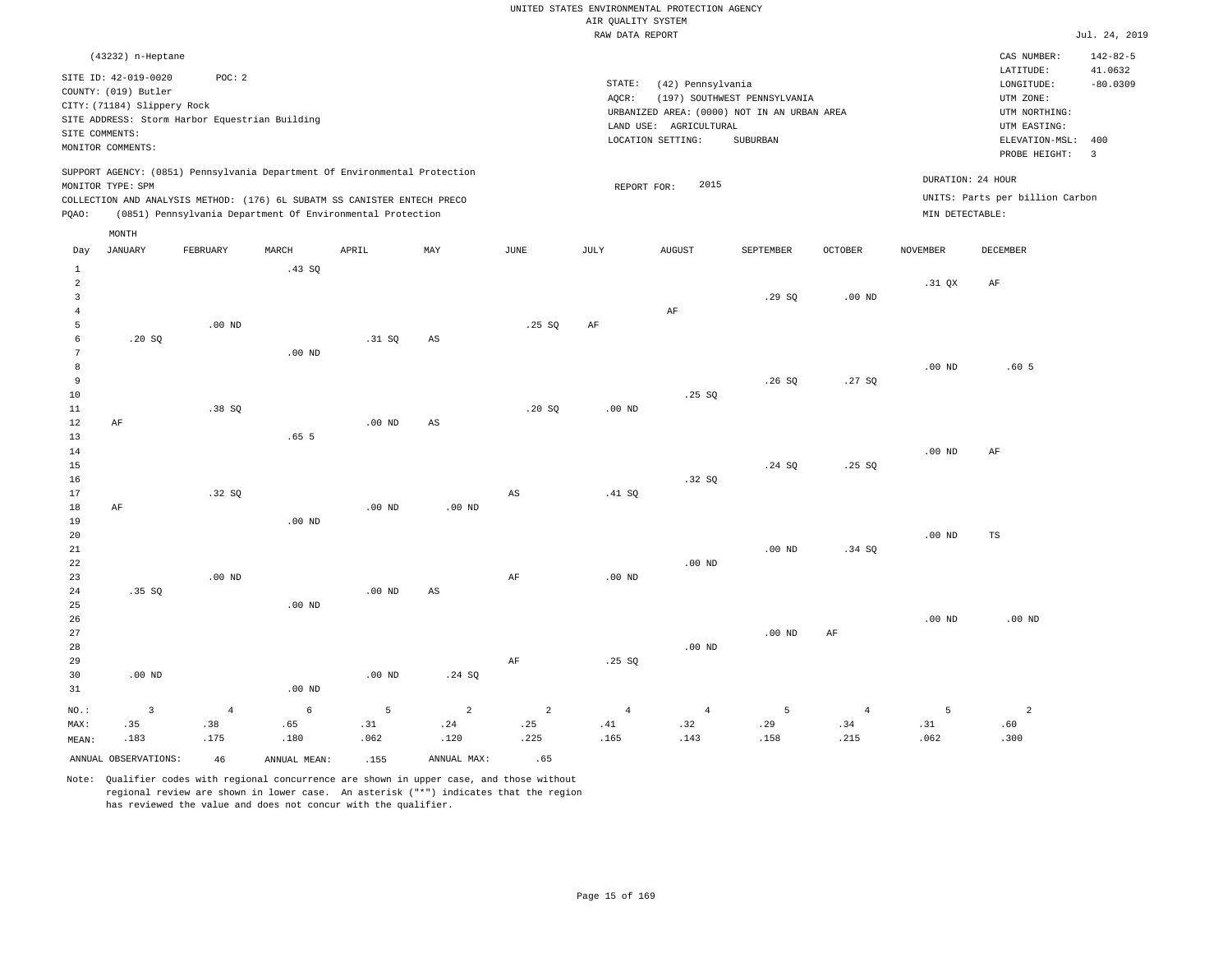|                     |                                                                            |                   |                |                                                            |             |                   | RAW DATA REPORT   |                        |                                             |                        |                   |                                 | Jul. 24, 2019  |
|---------------------|----------------------------------------------------------------------------|-------------------|----------------|------------------------------------------------------------|-------------|-------------------|-------------------|------------------------|---------------------------------------------|------------------------|-------------------|---------------------------------|----------------|
|                     | (43248) Cyclohexane                                                        |                   |                |                                                            |             |                   |                   |                        |                                             |                        |                   | CAS NUMBER:                     | $110 - 82 - 7$ |
|                     |                                                                            |                   |                |                                                            |             |                   |                   |                        |                                             |                        |                   | LATITUDE:                       | 41.0632        |
|                     | SITE ID: 42-019-0020                                                       | POC: 2            |                |                                                            |             |                   | STATE:            | (42) Pennsylvania      |                                             |                        |                   | LONGITUDE:                      | $-80.0309$     |
|                     | COUNTY: (019) Butler                                                       |                   |                |                                                            |             |                   | AQCR:             |                        | (197) SOUTHWEST PENNSYLVANIA                |                        |                   | UTM ZONE:                       |                |
|                     | CITY: (71184) Slippery Rock                                                |                   |                |                                                            |             |                   |                   |                        | URBANIZED AREA: (0000) NOT IN AN URBAN AREA |                        |                   | UTM NORTHING:                   |                |
|                     | SITE ADDRESS: Storm Harbor Equestrian Building                             |                   |                |                                                            |             |                   |                   | LAND USE: AGRICULTURAL |                                             |                        |                   | UTM EASTING:                    |                |
|                     | SITE COMMENTS:                                                             |                   |                |                                                            |             |                   |                   | LOCATION SETTING:      | SUBURBAN                                    |                        |                   | ELEVATION-MSL:                  | 400            |
|                     | MONITOR COMMENTS:                                                          |                   |                |                                                            |             |                   |                   |                        |                                             |                        |                   | PROBE HEIGHT:                   | $\overline{3}$ |
|                     | SUPPORT AGENCY: (0851) Pennsylvania Department Of Environmental Protection |                   |                |                                                            |             |                   |                   |                        |                                             |                        |                   |                                 |                |
|                     | MONITOR TYPE: SPM                                                          |                   |                |                                                            |             |                   | REPORT FOR:       | 2013                   |                                             |                        |                   | DURATION: 24 HOUR               |                |
|                     | COLLECTION AND ANALYSIS METHOD: (176) 6L SUBATM SS CANISTER ENTECH PRECO   |                   |                |                                                            |             |                   |                   |                        |                                             |                        |                   | UNITS: Parts per billion Carbon |                |
| PQAO:               |                                                                            |                   |                | (0851) Pennsylvania Department Of Environmental Protection |             |                   |                   |                        |                                             |                        | MIN DETECTABLE:   |                                 |                |
|                     |                                                                            |                   |                |                                                            |             |                   |                   |                        |                                             |                        |                   |                                 |                |
| Day                 | MONTH<br>JANUARY                                                           | FEBRUARY          | MARCH          | APRIL                                                      | MAY         | JUNE              | JULY              | <b>AUGUST</b>          | SEPTEMBER                                   | <b>OCTOBER</b>         | <b>NOVEMBER</b>   | DECEMBER                        |                |
|                     |                                                                            |                   |                |                                                            |             |                   |                   |                        |                                             |                        |                   |                                 |                |
| $\mathbf{1}$        |                                                                            |                   |                |                                                            |             |                   |                   |                        | $.00$ ND                                    | AS                     |                   |                                 |                |
| $\overline{a}$      |                                                                            |                   |                |                                                            |             |                   |                   | AF                     |                                             |                        |                   |                                 |                |
| 3                   |                                                                            | $.00$ ND          |                |                                                            |             | TS                | .00 <sub>ND</sub> |                        |                                             |                        |                   |                                 |                |
| $\overline{4}$<br>5 | AF                                                                         |                   | $.00$ ND       | $.00$ ND                                                   | $.00$ ND    |                   |                   |                        |                                             |                        |                   |                                 |                |
| 6                   |                                                                            |                   |                |                                                            |             |                   |                   |                        |                                             |                        | $_{\rm AS}$       | $.00$ ND                        |                |
| $7\phantom{.0}$     |                                                                            |                   |                |                                                            |             |                   |                   |                        | $.00$ ND                                    | AS                     |                   |                                 |                |
| 8                   |                                                                            |                   |                |                                                            |             |                   |                   | AF                     |                                             |                        |                   |                                 |                |
| 9                   |                                                                            | AF                |                |                                                            |             | .74               | AF                |                        |                                             |                        |                   |                                 |                |
| $10$                | .96                                                                        |                   |                | $\mathbb{A}\mathbb{S}$                                     | 1.50        |                   |                   |                        |                                             |                        |                   |                                 |                |
| 11                  |                                                                            |                   | $.00$ ND       |                                                            |             |                   |                   |                        |                                             |                        |                   |                                 |                |
| 12                  |                                                                            |                   |                |                                                            |             |                   |                   |                        |                                             |                        | .00 <sub>ND</sub> | $.00$ ND                        |                |
| 13                  |                                                                            |                   |                |                                                            |             |                   |                   |                        | $.00$ ND                                    | $\mathbb{A}\mathbb{S}$ |                   |                                 |                |
| 14                  |                                                                            |                   |                |                                                            |             |                   |                   | .00CL                  |                                             |                        |                   |                                 |                |
| 15                  |                                                                            | AF                |                |                                                            |             | .00 <sub>ND</sub> | AF                |                        |                                             |                        |                   |                                 |                |
| 16                  | AS                                                                         |                   |                | 1.43                                                       | $.00$ ND    |                   |                   |                        |                                             |                        |                   |                                 |                |
| 17                  |                                                                            |                   | $.00$ ND       |                                                            |             |                   |                   |                        |                                             |                        |                   |                                 |                |
| 18                  |                                                                            |                   |                |                                                            |             |                   |                   |                        |                                             |                        | AF                | AS                              |                |
| 19                  |                                                                            |                   |                |                                                            |             |                   |                   |                        | $_{\rm AS}$                                 | $\mathbb{A}\mathbb{S}$ |                   |                                 |                |
| 20                  |                                                                            |                   |                |                                                            |             |                   |                   | $_{\rm AS}$            |                                             |                        |                   |                                 |                |
| 21                  |                                                                            | .00 <sub>ND</sub> |                |                                                            |             | .95               | .00 <sub>ND</sub> |                        |                                             |                        |                   |                                 |                |
| 22                  | AF                                                                         |                   |                | AF                                                         | $.00$ ND    |                   |                   |                        |                                             |                        |                   |                                 |                |
| 23                  |                                                                            |                   | $\rm{AF}$      |                                                            |             |                   |                   |                        |                                             |                        |                   |                                 |                |
| 24                  |                                                                            |                   |                |                                                            |             |                   |                   |                        |                                             |                        | AF                | $.00$ ND                        |                |
| 25                  |                                                                            |                   |                |                                                            |             |                   |                   |                        | $\mathbb{A}\mathbb{S}$                      | .00 <sub>ND</sub>      |                   |                                 |                |
| 26                  |                                                                            |                   |                |                                                            |             |                   |                   | AF                     |                                             |                        |                   |                                 |                |
| 27                  |                                                                            | .00 <sub>ND</sub> |                |                                                            |             | .52S              | AS                | $\mathbb{A}\mathbb{S}$ |                                             |                        |                   |                                 |                |
| 28                  | .98                                                                        |                   |                | 1.52                                                       | 3.295       |                   |                   |                        |                                             |                        |                   |                                 |                |
| 29                  |                                                                            |                   | $.00$ ND       |                                                            |             |                   |                   |                        |                                             |                        |                   |                                 |                |
| 30                  |                                                                            |                   |                |                                                            |             |                   |                   |                        |                                             |                        | .00 <sub>ND</sub> | .30S                            |                |
| 31                  |                                                                            |                   |                |                                                            |             |                   |                   |                        |                                             | .00 <sub>ND</sub>      |                   |                                 |                |
| NO.:                | $\sqrt{2}$                                                                 | $\overline{3}$    | $\overline{4}$ | $\overline{3}$                                             | 5           | $\overline{4}$    | $\overline{a}$    | $1\,$                  | $\overline{3}$                              | 2                      | $\overline{2}$    | $\overline{4}$                  |                |
| MAX:                | .98                                                                        | 0.00              | 0.00           | 1.52                                                       | 3.29        | .95               | 0.00              | 0.00                   | 0.00                                        | 0.00                   | 0.00              | .30                             |                |
| MEAN:               | .970                                                                       | 0.000             | 0.000          | .983                                                       | .958        | .553              | 0.000             | 0.000                  | 0.000                                       | 0.000                  | 0.000             | .075                            |                |
|                     | ANNUAL OBSERVATIONS:                                                       | 35                | ANNUAL MEAN:   | .348                                                       | ANNUAL MAX: | 3.29              |                   |                        |                                             |                        |                   |                                 |                |
|                     |                                                                            |                   |                |                                                            |             |                   |                   |                        |                                             |                        |                   |                                 |                |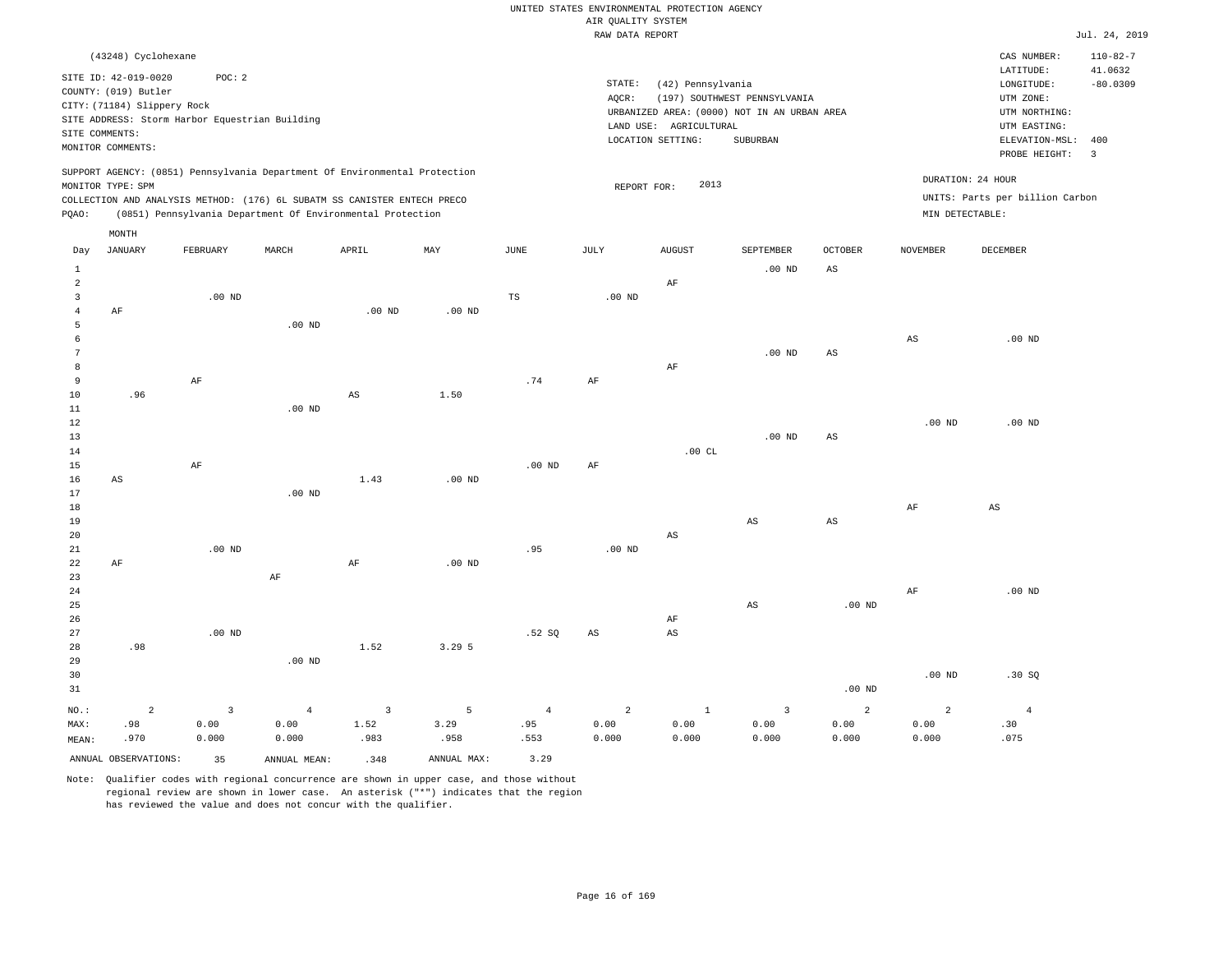|       |                             |                                                |          |                                                                            |          |          |        | RAW DATA REPORT                             |                              |         |                   |                                 | Jul. 24, 2019            |
|-------|-----------------------------|------------------------------------------------|----------|----------------------------------------------------------------------------|----------|----------|--------|---------------------------------------------|------------------------------|---------|-------------------|---------------------------------|--------------------------|
|       | (43248) Cyclohexane         |                                                |          |                                                                            |          |          |        |                                             |                              |         |                   | CAS NUMBER:                     | $110 - 82 - 7$           |
|       | SITE ID: 42-019-0020        | POC:2                                          |          |                                                                            |          |          |        |                                             |                              |         |                   | LATITUDE:                       | 41.0632                  |
|       | COUNTY: (019) Butler        |                                                |          |                                                                            |          |          | STATE: | (42) Pennsylvania                           |                              |         |                   | LONGITUDE:                      | $-80.0309$               |
|       | CITY: (71184) Slippery Rock |                                                |          |                                                                            |          |          | AOCR:  |                                             | (197) SOUTHWEST PENNSYLVANIA |         |                   | UTM ZONE:                       |                          |
|       |                             | SITE ADDRESS: Storm Harbor Equestrian Building |          |                                                                            |          |          |        | URBANIZED AREA: (0000) NOT IN AN URBAN AREA |                              |         |                   | UTM NORTHING:                   |                          |
|       | SITE COMMENTS:              |                                                |          |                                                                            |          |          |        | LAND USE: AGRICULTURAL                      |                              |         |                   | UTM EASTING:                    |                          |
|       | MONITOR COMMENTS:           |                                                |          |                                                                            |          |          |        | LOCATION SETTING:                           | SUBURBAN                     |         |                   | ELEVATION-MSL:                  | 400                      |
|       |                             |                                                |          |                                                                            |          |          |        |                                             |                              |         |                   | PROBE HEIGHT:                   | $\overline{\phantom{a}}$ |
|       | MONITOR TYPE: SPM           |                                                |          | SUPPORT AGENCY: (0851) Pennsylvania Department Of Environmental Protection |          |          |        | 2014<br>REPORT FOR:                         |                              |         | DURATION: 24 HOUR |                                 |                          |
|       |                             |                                                |          | COLLECTION AND ANALYSIS METHOD: (176) 6L SUBATM SS CANISTER ENTECH PRECO   |          |          |        |                                             |                              |         |                   | UNITS: Parts per billion Carbon |                          |
| POAO: |                             |                                                |          | (0851) Pennsylvania Department Of Environmental Protection                 |          |          |        |                                             |                              |         | MIN DETECTABLE:   |                                 |                          |
|       | MONTH                       |                                                |          |                                                                            |          |          |        |                                             |                              |         |                   |                                 |                          |
| Day   | <b>JANUARY</b>              | FEBRUARY                                       | MARCH    | APRIL                                                                      | MAY      | JUNE     | JULY   | <b>AUGUST</b>                               | <b>SEPTEMBER</b>             | OCTOBER | <b>NOVEMBER</b>   | DECEMBER                        |                          |
|       |                             |                                                |          |                                                                            |          |          |        |                                             |                              |         | $.00$ ND          | $.00$ ND                        |                          |
|       |                             |                                                |          |                                                                            |          |          |        |                                             | $.00$ ND                     | AF      |                   |                                 |                          |
|       |                             |                                                |          |                                                                            |          |          |        | $.00$ ND                                    |                              |         |                   |                                 |                          |
|       |                             | AS                                             |          |                                                                            |          | $.00$ ND | AF     |                                             |                              |         |                   |                                 |                          |
|       | .36SQ                       |                                                |          | .00 <sub>ND</sub>                                                          | $.00$ ND |          |        |                                             |                              |         |                   |                                 |                          |
| 6     |                             |                                                | $.00$ ND |                                                                            |          |          |        |                                             |                              |         |                   |                                 |                          |

| 7      |          |          |          |          |          |          |          |          |          |          | $.00$ ND | $.00$ ND |
|--------|----------|----------|----------|----------|----------|----------|----------|----------|----------|----------|----------|----------|
| 8      |          |          |          |          |          |          |          |          | $.00$ ND | $.00$ ND |          |          |
| 9      |          |          |          |          |          |          |          | AF       |          |          |          |          |
| $10$   |          | AF       |          |          |          | .25SQ    | .35SQ    |          |          |          |          |          |
| 11     | .30S     |          |          | $.00$ ND | $.00$ ND |          |          |          |          |          |          |          |
| 12     |          |          | $.00$ ND |          |          |          |          |          |          |          |          |          |
| $13$   |          |          |          |          |          |          |          |          |          |          | $.00$ ND | $.00$ ND |
| $14\,$ |          |          |          |          |          |          |          |          | $.00$ ND | $.00$ ND |          |          |
| $15\,$ |          |          |          |          |          |          |          | $.00$ ND |          |          |          |          |
| 16     |          | $.00$ ND |          |          |          | $.00$ ND | $.00$ ND |          |          |          |          |          |
| 17     | $.00$ ND |          |          | $.00$ ND | $.00$ ND |          |          |          |          |          |          |          |
| 18     |          |          | 00 ND    |          |          |          |          |          |          |          |          |          |

| 18 |          |       | $.00$ ND |        |    |    |    |          |          |          |          |          |
|----|----------|-------|----------|--------|----|----|----|----------|----------|----------|----------|----------|
| 19 |          |       |          |        |    |    |    |          |          |          | $.00$ ND | $.00$ ND |
| 20 |          |       |          |        |    |    |    |          | AS       | .22SQ    |          |          |
| 21 |          |       |          |        |    |    |    | $.00$ ND |          |          |          |          |
| 22 |          | .26SQ |          |        |    | AS | AF |          |          |          |          |          |
| 23 | $.00$ ND |       |          | .14 SQ | AF |    |    |          |          |          |          |          |
| 24 |          |       | $.00$ ND |        |    |    |    |          |          |          |          |          |
| 25 |          |       |          |        |    |    |    |          |          |          | $.00$ ND | $.00$ ND |
| 26 |          |       |          |        |    |    |    |          | $.00$ ND | $.00$ ND |          |          |

| 27      |          |          |          |                   |          |      |          | $.00$ ND |       |      |       |          |
|---------|----------|----------|----------|-------------------|----------|------|----------|----------|-------|------|-------|----------|
| 28      |          | $.00$ ND |          |                   |          | .36S | $.00$ ND |          |       |      |       |          |
| 29      | $.00$ ND |          |          | .00 <sub>ND</sub> | $.00$ ND |      |          |          |       |      |       |          |
| 30      |          |          | $.00$ ND |                   |          |      |          |          |       |      |       |          |
| 31      |          |          |          |                   |          |      |          |          |       |      |       | $.00$ ND |
| $NO.$ : |          |          |          | 5                 | 4        | 4    |          | 4        |       | 4    |       | 6        |
| MAX:    | .36      | .26      | 0.00     | .14               | 0.00     | .36  | .35      | 0.00     | 0.00  | .22  | 0.00  | 0.00     |
| MEAN:   | .132     | .087     | 0.000    | .028              | 0.000    | .153 | .117     | 0.000    | 0.000 | .055 | 0.000 | 0.000    |

Note: Qualifier codes with regional concurrence are shown in upper case, and those without regional review are shown in lower case. An asterisk ("\*") indicates that the region has reviewed the value and does not concur with the qualifier.

ANNUAL OBSERVATIONS: 52 ANNUAL MEAN: .043 ANNUAL MAX: .36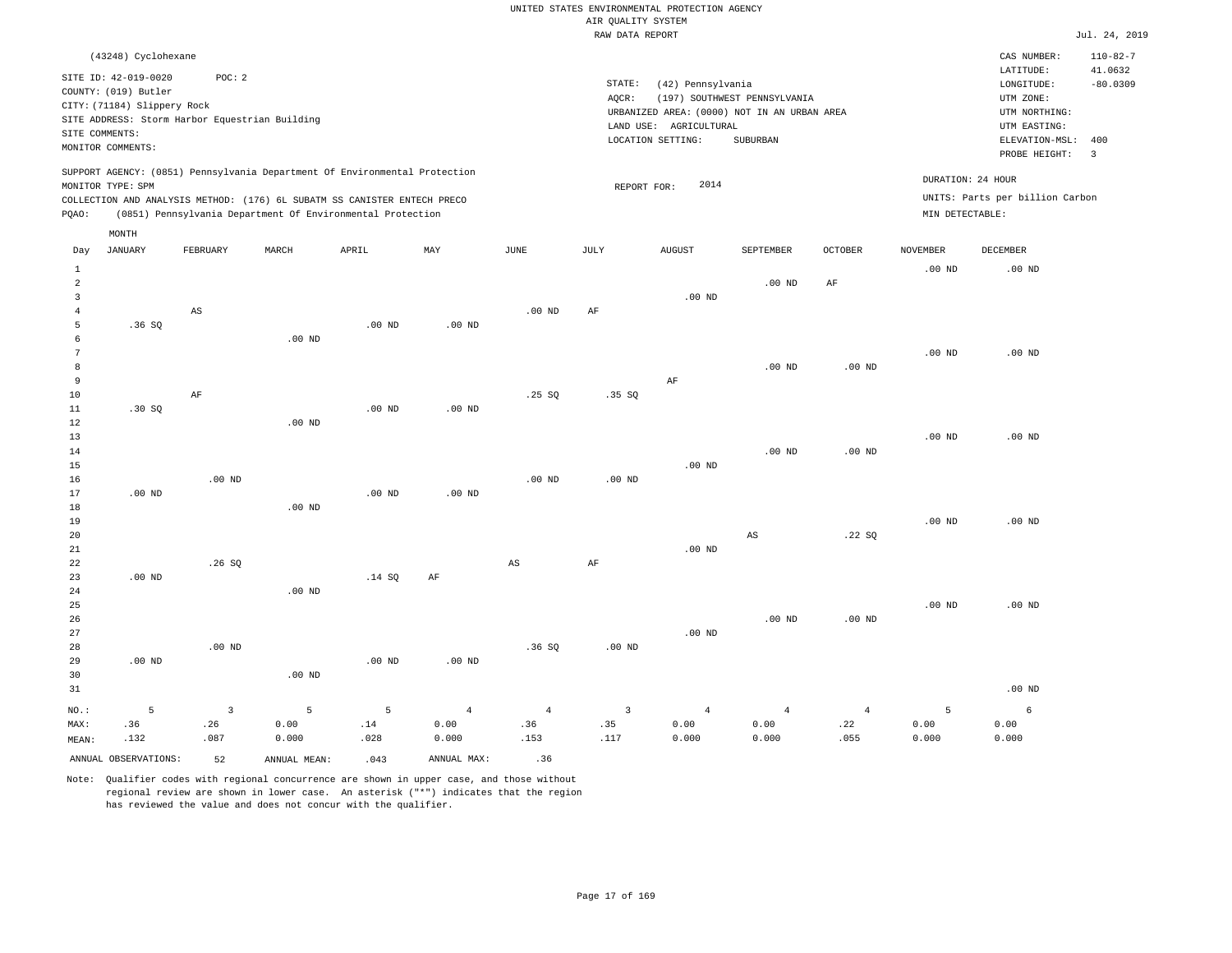|                |                             |                                                |          |                                                                            |                        |                        | RAW DATA REPORT   |                                             |                              |                |                   |                                 | Jul. 24, 2019             |
|----------------|-----------------------------|------------------------------------------------|----------|----------------------------------------------------------------------------|------------------------|------------------------|-------------------|---------------------------------------------|------------------------------|----------------|-------------------|---------------------------------|---------------------------|
|                | (43248) Cyclohexane         |                                                |          |                                                                            |                        |                        |                   |                                             |                              |                |                   | CAS NUMBER:<br>LATITUDE:        | $110 - 82 - 7$<br>41.0632 |
|                | SITE ID: 42-019-0020        | POC: 2                                         |          |                                                                            |                        |                        | STATE:            | (42) Pennsylvania                           |                              |                |                   | LONGITUDE:                      | $-80.0309$                |
|                | COUNTY: (019) Butler        |                                                |          |                                                                            |                        |                        | AQCR:             |                                             | (197) SOUTHWEST PENNSYLVANIA |                |                   | UTM ZONE:                       |                           |
|                | CITY: (71184) Slippery Rock |                                                |          |                                                                            |                        |                        |                   | URBANIZED AREA: (0000) NOT IN AN URBAN AREA |                              |                |                   | UTM NORTHING:                   |                           |
|                |                             | SITE ADDRESS: Storm Harbor Equestrian Building |          |                                                                            |                        |                        |                   | LAND USE: AGRICULTURAL                      |                              |                |                   | UTM EASTING:                    |                           |
|                | SITE COMMENTS:              |                                                |          |                                                                            |                        |                        |                   | LOCATION SETTING:                           | SUBURBAN                     |                |                   | ELEVATION-MSL:                  | 400                       |
|                | MONITOR COMMENTS:           |                                                |          |                                                                            |                        |                        |                   |                                             |                              |                |                   | PROBE HEIGHT:                   | $\overline{\mathbf{3}}$   |
|                |                             |                                                |          | SUPPORT AGENCY: (0851) Pennsylvania Department Of Environmental Protection |                        |                        |                   |                                             |                              |                |                   |                                 |                           |
|                | MONITOR TYPE: SPM           |                                                |          |                                                                            |                        |                        |                   | 2015<br>REPORT FOR:                         |                              |                |                   | DURATION: 24 HOUR               |                           |
|                |                             |                                                |          | COLLECTION AND ANALYSIS METHOD: (176) 6L SUBATM SS CANISTER ENTECH PRECO   |                        |                        |                   |                                             |                              |                |                   | UNITS: Parts per billion Carbon |                           |
| POAO:          |                             |                                                |          | (0851) Pennsylvania Department Of Environmental Protection                 |                        |                        |                   |                                             |                              |                | MIN DETECTABLE:   |                                 |                           |
|                | MONTH                       |                                                |          |                                                                            |                        |                        |                   |                                             |                              |                |                   |                                 |                           |
| Day            | JANUARY                     | FEBRUARY                                       | MARCH    | APRIL                                                                      | MAY                    | JUNE                   | JULY              | <b>AUGUST</b>                               | SEPTEMBER                    | <b>OCTOBER</b> | <b>NOVEMBER</b>   | DECEMBER                        |                           |
| 1              |                             |                                                | $.00$ ND |                                                                            |                        |                        |                   |                                             |                              |                |                   |                                 |                           |
| $\overline{a}$ |                             |                                                |          |                                                                            |                        |                        |                   |                                             |                              |                | $.00$ ND          | AF                              |                           |
| 3              |                             |                                                |          |                                                                            |                        |                        |                   |                                             | $.00$ ND                     | $.00$ ND       |                   |                                 |                           |
| 4              |                             |                                                |          |                                                                            |                        |                        |                   | AF                                          |                              |                |                   |                                 |                           |
| 5              |                             | $.00$ ND                                       |          |                                                                            |                        | $.00$ ND               | AF                |                                             |                              |                |                   |                                 |                           |
| 6              | $.00$ ND                    |                                                |          | $.00$ ND                                                                   | $\mathbb{A}\mathbb{S}$ |                        |                   |                                             |                              |                |                   |                                 |                           |
|                |                             |                                                | .13SQ    |                                                                            |                        |                        |                   |                                             |                              |                |                   |                                 |                           |
| 8              |                             |                                                |          |                                                                            |                        |                        |                   |                                             |                              |                | .00 <sub>ND</sub> | .37SQ                           |                           |
| 9              |                             |                                                |          |                                                                            |                        |                        |                   |                                             | $.00$ ND                     | $.00$ ND       |                   |                                 |                           |
| 10             |                             |                                                |          |                                                                            |                        |                        |                   | $.00$ ND                                    |                              |                |                   |                                 |                           |
| 11             |                             | $.00$ ND                                       |          |                                                                            |                        | .00 <sub>ND</sub>      | .00 <sub>ND</sub> |                                             |                              |                |                   |                                 |                           |
| 12             | AF                          |                                                |          | $.00$ ND                                                                   | $\mathbb{A}\mathbb{S}$ |                        |                   |                                             |                              |                |                   |                                 |                           |
| 13             |                             |                                                | $.00$ ND |                                                                            |                        |                        |                   |                                             |                              |                |                   |                                 |                           |
| 14             |                             |                                                |          |                                                                            |                        |                        |                   |                                             |                              |                | $.00$ ND          | AF                              |                           |
| 15             |                             |                                                |          |                                                                            |                        |                        |                   |                                             | $.00$ ND                     | $.00$ ND       |                   |                                 |                           |
| 16<br>17       |                             | $.00$ ND                                       |          |                                                                            |                        | $\mathbb{A}\mathbb{S}$ |                   | $.00$ ND                                    |                              |                |                   |                                 |                           |
| 18             | AF                          |                                                |          | $.00$ ND                                                                   | $.00$ ND               |                        | .00 <sub>ND</sub> |                                             |                              |                |                   |                                 |                           |
| 19             |                             |                                                | $.00$ ND |                                                                            |                        |                        |                   |                                             |                              |                |                   |                                 |                           |
| 20             |                             |                                                |          |                                                                            |                        |                        |                   |                                             |                              |                | $.00$ ND          | TS                              |                           |

21 22 23 24 25 26 27 28 29 30 .00 ND .00 ND .00 ND .00 ND .00 ND .00 ND AS .00 ND AF AF .00 ND .00 ND .00 ND .00 ND .00 ND .00 ND .00 ND AF .00 ND .00 ND

31 NO.: MAX: MEAN: 3 0.00 0.000 .00 ND 4 0.00 0.000 6 .13 .022 5 0.00 0.000 2 0.00 0.000 2 0.00 0.000 4 0.00 0.000 4 0.00 0.000 5 0.00 0.000 4 0.00 0.000 5 0.00 0.000 2 .37 .185 ANNUAL OBSERVATIONS:  $46$  ANNUAL MEAN: .011 ANNUAL MAX: .37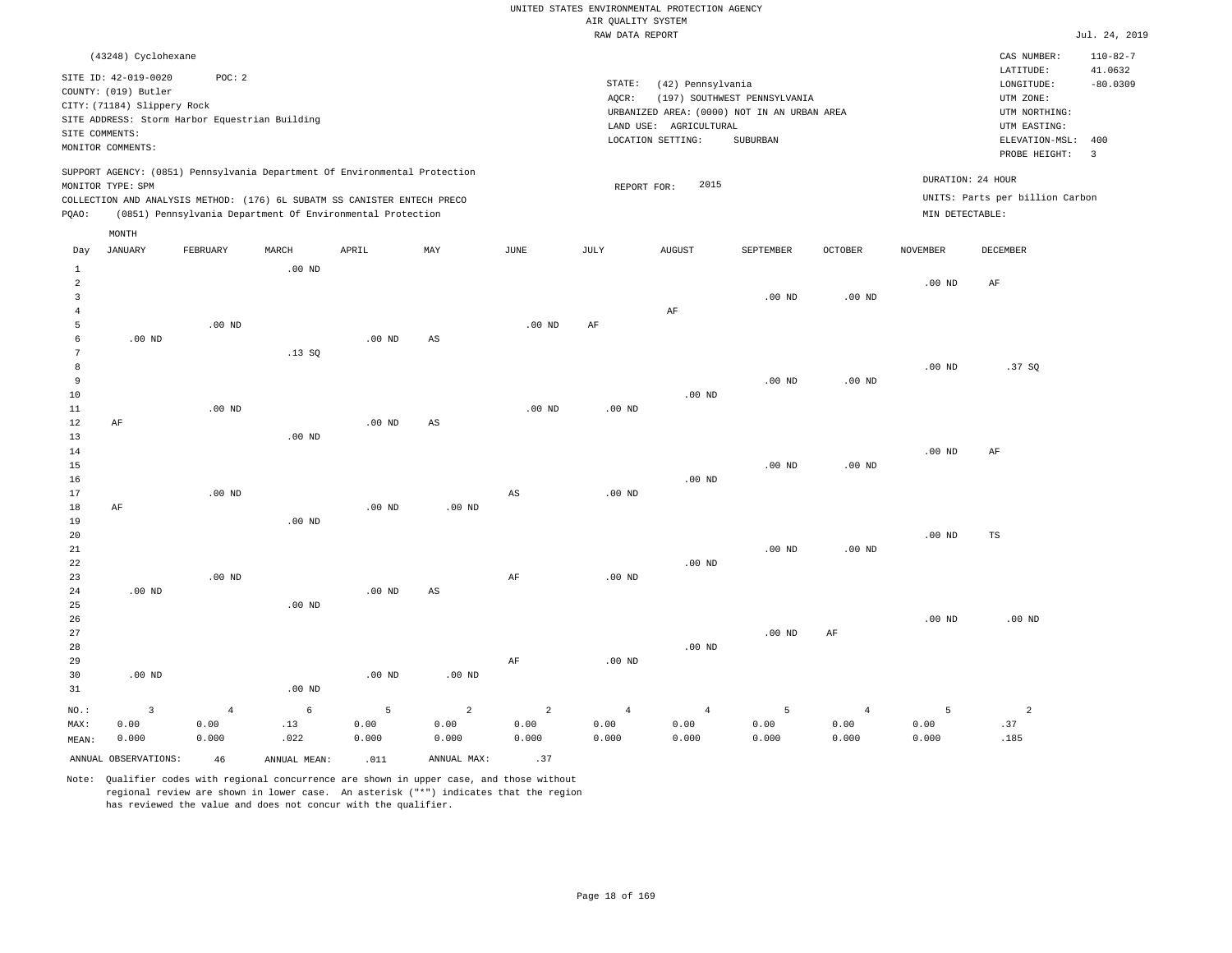|                         |                             |                                                |                   |                                                                            |             |                   | 20112222<br>RAW DATA REPORT |                        |                                             |                        |                   |                                 | Jul. 24, 2019              |
|-------------------------|-----------------------------|------------------------------------------------|-------------------|----------------------------------------------------------------------------|-------------|-------------------|-----------------------------|------------------------|---------------------------------------------|------------------------|-------------------|---------------------------------|----------------------------|
|                         |                             | (43372) Methyl tert-butyl ether                |                   |                                                                            |             |                   |                             |                        |                                             |                        |                   | CAS NUMBER:<br>LATITUDE:        | $1634 - 04 - 4$<br>41.0632 |
|                         | SITE ID: 42-019-0020        | POC: 2                                         |                   |                                                                            |             |                   | STATE:                      | (42) Pennsylvania      |                                             |                        |                   | LONGITUDE:                      | $-80.0309$                 |
|                         | COUNTY: (019) Butler        |                                                |                   |                                                                            |             |                   | AQCR:                       |                        | (197) SOUTHWEST PENNSYLVANIA                |                        |                   | UTM ZONE:                       |                            |
|                         | CITY: (71184) Slippery Rock |                                                |                   |                                                                            |             |                   |                             |                        | URBANIZED AREA: (0000) NOT IN AN URBAN AREA |                        |                   | UTM NORTHING:                   |                            |
|                         |                             | SITE ADDRESS: Storm Harbor Equestrian Building |                   |                                                                            |             |                   |                             | LAND USE: AGRICULTURAL |                                             |                        |                   | UTM EASTING:                    |                            |
| SITE COMMENTS:          |                             |                                                |                   |                                                                            |             |                   |                             | LOCATION SETTING:      | SUBURBAN                                    |                        |                   | ELEVATION-MSL:                  | 400                        |
|                         | MONITOR COMMENTS:           |                                                |                   |                                                                            |             |                   |                             |                        |                                             |                        |                   | PROBE HEIGHT:                   | $\overline{3}$             |
|                         |                             |                                                |                   | SUPPORT AGENCY: (0851) Pennsylvania Department Of Environmental Protection |             |                   |                             |                        |                                             |                        |                   |                                 |                            |
|                         | MONITOR TYPE: SPM           |                                                |                   |                                                                            |             |                   | REPORT FOR:                 | 2013                   |                                             |                        |                   | DURATION: 24 HOUR               |                            |
|                         |                             |                                                |                   | COLLECTION AND ANALYSIS METHOD: (176) 6L SUBATM SS CANISTER ENTECH PRECO   |             |                   |                             |                        |                                             |                        |                   | UNITS: Parts per billion Carbon |                            |
| PQAO:                   |                             |                                                |                   | (0851) Pennsylvania Department Of Environmental Protection                 |             |                   |                             |                        |                                             |                        | MIN DETECTABLE:   |                                 |                            |
|                         | MONTH                       |                                                |                   |                                                                            |             |                   |                             |                        |                                             |                        |                   |                                 |                            |
| Day                     | <b>JANUARY</b>              | FEBRUARY                                       | MARCH             | APRIL                                                                      | MAY         | $_{\rm JUNE}$     | <b>JULY</b>                 | <b>AUGUST</b>          | SEPTEMBER                                   | OCTOBER                | <b>NOVEMBER</b>   | DECEMBER                        |                            |
| 1                       |                             |                                                |                   |                                                                            |             |                   |                             |                        | $.00$ ND                                    | AS                     |                   |                                 |                            |
| $\overline{a}$          |                             |                                                |                   |                                                                            |             |                   |                             | AF                     |                                             |                        |                   |                                 |                            |
| $\overline{\mathbf{3}}$ |                             | $.00$ ND                                       |                   |                                                                            |             | TS                | $.00$ ND                    |                        |                                             |                        |                   |                                 |                            |
| $\overline{4}$          | AF                          |                                                |                   | $.00$ ND                                                                   | $.00$ ND    |                   |                             |                        |                                             |                        |                   |                                 |                            |
| 5                       |                             |                                                | $.00$ ND          |                                                                            |             |                   |                             |                        |                                             |                        |                   |                                 |                            |
| 6                       |                             |                                                |                   |                                                                            |             |                   |                             |                        |                                             |                        | $_{\rm AS}$       | $.00$ ND                        |                            |
| $7\phantom{.0}$         |                             |                                                |                   |                                                                            |             |                   |                             |                        | $.00$ ND                                    | AS                     |                   |                                 |                            |
| 8                       |                             |                                                |                   |                                                                            |             |                   |                             | AF                     |                                             |                        |                   |                                 |                            |
| 9                       |                             | AF                                             |                   |                                                                            |             | $.00$ ND          | AF                          |                        |                                             |                        |                   |                                 |                            |
| $10$                    | $.00$ ND                    |                                                |                   | $\mathbb{A}\mathbb{S}$                                                     | $.00$ ND    |                   |                             |                        |                                             |                        |                   |                                 |                            |
| 11                      |                             |                                                | $.00$ ND          |                                                                            |             |                   |                             |                        |                                             |                        |                   |                                 |                            |
| 12                      |                             |                                                |                   |                                                                            |             |                   |                             |                        |                                             |                        | .00 <sub>ND</sub> | $.00$ ND                        |                            |
| 13                      |                             |                                                |                   |                                                                            |             |                   |                             |                        | $.00$ ND                                    | $_{\rm AS}$            |                   |                                 |                            |
| 14                      |                             |                                                |                   |                                                                            |             |                   |                             | .00CL                  |                                             |                        |                   |                                 |                            |
| 15                      |                             | AF                                             |                   |                                                                            |             | $.00$ ND          | AF                          |                        |                                             |                        |                   |                                 |                            |
| 16                      | AS                          |                                                |                   | .00 <sub>ND</sub>                                                          | $.00$ ND    |                   |                             |                        |                                             |                        |                   |                                 |                            |
| 17                      |                             |                                                | .00 <sub>ND</sub> |                                                                            |             |                   |                             |                        |                                             |                        |                   |                                 |                            |
| 18<br>19                |                             |                                                |                   |                                                                            |             |                   |                             |                        | $\mathbb{A}\mathbb{S}$                      | $\mathbb{A}\mathbb{S}$ | $\rm{AF}$         | $\mathbb{A}\mathbb{S}$          |                            |
| 20                      |                             |                                                |                   |                                                                            |             |                   |                             | $_{\rm AS}$            |                                             |                        |                   |                                 |                            |
| 21                      |                             | $.00$ ND                                       |                   |                                                                            |             | .00 <sub>ND</sub> | .00 <sub>ND</sub>           |                        |                                             |                        |                   |                                 |                            |
| 22                      | AF                          |                                                |                   | AF                                                                         | $.00$ ND    |                   |                             |                        |                                             |                        |                   |                                 |                            |
| 23                      |                             |                                                | $\rm AF$          |                                                                            |             |                   |                             |                        |                                             |                        |                   |                                 |                            |
| 24                      |                             |                                                |                   |                                                                            |             |                   |                             |                        |                                             |                        | $\rm{AF}$         | $.00$ ND                        |                            |
| 25                      |                             |                                                |                   |                                                                            |             |                   |                             |                        | AS                                          | $.00$ ND               |                   |                                 |                            |
| 26                      |                             |                                                |                   |                                                                            |             |                   |                             | AF                     |                                             |                        |                   |                                 |                            |
| 27                      |                             | $.00$ ND                                       |                   |                                                                            |             | $.00$ ND          | AS                          | $_{\rm AS}$            |                                             |                        |                   |                                 |                            |
| 28                      | $.00$ ND                    |                                                |                   | $.00$ ND                                                                   | $.00$ ND    |                   |                             |                        |                                             |                        |                   |                                 |                            |
| 29                      |                             |                                                | $.00$ ND          |                                                                            |             |                   |                             |                        |                                             |                        |                   |                                 |                            |
| 30                      |                             |                                                |                   |                                                                            |             |                   |                             |                        |                                             |                        | $.00$ ND          | $.00$ ND                        |                            |
| 31                      |                             |                                                |                   |                                                                            |             |                   |                             |                        |                                             | $.00$ ND               |                   |                                 |                            |
| NO.:                    | $\overline{a}$              | $\overline{3}$                                 | $\overline{4}$    | $\overline{3}$                                                             | 5           | $\overline{4}$    | $\overline{a}$              | $\,1\,$                | $\overline{\mathbf{3}}$                     | $\overline{c}$         | 2                 | $\overline{4}$                  |                            |
| MAX:                    | 0.00                        | 0.00                                           | 0.00              | 0.00                                                                       | 0.00        | 0.00              | 0.00                        | 0.00                   | 0.00                                        | 0.00                   | 0.00              | 0.00                            |                            |
|                         | 0.000                       | 0.000                                          | 0.000             | 0.000                                                                      | 0.000       | 0.000             | 0.000                       | 0.000                  | 0.000                                       | 0.000                  | 0.000             | 0.000                           |                            |
| MEAN:                   | ANNUAL OBSERVATIONS:        |                                                |                   |                                                                            | ANNUAL MAX: | 0.00              |                             |                        |                                             |                        |                   |                                 |                            |
|                         |                             | 35                                             | ANNUAL MEAN:      | 0.000                                                                      |             |                   |                             |                        |                                             |                        |                   |                                 |                            |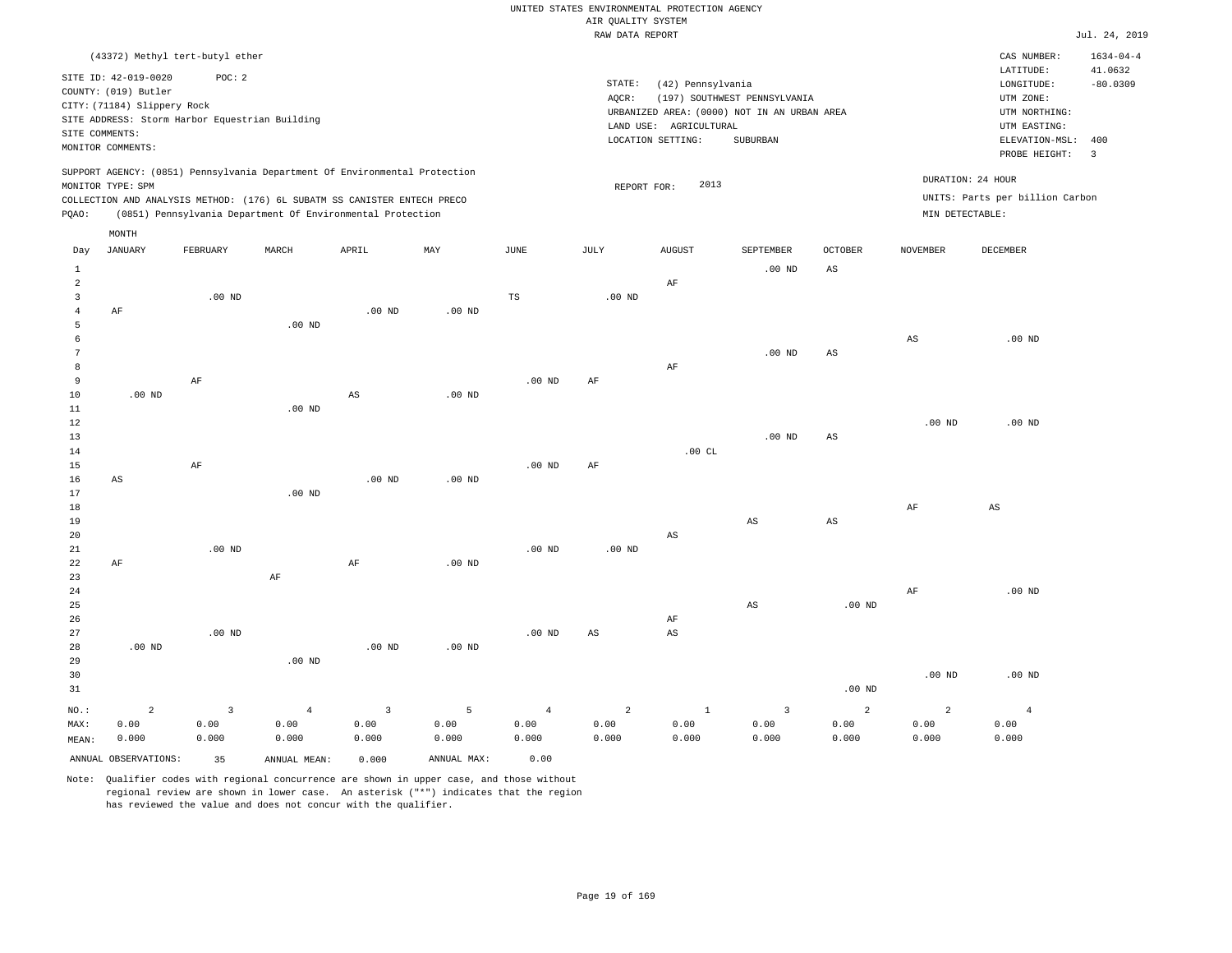|       |                                                                                                                    |                                 |                                                                                                                                                                                                                      |          |          |                   |                              | RAW DATA REPORT                                                                                       |                                          |                   |                                      |                                                                                                              | Jul. 24, 2019                                    |
|-------|--------------------------------------------------------------------------------------------------------------------|---------------------------------|----------------------------------------------------------------------------------------------------------------------------------------------------------------------------------------------------------------------|----------|----------|-------------------|------------------------------|-------------------------------------------------------------------------------------------------------|------------------------------------------|-------------------|--------------------------------------|--------------------------------------------------------------------------------------------------------------|--------------------------------------------------|
|       |                                                                                                                    | (43372) Methyl tert-butyl ether |                                                                                                                                                                                                                      |          |          |                   |                              |                                                                                                       |                                          |                   |                                      | CAS NUMBER:                                                                                                  | $1634 - 04 - 4$                                  |
|       | SITE ID: 42-019-0020<br>COUNTY: (019) Butler<br>CITY: (71184) Slippery Rock<br>SITE COMMENTS:<br>MONITOR COMMENTS: | POC: 2                          | SITE ADDRESS: Storm Harbor Equestrian Building                                                                                                                                                                       |          |          |                   | STATE:<br>AOCR:<br>LAND USE: | (42) Pennsylvania<br>URBANIZED AREA: (0000) NOT IN AN URBAN AREA<br>AGRICULTURAL<br>LOCATION SETTING: | (197) SOUTHWEST PENNSYLVANIA<br>SUBURBAN |                   |                                      | LATITUDE:<br>LONGITUDE:<br>UTM ZONE:<br>UTM NORTHING:<br>UTM EASTING:<br>ELEVATION-MSL: 400<br>PROBE HEIGHT: | 41.0632<br>$-80.0309$<br>$\overline{\mathbf{3}}$ |
| PQAO: | MONITOR TYPE: SPM                                                                                                  |                                 | SUPPORT AGENCY: (0851) Pennsylvania Department Of Environmental Protection<br>COLLECTION AND ANALYSIS METHOD: (176) 6L SUBATM SS CANISTER ENTECH PRECO<br>(0851) Pennsylvania Department Of Environmental Protection |          |          |                   |                              | 2014<br>REPORT FOR:                                                                                   |                                          |                   | DURATION: 24 HOUR<br>MIN DETECTABLE: | UNITS: Parts per billion Carbon                                                                              |                                                  |
| Day   | MONTH<br>JANUARY                                                                                                   | FEBRUARY                        | MARCH                                                                                                                                                                                                                | APRIL    | MAY      | JUNE              | JULY                         | <b>AUGUST</b>                                                                                         | SEPTEMBER                                | <b>OCTOBER</b>    | NOVEMBER                             | DECEMBER                                                                                                     |                                                  |
| 2     |                                                                                                                    | AS                              |                                                                                                                                                                                                                      |          |          | $.00$ ND          | AF                           | $.00$ ND                                                                                              | $.00$ ND                                 | AF                | .00 <sub>ND</sub>                    | $.00$ ND                                                                                                     |                                                  |
|       | $.00$ ND                                                                                                           |                                 | $.00$ ND                                                                                                                                                                                                             | $.00$ ND | $.00$ ND |                   |                              |                                                                                                       |                                          |                   | .00 <sub>ND</sub>                    | $.00$ ND                                                                                                     |                                                  |
| 10    |                                                                                                                    | AF                              |                                                                                                                                                                                                                      |          |          | .00 <sub>ND</sub> | .00 <sub>ND</sub>            | AF                                                                                                    | $.00$ ND                                 | .00 <sub>ND</sub> |                                      |                                                                                                              |                                                  |

11 12 13 14 15 16 17 18 19 20 21 22 23 24 25 26 27 28 29 .00 ND .00 ND .00 ND .00 ND .00 ND .00 ND .00 ND .00 ND .00 ND .00 ND .00 ND .00 ND .00 ND .00 ND .00 ND .00 ND AF .00 ND .00 ND AS .00 ND .00 ND AF .00 ND .00 ND .00 ND .00 ND .00 ND AS .00 ND .00 ND .00 ND .00 ND .00 ND .00 ND .00 ND .00 ND .00 ND .00 ND

| --    | .               |          |          | .     | .                 |       |       |       |       |          |       |          |
|-------|-----------------|----------|----------|-------|-------------------|-------|-------|-------|-------|----------|-------|----------|
| 30    |                 |          | $.00$ ND |       |                   |       |       |       |       |          |       |          |
| 31    |                 |          |          |       |                   |       |       |       |       |          |       | $.00$ ND |
| NO.:  | $\sim$ $\sim$ 5 | $\sim$ 3 |          |       | $5$ 5 4 4 3 4 4 4 |       |       |       |       | $\sim$ 4 | 5     | $\sim$ 6 |
| MAX:  | 0.00            | 0.00     | 0.00     | 0.00  | 0.00              | 0.00  | 0.00  | 0.00  | 0.00  | 0.00     | 0.00  | 0.00     |
| MEAN: | 0.000           | 0.000    | 0.000    | 0.000 | 0.000             | 0.000 | 0.000 | 0.000 | 0.000 | 0.000    | 0.000 | 0.000    |

ANNUAL OBSERVATIONS: 52 ANNUAL MEAN: 0.000 ANNUAL MAX: 0.00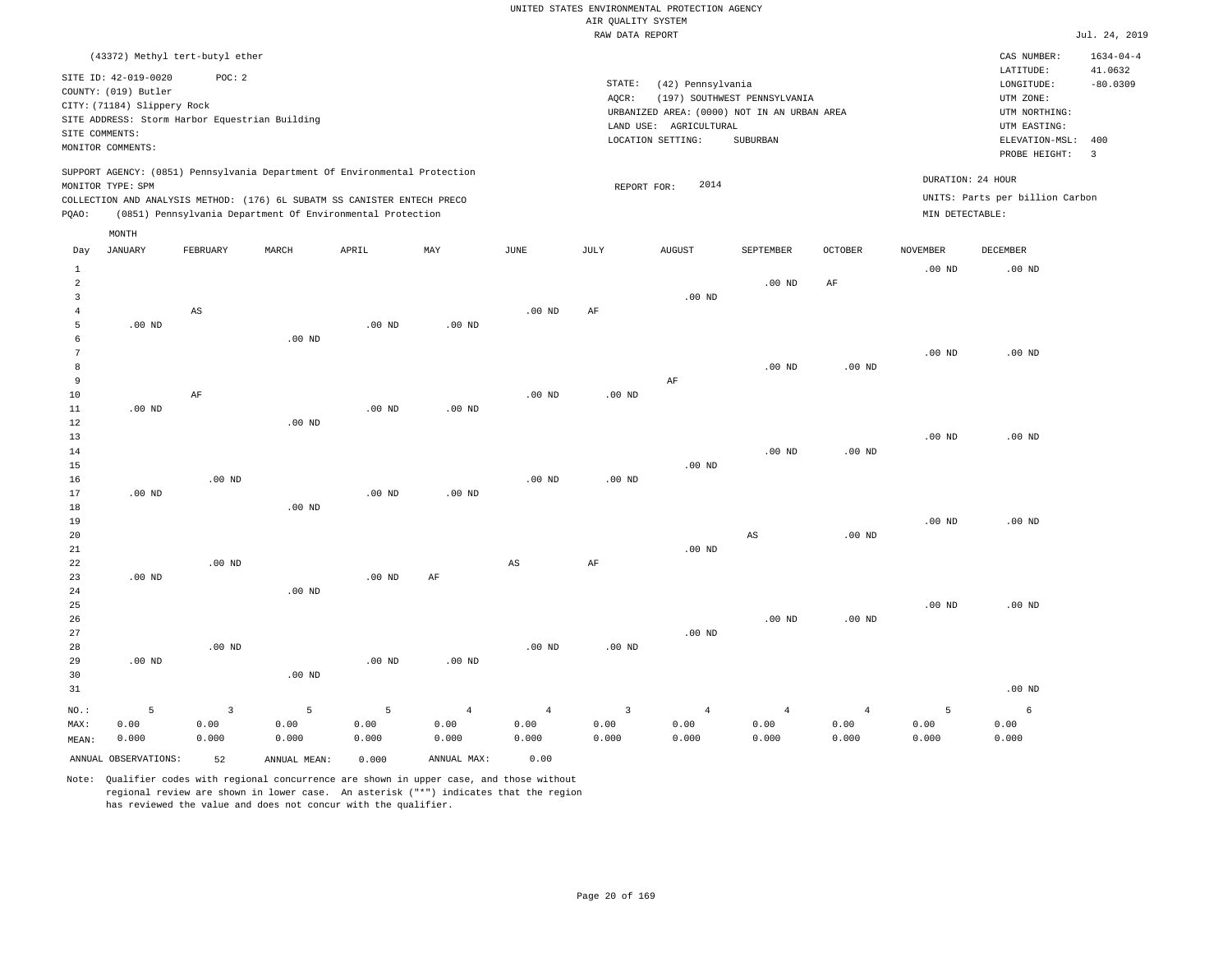|       |                             |                                                                            |          |          |     |          | RAW DATA REPORT   |                        |                                             |          |                   |                                 | Jul. 24, 2019           |
|-------|-----------------------------|----------------------------------------------------------------------------|----------|----------|-----|----------|-------------------|------------------------|---------------------------------------------|----------|-------------------|---------------------------------|-------------------------|
|       |                             | (43372) Methyl tert-butyl ether                                            |          |          |     |          |                   |                        |                                             |          |                   | CAS NUMBER:                     | $1634 - 04 - 4$         |
|       | SITE ID: 42-019-0020        | POC: 2                                                                     |          |          |     |          | STATE:            | (42) Pennsylvania      |                                             |          |                   | LATITUDE:<br>LONGITUDE:         | 41.0632<br>$-80.0309$   |
|       | COUNTY: (019) Butler        |                                                                            |          |          |     |          | AQCR:             |                        | (197) SOUTHWEST PENNSYLVANIA                |          |                   | UTM ZONE:                       |                         |
|       | CITY: (71184) Slippery Rock |                                                                            |          |          |     |          |                   |                        | URBANIZED AREA: (0000) NOT IN AN URBAN AREA |          |                   | UTM NORTHING:                   |                         |
|       |                             | SITE ADDRESS: Storm Harbor Equestrian Building                             |          |          |     |          |                   | LAND USE: AGRICULTURAL |                                             |          |                   | UTM EASTING:                    |                         |
|       | SITE COMMENTS:              |                                                                            |          |          |     |          |                   | LOCATION SETTING:      | SUBURBAN                                    |          |                   | ELEVATION-MSL:                  | 400                     |
|       | MONITOR COMMENTS:           |                                                                            |          |          |     |          |                   |                        |                                             |          |                   | PROBE HEIGHT:                   | $\overline{\mathbf{3}}$ |
|       |                             | SUPPORT AGENCY: (0851) Pennsylvania Department Of Environmental Protection |          |          |     |          |                   |                        |                                             |          |                   |                                 |                         |
|       | MONITOR TYPE: SPM           |                                                                            |          |          |     |          | REPORT FOR:       | 2015                   |                                             |          |                   | DURATION: 24 HOUR               |                         |
|       |                             | COLLECTION AND ANALYSIS METHOD: (176) 6L SUBATM SS CANISTER ENTECH PRECO   |          |          |     |          |                   |                        |                                             |          |                   | UNITS: Parts per billion Carbon |                         |
| PQAO: |                             | (0851) Pennsylvania Department Of Environmental Protection                 |          |          |     |          |                   |                        |                                             |          | MIN DETECTABLE:   |                                 |                         |
|       | MONTH                       |                                                                            |          |          |     |          |                   |                        |                                             |          |                   |                                 |                         |
| Day   | <b>JANUARY</b>              | FEBRUARY                                                                   | MARCH    | APRIL    | MAY | JUNE     | JULY              | <b>AUGUST</b>          | SEPTEMBER                                   | OCTOBER  | <b>NOVEMBER</b>   | <b>DECEMBER</b>                 |                         |
|       |                             |                                                                            |          |          |     |          |                   |                        |                                             |          |                   |                                 |                         |
| 1     |                             |                                                                            | $.00$ ND |          |     |          |                   |                        |                                             |          |                   |                                 |                         |
|       |                             |                                                                            |          |          |     |          |                   |                        |                                             |          | $.00$ ND          | AF                              |                         |
| 3     |                             |                                                                            |          |          |     |          |                   |                        | $.00$ ND                                    | $.00$ ND |                   |                                 |                         |
|       |                             | $.00$ ND                                                                   |          |          |     | $.00$ ND | AF                | AF                     |                                             |          |                   |                                 |                         |
|       | $.00$ ND                    |                                                                            |          | $.00$ ND | AS  |          |                   |                        |                                             |          |                   |                                 |                         |
|       |                             |                                                                            | $.00$ ND |          |     |          |                   |                        |                                             |          |                   |                                 |                         |
|       |                             |                                                                            |          |          |     |          |                   |                        |                                             |          | $.00$ ND          | $.00$ ND                        |                         |
| 9     |                             |                                                                            |          |          |     |          |                   |                        | $.00$ ND                                    | $.00$ ND |                   |                                 |                         |
| 10    |                             |                                                                            |          |          |     |          |                   | $.00$ ND               |                                             |          |                   |                                 |                         |
| 11    |                             | $.00$ ND                                                                   |          |          |     | $.00$ ND | .00 <sub>ND</sub> |                        |                                             |          |                   |                                 |                         |
| 12    | AF                          |                                                                            |          | $.00$ ND | AS  |          |                   |                        |                                             |          |                   |                                 |                         |
| 13    |                             |                                                                            | $.00$ ND |          |     |          |                   |                        |                                             |          |                   |                                 |                         |
| 14    |                             |                                                                            |          |          |     |          |                   |                        |                                             |          | .00 <sub>ND</sub> | AF                              |                         |

.00 ND

.00 ND

.00 ND

17 18 19 20 21 22 23 24 25 26 27 28 29 AF .00 ND .00 ND .00 ND .00 ND .00 ND .00 ND .00 ND AS .00 ND AS AF AF .00 ND .00 ND .00 ND .00 ND .00 ND .00 ND .00 ND .00 ND AF .00 ND .00 ND TS .00 ND

| 30    | $.00$ ND             |       |              | $.00$ ND | $.00$ ND    |       |       |       |       |       |       |       |
|-------|----------------------|-------|--------------|----------|-------------|-------|-------|-------|-------|-------|-------|-------|
| 31    |                      |       | $.00$ ND     |          |             |       |       |       |       |       |       |       |
| NO.:  |                      |       | 6.           | -5.      | 2           | 2     | 4     |       |       |       |       |       |
| MAX:  | 0.00                 | 0.00  | 0.00         | 0.00     | 0.00        | 0.00  | 0.00  | 0.00  | 0.00  | 0.00  | 0.00  | 0.00  |
| MEAN: | 0.000                | 0.000 | 0.000        | 0.000    | 0.000       | 0.000 | 0.000 | 0.000 | 0.000 | 0.000 | 0.000 | 0.000 |
|       | ANNUAL OBSERVATIONS: | 46    | ANNUAL MEAN: | 0.000    | ANNUAL MAX: | 0.00  |       |       |       |       |       |       |

Note: Qualifier codes with regional concurrence are shown in upper case, and those without regional review are shown in lower case. An asterisk ("\*") indicates that the region has reviewed the value and does not concur with the qualifier.

15 16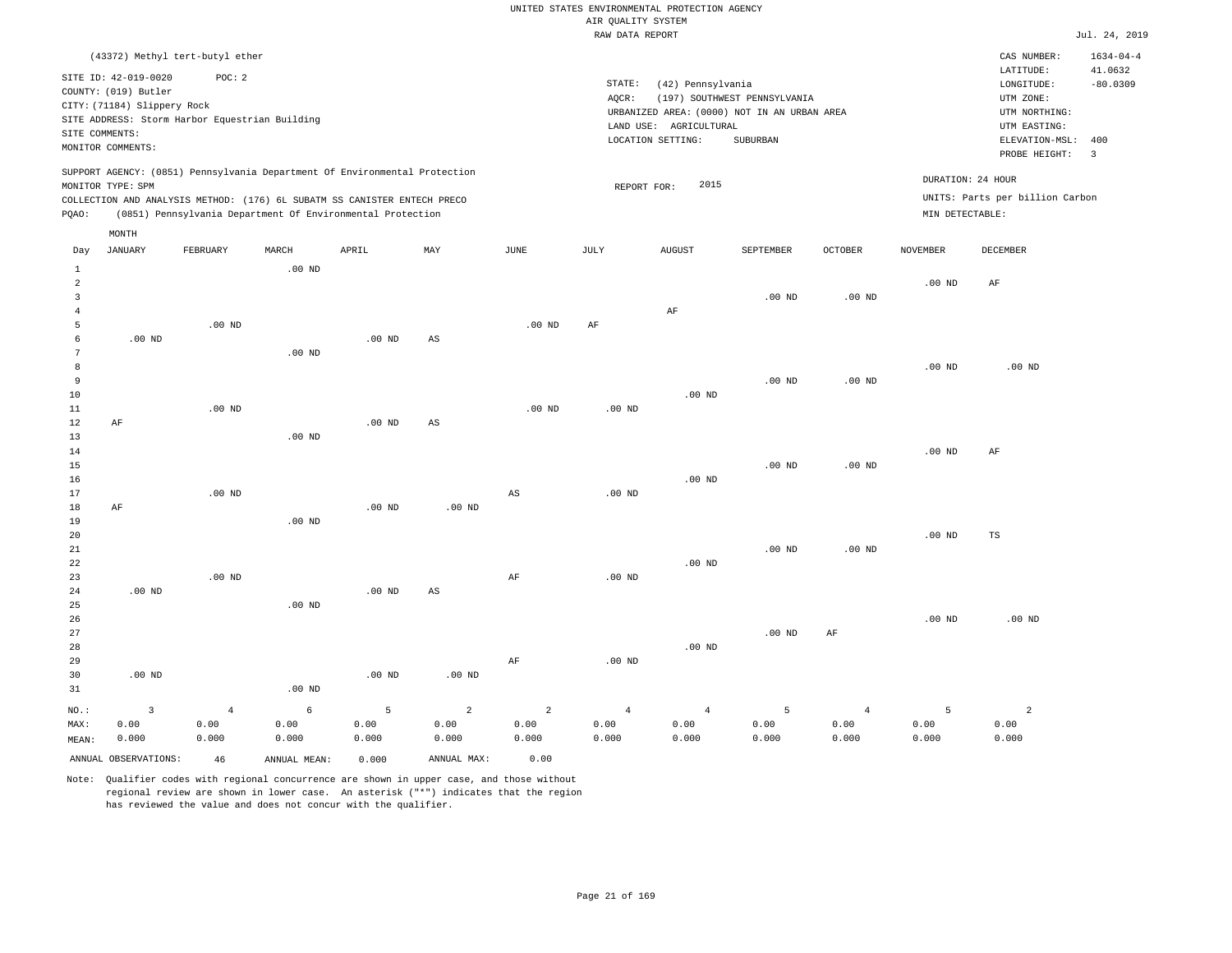|                              |                                                     |                                                |                |                                                                                                                                        |         |                | RAW DATA REPORT        |                        |                                                                             |                        |                        |                                          | Jul. 24, 2019             |
|------------------------------|-----------------------------------------------------|------------------------------------------------|----------------|----------------------------------------------------------------------------------------------------------------------------------------|---------|----------------|------------------------|------------------------|-----------------------------------------------------------------------------|------------------------|------------------------|------------------------------------------|---------------------------|
|                              | SITE ID: 42-019-0020                                | (43505) Acrolein - Unverified<br>POC: 2        |                |                                                                                                                                        |         |                |                        |                        |                                                                             |                        |                        | CAS NUMBER:<br>LATITUDE:                 | $107 - 02 - 8$<br>41.0632 |
|                              | COUNTY: (019) Butler<br>CITY: (71184) Slippery Rock | SITE ADDRESS: Storm Harbor Equestrian Building |                |                                                                                                                                        |         |                | STATE:<br>AQCR:        | (42) Pennsylvania      | (197) SOUTHWEST PENNSYLVANIA<br>URBANIZED AREA: (0000) NOT IN AN URBAN AREA |                        |                        | LONGITUDE:<br>UTM ZONE:<br>UTM NORTHING: | $-80.0309$                |
|                              | SITE COMMENTS:                                      |                                                |                |                                                                                                                                        |         |                |                        | LAND USE: AGRICULTURAL |                                                                             |                        |                        | UTM EASTING:                             |                           |
|                              | MONITOR COMMENTS:                                   |                                                |                |                                                                                                                                        |         |                |                        | LOCATION SETTING:      | SUBURBAN                                                                    |                        |                        | ELEVATION-MSL:<br>PROBE HEIGHT:          | 400<br>$\overline{3}$     |
|                              |                                                     |                                                |                | SUPPORT AGENCY: (0851) Pennsylvania Department Of Environmental Protection                                                             |         |                |                        |                        |                                                                             |                        |                        |                                          |                           |
|                              | MONITOR TYPE: SPM                                   |                                                |                |                                                                                                                                        |         |                | REPORT FOR:            | 2013                   |                                                                             |                        |                        | DURATION: 24 HOUR                        |                           |
| PQAO:                        |                                                     |                                                |                | COLLECTION AND ANALYSIS METHOD: (176) 6L SUBATM SS CANISTER ENTECH PRECO<br>(0851) Pennsylvania Department Of Environmental Protection |         |                |                        |                        |                                                                             |                        | MIN DETECTABLE:        | UNITS: Parts per billion Carbon          |                           |
|                              | MONTH                                               |                                                |                |                                                                                                                                        |         |                |                        |                        |                                                                             |                        |                        |                                          |                           |
| Day                          | <b>JANUARY</b>                                      | FEBRUARY                                       | MARCH          | APRIL                                                                                                                                  | MAY     | JUNE           | JULY                   | <b>AUGUST</b>          | SEPTEMBER                                                                   | OCTOBER                | <b>NOVEMBER</b>        | DECEMBER                                 |                           |
| $\mathbf{1}$                 |                                                     |                                                |                |                                                                                                                                        |         |                |                        |                        | 1.23 CC                                                                     | $_{\rm AS}$            |                        |                                          |                           |
| $\sqrt{2}$                   |                                                     |                                                |                |                                                                                                                                        |         |                |                        | $\rm AF$               |                                                                             |                        |                        |                                          |                           |
| $\overline{3}$<br>$\sqrt{4}$ | $\rm{AF}$                                           | 1.85                                           |                | .85                                                                                                                                    | 2.36 CC | TS             | .74 CC                 |                        |                                                                             |                        |                        |                                          |                           |
| 5                            |                                                     |                                                | 3.00           |                                                                                                                                        |         |                |                        |                        |                                                                             |                        |                        |                                          |                           |
| 6                            |                                                     |                                                |                |                                                                                                                                        |         |                |                        |                        |                                                                             |                        | $\mathbb{A}\mathbb{S}$ | 2.13 CC                                  |                           |
| $7\phantom{.0}$              |                                                     |                                                |                |                                                                                                                                        |         |                |                        |                        | .71 CC                                                                      | $\mathbb{A}\mathbb{S}$ |                        |                                          |                           |
| 8                            |                                                     |                                                |                |                                                                                                                                        |         |                |                        | $\rm{AF}$              |                                                                             |                        |                        |                                          |                           |
| 9                            |                                                     | AF                                             |                |                                                                                                                                        |         | 2.94           | AF                     |                        |                                                                             |                        |                        |                                          |                           |
| $10$<br>11                   | .98                                                 |                                                | .44            | $\mathbb{A}\mathbb{S}$                                                                                                                 | 2.36 CC |                |                        |                        |                                                                             |                        |                        |                                          |                           |
| 12                           |                                                     |                                                |                |                                                                                                                                        |         |                |                        |                        |                                                                             |                        | 1.37 CC                | .48 CC                                   |                           |
| 13                           |                                                     |                                                |                |                                                                                                                                        |         |                |                        |                        | 2.18 CC                                                                     | $\mathbb{A}\mathbb{S}$ |                        |                                          |                           |
| 14                           |                                                     |                                                |                |                                                                                                                                        |         |                |                        | .49 CL                 |                                                                             |                        |                        |                                          |                           |
| 15                           |                                                     | $\rm AF$                                       |                |                                                                                                                                        |         | $.80$ CC       | $\rm AF$               |                        |                                                                             |                        |                        |                                          |                           |
| 16                           | $_{\rm AS}$                                         |                                                |                | 1.86                                                                                                                                   | .69 CC  |                |                        |                        |                                                                             |                        |                        |                                          |                           |
| 17<br>18                     |                                                     |                                                | 2.18           |                                                                                                                                        |         |                |                        |                        |                                                                             |                        | $\rm AF$               | $_{\rm AS}$                              |                           |
| 19                           |                                                     |                                                |                |                                                                                                                                        |         |                |                        |                        | AS                                                                          | $_{\rm AS}$            |                        |                                          |                           |
| 20                           |                                                     |                                                |                |                                                                                                                                        |         |                |                        | $\mathbb{A}\mathbb{S}$ |                                                                             |                        |                        |                                          |                           |
| 21                           |                                                     | .99                                            |                |                                                                                                                                        |         | 2.12           | $.63$ CC               |                        |                                                                             |                        |                        |                                          |                           |
| 22                           | AF                                                  |                                                |                | $\rm{AF}$                                                                                                                              | 1.60    |                |                        |                        |                                                                             |                        |                        |                                          |                           |
| 23                           |                                                     |                                                | AF             |                                                                                                                                        |         |                |                        |                        |                                                                             |                        |                        |                                          |                           |
| 24<br>25                     |                                                     |                                                |                |                                                                                                                                        |         |                |                        |                        | AS                                                                          | .51 CC                 | $\rm AF$               | 1.26 CC                                  |                           |
| 26                           |                                                     |                                                |                |                                                                                                                                        |         |                |                        | AF                     |                                                                             |                        |                        |                                          |                           |
| 27                           |                                                     | .38                                            |                |                                                                                                                                        |         | 1.03 CC        | $\mathbb{A}\mathbb{S}$ | $\mathbb{A}\mathbb{S}$ |                                                                             |                        |                        |                                          |                           |
| 28                           | .47                                                 |                                                |                | 2.24                                                                                                                                   | .97     |                |                        |                        |                                                                             |                        |                        |                                          |                           |
| 29                           |                                                     |                                                | .51            |                                                                                                                                        |         |                |                        |                        |                                                                             |                        |                        |                                          |                           |
| 30                           |                                                     |                                                |                |                                                                                                                                        |         |                |                        |                        |                                                                             |                        | 2.05 CC                | .79 <sub>c</sub>                         |                           |
| 31                           |                                                     |                                                |                |                                                                                                                                        |         |                |                        |                        |                                                                             | 1.63                   |                        |                                          |                           |
| NO.:                         | 2                                                   | $\overline{3}$                                 | $\overline{4}$ | $\overline{\mathbf{3}}$                                                                                                                | 5       | $\overline{4}$ | $\overline{a}$         | $\mathbf{1}$           | $\overline{3}$                                                              | 2                      | 2                      | $\overline{4}$                           |                           |
| MAX:                         | .98                                                 | 1.85                                           | 3.00           | 2.24                                                                                                                                   | 2.36    | 2.94           | .74                    | .49                    | 2.18                                                                        | 1.63                   | 2.05                   | 2.13                                     |                           |
| MEAN:                        | .725                                                | 1.073                                          | 1.533          | 1.650                                                                                                                                  | 1.596   | 1.723          | .685                   | .490                   | 1.373                                                                       | 1.070                  | 1.710                  | 1.165                                    |                           |

ANNUAL OBSERVATIONS: 35 ANNUAL MEAN: 1.338 ANNUAL MAX: 3.00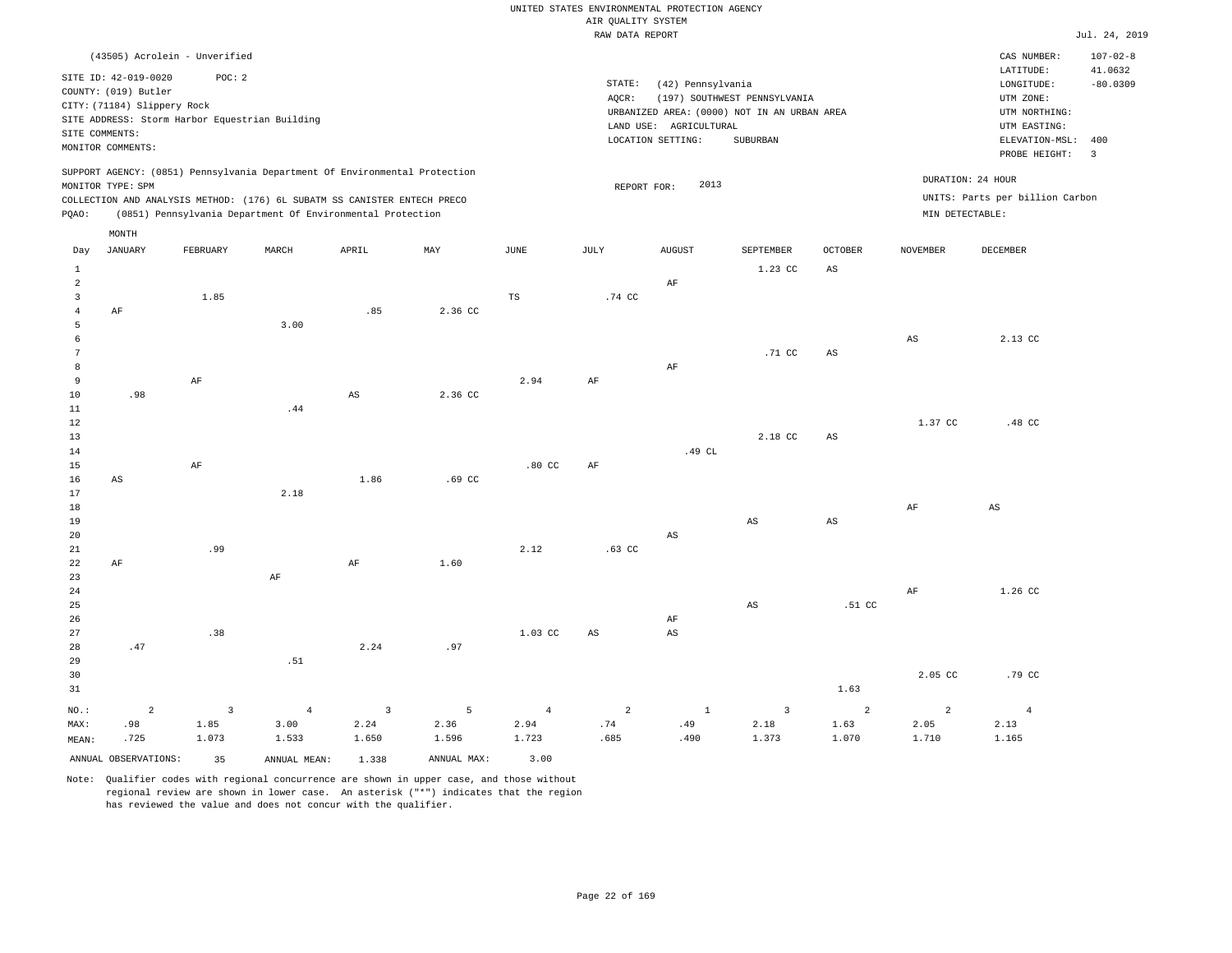|       |                                                                                                                    |          |                                                |                                                                                                                                                                                                                      |      |         |                 | RAW DATA REPORT                                                                                                 |                                          |         |                                      |                                                                                                          | Jul. 24, 2019                                            |
|-------|--------------------------------------------------------------------------------------------------------------------|----------|------------------------------------------------|----------------------------------------------------------------------------------------------------------------------------------------------------------------------------------------------------------------------|------|---------|-----------------|-----------------------------------------------------------------------------------------------------------------|------------------------------------------|---------|--------------------------------------|----------------------------------------------------------------------------------------------------------|----------------------------------------------------------|
|       | (43505) Acrolein - Unverified                                                                                      |          |                                                |                                                                                                                                                                                                                      |      |         |                 |                                                                                                                 |                                          |         |                                      | CAS NUMBER:                                                                                              | $107 - 02 - 8$                                           |
|       | SITE ID: 42-019-0020<br>COUNTY: (019) Butler<br>CITY: (71184) Slippery Rock<br>SITE COMMENTS:<br>MONITOR COMMENTS: | POC: 2   | SITE ADDRESS: Storm Harbor Equestrian Building |                                                                                                                                                                                                                      |      |         | STATE:<br>AOCR: | (42) Pennsylvania<br>URBANIZED AREA: (0000) NOT IN AN URBAN AREA<br>LAND USE: AGRICULTURAL<br>LOCATION SETTING: | (197) SOUTHWEST PENNSYLVANIA<br>SUBURBAN |         |                                      | LATITUDE:<br>LONGITUDE:<br>UTM ZONE:<br>UTM NORTHING:<br>UTM EASTING:<br>ELEVATION-MSL:<br>PROBE HEIGHT: | 41.0632<br>$-80.0309$<br>400<br>$\overline{\phantom{a}}$ |
| POAO: | MONITOR TYPE: SPM<br>MONTH                                                                                         |          |                                                | SUPPORT AGENCY: (0851) Pennsylvania Department Of Environmental Protection<br>COLLECTION AND ANALYSIS METHOD: (176) 6L SUBATM SS CANISTER ENTECH PRECO<br>(0851) Pennsylvania Department Of Environmental Protection |      |         |                 | 2014<br>REPORT FOR:                                                                                             |                                          |         | DURATION: 24 HOUR<br>MIN DETECTABLE: | UNITS: Parts per billion Carbon                                                                          |                                                          |
| Day   | <b>JANUARY</b>                                                                                                     | FEBRUARY | MARCH                                          | APRIL                                                                                                                                                                                                                | MAY  | JUNE    | JULY            | <b>AUGUST</b>                                                                                                   | <b>SEPTEMBER</b>                         | OCTOBER | <b>NOVEMBER</b>                      | DECEMBER                                                                                                 |                                                          |
|       | .85 <sub>c</sub>                                                                                                   | AS       | .53 CC                                         | $1.46$ QX                                                                                                                                                                                                            | 2.64 | 1.44 CC | AF              | 1.34 CC                                                                                                         | .79 CC                                   | AF      | .39 <sub>c</sub>                     | 1.51 CC                                                                                                  |                                                          |
| n     |                                                                                                                    |          |                                                |                                                                                                                                                                                                                      |      |         |                 |                                                                                                                 |                                          |         | 1.12 CC                              | .34 CC                                                                                                   |                                                          |

| 8  |                  |        |        |         |      |         |         |        | 1.21 CC | $.62 \text{ CC}$ |                  |                  |
|----|------------------|--------|--------|---------|------|---------|---------|--------|---------|------------------|------------------|------------------|
| 9  |                  |        |        |         |      |         |         | AF     |         |                  |                  |                  |
| 10 |                  | AF     |        |         |      | .68 CC  | 1.07 CC |        |         |                  |                  |                  |
| 11 | $.60 \text{ CC}$ |        |        | 2.42 CC | .85  |         |         |        |         |                  |                  |                  |
| 12 |                  |        | .59 CC |         |      |         |         |        |         |                  |                  |                  |
| 13 |                  |        |        |         |      |         |         |        |         |                  | .75 CC           | .49 CC           |
| 14 |                  |        |        |         |      |         |         |        | .38 CC  | 1.04 CC          |                  |                  |
| 15 |                  |        |        |         |      |         |         | .52 CC |         |                  |                  |                  |
| 16 |                  | .51 CC |        |         |      | 1.43 CC | 1.97 CC |        |         |                  |                  |                  |
| 17 | .68 CC           |        |        | 7.31 5  | 2.26 |         |         |        |         |                  |                  |                  |
| 18 |                  |        | .55 CC |         |      |         |         |        |         |                  |                  |                  |
| 19 |                  |        |        |         |      |         |         |        |         |                  | .38 <sub>C</sub> | $.83 \text{ CC}$ |

| 20     |        |        |           |                  |        |       |      |         | AS     | .96              |        |      |
|--------|--------|--------|-----------|------------------|--------|-------|------|---------|--------|------------------|--------|------|
| 21     |        |        |           |                  |        |       |      | 1.38 CC |        |                  |        |      |
| 22     |        | .55 CC |           |                  |        | AS    | AF   |         |        |                  |        |      |
| 23     | .72 CC |        |           | .48 <sub>C</sub> | AF     |       |      |         |        |                  |        |      |
| 24     |        |        | 3.23.5    |                  |        |       |      |         |        |                  |        |      |
| $25\,$ |        |        |           |                  |        |       |      |         |        |                  | .39 CC | 1.57 |
| $26\,$ |        |        |           |                  |        |       |      |         | .99 CC | $.90 \text{ CC}$ |        |      |
| 27     |        |        |           |                  |        |       |      | 1.87 CC |        |                  |        |      |
| $28\,$ |        | .66 CC |           |                  |        | 3.815 | 2.61 |         |        |                  |        |      |
| 29     | .36 CC |        |           | 1.34             | 3.40 5 |       |      |         |        |                  |        |      |
| 30     |        |        | $1.53$ QX |                  |        |       |      |         |        |                  |        |      |

| 31    |  |  |  |                                                                                                       |  |  | .69 CC |
|-------|--|--|--|-------------------------------------------------------------------------------------------------------|--|--|--------|
|       |  |  |  |                                                                                                       |  |  |        |
|       |  |  |  | MAX: 0.85 0.66 3.23 7.31 3.40 3.81 2.61 1.87 1.21 1.04 1.12 1.57                                      |  |  |        |
| MEAN: |  |  |  | .605 .606 .005 .843 .278 .288 .843 .278 .843 .905 .642 .288 .573 .286 .642 .573 .286 .642 .386 .573 . |  |  |        |

ANNUAL OBSERVATIONS: 52 ANNUAL MEAN: 1.288 ANNUAL MAX: 7.31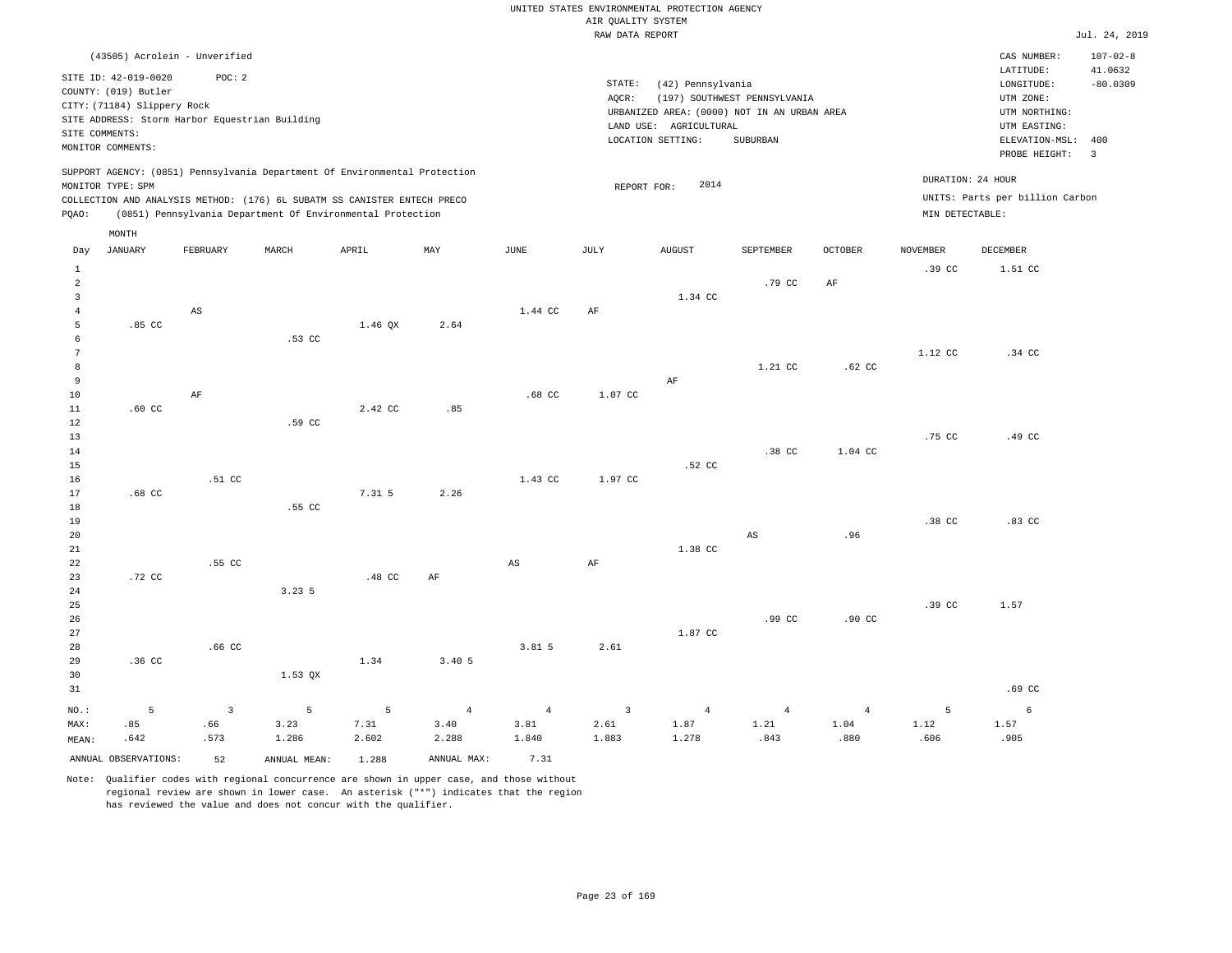|                                       |                                                                                                                    |                                                                                                                                                        |                   |                   |                                 |                                 | RAW DATA REPORT                 |                                                                  |                                                                                         |                                 |                    |                                                                                                 | Jul. 24, 2019                |
|---------------------------------------|--------------------------------------------------------------------------------------------------------------------|--------------------------------------------------------------------------------------------------------------------------------------------------------|-------------------|-------------------|---------------------------------|---------------------------------|---------------------------------|------------------------------------------------------------------|-----------------------------------------------------------------------------------------|---------------------------------|--------------------|-------------------------------------------------------------------------------------------------|------------------------------|
|                                       |                                                                                                                    | (43505) Acrolein - Unverified                                                                                                                          |                   |                   |                                 |                                 |                                 |                                                                  |                                                                                         |                                 |                    | CAS NUMBER:<br>LATITUDE:                                                                        | $107 - 02 - 8$<br>41.0632    |
|                                       | SITE ID: 42-019-0020<br>COUNTY: (019) Butler<br>CITY: (71184) Slippery Rock<br>SITE COMMENTS:<br>MONITOR COMMENTS: | POC: 2<br>SITE ADDRESS: Storm Harbor Equestrian Building                                                                                               |                   |                   |                                 |                                 | STATE:<br>AQCR:                 | (42) Pennsylvania<br>LAND USE: AGRICULTURAL<br>LOCATION SETTING: | (197) SOUTHWEST PENNSYLVANIA<br>URBANIZED AREA: (0000) NOT IN AN URBAN AREA<br>SUBURBAN |                                 |                    | LONGITUDE:<br>UTM ZONE:<br>UTM NORTHING:<br>UTM EASTING:<br>ELEVATION-MSL: 400<br>PROBE HEIGHT: | $-80.0309$<br>$\overline{3}$ |
|                                       | MONITOR TYPE: SPM                                                                                                  | SUPPORT AGENCY: (0851) Pennsylvania Department Of Environmental Protection<br>COLLECTION AND ANALYSIS METHOD: (176) 6L SUBATM SS CANISTER ENTECH PRECO |                   |                   |                                 |                                 | REPORT FOR:                     | 2015                                                             |                                                                                         |                                 |                    | DURATION: 24 HOUR<br>UNITS: Parts per billion Carbon                                            |                              |
| PQAO:                                 |                                                                                                                    | (0851) Pennsylvania Department Of Environmental Protection                                                                                             |                   |                   |                                 |                                 |                                 |                                                                  |                                                                                         |                                 | MIN DETECTABLE:    |                                                                                                 |                              |
| Day                                   | MONTH<br><b>JANUARY</b>                                                                                            | FEBRUARY                                                                                                                                               | MARCH             | APRIL             | MAY                             | JUNE                            | JULY                            | <b>AUGUST</b>                                                    | SEPTEMBER                                                                               | <b>OCTOBER</b>                  | <b>NOVEMBER</b>    | DECEMBER                                                                                        |                              |
| $\mathbf{1}$                          |                                                                                                                    |                                                                                                                                                        | 1.14 CC           |                   |                                 |                                 |                                 |                                                                  |                                                                                         |                                 |                    |                                                                                                 |                              |
| $\overline{a}$<br>3<br>$\overline{4}$ |                                                                                                                    |                                                                                                                                                        |                   |                   |                                 |                                 |                                 | $\rm{AF}$                                                        | .81 <sub>c</sub>                                                                        | 1.65                            | 1.80 OX            | AF                                                                                              |                              |
| 5<br>6<br>7                           | .43 CC                                                                                                             | .68 <sub>cc</sub>                                                                                                                                      | .34 <sub>c</sub>  | 1.08              | $\mathbb{A}\mathbb{S}$          | 1.80                            | AF                              |                                                                  |                                                                                         |                                 |                    |                                                                                                 |                              |
| 8<br>$\overline{9}$<br>10             |                                                                                                                    |                                                                                                                                                        |                   |                   |                                 |                                 |                                 | .72 CC                                                           | 1.20                                                                                    | .81                             | .51 CC             | 1.50                                                                                            |                              |
| 11<br>12<br>13<br>14                  | AF                                                                                                                 | .46 <sub>c</sub>                                                                                                                                       | 1.95              | .66 <sub>CC</sub> | $\mathbb{A}\mathbb{S}$          | 1.26                            | .57 CC                          |                                                                  |                                                                                         |                                 | 1.17               | AF                                                                                              |                              |
| 15<br>16<br>17                        |                                                                                                                    | .88CC                                                                                                                                                  |                   |                   |                                 | AS                              | 1.62                            | .87                                                              | .45 CC                                                                                  | .51 CC                          |                    |                                                                                                 |                              |
| 18<br>19<br>20                        | AF                                                                                                                 |                                                                                                                                                        | .32 CC            | 2.13 CC           | 1.50                            |                                 |                                 |                                                                  |                                                                                         |                                 | 1.17               | $_{\rm TS}$                                                                                     |                              |
| 21<br>22<br>23<br>24                  | 1.18                                                                                                               | .54 CC                                                                                                                                                 |                   | .36 <sub>c</sub>  | AS                              | AF                              | .66 <sub>cc</sub>               | 1.14 CC                                                          | .51 <sub>c</sub>                                                                        | 3.305                           |                    |                                                                                                 |                              |
| 25<br>26<br>27                        |                                                                                                                    |                                                                                                                                                        | .26 <sub>c</sub>  |                   |                                 |                                 |                                 |                                                                  | 2.52                                                                                    | AF                              | 1.50               | 1.95 QX                                                                                         |                              |
| 28<br>29<br>30<br>31                  | $.30 \text{ CC}$                                                                                                   |                                                                                                                                                        | 1.08 CC           | .48 CC            | .87 CC                          | $\rm{AF}$                       | 1.47                            | .57 CC                                                           |                                                                                         |                                 |                    |                                                                                                 |                              |
| NO.:<br>MAX:<br>MEAN:                 | $\overline{3}$<br>1.18<br>.637                                                                                     | $\overline{4}$<br>.88<br>.640                                                                                                                          | 6<br>1.95<br>.848 | 5<br>2.13<br>.942 | $\overline{a}$<br>1.50<br>1.185 | $\overline{a}$<br>1.80<br>1.530 | $\overline{4}$<br>1.62<br>1.080 | $\overline{4}$<br>1.14<br>.825                                   | 5<br>2.52<br>1.098                                                                      | $\overline{4}$<br>3.30<br>1.568 | 5<br>1.80<br>1.230 | $\overline{a}$<br>1.95<br>1.725                                                                 |                              |
|                                       | ANNUAL OBSERVATIONS:                                                                                               | 46                                                                                                                                                     | ANNUAL MEAN:      | 1.058             | ANNUAL MAX:                     | 3.30                            |                                 |                                                                  |                                                                                         |                                 |                    |                                                                                                 |                              |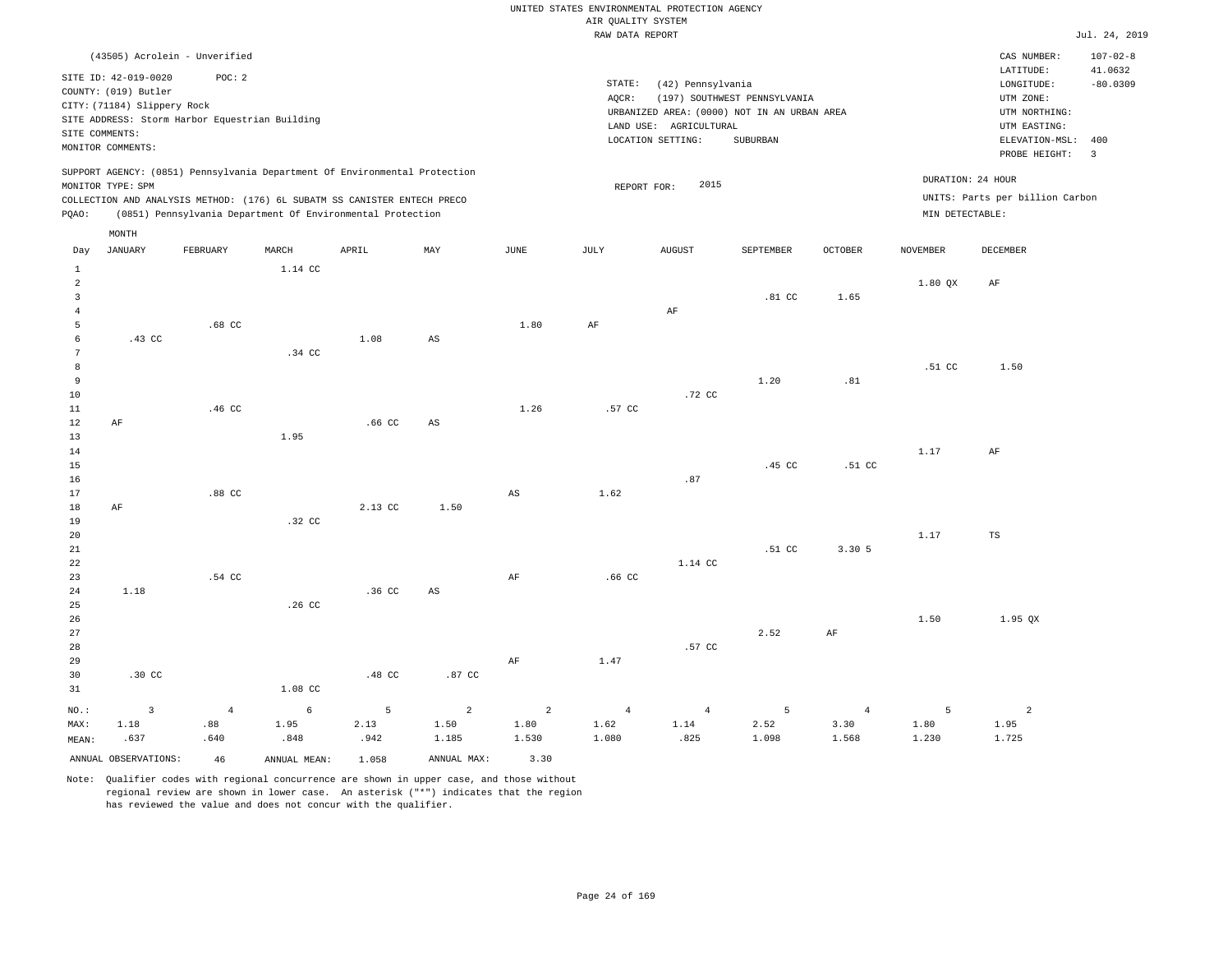|                 |                             |                                                |                |                                                                            |           |             |                                       | UNITED STATES ENVIRONMENTAL PROTECTION AGENCY |                                             |                        |                        |                                 |                         |
|-----------------|-----------------------------|------------------------------------------------|----------------|----------------------------------------------------------------------------|-----------|-------------|---------------------------------------|-----------------------------------------------|---------------------------------------------|------------------------|------------------------|---------------------------------|-------------------------|
|                 |                             |                                                |                |                                                                            |           |             | AIR QUALITY SYSTEM<br>RAW DATA REPORT |                                               |                                             |                        |                        |                                 | Jul. 24, 2019           |
|                 |                             |                                                |                |                                                                            |           |             |                                       |                                               |                                             |                        |                        |                                 |                         |
|                 | (43551) Acetone             |                                                |                |                                                                            |           |             |                                       |                                               |                                             |                        |                        | CAS NUMBER:                     | $67 - 64 - 1$           |
|                 | SITE ID: 42-019-0020        | POC: 2                                         |                |                                                                            |           |             | STATE:                                |                                               |                                             |                        |                        | LATITUDE:                       | 41.0632                 |
|                 | COUNTY: (019) Butler        |                                                |                |                                                                            |           |             |                                       | (42) Pennsylvania                             |                                             |                        |                        | LONGITUDE:<br>UTM ZONE:         | $-80.0309$              |
|                 | CITY: (71184) Slippery Rock |                                                |                |                                                                            |           |             | AQCR:                                 |                                               | (197) SOUTHWEST PENNSYLVANIA                |                        |                        |                                 |                         |
|                 |                             | SITE ADDRESS: Storm Harbor Equestrian Building |                |                                                                            |           |             |                                       | LAND USE: AGRICULTURAL                        | URBANIZED AREA: (0000) NOT IN AN URBAN AREA |                        |                        | UTM NORTHING:<br>UTM EASTING:   |                         |
| SITE COMMENTS:  |                             |                                                |                |                                                                            |           |             |                                       | LOCATION SETTING:                             | SUBURBAN                                    |                        |                        | ELEVATION-MSL:                  | 400                     |
|                 | MONITOR COMMENTS:           |                                                |                |                                                                            |           |             |                                       |                                               |                                             |                        |                        | PROBE HEIGHT:                   | $\overline{\mathbf{3}}$ |
|                 |                             |                                                |                | SUPPORT AGENCY: (0851) Pennsylvania Department Of Environmental Protection |           |             |                                       |                                               |                                             |                        |                        |                                 |                         |
|                 | MONITOR TYPE: SPM           |                                                |                |                                                                            |           |             | REPORT FOR:                           | 2013                                          |                                             |                        | DURATION: 24 HOUR      |                                 |                         |
|                 |                             |                                                |                | COLLECTION AND ANALYSIS METHOD: (176) 6L Subatm SS Canister Entech Preco   |           |             |                                       |                                               |                                             |                        |                        | UNITS: Parts per billion Carbon |                         |
| PQAO:           |                             |                                                |                | (0851) Pennsylvania Department Of Environmental Protection                 |           |             |                                       |                                               |                                             |                        | MIN DETECTABLE:        |                                 |                         |
|                 | MONTH                       |                                                |                |                                                                            |           |             |                                       |                                               |                                             |                        |                        |                                 |                         |
| Day             | <b>JANUARY</b>              | FEBRUARY                                       | MARCH          | APRIL                                                                      | MAY       | <b>JUNE</b> | $\mathtt{JULY}$                       | <b>AUGUST</b>                                 | SEPTEMBER                                   | <b>OCTOBER</b>         | <b>NOVEMBER</b>        | DECEMBER                        |                         |
| $\mathbf{1}$    |                             |                                                |                |                                                                            |           |             |                                       |                                               | 26.850 CC                                   | $\mathbb{A}\mathbb{S}$ |                        |                                 |                         |
| $\overline{2}$  |                             |                                                |                |                                                                            |           |             |                                       | AF                                            |                                             |                        |                        |                                 |                         |
| $\overline{3}$  |                             | 18.336                                         |                |                                                                            |           | TS          | 19.191 CC                             |                                               |                                             |                        |                        |                                 |                         |
| $\overline{4}$  | AF                          |                                                |                | 13.443                                                                     | 32.478 EH |             |                                       |                                               |                                             |                        |                        |                                 |                         |
| 5               |                             |                                                | 34.896 EH      |                                                                            |           |             |                                       |                                               |                                             |                        |                        |                                 |                         |
| 6               |                             |                                                |                |                                                                            |           |             |                                       |                                               |                                             |                        | $\mathbb{A}\mathbb{S}$ | 17.166 CC                       |                         |
| $7\phantom{.0}$ |                             |                                                |                |                                                                            |           |             |                                       |                                               | 21.993 CC                                   | $\mathbb{A}\mathbb{S}$ |                        |                                 |                         |
| 8               |                             |                                                |                |                                                                            |           |             |                                       | AF                                            |                                             |                        |                        |                                 |                         |
| 9               |                             | $\rm AF$                                       |                |                                                                            |           | 30.834 EH   | AF                                    |                                               |                                             |                        |                        |                                 |                         |
| $10$            | 18.792                      |                                                |                | $\mathbb{A}\mathbb{S}$                                                     | 43.608 EH |             |                                       |                                               |                                             |                        |                        |                                 |                         |
| 11              |                             |                                                | 11.256         |                                                                            |           |             |                                       |                                               |                                             |                        |                        |                                 |                         |
| 12              |                             |                                                |                |                                                                            |           |             |                                       |                                               |                                             |                        | 10.494                 | 10.259 CC                       |                         |
| 13              |                             |                                                |                |                                                                            |           |             |                                       |                                               | 24.576                                      | $\mathbb{A}\mathbb{S}$ |                        |                                 |                         |
| 14              |                             |                                                |                |                                                                            |           |             |                                       | 10.911 CL                                     |                                             |                        |                        |                                 |                         |
| 15              |                             | AF                                             |                |                                                                            |           | 15.750      | AF                                    |                                               |                                             |                        |                        |                                 |                         |
| 16              | AS                          |                                                |                | 27.624                                                                     | 25.725 CC |             |                                       |                                               |                                             |                        |                        |                                 |                         |
| 17              |                             |                                                | 20.883         |                                                                            |           |             |                                       |                                               |                                             |                        |                        |                                 |                         |
| 18              |                             |                                                |                |                                                                            |           |             |                                       |                                               |                                             |                        | AF                     | $\mathbb{A}\mathbb{S}$          |                         |
| 19              |                             |                                                |                |                                                                            |           |             |                                       |                                               | AS                                          | $\mathbb{A}\mathbb{S}$ |                        |                                 |                         |
| 20              |                             |                                                |                |                                                                            |           |             |                                       | $_{\rm AS}$                                   |                                             |                        |                        |                                 |                         |
| 21              |                             | 9.348                                          |                |                                                                            |           | 29.814      | 20.664 CC                             |                                               |                                             |                        |                        |                                 |                         |
| 22              | AF                          |                                                |                | $\rm AF$                                                                   | 27.297 CC |             |                                       |                                               |                                             |                        |                        |                                 |                         |
| 23              |                             |                                                | AF             |                                                                            |           |             |                                       |                                               |                                             |                        |                        |                                 |                         |
| $2\sqrt{4}$     |                             |                                                |                |                                                                            |           |             |                                       |                                               |                                             |                        | $\rm{AF}$              | 12.075 CC                       |                         |
| 25              |                             |                                                |                |                                                                            |           |             |                                       |                                               | AS                                          | 12.702                 |                        |                                 |                         |
| 26              |                             |                                                |                |                                                                            |           |             |                                       | $\rm{AF}$                                     |                                             |                        |                        |                                 |                         |
| 27              |                             | 12.411                                         |                |                                                                            |           | 20.388 CC   | $_{\rm AS}$                           | $_{\rm AS}$                                   |                                             |                        |                        |                                 |                         |
| 28              | 13.590                      |                                                |                | 38.241 EH                                                                  | 36.927 EH |             |                                       |                                               |                                             |                        |                        |                                 |                         |
| 29              |                             |                                                | 16.416         |                                                                            |           |             |                                       |                                               |                                             |                        |                        |                                 |                         |
| 30<br>31        |                             |                                                |                |                                                                            |           |             |                                       |                                               |                                             | 22.269                 | 16.560 CC              | 11.239 CC                       |                         |
|                 |                             |                                                |                |                                                                            |           |             |                                       |                                               |                                             |                        |                        |                                 |                         |
| NO.:            | $\overline{2}$              | $\overline{3}$                                 | $\overline{4}$ | $\overline{\mathbf{3}}$                                                    | 5         | $\sqrt{4}$  | $\overline{a}$                        | $1\,$                                         | $\overline{\mathbf{3}}$                     | $\overline{a}$         | $\overline{a}$         | $\overline{4}$                  |                         |
| MAX:            | 18.792                      | 18.336                                         | 34.896         | 38.241                                                                     | 43.608    | 30.834      | 20.664                                | 10.911                                        | 26.850                                      | 22.269                 | 16.560                 | 17.166                          |                         |
|                 | MEAN: 16.1910               | 13.3650                                        | 20.8628        | 26.4360                                                                    | 33.2070   | 24.1965     | 19.9275                               | 10.9110                                       | 24.4730                                     | 17.4855                | 13.5270                | 12.6848                         |                         |

ANNUAL OBSERVATIONS: 35 ANNUAL MEAN: 21.0002 ANNUAL MAX: 43.608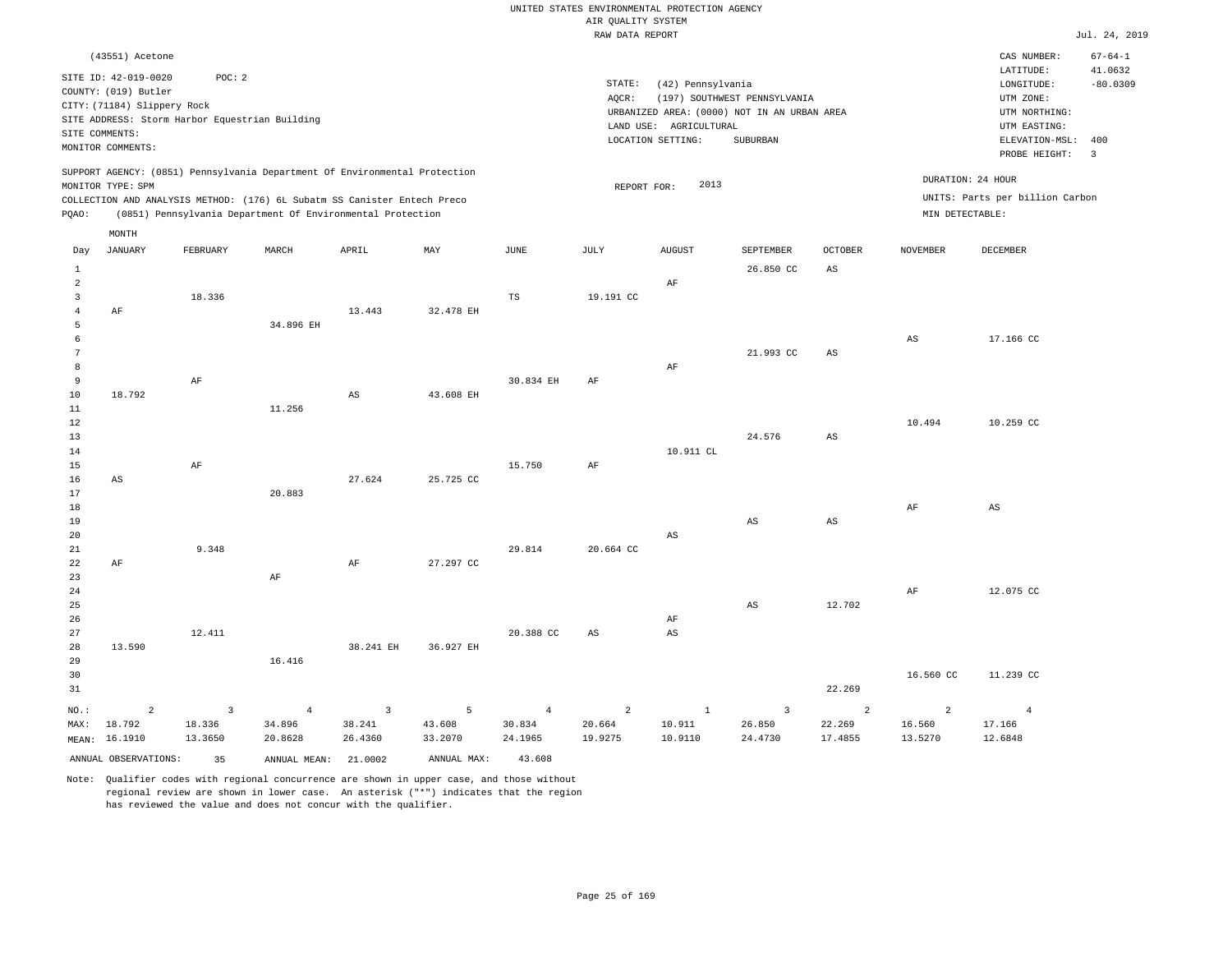|                |                                                |                |                |                                                                            |                |                        | RAW DATA REPORT         |                        |                                             |                |                 |                                 | Jul. 24, 2019  |
|----------------|------------------------------------------------|----------------|----------------|----------------------------------------------------------------------------|----------------|------------------------|-------------------------|------------------------|---------------------------------------------|----------------|-----------------|---------------------------------|----------------|
|                | (43551) Acetone                                |                |                |                                                                            |                |                        |                         |                        |                                             |                |                 | CAS NUMBER:                     | $67 - 64 - 1$  |
|                | SITE ID: 42-019-0020                           | POC: 2         |                |                                                                            |                |                        |                         |                        |                                             |                |                 | LATITUDE:                       | 41.0632        |
|                | COUNTY: (019) Butler                           |                |                |                                                                            |                |                        | $\texttt{STATE}{}:$     | (42) Pennsylvania      |                                             |                |                 | LONGITUDE:                      | $-80.0309$     |
|                | CITY: (71184) Slippery Rock                    |                |                |                                                                            |                |                        | AOCR:                   |                        | (197) SOUTHWEST PENNSYLVANIA                |                |                 | UTM ZONE:                       |                |
|                | SITE ADDRESS: Storm Harbor Equestrian Building |                |                |                                                                            |                |                        |                         |                        | URBANIZED AREA: (0000) NOT IN AN URBAN AREA |                |                 | UTM NORTHING:                   |                |
|                | SITE COMMENTS:                                 |                |                |                                                                            |                |                        |                         | LAND USE: AGRICULTURAL |                                             |                |                 | UTM EASTING:                    |                |
|                | MONITOR COMMENTS:                              |                |                |                                                                            |                |                        |                         | LOCATION SETTING:      | SUBURBAN                                    |                |                 | ELEVATION-MSL: 400              |                |
|                |                                                |                |                |                                                                            |                |                        |                         |                        |                                             |                |                 | PROBE HEIGHT:                   | $\overline{3}$ |
|                |                                                |                |                | SUPPORT AGENCY: (0851) Pennsylvania Department Of Environmental Protection |                |                        |                         | 2014                   |                                             |                |                 | DURATION: 24 HOUR               |                |
|                | MONITOR TYPE: SPM                              |                |                | COLLECTION AND ANALYSIS METHOD: (176) 6L Subatm SS Canister Entech Preco   |                |                        | REPORT FOR:             |                        |                                             |                |                 | UNITS: Parts per billion Carbon |                |
| PQAO:          |                                                |                |                | (0851) Pennsylvania Department Of Environmental Protection                 |                |                        |                         |                        |                                             |                | MIN DETECTABLE: |                                 |                |
|                | MONTH                                          |                |                |                                                                            |                |                        |                         |                        |                                             |                |                 |                                 |                |
| Day            | <b>JANUARY</b>                                 | FEBRUARY       | MARCH          | APRIL                                                                      | MAY            | <b>JUNE</b>            | JULY                    | <b>AUGUST</b>          | SEPTEMBER                                   | <b>OCTOBER</b> | <b>NOVEMBER</b> | <b>DECEMBER</b>                 |                |
| $\mathbf{1}$   |                                                |                |                |                                                                            |                |                        |                         |                        |                                             |                | 19.381          | 23.815                          |                |
| $\overline{a}$ |                                                |                |                |                                                                            |                |                        |                         |                        | 21.846                                      | AF             |                 |                                 |                |
| 3              |                                                |                |                |                                                                            |                |                        |                         | 41.514 EH              |                                             |                |                 |                                 |                |
| $\overline{4}$ |                                                | $_{\rm AS}$    |                |                                                                            |                | 33.872 EH              | AF                      |                        |                                             |                |                 |                                 |                |
| 5              | 9.503 CC                                       |                |                | 14.477 QX                                                                  | 14.936         |                        |                         |                        |                                             |                |                 |                                 |                |
| 6              |                                                |                | 9.366 CC       |                                                                            |                |                        |                         |                        |                                             |                |                 |                                 |                |
| 7              |                                                |                |                |                                                                            |                |                        |                         |                        |                                             |                | 18.788 CC       | 11.361 CC                       |                |
| 8              |                                                |                |                |                                                                            |                |                        |                         |                        | 27.679                                      | 30.494 EH      |                 |                                 |                |
| 9              |                                                |                |                |                                                                            |                |                        |                         | AF                     |                                             |                |                 |                                 |                |
| 10             |                                                | $\rm{AF}$      |                |                                                                            |                | 28.055                 | 29.050 CC               |                        |                                             |                |                 |                                 |                |
| $11\,$         | 14.095                                         |                |                | 34.475 EH                                                                  | 35.444 EH      |                        |                         |                        |                                             |                |                 |                                 |                |
| 12             |                                                |                | 12.184         |                                                                            |                |                        |                         |                        |                                             |                |                 |                                 |                |
| 13             |                                                |                |                |                                                                            |                |                        |                         |                        |                                             |                | 29.313          | 13.192 CC                       |                |
| 14             |                                                |                |                |                                                                            |                |                        |                         |                        | 21.103                                      | 27.378         |                 |                                 |                |
| 15             |                                                |                |                |                                                                            |                |                        |                         | 18.241 CC              |                                             |                |                 |                                 |                |
| 16             |                                                | 9.045          |                |                                                                            |                | 40.597 EH              | $.000$ ND               |                        |                                             |                |                 |                                 |                |
| 17             | 9.824                                          |                |                | 103.86 5                                                                   | 39.533 EH      |                        |                         |                        |                                             |                |                 |                                 |                |
| 18             |                                                |                | 10.119         |                                                                            |                |                        |                         |                        |                                             |                |                 |                                 |                |
| 19             |                                                |                |                |                                                                            |                |                        |                         |                        |                                             |                | 12.544 CC       | 13.123 CC                       |                |
| 20             |                                                |                |                |                                                                            |                |                        |                         |                        | $_{\rm AS}$                                 | 41.085         |                 |                                 |                |
| 21             |                                                |                |                |                                                                            |                |                        |                         | 26.737                 |                                             |                |                 |                                 |                |
| 22             |                                                | 12.548         |                |                                                                            |                | $\mathbb{A}\mathbb{S}$ | AF                      |                        |                                             |                |                 |                                 |                |
| 23             | 9.648 CC                                       |                |                | 12.269                                                                     | AF             |                        |                         |                        |                                             |                |                 |                                 |                |
| 24             |                                                |                | 23.081         |                                                                            |                |                        |                         |                        |                                             |                |                 |                                 |                |
| 25             |                                                |                |                |                                                                            |                |                        |                         |                        |                                             |                | 13.666 CC       | 18.186                          |                |
| 26             |                                                |                |                |                                                                            |                |                        |                         |                        | 26.885                                      | 30.236 EH      |                 |                                 |                |
| 27             |                                                |                |                |                                                                            |                |                        |                         | 31.036 EH              |                                             |                |                 |                                 |                |
| 28             |                                                | 9.021 CC       |                |                                                                            |                | $.000$ ND              | 57.248 5                |                        |                                             |                |                 |                                 |                |
| 29             | 6.763 CC                                       |                |                | 20.687                                                                     | 39.347 EH      |                        |                         |                        |                                             |                |                 |                                 |                |
| 30             |                                                |                | 12.755 QX      |                                                                            |                |                        |                         |                        |                                             |                |                 |                                 |                |
| 31             |                                                |                |                |                                                                            |                |                        |                         |                        |                                             |                |                 | 12.053 CC                       |                |
| NO.:           | 5                                              | $\overline{3}$ | $\overline{5}$ | 5                                                                          | $\overline{4}$ | $\overline{4}$         | $\overline{\mathbf{3}}$ | $\overline{4}$         | $\overline{4}$                              | $\overline{4}$ | 5               | 6                               |                |
| MAX:           | 14.095                                         | 12.548         | 23.081         | 103.86                                                                     | 39.533         | 40.597                 | 57.248                  | 41.514                 | 27.679                                      | 41.085         | 29.313          | 23.815                          |                |
| MEAN:          | 9.9666                                         | 10.2047        | 13.5010        | 37.1542                                                                    | 32.3150        | 25.6310                | 28.7660                 | 29.3820                | 24.3783                                     | 32.2983        | 18.7384         | 15.2883                         |                |
|                | ANNUAL OBSERVATIONS:                           | 52             | ANNUAL MEAN:   | 22.7204                                                                    | ANNUAL MAX:    | 103.863                |                         |                        |                                             |                |                 |                                 |                |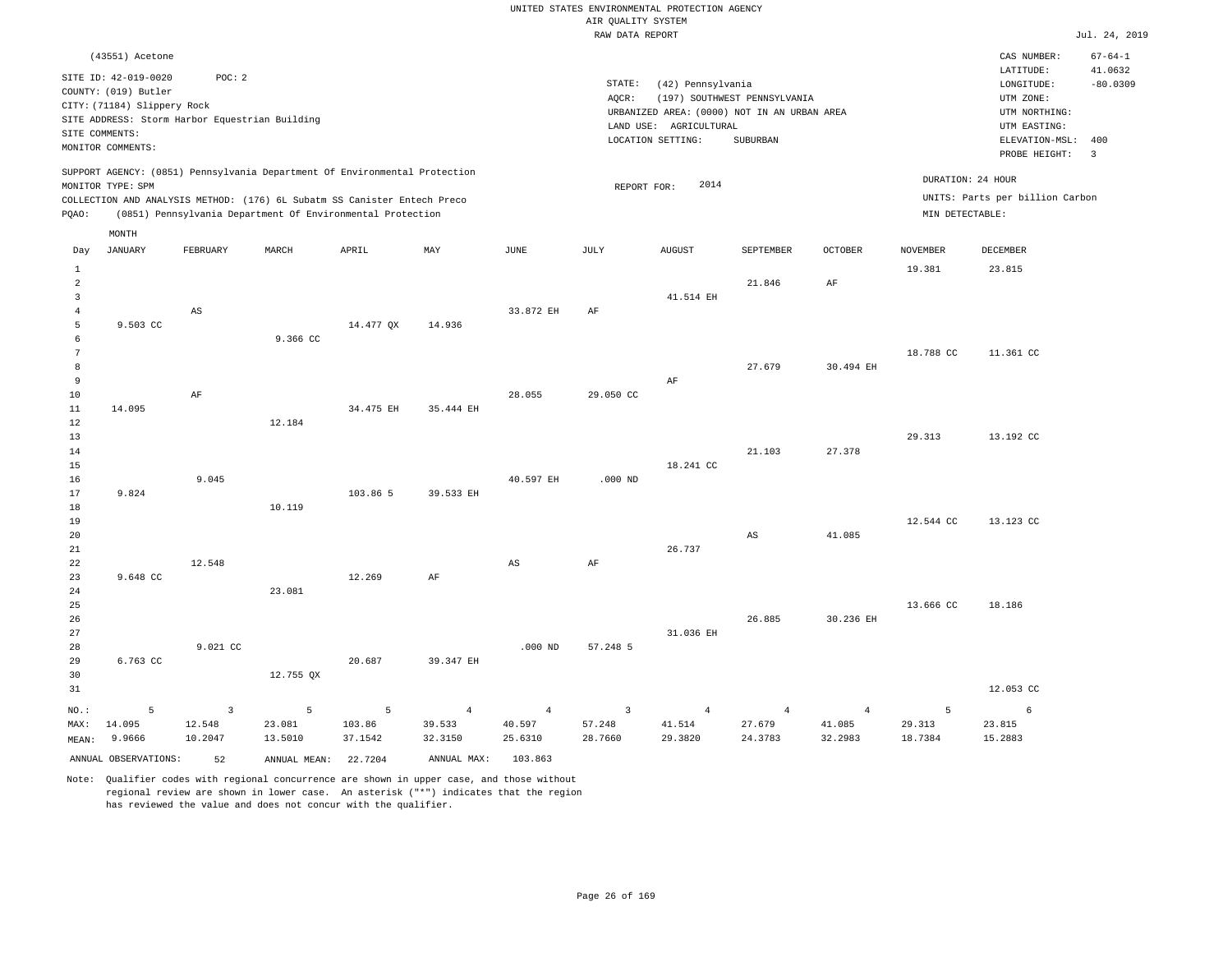#### RAW DATA REPORT **FOUND ASSESSED ASSESSED A**  $J$ ul. 24, 2019 UNITED STATES ENVIRONMENTAL PROTECTION AGENCY AIR QUALITY SYSTEM

|                                                  |                                                                                                                    |                                                          |                                                                                                                                                                                                                      |                        |                                     |                                     | tum biizii itaz oitz                |                                                                  |                                                                                         |                                     |                                      |                                                                                                              | $0.42.1$ $-2.1$                                  |
|--------------------------------------------------|--------------------------------------------------------------------------------------------------------------------|----------------------------------------------------------|----------------------------------------------------------------------------------------------------------------------------------------------------------------------------------------------------------------------|------------------------|-------------------------------------|-------------------------------------|-------------------------------------|------------------------------------------------------------------|-----------------------------------------------------------------------------------------|-------------------------------------|--------------------------------------|--------------------------------------------------------------------------------------------------------------|--------------------------------------------------|
|                                                  | (43551) Acetone                                                                                                    |                                                          |                                                                                                                                                                                                                      |                        |                                     |                                     |                                     |                                                                  |                                                                                         |                                     |                                      | CAS NUMBER:                                                                                                  | $67 - 64 - 1$                                    |
|                                                  | SITE ID: 42-019-0020<br>COUNTY: (019) Butler<br>CITY: (71184) Slippery Rock<br>SITE COMMENTS:<br>MONITOR COMMENTS: | POC: 2<br>SITE ADDRESS: Storm Harbor Equestrian Building |                                                                                                                                                                                                                      |                        |                                     |                                     | STATE:<br>AOCR:                     | (42) Pennsylvania<br>LAND USE: AGRICULTURAL<br>LOCATION SETTING: | (197) SOUTHWEST PENNSYLVANIA<br>URBANIZED AREA: (0000) NOT IN AN URBAN AREA<br>SUBURBAN |                                     |                                      | LATITUDE:<br>LONGITUDE:<br>UTM ZONE:<br>UTM NORTHING:<br>UTM EASTING:<br>ELEVATION-MSL: 400<br>PROBE HEIGHT: | 41.0632<br>$-80.0309$<br>$\overline{\mathbf{3}}$ |
| PQAO:                                            | MONITOR TYPE: SPM                                                                                                  |                                                          | SUPPORT AGENCY: (0851) Pennsylvania Department Of Environmental Protection<br>COLLECTION AND ANALYSIS METHOD: (176) 6L Subatm SS Canister Entech Preco<br>(0851) Pennsylvania Department Of Environmental Protection |                        |                                     |                                     | REPORT FOR:                         | 2015                                                             |                                                                                         |                                     | DURATION: 24 HOUR<br>MIN DETECTABLE: | UNITS: Parts per billion Carbon                                                                              |                                                  |
| Day                                              | MONTH<br><b>JANUARY</b>                                                                                            | FEBRUARY                                                 | MARCH                                                                                                                                                                                                                | APRIL                  | MAY                                 | JUNE                                | JULY                                | <b>AUGUST</b>                                                    | SEPTEMBER                                                                               | OCTOBER                             | <b>NOVEMBER</b>                      | <b>DECEMBER</b>                                                                                              |                                                  |
| $\mathbf{1}$                                     |                                                                                                                    |                                                          | 14.615 CC                                                                                                                                                                                                            |                        |                                     |                                     |                                     |                                                                  |                                                                                         |                                     |                                      |                                                                                                              |                                                  |
| $\overline{a}$<br>$\mathbf{3}$<br>$\overline{4}$ |                                                                                                                    |                                                          |                                                                                                                                                                                                                      |                        |                                     |                                     |                                     | AF                                                               | 28.200                                                                                  | 19.500                              | 38.400 EH                            | AF                                                                                                           |                                                  |
| 5                                                |                                                                                                                    | 8.731 CC                                                 |                                                                                                                                                                                                                      |                        |                                     | 29.400                              | AF                                  |                                                                  |                                                                                         |                                     |                                      |                                                                                                              |                                                  |
| $\epsilon$<br>$\overline{7}$<br>8                | 7.579 CC                                                                                                           |                                                          | 10.945 CC                                                                                                                                                                                                            | 22.200 EH              | $\mathbb{A}\mathbb{S}$              |                                     |                                     |                                                                  |                                                                                         |                                     | 12.000 CC                            | 17.100 CC                                                                                                    |                                                  |
| 9                                                |                                                                                                                    |                                                          |                                                                                                                                                                                                                      |                        |                                     |                                     |                                     |                                                                  | 31.800 EH                                                                               | 22.800                              |                                      |                                                                                                              |                                                  |
| 10<br>11                                         |                                                                                                                    | 11.162 CC                                                |                                                                                                                                                                                                                      |                        |                                     | 30.300                              | 23.100                              | 24.000                                                           |                                                                                         |                                     |                                      |                                                                                                              |                                                  |
| 12                                               | AF                                                                                                                 |                                                          |                                                                                                                                                                                                                      | 18.900 CC              | $_{\rm AS}$                         |                                     |                                     |                                                                  |                                                                                         |                                     |                                      |                                                                                                              |                                                  |
| 13                                               |                                                                                                                    |                                                          | 15.533 EH                                                                                                                                                                                                            |                        |                                     |                                     |                                     |                                                                  |                                                                                         |                                     |                                      |                                                                                                              |                                                  |
| 14<br>15                                         |                                                                                                                    |                                                          |                                                                                                                                                                                                                      |                        |                                     |                                     |                                     |                                                                  | 27,000                                                                                  | 16.200                              | 18.000                               | $\rm{AF}$                                                                                                    |                                                  |
| 16                                               |                                                                                                                    |                                                          |                                                                                                                                                                                                                      |                        |                                     |                                     |                                     | 25.800                                                           |                                                                                         |                                     |                                      |                                                                                                              |                                                  |
| 17<br>$18\,$                                     | AF                                                                                                                 | 11.102 CC                                                |                                                                                                                                                                                                                      | 15.900                 | 35.400 EH                           | AS                                  | 36.300                              |                                                                  |                                                                                         |                                     |                                      |                                                                                                              |                                                  |
| 19                                               |                                                                                                                    |                                                          | 8.137 CC                                                                                                                                                                                                             |                        |                                     |                                     |                                     |                                                                  |                                                                                         |                                     |                                      |                                                                                                              |                                                  |
| 20<br>21                                         |                                                                                                                    |                                                          |                                                                                                                                                                                                                      |                        |                                     |                                     |                                     |                                                                  | 24.000                                                                                  | 28.500                              | 14.400                               | TS                                                                                                           |                                                  |
| 22                                               |                                                                                                                    |                                                          |                                                                                                                                                                                                                      |                        |                                     |                                     |                                     | 24.000                                                           |                                                                                         |                                     |                                      |                                                                                                              |                                                  |
| 23<br>24                                         | 13.371 CC                                                                                                          | 12.161 CC                                                |                                                                                                                                                                                                                      | 5.700 CC               | AS                                  | $\rm{AF}$                           | 21.900                              |                                                                  |                                                                                         |                                     |                                      |                                                                                                              |                                                  |
| 25                                               |                                                                                                                    |                                                          | 10.500 CC                                                                                                                                                                                                            |                        |                                     |                                     |                                     |                                                                  |                                                                                         |                                     |                                      |                                                                                                              |                                                  |
| 26<br>27                                         |                                                                                                                    |                                                          |                                                                                                                                                                                                                      |                        |                                     |                                     |                                     |                                                                  | 32.400 EH                                                                               | AF                                  | 23.400                               | 45.300 EH                                                                                                    |                                                  |
| 28                                               |                                                                                                                    |                                                          |                                                                                                                                                                                                                      |                        |                                     |                                     |                                     | 23.100                                                           |                                                                                         |                                     |                                      |                                                                                                              |                                                  |
| 29<br>30<br>31                                   | 6.487 CC                                                                                                           |                                                          | 13.200 CC                                                                                                                                                                                                            | 9.000 CC               | 19.800                              | AF                                  | 29.400                              |                                                                  |                                                                                         |                                     |                                      |                                                                                                              |                                                  |
| NO.:<br>MAX:                                     | 3<br>13.371<br>9.1457                                                                                              | $\overline{4}$<br>12.161<br>10.7890                      | 6<br>15.533<br>12.1550                                                                                                                                                                                               | 5<br>22.200<br>14.3400 | $\overline{a}$<br>35.400<br>27.6000 | $\overline{c}$<br>30.300<br>29.8500 | $\overline{4}$<br>36.300<br>27.6750 | $\overline{4}$<br>25.800<br>24.2250                              | 5<br>32.400<br>28.6800                                                                  | $\overline{4}$<br>28.500<br>21.7500 | 5<br>38.400<br>21.2400               | $\overline{a}$<br>45.300<br>31.2000                                                                          |                                                  |
| MEAN:                                            | ANNUAL OBSERVATIONS:                                                                                               | 46                                                       | ANNUAL MEAN:                                                                                                                                                                                                         | 20.3635                | ANNUAL MAX:                         | 45.300                              |                                     |                                                                  |                                                                                         |                                     |                                      |                                                                                                              |                                                  |
|                                                  |                                                                                                                    |                                                          |                                                                                                                                                                                                                      |                        |                                     |                                     |                                     |                                                                  |                                                                                         |                                     |                                      |                                                                                                              |                                                  |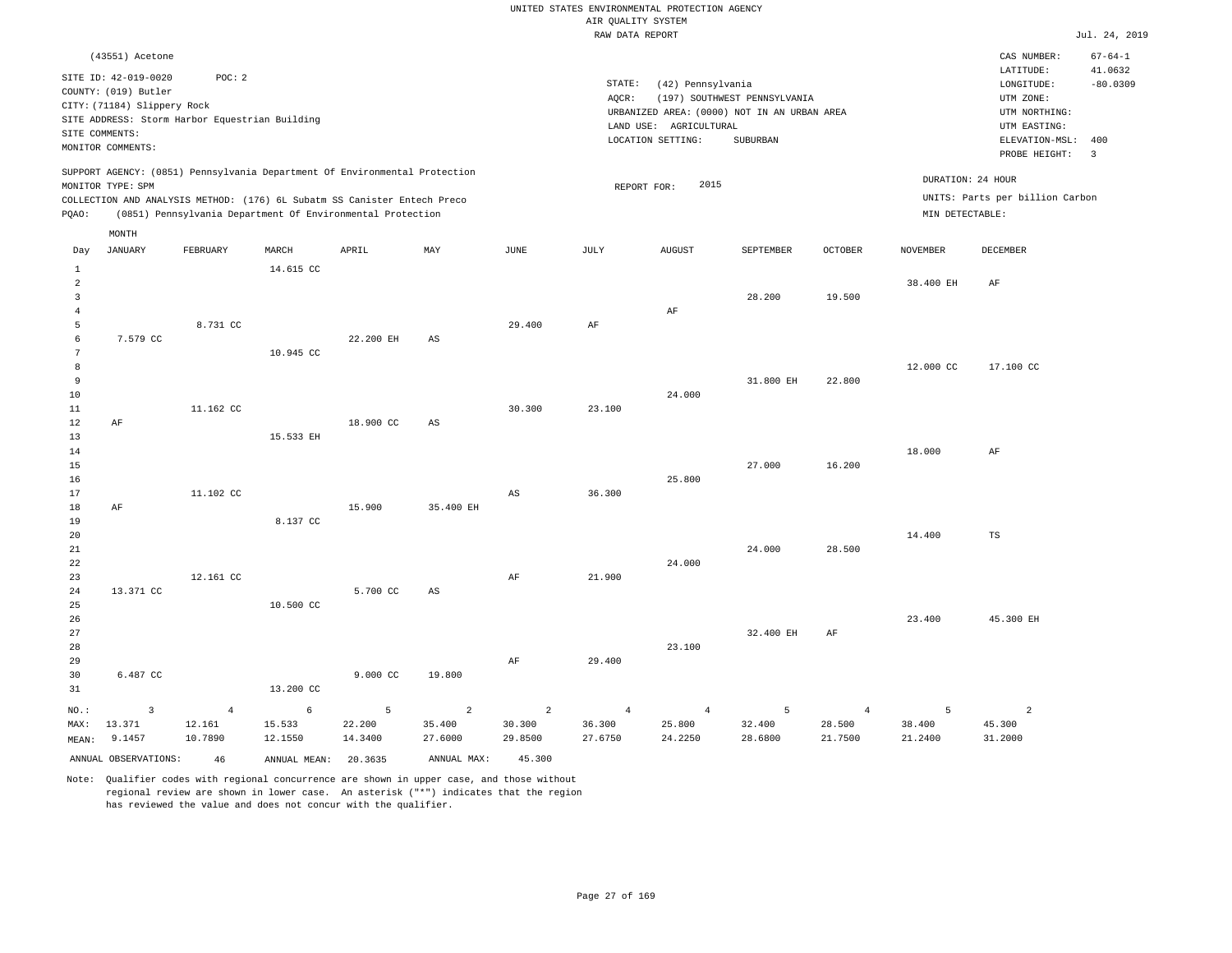|                 |                                                |                |                                                                            |                        |             |                | RAW DATA REPORT |                        |                                             |                        |                 |                                 | Jul. 24, 2019  |
|-----------------|------------------------------------------------|----------------|----------------------------------------------------------------------------|------------------------|-------------|----------------|-----------------|------------------------|---------------------------------------------|------------------------|-----------------|---------------------------------|----------------|
|                 | (43552) Methyl ethyl ketone                    |                |                                                                            |                        |             |                |                 |                        |                                             |                        |                 | CAS NUMBER:                     | $78 - 93 - 3$  |
|                 |                                                |                |                                                                            |                        |             |                |                 |                        |                                             |                        |                 | LATITUDE:                       | 41.0632        |
|                 | SITE ID: 42-019-0020                           | POC: 2         |                                                                            |                        |             |                | STATE:          | (42) Pennsylvania      |                                             |                        |                 | LONGITUDE:                      | $-80.0309$     |
|                 | COUNTY: (019) Butler                           |                |                                                                            |                        |             |                | AQCR:           |                        | (197) SOUTHWEST PENNSYLVANIA                |                        |                 | UTM ZONE:                       |                |
|                 | CITY: (71184) Slippery Rock                    |                |                                                                            |                        |             |                |                 |                        | URBANIZED AREA: (0000) NOT IN AN URBAN AREA |                        |                 | UTM NORTHING:                   |                |
|                 | SITE ADDRESS: Storm Harbor Equestrian Building |                |                                                                            |                        |             |                |                 | LAND USE: AGRICULTURAL |                                             |                        |                 | UTM EASTING:                    |                |
| SITE COMMENTS:  |                                                |                |                                                                            |                        |             |                |                 | LOCATION SETTING:      | SUBURBAN                                    |                        |                 | ELEVATION-MSL:                  | 400            |
|                 | MONITOR COMMENTS:                              |                |                                                                            |                        |             |                |                 |                        |                                             |                        |                 | PROBE HEIGHT:                   | $\overline{3}$ |
|                 |                                                |                | SUPPORT AGENCY: (0851) Pennsylvania Department Of Environmental Protection |                        |             |                |                 |                        |                                             |                        |                 |                                 |                |
|                 | MONITOR TYPE: SPM                              |                |                                                                            |                        |             |                | REPORT FOR:     | 2013                   |                                             |                        |                 | DURATION: 24 HOUR               |                |
|                 |                                                |                | COLLECTION AND ANALYSIS METHOD: (176) 6L Subatm SS Canister Entech Preco   |                        |             |                |                 |                        |                                             |                        |                 | UNITS: Parts per billion Carbon |                |
| PQAO:           |                                                |                | (0851) Pennsylvania Department Of Environmental Protection                 |                        |             |                |                 |                        |                                             |                        | MIN DETECTABLE: |                                 |                |
|                 | MONTH                                          |                |                                                                            |                        |             |                |                 |                        |                                             |                        |                 |                                 |                |
| Day             | JANUARY                                        | FEBRUARY       | MARCH                                                                      | APRIL                  | MAY         | JUNE           | JULY            | <b>AUGUST</b>          | SEPTEMBER                                   | <b>OCTOBER</b>         | <b>NOVEMBER</b> | DECEMBER                        |                |
| $\mathbf{1}$    |                                                |                |                                                                            |                        |             |                |                 |                        | 13.740 CC                                   | AS                     |                 |                                 |                |
| $\overline{a}$  |                                                |                |                                                                            |                        |             |                |                 | AF                     |                                             |                        |                 |                                 |                |
| 3               |                                                | 4.540          |                                                                            |                        |             | TS             | 7.076 CC        |                        |                                             |                        |                 |                                 |                |
| $\overline{4}$  | AF                                             |                |                                                                            | 8.484                  | 14.464 CC   |                |                 |                        |                                             |                        |                 |                                 |                |
| 5               |                                                |                | 9.312                                                                      |                        |             |                |                 |                        |                                             |                        |                 |                                 |                |
| 6               |                                                |                |                                                                            |                        |             |                |                 |                        |                                             |                        | $_{\rm AS}$     | 7.188                           |                |
| $7\phantom{.0}$ |                                                |                |                                                                            |                        |             |                |                 |                        | 15.812 CC                                   | AS                     |                 |                                 |                |
| 8               |                                                |                |                                                                            |                        |             |                |                 | AF                     |                                             |                        |                 |                                 |                |
| 9               |                                                | AF             |                                                                            |                        |             | 14.356         | AF              |                        |                                             |                        |                 |                                 |                |
| $10$            | 6.244                                          |                |                                                                            | $\mathbb{A}\mathbb{S}$ | 17.468 CC   |                |                 |                        |                                             |                        |                 |                                 |                |
| 11              |                                                |                | 6.104                                                                      |                        |             |                |                 |                        |                                             |                        |                 |                                 |                |
| 12              |                                                |                |                                                                            |                        |             |                |                 |                        |                                             |                        | 5.684           | 3.599 CC                        |                |
| 13<br>14        |                                                |                |                                                                            |                        |             |                |                 | 13.240 CL              | 10.824 CC                                   | $_{\rm AS}$            |                 |                                 |                |
| 15              |                                                | AF             |                                                                            |                        |             | 10.632         | AF              |                        |                                             |                        |                 |                                 |                |
| 16              | AS                                             |                |                                                                            | 17.736                 | 12.128 CC   |                |                 |                        |                                             |                        |                 |                                 |                |
| 17              |                                                |                | 6.972                                                                      |                        |             |                |                 |                        |                                             |                        |                 |                                 |                |
| 18              |                                                |                |                                                                            |                        |             |                |                 |                        |                                             |                        | AF              | AS                              |                |
| 19              |                                                |                |                                                                            |                        |             |                |                 |                        | $_{\rm AS}$                                 | $\mathbb{A}\mathbb{S}$ |                 |                                 |                |
| 20              |                                                |                |                                                                            |                        |             |                |                 | $_{\rm AS}$            |                                             |                        |                 |                                 |                |
| 21              |                                                | 3.284          |                                                                            |                        |             | 12.368         | 8.496 CC        |                        |                                             |                        |                 |                                 |                |
| 22              | AF                                             |                |                                                                            | $\rm{AF}$              | 9.760       |                |                 |                        |                                             |                        |                 |                                 |                |
| 23              |                                                |                | $\rm{AF}$                                                                  |                        |             |                |                 |                        |                                             |                        |                 |                                 |                |
| 24              |                                                |                |                                                                            |                        |             |                |                 |                        |                                             |                        | AF              | 4.151 CC                        |                |
| 25              |                                                |                |                                                                            |                        |             |                |                 |                        | $\mathbb{A}\mathbb{S}$                      | 7.480                  |                 |                                 |                |
| 26              |                                                |                |                                                                            |                        |             |                |                 | AF                     |                                             |                        |                 |                                 |                |
| 27              |                                                | 6.880          |                                                                            |                        |             | 8.056 CC       | AS              | $_{\rm AS}$            |                                             |                        |                 |                                 |                |
| 28              | 8.952                                          |                |                                                                            | 18.148 CC              | 19.768      |                |                 |                        |                                             |                        |                 |                                 |                |
| 29              |                                                |                | 9.256                                                                      |                        |             |                |                 |                        |                                             |                        |                 |                                 |                |
| 30              |                                                |                |                                                                            |                        |             |                |                 |                        |                                             |                        | 6.424           | 5.713 CC                        |                |
| 31              |                                                |                |                                                                            |                        |             |                |                 |                        |                                             | 16.144                 |                 |                                 |                |
| NO.:            | $\overline{2}$                                 | $\overline{3}$ | $\overline{4}$                                                             | $\overline{3}$         | 5           | $\overline{4}$ | $\overline{a}$  | $1\,$                  | $\overline{\mathbf{3}}$                     | 2                      | $\overline{a}$  | $\overline{4}$                  |                |
| MAX:            | 8.952                                          | 6.880          | 9.312                                                                      | 18.148                 | 19.768      | 14.356         | 8.496           | 13.240                 | 15.812                                      | 16.144                 | 6.424           | 7.188                           |                |
| MEAN:           | 7.5980                                         | 4.9013         | 7.9110                                                                     | 14.7893                | 14.7176     | 11.3530        | 7.7860          | 13.2400                | 13.4587                                     | 11.8120                | 6.0540          | 5.1628                          |                |
|                 | ANNUAL OBSERVATIONS:                           | 35             | ANNUAL MEAN:                                                               | 10.0138                | ANNUAL MAX: | 19.768         |                 |                        |                                             |                        |                 |                                 |                |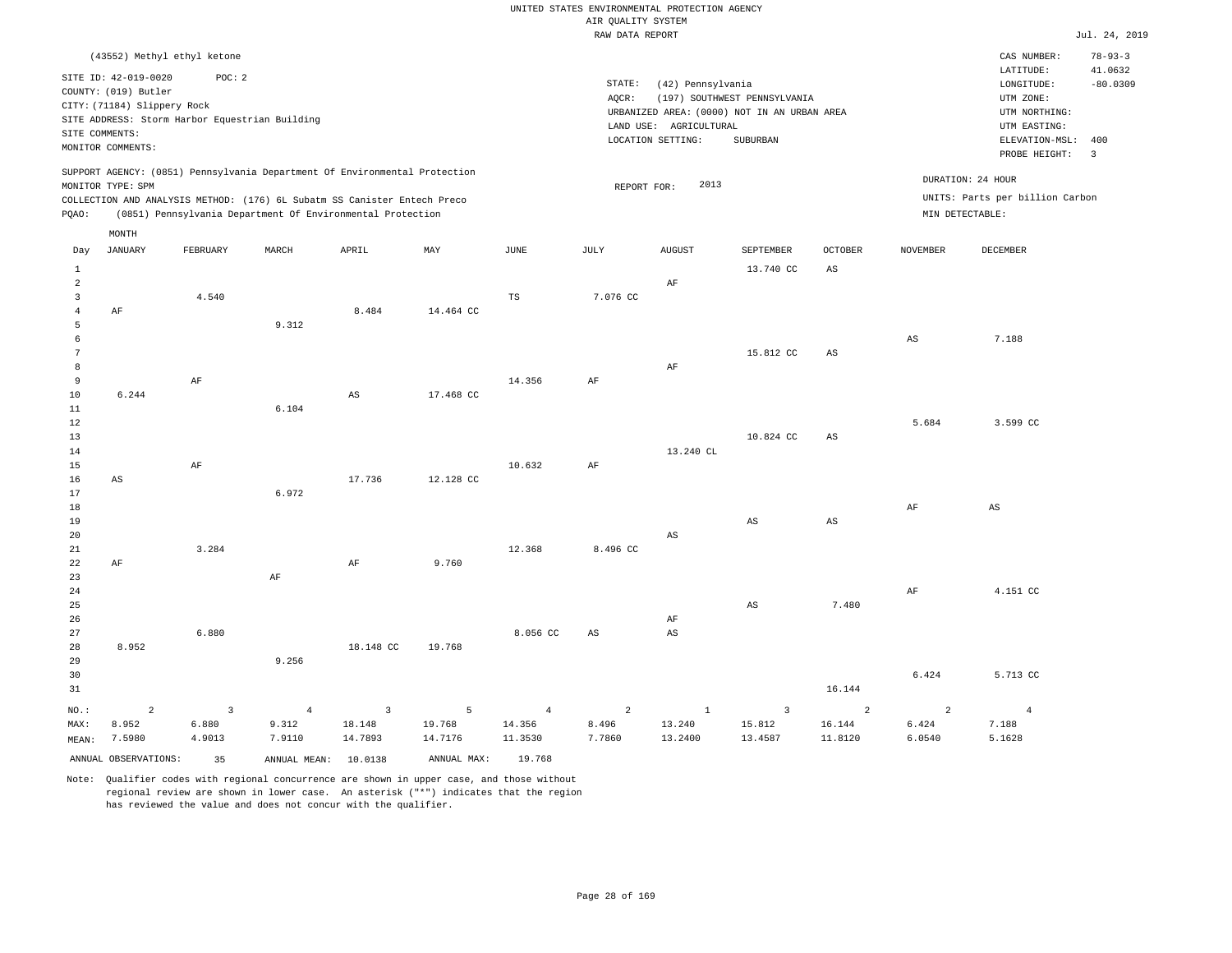|                |                                                                                                                    |                                                          |                                                                                                                                        |           |                |                | RAW DATA REPORT |                                                                  |                                                                                         |                |                 |                                                                                                              | Jul. 24, 2019                           |
|----------------|--------------------------------------------------------------------------------------------------------------------|----------------------------------------------------------|----------------------------------------------------------------------------------------------------------------------------------------|-----------|----------------|----------------|-----------------|------------------------------------------------------------------|-----------------------------------------------------------------------------------------|----------------|-----------------|--------------------------------------------------------------------------------------------------------------|-----------------------------------------|
|                | (43552) Methyl ethyl ketone                                                                                        |                                                          |                                                                                                                                        |           |                |                |                 |                                                                  |                                                                                         |                |                 | CAS NUMBER:                                                                                                  | $78 - 93 - 3$                           |
|                | SITE ID: 42-019-0020<br>COUNTY: (019) Butler<br>CITY: (71184) Slippery Rock<br>SITE COMMENTS:<br>MONITOR COMMENTS: | POC: 2<br>SITE ADDRESS: Storm Harbor Equestrian Building |                                                                                                                                        |           |                |                | STATE:<br>AQCR: | (42) Pennsylvania<br>LAND USE: AGRICULTURAL<br>LOCATION SETTING: | (197) SOUTHWEST PENNSYLVANIA<br>URBANIZED AREA: (0000) NOT IN AN URBAN AREA<br>SUBURBAN |                |                 | LATITUDE:<br>LONGITUDE:<br>UTM ZONE:<br>UTM NORTHING:<br>UTM EASTING:<br>ELEVATION-MSL: 400<br>PROBE HEIGHT: | 41.0632<br>$-80.0309$<br>$\overline{3}$ |
|                |                                                                                                                    |                                                          | SUPPORT AGENCY: (0851) Pennsylvania Department Of Environmental Protection                                                             |           |                |                |                 |                                                                  |                                                                                         |                |                 | DURATION: 24 HOUR                                                                                            |                                         |
|                | MONITOR TYPE: SPM                                                                                                  |                                                          |                                                                                                                                        |           |                |                | REPORT FOR:     | 2014                                                             |                                                                                         |                |                 | UNITS: Parts per billion Carbon                                                                              |                                         |
| PQAO:          |                                                                                                                    |                                                          | COLLECTION AND ANALYSIS METHOD: (176) 6L Subatm SS Canister Entech Preco<br>(0851) Pennsylvania Department Of Environmental Protection |           |                |                |                 |                                                                  |                                                                                         |                | MIN DETECTABLE: |                                                                                                              |                                         |
|                |                                                                                                                    |                                                          |                                                                                                                                        |           |                |                |                 |                                                                  |                                                                                         |                |                 |                                                                                                              |                                         |
| Day            | MONTH<br><b>JANUARY</b>                                                                                            | FEBRUARY                                                 | MARCH                                                                                                                                  | APRIL     | MAY            | $_{\rm JUNE}$  | JULY            | <b>AUGUST</b>                                                    | SEPTEMBER                                                                               | <b>OCTOBER</b> | <b>NOVEMBER</b> | DECEMBER                                                                                                     |                                         |
| $\mathbf{1}$   |                                                                                                                    |                                                          |                                                                                                                                        |           |                |                |                 |                                                                  |                                                                                         |                | 24.618          | 14.787                                                                                                       |                                         |
| $\overline{a}$ |                                                                                                                    |                                                          |                                                                                                                                        |           |                |                |                 |                                                                  | 18.401                                                                                  | AF             |                 |                                                                                                              |                                         |
| $\mathbf{3}$   |                                                                                                                    |                                                          |                                                                                                                                        |           |                |                |                 | 29.136                                                           |                                                                                         |                |                 |                                                                                                              |                                         |
| $\overline{4}$ |                                                                                                                    | AS                                                       |                                                                                                                                        |           |                | 26.434         | $\rm{AF}$       |                                                                  |                                                                                         |                |                 |                                                                                                              |                                         |
| 5<br>6         | 5.632 CC                                                                                                           |                                                          | 5.104                                                                                                                                  | 8.418 QX  | 15.200         |                |                 |                                                                  |                                                                                         |                |                 |                                                                                                              |                                         |
| $\overline{7}$ |                                                                                                                    |                                                          |                                                                                                                                        |           |                |                |                 |                                                                  |                                                                                         |                | 18.751          | 7.619                                                                                                        |                                         |
| 8              |                                                                                                                    |                                                          |                                                                                                                                        |           |                |                |                 |                                                                  | 23.320                                                                                  | 40.622 EH      |                 |                                                                                                              |                                         |
| 9              |                                                                                                                    |                                                          |                                                                                                                                        |           |                |                |                 | AF                                                               |                                                                                         |                |                 |                                                                                                              |                                         |
| 10             |                                                                                                                    | AF                                                       |                                                                                                                                        |           |                | 30.645         | 18.767          |                                                                  |                                                                                         |                |                 |                                                                                                              |                                         |
| 11             | 9.823                                                                                                              |                                                          |                                                                                                                                        | 15.234 CC | 35.832         |                |                 |                                                                  |                                                                                         |                |                 |                                                                                                              |                                         |
| 12             |                                                                                                                    |                                                          | 8.578                                                                                                                                  |           |                |                |                 |                                                                  |                                                                                         |                |                 |                                                                                                              |                                         |
| 13             |                                                                                                                    |                                                          |                                                                                                                                        |           |                |                |                 |                                                                  |                                                                                         |                | 27.608          | 7.392                                                                                                        |                                         |
| 14<br>15       |                                                                                                                    |                                                          |                                                                                                                                        |           |                |                |                 | 16.922                                                           | 26.008                                                                                  | 26.930         |                 |                                                                                                              |                                         |
| 16             |                                                                                                                    | 4.400                                                    |                                                                                                                                        |           |                | 29.378         | 30.444          |                                                                  |                                                                                         |                |                 |                                                                                                              |                                         |
| 17             | 5.500                                                                                                              |                                                          |                                                                                                                                        | 37.844    | 35.212         |                |                 |                                                                  |                                                                                         |                |                 |                                                                                                              |                                         |
| 18             |                                                                                                                    |                                                          | 8.118                                                                                                                                  |           |                |                |                 |                                                                  |                                                                                         |                |                 |                                                                                                              |                                         |
| 19             |                                                                                                                    |                                                          |                                                                                                                                        |           |                |                |                 |                                                                  |                                                                                         |                | 9.204           | 5.717                                                                                                        |                                         |
| 20             |                                                                                                                    |                                                          |                                                                                                                                        |           |                |                |                 |                                                                  | $\mathbb{A}\mathbb{S}$                                                                  | 49.519 5       |                 |                                                                                                              |                                         |
| 21             |                                                                                                                    |                                                          |                                                                                                                                        |           |                |                |                 | 16.431                                                           |                                                                                         |                |                 |                                                                                                              |                                         |
| 22             |                                                                                                                    | 9.600                                                    |                                                                                                                                        |           |                | $_{\rm AS}$    | AF              |                                                                  |                                                                                         |                |                 |                                                                                                              |                                         |
| 23<br>24       | 2.978 CC                                                                                                           |                                                          | 7.310                                                                                                                                  | 8.807     | AF             |                |                 |                                                                  |                                                                                         |                |                 |                                                                                                              |                                         |
| 25             |                                                                                                                    |                                                          |                                                                                                                                        |           |                |                |                 |                                                                  |                                                                                         |                | 10.522 CC       | 9.408                                                                                                        |                                         |
| 26             |                                                                                                                    |                                                          |                                                                                                                                        |           |                |                |                 |                                                                  | 27.681                                                                                  | 38,703         |                 |                                                                                                              |                                         |
| 27             |                                                                                                                    |                                                          |                                                                                                                                        |           |                |                |                 | 16.620                                                           |                                                                                         |                |                 |                                                                                                              |                                         |
| 28             |                                                                                                                    | 3.375 CC                                                 |                                                                                                                                        |           |                | 23.546         | 68.966 5        |                                                                  |                                                                                         |                |                 |                                                                                                              |                                         |
| 29             | 2.662 CC                                                                                                           |                                                          |                                                                                                                                        | 17.644    | 25.141         |                |                 |                                                                  |                                                                                         |                |                 |                                                                                                              |                                         |
| 30             |                                                                                                                    |                                                          | $5.616$ QX                                                                                                                             |           |                |                |                 |                                                                  |                                                                                         |                |                 |                                                                                                              |                                         |
| 31             |                                                                                                                    |                                                          |                                                                                                                                        |           |                |                |                 |                                                                  |                                                                                         |                |                 | 3.787 CC                                                                                                     |                                         |
| NO.:           | 5                                                                                                                  | $\overline{3}$                                           | 5                                                                                                                                      | 5         | $\overline{4}$ | $\overline{4}$ | $\overline{3}$  | $\overline{4}$                                                   | $\overline{4}$                                                                          | $\overline{4}$ | 5               | 6                                                                                                            |                                         |
| MAX:           | 9.823                                                                                                              | 9.600                                                    | 8.578                                                                                                                                  | 37.844    | 35.832         | 30.645         | 68.966          | 29.136                                                           | 27.681                                                                                  | 49.519         | 27.608          | 14.787                                                                                                       |                                         |
| MEAN:          | 5.3190                                                                                                             | 5.7917                                                   | 6.9452                                                                                                                                 | 17.5894   | 27.8463        | 27.5008        | 39.3923         | 19.7773                                                          | 23.8525                                                                                 | 38.9435        | 18.1406         | 8.1183                                                                                                       |                                         |
|                | ANNUAL OBSERVATIONS:                                                                                               | 52                                                       | ANNUAL MEAN:                                                                                                                           | 18.7676   | ANNUAL MAX:    | 68.966         |                 |                                                                  |                                                                                         |                |                 |                                                                                                              |                                         |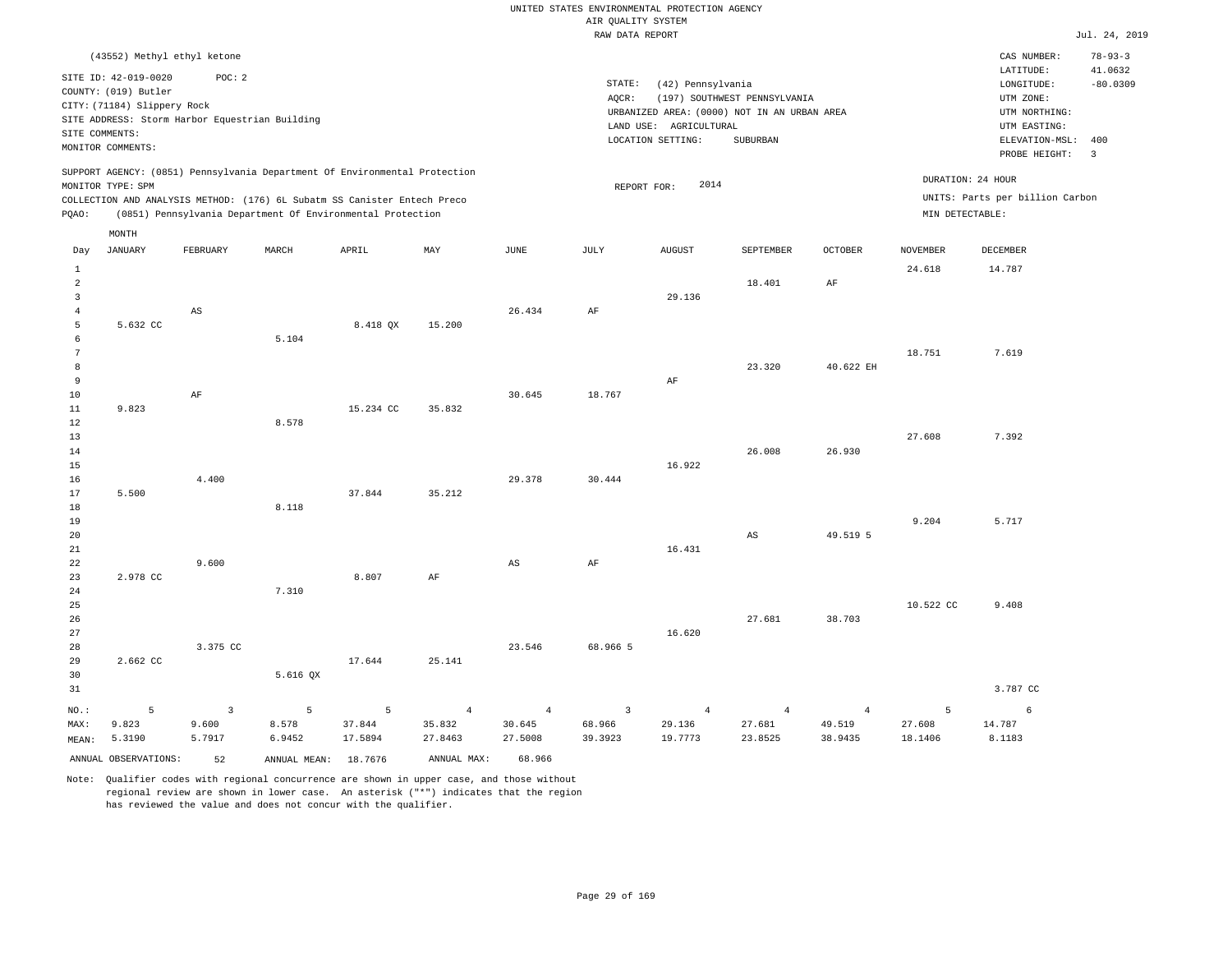|                                |                                                                                                                    |                                                          |              |                                                                                                                                        |                |                        | RAW DATA REPORT |                                                                  |                                                                                         |                |                 |                                                                                                          | Jul. 24, 2019                                  |
|--------------------------------|--------------------------------------------------------------------------------------------------------------------|----------------------------------------------------------|--------------|----------------------------------------------------------------------------------------------------------------------------------------|----------------|------------------------|-----------------|------------------------------------------------------------------|-----------------------------------------------------------------------------------------|----------------|-----------------|----------------------------------------------------------------------------------------------------------|------------------------------------------------|
|                                | (43552) Methyl ethyl ketone                                                                                        |                                                          |              |                                                                                                                                        |                |                        |                 |                                                                  |                                                                                         |                |                 | CAS NUMBER:                                                                                              | $78 - 93 - 3$                                  |
|                                | SITE ID: 42-019-0020<br>COUNTY: (019) Butler<br>CITY: (71184) Slippery Rock<br>SITE COMMENTS:<br>MONITOR COMMENTS: | POC: 2<br>SITE ADDRESS: Storm Harbor Equestrian Building |              |                                                                                                                                        |                |                        | STATE:<br>AQCR: | (42) Pennsylvania<br>LAND USE: AGRICULTURAL<br>LOCATION SETTING: | (197) SOUTHWEST PENNSYLVANIA<br>URBANIZED AREA: (0000) NOT IN AN URBAN AREA<br>SUBURBAN |                |                 | LATITUDE:<br>LONGITUDE:<br>UTM ZONE:<br>UTM NORTHING:<br>UTM EASTING:<br>ELEVATION-MSL:<br>PROBE HEIGHT: | 41.0632<br>$-80.0309$<br>400<br>$\overline{3}$ |
|                                |                                                                                                                    |                                                          |              | SUPPORT AGENCY: (0851) Pennsylvania Department Of Environmental Protection                                                             |                |                        |                 |                                                                  |                                                                                         |                |                 | DURATION: 24 HOUR                                                                                        |                                                |
|                                | MONITOR TYPE: SPM                                                                                                  |                                                          |              |                                                                                                                                        |                |                        | REPORT FOR:     | 2015                                                             |                                                                                         |                |                 | UNITS: Parts per billion Carbon                                                                          |                                                |
| POAO:                          |                                                                                                                    |                                                          |              | COLLECTION AND ANALYSIS METHOD: (176) 6L Subatm SS Canister Entech Preco<br>(0851) Pennsylvania Department Of Environmental Protection |                |                        |                 |                                                                  |                                                                                         |                | MIN DETECTABLE: |                                                                                                          |                                                |
|                                |                                                                                                                    |                                                          |              |                                                                                                                                        |                |                        |                 |                                                                  |                                                                                         |                |                 |                                                                                                          |                                                |
|                                | MONTH                                                                                                              |                                                          |              |                                                                                                                                        |                |                        |                 |                                                                  |                                                                                         |                |                 |                                                                                                          |                                                |
| Day                            | <b>JANUARY</b>                                                                                                     | FEBRUARY                                                 | MARCH        | APRIL                                                                                                                                  | MAY            | $\mathtt{JUNE}$        | JULY            | <b>AUGUST</b>                                                    | SEPTEMBER                                                                               | OCTOBER        | <b>NOVEMBER</b> | DECEMBER                                                                                                 |                                                |
| $\mathbf{1}$<br>$\overline{a}$ |                                                                                                                    |                                                          | 8.902        |                                                                                                                                        |                |                        |                 |                                                                  |                                                                                         |                | 25.600 QX       | AF                                                                                                       |                                                |
| $\overline{3}$                 |                                                                                                                    |                                                          |              |                                                                                                                                        |                |                        |                 |                                                                  | 22.800                                                                                  | 15.200         |                 |                                                                                                          |                                                |
| $\overline{4}$                 |                                                                                                                    |                                                          |              |                                                                                                                                        |                |                        |                 | AF                                                               |                                                                                         |                |                 |                                                                                                          |                                                |
| 5                              |                                                                                                                    | 3.768 CC                                                 |              |                                                                                                                                        |                | 23.200                 | AF              |                                                                  |                                                                                         |                |                 |                                                                                                          |                                                |
| 6<br>$7\phantom{.0}$           | 3.970 CC                                                                                                           |                                                          |              | 15.600                                                                                                                                 | AS             |                        |                 |                                                                  |                                                                                         |                |                 |                                                                                                          |                                                |
| 8                              |                                                                                                                    |                                                          | 7.974 CC     |                                                                                                                                        |                |                        |                 |                                                                  |                                                                                         |                | 14.400          | 12.000                                                                                                   |                                                |
| 9                              |                                                                                                                    |                                                          |              |                                                                                                                                        |                |                        |                 |                                                                  | 26.800                                                                                  | 25.600         |                 |                                                                                                          |                                                |
| 10                             |                                                                                                                    |                                                          |              |                                                                                                                                        |                |                        |                 | 23.600                                                           |                                                                                         |                |                 |                                                                                                          |                                                |
| 11                             |                                                                                                                    | 8.658                                                    |              |                                                                                                                                        |                | 16.000                 | 24.000          |                                                                  |                                                                                         |                |                 |                                                                                                          |                                                |
| 12                             | AF                                                                                                                 |                                                          |              | 10.400 CC                                                                                                                              | AS             |                        |                 |                                                                  |                                                                                         |                |                 |                                                                                                          |                                                |
| 13                             |                                                                                                                    |                                                          | 9.556        |                                                                                                                                        |                |                        |                 |                                                                  |                                                                                         |                |                 |                                                                                                          |                                                |
| 14                             |                                                                                                                    |                                                          |              |                                                                                                                                        |                |                        |                 |                                                                  |                                                                                         |                | 13.600          | AF                                                                                                       |                                                |
| 15                             |                                                                                                                    |                                                          |              |                                                                                                                                        |                |                        |                 |                                                                  | 35.200                                                                                  | 17.600         |                 |                                                                                                          |                                                |
| 16<br>17                       |                                                                                                                    |                                                          |              |                                                                                                                                        |                |                        | 28.000          | 20.800                                                           |                                                                                         |                |                 |                                                                                                          |                                                |
| 18                             | AF                                                                                                                 | 5.114 CC                                                 |              | 17.600                                                                                                                                 | 29.600         | $\mathbb{A}\mathbb{S}$ |                 |                                                                  |                                                                                         |                |                 |                                                                                                          |                                                |
| 19                             |                                                                                                                    |                                                          | 7.440        |                                                                                                                                        |                |                        |                 |                                                                  |                                                                                         |                |                 |                                                                                                          |                                                |
| 20                             |                                                                                                                    |                                                          |              |                                                                                                                                        |                |                        |                 |                                                                  |                                                                                         |                | 10.400          | TS                                                                                                       |                                                |
| 21                             |                                                                                                                    |                                                          |              |                                                                                                                                        |                |                        |                 |                                                                  | 37.200                                                                                  | 21.200         |                 |                                                                                                          |                                                |
| 22                             |                                                                                                                    |                                                          |              |                                                                                                                                        |                |                        |                 | 26.400                                                           |                                                                                         |                |                 |                                                                                                          |                                                |
| 23                             |                                                                                                                    | 3.959                                                    |              |                                                                                                                                        |                | $\rm{AF}$              | 24.400          |                                                                  |                                                                                         |                |                 |                                                                                                          |                                                |
| 24                             | 8.443                                                                                                              |                                                          |              | 8.800                                                                                                                                  | AS             |                        |                 |                                                                  |                                                                                         |                |                 |                                                                                                          |                                                |
| 25<br>26                       |                                                                                                                    |                                                          | 8.000        |                                                                                                                                        |                |                        |                 |                                                                  |                                                                                         |                | 16.400          | 24.000 QX                                                                                                |                                                |
| 27                             |                                                                                                                    |                                                          |              |                                                                                                                                        |                |                        |                 |                                                                  | 39.200                                                                                  | $\rm{AF}$      |                 |                                                                                                          |                                                |
| 28                             |                                                                                                                    |                                                          |              |                                                                                                                                        |                |                        |                 | 28.800                                                           |                                                                                         |                |                 |                                                                                                          |                                                |
| 29                             |                                                                                                                    |                                                          |              |                                                                                                                                        |                | AF                     | 23.600          |                                                                  |                                                                                         |                |                 |                                                                                                          |                                                |
| 30                             | 4.845 CC                                                                                                           |                                                          |              | 12.000                                                                                                                                 | 17.600 CC      |                        |                 |                                                                  |                                                                                         |                |                 |                                                                                                          |                                                |
| 31                             |                                                                                                                    |                                                          | 7.600        |                                                                                                                                        |                |                        |                 |                                                                  |                                                                                         |                |                 |                                                                                                          |                                                |
| $NO.$ :                        | $\overline{3}$                                                                                                     | $\overline{4}$                                           | $\epsilon$   | 5                                                                                                                                      | $\overline{a}$ | $\overline{a}$         | $\overline{4}$  | $\overline{4}$                                                   | 5                                                                                       | $\overline{4}$ | 5               | $\overline{a}$                                                                                           |                                                |
| MAX:                           | 8.443                                                                                                              | 8.658                                                    | 9.556        | 17.600                                                                                                                                 | 29.600         | 23.200                 | 28.000          | 28.800                                                           | 39.200                                                                                  | 25.600         | 25.600          | 24.000                                                                                                   |                                                |
| MEAN:                          | 5.7527                                                                                                             | 5.3748                                                   | 8.2453       | 12.8800                                                                                                                                | 23.6000        | 19.6000                | 25.0000         | 24.9000                                                          | 32.2400                                                                                 | 19.9000        | 16.0800         | 18.0000                                                                                                  |                                                |
|                                | ANNUAL OBSERVATIONS:                                                                                               | 46                                                       | ANNUAL MEAN: | 17.3006                                                                                                                                | ANNUAL MAX:    | 39.200                 |                 |                                                                  |                                                                                         |                |                 |                                                                                                          |                                                |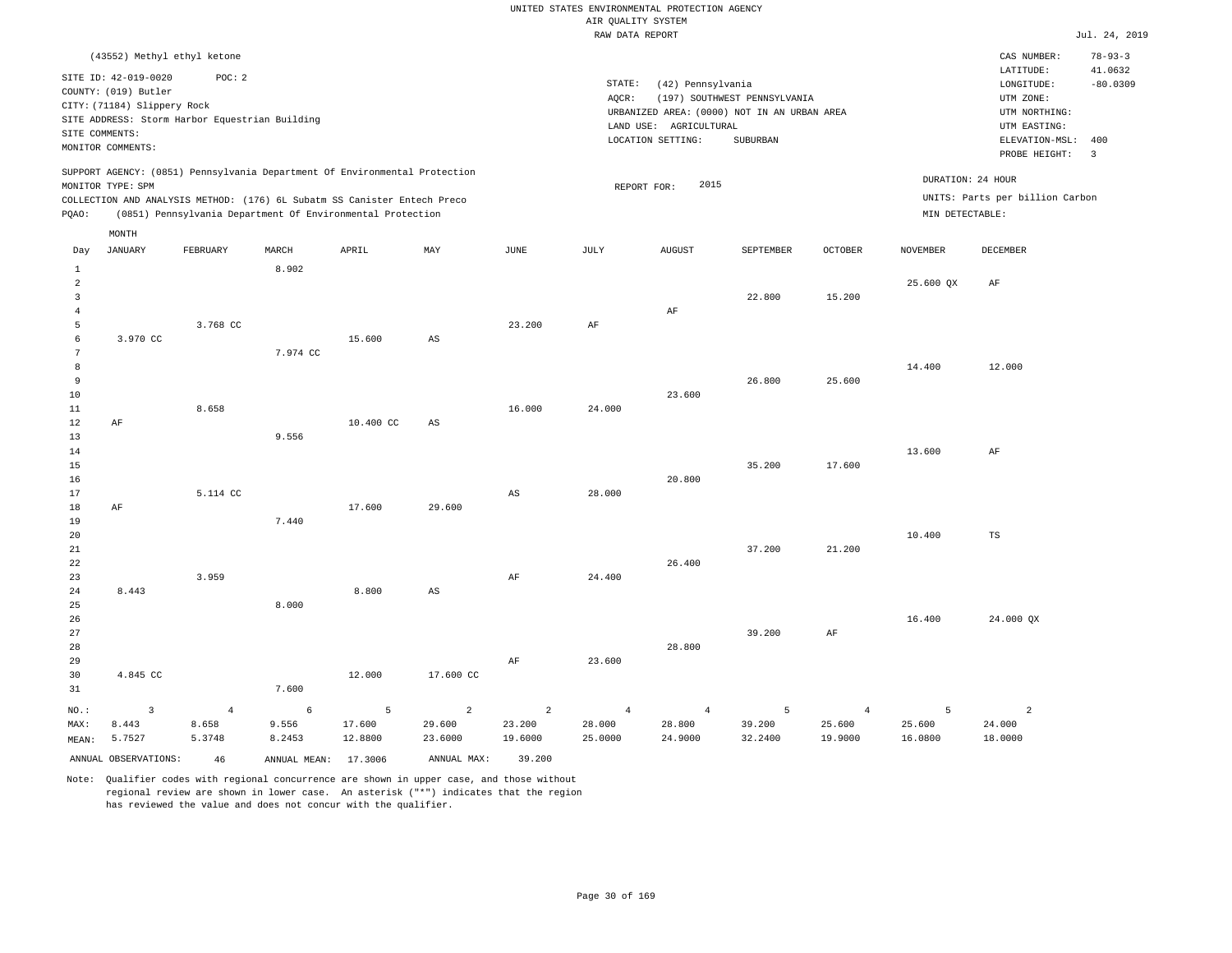|                |                             |                                                |                                                                            |                        |             |                | RAW DATA REPORT |                        |                                             |                        |                 |                                 | Jul. 24, 2019  |
|----------------|-----------------------------|------------------------------------------------|----------------------------------------------------------------------------|------------------------|-------------|----------------|-----------------|------------------------|---------------------------------------------|------------------------|-----------------|---------------------------------|----------------|
|                | (43559) Methyl Butyl Ketone |                                                |                                                                            |                        |             |                |                 |                        |                                             |                        |                 | CAS NUMBER:                     | $591 - 78 - 6$ |
|                |                             |                                                |                                                                            |                        |             |                |                 |                        |                                             |                        |                 | LATITUDE:                       | 41.0632        |
|                | SITE ID: 42-019-0020        | POC: 2                                         |                                                                            |                        |             |                | STATE:          | (42) Pennsylvania      |                                             |                        |                 | LONGITUDE:                      | $-80.0309$     |
|                | COUNTY: (019) Butler        |                                                |                                                                            |                        |             |                | AQCR:           |                        | (197) SOUTHWEST PENNSYLVANIA                |                        |                 | UTM ZONE:                       |                |
|                | CITY: (71184) Slippery Rock |                                                |                                                                            |                        |             |                |                 |                        | URBANIZED AREA: (0000) NOT IN AN URBAN AREA |                        |                 | UTM NORTHING:                   |                |
|                |                             | SITE ADDRESS: Storm Harbor Equestrian Building |                                                                            |                        |             |                |                 | LAND USE: AGRICULTURAL |                                             |                        |                 | UTM EASTING:                    |                |
|                | SITE COMMENTS:              |                                                |                                                                            |                        |             |                |                 | LOCATION SETTING:      | SUBURBAN                                    |                        |                 | ELEVATION-MSL:                  | 400            |
|                | MONITOR COMMENTS:           |                                                |                                                                            |                        |             |                |                 |                        |                                             |                        |                 | PROBE HEIGHT:                   | $\overline{3}$ |
|                |                             |                                                | SUPPORT AGENCY: (0851) Pennsylvania Department Of Environmental Protection |                        |             |                |                 |                        |                                             |                        |                 |                                 |                |
|                | MONITOR TYPE: SPM           |                                                |                                                                            |                        |             |                | REPORT FOR:     | 2013                   |                                             |                        |                 | DURATION: 24 HOUR               |                |
|                |                             |                                                | COLLECTION AND ANALYSIS METHOD: (176) 6L Subatm SS Canister Entech Preco   |                        |             |                |                 |                        |                                             |                        |                 | UNITS: Parts per billion Carbon |                |
| PQAO:          |                             |                                                | (0851) Pennsylvania Department Of Environmental Protection                 |                        |             |                |                 |                        |                                             |                        | MIN DETECTABLE: |                                 |                |
|                | MONTH                       |                                                |                                                                            |                        |             |                |                 |                        |                                             |                        |                 |                                 |                |
| Day            | <b>JANUARY</b>              | FEBRUARY                                       | MARCH                                                                      | APRIL                  | MAY         | JUNE           | JULY            | <b>AUGUST</b>          | SEPTEMBER                                   | <b>OCTOBER</b>         | <b>NOVEMBER</b> | <b>DECEMBER</b>                 |                |
| $\mathbf{1}$   |                             |                                                |                                                                            |                        |             |                |                 |                        | $.000$ ND                                   | AS                     |                 |                                 |                |
| $\overline{a}$ |                             |                                                |                                                                            |                        |             |                |                 | AF                     |                                             |                        |                 |                                 |                |
| $\overline{3}$ |                             | $.000$ ND                                      |                                                                            |                        |             | TS             | $.000$ ND       |                        |                                             |                        |                 |                                 |                |
| $\overline{4}$ | AF                          |                                                |                                                                            | $.000$ ND              | $.000$ ND   |                |                 |                        |                                             |                        |                 |                                 |                |
| 5              |                             |                                                | $.000$ ND                                                                  |                        |             |                |                 |                        |                                             |                        |                 |                                 |                |
| 6              |                             |                                                |                                                                            |                        |             |                |                 |                        |                                             |                        | $_{\rm AS}$     | $.000$ ND                       |                |
| 7              |                             |                                                |                                                                            |                        |             |                |                 |                        | $.000$ ND                                   | AS                     |                 |                                 |                |
| 8              |                             |                                                |                                                                            |                        |             |                |                 | AF                     |                                             |                        |                 |                                 |                |
| 9              |                             | AF                                             |                                                                            |                        |             | $.000$ ND      | AF              |                        |                                             |                        |                 |                                 |                |
| 10             | .900                        |                                                |                                                                            | $\mathbb{A}\mathbb{S}$ | $.000$ ND   |                |                 |                        |                                             |                        |                 |                                 |                |
| 11             |                             |                                                | $.000$ ND                                                                  |                        |             |                |                 |                        |                                             |                        |                 |                                 |                |
| 12             |                             |                                                |                                                                            |                        |             |                |                 |                        |                                             |                        | $.000$ ND       | $.000$ ND                       |                |
| 13             |                             |                                                |                                                                            |                        |             |                |                 |                        | $.000$ ND                                   | $_{\rm AS}$            |                 |                                 |                |
| 14             |                             |                                                |                                                                            |                        |             |                |                 | $.000$ CL              |                                             |                        |                 |                                 |                |
| 15             |                             | AF                                             |                                                                            |                        |             | $.000$ ND      | AF              |                        |                                             |                        |                 |                                 |                |
| 16             | AS                          |                                                |                                                                            | $.000$ ND              | $.000$ ND   |                |                 |                        |                                             |                        |                 |                                 |                |
| 17             |                             |                                                | $.000$ ND                                                                  |                        |             |                |                 |                        |                                             |                        |                 |                                 |                |
| 18             |                             |                                                |                                                                            |                        |             |                |                 |                        |                                             |                        | AF              | AS                              |                |
| 19             |                             |                                                |                                                                            |                        |             |                |                 |                        | AS                                          | $\mathbb{A}\mathbb{S}$ |                 |                                 |                |
| 20             |                             |                                                |                                                                            |                        |             |                |                 | AS                     |                                             |                        |                 |                                 |                |
| 21             |                             | $.000$ ND                                      |                                                                            |                        |             | $.000$ ND      | $.000$ ND       |                        |                                             |                        |                 |                                 |                |
| 22             | AF                          |                                                |                                                                            | $\rm AF$               | $.000$ ND   |                |                 |                        |                                             |                        |                 |                                 |                |
| 23             |                             |                                                | $\rm{AF}$                                                                  |                        |             |                |                 |                        |                                             |                        |                 |                                 |                |
| 24             |                             |                                                |                                                                            |                        |             |                |                 |                        |                                             |                        | AF              | $.000$ ND                       |                |
| 25             |                             |                                                |                                                                            |                        |             |                |                 |                        | $\mathbb{A}\mathbb{S}$                      | $.000$ ND              |                 |                                 |                |
| 26             |                             |                                                |                                                                            |                        |             |                |                 | AF                     |                                             |                        |                 |                                 |                |
| 27             |                             | $.000$ ND                                      |                                                                            |                        |             | $.000$ ND      | AS              | $\mathbb{A}\mathbb{S}$ |                                             |                        |                 |                                 |                |
| 28             | $.000$ ND                   |                                                |                                                                            | $.000$ ND              | $.000$ ND   |                |                 |                        |                                             |                        |                 |                                 |                |
| 29             |                             |                                                | $.000$ ND                                                                  |                        |             |                |                 |                        |                                             |                        |                 |                                 |                |
| 30             |                             |                                                |                                                                            |                        |             |                |                 |                        |                                             |                        | $.000$ ND       | $.000$ ND                       |                |
| 31             |                             |                                                |                                                                            |                        |             |                |                 |                        |                                             | .318 SQ                |                 |                                 |                |
| NO.:           | $\overline{2}$              | $\overline{3}$                                 | $\overline{4}$                                                             | $\overline{3}$         | 5           | $\overline{4}$ | $\overline{2}$  | $\mathbf{1}$           | $\overline{3}$                              | $\overline{a}$         | $\overline{a}$  | $\overline{4}$                  |                |
| MAX:           | .900                        | 0.000                                          | 0.000                                                                      | 0.000                  | 0.000       | 0.000          | 0.000           | 0.000                  | 0.000                                       | .318                   | 0.000           | 0.000                           |                |
| MEAN:          | .4500                       | 0.0000                                         | 0.0000                                                                     | 0.0000                 | 0.0000      | 0.0000         | 0.0000          | 0.0000                 | 0.0000                                      | .1590                  | 0.0000          | 0.0000                          |                |
|                | ANNUAL OBSERVATIONS:        | 35                                             | ANNUAL MEAN:                                                               | .0348                  | ANNUAL MAX: | .900           |                 |                        |                                             |                        |                 |                                 |                |
|                |                             |                                                |                                                                            |                        |             |                |                 |                        |                                             |                        |                 |                                 |                |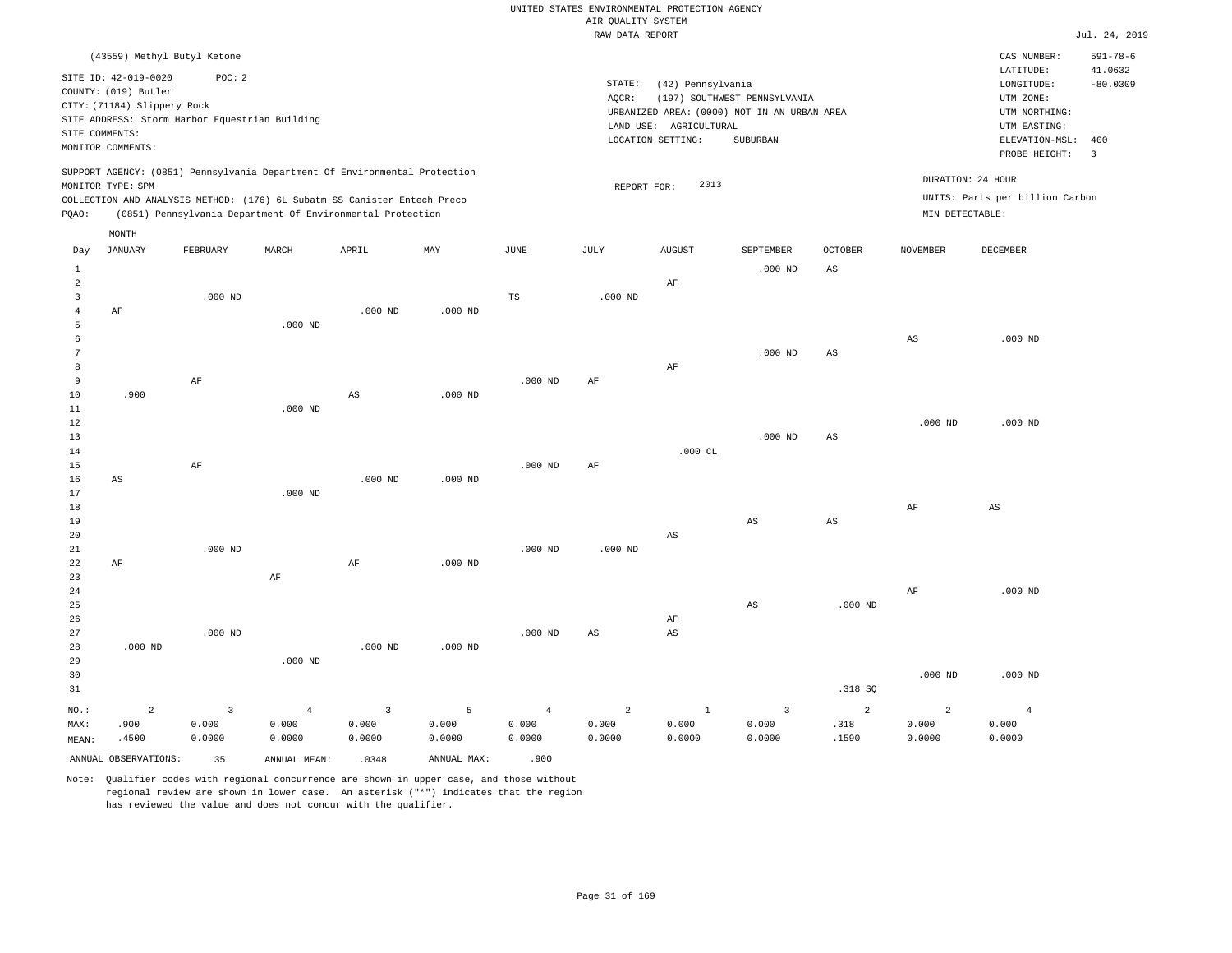|                     |                                                                                                                                                    |                |              |                                                            |                |                | <br>RAW DATA REPORT     |                                                                  |                                                                                         |                |                   |                                                                                                          | Jul. 24, 2019                                  |
|---------------------|----------------------------------------------------------------------------------------------------------------------------------------------------|----------------|--------------|------------------------------------------------------------|----------------|----------------|-------------------------|------------------------------------------------------------------|-----------------------------------------------------------------------------------------|----------------|-------------------|----------------------------------------------------------------------------------------------------------|------------------------------------------------|
|                     | (43559) Methyl Butyl Ketone                                                                                                                        |                |              |                                                            |                |                |                         |                                                                  |                                                                                         |                |                   | CAS NUMBER:                                                                                              | $591 - 78 - 6$                                 |
| SITE COMMENTS:      | SITE ID: 42-019-0020<br>COUNTY: (019) Butler<br>CITY: (71184) Slippery Rock<br>SITE ADDRESS: Storm Harbor Equestrian Building<br>MONITOR COMMENTS: | POC: 2         |              |                                                            |                |                | STATE:<br>AQCR:         | (42) Pennsylvania<br>LAND USE: AGRICULTURAL<br>LOCATION SETTING: | (197) SOUTHWEST PENNSYLVANIA<br>URBANIZED AREA: (0000) NOT IN AN URBAN AREA<br>SUBURBAN |                |                   | LATITUDE:<br>LONGITUDE:<br>UTM ZONE:<br>UTM NORTHING:<br>UTM EASTING:<br>ELEVATION-MSL:<br>PROBE HEIGHT: | 41.0632<br>$-80.0309$<br>400<br>$\overline{3}$ |
|                     | SUPPORT AGENCY: (0851) Pennsylvania Department Of Environmental Protection                                                                         |                |              |                                                            |                |                |                         |                                                                  |                                                                                         |                | DURATION: 24 HOUR |                                                                                                          |                                                |
|                     | MONITOR TYPE: SPM                                                                                                                                  |                |              |                                                            |                |                | REPORT FOR:             | 2014                                                             |                                                                                         |                |                   | UNITS: Parts per billion Carbon                                                                          |                                                |
| PQAO:               | COLLECTION AND ANALYSIS METHOD: (176) 6L Subatm SS Canister Entech Preco                                                                           |                |              | (0851) Pennsylvania Department Of Environmental Protection |                |                |                         |                                                                  |                                                                                         |                | MIN DETECTABLE:   |                                                                                                          |                                                |
|                     |                                                                                                                                                    |                |              |                                                            |                |                |                         |                                                                  |                                                                                         |                |                   |                                                                                                          |                                                |
| Day                 | MONTH<br>JANUARY                                                                                                                                   | FEBRUARY       | MARCH        | APRIL                                                      | MAY            | <b>JUNE</b>    | JULY                    | <b>AUGUST</b>                                                    | SEPTEMBER                                                                               | <b>OCTOBER</b> | <b>NOVEMBER</b>   | <b>DECEMBER</b>                                                                                          |                                                |
| $\mathbf{1}$        |                                                                                                                                                    |                |              |                                                            |                |                |                         |                                                                  |                                                                                         |                | $.000$ ND         | $.000$ ND                                                                                                |                                                |
| $\overline{2}$      |                                                                                                                                                    |                |              |                                                            |                |                |                         |                                                                  | $.000$ ND                                                                               | $\rm{AF}$      |                   |                                                                                                          |                                                |
| $\overline{3}$      |                                                                                                                                                    |                |              |                                                            |                |                |                         | $.000$ ND                                                        |                                                                                         |                |                   |                                                                                                          |                                                |
| $\overline{4}$<br>5 | $.000$ ND                                                                                                                                          | AS             |              | $.000$ ND                                                  | $.000$ ND      | .179 SQ        | AF                      |                                                                  |                                                                                         |                |                   |                                                                                                          |                                                |
| 6                   |                                                                                                                                                    |                | $.000$ ND    |                                                            |                |                |                         |                                                                  |                                                                                         |                |                   |                                                                                                          |                                                |
| $\overline{7}$      |                                                                                                                                                    |                |              |                                                            |                |                |                         |                                                                  |                                                                                         |                | $.000$ ND         | $.000$ ND                                                                                                |                                                |
| 8                   |                                                                                                                                                    |                |              |                                                            |                |                |                         |                                                                  | $.000$ ND                                                                               | $.000$ ND      |                   |                                                                                                          |                                                |
| 9                   |                                                                                                                                                    |                |              |                                                            |                |                |                         | AF                                                               |                                                                                         |                |                   |                                                                                                          |                                                |
| 10                  |                                                                                                                                                    | AF             |              |                                                            |                | $.000$ ND      | $.000$ ND               |                                                                  |                                                                                         |                |                   |                                                                                                          |                                                |
| 11                  | $.000$ ND                                                                                                                                          |                |              | $.675$ QX                                                  | $.000$ ND      |                |                         |                                                                  |                                                                                         |                |                   |                                                                                                          |                                                |
| 12                  |                                                                                                                                                    |                | $.000$ ND    |                                                            |                |                |                         |                                                                  |                                                                                         |                |                   |                                                                                                          |                                                |
| 13                  |                                                                                                                                                    |                |              |                                                            |                |                |                         |                                                                  |                                                                                         |                | $.000$ ND         | $.000$ ND                                                                                                |                                                |
| 14                  |                                                                                                                                                    |                |              |                                                            |                |                |                         |                                                                  | $.000$ ND                                                                               | $.000$ ND      |                   |                                                                                                          |                                                |
| 15                  |                                                                                                                                                    |                |              |                                                            |                |                |                         | $.000$ ND                                                        |                                                                                         |                |                   |                                                                                                          |                                                |
| 16                  |                                                                                                                                                    | $.000$ ND      |              |                                                            |                | .278 SQ        | .496SQ                  |                                                                  |                                                                                         |                |                   |                                                                                                          |                                                |
| 17                  | $.000$ ND                                                                                                                                          |                |              | 1.592                                                      | $.000$ ND      |                |                         |                                                                  |                                                                                         |                |                   |                                                                                                          |                                                |
| 18                  |                                                                                                                                                    |                | $.000$ ND    |                                                            |                |                |                         |                                                                  |                                                                                         |                |                   |                                                                                                          |                                                |
| 19                  |                                                                                                                                                    |                |              |                                                            |                |                |                         |                                                                  |                                                                                         |                | $.000$ ND         | $.000$ ND                                                                                                |                                                |
| 20<br>$2\sqrt{1}$   |                                                                                                                                                    |                |              |                                                            |                |                |                         | $.000$ ND                                                        | AS                                                                                      | $.000$ ND      |                   |                                                                                                          |                                                |
| 22                  |                                                                                                                                                    | $.000$ ND      |              |                                                            |                | $_{\rm AS}$    | AF                      |                                                                  |                                                                                         |                |                   |                                                                                                          |                                                |
| 23                  | $.000$ ND                                                                                                                                          |                |              | $.000$ ND                                                  | AF             |                |                         |                                                                  |                                                                                         |                |                   |                                                                                                          |                                                |
| 24                  |                                                                                                                                                    |                | $.000$ ND    |                                                            |                |                |                         |                                                                  |                                                                                         |                |                   |                                                                                                          |                                                |
| 25                  |                                                                                                                                                    |                |              |                                                            |                |                |                         |                                                                  |                                                                                         |                | $.000$ ND         | $.000$ ND                                                                                                |                                                |
| 26                  |                                                                                                                                                    |                |              |                                                            |                |                |                         |                                                                  | $.000$ ND                                                                               | $.000$ ND      |                   |                                                                                                          |                                                |
| 27                  |                                                                                                                                                    |                |              |                                                            |                |                |                         | $.000$ ND                                                        |                                                                                         |                |                   |                                                                                                          |                                                |
| 28                  |                                                                                                                                                    | $.000$ ND      |              |                                                            |                | .570 SQ        | .330 SQ                 |                                                                  |                                                                                         |                |                   |                                                                                                          |                                                |
| 29                  | $.000$ ND                                                                                                                                          |                |              | $.000$ ND                                                  | $.000$ ND      |                |                         |                                                                  |                                                                                         |                |                   |                                                                                                          |                                                |
| 30                  |                                                                                                                                                    |                | $.000$ ND    |                                                            |                |                |                         |                                                                  |                                                                                         |                |                   |                                                                                                          |                                                |
| 31                  |                                                                                                                                                    |                |              |                                                            |                |                |                         |                                                                  |                                                                                         |                |                   | $.000$ ND                                                                                                |                                                |
| NO.:                | 5                                                                                                                                                  | $\overline{3}$ | 5            | 5                                                          | $\overline{4}$ | $\overline{4}$ | $\overline{\mathbf{3}}$ | $\overline{4}$                                                   | $\overline{4}$                                                                          | $\overline{4}$ | 5                 | 6                                                                                                        |                                                |
| MAX:                | 0.000                                                                                                                                              | 0.000          | 0.000        | 1.592                                                      | 0.000          | .570           | .496                    | 0.000                                                            | 0.000                                                                                   | 0.000          | 0.000             | 0.000                                                                                                    |                                                |
| MEAN:               | 0.0000                                                                                                                                             | 0.0000         | 0.0000       | .4534                                                      | 0.0000         | .2568          | .2753                   | 0.0000                                                           | 0.0000                                                                                  | 0.0000         | 0.0000            | 0.0000                                                                                                   |                                                |
|                     | ANNUAL OBSERVATIONS:                                                                                                                               | 52             | ANNUAL MEAN: | .0792                                                      | ANNUAL MAX:    | 1.592          |                         |                                                                  |                                                                                         |                |                   |                                                                                                          |                                                |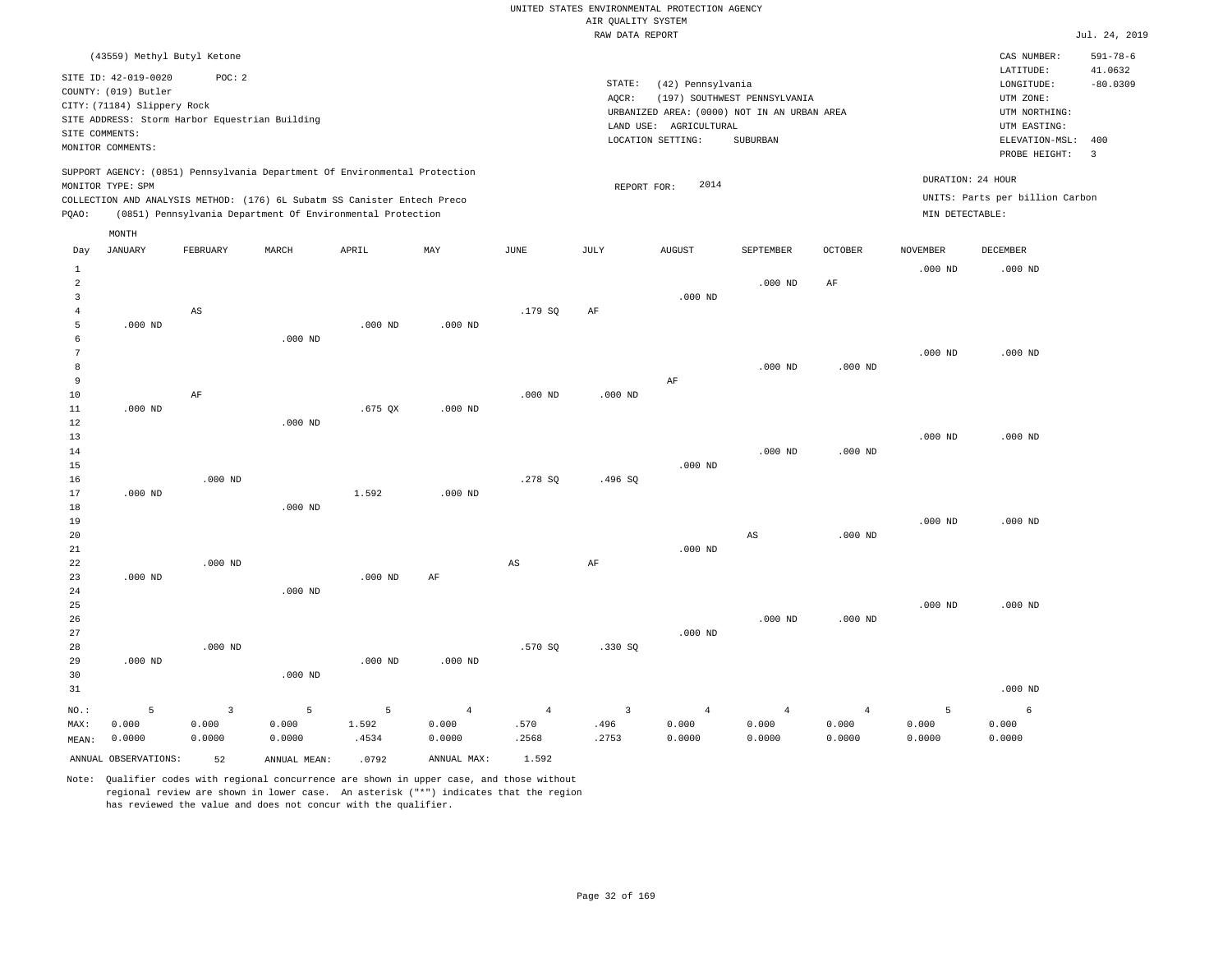|                                                                                        |                                                                                                                    |                                                          |              |                                                                            |                |                | RAW DATA REPORT                                                                                               |                                                                                                 |                              |                |                 |                                 | Jul. 24, 2019             |
|----------------------------------------------------------------------------------------|--------------------------------------------------------------------------------------------------------------------|----------------------------------------------------------|--------------|----------------------------------------------------------------------------|----------------|----------------|---------------------------------------------------------------------------------------------------------------|-------------------------------------------------------------------------------------------------|------------------------------|----------------|-----------------|---------------------------------|---------------------------|
|                                                                                        | (43559) Methyl Butyl Ketone                                                                                        |                                                          |              |                                                                            |                |                |                                                                                                               |                                                                                                 |                              |                |                 | CAS NUMBER:<br>LATITUDE:        | $591 - 78 - 6$<br>41.0632 |
|                                                                                        | SITE ID: 42-019-0020<br>COUNTY: (019) Butler<br>CITY: (71184) Slippery Rock<br>SITE COMMENTS:<br>MONITOR COMMENTS: | POC: 2<br>SITE ADDRESS: Storm Harbor Equestrian Building |              |                                                                            |                |                | STATE:<br>AQCR:<br>URBANIZED AREA: (0000) NOT IN AN URBAN AREA<br>LAND USE: AGRICULTURAL<br>LOCATION SETTING: | LONGITUDE:<br>UTM ZONE:<br>UTM NORTHING:<br>UTM EASTING:<br>ELEVATION-MSL: 400<br>PROBE HEIGHT: | $-80.0309$<br>$\overline{3}$ |                |                 |                                 |                           |
|                                                                                        |                                                                                                                    |                                                          |              | SUPPORT AGENCY: (0851) Pennsylvania Department Of Environmental Protection |                |                |                                                                                                               |                                                                                                 |                              |                |                 | DURATION: 24 HOUR               |                           |
|                                                                                        | MONITOR TYPE: SPM                                                                                                  |                                                          |              |                                                                            |                |                | REPORT FOR:                                                                                                   | 2015                                                                                            |                              |                |                 | UNITS: Parts per billion Carbon |                           |
|                                                                                        |                                                                                                                    |                                                          |              | COLLECTION AND ANALYSIS METHOD: (176) 6L Subatm SS Canister Entech Preco   |                |                |                                                                                                               |                                                                                                 |                              |                |                 |                                 |                           |
| (0851) Pennsylvania Department Of Environmental Protection<br>MIN DETECTABLE:<br>PQAO: |                                                                                                                    |                                                          |              |                                                                            |                |                |                                                                                                               |                                                                                                 |                              |                |                 |                                 |                           |
|                                                                                        | MONTH                                                                                                              |                                                          |              |                                                                            |                |                |                                                                                                               |                                                                                                 |                              |                |                 |                                 |                           |
| Day                                                                                    | JANUARY                                                                                                            | FEBRUARY                                                 | MARCH        | APRIL                                                                      | MAY            | JUNE           | JULY                                                                                                          | <b>AUGUST</b>                                                                                   | SEPTEMBER                    | <b>OCTOBER</b> | <b>NOVEMBER</b> | DECEMBER                        |                           |
| $\mathbf{1}$                                                                           |                                                                                                                    |                                                          | $.000$ ND    |                                                                            |                |                |                                                                                                               |                                                                                                 |                              |                |                 |                                 |                           |
| $\overline{a}$                                                                         |                                                                                                                    |                                                          |              |                                                                            |                |                |                                                                                                               |                                                                                                 |                              |                | $.000$ ND       | AF                              |                           |
| $\overline{3}$<br>$\overline{4}$                                                       |                                                                                                                    |                                                          |              |                                                                            |                |                |                                                                                                               | AF                                                                                              | $.000$ ND                    | $.000$ ND      |                 |                                 |                           |
| 5                                                                                      |                                                                                                                    | $.000$ ND                                                |              |                                                                            |                | $.000$ ND      | AF                                                                                                            |                                                                                                 |                              |                |                 |                                 |                           |
| 6                                                                                      | $.000$ ND                                                                                                          |                                                          |              | $.000$ ND                                                                  | AS             |                |                                                                                                               |                                                                                                 |                              |                |                 |                                 |                           |
| $7\phantom{.0}$                                                                        |                                                                                                                    |                                                          | $.000$ ND    |                                                                            |                |                |                                                                                                               |                                                                                                 |                              |                |                 |                                 |                           |
| 8                                                                                      |                                                                                                                    |                                                          |              |                                                                            |                |                |                                                                                                               |                                                                                                 |                              |                | $.000$ ND       | $.000$ ND                       |                           |
| 9                                                                                      |                                                                                                                    |                                                          |              |                                                                            |                |                |                                                                                                               |                                                                                                 | $.000$ ND                    | $.000$ ND      |                 |                                 |                           |
| 10                                                                                     |                                                                                                                    |                                                          |              |                                                                            |                |                |                                                                                                               | $.000$ ND                                                                                       |                              |                |                 |                                 |                           |
| 11                                                                                     |                                                                                                                    | $.000$ ND                                                |              |                                                                            |                | $.000$ ND      | $.000$ ND                                                                                                     |                                                                                                 |                              |                |                 |                                 |                           |
| 12                                                                                     | AF                                                                                                                 |                                                          |              | $.000$ ND                                                                  | AS             |                |                                                                                                               |                                                                                                 |                              |                |                 |                                 |                           |
| 13                                                                                     |                                                                                                                    |                                                          | $.000$ ND    |                                                                            |                |                |                                                                                                               |                                                                                                 |                              |                |                 |                                 |                           |
| 14                                                                                     |                                                                                                                    |                                                          |              |                                                                            |                |                |                                                                                                               |                                                                                                 |                              |                | $.000$ ND       | AF                              |                           |
| 15<br>16                                                                               |                                                                                                                    |                                                          |              |                                                                            |                |                |                                                                                                               | $.000$ ND                                                                                       | $.000$ ND                    | $.000$ ND      |                 |                                 |                           |
| 17                                                                                     |                                                                                                                    | $.000$ ND                                                |              |                                                                            |                | AS             | $.000$ ND                                                                                                     |                                                                                                 |                              |                |                 |                                 |                           |
| 18                                                                                     | AF                                                                                                                 |                                                          |              | $.000$ ND                                                                  | $.000$ ND      |                |                                                                                                               |                                                                                                 |                              |                |                 |                                 |                           |
| 19                                                                                     |                                                                                                                    |                                                          | $.000$ ND    |                                                                            |                |                |                                                                                                               |                                                                                                 |                              |                |                 |                                 |                           |
| 20                                                                                     |                                                                                                                    |                                                          |              |                                                                            |                |                |                                                                                                               |                                                                                                 |                              |                | $.000$ ND       | TS                              |                           |
| 21                                                                                     |                                                                                                                    |                                                          |              |                                                                            |                |                |                                                                                                               |                                                                                                 | $.000$ ND                    | $.000$ ND      |                 |                                 |                           |
| 22                                                                                     |                                                                                                                    |                                                          |              |                                                                            |                |                |                                                                                                               | $.000$ ND                                                                                       |                              |                |                 |                                 |                           |
| 23                                                                                     |                                                                                                                    | $.000$ ND                                                |              |                                                                            |                | AF             | $.000$ ND                                                                                                     |                                                                                                 |                              |                |                 |                                 |                           |
| 24                                                                                     | $.000$ ND                                                                                                          |                                                          |              | $.000$ ND                                                                  | AS             |                |                                                                                                               |                                                                                                 |                              |                |                 |                                 |                           |
| 25<br>26                                                                               |                                                                                                                    |                                                          | $.000$ ND    |                                                                            |                |                |                                                                                                               |                                                                                                 |                              |                | $.000$ ND       | 1.560 QX                        |                           |
| 27                                                                                     |                                                                                                                    |                                                          |              |                                                                            |                |                |                                                                                                               |                                                                                                 | $.000$ ND                    | $\rm AF$       |                 |                                 |                           |
| 28                                                                                     |                                                                                                                    |                                                          |              |                                                                            |                |                |                                                                                                               | $.000$ ND                                                                                       |                              |                |                 |                                 |                           |
| 29                                                                                     |                                                                                                                    |                                                          |              |                                                                            |                | AF             | $.000$ ND                                                                                                     |                                                                                                 |                              |                |                 |                                 |                           |
| 30                                                                                     | $.000$ ND                                                                                                          |                                                          |              | $.000$ ND                                                                  | $.000$ ND      |                |                                                                                                               |                                                                                                 |                              |                |                 |                                 |                           |
| 31                                                                                     |                                                                                                                    |                                                          | $.000$ ND    |                                                                            |                |                |                                                                                                               |                                                                                                 |                              |                |                 |                                 |                           |
| NO.:                                                                                   | 3                                                                                                                  | $\overline{4}$                                           | 6            | 5                                                                          | $\overline{a}$ | $\overline{2}$ | $\overline{4}$                                                                                                | $\overline{4}$                                                                                  | 5                            | $\overline{4}$ | 5               | $\overline{a}$                  |                           |
| MAX:                                                                                   | 0.000                                                                                                              | 0.000                                                    | 0.000        | 0.000                                                                      | 0.000          | 0.000          | 0.000                                                                                                         | 0.000                                                                                           | 0.000                        | 0.000          | 0.000           | 1.560                           |                           |
| MEAN:                                                                                  | 0.0000                                                                                                             | 0.0000                                                   | 0.0000       | 0.0000                                                                     | 0.0000         | 0.0000         | 0.0000                                                                                                        | 0.0000                                                                                          | 0.0000                       | 0.0000         | 0.0000          | .7800                           |                           |
|                                                                                        | ANNUAL OBSERVATIONS:                                                                                               | 46                                                       | ANNUAL MEAN: | .0339                                                                      | ANNUAL MAX:    | 1.560          |                                                                                                               |                                                                                                 |                              |                |                 |                                 |                           |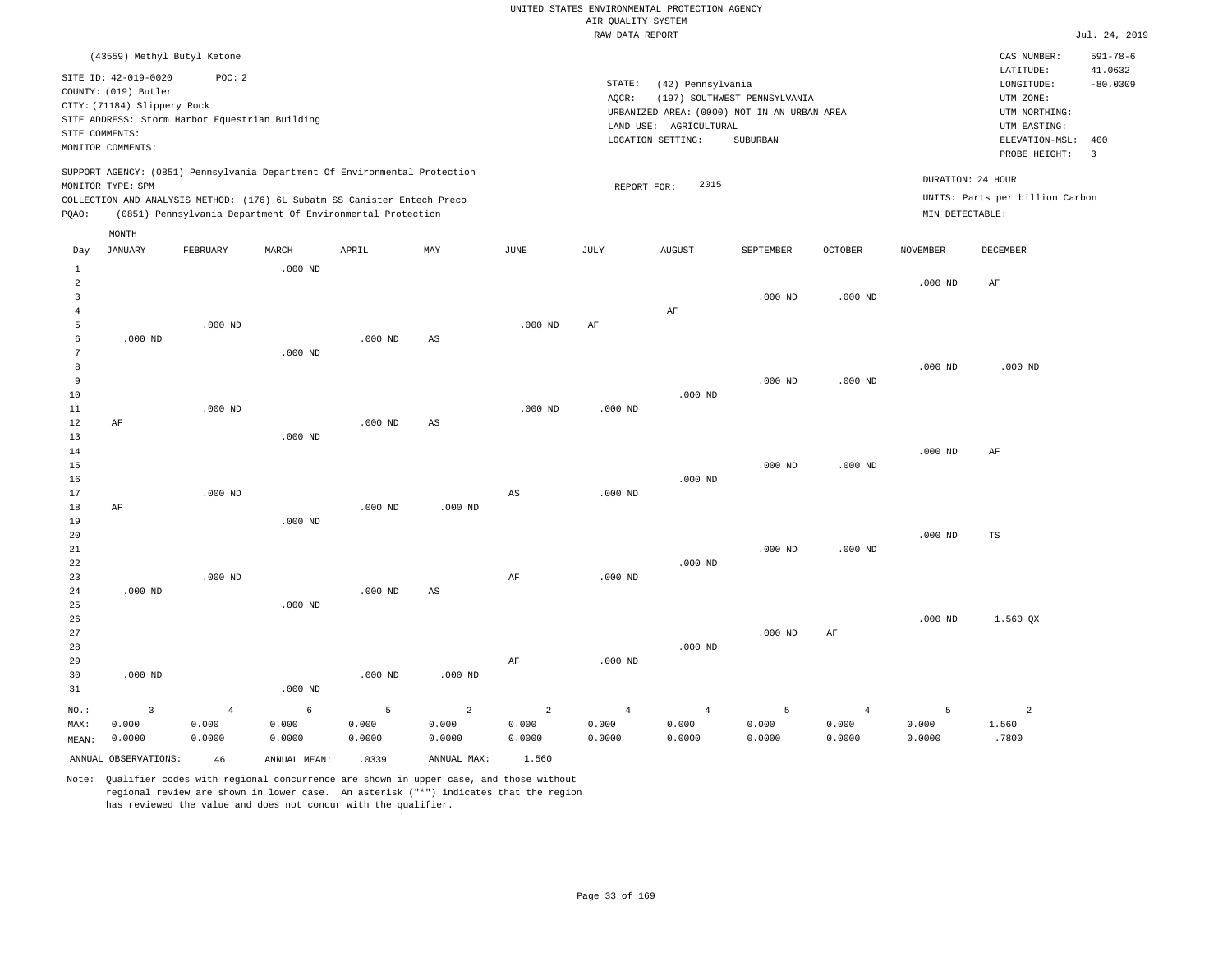|                |                                                |                |                                                                            |                   |                   |                   | RAW DATA REPORT                             |                        |                        |                   |                   |                                 | Jul. 24, 2019  |
|----------------|------------------------------------------------|----------------|----------------------------------------------------------------------------|-------------------|-------------------|-------------------|---------------------------------------------|------------------------|------------------------|-------------------|-------------------|---------------------------------|----------------|
|                | (43560) Methyl isobutyl ketone                 |                |                                                                            |                   |                   |                   |                                             |                        |                        |                   |                   | CAS NUMBER:                     | $108 - 10 - 1$ |
|                | SITE ID: 42-019-0020                           | POC: 2         |                                                                            |                   |                   |                   |                                             |                        |                        |                   |                   | LATITUDE:                       | 41.0632        |
|                | COUNTY: (019) Butler                           |                |                                                                            |                   |                   |                   | STATE:                                      | (42) Pennsylvania      |                        |                   |                   | LONGITUDE:                      | $-80.0309$     |
|                | CITY: (71184) Slippery Rock                    |                |                                                                            |                   |                   |                   | AQCR:                                       | UTM ZONE:              |                        |                   |                   |                                 |                |
|                |                                                |                |                                                                            |                   |                   |                   | URBANIZED AREA: (0000) NOT IN AN URBAN AREA | UTM NORTHING:          |                        |                   |                   |                                 |                |
|                | SITE ADDRESS: Storm Harbor Equestrian Building |                |                                                                            |                   |                   |                   |                                             | LAND USE: AGRICULTURAL |                        |                   |                   | UTM EASTING:                    |                |
| SITE COMMENTS: |                                                |                |                                                                            |                   |                   |                   |                                             | LOCATION SETTING:      | SUBURBAN               |                   |                   | ELEVATION-MSL:                  | 400            |
|                | MONITOR COMMENTS:                              |                |                                                                            |                   |                   |                   |                                             |                        |                        |                   |                   | PROBE HEIGHT:                   | $\overline{3}$ |
|                |                                                |                | SUPPORT AGENCY: (0851) Pennsylvania Department Of Environmental Protection |                   |                   |                   |                                             |                        |                        |                   |                   |                                 |                |
|                | MONITOR TYPE: SPM                              |                |                                                                            |                   |                   |                   | REPORT FOR:                                 | 2013                   |                        |                   |                   | DURATION: 24 HOUR               |                |
|                |                                                |                | COLLECTION AND ANALYSIS METHOD: (176) 6L SUBATM SS CANISTER ENTECH PRECO   |                   |                   |                   |                                             |                        |                        |                   |                   | UNITS: Parts per billion Carbon |                |
| PQAO:          |                                                |                | (0851) Pennsylvania Department Of Environmental Protection                 |                   |                   |                   |                                             |                        |                        |                   | MIN DETECTABLE:   |                                 |                |
|                | MONTH                                          |                |                                                                            |                   |                   |                   |                                             |                        |                        |                   |                   |                                 |                |
| Day            | <b>JANUARY</b>                                 | FEBRUARY       | MARCH                                                                      | APRIL             | MAY               | JUNE              | JULY                                        | <b>AUGUST</b>          | SEPTEMBER              | <b>OCTOBER</b>    | <b>NOVEMBER</b>   | <b>DECEMBER</b>                 |                |
| $\,$ $\,$ $\,$ |                                                |                |                                                                            |                   |                   |                   |                                             |                        | $.00$ ND               | AS                |                   |                                 |                |
| $\overline{a}$ |                                                |                |                                                                            |                   |                   |                   |                                             | $\rm AF$               |                        |                   |                   |                                 |                |
| $\overline{3}$ |                                                | $.00$ ND       |                                                                            |                   |                   | TS                | $.00$ ND                                    |                        |                        |                   |                   |                                 |                |
| $\overline{4}$ | AF                                             |                |                                                                            | $.00$ ND          | $.00$ ND          |                   |                                             |                        |                        |                   |                   |                                 |                |
| 5              |                                                |                | $.00$ ND                                                                   |                   |                   |                   |                                             |                        |                        |                   |                   |                                 |                |
| 6              |                                                |                |                                                                            |                   |                   |                   |                                             |                        |                        |                   | $_{\rm AS}$       | $.00$ ND                        |                |
| 7              |                                                |                |                                                                            |                   |                   |                   |                                             |                        | $.00$ ND               | AS                |                   |                                 |                |
| 8              |                                                |                |                                                                            |                   |                   |                   |                                             | $\rm{AF}$              |                        |                   |                   |                                 |                |
| 9              |                                                | AF             |                                                                            |                   |                   | $.00$ ND          | AF                                          |                        |                        |                   |                   |                                 |                |
| 10             | $.00$ ND                                       |                |                                                                            | $_{\rm AS}$       | $.00$ ND          |                   |                                             |                        |                        |                   |                   |                                 |                |
| 11             |                                                |                | $.00$ ND                                                                   |                   |                   |                   |                                             |                        |                        |                   |                   |                                 |                |
| 12             |                                                |                |                                                                            |                   |                   |                   |                                             |                        |                        |                   | .00 <sub>ND</sub> | $.00$ ND                        |                |
| 13             |                                                |                |                                                                            |                   |                   |                   |                                             |                        | $.00$ ND               | $_{\rm AS}$       |                   |                                 |                |
| 14             |                                                |                |                                                                            |                   |                   |                   |                                             | .00CL                  |                        |                   |                   |                                 |                |
| 15             |                                                | AF             |                                                                            |                   |                   | .00 <sub>ND</sub> | AF                                          |                        |                        |                   |                   |                                 |                |
| 16             | AS                                             |                |                                                                            | .00 <sub>ND</sub> | .00 <sub>ND</sub> |                   |                                             |                        |                        |                   |                   |                                 |                |
| 17             |                                                |                | $.00$ ND                                                                   |                   |                   |                   |                                             |                        |                        |                   |                   |                                 |                |
| 18             |                                                |                |                                                                            |                   |                   |                   |                                             |                        |                        |                   | AF                | AS                              |                |
| 19             |                                                |                |                                                                            |                   |                   |                   |                                             |                        | $\mathbb{A}\mathbb{S}$ | $_{\rm AS}$       |                   |                                 |                |
| 20             |                                                |                |                                                                            |                   |                   |                   |                                             | AS                     |                        |                   |                   |                                 |                |
| 21             |                                                | $.00$ ND       |                                                                            |                   |                   | $.00$ ND          | .00 <sub>ND</sub>                           |                        |                        |                   |                   |                                 |                |
| 22<br>23       | AF                                             |                |                                                                            | $\rm{AF}$         | .00 <sub>ND</sub> |                   |                                             |                        |                        |                   |                   |                                 |                |
|                |                                                |                | $\rm{AF}$                                                                  |                   |                   |                   |                                             |                        |                        |                   |                   |                                 |                |
| 24<br>25       |                                                |                |                                                                            |                   |                   |                   |                                             |                        | $_{\rm AS}$            | .00 <sub>ND</sub> | AF                | $.00$ ND                        |                |
| 26             |                                                |                |                                                                            |                   |                   |                   |                                             | AF                     |                        |                   |                   |                                 |                |
| 27             |                                                | $.00$ ND       |                                                                            |                   |                   | $.00$ ND          | AS                                          | $_{\rm AS}$            |                        |                   |                   |                                 |                |
| 28             | $.00$ ND                                       |                |                                                                            | .00 <sub>ND</sub> | .00 <sub>ND</sub> |                   |                                             |                        |                        |                   |                   |                                 |                |
| 29             |                                                |                | $.00$ ND                                                                   |                   |                   |                   |                                             |                        |                        |                   |                   |                                 |                |
| 30             |                                                |                |                                                                            |                   |                   |                   |                                             |                        |                        |                   | .00 <sub>ND</sub> | $.00$ ND                        |                |
| 31             |                                                |                |                                                                            |                   |                   |                   |                                             |                        |                        | $.00$ ND          |                   |                                 |                |
|                |                                                |                |                                                                            |                   |                   |                   |                                             |                        |                        |                   |                   |                                 |                |
| NO.:           | $\overline{a}$                                 | $\overline{3}$ | $\overline{4}$                                                             | $\overline{3}$    | 5                 | $\overline{4}$    | 2                                           | $\mathbf{1}$           | $\overline{3}$         | 2                 | $\overline{a}$    | $\overline{4}$                  |                |
| MAX:           | 0.00                                           | 0.00           | 0.00                                                                       | 0.00              | 0.00              | 0.00              | 0.00                                        | 0.00                   | 0.00                   | 0.00              | 0.00              | 0.00                            |                |
| MEAN:          | 0.000                                          | 0.000          | 0.000                                                                      | 0.000             | 0.000             | 0.000             | 0.000                                       | 0.000                  | 0.000                  | 0.000             | 0.000             | 0.000                           |                |
|                | ANNUAL OBSERVATIONS:                           | 35             | ANNUAL MEAN:                                                               | 0.000             | ANNUAL MAX:       | 0.00              |                                             |                        |                        |                   |                   |                                 |                |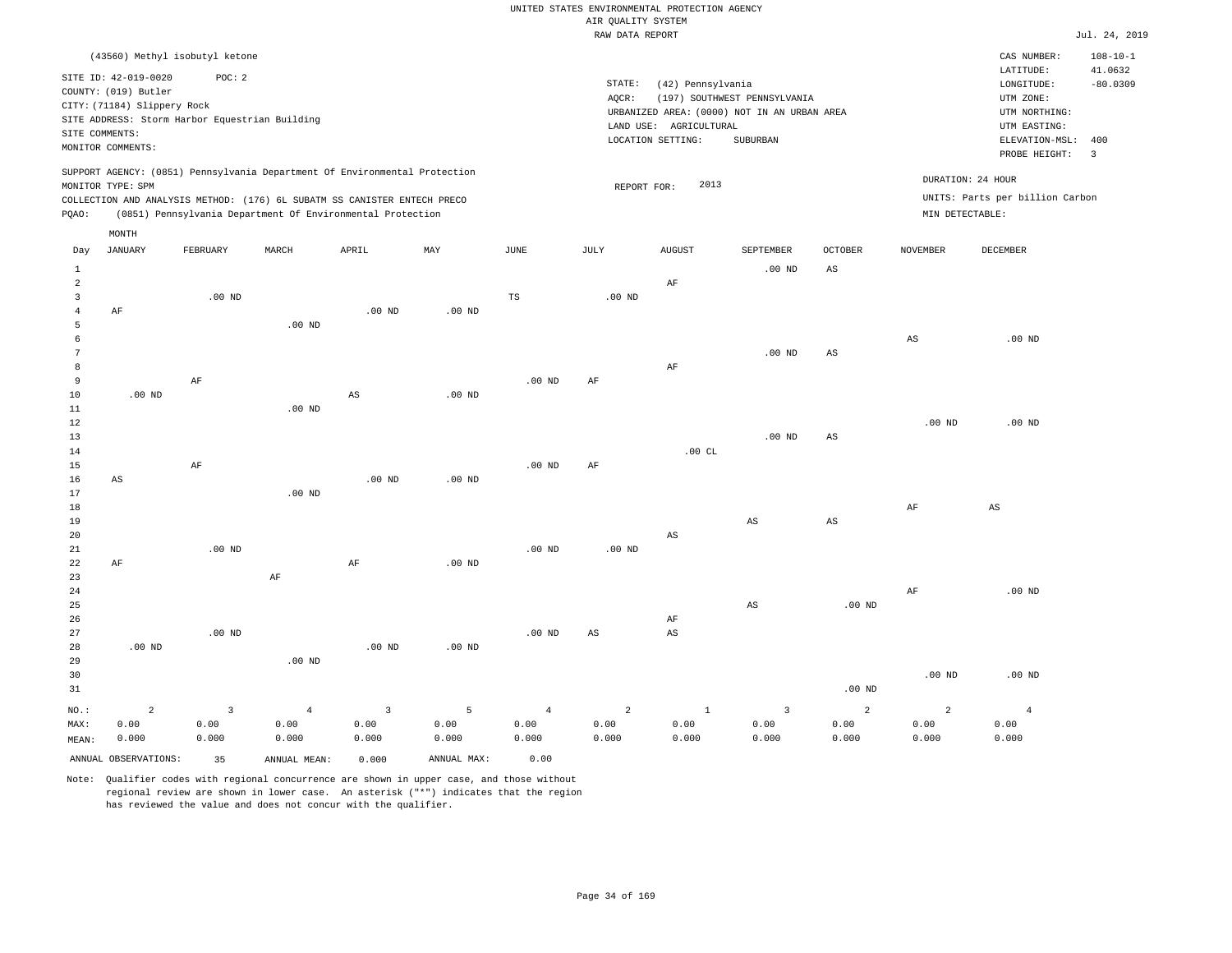#### RAW DATA REPORT JUL. 24, 2019 UNITED STATES ENVIRONMENTAL PROTECTION AGENCY AIR QUALITY SYSTEM

|                                                                                                                                                                                                                                                    | (43560) Methyl isobutyl ketone |          |       |       |     |      |        |                                                                          |                   |            |                 | CAS NUMBER:                                          | $108 - 10 - 1$ |                                     |
|----------------------------------------------------------------------------------------------------------------------------------------------------------------------------------------------------------------------------------------------------|--------------------------------|----------|-------|-------|-----|------|--------|--------------------------------------------------------------------------|-------------------|------------|-----------------|------------------------------------------------------|----------------|-------------------------------------|
|                                                                                                                                                                                                                                                    | SITE ID: 42-019-0020           |          |       |       |     |      |        |                                                                          |                   |            |                 | LATITUDE:                                            | 41.0632        |                                     |
|                                                                                                                                                                                                                                                    | POC: 2                         |          |       |       |     |      | STATE: | (42) Pennsylvania                                                        |                   | $-80.0309$ |                 |                                                      |                |                                     |
| COUNTY: (019) Butler<br>CITY: (71184) Slippery Rock<br>SITE ADDRESS: Storm Harbor Equestrian Building                                                                                                                                              |                                |          |       |       |     |      |        | (197) SOUTHWEST PENNSYLVANIA<br>AQCR:                                    |                   |            |                 |                                                      |                |                                     |
|                                                                                                                                                                                                                                                    |                                |          |       |       |     |      |        | URBANIZED AREA: (0000) NOT IN AN URBAN AREA<br>AGRICULTURAL<br>LAND USE: |                   |            |                 |                                                      |                |                                     |
|                                                                                                                                                                                                                                                    |                                |          |       |       |     |      |        |                                                                          |                   |            |                 |                                                      |                | SITE COMMENTS:<br>MONITOR COMMENTS: |
|                                                                                                                                                                                                                                                    |                                |          |       |       |     |      |        |                                                                          |                   |            |                 | PROBE HEIGHT:                                        | -3             |                                     |
| SUPPORT AGENCY: (0851) Pennsylvania Department Of Environmental Protection<br>MONITOR TYPE: SPM<br>COLLECTION AND ANALYSIS METHOD: (176) 6L SUBATM SS CANISTER ENTECH PRECO<br>(0851) Pennsylvania Department Of Environmental Protection<br>POAO: |                                |          |       |       |     |      |        | 2014<br>REPORT FOR:                                                      |                   |            | MIN DETECTABLE: | DURATION: 24 HOUR<br>UNITS: Parts per billion Carbon |                |                                     |
|                                                                                                                                                                                                                                                    | MONTH                          |          |       |       |     |      |        |                                                                          |                   |            |                 |                                                      |                |                                     |
| Day                                                                                                                                                                                                                                                | JANUARY                        | FEBRUARY | MARCH | APRIL | MAY | JUNE | JULY   | AUGUST                                                                   | SEPTEMBER         | OCTOBER    | NOVEMBER        | DECEMBER                                             |                |                                     |
|                                                                                                                                                                                                                                                    |                                |          |       |       |     |      |        |                                                                          |                   |            | $.00$ ND        | $.00$ ND                                             |                |                                     |
|                                                                                                                                                                                                                                                    |                                |          |       |       |     |      |        |                                                                          | .00 <sub>ND</sub> | AF         |                 |                                                      |                |                                     |

| MAX:          | 0.00     | 0.00                    | 0.00     | .38      | 0.00           | 0.00                   | 0.00      | 0.00           | 0.00                   | 0.00           | 0.00     | 0.00     |
|---------------|----------|-------------------------|----------|----------|----------------|------------------------|-----------|----------------|------------------------|----------------|----------|----------|
| $_{\rm NO}$ : | 5        | $\overline{\mathbf{3}}$ | 5        | 5        | $\overline{4}$ | $\overline{4}$         | 3         | $\overline{4}$ | $\overline{4}$         | $\overline{4}$ | 5        | 6        |
| 31            |          |                         |          |          |                |                        |           |                |                        |                |          | $.00$ ND |
| 30            |          |                         | $.00$ ND |          |                |                        |           |                |                        |                |          |          |
| 29            | $.00$ ND |                         |          | $.00$ ND | $.00$ ND       |                        |           |                |                        |                |          |          |
| 28            |          | $.00~\mathrm{ND}$       |          |          |                | $.00$ ND               | $.00$ ND  |                |                        |                |          |          |
| 27            |          |                         |          |          |                |                        |           | $.00$ ND       |                        |                |          |          |
| 26            |          |                         |          |          |                |                        |           |                | $.00$ ND               | $.00$ ND       |          |          |
| $25\,$        |          |                         |          |          |                |                        |           |                |                        |                | $.00$ ND | $.00$ ND |
| 24            |          |                         | $.00$ ND |          |                |                        |           |                |                        |                |          |          |
| 23            | .00 $ND$ |                         |          | $.00$ ND | $\rm{AF}$      |                        |           |                |                        |                |          |          |
| 22            |          | $.00$ ND                |          |          |                | $\mathbb{A}\mathbb{S}$ | $\rm{AF}$ |                |                        |                |          |          |
| 21            |          |                         |          |          |                |                        |           | $.00$ ND       |                        |                |          |          |
| 20            |          |                         |          |          |                |                        |           |                | $\mathbb{A}\mathbb{S}$ | .00 $ND$       |          |          |
| 19            |          |                         |          |          |                |                        |           |                |                        |                | $.00$ ND | $.00$ ND |
| 18            |          |                         | $.00$ ND |          |                |                        |           |                |                        |                |          |          |
| 17            | $.00$ ND |                         |          | .38 SQ   | $.00$ ND       |                        |           |                |                        |                |          |          |
| 16            |          | $.00$ ND                |          |          |                | $.00$ ND               | $.00$ ND  |                |                        |                |          |          |
| 15            |          |                         |          |          |                |                        |           | $.00$ ND       |                        |                |          |          |
| 14            |          |                         |          |          |                |                        |           |                | $.00$ ND               | $.00$ ND       |          |          |
| 13            |          |                         |          |          |                |                        |           |                |                        |                | $.00$ ND | $.00$ ND |
| 12            |          |                         | $.00$ ND |          |                |                        |           |                |                        |                |          |          |
| 11            | $.00$ ND |                         |          | .21 $QX$ | $.00$ ND       |                        | $.00$ ND  |                |                        |                |          |          |
| 9<br>10       |          | $\rm AF$                |          |          |                | $.00$ ND               |           | AF             |                        |                |          |          |
| 8             |          |                         |          |          |                |                        |           |                | $.00$ ND               | $.00$ ND       |          |          |
| 7             |          |                         |          |          |                |                        |           |                |                        |                | .00 $ND$ | $.00$ ND |
| 6             |          |                         | $.00$ ND |          |                |                        |           |                |                        |                |          |          |
| 5             | .00 $ND$ |                         |          | $.00$ ND | $.00$ ND       |                        |           |                |                        |                |          |          |
| 4             |          | $\mathbb{A}\mathbb{S}$  |          |          |                | $.00$ ND               | $\rm{AF}$ |                |                        |                |          |          |
| 3             |          |                         |          |          |                |                        |           | $.00$ ND       |                        |                |          |          |

0.000

Note: Qualifier codes with regional concurrence are shown in upper case, and those without regional review are shown in lower case. An asterisk ("\*") indicates that the region has reviewed the value and does not concur with the qualifier.

ANNUAL OBSERVATIONS:  $52$  ANNUAL MEAN: .011 ANNUAL MAX: .38

.118

0.000

0.000

MEAN: 0.000

0.000

0.000 0.000

0.000

0.000

0.000

0.000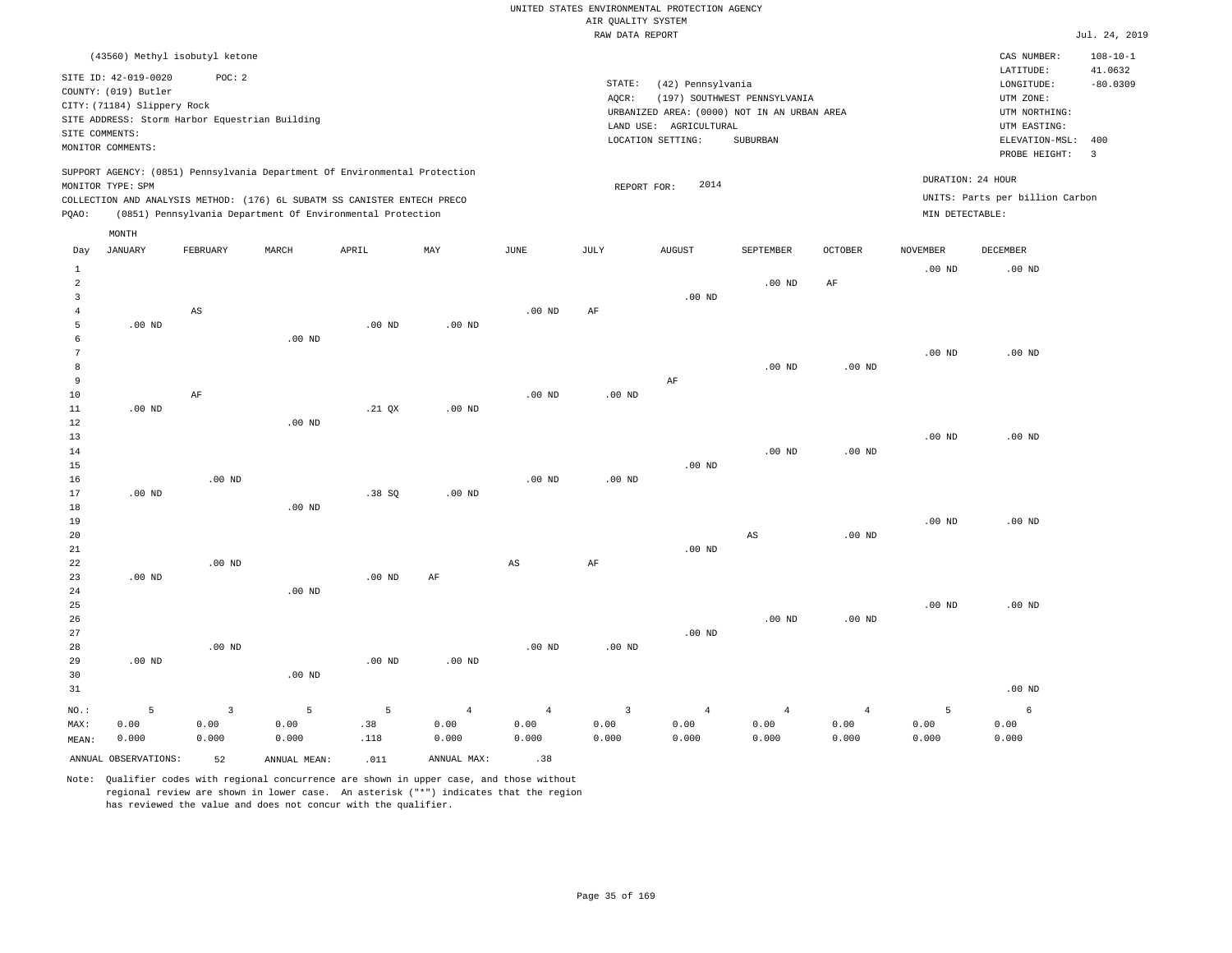|                |                             | (43560) Methyl isobutyl ketone                                           |          |       |                                                                            |      |        |                                             |                              |          |                   | CAS NUMBER:                     | $108 - 10 - 1$          |
|----------------|-----------------------------|--------------------------------------------------------------------------|----------|-------|----------------------------------------------------------------------------|------|--------|---------------------------------------------|------------------------------|----------|-------------------|---------------------------------|-------------------------|
|                |                             |                                                                          |          |       |                                                                            |      |        |                                             |                              |          |                   | LATITUDE:                       | 41.0632                 |
|                | SITE ID: 42-019-0020        | POC:2                                                                    |          |       |                                                                            |      | STATE: | (42) Pennsylvania                           |                              |          |                   | LONGITUDE:                      | $-80.0309$              |
|                | COUNTY: (019) Butler        |                                                                          |          |       |                                                                            |      | AQCR:  |                                             | (197) SOUTHWEST PENNSYLVANIA |          |                   | UTM ZONE:                       |                         |
|                | CITY: (71184) Slippery Rock |                                                                          |          |       |                                                                            |      |        | URBANIZED AREA: (0000) NOT IN AN URBAN AREA |                              |          |                   | UTM NORTHING:                   |                         |
|                |                             | SITE ADDRESS: Storm Harbor Equestrian Building                           |          |       |                                                                            |      |        | LAND USE:<br>AGRICULTURAL                   |                              |          |                   | UTM EASTING:                    |                         |
|                | SITE COMMENTS:              |                                                                          |          |       |                                                                            |      |        | LOCATION SETTING:                           | SUBURBAN                     |          |                   | ELEVATION-MSL:                  | 400                     |
|                | MONITOR COMMENTS:           |                                                                          |          |       |                                                                            |      |        |                                             |                              |          |                   | PROBE HEIGHT:                   | $\overline{\mathbf{3}}$ |
|                | MONITOR TYPE: SPM           |                                                                          |          |       | SUPPORT AGENCY: (0851) Pennsylvania Department Of Environmental Protection |      |        | 2015<br>REPORT FOR:                         |                              |          | DURATION: 24 HOUR | UNITS: Parts per billion Carbon |                         |
|                |                             | COLLECTION AND ANALYSIS METHOD: (176) 6L SUBATM SS CANISTER ENTECH PRECO |          |       |                                                                            |      |        |                                             |                              |          |                   |                                 |                         |
| POAO:          |                             | (0851) Pennsylvania Department Of Environmental Protection               |          |       |                                                                            |      |        |                                             |                              |          | MIN DETECTABLE:   |                                 |                         |
|                | MONTH                       |                                                                          |          |       |                                                                            |      |        |                                             |                              |          |                   |                                 |                         |
| Day            | JANUARY                     | FEBRUARY                                                                 | MARCH    | APRIL | MAY                                                                        | JUNE | JULY   | <b>AUGUST</b>                               | SEPTEMBER                    | OCTOBER  | NOVEMBER          | DECEMBER                        |                         |
|                |                             |                                                                          | $.00$ ND |       |                                                                            |      |        |                                             |                              |          |                   |                                 |                         |
| $\overline{2}$ |                             |                                                                          |          |       |                                                                            |      |        |                                             |                              |          | $.00$ ND          | AF                              |                         |
|                |                             |                                                                          |          |       |                                                                            |      |        |                                             | $.00$ ND                     | $.00$ ND |                   |                                 |                         |

| $\overline{4}$           |          |          |          |          |                        |             |          | AF       |          |           |          |          |
|--------------------------|----------|----------|----------|----------|------------------------|-------------|----------|----------|----------|-----------|----------|----------|
| 5                        |          | .00 $ND$ |          |          |                        | $.00$ ND    | AF       |          |          |           |          |          |
| 6                        | $.00$ ND |          |          | $.00$ ND | $\mathbb{A}\mathbb{S}$ |             |          |          |          |           |          |          |
| 7                        |          |          | $.00$ ND |          |                        |             |          |          |          |           |          |          |
| 8                        |          |          |          |          |                        |             |          |          |          |           | $.00$ ND | $.00$ ND |
| 9                        |          |          |          |          |                        |             |          |          | $.00$ ND | $.00$ ND  |          |          |
| 10                       |          |          |          |          |                        |             |          | $.00$ ND |          |           |          |          |
| 11                       |          | $.00$ ND |          |          |                        | $.00$ ND    | $.00$ ND |          |          |           |          |          |
| 12                       | $\rm AF$ |          |          | $.00$ ND | $\mathbb{A}\mathbb{S}$ |             |          |          |          |           |          |          |
| 13                       |          |          | $.00$ ND |          |                        |             |          |          |          |           |          |          |
| 14                       |          |          |          |          |                        |             |          |          |          |           | $.00$ ND | AF       |
| 15                       |          |          |          |          |                        |             |          |          | .00 $ND$ | $.00$ ND  |          |          |
| 16                       |          |          |          |          |                        |             |          | $.00$ ND |          |           |          |          |
| 17                       |          | .00 $ND$ |          |          |                        | $_{\rm AS}$ | $.00$ ND |          |          |           |          |          |
| 18                       | $\rm AF$ |          |          | $.00$ ND | $.00$ ND               |             |          |          |          |           |          |          |
| 19                       |          |          | $.00$ ND |          |                        |             |          |          |          |           |          |          |
| $20\,$                   |          |          |          |          |                        |             |          |          |          |           | .00 $ND$ | TS       |
| ${\bf 21}$<br>${\bf 22}$ |          |          |          |          |                        |             |          |          | .00 $ND$ | .00 $ND$  |          |          |
| 23                       |          | $.00$ ND |          |          |                        | $\rm{AF}$   | $.00$ ND | $.00$ ND |          |           |          |          |
| 24                       | $.00$ ND |          |          | $.00$ ND | $\mathbb{A}\mathbb{S}$ |             |          |          |          |           |          |          |
| 25                       |          |          | $.00$ ND |          |                        |             |          |          |          |           |          |          |
| 26                       |          |          |          |          |                        |             |          |          |          |           | $.00$ ND | $.00$ ND |
| 27                       |          |          |          |          |                        |             |          |          | $.00$ ND | $\rm{AF}$ |          |          |
| 28                       |          |          |          |          |                        |             |          | $.00$ ND |          |           |          |          |
| 29                       |          |          |          |          |                        | $\rm{AF}$   | $.00$ ND |          |          |           |          |          |
| 30                       | $.00$ ND |          |          | $.00$ ND | $.00$ ND               |             |          |          |          |           |          |          |
| 31                       |          |          | $.00$ ND |          |                        |             |          |          |          |           |          |          |

NO.: MAX: MEAN: 3 0.00 0.000 4 0.00 0.000 6 0.00 0.000 5 0.00 0.000 2 0.00 0.000 2 0.00 0.000 4 0.00 0.000 4 0.00 0.000 5 0.00 0.000 4 0.00 0.000 5 0.00 0.000 2 0.00 0.000 ANNUAL OBSERVATIONS: 46 ANNUAL MEAN: 0.000 ANNUAL MAX: 0.00

Note: Qualifier codes with regional concurrence are shown in upper case, and those without regional review are shown in lower case. An asterisk ("\*") indicates that the region

has reviewed the value and does not concur with the qualifier.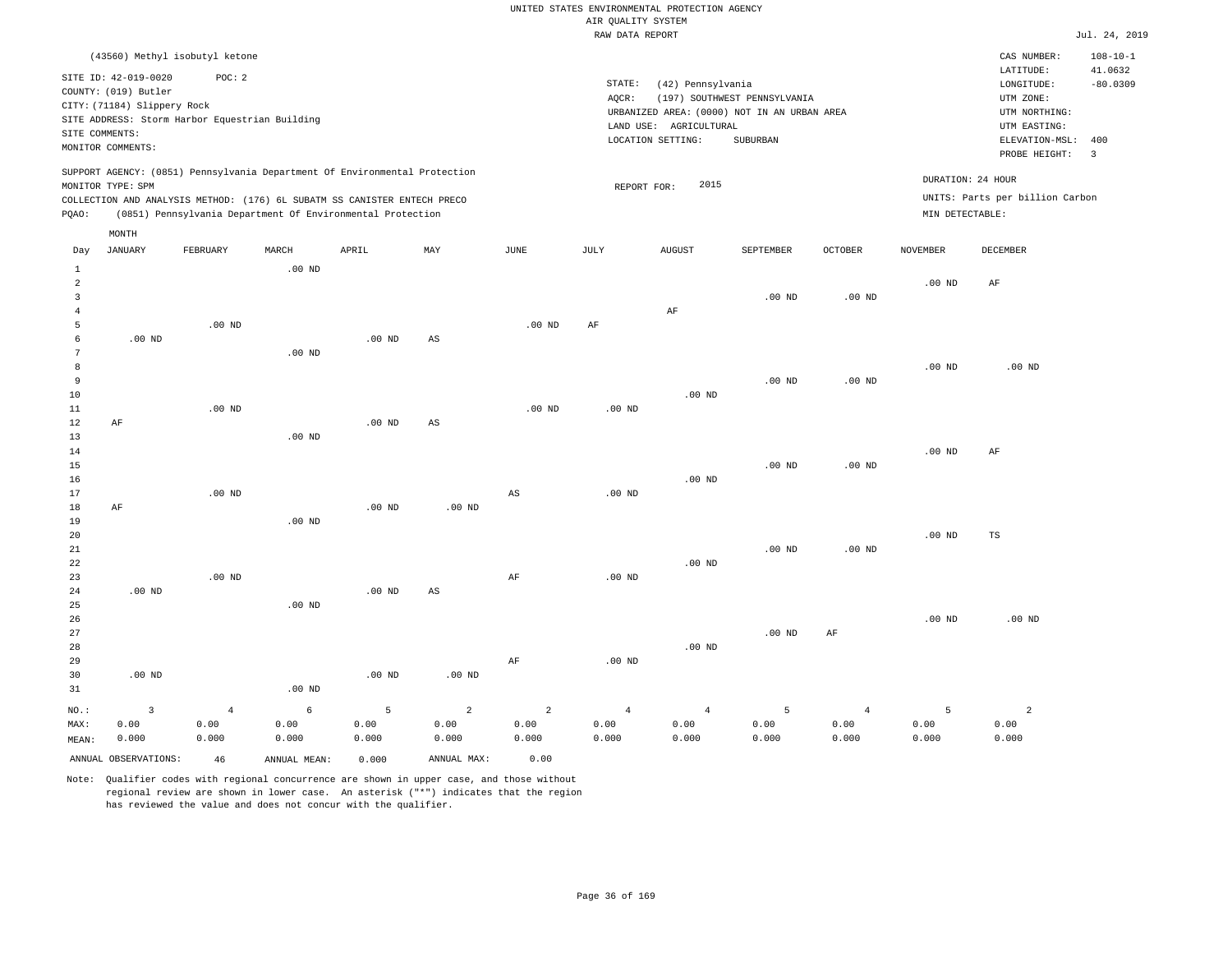|                 |                             |                                                                            |                |                        |      |                | RAW DATA REPORT        |                        |                                             |                        |                 |                                 | Jul. 24, 2019                  |
|-----------------|-----------------------------|----------------------------------------------------------------------------|----------------|------------------------|------|----------------|------------------------|------------------------|---------------------------------------------|------------------------|-----------------|---------------------------------|--------------------------------|
|                 | (43801) Chloromethane       |                                                                            |                |                        |      |                |                        |                        |                                             |                        |                 | CAS NUMBER:<br>LATITUDE:        | $74 - 87 - 3$<br>41.0632       |
|                 | SITE ID: 42-019-0020        | POC: 2                                                                     |                |                        |      |                | STATE:                 | (42) Pennsylvania      |                                             |                        |                 | LONGITUDE:                      | $-80.0309$                     |
|                 | COUNTY: (019) Butler        |                                                                            |                |                        |      |                | AQCR:                  |                        | (197) SOUTHWEST PENNSYLVANIA                |                        |                 | UTM ZONE:                       |                                |
|                 | CITY: (71184) Slippery Rock | SITE ADDRESS: Storm Harbor Equestrian Building                             |                |                        |      |                |                        |                        | URBANIZED AREA: (0000) NOT IN AN URBAN AREA |                        |                 | UTM NORTHING:                   |                                |
|                 | SITE COMMENTS:              |                                                                            |                |                        |      |                |                        | LAND USE: AGRICULTURAL |                                             |                        |                 | UTM EASTING:                    |                                |
|                 | MONITOR COMMENTS:           |                                                                            |                |                        |      |                |                        | LOCATION SETTING:      | SUBURBAN                                    |                        |                 | ELEVATION-MSL:                  | 400<br>$\overline{\mathbf{3}}$ |
|                 |                             |                                                                            |                |                        |      |                |                        |                        |                                             |                        |                 | PROBE HEIGHT:                   |                                |
|                 | MONITOR TYPE: SPM           | SUPPORT AGENCY: (0851) Pennsylvania Department Of Environmental Protection |                |                        |      |                |                        | 2013<br>REPORT FOR:    |                                             |                        |                 | DURATION: 24 HOUR               |                                |
|                 |                             | COLLECTION AND ANALYSIS METHOD: (176) 6L SUBATM SS CANISTER ENTECH PRECO   |                |                        |      |                |                        |                        |                                             |                        |                 | UNITS: Parts per billion Carbon |                                |
| PQAO:           |                             | (0851) Pennsylvania Department Of Environmental Protection                 |                |                        |      |                |                        |                        |                                             |                        |                 | MIN DETECTABLE:                 |                                |
|                 | MONTH                       |                                                                            |                |                        |      |                |                        |                        |                                             |                        |                 |                                 |                                |
| Day             | <b>JANUARY</b>              | FEBRUARY                                                                   | MARCH          | APRIL                  | MAY  | $_{\rm JUNE}$  | $\mathtt{JULY}$        | <b>AUGUST</b>          | SEPTEMBER                                   | OCTOBER                | <b>NOVEMBER</b> | DECEMBER                        |                                |
| $\mathbf{1}$    |                             |                                                                            |                |                        |      |                |                        |                        | .76                                         | $_{\rm AS}$            |                 |                                 |                                |
| $\overline{a}$  |                             |                                                                            |                |                        |      |                |                        | $\rm AF$               |                                             |                        |                 |                                 |                                |
| $\overline{3}$  |                             | .63                                                                        |                |                        |      | TS             | .61                    |                        |                                             |                        |                 |                                 |                                |
| $\overline{4}$  | AF                          |                                                                            |                | .59                    | .69  |                |                        |                        |                                             |                        |                 |                                 |                                |
| 5<br>6          |                             |                                                                            | .67            |                        |      |                |                        |                        |                                             |                        | $_{\rm AS}$     | .68                             |                                |
| $7\phantom{.0}$ |                             |                                                                            |                |                        |      |                |                        |                        | .62                                         | $\mathbb{A}\mathbb{S}$ |                 |                                 |                                |
| 8               |                             |                                                                            |                |                        |      |                |                        | AF                     |                                             |                        |                 |                                 |                                |
| 9               |                             | AF                                                                         |                |                        |      | .58            | AF                     |                        |                                             |                        |                 |                                 |                                |
| 10              | .63                         |                                                                            |                | $\mathbb{A}\mathbb{S}$ | .67  |                |                        |                        |                                             |                        |                 |                                 |                                |
| 11              |                             |                                                                            | .47            |                        |      |                |                        |                        |                                             |                        |                 |                                 |                                |
| $1\,2$<br>13    |                             |                                                                            |                |                        |      |                |                        |                        | .65                                         | $\mathbb{A}\mathbb{S}$ | .63             | .68                             |                                |
| 14              |                             |                                                                            |                |                        |      |                |                        | .285                   |                                             |                        |                 |                                 |                                |
| 15              |                             | $\rm AF$                                                                   |                |                        |      | .56            | $\rm{AF}$              |                        |                                             |                        |                 |                                 |                                |
| 16              | $_{\rm AS}$                 |                                                                            |                | .62                    | .74  |                |                        |                        |                                             |                        |                 |                                 |                                |
| 17              |                             |                                                                            | .68            |                        |      |                |                        |                        |                                             |                        |                 |                                 |                                |
| 18              |                             |                                                                            |                |                        |      |                |                        |                        |                                             |                        | AF              | AS                              |                                |
| 19<br>20        |                             |                                                                            |                |                        |      |                |                        | $\mathbb{A}\mathbb{S}$ | AS                                          | $\mathbb{A}\mathbb{S}$ |                 |                                 |                                |
| 21              |                             | .69                                                                        |                |                        |      | .57            | .62                    |                        |                                             |                        |                 |                                 |                                |
| 22              | AF                          |                                                                            |                | $\rm AF$               | .77  |                |                        |                        |                                             |                        |                 |                                 |                                |
| 23              |                             |                                                                            | AF             |                        |      |                |                        |                        |                                             |                        |                 |                                 |                                |
| 24              |                             |                                                                            |                |                        |      |                |                        |                        |                                             |                        | AF              | .66                             |                                |
| 25              |                             |                                                                            |                |                        |      |                |                        |                        | $\mathbb{A}\mathbb{S}$                      | .56                    |                 |                                 |                                |
| 26              |                             |                                                                            |                |                        |      |                |                        | AF                     |                                             |                        |                 |                                 |                                |
| 27<br>28        | .55                         | .70                                                                        |                | .72                    | .82  | .63            | $\mathbb{A}\mathbb{S}$ | $\mathbb{A}\mathbb{S}$ |                                             |                        |                 |                                 |                                |
| 29              |                             |                                                                            | .67            |                        |      |                |                        |                        |                                             |                        |                 |                                 |                                |
| 30              |                             |                                                                            |                |                        |      |                |                        |                        |                                             |                        | .56             | .63                             |                                |
| 31              |                             |                                                                            |                |                        |      |                |                        |                        |                                             | .53                    |                 |                                 |                                |
| NO.:            | $\overline{a}$              | $\overline{\mathbf{3}}$                                                    | $\overline{4}$ | $\overline{3}$         | 5    | $\overline{4}$ | $\overline{2}$         | $\mathbf{1}$           | $\overline{\mathbf{3}}$                     | $\overline{a}$         | $\overline{2}$  | $\overline{4}$                  |                                |
| MAX:            | .63                         | .70                                                                        | .68            | .72                    | .82  | .63            | .62                    | .28                    | .76                                         | .56                    | .63             | .68                             |                                |
| MEAN:           | .590                        | .673                                                                       | .623           | .643                   | .738 | .585           | .615                   | .280                   | .677                                        | .545                   | .595            | .663                            |                                |

ANNUAL OBSERVATIONS: 35 ANNUAL MEAN: .632 ANNUAL MAX: .82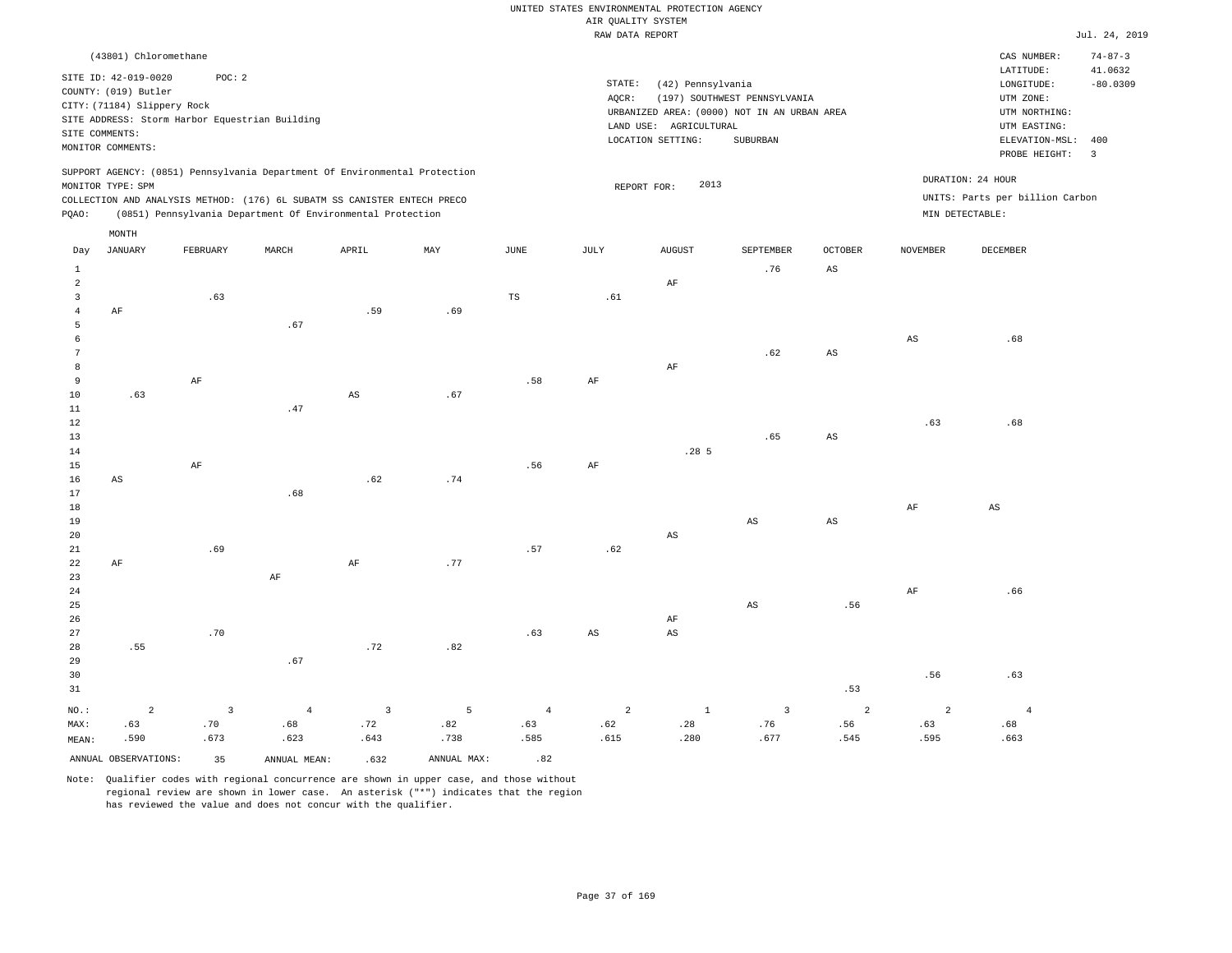|                                                                                                                                                                                   | CAS NUMBER:                                                                                 | $74 - 87 - 3$                                                                            |
|-----------------------------------------------------------------------------------------------------------------------------------------------------------------------------------|---------------------------------------------------------------------------------------------|------------------------------------------------------------------------------------------|
|                                                                                                                                                                                   |                                                                                             |                                                                                          |
| STATE:<br>(42) Pennsylvania<br>(197) SOUTHWEST PENNSYLVANIA<br>AOCR:<br>URBANIZED AREA: (0000) NOT IN AN URBAN AREA<br>LAND USE:<br>AGRICULTURAL<br>LOCATION SETTING:<br>SUBURBAN | LATITUDE:<br>LONGITUDE:<br>UTM ZONE:<br>UTM NORTHING:<br>UTM EASTING:<br>ELEVATION-MSL: 400 | 41.0632<br>$-80.0309$<br>-3                                                              |
| 2014<br>REPORT FOR:                                                                                                                                                               |                                                                                             |                                                                                          |
|                                                                                                                                                                                   |                                                                                             | PROBE HEIGHT:<br>DURATION: 24 HOUR<br>UNITS: Parts per billion Carbon<br>MIN DETECTABLE: |

| Day             | JANUARY              | FEBRUARY               | MARCH        | APRIL          | MAY            | JUNE                   | JULY                    | AUGUST         | SEPTEMBER      | OCTOBER        | NOVEMBER | DECEMBER        |
|-----------------|----------------------|------------------------|--------------|----------------|----------------|------------------------|-------------------------|----------------|----------------|----------------|----------|-----------------|
| $\mathbf{1}$    |                      |                        |              |                |                |                        |                         |                |                |                | .43      | .70             |
| $\overline{a}$  |                      |                        |              |                |                |                        |                         |                | .61            | $\rm{AF}$      |          |                 |
| 3               |                      |                        |              |                |                |                        |                         | .77            |                |                |          |                 |
| $\overline{4}$  |                      | $\mathbb{A}\mathbb{S}$ |              |                |                | .58                    | $\rm{AF}$               |                |                |                |          |                 |
| 5               | .62                  |                        |              | $.34$ QX       | .75            |                        |                         |                |                |                |          |                 |
| 6               |                      |                        | .60          |                |                |                        |                         |                |                |                |          |                 |
| $7\phantom{.0}$ |                      |                        |              |                |                |                        |                         |                |                |                | .39      | .71             |
| 8               |                      |                        |              |                |                |                        |                         |                | .51            | .60            |          |                 |
| $\overline{9}$  |                      |                        |              |                |                |                        |                         | $\rm AF$       |                |                |          |                 |
| 10              |                      | $\rm{AF}$              |              |                |                | .53                    | .69                     |                |                |                |          |                 |
| 11              | .58                  |                        |              | .44 $QX$       | .74            |                        |                         |                |                |                |          |                 |
| 12              |                      |                        | .59          |                |                |                        |                         |                |                |                |          |                 |
| 13              |                      |                        |              |                |                |                        |                         |                |                |                | .60      | .55             |
| 14              |                      |                        |              |                |                |                        |                         |                | .37            | .56            |          |                 |
| 15              |                      |                        |              |                |                |                        |                         | .49            |                |                |          |                 |
| 16              |                      | .49                    |              |                |                | .73                    | .79                     |                |                |                |          |                 |
| 17              | .60                  |                        |              | 1.99 5         | .64            |                        |                         |                |                |                |          |                 |
| 18              |                      |                        | .47          |                |                |                        |                         |                |                |                |          |                 |
| $19$            |                      |                        |              |                |                |                        |                         |                |                |                | .52      | .56             |
| $20\,$          |                      |                        |              |                |                |                        |                         |                | $_{\rm AS}$    | .50            |          |                 |
| $2\sqrt{1}$     |                      |                        |              |                |                |                        |                         | .53            |                |                |          |                 |
| $^{\rm 22}$     |                      | .56                    |              |                |                | $\mathbb{A}\mathbb{S}$ | $\rm{AF}$               |                |                |                |          |                 |
| 23              | .00 $ND$             |                        |              | .74            | $\rm{AF}$      |                        |                         |                |                |                |          |                 |
| $2\sqrt{4}$     |                      |                        | $\ldotp 77$  |                |                |                        |                         |                |                |                |          |                 |
| 25              |                      |                        |              |                |                |                        |                         |                |                |                | .59      | .52             |
| 26              |                      |                        |              |                |                |                        |                         |                | .52            | .50            |          |                 |
| 27              |                      |                        |              |                |                |                        |                         | .60            |                |                |          |                 |
| 28              |                      | .47                    |              |                |                | .81                    | .81                     |                |                |                |          |                 |
| 29              | .63                  |                        |              | .89 5          | .68            |                        |                         |                |                |                |          |                 |
| 30              |                      |                        | .47 $QX$     |                |                |                        |                         |                |                |                |          |                 |
| 31              |                      |                        |              |                |                |                        |                         |                |                |                |          | .53             |
| $NO.$ :         | $\mathsf S$          | $\sqrt{3}$             | $\mathsf S$  | $\overline{5}$ | $\overline{4}$ | $\overline{4}$         | $\overline{\mathbf{3}}$ | $\overline{4}$ | $\overline{4}$ | $\overline{4}$ | 5        | $6\overline{6}$ |
| MAX:            | .63                  | .56                    | .77          | 1.99           | .75            | $. \, 81$              | .81                     | .77            | $.61\,$        | .60            | .60      | .71             |
| MEAN:           | .486                 | .507                   | .580         | .880           | .703           | .663                   | .763                    | .598           | .503           | .540           | .506     | .595            |
|                 | ANNUAL OBSERVATIONS: | 52                     | ANNUAL MEAN: | .609           | ANNUAL MAX:    | 1.99                   |                         |                |                |                |          |                 |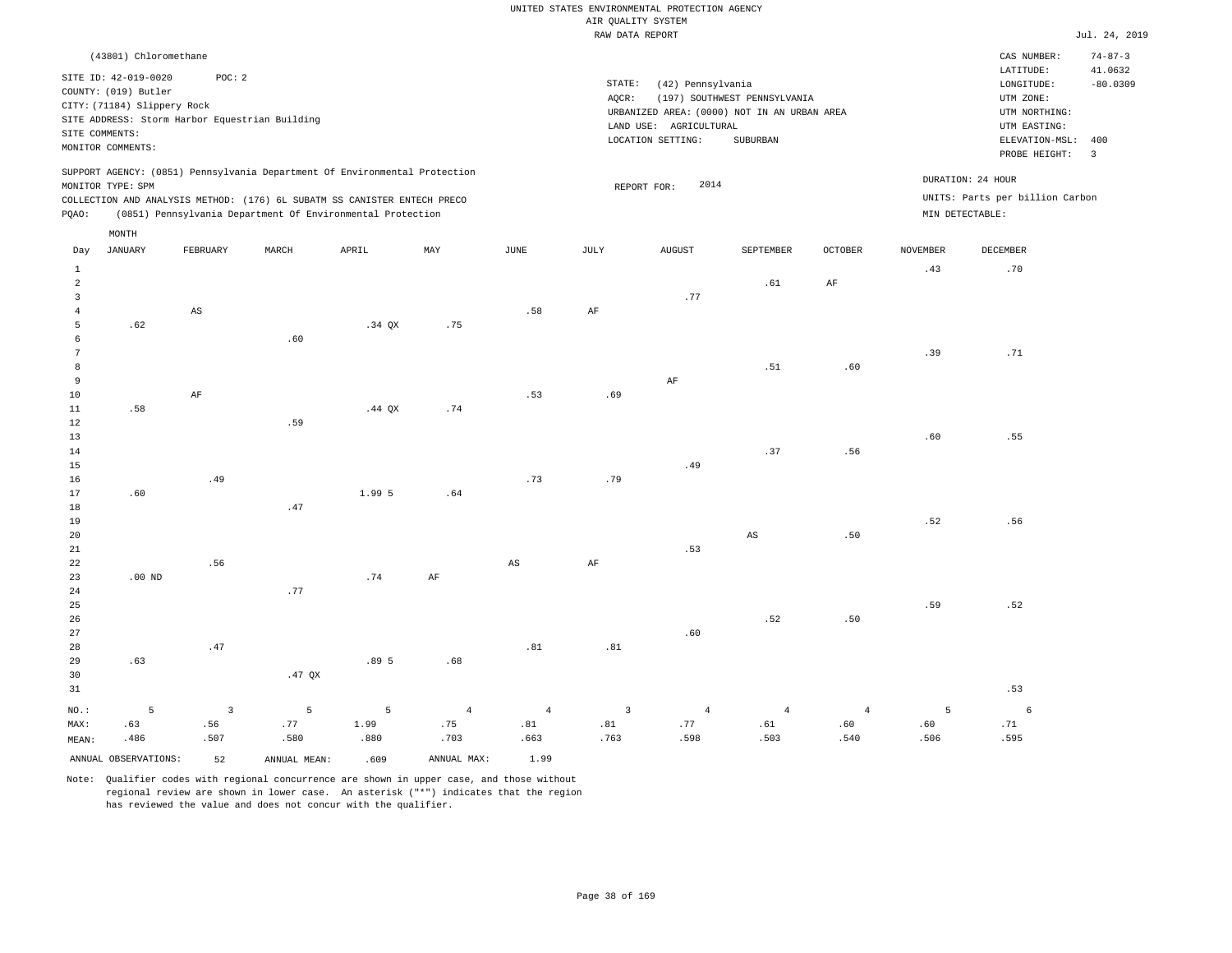|                |                                                |                |                                                                                                                                        |       |                        |                        | RAW DATA REPORT |                        |                                             |            |                 |                                 | Jul. 24, 2019  |
|----------------|------------------------------------------------|----------------|----------------------------------------------------------------------------------------------------------------------------------------|-------|------------------------|------------------------|-----------------|------------------------|---------------------------------------------|------------|-----------------|---------------------------------|----------------|
|                | (43801) Chloromethane                          |                |                                                                                                                                        |       |                        |                        |                 |                        |                                             |            |                 | CAS NUMBER:                     | $74 - 87 - 3$  |
|                | SITE ID: 42-019-0020                           | POC: 2         |                                                                                                                                        |       |                        |                        |                 |                        |                                             |            |                 | LATITUDE:                       | 41.0632        |
|                | COUNTY: (019) Butler                           |                |                                                                                                                                        |       |                        |                        | STATE:          | (42) Pennsylvania      |                                             |            |                 | LONGITUDE:                      | $-80.0309$     |
|                | CITY: (71184) Slippery Rock                    |                |                                                                                                                                        |       |                        |                        | $AQCR$ :        |                        | (197) SOUTHWEST PENNSYLVANIA                |            |                 | UTM ZONE:                       |                |
|                | SITE ADDRESS: Storm Harbor Equestrian Building |                |                                                                                                                                        |       |                        |                        |                 |                        | URBANIZED AREA: (0000) NOT IN AN URBAN AREA |            |                 | UTM NORTHING:                   |                |
|                | SITE COMMENTS:                                 |                |                                                                                                                                        |       |                        |                        |                 | LAND USE: AGRICULTURAL |                                             |            |                 | UTM EASTING:                    |                |
|                |                                                |                |                                                                                                                                        |       |                        |                        |                 | LOCATION SETTING:      | SUBURBAN                                    |            |                 | ELEVATION-MSL:                  | 400            |
|                | MONITOR COMMENTS:                              |                |                                                                                                                                        |       |                        |                        |                 |                        |                                             |            |                 | PROBE HEIGHT:                   | $\overline{3}$ |
|                |                                                |                | SUPPORT AGENCY: (0851) Pennsylvania Department Of Environmental Protection                                                             |       |                        |                        |                 |                        |                                             |            |                 | DURATION: 24 HOUR               |                |
|                | MONITOR TYPE: SPM                              |                |                                                                                                                                        |       |                        |                        |                 | 2015<br>REPORT FOR:    |                                             |            |                 | UNITS: Parts per billion Carbon |                |
| PQAO:          |                                                |                | COLLECTION AND ANALYSIS METHOD: (176) 6L SUBATM SS CANISTER ENTECH PRECO<br>(0851) Pennsylvania Department Of Environmental Protection |       |                        |                        |                 |                        |                                             |            | MIN DETECTABLE: |                                 |                |
|                |                                                |                |                                                                                                                                        |       |                        |                        |                 |                        |                                             |            |                 |                                 |                |
|                | MONTH                                          |                |                                                                                                                                        |       |                        |                        |                 |                        |                                             |            |                 |                                 |                |
| Day            | <b>JANUARY</b>                                 | FEBRUARY       | MARCH                                                                                                                                  | APRIL | MAY                    | JUNE                   | JULY            | <b>AUGUST</b>          | SEPTEMBER                                   | OCTOBER    | <b>NOVEMBER</b> | DECEMBER                        |                |
| $\mathbf{1}$   |                                                |                | .62                                                                                                                                    |       |                        |                        |                 |                        |                                             |            |                 |                                 |                |
| $\overline{a}$ |                                                |                |                                                                                                                                        |       |                        |                        |                 |                        |                                             |            | $.67$ QX        | AF                              |                |
| 3              |                                                |                |                                                                                                                                        |       |                        |                        |                 |                        | .62                                         | .50        |                 |                                 |                |
| $\overline{4}$ |                                                |                |                                                                                                                                        |       |                        |                        |                 | AF                     |                                             |            |                 |                                 |                |
| 5              |                                                | .62            |                                                                                                                                        |       |                        | .54                    | $\rm{AF}$       |                        |                                             |            |                 |                                 |                |
| 6              | .63                                            |                |                                                                                                                                        | .63   | AS                     |                        |                 |                        |                                             |            |                 |                                 |                |
| 7              |                                                |                | .60                                                                                                                                    |       |                        |                        |                 |                        |                                             |            |                 |                                 |                |
| 8              |                                                |                |                                                                                                                                        |       |                        |                        |                 |                        |                                             |            | .54             | .42                             |                |
| $\overline{9}$ |                                                |                |                                                                                                                                        |       |                        |                        |                 |                        | .53                                         | .55        |                 |                                 |                |
| 10             |                                                |                |                                                                                                                                        |       |                        |                        |                 | .52                    |                                             |            |                 |                                 |                |
| $1\,1$         |                                                | .66            |                                                                                                                                        |       |                        | .62                    | .52             |                        |                                             |            |                 |                                 |                |
| $1\,2$         | AF                                             |                |                                                                                                                                        | .68   | $\mathbb{A}\mathbb{S}$ |                        |                 |                        |                                             |            |                 |                                 |                |
| 13             |                                                |                | .66                                                                                                                                    |       |                        |                        |                 |                        |                                             |            |                 |                                 |                |
| 14             |                                                |                |                                                                                                                                        |       |                        |                        |                 |                        |                                             |            | .62             | AF                              |                |
| 15             |                                                |                |                                                                                                                                        |       |                        |                        |                 |                        | .44                                         | .55        |                 |                                 |                |
| 16             |                                                | .68            |                                                                                                                                        |       |                        |                        |                 | .54                    |                                             |            |                 |                                 |                |
| 17<br>18       |                                                |                |                                                                                                                                        | .57   | .74                    | $\mathbb{A}\mathbb{S}$ | .57             |                        |                                             |            |                 |                                 |                |
| 19             | AF                                             |                | .46                                                                                                                                    |       |                        |                        |                 |                        |                                             |            |                 |                                 |                |
| 20             |                                                |                |                                                                                                                                        |       |                        |                        |                 |                        |                                             |            | .56             | $_{\rm TS}$                     |                |
| 21             |                                                |                |                                                                                                                                        |       |                        |                        |                 |                        | .49                                         | .51        |                 |                                 |                |
| 22             |                                                |                |                                                                                                                                        |       |                        |                        |                 | .51                    |                                             |            |                 |                                 |                |
| 23             |                                                | .65            |                                                                                                                                        |       |                        | $\rm AF$               | .55             |                        |                                             |            |                 |                                 |                |
| 24             | .65                                            |                |                                                                                                                                        | .57   | AS                     |                        |                 |                        |                                             |            |                 |                                 |                |
| 25             |                                                |                | .45                                                                                                                                    |       |                        |                        |                 |                        |                                             |            |                 |                                 |                |
| 26             |                                                |                |                                                                                                                                        |       |                        |                        |                 |                        |                                             |            | .56             | .62 QX                          |                |
| 27             |                                                |                |                                                                                                                                        |       |                        |                        |                 |                        | .56                                         | AF         |                 |                                 |                |
| 28             |                                                |                |                                                                                                                                        |       |                        |                        |                 | .51                    |                                             |            |                 |                                 |                |
| 29             |                                                |                |                                                                                                                                        |       |                        | $\rm AF$               | .62             |                        |                                             |            |                 |                                 |                |
| 30             | .64                                            |                |                                                                                                                                        | .50   | .57                    |                        |                 |                        |                                             |            |                 |                                 |                |
| 31             |                                                |                | .55                                                                                                                                    |       |                        |                        |                 |                        |                                             |            |                 |                                 |                |
|                |                                                |                |                                                                                                                                        |       |                        |                        |                 |                        |                                             |            |                 |                                 |                |
| $NO.$ :        | $\overline{\mathbf{3}}$                        | $\overline{4}$ | $\epsilon$                                                                                                                             | 5     | $\overline{a}$         | $\overline{a}$         | $\overline{4}$  | $\overline{4}$         | 5                                           | $\sqrt{4}$ | $\overline{5}$  | $\overline{a}$                  |                |
| MAX:           | .65                                            | .68            | .66                                                                                                                                    | .68   | .74                    | .62                    | .62             | .54                    | .62                                         | .55        | .67             | .62                             |                |
| MEAN:          | .640                                           | .653           | .557                                                                                                                                   | .590  | .655                   | .580                   | .565            | .520                   | .528                                        | .528       | .590            | .520                            |                |
|                | ANNUAL OBSERVATIONS:                           | 46             | ANNUAL, MEAN:                                                                                                                          | .573  | ANNUAL MAX:            | .74                    |                 |                        |                                             |            |                 |                                 |                |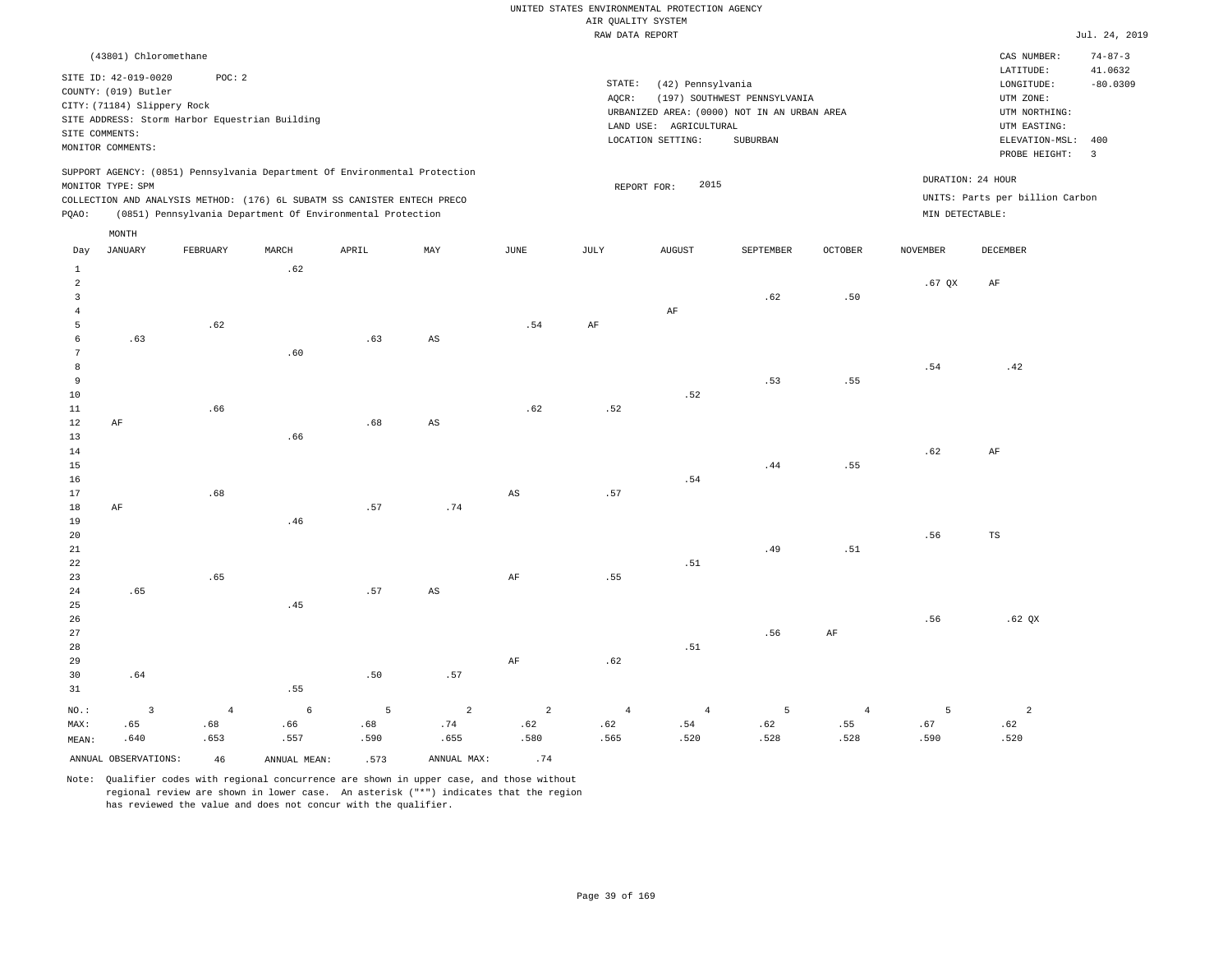|                              | (43802) Dichloromethane                                                                                                                         |                         |                                                                            |                        |                  |                       |                   |                                             |                                                                             |                        |                        | CAS NUMBER:                                                           | $75 - 09 - 2$         |
|------------------------------|-------------------------------------------------------------------------------------------------------------------------------------------------|-------------------------|----------------------------------------------------------------------------|------------------------|------------------|-----------------------|-------------------|---------------------------------------------|-----------------------------------------------------------------------------|------------------------|------------------------|-----------------------------------------------------------------------|-----------------------|
|                              | SITE ID: 42-019-0020<br>COUNTY: (019) Butler<br>CITY: (71184) Slippery Rock<br>SITE ADDRESS: Storm Harbor Equestrian Building<br>SITE COMMENTS: | POC: 2                  |                                                                            |                        |                  |                       | STATE:<br>AQCR:   | (42) Pennsylvania<br>LAND USE: AGRICULTURAL | (197) SOUTHWEST PENNSYLVANIA<br>URBANIZED AREA: (0000) NOT IN AN URBAN AREA |                        |                        | LATITUDE:<br>LONGITUDE:<br>UTM ZONE:<br>UTM NORTHING:<br>UTM EASTING: | 41.0632<br>$-80.0309$ |
|                              | MONITOR COMMENTS:                                                                                                                               |                         |                                                                            |                        |                  |                       |                   | LOCATION SETTING:                           | SUBURBAN                                                                    |                        |                        | ELEVATION-MSL:<br>PROBE HEIGHT:                                       | 400<br>$\overline{3}$ |
|                              | MONITOR TYPE: SPM                                                                                                                               |                         | SUPPORT AGENCY: (0851) Pennsylvania Department Of Environmental Protection |                        |                  |                       | REPORT FOR:       | 2013                                        |                                                                             |                        | DURATION: 24 HOUR      |                                                                       |                       |
|                              |                                                                                                                                                 |                         | COLLECTION AND ANALYSIS METHOD: (176) 6L SUBATM SS CANISTER ENTECH PRECO   |                        |                  |                       |                   |                                             |                                                                             |                        |                        | UNITS: Parts per billion Carbon                                       |                       |
| PQAO:                        |                                                                                                                                                 |                         | (0851) Pennsylvania Department Of Environmental Protection                 |                        |                  |                       |                   |                                             |                                                                             |                        | MIN DETECTABLE:        |                                                                       |                       |
|                              | MONTH                                                                                                                                           |                         |                                                                            |                        |                  |                       |                   |                                             |                                                                             |                        |                        |                                                                       |                       |
| $_{\rm Day}$                 | <b>JANUARY</b>                                                                                                                                  | FEBRUARY                | MARCH                                                                      | APRIL                  | $_{\rm MAY}$     | $\operatorname{JUNE}$ | $\mathtt{JULY}$   | <b>AUGUST</b>                               | SEPTEMBER                                                                   | <b>OCTOBER</b>         | <b>NOVEMBER</b>        | DECEMBER                                                              |                       |
| $1\,$                        |                                                                                                                                                 |                         |                                                                            |                        |                  |                       |                   |                                             | .12S                                                                        | $\mathbb{A}\mathbb{S}$ |                        |                                                                       |                       |
| 2                            |                                                                                                                                                 |                         |                                                                            |                        |                  |                       |                   | AF                                          |                                                                             |                        |                        |                                                                       |                       |
| $\overline{3}$               |                                                                                                                                                 | .09S                    |                                                                            |                        |                  | TS                    | .08 <sub>cc</sub> |                                             |                                                                             |                        |                        |                                                                       |                       |
| $\overline{4}$               | AF                                                                                                                                              |                         |                                                                            | .13                    | .09SQ            |                       |                   |                                             |                                                                             |                        |                        |                                                                       |                       |
| $\overline{5}$               |                                                                                                                                                 |                         | .10 <sub>c</sub>                                                           |                        |                  |                       |                   |                                             |                                                                             |                        |                        |                                                                       |                       |
| 6                            |                                                                                                                                                 |                         |                                                                            |                        |                  |                       |                   |                                             |                                                                             |                        | $\mathbb{A}\mathbb{S}$ | .09 <sub>c</sub>                                                      |                       |
| $\overline{7}$<br>$^{\rm 8}$ |                                                                                                                                                 |                         |                                                                            |                        |                  |                       |                   |                                             | .09 <sub>c</sub>                                                            | AS                     |                        |                                                                       |                       |
| $\overline{9}$               |                                                                                                                                                 | $\rm AF$                |                                                                            |                        |                  | .11 SQ                | $\rm{AF}$         | $\rm AF$                                    |                                                                             |                        |                        |                                                                       |                       |
| 10                           | .12 S                                                                                                                                           |                         |                                                                            | $\mathbb{A}\mathbb{S}$ | .09SQ            |                       |                   |                                             |                                                                             |                        |                        |                                                                       |                       |
| $1\,1$                       |                                                                                                                                                 |                         | $.00$ ND                                                                   |                        |                  |                       |                   |                                             |                                                                             |                        |                        |                                                                       |                       |
| $1\,2$                       |                                                                                                                                                 |                         |                                                                            |                        |                  |                       |                   |                                             |                                                                             |                        | $.08$ CC               | .10 <sub>C</sub>                                                      |                       |
| 13                           |                                                                                                                                                 |                         |                                                                            |                        |                  |                       |                   |                                             | $.12$ CC                                                                    | $_{\rm AS}$            |                        |                                                                       |                       |
| 14                           |                                                                                                                                                 |                         |                                                                            |                        |                  |                       |                   | .00CL                                       |                                                                             |                        |                        |                                                                       |                       |
| 15                           |                                                                                                                                                 | $\rm{AF}$               |                                                                            |                        |                  | $.00$ ND              | AF                |                                             |                                                                             |                        |                        |                                                                       |                       |
| 16                           | $\mathbb{A}\mathbb{S}$                                                                                                                          |                         |                                                                            | .13                    | .09SQ            |                       |                   |                                             |                                                                             |                        |                        |                                                                       |                       |
| 17                           |                                                                                                                                                 |                         | .08SQ                                                                      |                        |                  |                       |                   |                                             |                                                                             |                        |                        |                                                                       |                       |
| 18                           |                                                                                                                                                 |                         |                                                                            |                        |                  |                       |                   |                                             |                                                                             |                        | $\rm{AF}$              | $\mathbb{A}\mathbb{S}$                                                |                       |
| 19                           |                                                                                                                                                 |                         |                                                                            |                        |                  |                       |                   |                                             | AS                                                                          | $_{\rm AS}$            |                        |                                                                       |                       |
| 20                           |                                                                                                                                                 |                         |                                                                            |                        |                  |                       |                   | $_{\rm AS}$                                 |                                                                             |                        |                        |                                                                       |                       |
| 21<br>22                     | AF                                                                                                                                              | .08SQ                   |                                                                            | $\rm{AF}$              | $.00$ ND         | .09SQ                 | $.08$ CC          |                                             |                                                                             |                        |                        |                                                                       |                       |
| 23                           |                                                                                                                                                 |                         | AF                                                                         |                        |                  |                       |                   |                                             |                                                                             |                        |                        |                                                                       |                       |
| 24                           |                                                                                                                                                 |                         |                                                                            |                        |                  |                       |                   |                                             |                                                                             |                        | AF                     | .10 <sub>C</sub>                                                      |                       |
| 25                           |                                                                                                                                                 |                         |                                                                            |                        |                  |                       |                   |                                             | AS                                                                          | .00 <sub>ND</sub>      |                        |                                                                       |                       |
| 26                           |                                                                                                                                                 |                         |                                                                            |                        |                  |                       |                   | AF                                          |                                                                             |                        |                        |                                                                       |                       |
| 27                           |                                                                                                                                                 | .09S                    |                                                                            |                        |                  | .08 <sub>C</sub>      | $_{\rm AS}$       | AS                                          |                                                                             |                        |                        |                                                                       |                       |
| 28                           | $.00$ ND                                                                                                                                        |                         |                                                                            | .12S                   | .11 <sub>c</sub> |                       |                   |                                             |                                                                             |                        |                        |                                                                       |                       |
| 29                           |                                                                                                                                                 |                         | .10S                                                                       |                        |                  |                       |                   |                                             |                                                                             |                        |                        |                                                                       |                       |
| 30                           |                                                                                                                                                 |                         |                                                                            |                        |                  |                       |                   |                                             |                                                                             |                        | .09 <sub>c</sub>       | .08 <sub>cc</sub>                                                     |                       |
| 31                           |                                                                                                                                                 |                         |                                                                            |                        |                  |                       |                   |                                             |                                                                             | .08 <sub>c</sub>       |                        |                                                                       |                       |
| NO.:                         | $\overline{a}$                                                                                                                                  | $\overline{\mathbf{3}}$ | $\overline{4}$                                                             | $\overline{3}$         | $\overline{5}$   | $\overline{4}$        | $\overline{a}$    | $\mathbf{1}$                                | $\overline{3}$                                                              | $\overline{a}$         | $\overline{2}$         | $\overline{4}$                                                        |                       |
| MAX:                         | .12                                                                                                                                             | .09                     | .10                                                                        | .13                    | .11              | .11                   | .08               | 0.00                                        | .12                                                                         | .08                    | .09                    | .10                                                                   |                       |
| MEAN:                        | .060                                                                                                                                            | .087                    | .070                                                                       | .127                   | .076             | .070                  | .080              | 0.000                                       | .110                                                                        | .040                   | .085                   | .093                                                                  |                       |
|                              | ANNUAL OBSERVATIONS:                                                                                                                            | 35                      | ANNUAL MEAN:                                                               | .080                   | ANNUAL MAX:      | .13                   |                   |                                             |                                                                             |                        |                        |                                                                       |                       |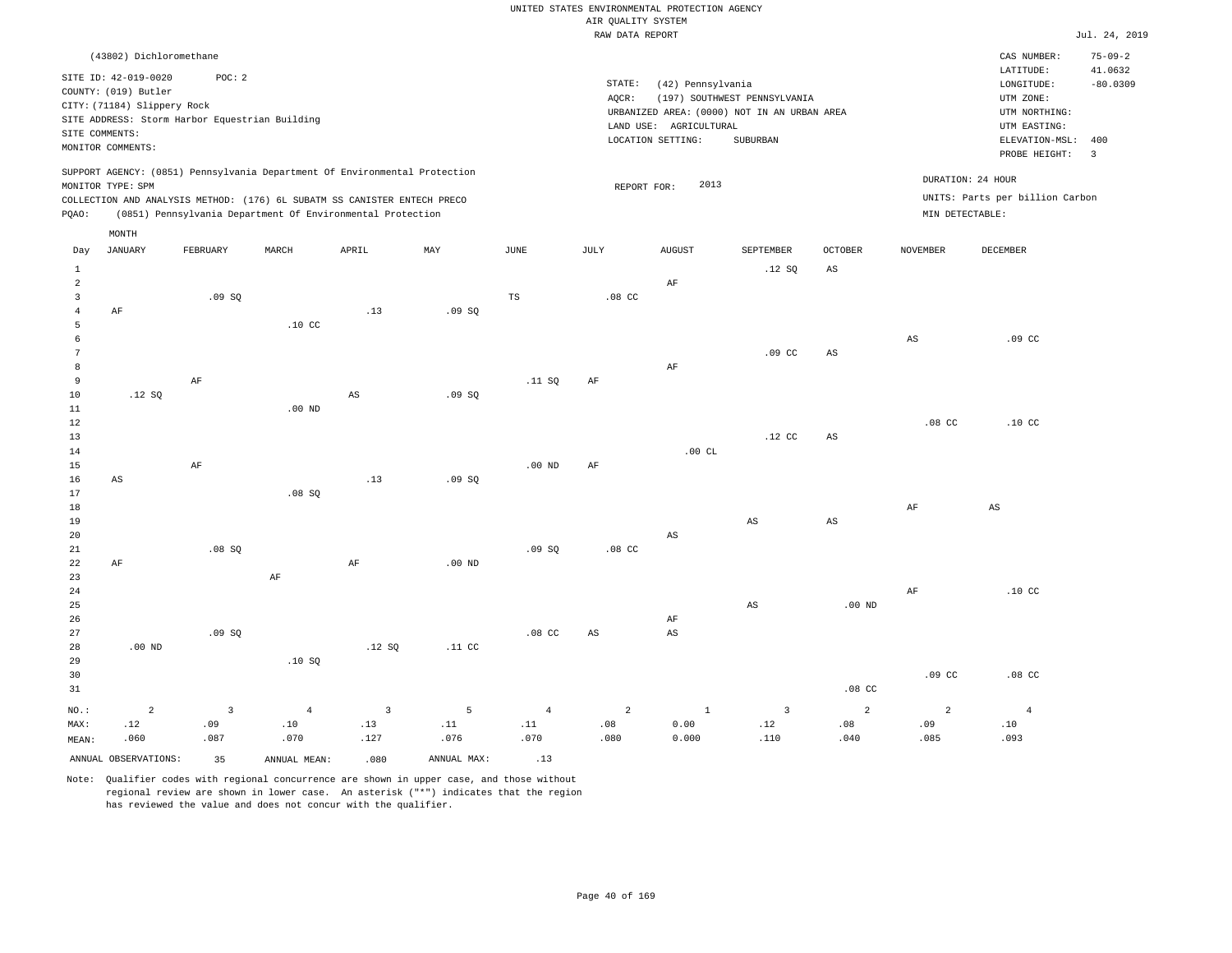| (43802) Dichloromethane                                                    |                   |                                                            |     |      |      |                                             |                              |                |                   | CAS NUMBER:                     | $75 - 09 - 2$ |
|----------------------------------------------------------------------------|-------------------|------------------------------------------------------------|-----|------|------|---------------------------------------------|------------------------------|----------------|-------------------|---------------------------------|---------------|
| SITE ID: 42-019-0020                                                       | POC:2             |                                                            |     |      |      |                                             |                              |                |                   | LATITUDE:                       | 41.0632       |
|                                                                            |                   |                                                            |     |      |      | STATE:<br>(42) Pennsylvania                 |                              |                |                   | LONGITUDE:                      | $-80.0309$    |
| COUNTY: (019) Butler                                                       |                   |                                                            |     |      |      | AOCR:                                       | (197) SOUTHWEST PENNSYLVANIA |                |                   | UTM ZONE:                       |               |
| CITY: (71184) Slippery Rock                                                |                   |                                                            |     |      |      | URBANIZED AREA: (0000) NOT IN AN URBAN AREA |                              |                |                   | UTM NORTHING:                   |               |
| SITE ADDRESS: Storm Harbor Equestrian Building                             |                   |                                                            |     |      |      | AGRICULTURAL<br>LAND USE:                   |                              |                |                   | UTM EASTING:                    |               |
| SITE COMMENTS:                                                             |                   |                                                            |     |      |      | LOCATION SETTING:                           | SUBURBAN                     |                |                   | ELEVATION-MSL:                  | -400          |
| MONITOR COMMENTS:                                                          |                   |                                                            |     |      |      |                                             |                              |                |                   | PROBE HEIGHT:                   |               |
|                                                                            |                   |                                                            |     |      |      |                                             |                              |                |                   |                                 | - 3           |
| SUPPORT AGENCY: (0851) Pennsylvania Department Of Environmental Protection |                   |                                                            |     |      |      |                                             |                              |                |                   |                                 |               |
| MONITOR TYPE: SPM                                                          |                   |                                                            |     |      |      | 2014<br>REPORT FOR:                         |                              |                | DURATION: 24 HOUR |                                 |               |
| COLLECTION AND ANALYSIS METHOD: (176) 6L SUBATM SS CANISTER ENTECH PRECO   |                   |                                                            |     |      |      |                                             |                              |                |                   | UNITS: Parts per billion Carbon |               |
| POAO:                                                                      |                   | (0851) Pennsylvania Department Of Environmental Protection |     |      |      |                                             |                              |                | MIN DETECTABLE:   |                                 |               |
|                                                                            |                   |                                                            |     |      |      |                                             |                              |                |                   |                                 |               |
| MONTH                                                                      |                   |                                                            |     |      |      |                                             |                              |                |                   |                                 |               |
| JANUARY<br>Day                                                             | FEBRUARY<br>MARCH | APRIL                                                      | MAY | JUNE | JULY | <b>AUGUST</b>                               | SEPTEMBER                    | <b>OCTOBER</b> | <b>NOVEMBER</b>   | DECEMBER                        |               |

| $\mathbf{1}$    |                      |                              |                  |                  |                  |                              |                  |                  |                                            |                  | $.07$ CC                     | $.09$ CC |
|-----------------|----------------------|------------------------------|------------------|------------------|------------------|------------------------------|------------------|------------------|--------------------------------------------|------------------|------------------------------|----------|
| $\overline{a}$  |                      |                              |                  |                  |                  |                              |                  |                  | $.09$ CC                                   | $\rm{AF}$        |                              |          |
| 3               |                      |                              |                  |                  |                  |                              |                  | .10 <sub>C</sub> |                                            |                  |                              |          |
| $\overline{4}$  |                      | $\mathbb{A}\mathbb{S}$       |                  |                  |                  | $.09$ CC                     | $\rm{AF}$        |                  |                                            |                  |                              |          |
| 5               | $.09$ CC             |                              |                  | $.09$ CC         | .11 <sub>C</sub> |                              |                  |                  |                                            |                  |                              |          |
| 6               |                      |                              | $.09$ CC         |                  |                  |                              |                  |                  |                                            |                  |                              |          |
| $7\phantom{.0}$ |                      |                              |                  |                  |                  |                              |                  |                  |                                            |                  | .06 <sub>C</sub>             | $.08$ CC |
| 8               |                      |                              |                  |                  |                  |                              |                  |                  | .10 <sub>C</sub>                           | .10 <sub>C</sub> |                              |          |
| 9               |                      |                              |                  |                  |                  |                              |                  | $\rm{AF}$        |                                            |                  |                              |          |
| $10$            |                      | $\rm AF$                     |                  |                  |                  | .09 <sub>c</sub>             | $.08$ CC         |                  |                                            |                  |                              |          |
| 11              | $.08$ CC             |                              |                  | .10 <sub>C</sub> | $.10$ CC         |                              |                  |                  |                                            |                  |                              |          |
| 12              |                      |                              | .11 $CC$         |                  |                  |                              |                  |                  |                                            |                  |                              |          |
| 13              |                      |                              |                  |                  |                  |                              |                  |                  |                                            |                  | .10 <sub>C</sub>             | .10SQ    |
| 14              |                      |                              |                  |                  |                  |                              |                  |                  | .09 <sub>c</sub>                           | .39 <sub>5</sub> |                              |          |
| 15              |                      |                              |                  |                  |                  |                              |                  | .17 <sub>5</sub> |                                            |                  |                              |          |
| 16              |                      | .09 CC                       |                  |                  |                  | .11 <sub>c</sub>             | .10 <sub>C</sub> |                  |                                            |                  |                              |          |
| 17              | $.08$ CC             |                              |                  | .265             | .14 <sub>5</sub> |                              |                  |                  |                                            |                  |                              |          |
| 18              |                      |                              | $.08$ CC         |                  |                  |                              |                  |                  |                                            |                  |                              |          |
| 19              |                      |                              |                  |                  |                  |                              |                  |                  |                                            |                  | .08 <sub>C</sub>             | .10SQ    |
| 20              |                      |                              |                  |                  |                  |                              |                  |                  | $_{\rm AS}$                                | $.08$ CC         |                              |          |
| 21              |                      |                              |                  |                  |                  |                              |                  | $.08$ CC         |                                            |                  |                              |          |
| 22              |                      | $.11$ CC                     |                  |                  |                  | $_{\rm AS}$                  | $\rm{AF}$        |                  |                                            |                  |                              |          |
| 23              | $.08$ CC             |                              |                  | .10 <sub>C</sub> | $\rm AF$         |                              |                  |                  |                                            |                  |                              |          |
| 24              |                      |                              | .18 <sub>5</sub> |                  |                  |                              |                  |                  |                                            |                  |                              |          |
| 25              |                      |                              |                  |                  |                  |                              |                  |                  |                                            |                  | .11 <sub>c</sub>             | .10SQ    |
| 26              |                      |                              |                  |                  |                  |                              |                  |                  | $.09$ CC                                   | .10 <sub>C</sub> |                              |          |
| 27              |                      |                              |                  |                  |                  |                              |                  | $.07$ CC         |                                            |                  |                              |          |
| 28              |                      | $.08$ CC                     |                  |                  |                  | .10 <sub>C</sub>             | $.00$ ND         |                  |                                            |                  |                              |          |
| 29              | .09 <sub>c</sub>     |                              |                  | .12              | $.10$ CC         |                              |                  |                  |                                            |                  |                              |          |
| 30              |                      |                              | $.08$ CC         |                  |                  |                              |                  |                  |                                            |                  |                              |          |
| 31              |                      |                              |                  |                  |                  |                              |                  |                  |                                            |                  |                              | .10SQ    |
| $NO.$ :         | 5                    | $\overline{\mathbf{3}}$      | 5                | 5                | $\overline{4}$   | $\overline{4}$               | $\overline{3}$   | $\overline{4}$   | $\overline{4}$                             | $\overline{4}$   | $\,$ 5                       | 6        |
| MAX:            | .09                  | $\footnotesize\substack{11}$ | $.18\,$          | .26              | $.14\,$          | $\footnotesize\substack{11}$ | $.10$            | $.17\,$          | $\footnotesize\relax\relax\relax0$ .<br>10 | .39              | $\footnotesize\substack{11}$ | .10      |
| MEAN:           | .084                 | .093                         | .108             | .134             | .113             | .098                         | .060             | .105             | .093                                       | .168             | .084                         | .095     |
|                 | ANNUAL OBSERVATIONS: | 52                           | ANNUAL MEAN:     | .103             | ANNUAL MAX:      | .39                          |                  |                  |                                            |                  |                              |          |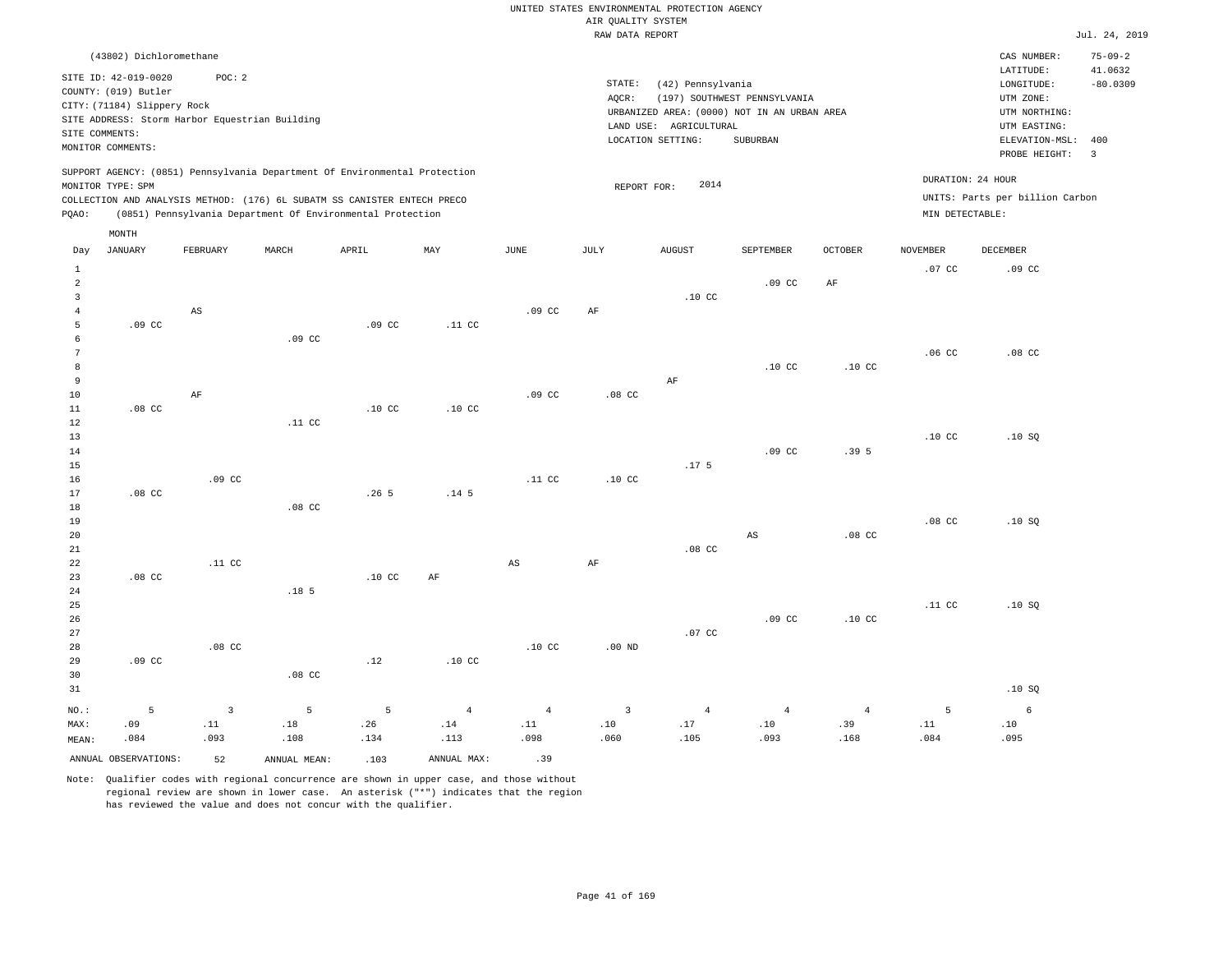|                |                             |                                                |                  |                                                                            |                  |                        | RAW DATA REPORT  |                                             |                              |                  |                 |                                 | Jul. 24, 2019            |
|----------------|-----------------------------|------------------------------------------------|------------------|----------------------------------------------------------------------------|------------------|------------------------|------------------|---------------------------------------------|------------------------------|------------------|-----------------|---------------------------------|--------------------------|
|                | (43802) Dichloromethane     |                                                |                  |                                                                            |                  |                        |                  |                                             |                              |                  |                 | CAS NUMBER:<br>LATITUDE:        | $75 - 09 - 2$<br>41.0632 |
|                | SITE ID: 42-019-0020        | POC: 2                                         |                  |                                                                            |                  |                        | STATE:           | (42) Pennsylvania                           |                              |                  |                 | LONGITUDE:                      | $-80.0309$               |
|                | COUNTY: (019) Butler        |                                                |                  |                                                                            |                  |                        | AOCR:            |                                             | (197) SOUTHWEST PENNSYLVANIA |                  |                 | UTM ZONE:                       |                          |
|                | CITY: (71184) Slippery Rock |                                                |                  |                                                                            |                  |                        |                  | URBANIZED AREA: (0000) NOT IN AN URBAN AREA |                              |                  |                 | UTM NORTHING:                   |                          |
|                |                             | SITE ADDRESS: Storm Harbor Equestrian Building |                  |                                                                            |                  |                        |                  | LAND USE: AGRICULTURAL                      |                              |                  |                 | UTM EASTING:                    |                          |
|                | SITE COMMENTS:              |                                                |                  |                                                                            |                  |                        |                  | LOCATION SETTING:                           | SUBURBAN                     |                  |                 | ELEVATION-MSL:                  | 400                      |
|                | MONITOR COMMENTS:           |                                                |                  |                                                                            |                  |                        |                  |                                             |                              |                  |                 | PROBE HEIGHT: 3                 |                          |
|                |                             |                                                |                  | SUPPORT AGENCY: (0851) Pennsylvania Department Of Environmental Protection |                  |                        |                  |                                             |                              |                  |                 |                                 |                          |
|                | MONITOR TYPE: SPM           |                                                |                  |                                                                            |                  |                        |                  | 2015<br>REPORT FOR:                         |                              |                  |                 | DURATION: 24 HOUR               |                          |
|                |                             |                                                |                  | COLLECTION AND ANALYSIS METHOD: (176) 6L SUBATM SS CANISTER ENTECH PRECO   |                  |                        |                  |                                             |                              |                  |                 | UNITS: Parts per billion Carbon |                          |
| PQAO:          |                             |                                                |                  | (0851) Pennsylvania Department Of Environmental Protection                 |                  |                        |                  |                                             |                              |                  | MIN DETECTABLE: |                                 |                          |
|                | MONTH                       |                                                |                  |                                                                            |                  |                        |                  |                                             |                              |                  |                 |                                 |                          |
| Day            | <b>JANUARY</b>              | FEBRUARY                                       | MARCH            | APRIL                                                                      | MAY              | JUNE                   | JULY             | AUGUST                                      | SEPTEMBER                    | <b>OCTOBER</b>   | <b>NOVEMBER</b> | DECEMBER                        |                          |
| 1              |                             |                                                | .08 <sub>c</sub> |                                                                            |                  |                        |                  |                                             |                              |                  |                 |                                 |                          |
| 2              |                             |                                                |                  |                                                                            |                  |                        |                  |                                             |                              |                  | .07QX           | AF                              |                          |
| $\overline{3}$ |                             |                                                |                  |                                                                            |                  |                        |                  |                                             | .08 <sub>C</sub>             | $.00$ ND         |                 |                                 |                          |
|                |                             |                                                |                  |                                                                            |                  |                        |                  | $\rm AF$                                    |                              |                  |                 |                                 |                          |
| 5              |                             | .10 <sub>C</sub>                               |                  |                                                                            |                  | .10 <sub>c</sub>       | AF               |                                             |                              |                  |                 |                                 |                          |
|                | .09 <sub>c</sub>            |                                                |                  | .07 CC                                                                     | AS               |                        |                  |                                             |                              |                  |                 |                                 |                          |
|                |                             |                                                | .07 CC           |                                                                            |                  |                        |                  |                                             |                              |                  |                 |                                 |                          |
| 8              |                             |                                                |                  |                                                                            |                  |                        |                  |                                             |                              |                  | .07SQ           | .10S                            |                          |
| 9              |                             |                                                |                  |                                                                            |                  |                        |                  |                                             | $.00$ ND                     | .07 CC           |                 |                                 |                          |
| 10             |                             |                                                |                  |                                                                            |                  |                        |                  | .06 <sub>C</sub>                            |                              |                  |                 |                                 |                          |
| 11             |                             | .12 <sub>c</sub>                               |                  |                                                                            |                  | .12 <sub>c</sub>       | .07 <sub>c</sub> |                                             |                              |                  |                 |                                 |                          |
| 12             | AF                          |                                                |                  | .11 <sub>c</sub>                                                           | AS               |                        |                  |                                             |                              |                  |                 |                                 |                          |
| 13             |                             |                                                | .10 <sub>C</sub> |                                                                            |                  |                        |                  |                                             |                              |                  |                 |                                 |                          |
| 14             |                             |                                                |                  |                                                                            |                  |                        |                  |                                             |                              |                  | .07S            | AF                              |                          |
| 15             |                             |                                                |                  |                                                                            |                  |                        |                  |                                             | .08 SQ                       | .07 <sub>c</sub> |                 |                                 |                          |
| 16<br>17       |                             | .12 <sub>c</sub>                               |                  |                                                                            |                  | $\mathbb{A}\mathbb{S}$ | .07 <sub>c</sub> | .07 <sub>c</sub>                            |                              |                  |                 |                                 |                          |
| 18             | AF                          |                                                |                  | .08S                                                                       | .10 <sub>c</sub> |                        |                  |                                             |                              |                  |                 |                                 |                          |
| 19             |                             |                                                | .07 <sub>c</sub> |                                                                            |                  |                        |                  |                                             |                              |                  |                 |                                 |                          |
|                |                             |                                                |                  |                                                                            |                  |                        |                  |                                             |                              |                  |                 |                                 |                          |

20 21 22 23 24 25 .11 CC .08 CC .07 CC .09 SQ AS AF .07 CC .00 ND .06 CC .08 SQ .06 SQ TS

26 27 28 29 30 31 .09 CC .10 CC .07 SQ .10 CC AF .08 CC .00 ND .07 CC AF .07 SQ .08 QX

NO.: MAX: MEAN: 3 .11 .097 4 .12 .105 6 .10 .082 5 .11 .084 2 .10 .100 2 .12 .110 4 .08 .073 4 .07 .033 5 .08 .058 4 .08 .055 5 .07 .068 2 .10 .090 ANNUAL OBSERVATIONS:  $46$  ANNUAL MEAN: .076 ANNUAL MAX: .12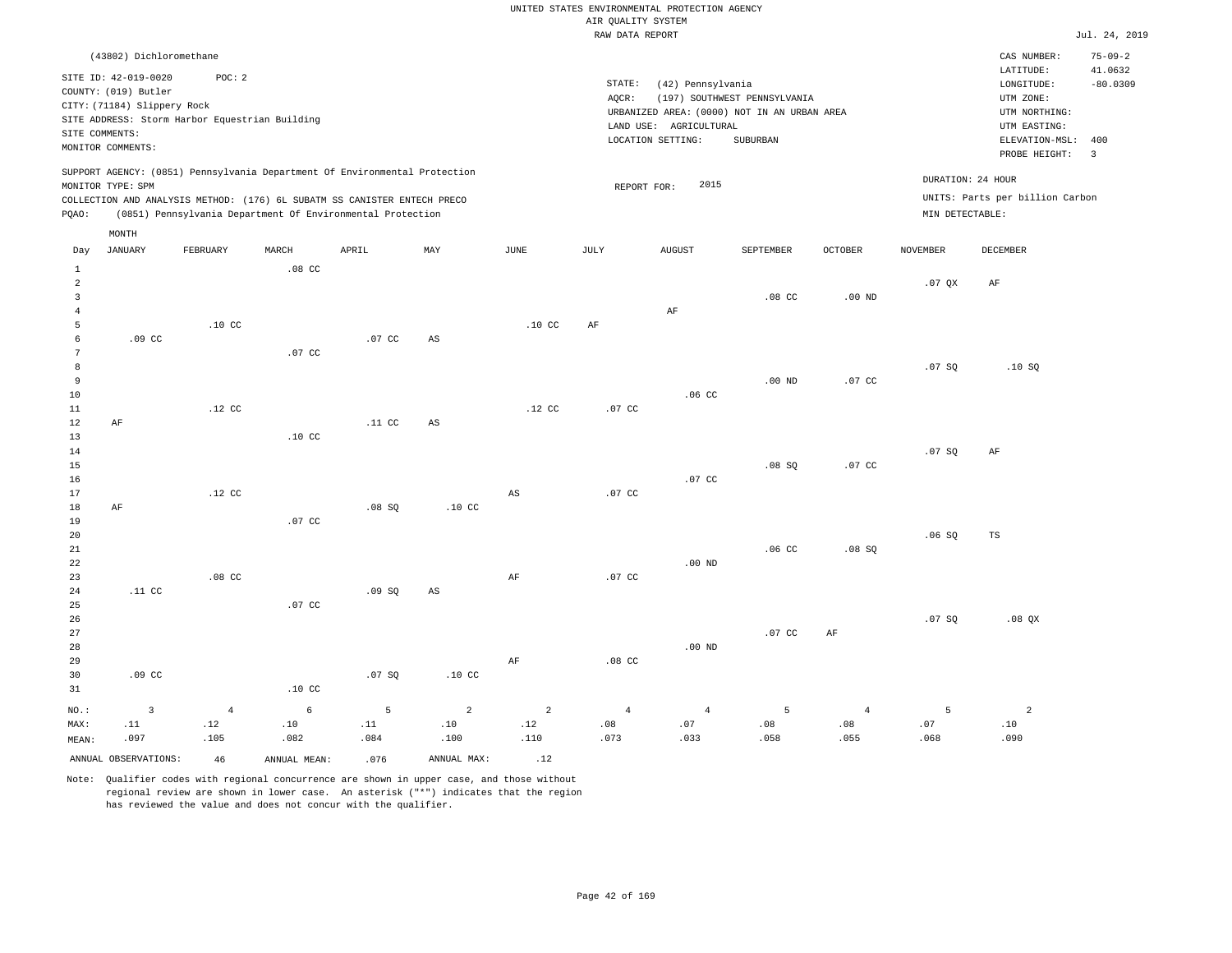|                |                                                                                                                                                    |                |                   |                                                                                                                                        |                   |                   | RAW DATA REPORT   |                                                                  |                                                                                         |                        |                   |                                                                                                              | Jul. 24, 2019                           |
|----------------|----------------------------------------------------------------------------------------------------------------------------------------------------|----------------|-------------------|----------------------------------------------------------------------------------------------------------------------------------------|-------------------|-------------------|-------------------|------------------------------------------------------------------|-----------------------------------------------------------------------------------------|------------------------|-------------------|--------------------------------------------------------------------------------------------------------------|-----------------------------------------|
|                | (43803) Chloroform                                                                                                                                 |                |                   |                                                                                                                                        |                   |                   |                   |                                                                  |                                                                                         |                        |                   | CAS NUMBER:                                                                                                  | $67 - 66 - 3$                           |
| SITE COMMENTS: | SITE ID: 42-019-0020<br>COUNTY: (019) Butler<br>CITY: (71184) Slippery Rock<br>SITE ADDRESS: Storm Harbor Equestrian Building<br>MONITOR COMMENTS: | POC: 2         |                   |                                                                                                                                        |                   |                   | STATE:<br>AQCR:   | (42) Pennsylvania<br>LAND USE: AGRICULTURAL<br>LOCATION SETTING: | (197) SOUTHWEST PENNSYLVANIA<br>URBANIZED AREA: (0000) NOT IN AN URBAN AREA<br>SUBURBAN |                        |                   | LATITUDE:<br>LONGITUDE:<br>UTM ZONE:<br>UTM NORTHING:<br>UTM EASTING:<br>ELEVATION-MSL: 400<br>PROBE HEIGHT: | 41.0632<br>$-80.0309$<br>$\overline{3}$ |
|                |                                                                                                                                                    |                |                   | SUPPORT AGENCY: (0851) Pennsylvania Department Of Environmental Protection                                                             |                   |                   |                   |                                                                  |                                                                                         |                        |                   | DURATION: 24 HOUR                                                                                            |                                         |
|                | MONITOR TYPE: SPM                                                                                                                                  |                |                   |                                                                                                                                        |                   |                   | REPORT FOR:       | 2013                                                             |                                                                                         |                        |                   | UNITS: Parts per billion Carbon                                                                              |                                         |
| PQAO:          |                                                                                                                                                    |                |                   | COLLECTION AND ANALYSIS METHOD: (176) 6L SUBATM SS CANISTER ENTECH PRECO<br>(0851) Pennsylvania Department Of Environmental Protection |                   |                   |                   |                                                                  |                                                                                         |                        | MIN DETECTABLE:   |                                                                                                              |                                         |
|                |                                                                                                                                                    |                |                   |                                                                                                                                        |                   |                   |                   |                                                                  |                                                                                         |                        |                   |                                                                                                              |                                         |
| Day            | MONTH<br><b>JANUARY</b>                                                                                                                            | FEBRUARY       | MARCH             | APRIL                                                                                                                                  | MAY               | $\mathtt{JUNE}$   | JULY              | ${\tt AUGUST}$                                                   | SEPTEMBER                                                                               | <b>OCTOBER</b>         | <b>NOVEMBER</b>   | DECEMBER                                                                                                     |                                         |
| $\mathbf{1}$   |                                                                                                                                                    |                |                   |                                                                                                                                        |                   |                   |                   |                                                                  | $.00$ ND                                                                                | $\mathbb{A}\mathbb{S}$ |                   |                                                                                                              |                                         |
| $\overline{a}$ |                                                                                                                                                    |                |                   |                                                                                                                                        |                   |                   |                   | AF                                                               |                                                                                         |                        |                   |                                                                                                              |                                         |
| $\overline{3}$ |                                                                                                                                                    | $.00$ ND       |                   |                                                                                                                                        |                   | $\mathbb{TS}$     | .00 <sub>ND</sub> |                                                                  |                                                                                         |                        |                   |                                                                                                              |                                         |
| $\overline{4}$ | AF                                                                                                                                                 |                |                   | $.00$ ND                                                                                                                               | $.00$ ND          |                   |                   |                                                                  |                                                                                         |                        |                   |                                                                                                              |                                         |
| 5              |                                                                                                                                                    |                | $.00$ ND          |                                                                                                                                        |                   |                   |                   |                                                                  |                                                                                         |                        |                   |                                                                                                              |                                         |
| 6<br>7         |                                                                                                                                                    |                |                   |                                                                                                                                        |                   |                   |                   |                                                                  | $.00$ ND                                                                                | $_{\rm AS}$            | $_{\rm AS}$       | $.00$ ND                                                                                                     |                                         |
| 8              |                                                                                                                                                    |                |                   |                                                                                                                                        |                   |                   |                   | AF                                                               |                                                                                         |                        |                   |                                                                                                              |                                         |
| $\overline{9}$ |                                                                                                                                                    | $\rm AF$       |                   |                                                                                                                                        |                   | .00 <sub>ND</sub> | AF                |                                                                  |                                                                                         |                        |                   |                                                                                                              |                                         |
| 10             | .00 <sub>ND</sub>                                                                                                                                  |                |                   | $_{\rm AS}$                                                                                                                            | $.00$ ND          |                   |                   |                                                                  |                                                                                         |                        |                   |                                                                                                              |                                         |
| $11\,$         |                                                                                                                                                    |                | $.00$ ND          |                                                                                                                                        |                   |                   |                   |                                                                  |                                                                                         |                        |                   |                                                                                                              |                                         |
| 12             |                                                                                                                                                    |                |                   |                                                                                                                                        |                   |                   |                   |                                                                  |                                                                                         |                        | .00 <sub>ND</sub> | .00 <sub>ND</sub>                                                                                            |                                         |
| 13             |                                                                                                                                                    |                |                   |                                                                                                                                        |                   |                   |                   |                                                                  | $.00$ ND                                                                                | $_{\rm AS}$            |                   |                                                                                                              |                                         |
| 14<br>15       |                                                                                                                                                    | AF             |                   |                                                                                                                                        |                   | .00 <sub>ND</sub> | AF                | .00CL                                                            |                                                                                         |                        |                   |                                                                                                              |                                         |
| 16             | AS                                                                                                                                                 |                |                   | $.00$ ND                                                                                                                               | $.00$ ND          |                   |                   |                                                                  |                                                                                         |                        |                   |                                                                                                              |                                         |
| 17             |                                                                                                                                                    |                | .00 <sub>ND</sub> |                                                                                                                                        |                   |                   |                   |                                                                  |                                                                                         |                        |                   |                                                                                                              |                                         |
| 18             |                                                                                                                                                    |                |                   |                                                                                                                                        |                   |                   |                   |                                                                  |                                                                                         |                        | AF                | $_{\rm AS}$                                                                                                  |                                         |
| 19             |                                                                                                                                                    |                |                   |                                                                                                                                        |                   |                   |                   |                                                                  | AS                                                                                      | AS                     |                   |                                                                                                              |                                         |
| 20             |                                                                                                                                                    |                |                   |                                                                                                                                        |                   |                   |                   | $\mathbb{A}\mathbb{S}$                                           |                                                                                         |                        |                   |                                                                                                              |                                         |
| 21             |                                                                                                                                                    | $.00$ ND       |                   |                                                                                                                                        |                   | $.00$ ND          | $.00$ ND          |                                                                  |                                                                                         |                        |                   |                                                                                                              |                                         |
| 22<br>23       | AF                                                                                                                                                 |                | $\rm{AF}$         | AF                                                                                                                                     | .00 <sub>ND</sub> |                   |                   |                                                                  |                                                                                         |                        |                   |                                                                                                              |                                         |
| 24             |                                                                                                                                                    |                |                   |                                                                                                                                        |                   |                   |                   |                                                                  |                                                                                         |                        | AF                | $.00$ ND                                                                                                     |                                         |
| 25             |                                                                                                                                                    |                |                   |                                                                                                                                        |                   |                   |                   |                                                                  | $_{\rm AS}$                                                                             | $.00$ ND               |                   |                                                                                                              |                                         |
| 26             |                                                                                                                                                    |                |                   |                                                                                                                                        |                   |                   |                   | AF                                                               |                                                                                         |                        |                   |                                                                                                              |                                         |
| 27             |                                                                                                                                                    | $.00$ ND       |                   |                                                                                                                                        |                   | $.00$ ND          | AS                | AS                                                               |                                                                                         |                        |                   |                                                                                                              |                                         |
| 28<br>29       | .00 <sub>ND</sub>                                                                                                                                  |                | $.00$ ND          | .00 <sub>ND</sub>                                                                                                                      | .00 <sub>ND</sub> |                   |                   |                                                                  |                                                                                         |                        |                   |                                                                                                              |                                         |
| 30             |                                                                                                                                                    |                |                   |                                                                                                                                        |                   |                   |                   |                                                                  |                                                                                         |                        | .00 <sub>ND</sub> | $.00$ ND                                                                                                     |                                         |
| 31             |                                                                                                                                                    |                |                   |                                                                                                                                        |                   |                   |                   |                                                                  |                                                                                         | .00 <sub>ND</sub>      |                   |                                                                                                              |                                         |
| NO.:           | $\overline{a}$                                                                                                                                     | $\overline{3}$ | $\overline{4}$    | $\overline{3}$                                                                                                                         | 5                 | $\overline{4}$    | $\overline{a}$    | $1\,$                                                            | $\overline{3}$                                                                          | 2                      | $\overline{a}$    | $\overline{4}$                                                                                               |                                         |
| MAX:           | 0.00                                                                                                                                               | 0.00           | 0.00              | 0.00                                                                                                                                   | 0.00              | 0.00              | 0.00              | 0.00                                                             | 0.00                                                                                    | 0.00                   | 0.00              | 0.00                                                                                                         |                                         |
| MEAN:          | 0.000                                                                                                                                              | 0.000          | 0.000             | 0.000                                                                                                                                  | 0.000             | 0.000             | 0.000             | 0.000                                                            | 0.000                                                                                   | 0.000                  | 0.000             | 0.000                                                                                                        |                                         |
|                | ANNUAL OBSERVATIONS:                                                                                                                               | 35             | ANNUAL MEAN:      | 0.000                                                                                                                                  | ANNUAL MAX:       | 0.00              |                   |                                                                  |                                                                                         |                        |                   |                                                                                                              |                                         |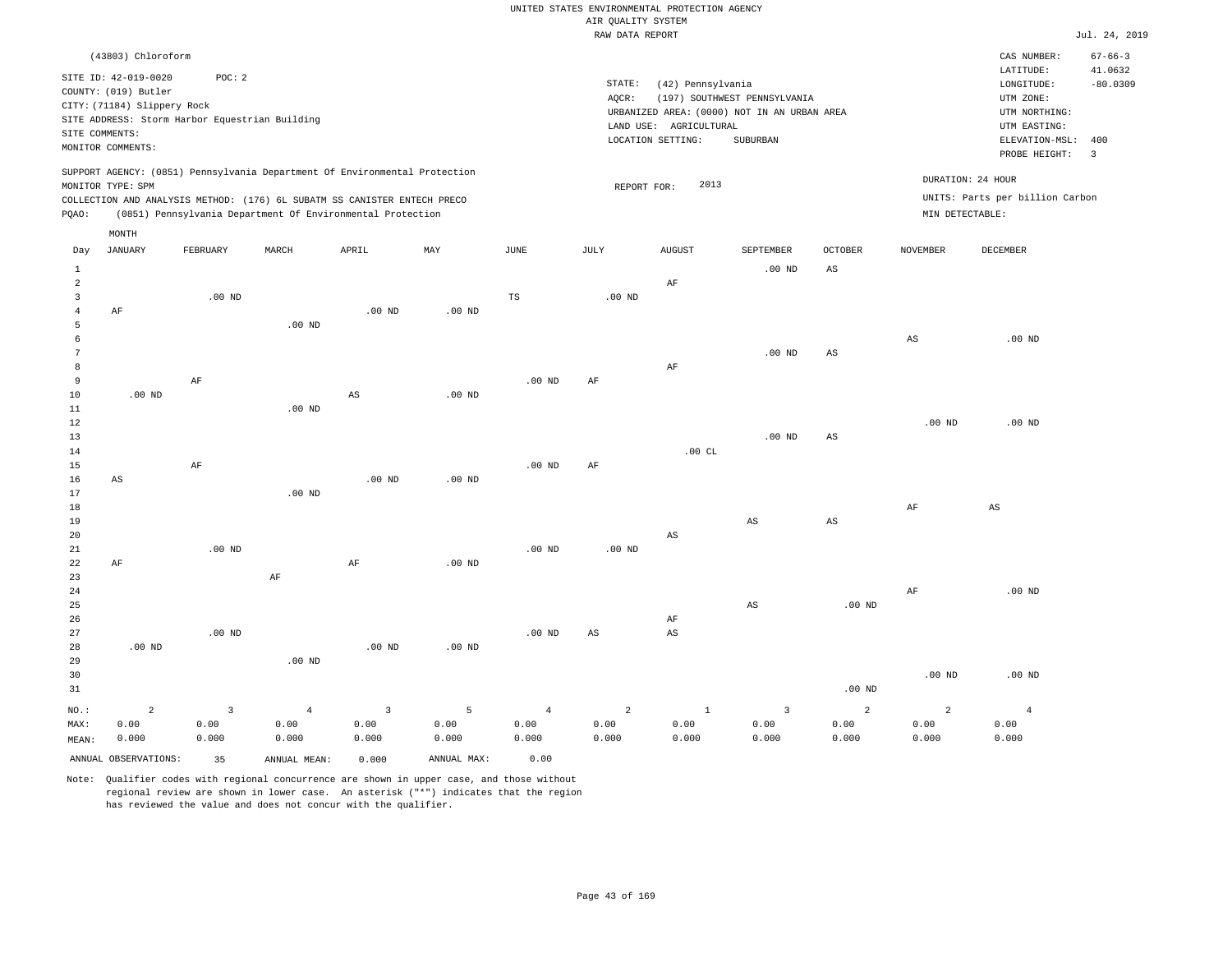| RAW DATA REPORT                                                                                                                                                                                                                                    |                      |          |                 |                                                                                            |                              |                |                                      |                                                          |                                 |  |  |  |  |
|----------------------------------------------------------------------------------------------------------------------------------------------------------------------------------------------------------------------------------------------------|----------------------|----------|-----------------|--------------------------------------------------------------------------------------------|------------------------------|----------------|--------------------------------------|----------------------------------------------------------|---------------------------------|--|--|--|--|
| (43803) Chloroform                                                                                                                                                                                                                                 |                      |          |                 |                                                                                            |                              |                |                                      | CAS NUMBER:<br>LATITUDE:                                 | $67 - 66 - 3$<br>41.0632        |  |  |  |  |
| SITE ID: 42-019-0020<br>POC: 2<br>COUNTY: (019) Butler<br>CITY: (71184) Slippery Rock<br>SITE ADDRESS: Storm Harbor Equestrian Building<br>SITE COMMENTS:                                                                                          |                      |          | STATE:<br>AOCR: | (42) Pennsylvania<br>URBANIZED AREA: (0000) NOT IN AN URBAN AREA<br>LAND USE: AGRICULTURAL | (197) SOUTHWEST PENNSYLVANIA |                |                                      | LONGITUDE:<br>UTM ZONE:<br>UTM NORTHING:<br>UTM EASTING: | $-80.0309$                      |  |  |  |  |
| MONITOR COMMENTS:                                                                                                                                                                                                                                  |                      |          |                 | LOCATION SETTING:                                                                          | SUBURBAN                     |                |                                      | ELEVATION-MSL:<br>PROBE HEIGHT:                          | 400<br>$\overline{\phantom{a}}$ |  |  |  |  |
| SUPPORT AGENCY: (0851) Pennsylvania Department Of Environmental Protection<br>MONITOR TYPE: SPM<br>COLLECTION AND ANALYSIS METHOD: (176) 6L SUBATM SS CANISTER ENTECH PRECO<br>(0851) Pennsylvania Department Of Environmental Protection<br>PQAO: |                      |          |                 | 2014<br>REPORT FOR:                                                                        |                              |                | DURATION: 24 HOUR<br>MIN DETECTABLE: | UNITS: Parts per billion Carbon                          |                                 |  |  |  |  |
| MONTH                                                                                                                                                                                                                                              |                      |          |                 |                                                                                            |                              |                |                                      |                                                          |                                 |  |  |  |  |
| JANUARY<br>FEBRUARY<br>MARCH<br>Day                                                                                                                                                                                                                | APRIL<br>MAY         | JUNE     | JULY            | <b>AUGUST</b>                                                                              | SEPTEMBER                    | <b>OCTOBER</b> | <b>NOVEMBER</b>                      | DECEMBER                                                 |                                 |  |  |  |  |
| 2<br>3                                                                                                                                                                                                                                             |                      |          |                 | $.00$ ND                                                                                   | $.00$ ND                     | AF             | $.00$ ND                             | $.00$ ND                                                 |                                 |  |  |  |  |
| AS                                                                                                                                                                                                                                                 |                      | $.00$ ND | AF              |                                                                                            |                              |                |                                      |                                                          |                                 |  |  |  |  |
| $.00$ ND<br>5<br>$.00$ ND<br>6                                                                                                                                                                                                                     | $.00$ ND<br>$.00$ ND |          |                 |                                                                                            |                              |                |                                      |                                                          |                                 |  |  |  |  |
| 9                                                                                                                                                                                                                                                  |                      |          |                 | AF                                                                                         | $.00$ ND                     | $.00$ ND       | $.00$ ND                             | $.00$ ND                                                 |                                 |  |  |  |  |

| 10          |          | AF       |          |          |           | $.00$ ND | $.00$ ND |          |          |          |          |          |
|-------------|----------|----------|----------|----------|-----------|----------|----------|----------|----------|----------|----------|----------|
| 11          | $.00$ ND |          |          | $.00$ ND | $.00$ ND  |          |          |          |          |          |          |          |
| 12          |          |          | $.00$ ND |          |           |          |          |          |          |          |          |          |
| 13          |          |          |          |          |           |          |          |          |          |          | $.00$ ND | $.00$ ND |
| $14$        |          |          |          |          |           |          |          |          | $.00$ ND | $.00$ ND |          |          |
| 15          |          |          |          |          |           |          |          | $.00$ ND |          |          |          |          |
| 16          |          | $.00$ ND |          |          |           | $.00$ ND | $.00$ ND |          |          |          |          |          |
| 17          | $.00$ ND |          |          | $.00$ ND | $.00$ ND  |          |          |          |          |          |          |          |
| 18          |          |          | $.00$ ND |          |           |          |          |          |          |          |          |          |
| 19          |          |          |          |          |           |          |          |          |          |          | $.00$ ND | $.00$ ND |
| 20          |          |          |          |          |           |          |          |          | AS       | $.00$ ND |          |          |
| $2\sqrt{1}$ |          |          |          |          |           |          |          | $.00$ ND |          |          |          |          |
| $2\sqrt{2}$ |          | $.00$ ND |          |          |           | AS       | AF       |          |          |          |          |          |
| 23          | $.00$ ND |          |          | $.00$ ND | $\rm{AF}$ |          |          |          |          |          |          |          |
| $2\sqrt{4}$ |          |          | .50      |          |           |          |          |          |          |          |          |          |
| $25\,$      |          |          |          |          |           |          |          |          |          |          | $.00$ ND | $.00$ ND |
| $26\,$      |          |          |          |          |           |          |          |          | $.00$ ND | $.00$ ND |          |          |
| 27          |          |          |          |          |           |          |          | $.00$ ND |          |          |          |          |
| 28          |          | $.00$ ND |          |          |           | $.00$ ND | $.00$ ND |          |          |          |          |          |

| 29    | $.00$ ND |                         |                  | $.00$ ND              | $.00$ ND |         |       |       |                 |                 |       |          |
|-------|----------|-------------------------|------------------|-----------------------|----------|---------|-------|-------|-----------------|-----------------|-------|----------|
| 30    |          |                         | $.00$ ND         |                       |          |         |       |       |                 |                 |       |          |
| 31    |          |                         |                  |                       |          |         |       |       |                 |                 |       | $.00$ ND |
| NO.:  | $5 - 5$  | $\overline{\mathbf{3}}$ |                  | $5 \qquad 5 \qquad 4$ |          | $4 - 4$ | 3 4   |       | $4\overline{ }$ | $4\overline{4}$ | -5    | 6        |
| MAX:  | 0.00     | 0.00                    | .50 <sub>1</sub> | 0.00                  | 0.00     | 0.00    | 0.00  | 0.00  | 0.00            | 0.00            | 0.00  | 0.00     |
| MEAN: | 0.000    | 0.000                   | .100             | 0.000                 | 0.000    | 0.000   | 0.000 | 0.000 | 0.000           | 0.000           | 0.000 | 0.000    |
|       |          |                         |                  |                       |          |         |       |       |                 |                 |       |          |

ANNUAL OBSERVATIONS: 52 ANNUAL MEAN: .010 ANNUAL MAX: .50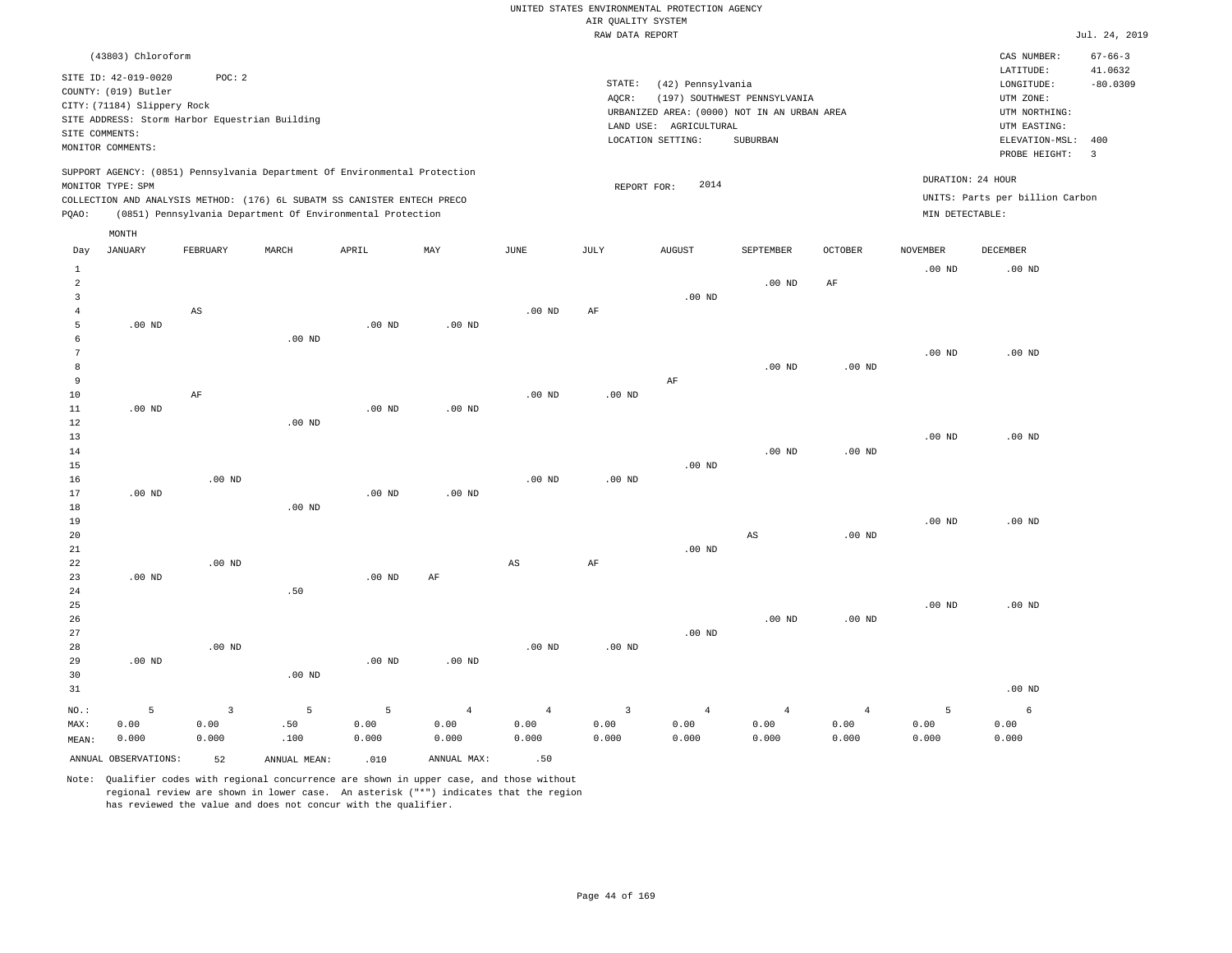|                               |                                                                    |                                                                                                                                                                                                                      |          |          |     |          | RAW DATA REPORT |                                                                                            |                              |                   |                   |                                                                  | Jul. 24, 2019                          |
|-------------------------------|--------------------------------------------------------------------|----------------------------------------------------------------------------------------------------------------------------------------------------------------------------------------------------------------------|----------|----------|-----|----------|-----------------|--------------------------------------------------------------------------------------------|------------------------------|-------------------|-------------------|------------------------------------------------------------------|----------------------------------------|
|                               | (43803) Chloroform<br>SITE ID: 42-019-0020<br>COUNTY: (019) Butler | POC:2                                                                                                                                                                                                                |          |          |     |          | STATE:<br>AOCR: | (42) Pennsylvania                                                                          | (197) SOUTHWEST PENNSYLVANIA |                   |                   | CAS NUMBER:<br>LATITUDE:<br>LONGITUDE:<br>UTM ZONE:              | $67 - 66 - 3$<br>41.0632<br>$-80.0309$ |
|                               | CITY: (71184) Slippery Rock<br>SITE COMMENTS:<br>MONITOR COMMENTS: | SITE ADDRESS: Storm Harbor Equestrian Building                                                                                                                                                                       |          |          |     |          |                 | URBANIZED AREA: (0000) NOT IN AN URBAN AREA<br>LAND USE: AGRICULTURAL<br>LOCATION SETTING: | SUBURBAN                     |                   |                   | UTM NORTHING:<br>UTM EASTING:<br>ELEVATION-MSL:<br>PROBE HEIGHT: | 400<br>$\overline{\phantom{a}}$        |
| POAO:                         | MONITOR TYPE: SPM                                                  | SUPPORT AGENCY: (0851) Pennsylvania Department Of Environmental Protection<br>COLLECTION AND ANALYSIS METHOD: (176) 6L SUBATM SS CANISTER ENTECH PRECO<br>(0851) Pennsylvania Department Of Environmental Protection |          |          |     |          |                 | 2015<br>REPORT FOR:                                                                        |                              |                   | MIN DETECTABLE:   | DURATION: 24 HOUR<br>UNITS: Parts per billion Carbon             |                                        |
|                               | MONTH                                                              |                                                                                                                                                                                                                      |          |          |     |          |                 |                                                                                            |                              |                   |                   |                                                                  |                                        |
| Day                           | JANUARY                                                            | FEBRUARY                                                                                                                                                                                                             | MARCH    | APRIL    | MAY | JUNE     | JULY            | <b>AUGUST</b>                                                                              | SEPTEMBER                    | <b>OCTOBER</b>    | <b>NOVEMBER</b>   | DECEMBER                                                         |                                        |
| 1<br>2<br>3<br>$\overline{4}$ |                                                                    |                                                                                                                                                                                                                      | $.00$ ND |          |     |          |                 | AF                                                                                         | $.00$ ND                     | .00 <sub>ND</sub> | .00 <sub>ND</sub> | AF                                                               |                                        |
| 5<br>6                        | $.00$ ND                                                           | $.00$ ND                                                                                                                                                                                                             | $.00$ ND | $.00$ ND | AS  | $.00$ ND | AF              |                                                                                            |                              |                   |                   |                                                                  |                                        |
| 8<br>9<br>10                  |                                                                    |                                                                                                                                                                                                                      |          |          |     |          |                 | $.00$ ND                                                                                   | $.00$ ND                     | $.00$ ND          | $.00$ ND          | $.00$ ND                                                         |                                        |
| 11                            |                                                                    | $.00$ ND                                                                                                                                                                                                             |          |          |     | $.00$ ND | $.00$ ND        |                                                                                            |                              |                   |                   |                                                                  |                                        |
| 12<br>13                      | AF                                                                 |                                                                                                                                                                                                                      | $.00$ ND | $.00$ ND | AS  |          |                 |                                                                                            |                              |                   |                   |                                                                  |                                        |
| 14<br>15                      |                                                                    |                                                                                                                                                                                                                      |          |          |     |          |                 |                                                                                            | .00 <sub>ND</sub>            | .00 <sub>ND</sub> | $.00$ ND          | AF                                                               |                                        |
| 16<br>17                      |                                                                    | $.00$ ND                                                                                                                                                                                                             |          |          |     | AS       | $.00$ ND        | $.00$ ND                                                                                   |                              |                   |                   |                                                                  |                                        |
|                               |                                                                    |                                                                                                                                                                                                                      |          |          |     |          |                 |                                                                                            |                              |                   |                   |                                                                  |                                        |

.00 ND

TS

19 20 21 22 23 24 .00 ND .00 ND .00 ND .00 ND AS AF .00 ND .00 ND .00 ND .00 ND

.00 ND

.00 ND

25 26 27 28 29 30 31 .00 ND NO.: MAX: MEAN: 3 0.00 0.000 .00 ND .00 ND .00 ND .00 ND AF .04 SQ .00 ND .00 ND AF .00 ND .00 ND 4 0.00 0.000 6 0.00 0.000 5 0.00 0.000 2 0.00 0.000 2 0.00 0.000 4 .04 .010 4 0.00 0.000 5 0.00 0.000 4 0.00 0.000 5 0.00 0.000 2 0.00 0.000

ANNUAL OBSERVATIONS:  $46$  ANNUAL MEAN: .001 ANNUAL MAX: .04

18

AF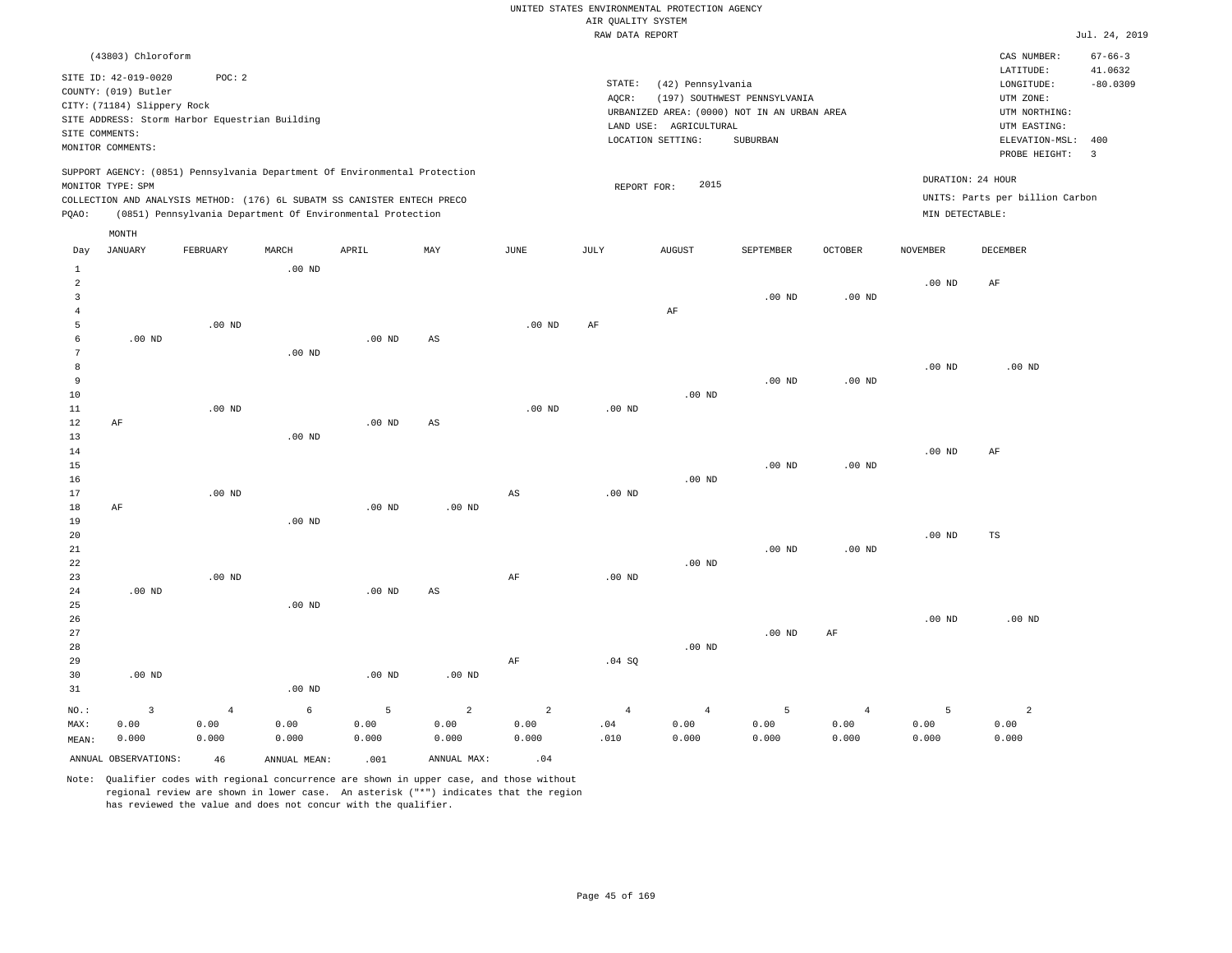|                  |                                                |                |                |                                                                            |             |                | RAW DATA REPORT |                        |                                             |                        |                 |                                 | Jul. 24, 2019  |
|------------------|------------------------------------------------|----------------|----------------|----------------------------------------------------------------------------|-------------|----------------|-----------------|------------------------|---------------------------------------------|------------------------|-----------------|---------------------------------|----------------|
|                  | (43804) Carbon tetrachloride                   |                |                |                                                                            |             |                |                 |                        |                                             |                        |                 | CAS NUMBER:                     | $56 - 23 - 5$  |
|                  |                                                |                |                |                                                                            |             |                |                 |                        |                                             |                        |                 | LATITUDE:                       | 41.0632        |
|                  | SITE ID: 42-019-0020                           | POC: 2         |                |                                                                            |             |                | STATE:          | (42) Pennsylvania      |                                             |                        |                 | LONGITUDE:                      | $-80.0309$     |
|                  | COUNTY: (019) Butler                           |                |                |                                                                            |             |                | AQCR:           |                        | (197) SOUTHWEST PENNSYLVANIA                |                        |                 | UTM ZONE:                       |                |
|                  | CITY: (71184) Slippery Rock                    |                |                |                                                                            |             |                |                 |                        | URBANIZED AREA: (0000) NOT IN AN URBAN AREA |                        |                 | UTM NORTHING:                   |                |
|                  | SITE ADDRESS: Storm Harbor Equestrian Building |                |                |                                                                            |             |                |                 | LAND USE: AGRICULTURAL |                                             |                        |                 | UTM EASTING:                    |                |
|                  | SITE COMMENTS:                                 |                |                |                                                                            |             |                |                 | LOCATION SETTING:      | SUBURBAN                                    |                        |                 | ELEVATION-MSL:                  | 400            |
|                  | MONITOR COMMENTS:                              |                |                |                                                                            |             |                |                 |                        |                                             |                        |                 | PROBE HEIGHT:                   | $\overline{3}$ |
|                  |                                                |                |                | SUPPORT AGENCY: (0851) Pennsylvania Department Of Environmental Protection |             |                |                 |                        |                                             |                        |                 |                                 |                |
|                  | MONITOR TYPE: SPM                              |                |                |                                                                            |             |                | REPORT FOR:     | 2013                   |                                             |                        |                 | DURATION: 24 HOUR               |                |
|                  |                                                |                |                | COLLECTION AND ANALYSIS METHOD: (176) 6L SUBATM SS CANISTER ENTECH PRECO   |             |                |                 |                        |                                             |                        |                 | UNITS: Parts per billion Carbon |                |
| PQAO:            |                                                |                |                | (0851) Pennsylvania Department Of Environmental Protection                 |             |                |                 |                        |                                             |                        | MIN DETECTABLE: |                                 |                |
|                  | MONTH                                          |                |                |                                                                            |             |                |                 |                        |                                             |                        |                 |                                 |                |
| Day              | JANUARY                                        | FEBRUARY       | MARCH          | APRIL                                                                      | MAY         | JUNE           | JULY            | <b>AUGUST</b>          | SEPTEMBER                                   | <b>OCTOBER</b>         | <b>NOVEMBER</b> | DECEMBER                        |                |
| $\,1\,$          |                                                |                |                |                                                                            |             |                |                 |                        | .11 SQ                                      | $\mathbb{A}\mathbb{S}$ |                 |                                 |                |
| $\overline{a}$   |                                                |                |                |                                                                            |             |                |                 | AF                     |                                             |                        |                 |                                 |                |
| $\overline{3}$   |                                                | .10S           |                |                                                                            |             | TS             | .09S            |                        |                                             |                        |                 |                                 |                |
| $\overline{4}$   | AF                                             |                |                | .09SQ                                                                      | .10S        |                |                 |                        |                                             |                        |                 |                                 |                |
| 5                |                                                |                | .11 SQ         |                                                                            |             |                |                 |                        |                                             |                        |                 |                                 |                |
| 6                |                                                |                |                |                                                                            |             |                |                 |                        |                                             |                        | $_{\rm AS}$     | .10S                            |                |
| $\boldsymbol{7}$ |                                                |                |                |                                                                            |             |                |                 |                        | .09 SQ                                      | $_{\rm AS}$            |                 |                                 |                |
| 8                |                                                |                |                |                                                                            |             |                |                 | AF                     |                                             |                        |                 |                                 |                |
| 9                |                                                | AF             |                |                                                                            |             | .09SQ          | AF              |                        |                                             |                        |                 |                                 |                |
| 10               | .10S                                           |                |                | $_{\rm AS}$                                                                | .10S        |                |                 |                        |                                             |                        |                 |                                 |                |
| 11               |                                                |                | .08S           |                                                                            |             |                |                 |                        |                                             |                        |                 |                                 |                |
| $1\,2$           |                                                |                |                |                                                                            |             |                |                 |                        |                                             |                        | .12S            | .12S                            |                |
| 13               |                                                |                |                |                                                                            |             |                |                 |                        | .10S                                        | $\mathbb{A}\mathbb{S}$ |                 |                                 |                |
| 14               |                                                |                |                |                                                                            |             |                |                 | .07CL                  |                                             |                        |                 |                                 |                |
| 15               |                                                | AF             |                |                                                                            |             | .09SQ          | AF              |                        |                                             |                        |                 |                                 |                |
| 16<br>17         | AS                                             |                | .10S           | .09SQ                                                                      | .10SQ       |                |                 |                        |                                             |                        |                 |                                 |                |
| 18               |                                                |                |                |                                                                            |             |                |                 |                        |                                             |                        | $\rm{AF}$       | AS                              |                |
| 19               |                                                |                |                |                                                                            |             |                |                 |                        | AS                                          | $\mathbb{A}\mathbb{S}$ |                 |                                 |                |
| 20               |                                                |                |                |                                                                            |             |                |                 | AS                     |                                             |                        |                 |                                 |                |
| 21               |                                                | .10SQ          |                |                                                                            |             | .09SQ          | .09SQ           |                        |                                             |                        |                 |                                 |                |
| 22               | AF                                             |                |                | AF                                                                         | .11 SQ      |                |                 |                        |                                             |                        |                 |                                 |                |
| 23               |                                                |                | AF             |                                                                            |             |                |                 |                        |                                             |                        |                 |                                 |                |
| 24               |                                                |                |                |                                                                            |             |                |                 |                        |                                             |                        | $\rm{AF}$       | .11 SQ                          |                |
| 25               |                                                |                |                |                                                                            |             |                |                 |                        | AS                                          | .11 SQ                 |                 |                                 |                |
| 26               |                                                |                |                |                                                                            |             |                |                 | AF                     |                                             |                        |                 |                                 |                |
| 27               |                                                | .10S           |                |                                                                            |             | .09SQ          | AS              | AS                     |                                             |                        |                 |                                 |                |
| 28               | .08SQ                                          |                |                | .10SQ                                                                      | .11 SQ      |                |                 |                        |                                             |                        |                 |                                 |                |
| 29               |                                                |                | .09SQ          |                                                                            |             |                |                 |                        |                                             |                        |                 |                                 |                |
| 30               |                                                |                |                |                                                                            |             |                |                 |                        |                                             |                        | .09SQ           | .10S                            |                |
| 31               |                                                |                |                |                                                                            |             |                |                 |                        |                                             | .09SQ                  |                 |                                 |                |
| NO.:             | $\overline{a}$                                 | $\overline{3}$ | $\overline{4}$ | $\overline{3}$                                                             | 5           | $\overline{4}$ | $\sqrt{2}$      | $1\,$                  | $\overline{\mathbf{3}}$                     | $\overline{a}$         | $\overline{2}$  | $\overline{4}$                  |                |
| MAX:             | .10                                            | .10            | .11            | .10                                                                        | .11         | .09            | .09             | .07                    | .11                                         | .11                    | .12             | .12                             |                |
| MEAN:            | .090                                           | .100           | .095           | .093                                                                       | .104        | .090           | .090            | .070                   | .100                                        | .100                   | .105            | .108                            |                |
|                  | ANNUAL OBSERVATIONS:                           | 35             | ANNUAL MEAN:   | .097                                                                       | ANNUAL MAX: | .12            |                 |                        |                                             |                        |                 |                                 |                |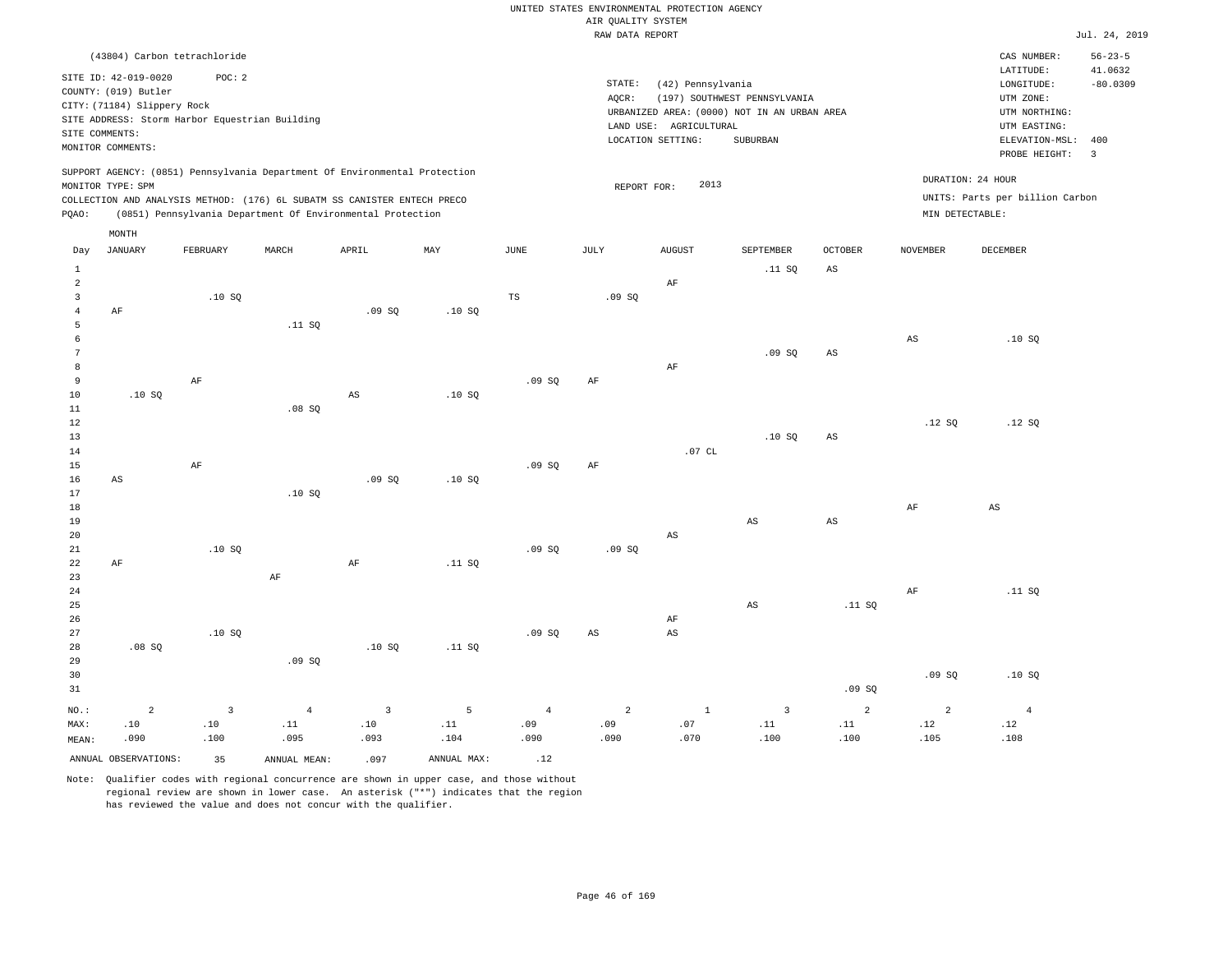| (43804) Carbon tetrachloride                                                                                                                                                                                                                                |                                                                                                                                                                                | CAS NUMBER:                                                                                                  | $56 - 23 - 5$                                    |
|-------------------------------------------------------------------------------------------------------------------------------------------------------------------------------------------------------------------------------------------------------------|--------------------------------------------------------------------------------------------------------------------------------------------------------------------------------|--------------------------------------------------------------------------------------------------------------|--------------------------------------------------|
| SITE ID: 42-019-0020<br>POC: 2<br>COUNTY: (019) Butler<br>CITY: (71184) Slippery Rock<br>SITE ADDRESS: Storm Harbor Equestrian Building<br>SITE COMMENTS:<br>MONITOR COMMENTS:                                                                              | STATE:<br>(42) Pennsylvania<br>(197) SOUTHWEST PENNSYLVANIA<br>AOCR:<br>URBANIZED AREA: (0000) NOT IN AN URBAN AREA<br>LAND USE: AGRICULTURAL<br>LOCATION SETTING:<br>SUBURBAN | LATITUDE:<br>LONGITUDE:<br>UTM ZONE:<br>UTM NORTHING:<br>UTM EASTING:<br>ELEVATION-MSL: 400<br>PROBE HEIGHT: | 41.0632<br>$-80.0309$<br>$\overline{\mathbf{3}}$ |
| SUPPORT AGENCY: (0851) Pennsylvania Department Of Environmental Protection<br>MONITOR TYPE: SPM<br>COLLECTION AND ANALYSIS METHOD: (176) 6L SUBATM SS CANISTER ENTECH PRECO<br>(0851) Pennsylvania Department Of Environmental Protection<br>POAO:<br>MONTH | 2014<br>REPORT FOR:                                                                                                                                                            | DURATION: 24 HOUR<br>UNITS: Parts per billion Carbon<br>MIN DETECTABLE:                                      |                                                  |

| Day                     | <b>JANUARY</b>       | ${\tt FEBRUARY}$       | $\tt MARCH$      | APRIL    | MAY                          | $_{\rm JUNE}$                | $\mathtt{JULY}$  | AUGUST                       | SEPTEMBER                    | $\mathtt{OCTOBER}$           | NOVEMBER | DECEMBER |
|-------------------------|----------------------|------------------------|------------------|----------|------------------------------|------------------------------|------------------|------------------------------|------------------------------|------------------------------|----------|----------|
| $\mathbf{1}$            |                      |                        |                  |          |                              |                              |                  |                              |                              |                              | .09SQ    | .10SQ    |
| $\overline{\mathbf{c}}$ |                      |                        |                  |          |                              |                              |                  |                              | .09SQ                        | $\rm{AF}$                    |          |          |
| 3                       |                      |                        |                  |          |                              |                              |                  | .11 SQ                       |                              |                              |          |          |
| $\overline{4}$          |                      | $\mathbb{A}\mathbb{S}$ |                  |          |                              | .09SQ                        | AF               |                              |                              |                              |          |          |
| 5                       | .10SQ                |                        |                  | $.11$ QX | .11 SQ                       |                              |                  |                              |                              |                              |          |          |
| 6                       |                      |                        | .10SQ            |          |                              |                              |                  |                              |                              |                              |          |          |
| $7\phantom{.0}$         |                      |                        |                  |          |                              |                              |                  |                              |                              |                              | .075     | .10SQ    |
| 8                       |                      |                        |                  |          |                              |                              |                  |                              | .09SQ                        | .11 SQ                       |          |          |
| 9                       |                      |                        |                  |          |                              |                              |                  | AF                           |                              |                              |          |          |
| 10                      |                      | AF                     |                  |          |                              | .09SQ                        | .10SQ            |                              |                              |                              |          |          |
| 11                      | .09SQ                |                        |                  | $.11$ QX | .11 SQ                       |                              |                  |                              |                              |                              |          |          |
| 12                      |                      |                        | .11 SQ           |          |                              |                              |                  |                              |                              |                              |          |          |
| 13                      |                      |                        |                  |          |                              |                              |                  |                              |                              |                              | .10SQ    | .09SQ    |
| 14                      |                      |                        |                  |          |                              |                              |                  |                              | .08 SQ                       | .09SQ                        |          |          |
| 15                      |                      |                        |                  |          |                              |                              |                  | .08SQ                        |                              |                              |          |          |
| 16                      |                      | .09SQ                  |                  |          |                              | .11 SQ                       | .12SQ            |                              |                              |                              |          |          |
| 17                      | .10SQ                |                        |                  | .255     | .11 SQ                       |                              |                  |                              |                              |                              |          |          |
| 18                      |                      |                        | .10SQ            |          |                              |                              |                  |                              |                              |                              |          |          |
| 19                      |                      |                        |                  |          |                              |                              |                  |                              |                              |                              | .09SQ    | .09SQ    |
| 20                      |                      |                        |                  |          |                              |                              |                  |                              | AS                           | .10SQ                        |          |          |
| 21                      |                      |                        |                  |          |                              |                              |                  | .09SQ                        |                              |                              |          |          |
| $2\sqrt{2}$             |                      | .12 <sub>5</sub>       |                  |          |                              | $\mathbb{A}\mathbb{S}$       | $\rm AF$         |                              |                              |                              |          |          |
| 23                      | .08SQ                |                        |                  | .11 SQ   | $\rm AF$                     |                              |                  |                              |                              |                              |          |          |
| 24                      |                      |                        | .15 <sub>5</sub> |          |                              |                              |                  |                              |                              |                              |          |          |
| 25                      |                      |                        |                  |          |                              |                              |                  |                              |                              |                              | .09SQ    | .09SQ    |
| 26                      |                      |                        |                  |          |                              |                              |                  |                              | .10S                         | .08SQ                        |          |          |
| $2\,7$                  |                      |                        |                  |          |                              |                              |                  | .10SQ                        |                              |                              |          |          |
| 28                      |                      | .09SQ                  |                  |          |                              | .11 SQ                       | .14 <sub>5</sub> |                              |                              |                              |          |          |
| 29                      | .10SQ                |                        |                  | .12 SQ   | .11 SQ                       |                              |                  |                              |                              |                              |          |          |
| 30                      |                      |                        | .09 QX           |          |                              |                              |                  |                              |                              |                              |          |          |
| 31                      |                      |                        |                  |          |                              |                              |                  |                              |                              |                              |          | .09SQ    |
| $NO.$ :                 | 5                    | $\overline{3}$         | 5                | 5        | $\overline{4}$               | $\overline{4}$               | $\overline{3}$   | $\overline{4}$               | $\overline{4}$               | $\sqrt{4}$                   | 5        | 6        |
| MAX:                    | $.10$                | .12                    | .15              | .25      | $\footnotesize\substack{11}$ | $\footnotesize\substack{11}$ | .14              | $\footnotesize\substack{11}$ | $\footnotesize\substack{10}$ | $\footnotesize\substack{11}$ | $.10\,$  | .10      |
| MEAN:                   | .094                 | .100                   | .110             | .140     | .110                         | .100                         | .120             | .095                         | .090                         | .095                         | .088     | .093     |
|                         | ANNUAL OBSERVATIONS: | 52                     | ANNUAL MEAN:     | .103     | ANNUAL MAX:                  | .25                          |                  |                              |                              |                              |          |          |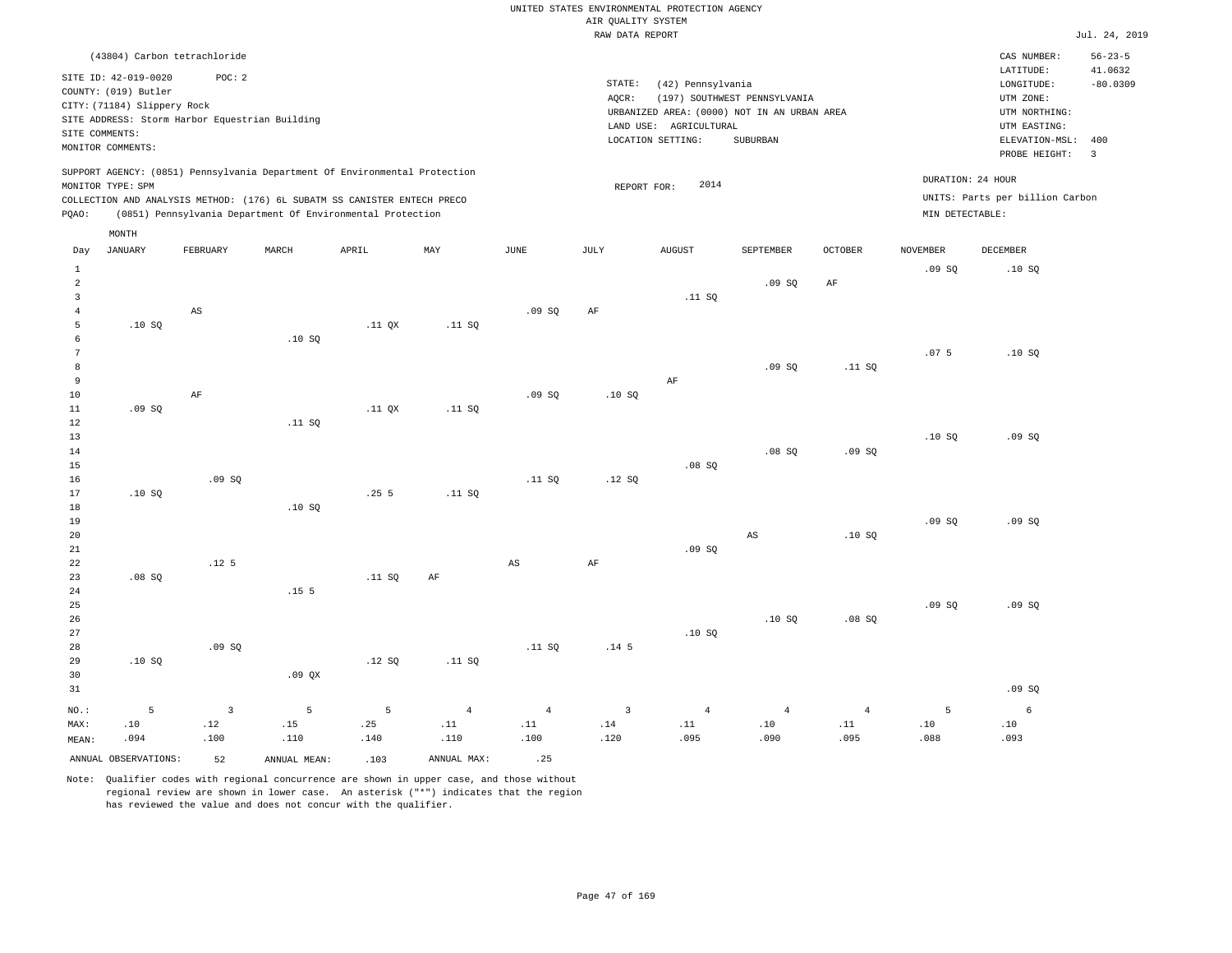|                                  |                                                                                                                    |                                                                                                                                        |       |       |                |                | RAW DATA REPORT |                                                                  |                                                                                         |                |                 |                                                                                                          | Jul. 24, 2019                                  |
|----------------------------------|--------------------------------------------------------------------------------------------------------------------|----------------------------------------------------------------------------------------------------------------------------------------|-------|-------|----------------|----------------|-----------------|------------------------------------------------------------------|-----------------------------------------------------------------------------------------|----------------|-----------------|----------------------------------------------------------------------------------------------------------|------------------------------------------------|
|                                  |                                                                                                                    | (43804) Carbon tetrachloride                                                                                                           |       |       |                |                |                 |                                                                  |                                                                                         |                |                 | CAS NUMBER:                                                                                              | $56 - 23 - 5$                                  |
|                                  | SITE ID: 42-019-0020<br>COUNTY: (019) Butler<br>CITY: (71184) Slippery Rock<br>SITE COMMENTS:<br>MONITOR COMMENTS: | POC: 2<br>SITE ADDRESS: Storm Harbor Equestrian Building                                                                               |       |       |                |                | STATE:<br>AQCR: | (42) Pennsylvania<br>LAND USE: AGRICULTURAL<br>LOCATION SETTING: | (197) SOUTHWEST PENNSYLVANIA<br>URBANIZED AREA: (0000) NOT IN AN URBAN AREA<br>SUBURBAN |                |                 | LATITUDE:<br>LONGITUDE:<br>UTM ZONE:<br>UTM NORTHING:<br>UTM EASTING:<br>ELEVATION-MSL:<br>PROBE HEIGHT: | 41.0632<br>$-80.0309$<br>400<br>$\overline{3}$ |
|                                  |                                                                                                                    | SUPPORT AGENCY: (0851) Pennsylvania Department Of Environmental Protection                                                             |       |       |                |                |                 |                                                                  |                                                                                         |                |                 | DURATION: 24 HOUR                                                                                        |                                                |
| PQAO:                            | MONITOR TYPE: SPM                                                                                                  | COLLECTION AND ANALYSIS METHOD: (176) 6L SUBATM SS CANISTER ENTECH PRECO<br>(0851) Pennsylvania Department Of Environmental Protection |       |       |                |                | REPORT FOR:     | 2015                                                             |                                                                                         |                | MIN DETECTABLE: | UNITS: Parts per billion Carbon                                                                          |                                                |
| Day                              | MONTH<br>JANUARY                                                                                                   | FEBRUARY                                                                                                                               | MARCH | APRIL | MAY            | JUNE           | JULY            | <b>AUGUST</b>                                                    | SEPTEMBER                                                                               | <b>OCTOBER</b> | <b>NOVEMBER</b> | <b>DECEMBER</b>                                                                                          |                                                |
| $\mathbf{1}$                     |                                                                                                                    |                                                                                                                                        | .09SQ |       |                |                |                 |                                                                  |                                                                                         |                |                 |                                                                                                          |                                                |
| $\overline{a}$<br>$\overline{3}$ |                                                                                                                    |                                                                                                                                        |       |       |                |                |                 |                                                                  | .10S                                                                                    | .09S           | .11 QX          | $\rm{AF}$                                                                                                |                                                |
| $\overline{4}$<br>5<br>6         | .10S                                                                                                               | .10S                                                                                                                                   |       | .08SQ | AS             | .08SQ          | AF              | AF                                                               |                                                                                         |                |                 |                                                                                                          |                                                |
| 7<br>8                           |                                                                                                                    |                                                                                                                                        | .10S  |       |                |                |                 |                                                                  |                                                                                         |                | .09SQ           | .10SQ                                                                                                    |                                                |
| 9<br>10<br>11                    |                                                                                                                    | .10S                                                                                                                                   |       |       |                | .09SQ          | .08SQ           | .09S                                                             | .09SQ                                                                                   | .10SQ          |                 |                                                                                                          |                                                |
| 12<br>13<br>14                   | AF                                                                                                                 |                                                                                                                                        | .09SQ | .09S  | AS             |                |                 |                                                                  |                                                                                         |                | .10SQ           | $\rm AF$                                                                                                 |                                                |
| 15<br>16                         |                                                                                                                    |                                                                                                                                        |       |       |                |                |                 | .09SQ                                                            | .09SQ                                                                                   | .11 SQ         |                 |                                                                                                          |                                                |
| 17<br>18<br>19                   | AF                                                                                                                 | .11 S0                                                                                                                                 | .09SQ | .08SQ | .09SQ          | AS             | .10S            |                                                                  |                                                                                         |                |                 |                                                                                                          |                                                |
| 20<br>21<br>22                   |                                                                                                                    |                                                                                                                                        |       |       |                |                |                 | .09SQ                                                            | .09SQ                                                                                   | .09SQ          | .09SQ           | TS                                                                                                       |                                                |
| 23<br>24                         | .10S                                                                                                               | .09SQ                                                                                                                                  |       | .09S  | AS             | $\rm{AF}$      | .09SQ           |                                                                  |                                                                                         |                |                 |                                                                                                          |                                                |
| 25<br>26<br>27                   |                                                                                                                    |                                                                                                                                        | .08SQ |       |                |                |                 |                                                                  | .09SQ                                                                                   | $\rm AF$       | .09S            | .09 QX                                                                                                   |                                                |
| 28<br>29<br>30                   | .09SQ                                                                                                              |                                                                                                                                        |       | .08SQ | .08 SQ         | AF             | .10S            | .10SQ                                                            |                                                                                         |                |                 |                                                                                                          |                                                |
| 31                               |                                                                                                                    |                                                                                                                                        | .07SQ |       |                |                |                 |                                                                  |                                                                                         |                |                 |                                                                                                          |                                                |
| NO.:                             | $\overline{3}$                                                                                                     | $\overline{4}$                                                                                                                         | 6     | 5     | $\overline{2}$ | $\overline{a}$ | $\overline{4}$  | $\overline{4}$                                                   | 5                                                                                       | $\overline{4}$ | 5               | $\overline{a}$                                                                                           |                                                |

ANNUAL OBSERVATIONS:  $46$  ANNUAL MEAN: .092 ANNUAL MAX: .11

 .10 .087

MAX: MEAN:  .10 .097  .11 .100

Note: Qualifier codes with regional concurrence are shown in upper case, and those without regional review are shown in lower case. An asterisk ("\*") indicates that the region has reviewed the value and does not concur with the qualifier.

 .09 .084  .09 .085  .09 .085

 .10 .093  .10 .093  .10 .092  .11 .098  .11 .096  .10 .095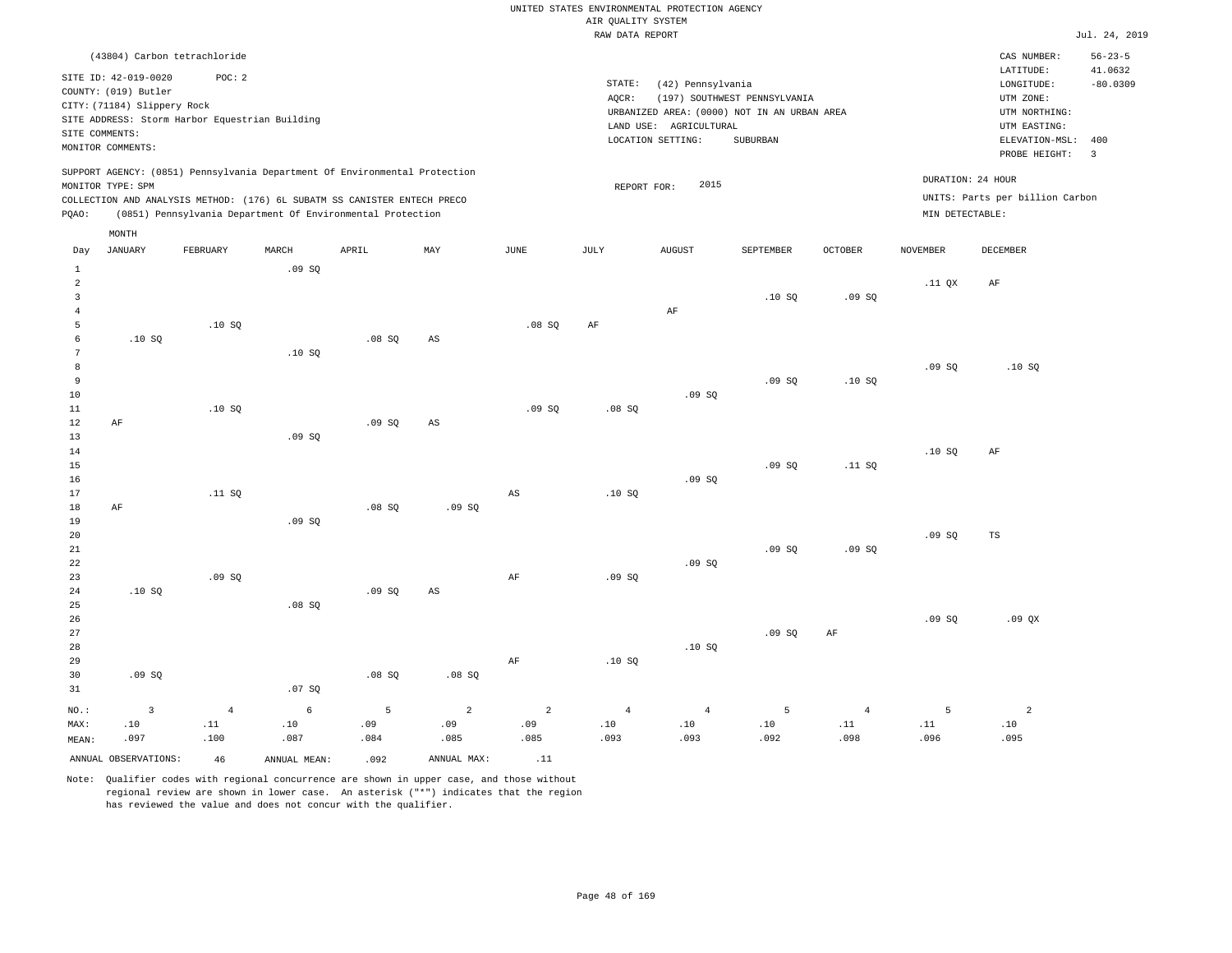|                                |                                                                                                                                                                      |                |                                                                            |                |                   |                | RAW DATA REPORT |                                                                  |                                                                                         |                        |                   |                                                                                             | Jul. 24, 2019         |
|--------------------------------|----------------------------------------------------------------------------------------------------------------------------------------------------------------------|----------------|----------------------------------------------------------------------------|----------------|-------------------|----------------|-----------------|------------------------------------------------------------------|-----------------------------------------------------------------------------------------|------------------------|-------------------|---------------------------------------------------------------------------------------------|-----------------------|
|                                | (43806) Bromoform                                                                                                                                                    |                |                                                                            |                |                   |                |                 |                                                                  |                                                                                         |                        |                   | CAS NUMBER:                                                                                 | $75 - 25 - 2$         |
|                                | SITE ID: 42-019-0020<br>COUNTY: (019) Butler<br>CITY: (71184) Slippery Rock<br>SITE ADDRESS: Storm Harbor Equestrian Building<br>SITE COMMENTS:<br>MONITOR COMMENTS: | POC: 2         |                                                                            |                |                   |                | STATE:<br>AQCR: | (42) Pennsylvania<br>LAND USE: AGRICULTURAL<br>LOCATION SETTING: | (197) SOUTHWEST PENNSYLVANIA<br>URBANIZED AREA: (0000) NOT IN AN URBAN AREA<br>SUBURBAN |                        |                   | LATITUDE:<br>LONGITUDE:<br>UTM ZONE:<br>UTM NORTHING:<br>UTM EASTING:<br>ELEVATION-MSL: 400 | 41.0632<br>$-80.0309$ |
|                                |                                                                                                                                                                      |                |                                                                            |                |                   |                |                 |                                                                  |                                                                                         |                        |                   | PROBE HEIGHT:                                                                               | $\overline{3}$        |
|                                | MONITOR TYPE: SPM                                                                                                                                                    |                | SUPPORT AGENCY: (0851) Pennsylvania Department Of Environmental Protection |                |                   |                | REPORT FOR:     | 2013                                                             |                                                                                         |                        |                   | DURATION: 24 HOUR                                                                           |                       |
|                                |                                                                                                                                                                      |                | COLLECTION AND ANALYSIS METHOD: (176) 6L SUBATM SS CANISTER ENTECH PRECO   |                |                   |                |                 |                                                                  |                                                                                         |                        |                   | UNITS: Parts per billion Carbon                                                             |                       |
| POAO:                          |                                                                                                                                                                      |                | (0851) Pennsylvania Department Of Environmental Protection                 |                |                   |                |                 |                                                                  |                                                                                         |                        | MIN DETECTABLE:   |                                                                                             |                       |
|                                | MONTH                                                                                                                                                                |                |                                                                            |                |                   |                |                 |                                                                  |                                                                                         |                        |                   |                                                                                             |                       |
| Day                            | <b>JANUARY</b>                                                                                                                                                       | FEBRUARY       | MARCH                                                                      | APRIL          | MAY               | $_{\rm JUNE}$  | JULY            | <b>AUGUST</b>                                                    | SEPTEMBER                                                                               | OCTOBER                | <b>NOVEMBER</b>   | DECEMBER                                                                                    |                       |
| $\mathbf{1}$                   |                                                                                                                                                                      |                |                                                                            |                |                   |                |                 |                                                                  | $.00$ ND                                                                                | $_{\rm AS}$            |                   |                                                                                             |                       |
| $\overline{a}$                 |                                                                                                                                                                      |                |                                                                            |                |                   |                |                 | AF                                                               |                                                                                         |                        |                   |                                                                                             |                       |
| $\mathbf{3}$<br>$\overline{4}$ | AF                                                                                                                                                                   | $.00$ ND       |                                                                            | $.00$ ND       | $.00$ ND          | $_{\rm TS}$    | $.00$ ND        |                                                                  |                                                                                         |                        |                   |                                                                                             |                       |
| 5                              |                                                                                                                                                                      |                | .00 <sub>ND</sub>                                                          |                |                   |                |                 |                                                                  |                                                                                         |                        |                   |                                                                                             |                       |
| 6                              |                                                                                                                                                                      |                |                                                                            |                |                   |                |                 |                                                                  |                                                                                         |                        | $_{\rm AS}$       | $.00$ ND                                                                                    |                       |
| 7                              |                                                                                                                                                                      |                |                                                                            |                |                   |                |                 |                                                                  | $.00$ ND                                                                                | AS                     |                   |                                                                                             |                       |
| 8                              |                                                                                                                                                                      |                |                                                                            |                |                   |                |                 | AF                                                               |                                                                                         |                        |                   |                                                                                             |                       |
| 9<br>10                        | $.00$ ND                                                                                                                                                             | AF             |                                                                            | AS             | $.00$ ND          | $.00$ ND       | AF              |                                                                  |                                                                                         |                        |                   |                                                                                             |                       |
| 11                             |                                                                                                                                                                      |                | .00 <sub>ND</sub>                                                          |                |                   |                |                 |                                                                  |                                                                                         |                        |                   |                                                                                             |                       |
| 12                             |                                                                                                                                                                      |                |                                                                            |                |                   |                |                 |                                                                  |                                                                                         |                        | .00 <sub>ND</sub> | $.00$ ND                                                                                    |                       |
| 13                             |                                                                                                                                                                      |                |                                                                            |                |                   |                |                 |                                                                  | $.00$ ND                                                                                | AS                     |                   |                                                                                             |                       |
| 14                             |                                                                                                                                                                      |                |                                                                            |                |                   |                |                 | .00CL                                                            |                                                                                         |                        |                   |                                                                                             |                       |
| 15                             |                                                                                                                                                                      | AF             |                                                                            |                |                   | $.00$ ND       | AF              |                                                                  |                                                                                         |                        |                   |                                                                                             |                       |
| 16<br>17                       | AS                                                                                                                                                                   |                | $.00$ ND                                                                   | $.00$ ND       | .00 <sub>ND</sub> |                |                 |                                                                  |                                                                                         |                        |                   |                                                                                             |                       |
| 18                             |                                                                                                                                                                      |                |                                                                            |                |                   |                |                 |                                                                  |                                                                                         |                        | AF                | AS                                                                                          |                       |
| 19                             |                                                                                                                                                                      |                |                                                                            |                |                   |                |                 |                                                                  | $\mathbb{A}\mathbb{S}$                                                                  | $\mathbb{A}\mathbb{S}$ |                   |                                                                                             |                       |
| 20                             |                                                                                                                                                                      |                |                                                                            |                |                   |                |                 | AS                                                               |                                                                                         |                        |                   |                                                                                             |                       |
| 21                             |                                                                                                                                                                      | $.00$ ND       |                                                                            |                |                   | $.00$ ND       | $.00$ ND        |                                                                  |                                                                                         |                        |                   |                                                                                             |                       |
| 22<br>23                       | AF                                                                                                                                                                   |                | $\rm AF$                                                                   | AF             | .00 <sub>ND</sub> |                |                 |                                                                  |                                                                                         |                        |                   |                                                                                             |                       |
| 24                             |                                                                                                                                                                      |                |                                                                            |                |                   |                |                 |                                                                  |                                                                                         |                        | AF                | $.00$ ND                                                                                    |                       |
| 25                             |                                                                                                                                                                      |                |                                                                            |                |                   |                |                 |                                                                  | AS                                                                                      | .00 <sub>ND</sub>      |                   |                                                                                             |                       |
| 26                             |                                                                                                                                                                      |                |                                                                            |                |                   |                |                 | AF                                                               |                                                                                         |                        |                   |                                                                                             |                       |
| 27                             |                                                                                                                                                                      | $.00$ ND       |                                                                            |                |                   | $.00$ ND       | AS              | $\mathbb{A}\mathbb{S}$                                           |                                                                                         |                        |                   |                                                                                             |                       |
| 28                             | $.00$ ND                                                                                                                                                             |                |                                                                            | $.00$ ND       | .00 <sub>ND</sub> |                |                 |                                                                  |                                                                                         |                        |                   |                                                                                             |                       |
| 29<br>30                       |                                                                                                                                                                      |                | $.00$ ND                                                                   |                |                   |                |                 |                                                                  |                                                                                         |                        | .00 <sub>ND</sub> | $.00$ ND                                                                                    |                       |
| 31                             |                                                                                                                                                                      |                |                                                                            |                |                   |                |                 |                                                                  |                                                                                         | .00 <sub>ND</sub>      |                   |                                                                                             |                       |
| NO.:                           | $\overline{a}$                                                                                                                                                       | $\overline{3}$ | $\overline{4}$                                                             | $\overline{3}$ | 5                 | $\overline{4}$ | $\overline{a}$  | $\mathbf{1}$                                                     | $\overline{\mathbf{3}}$                                                                 | $\overline{a}$         | $\overline{a}$    | $\overline{4}$                                                                              |                       |
| MAX:                           | 0.00                                                                                                                                                                 | 0.00           | 0.00                                                                       | 0.00           | 0.00              | 0.00           | 0.00            | 0.00                                                             | 0.00                                                                                    | 0.00                   | 0.00              | 0.00                                                                                        |                       |
| MEAN:                          | 0.000                                                                                                                                                                | 0.000          | 0.000                                                                      | 0.000          | 0.000             | 0.000          | 0.000           | 0.000                                                            | 0.000                                                                                   | 0.000                  | 0.000             | 0.000                                                                                       |                       |
|                                | ANNUAL OBSERVATIONS:                                                                                                                                                 | 35             | ANNUAL MEAN:                                                               | 0.000          | ANNUAL MAX:       | 0.00           |                 |                                                                  |                                                                                         |                        |                   |                                                                                             |                       |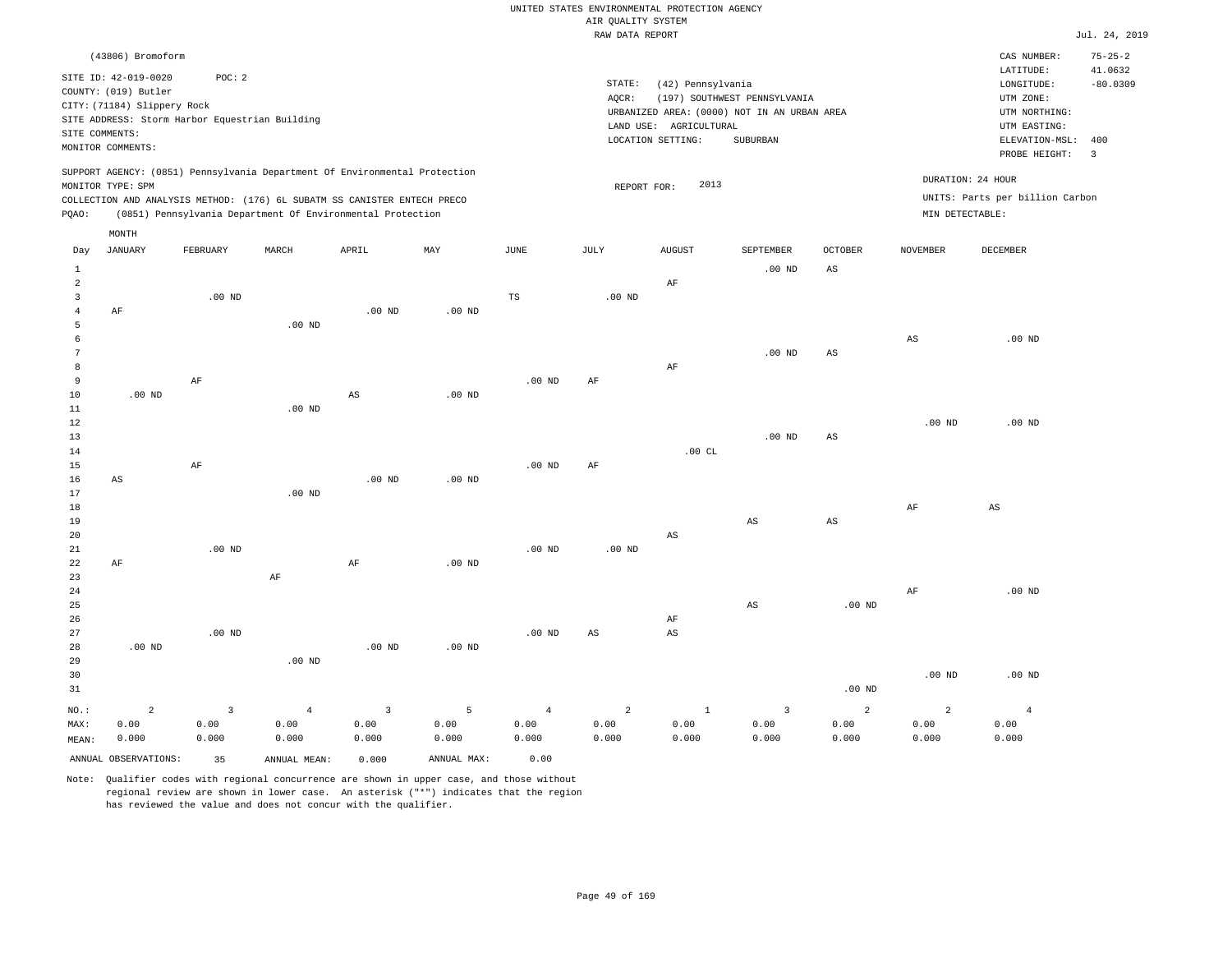|              |                                                                                                                                                                      |          |                                                                                                                                                                                                                      |          |          |          | RAW DATA REPORT |                                                                  |                                                                                         |                |                 |                                                                                                          | Jul. 24, 2019                                            |
|--------------|----------------------------------------------------------------------------------------------------------------------------------------------------------------------|----------|----------------------------------------------------------------------------------------------------------------------------------------------------------------------------------------------------------------------|----------|----------|----------|-----------------|------------------------------------------------------------------|-----------------------------------------------------------------------------------------|----------------|-----------------|----------------------------------------------------------------------------------------------------------|----------------------------------------------------------|
|              | (43806) Bromoform                                                                                                                                                    |          |                                                                                                                                                                                                                      |          |          |          |                 |                                                                  |                                                                                         |                |                 | CAS NUMBER:                                                                                              | $75 - 25 - 2$                                            |
|              | SITE ID: 42-019-0020<br>COUNTY: (019) Butler<br>CITY: (71184) Slippery Rock<br>SITE ADDRESS: Storm Harbor Equestrian Building<br>SITE COMMENTS:<br>MONITOR COMMENTS: | POC: 2   |                                                                                                                                                                                                                      |          |          |          | STATE:<br>AOCR: | (42) Pennsylvania<br>LAND USE: AGRICULTURAL<br>LOCATION SETTING: | (197) SOUTHWEST PENNSYLVANIA<br>URBANIZED AREA: (0000) NOT IN AN URBAN AREA<br>SUBURBAN |                |                 | LATITUDE:<br>LONGITUDE:<br>UTM ZONE:<br>UTM NORTHING:<br>UTM EASTING:<br>ELEVATION-MSL:<br>PROBE HEIGHT: | 41.0632<br>$-80.0309$<br>400<br>$\overline{\phantom{a}}$ |
| POAO:        | MONITOR TYPE: SPM                                                                                                                                                    |          | SUPPORT AGENCY: (0851) Pennsylvania Department Of Environmental Protection<br>COLLECTION AND ANALYSIS METHOD: (176) 6L SUBATM SS CANISTER ENTECH PRECO<br>(0851) Pennsylvania Department Of Environmental Protection |          |          |          | REPORT FOR:     | 2014                                                             |                                                                                         |                | MIN DETECTABLE: | DURATION: 24 HOUR<br>UNITS: Parts per billion Carbon                                                     |                                                          |
| Day          | MONTH<br><b>JANUARY</b>                                                                                                                                              | FEBRUARY | MARCH                                                                                                                                                                                                                | APRIL    | MAY      | JUNE     | JULY            | <b>AUGUST</b>                                                    | SEPTEMBER                                                                               | <b>OCTOBER</b> | <b>NOVEMBER</b> | <b>DECEMBER</b>                                                                                          |                                                          |
| 2<br>3<br>5  | $.00$ ND                                                                                                                                                             | AS       |                                                                                                                                                                                                                      | $.00$ ND | $.00$ ND | $.00$ ND | AF              | $.00$ ND                                                         | $.00$ ND                                                                                | AF             | $.00$ ND        | $.00$ ND                                                                                                 |                                                          |
| 8<br>9<br>10 |                                                                                                                                                                      | AF       | $.00$ ND                                                                                                                                                                                                             |          |          | $.00$ ND | $.00$ ND        | AF                                                               | $.00$ ND                                                                                | $.00$ ND       | $.00$ ND        | $.00$ ND                                                                                                 |                                                          |
| 11<br>12     | $.00$ ND                                                                                                                                                             |          | $.00$ ND                                                                                                                                                                                                             | $.00$ ND | $.00$ ND |          |                 |                                                                  |                                                                                         |                |                 |                                                                                                          |                                                          |

| $ -$ |          |          | .        |          |          |          |          |          |          |          |          |          |
|------|----------|----------|----------|----------|----------|----------|----------|----------|----------|----------|----------|----------|
| 13   |          |          |          |          |          |          |          |          |          |          | $.00$ ND | $.00$ ND |
| 14   |          |          |          |          |          |          |          |          | $.00$ ND | $.00$ ND |          |          |
| 15   |          |          |          |          |          |          |          | $.00$ ND |          |          |          |          |
| 16   |          | $.00$ ND |          |          |          | $.00$ ND | $.00$ ND |          |          |          |          |          |
| 17   | $.00$ ND |          |          | $.00$ ND | $.00$ ND |          |          |          |          |          |          |          |
| 18   |          |          | $.00$ ND |          |          |          |          |          |          |          |          |          |
| 19   |          |          |          |          |          |          |          |          |          |          | $.00$ ND | $.00$ ND |
| 20   |          |          |          |          |          |          |          |          | AS       | $.00$ ND |          |          |

| 21             |          |          |          |          |                |                |                | $.00$ ND       |                |          |          |          |
|----------------|----------|----------|----------|----------|----------------|----------------|----------------|----------------|----------------|----------|----------|----------|
| $2\sqrt{2}$    |          | $.00$ ND |          |          |                | AS             | AF             |                |                |          |          |          |
| 23             | $.00$ ND |          |          | $.00$ ND | AF             |                |                |                |                |          |          |          |
| 24             |          |          | $.00$ ND |          |                |                |                |                |                |          |          |          |
| $25\,$         |          |          |          |          |                |                |                |                |                |          | $.00$ ND | $.00$ ND |
| $26\,$         |          |          |          |          |                |                |                |                | $.00$ ND       | $.00$ ND |          |          |
| 27             |          |          |          |          |                |                |                | $.00$ ND       |                |          |          |          |
| 28             |          | $.00$ ND |          |          |                | $.00$ ND       | $.00$ ND       |                |                |          |          |          |
| 29             | $.00$ ND |          |          | $.00$ ND | $.00$ ND       |                |                |                |                |          |          |          |
| 30             |          |          | $.00$ ND |          |                |                |                |                |                |          |          |          |
| 31             |          |          |          |          |                |                |                |                |                |          |          | $.00$ ND |
| $_{\rm NO.}$ : | 5        | 3        | 5        | 5        | $\overline{4}$ | $\overline{4}$ | $\overline{3}$ | $\overline{4}$ | $\overline{4}$ | 4        | 5        | 6        |
| MAX:           | 0.00     | 0.00     | 0.00     | 0.00     | 0.00           | 0.00           | 0.00           | 0.00           | 0.00           | 0.00     | 0.00     | 0.00     |

0.000

Note: Qualifier codes with regional concurrence are shown in upper case, and those without regional review are shown in lower case. An asterisk ("\*") indicates that the region has reviewed the value and does not concur with the qualifier.

ANNUAL OBSERVATIONS: 52 ANNUAL MEAN: 0.000 ANNUAL MAX: 0.00

0.000

0.000

0.000

MEAN: 0.000

0.000

0.000 0.000

0.000

0.000

0.000

0.000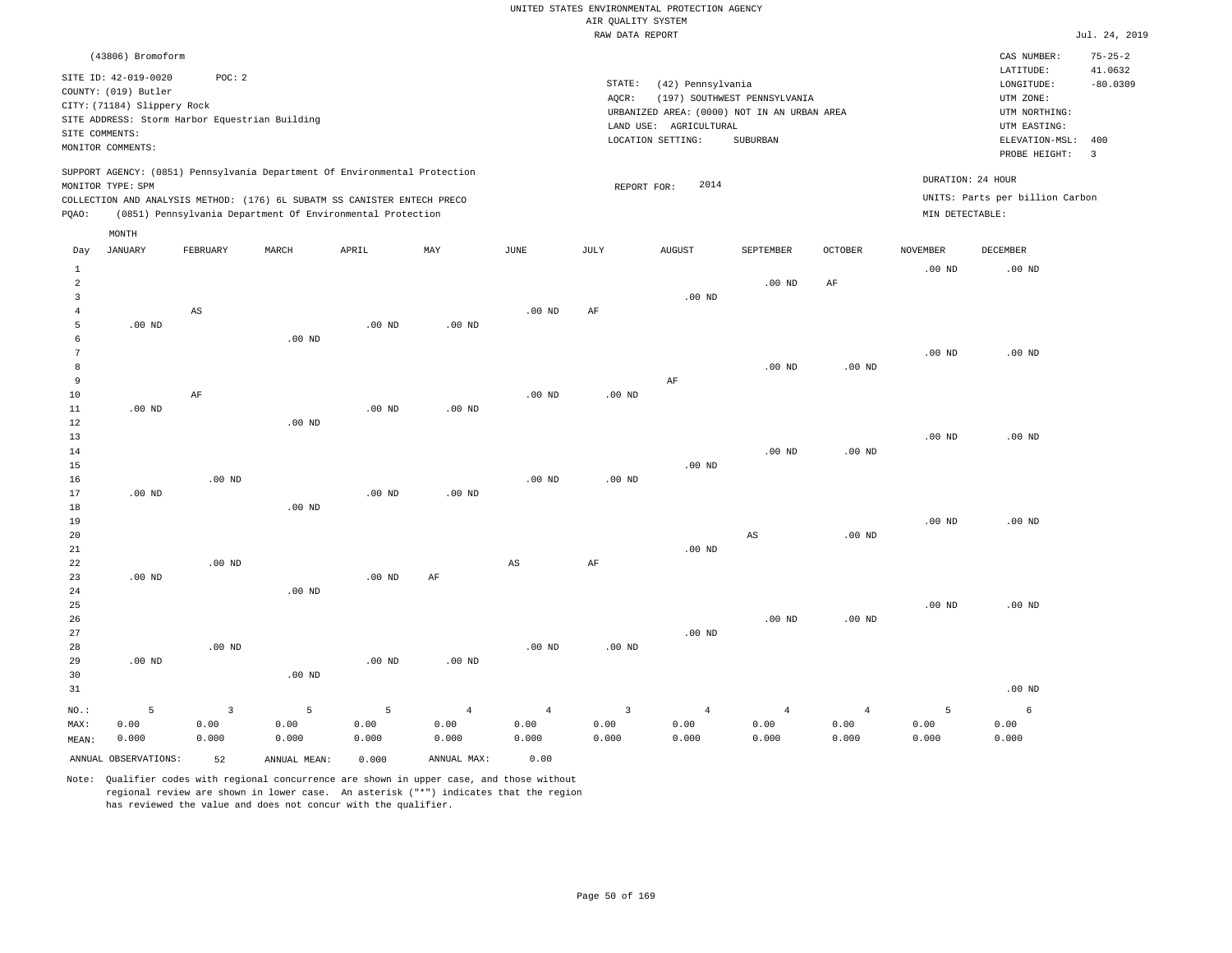|       |                             |                                                |          |                                                                                                                                                                                                                      |     |          | RAW DATA REPORT   |                        |                                             |                |                 |                                                      | Jul. 24, 2019 |
|-------|-----------------------------|------------------------------------------------|----------|----------------------------------------------------------------------------------------------------------------------------------------------------------------------------------------------------------------------|-----|----------|-------------------|------------------------|---------------------------------------------|----------------|-----------------|------------------------------------------------------|---------------|
|       | (43806) Bromoform           |                                                |          |                                                                                                                                                                                                                      |     |          |                   |                        |                                             |                |                 | CAS NUMBER:                                          | $75 - 25 - 2$ |
|       | SITE ID: 42-019-0020        | POC: 2                                         |          |                                                                                                                                                                                                                      |     |          |                   |                        |                                             |                |                 | LATITUDE:                                            | 41.0632       |
|       | COUNTY: (019) Butler        |                                                |          |                                                                                                                                                                                                                      |     |          | STATE:            | (42) Pennsylvania      |                                             |                |                 | LONGITUDE:                                           | $-80.0309$    |
|       |                             |                                                |          |                                                                                                                                                                                                                      |     |          | AQCR:             |                        | (197) SOUTHWEST PENNSYLVANIA                |                |                 | UTM ZONE:                                            |               |
|       | CITY: (71184) Slippery Rock |                                                |          |                                                                                                                                                                                                                      |     |          |                   |                        | URBANIZED AREA: (0000) NOT IN AN URBAN AREA |                |                 | UTM NORTHING:                                        |               |
|       |                             | SITE ADDRESS: Storm Harbor Equestrian Building |          |                                                                                                                                                                                                                      |     |          |                   | LAND USE: AGRICULTURAL |                                             |                |                 | UTM EASTING:                                         |               |
|       | SITE COMMENTS:              |                                                |          |                                                                                                                                                                                                                      |     |          |                   | LOCATION SETTING:      | SUBURBAN                                    |                |                 | ELEVATION-MSL:                                       | 400           |
|       | MONITOR COMMENTS:           |                                                |          |                                                                                                                                                                                                                      |     |          |                   |                        |                                             |                |                 | PROBE HEIGHT: 3                                      |               |
| PQAO: | MONITOR TYPE: SPM           |                                                |          | SUPPORT AGENCY: (0851) Pennsylvania Department Of Environmental Protection<br>COLLECTION AND ANALYSIS METHOD: (176) 6L SUBATM SS CANISTER ENTECH PRECO<br>(0851) Pennsylvania Department Of Environmental Protection |     |          | REPORT FOR:       | 2015                   |                                             |                | MIN DETECTABLE: | DURATION: 24 HOUR<br>UNITS: Parts per billion Carbon |               |
|       | MONTH                       |                                                |          |                                                                                                                                                                                                                      |     |          |                   |                        |                                             |                |                 |                                                      |               |
| Day   | JANUARY                     | FEBRUARY                                       | MARCH    | APRIL                                                                                                                                                                                                                | MAY | JUNE     | JULY              | <b>AUGUST</b>          | SEPTEMBER                                   | <b>OCTOBER</b> | NOVEMBER        | DECEMBER                                             |               |
|       |                             |                                                | $.00$ ND |                                                                                                                                                                                                                      |     |          |                   |                        |                                             |                |                 |                                                      |               |
| 2     |                             |                                                |          |                                                                                                                                                                                                                      |     |          |                   |                        |                                             |                | $.00$ ND        | AF                                                   |               |
| 3     |                             |                                                |          |                                                                                                                                                                                                                      |     |          |                   |                        | $.00$ ND                                    | $.00$ ND       |                 |                                                      |               |
|       |                             |                                                |          |                                                                                                                                                                                                                      |     |          |                   | AF                     |                                             |                |                 |                                                      |               |
| 5     |                             | $.00$ ND                                       |          |                                                                                                                                                                                                                      |     | $.00$ ND | AF                |                        |                                             |                |                 |                                                      |               |
| 6     | $.00$ ND                    |                                                |          | $.00$ ND                                                                                                                                                                                                             | AS  |          |                   |                        |                                             |                |                 |                                                      |               |
|       |                             |                                                | $.00$ ND |                                                                                                                                                                                                                      |     |          |                   |                        |                                             |                |                 |                                                      |               |
| 8     |                             |                                                |          |                                                                                                                                                                                                                      |     |          |                   |                        |                                             |                | $.00$ ND        | $.00$ ND                                             |               |
| 9     |                             |                                                |          |                                                                                                                                                                                                                      |     |          |                   |                        | $.00$ ND                                    | $.00$ ND       |                 |                                                      |               |
| 10    |                             |                                                |          |                                                                                                                                                                                                                      |     |          |                   | $.00$ ND               |                                             |                |                 |                                                      |               |
| 11    |                             | $.00$ ND                                       |          |                                                                                                                                                                                                                      |     | $.00$ ND | .00 <sub>ND</sub> |                        |                                             |                |                 |                                                      |               |
| 12    | AF                          |                                                |          | $.00$ ND                                                                                                                                                                                                             | AS  |          |                   |                        |                                             |                |                 |                                                      |               |
| 13    |                             |                                                | $.00$ ND |                                                                                                                                                                                                                      |     |          |                   |                        |                                             |                |                 |                                                      |               |
| 14    |                             |                                                |          |                                                                                                                                                                                                                      |     |          |                   |                        |                                             |                | $.00$ ND        | AF                                                   |               |

15 16 17 18 19 20 21 22 23 AF .00 ND .00 ND .00 ND .00 ND .00 ND AS AF .00 ND .00 ND .00 ND .00 ND .00 ND .00 ND .00 ND .00 ND .00 ND TS

| 24      | $.00$ ND |       |          | $.00$ ND | AS       |       |                   |          |          |       |          |                |
|---------|----------|-------|----------|----------|----------|-------|-------------------|----------|----------|-------|----------|----------------|
| 25      |          |       | $.00$ ND |          |          |       |                   |          |          |       |          |                |
| 26      |          |       |          |          |          |       |                   |          |          |       | $.00$ ND | $.00$ ND       |
| 27      |          |       |          |          |          |       |                   |          | $.00$ ND | AF    |          |                |
| 28      |          |       |          |          |          |       |                   | $.00$ ND |          |       |          |                |
| 29      |          |       |          |          |          | AF    | .00 <sub>ND</sub> |          |          |       |          |                |
| 30      | $.00$ ND |       |          | $.00$ ND | $.00$ ND |       |                   |          |          |       |          |                |
| 31      |          |       | $.00$ ND |          |          |       |                   |          |          |       |          |                |
| $NO.$ : | 3        |       | 6        | 5        | 2        | 2     | $\overline{4}$    | 4        | 5        |       | 5        | $\overline{2}$ |
| MAX:    | 0.00     | 0.00  | 0.00     | 0.00     | 0.00     | 0.00  | 0.00              | 0.00     | 0.00     | 0.00  | 0.00     | 0.00           |
| MEAN:   | 0.000    | 0.000 | 0.000    | 0.000    | 0.000    | 0.000 | 0.000             | 0.000    | 0.000    | 0.000 | 0.000    | 0.000          |

ANNUAL OBSERVATIONS: 46 ANNUAL MEAN: 0.000 ANNUAL MAX: 0.00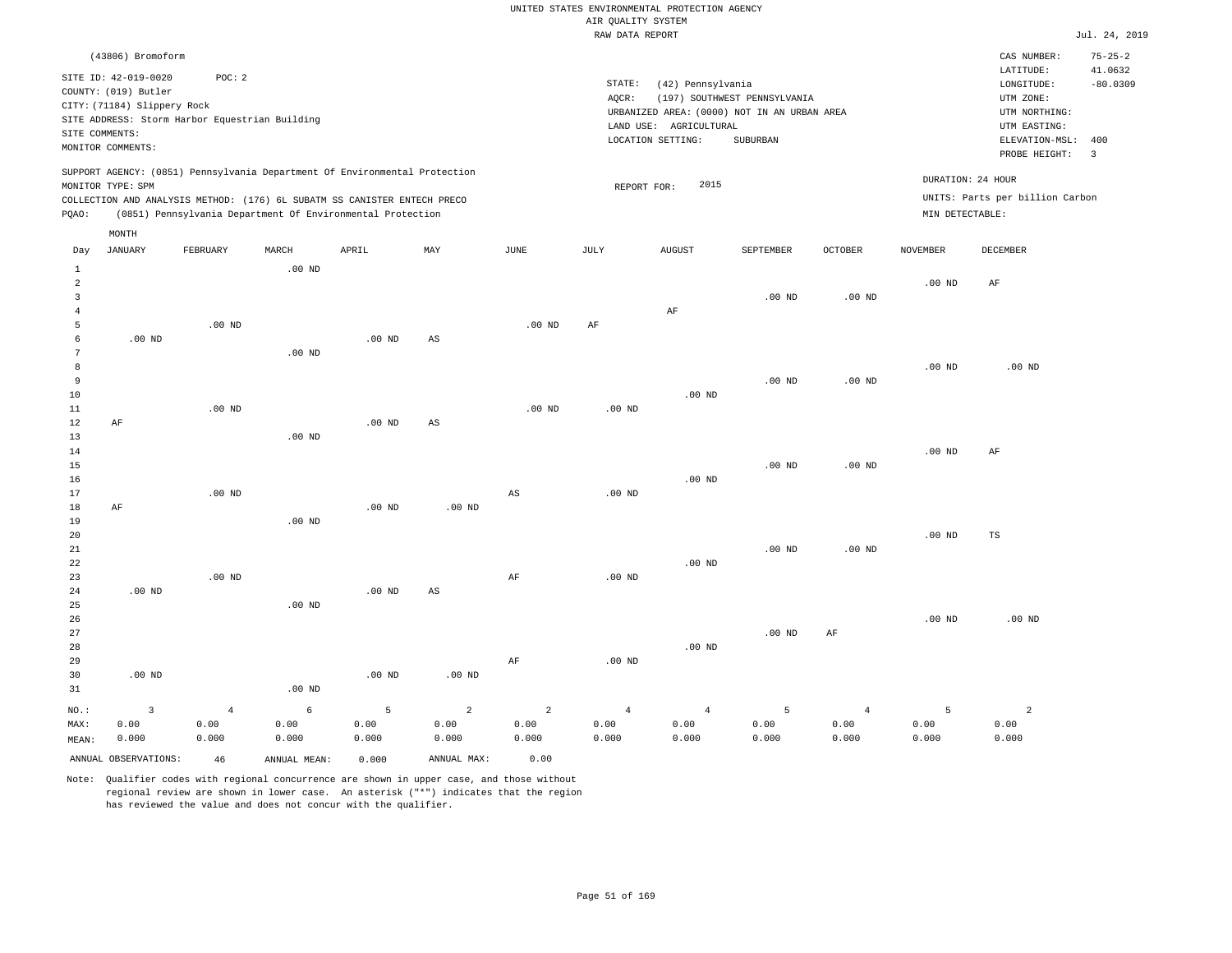|                                | (43811) Trichlorofluoromethane |                         |                                                                            |                |             |             |                |                        |                                             |                         |                 | CAS NUMBER:<br>LATITUDE:        | $75 - 69 - 4$<br>41.0632 |
|--------------------------------|--------------------------------|-------------------------|----------------------------------------------------------------------------|----------------|-------------|-------------|----------------|------------------------|---------------------------------------------|-------------------------|-----------------|---------------------------------|--------------------------|
|                                | SITE ID: 42-019-0020           | POC: 2                  |                                                                            |                |             |             | STATE:         | (42) Pennsylvania      |                                             |                         |                 | LONGITUDE:                      | $-80.0309$               |
|                                | COUNTY: (019) Butler           |                         |                                                                            |                |             |             | AQCR:          |                        | (197) SOUTHWEST PENNSYLVANIA                |                         |                 | UTM ZONE:                       |                          |
|                                | CITY: (71184) Slippery Rock    |                         |                                                                            |                |             |             |                |                        | URBANIZED AREA: (0000) NOT IN AN URBAN AREA |                         |                 | UTM NORTHING:                   |                          |
|                                |                                |                         | SITE ADDRESS: Storm Harbor Equestrian Building                             |                |             |             |                | LAND USE: AGRICULTURAL |                                             |                         |                 | UTM EASTING:                    |                          |
|                                | SITE COMMENTS:                 |                         |                                                                            |                |             |             |                | LOCATION SETTING:      | SUBURBAN                                    |                         |                 | ELEVATION-MSL:                  | 400                      |
|                                | MONITOR COMMENTS:              |                         |                                                                            |                |             |             |                |                        |                                             |                         |                 | PROBE HEIGHT:                   | $\overline{\mathbf{3}}$  |
|                                | MONITOR TYPE: SPM              |                         | SUPPORT AGENCY: (0851) Pennsylvania Department Of Environmental Protection |                |             |             |                | 2013                   |                                             |                         |                 | DURATION: 24 HOUR               |                          |
|                                |                                |                         | COLLECTION AND ANALYSIS METHOD: (176) 6L SUBATM SS CANISTER ENTECH PRECO   |                |             |             | REPORT FOR:    |                        |                                             |                         |                 | UNITS: Parts per billion Carbon |                          |
| PQAO:                          |                                |                         | (0851) Pennsylvania Department Of Environmental Protection                 |                |             |             |                |                        |                                             |                         | MIN DETECTABLE: |                                 |                          |
|                                | MONTH                          |                         |                                                                            |                |             |             |                |                        |                                             |                         |                 |                                 |                          |
| Day                            | <b>JANUARY</b>                 | FEBRUARY                | MARCH                                                                      | APRIL          | MAY         | <b>JUNE</b> | JULY           | <b>AUGUST</b>          | SEPTEMBER                                   | <b>OCTOBER</b>          | <b>NOVEMBER</b> | DECEMBER                        |                          |
|                                |                                |                         |                                                                            |                |             |             |                |                        |                                             |                         |                 |                                 |                          |
| $\mathbf{1}$<br>$\overline{a}$ |                                |                         |                                                                            |                |             |             |                | $\rm AF$               | .29                                         | AS                      |                 |                                 |                          |
| $\overline{3}$                 |                                | .27                     |                                                                            |                |             | $_{\rm TS}$ | .22            |                        |                                             |                         |                 |                                 |                          |
| $\overline{4}$                 | AF                             |                         |                                                                            | .25            | .28         |             |                |                        |                                             |                         |                 |                                 |                          |
| 5                              |                                |                         | .27                                                                        |                |             |             |                |                        |                                             |                         |                 |                                 |                          |
| 6                              |                                |                         |                                                                            |                |             |             |                |                        |                                             |                         | $_{\rm AS}$     | .30                             |                          |
| $7\phantom{.0}$                |                                |                         |                                                                            |                |             |             |                |                        | .28                                         | AS                      |                 |                                 |                          |
| 8                              |                                |                         |                                                                            |                |             |             |                | $\rm AF$               |                                             |                         |                 |                                 |                          |
| 9                              |                                | $\rm{AF}$               |                                                                            |                |             | .25         | $\rm{AF}$      |                        |                                             |                         |                 |                                 |                          |
| 10                             | .25                            |                         |                                                                            | AS             | .28         |             |                |                        |                                             |                         |                 |                                 |                          |
| 11                             |                                |                         | .19 <sub>5</sub>                                                           |                |             |             |                |                        |                                             |                         |                 |                                 |                          |
| 12                             |                                |                         |                                                                            |                |             |             |                |                        |                                             |                         | .28             | .31                             |                          |
| 13                             |                                |                         |                                                                            |                |             |             |                |                        | .30                                         | $\mathbb{A}\mathcal{S}$ |                 |                                 |                          |
| 14                             |                                |                         |                                                                            |                |             |             |                | .13 <sub>5</sub>       |                                             |                         |                 |                                 |                          |
| 15                             |                                | AF                      |                                                                            |                |             | .25         | AF             |                        |                                             |                         |                 |                                 |                          |
| 16                             | AS                             |                         | .27                                                                        | .25            | .28         |             |                |                        |                                             |                         |                 |                                 |                          |
| 17<br>18                       |                                |                         |                                                                            |                |             |             |                |                        |                                             |                         | $\rm{AF}$       | $\mathbb{A}\mathbb{S}$          |                          |
| 19                             |                                |                         |                                                                            |                |             |             |                |                        | AS                                          | $_{\rm AS}$             |                 |                                 |                          |
| 20                             |                                |                         |                                                                            |                |             |             |                | AS                     |                                             |                         |                 |                                 |                          |
| 21                             |                                | .28                     |                                                                            |                |             | .26         | .24            |                        |                                             |                         |                 |                                 |                          |
| 22                             | AF                             |                         |                                                                            | $\rm{AF}$      | .26         |             |                |                        |                                             |                         |                 |                                 |                          |
| 23                             |                                |                         | $\rm{AF}$                                                                  |                |             |             |                |                        |                                             |                         |                 |                                 |                          |
| 24                             |                                |                         |                                                                            |                |             |             |                |                        |                                             |                         | $\rm AF$        | .30                             |                          |
| 25                             |                                |                         |                                                                            |                |             |             |                |                        | AS                                          | .28                     |                 |                                 |                          |
| 26                             |                                |                         |                                                                            |                |             |             |                | AF                     |                                             |                         |                 |                                 |                          |
| 27                             |                                | .28                     |                                                                            |                |             | .24         | $_{\rm AS}$    | $_{\rm AS}$            |                                             |                         |                 |                                 |                          |
| 28                             | .205                           |                         |                                                                            | .28            | .31         |             |                |                        |                                             |                         |                 |                                 |                          |
| 29                             |                                |                         | .27                                                                        |                |             |             |                |                        |                                             |                         |                 |                                 |                          |
| 30                             |                                |                         |                                                                            |                |             |             |                |                        |                                             |                         | .26             | .27                             |                          |
| 31                             |                                |                         |                                                                            |                |             |             |                |                        |                                             | .26                     |                 |                                 |                          |
| NO.:                           | $\overline{a}$                 | $\overline{\mathbf{3}}$ | $\bf{4}$                                                                   | $\overline{3}$ | 5           | $\bf{4}$    | $\overline{a}$ | $\,$ 1                 | $\overline{\mathbf{3}}$                     | $\sqrt{2}$              | $\overline{a}$  | $\sqrt{4}$                      |                          |
| MAX:                           | .25                            | .28                     | .27                                                                        | .28            | .31         | .26         | .24            | .13                    | .30                                         | .28                     | .28             | .31                             |                          |
| MEAN:                          | .225                           | .277                    | .250                                                                       | .260           | .282        | .250        | .230           | .130                   | .290                                        | .270                    | .270            | .295                            |                          |
|                                | ANNUAL OBSERVATIONS:           | 35                      | ANNUAL MEAN:                                                               | .263           | ANNUAL MAX: | .31         |                |                        |                                             |                         |                 |                                 |                          |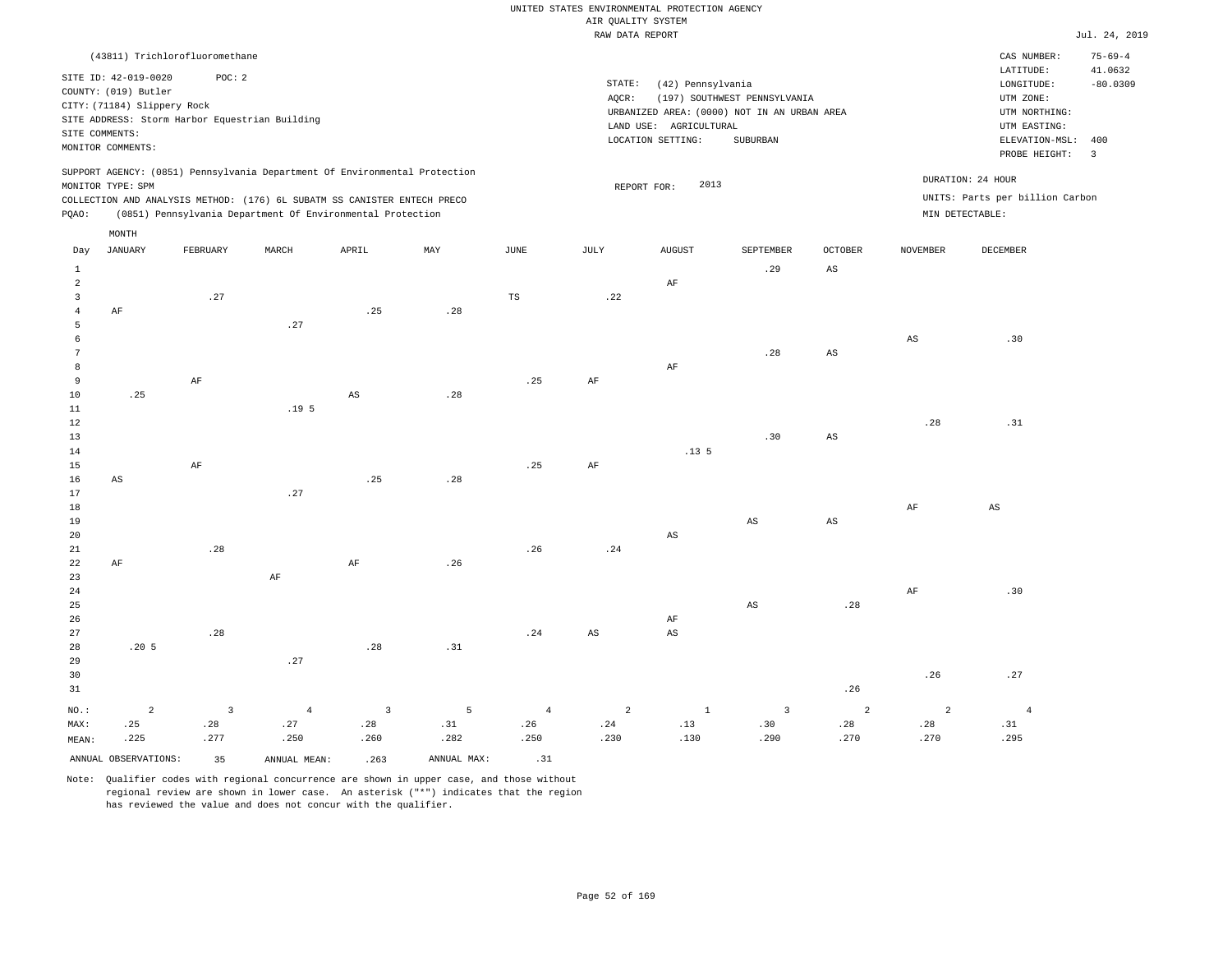| (43811) Trichlorofluoromethane                                                                                                                                                                                                                              |                                                                                                                                                                                | CAS NUMBER:                                                                                                  | $75 - 69 - 4$         |
|-------------------------------------------------------------------------------------------------------------------------------------------------------------------------------------------------------------------------------------------------------------|--------------------------------------------------------------------------------------------------------------------------------------------------------------------------------|--------------------------------------------------------------------------------------------------------------|-----------------------|
| SITE ID: 42-019-0020<br>POC:2<br>COUNTY: (019) Butler<br>CITY: (71184) Slippery Rock<br>SITE ADDRESS: Storm Harbor Equestrian Building<br>SITE COMMENTS:<br>MONITOR COMMENTS:                                                                               | STATE:<br>(42) Pennsylvania<br>AOCR:<br>(197) SOUTHWEST PENNSYLVANIA<br>URBANIZED AREA: (0000) NOT IN AN URBAN AREA<br>LAND USE: AGRICULTURAL<br>LOCATION SETTING:<br>SUBURBAN | LATITUDE:<br>LONGITUDE:<br>UTM ZONE:<br>UTM NORTHING:<br>UTM EASTING:<br>ELEVATION-MSL: 400<br>PROBE HEIGHT: | 41.0632<br>$-80.0309$ |
| SUPPORT AGENCY: (0851) Pennsylvania Department Of Environmental Protection<br>MONITOR TYPE: SPM<br>COLLECTION AND ANALYSIS METHOD: (176) 6L SUBATM SS CANISTER ENTECH PRECO<br>(0851) Pennsylvania Department Of Environmental Protection<br>POAO:<br>MONTH | 2014<br>REPORT FOR:                                                                                                                                                            | DURATION: 24 HOUR<br>UNITS: Parts per billion Carbon<br>MIN DETECTABLE:                                      |                       |

| Day             | JANUARY              | FEBRUARY                | $\tt MARCH$      | APRIL                       | $_{\rm MAY}$ | $_{\rm JUNE}$          | JULY                         | ${\tt AUGUST}$ | SEPTEMBER      | $\mathtt{OCTOBER}$      | NOVEMBER         | DECEMBER        |
|-----------------|----------------------|-------------------------|------------------|-----------------------------|--------------|------------------------|------------------------------|----------------|----------------|-------------------------|------------------|-----------------|
| $\mathbf{1}$    |                      |                         |                  |                             |              |                        |                              |                |                |                         | .23              | $.00$ ND        |
| $\overline{a}$  |                      |                         |                  |                             |              |                        |                              |                | .27            | $\rm{AF}$               |                  |                 |
| 3               |                      |                         |                  |                             |              |                        |                              | .31            |                |                         |                  |                 |
| $\overline{4}$  |                      | $\mathbb{A}\mathbb{S}$  |                  |                             |              | .25                    | $\rm{AF}$                    |                |                |                         |                  |                 |
| 5               | .29                  |                         |                  | .30 QX                      | .29          |                        |                              |                |                |                         |                  |                 |
| 6               |                      |                         | .28              |                             |              |                        |                              |                |                |                         |                  |                 |
| $7\phantom{.0}$ |                      |                         |                  |                             |              |                        |                              |                |                |                         | .19 <sub>5</sub> | .27             |
| 8               |                      |                         |                  |                             |              |                        |                              |                | .26            | .28                     |                  |                 |
| 9               |                      |                         |                  |                             |              |                        |                              | $\rm AF$       |                |                         |                  |                 |
| 10              |                      | $\rm{AF}$               |                  |                             |              | .26                    | $\boldsymbol{\mathcal{.}}27$ |                |                |                         |                  |                 |
| $11\,$          | .26                  |                         |                  | .30 QX                      | .30          |                        |                              |                |                |                         |                  |                 |
| 12              |                      |                         | .29              |                             |              |                        |                              |                |                |                         |                  |                 |
| 13              |                      |                         |                  |                             |              |                        |                              |                |                |                         | $\sqrt{27}$      | .25             |
| 14              |                      |                         |                  |                             |              |                        |                              |                | .22            | .24                     |                  |                 |
| 15              |                      |                         |                  |                             |              |                        |                              | .24            |                |                         |                  |                 |
| 16              |                      | .25                     |                  |                             |              | .31                    | .35 <sub>5</sub>             |                |                |                         |                  |                 |
| 17              | .27                  |                         |                  | $.00$ ND                    | .29          |                        |                              |                |                |                         |                  |                 |
| 18              |                      |                         | .27              |                             |              |                        |                              |                |                |                         |                  |                 |
| 19              |                      |                         |                  |                             |              |                        |                              |                |                |                         | .23              | .26             |
| 20              |                      |                         |                  |                             |              |                        |                              |                | AS             | $\boldsymbol{\cdot}$ 25 |                  |                 |
| 21              |                      |                         |                  |                             |              |                        |                              | .24            |                |                         |                  |                 |
| $2\sqrt{2}$     |                      | .34 <sub>5</sub>        |                  |                             |              | $\mathbb{A}\mathbb{S}$ | $\rm{AF}$                    |                |                |                         |                  |                 |
| 23              | .25                  |                         |                  | .29                         | $\rm{AF}$    |                        |                              |                |                |                         |                  |                 |
| 24              |                      |                         | .38 <sub>5</sub> |                             |              |                        |                              |                |                |                         |                  |                 |
| 25              |                      |                         |                  |                             |              |                        |                              |                |                |                         | .24              | .26             |
| 26              |                      |                         |                  |                             |              |                        |                              |                | .27            | .24                     |                  |                 |
| 27              |                      |                         |                  |                             |              |                        |                              | .29            |                |                         |                  |                 |
| 28              |                      | .27                     |                  |                             |              | .32                    | .29                          |                |                |                         |                  |                 |
| 29              | .27                  |                         |                  | .31                         | .29          |                        |                              |                |                |                         |                  |                 |
| 30              |                      |                         | .25 $QX$         |                             |              |                        |                              |                |                |                         |                  |                 |
| 31              |                      |                         |                  |                             |              |                        |                              |                |                |                         |                  | .28             |
| $_{\rm NO.}$ :  | 5                    | $\overline{\mathbf{3}}$ | $\overline{5}$   | 5                           | $\sqrt{4}$   | $\sqrt{4}$             | $\overline{\mathbf{3}}$      | $\overline{4}$ | $\overline{4}$ | $\overline{4}$          | 5                | $6\overline{6}$ |
| MAX:            | .29                  | .34                     | .38              | $\boldsymbol{\mathsf{.31}}$ | .30          | .32                    | .35                          | .31            | .27            | .28                     | .27              | .28             |
| MEAN:           | .268                 | .287                    | .294             | .240                        | .293         | .285                   | .303                         | .270           | .255           | .253                    | .232             | .220            |
|                 | ANNUAL OBSERVATIONS: | 52                      | ANNUAL MEAN:     | .263                        | ANNUAL MAX:  | .38                    |                              |                |                |                         |                  |                 |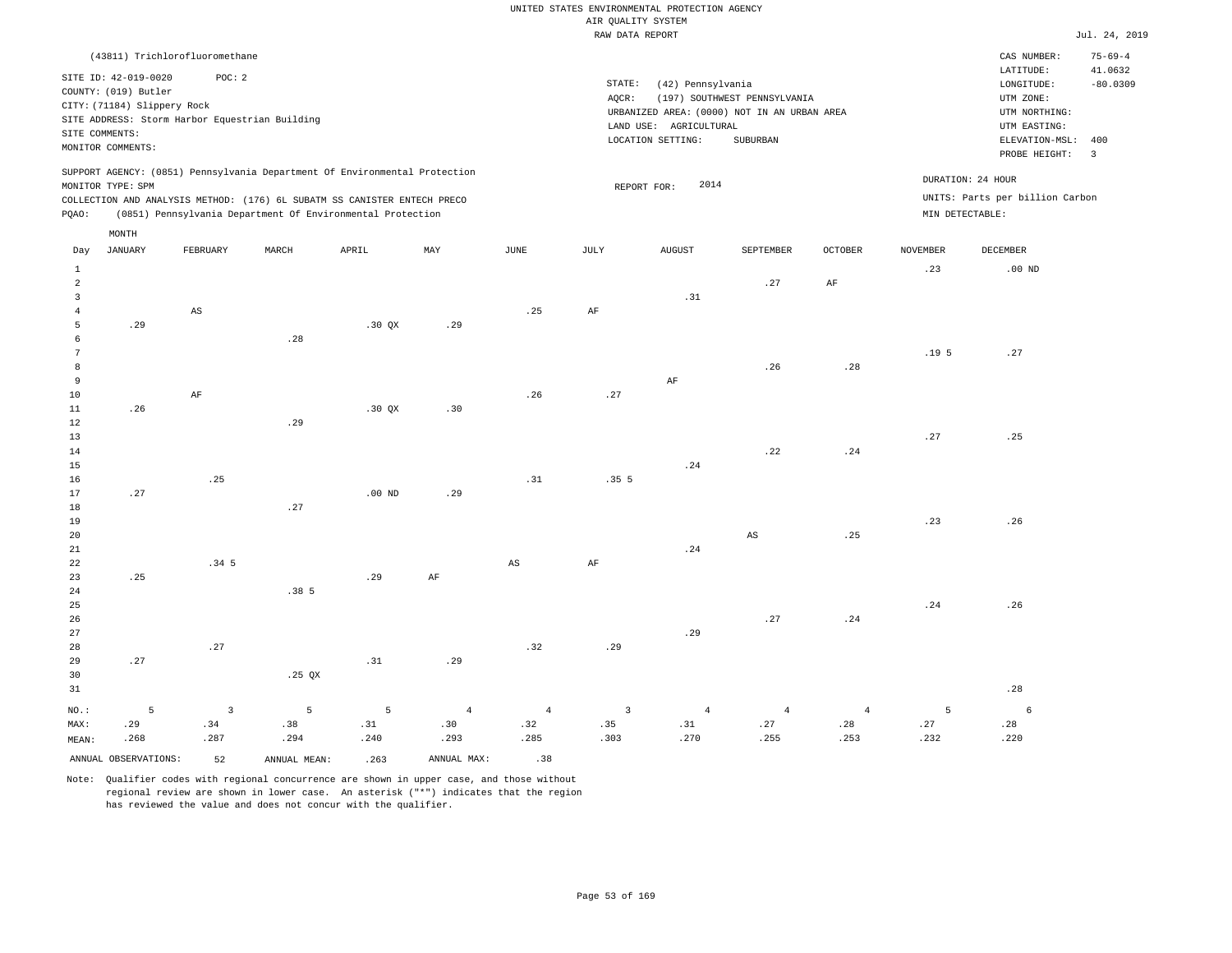|               |                                                                                                                    |                                                          |       |                                                                                                                                                                                                                      |     |      |                 | RAW DATA REPORT                                                                                                 |                                          |                |                 |                                                                                                          | Jul. 24, 2019                                            |
|---------------|--------------------------------------------------------------------------------------------------------------------|----------------------------------------------------------|-------|----------------------------------------------------------------------------------------------------------------------------------------------------------------------------------------------------------------------|-----|------|-----------------|-----------------------------------------------------------------------------------------------------------------|------------------------------------------|----------------|-----------------|----------------------------------------------------------------------------------------------------------|----------------------------------------------------------|
|               |                                                                                                                    | (43811) Trichlorofluoromethane                           |       |                                                                                                                                                                                                                      |     |      |                 |                                                                                                                 |                                          |                |                 | CAS NUMBER:                                                                                              | $75 - 69 - 4$                                            |
|               | SITE ID: 42-019-0020<br>COUNTY: (019) Butler<br>CITY: (71184) Slippery Rock<br>SITE COMMENTS:<br>MONITOR COMMENTS: | POC: 2<br>SITE ADDRESS: Storm Harbor Equestrian Building |       |                                                                                                                                                                                                                      |     |      | STATE:<br>AQCR: | (42) Pennsylvania<br>URBANIZED AREA: (0000) NOT IN AN URBAN AREA<br>LAND USE: AGRICULTURAL<br>LOCATION SETTING: | (197) SOUTHWEST PENNSYLVANIA<br>SUBURBAN |                |                 | LATITUDE:<br>LONGITUDE:<br>UTM ZONE:<br>UTM NORTHING:<br>UTM EASTING:<br>ELEVATION-MSL:<br>PROBE HEIGHT: | 41.0632<br>$-80.0309$<br>400<br>$\overline{\phantom{a}}$ |
| POAO:         | MONITOR TYPE: SPM                                                                                                  |                                                          |       | SUPPORT AGENCY: (0851) Pennsylvania Department Of Environmental Protection<br>COLLECTION AND ANALYSIS METHOD: (176) 6L SUBATM SS CANISTER ENTECH PRECO<br>(0851) Pennsylvania Department Of Environmental Protection |     |      |                 | 2015<br>REPORT FOR:                                                                                             |                                          |                | MIN DETECTABLE: | DURATION: 24 HOUR<br>UNITS: Parts per billion Carbon                                                     |                                                          |
| Day           | MONTH<br>JANUARY                                                                                                   | FEBRUARY                                                 | MARCH | APRIL                                                                                                                                                                                                                | MAY | JUNE | JULY            | <b>AUGUST</b>                                                                                                   | SEPTEMBER                                | <b>OCTOBER</b> | <b>NOVEMBER</b> | DECEMBER                                                                                                 |                                                          |
| 2             |                                                                                                                    |                                                          | .26   |                                                                                                                                                                                                                      |     |      |                 | AF                                                                                                              | .27                                      | .24            | $.29$ QX        | AF                                                                                                       |                                                          |
| 5<br>6        | .28                                                                                                                | .26                                                      | .27   | .23                                                                                                                                                                                                                  | AS  | .24  | AF              |                                                                                                                 |                                          |                |                 |                                                                                                          |                                                          |
| 9<br>10<br>11 |                                                                                                                    | .28                                                      |       |                                                                                                                                                                                                                      |     | .26  | .26             | .26                                                                                                             | .26                                      | .25            | .25             | .28                                                                                                      |                                                          |

| $12\hskip 4.6cm \text{AF}$ |     |     | $.27$ AS    |       |     |     |     |     |    |
|----------------------------|-----|-----|-------------|-------|-----|-----|-----|-----|----|
| 13                         |     | .25 |             |       |     |     |     |     |    |
| 14                         |     |     |             |       |     |     |     | .28 | AF |
| 15                         |     |     |             |       |     | .24 | .27 |     |    |
| 16                         |     |     |             |       | .26 |     |     |     |    |
| 17                         | .29 |     |             | AS 27 |     |     |     |     |    |
| $18\hskip 4.0cm\text{AF}$  |     |     | $.26$ $.26$ |       |     |     |     |     |    |
| 19                         |     | .25 |             |       |     |     |     |     |    |
| 20                         |     |     |             |       |     |     |     | .25 | TS |

| 21 |     |     |     |     |    |    |     |     | .23               | .23 |     |          |
|----|-----|-----|-----|-----|----|----|-----|-----|-------------------|-----|-----|----------|
| 22 |     |     |     |     |    |    |     | .26 |                   |     |     |          |
| 23 |     | .27 |     |     |    | AF | .28 |     |                   |     |     |          |
| 24 | .27 |     |     | .25 | AS |    |     |     |                   |     |     |          |
| 25 |     |     | .24 |     |    |    |     |     |                   |     |     |          |
| 26 |     |     |     |     |    |    |     |     |                   |     | .24 | $.27$ QX |
| 27 |     |     |     |     |    |    |     |     | $125$ $\hbox{AF}$ |     |     |          |
| 28 |     |     |     |     |    |    |     | .28 |                   |     |     |          |
| 29 |     |     |     |     |    | AF | .30 |     |                   |     |     |          |

| 30    | .26                  |      |              | .22  | .23         |      |      |      |      |      |      |               |
|-------|----------------------|------|--------------|------|-------------|------|------|------|------|------|------|---------------|
| 31    |                      |      | $.20\,5$     |      |             |      |      |      |      |      |      |               |
| NO.:  |                      |      | <sub>6</sub> |      |             |      |      |      |      |      |      | $\mathcal{D}$ |
| MAX:  | .28                  | .29  | .27          | .27  | .26         | .26  | .30  | .28  | .27  | .27  | .29  | .28           |
| MEAN: | .270                 | .275 | .245         | .246 | .245        | .250 | .278 | .265 | .250 | .248 | .262 | .275          |
|       | ANNUAL OBSERVATIONS: | 46   | ANNUAL MEAN: | .258 | ANNUAL MAX: | .30  |      |      |      |      |      |               |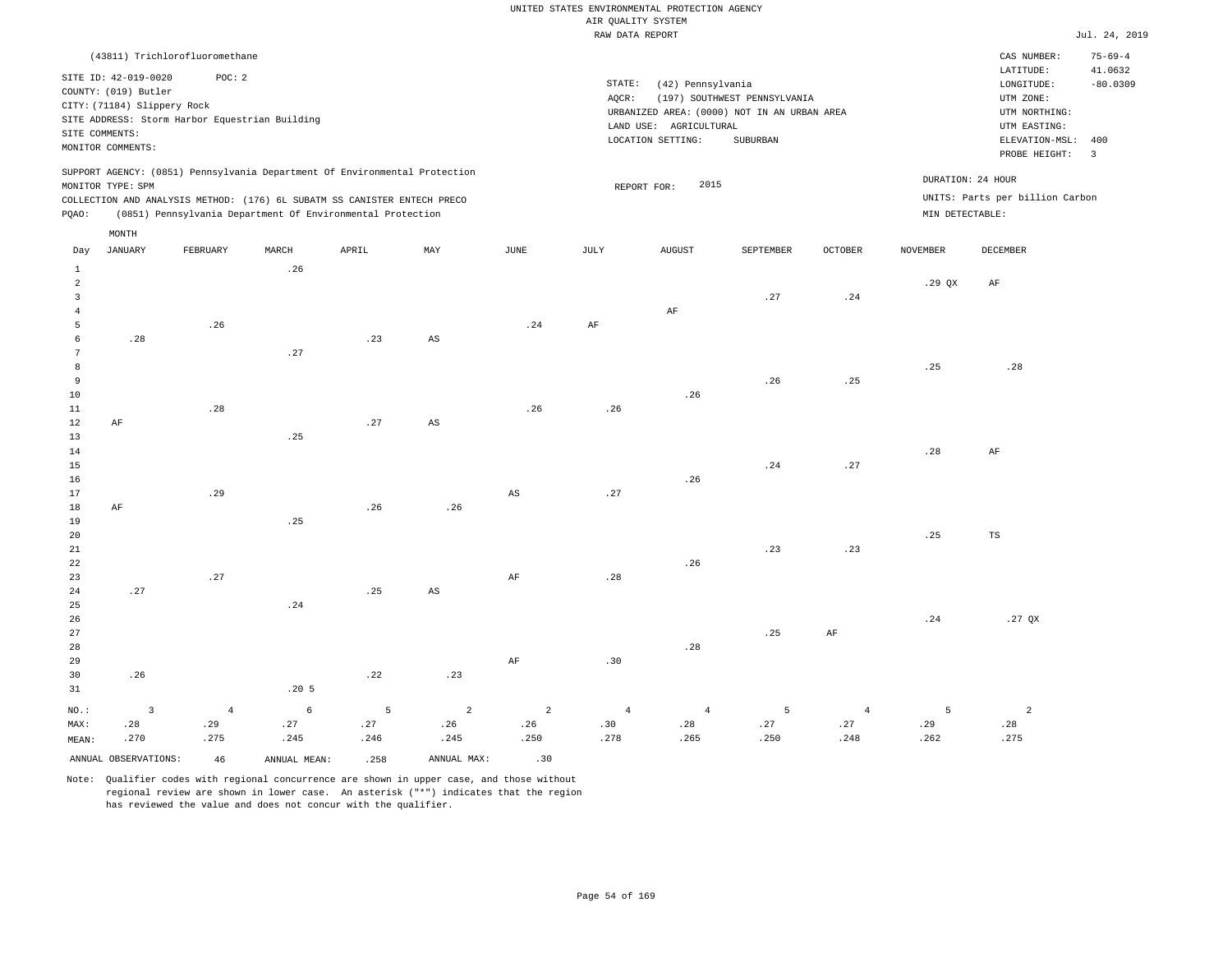|                 |                                                |          |                |                                                                            |                   |                   | RAW DATA REPORT   |                        |                                             |                        |                   |                                 | Jul. 24, 2019  |
|-----------------|------------------------------------------------|----------|----------------|----------------------------------------------------------------------------|-------------------|-------------------|-------------------|------------------------|---------------------------------------------|------------------------|-------------------|---------------------------------|----------------|
|                 | (43812) Chloroethane                           |          |                |                                                                            |                   |                   |                   |                        |                                             |                        |                   | CAS NUMBER:                     | $75 - 00 - 3$  |
|                 |                                                |          |                |                                                                            |                   |                   |                   |                        |                                             |                        |                   | LATITUDE:                       | 41.0632        |
|                 | SITE ID: 42-019-0020                           | POC: 2   |                |                                                                            |                   |                   | STATE:            | (42) Pennsylvania      |                                             |                        |                   | LONGITUDE:                      | $-80.0309$     |
|                 | COUNTY: (019) Butler                           |          |                |                                                                            |                   |                   | AQCR:             |                        | (197) SOUTHWEST PENNSYLVANIA                |                        |                   | UTM ZONE:                       |                |
|                 | CITY: (71184) Slippery Rock                    |          |                |                                                                            |                   |                   |                   |                        | URBANIZED AREA: (0000) NOT IN AN URBAN AREA |                        |                   | UTM NORTHING:                   |                |
|                 | SITE ADDRESS: Storm Harbor Equestrian Building |          |                |                                                                            |                   |                   |                   | LAND USE: AGRICULTURAL |                                             |                        |                   | UTM EASTING:                    |                |
|                 | SITE COMMENTS:                                 |          |                |                                                                            |                   |                   |                   | LOCATION SETTING:      | SUBURBAN                                    |                        |                   | ELEVATION-MSL:                  | 400            |
|                 | MONITOR COMMENTS:                              |          |                |                                                                            |                   |                   |                   |                        |                                             |                        |                   | PROBE HEIGHT:                   | $\overline{3}$ |
|                 |                                                |          |                | SUPPORT AGENCY: (0851) Pennsylvania Department Of Environmental Protection |                   |                   |                   |                        |                                             |                        |                   |                                 |                |
|                 | MONITOR TYPE: SPM                              |          |                |                                                                            |                   |                   | REPORT FOR:       | 2013                   |                                             |                        |                   | DURATION: 24 HOUR               |                |
|                 |                                                |          |                | COLLECTION AND ANALYSIS METHOD: (176) 6L SUBATM SS CANISTER ENTECH PRECO   |                   |                   |                   |                        |                                             |                        |                   | UNITS: Parts per billion Carbon |                |
| PQAO:           |                                                |          |                | (0851) Pennsylvania Department Of Environmental Protection                 |                   |                   |                   |                        |                                             |                        | MIN DETECTABLE:   |                                 |                |
|                 | MONTH                                          |          |                |                                                                            |                   |                   |                   |                        |                                             |                        |                   |                                 |                |
| Day             | JANUARY                                        | FEBRUARY | MARCH          | APRIL                                                                      | MAY               | JUNE              | JULY              | <b>AUGUST</b>          | SEPTEMBER                                   | OCTOBER                | NOVEMBER          | DECEMBER                        |                |
| $\mathbf{1}$    |                                                |          |                |                                                                            |                   |                   |                   |                        | $.00$ ND                                    | $\mathbb{A}\mathbb{S}$ |                   |                                 |                |
| $\overline{2}$  |                                                |          |                |                                                                            |                   |                   |                   | AF                     |                                             |                        |                   |                                 |                |
| $\overline{3}$  |                                                | $.00$ ND |                |                                                                            |                   | TS                | .00 <sub>ND</sub> |                        |                                             |                        |                   |                                 |                |
| $\overline{4}$  | AF                                             |          |                | $.00$ ND                                                                   | .00 <sub>ND</sub> |                   |                   |                        |                                             |                        |                   |                                 |                |
| 5               |                                                |          | $.00$ ND       |                                                                            |                   |                   |                   |                        |                                             |                        |                   |                                 |                |
| 6               |                                                |          |                |                                                                            |                   |                   |                   |                        |                                             |                        | AS                | $.00$ ND                        |                |
| $7\phantom{.0}$ |                                                |          |                |                                                                            |                   |                   |                   |                        | $.00$ ND                                    | $\mathbb{A}\mathbb{S}$ |                   |                                 |                |
| 8               |                                                |          |                |                                                                            |                   |                   |                   | $\rm{AF}$              |                                             |                        |                   |                                 |                |
| 9               |                                                | AF       |                |                                                                            |                   | .00 <sub>ND</sub> | AF                |                        |                                             |                        |                   |                                 |                |
| 10              | $.00$ ND                                       |          |                | $\mathbb{A}\mathbb{S}$                                                     | .00 <sub>ND</sub> |                   |                   |                        |                                             |                        |                   |                                 |                |
| 11              |                                                |          | $.00$ ND       |                                                                            |                   |                   |                   |                        |                                             |                        |                   |                                 |                |
| $12\,$          |                                                |          |                |                                                                            |                   |                   |                   |                        |                                             |                        | $.00$ ND          | $.00$ ND                        |                |
| 13              |                                                |          |                |                                                                            |                   |                   |                   |                        | $.00$ ND                                    | $\mathbb{A}\mathbb{S}$ |                   |                                 |                |
| 14              |                                                |          |                |                                                                            |                   |                   |                   | .00CL                  |                                             |                        |                   |                                 |                |
| 15              |                                                | $\rm AF$ |                |                                                                            |                   | .00 <sub>ND</sub> | AF                |                        |                                             |                        |                   |                                 |                |
| 16              | AS                                             |          |                | $.00$ ND                                                                   | .00 <sub>ND</sub> |                   |                   |                        |                                             |                        |                   |                                 |                |
| 17              |                                                |          | $.00$ ND       |                                                                            |                   |                   |                   |                        |                                             |                        |                   |                                 |                |
| 18              |                                                |          |                |                                                                            |                   |                   |                   |                        |                                             |                        | $\rm{AF}$         | AS                              |                |
| 19              |                                                |          |                |                                                                            |                   |                   |                   |                        | AS                                          | $\mathbb{A}\mathbb{S}$ |                   |                                 |                |
| 20<br>21        |                                                | $.00$ ND |                |                                                                            |                   | $.00$ ND          |                   | $_{\rm AS}$            |                                             |                        |                   |                                 |                |
|                 |                                                |          |                |                                                                            |                   |                   | .00 <sub>ND</sub> |                        |                                             |                        |                   |                                 |                |
| 22<br>23        | AF                                             |          | AF             | AF                                                                         | .00 <sub>ND</sub> |                   |                   |                        |                                             |                        |                   |                                 |                |
| 24              |                                                |          |                |                                                                            |                   |                   |                   |                        |                                             |                        | $\rm{AF}$         | $.00$ ND                        |                |
| 25              |                                                |          |                |                                                                            |                   |                   |                   |                        | AS                                          | $.00$ ND               |                   |                                 |                |
| 26              |                                                |          |                |                                                                            |                   |                   |                   | AF                     |                                             |                        |                   |                                 |                |
| 27              |                                                | $.00$ ND |                |                                                                            |                   | .00 <sub>ND</sub> | AS                | AS                     |                                             |                        |                   |                                 |                |
| 28              | $.00$ ND                                       |          |                | $.00$ ND                                                                   | .00 <sub>ND</sub> |                   |                   |                        |                                             |                        |                   |                                 |                |
| 29              |                                                |          | $.00$ ND       |                                                                            |                   |                   |                   |                        |                                             |                        |                   |                                 |                |
| 30              |                                                |          |                |                                                                            |                   |                   |                   |                        |                                             |                        | .00 <sub>ND</sub> | $.00$ ND                        |                |
| 31              |                                                |          |                |                                                                            |                   |                   |                   |                        |                                             | $.00$ ND               |                   |                                 |                |
|                 |                                                |          |                |                                                                            |                   |                   |                   |                        |                                             |                        |                   |                                 |                |
| NO.:            | $\overline{a}$                                 | 3        | $\overline{4}$ | $\mathbf{3}$                                                               | 5                 | $\overline{4}$    | $\overline{a}$    | $\,1\,$                | $\overline{3}$                              | $\overline{a}$         | $\overline{a}$    | $\overline{4}$                  |                |
| MAX:            | 0.00                                           | 0.00     | 0.00           | 0.00                                                                       | 0.00              | 0.00              | 0.00              | 0.00                   | 0.00                                        | 0.00                   | 0.00              | 0.00                            |                |
| MEAN:           | 0.000                                          | 0.000    | 0.000          | 0.000                                                                      | 0.000             | 0.000             | 0.000             | 0.000                  | 0.000                                       | 0.000                  | 0.000             | 0.000                           |                |
|                 | ANNUAL OBSERVATIONS:                           | 35       | ANNUAL MEAN:   | 0.000                                                                      | ANNUAL MAX:       | 0.00              |                   |                        |                                             |                        |                   |                                 |                |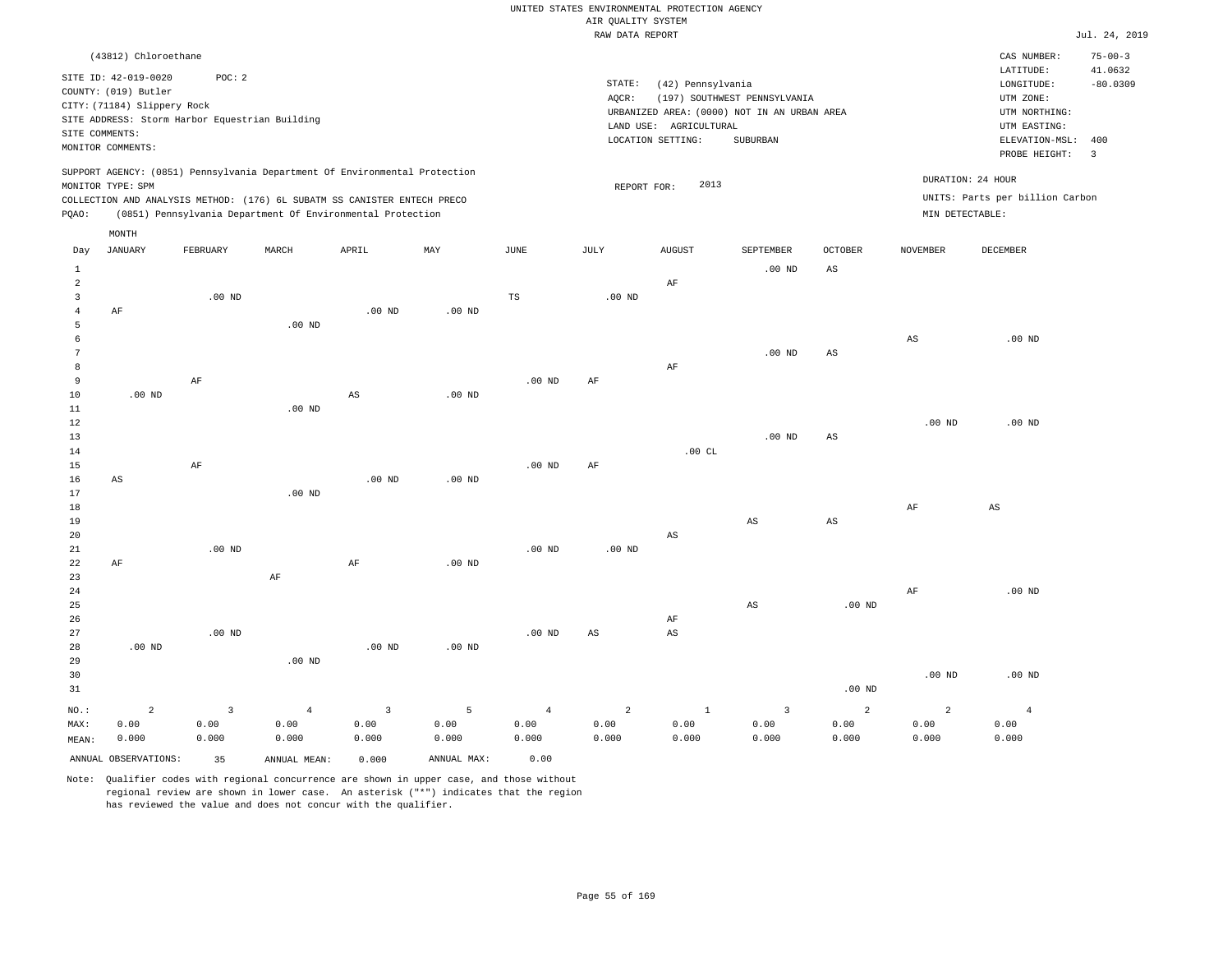|          |                             |          |                                                                            |          |          |          |        | RAW DATA REPORT                             |                              |                |                 |                                 | Jul. 24, 2019            |
|----------|-----------------------------|----------|----------------------------------------------------------------------------|----------|----------|----------|--------|---------------------------------------------|------------------------------|----------------|-----------------|---------------------------------|--------------------------|
|          | (43812) Chloroethane        |          |                                                                            |          |          |          |        |                                             |                              |                |                 | CAS NUMBER:                     | $75 - 00 - 3$            |
|          | SITE ID: 42-019-0020        | POC: 2   |                                                                            |          |          |          |        |                                             |                              |                |                 | LATITUDE:                       | 41.0632                  |
|          | COUNTY: (019) Butler        |          |                                                                            |          |          |          | STATE: | (42) Pennsylvania                           |                              |                |                 | LONGITUDE:                      | $-80.0309$               |
|          | CITY: (71184) Slippery Rock |          |                                                                            |          |          |          | AOCR:  |                                             | (197) SOUTHWEST PENNSYLVANIA |                |                 | UTM ZONE:                       |                          |
|          |                             |          | SITE ADDRESS: Storm Harbor Equestrian Building                             |          |          |          |        | URBANIZED AREA: (0000) NOT IN AN URBAN AREA |                              |                |                 | UTM NORTHING:                   |                          |
|          | SITE COMMENTS:              |          |                                                                            |          |          |          |        | LAND USE: AGRICULTURAL                      |                              |                |                 | UTM EASTING:                    |                          |
|          | MONITOR COMMENTS:           |          |                                                                            |          |          |          |        | LOCATION SETTING:                           | SUBURBAN                     |                |                 | ELEVATION-MSL: 400              |                          |
|          |                             |          |                                                                            |          |          |          |        |                                             |                              |                |                 | PROBE HEIGHT:                   | $\overline{\phantom{a}}$ |
|          |                             |          | SUPPORT AGENCY: (0851) Pennsylvania Department Of Environmental Protection |          |          |          |        |                                             |                              |                |                 | DURATION: 24 HOUR               |                          |
|          | MONITOR TYPE: SPM           |          |                                                                            |          |          |          |        | 2014<br>REPORT FOR:                         |                              |                |                 |                                 |                          |
|          |                             |          | COLLECTION AND ANALYSIS METHOD: (176) 6L SUBATM SS CANISTER ENTECH PRECO   |          |          |          |        |                                             |                              |                |                 | UNITS: Parts per billion Carbon |                          |
| PQAO:    |                             |          | (0851) Pennsylvania Department Of Environmental Protection                 |          |          |          |        |                                             |                              |                | MIN DETECTABLE: |                                 |                          |
|          | MONTH                       |          |                                                                            |          |          |          |        |                                             |                              |                |                 |                                 |                          |
| Day      | JANUARY                     | FEBRUARY | MARCH                                                                      | APRIL    | MAY      | JUNE     | JULY   | <b>AUGUST</b>                               | SEPTEMBER                    | <b>OCTOBER</b> | <b>NOVEMBER</b> | DECEMBER                        |                          |
|          |                             |          |                                                                            |          |          |          |        |                                             |                              |                | $.00$ ND        | $.00$ ND                        |                          |
| 2        |                             |          |                                                                            |          |          |          |        |                                             | $.00$ ND                     | AF             |                 |                                 |                          |
| 3        |                             |          |                                                                            |          |          |          |        | $.00$ ND                                    |                              |                |                 |                                 |                          |
|          |                             | AS       |                                                                            |          |          | $.00$ ND | AF     |                                             |                              |                |                 |                                 |                          |
|          | $.00$ ND                    |          |                                                                            | $.00$ ND | $.00$ ND |          |        |                                             |                              |                |                 |                                 |                          |
|          |                             |          | $.00$ ND                                                                   |          |          |          |        |                                             |                              |                |                 |                                 |                          |
|          |                             |          |                                                                            |          |          |          |        |                                             |                              |                | $.00$ ND        | $.00$ ND                        |                          |
|          |                             |          |                                                                            |          |          |          |        |                                             | $.00$ ND                     | $.00$ ND       |                 |                                 |                          |
| $\Omega$ |                             |          |                                                                            |          |          |          |        | AF                                          |                              |                |                 |                                 |                          |

| __          |          |          |          |          |          |                   |                   | $\ddotsc$ |          |          |          |          |
|-------------|----------|----------|----------|----------|----------|-------------------|-------------------|-----------|----------|----------|----------|----------|
| $10$        |          | AF       |          |          |          | $.00$ ND          | .00 <sub>ND</sub> |           |          |          |          |          |
| $11\,$      | $.00$ ND |          |          | $.00$ ND | $.00$ ND |                   |                   |           |          |          |          |          |
| $1\,2$      |          |          | $.00$ ND |          |          |                   |                   |           |          |          |          |          |
| 13          |          |          |          |          |          |                   |                   |           |          |          | .00 $ND$ | .00 $ND$ |
| $14\,$      |          |          |          |          |          |                   |                   |           | $.00$ ND | .00 $ND$ |          |          |
| $1\,5$      |          |          |          |          |          |                   |                   | $.00$ ND  |          |          |          |          |
| 16          |          | $.00$ ND |          |          |          | .00 <sub>ND</sub> | .00 <sub>ND</sub> |           |          |          |          |          |
| $17\,$      | $.00$ ND |          |          | $.00$ ND | $.00$ ND |                   |                   |           |          |          |          |          |
| $1\,8$      |          |          | $.00$ ND |          |          |                   |                   |           |          |          |          |          |
| 19          |          |          |          |          |          |                   |                   |           |          |          | .00 $ND$ | $.00$ ND |
| $20\,$      |          |          |          |          |          |                   |                   |           | AS       | $.00$ ND |          |          |
| $2\sqrt{1}$ |          |          |          |          |          |                   |                   | $.00$ ND  |          |          |          |          |
| 22          |          | $.00$ ND |          |          |          | AS                | AF                |           |          |          |          |          |
| 23          | $.00$ ND |          |          | $.00$ ND | AF       |                   |                   |           |          |          |          |          |
| $2\,4$      |          |          | $.00$ ND |          |          |                   |                   |           |          |          |          |          |
| 25          |          |          |          |          |          |                   |                   |           |          |          | $.00$ ND | $.00$ ND |
| 26          |          |          |          |          |          |                   |                   |           | $.00$ ND | $.00$ ND |          |          |
| 27          |          |          |          |          |          |                   |                   | $.00$ ND  |          |          |          |          |
| 28          |          | .00 $ND$ |          |          |          | $.00$ ND          | .00 <sub>ND</sub> |           |          |          |          |          |
| 29          | $.00$ ND |          |          | $.00$ ND | $.00$ ND |                   |                   |           |          |          |          |          |
| 20          |          |          | 00 MD    |          |          |                   |                   |           |          |          |          |          |

| 30               |       |       | $.00$ ND |       |       |       |       |       |       |       |       |                   |
|------------------|-------|-------|----------|-------|-------|-------|-------|-------|-------|-------|-------|-------------------|
| 31               |       |       |          |       |       |       |       |       |       |       |       | .00 <sub>ND</sub> |
|                  |       |       |          |       |       |       |       |       |       |       |       | 6                 |
| $\texttt{MAX}$ : | 0.00  | 0.00  | 0.00     | 0.00  | 0.00  | 0.00  | 0.00  | 0.00  | 0.00  | 0.00  | 0.00  | 0.00              |
| MEAN:            | 0.000 | 0.000 | 0.000    | 0.000 | 0.000 | 0.000 | 0.000 | 0.000 | 0.000 | 0.000 | 0.000 | 0.000             |
|                  |       |       |          |       |       |       |       |       |       |       |       |                   |

ANNUAL OBSERVATIONS: 52 ANNUAL MEAN: 0.000 ANNUAL MAX: 0.00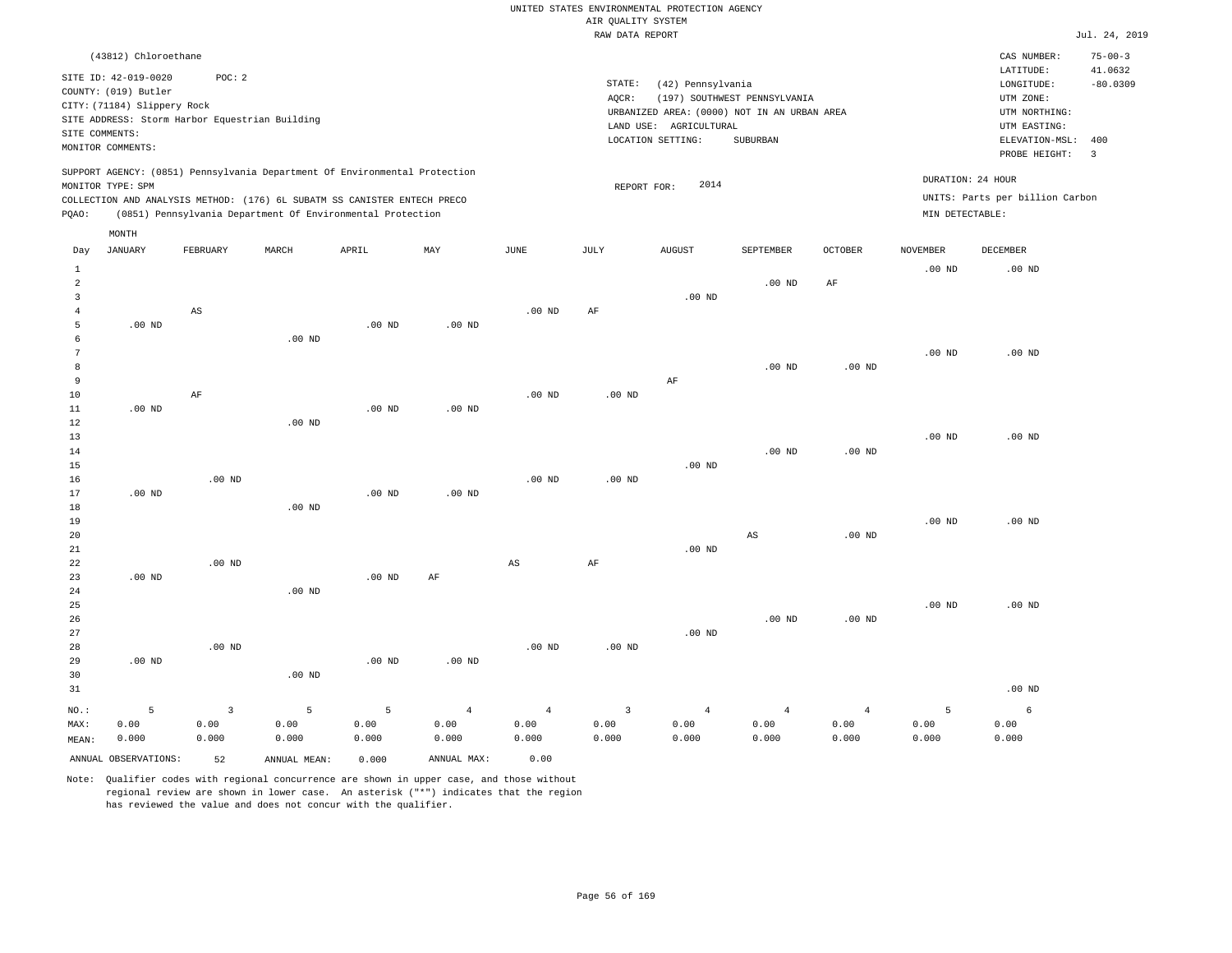|       |                             |                                                |                   |                                                                            |     |          | RAW DATA REPORT   |                        |                                             |                |                 |                                 | Jul. 24, 2019            |
|-------|-----------------------------|------------------------------------------------|-------------------|----------------------------------------------------------------------------|-----|----------|-------------------|------------------------|---------------------------------------------|----------------|-----------------|---------------------------------|--------------------------|
|       | (43812) Chloroethane        |                                                |                   |                                                                            |     |          |                   |                        |                                             |                |                 | CAS NUMBER:                     | $75 - 00 - 3$            |
|       | SITE ID: 42-019-0020        | POC: 2                                         |                   |                                                                            |     |          |                   |                        |                                             |                |                 | LATITUDE:                       | 41.0632                  |
|       | COUNTY: (019) Butler        |                                                |                   |                                                                            |     |          | STATE:            | (42) Pennsylvania      |                                             |                |                 | LONGITUDE:                      | $-80.0309$               |
|       | CITY: (71184) Slippery Rock |                                                |                   |                                                                            |     |          | AOCR:             |                        | (197) SOUTHWEST PENNSYLVANIA                |                |                 | UTM ZONE:                       |                          |
|       |                             | SITE ADDRESS: Storm Harbor Equestrian Building |                   |                                                                            |     |          |                   |                        | URBANIZED AREA: (0000) NOT IN AN URBAN AREA |                |                 | UTM NORTHING:                   |                          |
|       | SITE COMMENTS:              |                                                |                   |                                                                            |     |          |                   | LAND USE: AGRICULTURAL |                                             |                |                 | UTM EASTING:                    |                          |
|       | MONITOR COMMENTS:           |                                                |                   |                                                                            |     |          |                   | LOCATION SETTING:      | SUBURBAN                                    |                |                 | ELEVATION-MSL:                  | 400                      |
|       |                             |                                                |                   |                                                                            |     |          |                   |                        |                                             |                |                 | PROBE HEIGHT:                   | $\overline{\phantom{a}}$ |
|       | MONITOR TYPE: SPM           |                                                |                   | SUPPORT AGENCY: (0851) Pennsylvania Department Of Environmental Protection |     |          | REPORT FOR:       | 2015                   |                                             |                |                 | DURATION: 24 HOUR               |                          |
|       |                             |                                                |                   | COLLECTION AND ANALYSIS METHOD: (176) 6L SUBATM SS CANISTER ENTECH PRECO   |     |          |                   |                        |                                             |                |                 | UNITS: Parts per billion Carbon |                          |
| POAO: |                             |                                                |                   | (0851) Pennsylvania Department Of Environmental Protection                 |     |          |                   |                        |                                             |                | MIN DETECTABLE: |                                 |                          |
|       |                             |                                                |                   |                                                                            |     |          |                   |                        |                                             |                |                 |                                 |                          |
|       | MONTH                       |                                                |                   |                                                                            |     |          |                   |                        |                                             |                |                 |                                 |                          |
| Day   | <b>JANUARY</b>              | FEBRUARY                                       | MARCH             | APRIL                                                                      | MAY | JUNE     | JULY              | <b>AUGUST</b>          | SEPTEMBER                                   | <b>OCTOBER</b> | <b>NOVEMBER</b> | <b>DECEMBER</b>                 |                          |
|       |                             |                                                | $.00$ ND          |                                                                            |     |          |                   |                        |                                             |                |                 |                                 |                          |
| 2     |                             |                                                |                   |                                                                            |     |          |                   |                        |                                             |                | $.00$ ND        | AF                              |                          |
| 3     |                             |                                                |                   |                                                                            |     |          |                   |                        | $.00$ ND                                    | $.00$ ND       |                 |                                 |                          |
|       |                             |                                                |                   |                                                                            |     |          |                   | AF                     |                                             |                |                 |                                 |                          |
| 5     |                             | $.00$ ND                                       |                   |                                                                            |     | $.00$ ND | AF                |                        |                                             |                |                 |                                 |                          |
| 6     | $.00$ ND                    |                                                |                   | $.00$ ND                                                                   | AS  |          |                   |                        |                                             |                |                 |                                 |                          |
|       |                             |                                                | .00 <sub>ND</sub> |                                                                            |     |          |                   |                        |                                             |                |                 |                                 |                          |
| 8     |                             |                                                |                   |                                                                            |     |          |                   |                        |                                             |                | $.00$ ND        | $.00$ ND                        |                          |
| 9     |                             |                                                |                   |                                                                            |     |          |                   |                        | $.00$ ND                                    | $.00$ ND       |                 |                                 |                          |
| 10    |                             |                                                |                   |                                                                            |     |          |                   | $.00$ ND               |                                             |                |                 |                                 |                          |
| 11    |                             | $.00$ ND                                       |                   |                                                                            |     | $.00$ ND | .00 <sub>ND</sub> |                        |                                             |                |                 |                                 |                          |
| 12    | AF                          |                                                |                   | $.00$ ND                                                                   | AS  |          |                   |                        |                                             |                |                 |                                 |                          |
| 13    |                             |                                                | $.00$ ND          |                                                                            |     |          |                   |                        |                                             |                |                 |                                 |                          |
| 14    |                             |                                                |                   |                                                                            |     |          |                   |                        |                                             |                | $.00$ ND        | AF                              |                          |

.00 ND

.00 ND

.00 ND

.00 ND

19 20 21 22 23 24 25 26 27 28 29 .00 ND .00 ND .00 ND .00 ND .00 ND AS AF AF .00 ND .00 ND .00 ND .00 ND .00 ND .00 ND .00 ND AF .00 ND .00 ND TS .00 ND

30 31 .00 ND NO.: MAX: MEAN: 3 0.00 0.000 .00 ND .00 ND .00 ND 4 0.00 0.000 6 0.00 0.000 5 0.00 0.000 2 0.00 0.000 2 0.00 0.000 4 0.00 0.000 4 0.00 0.000 5 0.00 0.000 4 0.00 0.000 5 0.00 0.000 2 0.00 0.000 ANNUAL OBSERVATIONS: 46 ANNUAL MEAN: 0.000 ANNUAL MAX: 0.00

Note: Qualifier codes with regional concurrence are shown in upper case, and those without regional review are shown in lower case. An asterisk ("\*") indicates that the region has reviewed the value and does not concur with the qualifier.

.00 ND

.00 ND

AS

AF

.00 ND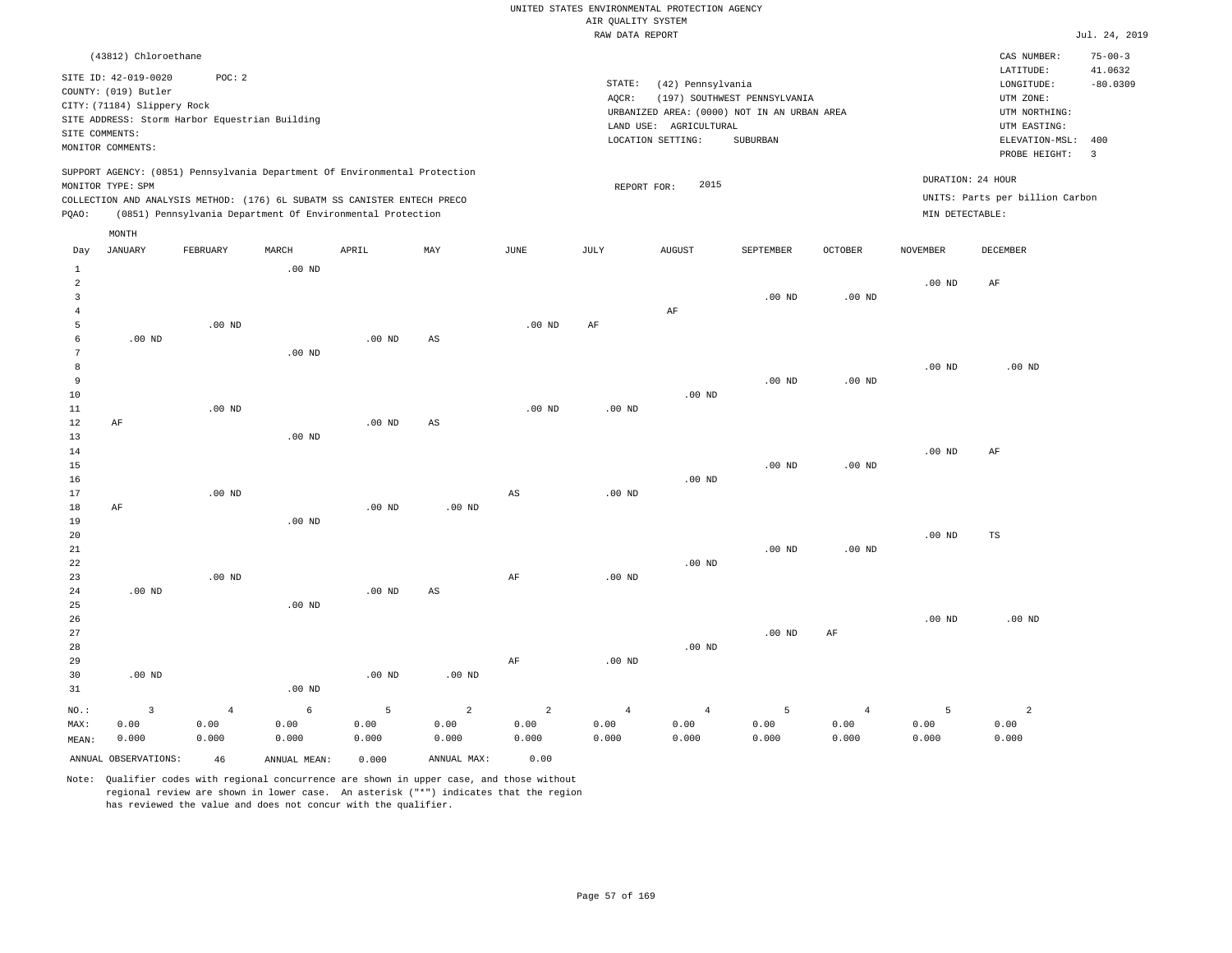|                |                                                |                   |                |                                                                            |                   |                   | RAW DATA REPORT   |                        |                                             |                         |                        |                                 | Jul. 24, 2019  |
|----------------|------------------------------------------------|-------------------|----------------|----------------------------------------------------------------------------|-------------------|-------------------|-------------------|------------------------|---------------------------------------------|-------------------------|------------------------|---------------------------------|----------------|
|                | (43813) 1,1-Dichloroethane                     |                   |                |                                                                            |                   |                   |                   |                        |                                             |                         |                        | CAS NUMBER:                     | $75 - 34 - 3$  |
|                |                                                |                   |                |                                                                            |                   |                   |                   |                        |                                             |                         |                        | LATITUDE:                       | 41.0632        |
|                | SITE ID: 42-019-0020                           | POC: 2            |                |                                                                            |                   |                   | STATE:            | (42) Pennsylvania      |                                             |                         |                        | LONGITUDE:                      | $-80.0309$     |
|                | COUNTY: (019) Butler                           |                   |                |                                                                            |                   |                   | AQCR:             |                        | (197) SOUTHWEST PENNSYLVANIA                |                         |                        | UTM ZONE:                       |                |
|                | CITY: (71184) Slippery Rock                    |                   |                |                                                                            |                   |                   |                   |                        | URBANIZED AREA: (0000) NOT IN AN URBAN AREA |                         |                        | UTM NORTHING:                   |                |
|                | SITE ADDRESS: Storm Harbor Equestrian Building |                   |                |                                                                            |                   |                   |                   | LAND USE: AGRICULTURAL |                                             |                         |                        | UTM EASTING:                    |                |
|                | SITE COMMENTS:                                 |                   |                |                                                                            |                   |                   |                   | LOCATION SETTING:      | SUBURBAN                                    |                         |                        | ELEVATION-MSL:                  | 400            |
|                | MONITOR COMMENTS:                              |                   |                |                                                                            |                   |                   |                   |                        |                                             |                         |                        | PROBE HEIGHT:                   | $\overline{3}$ |
|                |                                                |                   |                | SUPPORT AGENCY: (0851) Pennsylvania Department Of Environmental Protection |                   |                   |                   |                        |                                             |                         |                        |                                 |                |
|                | MONITOR TYPE: SPM                              |                   |                |                                                                            |                   |                   | REPORT FOR:       | 2013                   |                                             |                         |                        | DURATION: 24 HOUR               |                |
|                |                                                |                   |                | COLLECTION AND ANALYSIS METHOD: (176) 6L SUBATM SS CANISTER ENTECH PRECO   |                   |                   |                   |                        |                                             |                         |                        | UNITS: Parts per billion Carbon |                |
| PQAO:          |                                                |                   |                | (0851) Pennsylvania Department Of Environmental Protection                 |                   |                   |                   |                        |                                             |                         | MIN DETECTABLE:        |                                 |                |
|                | MONTH                                          |                   |                |                                                                            |                   |                   |                   |                        |                                             |                         |                        |                                 |                |
| Day            | JANUARY                                        | FEBRUARY          | MARCH          | APRIL                                                                      | MAY               | JUNE              | JULY              | <b>AUGUST</b>          | SEPTEMBER                                   | <b>OCTOBER</b>          | <b>NOVEMBER</b>        | DECEMBER                        |                |
| $\mathbf{1}$   |                                                |                   |                |                                                                            |                   |                   |                   |                        | $.00$ ND                                    | AS                      |                        |                                 |                |
| $\overline{2}$ |                                                |                   |                |                                                                            |                   |                   |                   | $\rm AF$               |                                             |                         |                        |                                 |                |
| $\overline{3}$ |                                                | $.00$ ND          |                |                                                                            |                   | TS                | $.00$ ND          |                        |                                             |                         |                        |                                 |                |
| $\overline{4}$ | AF                                             |                   |                | $.00$ ND                                                                   | $.00$ ND          |                   |                   |                        |                                             |                         |                        |                                 |                |
| 5              |                                                |                   | $.00$ ND       |                                                                            |                   |                   |                   |                        |                                             |                         |                        |                                 |                |
| 6              |                                                |                   |                |                                                                            |                   |                   |                   |                        |                                             |                         | $\mathbb{A}\mathbb{S}$ | $.00$ ND                        |                |
| $\overline{7}$ |                                                |                   |                |                                                                            |                   |                   |                   |                        | $.00$ ND                                    | AS                      |                        |                                 |                |
| 8              |                                                |                   |                |                                                                            |                   |                   |                   | AF                     |                                             |                         |                        |                                 |                |
| $\overline{9}$ |                                                | AF                |                |                                                                            |                   | $.00$ ND          | AF                |                        |                                             |                         |                        |                                 |                |
| 10             | $.00$ ND                                       |                   |                | $_{\rm AS}$                                                                | .00 <sub>ND</sub> |                   |                   |                        |                                             |                         |                        |                                 |                |
| 11             |                                                |                   | $.00$ ND       |                                                                            |                   |                   |                   |                        |                                             |                         |                        |                                 |                |
| 12             |                                                |                   |                |                                                                            |                   |                   |                   |                        |                                             |                         | $.00$ ND               | $.00$ ND                        |                |
| 13             |                                                |                   |                |                                                                            |                   |                   |                   |                        | $.00$ ND                                    | $\mathbb{A}\mathcal{S}$ |                        |                                 |                |
| 14             |                                                |                   |                |                                                                            |                   |                   |                   | .00CL                  |                                             |                         |                        |                                 |                |
| 15             |                                                | AF                |                |                                                                            |                   | $.00$ ND          | AF                |                        |                                             |                         |                        |                                 |                |
| 16             | AS                                             |                   |                | $.00$ ND                                                                   | .00 <sub>ND</sub> |                   |                   |                        |                                             |                         |                        |                                 |                |
| 17             |                                                |                   | $.00$ ND       |                                                                            |                   |                   |                   |                        |                                             |                         |                        |                                 |                |
| 18             |                                                |                   |                |                                                                            |                   |                   |                   |                        |                                             |                         | AF                     | AS                              |                |
| 19             |                                                |                   |                |                                                                            |                   |                   |                   |                        | AS                                          | $\mathbb{A}\mathbb{S}$  |                        |                                 |                |
| 20             |                                                |                   |                |                                                                            |                   |                   |                   | $\mathbb{A}\mathbb{S}$ |                                             |                         |                        |                                 |                |
| 21<br>22       |                                                | .00 <sub>ND</sub> |                |                                                                            | $.00$ ND          | .00 <sub>ND</sub> | .00 <sub>ND</sub> |                        |                                             |                         |                        |                                 |                |
| 23             | AF                                             |                   | $\rm{AF}$      | AF                                                                         |                   |                   |                   |                        |                                             |                         |                        |                                 |                |
| 24             |                                                |                   |                |                                                                            |                   |                   |                   |                        |                                             |                         | AF                     | $.00$ ND                        |                |
| 25             |                                                |                   |                |                                                                            |                   |                   |                   |                        | $\mathbb{A}\mathbb{S}$                      | $.00$ ND                |                        |                                 |                |
| 26             |                                                |                   |                |                                                                            |                   |                   |                   | AF                     |                                             |                         |                        |                                 |                |
| 27             |                                                | .00 <sub>ND</sub> |                |                                                                            |                   | .00 <sub>ND</sub> | AS                | $\mathbb{A}\mathbb{S}$ |                                             |                         |                        |                                 |                |
| 28             | $.00$ ND                                       |                   |                | $.00$ ND                                                                   | $.00$ ND          |                   |                   |                        |                                             |                         |                        |                                 |                |
| 29             |                                                |                   | $.00$ ND       |                                                                            |                   |                   |                   |                        |                                             |                         |                        |                                 |                |
| 30             |                                                |                   |                |                                                                            |                   |                   |                   |                        |                                             |                         | $.00$ ND               | $.00$ ND                        |                |
| 31             |                                                |                   |                |                                                                            |                   |                   |                   |                        |                                             | $.00$ ND                |                        |                                 |                |
|                |                                                |                   |                |                                                                            |                   |                   |                   |                        |                                             |                         |                        |                                 |                |
| NO.:           | $\overline{2}$                                 | $\mathbf{3}$      | $\overline{4}$ | $\overline{3}$                                                             | 5                 | $\overline{4}$    | $\overline{a}$    | $1\,$                  | $\overline{3}$                              | 2                       | $\overline{a}$         | $\overline{4}$                  |                |
| MAX:           | 0.00                                           | 0.00              | 0.00           | 0.00                                                                       | 0.00              | 0.00              | 0.00              | 0.00                   | 0.00                                        | 0.00                    | 0.00                   | 0.00                            |                |
| MEAN:          | 0.000                                          | 0.000             | 0.000          | 0.000                                                                      | 0.000             | 0.000             | 0.000             | 0.000                  | 0.000                                       | 0.000                   | 0.000                  | 0.000                           |                |
|                | ANNUAL OBSERVATIONS:                           | 35                | ANNUAL MEAN:   | 0.000                                                                      | ANNUAL MAX:       | 0.00              |                   |                        |                                             |                         |                        |                                 |                |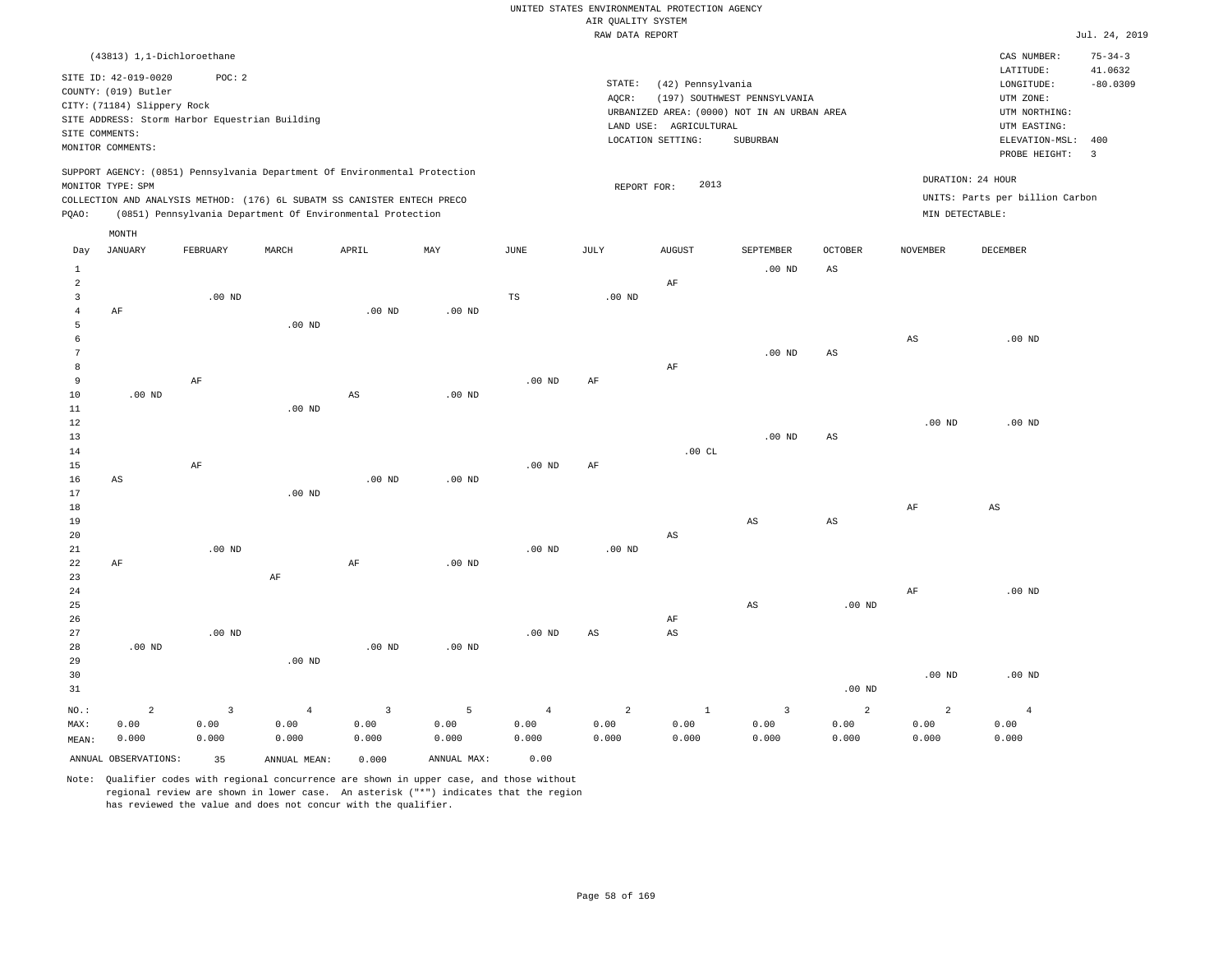|       |                             |                                                |          |                                                                                                                                                        |                   |          |        | RAW DATA REPORT                             |                              |                |                   |                                 | Jul. 24, 2019            |
|-------|-----------------------------|------------------------------------------------|----------|--------------------------------------------------------------------------------------------------------------------------------------------------------|-------------------|----------|--------|---------------------------------------------|------------------------------|----------------|-------------------|---------------------------------|--------------------------|
|       |                             | (43813) 1,1-Dichloroethane                     |          |                                                                                                                                                        |                   |          |        |                                             |                              |                |                   | CAS NUMBER:                     | $75 - 34 - 3$            |
|       | SITE ID: 42-019-0020        | POC:2                                          |          |                                                                                                                                                        |                   |          |        |                                             |                              |                |                   | LATITUDE:                       | 41.0632                  |
|       | COUNTY: (019) Butler        |                                                |          |                                                                                                                                                        |                   |          | STATE: | (42) Pennsylvania                           |                              |                |                   | LONGITUDE:                      | $-80.0309$               |
|       | CITY: (71184) Slippery Rock |                                                |          |                                                                                                                                                        |                   |          | AQCR:  |                                             | (197) SOUTHWEST PENNSYLVANIA |                |                   | UTM ZONE:                       |                          |
|       |                             | SITE ADDRESS: Storm Harbor Equestrian Building |          |                                                                                                                                                        |                   |          |        | URBANIZED AREA: (0000) NOT IN AN URBAN AREA |                              |                |                   | UTM NORTHING:                   |                          |
|       | SITE COMMENTS:              |                                                |          |                                                                                                                                                        |                   |          |        | LAND USE: AGRICULTURAL                      |                              |                |                   | UTM EASTING:                    |                          |
|       | MONITOR COMMENTS:           |                                                |          |                                                                                                                                                        |                   |          |        | LOCATION SETTING:                           | SUBURBAN                     |                |                   | ELEVATION-MSL:                  | 400                      |
|       |                             |                                                |          |                                                                                                                                                        |                   |          |        |                                             |                              |                |                   | PROBE HEIGHT:                   | $\overline{\phantom{a}}$ |
|       | MONITOR TYPE: SPM           |                                                |          | SUPPORT AGENCY: (0851) Pennsylvania Department Of Environmental Protection<br>COLLECTION AND ANALYSIS METHOD: (176) 6L SUBATM SS CANISTER ENTECH PRECO |                   |          |        | 2014<br>REPORT FOR:                         |                              |                | DURATION: 24 HOUR | UNITS: Parts per billion Carbon |                          |
| POAO: |                             |                                                |          | (0851) Pennsylvania Department Of Environmental Protection                                                                                             |                   |          |        |                                             |                              |                | MIN DETECTABLE:   |                                 |                          |
|       | MONTH                       |                                                |          |                                                                                                                                                        |                   |          |        |                                             |                              |                |                   |                                 |                          |
| Day   | JANUARY                     | FEBRUARY                                       | MARCH    | APRIL                                                                                                                                                  | MAY               | JUNE     | JULY   | <b>AUGUST</b>                               | SEPTEMBER                    | <b>OCTOBER</b> | <b>NOVEMBER</b>   | DECEMBER                        |                          |
|       |                             |                                                |          |                                                                                                                                                        |                   |          |        |                                             |                              |                | $.00$ ND          | $.00$ ND                        |                          |
|       |                             |                                                |          |                                                                                                                                                        |                   |          |        |                                             | $.00$ ND                     | AF             |                   |                                 |                          |
|       |                             |                                                |          |                                                                                                                                                        |                   |          |        | $.00$ ND                                    |                              |                |                   |                                 |                          |
|       |                             | AS                                             |          |                                                                                                                                                        |                   | $.00$ ND | AF     |                                             |                              |                |                   |                                 |                          |
| 5     | .00 <sub>ND</sub>           |                                                |          | $.00$ ND                                                                                                                                               | .00 <sub>ND</sub> |          |        |                                             |                              |                |                   |                                 |                          |
| 6     |                             |                                                | $.00$ ND |                                                                                                                                                        |                   |          |        |                                             |                              |                |                   |                                 |                          |

| 7      |          |          |          |          |          |          |          |          |          |          | $.00$ ND | $.00$ ND |
|--------|----------|----------|----------|----------|----------|----------|----------|----------|----------|----------|----------|----------|
| 8      |          |          |          |          |          |          |          |          | $.00$ ND | $.00$ ND |          |          |
| 9      |          |          |          |          |          |          |          | AF       |          |          |          |          |
| 10     |          | AF       |          |          |          | $.00$ ND | $.00$ ND |          |          |          |          |          |
| 11     | $.00$ ND |          |          | $.00$ ND | $.00$ ND |          |          |          |          |          |          |          |
| 12     |          |          | $.00$ ND |          |          |          |          |          |          |          |          |          |
| 13     |          |          |          |          |          |          |          |          |          |          | $.00$ ND | $.00$ ND |
| $14\,$ |          |          |          |          |          |          |          |          | $.00$ ND | $.00$ ND |          |          |
| $15\,$ |          |          |          |          |          |          |          | $.00$ ND |          |          |          |          |
| 16     |          | $.00$ ND |          |          |          | $.00$ ND | $.00$ ND |          |          |          |          |          |
| 17     | $.00$ ND |          |          | $.00$ ND | $.00$ ND |          |          |          |          |          |          |          |
| 18     |          |          | $.00$ ND |          |          |          |          |          |          |          |          |          |
| 19     |          |          |          |          |          |          |          |          |          |          | $.00$ ND | $.00$ ND |

| 20          |          |          |          |          |          |    |    |          | AS | .00 <sub>ND</sub> |          |          |
|-------------|----------|----------|----------|----------|----------|----|----|----------|----|-------------------|----------|----------|
| $2\sqrt{1}$ |          |          |          |          |          |    |    | $.00$ ND |    |                   |          |          |
| $2\sqrt{2}$ |          | $.00$ ND |          |          |          | AS | AF |          |    |                   |          |          |
| 23          | $.00$ ND |          |          | $.00$ ND | $\rm AF$ |    |    |          |    |                   |          |          |
| 24          |          |          | .00 $ND$ |          |          |    |    |          |    |                   |          |          |
| 25          |          |          |          |          |          |    |    |          |    |                   | $.00$ ND | $.00$ ND |

 0.00 0.000

| 26   |          |              |          |          |          |          |                         |          | $.00$ ND | $.00$ ND       |          |
|------|----------|--------------|----------|----------|----------|----------|-------------------------|----------|----------|----------------|----------|
| 27   |          |              |          |          |          |          |                         | $.00$ ND |          |                |          |
| 28   |          | $.00$ ND     |          |          |          | $.00$ ND | $.00$ ND                |          |          |                |          |
| 29   | $.00$ ND |              |          | $.00$ ND | $.00$ ND |          |                         |          |          |                |          |
| 30   |          |              | $.00$ ND |          |          |          |                         |          |          |                |          |
| 31   |          |              |          |          |          |          |                         |          |          |                | $.00$ ND |
| NO.: |          | $\mathbf{3}$ | 5        | -5.      | 4        | $\sim$ 4 | $\overline{\mathbf{3}}$ | $\sim$ 4 | -4       | $\overline{4}$ | 6        |

|       | ANNUAL OBSERVATIONS: | 52    | ANNUAL MEAN: | 0.000 | ANNUAL MAX: | 0.00  |       |       |
|-------|----------------------|-------|--------------|-------|-------------|-------|-------|-------|
| MEAN: | 0.000                | 0.000 | 0.000        | 0.000 | 0.000       | 0.000 | 0.000 | 0.000 |
| MAX:  | 0.00                 | 0.00  | 0.OO         | 0.00  | 0.00        | 0.00  | 0.00  | 0.00  |

Note: Qualifier codes with regional concurrence are shown in upper case, and those without regional review are shown in lower case. An asterisk ("\*") indicates that the region has reviewed the value and does not concur with the qualifier.

0.00

 0.00 0.000

 0.00 0.000  0.00 0.000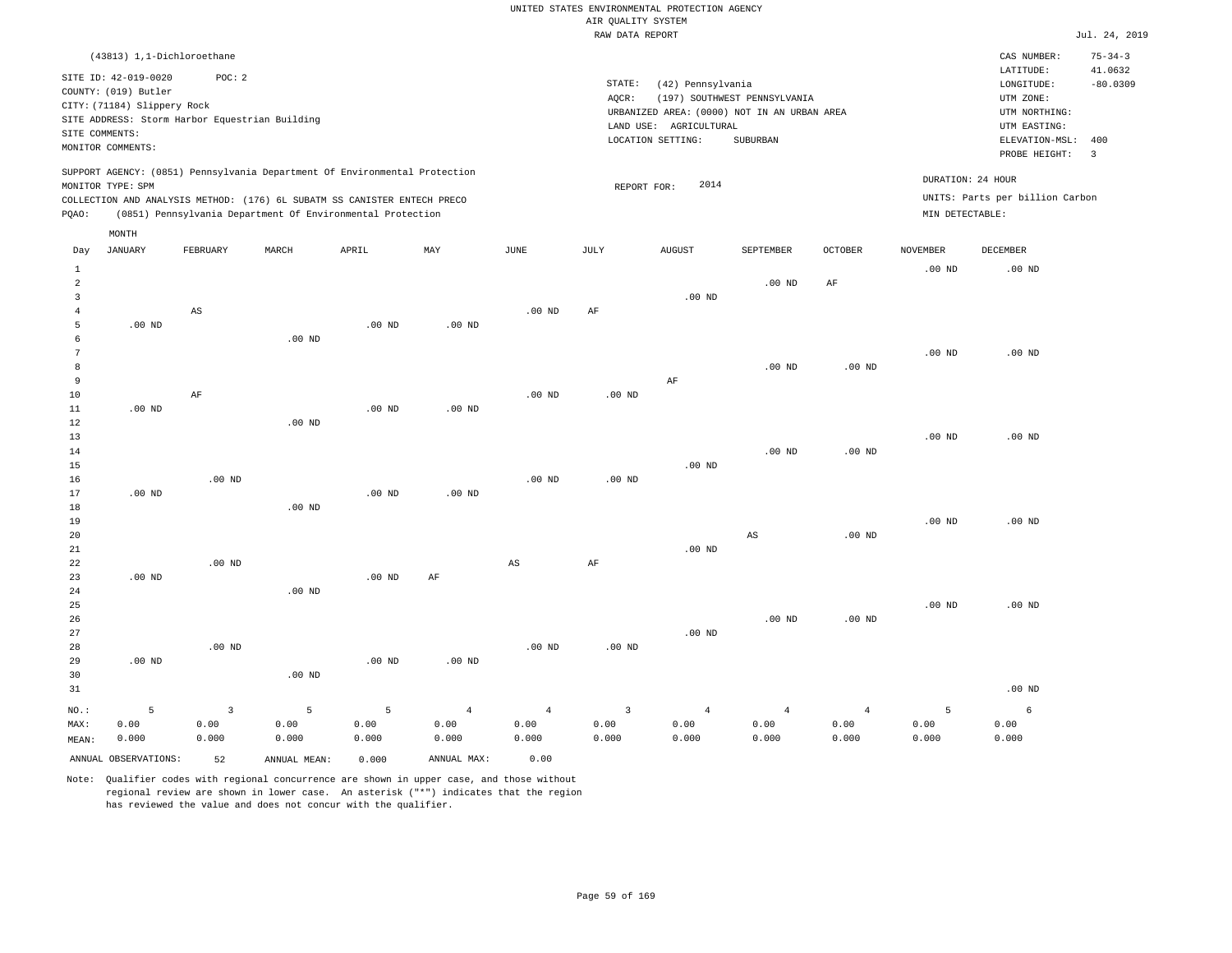|                          |                                                                                                                    |                                                          |          |                                                                                                                                                                                                                      |     |          | RAW DATA REPORT |                                                                                                                 |                                          |                |                 |                                                                                                          | Jul. 24, 2019                                            |
|--------------------------|--------------------------------------------------------------------------------------------------------------------|----------------------------------------------------------|----------|----------------------------------------------------------------------------------------------------------------------------------------------------------------------------------------------------------------------|-----|----------|-----------------|-----------------------------------------------------------------------------------------------------------------|------------------------------------------|----------------|-----------------|----------------------------------------------------------------------------------------------------------|----------------------------------------------------------|
|                          | (43813) 1,1-Dichloroethane                                                                                         |                                                          |          |                                                                                                                                                                                                                      |     |          |                 |                                                                                                                 |                                          |                |                 | CAS NUMBER:                                                                                              | $75 - 34 - 3$                                            |
|                          | SITE ID: 42-019-0020<br>COUNTY: (019) Butler<br>CITY: (71184) Slippery Rock<br>SITE COMMENTS:<br>MONITOR COMMENTS: | POC: 2<br>SITE ADDRESS: Storm Harbor Equestrian Building |          |                                                                                                                                                                                                                      |     |          | STATE:<br>AQCR: | (42) Pennsylvania<br>URBANIZED AREA: (0000) NOT IN AN URBAN AREA<br>LAND USE: AGRICULTURAL<br>LOCATION SETTING: | (197) SOUTHWEST PENNSYLVANIA<br>SUBURBAN |                |                 | LATITUDE:<br>LONGITUDE:<br>UTM ZONE:<br>UTM NORTHING:<br>UTM EASTING:<br>ELEVATION-MSL:<br>PROBE HEIGHT: | 41.0632<br>$-80.0309$<br>400<br>$\overline{\phantom{a}}$ |
| POAO:                    | MONITOR TYPE: SPM                                                                                                  |                                                          |          | SUPPORT AGENCY: (0851) Pennsylvania Department Of Environmental Protection<br>COLLECTION AND ANALYSIS METHOD: (176) 6L SUBATM SS CANISTER ENTECH PRECO<br>(0851) Pennsylvania Department Of Environmental Protection |     |          |                 | 2015<br>REPORT FOR:                                                                                             |                                          |                | MIN DETECTABLE: | DURATION: 24 HOUR<br>UNITS: Parts per billion Carbon                                                     |                                                          |
|                          | MONTH                                                                                                              | FEBRUARY                                                 | MARCH    | APRIL                                                                                                                                                                                                                | MAY | JUNE     | JULY            | <b>AUGUST</b>                                                                                                   | SEPTEMBER                                | <b>OCTOBER</b> | <b>NOVEMBER</b> | <b>DECEMBER</b>                                                                                          |                                                          |
| Day<br>$\mathbf{1}$<br>2 | JANUARY                                                                                                            |                                                          | $.00$ ND |                                                                                                                                                                                                                      |     |          |                 |                                                                                                                 |                                          |                | $.00$ ND        | AF                                                                                                       |                                                          |
| 5                        |                                                                                                                    | $.00$ ND                                                 |          |                                                                                                                                                                                                                      |     | $.00$ ND | AF              | AF                                                                                                              | $.00$ ND                                 | $.00$ ND       |                 |                                                                                                          |                                                          |
| 6<br>8                   | .00 <sub>ND</sub>                                                                                                  |                                                          | $.00$ ND | $.00$ ND                                                                                                                                                                                                             | AS  |          |                 |                                                                                                                 |                                          |                | $.00$ ND        | $.00$ ND                                                                                                 |                                                          |
| 9<br>10<br>11            |                                                                                                                    | $.00$ ND                                                 |          |                                                                                                                                                                                                                      |     | $.00$ ND | $.00$ ND        | $.00$ ND                                                                                                        | $.00$ ND                                 | $.00$ ND       |                 |                                                                                                          |                                                          |
| 12                       | ΑF                                                                                                                 |                                                          |          | $.00$ ND                                                                                                                                                                                                             | AS  |          |                 |                                                                                                                 |                                          |                |                 |                                                                                                          |                                                          |

14 15 16 17 18 19 20 21 22 AF .00 ND .00 ND .00 ND .00 ND AS .00 ND .00 ND .00 ND .00 ND .00 ND .00 ND .00 ND .00 ND .00 ND AF TS

| 23      |          | $.00$ ND       |          |          |          | AF    | $.00$ ND       |                |          |                |          |                |
|---------|----------|----------------|----------|----------|----------|-------|----------------|----------------|----------|----------------|----------|----------------|
| 24      | $.00$ ND |                |          | $.00$ ND | AS       |       |                |                |          |                |          |                |
| 25      |          |                | $.00$ ND |          |          |       |                |                |          |                |          |                |
| 26      |          |                |          |          |          |       |                |                |          |                | $.00$ ND | $.00$ ND       |
| 27      |          |                |          |          |          |       |                |                | $.00$ ND | AF             |          |                |
| 28      |          |                |          |          |          |       |                | $.00$ ND       |          |                |          |                |
| 29      |          |                |          |          |          | AF    | $.00$ ND       |                |          |                |          |                |
| 30      | $.00$ ND |                |          | $.00$ ND | $.00$ ND |       |                |                |          |                |          |                |
| 31      |          |                | $.00$ ND |          |          |       |                |                |          |                |          |                |
| $NO.$ : | 3        | $\overline{4}$ | 6        | 5        | 2        | 2     | $\overline{4}$ | $\overline{4}$ | 5        | $\overline{4}$ | 5        | $\mathfrak{D}$ |
| MAX:    | 0.00     | 0.00           | 0.00     | 0.00     | 0.00     | 0.00  | 0.00           | 0.00           | 0.00     | 0.00           | 0.00     | 0.00           |
| MEAN:   | 0.000    | 0.000          | 0.000    | 0.000    | 0.000    | 0.000 | 0.000          | 0.000          | 0.000    | 0.000          | 0.000    | 0.000          |

ANNUAL OBSERVATIONS: 46 ANNUAL MEAN: 0.000 ANNUAL MAX: 0.00

.00 ND

13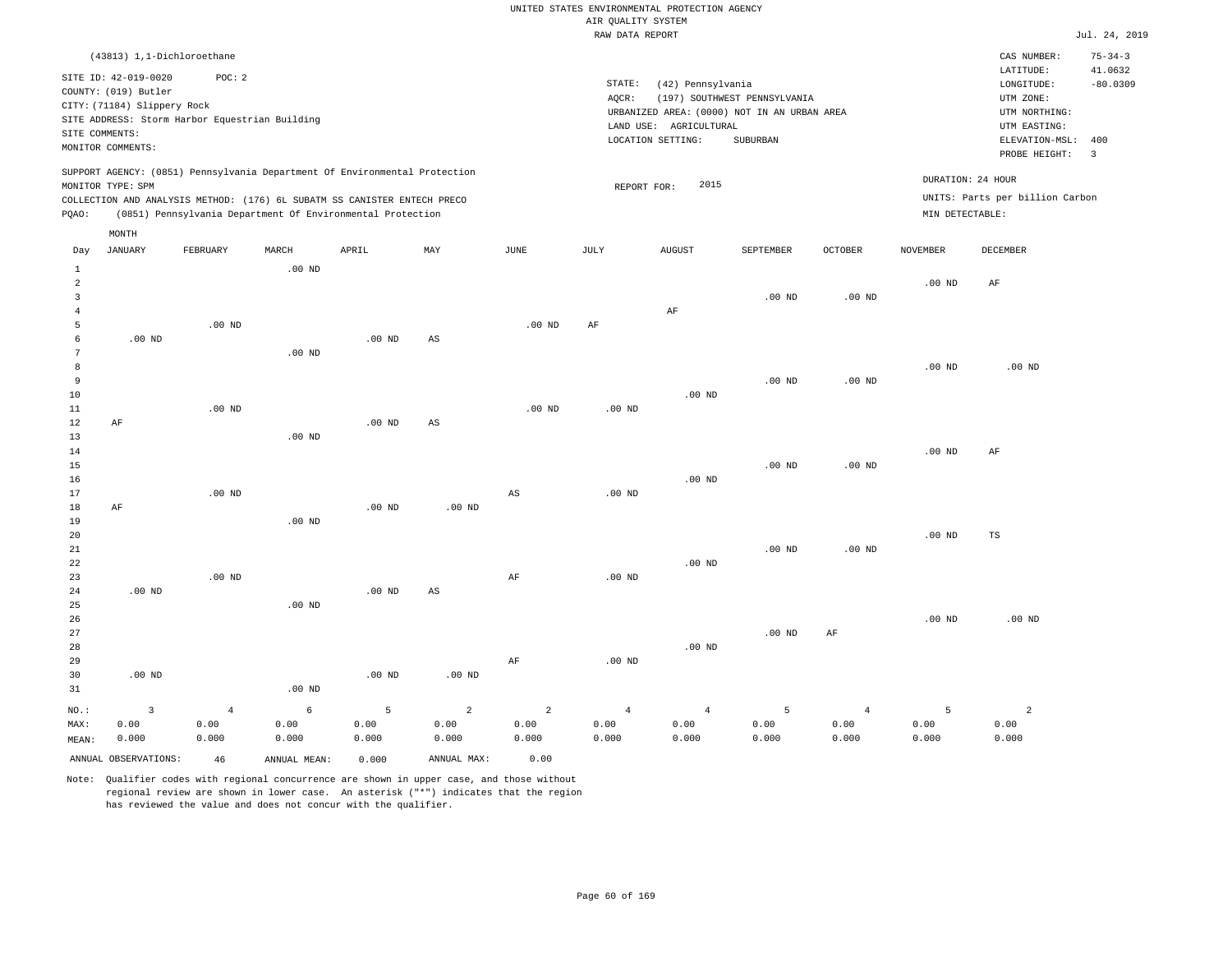|                                |                                                                                                  |                                                          |                                                                                                                                                                                                                      |                   |                   |                       | RAW DATA REPORT   |                                                                  |                                                                                         |                        |                   |                                                                                             | Jul. 24, 2019         |
|--------------------------------|--------------------------------------------------------------------------------------------------|----------------------------------------------------------|----------------------------------------------------------------------------------------------------------------------------------------------------------------------------------------------------------------------|-------------------|-------------------|-----------------------|-------------------|------------------------------------------------------------------|-----------------------------------------------------------------------------------------|------------------------|-------------------|---------------------------------------------------------------------------------------------|-----------------------|
|                                | (43814) Methyl chloroform                                                                        |                                                          |                                                                                                                                                                                                                      |                   |                   |                       |                   |                                                                  |                                                                                         |                        |                   | CAS NUMBER:                                                                                 | $71 - 55 - 6$         |
| SITE COMMENTS:                 | SITE ID: 42-019-0020<br>COUNTY: (019) Butler<br>CITY: (71184) Slippery Rock<br>MONITOR COMMENTS: | POC: 2<br>SITE ADDRESS: Storm Harbor Equestrian Building |                                                                                                                                                                                                                      |                   |                   |                       | STATE:<br>AQCR:   | (42) Pennsylvania<br>LAND USE: AGRICULTURAL<br>LOCATION SETTING: | (197) SOUTHWEST PENNSYLVANIA<br>URBANIZED AREA: (0000) NOT IN AN URBAN AREA<br>SUBURBAN |                        |                   | LATITUDE:<br>LONGITUDE:<br>UTM ZONE:<br>UTM NORTHING:<br>UTM EASTING:<br>ELEVATION-MSL: 400 | 41.0632<br>$-80.0309$ |
|                                |                                                                                                  |                                                          |                                                                                                                                                                                                                      |                   |                   |                       |                   |                                                                  |                                                                                         |                        |                   | PROBE HEIGHT:                                                                               | $\overline{3}$        |
| PQAO:                          | MONITOR TYPE: SPM                                                                                |                                                          | SUPPORT AGENCY: (0851) Pennsylvania Department Of Environmental Protection<br>COLLECTION AND ANALYSIS METHOD: (176) 6L SUBATM SS CANISTER ENTECH PRECO<br>(0851) Pennsylvania Department Of Environmental Protection |                   |                   |                       | REPORT FOR:       | 2013                                                             |                                                                                         |                        | MIN DETECTABLE:   | DURATION: 24 HOUR<br>UNITS: Parts per billion Carbon                                        |                       |
|                                | MONTH                                                                                            |                                                          |                                                                                                                                                                                                                      |                   |                   |                       |                   |                                                                  |                                                                                         |                        |                   |                                                                                             |                       |
| Day                            | <b>JANUARY</b>                                                                                   | FEBRUARY                                                 | MARCH                                                                                                                                                                                                                | APRIL             | MAY               | $\operatorname{JUNE}$ | JULY              | ${\tt AUGUST}$                                                   | SEPTEMBER                                                                               | <b>OCTOBER</b>         | <b>NOVEMBER</b>   | DECEMBER                                                                                    |                       |
| $\mathbf{1}$<br>$\overline{a}$ |                                                                                                  |                                                          |                                                                                                                                                                                                                      |                   |                   |                       |                   | AF                                                               | $.00$ ND                                                                                | $\mathbb{A}\mathbb{S}$ |                   |                                                                                             |                       |
| $\overline{3}$                 |                                                                                                  | $.00$ ND                                                 |                                                                                                                                                                                                                      |                   |                   | $\mathbb{TS}$         | .00 <sub>ND</sub> |                                                                  |                                                                                         |                        |                   |                                                                                             |                       |
| $\overline{4}$                 | AF                                                                                               |                                                          |                                                                                                                                                                                                                      | $.00$ ND          | $.00$ ND          |                       |                   |                                                                  |                                                                                         |                        |                   |                                                                                             |                       |
| 5                              |                                                                                                  |                                                          | $.00$ ND                                                                                                                                                                                                             |                   |                   |                       |                   |                                                                  |                                                                                         |                        |                   |                                                                                             |                       |
| 6<br>7                         |                                                                                                  |                                                          |                                                                                                                                                                                                                      |                   |                   |                       |                   |                                                                  | $.00$ ND                                                                                | $_{\rm AS}$            | $_{\rm AS}$       | $.00$ ND                                                                                    |                       |
| 8                              |                                                                                                  |                                                          |                                                                                                                                                                                                                      |                   |                   |                       |                   | AF                                                               |                                                                                         |                        |                   |                                                                                             |                       |
| $\overline{9}$                 |                                                                                                  | $\rm AF$                                                 |                                                                                                                                                                                                                      |                   |                   | .00 <sub>ND</sub>     | AF                |                                                                  |                                                                                         |                        |                   |                                                                                             |                       |
| 10                             | $.00$ ND                                                                                         |                                                          |                                                                                                                                                                                                                      | $_{\rm AS}$       | $.00$ ND          |                       |                   |                                                                  |                                                                                         |                        |                   |                                                                                             |                       |
| $11\,$<br>12                   |                                                                                                  |                                                          | $.00$ ND                                                                                                                                                                                                             |                   |                   |                       |                   |                                                                  |                                                                                         |                        | .00 <sub>ND</sub> | .00 <sub>ND</sub>                                                                           |                       |
| 13                             |                                                                                                  |                                                          |                                                                                                                                                                                                                      |                   |                   |                       |                   |                                                                  | $.00$ ND                                                                                | $_{\rm AS}$            |                   |                                                                                             |                       |
| 14                             |                                                                                                  |                                                          |                                                                                                                                                                                                                      |                   |                   |                       |                   | .00CL                                                            |                                                                                         |                        |                   |                                                                                             |                       |
| 15                             |                                                                                                  | AF                                                       |                                                                                                                                                                                                                      |                   |                   | .00 <sub>ND</sub>     | AF                |                                                                  |                                                                                         |                        |                   |                                                                                             |                       |
| 16                             | AS                                                                                               |                                                          |                                                                                                                                                                                                                      | $.00$ ND          | $.00$ ND          |                       |                   |                                                                  |                                                                                         |                        |                   |                                                                                             |                       |
| 17<br>18                       |                                                                                                  |                                                          | .00 <sub>ND</sub>                                                                                                                                                                                                    |                   |                   |                       |                   |                                                                  |                                                                                         |                        | AF                | $_{\rm AS}$                                                                                 |                       |
| 19                             |                                                                                                  |                                                          |                                                                                                                                                                                                                      |                   |                   |                       |                   |                                                                  | AS                                                                                      | AS                     |                   |                                                                                             |                       |
| 20                             |                                                                                                  |                                                          |                                                                                                                                                                                                                      |                   |                   |                       |                   | $\mathbb{A}\mathbb{S}$                                           |                                                                                         |                        |                   |                                                                                             |                       |
| 21                             |                                                                                                  | $.00$ ND                                                 |                                                                                                                                                                                                                      |                   |                   | $.00$ ND              | $.00$ ND          |                                                                  |                                                                                         |                        |                   |                                                                                             |                       |
| 22<br>23                       | AF                                                                                               |                                                          | $\rm{AF}$                                                                                                                                                                                                            | AF                | .00 <sub>ND</sub> |                       |                   |                                                                  |                                                                                         |                        |                   |                                                                                             |                       |
| 24                             |                                                                                                  |                                                          |                                                                                                                                                                                                                      |                   |                   |                       |                   |                                                                  |                                                                                         |                        | AF                | $.00$ ND                                                                                    |                       |
| 25                             |                                                                                                  |                                                          |                                                                                                                                                                                                                      |                   |                   |                       |                   |                                                                  | $_{\rm AS}$                                                                             | $.00$ ND               |                   |                                                                                             |                       |
| 26                             |                                                                                                  |                                                          |                                                                                                                                                                                                                      |                   |                   |                       |                   | AF                                                               |                                                                                         |                        |                   |                                                                                             |                       |
| 27<br>28                       | .00 <sub>ND</sub>                                                                                | $.00$ ND                                                 |                                                                                                                                                                                                                      | .00 <sub>ND</sub> | $.00$ ND          | .00 <sub>ND</sub>     | AS                | AS                                                               |                                                                                         |                        |                   |                                                                                             |                       |
| 29                             |                                                                                                  |                                                          | $.00$ ND                                                                                                                                                                                                             |                   |                   |                       |                   |                                                                  |                                                                                         |                        |                   |                                                                                             |                       |
| 30                             |                                                                                                  |                                                          |                                                                                                                                                                                                                      |                   |                   |                       |                   |                                                                  |                                                                                         |                        | .00 <sub>ND</sub> | $.00$ ND                                                                                    |                       |
| 31                             |                                                                                                  |                                                          |                                                                                                                                                                                                                      |                   |                   |                       |                   |                                                                  |                                                                                         | .00 <sub>ND</sub>      |                   |                                                                                             |                       |
| NO.:                           | $\overline{a}$                                                                                   | $\overline{3}$                                           | $\overline{4}$                                                                                                                                                                                                       | $\overline{3}$    | 5                 | $\overline{4}$        | $\overline{a}$    | $1\,$                                                            | $\overline{3}$                                                                          | 2                      | $\overline{a}$    | $\overline{4}$                                                                              |                       |
| MAX:                           | 0.00                                                                                             | 0.00                                                     | 0.00                                                                                                                                                                                                                 | 0.00              | 0.00              | 0.00                  | 0.00              | 0.00                                                             | 0.00                                                                                    | 0.00                   | 0.00              | 0.00                                                                                        |                       |
| MEAN:                          | 0.000                                                                                            | 0.000                                                    | 0.000                                                                                                                                                                                                                | 0.000             | 0.000             | 0.000                 | 0.000             | 0.000                                                            | 0.000                                                                                   | 0.000                  | 0.000             | 0.000                                                                                       |                       |
|                                | ANNUAL OBSERVATIONS:                                                                             | 35                                                       | ANNUAL MEAN:                                                                                                                                                                                                         | 0.000             | ANNUAL MAX:       | 0.00                  |                   |                                                                  |                                                                                         |                        |                   |                                                                                             |                       |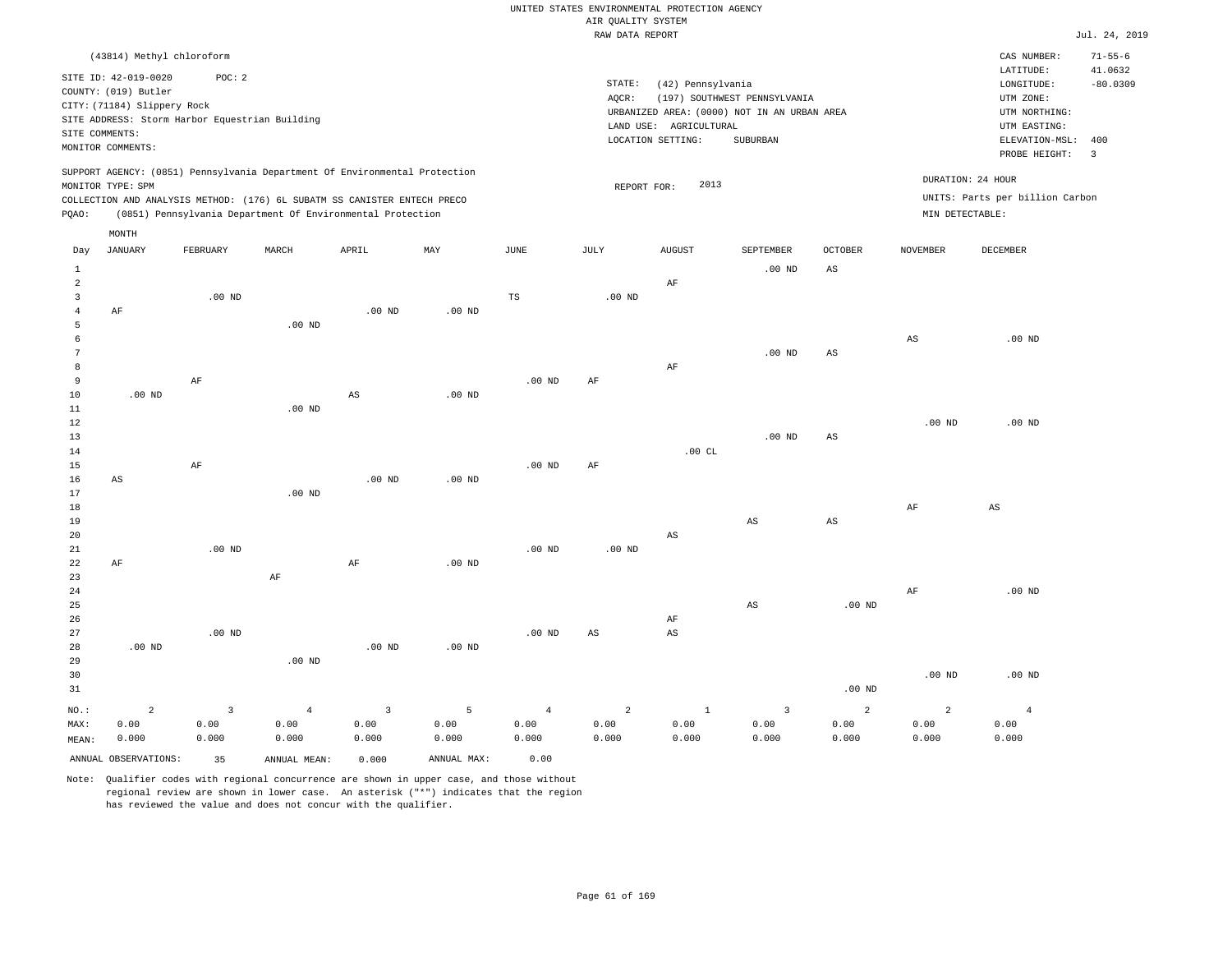|       |                                                                                                                    | (43814) Methyl chloroform                               |       |                                                                                                                                        |                                                                            |          |                 |                                                                                                                 |                                          |                |                 | CAS NUMBER:                                                                                                  | $71 - 55 - 6$                |
|-------|--------------------------------------------------------------------------------------------------------------------|---------------------------------------------------------|-------|----------------------------------------------------------------------------------------------------------------------------------------|----------------------------------------------------------------------------|----------|-----------------|-----------------------------------------------------------------------------------------------------------------|------------------------------------------|----------------|-----------------|--------------------------------------------------------------------------------------------------------------|------------------------------|
|       | SITE ID: 42-019-0020<br>COUNTY: (019) Butler<br>CITY: (71184) Slippery Rock<br>SITE COMMENTS:<br>MONITOR COMMENTS: | POC:2<br>SITE ADDRESS: Storm Harbor Equestrian Building |       |                                                                                                                                        |                                                                            |          | STATE:<br>AQCR: | (42) Pennsylvania<br>URBANIZED AREA: (0000) NOT IN AN URBAN AREA<br>LAND USE: AGRICULTURAL<br>LOCATION SETTING: | (197) SOUTHWEST PENNSYLVANIA<br>SUBURBAN |                |                 | LATITUDE:<br>LONGITUDE:<br>UTM ZONE:<br>UTM NORTHING:<br>UTM EASTING:<br>ELEVATION-MSL: 400<br>PROBE HEIGHT: | 41.0632<br>$-80.0309$<br>- 3 |
| POAO: | MONITOR TYPE: SPM                                                                                                  |                                                         |       | COLLECTION AND ANALYSIS METHOD: (176) 6L SUBATM SS CANISTER ENTECH PRECO<br>(0851) Pennsylvania Department Of Environmental Protection | SUPPORT AGENCY: (0851) Pennsylvania Department Of Environmental Protection |          |                 | 2014<br>REPORT FOR:                                                                                             |                                          |                | MIN DETECTABLE: | DURATION: 24 HOUR<br>UNITS: Parts per billion Carbon                                                         |                              |
|       | MONTH                                                                                                              |                                                         |       |                                                                                                                                        |                                                                            |          |                 |                                                                                                                 |                                          |                |                 |                                                                                                              |                              |
| Day   | JANUARY                                                                                                            | FEBRUARY                                                | MARCH | APRIL                                                                                                                                  | MAY                                                                        | JUNE     | JULY            | <b>AUGUST</b>                                                                                                   | SEPTEMBER                                | <b>OCTOBER</b> | NOVEMBER        | DECEMBER                                                                                                     |                              |
|       |                                                                                                                    |                                                         |       |                                                                                                                                        |                                                                            |          |                 |                                                                                                                 |                                          |                | $.00$ ND        | $.00$ ND                                                                                                     |                              |
|       |                                                                                                                    |                                                         |       |                                                                                                                                        |                                                                            |          |                 |                                                                                                                 | $.00$ ND                                 | AF             |                 |                                                                                                              |                              |
|       |                                                                                                                    |                                                         |       |                                                                                                                                        |                                                                            |          |                 | $.00$ ND                                                                                                        |                                          |                |                 |                                                                                                              |                              |
|       |                                                                                                                    | AS                                                      |       |                                                                                                                                        |                                                                            | $.00$ ND | AF              |                                                                                                                 |                                          |                |                 |                                                                                                              |                              |

 5 6 7 8 9 10 11 12 13 14 .00 ND .00 ND AF .00 ND .00 ND .00 ND .00 ND .00 ND .00 ND .00 ND .00 ND AF .00 ND .00 ND .00 ND .00 ND .00 ND .00 ND .00 ND .00 ND

15 16 17 18 19 20 21 22 23 24 .00 ND .00 ND .00 ND .00 ND .00 ND .00 ND .00 ND .00 ND .00 ND AF .00 ND AS .00 ND AF .00 ND .00 ND AS .00 ND .00 ND .00 ND

25 26 27 28 29 30 31 .00 ND NO.: 5 .00 ND .00 ND .00 ND .00 ND .00 ND .00 ND .00 ND .00 ND .00 ND .00 ND .00 ND .00 ND 3 5 5 4 4 3 4 4 4 5 6

| MAX:  | 0.00                    | 0.00  | 0.00         | 0.00  | 0.00        | 0.00  | 0.00  | 0.00  | 0.00  | 0.00  | 0.00  | 0.00  |
|-------|-------------------------|-------|--------------|-------|-------------|-------|-------|-------|-------|-------|-------|-------|
| MEAN: | 0.000                   | 0.000 | 0.000        | 0.000 | 0.000       | 0.000 | 0.000 | 0.000 | 0.000 | 0.000 | 0.000 | 0.000 |
|       | ANNUAL OBSERVATIONS: 52 |       | ANNUAL MEAN: | 0.000 | ANNUAL MAX: | 0.00  |       |       |       |       |       |       |

Note: Qualifier codes with regional concurrence are shown in upper case, and those without regional review are shown in lower case. An asterisk ("\*") indicates that the region has reviewed the value and does not concur with the qualifier.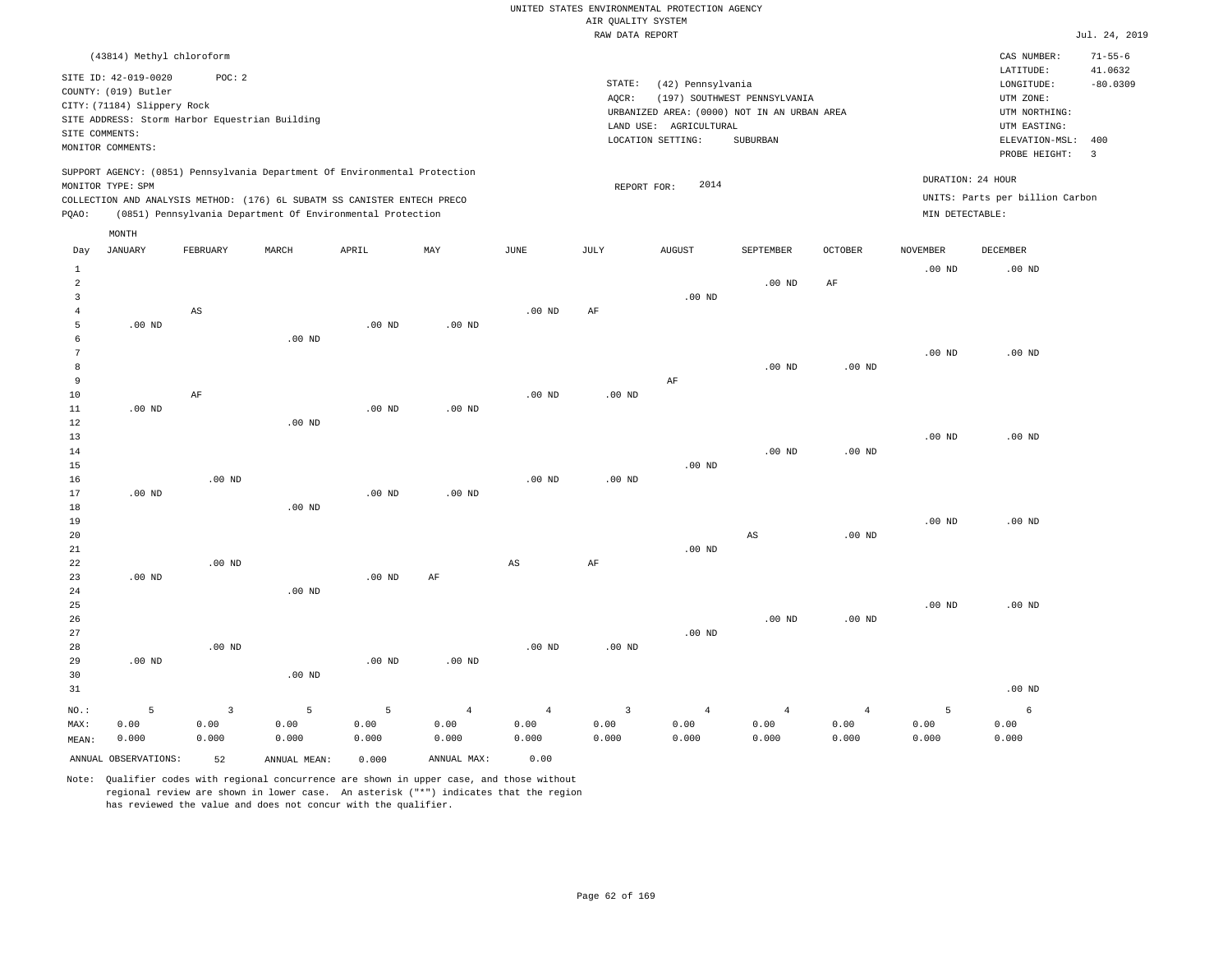|               |                                                                                                                    |                                                                                                                                                                                                                      |          |          |     |          |                 | RAW DATA REPORT                                                                                                 |                                          |                |                 |                                                                                             | Jul. 24, 2019            |
|---------------|--------------------------------------------------------------------------------------------------------------------|----------------------------------------------------------------------------------------------------------------------------------------------------------------------------------------------------------------------|----------|----------|-----|----------|-----------------|-----------------------------------------------------------------------------------------------------------------|------------------------------------------|----------------|-----------------|---------------------------------------------------------------------------------------------|--------------------------|
|               | (43814) Methyl chloroform                                                                                          |                                                                                                                                                                                                                      |          |          |     |          |                 |                                                                                                                 |                                          |                |                 | CAS NUMBER:                                                                                 | $71 - 55 - 6$            |
|               | SITE ID: 42-019-0020<br>COUNTY: (019) Butler<br>CITY: (71184) Slippery Rock<br>SITE COMMENTS:<br>MONITOR COMMENTS: | POC: 2<br>SITE ADDRESS: Storm Harbor Equestrian Building                                                                                                                                                             |          |          |     |          | STATE:<br>AQCR: | (42) Pennsylvania<br>URBANIZED AREA: (0000) NOT IN AN URBAN AREA<br>LAND USE: AGRICULTURAL<br>LOCATION SETTING: | (197) SOUTHWEST PENNSYLVANIA<br>SUBURBAN |                |                 | LATITUDE:<br>LONGITUDE:<br>UTM ZONE:<br>UTM NORTHING:<br>UTM EASTING:<br>ELEVATION-MSL: 400 | 41.0632<br>$-80.0309$    |
| POAO:         | MONITOR TYPE: SPM                                                                                                  | SUPPORT AGENCY: (0851) Pennsylvania Department Of Environmental Protection<br>COLLECTION AND ANALYSIS METHOD: (176) 6L SUBATM SS CANISTER ENTECH PRECO<br>(0851) Pennsylvania Department Of Environmental Protection |          |          |     |          |                 | 2015<br>REPORT FOR:                                                                                             |                                          |                | MIN DETECTABLE: | PROBE HEIGHT:<br>DURATION: 24 HOUR<br>UNITS: Parts per billion Carbon                       | $\overline{\phantom{a}}$ |
| Day           | MONTH<br>JANUARY                                                                                                   | FEBRUARY                                                                                                                                                                                                             | MARCH    | APRIL    | MAY | JUNE     | JULY            | <b>AUGUST</b>                                                                                                   | SEPTEMBER                                | <b>OCTOBER</b> | <b>NOVEMBER</b> | DECEMBER                                                                                    |                          |
| 2             |                                                                                                                    |                                                                                                                                                                                                                      | $.00$ ND |          |     |          |                 |                                                                                                                 | $.00$ ND                                 | $.00$ ND       | $.00$ ND        | AF                                                                                          |                          |
|               |                                                                                                                    |                                                                                                                                                                                                                      |          |          |     |          |                 | AF                                                                                                              |                                          |                |                 |                                                                                             |                          |
| 6             | .00 <sub>ND</sub>                                                                                                  | $.00$ ND                                                                                                                                                                                                             | $.00$ ND | $.00$ ND | AS  | $.00$ ND | AF              |                                                                                                                 |                                          |                |                 |                                                                                             |                          |
| 8<br>$\Omega$ |                                                                                                                    |                                                                                                                                                                                                                      |          |          |     |          |                 |                                                                                                                 | nn m                                     | OO ND          | $.00$ ND        | $.00$ ND                                                                                    |                          |

| 9  |    |          |          |          |          |          |          |          | $.00$ ND | $.00$ ND |          |    |
|----|----|----------|----------|----------|----------|----------|----------|----------|----------|----------|----------|----|
| 10 |    |          |          |          |          |          |          | $.00$ ND |          |          |          |    |
| 11 |    | $.00$ ND |          |          |          | $.00$ ND | $.00$ ND |          |          |          |          |    |
| 12 | AF |          |          | $.00$ ND | AS       |          |          |          |          |          |          |    |
| 13 |    |          | $.00$ ND |          |          |          |          |          |          |          |          |    |
| 14 |    |          |          |          |          |          |          |          |          |          | $.00$ ND | AF |
| 15 |    |          |          |          |          |          |          |          | $.00$ ND | $.00$ ND |          |    |
| 16 |    |          |          |          |          |          |          | $.00$ ND |          |          |          |    |
| 17 |    | $.00$ ND |          |          |          | AS       | $.00$ ND |          |          |          |          |    |
| 18 | AF |          |          | $.00$ ND | $.00$ ND |          |          |          |          |          |          |    |
| 19 |    |          | $.00$ ND |          |          |          |          |          |          |          |          |    |
| 20 |    |          |          |          |          |          |          |          |          |          | $.00$ ND | TS |
| 21 |    |          |          |          |          |          |          |          | $.00$ ND | $.00$ ND |          |    |
| 22 |    |          |          |          |          |          |          | $.00$ ND |          |          |          |    |
| 23 |    | $.00$ ND |          |          |          | AF       | $.00$ ND |          |          |          |          |    |

| 24    | $.00$ ND |                |          | $.00$ ND | AS             |       |                |                |          |       |          |          |
|-------|----------|----------------|----------|----------|----------------|-------|----------------|----------------|----------|-------|----------|----------|
| 25    |          |                | $.00$ ND |          |                |       |                |                |          |       |          |          |
| 26    |          |                |          |          |                |       |                |                |          |       | $.00$ ND | $.00$ ND |
| 27    |          |                |          |          |                |       |                |                | $.00$ ND | AF    |          |          |
| 28    |          |                |          |          |                |       |                | $.00$ ND       |          |       |          |          |
| 29    |          |                |          |          |                | AF    | $.00$ ND       |                |          |       |          |          |
| 30    | $.00$ ND |                |          | $.00$ ND | $.00$ ND       |       |                |                |          |       |          |          |
| 31    |          |                | $.00$ ND |          |                |       |                |                |          |       |          |          |
| NO.:  |          | $\overline{4}$ | 6        |          | $\overline{a}$ | 2     | $\overline{4}$ | $\overline{4}$ | 5        |       | 5        | 2        |
| MAX:  | 0.00     | 0.00           | 0.00     | 0.00     | 0.00           | 0.00  | 0.00           | 0.00           | 0.00     | 0.00  | 0.00     | 0.00     |
| MEAN: | 0.000    | 0.000          | 0.000    | 0.000    | 0.000          | 0.000 | 0.000          | 0.000          | 0.000    | 0.000 | 0.000    | 0.000    |

Note: Qualifier codes with regional concurrence are shown in upper case, and those without regional review are shown in lower case. An asterisk ("\*") indicates that the region has reviewed the value and does not concur with the qualifier.

ANNUAL OBSERVATIONS: 46 ANNUAL MEAN: 0.000 ANNUAL MAX: 0.00

24

.00 ND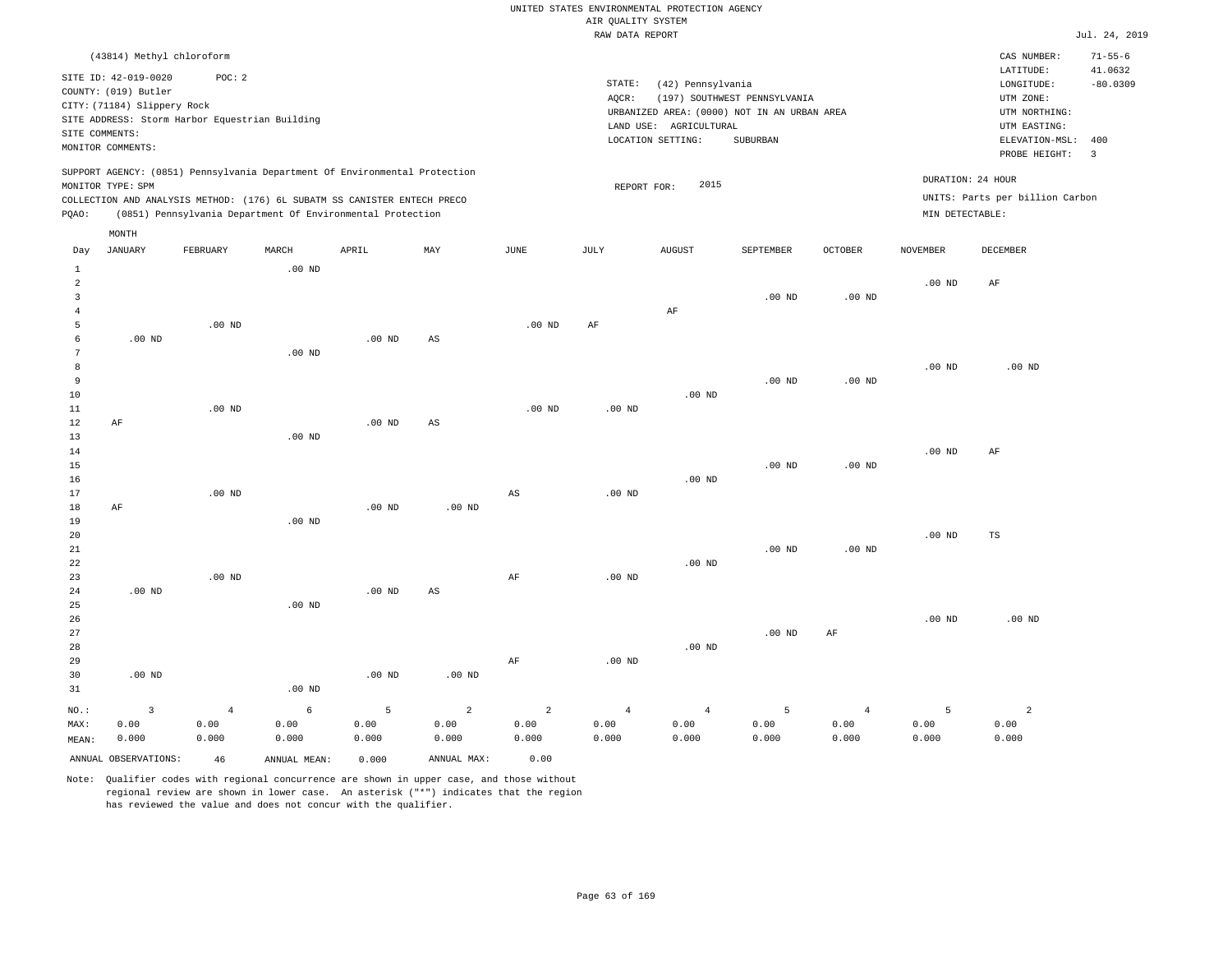|                                |                                                                                                                                                    |                         |                                                                            |                |                   |                | RAW DATA REPORT        |                                                                  |                                                                                         |                   |                   |                                                                                                              | Jul. 24, 2019                           |
|--------------------------------|----------------------------------------------------------------------------------------------------------------------------------------------------|-------------------------|----------------------------------------------------------------------------|----------------|-------------------|----------------|------------------------|------------------------------------------------------------------|-----------------------------------------------------------------------------------------|-------------------|-------------------|--------------------------------------------------------------------------------------------------------------|-----------------------------------------|
|                                | (43815) Ethylene dichloride                                                                                                                        |                         |                                                                            |                |                   |                |                        |                                                                  |                                                                                         |                   |                   | CAS NUMBER:                                                                                                  | $107 - 06 - 2$                          |
| SITE COMMENTS:                 | SITE ID: 42-019-0020<br>COUNTY: (019) Butler<br>CITY: (71184) Slippery Rock<br>SITE ADDRESS: Storm Harbor Equestrian Building<br>MONITOR COMMENTS: | POC: 2                  |                                                                            |                |                   |                | STATE:<br>AQCR:        | (42) Pennsylvania<br>LAND USE: AGRICULTURAL<br>LOCATION SETTING: | (197) SOUTHWEST PENNSYLVANIA<br>URBANIZED AREA: (0000) NOT IN AN URBAN AREA<br>SUBURBAN |                   |                   | LATITUDE:<br>LONGITUDE:<br>UTM ZONE:<br>UTM NORTHING:<br>UTM EASTING:<br>ELEVATION-MSL: 400<br>PROBE HEIGHT: | 41.0632<br>$-80.0309$<br>$\overline{3}$ |
|                                |                                                                                                                                                    |                         | SUPPORT AGENCY: (0851) Pennsylvania Department Of Environmental Protection |                |                   |                |                        |                                                                  |                                                                                         |                   |                   | DURATION: 24 HOUR                                                                                            |                                         |
|                                | MONITOR TYPE: SPM                                                                                                                                  |                         |                                                                            |                |                   |                | REPORT FOR:            | 2013                                                             |                                                                                         |                   |                   |                                                                                                              |                                         |
|                                |                                                                                                                                                    |                         | COLLECTION AND ANALYSIS METHOD: (176) 6L SUBATM SS CANISTER ENTECH PRECO   |                |                   |                |                        |                                                                  |                                                                                         |                   | MIN DETECTABLE:   | UNITS: Parts per billion Carbon                                                                              |                                         |
| PQAO:                          |                                                                                                                                                    |                         | (0851) Pennsylvania Department Of Environmental Protection                 |                |                   |                |                        |                                                                  |                                                                                         |                   |                   |                                                                                                              |                                         |
|                                | MONTH                                                                                                                                              |                         |                                                                            |                |                   |                |                        |                                                                  |                                                                                         |                   |                   |                                                                                                              |                                         |
| Day                            | <b>JANUARY</b>                                                                                                                                     | FEBRUARY                | MARCH                                                                      | APRIL          | MAY               | $_{\rm JUNE}$  | JULY                   | ${\tt AUGUST}$                                                   | SEPTEMBER                                                                               | <b>OCTOBER</b>    | <b>NOVEMBER</b>   | DECEMBER                                                                                                     |                                         |
| $\mathbf{1}$                   |                                                                                                                                                    |                         |                                                                            |                |                   |                |                        |                                                                  | $.00$ ND                                                                                | $_{\rm AS}$       |                   |                                                                                                              |                                         |
| $\overline{a}$                 |                                                                                                                                                    |                         |                                                                            |                |                   |                |                        | AF                                                               |                                                                                         |                   |                   |                                                                                                              |                                         |
| $\mathbf{3}$<br>$\overline{4}$ | AF                                                                                                                                                 | $.00$ ND                |                                                                            | $.00$ ND       | $.00$ ND          | $_{\rm TS}$    | $.00$ ND               |                                                                  |                                                                                         |                   |                   |                                                                                                              |                                         |
| 5                              |                                                                                                                                                    |                         | .00 <sub>ND</sub>                                                          |                |                   |                |                        |                                                                  |                                                                                         |                   |                   |                                                                                                              |                                         |
| 6                              |                                                                                                                                                    |                         |                                                                            |                |                   |                |                        |                                                                  |                                                                                         |                   | $_{\rm AS}$       | $.00$ ND                                                                                                     |                                         |
| 7                              |                                                                                                                                                    |                         |                                                                            |                |                   |                |                        |                                                                  | $.00$ ND                                                                                | AS                |                   |                                                                                                              |                                         |
| 8                              |                                                                                                                                                    |                         |                                                                            |                |                   |                |                        | AF                                                               |                                                                                         |                   |                   |                                                                                                              |                                         |
| 9                              |                                                                                                                                                    | $\rm AF$                |                                                                            |                |                   | $.00$ ND       | $\rm{AF}$              |                                                                  |                                                                                         |                   |                   |                                                                                                              |                                         |
| 10                             | $.00$ ND                                                                                                                                           |                         |                                                                            | AS             | $.00$ ND          |                |                        |                                                                  |                                                                                         |                   |                   |                                                                                                              |                                         |
| 11                             |                                                                                                                                                    |                         | .00 <sub>ND</sub>                                                          |                |                   |                |                        |                                                                  |                                                                                         |                   |                   |                                                                                                              |                                         |
| 12                             |                                                                                                                                                    |                         |                                                                            |                |                   |                |                        |                                                                  |                                                                                         |                   | .00 <sub>ND</sub> | .00 <sub>ND</sub>                                                                                            |                                         |
| 13                             |                                                                                                                                                    |                         |                                                                            |                |                   |                |                        | .00CL                                                            | $.00$ ND                                                                                | AS                |                   |                                                                                                              |                                         |
| 14<br>15                       |                                                                                                                                                    | AF                      |                                                                            |                |                   | $.00$ ND       | AF                     |                                                                  |                                                                                         |                   |                   |                                                                                                              |                                         |
| 16                             | AS                                                                                                                                                 |                         |                                                                            | $.00$ ND       | $.00$ ND          |                |                        |                                                                  |                                                                                         |                   |                   |                                                                                                              |                                         |
| 17                             |                                                                                                                                                    |                         | $.00$ ND                                                                   |                |                   |                |                        |                                                                  |                                                                                         |                   |                   |                                                                                                              |                                         |
| 18                             |                                                                                                                                                    |                         |                                                                            |                |                   |                |                        |                                                                  |                                                                                         |                   | AF                | $_{\rm AS}$                                                                                                  |                                         |
| 19                             |                                                                                                                                                    |                         |                                                                            |                |                   |                |                        |                                                                  | AS                                                                                      | AS                |                   |                                                                                                              |                                         |
| 20                             |                                                                                                                                                    |                         |                                                                            |                |                   |                |                        | $\mathbb{A}\mathbb{S}$                                           |                                                                                         |                   |                   |                                                                                                              |                                         |
| 21                             |                                                                                                                                                    | $.00$ ND                |                                                                            |                |                   | $.00$ ND       | $.00$ ND               |                                                                  |                                                                                         |                   |                   |                                                                                                              |                                         |
| 22                             | AF                                                                                                                                                 |                         |                                                                            | AF             | .00 <sub>ND</sub> |                |                        |                                                                  |                                                                                         |                   |                   |                                                                                                              |                                         |
| 23                             |                                                                                                                                                    |                         | $\rm AF$                                                                   |                |                   |                |                        |                                                                  |                                                                                         |                   |                   |                                                                                                              |                                         |
| 24<br>25                       |                                                                                                                                                    |                         |                                                                            |                |                   |                |                        |                                                                  |                                                                                         |                   | AF                | $.00$ ND                                                                                                     |                                         |
| 26                             |                                                                                                                                                    |                         |                                                                            |                |                   |                |                        | AF                                                               | AS                                                                                      | .00 <sub>ND</sub> |                   |                                                                                                              |                                         |
| 27                             |                                                                                                                                                    | $.00$ ND                |                                                                            |                |                   | $.00$ ND       | $\mathbb{A}\mathbb{S}$ | AS                                                               |                                                                                         |                   |                   |                                                                                                              |                                         |
| 28                             | .00 <sub>ND</sub>                                                                                                                                  |                         |                                                                            | $.00$ ND       | $.00$ ND          |                |                        |                                                                  |                                                                                         |                   |                   |                                                                                                              |                                         |
| 29                             |                                                                                                                                                    |                         | $.00$ ND                                                                   |                |                   |                |                        |                                                                  |                                                                                         |                   |                   |                                                                                                              |                                         |
| 30                             |                                                                                                                                                    |                         |                                                                            |                |                   |                |                        |                                                                  |                                                                                         |                   | $.00$ ND          | $.00$ ND                                                                                                     |                                         |
| 31                             |                                                                                                                                                    |                         |                                                                            |                |                   |                |                        |                                                                  |                                                                                         | .00 <sub>ND</sub> |                   |                                                                                                              |                                         |
| NO.:                           | $\overline{a}$                                                                                                                                     | $\overline{\mathbf{3}}$ | $\overline{4}$                                                             | $\overline{3}$ | 5                 | $\overline{4}$ | $\overline{a}$         | $\mathbf{1}$                                                     | $\overline{\mathbf{3}}$                                                                 | $\overline{a}$    | $\overline{a}$    | $\overline{4}$                                                                                               |                                         |
| MAX:                           | 0.00                                                                                                                                               | 0.00                    | 0.00                                                                       | 0.00           | 0.00              | 0.00           | 0.00                   | 0.00                                                             | 0.00                                                                                    | 0.00              | 0.00              | 0.00                                                                                                         |                                         |
| MEAN:                          | 0.000                                                                                                                                              | 0.000                   | 0.000                                                                      | 0.000          | 0.000             | 0.000          | 0.000                  | 0.000                                                            | 0.000                                                                                   | 0.000             | 0.000             | 0.000                                                                                                        |                                         |
|                                | ANNUAL OBSERVATIONS:                                                                                                                               | 35                      | ANNUAL MEAN:                                                               | 0.000          | ANNUAL MAX:       | 0.00           |                        |                                                                  |                                                                                         |                   |                   |                                                                                                              |                                         |
|                                |                                                                                                                                                    |                         |                                                                            |                |                   |                |                        |                                                                  |                                                                                         |                   |                   |                                                                                                              |                                         |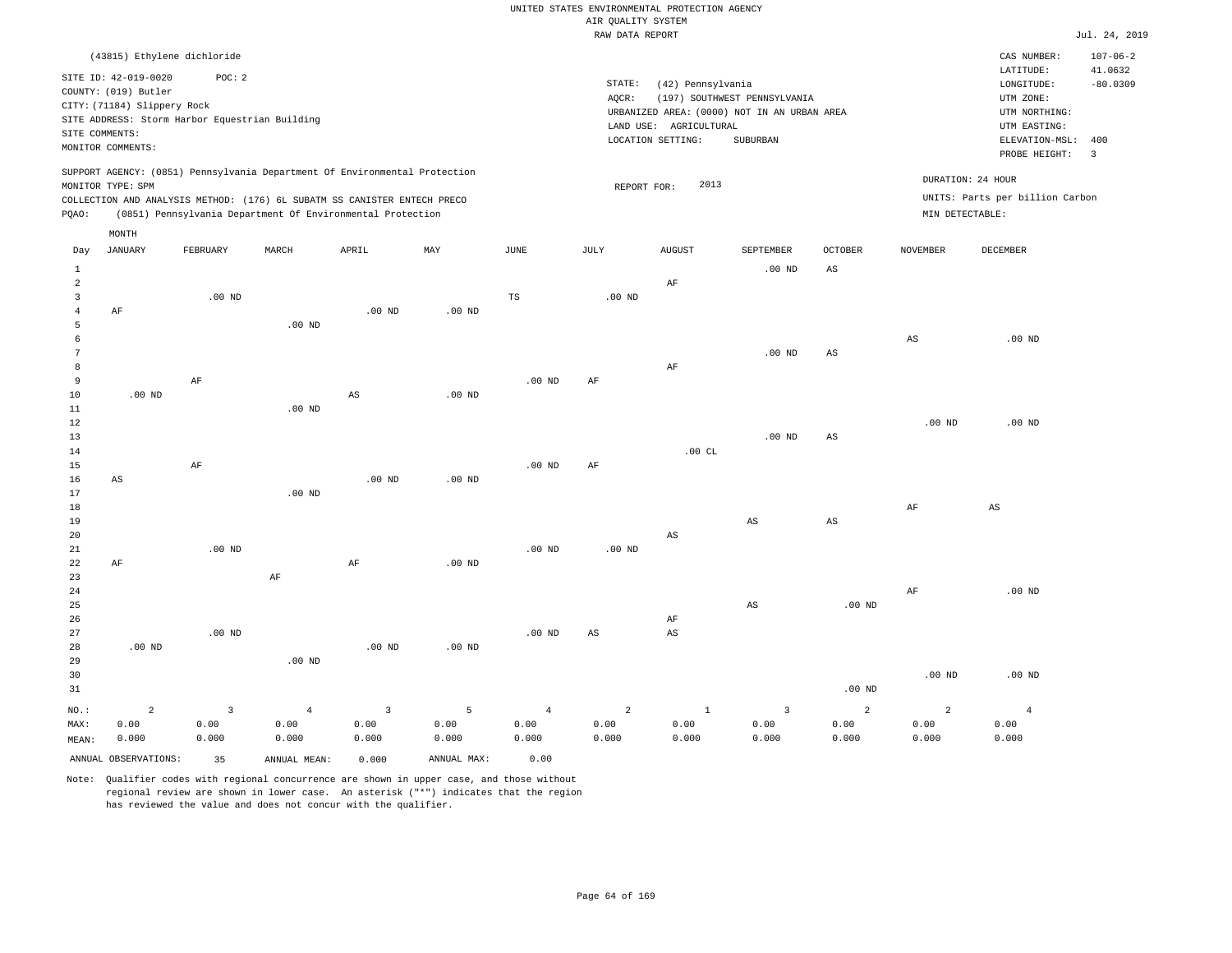|        |                                                                                                                    |                             |                                                |                                                                                                                                                                                                                      |                   |          |       | RAW DATA REPORT                                                                                                           |                                          |                |                                      |                                                                                         | Jul. 24, 2019                |
|--------|--------------------------------------------------------------------------------------------------------------------|-----------------------------|------------------------------------------------|----------------------------------------------------------------------------------------------------------------------------------------------------------------------------------------------------------------------|-------------------|----------|-------|---------------------------------------------------------------------------------------------------------------------------|------------------------------------------|----------------|--------------------------------------|-----------------------------------------------------------------------------------------|------------------------------|
|        |                                                                                                                    | (43815) Ethylene dichloride |                                                |                                                                                                                                                                                                                      |                   |          |       |                                                                                                                           |                                          |                |                                      | CAS NUMBER:                                                                             | $107 - 06 - 2$               |
|        | SITE ID: 42-019-0020<br>COUNTY: (019) Butler<br>CITY: (71184) Slippery Rock<br>SITE COMMENTS:<br>MONITOR COMMENTS: | POC:2                       | SITE ADDRESS: Storm Harbor Equestrian Building |                                                                                                                                                                                                                      |                   |          | AQCR: | STATE:<br>(42) Pennsylvania<br>URBANIZED AREA: (0000) NOT IN AN URBAN AREA<br>LAND USE: AGRICULTURAL<br>LOCATION SETTING: | (197) SOUTHWEST PENNSYLVANIA<br>SUBURBAN |                |                                      | LATITUDE:<br>LONGITUDE:<br>UTM ZONE:<br>UTM NORTHING:<br>UTM EASTING:<br>ELEVATION-MSL: | 41.0632<br>$-80.0309$<br>400 |
|        |                                                                                                                    |                             |                                                |                                                                                                                                                                                                                      |                   |          |       |                                                                                                                           |                                          |                |                                      | PROBE HEIGHT:                                                                           | $\overline{\phantom{a}}$     |
| PQAO:  | MONITOR TYPE: SPM                                                                                                  |                             |                                                | SUPPORT AGENCY: (0851) Pennsylvania Department Of Environmental Protection<br>COLLECTION AND ANALYSIS METHOD: (176) 6L SUBATM SS CANISTER ENTECH PRECO<br>(0851) Pennsylvania Department Of Environmental Protection |                   |          |       | 2014<br>REPORT FOR:                                                                                                       |                                          |                | DURATION: 24 HOUR<br>MIN DETECTABLE: | UNITS: Parts per billion Carbon                                                         |                              |
|        | MONTH                                                                                                              |                             |                                                |                                                                                                                                                                                                                      |                   |          |       |                                                                                                                           |                                          |                |                                      |                                                                                         |                              |
| Day    | JANUARY                                                                                                            | FEBRUARY                    | MARCH                                          | APRIL                                                                                                                                                                                                                | MAY               | JUNE     | JULY  | <b>AUGUST</b>                                                                                                             | SEPTEMBER                                | <b>OCTOBER</b> | <b>NOVEMBER</b>                      | DECEMBER                                                                                |                              |
| 2<br>3 |                                                                                                                    |                             |                                                |                                                                                                                                                                                                                      |                   |          |       | $.00$ ND                                                                                                                  | $.00$ ND                                 | AF             | $.00$ ND                             | $.00$ ND                                                                                |                              |
| 5      | $.00$ ND                                                                                                           | AS                          |                                                | $.00$ ND                                                                                                                                                                                                             | .00 <sub>ND</sub> | $.00$ ND | AF    |                                                                                                                           |                                          |                |                                      |                                                                                         |                              |
| 6      |                                                                                                                    |                             | .00 <sub>ND</sub>                              |                                                                                                                                                                                                                      |                   |          |       |                                                                                                                           |                                          |                |                                      |                                                                                         |                              |

| 7      |          |          |          |          |          |          |          |          |          |          | $.00$ ND | $.00$ ND |
|--------|----------|----------|----------|----------|----------|----------|----------|----------|----------|----------|----------|----------|
| 8      |          |          |          |          |          |          |          |          | $.00$ ND | $.00$ ND |          |          |
| 9      |          |          |          |          |          |          |          | AF       |          |          |          |          |
| 10     |          | AF       |          |          |          | $.00$ ND | $.00$ ND |          |          |          |          |          |
| 11     | $.00$ ND |          |          | $.00$ ND | $.00$ ND |          |          |          |          |          |          |          |
| 12     |          |          | $.00$ ND |          |          |          |          |          |          |          |          |          |
| 13     |          |          |          |          |          |          |          |          |          |          | $.00$ ND | $.00$ ND |
| $14\,$ |          |          |          |          |          |          |          |          | $.00$ ND | $.00$ ND |          |          |
| $15\,$ |          |          |          |          |          |          |          | $.00$ ND |          |          |          |          |
| 16     |          | $.00$ ND |          |          |          | $.00$ ND | $.00$ ND |          |          |          |          |          |
| 17     | $.00$ ND |          |          | $.00$ ND | $.00$ ND |          |          |          |          |          |          |          |
| 18     |          |          | $.00$ ND |          |          |          |          |          |          |          |          |          |
| 19     |          |          |          |          |          |          |          |          |          |          | $.00$ ND | $.00$ ND |

| 20          |          |          |          |          |    |          |          |          | AS       | $.00$ ND |          |          |
|-------------|----------|----------|----------|----------|----|----------|----------|----------|----------|----------|----------|----------|
| $2\sqrt{1}$ |          |          |          |          |    |          |          | $.00$ ND |          |          |          |          |
| 22          |          | $.00$ ND |          |          |    | AS       | AF       |          |          |          |          |          |
| 23          | $.00$ ND |          |          | $.00$ ND | AF |          |          |          |          |          |          |          |
| 24          |          |          | $.00$ ND |          |    |          |          |          |          |          |          |          |
| 25          |          |          |          |          |    |          |          |          |          |          | $.00$ ND | $.00$ ND |
| 26          |          |          |          |          |    |          |          |          | $.00$ ND | $.00$ ND |          |          |
| 27          |          |          |          |          |    |          |          | $.00$ ND |          |          |          |          |
| 28          |          | $.00$ ND |          |          |    | $.00$ ND | $.00$ ND |          |          |          |          |          |

.00 ND .00 ND

| 29    | $.00$ ND |                         |          | $.00$ ND | $.00$ ND |                 |                           |       |       |       |       |                   |
|-------|----------|-------------------------|----------|----------|----------|-----------------|---------------------------|-------|-------|-------|-------|-------------------|
| 30    |          |                         | $.00$ ND |          |          |                 |                           |       |       |       |       |                   |
| 31    |          |                         |          |          |          |                 |                           |       |       |       |       | .00 <sub>ND</sub> |
| NO.:  | 5        | $\overline{\mathbf{3}}$ | 5        | 5        | 4        | $\sim$ 4 $\sim$ | $\overline{\phantom{a}3}$ | 4     | 4     | 4     |       | 6                 |
| MAX:  | 0.00     | 0.00                    | 0.00     | 0.00     | 0.00     | 0.00            | 0.00                      | 0.00  | 0.00  | 0.00  | 0.00  | 0.00              |
| MEAN: | 0.000    | 0.000                   | 0.000    | 0.000    | 0.000    | 0.000           | 0.000                     | 0.000 | 0.000 | 0.000 | 0.000 | 0.000             |
|       |          |                         |          |          |          |                 |                           |       |       |       |       |                   |

ANNUAL OBSERVATIONS: 52 ANNUAL MEAN: 0.000 ANNUAL MAX: 0.00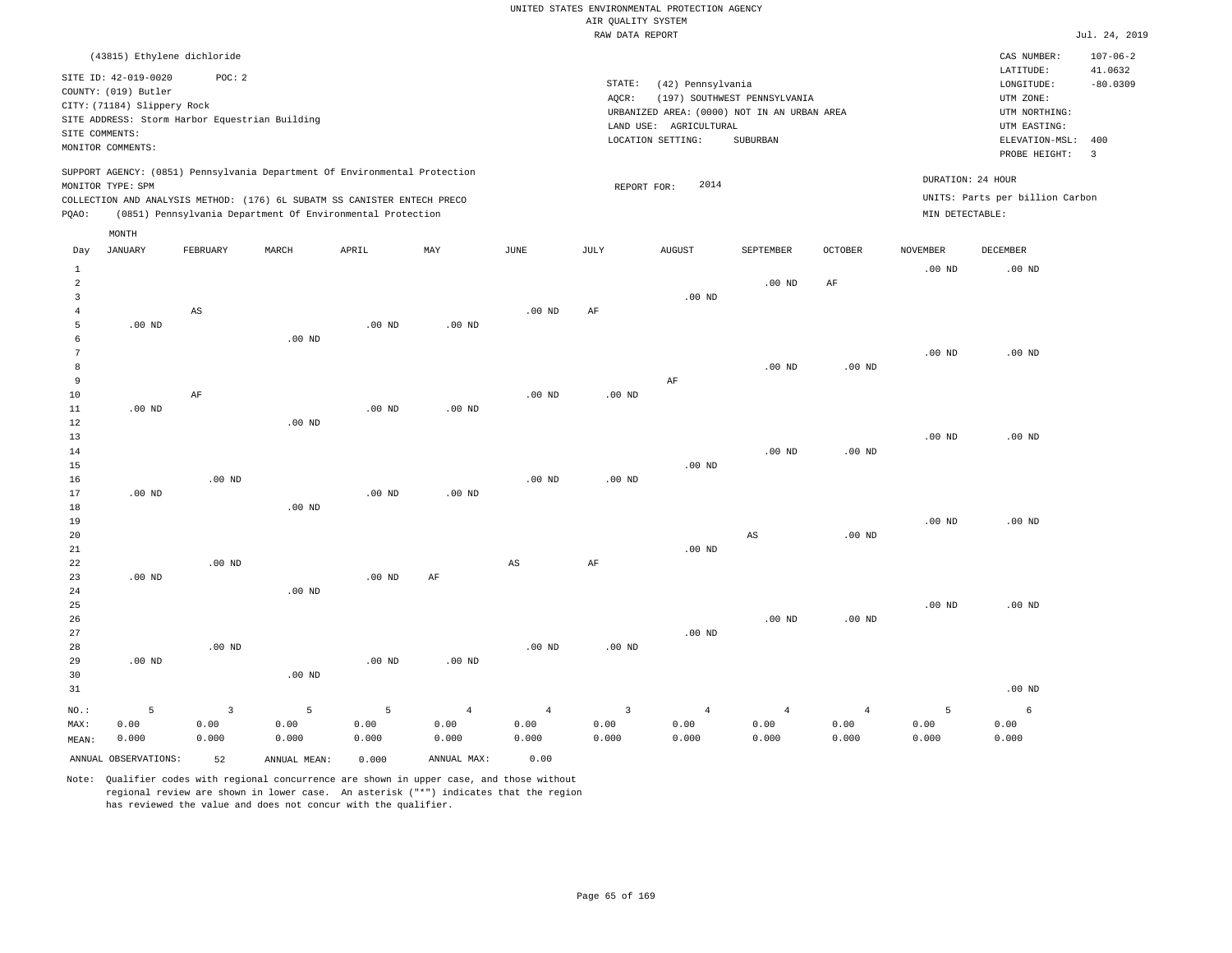|       |                             |                                                                            |          |          |     |          | RAW DATA REPORT |                        |                                             |                   |                   |                                 | Jul. 24, 2019           |
|-------|-----------------------------|----------------------------------------------------------------------------|----------|----------|-----|----------|-----------------|------------------------|---------------------------------------------|-------------------|-------------------|---------------------------------|-------------------------|
|       | (43815) Ethylene dichloride |                                                                            |          |          |     |          |                 |                        |                                             |                   |                   | CAS NUMBER:                     | $107 - 06 - 2$          |
|       | SITE ID: 42-019-0020        | POC:2                                                                      |          |          |     |          |                 |                        |                                             |                   |                   | LATITUDE:                       | 41.0632                 |
|       | COUNTY: (019) Butler        |                                                                            |          |          |     |          | STATE:          | (42) Pennsylvania      |                                             |                   |                   | LONGITUDE:                      | $-80.0309$              |
|       | CITY: (71184) Slippery Rock |                                                                            |          |          |     |          | AOCR:           |                        | (197) SOUTHWEST PENNSYLVANIA                |                   |                   | UTM ZONE:                       |                         |
|       |                             | SITE ADDRESS: Storm Harbor Equestrian Building                             |          |          |     |          |                 |                        | URBANIZED AREA: (0000) NOT IN AN URBAN AREA |                   |                   | UTM NORTHING:                   |                         |
|       | SITE COMMENTS:              |                                                                            |          |          |     |          |                 | LAND USE: AGRICULTURAL |                                             |                   |                   | UTM EASTING:                    |                         |
|       | MONITOR COMMENTS:           |                                                                            |          |          |     |          |                 | LOCATION SETTING:      | SUBURBAN                                    |                   |                   | ELEVATION-MSL: 400              |                         |
|       |                             |                                                                            |          |          |     |          |                 |                        |                                             |                   |                   | PROBE HEIGHT:                   | $\overline{\mathbf{3}}$ |
|       |                             | SUPPORT AGENCY: (0851) Pennsylvania Department Of Environmental Protection |          |          |     |          |                 |                        |                                             |                   |                   | DURATION: 24 HOUR               |                         |
|       | MONITOR TYPE: SPM           |                                                                            |          |          |     |          | REPORT FOR:     | 2015                   |                                             |                   |                   |                                 |                         |
|       |                             | COLLECTION AND ANALYSIS METHOD: (176) 6L SUBATM SS CANISTER ENTECH PRECO   |          |          |     |          |                 |                        |                                             |                   |                   | UNITS: Parts per billion Carbon |                         |
| PQAO: |                             | (0851) Pennsylvania Department Of Environmental Protection                 |          |          |     |          |                 |                        |                                             |                   | MIN DETECTABLE:   |                                 |                         |
|       | MONTH                       |                                                                            |          |          |     |          |                 |                        |                                             |                   |                   |                                 |                         |
| Day   | JANUARY                     | FEBRUARY                                                                   | MARCH    | APRIL    | MAY | JUNE     | JULY            | <b>AUGUST</b>          | SEPTEMBER                                   | <b>OCTOBER</b>    | <b>NOVEMBER</b>   | <b>DECEMBER</b>                 |                         |
|       |                             |                                                                            | $.00$ ND |          |     |          |                 |                        |                                             |                   |                   |                                 |                         |
| 2     |                             |                                                                            |          |          |     |          |                 |                        |                                             |                   | .00 <sub>ND</sub> | AF                              |                         |
| 3     |                             |                                                                            |          |          |     |          |                 |                        | $.00$ ND                                    | $.00$ ND          |                   |                                 |                         |
|       |                             |                                                                            |          |          |     |          |                 | AF                     |                                             |                   |                   |                                 |                         |
| 5     |                             | $.00$ ND                                                                   |          |          |     | $.00$ ND | AF              |                        |                                             |                   |                   |                                 |                         |
| 6     | $.00$ ND                    |                                                                            |          | $.00$ ND | AS  |          |                 |                        |                                             |                   |                   |                                 |                         |
|       |                             |                                                                            | $.00$ ND |          |     |          |                 |                        |                                             |                   |                   |                                 |                         |
| 8     |                             |                                                                            |          |          |     |          |                 |                        |                                             |                   | $.00$ ND          | $.00$ ND                        |                         |
| 9     |                             |                                                                            |          |          |     |          |                 |                        | $.00$ ND                                    | .00 <sub>ND</sub> |                   |                                 |                         |
| 10    |                             |                                                                            |          |          |     |          |                 | $.00$ ND               |                                             |                   |                   |                                 |                         |
| 11    |                             | $.00$ ND                                                                   |          |          |     | $.00$ ND | $.00$ ND        |                        |                                             |                   |                   |                                 |                         |
| 12    | AF                          |                                                                            |          | $.00$ ND | AS  |          |                 |                        |                                             |                   |                   |                                 |                         |
| 13    |                             |                                                                            | $.00$ ND |          |     |          |                 |                        |                                             |                   |                   |                                 |                         |
| 14    |                             |                                                                            |          |          |     |          |                 |                        |                                             |                   | .00 <sub>ND</sub> | AF                              |                         |

.00 ND

.00 ND

16 17 18 19 20 21 22 23 24 25 26 AF .00 ND .00 ND .00 ND .00 ND .00 ND .00 ND .00 ND AS .00 ND AS AF .00 ND .00 ND .00 ND .00 ND .00 ND .00 ND .00 ND .00 ND TS .00 ND

| 27    |          |                |          |          |          |       |          |          | $.00$ ND | AF    |       |       |
|-------|----------|----------------|----------|----------|----------|-------|----------|----------|----------|-------|-------|-------|
| 28    |          |                |          |          |          |       |          | $.00$ ND |          |       |       |       |
| 29    |          |                |          |          |          | AF    | $.00$ ND |          |          |       |       |       |
| 30    | $.00$ ND |                |          | $.00$ ND | $.00$ ND |       |          |          |          |       |       |       |
| 31    |          |                | $.00$ ND |          |          |       |          |          |          |       |       |       |
| NO.:  |          | $\overline{4}$ | 6        | 5        | 2        | 2     | 4        | 4        | 5        | 4     |       |       |
| MAX:  | 0.00     | 0.00           | 0.00     | 0.00     | 0.00     | 0.00  | 0.00     | 0.00     | 0.00     | 0.00  | 0.00  | 0.00  |
| MEAN: | 0.000    | 0.000          | 0.000    | 0.000    | 0.000    | 0.000 | 0.000    | 0.000    | 0.000    | 0.000 | 0.000 | 0.000 |
|       |          |                |          |          |          |       |          |          |          |       |       |       |

ANNUAL OBSERVATIONS: 46 ANNUAL MEAN: 0.000 ANNUAL MAX: 0.00

15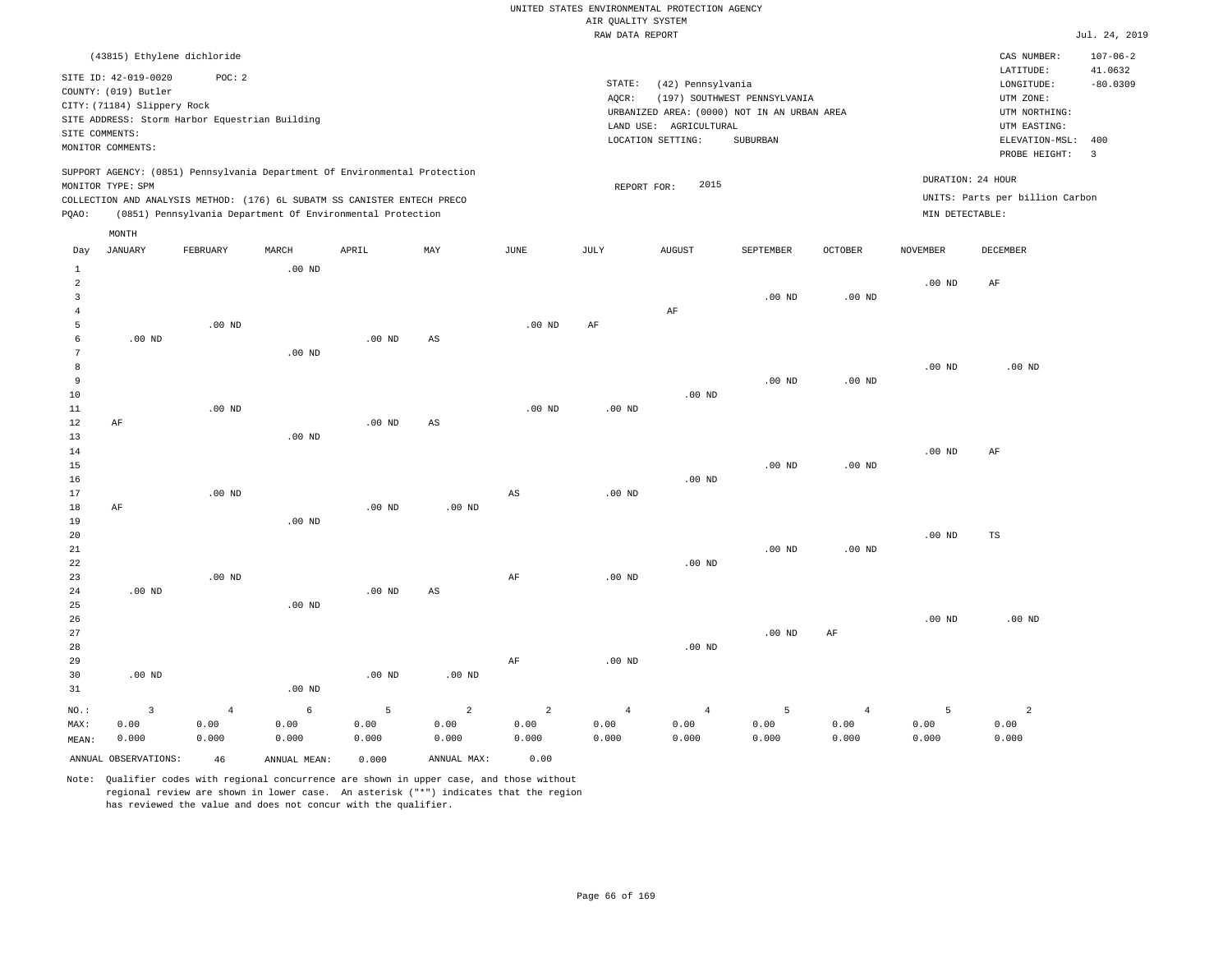|                                |                                                                                                                                                    |                         |                                                                            |                |                   |                | RAW DATA REPORT        |                                                                  |                                                                                         |                   |                   |                                                                                             | Jul. 24, 2019         |
|--------------------------------|----------------------------------------------------------------------------------------------------------------------------------------------------|-------------------------|----------------------------------------------------------------------------|----------------|-------------------|----------------|------------------------|------------------------------------------------------------------|-----------------------------------------------------------------------------------------|-------------------|-------------------|---------------------------------------------------------------------------------------------|-----------------------|
|                                | (43817) Tetrachloroethylene                                                                                                                        |                         |                                                                            |                |                   |                |                        |                                                                  |                                                                                         |                   |                   | CAS NUMBER:                                                                                 | $127 - 18 - 4$        |
| SITE COMMENTS:                 | SITE ID: 42-019-0020<br>COUNTY: (019) Butler<br>CITY: (71184) Slippery Rock<br>SITE ADDRESS: Storm Harbor Equestrian Building<br>MONITOR COMMENTS: | POC: 2                  |                                                                            |                |                   |                | STATE:<br>AQCR:        | (42) Pennsylvania<br>LAND USE: AGRICULTURAL<br>LOCATION SETTING: | (197) SOUTHWEST PENNSYLVANIA<br>URBANIZED AREA: (0000) NOT IN AN URBAN AREA<br>SUBURBAN |                   |                   | LATITUDE:<br>LONGITUDE:<br>UTM ZONE:<br>UTM NORTHING:<br>UTM EASTING:<br>ELEVATION-MSL: 400 | 41.0632<br>$-80.0309$ |
|                                |                                                                                                                                                    |                         | SUPPORT AGENCY: (0851) Pennsylvania Department Of Environmental Protection |                |                   |                |                        |                                                                  |                                                                                         |                   |                   | PROBE HEIGHT:                                                                               | $\overline{3}$        |
|                                | MONITOR TYPE: SPM                                                                                                                                  |                         |                                                                            |                |                   |                | REPORT FOR:            | 2013                                                             |                                                                                         |                   |                   | DURATION: 24 HOUR                                                                           |                       |
|                                |                                                                                                                                                    |                         | COLLECTION AND ANALYSIS METHOD: (176) 6L SUBATM SS CANISTER ENTECH PRECO   |                |                   |                |                        |                                                                  |                                                                                         |                   |                   | UNITS: Parts per billion Carbon                                                             |                       |
| PQAO:                          |                                                                                                                                                    |                         | (0851) Pennsylvania Department Of Environmental Protection                 |                |                   |                |                        |                                                                  |                                                                                         |                   | MIN DETECTABLE:   |                                                                                             |                       |
|                                | MONTH                                                                                                                                              |                         |                                                                            |                |                   |                |                        |                                                                  |                                                                                         |                   |                   |                                                                                             |                       |
| Day                            | <b>JANUARY</b>                                                                                                                                     | FEBRUARY                | MARCH                                                                      | APRIL          | MAY               | $_{\rm JUNE}$  | JULY                   | AUGUST                                                           | SEPTEMBER                                                                               | <b>OCTOBER</b>    | <b>NOVEMBER</b>   | DECEMBER                                                                                    |                       |
| $\mathbf{1}$                   |                                                                                                                                                    |                         |                                                                            |                |                   |                |                        |                                                                  | $.00$ ND                                                                                | $_{\rm AS}$       |                   |                                                                                             |                       |
| $\overline{a}$                 |                                                                                                                                                    |                         |                                                                            |                |                   |                |                        | AF                                                               |                                                                                         |                   |                   |                                                                                             |                       |
| $\mathbf{3}$<br>$\overline{4}$ | AF                                                                                                                                                 | $.00$ ND                |                                                                            | $.00$ ND       | $.00$ ND          | $_{\rm TS}$    | $.00$ ND               |                                                                  |                                                                                         |                   |                   |                                                                                             |                       |
| 5                              |                                                                                                                                                    |                         | .00 <sub>ND</sub>                                                          |                |                   |                |                        |                                                                  |                                                                                         |                   |                   |                                                                                             |                       |
| 6                              |                                                                                                                                                    |                         |                                                                            |                |                   |                |                        |                                                                  |                                                                                         |                   | $_{\rm AS}$       | $.00$ ND                                                                                    |                       |
| 7                              |                                                                                                                                                    |                         |                                                                            |                |                   |                |                        |                                                                  | $.00$ ND                                                                                | AS                |                   |                                                                                             |                       |
| 8                              |                                                                                                                                                    |                         |                                                                            |                |                   |                |                        | AF                                                               |                                                                                         |                   |                   |                                                                                             |                       |
| 9<br>10                        | $.00$ ND                                                                                                                                           | $\rm AF$                |                                                                            | AS             | $.00$ ND          | $.00$ ND       | $\rm{AF}$              |                                                                  |                                                                                         |                   |                   |                                                                                             |                       |
| 11                             |                                                                                                                                                    |                         | .00 <sub>ND</sub>                                                          |                |                   |                |                        |                                                                  |                                                                                         |                   |                   |                                                                                             |                       |
| 12                             |                                                                                                                                                    |                         |                                                                            |                |                   |                |                        |                                                                  |                                                                                         |                   | .00 <sub>ND</sub> | .00 <sub>ND</sub>                                                                           |                       |
| 13                             |                                                                                                                                                    |                         |                                                                            |                |                   |                |                        |                                                                  | $.00$ ND                                                                                | AS                |                   |                                                                                             |                       |
| 14                             |                                                                                                                                                    |                         |                                                                            |                |                   |                |                        | .00CL                                                            |                                                                                         |                   |                   |                                                                                             |                       |
| 15                             |                                                                                                                                                    | AF                      |                                                                            | $.00$ ND       |                   | $.00$ ND       | AF                     |                                                                  |                                                                                         |                   |                   |                                                                                             |                       |
| 16<br>17                       | AS                                                                                                                                                 |                         | $.00$ ND                                                                   |                | $.00$ ND          |                |                        |                                                                  |                                                                                         |                   |                   |                                                                                             |                       |
| 18                             |                                                                                                                                                    |                         |                                                                            |                |                   |                |                        |                                                                  |                                                                                         |                   | AF                | $_{\rm AS}$                                                                                 |                       |
| 19                             |                                                                                                                                                    |                         |                                                                            |                |                   |                |                        |                                                                  | AS                                                                                      | AS                |                   |                                                                                             |                       |
| 20                             |                                                                                                                                                    |                         |                                                                            |                |                   |                |                        | $\mathbb{A}\mathbb{S}$                                           |                                                                                         |                   |                   |                                                                                             |                       |
| 21                             |                                                                                                                                                    | $.00$ ND                |                                                                            |                |                   | $.00$ ND       | $.00$ ND               |                                                                  |                                                                                         |                   |                   |                                                                                             |                       |
| 22<br>23                       | AF                                                                                                                                                 |                         | $\rm AF$                                                                   | AF             | .00 <sub>ND</sub> |                |                        |                                                                  |                                                                                         |                   |                   |                                                                                             |                       |
| 24                             |                                                                                                                                                    |                         |                                                                            |                |                   |                |                        |                                                                  |                                                                                         |                   | AF                | $.00$ ND                                                                                    |                       |
| 25                             |                                                                                                                                                    |                         |                                                                            |                |                   |                |                        |                                                                  | AS                                                                                      | .00 <sub>ND</sub> |                   |                                                                                             |                       |
| 26                             |                                                                                                                                                    |                         |                                                                            |                |                   |                |                        | AF                                                               |                                                                                         |                   |                   |                                                                                             |                       |
| 27                             |                                                                                                                                                    | $.00$ ND                |                                                                            |                |                   | $.00$ ND       | $\mathbb{A}\mathbb{S}$ | AS                                                               |                                                                                         |                   |                   |                                                                                             |                       |
| 28<br>29                       | .00 <sub>ND</sub>                                                                                                                                  |                         | $.00$ ND                                                                   | $.00$ ND       | $.00$ ND          |                |                        |                                                                  |                                                                                         |                   |                   |                                                                                             |                       |
| 30                             |                                                                                                                                                    |                         |                                                                            |                |                   |                |                        |                                                                  |                                                                                         |                   | .00 <sub>ND</sub> | $.00$ ND                                                                                    |                       |
| 31                             |                                                                                                                                                    |                         |                                                                            |                |                   |                |                        |                                                                  |                                                                                         | .00 <sub>ND</sub> |                   |                                                                                             |                       |
| NO.:                           | $\overline{a}$                                                                                                                                     | $\overline{\mathbf{3}}$ | $\overline{4}$                                                             | $\overline{3}$ | 5                 | $\overline{4}$ | $\overline{a}$         | $\mathbf{1}$                                                     | $\overline{\mathbf{3}}$                                                                 | $\overline{a}$    | $\overline{a}$    | $\overline{4}$                                                                              |                       |
| MAX:                           | 0.00                                                                                                                                               | 0.00                    | 0.00                                                                       | 0.00           | 0.00              | 0.00           | 0.00                   | 0.00                                                             | 0.00                                                                                    | 0.00              | 0.00              | 0.00                                                                                        |                       |
| MEAN:                          | 0.000                                                                                                                                              | 0.000                   | 0.000                                                                      | 0.000          | 0.000             | 0.000          | 0.000                  | 0.000                                                            | 0.000                                                                                   | 0.000             | 0.000             | 0.000                                                                                       |                       |
|                                | ANNUAL OBSERVATIONS:                                                                                                                               | 35                      | ANNUAL MEAN:                                                               | 0.000          | ANNUAL MAX:       | 0.00           |                        |                                                                  |                                                                                         |                   |                   |                                                                                             |                       |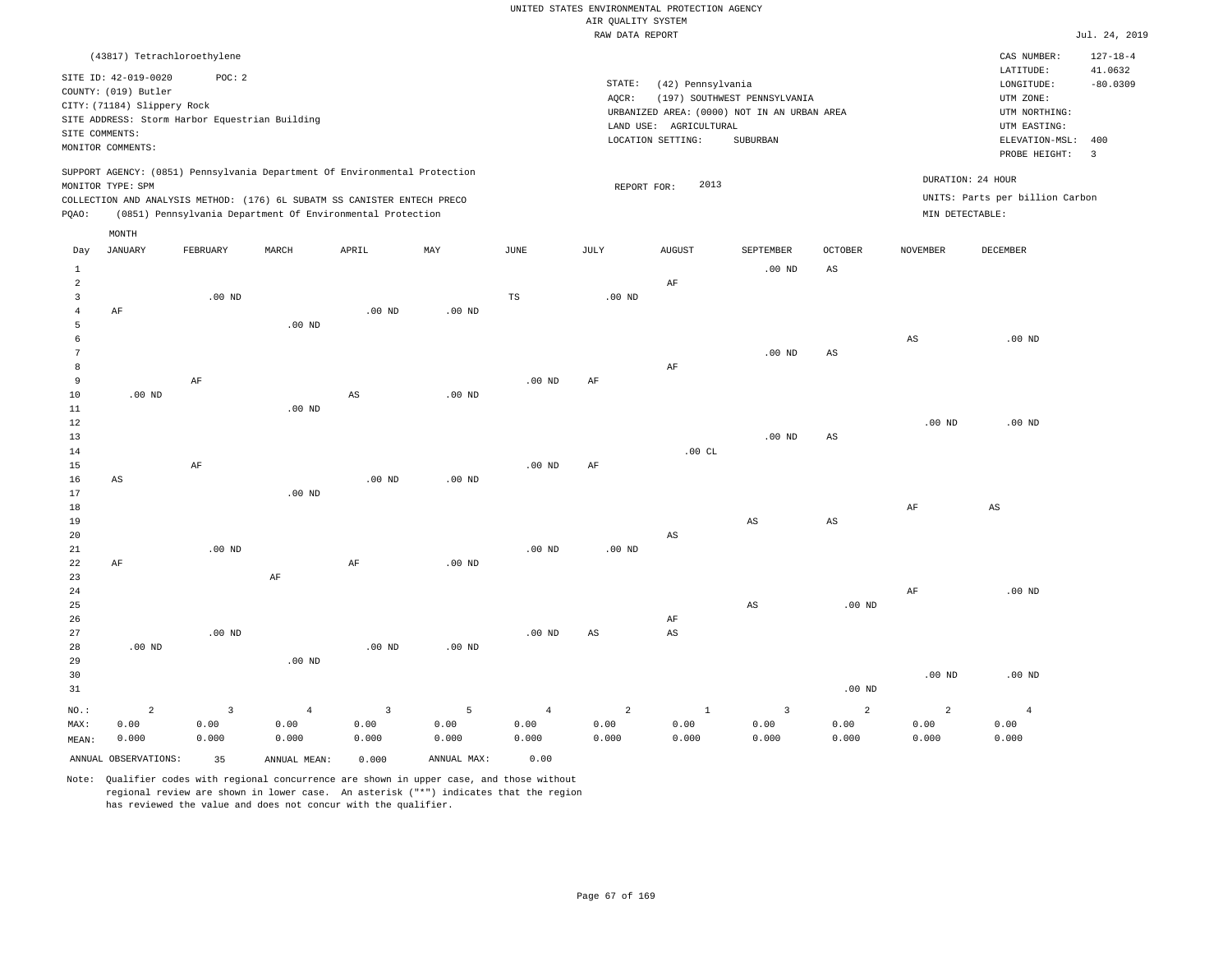|                                                                                                                                             |                             |                                                |       |                                                                          |          |          |        | RAW DATA REPORT                             |                              |         |                 |                                 | Jul. 24, 2019  |
|---------------------------------------------------------------------------------------------------------------------------------------------|-----------------------------|------------------------------------------------|-------|--------------------------------------------------------------------------|----------|----------|--------|---------------------------------------------|------------------------------|---------|-----------------|---------------------------------|----------------|
|                                                                                                                                             |                             | (43817) Tetrachloroethylene                    |       |                                                                          |          |          |        |                                             |                              |         |                 | CAS NUMBER:                     | $127 - 18 - 4$ |
|                                                                                                                                             | SITE ID: 42-019-0020        | POC:2                                          |       |                                                                          |          |          |        |                                             |                              |         |                 | LATITUDE:                       | 41.0632        |
|                                                                                                                                             | COUNTY: (019) Butler        |                                                |       |                                                                          |          |          | STATE: | (42) Pennsylvania                           |                              |         |                 | LONGITUDE:                      | $-80.0309$     |
|                                                                                                                                             | CITY: (71184) Slippery Rock |                                                |       |                                                                          |          |          | AQCR:  |                                             | (197) SOUTHWEST PENNSYLVANIA |         |                 | UTM ZONE:                       |                |
|                                                                                                                                             |                             | SITE ADDRESS: Storm Harbor Equestrian Building |       |                                                                          |          |          |        | URBANIZED AREA: (0000) NOT IN AN URBAN AREA |                              |         |                 | UTM NORTHING:                   |                |
|                                                                                                                                             | SITE COMMENTS:              |                                                |       |                                                                          |          |          |        | LAND USE: AGRICULTURAL                      |                              |         |                 | UTM EASTING:                    |                |
|                                                                                                                                             | MONITOR COMMENTS:           |                                                |       |                                                                          |          |          |        | LOCATION SETTING:                           | SUBURBAN                     |         |                 | ELEVATION-MSL:                  | 400            |
|                                                                                                                                             |                             |                                                |       |                                                                          |          |          |        |                                             |                              |         |                 | PROBE HEIGHT:                   | $_{3}$         |
| SUPPORT AGENCY: (0851) Pennsylvania Department Of Environmental Protection<br>DURATION: 24 HOUR<br>2014<br>MONITOR TYPE: SPM<br>REPORT FOR: |                             |                                                |       |                                                                          |          |          |        |                                             |                              |         |                 |                                 |                |
|                                                                                                                                             |                             |                                                |       | COLLECTION AND ANALYSIS METHOD: (176) 6L SUBATM SS CANISTER ENTECH PRECO |          |          |        |                                             |                              |         |                 | UNITS: Parts per billion Carbon |                |
| POAO:                                                                                                                                       |                             |                                                |       | (0851) Pennsylvania Department Of Environmental Protection               |          |          |        |                                             |                              |         | MIN DETECTABLE: |                                 |                |
|                                                                                                                                             | MONTH                       |                                                |       |                                                                          |          |          |        |                                             |                              |         |                 |                                 |                |
| Day                                                                                                                                         | JANUARY                     | FEBRUARY                                       | MARCH | APRIL                                                                    | MAY      | JUNE     | JULY   | <b>AUGUST</b>                               | SEPTEMBER                    | OCTOBER | NOVEMBER        | DECEMBER                        |                |
|                                                                                                                                             |                             |                                                |       |                                                                          |          |          |        |                                             |                              |         | $.00$ ND        | $.00$ ND                        |                |
| 2                                                                                                                                           |                             |                                                |       |                                                                          |          |          |        |                                             | $.00$ ND                     | AF      |                 |                                 |                |
|                                                                                                                                             |                             |                                                |       |                                                                          |          |          |        | $.00$ ND                                    |                              |         |                 |                                 |                |
|                                                                                                                                             |                             | AS                                             |       |                                                                          |          | $.00$ ND | AF     |                                             |                              |         |                 |                                 |                |
| 5                                                                                                                                           | $.00$ ND                    |                                                |       | $.00$ ND                                                                 | $.00$ ND |          |        |                                             |                              |         |                 |                                 |                |
| Б.                                                                                                                                          |                             |                                                | 00 ND |                                                                          |          |          |        |                                             |                              |         |                 |                                 |                |

| 6  |          | .00 <sub>ND</sub> |          |          |                   |          |    |          |          |          |          |
|----|----------|-------------------|----------|----------|-------------------|----------|----|----------|----------|----------|----------|
| 7  |          |                   |          |          |                   |          |    |          |          | $.00$ ND | $.00$ ND |
| 8  |          |                   |          |          |                   |          |    | $.00$ ND | $.00$ ND |          |          |
| 9  |          |                   |          |          |                   |          | AF |          |          |          |          |
| 10 | AF       |                   |          |          | .00 <sub>ND</sub> | $.00$ ND |    |          |          |          |          |
| 11 | $.00$ ND |                   | $.00$ ND | $.00$ ND |                   |          |    |          |          |          |          |
| 12 |          | $.00$ ND          |          |          |                   |          |    |          |          |          |          |
| 13 |          |                   |          |          |                   |          |    |          |          | $.00$ ND | $.00$ ND |

| 13 |          |          |          |          |          |          |          |          |          |          | $.00$ ND | $.00$ ND |
|----|----------|----------|----------|----------|----------|----------|----------|----------|----------|----------|----------|----------|
| 14 |          |          |          |          |          |          |          |          | $.00$ ND | $.00$ ND |          |          |
| 15 |          |          |          |          |          |          |          | $.00$ ND |          |          |          |          |
| 16 |          | $.00$ ND |          |          |          | $.00$ ND | $.00$ ND |          |          |          |          |          |
| 17 | $.00$ ND |          |          | $.00$ ND | $.00$ ND |          |          |          |          |          |          |          |
| 18 |          |          | $.00$ ND |          |          |          |          |          |          |          |          |          |
| 19 |          |          |          |          |          |          |          |          |          |          | $.00$ ND | $.00$ ND |

| $ -$ |          |          |          |          |    |    |    |          |    |          | $\cdots$ | .        |
|------|----------|----------|----------|----------|----|----|----|----------|----|----------|----------|----------|
| 20   |          |          |          |          |    |    |    |          | AS | $.00$ ND |          |          |
| 21   |          |          |          |          |    |    |    | $.00$ ND |    |          |          |          |
| 22   |          | $.00$ ND |          |          |    | AS | AF |          |    |          |          |          |
| 23   | $.00$ ND |          |          | $.00$ ND | AF |    |    |          |    |          |          |          |
| 24   |          |          | $.00$ ND |          |    |    |    |          |    |          |          |          |
| 25   |          |          |          |          |    |    |    |          |    |          | $.00$ ND | $.00$ ND |

| 26    |          |                   |          |          |                   |          |          |          | $.00$ ND | $.00$ ND |          |
|-------|----------|-------------------|----------|----------|-------------------|----------|----------|----------|----------|----------|----------|
| 27    |          |                   |          |          |                   |          |          | $.00$ ND |          |          |          |
| 28    |          | .00 <sub>ND</sub> |          |          |                   | $.00$ ND | $.00$ ND |          |          |          |          |
| 29    | $.00$ ND |                   |          | $.00$ ND | .00 <sub>ND</sub> |          |          |          |          |          |          |
| 30    |          |                   | $.00$ ND |          |                   |          |          |          |          |          |          |
| 31    |          |                   |          |          |                   |          |          |          |          |          | $.00$ ND |
| : .OM | -5       |                   | -5       | -5       | -4                | -4       |          | $\sim$ 4 | 4        | -4       | 6        |

|       |       |       |                                            |       | NO.: 5 3 5 5 4 4 3 4 4 4 |       |               |             |       |       |       |       |
|-------|-------|-------|--------------------------------------------|-------|--------------------------|-------|---------------|-------------|-------|-------|-------|-------|
| MAX:  |       |       | $0.00$ $0.00$ $0.00$ $0.00$ $0.00$         |       | 0.00                     | 0.00  |               | $0.00$ 0.00 | 0.00  | 0.00  | 0.00  | 0.00  |
| MEAN: | 0.000 | 0.000 | 0.000                                      | 0.000 | 0.000                    | 0.000 | $0.000$ 0.000 |             | 0.000 | 0.000 | 0.000 | 0.000 |
|       |       |       | ANNUAL OBSERVATIONS: 52 ANNUAL MEAN: 0.000 |       | ANNUAL MAX:              | 0.00  |               |             |       |       |       |       |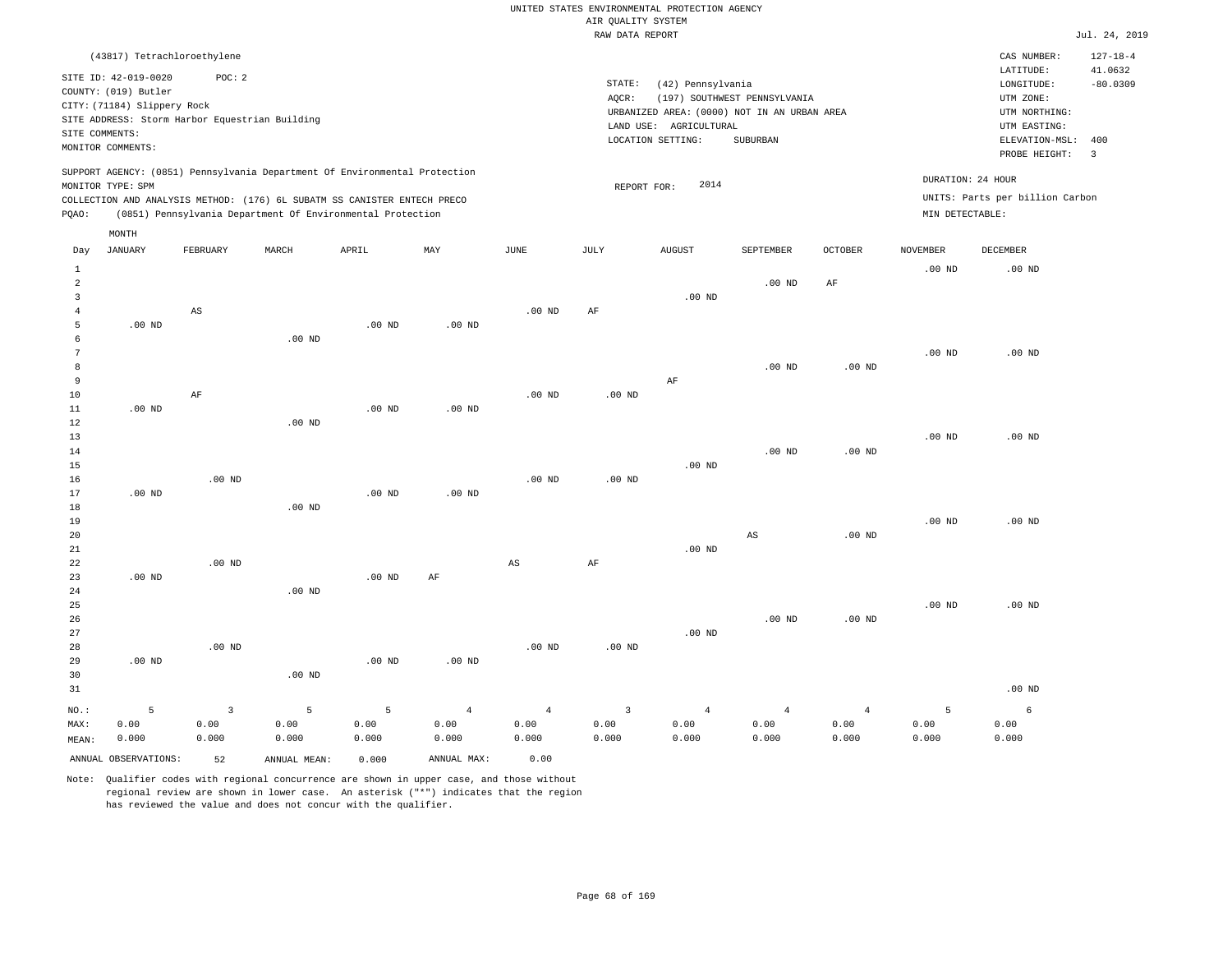|                         |                                                                                                                    |                                                                                                                                                                                                                      |          |          |     | RAW DATA REPORT |                                                                                                               |                                                                                                          |                                                          |                   | Jul. 24, 2019 |             |                |
|-------------------------|--------------------------------------------------------------------------------------------------------------------|----------------------------------------------------------------------------------------------------------------------------------------------------------------------------------------------------------------------|----------|----------|-----|-----------------|---------------------------------------------------------------------------------------------------------------|----------------------------------------------------------------------------------------------------------|----------------------------------------------------------|-------------------|---------------|-------------|----------------|
|                         |                                                                                                                    | (43817) Tetrachloroethylene                                                                                                                                                                                          |          |          |     |                 |                                                                                                               |                                                                                                          |                                                          |                   |               | CAS NUMBER: | $127 - 18 - 4$ |
|                         | SITE ID: 42-019-0020<br>COUNTY: (019) Butler<br>CITY: (71184) Slippery Rock<br>SITE COMMENTS:<br>MONITOR COMMENTS: | POC: 2<br>SITE ADDRESS: Storm Harbor Equestrian Building                                                                                                                                                             |          |          |     |                 | STATE:<br>AOCR:<br>URBANIZED AREA: (0000) NOT IN AN URBAN AREA<br>LAND USE: AGRICULTURAL<br>LOCATION SETTING: | LATITUDE:<br>LONGITUDE:<br>UTM ZONE:<br>UTM NORTHING:<br>UTM EASTING:<br>ELEVATION-MSL:<br>PROBE HEIGHT: | 41.0632<br>$-80.0309$<br>400<br>$\overline{\phantom{a}}$ |                   |               |             |                |
| PQAO:                   | MONITOR TYPE: SPM                                                                                                  | SUPPORT AGENCY: (0851) Pennsylvania Department Of Environmental Protection<br>COLLECTION AND ANALYSIS METHOD: (176) 6L SUBATM SS CANISTER ENTECH PRECO<br>(0851) Pennsylvania Department Of Environmental Protection |          |          |     |                 | DURATION: 24 HOUR<br>2015<br>REPORT FOR:<br>UNITS: Parts per billion Carbon<br>MIN DETECTABLE:                |                                                                                                          |                                                          |                   |               |             |                |
| Day                     | MONTH<br>JANUARY                                                                                                   | FEBRUARY                                                                                                                                                                                                             | MARCH    | APRIL    | MAY | JUNE            | JULY                                                                                                          | <b>AUGUST</b>                                                                                            | SEPTEMBER                                                | <b>OCTOBER</b>    | NOVEMBER      | DECEMBER    |                |
| 2<br>3<br>5             |                                                                                                                    | $.00$ ND                                                                                                                                                                                                             | $.00$ ND |          |     | $.00$ ND        | AF                                                                                                            | AF                                                                                                       | $.00$ ND                                                 | .00 <sub>ND</sub> | $.00$ ND      | AF          |                |
| 6<br>8<br>9<br>10<br>11 | $.00$ ND                                                                                                           | $.00$ ND                                                                                                                                                                                                             | $.00$ ND | $.00$ ND | AS  | $.00$ ND        | $.00$ ND                                                                                                      | $.00$ ND                                                                                                 | $.00$ ND                                                 | $.00$ ND          | $.00$ ND      | $.00$ ND    |                |
| 12                      | AF                                                                                                                 |                                                                                                                                                                                                                      |          | $.00$ ND | AS  |                 |                                                                                                               |                                                                                                          |                                                          |                   |               |             |                |

13 14 15 16 17 18 19 20 21 22 23 AF .00 ND .00 ND .00 ND .00 ND .00 ND .00 ND AS AF .00 ND .00 ND .00 ND .00 ND .00 ND .00 ND .00 ND .00 ND .00 ND .00 ND AF TS

24 25 26 27 28 29 30 31 .00 ND .00 ND NO.: MAX: 3 0.00 .00 ND .00 ND .00 ND .00 ND AS .00 ND AF .00 ND .00 ND .00 ND AF .00 ND .00 ND 4 0.00 0.000 6 0.00 5 0.00 2 0.00 2 0.00 4 0.00 0.000 4 0.00 0.000 5 0.00 0.000 4 0.00 0.000 5 0.00 0.000 2 0.00 0.000

0.000

Note: Qualifier codes with regional concurrence are shown in upper case, and those without regional review are shown in lower case. An asterisk ("\*") indicates that the region has reviewed the value and does not concur with the qualifier.

ANNUAL OBSERVATIONS: 46 ANNUAL MEAN: 0.000 ANNUAL MAX: 0.00

0.000

0.000

0.000

MEAN:

0.000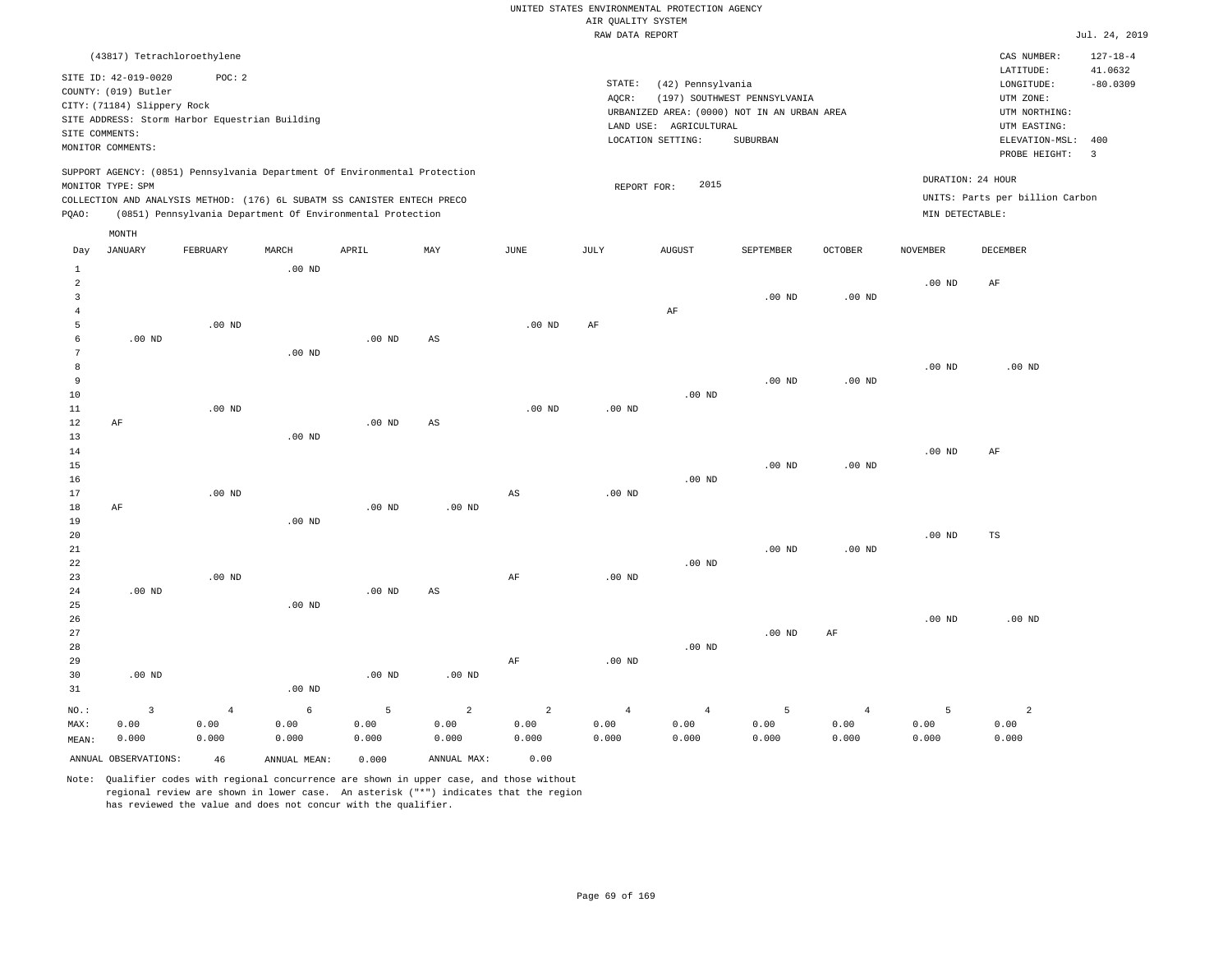|                 |                                                |                |                   |                                                                            |                   |                   | RAW DATA REPORT                                         |                        |                         |                   |                 |                                 | Jul. 24, 2019         |
|-----------------|------------------------------------------------|----------------|-------------------|----------------------------------------------------------------------------|-------------------|-------------------|---------------------------------------------------------|------------------------|-------------------------|-------------------|-----------------|---------------------------------|-----------------------|
|                 | $(43818)$ 1, 1, 2, 2-Tetrachloroethane         |                |                   |                                                                            |                   |                   |                                                         |                        |                         |                   |                 | CAS NUMBER:                     | $79 - 34 - 5$         |
|                 |                                                |                |                   |                                                                            |                   |                   |                                                         |                        |                         |                   |                 | LATITUDE:                       | 41.0632               |
|                 | SITE ID: 42-019-0020                           | POC: 2         |                   |                                                                            |                   |                   | $\texttt{STATE}$ :                                      | (42) Pennsylvania      |                         |                   |                 | LONGITUDE:                      | $-80.0309$            |
|                 | COUNTY: (019) Butler                           |                |                   |                                                                            |                   |                   | UTM ZONE:                                               |                        |                         |                   |                 |                                 |                       |
|                 | CITY: (71184) Slippery Rock                    |                |                   |                                                                            |                   |                   | UTM NORTHING:                                           |                        |                         |                   |                 |                                 |                       |
|                 | SITE ADDRESS: Storm Harbor Equestrian Building |                |                   |                                                                            |                   |                   | UTM EASTING:                                            |                        |                         |                   |                 |                                 |                       |
| SITE COMMENTS:  |                                                |                |                   |                                                                            |                   |                   | LAND USE: AGRICULTURAL<br>LOCATION SETTING:<br>SUBURBAN |                        |                         |                   |                 |                                 | ELEVATION-MSL:<br>400 |
|                 | MONITOR COMMENTS:                              |                |                   |                                                                            |                   |                   |                                                         |                        |                         |                   |                 | PROBE HEIGHT:                   | $\overline{3}$        |
|                 |                                                |                |                   | SUPPORT AGENCY: (0851) Pennsylvania Department Of Environmental Protection |                   |                   |                                                         |                        |                         |                   |                 |                                 |                       |
|                 | MONITOR TYPE: SPM                              |                |                   |                                                                            |                   |                   | REPORT FOR:                                             | 2013                   |                         |                   |                 | DURATION: 24 HOUR               |                       |
|                 |                                                |                |                   | COLLECTION AND ANALYSIS METHOD: (176) 6L SUBATM SS CANISTER ENTECH PRECO   |                   |                   |                                                         |                        |                         |                   |                 | UNITS: Parts per billion Carbon |                       |
| PQAO:           |                                                |                |                   | (0851) Pennsylvania Department Of Environmental Protection                 |                   |                   |                                                         |                        |                         |                   | MIN DETECTABLE: |                                 |                       |
|                 | $\texttt{MONTH}$                               |                |                   |                                                                            |                   |                   |                                                         |                        |                         |                   |                 |                                 |                       |
| Day             | <b>JANUARY</b>                                 | FEBRUARY       | MARCH             | APRIL                                                                      | MAY               | JUNE              | JULY                                                    | <b>AUGUST</b>          | SEPTEMBER               | <b>OCTOBER</b>    | <b>NOVEMBER</b> | DECEMBER                        |                       |
| $\mathbf{1}$    |                                                |                |                   |                                                                            |                   |                   |                                                         |                        | $.00$ ND                | $_{\rm AS}$       |                 |                                 |                       |
| $\overline{a}$  |                                                |                |                   |                                                                            |                   |                   |                                                         | $\rm AF$               |                         |                   |                 |                                 |                       |
| 3               |                                                | $.00$ ND       |                   |                                                                            |                   | TS                | $.00$ ND                                                |                        |                         |                   |                 |                                 |                       |
| $\overline{4}$  | AF                                             |                |                   | $.00$ ND                                                                   | $.00$ ND          |                   |                                                         |                        |                         |                   |                 |                                 |                       |
| 5               |                                                |                | $.00$ ND          |                                                                            |                   |                   |                                                         |                        |                         |                   |                 |                                 |                       |
| 6               |                                                |                |                   |                                                                            |                   |                   |                                                         |                        |                         |                   | $_{\rm AS}$     | $.00$ ND                        |                       |
| $7\phantom{.0}$ |                                                |                |                   |                                                                            |                   |                   |                                                         |                        | $.00$ ND                | $_{\rm AS}$       |                 |                                 |                       |
| 8               |                                                |                |                   |                                                                            |                   |                   |                                                         | AF                     |                         |                   |                 |                                 |                       |
| 9               |                                                | AF             |                   |                                                                            |                   | $.00$ ND          | AF                                                      |                        |                         |                   |                 |                                 |                       |
| 10              | $.00$ ND                                       |                |                   | AS                                                                         | .00 <sub>ND</sub> |                   |                                                         |                        |                         |                   |                 |                                 |                       |
| $1\,1$          |                                                |                | $.00$ ND          |                                                                            |                   |                   |                                                         |                        |                         |                   |                 |                                 |                       |
| $1\,2$          |                                                |                |                   |                                                                            |                   |                   |                                                         |                        |                         |                   | $.00$ ND        | $.00$ ND                        |                       |
| 13              |                                                |                |                   |                                                                            |                   |                   |                                                         |                        | $.00$ ND                | $_{\rm AS}$       |                 |                                 |                       |
| 14              |                                                |                |                   |                                                                            |                   |                   |                                                         | .00CL                  |                         |                   |                 |                                 |                       |
| 15              |                                                | $\rm{AF}$      |                   |                                                                            |                   | .00 <sub>ND</sub> | AF                                                      |                        |                         |                   |                 |                                 |                       |
| 16              | AS                                             |                |                   | $.00$ ND                                                                   | $.00$ ND          |                   |                                                         |                        |                         |                   |                 |                                 |                       |
| 17              |                                                |                | $.00$ ND          |                                                                            |                   |                   |                                                         |                        |                         |                   |                 |                                 |                       |
| 18              |                                                |                |                   |                                                                            |                   |                   |                                                         |                        |                         |                   | $\rm{AF}$       | $\mathbb{A}\mathbb{S}$          |                       |
| 19              |                                                |                |                   |                                                                            |                   |                   |                                                         |                        | AS                      | $_{\rm AS}$       |                 |                                 |                       |
| 20              |                                                |                |                   |                                                                            |                   |                   |                                                         | AS                     |                         |                   |                 |                                 |                       |
| 21              |                                                | $.00$ ND       |                   |                                                                            |                   | .00 <sub>ND</sub> | .00 <sub>ND</sub>                                       |                        |                         |                   |                 |                                 |                       |
| 22              | AF                                             |                |                   | $\rm AF$                                                                   | $.00$ ND          |                   |                                                         |                        |                         |                   |                 |                                 |                       |
| 23              |                                                |                | AF                |                                                                            |                   |                   |                                                         |                        |                         |                   |                 |                                 |                       |
| 24              |                                                |                |                   |                                                                            |                   |                   |                                                         |                        |                         |                   | AF              | $.00$ ND                        |                       |
| 25              |                                                |                |                   |                                                                            |                   |                   |                                                         |                        | $\mathbb{A}\mathbb{S}$  | .00 <sub>ND</sub> |                 |                                 |                       |
| 26              |                                                |                |                   |                                                                            |                   |                   |                                                         | AF                     |                         |                   |                 |                                 |                       |
| 27              |                                                | $.00$ ND       |                   |                                                                            |                   | $.00$ ND          | $\mathbb{A}\mathbb{S}$                                  | $\mathbb{A}\mathbb{S}$ |                         |                   |                 |                                 |                       |
| 28              | $.00$ ND                                       |                |                   | $.00$ ND                                                                   | $.00$ ND          |                   |                                                         |                        |                         |                   |                 |                                 |                       |
| 29              |                                                |                | .00 <sub>ND</sub> |                                                                            |                   |                   |                                                         |                        |                         |                   |                 |                                 |                       |
| 30              |                                                |                |                   |                                                                            |                   |                   |                                                         |                        |                         |                   | $.00$ ND        | $.00$ ND                        |                       |
| 31              |                                                |                |                   |                                                                            |                   |                   |                                                         |                        |                         | $.00$ ND          |                 |                                 |                       |
| NO.:            | $\overline{a}$                                 | $\overline{3}$ | $\overline{4}$    | $\overline{3}$                                                             | 5                 | $\overline{4}$    | $\overline{a}$                                          | $\mathbf{1}$           | $\overline{\mathbf{3}}$ | $\overline{a}$    | $\overline{a}$  | $\overline{4}$                  |                       |
| MAX:            | 0.00                                           | 0.00           | 0.00              | 0.00                                                                       | 0.00              | 0.00              | 0.00                                                    | 0.00                   | 0.00                    | 0.00              | 0.00            | 0.00                            |                       |
| MEAN:           | 0.000                                          | 0.000          | 0.000             | 0.000                                                                      | 0.000             | 0.000             | 0.000                                                   | 0.000                  | 0.000                   | 0.000             | 0.000           | 0.000                           |                       |
|                 | ANNUAL OBSERVATIONS:                           | 35             | ANNUAL MEAN:      | 0.000                                                                      | ANNUAL MAX:       | 0.00              |                                                         |                        |                         |                   |                 |                                 |                       |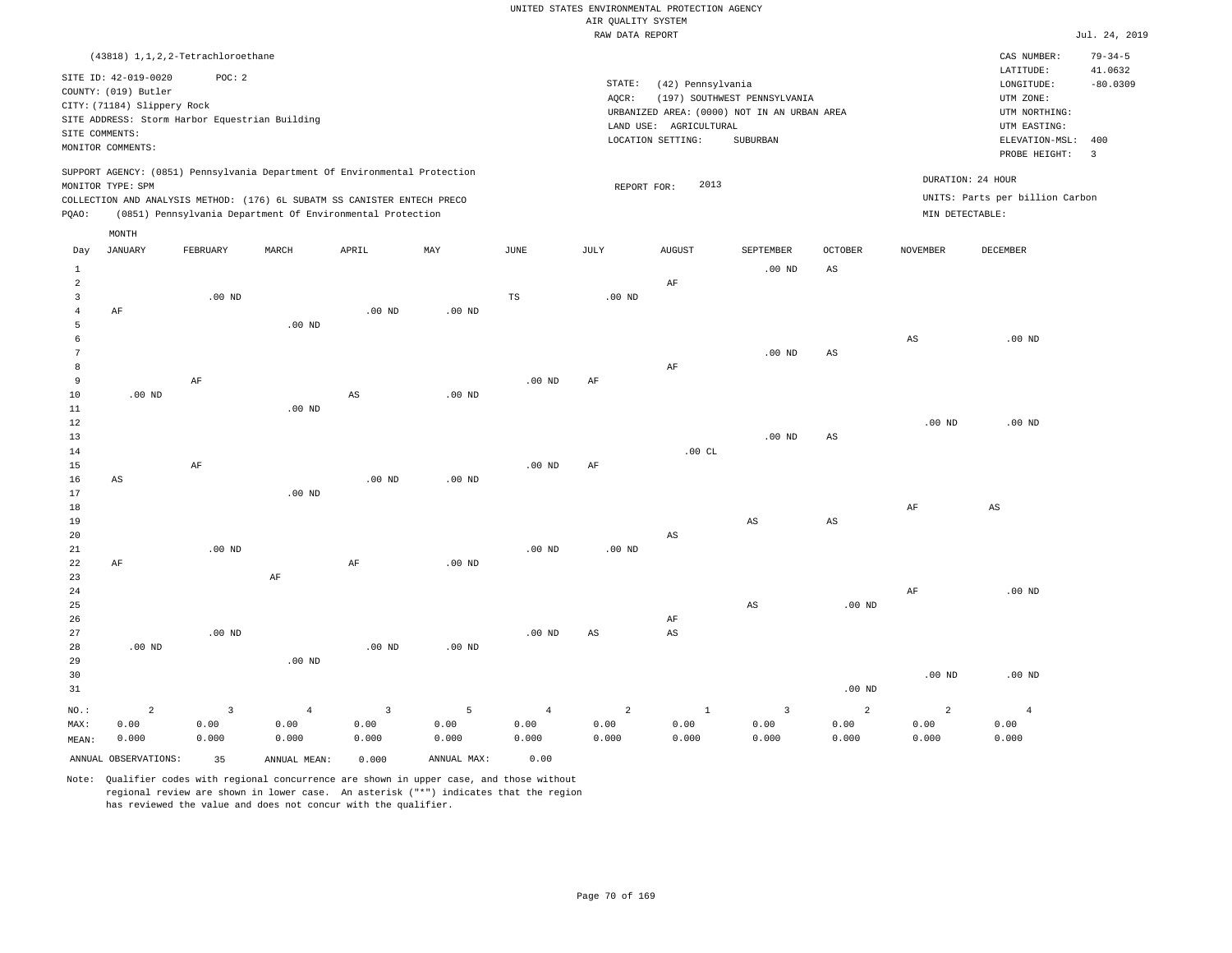|                                     | (43818) 1, 1, 2, 2-Tetrachloroethane                                                                                                                                 |                        |                                                                                                                                                        |                   |                   |                   |                                                                                                          |                                                         |                |                   |                   | CAS NUMBER:                     | $79 - 34 - 5$ |
|-------------------------------------|----------------------------------------------------------------------------------------------------------------------------------------------------------------------|------------------------|--------------------------------------------------------------------------------------------------------------------------------------------------------|-------------------|-------------------|-------------------|----------------------------------------------------------------------------------------------------------|---------------------------------------------------------|----------------|-------------------|-------------------|---------------------------------|---------------|
|                                     | SITE ID: 42-019-0020<br>COUNTY: (019) Butler<br>CITY: (71184) Slippery Rock<br>SITE ADDRESS: Storm Harbor Equestrian Building<br>SITE COMMENTS:<br>MONITOR COMMENTS: | POC: 2                 |                                                                                                                                                        |                   |                   |                   | LATITUDE:<br>LONGITUDE:<br>UTM ZONE:<br>UTM NORTHING:<br>UTM EASTING:<br>ELEVATION-MSL:<br>PROBE HEIGHT: | 41.0632<br>$-80.0309$<br>400<br>$\overline{\mathbf{3}}$ |                |                   |                   |                                 |               |
|                                     | MONITOR TYPE: SPM                                                                                                                                                    |                        | SUPPORT AGENCY: (0851) Pennsylvania Department Of Environmental Protection<br>COLLECTION AND ANALYSIS METHOD: (176) 6L SUBATM SS CANISTER ENTECH PRECO |                   |                   |                   | REPORT FOR:                                                                                              | 2014                                                    |                |                   | DURATION: 24 HOUR | UNITS: Parts per billion Carbon |               |
| PQAO:                               |                                                                                                                                                                      |                        | (0851) Pennsylvania Department Of Environmental Protection                                                                                             |                   |                   |                   |                                                                                                          |                                                         |                |                   | MIN DETECTABLE:   |                                 |               |
|                                     | MONTH                                                                                                                                                                |                        |                                                                                                                                                        |                   |                   |                   |                                                                                                          |                                                         |                |                   |                   |                                 |               |
| Day                                 | <b>JANUARY</b>                                                                                                                                                       | FEBRUARY               | MARCH                                                                                                                                                  | APRIL             | MAY               | JUNE              | JULY                                                                                                     | <b>AUGUST</b>                                           | SEPTEMBER      | OCTOBER           | <b>NOVEMBER</b>   | DECEMBER                        |               |
| $\mathbf{1}$<br>$\overline{2}$<br>3 |                                                                                                                                                                      |                        |                                                                                                                                                        |                   |                   |                   |                                                                                                          | $.00$ ND                                                | $.00$ ND       | AF                | $.00$ ND          | $.00$ ND                        |               |
| $\overline{4}$                      |                                                                                                                                                                      | $\mathbb{A}\mathbb{S}$ |                                                                                                                                                        |                   |                   | $.00$ ND          | AF                                                                                                       |                                                         |                |                   |                   |                                 |               |
| $\overline{5}$<br>6<br>7            | $.00$ ND                                                                                                                                                             |                        | $.00$ ND                                                                                                                                               | $.00$ ND          | .00 <sub>ND</sub> |                   |                                                                                                          |                                                         |                |                   | $.00$ ND          | $.00$ ND                        |               |
| 8                                   |                                                                                                                                                                      |                        |                                                                                                                                                        |                   |                   |                   |                                                                                                          |                                                         | $.00$ ND       | .00 <sub>ND</sub> |                   |                                 |               |
| 9                                   |                                                                                                                                                                      |                        |                                                                                                                                                        |                   |                   |                   |                                                                                                          | AF                                                      |                |                   |                   |                                 |               |
| $10$                                |                                                                                                                                                                      | $\rm AF$               |                                                                                                                                                        |                   |                   | .00 <sub>ND</sub> | $.00$ ND                                                                                                 |                                                         |                |                   |                   |                                 |               |
| $1\,1$                              | $.00$ ND                                                                                                                                                             |                        |                                                                                                                                                        | $.00$ ND          | .00 <sub>ND</sub> |                   |                                                                                                          |                                                         |                |                   |                   |                                 |               |
| 12<br>13                            |                                                                                                                                                                      |                        | $.00$ ND                                                                                                                                               |                   |                   |                   |                                                                                                          |                                                         |                |                   | $.00$ ND          | $.00$ ND                        |               |
| 14                                  |                                                                                                                                                                      |                        |                                                                                                                                                        |                   |                   |                   |                                                                                                          |                                                         | $.00$ ND       | .00 <sub>ND</sub> |                   |                                 |               |
| 15                                  |                                                                                                                                                                      |                        |                                                                                                                                                        |                   |                   |                   |                                                                                                          | .00 <sub>ND</sub>                                       |                |                   |                   |                                 |               |
| 16                                  |                                                                                                                                                                      | $.00$ ND               |                                                                                                                                                        |                   |                   | .00 <sub>ND</sub> | $.00$ ND                                                                                                 |                                                         |                |                   |                   |                                 |               |
| 17                                  | $.00$ ND                                                                                                                                                             |                        |                                                                                                                                                        | $.00$ ND          | $.00$ ND          |                   |                                                                                                          |                                                         |                |                   |                   |                                 |               |
| $1\,8$                              |                                                                                                                                                                      |                        | $.00$ ND                                                                                                                                               |                   |                   |                   |                                                                                                          |                                                         |                |                   |                   |                                 |               |
| 19<br>20                            |                                                                                                                                                                      |                        |                                                                                                                                                        |                   |                   |                   |                                                                                                          |                                                         | $_{\rm AS}$    | .00 <sub>ND</sub> | $.00$ ND          | $.00$ ND                        |               |
| 21                                  |                                                                                                                                                                      |                        |                                                                                                                                                        |                   |                   |                   |                                                                                                          | $.00$ ND                                                |                |                   |                   |                                 |               |
| 22                                  |                                                                                                                                                                      | $.00$ ND               |                                                                                                                                                        |                   |                   | $_{\rm AS}$       | AF                                                                                                       |                                                         |                |                   |                   |                                 |               |
| 23                                  | $.00$ ND                                                                                                                                                             |                        |                                                                                                                                                        | .00 <sub>ND</sub> | AF                |                   |                                                                                                          |                                                         |                |                   |                   |                                 |               |
| 24                                  |                                                                                                                                                                      |                        | $.00$ ND                                                                                                                                               |                   |                   |                   |                                                                                                          |                                                         |                |                   |                   |                                 |               |
| 25<br>26                            |                                                                                                                                                                      |                        |                                                                                                                                                        |                   |                   |                   |                                                                                                          |                                                         | $.00$ ND       | .00 <sub>ND</sub> | .00 <sub>ND</sub> | $.00$ ND                        |               |
| 27                                  |                                                                                                                                                                      |                        |                                                                                                                                                        |                   |                   |                   |                                                                                                          | $.00$ ND                                                |                |                   |                   |                                 |               |
| 28                                  |                                                                                                                                                                      | $.00$ ND               |                                                                                                                                                        |                   |                   | $.00$ ND          | $.00$ ND                                                                                                 |                                                         |                |                   |                   |                                 |               |
| 29                                  | $.00$ ND                                                                                                                                                             |                        |                                                                                                                                                        | $.00$ ND          | $.00$ ND          |                   |                                                                                                          |                                                         |                |                   |                   |                                 |               |
| 30                                  |                                                                                                                                                                      |                        | $.00$ ND                                                                                                                                               |                   |                   |                   |                                                                                                          |                                                         |                |                   |                   |                                 |               |
| 31                                  |                                                                                                                                                                      |                        |                                                                                                                                                        |                   |                   |                   |                                                                                                          |                                                         |                |                   |                   | $.00$ ND                        |               |
| NO.:                                | 5                                                                                                                                                                    | $\overline{3}$         | 5                                                                                                                                                      | 5                 | $\overline{4}$    | $\overline{4}$    | $\overline{3}$                                                                                           | $\overline{4}$                                          | $\overline{4}$ | $\overline{4}$    | 5                 | 6                               |               |
| MAX:                                | 0.00                                                                                                                                                                 | 0.00                   | 0.00                                                                                                                                                   | 0.00              | 0.00              | 0.00              | 0.00                                                                                                     | 0.00                                                    | 0.00           | 0.00              | 0.00              | 0.00                            |               |
| MEAN:                               | 0.000                                                                                                                                                                | 0.000                  | 0.000                                                                                                                                                  | 0.000             | 0.000             | 0.000             | 0.000                                                                                                    | 0.000                                                   | 0.000          | 0.000             | 0.000             | 0.000                           |               |
|                                     | ANNUAL OBSERVATIONS:                                                                                                                                                 | 52                     | ANNUAL MEAN:                                                                                                                                           | 0.000             | ANNUAL MAX:       | 0.00              |                                                                                                          |                                                         |                |                   |                   |                                 |               |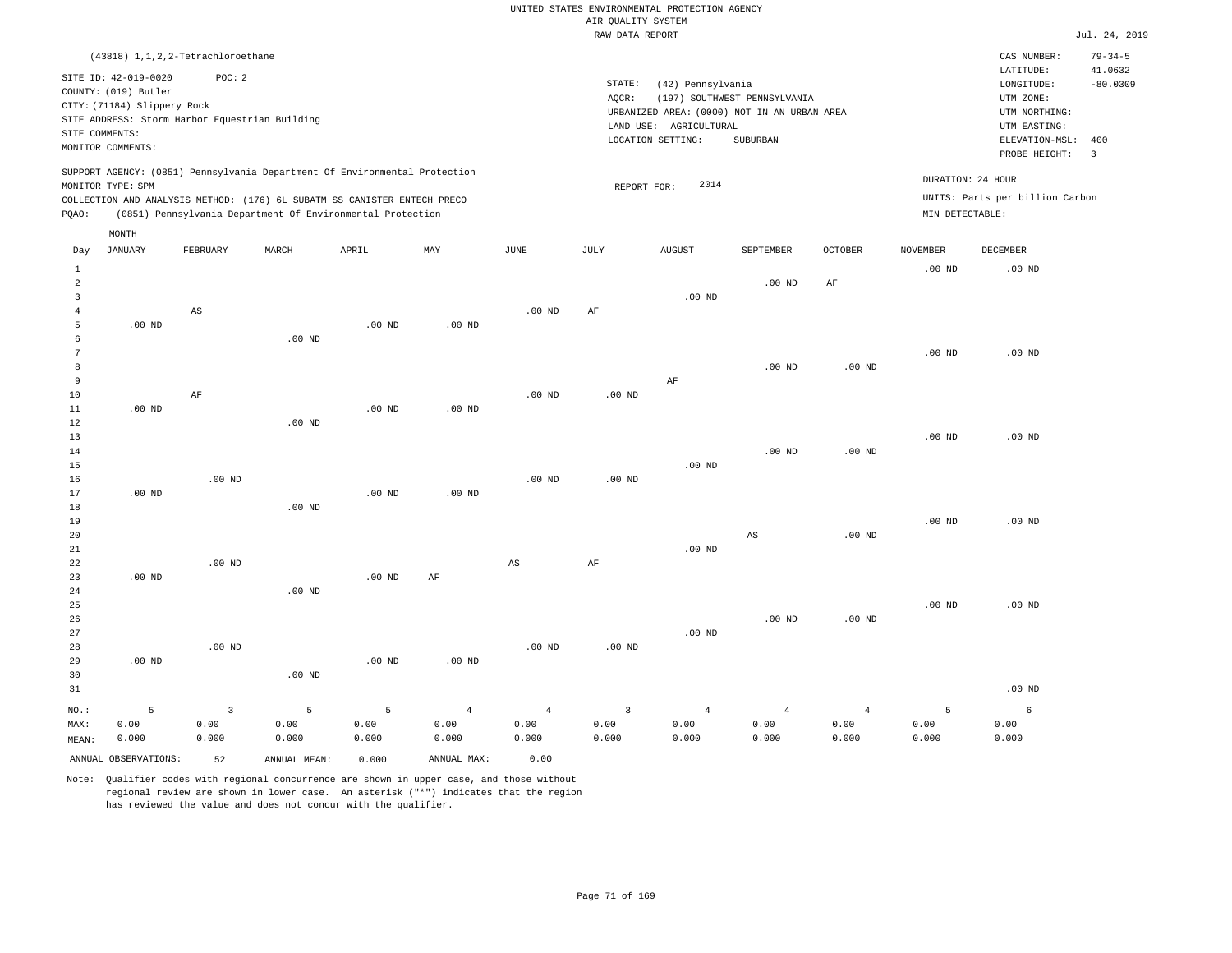|                 | (43818) 1, 1, 2, 2-Tetrachloroethane                                                                                          |                   |              |                                                                            |                        |                        |                   |                                             |                                                                             |                    |                   | CAS NUMBER:                                           | $79 - 34 - 5$           |
|-----------------|-------------------------------------------------------------------------------------------------------------------------------|-------------------|--------------|----------------------------------------------------------------------------|------------------------|------------------------|-------------------|---------------------------------------------|-----------------------------------------------------------------------------|--------------------|-------------------|-------------------------------------------------------|-------------------------|
|                 | SITE ID: 42-019-0020<br>COUNTY: (019) Butler<br>CITY: (71184) Slippery Rock<br>SITE ADDRESS: Storm Harbor Equestrian Building | POC: 2            |              |                                                                            |                        |                        | STATE:<br>AQCR:   | (42) Pennsylvania                           | (197) SOUTHWEST PENNSYLVANIA<br>URBANIZED AREA: (0000) NOT IN AN URBAN AREA |                    |                   | LATITUDE:<br>LONGITUDE:<br>UTM ZONE:<br>UTM NORTHING: | 41.0632<br>$-80.0309$   |
|                 | SITE COMMENTS:                                                                                                                |                   |              |                                                                            |                        |                        |                   | LAND USE: AGRICULTURAL<br>LOCATION SETTING: | SUBURBAN                                                                    |                    |                   | UTM EASTING:<br>ELEVATION-MSL: 400                    |                         |
|                 | MONITOR COMMENTS:                                                                                                             |                   |              |                                                                            |                        |                        |                   |                                             |                                                                             |                    |                   | PROBE HEIGHT:                                         | $\overline{\mathbf{3}}$ |
|                 | MONITOR TYPE: SPM                                                                                                             |                   |              | SUPPORT AGENCY: (0851) Pennsylvania Department Of Environmental Protection |                        |                        | REPORT FOR:       | 2015                                        |                                                                             |                    | DURATION: 24 HOUR |                                                       |                         |
|                 |                                                                                                                               |                   |              | COLLECTION AND ANALYSIS METHOD: (176) 6L SUBATM SS CANISTER ENTECH PRECO   |                        |                        |                   |                                             |                                                                             |                    |                   | UNITS: Parts per billion Carbon                       |                         |
| PQAO:           |                                                                                                                               |                   |              | (0851) Pennsylvania Department Of Environmental Protection                 |                        |                        |                   |                                             |                                                                             |                    | MIN DETECTABLE:   |                                                       |                         |
|                 | MONTH                                                                                                                         |                   |              |                                                                            |                        |                        |                   |                                             |                                                                             |                    |                   |                                                       |                         |
| Day             | JANUARY                                                                                                                       | FEBRUARY          | MARCH        | APRIL                                                                      | MAY                    | JUNE                   | JULY              | <b>AUGUST</b>                               | SEPTEMBER                                                                   | $\mathtt{OCTOBER}$ | NOVEMBER          | DECEMBER                                              |                         |
| $\mathbf{1}$    |                                                                                                                               |                   | $.00$ ND     |                                                                            |                        |                        |                   |                                             |                                                                             |                    |                   |                                                       |                         |
| $\overline{a}$  |                                                                                                                               |                   |              |                                                                            |                        |                        |                   |                                             |                                                                             |                    | $.00$ ND          | $\rm{AF}$                                             |                         |
| $\overline{3}$  |                                                                                                                               |                   |              |                                                                            |                        |                        |                   |                                             | $.00$ ND                                                                    | .00 <sub>ND</sub>  |                   |                                                       |                         |
| $\overline{4}$  |                                                                                                                               |                   |              |                                                                            |                        |                        |                   | $\rm{AF}$                                   |                                                                             |                    |                   |                                                       |                         |
| 5               |                                                                                                                               | $.00$ ND          |              |                                                                            |                        | $.00$ ND               | $\rm{AF}$         |                                             |                                                                             |                    |                   |                                                       |                         |
| 6               | $.00$ ND                                                                                                                      |                   |              | $.00$ ND                                                                   | $\mathbb{A}\mathbb{S}$ |                        |                   |                                             |                                                                             |                    |                   |                                                       |                         |
| $7\phantom{.0}$ |                                                                                                                               |                   | $.00$ ND     |                                                                            |                        |                        |                   |                                             |                                                                             |                    |                   |                                                       |                         |
| 8               |                                                                                                                               |                   |              |                                                                            |                        |                        |                   |                                             |                                                                             |                    | .00 <sub>ND</sub> | $.00$ ND                                              |                         |
| 9               |                                                                                                                               |                   |              |                                                                            |                        |                        |                   |                                             | $.00$ ND                                                                    | $.00$ ND           |                   |                                                       |                         |
| 10<br>$1\,1$    |                                                                                                                               |                   |              |                                                                            |                        |                        |                   | $.00$ ND                                    |                                                                             |                    |                   |                                                       |                         |
| 12              |                                                                                                                               | $.00$ ND          |              | .00 <sub>ND</sub>                                                          | $\mathbb{A}\mathbb{S}$ | .00 <sub>ND</sub>      | .00 <sub>ND</sub> |                                             |                                                                             |                    |                   |                                                       |                         |
| 13              | AF                                                                                                                            |                   | $.00$ ND     |                                                                            |                        |                        |                   |                                             |                                                                             |                    |                   |                                                       |                         |
| $1\,4$          |                                                                                                                               |                   |              |                                                                            |                        |                        |                   |                                             |                                                                             |                    | .00 <sub>ND</sub> | $\rm{AF}$                                             |                         |
| 15              |                                                                                                                               |                   |              |                                                                            |                        |                        |                   |                                             | $.00$ ND                                                                    | .00 <sub>ND</sub>  |                   |                                                       |                         |
| 16              |                                                                                                                               |                   |              |                                                                            |                        |                        |                   | $.00$ ND                                    |                                                                             |                    |                   |                                                       |                         |
| 17              |                                                                                                                               | $.00$ ND          |              |                                                                            |                        | $\mathbb{A}\mathbb{S}$ | $.00$ ND          |                                             |                                                                             |                    |                   |                                                       |                         |
| 18              | AF                                                                                                                            |                   |              | $.00$ ND                                                                   | $.00$ ND               |                        |                   |                                             |                                                                             |                    |                   |                                                       |                         |
| 19              |                                                                                                                               |                   | $.00$ ND     |                                                                            |                        |                        |                   |                                             |                                                                             |                    |                   |                                                       |                         |
| 20              |                                                                                                                               |                   |              |                                                                            |                        |                        |                   |                                             |                                                                             |                    | $.00$ ND          | TS                                                    |                         |
| 21              |                                                                                                                               |                   |              |                                                                            |                        |                        |                   |                                             | $.00$ ND                                                                    | .00 <sub>ND</sub>  |                   |                                                       |                         |
| 22              |                                                                                                                               |                   |              |                                                                            |                        |                        |                   | $.00$ ND                                    |                                                                             |                    |                   |                                                       |                         |
| 23              |                                                                                                                               | .00 <sub>ND</sub> |              |                                                                            |                        | AF                     | $.00$ ND          |                                             |                                                                             |                    |                   |                                                       |                         |
| 24              | $.00$ ND                                                                                                                      |                   |              | .00 <sub>ND</sub>                                                          | AS                     |                        |                   |                                             |                                                                             |                    |                   |                                                       |                         |
| 25              |                                                                                                                               |                   | $.00$ ND     |                                                                            |                        |                        |                   |                                             |                                                                             |                    |                   |                                                       |                         |
| 26              |                                                                                                                               |                   |              |                                                                            |                        |                        |                   |                                             |                                                                             |                    | .00 <sub>ND</sub> | $.00$ ND                                              |                         |
| 27              |                                                                                                                               |                   |              |                                                                            |                        |                        |                   |                                             | $.00$ ND                                                                    | AF                 |                   |                                                       |                         |
| 28<br>29        |                                                                                                                               |                   |              |                                                                            |                        |                        |                   | $.00$ ND                                    |                                                                             |                    |                   |                                                       |                         |
| 30              | $.00$ ND                                                                                                                      |                   |              | $.00$ ND                                                                   | $.00$ ND               | AF                     | .00 <sub>ND</sub> |                                             |                                                                             |                    |                   |                                                       |                         |
| 31              |                                                                                                                               |                   | $.00$ ND     |                                                                            |                        |                        |                   |                                             |                                                                             |                    |                   |                                                       |                         |
|                 |                                                                                                                               |                   |              |                                                                            |                        |                        |                   |                                             |                                                                             |                    |                   |                                                       |                         |
| NO.:            | $\overline{3}$                                                                                                                | $\overline{4}$    | 6            | 5                                                                          | $\sqrt{2}$             | $\overline{a}$         | $\overline{4}$    | $\overline{4}$                              | 5                                                                           | $\overline{4}$     | 5                 | $\overline{a}$                                        |                         |
| MAX:            | 0.00                                                                                                                          | 0.00              | 0.00         | 0.00                                                                       | 0.00                   | 0.00                   | 0.00              | 0.00                                        | 0.00                                                                        | 0.00               | 0.00              | 0.00                                                  |                         |
| MEAN:           | 0.000                                                                                                                         | 0.000             | 0.000        | 0.000                                                                      | 0.000                  | 0.000                  | 0.000             | 0.000                                       | 0.000                                                                       | 0.000              | 0.000             | 0.000                                                 |                         |
|                 | ANNUAL OBSERVATIONS:                                                                                                          | 46                | ANNUAL MEAN: | 0.000                                                                      | ANNUAL MAX:            | 0.00                   |                   |                                             |                                                                             |                    |                   |                                                       |                         |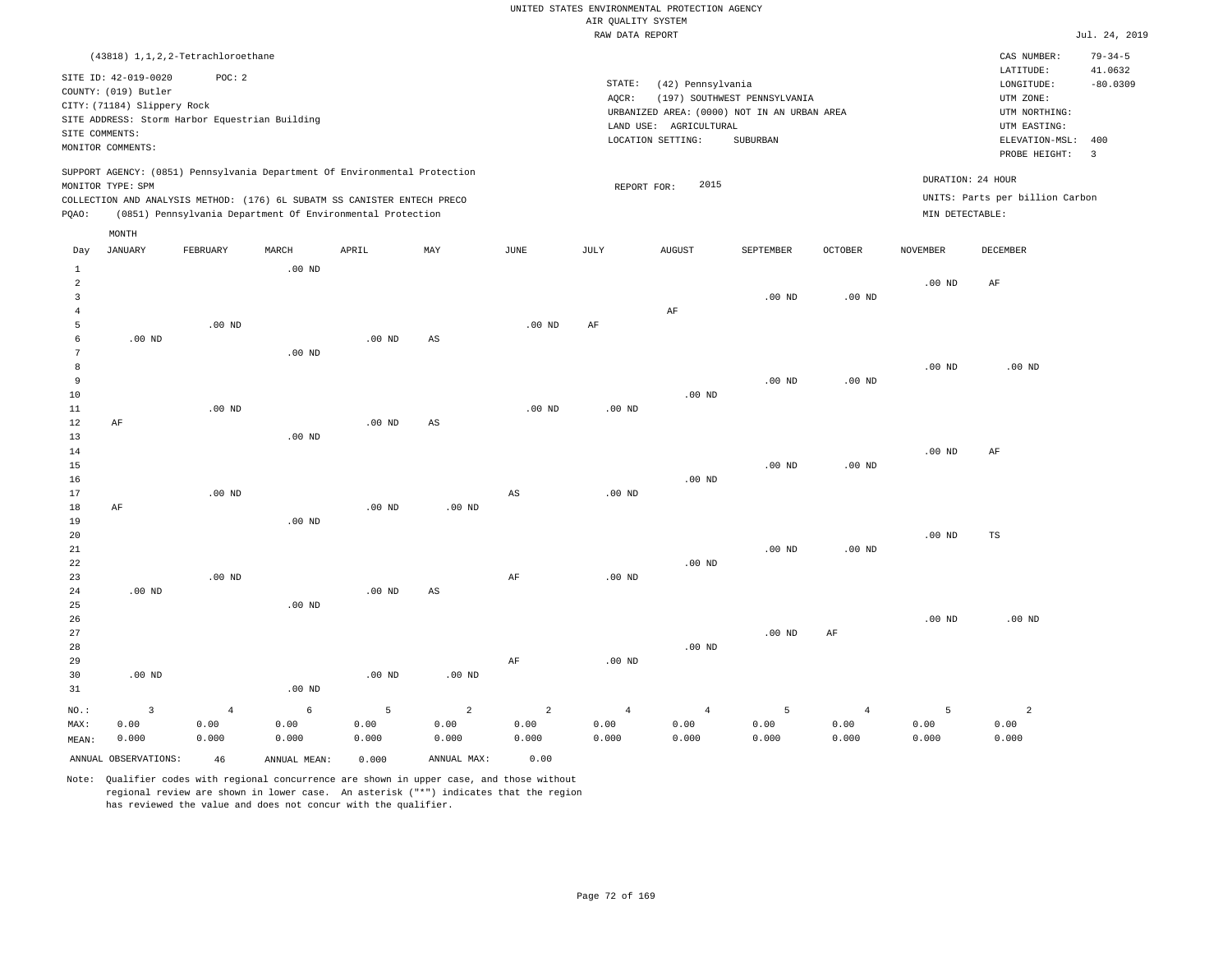|                |                                                                                                  |                                                          |                                                                                                                                        |                   |                   |                   | RAW DATA REPORT   |                                                                  |                                                                                         |                        |                   |                                                                                                              | Jul. 24, 2019                           |
|----------------|--------------------------------------------------------------------------------------------------|----------------------------------------------------------|----------------------------------------------------------------------------------------------------------------------------------------|-------------------|-------------------|-------------------|-------------------|------------------------------------------------------------------|-----------------------------------------------------------------------------------------|------------------------|-------------------|--------------------------------------------------------------------------------------------------------------|-----------------------------------------|
|                | (43819) Bromomethane                                                                             |                                                          |                                                                                                                                        |                   |                   |                   |                   |                                                                  |                                                                                         |                        |                   | CAS NUMBER:                                                                                                  | $74 - 83 - 9$                           |
| SITE COMMENTS: | SITE ID: 42-019-0020<br>COUNTY: (019) Butler<br>CITY: (71184) Slippery Rock<br>MONITOR COMMENTS: | POC: 2<br>SITE ADDRESS: Storm Harbor Equestrian Building |                                                                                                                                        |                   |                   |                   | STATE:<br>AQCR:   | (42) Pennsylvania<br>LAND USE: AGRICULTURAL<br>LOCATION SETTING: | (197) SOUTHWEST PENNSYLVANIA<br>URBANIZED AREA: (0000) NOT IN AN URBAN AREA<br>SUBURBAN |                        |                   | LATITUDE:<br>LONGITUDE:<br>UTM ZONE:<br>UTM NORTHING:<br>UTM EASTING:<br>ELEVATION-MSL: 400<br>PROBE HEIGHT: | 41.0632<br>$-80.0309$<br>$\overline{3}$ |
|                |                                                                                                  |                                                          | SUPPORT AGENCY: (0851) Pennsylvania Department Of Environmental Protection                                                             |                   |                   |                   |                   |                                                                  |                                                                                         |                        |                   | DURATION: 24 HOUR                                                                                            |                                         |
|                | MONITOR TYPE: SPM                                                                                |                                                          |                                                                                                                                        |                   |                   |                   | REPORT FOR:       | 2013                                                             |                                                                                         |                        |                   | UNITS: Parts per billion Carbon                                                                              |                                         |
| PQAO:          |                                                                                                  |                                                          | COLLECTION AND ANALYSIS METHOD: (176) 6L SUBATM SS CANISTER ENTECH PRECO<br>(0851) Pennsylvania Department Of Environmental Protection |                   |                   |                   |                   |                                                                  |                                                                                         |                        | MIN DETECTABLE:   |                                                                                                              |                                         |
|                |                                                                                                  |                                                          |                                                                                                                                        |                   |                   |                   |                   |                                                                  |                                                                                         |                        |                   |                                                                                                              |                                         |
| Day            | MONTH<br><b>JANUARY</b>                                                                          | FEBRUARY                                                 | MARCH                                                                                                                                  | APRIL             | MAY               | $\mathtt{JUNE}$   | JULY              | ${\tt AUGUST}$                                                   | SEPTEMBER                                                                               | <b>OCTOBER</b>         | <b>NOVEMBER</b>   | DECEMBER                                                                                                     |                                         |
| $\mathbf{1}$   |                                                                                                  |                                                          |                                                                                                                                        |                   |                   |                   |                   |                                                                  | $.00$ ND                                                                                | $\mathbb{A}\mathbb{S}$ |                   |                                                                                                              |                                         |
| $\overline{a}$ |                                                                                                  |                                                          |                                                                                                                                        |                   |                   |                   |                   | AF                                                               |                                                                                         |                        |                   |                                                                                                              |                                         |
| $\overline{3}$ |                                                                                                  | $.00$ ND                                                 |                                                                                                                                        |                   |                   | $\mathbb{TS}$     | .00 <sub>ND</sub> |                                                                  |                                                                                         |                        |                   |                                                                                                              |                                         |
| $\overline{4}$ | AF                                                                                               |                                                          |                                                                                                                                        | $.00$ ND          | $.00$ ND          |                   |                   |                                                                  |                                                                                         |                        |                   |                                                                                                              |                                         |
| 5              |                                                                                                  |                                                          | $.00$ ND                                                                                                                               |                   |                   |                   |                   |                                                                  |                                                                                         |                        |                   |                                                                                                              |                                         |
| 6              |                                                                                                  |                                                          |                                                                                                                                        |                   |                   |                   |                   |                                                                  |                                                                                         |                        | $_{\rm AS}$       | $.00$ ND                                                                                                     |                                         |
| 7<br>8         |                                                                                                  |                                                          |                                                                                                                                        |                   |                   |                   |                   | AF                                                               | $.00$ ND                                                                                | $_{\rm AS}$            |                   |                                                                                                              |                                         |
| $\overline{9}$ |                                                                                                  | $\rm AF$                                                 |                                                                                                                                        |                   |                   | .00 <sub>ND</sub> | AF                |                                                                  |                                                                                         |                        |                   |                                                                                                              |                                         |
| 10             | $.00$ ND                                                                                         |                                                          |                                                                                                                                        | $_{\rm AS}$       | $.00$ ND          |                   |                   |                                                                  |                                                                                         |                        |                   |                                                                                                              |                                         |
| $11\,$         |                                                                                                  |                                                          | $.00$ ND                                                                                                                               |                   |                   |                   |                   |                                                                  |                                                                                         |                        |                   |                                                                                                              |                                         |
| 12             |                                                                                                  |                                                          |                                                                                                                                        |                   |                   |                   |                   |                                                                  |                                                                                         |                        | .00 <sub>ND</sub> | .00 <sub>ND</sub>                                                                                            |                                         |
| 13             |                                                                                                  |                                                          |                                                                                                                                        |                   |                   |                   |                   |                                                                  | $.00$ ND                                                                                | $_{\rm AS}$            |                   |                                                                                                              |                                         |
| 14             |                                                                                                  |                                                          |                                                                                                                                        |                   |                   |                   |                   | .00CL                                                            |                                                                                         |                        |                   |                                                                                                              |                                         |
| 15             |                                                                                                  | AF                                                       |                                                                                                                                        |                   |                   | .00 <sub>ND</sub> | AF                |                                                                  |                                                                                         |                        |                   |                                                                                                              |                                         |
| 16             | AS                                                                                               |                                                          |                                                                                                                                        | $.00$ ND          | $.00$ ND          |                   |                   |                                                                  |                                                                                         |                        |                   |                                                                                                              |                                         |
| 17             |                                                                                                  |                                                          | .00 <sub>ND</sub>                                                                                                                      |                   |                   |                   |                   |                                                                  |                                                                                         |                        |                   |                                                                                                              |                                         |
| 18<br>19       |                                                                                                  |                                                          |                                                                                                                                        |                   |                   |                   |                   |                                                                  | AS                                                                                      | AS                     | AF                | $_{\rm AS}$                                                                                                  |                                         |
| 20             |                                                                                                  |                                                          |                                                                                                                                        |                   |                   |                   |                   | $\mathbb{A}\mathbb{S}$                                           |                                                                                         |                        |                   |                                                                                                              |                                         |
| 21             |                                                                                                  | $.00$ ND                                                 |                                                                                                                                        |                   |                   | $.00$ ND          | $.00$ ND          |                                                                  |                                                                                         |                        |                   |                                                                                                              |                                         |
| 22             | AF                                                                                               |                                                          |                                                                                                                                        | AF                | .00 <sub>ND</sub> |                   |                   |                                                                  |                                                                                         |                        |                   |                                                                                                              |                                         |
| 23             |                                                                                                  |                                                          | $\rm{AF}$                                                                                                                              |                   |                   |                   |                   |                                                                  |                                                                                         |                        |                   |                                                                                                              |                                         |
| 24             |                                                                                                  |                                                          |                                                                                                                                        |                   |                   |                   |                   |                                                                  |                                                                                         |                        | AF                | $.00$ ND                                                                                                     |                                         |
| 25             |                                                                                                  |                                                          |                                                                                                                                        |                   |                   |                   |                   |                                                                  | $_{\rm AS}$                                                                             | $.00$ ND               |                   |                                                                                                              |                                         |
| 26             |                                                                                                  |                                                          |                                                                                                                                        |                   |                   |                   |                   | AF                                                               |                                                                                         |                        |                   |                                                                                                              |                                         |
| 27             |                                                                                                  | $.00$ ND                                                 |                                                                                                                                        |                   |                   | $.00$ ND          | AS                | AS                                                               |                                                                                         |                        |                   |                                                                                                              |                                         |
| 28<br>29       | .00 <sub>ND</sub>                                                                                |                                                          | $.00$ ND                                                                                                                               | .00 <sub>ND</sub> | .00 <sub>ND</sub> |                   |                   |                                                                  |                                                                                         |                        |                   |                                                                                                              |                                         |
| 30             |                                                                                                  |                                                          |                                                                                                                                        |                   |                   |                   |                   |                                                                  |                                                                                         |                        | .00 <sub>ND</sub> | $.00$ ND                                                                                                     |                                         |
| 31             |                                                                                                  |                                                          |                                                                                                                                        |                   |                   |                   |                   |                                                                  |                                                                                         | .00 <sub>ND</sub>      |                   |                                                                                                              |                                         |
|                |                                                                                                  |                                                          |                                                                                                                                        |                   |                   |                   |                   |                                                                  |                                                                                         |                        |                   |                                                                                                              |                                         |
| NO.:           | $\overline{a}$                                                                                   | $\overline{3}$                                           | $\overline{4}$                                                                                                                         | $\overline{3}$    | 5                 | $\overline{4}$    | $\overline{a}$    | $1\,$                                                            | $\overline{3}$                                                                          | 2                      | $\overline{a}$    | $\overline{4}$                                                                                               |                                         |
| MAX:           | 0.00<br>0.000                                                                                    | 0.00<br>0.000                                            | 0.00<br>0.000                                                                                                                          | 0.00<br>0.000     | 0.00<br>0.000     | 0.00<br>0.000     | 0.00<br>0.000     | 0.00<br>0.000                                                    | 0.00<br>0.000                                                                           | 0.00<br>0.000          | 0.00<br>0.000     | 0.00<br>0.000                                                                                                |                                         |
| MEAN:          |                                                                                                  |                                                          |                                                                                                                                        |                   |                   |                   |                   |                                                                  |                                                                                         |                        |                   |                                                                                                              |                                         |
|                | ANNUAL OBSERVATIONS:                                                                             | 35                                                       | ANNUAL MEAN:                                                                                                                           | 0.000             | ANNUAL MAX:       | 0.00              |                   |                                                                  |                                                                                         |                        |                   |                                                                                                              |                                         |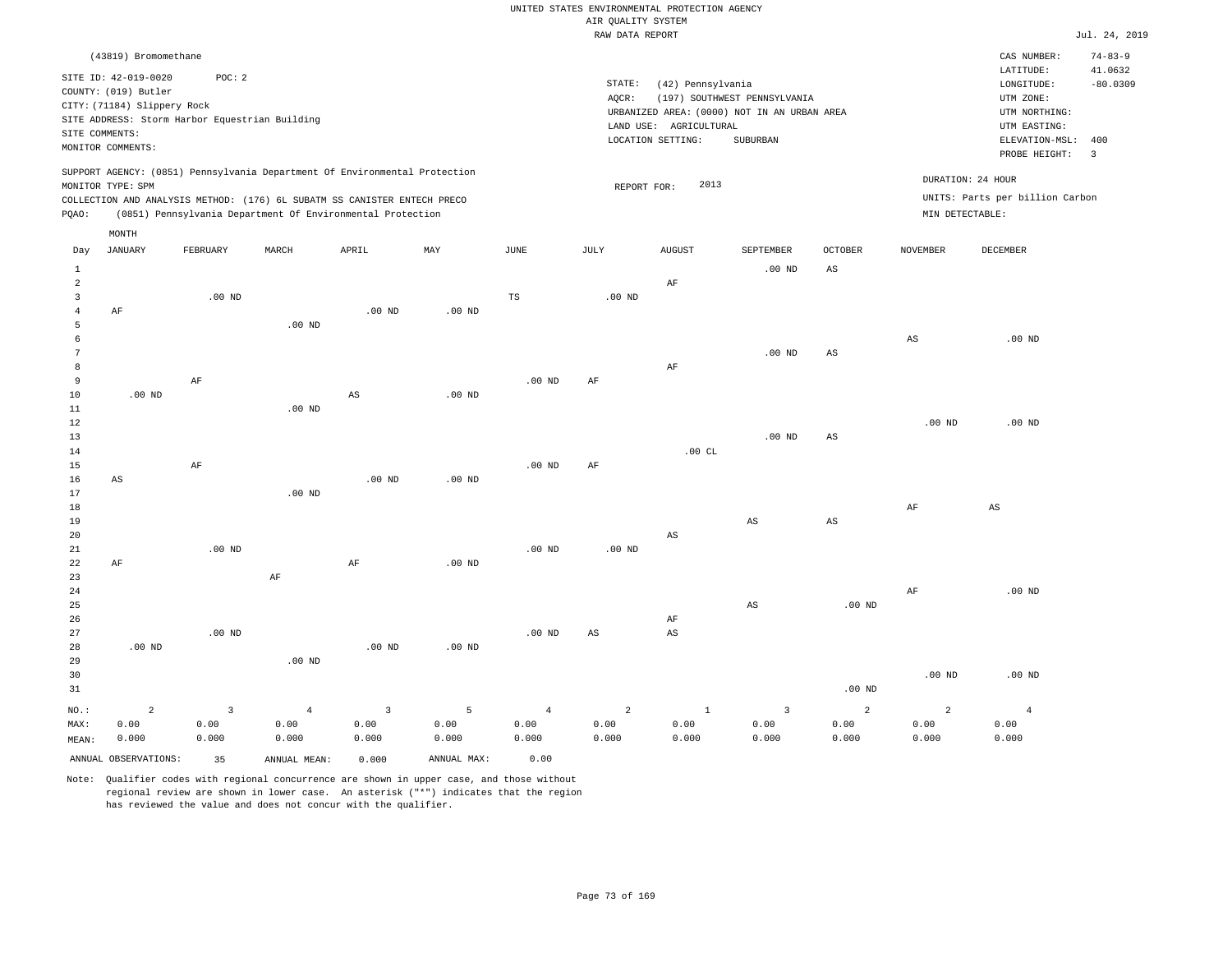|       |                             |          |                                                                                                                                                                                                                      |          |          |          | RAW DATA REPORT   |                        |                                             |                |                   |                                                      | Jul. 24, 2019            |
|-------|-----------------------------|----------|----------------------------------------------------------------------------------------------------------------------------------------------------------------------------------------------------------------------|----------|----------|----------|-------------------|------------------------|---------------------------------------------|----------------|-------------------|------------------------------------------------------|--------------------------|
|       | (43819) Bromomethane        |          |                                                                                                                                                                                                                      |          |          |          |                   |                        |                                             |                |                   | CAS NUMBER:                                          | $74 - 83 - 9$            |
|       | SITE ID: 42-019-0020        | POC: 2   |                                                                                                                                                                                                                      |          |          |          |                   |                        |                                             |                |                   | LATITUDE:                                            | 41.0632                  |
|       | COUNTY: (019) Butler        |          |                                                                                                                                                                                                                      |          |          |          | STATE:            | (42) Pennsylvania      |                                             |                |                   | LONGITUDE:                                           | $-80.0309$               |
|       |                             |          |                                                                                                                                                                                                                      |          |          |          | AQCR:             |                        | (197) SOUTHWEST PENNSYLVANIA                |                |                   | UTM ZONE:                                            |                          |
|       | CITY: (71184) Slippery Rock |          |                                                                                                                                                                                                                      |          |          |          |                   |                        | URBANIZED AREA: (0000) NOT IN AN URBAN AREA |                |                   | UTM NORTHING:                                        |                          |
|       |                             |          | SITE ADDRESS: Storm Harbor Equestrian Building                                                                                                                                                                       |          |          |          |                   | LAND USE: AGRICULTURAL |                                             |                |                   | UTM EASTING:                                         |                          |
|       | SITE COMMENTS:              |          |                                                                                                                                                                                                                      |          |          |          |                   | LOCATION SETTING:      | SUBURBAN                                    |                |                   | ELEVATION-MSL: 400                                   |                          |
|       | MONITOR COMMENTS:           |          |                                                                                                                                                                                                                      |          |          |          |                   |                        |                                             |                |                   | PROBE HEIGHT:                                        | $\overline{\phantom{a}}$ |
| PQAO: | MONITOR TYPE: SPM           |          | SUPPORT AGENCY: (0851) Pennsylvania Department Of Environmental Protection<br>COLLECTION AND ANALYSIS METHOD: (176) 6L SUBATM SS CANISTER ENTECH PRECO<br>(0851) Pennsylvania Department Of Environmental Protection |          |          |          |                   | 2014<br>REPORT FOR:    |                                             |                | MIN DETECTABLE:   | DURATION: 24 HOUR<br>UNITS: Parts per billion Carbon |                          |
|       | MONTH                       |          |                                                                                                                                                                                                                      |          |          |          |                   |                        |                                             |                |                   |                                                      |                          |
| Day   | JANUARY                     | FEBRUARY | MARCH                                                                                                                                                                                                                | APRIL    | MAY      | JUNE     | JULY              | <b>AUGUST</b>          | SEPTEMBER                                   | <b>OCTOBER</b> | NOVEMBER          | <b>DECEMBER</b>                                      |                          |
|       |                             |          |                                                                                                                                                                                                                      |          |          |          |                   |                        |                                             |                | $.00$ ND          | $.00$ ND                                             |                          |
| 2     |                             |          |                                                                                                                                                                                                                      |          |          |          |                   |                        | $.00$ ND                                    | AF             |                   |                                                      |                          |
| 3     |                             |          |                                                                                                                                                                                                                      |          |          |          |                   | $.00$ ND               |                                             |                |                   |                                                      |                          |
|       |                             | AS       |                                                                                                                                                                                                                      |          |          | $.00$ ND | AF                |                        |                                             |                |                   |                                                      |                          |
| 5     | $.00$ ND                    |          |                                                                                                                                                                                                                      | $.00$ ND | $.00$ ND |          |                   |                        |                                             |                |                   |                                                      |                          |
| 6     |                             |          | $.00$ ND                                                                                                                                                                                                             |          |          |          |                   |                        |                                             |                |                   |                                                      |                          |
|       |                             |          |                                                                                                                                                                                                                      |          |          |          |                   |                        |                                             |                | $.00$ ND          | $.00$ ND                                             |                          |
| 8     |                             |          |                                                                                                                                                                                                                      |          |          |          |                   |                        | $.00$ ND                                    | $.00$ ND       |                   |                                                      |                          |
| 9     |                             |          |                                                                                                                                                                                                                      |          |          |          |                   | AF                     |                                             |                |                   |                                                      |                          |
| 10    |                             | AF       |                                                                                                                                                                                                                      |          |          | $.00$ ND | .00 <sub>ND</sub> |                        |                                             |                |                   |                                                      |                          |
| 11    | $.00$ ND                    |          |                                                                                                                                                                                                                      | $.00$ ND | $.00$ ND |          |                   |                        |                                             |                |                   |                                                      |                          |
| 12    |                             |          | $.00$ ND                                                                                                                                                                                                             |          |          |          |                   |                        |                                             |                |                   |                                                      |                          |
| 13    |                             |          |                                                                                                                                                                                                                      |          |          |          |                   |                        |                                             |                | .00 <sub>ND</sub> | $.00$ ND                                             |                          |

| 14              |          |          |          |          |          |          |          |          | $.00$ ND | $.00$ ND |          |          |
|-----------------|----------|----------|----------|----------|----------|----------|----------|----------|----------|----------|----------|----------|
| 15              |          |          |          |          |          |          |          | $.00$ ND |          |          |          |          |
| 16              |          | $.00$ ND |          |          |          | $.00$ ND | $.00$ ND |          |          |          |          |          |
| 17              | $.00$ ND |          |          | $.00$ ND | $.00$ ND |          |          |          |          |          |          |          |
| 18              |          |          | $.00$ ND |          |          |          |          |          |          |          |          |          |
| 19              |          |          |          |          |          |          |          |          |          |          | $.00$ ND | $.00$ ND |
| 20 <sub>o</sub> |          |          |          |          |          |          |          |          | AS       | $.00$ ND |          |          |
| 21              |          |          |          |          |          |          |          | $.00$ ND |          |          |          |          |

| 22      |          | $.00$ ND       |          |          |                | AS             | AF             |                |                |          |          |          |
|---------|----------|----------------|----------|----------|----------------|----------------|----------------|----------------|----------------|----------|----------|----------|
| 23      | $.00$ ND |                |          | $.00$ ND | AF             |                |                |                |                |          |          |          |
| 24      |          |                | $.00$ ND |          |                |                |                |                |                |          |          |          |
| 25      |          |                |          |          |                |                |                |                |                |          | $.00$ ND | $.00$ ND |
| 26      |          |                |          |          |                |                |                |                | $.00$ ND       | $.00$ ND |          |          |
| 27      |          |                |          |          |                |                |                | $.00$ ND       |                |          |          |          |
| 28      |          | $.00$ ND       |          |          |                | $.00$ ND       | $.00$ ND       |                |                |          |          |          |
| 29      | $.00$ ND |                |          | $.00$ ND | $.00$ ND       |                |                |                |                |          |          |          |
| 30      |          |                | $.00$ ND |          |                |                |                |                |                |          |          |          |
| 31      |          |                |          |          |                |                |                |                |                |          |          | $.00$ ND |
| $NO.$ : | 5        | $\overline{3}$ | 5        | 5        | $\overline{4}$ | $\overline{4}$ | $\overline{3}$ | $\overline{4}$ | $\overline{4}$ | 4        | 5        | 6        |
| MAX:    | 0.00     | 0.00           | 0.00     | 0.00     | 0.00           | 0.00           | 0.00           | 0.00           | 0.00           | 0.00     | 0.00     | 0.00     |
| MEAN:   | 0.000    | 0.000          | 0.000    | 0.000    | 0.000          | 0.000          | 0.000          | 0.000          | 0.000          | 0.000    | 0.000    | 0.000    |

ANNUAL OBSERVATIONS: 52 ANNUAL MEAN: 0.000 ANNUAL MAX: 0.00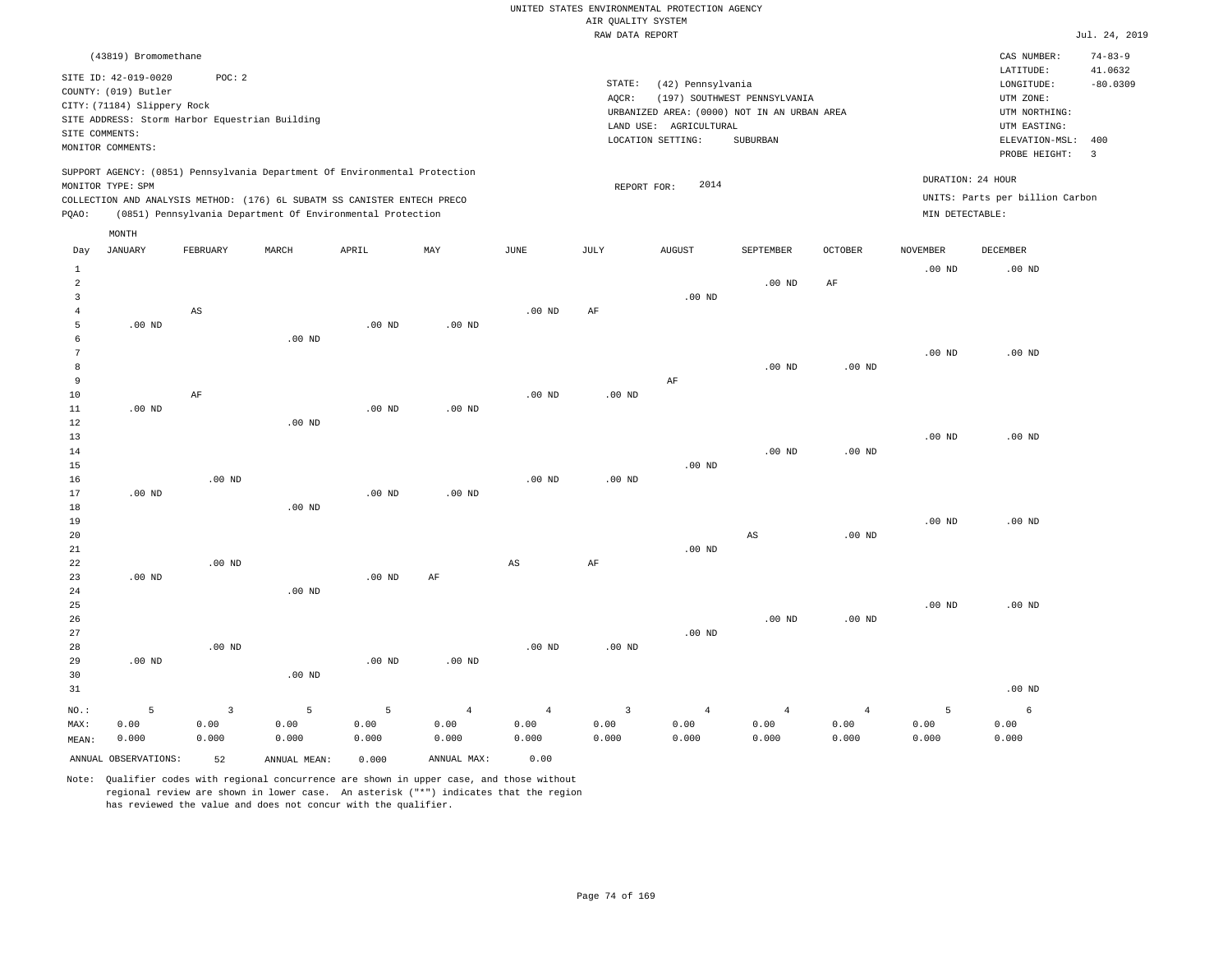|                |                                              |                                                                            |          |          |          |                        | RAW DATA REPORT |                                             |                              |                   |                   |                                 | Jul. 24, 2019            |
|----------------|----------------------------------------------|----------------------------------------------------------------------------|----------|----------|----------|------------------------|-----------------|---------------------------------------------|------------------------------|-------------------|-------------------|---------------------------------|--------------------------|
|                | (43819) Bromomethane<br>SITE ID: 42-019-0020 | POC: 2                                                                     |          |          |          |                        |                 |                                             |                              |                   |                   | CAS NUMBER:<br>LATITUDE:        | $74 - 83 - 9$<br>41.0632 |
|                | COUNTY: (019) Butler                         |                                                                            |          |          |          |                        | STATE:          | (42) Pennsylvania                           |                              |                   |                   | LONGITUDE:                      | $-80.0309$               |
|                | CITY: (71184) Slippery Rock                  |                                                                            |          |          |          |                        | AOCR:           |                                             | (197) SOUTHWEST PENNSYLVANIA |                   |                   | UTM ZONE:                       |                          |
|                |                                              | SITE ADDRESS: Storm Harbor Equestrian Building                             |          |          |          |                        |                 | URBANIZED AREA: (0000) NOT IN AN URBAN AREA |                              |                   |                   | UTM NORTHING:                   |                          |
|                | SITE COMMENTS:                               |                                                                            |          |          |          |                        |                 | LAND USE: AGRICULTURAL                      |                              |                   |                   | UTM EASTING:                    |                          |
|                | MONITOR COMMENTS:                            |                                                                            |          |          |          |                        |                 | LOCATION SETTING:                           | SUBURBAN                     |                   |                   | ELEVATION-MSL:                  | 400                      |
|                |                                              |                                                                            |          |          |          |                        |                 |                                             |                              |                   |                   | PROBE HEIGHT: 3                 |                          |
|                |                                              | SUPPORT AGENCY: (0851) Pennsylvania Department Of Environmental Protection |          |          |          |                        |                 |                                             |                              |                   |                   | DURATION: 24 HOUR               |                          |
|                | MONITOR TYPE: SPM                            |                                                                            |          |          |          |                        |                 | 2015<br>REPORT FOR:                         |                              |                   |                   |                                 |                          |
|                |                                              | COLLECTION AND ANALYSIS METHOD: (176) 6L SUBATM SS CANISTER ENTECH PRECO   |          |          |          |                        |                 |                                             |                              |                   |                   | UNITS: Parts per billion Carbon |                          |
| PQAO:          |                                              | (0851) Pennsylvania Department Of Environmental Protection                 |          |          |          |                        |                 |                                             |                              |                   | MIN DETECTABLE:   |                                 |                          |
|                | MONTH                                        |                                                                            |          |          |          |                        |                 |                                             |                              |                   |                   |                                 |                          |
| Day            | JANUARY                                      | FEBRUARY                                                                   | MARCH    | APRIL    | MAY      | JUNE                   | JULY            | AUGUST                                      | SEPTEMBER                    | <b>OCTOBER</b>    | <b>NOVEMBER</b>   | DECEMBER                        |                          |
| $\mathbf{1}$   |                                              |                                                                            | $.00$ ND |          |          |                        |                 |                                             |                              |                   |                   |                                 |                          |
| 2              |                                              |                                                                            |          |          |          |                        |                 |                                             |                              |                   | $.00$ ND          | AF                              |                          |
| $\overline{3}$ |                                              |                                                                            |          |          |          |                        |                 |                                             | $.00$ ND                     | .00 <sub>ND</sub> |                   |                                 |                          |
| $\overline{4}$ |                                              |                                                                            |          |          |          |                        |                 | AF                                          |                              |                   |                   |                                 |                          |
| 5              |                                              | $.00$ ND                                                                   |          |          |          | $.00$ ND               | AF              |                                             |                              |                   |                   |                                 |                          |
| 6              | $.00$ ND                                     |                                                                            |          | $.00$ ND | AS       |                        |                 |                                             |                              |                   |                   |                                 |                          |
| 7              |                                              |                                                                            | $.00$ ND |          |          |                        |                 |                                             |                              |                   |                   |                                 |                          |
| 8              |                                              |                                                                            |          |          |          |                        |                 |                                             |                              |                   | .00 <sub>ND</sub> | $.00$ ND                        |                          |
| 9              |                                              |                                                                            |          |          |          |                        |                 |                                             | $.00$ ND                     | $.00$ ND          |                   |                                 |                          |
| 10             |                                              |                                                                            |          |          |          |                        |                 | $.00$ ND                                    |                              |                   |                   |                                 |                          |
| 11             |                                              | $.00$ ND                                                                   |          |          |          | $.00$ ND               | $.00$ ND        |                                             |                              |                   |                   |                                 |                          |
| 12             | AF                                           |                                                                            |          | $.00$ ND | AS       |                        |                 |                                             |                              |                   |                   |                                 |                          |
| 13             |                                              |                                                                            | $.00$ ND |          |          |                        |                 |                                             |                              |                   |                   |                                 |                          |
| 14             |                                              |                                                                            |          |          |          |                        |                 |                                             |                              |                   | $.00$ ND          | AF                              |                          |
| 15             |                                              |                                                                            |          |          |          |                        |                 |                                             | $.00$ ND                     | .00 <sub>ND</sub> |                   |                                 |                          |
| 16             |                                              |                                                                            |          |          |          |                        |                 | $.00$ ND                                    |                              |                   |                   |                                 |                          |
| 17             |                                              | $.00$ ND                                                                   |          |          |          | $\mathbb{A}\mathbb{S}$ | $.00$ ND        |                                             |                              |                   |                   |                                 |                          |
| 18             | AF                                           |                                                                            |          | $.00$ ND | $.00$ ND |                        |                 |                                             |                              |                   |                   |                                 |                          |
| 19             |                                              |                                                                            | $.00$ ND |          |          |                        |                 |                                             |                              |                   |                   |                                 |                          |

20 21 22 23 24 .00 ND .00 ND .00 ND AS AF .00 ND .00 ND .00 ND .00 ND .00 ND TS

25 26 27 28 29 30 31 .00 ND NO.: 3 .00 ND .00 ND .00 ND .00 ND AF .00 ND .00 ND .00 ND AF .00 ND .00 ND 4 6 5 2 2 4 4 5 4 5 2

MAX: MEAN: 0.00 0.000 0.00 0.000 0.00 0.000 0.00 0.000 0.00 0.000 0.00 0.000 0.00 0.000 0.00 0.000 0.00 0.000 0.00 0.000 0.00 0.000 0.00 0.000 ANNUAL OBSERVATIONS: 46 ANNUAL MEAN: 0.000 ANNUAL MAX: 0.00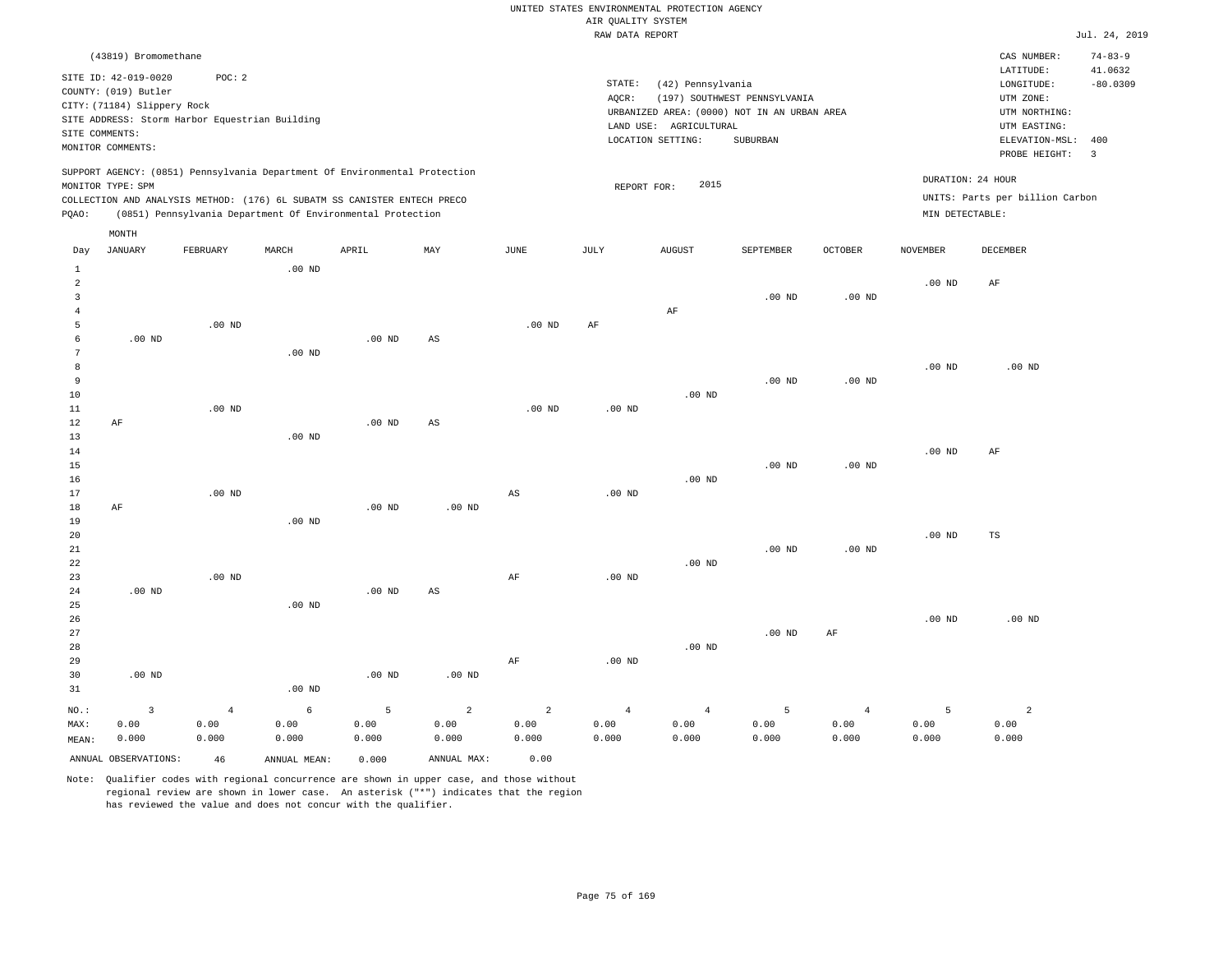|                                |                                                                                                  |                                                          |                   |                                                                                                                                        |                   |                       | RAW DATA REPORT   |                                                                  |                                                                                         |                        |                   |                                                                                                              | Jul. 24, 2019                           |
|--------------------------------|--------------------------------------------------------------------------------------------------|----------------------------------------------------------|-------------------|----------------------------------------------------------------------------------------------------------------------------------------|-------------------|-----------------------|-------------------|------------------------------------------------------------------|-----------------------------------------------------------------------------------------|------------------------|-------------------|--------------------------------------------------------------------------------------------------------------|-----------------------------------------|
|                                |                                                                                                  | (43820) 1,1,2-Trichloroethane                            |                   |                                                                                                                                        |                   |                       |                   |                                                                  |                                                                                         |                        |                   | CAS NUMBER:                                                                                                  | $79 - 00 - 5$                           |
| SITE COMMENTS:                 | SITE ID: 42-019-0020<br>COUNTY: (019) Butler<br>CITY: (71184) Slippery Rock<br>MONITOR COMMENTS: | POC: 2<br>SITE ADDRESS: Storm Harbor Equestrian Building |                   |                                                                                                                                        |                   |                       | STATE:<br>AQCR:   | (42) Pennsylvania<br>LAND USE: AGRICULTURAL<br>LOCATION SETTING: | (197) SOUTHWEST PENNSYLVANIA<br>URBANIZED AREA: (0000) NOT IN AN URBAN AREA<br>SUBURBAN |                        |                   | LATITUDE:<br>LONGITUDE:<br>UTM ZONE:<br>UTM NORTHING:<br>UTM EASTING:<br>ELEVATION-MSL: 400<br>PROBE HEIGHT: | 41.0632<br>$-80.0309$<br>$\overline{3}$ |
|                                |                                                                                                  |                                                          |                   | SUPPORT AGENCY: (0851) Pennsylvania Department Of Environmental Protection                                                             |                   |                       |                   |                                                                  |                                                                                         |                        |                   |                                                                                                              |                                         |
|                                | MONITOR TYPE: SPM                                                                                |                                                          |                   |                                                                                                                                        |                   |                       | REPORT FOR:       | 2013                                                             |                                                                                         |                        |                   | DURATION: 24 HOUR                                                                                            |                                         |
| PQAO:                          |                                                                                                  |                                                          |                   | COLLECTION AND ANALYSIS METHOD: (176) 6L SUBATM SS CANISTER ENTECH PRECO<br>(0851) Pennsylvania Department Of Environmental Protection |                   |                       |                   |                                                                  |                                                                                         |                        | MIN DETECTABLE:   | UNITS: Parts per billion Carbon                                                                              |                                         |
|                                |                                                                                                  |                                                          |                   |                                                                                                                                        |                   |                       |                   |                                                                  |                                                                                         |                        |                   |                                                                                                              |                                         |
| Day                            | MONTH<br><b>JANUARY</b>                                                                          | FEBRUARY                                                 | MARCH             | APRIL                                                                                                                                  | MAY               | $\operatorname{JUNE}$ | JULY              | ${\tt AUGUST}$                                                   | SEPTEMBER                                                                               | <b>OCTOBER</b>         | <b>NOVEMBER</b>   | DECEMBER                                                                                                     |                                         |
|                                |                                                                                                  |                                                          |                   |                                                                                                                                        |                   |                       |                   |                                                                  |                                                                                         |                        |                   |                                                                                                              |                                         |
| $\mathbf{1}$<br>$\overline{a}$ |                                                                                                  |                                                          |                   |                                                                                                                                        |                   |                       |                   | AF                                                               | $.00$ ND                                                                                | $\mathbb{A}\mathbb{S}$ |                   |                                                                                                              |                                         |
| $\overline{3}$                 |                                                                                                  | $.00$ ND                                                 |                   |                                                                                                                                        |                   | $\mathbb{TS}$         | .00 <sub>ND</sub> |                                                                  |                                                                                         |                        |                   |                                                                                                              |                                         |
| $\overline{4}$                 | AF                                                                                               |                                                          |                   | $.00$ ND                                                                                                                               | $.00$ ND          |                       |                   |                                                                  |                                                                                         |                        |                   |                                                                                                              |                                         |
| 5                              |                                                                                                  |                                                          | $.00$ ND          |                                                                                                                                        |                   |                       |                   |                                                                  |                                                                                         |                        |                   |                                                                                                              |                                         |
| 6<br>7                         |                                                                                                  |                                                          |                   |                                                                                                                                        |                   |                       |                   |                                                                  |                                                                                         |                        | $_{\rm AS}$       | $.00$ ND                                                                                                     |                                         |
| 8                              |                                                                                                  |                                                          |                   |                                                                                                                                        |                   |                       |                   | AF                                                               | $.00$ ND                                                                                | $_{\rm AS}$            |                   |                                                                                                              |                                         |
| $\overline{9}$                 |                                                                                                  | $\rm AF$                                                 |                   |                                                                                                                                        |                   | .00 <sub>ND</sub>     | AF                |                                                                  |                                                                                         |                        |                   |                                                                                                              |                                         |
| 10                             | $.00$ ND                                                                                         |                                                          |                   | $_{\rm AS}$                                                                                                                            | $.00$ ND          |                       |                   |                                                                  |                                                                                         |                        |                   |                                                                                                              |                                         |
| $11\,$                         |                                                                                                  |                                                          | $.00$ ND          |                                                                                                                                        |                   |                       |                   |                                                                  |                                                                                         |                        |                   |                                                                                                              |                                         |
| 12                             |                                                                                                  |                                                          |                   |                                                                                                                                        |                   |                       |                   |                                                                  |                                                                                         |                        | .00 <sub>ND</sub> | .00 <sub>ND</sub>                                                                                            |                                         |
| 13                             |                                                                                                  |                                                          |                   |                                                                                                                                        |                   |                       |                   | .00CL                                                            | $.00$ ND                                                                                | $_{\rm AS}$            |                   |                                                                                                              |                                         |
| 14<br>15                       |                                                                                                  | AF                                                       |                   |                                                                                                                                        |                   | .00 <sub>ND</sub>     | AF                |                                                                  |                                                                                         |                        |                   |                                                                                                              |                                         |
| 16                             | AS                                                                                               |                                                          |                   | $.00$ ND                                                                                                                               | $.00$ ND          |                       |                   |                                                                  |                                                                                         |                        |                   |                                                                                                              |                                         |
| 17                             |                                                                                                  |                                                          | .00 <sub>ND</sub> |                                                                                                                                        |                   |                       |                   |                                                                  |                                                                                         |                        |                   |                                                                                                              |                                         |
| 18                             |                                                                                                  |                                                          |                   |                                                                                                                                        |                   |                       |                   |                                                                  |                                                                                         |                        | AF                | $_{\rm AS}$                                                                                                  |                                         |
| 19                             |                                                                                                  |                                                          |                   |                                                                                                                                        |                   |                       |                   |                                                                  | AS                                                                                      | AS                     |                   |                                                                                                              |                                         |
| 20<br>21                       |                                                                                                  | $.00$ ND                                                 |                   |                                                                                                                                        |                   | $.00$ ND              | $.00$ ND          | $\mathbb{A}\mathbb{S}$                                           |                                                                                         |                        |                   |                                                                                                              |                                         |
| 22                             | AF                                                                                               |                                                          |                   | AF                                                                                                                                     | .00 <sub>ND</sub> |                       |                   |                                                                  |                                                                                         |                        |                   |                                                                                                              |                                         |
| 23                             |                                                                                                  |                                                          | $\rm{AF}$         |                                                                                                                                        |                   |                       |                   |                                                                  |                                                                                         |                        |                   |                                                                                                              |                                         |
| 24                             |                                                                                                  |                                                          |                   |                                                                                                                                        |                   |                       |                   |                                                                  |                                                                                         |                        | AF                | $.00$ ND                                                                                                     |                                         |
| 25                             |                                                                                                  |                                                          |                   |                                                                                                                                        |                   |                       |                   |                                                                  | $_{\rm AS}$                                                                             | $.00$ ND               |                   |                                                                                                              |                                         |
| 26<br>27                       |                                                                                                  | $.00$ ND                                                 |                   |                                                                                                                                        |                   | $.00$ ND              | AS                | AF<br>AS                                                         |                                                                                         |                        |                   |                                                                                                              |                                         |
| 28                             | .00 <sub>ND</sub>                                                                                |                                                          |                   | .00 <sub>ND</sub>                                                                                                                      | $.00$ ND          |                       |                   |                                                                  |                                                                                         |                        |                   |                                                                                                              |                                         |
| 29                             |                                                                                                  |                                                          | $.00$ ND          |                                                                                                                                        |                   |                       |                   |                                                                  |                                                                                         |                        |                   |                                                                                                              |                                         |
| 30                             |                                                                                                  |                                                          |                   |                                                                                                                                        |                   |                       |                   |                                                                  |                                                                                         |                        | .00 <sub>ND</sub> | $.00$ ND                                                                                                     |                                         |
| 31                             |                                                                                                  |                                                          |                   |                                                                                                                                        |                   |                       |                   |                                                                  |                                                                                         | .00 <sub>ND</sub>      |                   |                                                                                                              |                                         |
| NO.:                           | $\overline{a}$                                                                                   | $\overline{3}$                                           | $\overline{4}$    | $\overline{3}$                                                                                                                         | 5                 | $\overline{4}$        | $\overline{a}$    | $1\,$                                                            | $\overline{3}$                                                                          | 2                      | $\overline{a}$    | $\overline{4}$                                                                                               |                                         |
| MAX:                           | 0.00                                                                                             | 0.00                                                     | 0.00              | 0.00                                                                                                                                   | 0.00              | 0.00                  | 0.00              | 0.00                                                             | 0.00                                                                                    | 0.00                   | 0.00              | 0.00                                                                                                         |                                         |
| MEAN:                          | 0.000                                                                                            | 0.000                                                    | 0.000             | 0.000                                                                                                                                  | 0.000             | 0.000                 | 0.000             | 0.000                                                            | 0.000                                                                                   | 0.000                  | 0.000             | 0.000                                                                                                        |                                         |
|                                | ANNUAL OBSERVATIONS:                                                                             | 35                                                       | ANNUAL MEAN:      | 0.000                                                                                                                                  | ANNUAL MAX:       | 0.00                  |                   |                                                                  |                                                                                         |                        |                   |                                                                                                              |                                         |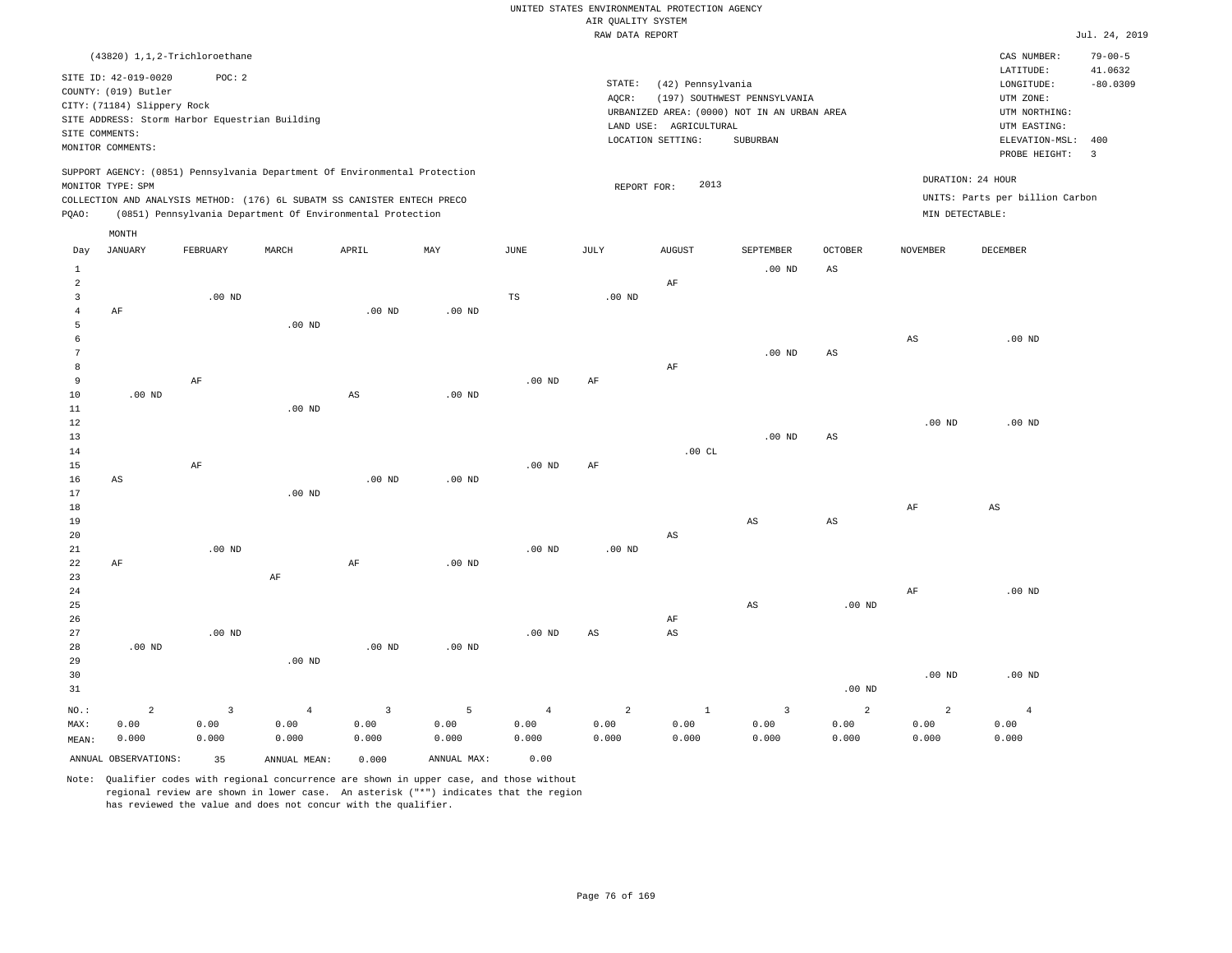|                |                                                                                                                    | (43820) 1,1,2-Trichloroethane                           |       |                                                                                                                                        |                                                                            |          |                 |                                                                                                                    |                                          |                |                 | CAS NUMBER:                                                                                                  | $79 - 00 - 5$              |
|----------------|--------------------------------------------------------------------------------------------------------------------|---------------------------------------------------------|-------|----------------------------------------------------------------------------------------------------------------------------------------|----------------------------------------------------------------------------|----------|-----------------|--------------------------------------------------------------------------------------------------------------------|------------------------------------------|----------------|-----------------|--------------------------------------------------------------------------------------------------------------|----------------------------|
|                | SITE ID: 42-019-0020<br>COUNTY: (019) Butler<br>CITY: (71184) Slippery Rock<br>SITE COMMENTS:<br>MONITOR COMMENTS: | POC:2<br>SITE ADDRESS: Storm Harbor Equestrian Building |       |                                                                                                                                        |                                                                            |          | STATE:<br>AQCR: | (42) Pennsylvania<br>URBANIZED AREA: (0000) NOT IN AN URBAN AREA<br>LAND USE:<br>AGRICULTURAL<br>LOCATION SETTING: | (197) SOUTHWEST PENNSYLVANIA<br>SUBURBAN |                |                 | LATITUDE:<br>LONGITUDE:<br>UTM ZONE:<br>UTM NORTHING:<br>UTM EASTING:<br>ELEVATION-MSL: 400<br>PROBE HEIGHT: | 41.0632<br>$-80.0309$<br>3 |
| PQAO:          | MONITOR TYPE: SPM                                                                                                  |                                                         |       | COLLECTION AND ANALYSIS METHOD: (176) 6L SUBATM SS CANISTER ENTECH PRECO<br>(0851) Pennsylvania Department Of Environmental Protection | SUPPORT AGENCY: (0851) Pennsylvania Department Of Environmental Protection |          |                 | 2014<br>REPORT FOR:                                                                                                |                                          |                | MIN DETECTABLE: | DURATION: 24 HOUR<br>UNITS: Parts per billion Carbon                                                         |                            |
|                | MONTH                                                                                                              |                                                         |       |                                                                                                                                        |                                                                            |          |                 |                                                                                                                    |                                          |                |                 |                                                                                                              |                            |
| Day            | JANUARY                                                                                                            | FEBRUARY                                                | MARCH | APRIL                                                                                                                                  | MAY                                                                        | JUNE     | JULY            | <b>AUGUST</b>                                                                                                      | SEPTEMBER                                | <b>OCTOBER</b> | <b>NOVEMBER</b> | DECEMBER                                                                                                     |                            |
|                |                                                                                                                    |                                                         |       |                                                                                                                                        |                                                                            |          |                 |                                                                                                                    |                                          |                | $.00$ ND        | $.00$ ND                                                                                                     |                            |
| $\overline{2}$ |                                                                                                                    |                                                         |       |                                                                                                                                        |                                                                            |          |                 |                                                                                                                    | $.00$ ND                                 | AF             |                 |                                                                                                              |                            |
|                |                                                                                                                    |                                                         |       |                                                                                                                                        |                                                                            |          |                 | $.00$ ND                                                                                                           |                                          |                |                 |                                                                                                              |                            |
|                |                                                                                                                    | AS                                                      |       |                                                                                                                                        |                                                                            | $.00$ ND | AF              |                                                                                                                    |                                          |                |                 |                                                                                                              |                            |

 5 6 7 8 9 10 11 12 13 .00 ND .00 ND AF .00 ND .00 ND .00 ND .00 ND .00 ND .00 ND .00 ND .00 ND AF .00 ND .00 ND .00 ND .00 ND .00 ND .00 ND

| 14 |          |          |          |          |          |          |          |          | $.00$ ND | $.00$ ND |          |          |
|----|----------|----------|----------|----------|----------|----------|----------|----------|----------|----------|----------|----------|
| 15 |          |          |          |          |          |          |          | $.00$ ND |          |          |          |          |
| 16 |          | $.00$ ND |          |          |          | $.00$ ND | $.00$ ND |          |          |          |          |          |
| 17 | $.00$ ND |          |          | $.00$ ND | $.00$ ND |          |          |          |          |          |          |          |
| 18 |          |          | $.00$ ND |          |          |          |          |          |          |          |          |          |
| 19 |          |          |          |          |          |          |          |          |          |          | $.00$ ND | $.00$ ND |
| 20 |          |          |          |          |          |          |          |          | AS       | $.00$ ND |          |          |
| 21 |          |          |          |          |          |          |          | $.00$ ND |          |          |          |          |

AF

AS

| 23      | $.00$ ND |          |          | $.00$ ND | AF             |                |          |                |                |                |          |          |
|---------|----------|----------|----------|----------|----------------|----------------|----------|----------------|----------------|----------------|----------|----------|
| 24      |          |          | $.00$ ND |          |                |                |          |                |                |                |          |          |
| 25      |          |          |          |          |                |                |          |                |                |                | $.00$ ND | $.00$ ND |
| 26      |          |          |          |          |                |                |          |                | $.00$ ND       | $.00$ ND       |          |          |
| 27      |          |          |          |          |                |                |          | $.00$ ND       |                |                |          |          |
| 28      |          | $.00$ ND |          |          |                | $.00$ ND       | $.00$ ND |                |                |                |          |          |
| 29      | $.00$ ND |          |          | $.00$ ND | $.00$ ND       |                |          |                |                |                |          |          |
| 30      |          |          | $.00$ ND |          |                |                |          |                |                |                |          |          |
| 31      |          |          |          |          |                |                |          |                |                |                |          | $.00$ ND |
| $NO.$ : | 5        | 3        | 5        | 5        | $\overline{4}$ | $\overline{4}$ | 3        | $\overline{4}$ | $\overline{4}$ | $\overline{4}$ | 5        | 6        |
| MAX:    | 0.00     | 0.00     | 0.00     | 0.00     | 0.00           | 0.00           | 0.00     | 0.00           | 0.00           | 0.00           | 0.00     | 0.00     |
| MEAN:   | 0.000    | 0.000    | 0.000    | 0.000    | 0.000          | 0.000          | 0.000    | 0.000          | 0.000          | 0.000          | 0.000    | 0.000    |

ANNUAL OBSERVATIONS: 52 ANNUAL MEAN: 0.000 ANNUAL MAX: 0.00

.00 ND

22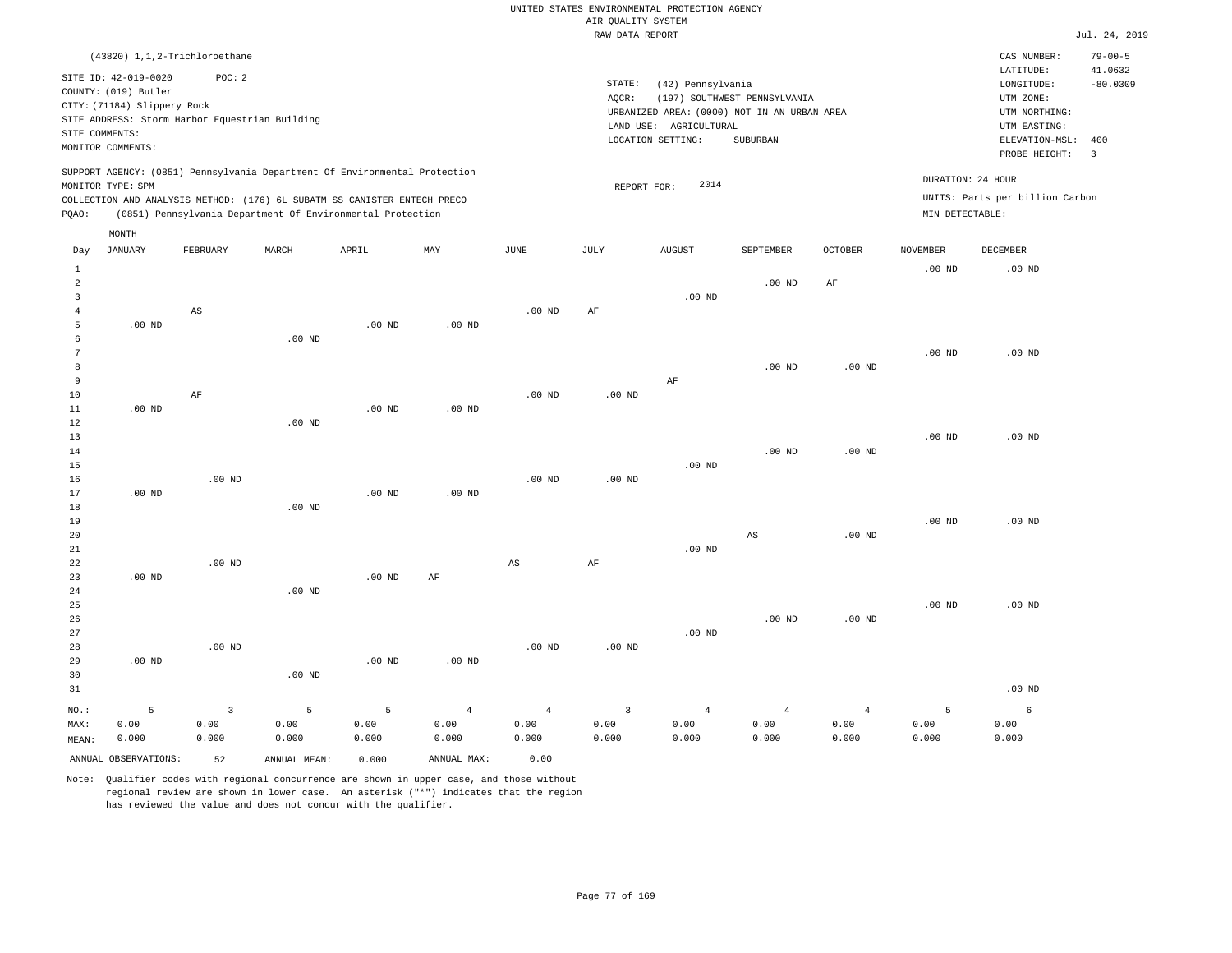|        |                                                                    |                                                                                                                                                                                                                      |          |          |     |          |                 | RAW DATA REPORT                                                                            |                              |                   |                             |                                                                  | Jul. 24, 2019                   |
|--------|--------------------------------------------------------------------|----------------------------------------------------------------------------------------------------------------------------------------------------------------------------------------------------------------------|----------|----------|-----|----------|-----------------|--------------------------------------------------------------------------------------------|------------------------------|-------------------|-----------------------------|------------------------------------------------------------------|---------------------------------|
|        |                                                                    | (43820) 1,1,2-Trichloroethane                                                                                                                                                                                        |          |          |     |          |                 |                                                                                            |                              |                   |                             | CAS NUMBER:                                                      | $79 - 00 - 5$                   |
|        | SITE ID: 42-019-0020<br>COUNTY: (019) Butler                       | POC:2                                                                                                                                                                                                                |          |          |     |          | STATE:<br>AOCR: | (42) Pennsylvania                                                                          | (197) SOUTHWEST PENNSYLVANIA |                   |                             | LATITUDE:<br>LONGITUDE:<br>UTM ZONE:                             | 41.0632<br>$-80.0309$           |
|        | CITY: (71184) Slippery Rock<br>SITE COMMENTS:<br>MONITOR COMMENTS: | SITE ADDRESS: Storm Harbor Equestrian Building                                                                                                                                                                       |          |          |     |          |                 | URBANIZED AREA: (0000) NOT IN AN URBAN AREA<br>LAND USE: AGRICULTURAL<br>LOCATION SETTING: | SUBURBAN                     |                   |                             | UTM NORTHING:<br>UTM EASTING:<br>ELEVATION-MSL:<br>PROBE HEIGHT: | 400<br>$\overline{\phantom{a}}$ |
| POAO:  | MONITOR TYPE: SPM                                                  | SUPPORT AGENCY: (0851) Pennsylvania Department Of Environmental Protection<br>COLLECTION AND ANALYSIS METHOD: (176) 6L SUBATM SS CANISTER ENTECH PRECO<br>(0851) Pennsylvania Department Of Environmental Protection |          |          |     |          |                 | 2015<br>REPORT FOR:                                                                        |                              |                   | MIN DETECTABLE:             | DURATION: 24 HOUR<br>UNITS: Parts per billion Carbon             |                                 |
| Day    | MONTH<br>JANUARY                                                   | FEBRUARY                                                                                                                                                                                                             | MARCH    | APRIL    | MAY | JUNE     | JULY            | <b>AUGUST</b>                                                                              | SEPTEMBER                    | <b>OCTOBER</b>    | <b>NOVEMBER</b>             | DECEMBER                                                         |                                 |
| 2      |                                                                    |                                                                                                                                                                                                                      | $.00$ ND |          |     |          |                 |                                                                                            |                              |                   | .00 <sub>ND</sub>           | AF                                                               |                                 |
|        |                                                                    |                                                                                                                                                                                                                      |          |          |     |          |                 | AF                                                                                         | .00 <sub>ND</sub>            | .00 <sub>ND</sub> |                             |                                                                  |                                 |
| 5<br>6 | $.00$ ND                                                           | $.00$ ND                                                                                                                                                                                                             |          | $.00$ ND | AS  | $.00$ ND | AF              |                                                                                            |                              |                   |                             |                                                                  |                                 |
|        |                                                                    |                                                                                                                                                                                                                      | $.00$ ND |          |     |          |                 |                                                                                            |                              |                   | $\sim$ $\sim$ $\sim$ $\sim$ | 0.01                                                             |                                 |

| 8  |    |          |          |          |    |          |          |          |          |          | $.00$ ND | $.00$ ND |  |
|----|----|----------|----------|----------|----|----------|----------|----------|----------|----------|----------|----------|--|
| 9  |    |          |          |          |    |          |          |          | $.00$ ND | $.00$ ND |          |          |  |
| 10 |    |          |          |          |    |          |          | $.00$ ND |          |          |          |          |  |
| 11 |    | $.00$ ND |          |          |    | $.00$ ND | $.00$ ND |          |          |          |          |          |  |
| 12 | AF |          |          | $.00$ ND | AS |          |          |          |          |          |          |          |  |
| 13 |    |          | $.00$ ND |          |    |          |          |          |          |          |          |          |  |
| 14 |    |          |          |          |    |          |          |          |          |          | $.00$ ND | AF       |  |

| 15 |    |          |          |          |          |    |          |          | $.00$ ND | $.00$ ND          |          |    |  |
|----|----|----------|----------|----------|----------|----|----------|----------|----------|-------------------|----------|----|--|
| 16 |    |          |          |          |          |    |          | $.00$ ND |          |                   |          |    |  |
| 17 |    | $.00$ ND |          |          |          | AS | $.00$ ND |          |          |                   |          |    |  |
| 18 | AF |          |          | $.00$ ND | $.00$ ND |    |          |          |          |                   |          |    |  |
| 19 |    |          | $.00$ ND |          |          |    |          |          |          |                   |          |    |  |
| 20 |    |          |          |          |          |    |          |          |          |                   | $.00$ ND | TS |  |
| 21 |    |          |          |          |          |    |          |          | $.00$ ND | .00 <sub>ND</sub> |          |    |  |
| 22 |    |          |          |          |          |    |          | $.00$ ND |          |                   |          |    |  |

| 23      |          | $.00$ ND       |          |          |                | AF             | $.00$ ND |                |          |                |          |                |
|---------|----------|----------------|----------|----------|----------------|----------------|----------|----------------|----------|----------------|----------|----------------|
| 24      | $.00$ ND |                |          | $.00$ ND | AS             |                |          |                |          |                |          |                |
| 25      |          |                | $.00$ ND |          |                |                |          |                |          |                |          |                |
| 26      |          |                |          |          |                |                |          |                |          |                | $.00$ ND | $.00$ ND       |
| 27      |          |                |          |          |                |                |          |                | $.00$ ND | AF             |          |                |
| 28      |          |                |          |          |                |                |          | $.00$ ND       |          |                |          |                |
| 29      |          |                |          |          |                | AF             | $.00$ ND |                |          |                |          |                |
| 30      | $.00$ ND |                |          | $.00$ ND | $.00$ ND       |                |          |                |          |                |          |                |
| 31      |          |                | $.00$ ND |          |                |                |          |                |          |                |          |                |
| $NO.$ : | 3        | $\overline{4}$ | 6        | 5        | $\overline{a}$ | $\overline{2}$ | 4        | $\overline{4}$ | 5        | $\overline{4}$ | 5        | $\overline{2}$ |
| MAX:    | 0.00     | 0.00           | 0.00     | 0.00     | 0.00           | 0.00           | 0.00     | 0.00           | 0.00     | 0.00           | 0.00     | 0.00           |
| MEAN:   | 0.000    | 0.000          | 0.000    | 0.000    | 0.000          | 0.000          | 0.000    | 0.000          | 0.000    | 0.000          | 0.000    | 0.000          |

ANNUAL OBSERVATIONS: 46 ANNUAL MEAN: 0.000 ANNUAL MAX: 0.00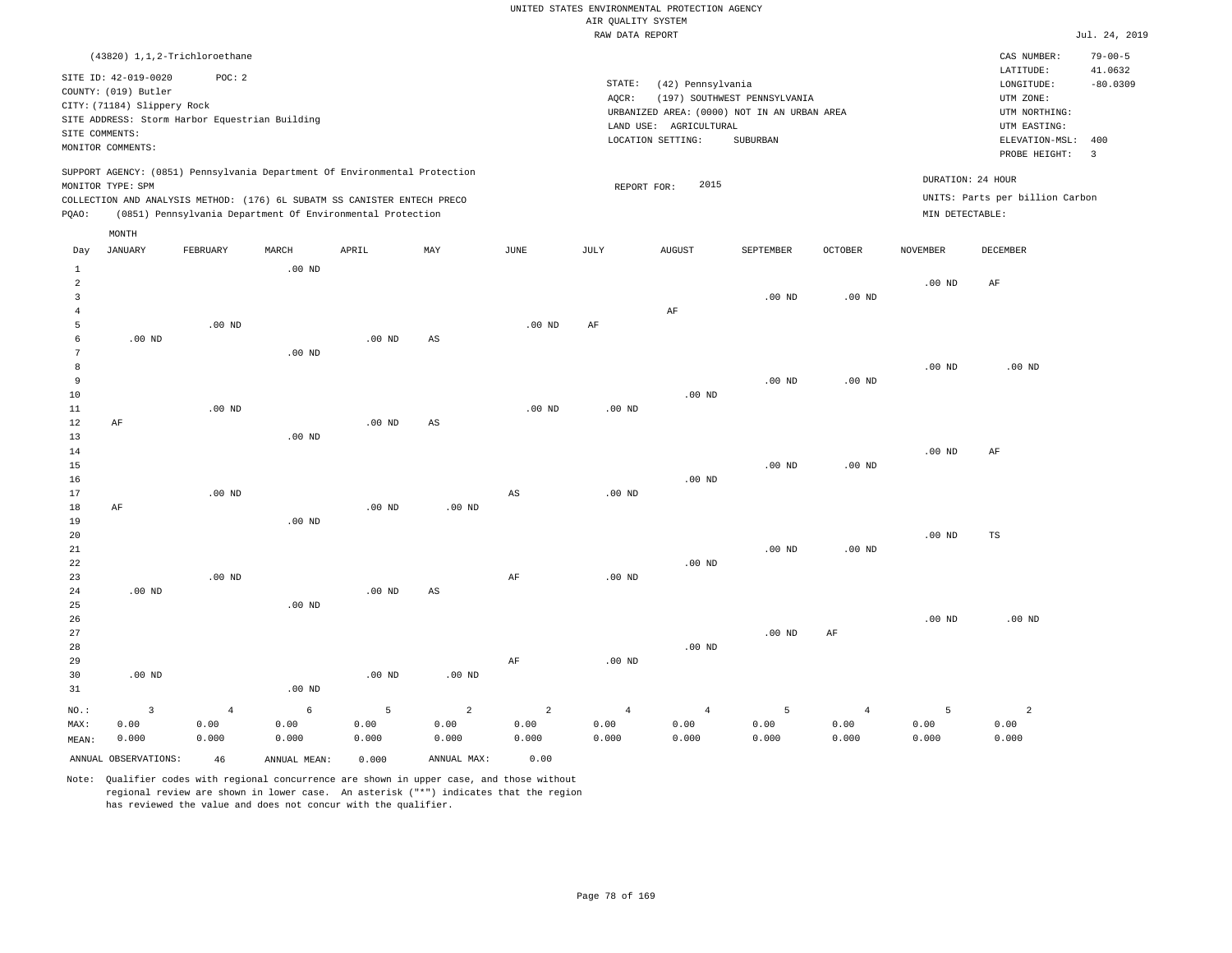|                |                                                |                |                |                                                                            |             |                | RAW DATA REPORT |                        |                                             |                |                 |                                 | Jul. 24, 2019 |
|----------------|------------------------------------------------|----------------|----------------|----------------------------------------------------------------------------|-------------|----------------|-----------------|------------------------|---------------------------------------------|----------------|-----------------|---------------------------------|---------------|
|                | (43821) 1, 1, 2-Trichloro-1, 2, 2-trifluoroe   |                |                |                                                                            |             |                |                 |                        |                                             |                |                 | CAS NUMBER:                     | $76 - 13 - 1$ |
|                |                                                |                |                |                                                                            |             |                |                 |                        |                                             |                |                 | LATITUDE:                       | 41.0632       |
|                | SITE ID: 42-019-0020                           | POC: 2         |                |                                                                            |             |                | STATE:          | (42) Pennsylvania      |                                             |                |                 | LONGITUDE:                      | $-80.0309$    |
|                | COUNTY: (019) Butler                           |                |                |                                                                            |             |                | AOCR:           |                        | (197) SOUTHWEST PENNSYLVANIA                |                |                 | UTM ZONE:                       |               |
|                | CITY: (71184) Slippery Rock                    |                |                |                                                                            |             |                |                 |                        | URBANIZED AREA: (0000) NOT IN AN URBAN AREA |                |                 | UTM NORTHING:                   |               |
|                | SITE ADDRESS: Storm Harbor Equestrian Building |                |                |                                                                            |             |                |                 | LAND USE: AGRICULTURAL |                                             |                |                 | UTM EASTING:                    |               |
| SITE COMMENTS: |                                                |                |                |                                                                            |             |                |                 | LOCATION SETTING:      | SUBURBAN                                    |                |                 | ELEVATION-MSL:                  | 400           |
|                | MONITOR COMMENTS:                              |                |                |                                                                            |             |                |                 |                        |                                             |                |                 | PROBE HEIGHT:                   | 3             |
|                |                                                |                |                | SUPPORT AGENCY: (0851) Pennsylvania Department Of Environmental Protection |             |                |                 |                        |                                             |                |                 |                                 |               |
|                | MONITOR TYPE: SPM                              |                |                |                                                                            |             |                | REPORT FOR:     | 2013                   |                                             |                |                 | DURATION: 24 HOUR               |               |
|                |                                                |                |                | COLLECTION AND ANALYSIS METHOD: (176) 6L Subatm SS Canister Entech Preco   |             |                |                 |                        |                                             |                |                 | UNITS: Parts per billion Carbon |               |
| PQAO:          |                                                |                |                | (0851) Pennsylvania Department Of Environmental Protection                 |             |                |                 |                        |                                             |                | MIN DETECTABLE: |                                 |               |
|                | MONTH                                          |                |                |                                                                            |             |                |                 |                        |                                             |                |                 |                                 |               |
| Day            | <b>JANUARY</b>                                 | FEBRUARY       | MARCH          | APRIL                                                                      | MAY         | JUNE           | JULY            | <b>AUGUST</b>          | SEPTEMBER                                   | OCTOBER        | <b>NOVEMBER</b> | DECEMBER                        |               |
| $\mathbf{1}$   |                                                |                |                |                                                                            |             |                |                 |                        | .20 SQ                                      | $_{\rm AS}$    |                 |                                 |               |
| $\overline{a}$ |                                                |                |                |                                                                            |             |                |                 | AF                     |                                             |                |                 |                                 |               |
| $\overline{3}$ |                                                | .19SQ          |                |                                                                            |             | TS             | .17SQ           |                        |                                             |                |                 |                                 |               |
| $\overline{4}$ | AF                                             |                |                | .16S                                                                       | .19SQ       |                |                 |                        |                                             |                |                 |                                 |               |
| 5              |                                                |                | .21 SQ         |                                                                            |             |                |                 |                        |                                             |                |                 |                                 |               |
| 6              |                                                |                |                |                                                                            |             |                |                 |                        |                                             |                | $_{\rm AS}$     | .20S                            |               |
| $\overline{7}$ |                                                |                |                |                                                                            |             |                |                 |                        | .20 SQ                                      | $_{\rm AS}$    |                 |                                 |               |
| 8              |                                                |                |                |                                                                            |             |                |                 | AF                     |                                             |                |                 |                                 |               |
| 9              |                                                | $\rm{AF}$      |                |                                                                            |             | .18S           | AF              |                        |                                             |                |                 |                                 |               |
| $10$           | .20SQ                                          |                |                | AS                                                                         | .21 SQ      |                |                 |                        |                                             |                |                 |                                 |               |
| 11             |                                                |                | .15S           |                                                                            |             |                |                 |                        |                                             |                |                 |                                 |               |
| 12             |                                                |                |                |                                                                            |             |                |                 |                        |                                             |                | .19S            | .20S                            |               |
| 13             |                                                |                |                |                                                                            |             |                |                 |                        | .21 SQ                                      | $_{\rm AS}$    |                 |                                 |               |
| 14             |                                                |                |                |                                                                            |             |                |                 | $.16$ CL               |                                             |                |                 |                                 |               |
| 15             |                                                | $\rm{AF}$      |                |                                                                            |             | .18S           | AF              |                        |                                             |                |                 |                                 |               |
| 16             | AS                                             |                |                | .17S                                                                       | .20S        |                |                 |                        |                                             |                |                 |                                 |               |
| 17             |                                                |                | .20SQ          |                                                                            |             |                |                 |                        |                                             |                |                 |                                 |               |
| 18             |                                                |                |                |                                                                            |             |                |                 |                        |                                             |                | $\rm{AF}$       | AS                              |               |
| 19             |                                                |                |                |                                                                            |             |                |                 |                        | AS                                          | $_{\rm AS}$    |                 |                                 |               |
| 20             |                                                |                |                |                                                                            |             |                |                 | AS                     |                                             |                |                 |                                 |               |
| 21             |                                                | .19SQ          |                |                                                                            |             | .19S           | .16S            |                        |                                             |                |                 |                                 |               |
| 22             | AF                                             |                |                | AF                                                                         | .20S        |                |                 |                        |                                             |                |                 |                                 |               |
| 23             |                                                |                | AF             |                                                                            |             |                |                 |                        |                                             |                |                 |                                 |               |
| 24             |                                                |                |                |                                                                            |             |                |                 |                        |                                             |                | $\rm{AF}$       | .21 SQ                          |               |
| 25             |                                                |                |                |                                                                            |             |                |                 |                        | AS                                          | .18S           |                 |                                 |               |
| 26             |                                                |                |                |                                                                            |             |                |                 | AF                     |                                             |                |                 |                                 |               |
| 27             |                                                | .20SQ          |                |                                                                            |             | .19S           | $_{\rm AS}$     | AS                     |                                             |                |                 |                                 |               |
| 28             | .15S                                           |                |                | .19S                                                                       | .23 S0      |                |                 |                        |                                             |                |                 |                                 |               |
| 29             |                                                |                | .19SQ          |                                                                            |             |                |                 |                        |                                             |                |                 |                                 |               |
| 30             |                                                |                |                |                                                                            |             |                |                 |                        |                                             |                | .17SQ           | .18S                            |               |
| 31             |                                                |                |                |                                                                            |             |                |                 |                        |                                             | .18S           |                 |                                 |               |
|                |                                                |                |                |                                                                            |             |                |                 |                        |                                             |                |                 |                                 |               |
| NO.:           | $\overline{2}$                                 | $\overline{3}$ | $\overline{4}$ | $\overline{3}$                                                             | 5           | $\overline{4}$ | 2               | $\mathbf{1}$           | $\overline{3}$                              | $\overline{a}$ | $\overline{2}$  | $\overline{4}$                  |               |
| MAX:           | .20<br>.175                                    | .20<br>.193    | .21<br>.188    | .19<br>.173                                                                | .23<br>.206 | .19<br>.185    | .17<br>.165     | .16<br>.160            | .21<br>.203                                 | .18<br>.180    | .19<br>.180     | .21<br>.198                     |               |
| MEAN:          |                                                |                |                |                                                                            |             |                |                 |                        |                                             |                |                 |                                 |               |
|                | ANNUAL OBSERVATIONS:                           | 35             | ANNUAL MEAN:   | .188                                                                       | ANNUAL MAX: | .23            |                 |                        |                                             |                |                 |                                 |               |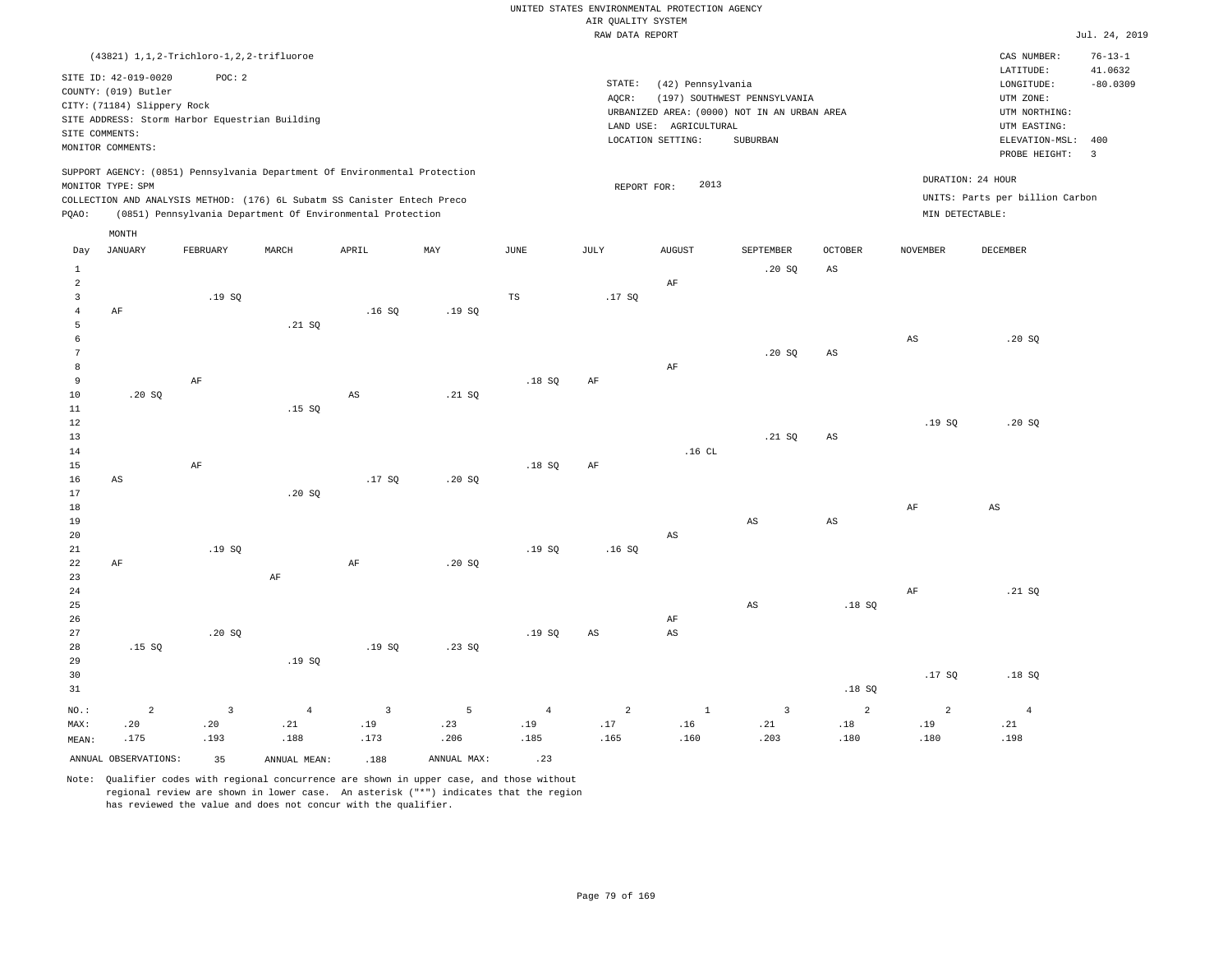|                | (43821) 1, 1, 2-Trichloro-1, 2, 2-trifluoroe                                                                                                                         |                |                   |                                                                            |                |                |                 |                                                                  |                                                                                                |                |                 | CAS NUMBER:                                                                                              | $76 - 13 - 1$                                  |
|----------------|----------------------------------------------------------------------------------------------------------------------------------------------------------------------|----------------|-------------------|----------------------------------------------------------------------------|----------------|----------------|-----------------|------------------------------------------------------------------|------------------------------------------------------------------------------------------------|----------------|-----------------|----------------------------------------------------------------------------------------------------------|------------------------------------------------|
|                | SITE ID: 42-019-0020<br>COUNTY: (019) Butler<br>CITY: (71184) Slippery Rock<br>SITE ADDRESS: Storm Harbor Equestrian Building<br>SITE COMMENTS:<br>MONITOR COMMENTS: | POC: 2         |                   |                                                                            |                |                | STATE:<br>AQCR: | (42) Pennsylvania<br>LAND USE: AGRICULTURAL<br>LOCATION SETTING: | (197) SOUTHWEST PENNSYLVANIA<br>URBANIZED AREA: (0000) NOT IN AN URBAN AREA<br><b>SUBURBAN</b> |                |                 | LATITUDE:<br>LONGITUDE:<br>UTM ZONE:<br>UTM NORTHING:<br>UTM EASTING:<br>ELEVATION-MSL:<br>PROBE HEIGHT: | 41.0632<br>$-80.0309$<br>400<br>$\overline{3}$ |
|                |                                                                                                                                                                      |                |                   | SUPPORT AGENCY: (0851) Pennsylvania Department Of Environmental Protection |                |                |                 |                                                                  |                                                                                                |                |                 | DURATION: 24 HOUR                                                                                        |                                                |
|                | MONITOR TYPE: SPM                                                                                                                                                    |                |                   | COLLECTION AND ANALYSIS METHOD: (176) 6L Subatm SS Canister Entech Preco   |                |                | REPORT FOR:     | 2014                                                             |                                                                                                |                |                 | UNITS: Parts per billion Carbon                                                                          |                                                |
| PQAO:          |                                                                                                                                                                      |                |                   | (0851) Pennsylvania Department Of Environmental Protection                 |                |                |                 |                                                                  |                                                                                                |                | MIN DETECTABLE: |                                                                                                          |                                                |
|                | MONTH                                                                                                                                                                |                |                   |                                                                            |                |                |                 |                                                                  |                                                                                                |                |                 |                                                                                                          |                                                |
| Day            | JANUARY                                                                                                                                                              | FEBRUARY       | MARCH             | APRIL                                                                      | MAY            | $_{\rm JUNE}$  | <b>JULY</b>     | <b>AUGUST</b>                                                    | SEPTEMBER                                                                                      | <b>OCTOBER</b> | <b>NOVEMBER</b> | DECEMBER                                                                                                 |                                                |
| $1\,$          |                                                                                                                                                                      |                |                   |                                                                            |                |                |                 |                                                                  |                                                                                                |                | .16SQ           | .16S                                                                                                     |                                                |
| $\overline{a}$ |                                                                                                                                                                      |                |                   |                                                                            |                |                |                 |                                                                  | .18SQ                                                                                          | $\rm{AF}$      |                 |                                                                                                          |                                                |
| $\overline{3}$ |                                                                                                                                                                      |                |                   |                                                                            |                |                |                 | .21 S0                                                           |                                                                                                |                |                 |                                                                                                          |                                                |
| $\overline{4}$ |                                                                                                                                                                      | AS             |                   |                                                                            |                | .16S           | AF              |                                                                  |                                                                                                |                |                 |                                                                                                          |                                                |
| 5<br>6         | .18SQ                                                                                                                                                                |                | .17SQ             | .20 QX                                                                     | .18S           |                |                 |                                                                  |                                                                                                |                |                 |                                                                                                          |                                                |
| 7              |                                                                                                                                                                      |                |                   |                                                                            |                |                |                 |                                                                  |                                                                                                |                | .12S            | .16S                                                                                                     |                                                |
| 8              |                                                                                                                                                                      |                |                   |                                                                            |                |                |                 |                                                                  | .16S                                                                                           | .19S           |                 |                                                                                                          |                                                |
| $\overline{9}$ |                                                                                                                                                                      |                |                   |                                                                            |                |                |                 | $\rm{AF}$                                                        |                                                                                                |                |                 |                                                                                                          |                                                |
| 10             |                                                                                                                                                                      | $\rm AF$       |                   |                                                                            |                | .16SQ          | .16S            |                                                                  |                                                                                                |                |                 |                                                                                                          |                                                |
| 11             | .15S                                                                                                                                                                 |                |                   | .17 <sub>OX</sub>                                                          | .18S           |                |                 |                                                                  |                                                                                                |                |                 |                                                                                                          |                                                |
| 12<br>13       |                                                                                                                                                                      |                | .19SQ             |                                                                            |                |                |                 |                                                                  |                                                                                                |                | .18SQ           | .15S                                                                                                     |                                                |
| $14\,$         |                                                                                                                                                                      |                |                   |                                                                            |                |                |                 |                                                                  | .14 SQ                                                                                         | .16S           |                 |                                                                                                          |                                                |
| 15             |                                                                                                                                                                      |                |                   |                                                                            |                |                |                 | .15 SQ                                                           |                                                                                                |                |                 |                                                                                                          |                                                |
| 16             |                                                                                                                                                                      | .15S           |                   |                                                                            |                | .19S           | .21 S0          |                                                                  |                                                                                                |                |                 |                                                                                                          |                                                |
| 17             | .18S                                                                                                                                                                 |                |                   | .42 <sub>5</sub>                                                           | .17S           |                |                 |                                                                  |                                                                                                |                |                 |                                                                                                          |                                                |
| 18             |                                                                                                                                                                      |                | .17SQ             |                                                                            |                |                |                 |                                                                  |                                                                                                |                |                 |                                                                                                          |                                                |
| 19<br>20       |                                                                                                                                                                      |                |                   |                                                                            |                |                |                 |                                                                  | AS                                                                                             | .17S           | .16S            | .16S                                                                                                     |                                                |
| 21             |                                                                                                                                                                      |                |                   |                                                                            |                |                |                 | .15S                                                             |                                                                                                |                |                 |                                                                                                          |                                                |
| 22             |                                                                                                                                                                      | .22SQ          |                   |                                                                            |                | $_{\rm AS}$    | $\rm{AF}$       |                                                                  |                                                                                                |                |                 |                                                                                                          |                                                |
| 23             | .17SQ                                                                                                                                                                |                |                   | .18SQ                                                                      | $\rm{AF}$      |                |                 |                                                                  |                                                                                                |                |                 |                                                                                                          |                                                |
| 24             |                                                                                                                                                                      |                | .26 <sub>5</sub>  |                                                                            |                |                |                 |                                                                  |                                                                                                |                |                 |                                                                                                          |                                                |
| 25             |                                                                                                                                                                      |                |                   |                                                                            |                |                |                 |                                                                  |                                                                                                |                | .15S            | .16S                                                                                                     |                                                |
| 26<br>27       |                                                                                                                                                                      |                |                   |                                                                            |                |                |                 | .18S                                                             | .17SQ                                                                                          | .15SQ          |                 |                                                                                                          |                                                |
| 28             |                                                                                                                                                                      | .18SQ          |                   |                                                                            |                | .21 SQ         | .18S            |                                                                  |                                                                                                |                |                 |                                                                                                          |                                                |
| 29             | .17S                                                                                                                                                                 |                |                   | .20S                                                                       | .18S           |                |                 |                                                                  |                                                                                                |                |                 |                                                                                                          |                                                |
| 30             |                                                                                                                                                                      |                | .16 <sub>OX</sub> |                                                                            |                |                |                 |                                                                  |                                                                                                |                |                 |                                                                                                          |                                                |
| 31             |                                                                                                                                                                      |                |                   |                                                                            |                |                |                 |                                                                  |                                                                                                |                |                 | .17SQ                                                                                                    |                                                |
| NO.:           | 5                                                                                                                                                                    | $\overline{3}$ | 5                 | 5                                                                          | $\overline{4}$ | $\overline{4}$ | $\overline{3}$  | $\overline{4}$                                                   | $\overline{4}$                                                                                 | $\overline{4}$ | 5               | 6                                                                                                        |                                                |
| MAX:           | .18                                                                                                                                                                  | .22            | .26               | .42                                                                        | .18            | .21            | .21             | .21                                                              | .18                                                                                            | .19            | .18             | .17                                                                                                      |                                                |
| MEAN:          | .170                                                                                                                                                                 | .183           | .190              | .234                                                                       | .178           | .180           | .183            | .173                                                             | .163                                                                                           | .168           | .154            | .160                                                                                                     |                                                |
|                | ANNUAL OBSERVATIONS:                                                                                                                                                 | 52             | ANNUAL MEAN:      | .178                                                                       | ANNUAL MAX:    | .42            |                 |                                                                  |                                                                                                |                |                 |                                                                                                          |                                                |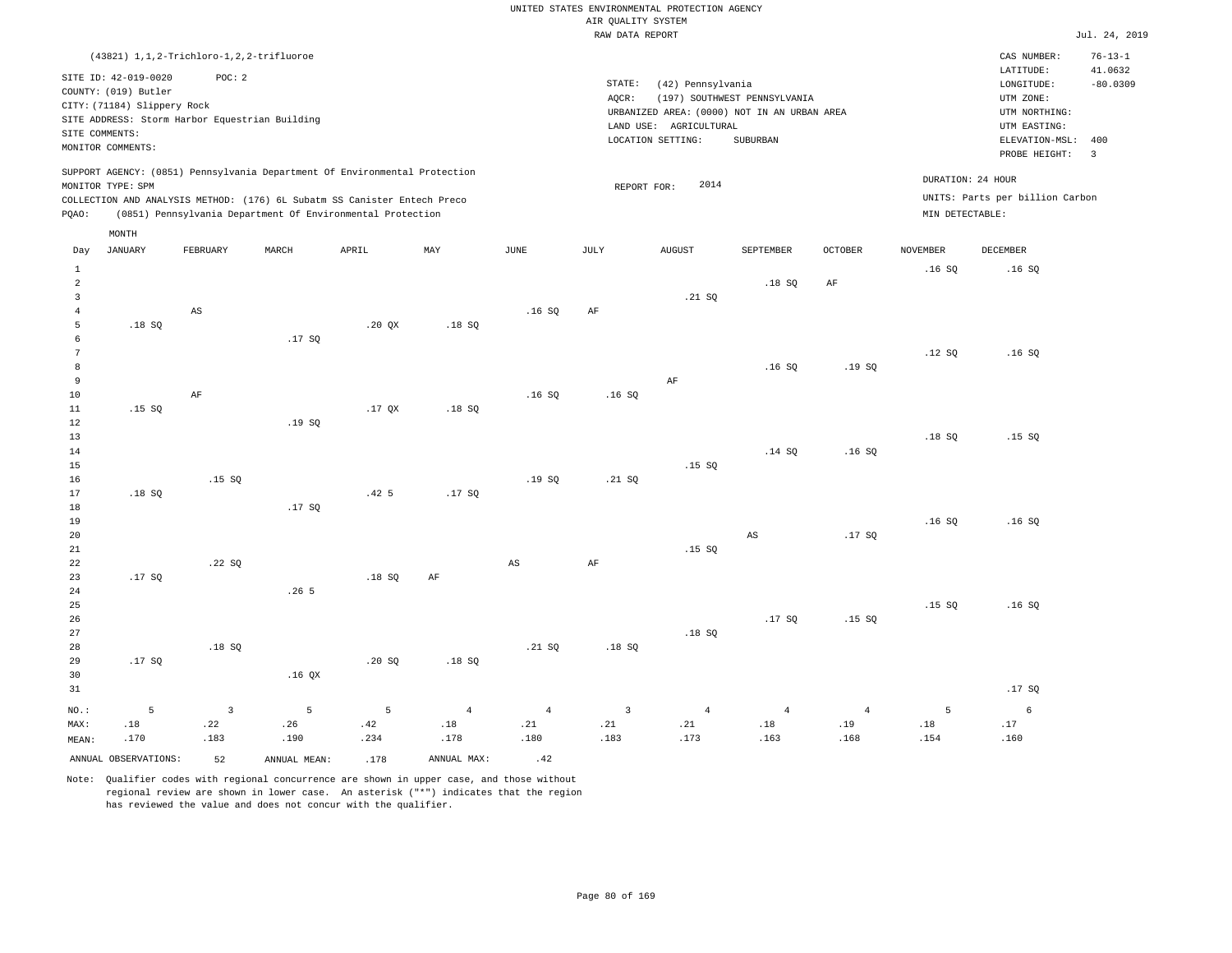|                     |                                              | (43821) 1, 1, 2-Trichloro-1, 2, 2-trifluoroe   |              |                                                                            |                |                |                 |                        |                                             |                |                   | CAS NUMBER:                          | $76 - 13 - 1$           |
|---------------------|----------------------------------------------|------------------------------------------------|--------------|----------------------------------------------------------------------------|----------------|----------------|-----------------|------------------------|---------------------------------------------|----------------|-------------------|--------------------------------------|-------------------------|
|                     | SITE ID: 42-019-0020<br>COUNTY: (019) Butler | POC: 2                                         |              |                                                                            |                |                | STATE:<br>AQCR: | (42) Pennsylvania      | (197) SOUTHWEST PENNSYLVANIA                |                |                   | LATITUDE:<br>LONGITUDE:<br>UTM ZONE: | 41.0632<br>$-80.0309$   |
|                     | CITY: (71184) Slippery Rock                  |                                                |              |                                                                            |                |                |                 |                        | URBANIZED AREA: (0000) NOT IN AN URBAN AREA |                |                   | UTM NORTHING:                        |                         |
|                     | SITE COMMENTS:                               | SITE ADDRESS: Storm Harbor Equestrian Building |              |                                                                            |                |                |                 | LAND USE: AGRICULTURAL |                                             |                |                   | UTM EASTING:                         |                         |
|                     | MONITOR COMMENTS:                            |                                                |              |                                                                            |                |                |                 | LOCATION SETTING:      | SUBURBAN                                    |                |                   | ELEVATION-MSL:                       | 400                     |
|                     |                                              |                                                |              | SUPPORT AGENCY: (0851) Pennsylvania Department Of Environmental Protection |                |                |                 |                        |                                             |                |                   | PROBE HEIGHT:                        | $\overline{\mathbf{3}}$ |
|                     | MONITOR TYPE: SPM                            |                                                |              |                                                                            |                |                | REPORT FOR:     | 2015                   |                                             |                | DURATION: 24 HOUR |                                      |                         |
|                     |                                              |                                                |              | COLLECTION AND ANALYSIS METHOD: (176) 6L Subatm SS Canister Entech Preco   |                |                |                 |                        |                                             |                |                   | UNITS: Parts per billion Carbon      |                         |
| PQAO:               |                                              |                                                |              | (0851) Pennsylvania Department Of Environmental Protection                 |                |                |                 |                        |                                             |                | MIN DETECTABLE:   |                                      |                         |
|                     | MONTH                                        |                                                |              |                                                                            |                |                |                 |                        |                                             |                |                   |                                      |                         |
| Day                 | <b>JANUARY</b>                               | FEBRUARY                                       | MARCH        | APRIL                                                                      | MAY            | $_{\rm JUNE}$  | JULY            | <b>AUGUST</b>          | SEPTEMBER                                   | OCTOBER        | <b>NOVEMBER</b>   | DECEMBER                             |                         |
| $\mathbf{1}$        |                                              |                                                | .17SQ        |                                                                            |                |                |                 |                        |                                             |                |                   |                                      |                         |
| $\overline{a}$      |                                              |                                                |              |                                                                            |                |                |                 |                        |                                             |                | $.18$ QX          | AF                                   |                         |
| $\overline{3}$      |                                              |                                                |              |                                                                            |                |                |                 |                        | .17S                                        | .15S           |                   |                                      |                         |
| $\overline{4}$<br>5 |                                              | $.00$ ND                                       |              |                                                                            |                | .14 SQ         | AF              | $\rm{AF}$              |                                             |                |                   |                                      |                         |
| 6                   | .18S                                         |                                                |              | .14S                                                                       | $_{\rm AS}$    |                |                 |                        |                                             |                |                   |                                      |                         |
| $7\phantom{.0}$     |                                              |                                                | .16S         |                                                                            |                |                |                 |                        |                                             |                |                   |                                      |                         |
| 8                   |                                              |                                                |              |                                                                            |                |                |                 |                        |                                             |                | .16SQ             | .17SQ                                |                         |
| 9                   |                                              |                                                |              |                                                                            |                |                |                 |                        | .15S                                        | .15S           |                   |                                      |                         |
| 10                  |                                              |                                                |              |                                                                            |                |                |                 | .16S                   |                                             |                |                   |                                      |                         |
| 11                  |                                              | .18S                                           |              |                                                                            |                | .16S           | .14 S0          |                        |                                             |                |                   |                                      |                         |
| 12                  | AF                                           |                                                |              | .18SQ                                                                      | $_{\rm AS}$    |                |                 |                        |                                             |                |                   |                                      |                         |
| 13                  |                                              |                                                | .18S         |                                                                            |                |                |                 |                        |                                             |                |                   |                                      |                         |
| $14\,$              |                                              |                                                |              |                                                                            |                |                |                 |                        |                                             |                | .18S              | AF                                   |                         |
| $15$                |                                              |                                                |              |                                                                            |                |                |                 |                        | .15S                                        | .16SQ          |                   |                                      |                         |
| 16<br>$17$          |                                              |                                                |              |                                                                            |                |                |                 | .15S                   |                                             |                |                   |                                      |                         |
| 18                  | AF                                           | .20S                                           |              | .16S                                                                       | .18S           | AS             | .16S            |                        |                                             |                |                   |                                      |                         |
| 19                  |                                              |                                                | .13SQ        |                                                                            |                |                |                 |                        |                                             |                |                   |                                      |                         |
| 20                  |                                              |                                                |              |                                                                            |                |                |                 |                        |                                             |                | .16S              | TS                                   |                         |
| $2\sqrt{1}$         |                                              |                                                |              |                                                                            |                |                |                 |                        | .14 SQ                                      | .16S           |                   |                                      |                         |
| 22                  |                                              |                                                |              |                                                                            |                |                |                 | .16S                   |                                             |                |                   |                                      |                         |
| 23                  |                                              | .17SQ                                          |              |                                                                            |                | AF             | .16S            |                        |                                             |                |                   |                                      |                         |
| 24                  | .18S                                         |                                                |              | .17S                                                                       | $_{\rm AS}$    |                |                 |                        |                                             |                |                   |                                      |                         |
| 25                  |                                              |                                                | .15SQ        |                                                                            |                |                |                 |                        |                                             |                |                   |                                      |                         |
| 26                  |                                              |                                                |              |                                                                            |                |                |                 |                        |                                             |                | .16S              | .17 <sub>OX</sub>                    |                         |
| 27                  |                                              |                                                |              |                                                                            |                |                |                 |                        | .16S                                        | AF             |                   |                                      |                         |
| 28                  |                                              |                                                |              |                                                                            |                |                |                 | .15S                   |                                             |                |                   |                                      |                         |
| 29                  |                                              |                                                |              |                                                                            |                | $\rm{AF}$      | .19SQ           |                        |                                             |                |                   |                                      |                         |
| 30<br>31            | .17SQ                                        |                                                | .14 SQ       | .14 SQ                                                                     | .13SQ          |                |                 |                        |                                             |                |                   |                                      |                         |
|                     |                                              |                                                |              |                                                                            |                |                |                 |                        |                                             |                |                   |                                      |                         |
| NO.:                | $\overline{3}$                               | $\overline{4}$                                 | $\epsilon$   | 5                                                                          | $\overline{a}$ | $\overline{a}$ | $\overline{4}$  | $\sqrt{4}$             | 5                                           | $\overline{4}$ | 5                 | $\overline{a}$                       |                         |
| MAX:                | .18                                          | .20                                            | .18          | .18                                                                        | .18            | .16            | .19             | .16                    | .17                                         | .16            | .18               | .17                                  |                         |
| MEAN:               | .177                                         | .138                                           | .155         | .158                                                                       | .155           | .150           | .163            | .155                   | .154                                        | .155           | .168              | .170                                 |                         |
|                     | ANNUAL OBSERVATIONS:                         | 46                                             | ANNUAL MEAN: | .158                                                                       | ANNUAL MAX:    | .20            |                 |                        |                                             |                |                   |                                      |                         |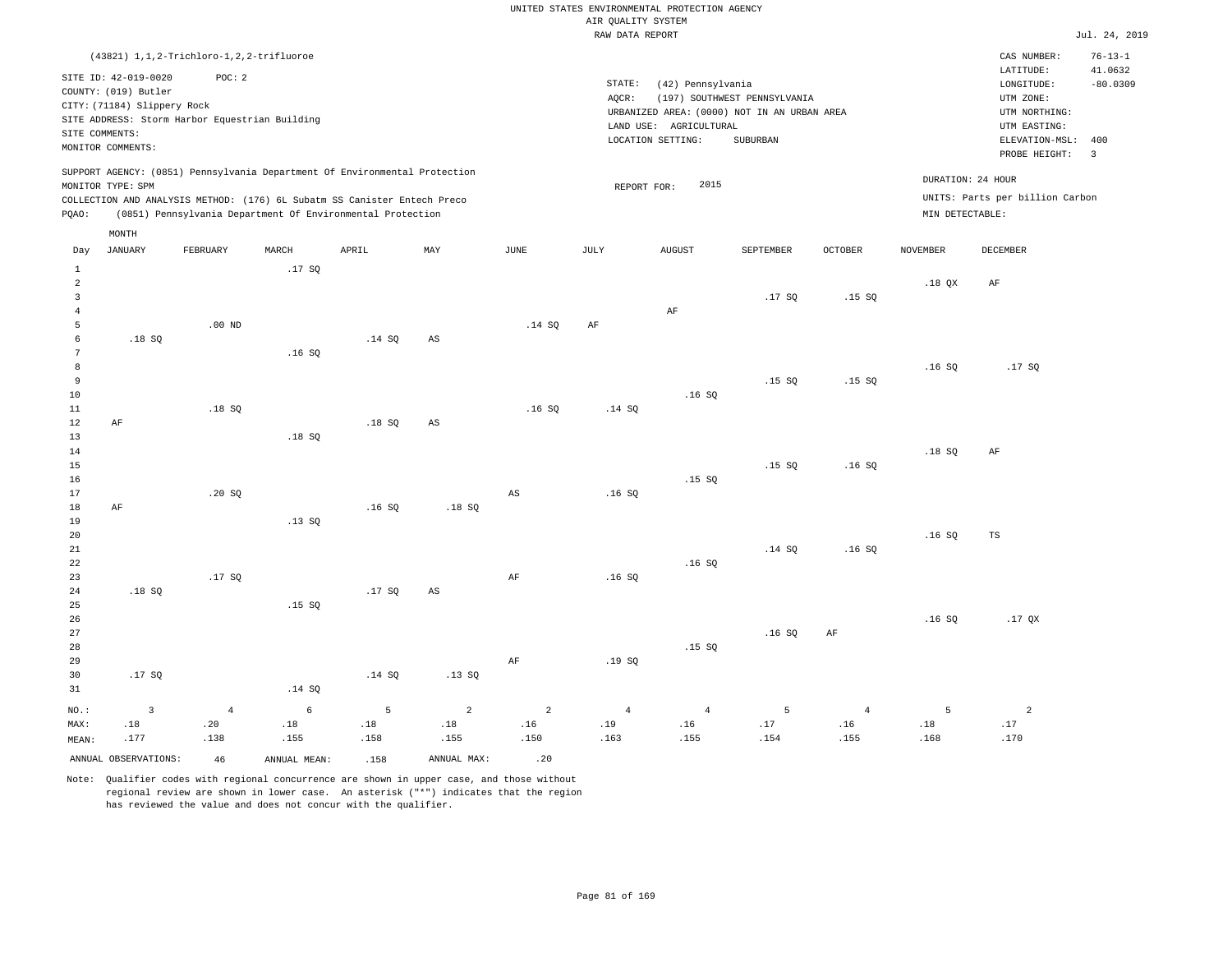|                 | (43823) Dichlorodifluoromethane |                         |                                                                            |                        |             |                |                        |                        |                                             |                        |                        | CAS NUMBER:<br>LATITUDE:        | $75 - 71 - 8$<br>41.0632 |
|-----------------|---------------------------------|-------------------------|----------------------------------------------------------------------------|------------------------|-------------|----------------|------------------------|------------------------|---------------------------------------------|------------------------|------------------------|---------------------------------|--------------------------|
|                 | SITE ID: 42-019-0020            | POC: 2                  |                                                                            |                        |             |                | STATE:                 | (42) Pennsylvania      |                                             |                        |                        | LONGITUDE:                      | $-80.0309$               |
|                 | COUNTY: (019) Butler            |                         |                                                                            |                        |             |                | AQCR:                  |                        | (197) SOUTHWEST PENNSYLVANIA                |                        |                        | UTM ZONE:                       |                          |
|                 | CITY: (71184) Slippery Rock     |                         |                                                                            |                        |             |                |                        |                        | URBANIZED AREA: (0000) NOT IN AN URBAN AREA |                        |                        | UTM NORTHING:                   |                          |
|                 |                                 |                         | SITE ADDRESS: Storm Harbor Equestrian Building                             |                        |             |                |                        | LAND USE: AGRICULTURAL |                                             |                        |                        | UTM EASTING:                    |                          |
|                 | SITE COMMENTS:                  |                         |                                                                            |                        |             |                |                        | LOCATION SETTING:      | SUBURBAN                                    |                        |                        | ELEVATION-MSL:                  | 400                      |
|                 | MONITOR COMMENTS:               |                         |                                                                            |                        |             |                |                        |                        |                                             |                        |                        | PROBE HEIGHT:                   | $\overline{\mathbf{3}}$  |
|                 |                                 |                         | SUPPORT AGENCY: (0851) Pennsylvania Department Of Environmental Protection |                        |             |                |                        |                        |                                             |                        |                        | DURATION: 24 HOUR               |                          |
|                 | MONITOR TYPE: SPM               |                         |                                                                            |                        |             |                | REPORT FOR:            | 2013                   |                                             |                        |                        | UNITS: Parts per billion Carbon |                          |
| PQAO:           |                                 |                         | COLLECTION AND ANALYSIS METHOD: (176) 6L SUBATM SS CANISTER ENTECH PRECO   |                        |             |                |                        |                        |                                             |                        | MIN DETECTABLE:        |                                 |                          |
|                 |                                 |                         | (0851) Pennsylvania Department Of Environmental Protection                 |                        |             |                |                        |                        |                                             |                        |                        |                                 |                          |
|                 | MONTH                           |                         |                                                                            |                        |             |                |                        |                        |                                             |                        |                        |                                 |                          |
| Day             | <b>JANUARY</b>                  | FEBRUARY                | MARCH                                                                      | APRIL                  | MAY         | <b>JUNE</b>    | JULY                   | <b>AUGUST</b>          | SEPTEMBER                                   | <b>OCTOBER</b>         | <b>NOVEMBER</b>        | DECEMBER                        |                          |
| $\mathbf{1}$    |                                 |                         |                                                                            |                        |             |                |                        |                        | .61                                         | $_{\rm AS}$            |                        |                                 |                          |
| $\overline{a}$  |                                 |                         |                                                                            |                        |             |                |                        | AF                     |                                             |                        |                        |                                 |                          |
| $\overline{3}$  |                                 | .61                     |                                                                            |                        |             | TS             | .55                    |                        |                                             |                        |                        |                                 |                          |
| $\overline{4}$  | AF                              |                         |                                                                            | .53                    | .62         |                |                        |                        |                                             |                        |                        |                                 |                          |
| 5               |                                 |                         | .60                                                                        |                        |             |                |                        |                        |                                             |                        |                        |                                 |                          |
| 6               |                                 |                         |                                                                            |                        |             |                |                        |                        |                                             |                        | $\mathbb{A}\mathbb{S}$ | .64                             |                          |
| $7\phantom{.0}$ |                                 |                         |                                                                            |                        |             |                |                        |                        | .64                                         | $\mathbb{A}\mathbb{S}$ |                        |                                 |                          |
| 8               |                                 |                         |                                                                            |                        |             |                |                        | $\rm AF$               |                                             |                        |                        |                                 |                          |
| 9               |                                 | $\rm{AF}$               |                                                                            |                        |             | .56            | AF                     |                        |                                             |                        |                        |                                 |                          |
| 10              | .58                             |                         |                                                                            | $\mathbb{A}\mathbb{S}$ | .62         |                |                        |                        |                                             |                        |                        |                                 |                          |
| $11\,$          |                                 |                         | .43                                                                        |                        |             |                |                        |                        |                                             |                        |                        |                                 |                          |
| 12              |                                 |                         |                                                                            |                        |             |                |                        |                        |                                             |                        | .72                    | .69                             |                          |
| 13              |                                 |                         |                                                                            |                        |             |                |                        |                        | .66                                         | $_{\rm AS}$            |                        |                                 |                          |
| 14              |                                 |                         |                                                                            |                        |             |                |                        | .27 <sub>5</sub>       |                                             |                        |                        |                                 |                          |
| 15              |                                 | AF                      |                                                                            |                        |             | .55            | AF                     |                        |                                             |                        |                        |                                 |                          |
| 16<br>17        | AS                              |                         | .59                                                                        | .53                    | .63         |                |                        |                        |                                             |                        |                        |                                 |                          |
| 18              |                                 |                         |                                                                            |                        |             |                |                        |                        |                                             |                        | $\rm{AF}$              | $\mathbb{A}\mathbb{S}$          |                          |
| 19              |                                 |                         |                                                                            |                        |             |                |                        |                        | AS                                          | $_{\rm AS}$            |                        |                                 |                          |
| 20              |                                 |                         |                                                                            |                        |             |                |                        | $_{\rm AS}$            |                                             |                        |                        |                                 |                          |
| 21              |                                 | .60                     |                                                                            |                        |             | .55            | .55                    |                        |                                             |                        |                        |                                 |                          |
| $2\sqrt{2}$     | AF                              |                         |                                                                            | $\rm{AF}$              | .57         |                |                        |                        |                                             |                        |                        |                                 |                          |
| 23              |                                 |                         | AF                                                                         |                        |             |                |                        |                        |                                             |                        |                        |                                 |                          |
| 24              |                                 |                         |                                                                            |                        |             |                |                        |                        |                                             |                        | AF                     | .71                             |                          |
| 25              |                                 |                         |                                                                            |                        |             |                |                        |                        | AS                                          | .64                    |                        |                                 |                          |
| 26              |                                 |                         |                                                                            |                        |             |                |                        | AF                     |                                             |                        |                        |                                 |                          |
| 27              |                                 | .62                     |                                                                            |                        |             | .56            | $\mathbb{A}\mathbb{S}$ | $_{\rm AS}$            |                                             |                        |                        |                                 |                          |
| 28              | .46                             |                         |                                                                            | .64                    | .67         |                |                        |                        |                                             |                        |                        |                                 |                          |
| 29              |                                 |                         | .62                                                                        |                        |             |                |                        |                        |                                             |                        |                        |                                 |                          |
| 30              |                                 |                         |                                                                            |                        |             |                |                        |                        |                                             |                        | .56                    | .65                             |                          |
| 31              |                                 |                         |                                                                            |                        |             |                |                        |                        |                                             | .51                    |                        |                                 |                          |
| NO.:            | 2                               | $\overline{\mathbf{3}}$ | $\overline{4}$                                                             | $\overline{3}$         | 5           | $\overline{4}$ | $\overline{a}$         | $1\,$                  | $\overline{3}$                              | 2                      | 2                      | $\overline{4}$                  |                          |
| MAX:            | .58                             | .62                     | .62                                                                        | .64                    | .67         | .56            | .55                    | .27                    | .66                                         | .64                    | .72                    | .71                             |                          |
| MEAN:           | .520                            | .610                    | .560                                                                       | .567                   | .622        | .555           | .550                   | .270                   | .637                                        | .575                   | .640                   | .673                            |                          |
|                 | ANNUAL OBSERVATIONS:            | 35                      | ANNUAL MEAN:                                                               | .587                   | ANNUAL MAX: | .72            |                        |                        |                                             |                        |                        |                                 |                          |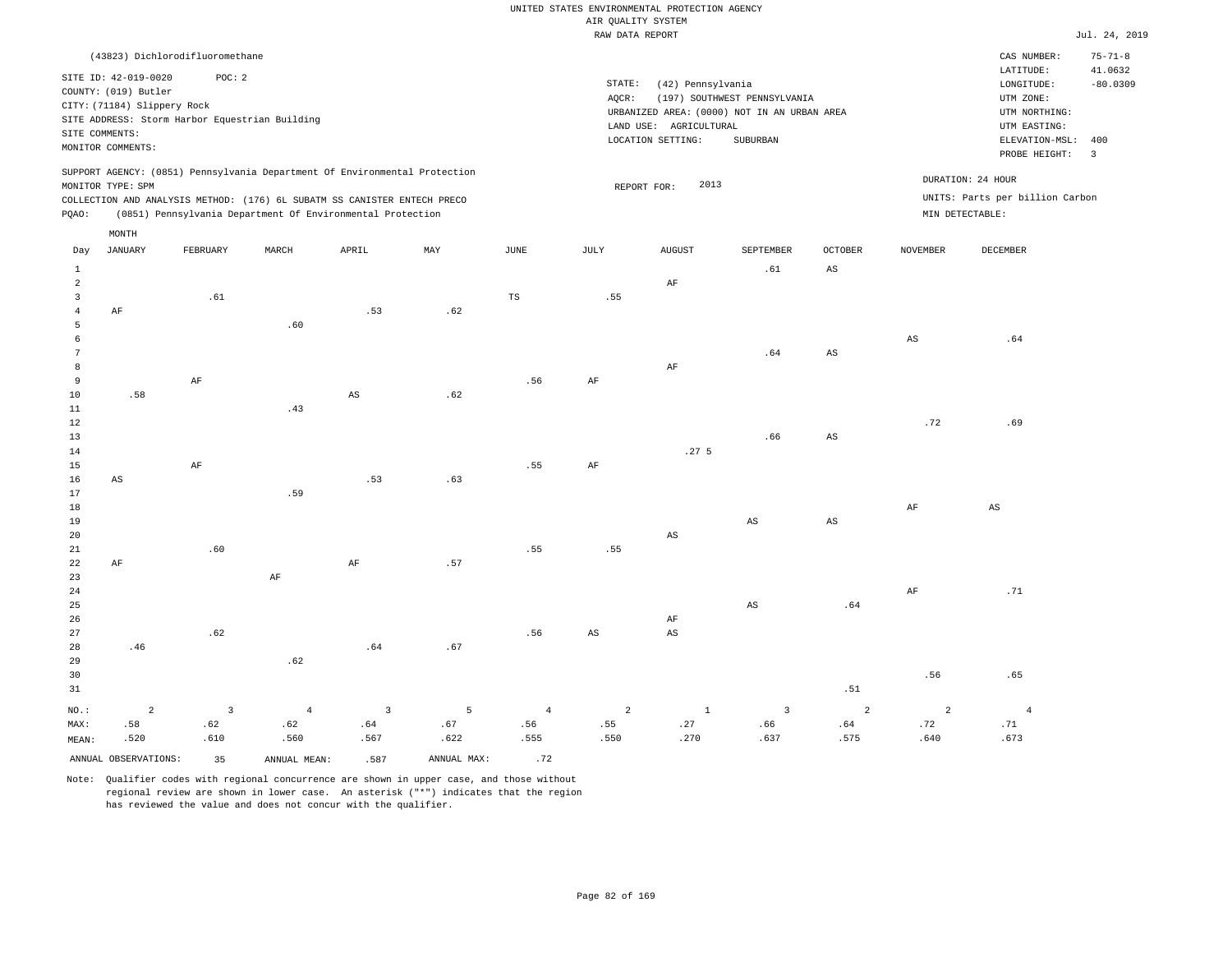|               |                             |                                                |       |                                                                            |     |      | RAW DATA REPORT  |                        |                                             |                |          |                                 | Jul. 24, 2019           |
|---------------|-----------------------------|------------------------------------------------|-------|----------------------------------------------------------------------------|-----|------|------------------|------------------------|---------------------------------------------|----------------|----------|---------------------------------|-------------------------|
|               |                             | (43823) Dichlorodifluoromethane                |       |                                                                            |     |      |                  |                        |                                             |                |          | CAS NUMBER:                     | $75 - 71 - 8$           |
|               | SITE ID: 42-019-0020        | POC: 2                                         |       |                                                                            |     |      | STATE:           |                        |                                             |                |          | LATITUDE:                       | 41.0632                 |
|               | COUNTY: (019) Butler        |                                                |       |                                                                            |     |      | AOCR:            | (42) Pennsylvania      | (197) SOUTHWEST PENNSYLVANIA                |                |          | LONGITUDE:<br>UTM ZONE:         | $-80.0309$              |
|               | CITY: (71184) Slippery Rock |                                                |       |                                                                            |     |      |                  |                        | URBANIZED AREA: (0000) NOT IN AN URBAN AREA |                |          | UTM NORTHING:                   |                         |
|               |                             | SITE ADDRESS: Storm Harbor Equestrian Building |       |                                                                            |     |      |                  | LAND USE: AGRICULTURAL |                                             |                |          | UTM EASTING:                    |                         |
|               | SITE COMMENTS:              |                                                |       |                                                                            |     |      |                  | LOCATION SETTING:      | SUBURBAN                                    |                |          | ELEVATION-MSL:                  | 400                     |
|               | MONITOR COMMENTS:           |                                                |       |                                                                            |     |      |                  |                        |                                             |                |          | PROBE HEIGHT:                   | $\overline{\mathbf{3}}$ |
|               |                             |                                                |       | SUPPORT AGENCY: (0851) Pennsylvania Department Of Environmental Protection |     |      |                  |                        |                                             |                |          |                                 |                         |
|               | MONITOR TYPE: SPM           |                                                |       |                                                                            |     |      |                  | 2014<br>REPORT FOR:    |                                             |                |          | DURATION: 24 HOUR               |                         |
|               |                             |                                                |       | COLLECTION AND ANALYSIS METHOD: (176) 6L SUBATM SS CANISTER ENTECH PRECO   |     |      |                  |                        |                                             |                |          | UNITS: Parts per billion Carbon |                         |
| POAO:         |                             |                                                |       | (0851) Pennsylvania Department Of Environmental Protection                 |     |      |                  |                        |                                             |                |          | MIN DETECTABLE:                 |                         |
|               | MONTH                       |                                                |       |                                                                            |     |      |                  |                        |                                             |                |          |                                 |                         |
|               |                             |                                                |       |                                                                            |     |      |                  |                        |                                             |                |          |                                 |                         |
| Day           | JANUARY                     | FEBRUARY                                       | MARCH | APRIL                                                                      | MAY | JUNE | JULY             | AUGUST                 | SEPTEMBER                                   | <b>OCTOBER</b> | NOVEMBER | <b>DECEMBER</b>                 |                         |
| $\mathbf{1}$  |                             |                                                |       |                                                                            |     |      |                  |                        |                                             |                | .54      | .59                             |                         |
| $\mathcal{L}$ |                             |                                                |       |                                                                            |     |      |                  |                        | .58                                         | AF             |          |                                 |                         |
| 3             |                             |                                                |       |                                                                            |     |      |                  | .51                    |                                             |                |          |                                 |                         |
|               |                             | AS                                             |       |                                                                            |     | .55  | AF               |                        |                                             |                |          |                                 |                         |
| 5             | .59                         |                                                | .58   | .395                                                                       | .59 |      |                  |                        |                                             |                |          |                                 |                         |
|               |                             |                                                |       |                                                                            |     |      |                  |                        |                                             |                | .41      | .59                             |                         |
| 8             |                             |                                                |       |                                                                            |     |      |                  |                        | .56                                         | .61            |          |                                 |                         |
| 9             |                             |                                                |       |                                                                            |     |      |                  | AF                     |                                             |                |          |                                 |                         |
| 10            |                             | AF                                             |       |                                                                            |     | .53  | .30 <sub>5</sub> |                        |                                             |                |          |                                 |                         |
| 11            | .60                         |                                                |       | $.46$ QX                                                                   | .57 |      |                  |                        |                                             |                |          |                                 |                         |
| 12            |                             |                                                | .59   |                                                                            |     |      |                  |                        |                                             |                |          |                                 |                         |
| 13            |                             |                                                |       |                                                                            |     |      |                  |                        |                                             |                | .62      | .56                             |                         |
| 14            |                             |                                                |       |                                                                            |     |      |                  |                        | .49                                         | .54            |          |                                 |                         |

| 15     |          |     |       |        |     |     |      | .53 |     |     |     |     |
|--------|----------|-----|-------|--------|-----|-----|------|-----|-----|-----|-----|-----|
| 16     |          | .48 |       |        |     | .70 | .805 |     |     |     |     |     |
| $17\,$ | .58      |     |       | 1.80 5 | .54 |     |      |     |     |     |     |     |
| $18\,$ |          |     | .51   |        |     |     |      |     |     |     |     |     |
| 19     |          |     |       |        |     |     |      |     |     |     | .55 | .57 |
| 20     |          |     |       |        |     |     |      |     | AS  | .57 |     |     |
| $21\,$ |          |     |       |        |     |     |      | .52 |     |     |     |     |
| 22     |          | .56 |       |        |     | AS  | AF   |     |     |     |     |     |
| 23     | $.00$ ND |     |       | .66    | AF  |     |      |     |     |     |     |     |
| 24     |          |     | .78 5 |        |     |     |      |     |     |     |     |     |
| $25\,$ |          |     |       |        |     |     |      |     |     |     | .53 | .56 |
| $26\,$ |          |     |       |        |     |     |      |     | .56 | .53 |     |     |
| 27     |          |     |       |        |     |     |      | .60 |     |     |     |     |

| 28    |      | .49                                 |        |                   |      | $.74\,5$ | .68  |      |      |      |      |      |
|-------|------|-------------------------------------|--------|-------------------|------|----------|------|------|------|------|------|------|
| 29    | .64  |                                     |        | .72               | .64  |          |      |      |      |      |      |      |
| 30    |      |                                     | .51 QX |                   |      |          |      |      |      |      |      |      |
| 31    |      |                                     |        |                   |      |          |      |      |      |      |      | .58  |
| NO.:  |      | $5 \qquad \qquad 3 \qquad \qquad 5$ |        | $5$ 4 4 3 4 4 4 4 |      |          |      |      |      |      | 5    | - 6  |
| MAX:  | .64  | .56                                 | .78    | 1.80              | .64  | .74      | .80  | .60  | .58  | .61  | .62  | .59  |
| MEAN: | .482 | .510                                | .594   | .806              | .585 | .630     | .593 | .540 | .548 | .563 | .530 | .575 |
|       |      |                                     |        |                   |      |          |      |      |      |      |      |      |

ANNUAL OBSERVATIONS: 52 ANNUAL MEAN: .582 ANNUAL MAX: 1.80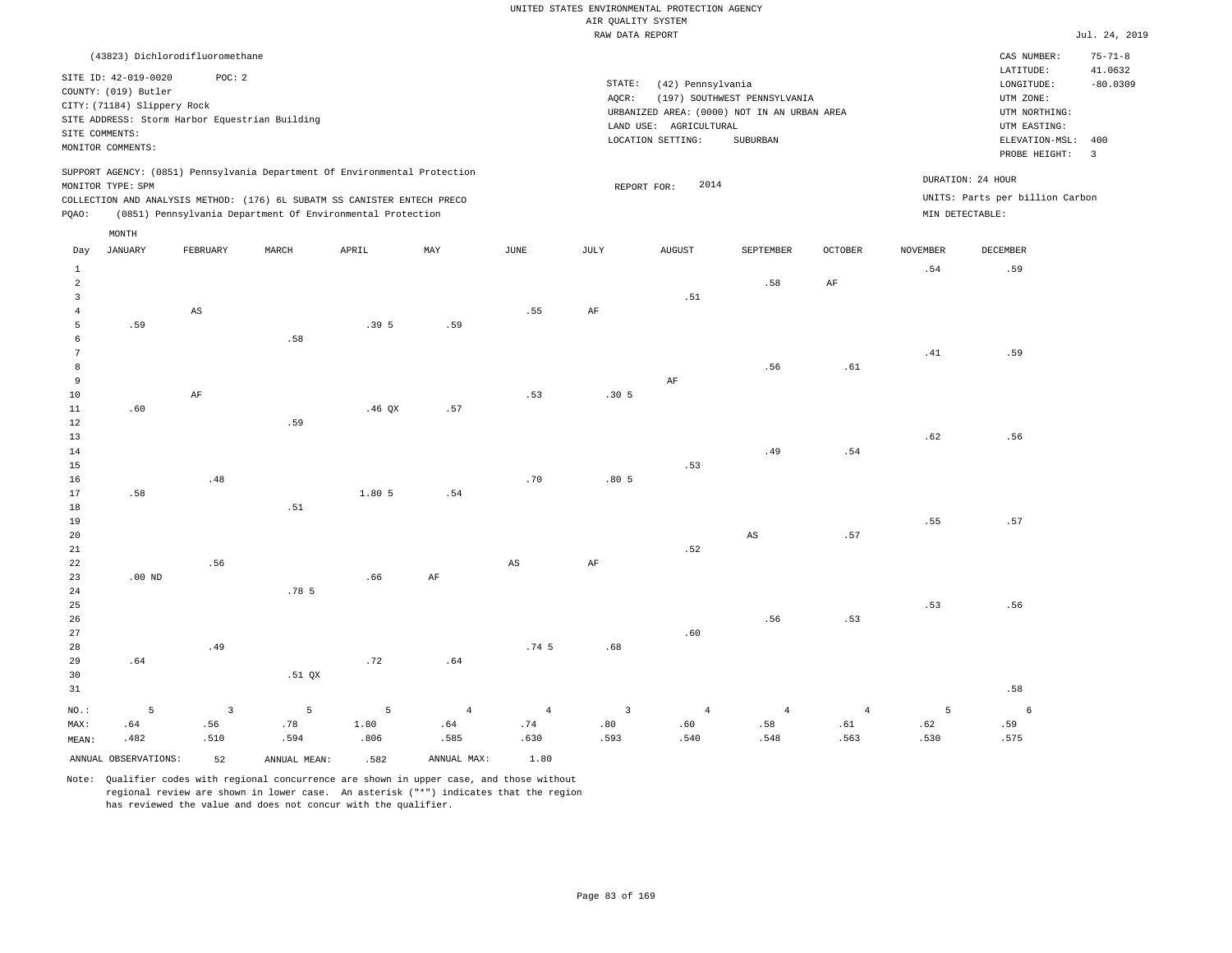|                     |                             |                                                |       |                                                                                                                                        |                        |             | RAW DATA REPORT |                        |                                             |                |                 |                                 | Jul. 24, 2019           |
|---------------------|-----------------------------|------------------------------------------------|-------|----------------------------------------------------------------------------------------------------------------------------------------|------------------------|-------------|-----------------|------------------------|---------------------------------------------|----------------|-----------------|---------------------------------|-------------------------|
|                     |                             | (43823) Dichlorodifluoromethane                |       |                                                                                                                                        |                        |             |                 |                        |                                             |                |                 | CAS NUMBER:                     | $75 - 71 - 8$           |
|                     | SITE ID: 42-019-0020        | POC: 2                                         |       |                                                                                                                                        |                        |             |                 |                        |                                             |                |                 | LATITUDE:                       | 41.0632                 |
|                     | COUNTY: (019) Butler        |                                                |       |                                                                                                                                        |                        |             | STATE:          | (42) Pennsylvania      |                                             |                |                 | LONGITUDE:                      | $-80.0309$              |
|                     | CITY: (71184) Slippery Rock |                                                |       |                                                                                                                                        |                        |             | AQCR:           |                        | (197) SOUTHWEST PENNSYLVANIA                |                |                 | UTM ZONE:                       |                         |
|                     |                             | SITE ADDRESS: Storm Harbor Equestrian Building |       |                                                                                                                                        |                        |             |                 |                        | URBANIZED AREA: (0000) NOT IN AN URBAN AREA |                |                 | UTM NORTHING:                   |                         |
|                     | SITE COMMENTS:              |                                                |       |                                                                                                                                        |                        |             |                 | LAND USE: AGRICULTURAL |                                             |                |                 | UTM EASTING:                    |                         |
|                     | MONITOR COMMENTS:           |                                                |       |                                                                                                                                        |                        |             |                 | LOCATION SETTING:      | SUBURBAN                                    |                |                 | ELEVATION-MSL:                  | 400                     |
|                     |                             |                                                |       |                                                                                                                                        |                        |             |                 |                        |                                             |                |                 | PROBE HEIGHT:                   | $\overline{\mathbf{3}}$ |
|                     |                             |                                                |       | SUPPORT AGENCY: (0851) Pennsylvania Department Of Environmental Protection                                                             |                        |             |                 | 2015                   |                                             |                |                 | DURATION: 24 HOUR               |                         |
|                     | MONITOR TYPE: SPM           |                                                |       |                                                                                                                                        |                        |             |                 | REPORT FOR:            |                                             |                |                 | UNITS: Parts per billion Carbon |                         |
| PQAO:               |                             |                                                |       | COLLECTION AND ANALYSIS METHOD: (176) 6L SUBATM SS CANISTER ENTECH PRECO<br>(0851) Pennsylvania Department Of Environmental Protection |                        |             |                 |                        |                                             |                | MIN DETECTABLE: |                                 |                         |
|                     |                             |                                                |       |                                                                                                                                        |                        |             |                 |                        |                                             |                |                 |                                 |                         |
| Day                 | MONTH<br>JANUARY            | FEBRUARY                                       | MARCH | APRIL                                                                                                                                  | MAY                    | JUNE        | JULY            | <b>AUGUST</b>          | SEPTEMBER                                   | <b>OCTOBER</b> | <b>NOVEMBER</b> | DECEMBER                        |                         |
|                     |                             |                                                |       |                                                                                                                                        |                        |             |                 |                        |                                             |                |                 |                                 |                         |
| $\mathbf{1}$        |                             |                                                | .57   |                                                                                                                                        |                        |             |                 |                        |                                             |                |                 |                                 |                         |
| $\overline{a}$<br>3 |                             |                                                |       |                                                                                                                                        |                        |             |                 |                        |                                             |                | $.63$ QX        | AF                              |                         |
| $\overline{4}$      |                             |                                                |       |                                                                                                                                        |                        |             |                 | AF                     | .61                                         | .54            |                 |                                 |                         |
| 5                   |                             | .63                                            |       |                                                                                                                                        |                        | .60         | AF              |                        |                                             |                |                 |                                 |                         |
| 6                   | .60                         |                                                |       | .27 <sub>5</sub>                                                                                                                       | AS                     |             |                 |                        |                                             |                |                 |                                 |                         |
| 7                   |                             |                                                | .50   |                                                                                                                                        |                        |             |                 |                        |                                             |                |                 |                                 |                         |
| 8                   |                             |                                                |       |                                                                                                                                        |                        |             |                 |                        |                                             |                | .53             | .52                             |                         |
| 9                   |                             |                                                |       |                                                                                                                                        |                        |             |                 |                        | .54                                         | .58            |                 |                                 |                         |
| 10                  |                             |                                                |       |                                                                                                                                        |                        |             |                 | .58                    |                                             |                |                 |                                 |                         |
| 11                  |                             | .63                                            |       |                                                                                                                                        |                        | .61         | .56             |                        |                                             |                |                 |                                 |                         |
| 12                  | AF                          |                                                |       | .58                                                                                                                                    | AS                     |             |                 |                        |                                             |                |                 |                                 |                         |
| 13                  |                             |                                                | .49   |                                                                                                                                        |                        |             |                 |                        |                                             |                |                 |                                 |                         |
| 14                  |                             |                                                |       |                                                                                                                                        |                        |             |                 |                        |                                             |                | .60             | AF                              |                         |
| 15                  |                             |                                                |       |                                                                                                                                        |                        |             |                 |                        | .50                                         | .60            |                 |                                 |                         |
| 16                  |                             |                                                |       |                                                                                                                                        |                        |             |                 | .58                    |                                             |                |                 |                                 |                         |
| 17                  |                             | .67                                            |       |                                                                                                                                        |                        | $_{\rm AS}$ | .60             |                        |                                             |                |                 |                                 |                         |
| 18                  | AF                          |                                                |       | .58                                                                                                                                    | .63                    |             |                 |                        |                                             |                |                 |                                 |                         |
| 19                  |                             |                                                | .205  |                                                                                                                                        |                        |             |                 |                        |                                             |                |                 |                                 |                         |
| 20                  |                             |                                                |       |                                                                                                                                        |                        |             |                 |                        |                                             |                | .57             | TS                              |                         |
| 21                  |                             |                                                |       |                                                                                                                                        |                        |             |                 |                        | .50                                         | .48            |                 |                                 |                         |
| 22                  |                             |                                                |       |                                                                                                                                        |                        |             |                 | .60                    |                                             |                |                 |                                 |                         |
| 23                  |                             | .60                                            |       |                                                                                                                                        |                        | $\rm{AF}$   | .63             |                        |                                             |                |                 |                                 |                         |
| 24                  | .59                         |                                                |       | .57                                                                                                                                    | $\mathbb{A}\mathbb{S}$ |             |                 |                        |                                             |                |                 |                                 |                         |
| 25                  |                             |                                                | .42   |                                                                                                                                        |                        |             |                 |                        |                                             |                |                 |                                 |                         |
| 26                  |                             |                                                |       |                                                                                                                                        |                        |             |                 |                        |                                             |                | .55             | $.58$ QX                        |                         |
| 27                  |                             |                                                |       |                                                                                                                                        |                        |             |                 |                        | .55                                         | AF             |                 |                                 |                         |
| 28                  |                             |                                                |       |                                                                                                                                        |                        |             |                 | .60                    |                                             |                |                 |                                 |                         |

29 30 31 .58 NO.: MAX: MEAN: 3 .60 .590 .22 5 .46 .56 AF .66 4 .67 .633 6 .57 .400 5 .58 .492 2 .63 .595 2 .61 .605 4 .66 .613 4 .60 .590 5 .61 .540 4 .60 .550 5 .63 .576 .58 .550 ANNUAL OBSERVATIONS:  $46$  ANNUAL MEAN: .549 ANNUAL MAX: .67

Note: Qualifier codes with regional concurrence are shown in upper case, and those without regional review are shown in lower case. An asterisk ("\*") indicates that the region has reviewed the value and does not concur with the qualifier.

2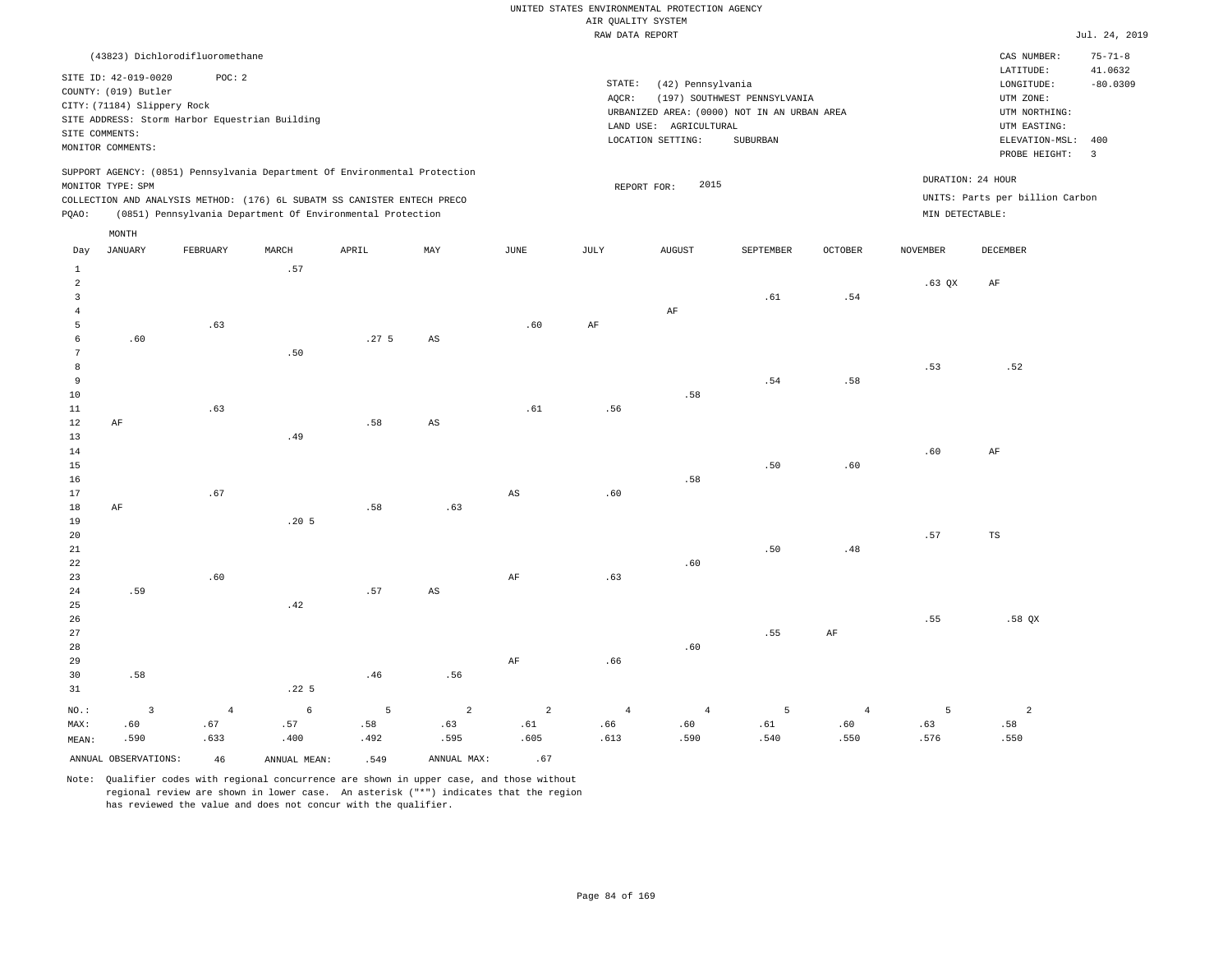|                |                                                |          |                   |                                                                            |                   |                   | RAW DATA REPORT   |                        |                                             |                        |                        |                                 | Jul. 24, 2019  |
|----------------|------------------------------------------------|----------|-------------------|----------------------------------------------------------------------------|-------------------|-------------------|-------------------|------------------------|---------------------------------------------|------------------------|------------------------|---------------------------------|----------------|
|                | (43824) Trichloroethylene                      |          |                   |                                                                            |                   |                   |                   |                        |                                             |                        |                        | CAS NUMBER:                     | $79 - 01 - 6$  |
|                |                                                |          |                   |                                                                            |                   |                   |                   |                        |                                             |                        |                        | LATITUDE:                       | 41.0632        |
|                | SITE ID: 42-019-0020                           | POC: 2   |                   |                                                                            |                   |                   | STATE:            | (42) Pennsylvania      |                                             |                        |                        | LONGITUDE:                      | $-80.0309$     |
|                | COUNTY: (019) Butler                           |          |                   |                                                                            |                   |                   | AQCR:             |                        | (197) SOUTHWEST PENNSYLVANIA                |                        |                        | UTM ZONE:                       |                |
|                | CITY: (71184) Slippery Rock                    |          |                   |                                                                            |                   |                   |                   |                        | URBANIZED AREA: (0000) NOT IN AN URBAN AREA |                        |                        | UTM NORTHING:                   |                |
|                | SITE ADDRESS: Storm Harbor Equestrian Building |          |                   |                                                                            |                   |                   |                   | LAND USE: AGRICULTURAL |                                             |                        |                        | UTM EASTING:                    |                |
|                | SITE COMMENTS:<br>MONITOR COMMENTS:            |          |                   |                                                                            |                   |                   |                   | LOCATION SETTING:      | SUBURBAN                                    |                        |                        | ELEVATION-MSL:                  | 400            |
|                |                                                |          |                   |                                                                            |                   |                   |                   |                        |                                             |                        |                        | PROBE HEIGHT:                   | $\overline{3}$ |
|                |                                                |          |                   | SUPPORT AGENCY: (0851) Pennsylvania Department Of Environmental Protection |                   |                   |                   |                        |                                             |                        |                        |                                 |                |
|                | MONITOR TYPE: SPM                              |          |                   |                                                                            |                   |                   | REPORT FOR:       | 2013                   |                                             |                        |                        | DURATION: 24 HOUR               |                |
|                |                                                |          |                   | COLLECTION AND ANALYSIS METHOD: (176) 6L SUBATM SS CANISTER ENTECH PRECO   |                   |                   |                   |                        |                                             |                        |                        | UNITS: Parts per billion Carbon |                |
| PQAO:          |                                                |          |                   | (0851) Pennsylvania Department Of Environmental Protection                 |                   |                   |                   |                        |                                             |                        | MIN DETECTABLE:        |                                 |                |
|                | MONTH                                          |          |                   |                                                                            |                   |                   |                   |                        |                                             |                        |                        |                                 |                |
| Day            | <b>JANUARY</b>                                 | FEBRUARY | MARCH             | APRIL                                                                      | MAY               | JUNE              | JULY              | <b>AUGUST</b>          | SEPTEMBER                                   | OCTOBER                | NOVEMBER               | DECEMBER                        |                |
| $\,1\,$        |                                                |          |                   |                                                                            |                   |                   |                   |                        | $.00$ ND                                    | $\mathbb{A}\mathbb{S}$ |                        |                                 |                |
| 2              |                                                |          |                   |                                                                            |                   |                   |                   | AF                     |                                             |                        |                        |                                 |                |
| $\overline{3}$ |                                                | $.00$ ND |                   |                                                                            |                   | TS                | .00 <sub>ND</sub> |                        |                                             |                        |                        |                                 |                |
| $\overline{4}$ | AF                                             |          |                   | $.00$ ND                                                                   | $.00$ ND          |                   |                   |                        |                                             |                        |                        |                                 |                |
| -5             |                                                |          | .00 <sub>ND</sub> |                                                                            |                   |                   |                   |                        |                                             |                        |                        |                                 |                |
| 6              |                                                |          |                   |                                                                            |                   |                   |                   |                        |                                             |                        | $\mathbb{A}\mathbb{S}$ | $.00$ ND                        |                |
| 7              |                                                |          |                   |                                                                            |                   |                   |                   |                        | $.00$ ND                                    | $\mathbb{A}\mathbb{S}$ |                        |                                 |                |
| 8              |                                                |          |                   |                                                                            |                   |                   |                   | AF                     |                                             |                        |                        |                                 |                |
| $\overline{9}$ |                                                | $\rm AF$ |                   |                                                                            |                   | .00 <sub>ND</sub> | AF                |                        |                                             |                        |                        |                                 |                |
| 10             | $.00$ ND                                       |          |                   | $_{\rm AS}$                                                                | .00 <sub>ND</sub> |                   |                   |                        |                                             |                        |                        |                                 |                |
| 11             |                                                |          | $.00$ ND          |                                                                            |                   |                   |                   |                        |                                             |                        |                        |                                 |                |
| 12             |                                                |          |                   |                                                                            |                   |                   |                   |                        |                                             |                        | .00 <sub>ND</sub>      | $.00$ ND                        |                |
| 13<br>14       |                                                |          |                   |                                                                            |                   |                   |                   | .00CL                  | $.00$ ND                                    | $\mathbb{A}\mathbb{S}$ |                        |                                 |                |
| 15             |                                                | $\rm AF$ |                   |                                                                            |                   | .00 <sub>ND</sub> | AF                |                        |                                             |                        |                        |                                 |                |
| 16             | AS                                             |          |                   | $.00$ ND                                                                   | .00 <sub>ND</sub> |                   |                   |                        |                                             |                        |                        |                                 |                |
| 17             |                                                |          | $.00$ ND          |                                                                            |                   |                   |                   |                        |                                             |                        |                        |                                 |                |
| 18             |                                                |          |                   |                                                                            |                   |                   |                   |                        |                                             |                        | AF                     | $\mathbb{A}\mathbb{S}$          |                |
| 19             |                                                |          |                   |                                                                            |                   |                   |                   |                        | AS                                          | AS                     |                        |                                 |                |
| 20             |                                                |          |                   |                                                                            |                   |                   |                   | AS                     |                                             |                        |                        |                                 |                |
| 21             |                                                | $.00$ ND |                   |                                                                            |                   | $.00$ ND          | .00 <sub>ND</sub> |                        |                                             |                        |                        |                                 |                |
| 22             | AF                                             |          |                   | AF                                                                         | $.00$ ND          |                   |                   |                        |                                             |                        |                        |                                 |                |
| 23             |                                                |          | AF                |                                                                            |                   |                   |                   |                        |                                             |                        |                        |                                 |                |
| 24             |                                                |          |                   |                                                                            |                   |                   |                   |                        |                                             |                        | $\rm AF$               | $.00$ ND                        |                |
| 25             |                                                |          |                   |                                                                            |                   |                   |                   |                        | AS                                          | $.00$ ND               |                        |                                 |                |
| 26             |                                                |          |                   |                                                                            |                   |                   |                   | AF                     |                                             |                        |                        |                                 |                |
| 27             |                                                | $.00$ ND |                   |                                                                            |                   | .00 <sub>ND</sub> | $_{\rm AS}$       | $_{\rm AS}$            |                                             |                        |                        |                                 |                |
| 28             | $.00$ ND                                       |          |                   | .00 <sub>ND</sub>                                                          | $.00$ ND          |                   |                   |                        |                                             |                        |                        |                                 |                |
| 29             |                                                |          | $.00$ ND          |                                                                            |                   |                   |                   |                        |                                             |                        |                        |                                 |                |
| 30             |                                                |          |                   |                                                                            |                   |                   |                   |                        |                                             |                        | $.00$ ND               | $.00$ ND                        |                |
| 31             |                                                |          |                   |                                                                            |                   |                   |                   |                        |                                             | $.00$ ND               |                        |                                 |                |
| NO.:           | $\overline{a}$                                 | 3        | $\overline{4}$    | $\overline{3}$                                                             | 5                 | $\overline{4}$    | $\overline{a}$    | $1\,$                  | $\overline{3}$                              | $\overline{a}$         | $\overline{a}$         | $\,4\,$                         |                |
| MAX:           | 0.00                                           | 0.00     | 0.00              | 0.00                                                                       | 0.00              | 0.00              | 0.00              | 0.00                   | 0.00                                        | 0.00                   | 0.00                   | 0.00                            |                |
| MEAN:          | 0.000                                          | 0.000    | 0.000             | 0.000                                                                      | 0.000             | 0.000             | 0.000             | 0.000                  | 0.000                                       | 0.000                  | 0.000                  | 0.000                           |                |
|                | ANNUAL OBSERVATIONS:                           | 35       | ANNUAL MEAN:      | 0.000                                                                      | ANNUAL MAX:       | 0.00              |                   |                        |                                             |                        |                        |                                 |                |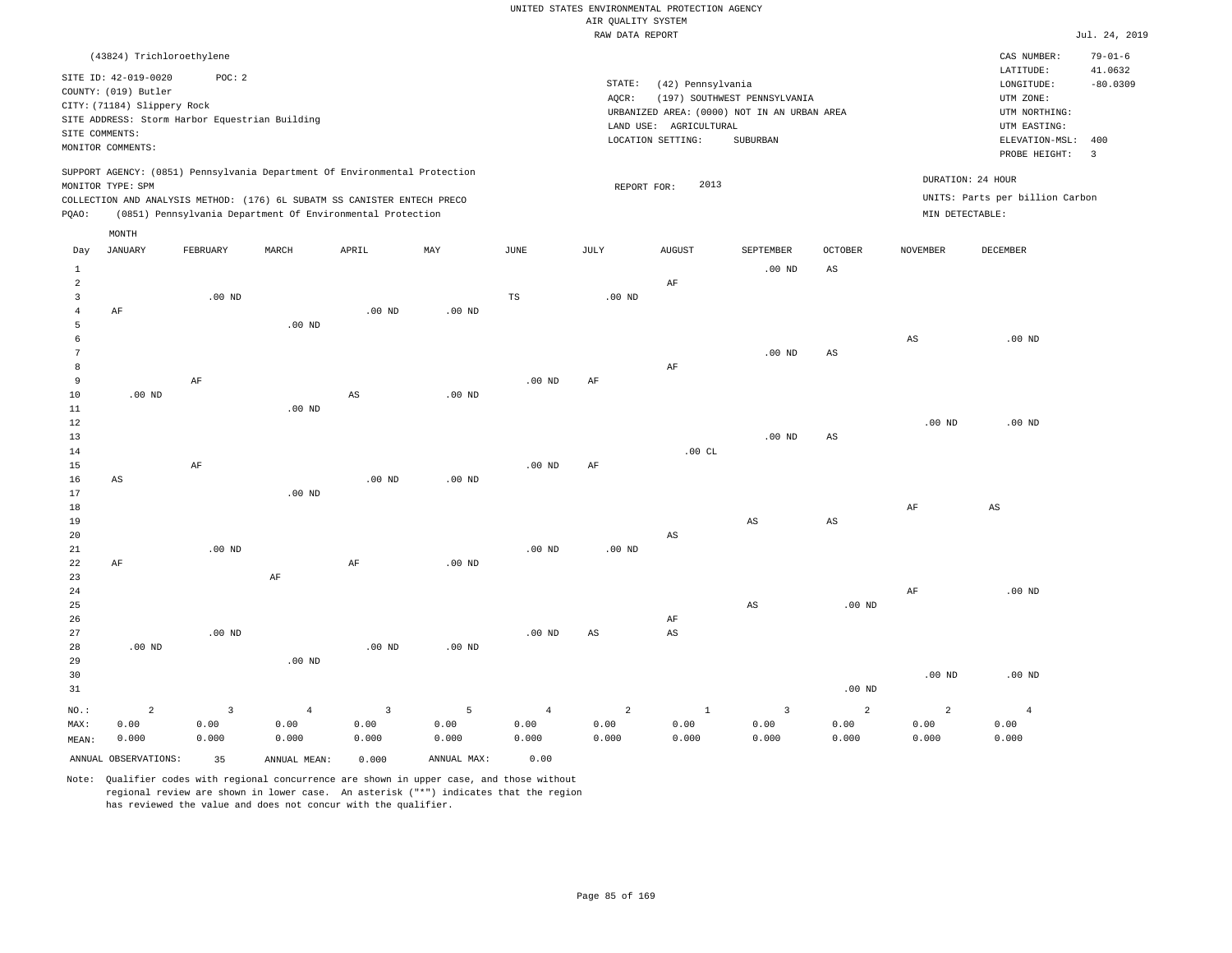|       | (43824) Trichloroethylene                                                                                          |                                                                                                                                        |       |       |                                                                            |          |      |                                                                                                                                       |                                          |                |                                      | CAS NUMBER:                                                                                                  | $79 - 01 - 6$              |
|-------|--------------------------------------------------------------------------------------------------------------------|----------------------------------------------------------------------------------------------------------------------------------------|-------|-------|----------------------------------------------------------------------------|----------|------|---------------------------------------------------------------------------------------------------------------------------------------|------------------------------------------|----------------|--------------------------------------|--------------------------------------------------------------------------------------------------------------|----------------------------|
|       | SITE ID: 42-019-0020<br>COUNTY: (019) Butler<br>CITY: (71184) Slippery Rock<br>SITE COMMENTS:<br>MONITOR COMMENTS: | POC:2<br>SITE ADDRESS: Storm Harbor Equestrian Building                                                                                |       |       |                                                                            |          |      | STATE:<br>(42) Pennsylvania<br>AQCR:<br>URBANIZED AREA: (0000) NOT IN AN URBAN AREA<br>AGRICULTURAL<br>LAND USE:<br>LOCATION SETTING: | (197) SOUTHWEST PENNSYLVANIA<br>SUBURBAN |                |                                      | LATITUDE:<br>LONGITUDE:<br>UTM ZONE:<br>UTM NORTHING:<br>UTM EASTING:<br>ELEVATION-MSL: 400<br>PROBE HEIGHT: | 41.0632<br>$-80.0309$<br>3 |
| PQAO: | MONITOR TYPE: SPM                                                                                                  | COLLECTION AND ANALYSIS METHOD: (176) 6L SUBATM SS CANISTER ENTECH PRECO<br>(0851) Pennsylvania Department Of Environmental Protection |       |       | SUPPORT AGENCY: (0851) Pennsylvania Department Of Environmental Protection |          |      | 2014<br>REPORT FOR:                                                                                                                   |                                          |                | DURATION: 24 HOUR<br>MIN DETECTABLE: | UNITS: Parts per billion Carbon                                                                              |                            |
|       | MONTH                                                                                                              |                                                                                                                                        |       |       |                                                                            |          |      |                                                                                                                                       |                                          |                |                                      |                                                                                                              |                            |
| Day   | JANUARY                                                                                                            | FEBRUARY                                                                                                                               | MARCH | APRIL | MAY                                                                        | JUNE     | JULY | <b>AUGUST</b>                                                                                                                         | SEPTEMBER                                | <b>OCTOBER</b> | <b>NOVEMBER</b>                      | DECEMBER                                                                                                     |                            |
|       |                                                                                                                    |                                                                                                                                        |       |       |                                                                            |          |      |                                                                                                                                       |                                          |                | $.00$ ND                             | $.00$ ND                                                                                                     |                            |
|       |                                                                                                                    |                                                                                                                                        |       |       |                                                                            |          |      |                                                                                                                                       | $.00$ ND                                 | AF             |                                      |                                                                                                              |                            |
|       |                                                                                                                    |                                                                                                                                        |       |       |                                                                            |          |      | $.00$ ND                                                                                                                              |                                          |                |                                      |                                                                                                              |                            |
|       |                                                                                                                    | AS                                                                                                                                     |       |       |                                                                            | $.00$ ND | AF   |                                                                                                                                       |                                          |                |                                      |                                                                                                              |                            |

 6 7 8 9 10 11 12 13 .00 ND AF .00 ND .00 ND .00 ND .00 ND .00 ND .00 ND AF .00 ND .00 ND .00 ND .00 ND .00 ND .00 ND

14 15 16 17 18 19 20 .00 ND .00 ND .00 ND .00 ND .00 ND .00 ND .00 ND .00 ND .00 ND AS .00 ND .34 .00 ND .00 ND

21 22 23 24 25 26 27 28 29 30 31 .00 ND .00 ND NO.: 5 .00 ND .00 ND .00 ND .00 ND .00 ND .00 ND AF .00 ND AS .00 ND AF .00 ND .00 ND .00 ND .00 ND .00 ND .00 ND .00 ND .00 ND 3 5 5 4 4 3 4 4 4 5 6

MAX: MEAN: 0.00 0.000 0.00 0.000 0.00 0.000 0.00 0.000 0.00 0.000 0.00 0.000 0.00 0.000 0.00 0.000 0.00 0.000 .34 .085 0.00 0.000 0.00 0.000 ANNUAL OBSERVATIONS:  $52$  ANNUAL MEAN: .007 ANNUAL MAX: .34

Note: Qualifier codes with regional concurrence are shown in upper case, and those without regional review are shown in lower case. An asterisk ("\*") indicates that the region has reviewed the value and does not concur with the qualifier.

.00 ND

.00 ND

5

.00 ND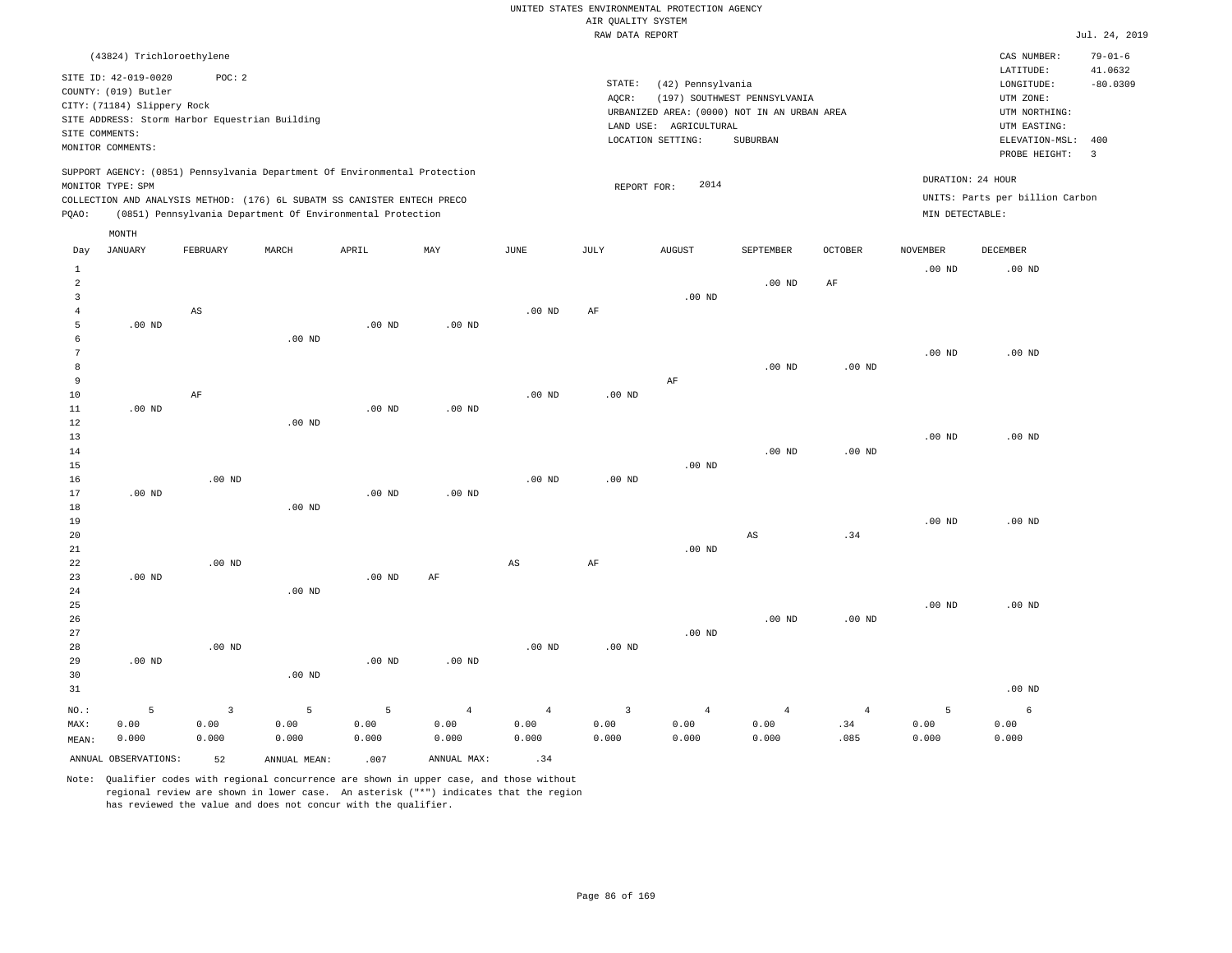|       |                             |                                                |          |                                                                                                                                                                                                                      |     |          | RAW DATA REPORT   |                                             |                              |                   |                 |                                                      | Jul. 24, 2019            |
|-------|-----------------------------|------------------------------------------------|----------|----------------------------------------------------------------------------------------------------------------------------------------------------------------------------------------------------------------------|-----|----------|-------------------|---------------------------------------------|------------------------------|-------------------|-----------------|------------------------------------------------------|--------------------------|
|       | (43824) Trichloroethylene   |                                                |          |                                                                                                                                                                                                                      |     |          |                   |                                             |                              |                   |                 | CAS NUMBER:                                          | $79 - 01 - 6$            |
|       | SITE ID: 42-019-0020        | POC: 2                                         |          |                                                                                                                                                                                                                      |     |          |                   |                                             |                              |                   |                 | LATITUDE:                                            | 41.0632                  |
|       | COUNTY: (019) Butler        |                                                |          |                                                                                                                                                                                                                      |     |          | STATE:            | (42) Pennsylvania                           |                              |                   |                 | LONGITUDE:                                           | $-80.0309$               |
|       | CITY: (71184) Slippery Rock |                                                |          |                                                                                                                                                                                                                      |     |          | AQCR:             |                                             | (197) SOUTHWEST PENNSYLVANIA |                   |                 | UTM ZONE:                                            |                          |
|       |                             | SITE ADDRESS: Storm Harbor Equestrian Building |          |                                                                                                                                                                                                                      |     |          |                   | URBANIZED AREA: (0000) NOT IN AN URBAN AREA |                              |                   |                 | UTM NORTHING:                                        |                          |
|       | SITE COMMENTS:              |                                                |          |                                                                                                                                                                                                                      |     |          |                   | LAND USE: AGRICULTURAL                      |                              |                   |                 | UTM EASTING:                                         |                          |
|       | MONITOR COMMENTS:           |                                                |          |                                                                                                                                                                                                                      |     |          |                   | LOCATION SETTING:                           | SUBURBAN                     |                   |                 | ELEVATION-MSL: 400                                   |                          |
|       |                             |                                                |          |                                                                                                                                                                                                                      |     |          |                   |                                             |                              |                   |                 | PROBE HEIGHT:                                        | $\overline{\phantom{a}}$ |
| PQAO: | MONITOR TYPE: SPM           |                                                |          | SUPPORT AGENCY: (0851) Pennsylvania Department Of Environmental Protection<br>COLLECTION AND ANALYSIS METHOD: (176) 6L SUBATM SS CANISTER ENTECH PRECO<br>(0851) Pennsylvania Department Of Environmental Protection |     |          |                   | 2015<br>REPORT FOR:                         |                              |                   | MIN DETECTABLE: | DURATION: 24 HOUR<br>UNITS: Parts per billion Carbon |                          |
|       | MONTH                       |                                                |          |                                                                                                                                                                                                                      |     |          |                   |                                             |                              |                   |                 |                                                      |                          |
| Day   | JANUARY                     | FEBRUARY                                       | MARCH    | APRIL                                                                                                                                                                                                                | MAY | JUNE     | JULY              | <b>AUGUST</b>                               | SEPTEMBER                    | <b>OCTOBER</b>    | <b>NOVEMBER</b> | DECEMBER                                             |                          |
|       |                             |                                                | $.00$ ND |                                                                                                                                                                                                                      |     |          |                   |                                             |                              |                   |                 |                                                      |                          |
|       |                             |                                                |          |                                                                                                                                                                                                                      |     |          |                   |                                             |                              |                   | $.00$ ND        | AF                                                   |                          |
| 3     |                             |                                                |          |                                                                                                                                                                                                                      |     |          |                   |                                             | $.00$ ND                     | $.00$ ND          |                 |                                                      |                          |
|       |                             |                                                |          |                                                                                                                                                                                                                      |     |          |                   | AF                                          |                              |                   |                 |                                                      |                          |
| 5     |                             | $.00$ ND                                       |          |                                                                                                                                                                                                                      |     | $.00$ ND | AF                |                                             |                              |                   |                 |                                                      |                          |
| 6     | .00 <sub>ND</sub>           |                                                |          | $.00$ ND                                                                                                                                                                                                             | AS  |          |                   |                                             |                              |                   |                 |                                                      |                          |
|       |                             |                                                | $.00$ ND |                                                                                                                                                                                                                      |     |          |                   |                                             |                              |                   |                 |                                                      |                          |
|       |                             |                                                |          |                                                                                                                                                                                                                      |     |          |                   |                                             |                              |                   | $.00$ ND        | $.00$ ND                                             |                          |
| 9     |                             |                                                |          |                                                                                                                                                                                                                      |     |          |                   |                                             | $.00$ ND                     | .00 <sub>ND</sub> |                 |                                                      |                          |
| 10    |                             |                                                |          |                                                                                                                                                                                                                      |     |          |                   | $.00$ ND                                    |                              |                   |                 |                                                      |                          |
| 11    |                             | $.00$ ND                                       |          |                                                                                                                                                                                                                      |     | $.00$ ND | .00 <sub>ND</sub> |                                             |                              |                   |                 |                                                      |                          |

| 12          | AF        |          |          | $.00$ ND | AS       |    |          |          |          |          |          |    |
|-------------|-----------|----------|----------|----------|----------|----|----------|----------|----------|----------|----------|----|
| 13          |           |          | $.00$ ND |          |          |    |          |          |          |          |          |    |
| 14          |           |          |          |          |          |    |          |          |          |          | $.00$ ND | AF |
| 15          |           |          |          |          |          |    |          |          | $.00$ ND | $.00$ ND |          |    |
| 16          |           |          |          |          |          |    |          | $.00$ ND |          |          |          |    |
| 17          |           | $.00$ ND |          |          |          | AS | $.00$ ND |          |          |          |          |    |
| 18          | $\rm{AF}$ |          |          | $.00$ ND | $.00$ ND |    |          |          |          |          |          |    |
| 19          |           |          | $.00$ ND |          |          |    |          |          |          |          |          |    |
| 20          |           |          |          |          |          |    |          |          |          |          | $.00$ ND | TS |
| 21          |           |          |          |          |          |    |          |          | $.00$ ND | $.00$ ND |          |    |
| $2\sqrt{2}$ |           |          |          |          |          |    |          | $.00$ ND |          |          |          |    |
| 23          |           | $.00$ ND |          |          |          | AF | $.00$ ND |          |          |          |          |    |

| 24   | $.00$ ND |      |          | $.00$ ND | AS       |      |                |                |          |      |          |          |
|------|----------|------|----------|----------|----------|------|----------------|----------------|----------|------|----------|----------|
| 25   |          |      | $.00$ ND |          |          |      |                |                |          |      |          |          |
| 26   |          |      |          |          |          |      |                |                |          |      | $.00$ ND | $.00$ ND |
| 27   |          |      |          |          |          |      |                |                | $.00$ ND | AF   |          |          |
| 28   |          |      |          |          |          |      |                | $.00$ ND       |          |      |          |          |
| 29   |          |      |          |          |          | AF   | $.00$ ND       |                |          |      |          |          |
| 30   | $.00$ ND |      |          | $.00$ ND | $.00$ ND |      |                |                |          |      |          |          |
| 31   |          |      | $.00$ ND |          |          |      |                |                |          |      |          |          |
| NO.: |          |      | $\circ$  | 5        | 2        | 2    | $\overline{4}$ | $\overline{4}$ |          | 4    |          |          |
| MAX: | 0.00     | 0.00 | 0.00     | 0.00     | 0.00     | 0.00 | 0.00           | 0.00           | 0.00     | 0.00 | 0.00     | 0.00     |

| MAX:  | 0.00                 | 0.00  | 0.00         | 0.00  | 0.00        | 0.00  | 0.00  | 0.00  | 0.00  | 0.00  | 0.00  | 0.00  |
|-------|----------------------|-------|--------------|-------|-------------|-------|-------|-------|-------|-------|-------|-------|
| MEAN: | 0.000                | 0.000 | 0.000        | 0.000 | 0.000       | 0.000 | 0.000 | 0.000 | 0.000 | 0.000 | 0.000 | 0.000 |
|       | ANNUAL OBSERVATIONS: | 46    | ANNUAL MEAN: | 0.000 | ANNUAL MAX: | 0.00  |       |       |       |       |       |       |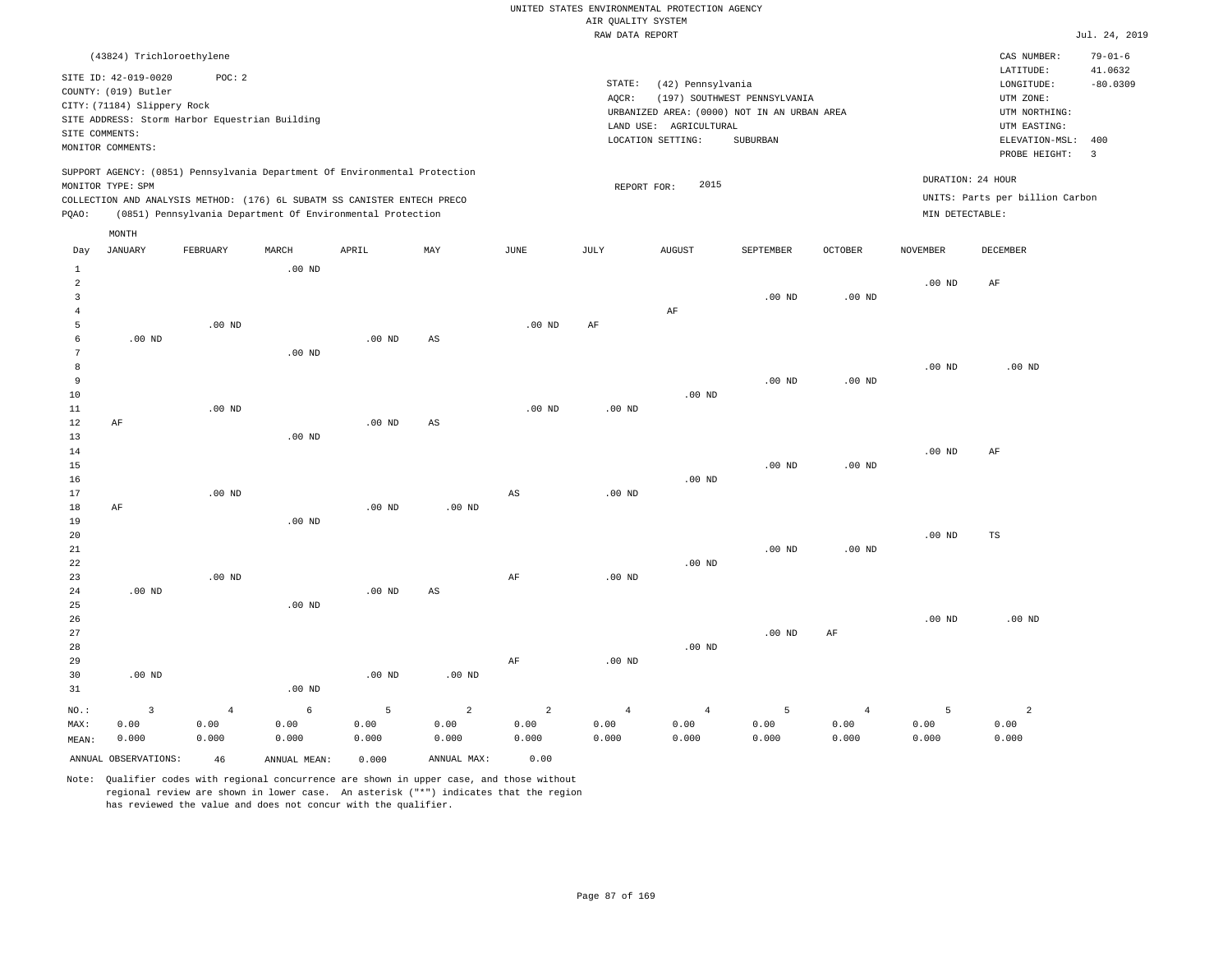|                |                                                                                                  |                                                          |                                                                                                                                        |                   |                   |                       | RAW DATA REPORT   |                                                                  |                                                                                         |                        |                   |                                                                                                              | Jul. 24, 2019                           |
|----------------|--------------------------------------------------------------------------------------------------|----------------------------------------------------------|----------------------------------------------------------------------------------------------------------------------------------------|-------------------|-------------------|-----------------------|-------------------|------------------------------------------------------------------|-----------------------------------------------------------------------------------------|------------------------|-------------------|--------------------------------------------------------------------------------------------------------------|-----------------------------------------|
|                | (43826) 1,1-Dichloroethylene                                                                     |                                                          |                                                                                                                                        |                   |                   |                       |                   |                                                                  |                                                                                         |                        |                   | CAS NUMBER:                                                                                                  | $75 - 35 - 4$                           |
| SITE COMMENTS: | SITE ID: 42-019-0020<br>COUNTY: (019) Butler<br>CITY: (71184) Slippery Rock<br>MONITOR COMMENTS: | POC: 2<br>SITE ADDRESS: Storm Harbor Equestrian Building |                                                                                                                                        |                   |                   |                       | STATE:<br>AQCR:   | (42) Pennsylvania<br>LAND USE: AGRICULTURAL<br>LOCATION SETTING: | (197) SOUTHWEST PENNSYLVANIA<br>URBANIZED AREA: (0000) NOT IN AN URBAN AREA<br>SUBURBAN |                        |                   | LATITUDE:<br>LONGITUDE:<br>UTM ZONE:<br>UTM NORTHING:<br>UTM EASTING:<br>ELEVATION-MSL: 400<br>PROBE HEIGHT: | 41.0632<br>$-80.0309$<br>$\overline{3}$ |
|                |                                                                                                  |                                                          | SUPPORT AGENCY: (0851) Pennsylvania Department Of Environmental Protection                                                             |                   |                   |                       |                   |                                                                  |                                                                                         |                        |                   | DURATION: 24 HOUR                                                                                            |                                         |
|                | MONITOR TYPE: SPM                                                                                |                                                          |                                                                                                                                        |                   |                   |                       | REPORT FOR:       | 2013                                                             |                                                                                         |                        |                   | UNITS: Parts per billion Carbon                                                                              |                                         |
| PQAO:          |                                                                                                  |                                                          | COLLECTION AND ANALYSIS METHOD: (176) 6L SUBATM SS CANISTER ENTECH PRECO<br>(0851) Pennsylvania Department Of Environmental Protection |                   |                   |                       |                   |                                                                  |                                                                                         |                        | MIN DETECTABLE:   |                                                                                                              |                                         |
|                |                                                                                                  |                                                          |                                                                                                                                        |                   |                   |                       |                   |                                                                  |                                                                                         |                        |                   |                                                                                                              |                                         |
| Day            | MONTH<br><b>JANUARY</b>                                                                          | FEBRUARY                                                 | MARCH                                                                                                                                  | APRIL             | MAY               | $\operatorname{JUNE}$ | JULY              | AUGUST                                                           | SEPTEMBER                                                                               | <b>OCTOBER</b>         | <b>NOVEMBER</b>   | DECEMBER                                                                                                     |                                         |
| $\mathbf{1}$   |                                                                                                  |                                                          |                                                                                                                                        |                   |                   |                       |                   |                                                                  | $.00$ ND                                                                                | $\mathbb{A}\mathbb{S}$ |                   |                                                                                                              |                                         |
| $\overline{a}$ |                                                                                                  |                                                          |                                                                                                                                        |                   |                   |                       |                   | AF                                                               |                                                                                         |                        |                   |                                                                                                              |                                         |
| $\overline{3}$ |                                                                                                  | $.00$ ND                                                 |                                                                                                                                        |                   |                   | $\mathbb{TS}$         | .00 <sub>ND</sub> |                                                                  |                                                                                         |                        |                   |                                                                                                              |                                         |
| $\overline{4}$ | AF                                                                                               |                                                          |                                                                                                                                        | $.00$ ND          | $.00$ ND          |                       |                   |                                                                  |                                                                                         |                        |                   |                                                                                                              |                                         |
| 5              |                                                                                                  |                                                          | $.00$ ND                                                                                                                               |                   |                   |                       |                   |                                                                  |                                                                                         |                        |                   |                                                                                                              |                                         |
| 6<br>7         |                                                                                                  |                                                          |                                                                                                                                        |                   |                   |                       |                   |                                                                  | $.00$ ND                                                                                | $_{\rm AS}$            | $_{\rm AS}$       | $.00$ ND                                                                                                     |                                         |
| 8              |                                                                                                  |                                                          |                                                                                                                                        |                   |                   |                       |                   | AF                                                               |                                                                                         |                        |                   |                                                                                                              |                                         |
| $\overline{9}$ |                                                                                                  | $\rm AF$                                                 |                                                                                                                                        |                   |                   | .00 <sub>ND</sub>     | AF                |                                                                  |                                                                                         |                        |                   |                                                                                                              |                                         |
| 10             | $.00$ ND                                                                                         |                                                          |                                                                                                                                        | $_{\rm AS}$       | $.00$ ND          |                       |                   |                                                                  |                                                                                         |                        |                   |                                                                                                              |                                         |
| $11\,$         |                                                                                                  |                                                          | $.00$ ND                                                                                                                               |                   |                   |                       |                   |                                                                  |                                                                                         |                        |                   |                                                                                                              |                                         |
| 12             |                                                                                                  |                                                          |                                                                                                                                        |                   |                   |                       |                   |                                                                  |                                                                                         |                        | .00 <sub>ND</sub> | .00 <sub>ND</sub>                                                                                            |                                         |
| 13             |                                                                                                  |                                                          |                                                                                                                                        |                   |                   |                       |                   |                                                                  | $.00$ ND                                                                                | $_{\rm AS}$            |                   |                                                                                                              |                                         |
| 14<br>15       |                                                                                                  | AF                                                       |                                                                                                                                        |                   |                   | $.00$ ND              | AF                | .00CL                                                            |                                                                                         |                        |                   |                                                                                                              |                                         |
| 16             | AS                                                                                               |                                                          |                                                                                                                                        | $.00$ ND          | $.00$ ND          |                       |                   |                                                                  |                                                                                         |                        |                   |                                                                                                              |                                         |
| 17             |                                                                                                  |                                                          | .00 <sub>ND</sub>                                                                                                                      |                   |                   |                       |                   |                                                                  |                                                                                         |                        |                   |                                                                                                              |                                         |
| 18             |                                                                                                  |                                                          |                                                                                                                                        |                   |                   |                       |                   |                                                                  |                                                                                         |                        | AF                | $_{\rm AS}$                                                                                                  |                                         |
| 19             |                                                                                                  |                                                          |                                                                                                                                        |                   |                   |                       |                   |                                                                  | AS                                                                                      | AS                     |                   |                                                                                                              |                                         |
| 20             |                                                                                                  |                                                          |                                                                                                                                        |                   |                   |                       |                   | $\mathbb{A}\mathbb{S}$                                           |                                                                                         |                        |                   |                                                                                                              |                                         |
| 21<br>22       | AF                                                                                               | $.00$ ND                                                 |                                                                                                                                        | AF                | .00 <sub>ND</sub> | $.00$ ND              | $.00$ ND          |                                                                  |                                                                                         |                        |                   |                                                                                                              |                                         |
| 23             |                                                                                                  |                                                          | $\rm{AF}$                                                                                                                              |                   |                   |                       |                   |                                                                  |                                                                                         |                        |                   |                                                                                                              |                                         |
| 24             |                                                                                                  |                                                          |                                                                                                                                        |                   |                   |                       |                   |                                                                  |                                                                                         |                        | AF                | $.00$ ND                                                                                                     |                                         |
| 25             |                                                                                                  |                                                          |                                                                                                                                        |                   |                   |                       |                   |                                                                  | $_{\rm AS}$                                                                             | $.00$ ND               |                   |                                                                                                              |                                         |
| 26             |                                                                                                  |                                                          |                                                                                                                                        |                   |                   |                       |                   | AF                                                               |                                                                                         |                        |                   |                                                                                                              |                                         |
| 27             |                                                                                                  | $.00$ ND                                                 |                                                                                                                                        |                   |                   | $.00$ ND              | AS                | AS                                                               |                                                                                         |                        |                   |                                                                                                              |                                         |
| 28<br>29       | .00 <sub>ND</sub>                                                                                |                                                          | $.00$ ND                                                                                                                               | .00 <sub>ND</sub> | $.00$ ND          |                       |                   |                                                                  |                                                                                         |                        |                   |                                                                                                              |                                         |
| 30             |                                                                                                  |                                                          |                                                                                                                                        |                   |                   |                       |                   |                                                                  |                                                                                         |                        | $.00$ ND          | $.00$ ND                                                                                                     |                                         |
| 31             |                                                                                                  |                                                          |                                                                                                                                        |                   |                   |                       |                   |                                                                  |                                                                                         | .00 <sub>ND</sub>      |                   |                                                                                                              |                                         |
| NO.:           | $\overline{a}$                                                                                   | $\overline{3}$                                           | $\overline{4}$                                                                                                                         | $\overline{3}$    | 5                 | $\overline{4}$        | $\overline{a}$    | $1\,$                                                            | $\overline{\mathbf{3}}$                                                                 | 2                      | $\overline{a}$    | $\overline{4}$                                                                                               |                                         |
| MAX:           | 0.00                                                                                             | 0.00                                                     | 0.00                                                                                                                                   | 0.00              | 0.00              | 0.00                  | 0.00              | 0.00                                                             | 0.00                                                                                    | 0.00                   | 0.00              | 0.00                                                                                                         |                                         |
| MEAN:          | 0.000                                                                                            | 0.000                                                    | 0.000                                                                                                                                  | 0.000             | 0.000             | 0.000                 | 0.000             | 0.000                                                            | 0.000                                                                                   | 0.000                  | 0.000             | 0.000                                                                                                        |                                         |
|                | ANNUAL OBSERVATIONS:                                                                             | 35                                                       | ANNUAL MEAN:                                                                                                                           | 0.000             | ANNUAL MAX:       | 0.00                  |                   |                                                                  |                                                                                         |                        |                   |                                                                                                              |                                         |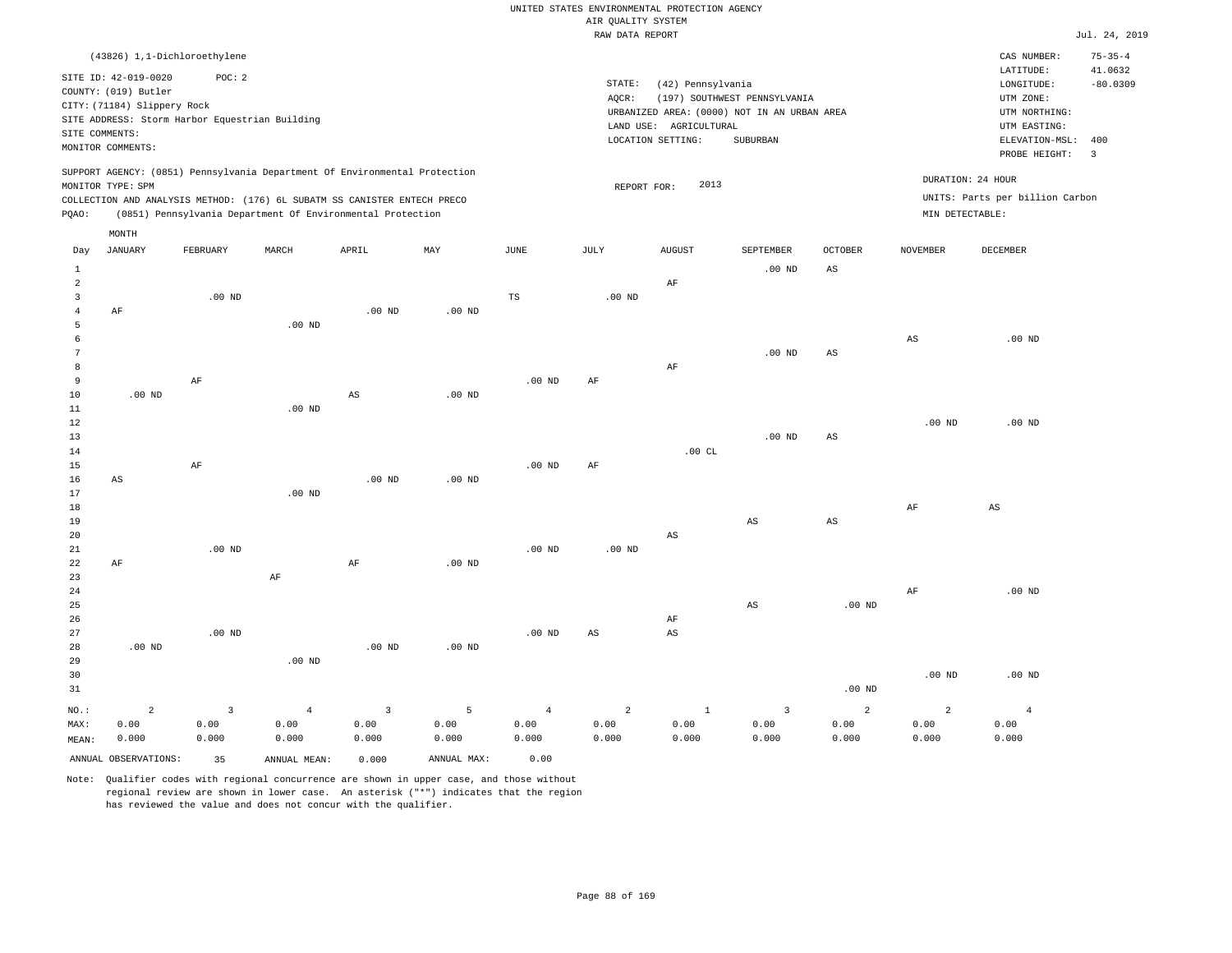|                |                             | (43826) 1,1-Dichloroethylene                   |       |                                                                          |                                                                            |      |        |                                             |                              |                |                 | CAS NUMBER:                     | $75 - 35 - 4$ |
|----------------|-----------------------------|------------------------------------------------|-------|--------------------------------------------------------------------------|----------------------------------------------------------------------------|------|--------|---------------------------------------------|------------------------------|----------------|-----------------|---------------------------------|---------------|
|                | SITE ID: 42-019-0020        | POC:2                                          |       |                                                                          |                                                                            |      |        |                                             |                              |                |                 | LATITUDE:                       | 41.0632       |
|                |                             |                                                |       |                                                                          |                                                                            |      | STATE: | (42) Pennsylvania                           |                              |                |                 | LONGITUDE:                      | $-80.0309$    |
|                | COUNTY: (019) Butler        |                                                |       |                                                                          |                                                                            |      | AQCR:  |                                             | (197) SOUTHWEST PENNSYLVANIA |                |                 | UTM ZONE:                       |               |
|                | CITY: (71184) Slippery Rock | SITE ADDRESS: Storm Harbor Equestrian Building |       |                                                                          |                                                                            |      |        | URBANIZED AREA: (0000) NOT IN AN URBAN AREA |                              |                |                 | UTM NORTHING:                   |               |
| SITE COMMENTS: |                             |                                                |       |                                                                          |                                                                            |      |        | AGRICULTURAL<br>LAND USE:                   |                              |                |                 | UTM EASTING:                    |               |
|                | MONITOR COMMENTS:           |                                                |       |                                                                          |                                                                            |      |        | LOCATION SETTING:                           | SUBURBAN                     |                |                 | ELEVATION-MSL: 400              |               |
|                |                             |                                                |       |                                                                          |                                                                            |      |        |                                             |                              |                |                 | PROBE HEIGHT:                   | - 3           |
|                | MONITOR TYPE: SPM           |                                                |       |                                                                          | SUPPORT AGENCY: (0851) Pennsylvania Department Of Environmental Protection |      |        | 2014<br>REPORT FOR:                         |                              |                |                 | DURATION: 24 HOUR               |               |
|                |                             |                                                |       | COLLECTION AND ANALYSIS METHOD: (176) 6L SUBATM SS CANISTER ENTECH PRECO |                                                                            |      |        |                                             |                              |                |                 | UNITS: Parts per billion Carbon |               |
| POAO:          |                             |                                                |       | (0851) Pennsylvania Department Of Environmental Protection               |                                                                            |      |        |                                             |                              |                | MIN DETECTABLE: |                                 |               |
|                | MONTH                       |                                                |       |                                                                          |                                                                            |      |        |                                             |                              |                |                 |                                 |               |
| Day            | JANUARY                     | FEBRUARY                                       | MARCH | APRIL                                                                    | MAY                                                                        | JUNE | JULY   | <b>AUGUST</b>                               | SEPTEMBER                    | <b>OCTOBER</b> | <b>NOVEMBER</b> | <b>DECEMBER</b>                 |               |
|                |                             |                                                |       |                                                                          |                                                                            |      |        |                                             |                              |                | $.00$ ND        | $.00$ ND                        |               |
| 2              |                             |                                                |       |                                                                          |                                                                            |      |        |                                             | $.00$ ND                     | ΑF             |                 |                                 |               |
|                |                             |                                                |       |                                                                          |                                                                            |      |        | $.00$ ND                                    |                              |                |                 |                                 |               |

| $\mathbf{b}$ | $.00$ ND |    |          | $.00$ ND | $.00$ ND |          |          |    |          |          |          |          |
|--------------|----------|----|----------|----------|----------|----------|----------|----|----------|----------|----------|----------|
| 6            |          |    | $.00$ ND |          |          |          |          |    |          |          |          |          |
| 7            |          |    |          |          |          |          |          |    |          |          | $.00$ ND | $.00$ ND |
| 8            |          |    |          |          |          |          |          |    | $.00$ ND | $.00$ ND |          |          |
| 9            |          |    |          |          |          |          |          | AF |          |          |          |          |
| 10           |          | AF |          |          |          | $.00$ ND | $.00$ ND |    |          |          |          |          |
| 11           | $.00$ ND |    |          | $.00$ ND | $.00$ ND |          |          |    |          |          |          |          |
| 12           |          |    | $.00$ ND |          |          |          |          |    |          |          |          |          |
| 13           |          |    |          |          |          |          |          |    |          |          | $.00$ ND | $.00$ ND |

.00 ND AF

| 14 |                   |          |                   |          |          |                   |          |          | $.00$ ND | .00 <sub>ND</sub> |          |          |
|----|-------------------|----------|-------------------|----------|----------|-------------------|----------|----------|----------|-------------------|----------|----------|
| 15 |                   |          |                   |          |          |                   |          | $.00$ ND |          |                   |          |          |
| 16 |                   | $.00$ ND |                   |          |          | .00 <sub>ND</sub> | $.00$ ND |          |          |                   |          |          |
| 17 | .00 <sub>ND</sub> |          |                   | $.00$ ND | $.00$ ND |                   |          |          |          |                   |          |          |
| 18 |                   |          | .00 <sub>ND</sub> |          |          |                   |          |          |          |                   |          |          |
| 19 |                   |          |                   |          |          |                   |          |          |          |                   | $.00$ ND | $.00$ ND |

| 20 |          |          |          |          |    |    |           |          | AS | $.00$ ND |          |          |
|----|----------|----------|----------|----------|----|----|-----------|----------|----|----------|----------|----------|
| 21 |          |          |          |          |    |    |           | $.00$ ND |    |          |          |          |
| 22 |          | $.00$ ND |          |          |    | AS | $\rm{AF}$ |          |    |          |          |          |
| 23 | $.00$ ND |          |          | $.00$ ND | AF |    |           |          |    |          |          |          |
| 24 |          |          | $.00$ ND |          |    |    |           |          |    |          |          |          |
| 25 |          |          |          |          |    |    |           |          |    |          | $.00$ ND | $.00$ ND |

| 26 |          |          |          |          |          |          |          |          | $.00$ ND | $.00$ ND |          |
|----|----------|----------|----------|----------|----------|----------|----------|----------|----------|----------|----------|
| 27 |          |          |          |          |          |          |          | $.00$ ND |          |          |          |
| 28 |          | $.00$ ND |          |          |          | $.00$ ND | $.00$ ND |          |          |          |          |
| 29 | $.00$ ND |          |          | $.00$ ND | $.00$ ND |          |          |          |          |          |          |
| 30 |          |          | $.00$ ND |          |          |          |          |          |          |          |          |
| 31 |          |          |          |          |          |          |          |          |          |          | $.00$ ND |
|    |          |          |          |          |          |          |          |          |          |          |          |

| NO.:  |                      |       | $5$ 3 5 5 4 4 3 4 4 |       |             |       |       |       |       | 4     |       |       |
|-------|----------------------|-------|---------------------|-------|-------------|-------|-------|-------|-------|-------|-------|-------|
| MAX:  | 0.00                 | 0.00  | 0.00                | 0.00  | 0.00        | 0.00  | 0.00  | 0.00  | 0.00  | 0.00  | 0.00  | 0.00  |
| MEAN: | 0.000                | 0.000 | 0.000               | 0.000 | 0.000       | 0.000 | 0.000 | 0.000 | 0.000 | 0.000 | 0.000 | 0.000 |
|       | ANNUAL OBSERVATIONS: | 52    | ANNUAL MEAN:        | 0.000 | ANNUAL MAX: | 0.00  |       |       |       |       |       |       |

Note: Qualifier codes with regional concurrence are shown in upper case, and those without regional review are shown in lower case. An asterisk ("\*") indicates that the region has reviewed the value and does not concur with the qualifier.

4

AS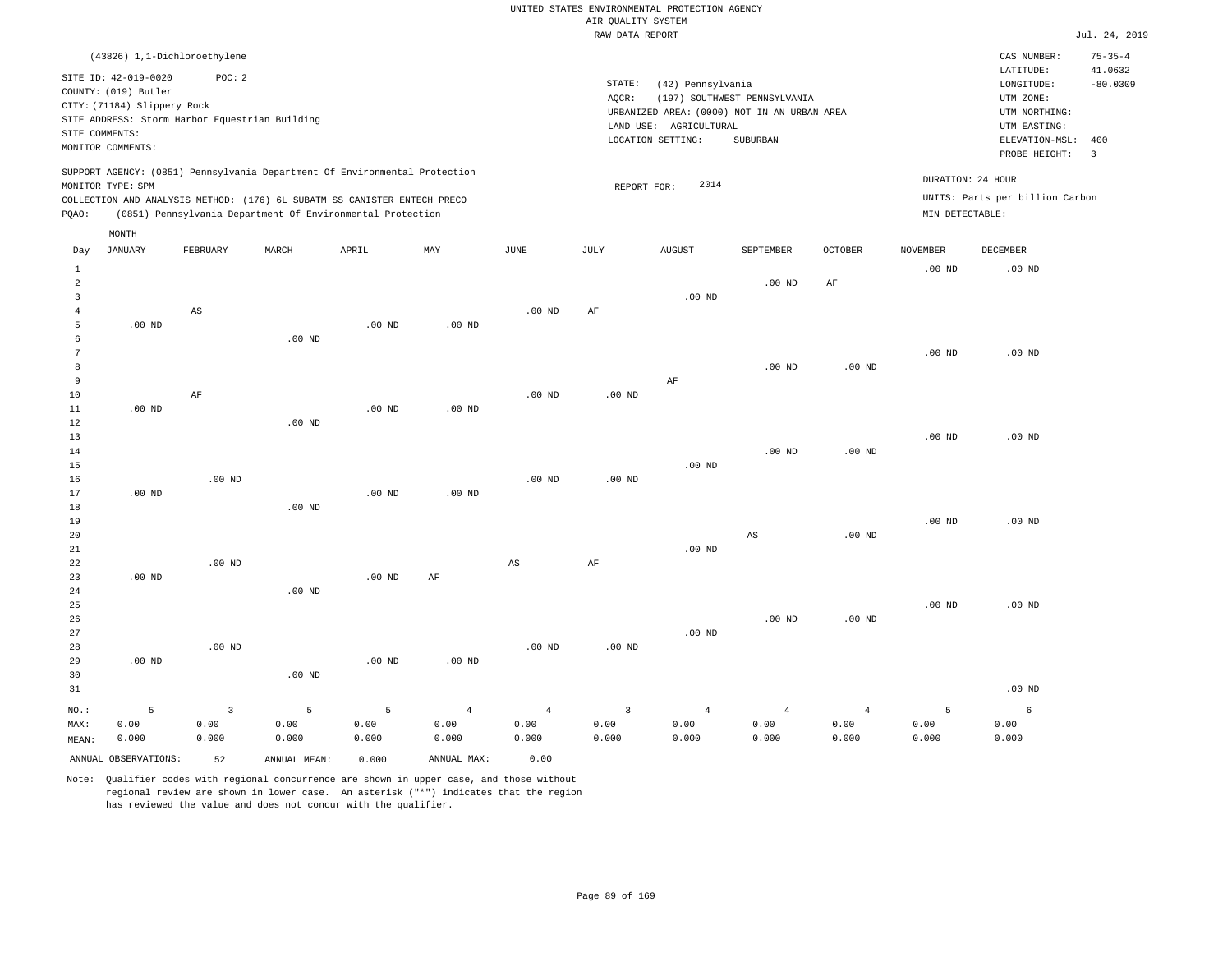|                |                                                                                                                    |                                                                                                                                                                                                                      |          |          |     |          |                 | RAW DATA REPORT                                                                                                 |                                          |                   |                   |                                                                                                          | Jul. 24, 2019                                            |
|----------------|--------------------------------------------------------------------------------------------------------------------|----------------------------------------------------------------------------------------------------------------------------------------------------------------------------------------------------------------------|----------|----------|-----|----------|-----------------|-----------------------------------------------------------------------------------------------------------------|------------------------------------------|-------------------|-------------------|----------------------------------------------------------------------------------------------------------|----------------------------------------------------------|
|                |                                                                                                                    | (43826) 1,1-Dichloroethylene                                                                                                                                                                                         |          |          |     |          |                 |                                                                                                                 |                                          |                   |                   | CAS NUMBER:                                                                                              | $75 - 35 - 4$                                            |
|                | SITE ID: 42-019-0020<br>COUNTY: (019) Butler<br>CITY: (71184) Slippery Rock<br>SITE COMMENTS:<br>MONITOR COMMENTS: | POC: 2<br>SITE ADDRESS: Storm Harbor Equestrian Building                                                                                                                                                             |          |          |     |          | STATE:<br>AOCR: | (42) Pennsylvania<br>URBANIZED AREA: (0000) NOT IN AN URBAN AREA<br>LAND USE: AGRICULTURAL<br>LOCATION SETTING: | (197) SOUTHWEST PENNSYLVANIA<br>SUBURBAN |                   |                   | LATITUDE:<br>LONGITUDE:<br>UTM ZONE:<br>UTM NORTHING:<br>UTM EASTING:<br>ELEVATION-MSL:<br>PROBE HEIGHT: | 41.0632<br>$-80.0309$<br>400<br>$\overline{\phantom{a}}$ |
| POAO:          | MONITOR TYPE: SPM                                                                                                  | SUPPORT AGENCY: (0851) Pennsylvania Department Of Environmental Protection<br>COLLECTION AND ANALYSIS METHOD: (176) 6L SUBATM SS CANISTER ENTECH PRECO<br>(0851) Pennsylvania Department Of Environmental Protection |          |          |     |          |                 | 2015<br>REPORT FOR:                                                                                             |                                          |                   | MIN DETECTABLE:   | DURATION: 24 HOUR<br>UNITS: Parts per billion Carbon                                                     |                                                          |
| Day            | MONTH<br>JANUARY                                                                                                   | FEBRUARY                                                                                                                                                                                                             | MARCH    | APRIL    | MAY | JUNE     | JULY            | <b>AUGUST</b>                                                                                                   | SEPTEMBER                                | <b>OCTOBER</b>    | <b>NOVEMBER</b>   | DECEMBER                                                                                                 |                                                          |
| $\mathfrak{D}$ |                                                                                                                    |                                                                                                                                                                                                                      | $.00$ ND |          |     |          |                 |                                                                                                                 | $.00$ ND                                 | .00 <sub>ND</sub> | $.00$ ND          | AF                                                                                                       |                                                          |
|                |                                                                                                                    | $.00$ ND                                                                                                                                                                                                             |          |          |     | $.00$ ND | AF              | AF                                                                                                              |                                          |                   |                   |                                                                                                          |                                                          |
| 6              | .00 <sub>ND</sub>                                                                                                  |                                                                                                                                                                                                                      | $.00$ ND | $.00$ ND | AS  |          |                 |                                                                                                                 |                                          |                   |                   |                                                                                                          |                                                          |
| 8<br>$\sim$    |                                                                                                                    |                                                                                                                                                                                                                      |          |          |     |          |                 |                                                                                                                 | 0.0.375                                  | 00 <sub>1</sub>   | .00 <sub>ND</sub> | $.00$ ND                                                                                                 |                                                          |

| $\sim$      |           |          | $\cdot$ $\circ$ $\cdot$ $\cdot$ |          |          |          |          |          |          |          |          |          |
|-------------|-----------|----------|---------------------------------|----------|----------|----------|----------|----------|----------|----------|----------|----------|
| $^{\rm 8}$  |           |          |                                 |          |          |          |          |          |          |          | $.00$ ND | $.00$ ND |
| 9           |           |          |                                 |          |          |          |          |          | $.00$ ND | $.00$ ND |          |          |
| 10          |           |          |                                 |          |          |          |          | $.00$ ND |          |          |          |          |
| $11\,$      |           | $.00$ ND |                                 |          |          | $.00$ ND | $.00$ ND |          |          |          |          |          |
| $1\,2$      | AF        |          |                                 | $.00$ ND | AS       |          |          |          |          |          |          |          |
| 13          |           |          | $.00$ ND                        |          |          |          |          |          |          |          |          |          |
| $14$        |           |          |                                 |          |          |          |          |          |          |          | $.00$ ND | AF       |
| 15          |           |          |                                 |          |          |          |          |          | $.00$ ND | $.00$ ND |          |          |
| 16          |           |          |                                 |          |          |          |          | $.00$ ND |          |          |          |          |
| 17          |           | .00 $ND$ |                                 |          |          | AS       | $.00$ ND |          |          |          |          |          |
| 18          | $\rm{AF}$ |          |                                 | $.00$ ND | $.00$ ND |          |          |          |          |          |          |          |
| 19          |           |          | $.00$ ND                        |          |          |          |          |          |          |          |          |          |
| 20          |           |          |                                 |          |          |          |          |          |          |          | $.00$ ND | TS       |
| $2\sqrt{1}$ |           |          |                                 |          |          |          |          |          | $.00$ ND | .00 $ND$ |          |          |
| 22          |           |          |                                 |          |          |          |          | $.00$ ND |          |          |          |          |
| 23          |           | $.00$ ND |                                 |          |          | AF       | $.00$ ND |          |          |          |          |          |
| 24          | $.00$ ND  |          |                                 | $.00$ ND | AS       |          |          |          |          |          |          |          |
| 25          |           |          | $.00$ ND                        |          |          |          |          |          |          |          |          |          |
| 26          |           |          |                                 |          |          |          |          |          |          |          | $.00$ ND | $.00$ ND |
| 27          |           |          |                                 |          |          |          |          |          | $.00$ ND | AF       |          |          |

| 27    |          |       |          |          |          |       |          |          | $.00$ ND | AF    |       |       |
|-------|----------|-------|----------|----------|----------|-------|----------|----------|----------|-------|-------|-------|
| 28    |          |       |          |          |          |       |          | $.00$ ND |          |       |       |       |
| 29    |          |       |          |          |          | AF    | $.00$ ND |          |          |       |       |       |
| 30    | $.00$ ND |       |          | $.00$ ND | $.00$ ND |       |          |          |          |       |       |       |
| 31    |          |       | $.00$ ND |          |          |       |          |          |          |       |       |       |
| NO.:  |          | -4    | 6        |          | 2        | 2     | 4        |          |          |       |       | 2     |
| MAX:  | 0.00     | 0.00  | 0.00     | 0.00     | 0.00     | 0.00  | 0.00     | 0.00     | 0.00     | 0.00  | 0.00  | 0.00  |
| MEAN: | 0.000    | 0.000 | 0.000    | 0.000    | 0.000    | 0.000 | 0.000    | 0.000    | 0.000    | 0.000 | 0.000 | 0.000 |

ANNUAL OBSERVATIONS: 46 ANNUAL MEAN: 0.000 ANNUAL MAX: 0.00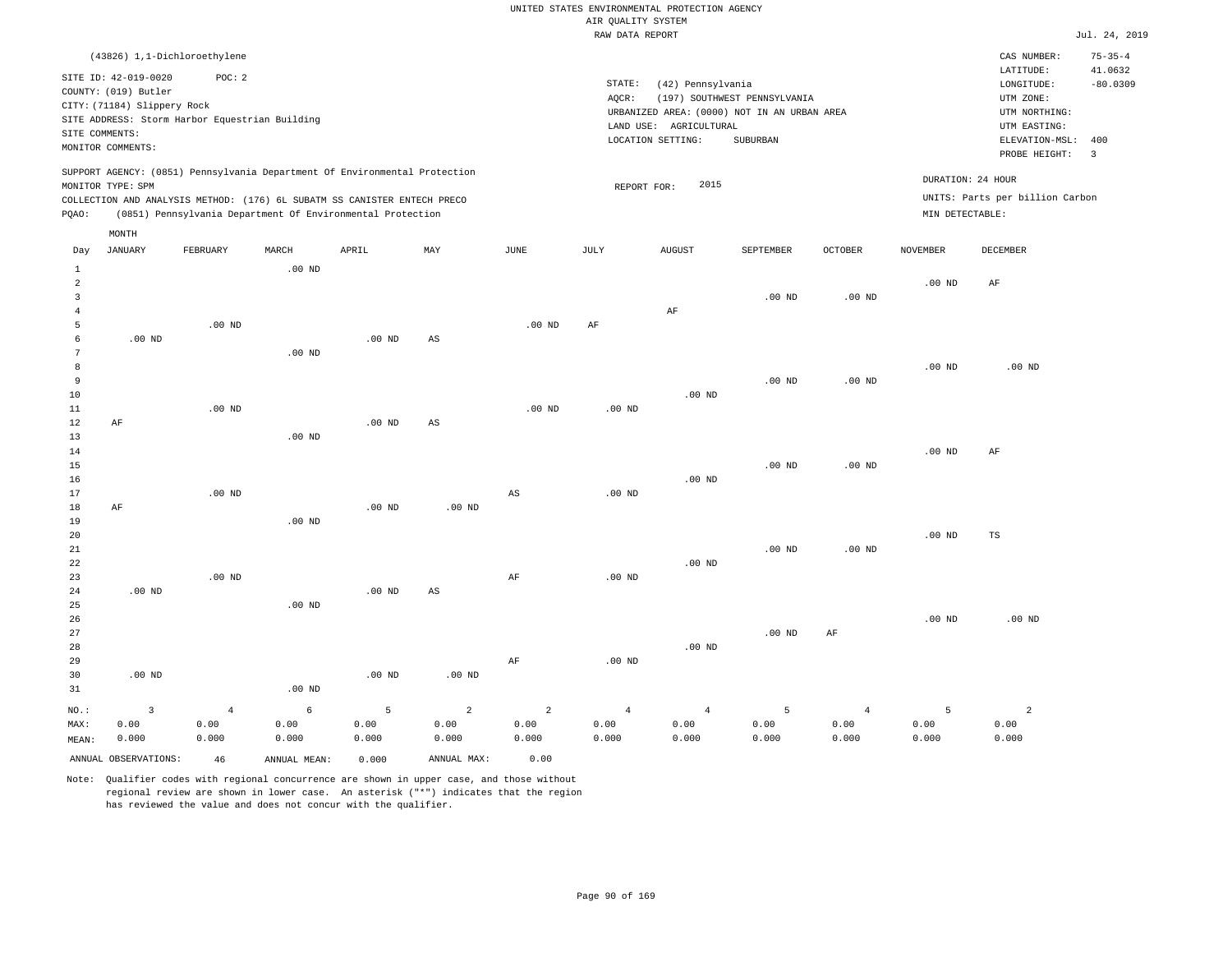|                |                                                                                                  |                                                          |                                                                            |                   |                   |                        | RAW DATA REPORT   |                                                                  |                                                                                         |                        |                   |                                                                                                              | Jul. 24, 2019                           |
|----------------|--------------------------------------------------------------------------------------------------|----------------------------------------------------------|----------------------------------------------------------------------------|-------------------|-------------------|------------------------|-------------------|------------------------------------------------------------------|-----------------------------------------------------------------------------------------|------------------------|-------------------|--------------------------------------------------------------------------------------------------------------|-----------------------------------------|
|                | (43828) Bromodichloromethane                                                                     |                                                          |                                                                            |                   |                   |                        |                   |                                                                  |                                                                                         |                        |                   | CAS NUMBER:                                                                                                  | $75 - 27 - 4$                           |
| SITE COMMENTS: | SITE ID: 42-019-0020<br>COUNTY: (019) Butler<br>CITY: (71184) Slippery Rock<br>MONITOR COMMENTS: | POC: 2<br>SITE ADDRESS: Storm Harbor Equestrian Building |                                                                            |                   |                   |                        | STATE:<br>AQCR:   | (42) Pennsylvania<br>LAND USE: AGRICULTURAL<br>LOCATION SETTING: | (197) SOUTHWEST PENNSYLVANIA<br>URBANIZED AREA: (0000) NOT IN AN URBAN AREA<br>SUBURBAN |                        |                   | LATITUDE:<br>LONGITUDE:<br>UTM ZONE:<br>UTM NORTHING:<br>UTM EASTING:<br>ELEVATION-MSL: 400<br>PROBE HEIGHT: | 41.0632<br>$-80.0309$<br>$\overline{3}$ |
|                |                                                                                                  |                                                          | SUPPORT AGENCY: (0851) Pennsylvania Department Of Environmental Protection |                   |                   |                        |                   |                                                                  |                                                                                         |                        |                   | DURATION: 24 HOUR                                                                                            |                                         |
|                | MONITOR TYPE: SPM                                                                                |                                                          | COLLECTION AND ANALYSIS METHOD: (176) 6L SUBATM SS CANISTER ENTECH PRECO   |                   |                   |                        | REPORT FOR:       | 2013                                                             |                                                                                         |                        |                   | UNITS: Parts per billion Carbon                                                                              |                                         |
| PQAO:          |                                                                                                  |                                                          | (0851) Pennsylvania Department Of Environmental Protection                 |                   |                   |                        |                   |                                                                  |                                                                                         |                        | MIN DETECTABLE:   |                                                                                                              |                                         |
|                | MONTH                                                                                            |                                                          |                                                                            |                   |                   |                        |                   |                                                                  |                                                                                         |                        |                   |                                                                                                              |                                         |
| Day            | <b>JANUARY</b>                                                                                   | FEBRUARY                                                 | MARCH                                                                      | APRIL             | MAY               | $\operatorname{JUNE}$  | JULY              | AUGUST                                                           | SEPTEMBER                                                                               | <b>OCTOBER</b>         | <b>NOVEMBER</b>   | DECEMBER                                                                                                     |                                         |
| $\mathbf{1}$   |                                                                                                  |                                                          |                                                                            |                   |                   |                        |                   |                                                                  | $.00$ ND                                                                                | $\mathbb{A}\mathbb{S}$ |                   |                                                                                                              |                                         |
| $\overline{a}$ |                                                                                                  |                                                          |                                                                            |                   |                   |                        |                   | AF                                                               |                                                                                         |                        |                   |                                                                                                              |                                         |
| $\overline{3}$ |                                                                                                  | $.00$ ND                                                 |                                                                            |                   |                   | $\mathbb{TS}$          | .00 <sub>ND</sub> |                                                                  |                                                                                         |                        |                   |                                                                                                              |                                         |
| $\overline{4}$ | AF                                                                                               |                                                          |                                                                            | $.00$ ND          | $.00$ ND          |                        |                   |                                                                  |                                                                                         |                        |                   |                                                                                                              |                                         |
| 5              |                                                                                                  |                                                          | $.00$ ND                                                                   |                   |                   |                        |                   |                                                                  |                                                                                         |                        |                   |                                                                                                              |                                         |
| 6<br>7         |                                                                                                  |                                                          |                                                                            |                   |                   |                        |                   |                                                                  | $.00$ ND                                                                                | $_{\rm AS}$            | $_{\rm AS}$       | $.00$ ND                                                                                                     |                                         |
| 8              |                                                                                                  |                                                          |                                                                            |                   |                   |                        |                   | AF                                                               |                                                                                         |                        |                   |                                                                                                              |                                         |
| $\overline{9}$ |                                                                                                  | $\rm AF$                                                 |                                                                            |                   |                   | .00 <sub>ND</sub>      | AF                |                                                                  |                                                                                         |                        |                   |                                                                                                              |                                         |
| 10             | $.00$ ND                                                                                         |                                                          |                                                                            | $_{\rm AS}$       | $.00$ ND          |                        |                   |                                                                  |                                                                                         |                        |                   |                                                                                                              |                                         |
| $11\,$         |                                                                                                  |                                                          | $.00$ ND                                                                   |                   |                   |                        |                   |                                                                  |                                                                                         |                        |                   |                                                                                                              |                                         |
| 12             |                                                                                                  |                                                          |                                                                            |                   |                   |                        |                   |                                                                  |                                                                                         |                        | .00 <sub>ND</sub> | .00 <sub>ND</sub>                                                                                            |                                         |
| 13             |                                                                                                  |                                                          |                                                                            |                   |                   |                        |                   |                                                                  | $.00$ ND                                                                                | $_{\rm AS}$            |                   |                                                                                                              |                                         |
| 14             |                                                                                                  |                                                          |                                                                            |                   |                   |                        |                   | .00CL                                                            |                                                                                         |                        |                   |                                                                                                              |                                         |
| 15             |                                                                                                  | AF                                                       |                                                                            |                   |                   | $.00$ ND               | AF                |                                                                  |                                                                                         |                        |                   |                                                                                                              |                                         |
| 16             | AS                                                                                               |                                                          | .00 <sub>ND</sub>                                                          | $.00$ ND          | $.00$ ND          |                        |                   |                                                                  |                                                                                         |                        |                   |                                                                                                              |                                         |
| 17<br>18       |                                                                                                  |                                                          |                                                                            |                   |                   |                        |                   |                                                                  |                                                                                         |                        | AF                | $_{\rm AS}$                                                                                                  |                                         |
| 19             |                                                                                                  |                                                          |                                                                            |                   |                   |                        |                   |                                                                  | AS                                                                                      | AS                     |                   |                                                                                                              |                                         |
| 20             |                                                                                                  |                                                          |                                                                            |                   |                   |                        |                   | $\mathbb{A}\mathbb{S}$                                           |                                                                                         |                        |                   |                                                                                                              |                                         |
| 21             |                                                                                                  | $.00$ ND                                                 |                                                                            |                   |                   | $.00$ ND               | $.00$ ND          |                                                                  |                                                                                         |                        |                   |                                                                                                              |                                         |
| 22             | AF                                                                                               |                                                          |                                                                            | AF                | .00 <sub>ND</sub> |                        |                   |                                                                  |                                                                                         |                        |                   |                                                                                                              |                                         |
| 23             |                                                                                                  |                                                          | $\rm{AF}$                                                                  |                   |                   |                        |                   |                                                                  |                                                                                         |                        |                   |                                                                                                              |                                         |
| 24             |                                                                                                  |                                                          |                                                                            |                   |                   |                        |                   |                                                                  |                                                                                         |                        | AF                | $.00$ ND                                                                                                     |                                         |
| 25             |                                                                                                  |                                                          |                                                                            |                   |                   |                        |                   |                                                                  | $_{\rm AS}$                                                                             | $.00$ ND               |                   |                                                                                                              |                                         |
| 26             |                                                                                                  |                                                          |                                                                            |                   |                   |                        |                   | AF                                                               |                                                                                         |                        |                   |                                                                                                              |                                         |
| 27<br>28       | .00 <sub>ND</sub>                                                                                | $.00$ ND                                                 |                                                                            | .00 <sub>ND</sub> | $.00$ ND          | $.00$ ND               | AS                | AS                                                               |                                                                                         |                        |                   |                                                                                                              |                                         |
| 29             |                                                                                                  |                                                          | $.00$ ND                                                                   |                   |                   |                        |                   |                                                                  |                                                                                         |                        |                   |                                                                                                              |                                         |
| 30             |                                                                                                  |                                                          |                                                                            |                   |                   |                        |                   |                                                                  |                                                                                         |                        | .00 <sub>ND</sub> | $.00$ ND                                                                                                     |                                         |
| 31             |                                                                                                  |                                                          |                                                                            |                   |                   |                        |                   |                                                                  |                                                                                         | .00 <sub>ND</sub>      |                   |                                                                                                              |                                         |
| NO.:           | $\overline{a}$                                                                                   | $\overline{3}$                                           | $\overline{4}$                                                             | $\overline{3}$    | 5                 |                        | $\overline{a}$    | $1\,$                                                            | $\overline{3}$                                                                          | 2                      | $\overline{a}$    |                                                                                                              |                                         |
| MAX:           | 0.00                                                                                             | 0.00                                                     | 0.00                                                                       | 0.00              | 0.00              | $\overline{4}$<br>0.00 | 0.00              | 0.00                                                             | 0.00                                                                                    | 0.00                   | 0.00              | $\overline{4}$<br>0.00                                                                                       |                                         |
| MEAN:          | 0.000                                                                                            | 0.000                                                    | 0.000                                                                      | 0.000             | 0.000             | 0.000                  | 0.000             | 0.000                                                            | 0.000                                                                                   | 0.000                  | 0.000             | 0.000                                                                                                        |                                         |
|                | ANNUAL OBSERVATIONS:                                                                             | 35                                                       | ANNUAL MEAN:                                                               | 0.000             | ANNUAL MAX:       | 0.00                   |                   |                                                                  |                                                                                         |                        |                   |                                                                                                              |                                         |
|                |                                                                                                  |                                                          |                                                                            |                   |                   |                        |                   |                                                                  |                                                                                         |                        |                   |                                                                                                              |                                         |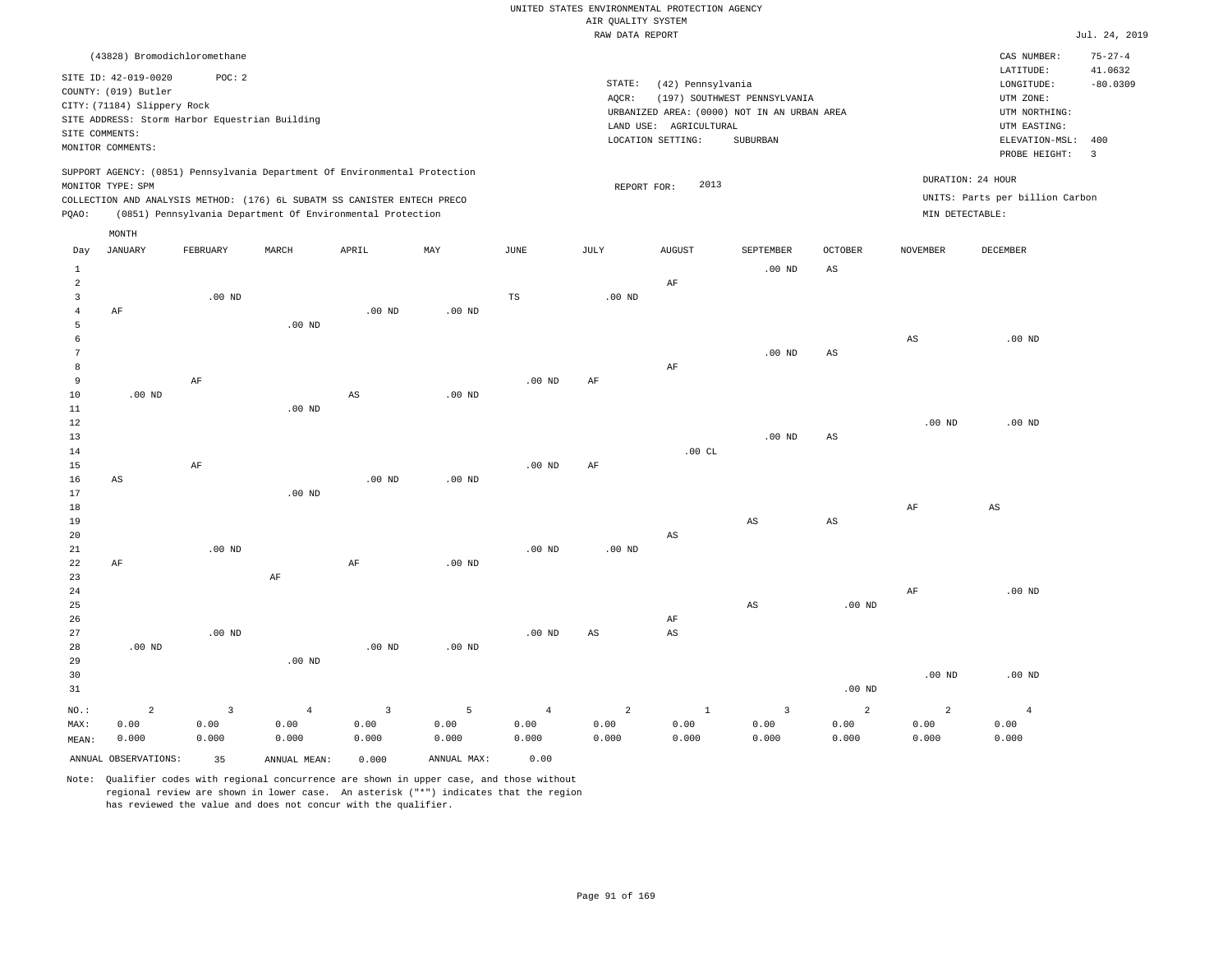|                   |                                                                                                                    |                              |                                                |                                                                                                                                                                                                                      |          |                   |                 | RAW DATA REPORT                                                                                                 |                                          |                |                                      |                                                                                                          | Jul. 24, 2019                                            |
|-------------------|--------------------------------------------------------------------------------------------------------------------|------------------------------|------------------------------------------------|----------------------------------------------------------------------------------------------------------------------------------------------------------------------------------------------------------------------|----------|-------------------|-----------------|-----------------------------------------------------------------------------------------------------------------|------------------------------------------|----------------|--------------------------------------|----------------------------------------------------------------------------------------------------------|----------------------------------------------------------|
|                   |                                                                                                                    | (43828) Bromodichloromethane |                                                |                                                                                                                                                                                                                      |          |                   |                 |                                                                                                                 |                                          |                |                                      | CAS NUMBER:                                                                                              | $75 - 27 - 4$                                            |
|                   | SITE ID: 42-019-0020<br>COUNTY: (019) Butler<br>CITY: (71184) Slippery Rock<br>SITE COMMENTS:<br>MONITOR COMMENTS: | POC:2                        | SITE ADDRESS: Storm Harbor Equestrian Building |                                                                                                                                                                                                                      |          |                   | STATE:<br>AOCR: | (42) Pennsylvania<br>URBANIZED AREA: (0000) NOT IN AN URBAN AREA<br>LAND USE: AGRICULTURAL<br>LOCATION SETTING: | (197) SOUTHWEST PENNSYLVANIA<br>SUBURBAN |                |                                      | LATITUDE:<br>LONGITUDE:<br>UTM ZONE:<br>UTM NORTHING:<br>UTM EASTING:<br>ELEVATION-MSL:<br>PROBE HEIGHT: | 41.0632<br>$-80.0309$<br>400<br>$\overline{\phantom{a}}$ |
| POAO:             | MONITOR TYPE: SPM                                                                                                  |                              |                                                | SUPPORT AGENCY: (0851) Pennsylvania Department Of Environmental Protection<br>COLLECTION AND ANALYSIS METHOD: (176) 6L SUBATM SS CANISTER ENTECH PRECO<br>(0851) Pennsylvania Department Of Environmental Protection |          |                   |                 | 2014<br>REPORT FOR:                                                                                             |                                          |                | DURATION: 24 HOUR<br>MIN DETECTABLE: | UNITS: Parts per billion Carbon                                                                          |                                                          |
| Day               | MONTH<br>JANUARY                                                                                                   | FEBRUARY                     | MARCH                                          | APRIL                                                                                                                                                                                                                | MAY      | JUNE              | JULY            | <b>AUGUST</b>                                                                                                   | <b>SEPTEMBER</b>                         | <b>OCTOBER</b> | <b>NOVEMBER</b>                      | DECEMBER                                                                                                 |                                                          |
|                   |                                                                                                                    | AS                           |                                                |                                                                                                                                                                                                                      |          | .00 <sub>ND</sub> | AF              | $.00$ ND                                                                                                        | $.00$ ND                                 | AF             | .00 <sub>ND</sub>                    | $.00$ ND                                                                                                 |                                                          |
| 5                 | $.00$ ND                                                                                                           |                              |                                                | $.00$ ND                                                                                                                                                                                                             | $.00$ ND |                   |                 |                                                                                                                 |                                          |                |                                      |                                                                                                          |                                                          |
| 6<br>$\mathbf{r}$ |                                                                                                                    |                              | $.00$ ND                                       |                                                                                                                                                                                                                      |          |                   |                 |                                                                                                                 |                                          |                | .00 <sub>ND</sub>                    | .00 <sub>ND</sub>                                                                                        |                                                          |

| $\mathbf{r}$ |          |          |          |          |          |          |          |          |          |          | $\cdot$ 00 $\cdot$ 132 | $\cdot$ $\circ$ $\cdot$ $\cdot$ $\cdot$ |
|--------------|----------|----------|----------|----------|----------|----------|----------|----------|----------|----------|------------------------|-----------------------------------------|
| 8            |          |          |          |          |          |          |          |          | $.00$ ND | $.00$ ND |                        |                                         |
| 9            |          |          |          |          |          |          |          | AF       |          |          |                        |                                         |
| 10           |          | AF       |          |          |          | $.00$ ND | $.00$ ND |          |          |          |                        |                                         |
| 11           | $.00$ ND |          |          | $.00$ ND | $.00$ ND |          |          |          |          |          |                        |                                         |
| 12           |          |          | $.00$ ND |          |          |          |          |          |          |          |                        |                                         |
| 13           |          |          |          |          |          |          |          |          |          |          | $.00$ ND               | $.00$ ND                                |
| 14           |          |          |          |          |          |          |          |          | $.00$ ND | $.00$ ND |                        |                                         |
| 15           |          |          |          |          |          |          |          | $.00$ ND |          |          |                        |                                         |
| 16           |          | $.00$ ND |          |          |          | $.00$ ND | $.00$ ND |          |          |          |                        |                                         |
| 17           | $.00$ ND |          |          | $.00$ ND | $.00$ ND |          |          |          |          |          |                        |                                         |
| 18           |          |          | $.00$ ND |          |          |          |          |          |          |          |                        |                                         |
| 19           |          |          |          |          |          |          |          |          |          |          | $.00$ ND               | $.00$ ND                                |
| 20           |          |          |          |          |          |          |          |          | AS       | $.00$ ND |                        |                                         |

| 21    |          |          |          |          |                |                |          | $.00$ ND |                |                |          |          |
|-------|----------|----------|----------|----------|----------------|----------------|----------|----------|----------------|----------------|----------|----------|
| 22    |          | $.00$ ND |          |          |                | AS             | AF       |          |                |                |          |          |
| 23    | $.00$ ND |          |          | $.00$ ND | AF             |                |          |          |                |                |          |          |
| 24    |          |          | $.00$ ND |          |                |                |          |          |                |                |          |          |
| 25    |          |          |          |          |                |                |          |          |                |                | $.00$ ND | $.00$ ND |
| 26    |          |          |          |          |                |                |          |          | $.00$ ND       | $.00$ ND       |          |          |
| 27    |          |          |          |          |                |                |          | $.00$ ND |                |                |          |          |
| 28    |          | $.00$ ND |          |          |                | $.00$ ND       | $.00$ ND |          |                |                |          |          |
| 29    | $.00$ ND |          |          | $.00$ ND | $.00$ ND       |                |          |          |                |                |          |          |
| 30    |          |          | $.00$ ND |          |                |                |          |          |                |                |          |          |
| 31    |          |          |          |          |                |                |          |          |                |                |          | $.00$ ND |
| NO.:  | 5        | 3        | 5        | 5        | $\overline{4}$ | $\overline{4}$ | 3        | 4        | $\overline{4}$ | $\overline{4}$ | 5        | 6        |
| MAX:  | 0.00     | 0.00     | 0.00     | 0.00     | 0.00           | 0.00           | 0.00     | 0.00     | 0.00           | 0.00           | 0.00     | 0.00     |
| MEAN: | 0.000    | 0.000    | 0.000    | 0.000    | 0.000          | 0.000          | 0.000    | 0.000    | 0.000          | 0.000          | 0.000    | 0.000    |

Note: Qualifier codes with regional concurrence are shown in upper case, and those without regional review are shown in lower case. An asterisk ("\*") indicates that the region has reviewed the value and does not concur with the qualifier.

ANNUAL OBSERVATIONS: 52 ANNUAL MEAN: 0.000 ANNUAL MAX: 0.00

MEAN: 0.000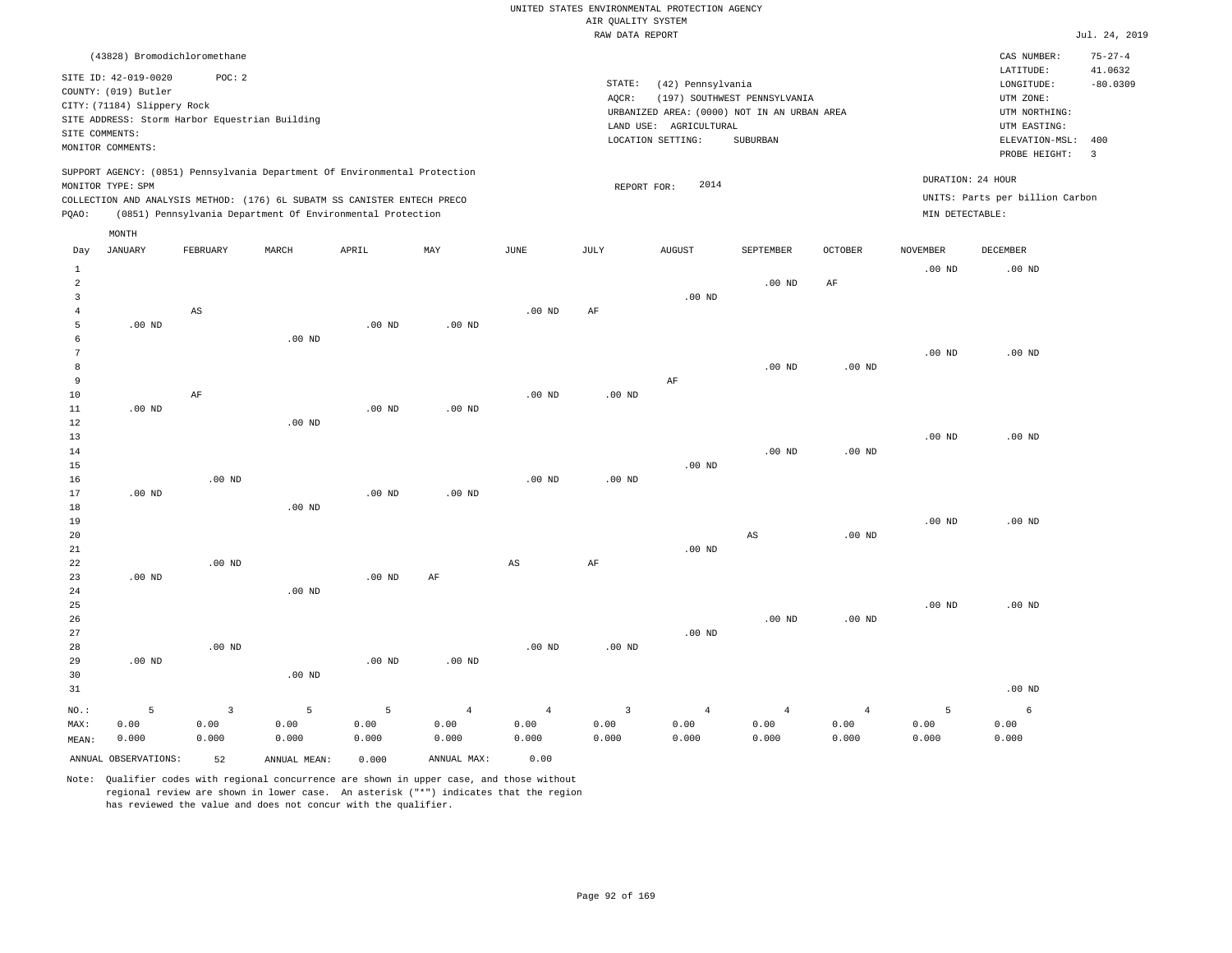|       |                             |                                                |          |                                                                            |     |          | RAW DATA REPORT |                        |                                             |                |                 |                                 | Jul. 24, 2019            |
|-------|-----------------------------|------------------------------------------------|----------|----------------------------------------------------------------------------|-----|----------|-----------------|------------------------|---------------------------------------------|----------------|-----------------|---------------------------------|--------------------------|
|       |                             |                                                |          |                                                                            |     |          |                 |                        |                                             |                |                 |                                 |                          |
|       |                             | (43828) Bromodichloromethane                   |          |                                                                            |     |          |                 |                        |                                             |                |                 | CAS NUMBER:                     | $75 - 27 - 4$            |
|       | SITE ID: 42-019-0020        | POC: 2                                         |          |                                                                            |     |          |                 |                        |                                             |                |                 | LATITUDE:                       | 41.0632                  |
|       | COUNTY: (019) Butler        |                                                |          |                                                                            |     |          | STATE:          | (42) Pennsylvania      |                                             |                |                 | LONGITUDE:                      | $-80.0309$               |
|       | CITY: (71184) Slippery Rock |                                                |          |                                                                            |     |          | AQCR:           |                        | (197) SOUTHWEST PENNSYLVANIA                |                |                 | UTM ZONE:                       |                          |
|       |                             | SITE ADDRESS: Storm Harbor Equestrian Building |          |                                                                            |     |          |                 |                        | URBANIZED AREA: (0000) NOT IN AN URBAN AREA |                |                 | UTM NORTHING:                   |                          |
|       | SITE COMMENTS:              |                                                |          |                                                                            |     |          |                 | LAND USE: AGRICULTURAL |                                             |                |                 | UTM EASTING:                    |                          |
|       | MONITOR COMMENTS:           |                                                |          |                                                                            |     |          |                 | LOCATION SETTING:      | SUBURBAN                                    |                |                 | ELEVATION-MSL: 400              |                          |
|       |                             |                                                |          |                                                                            |     |          |                 |                        |                                             |                |                 | PROBE HEIGHT:                   | $\overline{\phantom{a}}$ |
|       |                             |                                                |          | SUPPORT AGENCY: (0851) Pennsylvania Department Of Environmental Protection |     |          |                 |                        |                                             |                |                 |                                 |                          |
|       | MONITOR TYPE: SPM           |                                                |          |                                                                            |     |          | REPORT FOR:     | 2015                   |                                             |                |                 | DURATION: 24 HOUR               |                          |
|       |                             |                                                |          | COLLECTION AND ANALYSIS METHOD: (176) 6L SUBATM SS CANISTER ENTECH PRECO   |     |          |                 |                        |                                             |                |                 | UNITS: Parts per billion Carbon |                          |
| PQAO: |                             |                                                |          | (0851) Pennsylvania Department Of Environmental Protection                 |     |          |                 |                        |                                             |                | MIN DETECTABLE: |                                 |                          |
|       | MONTH                       |                                                |          |                                                                            |     |          |                 |                        |                                             |                |                 |                                 |                          |
|       |                             |                                                |          |                                                                            |     |          |                 |                        |                                             |                |                 |                                 |                          |
| Day   | JANUARY                     | FEBRUARY                                       | MARCH    | APRIL                                                                      | MAY | JUNE     | JULY            | <b>AUGUST</b>          | SEPTEMBER                                   | <b>OCTOBER</b> | NOVEMBER        | DECEMBER                        |                          |
| 1     |                             |                                                | $.00$ ND |                                                                            |     |          |                 |                        |                                             |                |                 |                                 |                          |
| 2     |                             |                                                |          |                                                                            |     |          |                 |                        |                                             |                | $.00$ ND        | AF                              |                          |
| 3     |                             |                                                |          |                                                                            |     |          |                 |                        | $.00$ ND                                    | $.00$ ND       |                 |                                 |                          |
|       |                             |                                                |          |                                                                            |     |          |                 | AF                     |                                             |                |                 |                                 |                          |
| 5     |                             | $.00$ ND                                       |          |                                                                            |     | $.00$ ND | AF              |                        |                                             |                |                 |                                 |                          |
| 6     | $.00$ ND                    |                                                |          | $.00$ ND                                                                   | AS  |          |                 |                        |                                             |                |                 |                                 |                          |
| 7     |                             |                                                | $.00$ ND |                                                                            |     |          |                 |                        |                                             |                |                 |                                 |                          |
| 8     |                             |                                                |          |                                                                            |     |          |                 |                        |                                             |                | $.00$ ND        | $.00$ ND                        |                          |
| 9     |                             |                                                |          |                                                                            |     |          |                 |                        | $.00$ ND                                    | $.00$ ND       |                 |                                 |                          |
| 10    |                             |                                                |          |                                                                            |     |          |                 | $.00$ ND               |                                             |                |                 |                                 |                          |
| 11    |                             | $.00$ ND                                       |          |                                                                            |     | $.00$ ND | $.00$ ND        |                        |                                             |                |                 |                                 |                          |
| 12    | AF                          |                                                |          | $.00$ ND                                                                   | AS  |          |                 |                        |                                             |                |                 |                                 |                          |
| 13    |                             |                                                | $.00$ ND |                                                                            |     |          |                 |                        |                                             |                |                 |                                 |                          |
| 14    |                             |                                                |          |                                                                            |     |          |                 |                        |                                             |                | $.00$ ND        | AF                              |                          |
| 15    |                             |                                                |          |                                                                            |     |          |                 |                        | $.00$ ND                                    | $.00$ ND       |                 |                                 |                          |
| 16    |                             |                                                |          |                                                                            |     |          |                 | $.00$ ND               |                                             |                |                 |                                 |                          |

17 18 19 20 21 22 23 24 25 26 27 28 29 AF .00 ND .00 ND .00 ND .00 ND .00 ND .00 ND .00 ND AS .00 ND AS AF AF .00 ND .00 ND .00 ND .00 ND .00 ND .00 ND .00 ND .00 ND AF .00 ND .00 ND TS .00 ND

| 30    | $.00$ ND             |       |              | .00 <sub>ND</sub> | $.00$ ND    |       |       |       |       |       |       |       |
|-------|----------------------|-------|--------------|-------------------|-------------|-------|-------|-------|-------|-------|-------|-------|
| 31    |                      |       | $.00$ ND     |                   |             |       |       |       |       |       |       |       |
| NO.:  |                      |       |              |                   |             |       |       |       |       |       |       |       |
| MAX:  | 0.00                 | 0.00  | 0.00         | 0.00              | 0.00        | 0.00  | 0.00  | 0.00  | 0.00  | 0.00  | 0.00  | 0.00  |
| MEAN: | 0.000                | 0.000 | 0.000        | 0.000             | 0.000       | 0.000 | 0.000 | 0.000 | 0.000 | 0.000 | 0.000 | 0.000 |
|       | ANNUAL OBSERVATIONS: | 46    | ANNUAL MEAN: | 0.000             | ANNUAL MAX: | 0.00  |       |       |       |       |       |       |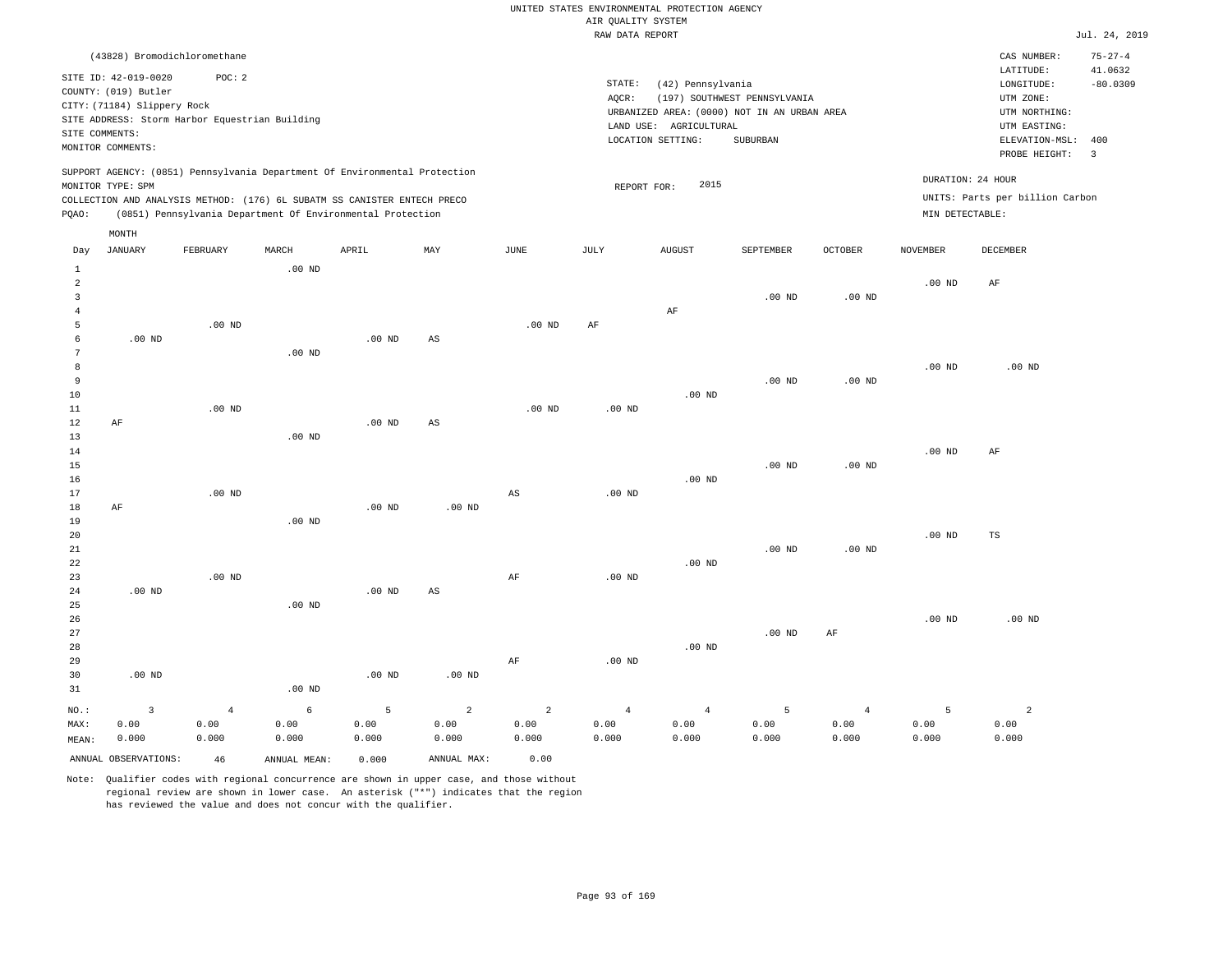|                |                                                |                   |                                                                            |                |                   |                   | RAW DATA REPORT   |                        |                                             |                        |                        |                                 | Jul. 24, 2019  |
|----------------|------------------------------------------------|-------------------|----------------------------------------------------------------------------|----------------|-------------------|-------------------|-------------------|------------------------|---------------------------------------------|------------------------|------------------------|---------------------------------|----------------|
|                | (43829) 1,2-Dichloropropane                    |                   |                                                                            |                |                   |                   |                   |                        |                                             |                        |                        | CAS NUMBER:                     | $78 - 87 - 5$  |
|                |                                                |                   |                                                                            |                |                   |                   |                   |                        |                                             |                        |                        | LATITUDE:                       | 41.0632        |
|                | SITE ID: 42-019-0020                           | POC: 2            |                                                                            |                |                   |                   | STATE:            | (42) Pennsylvania      |                                             |                        |                        | LONGITUDE:                      | $-80.0309$     |
|                | COUNTY: (019) Butler                           |                   |                                                                            |                |                   |                   | AQCR:             |                        | (197) SOUTHWEST PENNSYLVANIA                |                        |                        | UTM ZONE:                       |                |
|                | CITY: (71184) Slippery Rock                    |                   |                                                                            |                |                   |                   |                   |                        | URBANIZED AREA: (0000) NOT IN AN URBAN AREA |                        |                        | UTM NORTHING:                   |                |
|                | SITE ADDRESS: Storm Harbor Equestrian Building |                   |                                                                            |                |                   |                   |                   | LAND USE: AGRICULTURAL |                                             |                        |                        | UTM EASTING:                    |                |
|                | SITE COMMENTS:                                 |                   |                                                                            |                |                   |                   |                   | LOCATION SETTING:      | SUBURBAN                                    |                        |                        | ELEVATION-MSL:                  | 400            |
|                | MONITOR COMMENTS:                              |                   |                                                                            |                |                   |                   |                   |                        |                                             |                        |                        | PROBE HEIGHT:                   | $\overline{3}$ |
|                |                                                |                   | SUPPORT AGENCY: (0851) Pennsylvania Department Of Environmental Protection |                |                   |                   |                   |                        |                                             |                        |                        |                                 |                |
|                | MONITOR TYPE: SPM                              |                   |                                                                            |                |                   |                   | REPORT FOR:       | 2013                   |                                             |                        |                        | DURATION: 24 HOUR               |                |
|                |                                                |                   | COLLECTION AND ANALYSIS METHOD: (176) 6L SUBATM SS CANISTER ENTECH PRECO   |                |                   |                   |                   |                        |                                             |                        |                        | UNITS: Parts per billion Carbon |                |
| PQAO:          |                                                |                   | (0851) Pennsylvania Department Of Environmental Protection                 |                |                   |                   |                   |                        |                                             |                        | MIN DETECTABLE:        |                                 |                |
|                | MONTH                                          |                   |                                                                            |                |                   |                   |                   |                        |                                             |                        |                        |                                 |                |
| Day            | JANUARY                                        | FEBRUARY          | MARCH                                                                      | APRIL          | MAY               | JUNE              | JULY              | <b>AUGUST</b>          | SEPTEMBER                                   | <b>OCTOBER</b>         | <b>NOVEMBER</b>        | DECEMBER                        |                |
| $\mathbf{1}$   |                                                |                   |                                                                            |                |                   |                   |                   |                        | $.00$ ND                                    | AS                     |                        |                                 |                |
| $\overline{2}$ |                                                |                   |                                                                            |                |                   |                   |                   | $\rm AF$               |                                             |                        |                        |                                 |                |
| $\overline{3}$ |                                                | $.00$ ND          |                                                                            |                |                   | TS                | $.00$ ND          |                        |                                             |                        |                        |                                 |                |
| $\overline{4}$ | AF                                             |                   |                                                                            | $.00$ ND       | $.00$ ND          |                   |                   |                        |                                             |                        |                        |                                 |                |
| 5              |                                                |                   | $.00$ ND                                                                   |                |                   |                   |                   |                        |                                             |                        |                        |                                 |                |
| 6              |                                                |                   |                                                                            |                |                   |                   |                   |                        |                                             |                        | $\mathbb{A}\mathbb{S}$ | $.00$ ND                        |                |
| $\overline{7}$ |                                                |                   |                                                                            |                |                   |                   |                   |                        | $.00$ ND                                    | AS                     |                        |                                 |                |
| 8              |                                                |                   |                                                                            |                |                   |                   |                   | AF                     |                                             |                        |                        |                                 |                |
| $\overline{9}$ |                                                | AF                |                                                                            |                |                   | $.00$ ND          | AF                |                        |                                             |                        |                        |                                 |                |
| 10             | $.00$ ND                                       |                   |                                                                            | $_{\rm AS}$    | .00 <sub>ND</sub> |                   |                   |                        |                                             |                        |                        |                                 |                |
| 11             |                                                |                   | $.00$ ND                                                                   |                |                   |                   |                   |                        |                                             |                        |                        |                                 |                |
| 12             |                                                |                   |                                                                            |                |                   |                   |                   |                        |                                             |                        | $.00$ ND               | $.00$ ND                        |                |
| 13             |                                                |                   |                                                                            |                |                   |                   |                   |                        | $.00$ ND                                    | $\mathbb{A}\mathbb{S}$ |                        |                                 |                |
| 14             |                                                |                   |                                                                            |                |                   |                   |                   | .00CL                  |                                             |                        |                        |                                 |                |
| 15             |                                                | AF                |                                                                            |                |                   | .00 <sub>ND</sub> | AF                |                        |                                             |                        |                        |                                 |                |
| 16             | AS                                             |                   |                                                                            | $.00$ ND       | .00 <sub>ND</sub> |                   |                   |                        |                                             |                        |                        |                                 |                |
| 17             |                                                |                   | $.00$ ND                                                                   |                |                   |                   |                   |                        |                                             |                        |                        |                                 |                |
| 18             |                                                |                   |                                                                            |                |                   |                   |                   |                        |                                             |                        | AF                     | AS                              |                |
| 19             |                                                |                   |                                                                            |                |                   |                   |                   |                        | AS                                          | $\mathbb{A}\mathbb{S}$ |                        |                                 |                |
| 20             |                                                |                   |                                                                            |                |                   |                   |                   | $\mathbb{A}\mathbb{S}$ |                                             |                        |                        |                                 |                |
| 21             |                                                | .00 <sub>ND</sub> |                                                                            |                |                   | .00 <sub>ND</sub> | .00 <sub>ND</sub> |                        |                                             |                        |                        |                                 |                |
| 22             | AF                                             |                   |                                                                            | AF             | $.00$ ND          |                   |                   |                        |                                             |                        |                        |                                 |                |
| 23             |                                                |                   | $\rm{AF}$                                                                  |                |                   |                   |                   |                        |                                             |                        |                        |                                 |                |
| 24             |                                                |                   |                                                                            |                |                   |                   |                   |                        |                                             |                        | AF                     | $.00$ ND                        |                |
| 25             |                                                |                   |                                                                            |                |                   |                   |                   |                        | $\mathbb{A}\mathbb{S}$                      | $.00$ ND               |                        |                                 |                |
| 26             |                                                |                   |                                                                            |                |                   |                   |                   | AF                     |                                             |                        |                        |                                 |                |
| 27<br>28       | .00 <sub>ND</sub>                              | .00 <sub>ND</sub> |                                                                            | $.00$ ND       | $.00$ ND          | .00 <sub>ND</sub> | AS                | $\mathbb{A}\mathbb{S}$ |                                             |                        |                        |                                 |                |
| 29             |                                                |                   | $.00$ ND                                                                   |                |                   |                   |                   |                        |                                             |                        |                        |                                 |                |
| 30             |                                                |                   |                                                                            |                |                   |                   |                   |                        |                                             |                        | $.00$ ND               | $.00$ ND                        |                |
| 31             |                                                |                   |                                                                            |                |                   |                   |                   |                        |                                             | $.00$ ND               |                        |                                 |                |
|                |                                                |                   |                                                                            |                |                   |                   |                   |                        |                                             |                        |                        |                                 |                |
| NO.:           | $\overline{2}$                                 | $\mathbf{3}$      | $\overline{4}$                                                             | $\overline{3}$ | 5                 | $\overline{4}$    | $\overline{a}$    | $1\,$                  | $\overline{3}$                              | 2                      | $\overline{a}$         | $\overline{4}$                  |                |
| MAX:           | 0.00                                           | 0.00              | 0.00                                                                       | 0.00           | 0.00              | 0.00              | 0.00              | 0.00                   | 0.00                                        | 0.00                   | 0.00                   | 0.00                            |                |
| MEAN:          | 0.000                                          | 0.000             | 0.000                                                                      | 0.000          | 0.000             | 0.000             | 0.000             | 0.000                  | 0.000                                       | 0.000                  | 0.000                  | 0.000                           |                |
|                | ANNUAL OBSERVATIONS:                           | 35                | ANNUAL MEAN:                                                               | 0.000          | ANNUAL MAX:       | 0.00              |                   |                        |                                             |                        |                        |                                 |                |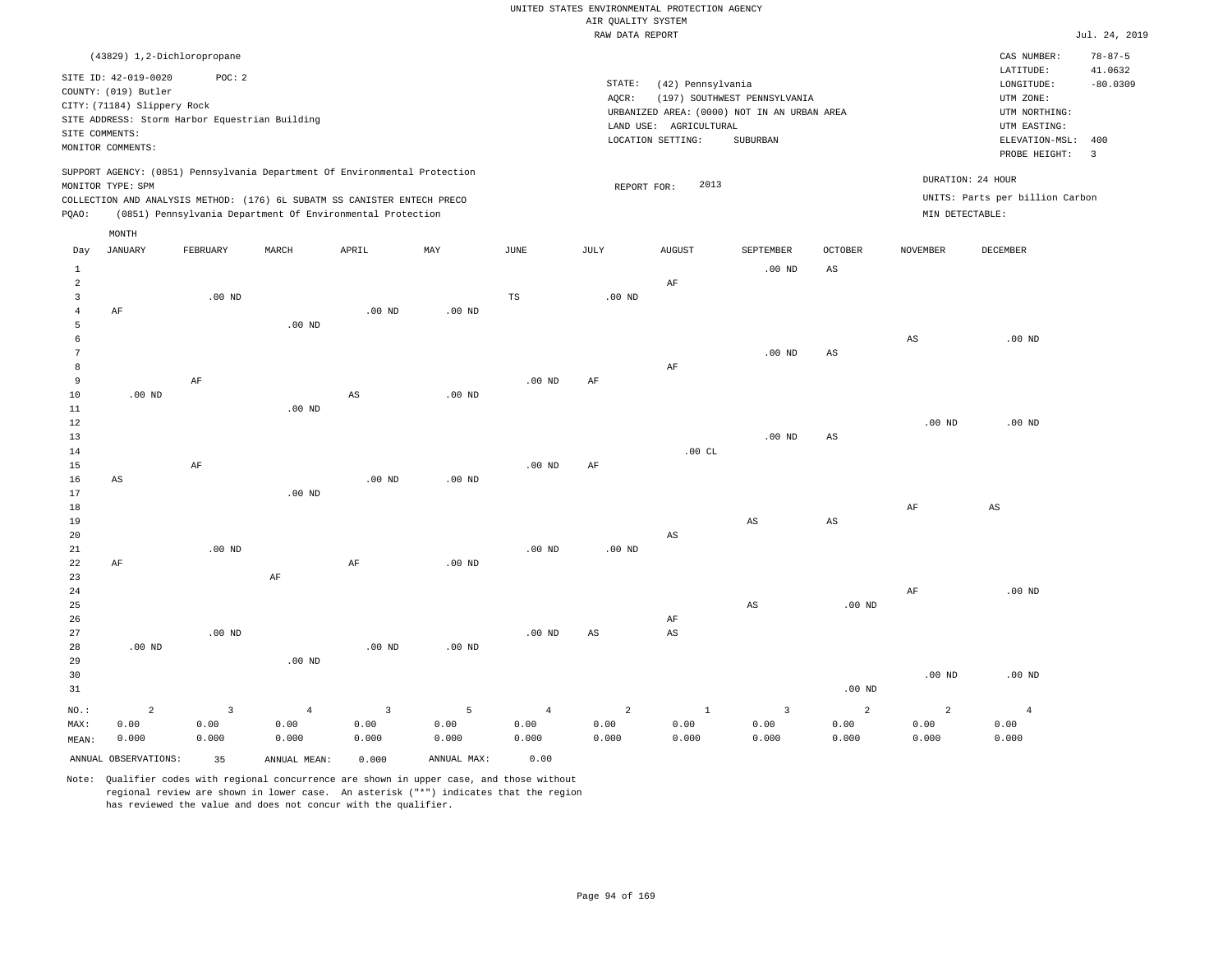|                |                                                                                                                    |                                                          |       |                                                                                                                                        |                                                                            |          |                 | RAW DATA REPORT                                                                                                 |                                          |         |                                      |                                                                                                          | Jul. 24, 2019                                            |
|----------------|--------------------------------------------------------------------------------------------------------------------|----------------------------------------------------------|-------|----------------------------------------------------------------------------------------------------------------------------------------|----------------------------------------------------------------------------|----------|-----------------|-----------------------------------------------------------------------------------------------------------------|------------------------------------------|---------|--------------------------------------|----------------------------------------------------------------------------------------------------------|----------------------------------------------------------|
|                |                                                                                                                    | (43829) 1,2-Dichloropropane                              |       |                                                                                                                                        |                                                                            |          |                 |                                                                                                                 |                                          |         |                                      | CAS NUMBER:                                                                                              | $78 - 87 - 5$                                            |
|                | SITE ID: 42-019-0020<br>COUNTY: (019) Butler<br>CITY: (71184) Slippery Rock<br>SITE COMMENTS:<br>MONITOR COMMENTS: | POC: 2<br>SITE ADDRESS: Storm Harbor Equestrian Building |       |                                                                                                                                        |                                                                            |          | STATE:<br>AQCR: | (42) Pennsylvania<br>URBANIZED AREA: (0000) NOT IN AN URBAN AREA<br>LAND USE: AGRICULTURAL<br>LOCATION SETTING: | (197) SOUTHWEST PENNSYLVANIA<br>SUBURBAN |         |                                      | LATITUDE:<br>LONGITUDE:<br>UTM ZONE:<br>UTM NORTHING:<br>UTM EASTING:<br>ELEVATION-MSL:<br>PROBE HEIGHT: | 41.0632<br>$-80.0309$<br>400<br>$\overline{\phantom{a}}$ |
| PQAO:          | MONITOR TYPE: SPM                                                                                                  |                                                          |       | COLLECTION AND ANALYSIS METHOD: (176) 6L SUBATM SS CANISTER ENTECH PRECO<br>(0851) Pennsylvania Department Of Environmental Protection | SUPPORT AGENCY: (0851) Pennsylvania Department Of Environmental Protection |          |                 | 2014<br>REPORT FOR:                                                                                             |                                          |         | DURATION: 24 HOUR<br>MIN DETECTABLE: | UNITS: Parts per billion Carbon                                                                          |                                                          |
| Day            | MONTH<br>JANUARY                                                                                                   | FEBRUARY                                                 | MARCH | APRIL                                                                                                                                  | MAY                                                                        | JUNE     | JULY            | <b>AUGUST</b>                                                                                                   | <b>SEPTEMBER</b>                         | OCTOBER | <b>NOVEMBER</b>                      | DECEMBER                                                                                                 |                                                          |
| $\mathfrak{D}$ |                                                                                                                    |                                                          |       |                                                                                                                                        |                                                                            |          |                 |                                                                                                                 | $.00$ ND                                 | AF      | $.00$ ND                             | $.00$ ND                                                                                                 |                                                          |
|                |                                                                                                                    | AS                                                       |       |                                                                                                                                        |                                                                            | $.00$ ND | AF              | $.00$ ND                                                                                                        |                                          |         |                                      |                                                                                                          |                                                          |

| 5      | $.00$ ND |          | $.00$ ND | $.00$ ND |          |          |          |          |          |          |          |
|--------|----------|----------|----------|----------|----------|----------|----------|----------|----------|----------|----------|
| 6      |          | $.00$ ND |          |          |          |          |          |          |          |          |          |
| 7      |          |          |          |          |          |          |          |          |          | $.00$ ND | $.00$ ND |
| 8      |          |          |          |          |          |          |          | $.00$ ND | $.00$ ND |          |          |
| 9      |          |          |          |          |          |          | AF       |          |          |          |          |
| 10     | AF       |          |          |          | $.00$ ND | $.00$ ND |          |          |          |          |          |
| 11     | $.00$ ND |          | $.00$ ND | $.00$ ND |          |          |          |          |          |          |          |
| $12\,$ |          | $.00$ ND |          |          |          |          |          |          |          |          |          |
| 13     |          |          |          |          |          |          |          |          |          | $.00$ ND | $.00$ ND |
| 14     |          |          |          |          |          |          |          | $.00$ ND | .07 SQ   |          |          |
| 15     |          |          |          |          |          |          | $.00$ ND |          |          |          |          |

| 16          |          | $.00$ ND |          |          |          | $.00$ ND | $.00$ ND |          |          |          |          |          |
|-------------|----------|----------|----------|----------|----------|----------|----------|----------|----------|----------|----------|----------|
| 17          | $.00$ ND |          |          | $.00$ ND | $.00$ ND |          |          |          |          |          |          |          |
| 18          |          |          | $.00$ ND |          |          |          |          |          |          |          |          |          |
| 19          |          |          |          |          |          |          |          |          |          |          | $.00$ ND | $.00$ ND |
| 20          |          |          |          |          |          |          |          |          | AS       | $.00$ ND |          |          |
| $2\sqrt{1}$ |          |          |          |          |          |          |          | $.00$ ND |          |          |          |          |
| 22          |          | $.00$ ND |          |          |          | AS       | AF       |          |          |          |          |          |
| 23          | $.00$ ND |          |          | $.00$ ND | AF       |          |          |          |          |          |          |          |
| $2\sqrt{4}$ |          |          | $.00$ ND |          |          |          |          |          |          |          |          |          |
| $25\,$      |          |          |          |          |          |          |          |          |          |          | $.00$ ND | $.00$ ND |
| 26          |          |          |          |          |          |          |          |          | $.00$ ND | $.00$ ND |          |          |
| $27\,$      |          |          |          |          |          |          |          | $.00$ ND |          |          |          |          |
| 28          |          | $.00$ ND |          |          |          | $.00$ ND | $.00$ ND |          |          |          |          |          |
| 29          | $.00$ ND |          |          | $.00$ ND | $.00$ ND |          |          |          |          |          |          |          |
| 30          |          |          | $.00$ ND |          |          |          |          |          |          |          |          |          |
| 31          |          |          |          |          |          |          |          |          |          |          |          | $.00$ ND |

|  |  |  |  | NO.: $5$ 3 5 5 4 4 3 4 4 4 5 6                                                            |  |  |
|--|--|--|--|-------------------------------------------------------------------------------------------|--|--|
|  |  |  |  |                                                                                           |  |  |
|  |  |  |  | MEAN: 0.000 0.000 0.000 0.000 0.000 0.000 0.000 0.000 0.000 0.000 0.000 0.000 0.000 0.000 |  |  |

ANNUAL OBSERVATIONS: 52 ANNUAL MEAN: .001 ANNUAL MAX: .07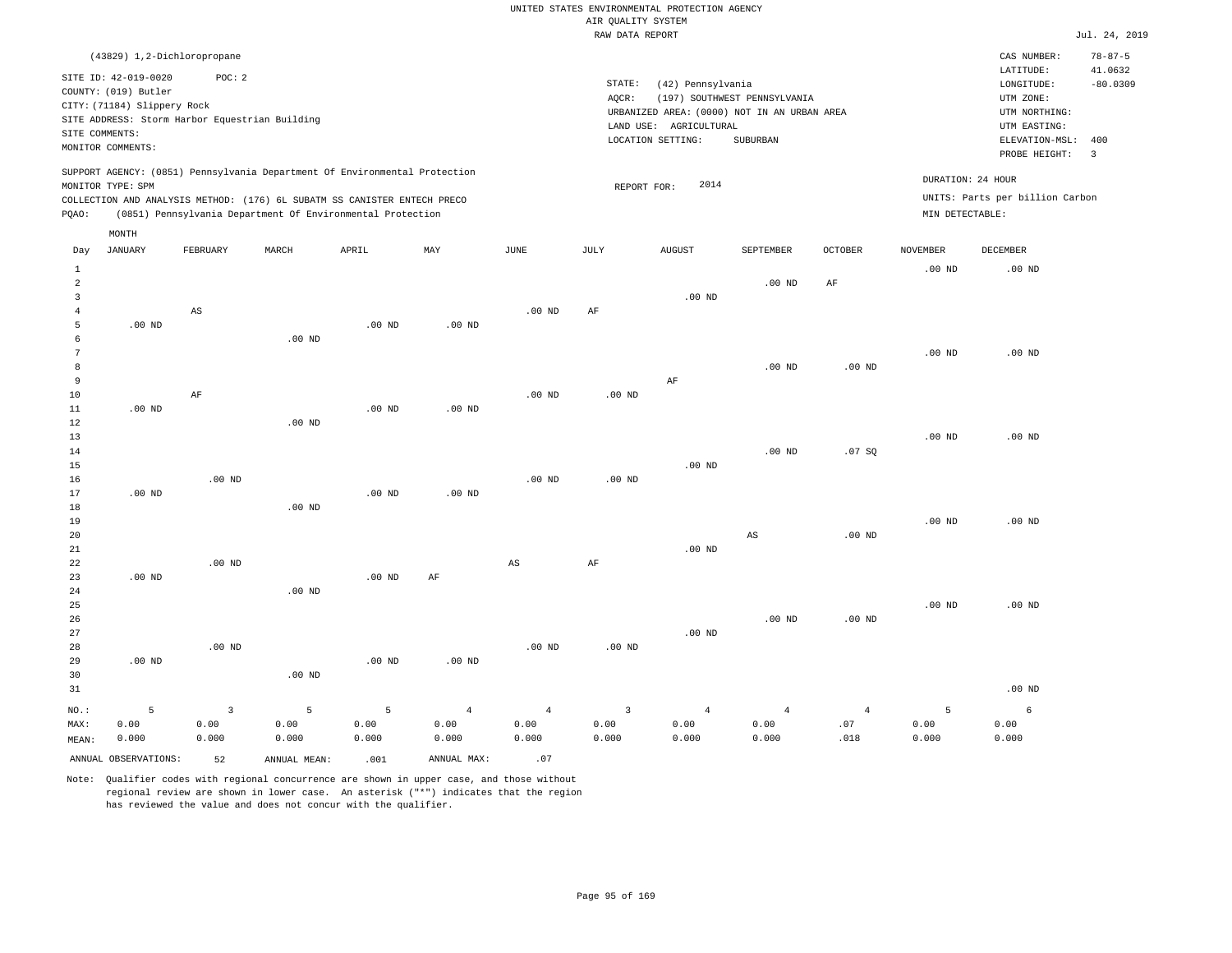|              |                                                                                                                    |                                                                                         |          |                                                                                                                                                                                                                      |     |          | RAW DATA REPORT   |                                                                                                                 |                                          |                   |                   |                                                                                                                         | Jul. 24, 2019                                                             |
|--------------|--------------------------------------------------------------------------------------------------------------------|-----------------------------------------------------------------------------------------|----------|----------------------------------------------------------------------------------------------------------------------------------------------------------------------------------------------------------------------|-----|----------|-------------------|-----------------------------------------------------------------------------------------------------------------|------------------------------------------|-------------------|-------------------|-------------------------------------------------------------------------------------------------------------------------|---------------------------------------------------------------------------|
|              | SITE ID: 42-019-0020<br>COUNTY: (019) Butler<br>CITY: (71184) Slippery Rock<br>SITE COMMENTS:<br>MONITOR COMMENTS: | (43829) 1,2-Dichloropropane<br>POC: 2<br>SITE ADDRESS: Storm Harbor Equestrian Building |          |                                                                                                                                                                                                                      |     |          | STATE:<br>AQCR:   | (42) Pennsylvania<br>URBANIZED AREA: (0000) NOT IN AN URBAN AREA<br>LAND USE: AGRICULTURAL<br>LOCATION SETTING: | (197) SOUTHWEST PENNSYLVANIA<br>SUBURBAN |                   |                   | CAS NUMBER:<br>LATITUDE:<br>LONGITUDE:<br>UTM ZONE:<br>UTM NORTHING:<br>UTM EASTING:<br>ELEVATION-MSL:<br>PROBE HEIGHT: | $78 - 87 - 5$<br>41.0632<br>$-80.0309$<br>400<br>$\overline{\phantom{a}}$ |
| POAO:        | MONITOR TYPE: SPM<br>MONTH                                                                                         |                                                                                         |          | SUPPORT AGENCY: (0851) Pennsylvania Department Of Environmental Protection<br>COLLECTION AND ANALYSIS METHOD: (176) 6L SUBATM SS CANISTER ENTECH PRECO<br>(0851) Pennsylvania Department Of Environmental Protection |     |          |                   | 2015<br>REPORT FOR:                                                                                             |                                          |                   | MIN DETECTABLE:   | DURATION: 24 HOUR<br>UNITS: Parts per billion Carbon                                                                    |                                                                           |
| Day          | JANUARY                                                                                                            | FEBRUARY                                                                                | MARCH    | APRIL                                                                                                                                                                                                                | MAY | JUNE     | JULY              | <b>AUGUST</b>                                                                                                   | SEPTEMBER                                | <b>OCTOBER</b>    | <b>NOVEMBER</b>   | DECEMBER                                                                                                                |                                                                           |
| 2<br>ર<br>5  |                                                                                                                    | $.00$ ND                                                                                | $.00$ ND |                                                                                                                                                                                                                      |     | $.00$ ND | AF                | AF                                                                                                              | $.00$ ND                                 | .00 <sub>ND</sub> | .00 <sub>ND</sub> | AF                                                                                                                      |                                                                           |
| 8<br>9<br>10 | .00 <sub>ND</sub>                                                                                                  |                                                                                         | $.00$ ND | $.00$ ND                                                                                                                                                                                                             | AS  |          |                   | $.00$ ND                                                                                                        | $.00$ ND                                 | $.00$ ND          | $.00$ ND          | $.00$ ND                                                                                                                |                                                                           |
| 11           |                                                                                                                    | $.00$ ND                                                                                |          |                                                                                                                                                                                                                      |     | $.00$ ND | .00 <sub>ND</sub> |                                                                                                                 |                                          |                   |                   |                                                                                                                         |                                                                           |

| 12          | AF       |          |          | $.00$ ND | AS       |    |          |          |          |          |          |    |
|-------------|----------|----------|----------|----------|----------|----|----------|----------|----------|----------|----------|----|
| 13          |          |          | $.00$ ND |          |          |    |          |          |          |          |          |    |
| 14          |          |          |          |          |          |    |          |          |          |          | $.00$ ND | AF |
| 15          |          |          |          |          |          |    |          |          | $.00$ ND | $.00$ ND |          |    |
| 16          |          |          |          |          |          |    |          | $.00$ ND |          |          |          |    |
| 17          |          | $.00$ ND |          |          |          | AS | $.00$ ND |          |          |          |          |    |
| 18          | AF       |          |          | $.00$ ND | $.00$ ND |    |          |          |          |          |          |    |
| 19          |          |          | $.00$ ND |          |          |    |          |          |          |          |          |    |
| 20          |          |          |          |          |          |    |          |          |          |          | $.00$ ND | TS |
| 21          |          |          |          |          |          |    |          |          | $.00$ ND | $.00$ ND |          |    |
| $2\sqrt{2}$ |          |          |          |          |          |    |          | $.00$ ND |          |          |          |    |
| 23          |          | $.00$ ND |          |          |          | AF | $.00$ ND |          |          |          |          |    |
| 24          | $.00$ ND |          |          | $.00$ ND | AS       |    |          |          |          |          |          |    |

| $ -$ | .        |          | .        | $-$      |    |          |          |          |    |          |          |
|------|----------|----------|----------|----------|----|----------|----------|----------|----|----------|----------|
| 25   |          | $.00$ ND |          |          |    |          |          |          |    |          |          |
| 26   |          |          |          |          |    |          |          |          |    | $.00$ ND | $.00$ ND |
| 27   |          |          |          |          |    |          |          | $.00$ ND | AF |          |          |
| 28   |          |          |          |          |    |          | $.00$ ND |          |    |          |          |
| 29   |          |          |          |          | AF | $.00$ ND |          |          |    |          |          |
| 30   | $.00$ ND |          | $.00$ ND | $.00$ ND |    |          |          |          |    |          |          |
| 31   |          | $.00$ ND |          |          |    |          |          |          |    |          |          |

|       |                      |       |              |       |             |       |       |       |       |       | $\sim$ 5 and $\sim$ 5 and $\sim$ 5 and $\sim$ 5 and $\sim$ |       |
|-------|----------------------|-------|--------------|-------|-------------|-------|-------|-------|-------|-------|------------------------------------------------------------|-------|
| MAX:  | 0.00                 | 0.00  | 0.00         | 0.00  | 0.00        | 0.00  | 0.00  | 0.00  | 0.00  | 0.00  | 0.00                                                       | 0.00  |
| MEAN: | 0.000                | 0.000 | 0.000        | 0.000 | 0.000       | 0.000 | 0.000 | 0.000 | 0.000 | 0.000 | 0.000                                                      | 0.000 |
|       | ANNUAL OBSERVATIONS: | 46    | ANNUAL MEAN: | 0.000 | ANNUAL MAX: | 0.00  |       |       |       |       |                                                            |       |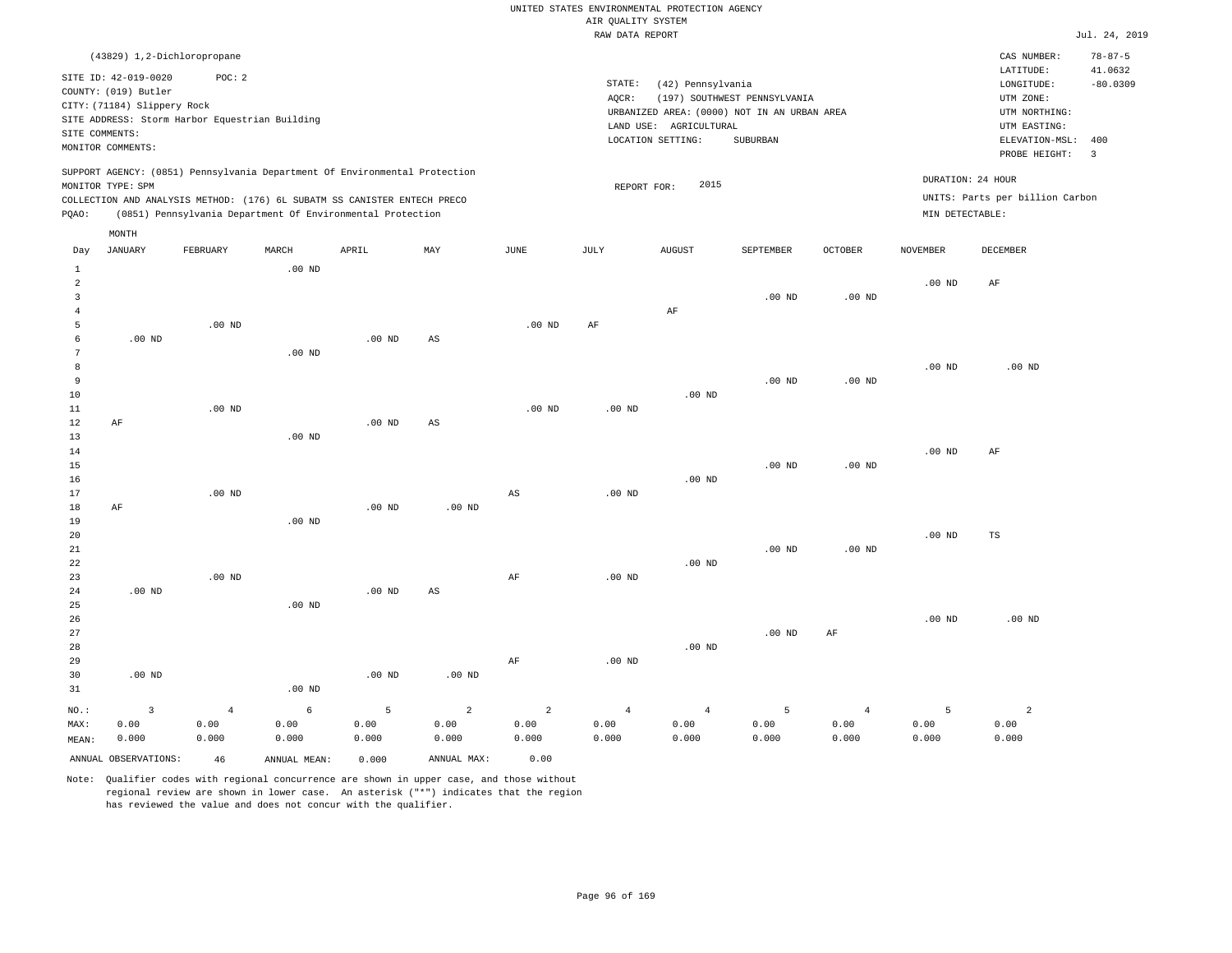|                     |                                                |                |                        |                                                                            |                   |                        | 20112222<br>RAW DATA REPORT |                        |                                             |                        |                   |                                 | Jul. 24, 2019         |
|---------------------|------------------------------------------------|----------------|------------------------|----------------------------------------------------------------------------|-------------------|------------------------|-----------------------------|------------------------|---------------------------------------------|------------------------|-------------------|---------------------------------|-----------------------|
|                     | (43830) trans-1,3-Dichloropropene              |                |                        |                                                                            |                   |                        |                             |                        |                                             |                        |                   | CAS NUMBER:                     | $10061 - 02 - 6$      |
|                     | SITE ID: 42-019-0020                           | POC: 2         |                        |                                                                            |                   |                        | STATE:                      | (42) Pennsylvania      |                                             |                        |                   | LATITUDE:<br>LONGITUDE:         | 41.0632<br>$-80.0309$ |
|                     | COUNTY: (019) Butler                           |                |                        |                                                                            |                   |                        | AQCR:                       |                        | (197) SOUTHWEST PENNSYLVANIA                |                        |                   | UTM ZONE:                       |                       |
|                     | CITY: (71184) Slippery Rock                    |                |                        |                                                                            |                   |                        |                             |                        | URBANIZED AREA: (0000) NOT IN AN URBAN AREA |                        |                   | UTM NORTHING:                   |                       |
|                     | SITE ADDRESS: Storm Harbor Equestrian Building |                |                        |                                                                            |                   |                        |                             | LAND USE: AGRICULTURAL |                                             |                        |                   | UTM EASTING:                    |                       |
| SITE COMMENTS:      |                                                |                |                        |                                                                            |                   |                        |                             | LOCATION SETTING:      | SUBURBAN                                    |                        |                   | ELEVATION-MSL:                  | 400                   |
|                     | MONITOR COMMENTS:                              |                |                        |                                                                            |                   |                        |                             |                        |                                             |                        |                   | PROBE HEIGHT:                   | $\overline{3}$        |
|                     |                                                |                |                        | SUPPORT AGENCY: (0851) Pennsylvania Department Of Environmental Protection |                   |                        |                             |                        |                                             |                        |                   | DURATION: 24 HOUR               |                       |
|                     | MONITOR TYPE: SPM                              |                |                        |                                                                            |                   |                        | REPORT FOR:                 | 2013                   |                                             |                        |                   |                                 |                       |
|                     |                                                |                |                        | COLLECTION AND ANALYSIS METHOD: (176) 6L SUBATM SS CANISTER ENTECH PRECO   |                   |                        |                             |                        |                                             |                        |                   | UNITS: Parts per billion Carbon |                       |
| PQAO:               |                                                |                |                        | (0851) Pennsylvania Department Of Environmental Protection                 |                   |                        |                             |                        |                                             |                        | MIN DETECTABLE:   |                                 |                       |
|                     | MONTH                                          |                |                        |                                                                            |                   |                        |                             |                        |                                             |                        |                   |                                 |                       |
| Day                 | <b>JANUARY</b>                                 | FEBRUARY       | MARCH                  | APRIL                                                                      | MAY               | <b>JUNE</b>            | <b>JULY</b>                 | <b>AUGUST</b>          | SEPTEMBER                                   | <b>OCTOBER</b>         | <b>NOVEMBER</b>   | DECEMBER                        |                       |
| 1                   |                                                |                |                        |                                                                            |                   |                        |                             |                        | $.00$ ND                                    | AS                     |                   |                                 |                       |
| $\overline{a}$      |                                                |                |                        |                                                                            |                   |                        |                             | $\rm AF$               |                                             |                        |                   |                                 |                       |
| 3                   |                                                | $.00$ ND       |                        |                                                                            |                   | $_{\rm TS}$            | $.00$ ND                    |                        |                                             |                        |                   |                                 |                       |
| $\overline{4}$      | AF                                             |                |                        | .00 <sub>ND</sub>                                                          | $.00$ ND          |                        |                             |                        |                                             |                        |                   |                                 |                       |
| 5                   |                                                |                | $.00$ ND               |                                                                            |                   |                        |                             |                        |                                             |                        |                   |                                 |                       |
| 6                   |                                                |                |                        |                                                                            |                   |                        |                             |                        |                                             |                        | AS                | $.00$ ND                        |                       |
| 7                   |                                                |                |                        |                                                                            |                   |                        |                             |                        | $.00$ ND                                    | AS                     |                   |                                 |                       |
| 8<br>$\overline{9}$ |                                                |                |                        |                                                                            |                   |                        |                             | AF                     |                                             |                        |                   |                                 |                       |
| 10                  | $.00$ ND                                       | AF             |                        | $_{\rm AS}$                                                                | .00 <sub>ND</sub> | $.00$ ND               | AF                          |                        |                                             |                        |                   |                                 |                       |
| $1\,1$              |                                                |                | $.00$ ND               |                                                                            |                   |                        |                             |                        |                                             |                        |                   |                                 |                       |
| 12                  |                                                |                |                        |                                                                            |                   |                        |                             |                        |                                             |                        | .00 <sub>ND</sub> | .00 <sub>ND</sub>               |                       |
| 13                  |                                                |                |                        |                                                                            |                   |                        |                             |                        | .00 <sub>ND</sub>                           | $\mathbb{A}\mathbb{S}$ |                   |                                 |                       |
| 14                  |                                                |                |                        |                                                                            |                   |                        |                             | .00CL                  |                                             |                        |                   |                                 |                       |
| 15                  |                                                | $\rm AF$       |                        |                                                                            |                   | $.00$ ND               | AF                          |                        |                                             |                        |                   |                                 |                       |
| 16                  | AS                                             |                |                        | $.00$ ND                                                                   | $.00$ ND          |                        |                             |                        |                                             |                        |                   |                                 |                       |
| 17                  |                                                |                | $.00$ ND               |                                                                            |                   |                        |                             |                        |                                             |                        |                   |                                 |                       |
| 18                  |                                                |                |                        |                                                                            |                   |                        |                             |                        |                                             |                        | $\rm{AF}$         | $\mathbb{A}\mathbb{S}$          |                       |
| 19                  |                                                |                |                        |                                                                            |                   |                        |                             |                        | AS                                          | $_{\rm AS}$            |                   |                                 |                       |
| 20                  |                                                |                |                        |                                                                            |                   |                        |                             | $_{\rm AS}$            |                                             |                        |                   |                                 |                       |
| 21                  |                                                | $.00$ ND       |                        |                                                                            |                   | .00 <sub>ND</sub>      | .00 <sub>ND</sub>           |                        |                                             |                        |                   |                                 |                       |
| 22                  | AF                                             |                |                        | AF                                                                         | $.00$ ND          |                        |                             |                        |                                             |                        |                   |                                 |                       |
| 23<br>24            |                                                |                | $\rm AF$               |                                                                            |                   |                        |                             |                        |                                             |                        | $\rm{AF}$         | $.00$ ND                        |                       |
| 25                  |                                                |                |                        |                                                                            |                   |                        |                             |                        | AS                                          | $.00$ ND               |                   |                                 |                       |
| 26                  |                                                |                |                        |                                                                            |                   |                        |                             | AF                     |                                             |                        |                   |                                 |                       |
| 27                  |                                                | $.00$ ND       |                        |                                                                            |                   | $.00$ ND               | AS                          | $\mathbb{A}\mathbb{S}$ |                                             |                        |                   |                                 |                       |
| 28                  | $.00$ ND                                       |                |                        | .00 <sub>ND</sub>                                                          | .00 <sub>ND</sub> |                        |                             |                        |                                             |                        |                   |                                 |                       |
| 29                  |                                                |                | $.00$ ND               |                                                                            |                   |                        |                             |                        |                                             |                        |                   |                                 |                       |
| 30                  |                                                |                |                        |                                                                            |                   |                        |                             |                        |                                             |                        | $.00$ ND          | $.00$ ND                        |                       |
| 31                  |                                                |                |                        |                                                                            |                   |                        |                             |                        |                                             | $.00$ ND               |                   |                                 |                       |
|                     | $\overline{a}$                                 | $\overline{3}$ |                        | $\overline{3}$                                                             | 5                 |                        |                             |                        | $\mathbf{3}$                                |                        | 2                 |                                 |                       |
| NO.:<br>MAX:        | 0.00                                           | 0.00           | $\overline{4}$<br>0.00 | 0.00                                                                       | 0.00              | $\overline{4}$<br>0.00 | $\overline{a}$<br>0.00      | $\mathbf{1}$<br>0.00   | 0.00                                        | $\overline{a}$<br>0.00 | 0.00              | $\overline{4}$<br>0.00          |                       |
| MEAN:               | 0.000                                          | 0.000          | 0.000                  | 0.000                                                                      | 0.000             | 0.000                  | 0.000                       | 0.000                  | 0.000                                       | 0.000                  | 0.000             | 0.000                           |                       |
|                     |                                                |                |                        |                                                                            |                   |                        |                             |                        |                                             |                        |                   |                                 |                       |
|                     | ANNUAL OBSERVATIONS:                           | 35             | ANNUAL MEAN:           | 0.000                                                                      | ANNUAL MAX:       | 0.00                   |                             |                        |                                             |                        |                   |                                 |                       |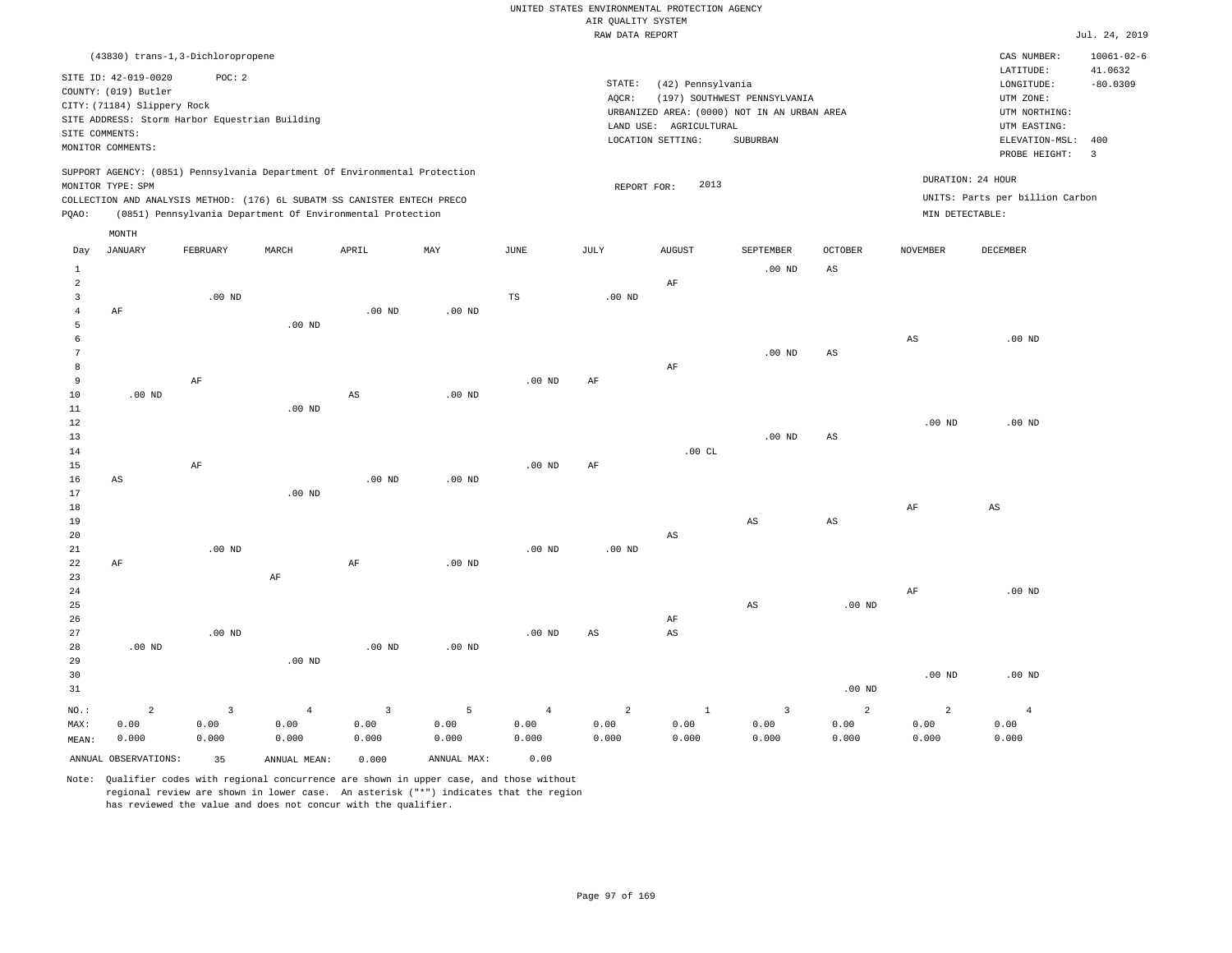|                |                                                                            |                |                                                            |                   |                   |                        | RAW DATA REPORT |                        |                                             |                   |                   |                                 | Jul. 24, 2019    |
|----------------|----------------------------------------------------------------------------|----------------|------------------------------------------------------------|-------------------|-------------------|------------------------|-----------------|------------------------|---------------------------------------------|-------------------|-------------------|---------------------------------|------------------|
|                | (43830) trans-1,3-Dichloropropene                                          |                |                                                            |                   |                   |                        |                 |                        |                                             |                   |                   | CAS NUMBER:                     | $10061 - 02 - 6$ |
|                | SITE ID: 42-019-0020                                                       | POC: 2         |                                                            |                   |                   |                        |                 |                        |                                             |                   |                   | LATITUDE:                       | 41.0632          |
|                | COUNTY: (019) Butler                                                       |                |                                                            |                   |                   |                        | STATE:          | (42) Pennsylvania      |                                             |                   |                   | LONGITUDE:                      | $-80.0309$       |
|                | CITY: (71184) Slippery Rock                                                |                |                                                            |                   |                   |                        | AQCR:           |                        | (197) SOUTHWEST PENNSYLVANIA                |                   |                   | UTM ZONE:                       |                  |
|                | SITE ADDRESS: Storm Harbor Equestrian Building                             |                |                                                            |                   |                   |                        |                 |                        | URBANIZED AREA: (0000) NOT IN AN URBAN AREA |                   |                   | UTM NORTHING:                   |                  |
| SITE COMMENTS: |                                                                            |                |                                                            |                   |                   |                        |                 | LAND USE: AGRICULTURAL |                                             |                   |                   | UTM EASTING:                    |                  |
|                | MONITOR COMMENTS:                                                          |                |                                                            |                   |                   |                        |                 | LOCATION SETTING:      | SUBURBAN                                    |                   |                   | ELEVATION-MSL:                  | 400              |
|                |                                                                            |                |                                                            |                   |                   |                        |                 |                        |                                             |                   |                   | PROBE HEIGHT:                   | $\overline{3}$   |
|                | SUPPORT AGENCY: (0851) Pennsylvania Department Of Environmental Protection |                |                                                            |                   |                   |                        |                 |                        |                                             |                   |                   | DURATION: 24 HOUR               |                  |
|                | MONITOR TYPE: SPM                                                          |                |                                                            |                   |                   |                        | REPORT FOR:     | 2014                   |                                             |                   |                   |                                 |                  |
|                | COLLECTION AND ANALYSIS METHOD: (176) 6L SUBATM SS CANISTER ENTECH PRECO   |                |                                                            |                   |                   |                        |                 |                        |                                             |                   |                   | UNITS: Parts per billion Carbon |                  |
| PQAO:          |                                                                            |                | (0851) Pennsylvania Department Of Environmental Protection |                   |                   |                        |                 |                        |                                             |                   | MIN DETECTABLE:   |                                 |                  |
|                | MONTH                                                                      |                |                                                            |                   |                   |                        |                 |                        |                                             |                   |                   |                                 |                  |
| Day            | <b>JANUARY</b>                                                             | FEBRUARY       | MARCH                                                      | APRIL             | MAY               | $\operatorname{JUNE}$  | JULY            | ${\tt AUGUST}$         | SEPTEMBER                                   | OCTOBER           | <b>NOVEMBER</b>   | DECEMBER                        |                  |
| $\mathbf{1}$   |                                                                            |                |                                                            |                   |                   |                        |                 |                        |                                             |                   | $.00$ ND          | $.00$ ND                        |                  |
| $\overline{a}$ |                                                                            |                |                                                            |                   |                   |                        |                 |                        | $.00$ ND                                    | AF                |                   |                                 |                  |
| 3              |                                                                            |                |                                                            |                   |                   |                        |                 | $.00$ ND               |                                             |                   |                   |                                 |                  |
| $\overline{4}$ |                                                                            | AS             |                                                            |                   |                   | $.00$ ND               | AF              |                        |                                             |                   |                   |                                 |                  |
| 5              | $.00$ ND                                                                   |                |                                                            | $.00$ ND          | .00 <sub>ND</sub> |                        |                 |                        |                                             |                   |                   |                                 |                  |
| 6              |                                                                            |                | .00 <sub>ND</sub>                                          |                   |                   |                        |                 |                        |                                             |                   |                   |                                 |                  |
| $\overline{7}$ |                                                                            |                |                                                            |                   |                   |                        |                 |                        |                                             |                   | .00 <sub>ND</sub> | $.00$ ND                        |                  |
| 8              |                                                                            |                |                                                            |                   |                   |                        |                 |                        | $.00$ ND                                    | .00 <sub>ND</sub> |                   |                                 |                  |
| 9              |                                                                            |                |                                                            |                   |                   |                        |                 | AF                     |                                             |                   |                   |                                 |                  |
| $10$           |                                                                            | $\rm AF$       |                                                            |                   |                   | .00 <sub>ND</sub>      | $.00$ ND        |                        |                                             |                   |                   |                                 |                  |
| $11\,$         | $.00$ ND                                                                   |                |                                                            | $.00$ ND          | $.00$ ND          |                        |                 |                        |                                             |                   |                   |                                 |                  |
| 12             |                                                                            |                | $.00$ ND                                                   |                   |                   |                        |                 |                        |                                             |                   |                   |                                 |                  |
| 13             |                                                                            |                |                                                            |                   |                   |                        |                 |                        |                                             |                   | $.00$ ND          | $.00$ ND                        |                  |
| 14             |                                                                            |                |                                                            |                   |                   |                        |                 |                        | $.00$ ND                                    | .00 <sub>ND</sub> |                   |                                 |                  |
| 15             |                                                                            |                |                                                            |                   |                   |                        |                 | $.00$ ND               |                                             |                   |                   |                                 |                  |
| 16             |                                                                            | $.00$ ND       |                                                            |                   |                   | $.00$ ND               | $.00$ ND        |                        |                                             |                   |                   |                                 |                  |
| 17             | $.00$ ND                                                                   |                |                                                            | $.00$ ND          | $.00$ ND          |                        |                 |                        |                                             |                   |                   |                                 |                  |
| 18             |                                                                            |                | $.00$ ND                                                   |                   |                   |                        |                 |                        |                                             |                   |                   |                                 |                  |
| 19             |                                                                            |                |                                                            |                   |                   |                        |                 |                        |                                             |                   | .00 <sub>ND</sub> | $.00$ ND                        |                  |
| 20             |                                                                            |                |                                                            |                   |                   |                        |                 |                        | AS                                          | .00 <sub>ND</sub> |                   |                                 |                  |
| 21             |                                                                            |                |                                                            |                   |                   |                        |                 | $.00$ ND               |                                             |                   |                   |                                 |                  |
| 22             |                                                                            | $.00$ ND       |                                                            |                   |                   | $\mathbb{A}\mathbb{S}$ | AF              |                        |                                             |                   |                   |                                 |                  |
| 23             | $.00$ ND                                                                   |                |                                                            | .00 <sub>ND</sub> | $\rm AF$          |                        |                 |                        |                                             |                   |                   |                                 |                  |
| 24             |                                                                            |                | $.00$ ND                                                   |                   |                   |                        |                 |                        |                                             |                   |                   |                                 |                  |
| 25             |                                                                            |                |                                                            |                   |                   |                        |                 |                        |                                             |                   | .00 <sub>ND</sub> | $.00$ ND                        |                  |
| 26             |                                                                            |                |                                                            |                   |                   |                        |                 |                        | $.00$ ND                                    | .00 <sub>ND</sub> |                   |                                 |                  |
| 27             |                                                                            |                |                                                            |                   |                   |                        |                 | $.00$ ND               |                                             |                   |                   |                                 |                  |
| 28             |                                                                            | $.00$ ND       |                                                            |                   |                   | $.00$ ND               | $.00$ ND        |                        |                                             |                   |                   |                                 |                  |
| 29             | $.00$ ND                                                                   |                |                                                            | $.00$ ND          | .00 <sub>ND</sub> |                        |                 |                        |                                             |                   |                   |                                 |                  |
| 30             |                                                                            |                | $.00$ ND                                                   |                   |                   |                        |                 |                        |                                             |                   |                   |                                 |                  |
| 31             |                                                                            |                |                                                            |                   |                   |                        |                 |                        |                                             |                   |                   | $.00$ ND                        |                  |
| NO.:           | 5                                                                          | $\overline{3}$ | 5                                                          | 5                 | $\overline{4}$    | $\overline{4}$         | $\overline{3}$  | $\overline{4}$         | $\overline{4}$                              | $\overline{4}$    | 5                 | 6                               |                  |
| MAX:           | 0.00                                                                       | 0.00           | 0.00                                                       | 0.00              | 0.00              | 0.00                   | 0.00            | 0.00                   | 0.00                                        | 0.00              | 0.00              | 0.00                            |                  |
| MEAN:          | 0.000                                                                      | 0.000          | 0.000                                                      | 0.000             | 0.000             | 0.000                  | 0.000           | 0.000                  | 0.000                                       | 0.000             | 0.000             | 0.000                           |                  |
|                | ANNUAL OBSERVATIONS:                                                       | 52             | ANNUAL MEAN:                                               | 0.000             | ANNUAL MAX:       | 0.00                   |                 |                        |                                             |                   |                   |                                 |                  |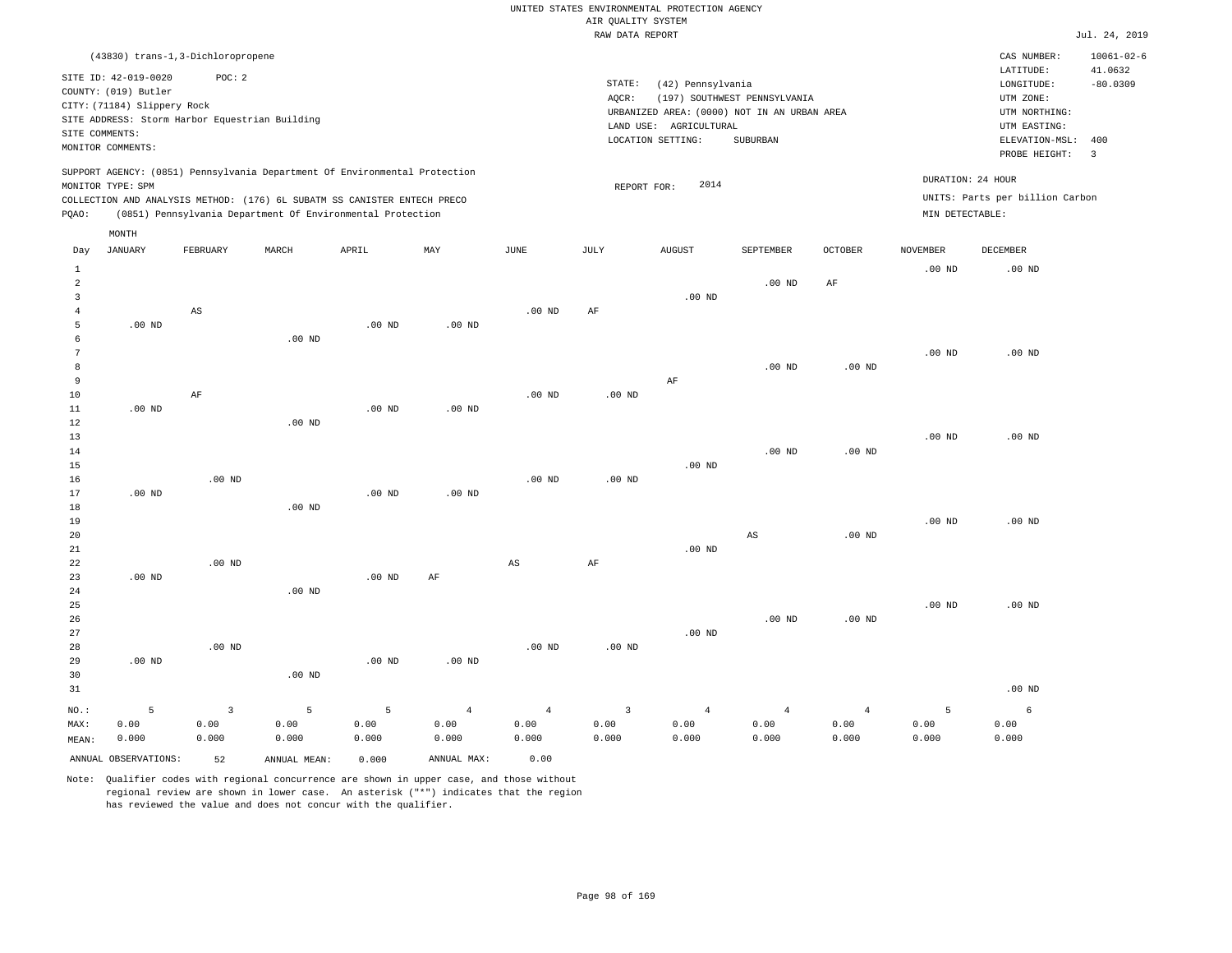|                                                           |                                                                                                                    |                                                                                                                                        |                    |                    |                    |                                 | RAW DATA REPORT                 |                                                                  |                                                                                         |                                 |                    |                                                                                             | Jul. 24, 2019                       |
|-----------------------------------------------------------|--------------------------------------------------------------------------------------------------------------------|----------------------------------------------------------------------------------------------------------------------------------------|--------------------|--------------------|--------------------|---------------------------------|---------------------------------|------------------------------------------------------------------|-----------------------------------------------------------------------------------------|---------------------------------|--------------------|---------------------------------------------------------------------------------------------|-------------------------------------|
|                                                           |                                                                                                                    | (43830) trans-1,3-Dichloropropene                                                                                                      |                    |                    |                    |                                 |                                 |                                                                  |                                                                                         |                                 |                    | CAS NUMBER:<br>LATITUDE:                                                                    | $10061 - 02 - 6$<br>41.0632         |
|                                                           | SITE ID: 42-019-0020<br>COUNTY: (019) Butler<br>CITY: (71184) Slippery Rock<br>SITE COMMENTS:<br>MONITOR COMMENTS: | POC: 2<br>SITE ADDRESS: Storm Harbor Equestrian Building                                                                               |                    |                    |                    |                                 | STATE:<br>AOCR:                 | (42) Pennsylvania<br>LAND USE: AGRICULTURAL<br>LOCATION SETTING: | (197) SOUTHWEST PENNSYLVANIA<br>URBANIZED AREA: (0000) NOT IN AN URBAN AREA<br>SUBURBAN |                                 |                    | LONGITUDE:<br>UTM ZONE:<br>UTM NORTHING:<br>UTM EASTING:<br>ELEVATION-MSL:<br>PROBE HEIGHT: | $-80.0309$<br>400<br>$\overline{3}$ |
|                                                           |                                                                                                                    | SUPPORT AGENCY: (0851) Pennsylvania Department Of Environmental Protection                                                             |                    |                    |                    |                                 |                                 |                                                                  |                                                                                         |                                 |                    | DURATION: 24 HOUR                                                                           |                                     |
|                                                           | MONITOR TYPE: SPM                                                                                                  |                                                                                                                                        |                    |                    |                    |                                 | REPORT FOR:                     | 2015                                                             |                                                                                         |                                 |                    | UNITS: Parts per billion Carbon                                                             |                                     |
| PQAO:                                                     |                                                                                                                    | COLLECTION AND ANALYSIS METHOD: (176) 6L SUBATM SS CANISTER ENTECH PRECO<br>(0851) Pennsylvania Department Of Environmental Protection |                    |                    |                    |                                 |                                 |                                                                  |                                                                                         |                                 | MIN DETECTABLE:    |                                                                                             |                                     |
|                                                           |                                                                                                                    |                                                                                                                                        |                    |                    |                    |                                 |                                 |                                                                  |                                                                                         |                                 |                    |                                                                                             |                                     |
| Day                                                       | MONTH<br><b>JANUARY</b>                                                                                            | FEBRUARY                                                                                                                               | MARCH              | APRIL              | MAY                | JUNE                            | JULY                            | <b>AUGUST</b>                                                    | SEPTEMBER                                                                               | <b>OCTOBER</b>                  | <b>NOVEMBER</b>    | DECEMBER                                                                                    |                                     |
| $\mathbf{1}$<br>$\overline{a}$<br>$\overline{\mathbf{3}}$ |                                                                                                                    |                                                                                                                                        | $.00$ ND           |                    |                    |                                 |                                 |                                                                  | $.00$ ND                                                                                | .00 <sub>ND</sub>               | .00 <sub>ND</sub>  | AF                                                                                          |                                     |
| $\overline{4}$<br>5<br>6                                  | $.00$ ND                                                                                                           | $.00$ ND                                                                                                                               |                    | $.00$ ND           | AS                 | .00 <sub>ND</sub>               | AF                              | AF                                                               |                                                                                         |                                 |                    |                                                                                             |                                     |
| 7<br>8<br>$\overline{9}$<br>10                            |                                                                                                                    |                                                                                                                                        | $.00$ ND           |                    |                    |                                 |                                 | $.00$ ND                                                         | $.00$ ND                                                                                | $.00$ ND                        | .00 <sub>ND</sub>  | $.00$ ND                                                                                    |                                     |
| $11\,$<br>12<br>13<br>14                                  | AF                                                                                                                 | $.00$ ND                                                                                                                               | $.00$ ND           | $.00$ ND           | AS                 | .00 <sub>ND</sub>               | .00 <sub>ND</sub>               |                                                                  |                                                                                         |                                 | .00 <sub>ND</sub>  | AF                                                                                          |                                     |
| 15<br>16<br>17<br>18                                      | AF                                                                                                                 | $.00$ ND                                                                                                                               |                    | $.00$ ND           | $.00$ ND           | AS                              | $.00$ ND                        | $.00$ ND                                                         | $.00$ ND                                                                                | $.00$ ND                        |                    |                                                                                             |                                     |
| 19<br>20<br>21<br>22                                      |                                                                                                                    |                                                                                                                                        | $.00$ ND           |                    |                    |                                 |                                 | $.00$ ND                                                         | $.00$ ND                                                                                | .00 <sub>ND</sub>               | .00 <sub>ND</sub>  | TS                                                                                          |                                     |
| 23<br>24<br>25<br>26                                      | $.00$ ND                                                                                                           | .00 <sub>ND</sub>                                                                                                                      | $.00$ ND           | $.00$ ND           | AS                 | AF                              | .00 <sub>ND</sub>               |                                                                  |                                                                                         |                                 | .00 <sub>ND</sub>  | $.00$ ND                                                                                    |                                     |
| 27<br>28<br>29<br>30<br>31                                | $.00$ ND                                                                                                           |                                                                                                                                        | $.00$ ND           | $.00$ ND           | $.00$ ND           | AF                              | .00 <sub>ND</sub>               | $.00$ ND                                                         | $.00$ ND                                                                                | AF                              |                    |                                                                                             |                                     |
| NO.:<br>MAX:<br>MEAN:                                     | $\overline{\mathbf{3}}$<br>0.00<br>0.000                                                                           | $\overline{4}$<br>0.00<br>0.000                                                                                                        | 6<br>0.00<br>0.000 | 5<br>0.00<br>0.000 | 2<br>0.00<br>0.000 | $\overline{2}$<br>0.00<br>0.000 | $\overline{4}$<br>0.00<br>0.000 | $\overline{4}$<br>0.00<br>0.000                                  | 5<br>0.00<br>0.000                                                                      | $\overline{4}$<br>0.00<br>0.000 | 5<br>0.00<br>0.000 | $\overline{a}$<br>0.00<br>0.000                                                             |                                     |

Note: Qualifier codes with regional concurrence are shown in upper case, and those without regional review are shown in lower case. An asterisk ("\*") indicates that the region has reviewed the value and does not concur with the qualifier.

ANNUAL OBSERVATIONS: 46 ANNUAL MEAN: 0.000 ANNUAL MAX: 0.00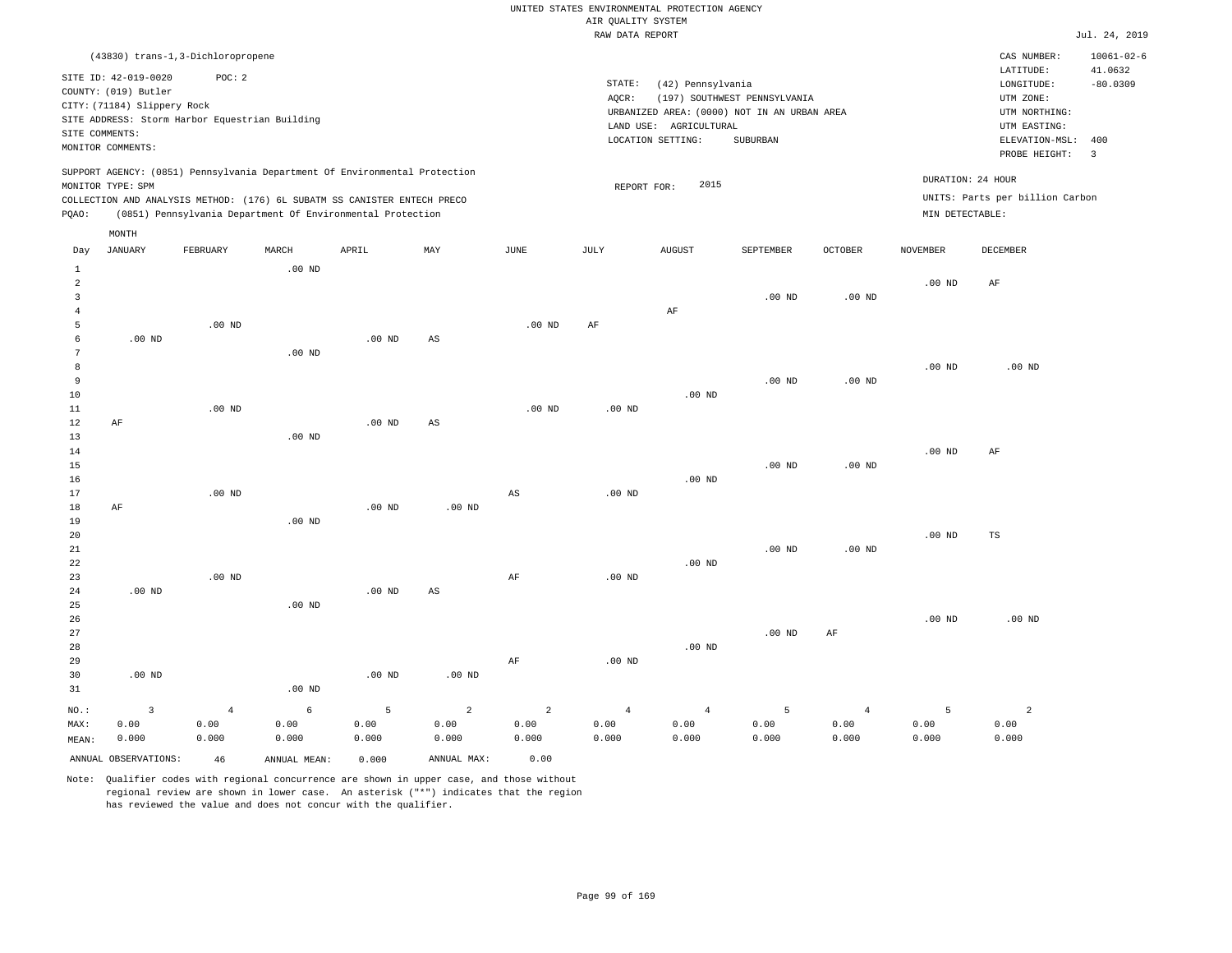|                 |                             |                                                |                   |                                                                            |                   |                   | <br>RAW DATA REPORT | Rothers nensen         |                                             |                        |                   |                                 | Jul. 24, 2019    |
|-----------------|-----------------------------|------------------------------------------------|-------------------|----------------------------------------------------------------------------|-------------------|-------------------|---------------------|------------------------|---------------------------------------------|------------------------|-------------------|---------------------------------|------------------|
|                 |                             | (43831) cis-1,3-Dichloropropene                |                   |                                                                            |                   |                   |                     |                        |                                             |                        |                   | CAS NUMBER:                     | $10061 - 01 - 5$ |
|                 |                             |                                                |                   |                                                                            |                   |                   |                     |                        |                                             |                        |                   | LATITUDE:                       | 41.0632          |
|                 | SITE ID: 42-019-0020        | POC: 2                                         |                   |                                                                            |                   |                   | $\texttt{STATE}{}:$ | (42) Pennsylvania      |                                             |                        |                   | LONGITUDE:                      | $-80.0309$       |
|                 | COUNTY: (019) Butler        |                                                |                   |                                                                            |                   |                   | AOCR:               |                        | (197) SOUTHWEST PENNSYLVANIA                |                        |                   | UTM ZONE:                       |                  |
|                 | CITY: (71184) Slippery Rock |                                                |                   |                                                                            |                   |                   |                     |                        | URBANIZED AREA: (0000) NOT IN AN URBAN AREA |                        |                   | UTM NORTHING:                   |                  |
|                 |                             | SITE ADDRESS: Storm Harbor Equestrian Building |                   |                                                                            |                   |                   |                     | LAND USE: AGRICULTURAL |                                             |                        |                   | UTM EASTING:                    |                  |
| SITE COMMENTS:  |                             |                                                |                   |                                                                            |                   |                   |                     | LOCATION SETTING:      | <b>SUBURBAN</b>                             |                        |                   | ELEVATION-MSL:                  | 400              |
|                 | MONITOR COMMENTS:           |                                                |                   |                                                                            |                   |                   |                     |                        |                                             |                        |                   | PROBE HEIGHT:                   | $\overline{3}$   |
|                 |                             |                                                |                   | SUPPORT AGENCY: (0851) Pennsylvania Department Of Environmental Protection |                   |                   |                     |                        |                                             |                        |                   |                                 |                  |
|                 | MONITOR TYPE: SPM           |                                                |                   |                                                                            |                   |                   | REPORT FOR:         | 2013                   |                                             |                        |                   | DURATION: 24 HOUR               |                  |
|                 |                             |                                                |                   | COLLECTION AND ANALYSIS METHOD: (176) 6L SUBATM SS CANISTER ENTECH PRECO   |                   |                   |                     |                        |                                             |                        |                   | UNITS: Parts per billion Carbon |                  |
| PQAO:           |                             |                                                |                   | (0851) Pennsylvania Department Of Environmental Protection                 |                   |                   |                     |                        |                                             |                        | MIN DETECTABLE:   |                                 |                  |
|                 |                             |                                                |                   |                                                                            |                   |                   |                     |                        |                                             |                        |                   |                                 |                  |
|                 | MONTH                       |                                                |                   |                                                                            |                   |                   |                     |                        |                                             |                        |                   |                                 |                  |
| Day             | <b>JANUARY</b>              | FEBRUARY                                       | MARCH             | APRIL                                                                      | MAY               | <b>JUNE</b>       | JULY                | <b>AUGUST</b>          | SEPTEMBER                                   | <b>OCTOBER</b>         | <b>NOVEMBER</b>   | DECEMBER                        |                  |
| $\mathbf{1}$    |                             |                                                |                   |                                                                            |                   |                   |                     |                        | .00 <sub>ND</sub>                           | AS                     |                   |                                 |                  |
| $\overline{2}$  |                             |                                                |                   |                                                                            |                   |                   |                     | AF                     |                                             |                        |                   |                                 |                  |
| 3               |                             | .00 <sub>ND</sub>                              |                   |                                                                            |                   | $_{\rm TS}$       | $.00$ ND            |                        |                                             |                        |                   |                                 |                  |
| $\overline{4}$  | AF                          |                                                |                   | .00 <sub>ND</sub>                                                          | $.00$ ND          |                   |                     |                        |                                             |                        |                   |                                 |                  |
| 5               |                             |                                                | $.00$ ND          |                                                                            |                   |                   |                     |                        |                                             |                        |                   |                                 |                  |
| $\epsilon$      |                             |                                                |                   |                                                                            |                   |                   |                     |                        |                                             |                        | AS                | $.00$ ND                        |                  |
| $7\phantom{.0}$ |                             |                                                |                   |                                                                            |                   |                   |                     |                        | $.00$ ND                                    | $\mathbb{A}\mathbb{S}$ |                   |                                 |                  |
| 8               |                             |                                                |                   |                                                                            |                   |                   |                     | AF                     |                                             |                        |                   |                                 |                  |
| 9               |                             | $\rm AF$                                       |                   |                                                                            |                   | .00 <sub>ND</sub> | AF                  |                        |                                             |                        |                   |                                 |                  |
| 10              | $.00$ ND                    |                                                |                   | $_{\rm AS}$                                                                | $.00$ ND          |                   |                     |                        |                                             |                        |                   |                                 |                  |
| $11\,$          |                             |                                                | .00 <sub>ND</sub> |                                                                            |                   |                   |                     |                        |                                             |                        |                   |                                 |                  |
| 12              |                             |                                                |                   |                                                                            |                   |                   |                     |                        |                                             |                        | .00 <sub>ND</sub> | $.00$ ND                        |                  |
| 13              |                             |                                                |                   |                                                                            |                   |                   |                     |                        | $.00$ ND                                    | AS                     |                   |                                 |                  |
| 14              |                             |                                                |                   |                                                                            |                   |                   |                     | .00CL                  |                                             |                        |                   |                                 |                  |
| 15              |                             | AF                                             |                   |                                                                            |                   | $.00$ ND          | AF                  |                        |                                             |                        |                   |                                 |                  |
| 16              | AS                          |                                                |                   | $.00$ ND                                                                   | $.00$ ND          |                   |                     |                        |                                             |                        |                   |                                 |                  |
| 17              |                             |                                                | $.00$ ND          |                                                                            |                   |                   |                     |                        |                                             |                        |                   |                                 |                  |
| $18\,$          |                             |                                                |                   |                                                                            |                   |                   |                     |                        |                                             |                        | AF                | AS                              |                  |
| 19              |                             |                                                |                   |                                                                            |                   |                   |                     |                        | $\mathbb{A}\mathbb{S}$                      | $_{\rm AS}$            |                   |                                 |                  |
| 20              |                             |                                                |                   |                                                                            |                   |                   |                     | $\mathbb{A}\mathbb{S}$ |                                             |                        |                   |                                 |                  |
| 21              |                             | $.00$ ND                                       |                   |                                                                            |                   | $.00$ ND          | $.00$ ND            |                        |                                             |                        |                   |                                 |                  |
| 22              | AF                          |                                                |                   | AF                                                                         | .00 <sub>ND</sub> |                   |                     |                        |                                             |                        |                   |                                 |                  |
| 23              |                             |                                                | AF                |                                                                            |                   |                   |                     |                        |                                             |                        | $\rm{AF}$         | .00 <sub>ND</sub>               |                  |
| 24<br>25        |                             |                                                |                   |                                                                            |                   |                   |                     |                        | AS                                          | .00 <sub>ND</sub>      |                   |                                 |                  |
| 26              |                             |                                                |                   |                                                                            |                   |                   |                     | AF                     |                                             |                        |                   |                                 |                  |
| 27              |                             | $.00$ ND                                       |                   |                                                                            |                   | .00 <sub>ND</sub> | AS                  | $\mathbb{A}\mathbb{S}$ |                                             |                        |                   |                                 |                  |
| 28              | $.00$ ND                    |                                                |                   | $.00$ ND                                                                   | $.00$ ND          |                   |                     |                        |                                             |                        |                   |                                 |                  |
| 29              |                             |                                                | $.00$ ND          |                                                                            |                   |                   |                     |                        |                                             |                        |                   |                                 |                  |
| 30              |                             |                                                |                   |                                                                            |                   |                   |                     |                        |                                             |                        | .00 <sub>ND</sub> | $.00$ ND                        |                  |
| 31              |                             |                                                |                   |                                                                            |                   |                   |                     |                        |                                             | .00 <sub>ND</sub>      |                   |                                 |                  |
|                 |                             |                                                |                   |                                                                            |                   |                   |                     |                        |                                             |                        |                   |                                 |                  |
| NO.:            | $\overline{a}$              | $\overline{3}$                                 | $\overline{4}$    | $\overline{3}$                                                             | $\overline{5}$    | $\overline{4}$    | $\overline{a}$      | $\mathbf{1}$           | $\overline{3}$                              | 2                      | $\overline{2}$    | $\overline{4}$                  |                  |
| MAX:            | 0.00                        | 0.00                                           | 0.00              | 0.00                                                                       | 0.00              | 0.00              | 0.00                | 0.00                   | 0.00                                        | 0.00                   | 0.00              | 0.00                            |                  |
| MEAN:           | 0.000                       | 0.000                                          | 0.000             | 0.000                                                                      | 0.000             | 0.000             | 0.000               | 0.000                  | 0.000                                       | 0.000                  | 0.000             | 0.000                           |                  |
|                 | ANNUAL OBSERVATIONS:        | 35                                             | ANNUAL MEAN:      | 0.000                                                                      | ANNUAL MAX:       | 0.00              |                     |                        |                                             |                        |                   |                                 |                  |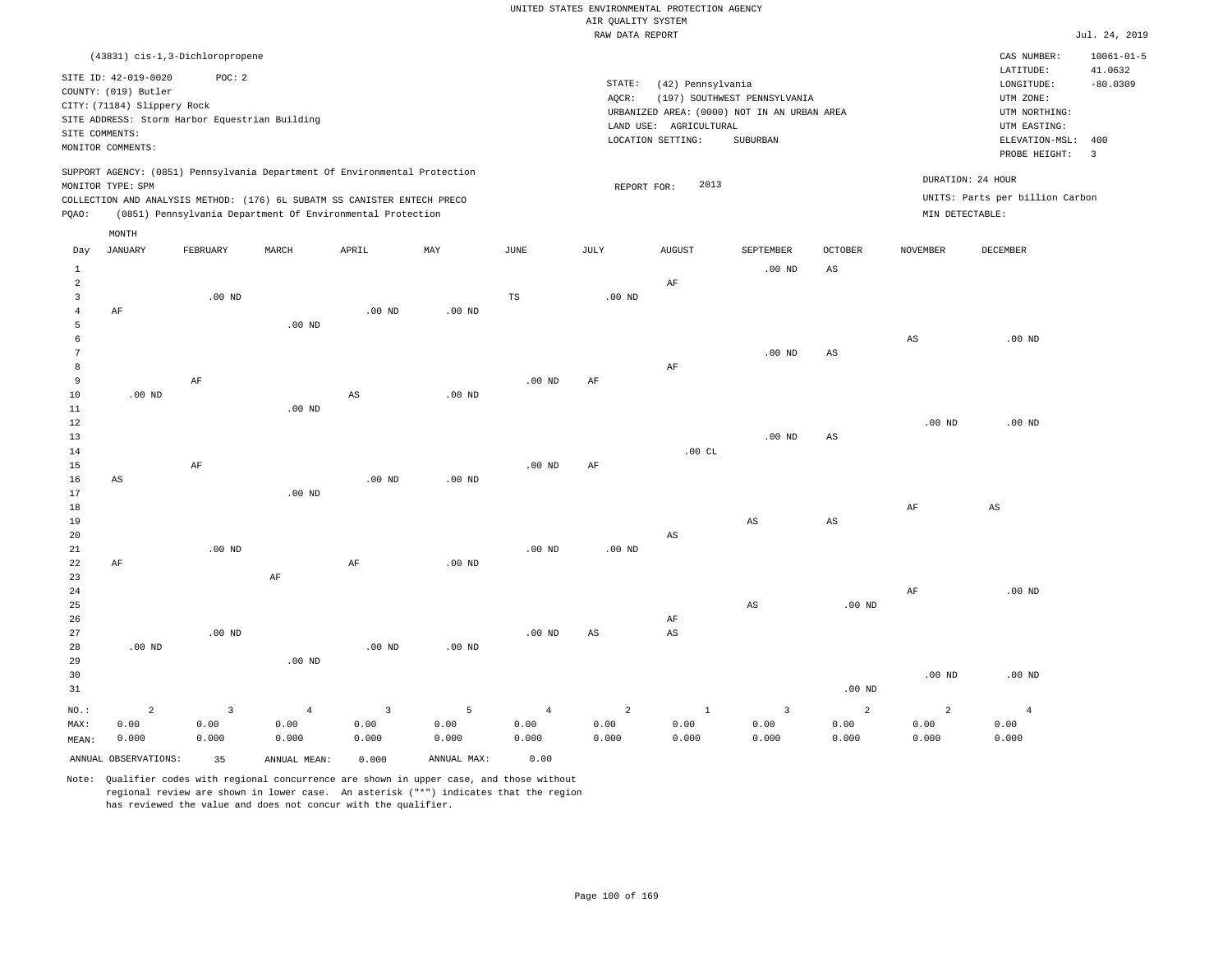|                                                        |                                                                                                                    |                                                                                             |                            |                                                                                                                                                                                                                      |                 |                   | RAW DATA REPORT |                                                                                                                 |                                          |                      |                                      |                                                                                                                         | Jul. 24, 2019                                                                |
|--------------------------------------------------------|--------------------------------------------------------------------------------------------------------------------|---------------------------------------------------------------------------------------------|----------------------------|----------------------------------------------------------------------------------------------------------------------------------------------------------------------------------------------------------------------|-----------------|-------------------|-----------------|-----------------------------------------------------------------------------------------------------------------|------------------------------------------|----------------------|--------------------------------------|-------------------------------------------------------------------------------------------------------------------------|------------------------------------------------------------------------------|
|                                                        | SITE ID: 42-019-0020<br>COUNTY: (019) Butler<br>CITY: (71184) Slippery Rock<br>SITE COMMENTS:<br>MONITOR COMMENTS: | (43831) cis-1,3-Dichloropropene<br>POC: 2<br>SITE ADDRESS: Storm Harbor Equestrian Building |                            |                                                                                                                                                                                                                      |                 |                   | STATE:<br>AQCR: | (42) Pennsylvania<br>URBANIZED AREA: (0000) NOT IN AN URBAN AREA<br>LAND USE: AGRICULTURAL<br>LOCATION SETTING: | (197) SOUTHWEST PENNSYLVANIA<br>SUBURBAN |                      |                                      | CAS NUMBER:<br>LATITUDE:<br>LONGITUDE:<br>UTM ZONE:<br>UTM NORTHING:<br>UTM EASTING:<br>ELEVATION-MSL:<br>PROBE HEIGHT: | $10061 - 01 - 5$<br>41.0632<br>$-80.0309$<br>400<br>$\overline{\phantom{a}}$ |
| POAO:                                                  | MONITOR TYPE: SPM                                                                                                  |                                                                                             |                            | SUPPORT AGENCY: (0851) Pennsylvania Department Of Environmental Protection<br>COLLECTION AND ANALYSIS METHOD: (176) 6L SUBATM SS CANISTER ENTECH PRECO<br>(0851) Pennsylvania Department Of Environmental Protection |                 |                   |                 | 2014<br>REPORT FOR:                                                                                             |                                          |                      | MIN DETECTABLE:                      | DURATION: 24 HOUR<br>UNITS: Parts per billion Carbon                                                                    |                                                                              |
|                                                        | MONTH                                                                                                              |                                                                                             |                            |                                                                                                                                                                                                                      |                 |                   |                 |                                                                                                                 |                                          |                      |                                      |                                                                                                                         |                                                                              |
| Day<br>1<br>$\overline{a}$<br>3<br>$\overline{4}$<br>5 | <b>JANUARY</b><br>$.00$ ND                                                                                         | FEBRUARY<br>AS                                                                              | MARCH<br>.00 <sub>ND</sub> | APRIL<br>$.00$ ND                                                                                                                                                                                                    | MAY<br>$.00$ ND | JUNE<br>$.00$ ND  | JULY<br>AF      | <b>AUGUST</b><br>$.00$ ND                                                                                       | SEPTEMBER<br>$.00$ ND                    | <b>OCTOBER</b><br>AF | <b>NOVEMBER</b><br>.00 <sub>ND</sub> | DECEMBER<br>$.00$ ND                                                                                                    |                                                                              |
| 6<br>8<br>9<br>10<br>11                                | $.00$ ND                                                                                                           | AF                                                                                          |                            | $.00$ ND                                                                                                                                                                                                             | $.00$ ND        | .00 <sub>ND</sub> | $.00$ ND        | AF                                                                                                              | $.00$ ND                                 | $.00$ ND             | .00 <sub>ND</sub>                    | $.00$ ND                                                                                                                |                                                                              |
| 12<br>13<br>14<br>15<br>16                             |                                                                                                                    | $.00$ ND                                                                                    | .00 <sub>ND</sub>          |                                                                                                                                                                                                                      |                 | $.00$ ND          | $.00$ ND        | $.00$ ND                                                                                                        | $.00$ ND                                 | $.00$ ND             | $.00$ ND                             | $.00$ ND                                                                                                                |                                                                              |
| 17<br>18<br>19<br>20                                   | $.00$ ND                                                                                                           |                                                                                             | $.00$ ND                   | $.00$ ND                                                                                                                                                                                                             | $.00$ ND        |                   |                 |                                                                                                                 | AS                                       | $.00$ ND             | .00 <sub>ND</sub>                    | $.00$ ND                                                                                                                |                                                                              |

| 21<br>22<br>23 | $.00$ ND | $.00$ ND |          | $.00$ ND | AF             | AS             | AF       | $.00$ ND       |                |                |          |          |
|----------------|----------|----------|----------|----------|----------------|----------------|----------|----------------|----------------|----------------|----------|----------|
| 24<br>25       |          |          | $.00$ ND |          |                |                |          |                |                |                | $.00$ ND | $.00$ ND |
| 26             |          |          |          |          |                |                |          |                | $.00$ ND       | $.00$ ND       |          |          |
| 27             |          |          |          |          |                |                |          | $.00$ ND       |                |                |          |          |
| 28             |          | $.00$ ND |          |          |                | $.00$ ND       | $.00$ ND |                |                |                |          |          |
| 29             | $.00$ ND |          |          | $.00$ ND | $.00$ ND       |                |          |                |                |                |          |          |
| 30             |          |          | $.00$ ND |          |                |                |          |                |                |                |          |          |
| 31             |          |          |          |          |                |                |          |                |                |                |          | $.00$ ND |
| $NO.$ :        | 5        | 3        | 5        | 5        | $\overline{4}$ | $\overline{4}$ | 3        | $\overline{4}$ | $\overline{4}$ | $\overline{4}$ | 5        | 6        |
| MAX:           | 0.00     | 0.00     | 0.00     | 0.00     | 0.00           | 0.00           | 0.00     | 0.00           | 0.00           | 0.00           | 0.00     | 0.00     |
| MEAN:          | 0.000    | 0.000    | 0.000    | 0.000    | 0.000          | 0.000          | 0.000    | 0.000          | 0.000          | 0.000          | 0.000    | 0.000    |

ANNUAL OBSERVATIONS: 52 ANNUAL MEAN: 0.000 ANNUAL MAX: 0.00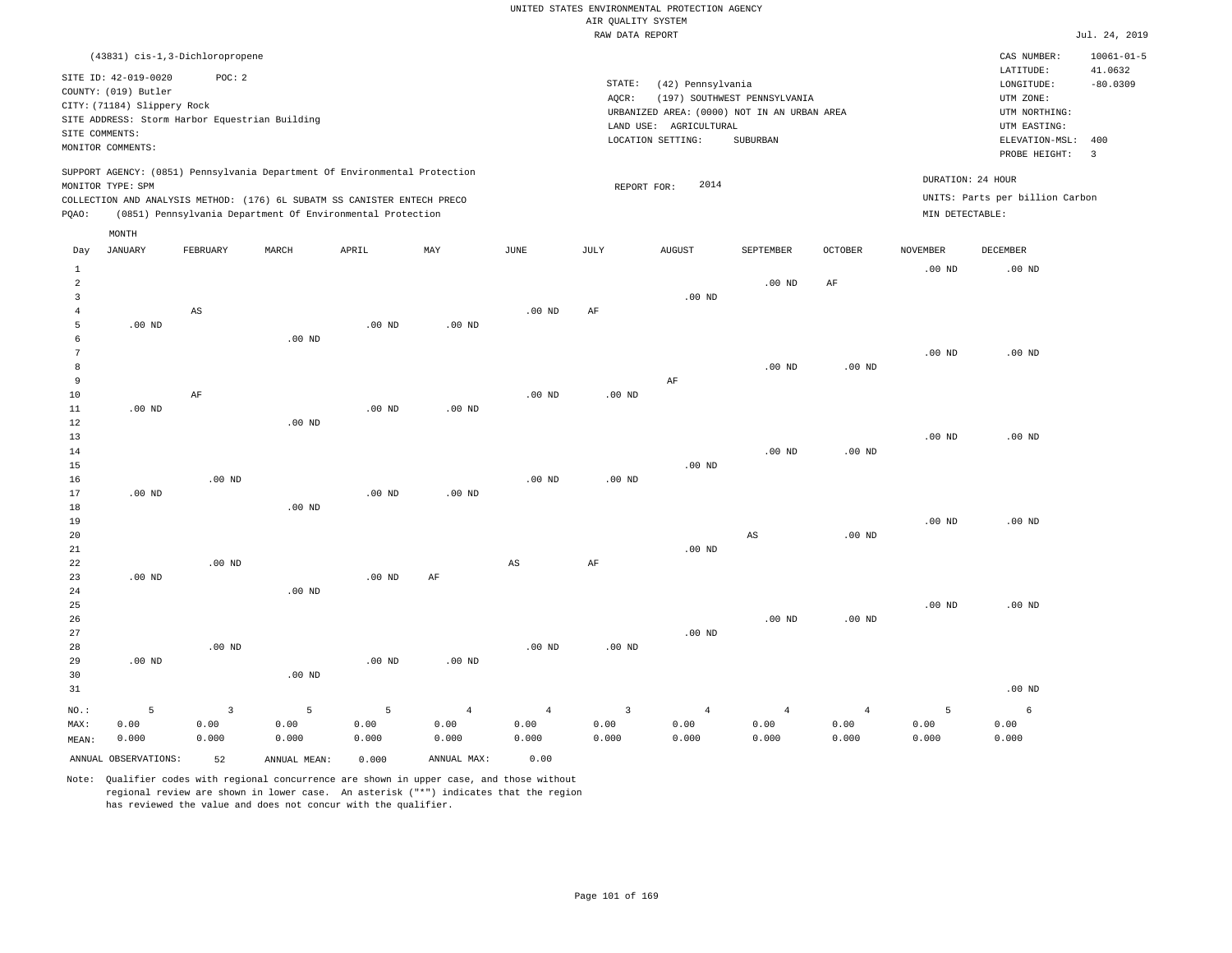|                |                             |                                                |                   |                                                                            |                        |                        | RAW DATA REPORT   |                        |                                             |          |                   |                                 | Jul. 24, 2019               |
|----------------|-----------------------------|------------------------------------------------|-------------------|----------------------------------------------------------------------------|------------------------|------------------------|-------------------|------------------------|---------------------------------------------|----------|-------------------|---------------------------------|-----------------------------|
|                |                             | (43831) cis-1,3-Dichloropropene                |                   |                                                                            |                        |                        |                   |                        |                                             |          |                   | CAS NUMBER:<br>LATITUDE:        | $10061 - 01 - 5$<br>41.0632 |
|                | SITE ID: 42-019-0020        | POC: 2                                         |                   |                                                                            |                        |                        | STATE:            | (42) Pennsylvania      |                                             |          |                   | LONGITUDE:                      | $-80.0309$                  |
|                | COUNTY: (019) Butler        |                                                |                   |                                                                            |                        |                        | AOCR:             |                        | (197) SOUTHWEST PENNSYLVANIA                |          |                   | UTM ZONE:                       |                             |
|                | CITY: (71184) Slippery Rock |                                                |                   |                                                                            |                        |                        |                   |                        | URBANIZED AREA: (0000) NOT IN AN URBAN AREA |          |                   | UTM NORTHING:                   |                             |
|                |                             | SITE ADDRESS: Storm Harbor Equestrian Building |                   |                                                                            |                        |                        |                   | LAND USE: AGRICULTURAL |                                             |          |                   | UTM EASTING:                    |                             |
|                | SITE COMMENTS:              |                                                |                   |                                                                            |                        |                        |                   | LOCATION SETTING:      | SUBURBAN                                    |          |                   | ELEVATION-MSL:                  | 400                         |
|                | MONITOR COMMENTS:           |                                                |                   |                                                                            |                        |                        |                   |                        |                                             |          |                   | PROBE HEIGHT:                   | $\overline{\mathbf{3}}$     |
|                |                             |                                                |                   | SUPPORT AGENCY: (0851) Pennsylvania Department Of Environmental Protection |                        |                        |                   |                        |                                             |          |                   | DURATION: 24 HOUR               |                             |
|                | MONITOR TYPE: SPM           |                                                |                   |                                                                            |                        |                        | REPORT FOR:       | 2015                   |                                             |          |                   | UNITS: Parts per billion Carbon |                             |
|                |                             |                                                |                   | COLLECTION AND ANALYSIS METHOD: (176) 6L SUBATM SS CANISTER ENTECH PRECO   |                        |                        |                   |                        |                                             |          |                   |                                 |                             |
| PQAO:          |                             |                                                |                   | (0851) Pennsylvania Department Of Environmental Protection                 |                        |                        |                   |                        |                                             |          | MIN DETECTABLE:   |                                 |                             |
|                | MONTH                       |                                                |                   |                                                                            |                        |                        |                   |                        |                                             |          |                   |                                 |                             |
| Day            | JANUARY                     | FEBRUARY                                       | MARCH             | APRIL                                                                      | MAY                    | JUNE                   | JULY              | AUGUST                 | SEPTEMBER                                   | OCTOBER  | <b>NOVEMBER</b>   | DECEMBER                        |                             |
| 1              |                             |                                                | $.00$ ND          |                                                                            |                        |                        |                   |                        |                                             |          |                   |                                 |                             |
| $\overline{2}$ |                             |                                                |                   |                                                                            |                        |                        |                   |                        |                                             |          | .00 <sub>ND</sub> | AF                              |                             |
| 3              |                             |                                                |                   |                                                                            |                        |                        |                   |                        | $.00$ ND                                    | $.00$ ND |                   |                                 |                             |
| $\overline{4}$ |                             |                                                |                   |                                                                            |                        |                        |                   | $\rm AF$               |                                             |          |                   |                                 |                             |
| 5              |                             | $.00$ ND                                       |                   |                                                                            |                        | $.00$ ND               | AF                |                        |                                             |          |                   |                                 |                             |
| 6              | $.00$ ND                    |                                                |                   | .00 <sub>ND</sub>                                                          | AS                     |                        |                   |                        |                                             |          |                   |                                 |                             |
| 7              |                             |                                                | $.00$ ND          |                                                                            |                        |                        |                   |                        |                                             |          |                   |                                 |                             |
| 8              |                             |                                                |                   |                                                                            |                        |                        |                   |                        |                                             |          | $.00$ ND          | $.00$ ND                        |                             |
| 9              |                             |                                                |                   |                                                                            |                        |                        |                   |                        | $.00$ ND                                    | $.00$ ND |                   |                                 |                             |
| 10             |                             |                                                |                   |                                                                            |                        |                        |                   | $.00$ ND               |                                             |          |                   |                                 |                             |
| 11             |                             | $.00$ ND                                       |                   |                                                                            |                        | $.00$ ND               | $.00$ ND          |                        |                                             |          |                   |                                 |                             |
| 12             | AF                          |                                                |                   | .00 <sub>ND</sub>                                                          | $\mathbb{A}\mathbb{S}$ |                        |                   |                        |                                             |          |                   |                                 |                             |
| 13             |                             |                                                | $.00$ ND          |                                                                            |                        |                        |                   |                        |                                             |          |                   |                                 |                             |
| 14             |                             |                                                |                   |                                                                            |                        |                        |                   |                        |                                             |          | .00 <sub>ND</sub> | AF                              |                             |
| 15             |                             |                                                |                   |                                                                            |                        |                        |                   |                        | $.00$ ND                                    | $.00$ ND |                   |                                 |                             |
| 16             |                             |                                                |                   |                                                                            |                        |                        |                   | $.00$ ND               |                                             |          |                   |                                 |                             |
| 17             |                             | $.00$ ND                                       |                   |                                                                            |                        | $\mathbb{A}\mathbb{S}$ | $.00$ ND          |                        |                                             |          |                   |                                 |                             |
| 18             | AF                          |                                                |                   | .00 <sub>ND</sub>                                                          | $.00$ ND               |                        |                   |                        |                                             |          |                   |                                 |                             |
| 19             |                             |                                                | $.00$ ND          |                                                                            |                        |                        |                   |                        |                                             |          |                   |                                 |                             |
| 20             |                             |                                                |                   |                                                                            |                        |                        |                   |                        |                                             |          | $.00$ ND          | TS                              |                             |
| 21             |                             |                                                |                   |                                                                            |                        |                        |                   |                        | $.00$ ND                                    | $.00$ ND |                   |                                 |                             |
| 22             |                             |                                                |                   |                                                                            |                        |                        |                   | $.00$ ND               |                                             |          |                   |                                 |                             |
| 23             |                             | $.00$ ND                                       |                   |                                                                            |                        | AF                     | .00 <sub>ND</sub> |                        |                                             |          |                   |                                 |                             |
| 24             | $.00$ ND                    |                                                |                   | .00 <sub>ND</sub>                                                          | AS                     |                        |                   |                        |                                             |          |                   |                                 |                             |
| 25             |                             |                                                | .00 <sub>ND</sub> |                                                                            |                        |                        |                   |                        |                                             |          |                   |                                 |                             |

26 27 28 29 30 31 .00 ND .00 ND .00 ND .00 ND AF .00 ND .00 ND .00 ND AF .00 ND .00 ND

NO.: MAX: MEAN: 3 0.00 0.000 4 0.00 0.000 6 0.00 0.000 5 0.00 0.000 2 0.00 0.000 2 0.00 0.000 4 0.00 0.000 4 0.00 0.000 5 0.00 0.000 4 0.00 0.000 5 0.00 0.000 2 0.00 0.000 ANNUAL OBSERVATIONS: 46 ANNUAL MEAN: 0.000 ANNUAL MAX: 0.00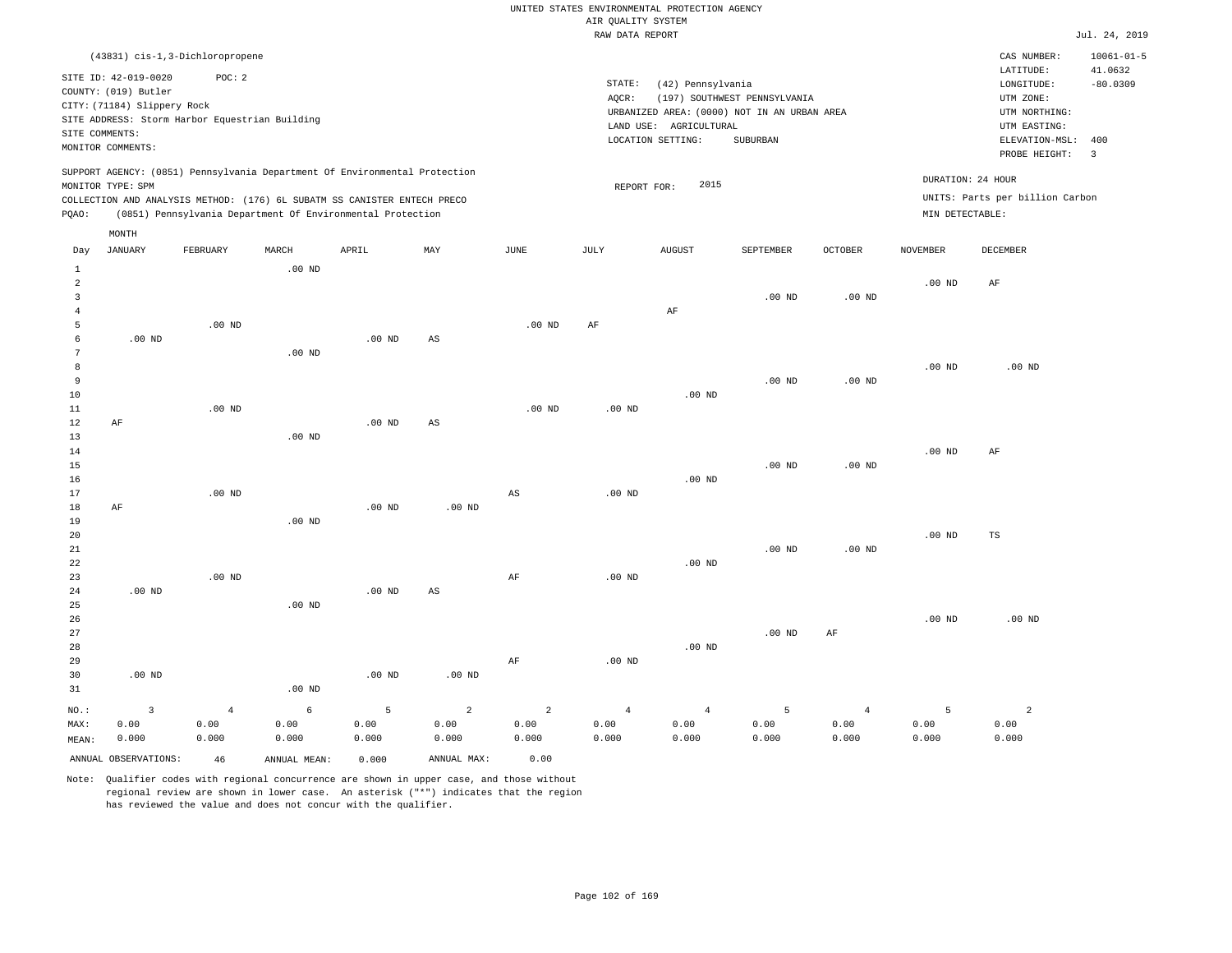|                     |                              |                                                |                                                                            |                        |                   |                | RAW DATA REPORT   |                        |                                             |                        |                   |                                 | Jul. 24, 2019  |
|---------------------|------------------------------|------------------------------------------------|----------------------------------------------------------------------------|------------------------|-------------------|----------------|-------------------|------------------------|---------------------------------------------|------------------------|-------------------|---------------------------------|----------------|
|                     | (43832) Dibromochloromethane |                                                |                                                                            |                        |                   |                |                   |                        |                                             |                        |                   | CAS NUMBER:                     | $124 - 48 - 1$ |
|                     |                              |                                                |                                                                            |                        |                   |                |                   |                        |                                             |                        |                   | LATITUDE:                       | 41.0632        |
|                     | SITE ID: 42-019-0020         | POC: 2                                         |                                                                            |                        |                   |                | STATE:            | (42) Pennsylvania      |                                             |                        |                   | LONGITUDE:                      | $-80.0309$     |
|                     | COUNTY: (019) Butler         |                                                |                                                                            |                        |                   |                | AQCR:             |                        | (197) SOUTHWEST PENNSYLVANIA                |                        |                   | UTM ZONE:                       |                |
|                     | CITY: (71184) Slippery Rock  |                                                |                                                                            |                        |                   |                |                   |                        | URBANIZED AREA: (0000) NOT IN AN URBAN AREA |                        |                   | UTM NORTHING:                   |                |
|                     |                              | SITE ADDRESS: Storm Harbor Equestrian Building |                                                                            |                        |                   |                |                   | LAND USE: AGRICULTURAL |                                             |                        |                   | UTM EASTING:                    |                |
| SITE COMMENTS:      |                              |                                                |                                                                            |                        |                   |                |                   | LOCATION SETTING:      | SUBURBAN                                    |                        |                   | ELEVATION-MSL:                  | 400            |
|                     | MONITOR COMMENTS:            |                                                |                                                                            |                        |                   |                |                   |                        |                                             |                        |                   | PROBE HEIGHT:                   | $\overline{3}$ |
|                     |                              |                                                | SUPPORT AGENCY: (0851) Pennsylvania Department Of Environmental Protection |                        |                   |                |                   |                        |                                             |                        |                   |                                 |                |
|                     | MONITOR TYPE: SPM            |                                                |                                                                            |                        |                   |                | REPORT FOR:       | 2013                   |                                             |                        |                   | DURATION: 24 HOUR               |                |
|                     |                              |                                                | COLLECTION AND ANALYSIS METHOD: (176) 6L SUBATM SS CANISTER ENTECH PRECO   |                        |                   |                |                   |                        |                                             |                        |                   | UNITS: Parts per billion Carbon |                |
| PQAO:               |                              |                                                | (0851) Pennsylvania Department Of Environmental Protection                 |                        |                   |                |                   |                        |                                             |                        | MIN DETECTABLE:   |                                 |                |
|                     | MONTH                        |                                                |                                                                            |                        |                   |                |                   |                        |                                             |                        |                   |                                 |                |
| Day                 | JANUARY                      | FEBRUARY                                       | MARCH                                                                      | APRIL                  | MAY               | JUNE           | JULY              | <b>AUGUST</b>          | SEPTEMBER                                   | <b>OCTOBER</b>         | <b>NOVEMBER</b>   | <b>DECEMBER</b>                 |                |
|                     |                              |                                                |                                                                            |                        |                   |                |                   |                        |                                             |                        |                   |                                 |                |
| $\mathbf{1}$        |                              |                                                |                                                                            |                        |                   |                |                   |                        | .00 <sub>ND</sub>                           | AS                     |                   |                                 |                |
| $\overline{a}$      |                              |                                                |                                                                            |                        |                   |                |                   | AF                     |                                             |                        |                   |                                 |                |
| $\overline{3}$      |                              | $.00$ ND                                       |                                                                            | $.00$ ND               | $.00$ ND          | TS             | $.00$ ND          |                        |                                             |                        |                   |                                 |                |
| $\overline{4}$<br>5 | AF                           |                                                | $.00$ ND                                                                   |                        |                   |                |                   |                        |                                             |                        |                   |                                 |                |
| 6                   |                              |                                                |                                                                            |                        |                   |                |                   |                        |                                             |                        | $_{\rm AS}$       | $.00$ ND                        |                |
| 7                   |                              |                                                |                                                                            |                        |                   |                |                   |                        | $.00$ ND                                    | AS                     |                   |                                 |                |
| 8                   |                              |                                                |                                                                            |                        |                   |                |                   | $\rm AF$               |                                             |                        |                   |                                 |                |
| 9                   |                              | AF                                             |                                                                            |                        |                   | $.00$ ND       | AF                |                        |                                             |                        |                   |                                 |                |
| 10                  | $.00$ ND                     |                                                |                                                                            | $\mathbb{A}\mathbb{S}$ | .00 <sub>ND</sub> |                |                   |                        |                                             |                        |                   |                                 |                |
| 11                  |                              |                                                | $.00$ ND                                                                   |                        |                   |                |                   |                        |                                             |                        |                   |                                 |                |
| 12                  |                              |                                                |                                                                            |                        |                   |                |                   |                        |                                             |                        | .00 <sub>ND</sub> | $.00$ ND                        |                |
| 13                  |                              |                                                |                                                                            |                        |                   |                |                   |                        | .00 <sub>ND</sub>                           | $_{\rm AS}$            |                   |                                 |                |
| 14                  |                              |                                                |                                                                            |                        |                   |                |                   | .00CL                  |                                             |                        |                   |                                 |                |
| 15                  |                              | AF                                             |                                                                            |                        |                   | $.00$ ND       | AF                |                        |                                             |                        |                   |                                 |                |
| 16                  | AS                           |                                                |                                                                            | $.00$ ND               | .00 <sub>ND</sub> |                |                   |                        |                                             |                        |                   |                                 |                |
| 17                  |                              |                                                | $.00$ ND                                                                   |                        |                   |                |                   |                        |                                             |                        |                   |                                 |                |
| 18                  |                              |                                                |                                                                            |                        |                   |                |                   |                        |                                             |                        | AF                | AS                              |                |
| 19                  |                              |                                                |                                                                            |                        |                   |                |                   |                        | $_{\rm AS}$                                 | $\mathbb{A}\mathbb{S}$ |                   |                                 |                |
| 20                  |                              |                                                |                                                                            |                        |                   |                |                   | AS                     |                                             |                        |                   |                                 |                |
| 21                  |                              | $.00$ ND                                       |                                                                            |                        |                   | $.00$ ND       | .00 <sub>ND</sub> |                        |                                             |                        |                   |                                 |                |
| 22                  | AF                           |                                                |                                                                            | $\rm AF$               | .00 <sub>ND</sub> |                |                   |                        |                                             |                        |                   |                                 |                |
| 23                  |                              |                                                | $\rm{AF}$                                                                  |                        |                   |                |                   |                        |                                             |                        |                   |                                 |                |
| 24                  |                              |                                                |                                                                            |                        |                   |                |                   |                        |                                             |                        | AF                | $.00$ ND                        |                |
| 25                  |                              |                                                |                                                                            |                        |                   |                |                   |                        | $_{\rm AS}$                                 | .00 <sub>ND</sub>      |                   |                                 |                |
| 26                  |                              |                                                |                                                                            |                        |                   |                |                   | AF                     |                                             |                        |                   |                                 |                |
| 27                  |                              | .00 <sub>ND</sub>                              |                                                                            |                        |                   | $.00$ ND       | AS                | $\mathbb{A}\mathbb{S}$ |                                             |                        |                   |                                 |                |
| 28                  | $.00$ ND                     |                                                |                                                                            | $.00$ ND               | .00 <sub>ND</sub> |                |                   |                        |                                             |                        |                   |                                 |                |
| 29                  |                              |                                                | $.00$ ND                                                                   |                        |                   |                |                   |                        |                                             |                        |                   |                                 |                |
| 30                  |                              |                                                |                                                                            |                        |                   |                |                   |                        |                                             |                        | .00 <sub>ND</sub> | $.00$ ND                        |                |
| 31                  |                              |                                                |                                                                            |                        |                   |                |                   |                        |                                             | .00 <sub>ND</sub>      |                   |                                 |                |
| NO.:                | $\overline{a}$               | $\overline{3}$                                 | $\overline{4}$                                                             | $\overline{3}$         | 5                 | $\overline{4}$ | $\overline{2}$    | $\mathbf{1}$           | $\overline{3}$                              | $\overline{a}$         | $\overline{a}$    | $\overline{4}$                  |                |
| MAX:                | 0.00                         | 0.00                                           | 0.00                                                                       | 0.00                   | 0.00              | 0.00           | 0.00              | 0.00                   | 0.00                                        | 0.00                   | 0.00              | 0.00                            |                |
| MEAN:               | 0.000                        | 0.000                                          | 0.000                                                                      | 0.000                  | 0.000             | 0.000          | 0.000             | 0.000                  | 0.000                                       | 0.000                  | 0.000             | 0.000                           |                |
|                     | ANNUAL OBSERVATIONS:         | 35                                             | ANNUAL MEAN:                                                               | 0.000                  | ANNUAL MAX:       | 0.00           |                   |                        |                                             |                        |                   |                                 |                |
|                     |                              |                                                |                                                                            |                        |                   |                |                   |                        |                                             |                        |                   |                                 |                |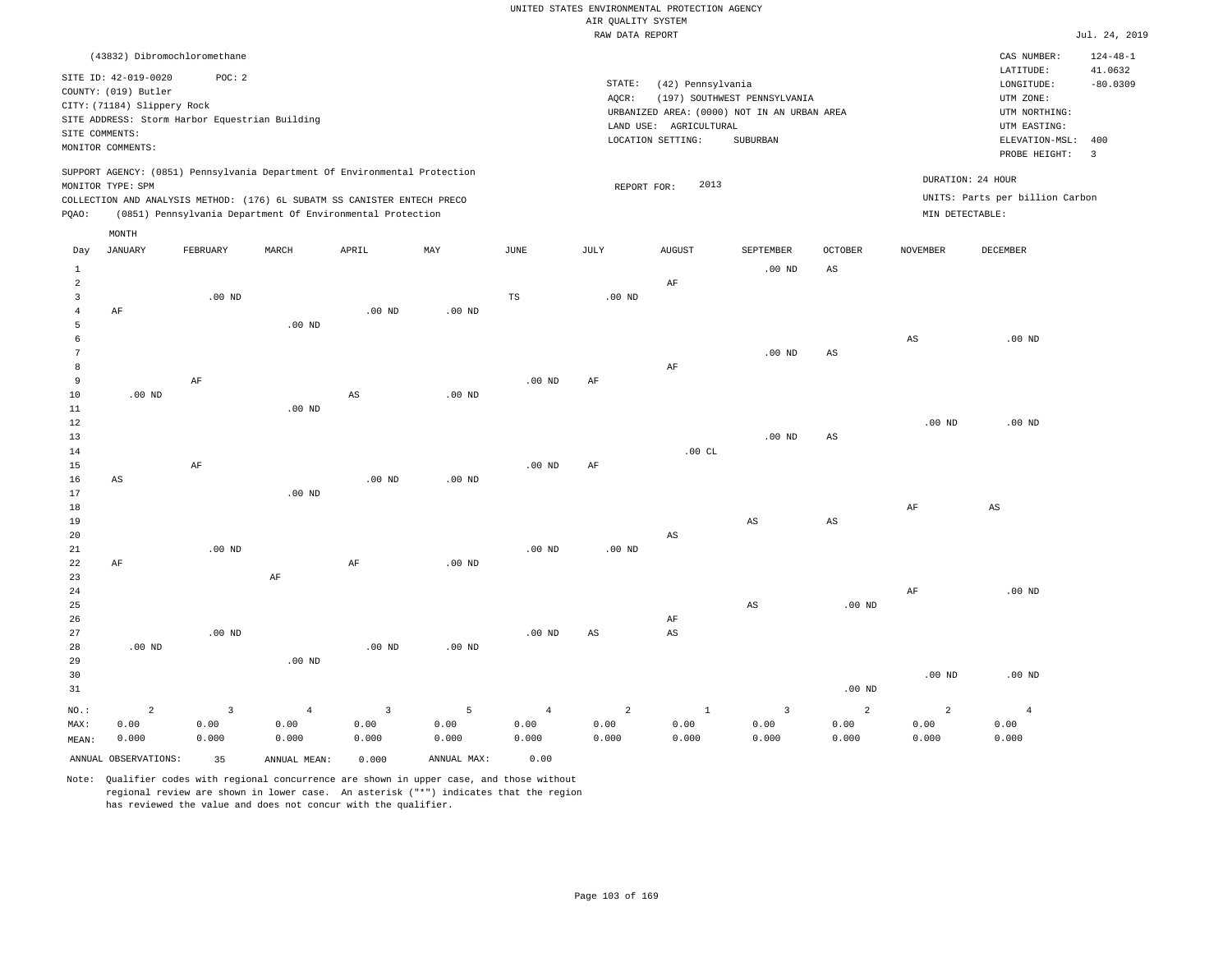|                                                                                                                                                                                                                                                    |                |                               |          |                 | RAW DATA REPORT                                                                                                                                 |                                                                                                          |                                                          |                   |             | Jul. 24, 2019  |
|----------------------------------------------------------------------------------------------------------------------------------------------------------------------------------------------------------------------------------------------------|----------------|-------------------------------|----------|-----------------|-------------------------------------------------------------------------------------------------------------------------------------------------|----------------------------------------------------------------------------------------------------------|----------------------------------------------------------|-------------------|-------------|----------------|
| (43832) Dibromochloromethane                                                                                                                                                                                                                       |                |                               |          |                 |                                                                                                                                                 |                                                                                                          |                                                          |                   | CAS NUMBER: | $124 - 48 - 1$ |
| SITE ID: 42-019-0020<br>POC:2<br>COUNTY: (019) Butler<br>CITY: (71184) Slippery Rock<br>SITE ADDRESS: Storm Harbor Equestrian Building<br>SITE COMMENTS:<br>MONITOR COMMENTS:                                                                      |                |                               |          | STATE:<br>AOCR: | (42) Pennsylvania<br>(197) SOUTHWEST PENNSYLVANIA<br>URBANIZED AREA: (0000) NOT IN AN URBAN AREA<br>LAND USE: AGRICULTURAL<br>LOCATION SETTING: | LATITUDE:<br>LONGITUDE:<br>UTM ZONE:<br>UTM NORTHING:<br>UTM EASTING:<br>ELEVATION-MSL:<br>PROBE HEIGHT: | 41.0632<br>$-80.0309$<br>400<br>$\overline{\phantom{a}}$ |                   |             |                |
| SUPPORT AGENCY: (0851) Pennsylvania Department Of Environmental Protection<br>MONITOR TYPE: SPM<br>COLLECTION AND ANALYSIS METHOD: (176) 6L SUBATM SS CANISTER ENTECH PRECO<br>(0851) Pennsylvania Department Of Environmental Protection<br>PQAO: |                |                               |          |                 | 2014<br>REPORT FOR:                                                                                                                             | DURATION: 24 HOUR<br>UNITS: Parts per billion Carbon<br>MIN DETECTABLE:                                  |                                                          |                   |             |                |
| MONTH<br>JANUARY<br>FEBRUARY<br>Day                                                                                                                                                                                                                | MARCH<br>APRIL | MAY                           | JUNE     | JULY            | <b>AUGUST</b>                                                                                                                                   | SEPTEMBER                                                                                                | <b>OCTOBER</b>                                           | <b>NOVEMBER</b>   | DECEMBER    |                |
| 2<br>3                                                                                                                                                                                                                                             |                |                               |          |                 | $.00$ ND                                                                                                                                        | $.00$ ND                                                                                                 | AF                                                       | .00 <sub>ND</sub> | $.00$ ND    |                |
| AS<br>.00 <sub>ND</sub><br>5                                                                                                                                                                                                                       |                | $.00$ ND<br>.00 <sub>ND</sub> | $.00$ ND | AF              |                                                                                                                                                 |                                                                                                          |                                                          |                   |             |                |
| 8<br>9                                                                                                                                                                                                                                             | $.00$ ND       |                               |          |                 | AF                                                                                                                                              | $.00$ ND                                                                                                 | $.00$ ND                                                 | $.00$ ND          | $.00$ ND    |                |

| -           |          |          |          |          |          |          |          | $\ddot{\phantom{0}}$ |          |          |          |                 |
|-------------|----------|----------|----------|----------|----------|----------|----------|----------------------|----------|----------|----------|-----------------|
| $10$        |          | AF       |          |          |          | $.00$ ND | $.00$ ND |                      |          |          |          |                 |
| $11$        | $.00$ ND |          |          | $.00$ ND | $.00$ ND |          |          |                      |          |          |          |                 |
| $1\,2$      |          |          | $.00$ ND |          |          |          |          |                      |          |          |          |                 |
| $13$        |          |          |          |          |          |          |          |                      |          |          | $.00$ ND | $.00$ ND        |
| 14          |          |          |          |          |          |          |          |                      | $.00$ ND | $.00$ ND |          |                 |
| 15          |          |          |          |          |          |          |          | $.00$ ND             |          |          |          |                 |
| 16          |          | $.00$ ND |          |          |          | $.00$ ND | $.00$ ND |                      |          |          |          |                 |
| 17          | $.00$ ND |          |          | $.00$ ND | $.00$ ND |          |          |                      |          |          |          |                 |
| $18\,$      |          |          | $.00$ ND |          |          |          |          |                      |          |          |          |                 |
| 19          |          |          |          |          |          |          |          |                      |          |          | .00 $ND$ | $.00$ ND        |
| $20\,$      |          |          |          |          |          |          |          |                      | AS       | $.00$ ND |          |                 |
| $2\sqrt{1}$ |          |          |          |          |          |          |          | $.00$ ND             |          |          |          |                 |
| 22          |          | $.00$ ND |          |          |          | AS       | AF       |                      |          |          |          |                 |
| 23          | $.00$ ND |          |          | $.00$ ND | $\rm AF$ |          |          |                      |          |          |          |                 |
| $2\sqrt{4}$ |          |          | $.00$ ND |          |          |          |          |                      |          |          |          |                 |
| $25\,$      |          |          |          |          |          |          |          |                      |          |          | .00 $ND$ | $.00$ ND        |
| 26          |          |          |          |          |          |          |          |                      | $.00$ ND | $.00$ ND |          |                 |
| 27          |          |          |          |          |          |          |          | $.00$ ND             |          |          |          |                 |
| 28          |          | $.00$ ND |          |          |          | $.00$ ND | $.00$ ND |                      |          |          |          |                 |
| 29          | $.00$ ND |          |          | $.00$ ND | $.00$ ND |          |          |                      |          |          |          |                 |
| 30          |          |          | $.00$ ND |          |          |          |          |                      |          |          |          |                 |
| 21          |          |          |          |          |          |          |          |                      |          |          |          | $00 \text{ MP}$ |

| - 31  |                      |                |              |                     |                 |       |                      |                 |                |       |       | .UU ND |
|-------|----------------------|----------------|--------------|---------------------|-----------------|-------|----------------------|-----------------|----------------|-------|-------|--------|
| NO.:  |                      | $\overline{3}$ | $5 - 5$      | $\sim$ 5 and $\sim$ | $4\overline{ }$ |       | $4 \hspace{1.5cm} 3$ | $4\overline{ }$ | $\overline{4}$ |       |       |        |
| MAX:  | 0.00                 | 0.00           | 0.00         | 0.00                | J.00            | 0.00  | 0.00                 | 0.00            | 0.00           | 0.00  | 0.00  | 0.00   |
| MEAN: | 0.000                | 0.000          | 0.000        | 0.000               | 0.000           | 0.000 | 0.000                | 0.000           | 0.000          | 0.000 | 0.000 | 0.000  |
|       | ANNUAL OBSERVATIONS: | 52             | ANNUAL MEAN: | 0.000               | ANNUAL MAX:     | 0.00  |                      |                 |                |       |       |        |

Note: Qualifier codes with regional concurrence are shown in upper case, and those without regional review are shown in lower case. An asterisk ("\*") indicates that the region

has reviewed the value and does not concur with the qualifier.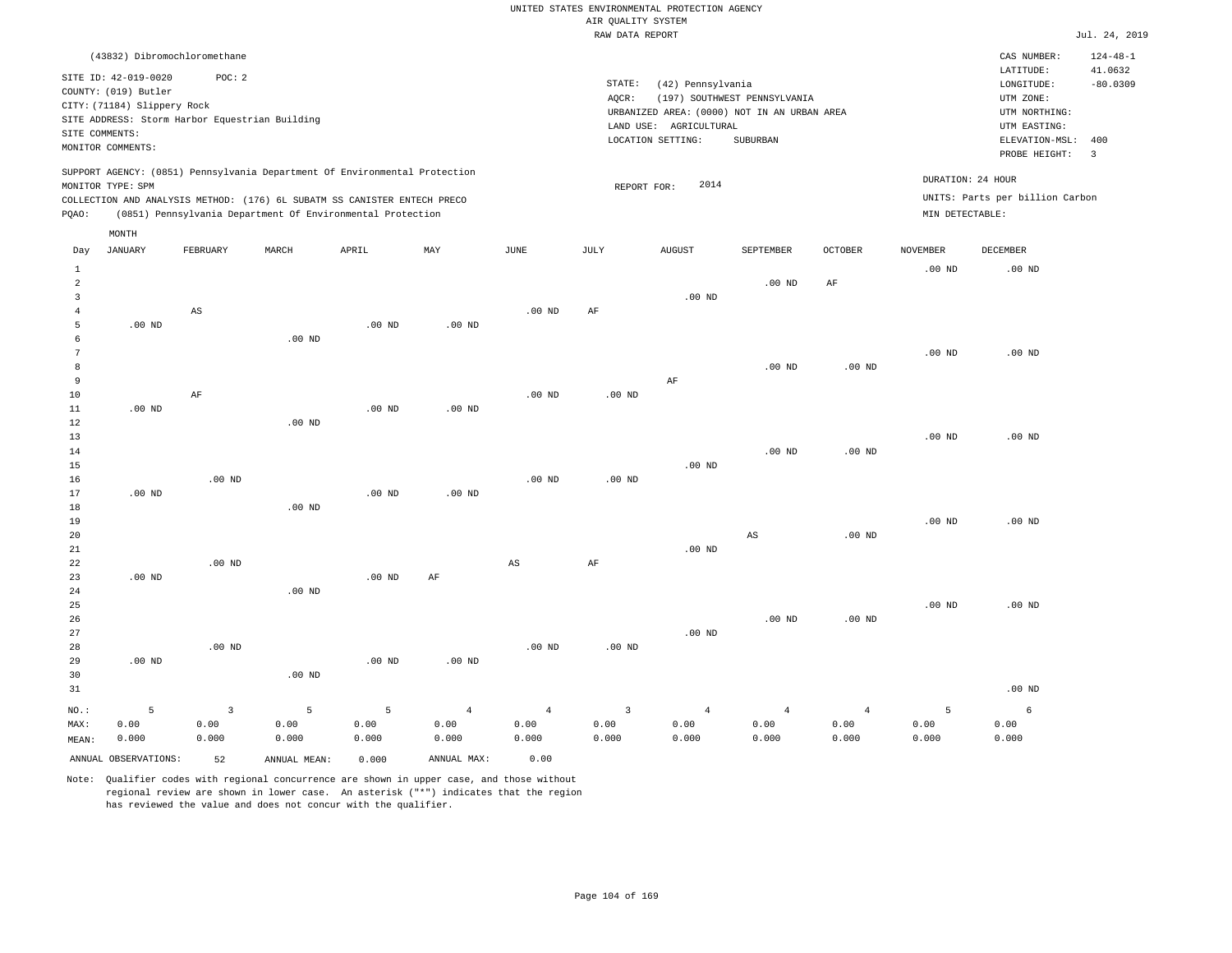|                                  |                                                                                                                    |                                                                                                                                                                                                                      |          |                   |                   |                        | RAW DATA REPORT                                                                                               |                                                                                                          |                                                          |                   |                 |                                                      | Jul. 24, 2019  |
|----------------------------------|--------------------------------------------------------------------------------------------------------------------|----------------------------------------------------------------------------------------------------------------------------------------------------------------------------------------------------------------------|----------|-------------------|-------------------|------------------------|---------------------------------------------------------------------------------------------------------------|----------------------------------------------------------------------------------------------------------|----------------------------------------------------------|-------------------|-----------------|------------------------------------------------------|----------------|
|                                  |                                                                                                                    | (43832) Dibromochloromethane                                                                                                                                                                                         |          |                   |                   |                        |                                                                                                               |                                                                                                          |                                                          |                   |                 | CAS NUMBER:                                          | $124 - 48 - 1$ |
|                                  | SITE ID: 42-019-0020<br>COUNTY: (019) Butler<br>CITY: (71184) Slippery Rock<br>SITE COMMENTS:<br>MONITOR COMMENTS: | POC: 2<br>SITE ADDRESS: Storm Harbor Equestrian Building                                                                                                                                                             |          |                   |                   |                        | STATE:<br>AQCR:<br>URBANIZED AREA: (0000) NOT IN AN URBAN AREA<br>LAND USE: AGRICULTURAL<br>LOCATION SETTING: | LATITUDE:<br>LONGITUDE:<br>UTM ZONE:<br>UTM NORTHING:<br>UTM EASTING:<br>ELEVATION-MSL:<br>PROBE HEIGHT: | 41.0632<br>$-80.0309$<br>400<br>$\overline{\phantom{a}}$ |                   |                 |                                                      |                |
| POAO:                            | MONITOR TYPE: SPM                                                                                                  | SUPPORT AGENCY: (0851) Pennsylvania Department Of Environmental Protection<br>COLLECTION AND ANALYSIS METHOD: (176) 6L SUBATM SS CANISTER ENTECH PRECO<br>(0851) Pennsylvania Department Of Environmental Protection |          |                   |                   |                        |                                                                                                               | 2015<br>REPORT FOR:                                                                                      |                                                          |                   | MIN DETECTABLE: | DURATION: 24 HOUR<br>UNITS: Parts per billion Carbon |                |
| Day                              | MONTH<br>JANUARY                                                                                                   | FEBRUARY                                                                                                                                                                                                             | MARCH    | APRIL             | MAY               | JUNE                   | JULY                                                                                                          | <b>AUGUST</b>                                                                                            | SEPTEMBER                                                | <b>OCTOBER</b>    | <b>NOVEMBER</b> | DECEMBER                                             |                |
| 1<br>2<br>3<br>4                 |                                                                                                                    |                                                                                                                                                                                                                      | $.00$ ND |                   |                   |                        |                                                                                                               | AF                                                                                                       | $.00$ ND                                                 | $.00$ ND          | $.00$ ND        | AF                                                   |                |
| 5<br>6<br>7<br>8<br>9<br>10      | $.00$ ND                                                                                                           | $.00$ ND                                                                                                                                                                                                             | $.00$ ND | $.00$ ND          | AS                | $.00$ ND               | AF                                                                                                            | $.00$ ND                                                                                                 | $.00$ ND                                                 | $.00$ ND          | $.00$ ND        | $.00$ ND                                             |                |
| 11<br>12<br>13<br>14<br>15<br>16 | AF                                                                                                                 | $.00$ ND                                                                                                                                                                                                             | $.00$ ND | $.00$ ND          | AS                | $.00$ ND               | $.00$ ND                                                                                                      | $.00$ ND                                                                                                 | $.00$ ND                                                 | .00 <sub>ND</sub> | $.00$ ND        | AF                                                   |                |
| 17<br>18                         | AF                                                                                                                 | $.00$ ND                                                                                                                                                                                                             |          | .00 <sub>ND</sub> | .00 <sub>ND</sub> | $\mathbb{A}\mathbb{S}$ | $.00$ ND                                                                                                      |                                                                                                          |                                                          |                   |                 |                                                      |                |

19 20 21 22 23 24 25 .00 ND .00 ND .00 ND .00 ND .00 ND AS AF .00 ND .00 ND .00 ND .00 ND .00 ND TS

26 27 28 29 30 31 .00 ND NO.: 3 .00 ND .00 ND .00 ND AF .00 ND .00 ND .00 ND AF .00 ND .00 ND 2 2

MAX: MEAN: 0.00 0.000 4 0.00 0.000 6 0.00 0.000 5 0.00 0.000 2 0.00 0.000 0.00 0.000 4 0.00 0.000 4 0.00 0.000 5 0.00 0.000 4 0.00 0.000 5 0.00 0.000 0.00 0.000 ANNUAL OBSERVATIONS: 46 ANNUAL MEAN: 0.000 ANNUAL MAX: 0.00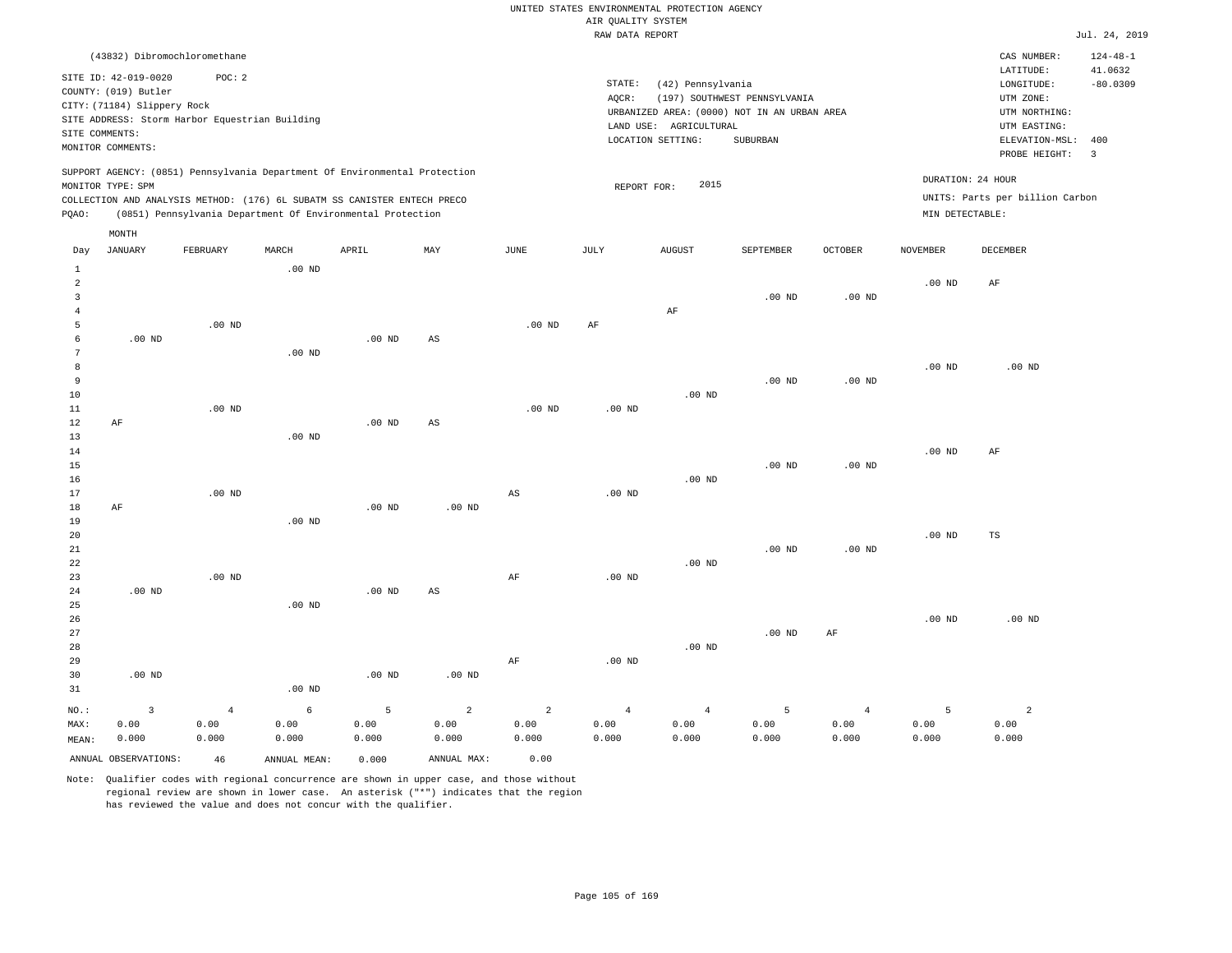|                |                                                                            |                         |                   |                                                            |                   |                   | RAW DATA REPORT   |                        |                                             |                |                        |                                 | Jul. 24, 2019  |
|----------------|----------------------------------------------------------------------------|-------------------------|-------------------|------------------------------------------------------------|-------------------|-------------------|-------------------|------------------------|---------------------------------------------|----------------|------------------------|---------------------------------|----------------|
|                | (43838) trans-1,2-Dichloroethylene                                         |                         |                   |                                                            |                   |                   |                   |                        |                                             |                |                        | CAS NUMBER:                     | $156 - 60 - 5$ |
|                |                                                                            |                         |                   |                                                            |                   |                   |                   |                        |                                             |                |                        | LATITUDE:                       | 41.0632        |
|                | SITE ID: 42-019-0020<br>COUNTY: (019) Butler                               | POC: 2                  |                   |                                                            |                   |                   | STATE:            | (42) Pennsylvania      |                                             |                |                        | LONGITUDE:                      | $-80.0309$     |
|                | CITY: (71184) Slippery Rock                                                |                         |                   |                                                            |                   |                   | AQCR:             |                        | (197) SOUTHWEST PENNSYLVANIA                |                |                        | UTM ZONE:                       |                |
|                | SITE ADDRESS: Storm Harbor Equestrian Building                             |                         |                   |                                                            |                   |                   |                   |                        | URBANIZED AREA: (0000) NOT IN AN URBAN AREA |                |                        | UTM NORTHING:                   |                |
| SITE COMMENTS: |                                                                            |                         |                   |                                                            |                   |                   |                   | LAND USE: AGRICULTURAL |                                             |                |                        | UTM EASTING:                    |                |
|                | MONITOR COMMENTS:                                                          |                         |                   |                                                            |                   |                   |                   | LOCATION SETTING:      | <b>SUBURBAN</b>                             |                |                        | ELEVATION-MSL:                  | 400            |
|                |                                                                            |                         |                   |                                                            |                   |                   |                   |                        |                                             |                |                        | PROBE HEIGHT:                   | $\overline{3}$ |
|                | SUPPORT AGENCY: (0851) Pennsylvania Department Of Environmental Protection |                         |                   |                                                            |                   |                   |                   |                        |                                             |                |                        | DURATION: 24 HOUR               |                |
|                | MONITOR TYPE: SPM                                                          |                         |                   |                                                            |                   |                   | REPORT FOR:       | 2013                   |                                             |                |                        |                                 |                |
|                | COLLECTION AND ANALYSIS METHOD: (176) 6L SUBATM SS CANISTER ENTECH PRECO   |                         |                   |                                                            |                   |                   |                   |                        |                                             |                |                        | UNITS: Parts per billion Carbon |                |
| PQAO:          |                                                                            |                         |                   | (0851) Pennsylvania Department Of Environmental Protection |                   |                   |                   |                        |                                             |                | MIN DETECTABLE:        |                                 |                |
|                | MONTH                                                                      |                         |                   |                                                            |                   |                   |                   |                        |                                             |                |                        |                                 |                |
| Day            | JANUARY                                                                    | FEBRUARY                | MARCH             | APRIL                                                      | MAY               | JUNE              | JULY              | <b>AUGUST</b>          | SEPTEMBER                                   | <b>OCTOBER</b> | <b>NOVEMBER</b>        | DECEMBER                        |                |
| $\mathbf{1}$   |                                                                            |                         |                   |                                                            |                   |                   |                   |                        | $.00$ ND                                    | $_{\rm AS}$    |                        |                                 |                |
| $\overline{a}$ |                                                                            |                         |                   |                                                            |                   |                   |                   | AF                     |                                             |                |                        |                                 |                |
| 3              |                                                                            | $.00$ ND                |                   |                                                            |                   | $_{\rm TS}$       | .00 <sub>ND</sub> |                        |                                             |                |                        |                                 |                |
| $\overline{4}$ | $\rm AF$                                                                   |                         |                   | $.00$ ND                                                   | $.00$ ND          |                   |                   |                        |                                             |                |                        |                                 |                |
| 5              |                                                                            |                         | .00 <sub>ND</sub> |                                                            |                   |                   |                   |                        |                                             |                |                        |                                 |                |
| 6              |                                                                            |                         |                   |                                                            |                   |                   |                   |                        |                                             |                | $\mathbb{A}\mathbb{S}$ | .00 <sub>ND</sub>               |                |
| 7              |                                                                            |                         |                   |                                                            |                   |                   |                   |                        | $.00$ ND                                    | $_{\rm AS}$    |                        |                                 |                |
| 8              |                                                                            |                         |                   |                                                            |                   |                   |                   | $\rm{AF}$              |                                             |                |                        |                                 |                |
| 9              |                                                                            | $\rm{AF}$               |                   |                                                            |                   | $.00$ ND          | AF                |                        |                                             |                |                        |                                 |                |
| 10             | $.00$ ND                                                                   |                         |                   | AS                                                         | $.00$ ND          |                   |                   |                        |                                             |                |                        |                                 |                |
| $11\,$         |                                                                            |                         | .00 <sub>ND</sub> |                                                            |                   |                   |                   |                        |                                             |                |                        |                                 |                |
| 12             |                                                                            |                         |                   |                                                            |                   |                   |                   |                        |                                             |                | $.00$ ND               | $.00$ ND                        |                |
| 13             |                                                                            |                         |                   |                                                            |                   |                   |                   |                        | $.00$ ND                                    | $_{\rm AS}$    |                        |                                 |                |
| 14             |                                                                            |                         |                   |                                                            |                   |                   |                   | .00CL                  |                                             |                |                        |                                 |                |
| 15<br>16       | AS                                                                         | $\rm{AF}$               |                   | $.00$ ND                                                   | $.00$ ND          | .00 <sub>ND</sub> | AF                |                        |                                             |                |                        |                                 |                |
| $17$           |                                                                            |                         | .00 <sub>ND</sub> |                                                            |                   |                   |                   |                        |                                             |                |                        |                                 |                |
| 18             |                                                                            |                         |                   |                                                            |                   |                   |                   |                        |                                             |                | AF                     | AS                              |                |
| 19             |                                                                            |                         |                   |                                                            |                   |                   |                   |                        | AS                                          | $_{\rm AS}$    |                        |                                 |                |
| 20             |                                                                            |                         |                   |                                                            |                   |                   |                   | AS                     |                                             |                |                        |                                 |                |
| 21             |                                                                            | $.00$ ND                |                   |                                                            |                   | .00 <sub>ND</sub> | $.00$ ND          |                        |                                             |                |                        |                                 |                |
| 22             | AF                                                                         |                         |                   | AF                                                         | .00 <sub>ND</sub> |                   |                   |                        |                                             |                |                        |                                 |                |
| 23             |                                                                            |                         | AF                |                                                            |                   |                   |                   |                        |                                             |                |                        |                                 |                |
| 24             |                                                                            |                         |                   |                                                            |                   |                   |                   |                        |                                             |                | $\rm{AF}$              | $.00$ ND                        |                |
| 25             |                                                                            |                         |                   |                                                            |                   |                   |                   |                        | $_{\rm AS}$                                 | $.00$ ND       |                        |                                 |                |
| 26             |                                                                            |                         |                   |                                                            |                   |                   |                   | AF                     |                                             |                |                        |                                 |                |
| 27             |                                                                            | $.00$ ND                |                   |                                                            |                   | .00 <sub>ND</sub> | $_{\rm AS}$       | $_{\rm AS}$            |                                             |                |                        |                                 |                |
| 28             | $.00$ ND                                                                   |                         |                   | $.00$ ND                                                   | $.00$ ND          |                   |                   |                        |                                             |                |                        |                                 |                |
| 29             |                                                                            |                         | $.00$ ND          |                                                            |                   |                   |                   |                        |                                             |                |                        |                                 |                |
| 30             |                                                                            |                         |                   |                                                            |                   |                   |                   |                        |                                             |                | $.00$ ND               | $.00$ ND                        |                |
| 31             |                                                                            |                         |                   |                                                            |                   |                   |                   |                        |                                             | $.00$ ND       |                        |                                 |                |
| NO.:           | $\overline{a}$                                                             | $\overline{\mathbf{3}}$ | $\overline{4}$    | $\overline{3}$                                             | 5                 | $\overline{4}$    | $\overline{a}$    | $1\,$                  | $\overline{3}$                              | $\overline{a}$ | $\overline{a}$         | $\overline{4}$                  |                |
| MAX:           | 0.00                                                                       | 0.00                    | 0.00              | 0.00                                                       | 0.00              | 0.00              | 0.00              | 0.00                   | 0.00                                        | 0.00           | 0.00                   | 0.00                            |                |
| MEAN:          | 0.000                                                                      | 0.000                   | 0.000             | 0.000                                                      | 0.000             | 0.000             | 0.000             | 0.000                  | 0.000                                       | 0.000          | 0.000                  | 0.000                           |                |
|                |                                                                            |                         |                   |                                                            |                   | 0.00              |                   |                        |                                             |                |                        |                                 |                |
|                | ANNUAL OBSERVATIONS:                                                       | 35                      | ANNUAL MEAN:      | 0.000                                                      | ANNUAL MAX:       |                   |                   |                        |                                             |                |                        |                                 |                |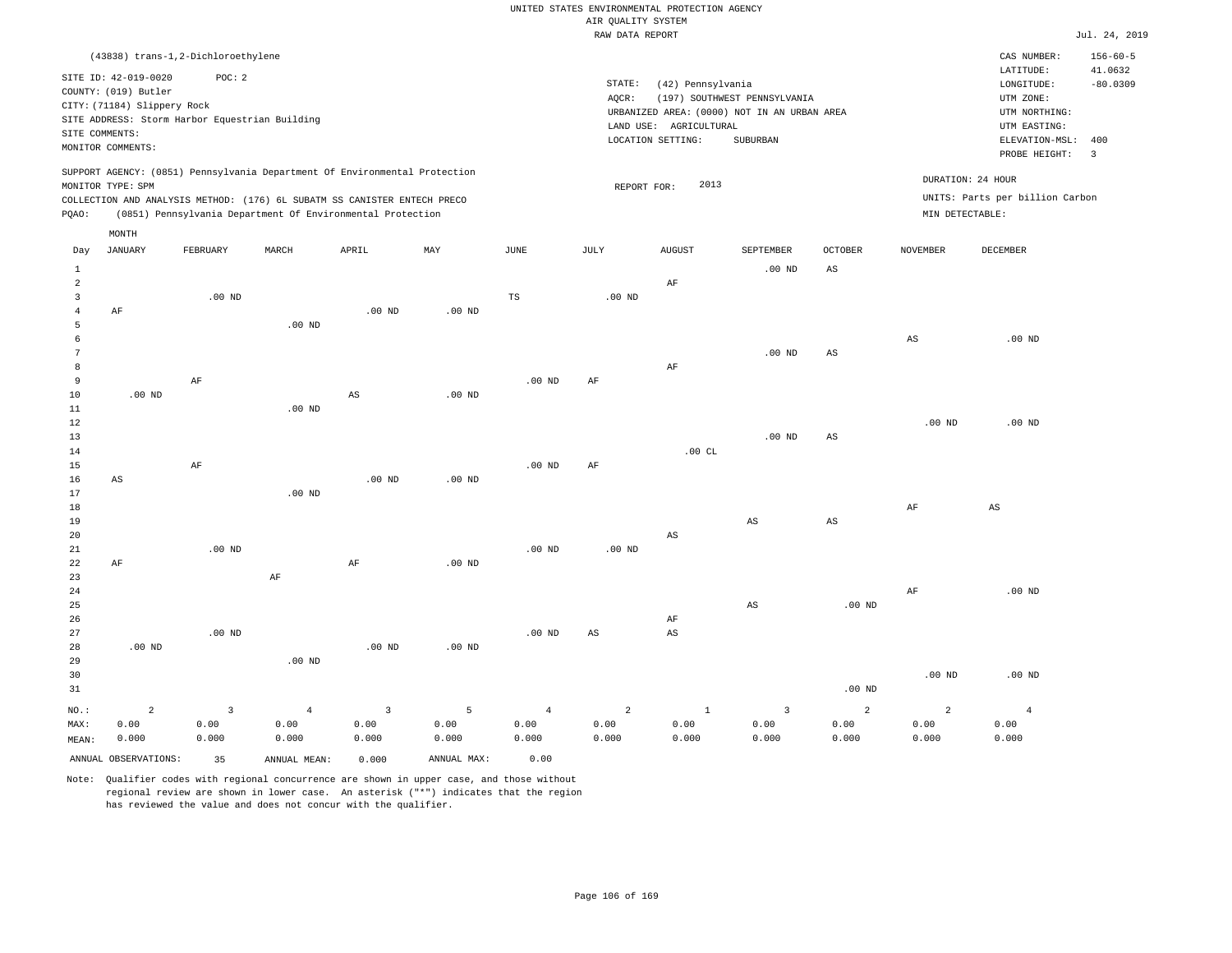|                                                                                                                                                                                |                   |                                    |          |                                                                                                                                                                                                                      |                   |                   | RAW DATA REPORT   |                                                                                                                                                 |                                                                                                          |                                                         |                   |                                                      | Jul. 24, 2019  |
|--------------------------------------------------------------------------------------------------------------------------------------------------------------------------------|-------------------|------------------------------------|----------|----------------------------------------------------------------------------------------------------------------------------------------------------------------------------------------------------------------------|-------------------|-------------------|-------------------|-------------------------------------------------------------------------------------------------------------------------------------------------|----------------------------------------------------------------------------------------------------------|---------------------------------------------------------|-------------------|------------------------------------------------------|----------------|
|                                                                                                                                                                                |                   | (43838) trans-1,2-Dichloroethylene |          |                                                                                                                                                                                                                      |                   |                   |                   |                                                                                                                                                 |                                                                                                          |                                                         |                   | CAS NUMBER:                                          | $156 - 60 - 5$ |
| SITE ID: 42-019-0020<br>POC: 2<br>COUNTY: (019) Butler<br>CITY: (71184) Slippery Rock<br>SITE ADDRESS: Storm Harbor Equestrian Building<br>SITE COMMENTS:<br>MONITOR COMMENTS: |                   |                                    |          |                                                                                                                                                                                                                      |                   |                   | STATE:<br>AQCR:   | (42) Pennsylvania<br>(197) SOUTHWEST PENNSYLVANIA<br>URBANIZED AREA: (0000) NOT IN AN URBAN AREA<br>LAND USE: AGRICULTURAL<br>LOCATION SETTING: | LATITUDE:<br>LONGITUDE:<br>UTM ZONE:<br>UTM NORTHING:<br>UTM EASTING:<br>ELEVATION-MSL:<br>PROBE HEIGHT: | 41.0632<br>$-80.0309$<br>400<br>$\overline{\mathbf{3}}$ |                   |                                                      |                |
| PQAO:                                                                                                                                                                          | MONITOR TYPE: SPM |                                    |          | SUPPORT AGENCY: (0851) Pennsylvania Department Of Environmental Protection<br>COLLECTION AND ANALYSIS METHOD: (176) 6L SUBATM SS CANISTER ENTECH PRECO<br>(0851) Pennsylvania Department Of Environmental Protection |                   |                   | REPORT FOR:       | 2014                                                                                                                                            |                                                                                                          |                                                         | MIN DETECTABLE:   | DURATION: 24 HOUR<br>UNITS: Parts per billion Carbon |                |
| Day                                                                                                                                                                            | MONTH<br>JANUARY  | FEBRUARY                           | MARCH    | APRIL                                                                                                                                                                                                                | MAY               | JUNE              | JULY              | <b>AUGUST</b>                                                                                                                                   | SEPTEMBER                                                                                                | <b>OCTOBER</b>                                          | <b>NOVEMBER</b>   | <b>DECEMBER</b>                                      |                |
| $\mathbf{1}$<br>$\overline{a}$<br>$\overline{3}$                                                                                                                               |                   |                                    |          |                                                                                                                                                                                                                      |                   |                   |                   | $.00$ ND                                                                                                                                        | .00 <sub>ND</sub>                                                                                        | $\rm{AF}$                                               | .00 <sub>ND</sub> | $.00$ ND                                             |                |
| 4<br>5<br>6                                                                                                                                                                    | $.00$ ND          | $\mathbb{A}\mathbb{S}$             | $.00$ ND | $.00$ ND                                                                                                                                                                                                             | $.00$ ND          | .00 <sub>ND</sub> | AF                |                                                                                                                                                 |                                                                                                          |                                                         |                   |                                                      |                |
| 7<br>8<br>9                                                                                                                                                                    |                   |                                    |          |                                                                                                                                                                                                                      |                   |                   |                   | AF                                                                                                                                              | $.00$ ND                                                                                                 | .00 <sub>ND</sub>                                       | .00 <sub>ND</sub> | $.00$ ND                                             |                |
| 10<br>11<br>12                                                                                                                                                                 | $.00$ ND          | $\rm AF$                           | $.00$ ND | $.00$ ND                                                                                                                                                                                                             | $.00$ ND          | .00 <sub>ND</sub> | $.00$ ND          |                                                                                                                                                 |                                                                                                          |                                                         |                   |                                                      |                |
| 13<br>14<br>15                                                                                                                                                                 |                   |                                    |          |                                                                                                                                                                                                                      |                   |                   |                   | $.00$ ND                                                                                                                                        | $.00$ ND                                                                                                 | .00 <sub>ND</sub>                                       | .00 <sub>ND</sub> | $.00$ ND                                             |                |
| 16<br>17<br>18                                                                                                                                                                 | .00 <sub>ND</sub> | $.00$ ND                           | $.00$ ND | .00 <sub>ND</sub>                                                                                                                                                                                                    | .00 <sub>ND</sub> | $.00$ ND          | .00 <sub>ND</sub> |                                                                                                                                                 |                                                                                                          |                                                         |                   |                                                      |                |
| 19<br>20<br>21                                                                                                                                                                 |                   |                                    |          |                                                                                                                                                                                                                      |                   |                   |                   | $.00$ ND                                                                                                                                        | AS                                                                                                       | $.00$ ND                                                | .00 <sub>ND</sub> | $.00$ ND                                             |                |
| 22<br>23<br>24                                                                                                                                                                 | $.00$ ND          | $.00$ ND                           | $.00$ ND | $.00$ ND                                                                                                                                                                                                             | AF                | AS                | AF                |                                                                                                                                                 |                                                                                                          |                                                         |                   |                                                      |                |
| 25<br>26<br>27                                                                                                                                                                 |                   |                                    |          |                                                                                                                                                                                                                      |                   |                   |                   | $.00$ ND                                                                                                                                        | .00 <sub>ND</sub>                                                                                        | .00 <sub>ND</sub>                                       | .00 <sub>ND</sub> | $.00$ ND                                             |                |
| 28                                                                                                                                                                             |                   | .00 <sub>ND</sub>                  |          |                                                                                                                                                                                                                      |                   | $.00$ ND          | $.00$ ND          |                                                                                                                                                 |                                                                                                          |                                                         |                   |                                                      |                |

29 30 31 .00 ND NO.: MAX: MEAN: 5 0.00 0.000 .00 ND .00 ND .00 ND .00 ND 3 0.00 0.000 5 0.00 0.000 5 0.00 0.000 4 0.00 0.000 4 0.00 0.000 3 0.00 0.000 4 0.00 0.000 4 0.00 0.000 4 0.00 0.000 5 0.00 0.000 6 0.00 0.000 ANNUAL OBSERVATIONS: 52 ANNUAL MEAN: 0.000 ANNUAL MAX: 0.00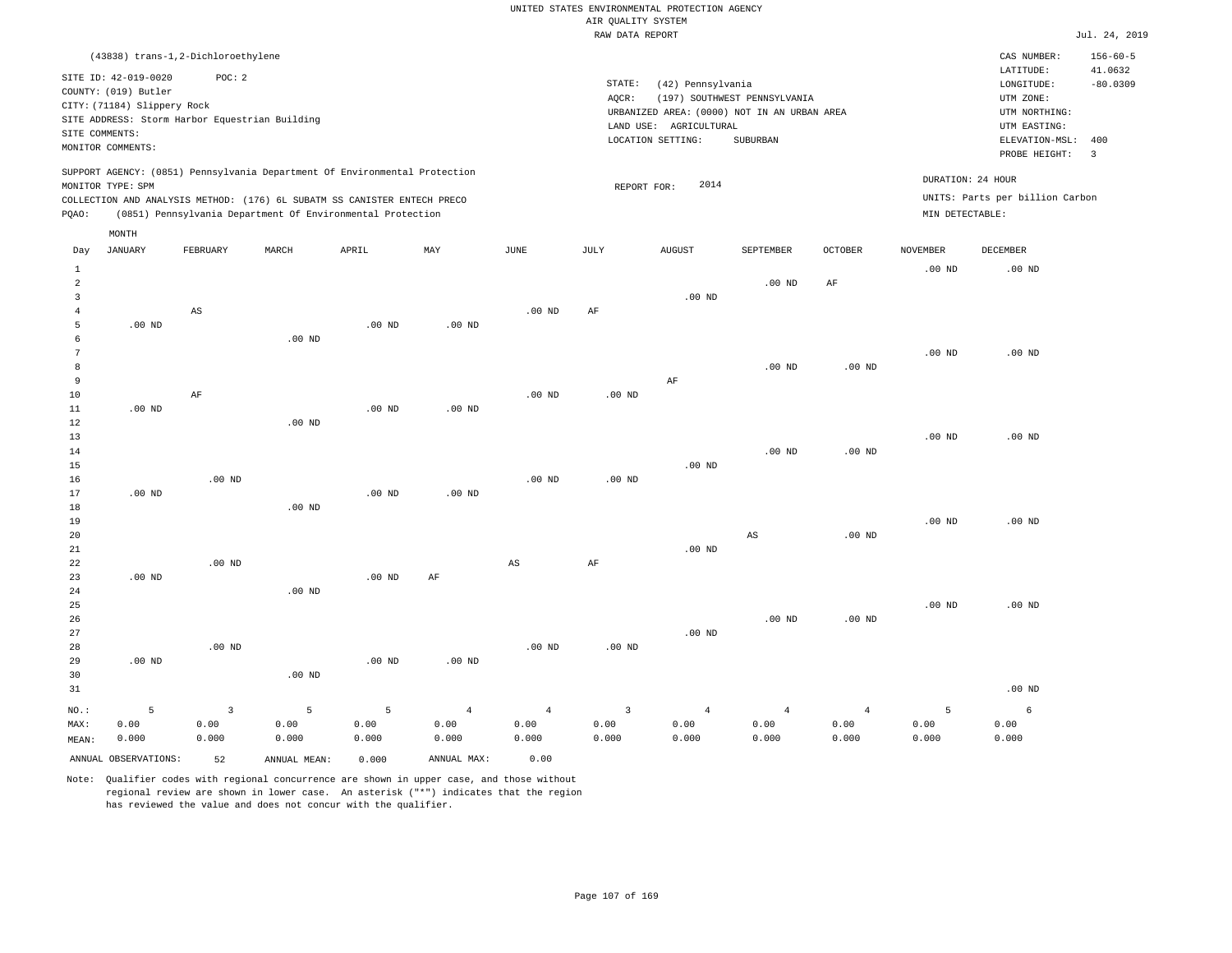|                                  |                                                                                                                    |                                                          |                   |                                                                                                                                        |             |             | RAW DATA REPORT   |                                                                  |                                                                                                |                   |                   |                                                                                                          | Jul. 24, 2019                                  |
|----------------------------------|--------------------------------------------------------------------------------------------------------------------|----------------------------------------------------------|-------------------|----------------------------------------------------------------------------------------------------------------------------------------|-------------|-------------|-------------------|------------------------------------------------------------------|------------------------------------------------------------------------------------------------|-------------------|-------------------|----------------------------------------------------------------------------------------------------------|------------------------------------------------|
|                                  |                                                                                                                    | (43838) trans-1,2-Dichloroethylene                       |                   |                                                                                                                                        |             |             |                   |                                                                  |                                                                                                |                   |                   | CAS NUMBER:                                                                                              | $156 - 60 - 5$                                 |
|                                  | SITE ID: 42-019-0020<br>COUNTY: (019) Butler<br>CITY: (71184) Slippery Rock<br>SITE COMMENTS:<br>MONITOR COMMENTS: | POC: 2<br>SITE ADDRESS: Storm Harbor Equestrian Building |                   |                                                                                                                                        |             |             | STATE:<br>AQCR:   | (42) Pennsylvania<br>LAND USE: AGRICULTURAL<br>LOCATION SETTING: | (197) SOUTHWEST PENNSYLVANIA<br>URBANIZED AREA: (0000) NOT IN AN URBAN AREA<br><b>SUBURBAN</b> |                   |                   | LATITUDE:<br>LONGITUDE:<br>UTM ZONE:<br>UTM NORTHING:<br>UTM EASTING:<br>ELEVATION-MSL:<br>PROBE HEIGHT: | 41.0632<br>$-80.0309$<br>400<br>$\overline{3}$ |
|                                  |                                                                                                                    |                                                          |                   | SUPPORT AGENCY: (0851) Pennsylvania Department Of Environmental Protection                                                             |             |             |                   | 2015                                                             |                                                                                                |                   |                   | DURATION: 24 HOUR                                                                                        |                                                |
| PQAO:                            | MONITOR TYPE: SPM                                                                                                  |                                                          |                   | COLLECTION AND ANALYSIS METHOD: (176) 6L SUBATM SS CANISTER ENTECH PRECO<br>(0851) Pennsylvania Department Of Environmental Protection |             |             | REPORT FOR:       |                                                                  |                                                                                                |                   | MIN DETECTABLE:   | UNITS: Parts per billion Carbon                                                                          |                                                |
| Day                              | MONTH<br>JANUARY                                                                                                   | FEBRUARY                                                 | MARCH             | APRIL                                                                                                                                  | MAY         | <b>JUNE</b> | JULY              | <b>AUGUST</b>                                                    | SEPTEMBER                                                                                      | <b>OCTOBER</b>    | <b>NOVEMBER</b>   | DECEMBER                                                                                                 |                                                |
| $\mathbf{1}$                     |                                                                                                                    |                                                          | .00 <sub>ND</sub> |                                                                                                                                        |             |             |                   |                                                                  |                                                                                                |                   |                   |                                                                                                          |                                                |
| $\overline{2}$<br>$\overline{3}$ |                                                                                                                    |                                                          |                   |                                                                                                                                        |             |             |                   |                                                                  | $.00$ ND                                                                                       | .00 <sub>ND</sub> | .00 <sub>ND</sub> | $\rm{AF}$                                                                                                |                                                |
| $\overline{4}$<br>5<br>6         | $.00$ ND                                                                                                           | .00 <sub>ND</sub>                                        |                   | $.00$ ND                                                                                                                               | $_{\rm AS}$ | $.00$ ND    | AF                | AF                                                               |                                                                                                |                   |                   |                                                                                                          |                                                |
| 7<br>8<br>$\overline{9}$         |                                                                                                                    |                                                          | $.00$ ND          |                                                                                                                                        |             |             |                   |                                                                  | $.00$ ND                                                                                       |                   | .00 <sub>ND</sub> | .00 <sub>ND</sub>                                                                                        |                                                |
| 10<br>11                         |                                                                                                                    | $.00$ ND                                                 |                   |                                                                                                                                        |             | $.00$ ND    | $.00$ ND          | $.00$ ND                                                         |                                                                                                | .00 <sub>ND</sub> |                   |                                                                                                          |                                                |
| 12<br>13<br>14                   | AF                                                                                                                 |                                                          | $.00$ ND          | $.00$ ND                                                                                                                               | AS          |             |                   |                                                                  |                                                                                                |                   | .00 <sub>ND</sub> | AF                                                                                                       |                                                |
| 15<br>16                         |                                                                                                                    |                                                          |                   |                                                                                                                                        |             |             |                   | $.00$ ND                                                         | $.00$ ND                                                                                       | .00 <sub>ND</sub> |                   |                                                                                                          |                                                |
| 17<br>18<br>19                   | AF                                                                                                                 | $.00$ ND                                                 | $.00$ ND          | $.00$ ND                                                                                                                               | $.00$ ND    | AS          | $.00$ ND          |                                                                  |                                                                                                |                   |                   |                                                                                                          |                                                |
| 20<br>21<br>22                   |                                                                                                                    |                                                          |                   |                                                                                                                                        |             |             |                   | $.00$ ND                                                         | $.00$ ND                                                                                       | .00 <sub>ND</sub> | .00 <sub>ND</sub> | TS                                                                                                       |                                                |
| 23<br>24                         | $.00$ ND                                                                                                           | .00 <sub>ND</sub>                                        |                   | $.00$ ND                                                                                                                               | AS          | $\rm{AF}$   | .00 <sub>ND</sub> |                                                                  |                                                                                                |                   |                   |                                                                                                          |                                                |
| 25<br>26<br>27                   |                                                                                                                    |                                                          | $.00$ ND          |                                                                                                                                        |             |             |                   |                                                                  | $.00$ ND                                                                                       | AF                | .00 <sub>ND</sub> | $.00$ ND                                                                                                 |                                                |
| 28<br>29<br>30                   | $.00$ ND                                                                                                           |                                                          |                   | $.00$ ND                                                                                                                               | $.00$ ND    | AF          | $.00$ ND          | $.00$ ND                                                         |                                                                                                |                   |                   |                                                                                                          |                                                |
| 31                               |                                                                                                                    |                                                          | $.00$ ND          |                                                                                                                                        |             |             |                   |                                                                  |                                                                                                |                   |                   |                                                                                                          |                                                |
| $NO.$ :                          | $\overline{3}$                                                                                                     | $\overline{4}$                                           | 6                 | 5                                                                                                                                      | 2           | 2           | $\overline{4}$    | $\overline{4}$                                                   | 5                                                                                              | $\overline{4}$    | 5                 | $\overline{a}$                                                                                           |                                                |

ANNUAL OBSERVATIONS: 46 ANNUAL MEAN: 0.000 ANNUAL MAX: 0.00

 0.00 0.000  0.00 0.000  0.00 0.000

 0.00 0.000

MAX: MEAN:

 0.00 0.000

 0.00 0.000

Note: Qualifier codes with regional concurrence are shown in upper case, and those without regional review are shown in lower case. An asterisk ("\*") indicates that the region has reviewed the value and does not concur with the qualifier.

 0.00 0.000  0.00 0.000  0.00 0.000  0.00 0.000  0.00 0.000  0.00 0.000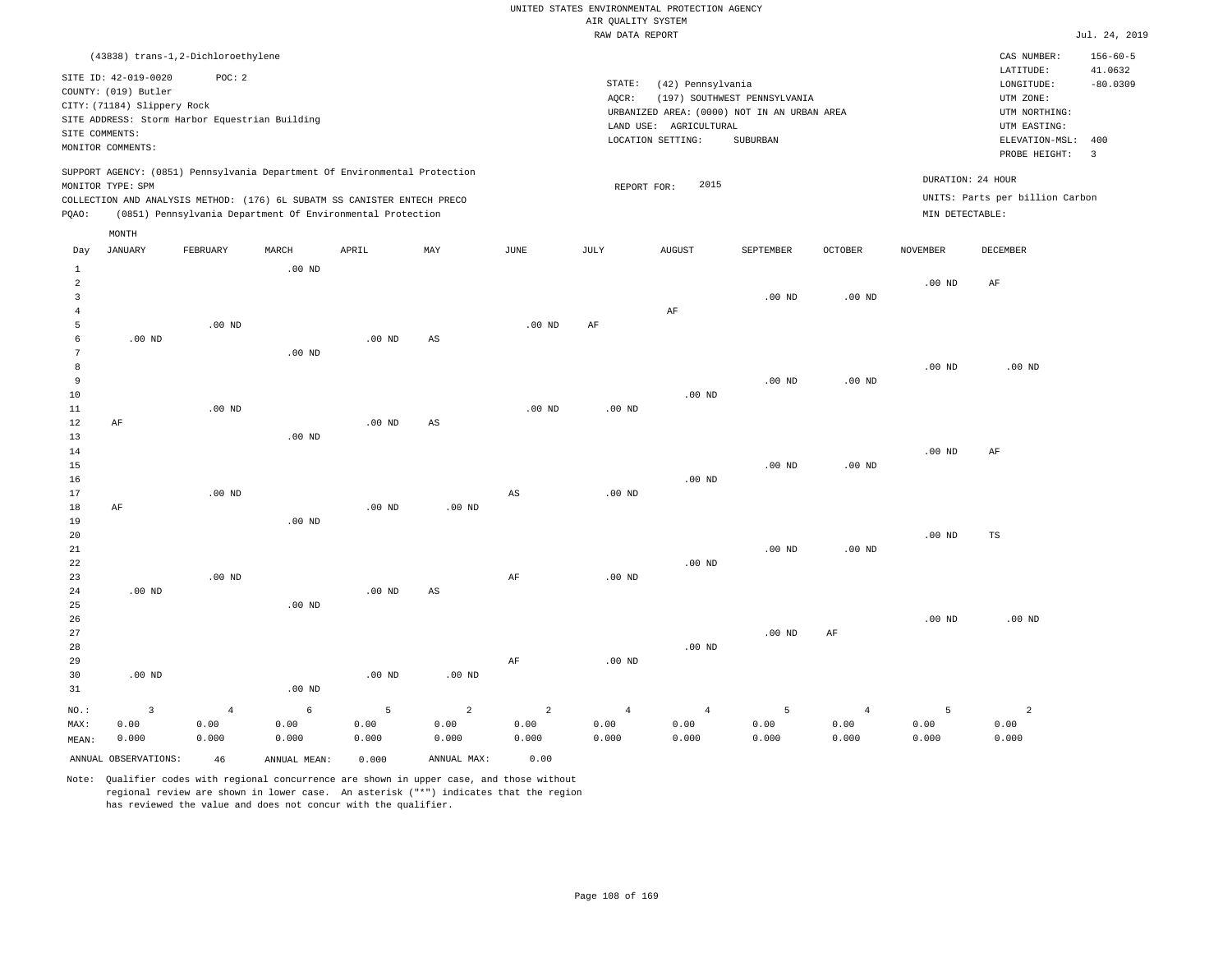|                |                                                |                   |                |                                                                            |                   |                | RAW DATA REPORT   |                        |                                             |                        |                   |                                 | Jul. 24, 2019  |
|----------------|------------------------------------------------|-------------------|----------------|----------------------------------------------------------------------------|-------------------|----------------|-------------------|------------------------|---------------------------------------------|------------------------|-------------------|---------------------------------|----------------|
|                | (43839) cis-1,2-Dichloroethene                 |                   |                |                                                                            |                   |                |                   |                        |                                             |                        |                   | CAS NUMBER:                     | $156 - 59 - 2$ |
|                |                                                |                   |                |                                                                            |                   |                |                   |                        |                                             |                        |                   | LATITUDE:                       | 41.0632        |
|                | SITE ID: 42-019-0020                           | POC: 2            |                |                                                                            |                   |                | STATE:            | (42) Pennsylvania      |                                             |                        |                   | LONGITUDE:                      | $-80.0309$     |
|                | COUNTY: (019) Butler                           |                   |                |                                                                            |                   |                | AQCR:             |                        | (197) SOUTHWEST PENNSYLVANIA                |                        |                   | UTM ZONE:                       |                |
|                | CITY: (71184) Slippery Rock                    |                   |                |                                                                            |                   |                |                   |                        | URBANIZED AREA: (0000) NOT IN AN URBAN AREA |                        |                   | UTM NORTHING:                   |                |
|                | SITE ADDRESS: Storm Harbor Equestrian Building |                   |                |                                                                            |                   |                |                   | LAND USE: AGRICULTURAL |                                             |                        |                   | UTM EASTING:                    |                |
| SITE COMMENTS: |                                                |                   |                |                                                                            |                   |                |                   | LOCATION SETTING:      | SUBURBAN                                    |                        |                   | ELEVATION-MSL:                  | 400            |
|                | MONITOR COMMENTS:                              |                   |                |                                                                            |                   |                |                   |                        |                                             |                        |                   | PROBE HEIGHT:                   | $\overline{3}$ |
|                |                                                |                   |                | SUPPORT AGENCY: (0851) Pennsylvania Department Of Environmental Protection |                   |                |                   |                        |                                             |                        |                   |                                 |                |
|                | MONITOR TYPE: SPM                              |                   |                |                                                                            |                   |                | REPORT FOR:       | 2013                   |                                             |                        |                   | DURATION: 24 HOUR               |                |
|                |                                                |                   |                | COLLECTION AND ANALYSIS METHOD: (176) 6L SUBATM SS CANISTER ENTECH PRECO   |                   |                |                   |                        |                                             |                        |                   | UNITS: Parts per billion Carbon |                |
| PQAO:          |                                                |                   |                | (0851) Pennsylvania Department Of Environmental Protection                 |                   |                |                   |                        |                                             |                        | MIN DETECTABLE:   |                                 |                |
|                |                                                |                   |                |                                                                            |                   |                |                   |                        |                                             |                        |                   |                                 |                |
| Day            | MONTH<br>JANUARY                               | FEBRUARY          | MARCH          | APRIL                                                                      | MAY               | JUNE           | JULY              | <b>AUGUST</b>          | SEPTEMBER                                   | <b>OCTOBER</b>         | <b>NOVEMBER</b>   | DECEMBER                        |                |
|                |                                                |                   |                |                                                                            |                   |                |                   |                        |                                             |                        |                   |                                 |                |
| $\mathbf{1}$   |                                                |                   |                |                                                                            |                   |                |                   |                        | .00 <sub>ND</sub>                           | AS                     |                   |                                 |                |
| $\overline{a}$ |                                                |                   |                |                                                                            |                   |                |                   | AF                     |                                             |                        |                   |                                 |                |
| $\overline{3}$ |                                                | $.00$ ND          |                |                                                                            |                   | TS             | $.00$ ND          |                        |                                             |                        |                   |                                 |                |
| $\overline{4}$ | AF                                             |                   |                | $.00$ ND                                                                   | $.00$ ND          |                |                   |                        |                                             |                        |                   |                                 |                |
| 5              |                                                |                   | $.00$ ND       |                                                                            |                   |                |                   |                        |                                             |                        |                   |                                 |                |
| 6<br>7         |                                                |                   |                |                                                                            |                   |                |                   |                        |                                             |                        | $_{\rm AS}$       | $.00$ ND                        |                |
| 8              |                                                |                   |                |                                                                            |                   |                |                   | $\rm AF$               | $.00$ ND                                    | AS                     |                   |                                 |                |
| 9              |                                                | AF                |                |                                                                            |                   | $.00$ ND       | AF                |                        |                                             |                        |                   |                                 |                |
| 10             | .00 <sub>ND</sub>                              |                   |                | $\mathbb{A}\mathbb{S}$                                                     | .00 <sub>ND</sub> |                |                   |                        |                                             |                        |                   |                                 |                |
| 11             |                                                |                   | $.00$ ND       |                                                                            |                   |                |                   |                        |                                             |                        |                   |                                 |                |
| 12             |                                                |                   |                |                                                                            |                   |                |                   |                        |                                             |                        | .00 <sub>ND</sub> | $.00$ ND                        |                |
| 13             |                                                |                   |                |                                                                            |                   |                |                   |                        | .00 <sub>ND</sub>                           | $_{\rm AS}$            |                   |                                 |                |
| 14             |                                                |                   |                |                                                                            |                   |                |                   | .00CL                  |                                             |                        |                   |                                 |                |
| 15             |                                                | AF                |                |                                                                            |                   | $.00$ ND       | AF                |                        |                                             |                        |                   |                                 |                |
| 16             | AS                                             |                   |                | $.00$ ND                                                                   | .00 <sub>ND</sub> |                |                   |                        |                                             |                        |                   |                                 |                |
| 17             |                                                |                   | $.00$ ND       |                                                                            |                   |                |                   |                        |                                             |                        |                   |                                 |                |
| 18             |                                                |                   |                |                                                                            |                   |                |                   |                        |                                             |                        | AF                | AS                              |                |
| 19             |                                                |                   |                |                                                                            |                   |                |                   |                        | $_{\rm AS}$                                 | $\mathbb{A}\mathbb{S}$ |                   |                                 |                |
| 20             |                                                |                   |                |                                                                            |                   |                |                   | AS                     |                                             |                        |                   |                                 |                |
| 21             |                                                | $.00$ ND          |                |                                                                            |                   | $.00$ ND       | .00 <sub>ND</sub> |                        |                                             |                        |                   |                                 |                |
| 22             | AF                                             |                   |                | $\rm AF$                                                                   | .00 <sub>ND</sub> |                |                   |                        |                                             |                        |                   |                                 |                |
| 23             |                                                |                   | $\rm{AF}$      |                                                                            |                   |                |                   |                        |                                             |                        |                   |                                 |                |
| 24             |                                                |                   |                |                                                                            |                   |                |                   |                        |                                             |                        | AF                | $.00$ ND                        |                |
| 25             |                                                |                   |                |                                                                            |                   |                |                   |                        | $_{\rm AS}$                                 | .00 <sub>ND</sub>      |                   |                                 |                |
| 26             |                                                |                   |                |                                                                            |                   |                |                   | AF                     |                                             |                        |                   |                                 |                |
| 27             |                                                | .00 <sub>ND</sub> |                |                                                                            |                   | $.00$ ND       | AS                | $\mathbb{A}\mathbb{S}$ |                                             |                        |                   |                                 |                |
| 28             | $.00$ ND                                       |                   |                | $.00$ ND                                                                   | .00 <sub>ND</sub> |                |                   |                        |                                             |                        |                   |                                 |                |
| 29             |                                                |                   | $.00$ ND       |                                                                            |                   |                |                   |                        |                                             |                        |                   |                                 |                |
| 30             |                                                |                   |                |                                                                            |                   |                |                   |                        |                                             |                        | .00 <sub>ND</sub> | $.00$ ND                        |                |
| 31             |                                                |                   |                |                                                                            |                   |                |                   |                        |                                             | .00 <sub>ND</sub>      |                   |                                 |                |
| NO.:           | $\overline{a}$                                 | $\overline{3}$    | $\overline{4}$ | $\overline{3}$                                                             | 5                 | $\overline{4}$ | 2                 | $\mathbf{1}$           | $\overline{3}$                              | $\overline{a}$         | $\overline{a}$    | $\overline{4}$                  |                |
| MAX:           | 0.00                                           | 0.00              | 0.00           | 0.00                                                                       | 0.00              | 0.00           | 0.00              | 0.00                   | 0.00                                        | 0.00                   | 0.00              | 0.00                            |                |
| MEAN:          | 0.000                                          | 0.000             | 0.000          | 0.000                                                                      | 0.000             | 0.000          | 0.000             | 0.000                  | 0.000                                       | 0.000                  | 0.000             | 0.000                           |                |
|                | ANNUAL OBSERVATIONS:                           | 35                | ANNUAL MEAN:   | 0.000                                                                      | ANNUAL MAX:       | 0.00           |                   |                        |                                             |                        |                   |                                 |                |
|                |                                                |                   |                |                                                                            |                   |                |                   |                        |                                             |                        |                   |                                 |                |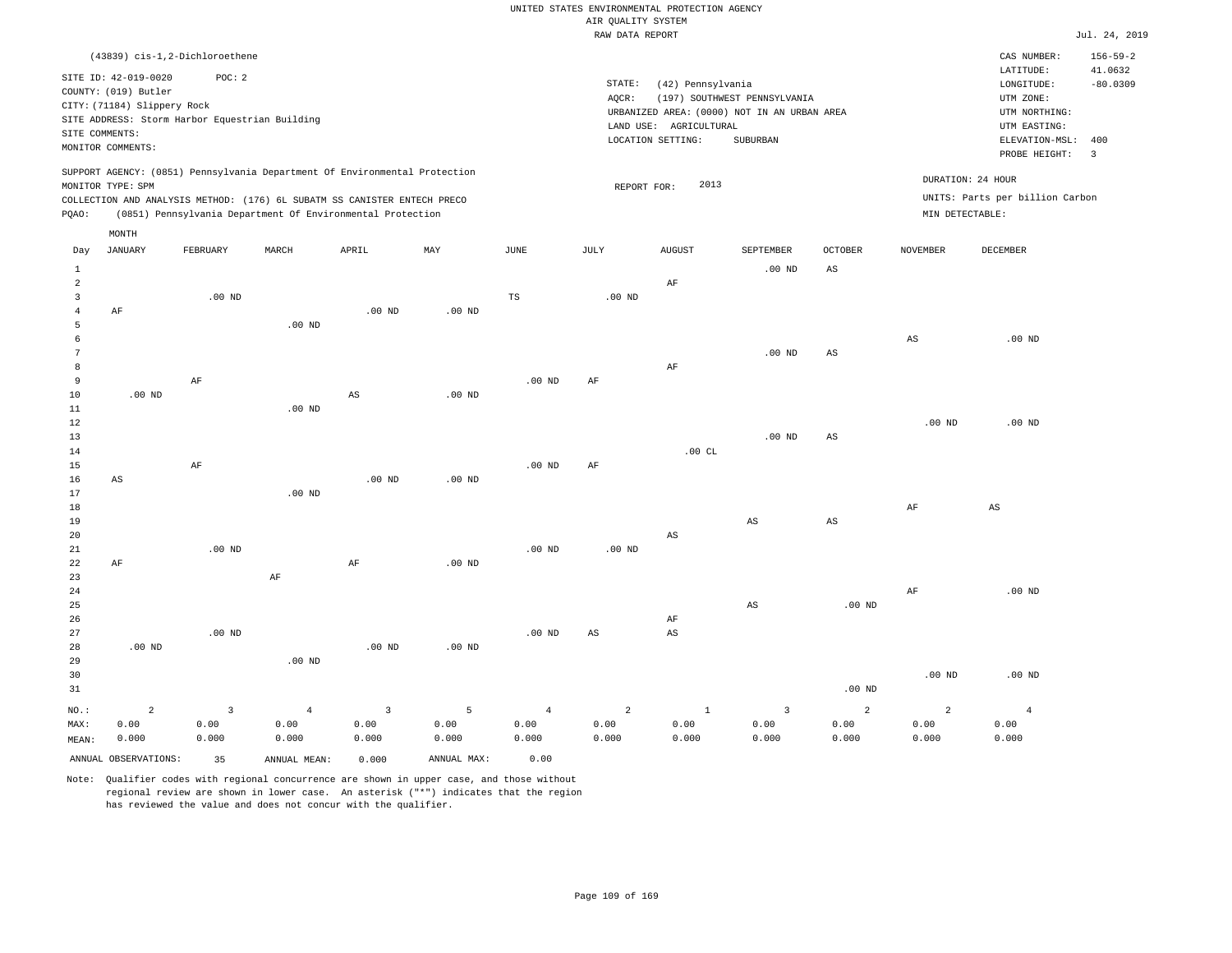|       |                             | (43839) cis-1,2-Dichloroethene                 |       |                                                                          |                                                                            |          |       |                                             |                              |                |                   | CAS NUMBER:                     | $156 - 59 - 2$ |
|-------|-----------------------------|------------------------------------------------|-------|--------------------------------------------------------------------------|----------------------------------------------------------------------------|----------|-------|---------------------------------------------|------------------------------|----------------|-------------------|---------------------------------|----------------|
|       | SITE ID: 42-019-0020        | POC:2                                          |       |                                                                          |                                                                            |          |       |                                             |                              |                |                   | LATITUDE:                       | 41.0632        |
|       | COUNTY: (019) Butler        |                                                |       |                                                                          |                                                                            |          |       | STATE:<br>(42) Pennsylvania                 |                              |                |                   | LONGITUDE:                      | $-80.0309$     |
|       | CITY: (71184) Slippery Rock |                                                |       |                                                                          |                                                                            |          | AQCR: |                                             | (197) SOUTHWEST PENNSYLVANIA |                |                   | UTM ZONE:                       |                |
|       |                             | SITE ADDRESS: Storm Harbor Equestrian Building |       |                                                                          |                                                                            |          |       | URBANIZED AREA: (0000) NOT IN AN URBAN AREA |                              |                |                   | UTM NORTHING:                   |                |
|       | SITE COMMENTS:              |                                                |       |                                                                          |                                                                            |          |       | LAND USE: AGRICULTURAL                      |                              |                |                   | UTM EASTING:                    |                |
|       | MONITOR COMMENTS:           |                                                |       |                                                                          |                                                                            |          |       | LOCATION SETTING:                           | SUBURBAN                     |                |                   | ELEVATION-MSL: 400              |                |
|       |                             |                                                |       |                                                                          |                                                                            |          |       |                                             |                              |                |                   | PROBE HEIGHT:                   | -3             |
|       |                             |                                                |       |                                                                          | SUPPORT AGENCY: (0851) Pennsylvania Department Of Environmental Protection |          |       |                                             |                              |                |                   |                                 |                |
|       | MONITOR TYPE: SPM           |                                                |       |                                                                          |                                                                            |          |       | 2014<br>REPORT FOR:                         |                              |                | DURATION: 24 HOUR |                                 |                |
|       |                             |                                                |       | COLLECTION AND ANALYSIS METHOD: (176) 6L SUBATM SS CANISTER ENTECH PRECO |                                                                            |          |       |                                             |                              |                |                   | UNITS: Parts per billion Carbon |                |
| PQAO: |                             |                                                |       | (0851) Pennsylvania Department Of Environmental Protection               |                                                                            |          |       |                                             |                              |                | MIN DETECTABLE:   |                                 |                |
|       | MONTH                       |                                                |       |                                                                          |                                                                            |          |       |                                             |                              |                |                   |                                 |                |
| Day   | JANUARY                     | FEBRUARY                                       | MARCH | APRIL                                                                    | MAY                                                                        | JUNE     | JULY  | <b>AUGUST</b>                               | SEPTEMBER                    | <b>OCTOBER</b> | <b>NOVEMBER</b>   | DECEMBER                        |                |
|       |                             |                                                |       |                                                                          |                                                                            |          |       |                                             |                              |                |                   |                                 |                |
|       |                             |                                                |       |                                                                          |                                                                            |          |       |                                             |                              |                | $.00$ ND          | $.00$ ND                        |                |
|       |                             |                                                |       |                                                                          |                                                                            |          |       |                                             | $.00$ ND                     | AF             |                   |                                 |                |
|       |                             |                                                |       |                                                                          |                                                                            |          |       | $.00$ ND                                    |                              |                |                   |                                 |                |
|       |                             | AS                                             |       |                                                                          |                                                                            | $.00$ ND | AF    |                                             |                              |                |                   |                                 |                |

 6 7 8 9 10 11 12 13 14 15 16 .00 ND AF .00 ND .00 ND .00 ND .00 ND .00 ND .00 ND .00 ND .00 ND .00 ND AF .00 ND .00 ND .00 ND .00 ND .00 ND .00 ND .00 ND .00 ND .00 ND

| 18 |          |          | $.00$ ND |          |          |          |          |          |          |          |          |                    |
|----|----------|----------|----------|----------|----------|----------|----------|----------|----------|----------|----------|--------------------|
| 19 |          |          |          |          |          |          |          |          |          |          | $.00$ ND | $.00$ ND           |
| 20 |          |          |          |          |          |          |          |          | AS       | .12SQ    |          |                    |
| 21 |          |          |          |          |          |          |          | $.00$ ND |          |          |          |                    |
| 22 |          | $.00$ ND |          |          |          | AS       | AF       |          |          |          |          |                    |
| 23 | $.00$ ND |          |          | $.00$ ND | AF       |          |          |          |          |          |          |                    |
| 24 |          |          | $.00$ ND |          |          |          |          |          |          |          |          |                    |
| 25 |          |          |          |          |          |          |          |          |          |          | $.00$ ND | $.00$ ND           |
| 26 |          |          |          |          |          |          |          |          | $.00$ ND | $.00$ ND |          |                    |
| 27 |          |          |          |          |          |          |          | $.00$ ND |          |          |          |                    |
| 28 |          | $.00$ ND |          |          |          | $.00$ ND | $.00$ ND |          |          |          |          |                    |
| 29 | $.00$ ND |          |          | $.00$ ND | $.00$ ND |          |          |          |          |          |          |                    |
| 30 |          |          | $.00$ ND |          |          |          |          |          |          |          |          |                    |
| 21 |          |          |          |          |          |          |          |          |          |          |          | $0.0 \, \text{nm}$ |

| 31    |       |       |       |       |       |       |       |       |                                 |      |       | .00 ND |
|-------|-------|-------|-------|-------|-------|-------|-------|-------|---------------------------------|------|-------|--------|
|       |       |       |       |       |       |       |       |       | $NO.$ : 5 3 5 5 4 4 3 4 4 4 5 6 |      |       |        |
| MAX:  | 0.00  | 0.00  | 0.00  | 0.00  | 0.00  | 0.00  | 0.00  | 0.00  | $0.00$ . $12$                   |      | 0.00  | 0.00   |
| MEAN: | 0.000 | 0.000 | 0.000 | 0.000 | 0.000 | 0.000 | 0.000 | 0.000 | 0.000                           | .030 | 0.000 | 0.000  |

ANNUAL OBSERVATIONS:  $52$  ANNUAL MEAN: .002 ANNUAL MAX: .12

5

.00 ND

.00 ND

17

Note: Qualifier codes with regional concurrence are shown in upper case, and those without regional review are shown in lower case. An asterisk ("\*") indicates that the region has reviewed the value and does not concur with the qualifier.

.00 ND

.00 ND

.00 ND

.00 ND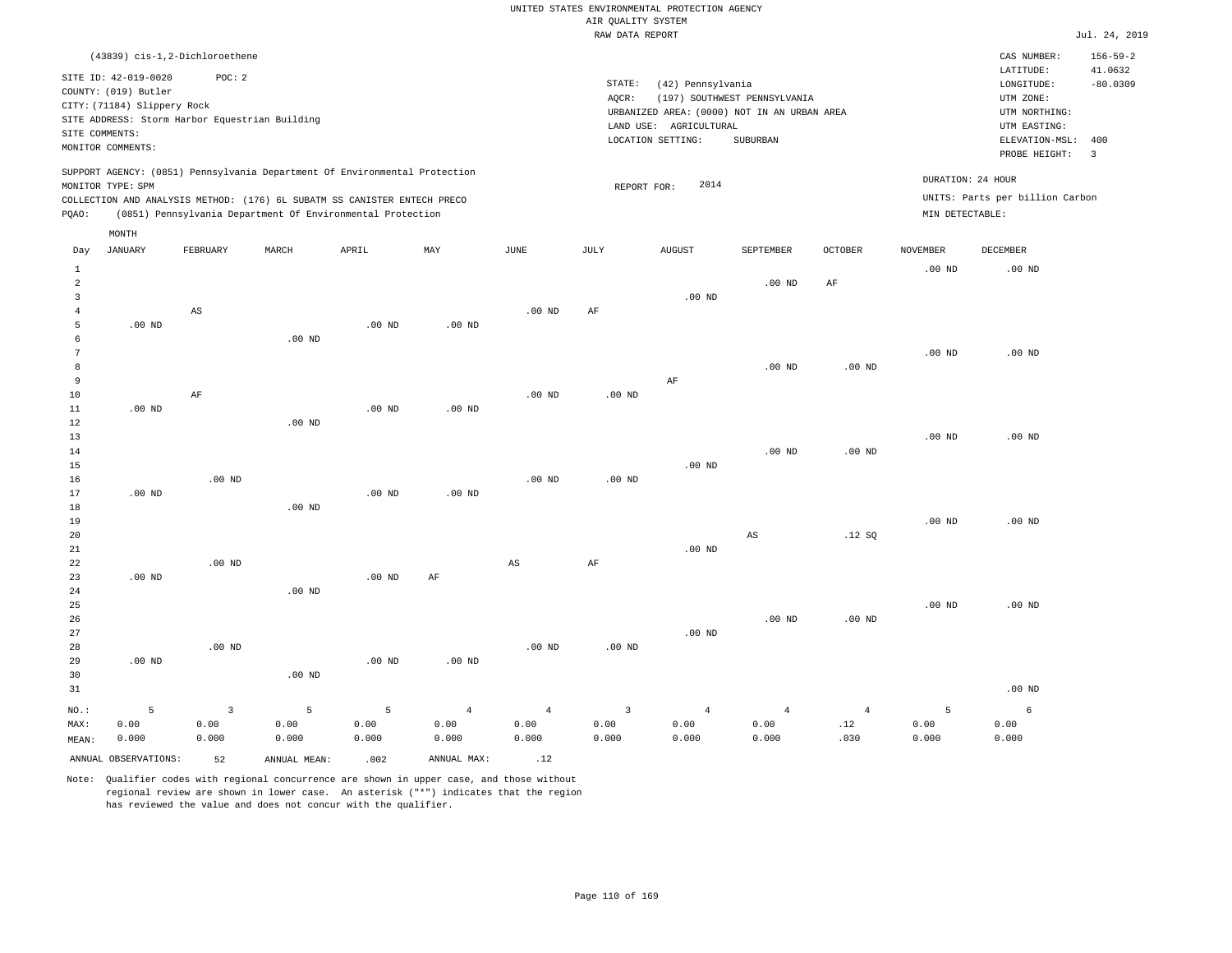|       |                                                                             |                                                                                                                                                                                                                      |                   |          |     |          |      | RAW DATA REPORT                                                                            |                              |                |                                      |                                                 | Jul. 24, 2019            |
|-------|-----------------------------------------------------------------------------|----------------------------------------------------------------------------------------------------------------------------------------------------------------------------------------------------------------------|-------------------|----------|-----|----------|------|--------------------------------------------------------------------------------------------|------------------------------|----------------|--------------------------------------|-------------------------------------------------|--------------------------|
|       |                                                                             | (43839) cis-1,2-Dichloroethene                                                                                                                                                                                       |                   |          |     |          |      |                                                                                            |                              |                |                                      | CAS NUMBER:                                     | $156 - 59 - 2$           |
|       | SITE ID: 42-019-0020<br>COUNTY: (019) Butler<br>CITY: (71184) Slippery Rock | POC: 2                                                                                                                                                                                                               |                   |          |     |          |      | STATE:<br>(42) Pennsylvania<br>AOCR:                                                       | (197) SOUTHWEST PENNSYLVANIA |                |                                      | LATITUDE:<br>LONGITUDE:<br>UTM ZONE:            | 41.0632<br>$-80.0309$    |
|       | SITE COMMENTS:                                                              | SITE ADDRESS: Storm Harbor Equestrian Building                                                                                                                                                                       |                   |          |     |          |      | URBANIZED AREA: (0000) NOT IN AN URBAN AREA<br>LAND USE: AGRICULTURAL<br>LOCATION SETTING: | SUBURBAN                     |                |                                      | UTM NORTHING:<br>UTM EASTING:<br>ELEVATION-MSL: | 400                      |
|       | MONITOR COMMENTS:                                                           |                                                                                                                                                                                                                      |                   |          |     |          |      |                                                                                            |                              |                |                                      | PROBE HEIGHT:                                   | $\overline{\phantom{a}}$ |
| POAO: | MONITOR TYPE: SPM                                                           | SUPPORT AGENCY: (0851) Pennsylvania Department Of Environmental Protection<br>COLLECTION AND ANALYSIS METHOD: (176) 6L SUBATM SS CANISTER ENTECH PRECO<br>(0851) Pennsylvania Department Of Environmental Protection |                   |          |     |          |      | 2015<br>REPORT FOR:                                                                        |                              |                | DURATION: 24 HOUR<br>MIN DETECTABLE: | UNITS: Parts per billion Carbon                 |                          |
|       | MONTH                                                                       |                                                                                                                                                                                                                      |                   |          |     |          |      |                                                                                            |                              |                |                                      |                                                 |                          |
| Day   | JANUARY                                                                     | FEBRUARY                                                                                                                                                                                                             | MARCH             | APRIL    | MAY | JUNE     | JULY | <b>AUGUST</b>                                                                              | SEPTEMBER                    | <b>OCTOBER</b> | <b>NOVEMBER</b>                      | DECEMBER                                        |                          |
| 2     |                                                                             |                                                                                                                                                                                                                      | $.00$ ND          |          |     |          |      |                                                                                            |                              |                | .00 <sub>ND</sub>                    | AF                                              |                          |
|       |                                                                             |                                                                                                                                                                                                                      |                   |          |     |          |      |                                                                                            | $.00$ ND                     | $.00$ ND       |                                      |                                                 |                          |
|       |                                                                             | $.00$ ND                                                                                                                                                                                                             |                   |          |     | $.00$ ND | AF   | AF                                                                                         |                              |                |                                      |                                                 |                          |
|       | $.00$ ND                                                                    |                                                                                                                                                                                                                      | .00 <sub>ND</sub> | $.00$ ND | AS  |          |      |                                                                                            |                              |                |                                      |                                                 |                          |
| 8     |                                                                             |                                                                                                                                                                                                                      |                   |          |     |          |      |                                                                                            |                              |                | $.00$ ND                             | $.00$ ND                                        |                          |

| 9                |    |          |                   |          |    |          |          |          | .00 <sub>ND</sub> | $.00$ ND |          |    |  |
|------------------|----|----------|-------------------|----------|----|----------|----------|----------|-------------------|----------|----------|----|--|
| 10               |    |          |                   |          |    |          |          | $.00$ ND |                   |          |          |    |  |
| 11               |    | $.00$ ND |                   |          |    | $.00$ ND | $.00$ ND |          |                   |          |          |    |  |
| 12 <sup>12</sup> | AF |          |                   | $.00$ ND | AS |          |          |          |                   |          |          |    |  |
| 13               |    |          | .00 <sub>ND</sub> |          |    |          |          |          |                   |          |          |    |  |
| 14               |    |          |                   |          |    |          |          |          |                   |          | $.00$ ND | AF |  |
| 15 <sub>1</sub>  |    |          |                   |          |    |          |          |          | .00 <sub>ND</sub> | $.00$ ND |          |    |  |

| 16          |          |          |          |          |           |    |          | $.00$ ND |          |                   |          |    |  |
|-------------|----------|----------|----------|----------|-----------|----|----------|----------|----------|-------------------|----------|----|--|
| 17          |          | $.00$ ND |          |          |           | AS | $.00$ ND |          |          |                   |          |    |  |
| 18          | AF       |          |          | $.00$ ND | $.00$ ND  |    |          |          |          |                   |          |    |  |
| 19          |          |          | $.00$ ND |          |           |    |          |          |          |                   |          |    |  |
| 20          |          |          |          |          |           |    |          |          |          |                   | $.00$ ND | TS |  |
| $2\sqrt{1}$ |          |          |          |          |           |    |          |          | $.00$ ND | .00 <sub>ND</sub> |          |    |  |
| 22          |          |          |          |          |           |    |          | $.00$ ND |          |                   |          |    |  |
| 23          |          | $.00$ ND |          |          |           | AF | $.00$ ND |          |          |                   |          |    |  |
| 24          | $.00$ ND |          |          | $.00$ ND | <b>AS</b> |    |          |          |          |                   |          |    |  |

| 25 |          | $.00$ ND |          |          |    |          |          |          |    |          |          |
|----|----------|----------|----------|----------|----|----------|----------|----------|----|----------|----------|
| 26 |          |          |          |          |    |          |          |          |    | $.00$ ND | $.00$ ND |
| 27 |          |          |          |          |    |          |          | $.00$ ND | AF |          |          |
| 28 |          |          |          |          |    |          | $.00$ ND |          |    |          |          |
| 29 |          |          |          |          | AF | $.00$ ND |          |          |    |          |          |
| 30 | $.00$ ND |          | $.00$ ND | $.00$ ND |    |          |          |          |    |          |          |
| 31 |          | $.00$ ND |          |          |    |          |          |          |    |          |          |

| NO.:  |                      | $\sim$ 4 | $6 - 6$      | $-5$ $-5$ | $\sim$ 2 and 2 | $\sim$ 2 | $4\sigma$ | $4\sigma$ | $-5$  |       |       |       |
|-------|----------------------|----------|--------------|-----------|----------------|----------|-----------|-----------|-------|-------|-------|-------|
| MAX:  | 0.00                 | 0.00     | 0.00         | 0.00      | 0.00           | 0.00     | 0.00      | 0.00      | 0.00  | 0.00  | 0.00  | 0.00  |
| MEAN: | 0.000                | 0.000    | 0.000        | 0.000     | 0.000          | 0.000    | 0.000     | 0.000     | 0.000 | 0.000 | 0.000 | 0.000 |
|       | ANNUAL OBSERVATIONS: | 46       | ANNUAL MEAN: | 0.000     | ANNUAL MAX:    | 0.00     |           |           |       |       |       |       |

Note: Qualifier codes with regional concurrence are shown in upper case, and those without regional review are shown in lower case. An asterisk ("\*") indicates that the region has reviewed the value and does not concur with the qualifier.

.00 ND AS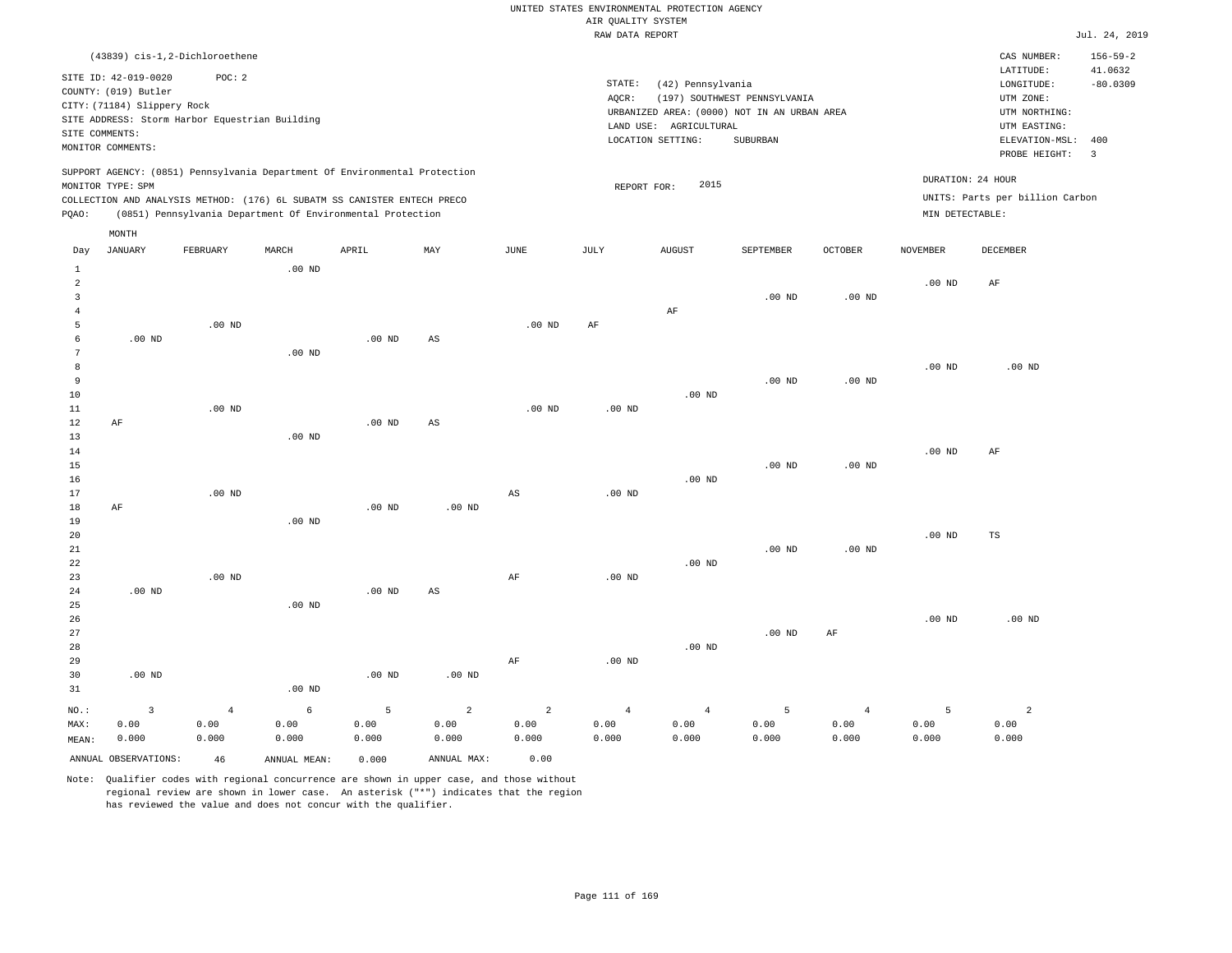|                |                                                |                   |                                                                            |                        |                   |                | RAW DATA REPORT   |                        |                                             |                        |                   |                                 | Jul. 24, 2019  |
|----------------|------------------------------------------------|-------------------|----------------------------------------------------------------------------|------------------------|-------------------|----------------|-------------------|------------------------|---------------------------------------------|------------------------|-------------------|---------------------------------|----------------|
|                | (43843) Ethylene dibromide                     |                   |                                                                            |                        |                   |                |                   |                        |                                             |                        |                   | CAS NUMBER:                     | $106 - 93 - 4$ |
|                |                                                |                   |                                                                            |                        |                   |                |                   |                        |                                             |                        |                   | LATITUDE:                       | 41.0632        |
|                | SITE ID: 42-019-0020                           | POC: 2            |                                                                            |                        |                   |                | STATE:            | (42) Pennsylvania      |                                             |                        |                   | LONGITUDE:                      | $-80.0309$     |
|                | COUNTY: (019) Butler                           |                   |                                                                            |                        |                   |                | AQCR:             |                        | (197) SOUTHWEST PENNSYLVANIA                |                        |                   | UTM ZONE:                       |                |
|                | CITY: (71184) Slippery Rock                    |                   |                                                                            |                        |                   |                |                   |                        | URBANIZED AREA: (0000) NOT IN AN URBAN AREA |                        |                   | UTM NORTHING:                   |                |
|                | SITE ADDRESS: Storm Harbor Equestrian Building |                   |                                                                            |                        |                   |                |                   | LAND USE: AGRICULTURAL |                                             |                        |                   | UTM EASTING:                    |                |
| SITE COMMENTS: |                                                |                   |                                                                            |                        |                   |                |                   | LOCATION SETTING:      | SUBURBAN                                    |                        |                   | ELEVATION-MSL:                  | 400            |
|                | MONITOR COMMENTS:                              |                   |                                                                            |                        |                   |                |                   |                        |                                             |                        |                   | PROBE HEIGHT:                   | $\overline{3}$ |
|                |                                                |                   | SUPPORT AGENCY: (0851) Pennsylvania Department Of Environmental Protection |                        |                   |                |                   |                        |                                             |                        |                   |                                 |                |
|                | MONITOR TYPE: SPM                              |                   |                                                                            |                        |                   |                | REPORT FOR:       | 2013                   |                                             |                        |                   | DURATION: 24 HOUR               |                |
|                |                                                |                   | COLLECTION AND ANALYSIS METHOD: (176) 6L SUBATM SS CANISTER ENTECH PRECO   |                        |                   |                |                   |                        |                                             |                        |                   | UNITS: Parts per billion Carbon |                |
| PQAO:          |                                                |                   | (0851) Pennsylvania Department Of Environmental Protection                 |                        |                   |                |                   |                        |                                             |                        | MIN DETECTABLE:   |                                 |                |
|                |                                                |                   |                                                                            |                        |                   |                |                   |                        |                                             |                        |                   |                                 |                |
|                | MONTH<br>JANUARY                               | FEBRUARY          | MARCH                                                                      | APRIL                  | MAY               | JUNE           | JULY              | <b>AUGUST</b>          | SEPTEMBER                                   | <b>OCTOBER</b>         | <b>NOVEMBER</b>   | DECEMBER                        |                |
| Day            |                                                |                   |                                                                            |                        |                   |                |                   |                        |                                             |                        |                   |                                 |                |
| $\mathbf{1}$   |                                                |                   |                                                                            |                        |                   |                |                   |                        | .00 <sub>ND</sub>                           | AS                     |                   |                                 |                |
| $\overline{a}$ |                                                |                   |                                                                            |                        |                   |                |                   | AF                     |                                             |                        |                   |                                 |                |
| $\overline{3}$ |                                                | $.00$ ND          |                                                                            |                        |                   | TS             | $.00$ ND          |                        |                                             |                        |                   |                                 |                |
| $\overline{4}$ | AF                                             |                   |                                                                            | $.00$ ND               | $.00$ ND          |                |                   |                        |                                             |                        |                   |                                 |                |
| 5              |                                                |                   | $.00$ ND                                                                   |                        |                   |                |                   |                        |                                             |                        |                   |                                 |                |
| 6<br>7         |                                                |                   |                                                                            |                        |                   |                |                   |                        |                                             |                        | $_{\rm AS}$       | $.00$ ND                        |                |
| 8              |                                                |                   |                                                                            |                        |                   |                |                   | $\rm AF$               | $.00$ ND                                    | AS                     |                   |                                 |                |
| 9              |                                                | AF                |                                                                            |                        |                   | $.00$ ND       | AF                |                        |                                             |                        |                   |                                 |                |
| 10             | .00 <sub>ND</sub>                              |                   |                                                                            | $\mathbb{A}\mathbb{S}$ | .00 <sub>ND</sub> |                |                   |                        |                                             |                        |                   |                                 |                |
| 11             |                                                |                   | $.00$ ND                                                                   |                        |                   |                |                   |                        |                                             |                        |                   |                                 |                |
| 12             |                                                |                   |                                                                            |                        |                   |                |                   |                        |                                             |                        | .00 <sub>ND</sub> | $.00$ ND                        |                |
| 13             |                                                |                   |                                                                            |                        |                   |                |                   |                        | .00 <sub>ND</sub>                           | $_{\rm AS}$            |                   |                                 |                |
| 14             |                                                |                   |                                                                            |                        |                   |                |                   | .00CL                  |                                             |                        |                   |                                 |                |
| 15             |                                                | AF                |                                                                            |                        |                   | $.00$ ND       | AF                |                        |                                             |                        |                   |                                 |                |
| 16             | AS                                             |                   |                                                                            | $.00$ ND               | .00 <sub>ND</sub> |                |                   |                        |                                             |                        |                   |                                 |                |
| 17             |                                                |                   | $.00$ ND                                                                   |                        |                   |                |                   |                        |                                             |                        |                   |                                 |                |
| 18             |                                                |                   |                                                                            |                        |                   |                |                   |                        |                                             |                        | AF                | AS                              |                |
| 19             |                                                |                   |                                                                            |                        |                   |                |                   |                        | $_{\rm AS}$                                 | $\mathbb{A}\mathbb{S}$ |                   |                                 |                |
| 20             |                                                |                   |                                                                            |                        |                   |                |                   | AS                     |                                             |                        |                   |                                 |                |
| 21             |                                                | $.00$ ND          |                                                                            |                        |                   | $.00$ ND       | .00 <sub>ND</sub> |                        |                                             |                        |                   |                                 |                |
| 22             | AF                                             |                   |                                                                            | $\rm AF$               | .00 <sub>ND</sub> |                |                   |                        |                                             |                        |                   |                                 |                |
| 23             |                                                |                   | $\rm{AF}$                                                                  |                        |                   |                |                   |                        |                                             |                        |                   |                                 |                |
| 24             |                                                |                   |                                                                            |                        |                   |                |                   |                        |                                             |                        | AF                | $.00$ ND                        |                |
| 25             |                                                |                   |                                                                            |                        |                   |                |                   |                        | $_{\rm AS}$                                 | .00 <sub>ND</sub>      |                   |                                 |                |
| 26             |                                                |                   |                                                                            |                        |                   |                |                   | AF                     |                                             |                        |                   |                                 |                |
| 27             |                                                | .00 <sub>ND</sub> |                                                                            |                        |                   | $.00$ ND       | AS                | $\mathbb{A}\mathbb{S}$ |                                             |                        |                   |                                 |                |
| 28             | $.00$ ND                                       |                   |                                                                            | $.00$ ND               | .00 <sub>ND</sub> |                |                   |                        |                                             |                        |                   |                                 |                |
| 29             |                                                |                   | $.00$ ND                                                                   |                        |                   |                |                   |                        |                                             |                        |                   |                                 |                |
| 30             |                                                |                   |                                                                            |                        |                   |                |                   |                        |                                             |                        | .00 <sub>ND</sub> | $.00$ ND                        |                |
| 31             |                                                |                   |                                                                            |                        |                   |                |                   |                        |                                             | .00 <sub>ND</sub>      |                   |                                 |                |
| NO.:           | $\overline{a}$                                 | $\overline{3}$    | $\overline{4}$                                                             | $\overline{3}$         | 5                 | $\overline{4}$ | 2                 | $\mathbf{1}$           | $\overline{3}$                              | $\overline{a}$         | $\overline{a}$    | $\overline{4}$                  |                |
| MAX:           | 0.00                                           | 0.00              | 0.00                                                                       | 0.00                   | 0.00              | 0.00           | 0.00              | 0.00                   | 0.00                                        | 0.00                   | 0.00              | 0.00                            |                |
| MEAN:          | 0.000                                          | 0.000             | 0.000                                                                      | 0.000                  | 0.000             | 0.000          | 0.000             | 0.000                  | 0.000                                       | 0.000                  | 0.000             | 0.000                           |                |
|                | ANNUAL OBSERVATIONS:                           | 35                | ANNUAL MEAN:                                                               | 0.000                  | ANNUAL MAX:       | 0.00           |                   |                        |                                             |                        |                   |                                 |                |
|                |                                                |                   |                                                                            |                        |                   |                |                   |                        |                                             |                        |                   |                                 |                |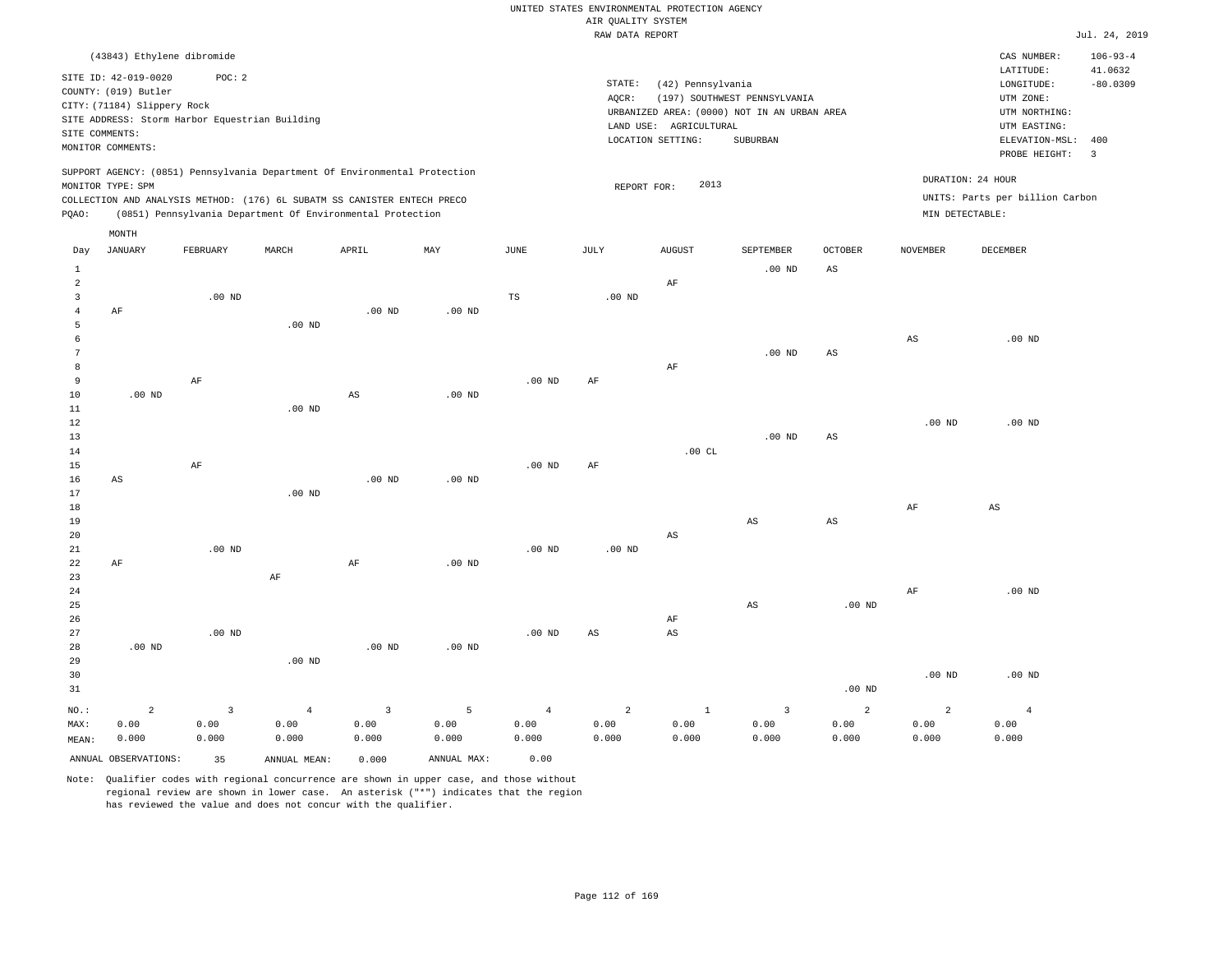| (43843) Ethylene dibromide                                                 |      |        |                                             |                              |                |                 | CAS NUMBER:                     | $106 - 93 - 4$ |
|----------------------------------------------------------------------------|------|--------|---------------------------------------------|------------------------------|----------------|-----------------|---------------------------------|----------------|
|                                                                            |      |        |                                             |                              |                |                 | LATITUDE:                       | 41.0632        |
| SITE ID: 42-019-0020<br>POC:2                                              |      | STATE: | (42) Pennsylvania                           |                              |                |                 | LONGITUDE:                      | $-80.0309$     |
| COUNTY: (019) Butler                                                       |      | AOCR:  |                                             | (197) SOUTHWEST PENNSYLVANIA |                |                 | UTM ZONE:                       |                |
| CITY: (71184) Slippery Rock                                                |      |        | URBANIZED AREA: (0000) NOT IN AN URBAN AREA |                              |                |                 | UTM NORTHING:                   |                |
| SITE ADDRESS: Storm Harbor Equestrian Building                             |      |        | LAND USE:<br>AGRICULTURAL                   |                              |                |                 | UTM EASTING:                    |                |
| SITE COMMENTS:                                                             |      |        | LOCATION SETTING:                           | SUBURBAN                     |                |                 | ELEVATION-MSL: 400              |                |
| MONITOR COMMENTS:                                                          |      |        |                                             |                              |                |                 |                                 |                |
|                                                                            |      |        |                                             |                              |                |                 | PROBE HEIGHT:                   | - 3            |
| SUPPORT AGENCY: (0851) Pennsylvania Department Of Environmental Protection |      |        |                                             |                              |                |                 |                                 |                |
| MONITOR TYPE: SPM                                                          |      |        | 2014<br>REPORT FOR:                         |                              |                |                 | DURATION: 24 HOUR               |                |
| COLLECTION AND ANALYSIS METHOD: (176) 6L SUBATM SS CANISTER ENTECH PRECO   |      |        |                                             |                              |                |                 | UNITS: Parts per billion Carbon |                |
| (0851) Pennsylvania Department Of Environmental Protection<br>POAO:        |      |        |                                             |                              |                | MIN DETECTABLE: |                                 |                |
|                                                                            |      |        |                                             |                              |                |                 |                                 |                |
| MONTH                                                                      |      |        |                                             |                              |                |                 |                                 |                |
| MAY<br>JANUARY<br>FEBRUARY<br>MARCH<br>APRIL<br>Day                        | JUNE | JULY   | <b>AUGUST</b>                               | SEPTEMBER                    | <b>OCTOBER</b> | <b>NOVEMBER</b> | DECEMBER                        |                |
|                                                                            |      |        |                                             |                              |                | $.00$ ND        | $.00$ ND                        |                |
|                                                                            |      |        |                                             | $.00$ ND                     | AF             |                 |                                 |                |
|                                                                            |      |        | $.00$ ND                                    |                              |                |                 |                                 |                |

| 6  |          |          | $.00$ ND |          |          |          |          |          |          |          |          |          |
|----|----------|----------|----------|----------|----------|----------|----------|----------|----------|----------|----------|----------|
| 7  |          |          |          |          |          |          |          |          |          |          | $.00$ ND | $.00$ ND |
| 8  |          |          |          |          |          |          |          |          | $.00$ ND | $.00$ ND |          |          |
| 9  |          |          |          |          |          |          |          | AF       |          |          |          |          |
| 10 |          | AF       |          |          |          | $.00$ ND | $.00$ ND |          |          |          |          |          |
| 11 | $.00$ ND |          |          | $.00$ ND | $.00$ ND |          |          |          |          |          |          |          |
| 12 |          |          | $.00$ ND |          |          |          |          |          |          |          |          |          |
| 13 |          |          |          |          |          |          |          |          |          |          | $.00$ ND | $.00$ ND |
| 14 |          |          |          |          |          |          |          |          | $.00$ ND | $.00$ ND |          |          |
| 15 |          |          |          |          |          |          |          | $.00$ ND |          |          |          |          |
| 16 |          | $.00$ ND |          |          |          | $.00$ ND | $.00$ ND |          |          |          |          |          |
| 17 | $.00$ ND |          |          | $.00$ ND | $.00$ ND |          |          |          |          |          |          |          |
| 18 |          |          | $.00$ ND |          |          |          |          |          |          |          |          |          |
| 19 |          |          |          |          |          |          |          |          |          |          | $.00$ ND | $.00$ ND |
| 20 |          |          |          |          |          |          |          |          | AS       | $.00$ ND |          |          |

.00 ND AF

| 21      |          |          |          |          |                |                |                         | $.00$ ND       |          |                |          |          |
|---------|----------|----------|----------|----------|----------------|----------------|-------------------------|----------------|----------|----------------|----------|----------|
| 22      |          | $.00$ ND |          |          |                | AS             | AF                      |                |          |                |          |          |
| 23      | $.00$ ND |          |          | $.00$ ND | AF             |                |                         |                |          |                |          |          |
| 24      |          |          | $.00$ ND |          |                |                |                         |                |          |                |          |          |
| 25      |          |          |          |          |                |                |                         |                |          |                | $.00$ ND | $.00$ ND |
| 26      |          |          |          |          |                |                |                         |                | $.00$ ND | $.00$ ND       |          |          |
| 27      |          |          |          |          |                |                |                         | $.00$ ND       |          |                |          |          |
| 28      |          | $.00$ ND |          |          |                | $.00$ ND       | $.00$ ND                |                |          |                |          |          |
| 29      | $.00$ ND |          |          | $.00$ ND | $.00$ ND       |                |                         |                |          |                |          |          |
| 30      |          |          | $.00$ ND |          |                |                |                         |                |          |                |          |          |
| 31      |          |          |          |          |                |                |                         |                |          |                |          | $.00$ ND |
| $NO.$ : | 5        | 3        | 5        | 5        | $\overline{4}$ | $\overline{4}$ | $\overline{\mathbf{3}}$ | $\overline{4}$ | 4        | $\overline{4}$ | 5        | 6        |
| MAX:    | 0.00     | 0.00     | 0.00     | 0.00     | 0.00           | 0.00           | 0.00                    | 0.00           | 0.00     | 0.00           | 0.00     | 0.00     |
| MEAN:   | 0.000    | 0.000    | 0.000    | 0.000    | 0.000          | 0.000          | 0.000                   | 0.000          | 0.000    | 0.000          | 0.000    | 0.000    |

ANNUAL OBSERVATIONS: 52 ANNUAL MEAN: 0.000 ANNUAL MAX: 0.00

 4 5

.00 ND

AS

Note: Qualifier codes with regional concurrence are shown in upper case, and those without regional review are shown in lower case. An asterisk ("\*") indicates that the region has reviewed the value and does not concur with the qualifier.

.00 ND

.00 ND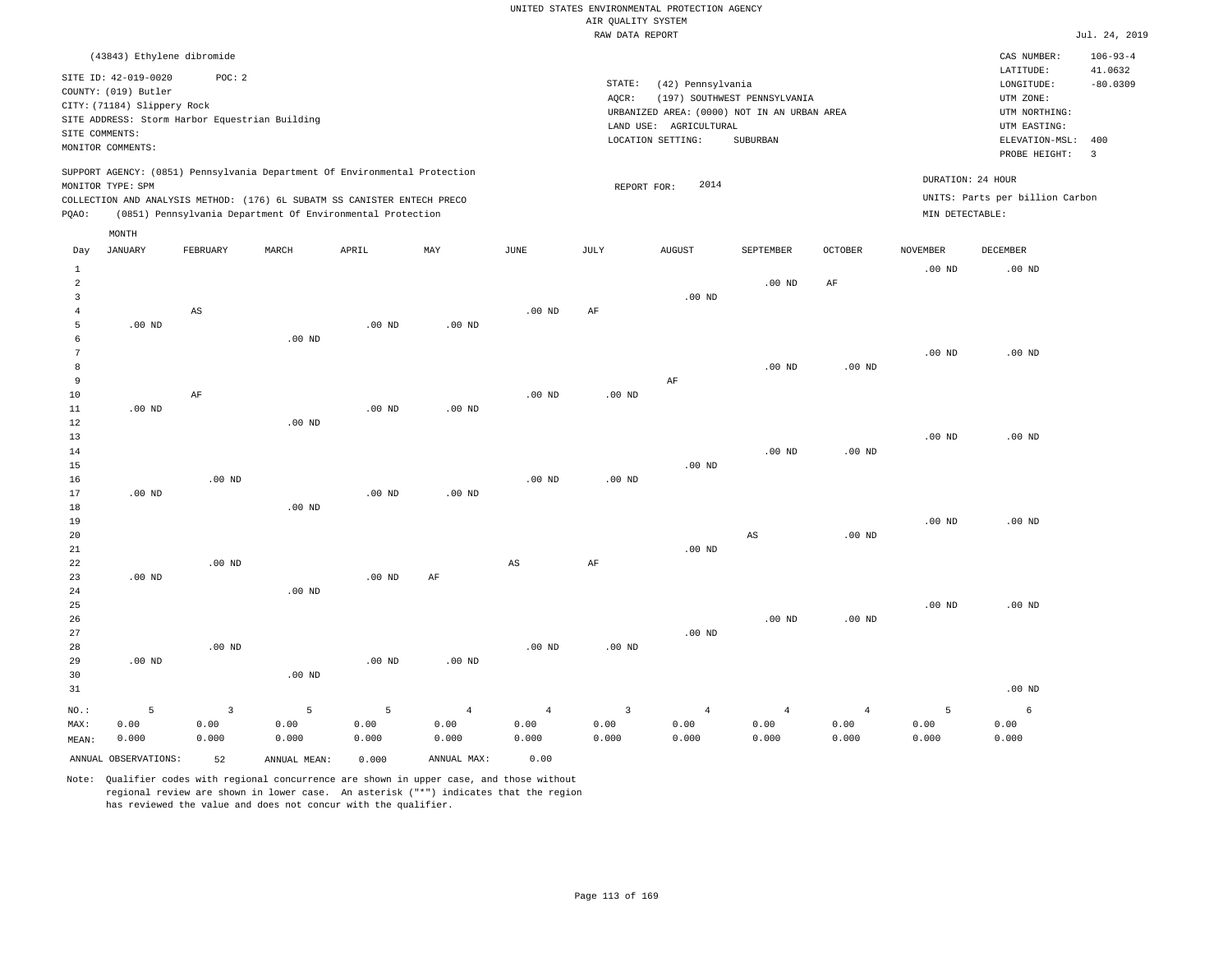|       |                             |                                                |                   |                                                                                                                                                                                                                      |     |          |        | RAW DATA REPORT                             |                              |                   |                                      |                                 | Jul. 24, 2019            |
|-------|-----------------------------|------------------------------------------------|-------------------|----------------------------------------------------------------------------------------------------------------------------------------------------------------------------------------------------------------------|-----|----------|--------|---------------------------------------------|------------------------------|-------------------|--------------------------------------|---------------------------------|--------------------------|
|       | (43843) Ethylene dibromide  |                                                |                   |                                                                                                                                                                                                                      |     |          |        |                                             |                              |                   |                                      | CAS NUMBER:                     | $106 - 93 - 4$           |
|       | SITE ID: 42-019-0020        | POC: 2                                         |                   |                                                                                                                                                                                                                      |     |          |        |                                             |                              |                   |                                      | LATITUDE:                       | 41.0632                  |
|       | COUNTY: (019) Butler        |                                                |                   |                                                                                                                                                                                                                      |     |          | STATE: | (42) Pennsylvania                           |                              |                   |                                      | LONGITUDE:                      | $-80.0309$               |
|       | CITY: (71184) Slippery Rock |                                                |                   |                                                                                                                                                                                                                      |     |          | AOCR:  |                                             | (197) SOUTHWEST PENNSYLVANIA |                   |                                      | UTM ZONE:                       |                          |
|       |                             | SITE ADDRESS: Storm Harbor Equestrian Building |                   |                                                                                                                                                                                                                      |     |          |        | URBANIZED AREA: (0000) NOT IN AN URBAN AREA |                              |                   |                                      | UTM NORTHING:                   |                          |
|       | SITE COMMENTS:              |                                                |                   |                                                                                                                                                                                                                      |     |          |        | LAND USE: AGRICULTURAL<br>LOCATION SETTING: | SUBURBAN                     |                   |                                      | UTM EASTING:<br>ELEVATION-MSL:  | 400                      |
|       | MONITOR COMMENTS:           |                                                |                   |                                                                                                                                                                                                                      |     |          |        |                                             |                              |                   |                                      | PROBE HEIGHT:                   | $\overline{\phantom{a}}$ |
| POAO: | MONITOR TYPE: SPM           |                                                |                   | SUPPORT AGENCY: (0851) Pennsylvania Department Of Environmental Protection<br>COLLECTION AND ANALYSIS METHOD: (176) 6L SUBATM SS CANISTER ENTECH PRECO<br>(0851) Pennsylvania Department Of Environmental Protection |     |          |        | 2015<br>REPORT FOR:                         |                              |                   | DURATION: 24 HOUR<br>MIN DETECTABLE: | UNITS: Parts per billion Carbon |                          |
| Day   | MONTH<br>JANUARY            | FEBRUARY                                       | MARCH             | APRIL                                                                                                                                                                                                                | MAY | JUNE     | JULY   | <b>AUGUST</b>                               | SEPTEMBER                    | <b>OCTOBER</b>    | <b>NOVEMBER</b>                      | DECEMBER                        |                          |
|       |                             |                                                | $.00$ ND          |                                                                                                                                                                                                                      |     |          |        |                                             |                              |                   |                                      |                                 |                          |
| 2     |                             |                                                |                   |                                                                                                                                                                                                                      |     |          |        |                                             |                              |                   | .00 <sub>ND</sub>                    | AF                              |                          |
|       |                             |                                                |                   |                                                                                                                                                                                                                      |     |          |        |                                             | $.00$ ND                     | .00 <sub>ND</sub> |                                      |                                 |                          |
|       |                             | $.00$ ND                                       |                   |                                                                                                                                                                                                                      |     | $.00$ ND | AF     | AF                                          |                              |                   |                                      |                                 |                          |
| 6     | $.00$ ND                    |                                                |                   | $.00$ ND                                                                                                                                                                                                             | AS  |          |        |                                             |                              |                   |                                      |                                 |                          |
| 7     |                             |                                                | .00 <sub>ND</sub> |                                                                                                                                                                                                                      |     |          |        |                                             |                              |                   |                                      |                                 |                          |

| 8         |    |          |          |          |    |          |          |          |                   |          | $.00$ ND | $.00$ ND |
|-----------|----|----------|----------|----------|----|----------|----------|----------|-------------------|----------|----------|----------|
| 9         |    |          |          |          |    |          |          |          | .00 <sub>ND</sub> | $.00$ ND |          |          |
| 10        |    |          |          |          |    |          |          | .00 $ND$ |                   |          |          |          |
| $11$ $\,$ |    | $.00$ ND |          |          |    | $.00$ ND | $.00$ ND |          |                   |          |          |          |
| 12        | AF |          |          | $.00$ ND | AS |          |          |          |                   |          |          |          |
| 13        |    |          | $.00$ ND |          |    |          |          |          |                   |          |          |          |

| 14     |    |          |          |          |          |    |          |          |          |          | $.00$ ND | AF |  |
|--------|----|----------|----------|----------|----------|----|----------|----------|----------|----------|----------|----|--|
| 15     |    |          |          |          |          |    |          |          | $.00$ ND | $.00$ ND |          |    |  |
| 16     |    |          |          |          |          |    |          | $.00$ ND |          |          |          |    |  |
| 17     |    | $.00$ ND |          |          |          | AS | $.00$ ND |          |          |          |          |    |  |
| 18     | AF |          |          | $.00$ ND | $.00$ ND |    |          |          |          |          |          |    |  |
| 19     |    |          | $.00$ ND |          |          |    |          |          |          |          |          |    |  |
| $20\,$ |    |          |          |          |          |    |          |          |          |          | $.00$ ND | TS |  |

| 21 |          |          |          |          |          |    |          |          | $.00$ ND | $.00$ ND |          |          |
|----|----------|----------|----------|----------|----------|----|----------|----------|----------|----------|----------|----------|
| 22 |          |          |          |          |          |    |          | $.00$ ND |          |          |          |          |
| 23 |          | $.00$ ND |          |          |          | AF | $.00$ ND |          |          |          |          |          |
| 24 | $.00$ ND |          |          | $.00$ ND | AS       |    |          |          |          |          |          |          |
| 25 |          |          | $.00$ ND |          |          |    |          |          |          |          |          |          |
| 26 |          |          |          |          |          |    |          |          |          |          | $.00$ ND | $.00$ ND |
| 27 |          |          |          |          |          |    |          |          | $.00$ ND | AF       |          |          |
| 28 |          |          |          |          |          |    |          | $.00$ ND |          |          |          |          |
| 29 |          |          |          |          |          | AF | $.00$ ND |          |          |          |          |          |
| 30 | $.00$ ND |          |          | $.00$ ND | $.00$ ND |    |          |          |          |          |          |          |
| 31 |          |          | $.00$ ND |          |          |    |          |          |          |          |          |          |

| NO.:  |                      | -4    | 6            | $-5$  | $\sim$ 2 and 2 | $\sim$ 2 and 2 | $\sim$ 4 | 4     |       |       |       |       |
|-------|----------------------|-------|--------------|-------|----------------|----------------|----------|-------|-------|-------|-------|-------|
| MAX:  | 0.00                 | 0.00  | 0.00         | 0.00  | 0.00           | 0.00           | 0.00     | 0.00  | 0.00  | 0.00  | 0.00  | 0.00  |
| MEAN: | 0.000                | 0.000 | 0.000        | 0.000 | 0.000          | 0.000          | 0.000    | 0.000 | 0.000 | 0.000 | 0.000 | 0.000 |
|       | ANNUAL OBSERVATIONS: | 46    | ANNUAL MEAN: | 0.000 | ANNUAL MAX:    | 0.00           |          |       |       |       |       |       |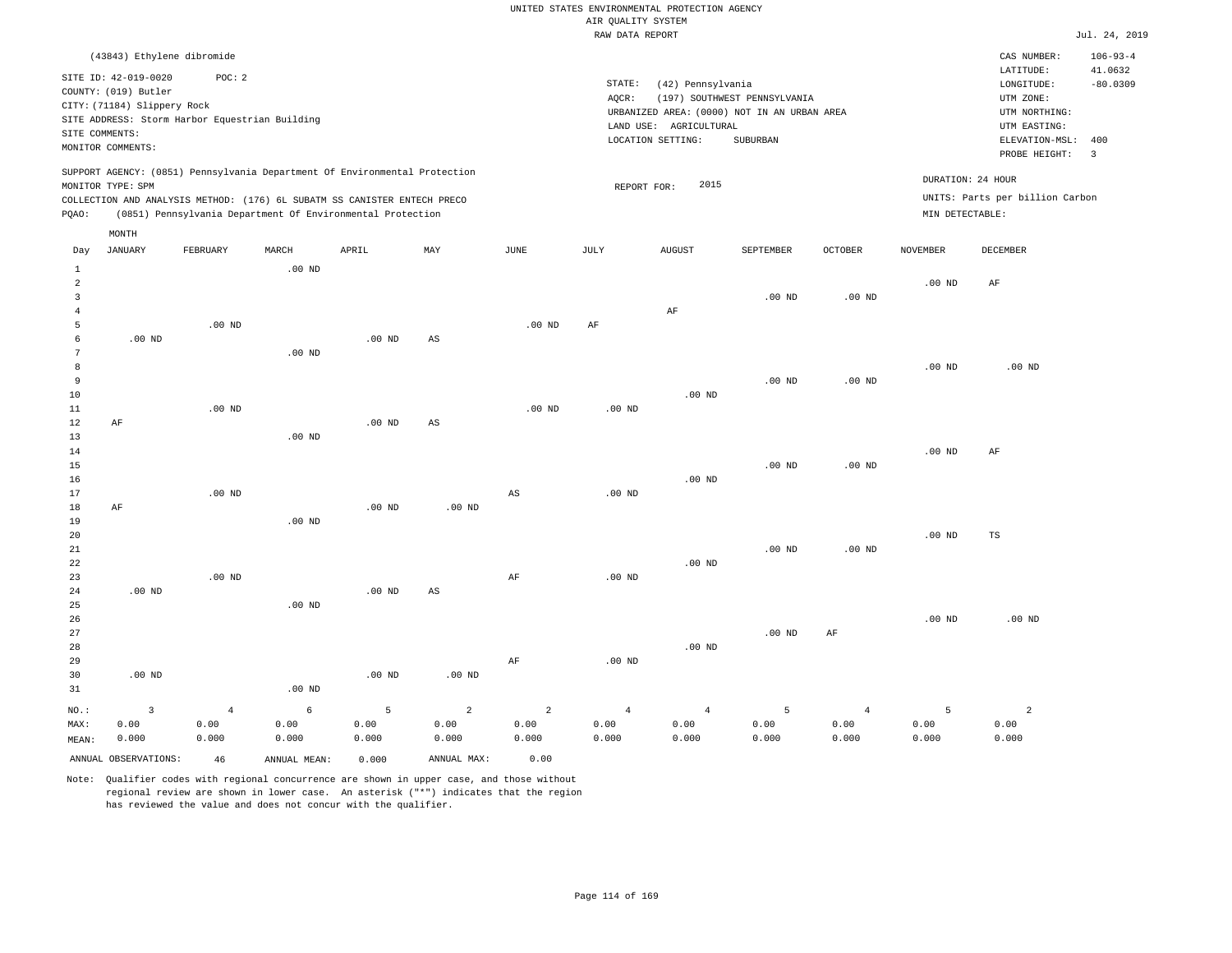|                 |                                                |                |                |                                                                            |                   |                   | RAW DATA REPORT   |                        |                                             |                        |                   |                                 | Jul. 24, 2019 |
|-----------------|------------------------------------------------|----------------|----------------|----------------------------------------------------------------------------|-------------------|-------------------|-------------------|------------------------|---------------------------------------------|------------------------|-------------------|---------------------------------|---------------|
|                 | (43844) Hexachlorobutadiene                    |                |                |                                                                            |                   |                   |                   |                        |                                             |                        |                   | CAS NUMBER:                     | $87 - 68 - 3$ |
|                 |                                                |                |                |                                                                            |                   |                   |                   |                        |                                             |                        |                   | LATITUDE:                       | 41.0632       |
|                 | SITE ID: 42-019-0020                           | POC: 2         |                |                                                                            |                   |                   | STATE:            | (42) Pennsylvania      |                                             |                        |                   | LONGITUDE:                      | $-80.0309$    |
|                 | COUNTY: (019) Butler                           |                |                |                                                                            |                   |                   | AQCR:             |                        | (197) SOUTHWEST PENNSYLVANIA                |                        |                   | UTM ZONE:                       |               |
|                 | CITY: (71184) Slippery Rock                    |                |                |                                                                            |                   |                   |                   |                        | URBANIZED AREA: (0000) NOT IN AN URBAN AREA |                        |                   | UTM NORTHING:                   |               |
|                 | SITE ADDRESS: Storm Harbor Equestrian Building |                |                |                                                                            |                   |                   |                   | LAND USE: AGRICULTURAL |                                             |                        |                   | UTM EASTING:                    |               |
|                 | SITE COMMENTS:                                 |                |                |                                                                            |                   |                   |                   | LOCATION SETTING:      | SUBURBAN                                    |                        |                   | ELEVATION-MSL:                  | 400           |
|                 | MONITOR COMMENTS:                              |                |                |                                                                            |                   |                   |                   |                        |                                             |                        |                   | PROBE HEIGHT:                   | 3             |
|                 |                                                |                |                | SUPPORT AGENCY: (0851) Pennsylvania Department Of Environmental Protection |                   |                   |                   |                        |                                             |                        |                   |                                 |               |
|                 | MONITOR TYPE: SPM                              |                |                |                                                                            |                   |                   | REPORT FOR:       | 2013                   |                                             |                        |                   | DURATION: 24 HOUR               |               |
|                 |                                                |                |                | COLLECTION AND ANALYSIS METHOD: (176) 6L SUBATM SS CANISTER ENTECH PRECO   |                   |                   |                   |                        |                                             |                        |                   | UNITS: Parts per billion Carbon |               |
| PQAO:           |                                                |                |                | (0851) Pennsylvania Department Of Environmental Protection                 |                   |                   |                   |                        |                                             |                        | MIN DETECTABLE:   |                                 |               |
|                 | MONTH                                          |                |                |                                                                            |                   |                   |                   |                        |                                             |                        |                   |                                 |               |
| Day             | JANUARY                                        | FEBRUARY       | MARCH          | APRIL                                                                      | MAY               | JUNE              | JULY              | <b>AUGUST</b>          | SEPTEMBER                                   | <b>OCTOBER</b>         | <b>NOVEMBER</b>   | DECEMBER                        |               |
| $\mathbf{1}$    |                                                |                |                |                                                                            |                   |                   |                   |                        | .00 <sub>ND</sub>                           | $\mathbb{A}\mathbb{S}$ |                   |                                 |               |
| $\overline{a}$  |                                                |                |                |                                                                            |                   |                   |                   | $\rm AF$               |                                             |                        |                   |                                 |               |
| 3               |                                                | $.00$ ND       |                |                                                                            |                   | TS                | $.00$ ND          |                        |                                             |                        |                   |                                 |               |
| $\overline{4}$  | AF                                             |                |                | .00 <sub>ND</sub>                                                          | $.00$ ND          |                   |                   |                        |                                             |                        |                   |                                 |               |
| 5               |                                                |                | $.00$ ND       |                                                                            |                   |                   |                   |                        |                                             |                        |                   |                                 |               |
| 6               |                                                |                |                |                                                                            |                   |                   |                   |                        |                                             |                        | $_{\rm AS}$       | $.00$ ND                        |               |
| $7\phantom{.0}$ |                                                |                |                |                                                                            |                   |                   |                   |                        | .00 <sub>ND</sub>                           | $_{\rm AS}$            |                   |                                 |               |
| 8               |                                                |                |                |                                                                            |                   |                   |                   | AF                     |                                             |                        |                   |                                 |               |
| 9               |                                                | $\rm AF$       |                |                                                                            |                   | $.00$ ND          | AF                |                        |                                             |                        |                   |                                 |               |
| $10$            | $.00$ ND                                       |                |                | $\mathbb{A}\mathbb{S}$                                                     | $.00$ ND          |                   |                   |                        |                                             |                        |                   |                                 |               |
| 11              |                                                |                | $.00$ ND       |                                                                            |                   |                   |                   |                        |                                             |                        |                   |                                 |               |
| 12              |                                                |                |                |                                                                            |                   |                   |                   |                        |                                             |                        | .00 <sub>ND</sub> | $.00$ ND                        |               |
| 13              |                                                |                |                |                                                                            |                   |                   |                   |                        | .28SQ                                       | $_{\rm AS}$            |                   |                                 |               |
| 14              |                                                |                |                |                                                                            |                   |                   |                   | .00CL                  |                                             |                        |                   |                                 |               |
| 15              |                                                | $\rm AF$       |                |                                                                            |                   | .00 <sub>ND</sub> | AF                |                        |                                             |                        |                   |                                 |               |
| 16              | AS                                             |                |                | .00 <sub>ND</sub>                                                          | $.00$ ND          |                   |                   |                        |                                             |                        |                   |                                 |               |
| 17              |                                                |                | $.00$ ND       |                                                                            |                   |                   |                   |                        |                                             |                        |                   |                                 |               |
| 18<br>19        |                                                |                |                |                                                                            |                   |                   |                   |                        | $_{\rm AS}$                                 | $\mathbb{A}\mathbb{S}$ | AF                | AS                              |               |
| 20              |                                                |                |                |                                                                            |                   |                   |                   | $\mathbb{A}\mathbb{S}$ |                                             |                        |                   |                                 |               |
| 21              |                                                | $.00$ ND       |                |                                                                            |                   | $.00$ ND          | .00 <sub>ND</sub> |                        |                                             |                        |                   |                                 |               |
| 22              | AF                                             |                |                | AF                                                                         | .00 <sub>ND</sub> |                   |                   |                        |                                             |                        |                   |                                 |               |
| 23              |                                                |                | AF             |                                                                            |                   |                   |                   |                        |                                             |                        |                   |                                 |               |
| 24              |                                                |                |                |                                                                            |                   |                   |                   |                        |                                             |                        | $\rm AF$          | $.00$ ND                        |               |
| 25              |                                                |                |                |                                                                            |                   |                   |                   |                        | $_{\rm AS}$                                 | $.00$ ND               |                   |                                 |               |
| 26              |                                                |                |                |                                                                            |                   |                   |                   | AF                     |                                             |                        |                   |                                 |               |
| 27              |                                                | $.00$ ND       |                |                                                                            |                   | .00 <sub>ND</sub> | AS                | AS                     |                                             |                        |                   |                                 |               |
| 28              | .00 $ND$                                       |                |                | .00 <sub>ND</sub>                                                          | $.00$ ND          |                   |                   |                        |                                             |                        |                   |                                 |               |
| 29              |                                                |                | $.00$ ND       |                                                                            |                   |                   |                   |                        |                                             |                        |                   |                                 |               |
| 30              |                                                |                |                |                                                                            |                   |                   |                   |                        |                                             |                        | .00 <sub>ND</sub> | $.00$ ND                        |               |
| 31              |                                                |                |                |                                                                            |                   |                   |                   |                        |                                             | .00 <sub>ND</sub>      |                   |                                 |               |
| $NO.$ :         | $\overline{a}$                                 | $\overline{3}$ | $\overline{4}$ | $\overline{3}$                                                             | 5                 | $\overline{4}$    | $\overline{a}$    | $1\,$                  | $\overline{\mathbf{3}}$                     | $\overline{a}$         | $\overline{a}$    | $\overline{4}$                  |               |
| MAX:            | 0.00                                           | 0.00           | 0.00           | 0.00                                                                       | 0.00              | 0.00              | 0.00              | 0.00                   | .28                                         | 0.00                   | 0.00              | 0.00                            |               |
| MEAN:           | 0.000                                          | 0.000          | 0.000          | 0.000                                                                      | 0.000             | 0.000             | 0.000             | 0.000                  | .093                                        | 0.000                  | 0.000             | 0.000                           |               |
|                 | ANNUAL OBSERVATIONS:                           | 35             | ANNUAL MEAN:   | .008                                                                       | ANNUAL MAX:       | .28               |                   |                        |                                             |                        |                   |                                 |               |
|                 |                                                |                |                |                                                                            |                   |                   |                   |                        |                                             |                        |                   |                                 |               |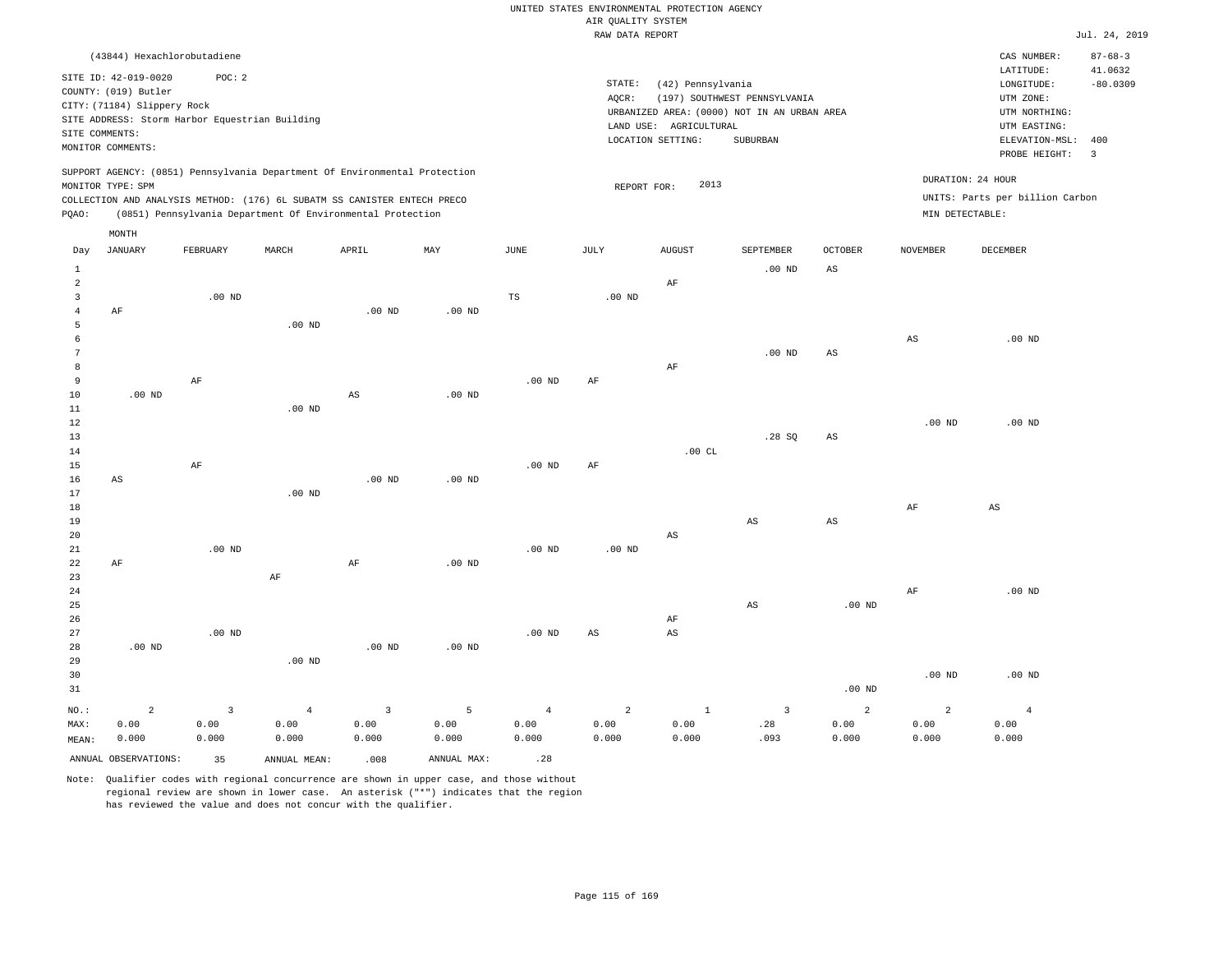|       |                                                                                                                    | (43844) Hexachlorobutadiene                             |       |                                                                                                                                        |                                                                            |          |      |                                                                                                                                       |                                          |               |                                      | CAS NUMBER:                                                                                              | $87 - 68 - 3$                                           |
|-------|--------------------------------------------------------------------------------------------------------------------|---------------------------------------------------------|-------|----------------------------------------------------------------------------------------------------------------------------------------|----------------------------------------------------------------------------|----------|------|---------------------------------------------------------------------------------------------------------------------------------------|------------------------------------------|---------------|--------------------------------------|----------------------------------------------------------------------------------------------------------|---------------------------------------------------------|
|       | SITE ID: 42-019-0020<br>COUNTY: (019) Butler<br>CITY: (71184) Slippery Rock<br>SITE COMMENTS:<br>MONITOR COMMENTS: | POC:2<br>SITE ADDRESS: Storm Harbor Equestrian Building |       |                                                                                                                                        |                                                                            |          |      | STATE:<br>(42) Pennsylvania<br>AOCR:<br>URBANIZED AREA: (0000) NOT IN AN URBAN AREA<br>LAND USE:<br>AGRICULTURAL<br>LOCATION SETTING: | (197) SOUTHWEST PENNSYLVANIA<br>SUBURBAN |               |                                      | LATITUDE:<br>LONGITUDE:<br>UTM ZONE:<br>UTM NORTHING:<br>UTM EASTING:<br>ELEVATION-MSL:<br>PROBE HEIGHT: | 41.0632<br>$-80.0309$<br>400<br>$\overline{\mathbf{3}}$ |
| POAO: | MONITOR TYPE: SPM                                                                                                  |                                                         |       | COLLECTION AND ANALYSIS METHOD: (176) 6L SUBATM SS CANISTER ENTECH PRECO<br>(0851) Pennsylvania Department Of Environmental Protection | SUPPORT AGENCY: (0851) Pennsylvania Department Of Environmental Protection |          |      | 2014<br>REPORT FOR:                                                                                                                   |                                          |               | DURATION: 24 HOUR<br>MIN DETECTABLE: | UNITS: Parts per billion Carbon                                                                          |                                                         |
| Day   | MONTH<br>JANUARY                                                                                                   | FEBRUARY                                                | MARCH | APRIL                                                                                                                                  | MAY                                                                        | JUNE     | JULY | <b>AUGUST</b>                                                                                                                         | SEPTEMBER<br>$.00$ ND                    | OCTOBER<br>AF | NOVEMBER<br>$.00$ ND                 | <b>DECEMBER</b><br>$.00$ ND                                                                              |                                                         |
|       |                                                                                                                    | AS                                                      |       |                                                                                                                                        |                                                                            | $.00$ ND | AF   | $.00$ ND                                                                                                                              |                                          |               |                                      |                                                                                                          |                                                         |

| Day            | JANUARY              | FEBRUARY          | MARCH        | APRIL             | $\ensuremath{\text{MAX}}$ | $_{\rm JUNE}$          | $\mathtt{JULY}$   | AUGUST         | SEPTEMBER              | OCTOBER           | NOVEMBER | $\tt DECEMBER$ |
|----------------|----------------------|-------------------|--------------|-------------------|---------------------------|------------------------|-------------------|----------------|------------------------|-------------------|----------|----------------|
| $\mathbf{1}$   |                      |                   |              |                   |                           |                        |                   |                |                        |                   | $.00$ ND | $.00$ ND       |
| $\overline{a}$ |                      |                   |              |                   |                           |                        |                   |                | $.00$ ND               | $\rm{AF}$         |          |                |
| 3              |                      |                   |              |                   |                           |                        |                   | $.00$ ND       |                        |                   |          |                |
| $\overline{4}$ |                      | $_{\rm AS}$       |              |                   |                           | $.00$ ND               | AF                |                |                        |                   |          |                |
| 5              | $.00$ ND             |                   |              | .00 <sub>ND</sub> | $.00$ ND                  |                        |                   |                |                        |                   |          |                |
| 6              |                      |                   | $.00$ ND     |                   |                           |                        |                   |                |                        |                   |          |                |
| 7              |                      |                   |              |                   |                           |                        |                   |                |                        |                   | $.00$ ND | $.00$ ND       |
| 8              |                      |                   |              |                   |                           |                        |                   |                | $.00$ ND               | .00 $ND$          |          |                |
| 9              |                      |                   |              |                   |                           |                        |                   | $\rm AF$       |                        |                   |          |                |
| 10             |                      | $\rm AF$          |              |                   |                           | $.00$ ND               | .00 <sub>ND</sub> |                |                        |                   |          |                |
| $11\,$         | $.00~\mathrm{ND}$    |                   |              | .00 <sub>ND</sub> | $.00$ ND                  |                        |                   |                |                        |                   |          |                |
| 12             |                      |                   | $.00$ ND     |                   |                           |                        |                   |                |                        |                   |          |                |
| 13             |                      |                   |              |                   |                           |                        |                   |                |                        |                   | $.00$ ND | $.00$ ND       |
| 14             |                      |                   |              |                   |                           |                        |                   |                | $.00$ ND               | .00 $ND$          |          |                |
| 15             |                      |                   |              |                   |                           |                        |                   | $.00$ ND       |                        |                   |          |                |
| 16             |                      | $.00$ ND          |              |                   |                           | $.00$ ND               | $.00$ ND          |                |                        |                   |          |                |
| 17             | .00 <sub>ND</sub>    |                   |              | .00 <sub>ND</sub> | .00 <sub>ND</sub>         |                        |                   |                |                        |                   |          |                |
| 18             |                      |                   | $.00$ ND     |                   |                           |                        |                   |                |                        |                   |          |                |
| 19             |                      |                   |              |                   |                           |                        |                   |                |                        |                   | $.00$ ND | $.00$ ND       |
| 20             |                      |                   |              |                   |                           |                        |                   |                | $\mathbb{A}\mathbb{S}$ | .00 $ND$          |          |                |
| 21             |                      |                   |              |                   |                           |                        |                   | $.00$ ND       |                        |                   |          |                |
| 22             |                      | .00 <sub>ND</sub> |              |                   |                           | $\mathbb{A}\mathbb{S}$ | $\rm{AF}$         |                |                        |                   |          |                |
| 23             | $.00$ ND             |                   |              | $.00$ ND          | AF                        |                        |                   |                |                        |                   |          |                |
| 24             |                      |                   | $.00$ ND     |                   |                           |                        |                   |                |                        |                   |          |                |
| 25             |                      |                   |              |                   |                           |                        |                   |                |                        |                   | .00 $ND$ | $.00$ ND       |
| 26             |                      |                   |              |                   |                           |                        |                   |                | $.00$ ND               | .00 <sub>ND</sub> |          |                |
| 27             |                      |                   |              |                   |                           |                        |                   | $.00$ ND       |                        |                   |          |                |
| 28             |                      | $.00$ ND          |              |                   |                           | $.00$ ND               | $.00$ ND          |                |                        |                   |          |                |
| 29             | .00 <sub>ND</sub>    |                   |              | .00 <sub>ND</sub> | $.00$ ND                  |                        |                   |                |                        |                   |          |                |
| 30             |                      |                   | $.00$ ND     |                   |                           |                        |                   |                |                        |                   |          |                |
| 31             |                      |                   |              |                   |                           |                        |                   |                |                        |                   |          | $.00$ ND       |
| $NO.$ :        | 5                    | $\overline{3}$    | 5            | 5                 | $\overline{4}$            | $\overline{4}$         | $\overline{3}$    | $\overline{4}$ | $\overline{4}$         | $\overline{4}$    | 5        | 6              |
| MAX:           | 0.00                 | 0.00              | 0.00         | 0.00              | 0.00                      | 0.00                   | 0.00              | 0.00           | 0.00                   | 0.00              | 0.00     | 0.00           |
| MEAN:          | 0.000                | 0.000             | 0.000        | 0.000             | 0.000                     | 0.000                  | 0.000             | 0.000          | 0.000                  | 0.000             | 0.000    | 0.000          |
|                | ANNUAL OBSERVATIONS: | 52                | ANNUAL MEAN: | 0.000             | ANNUAL MAX:               | 0.00                   |                   |                |                        |                   |          |                |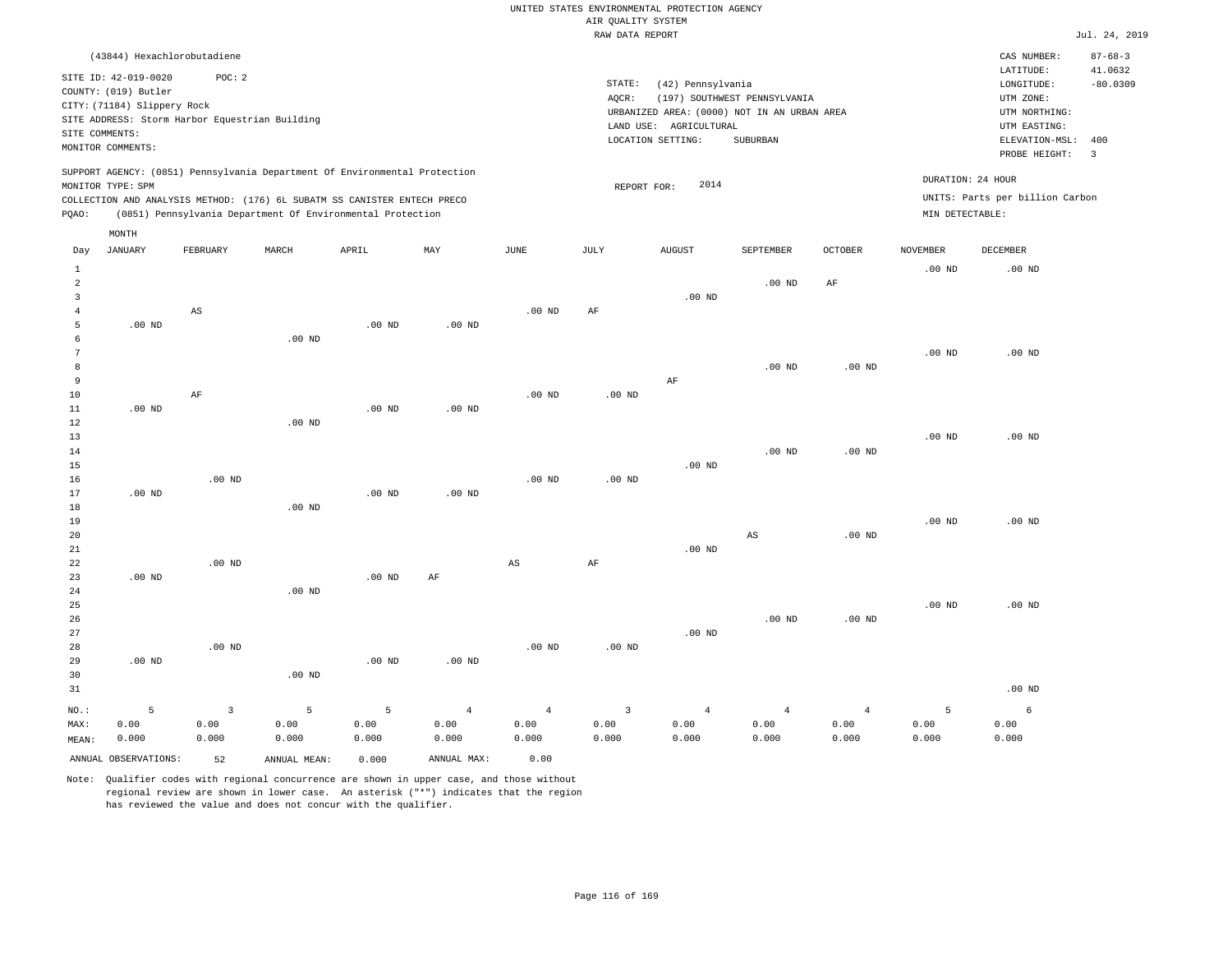|             |                                                                                               |                                                                                                                                                                                                                      |          |          |     |          |                 | RAW DATA REPORT                                                                            |                              |                |                                      |                                                          | Jul. 24, 2019                   |
|-------------|-----------------------------------------------------------------------------------------------|----------------------------------------------------------------------------------------------------------------------------------------------------------------------------------------------------------------------|----------|----------|-----|----------|-----------------|--------------------------------------------------------------------------------------------|------------------------------|----------------|--------------------------------------|----------------------------------------------------------|---------------------------------|
|             | (43844) Hexachlorobutadiene                                                                   |                                                                                                                                                                                                                      |          |          |     |          |                 |                                                                                            |                              |                |                                      | CAS NUMBER:<br>LATITUDE:                                 | $87 - 68 - 3$<br>41.0632        |
|             | SITE ID: 42-019-0020<br>COUNTY: (019) Butler<br>CITY: (71184) Slippery Rock<br>SITE COMMENTS: | POC:2<br>SITE ADDRESS: Storm Harbor Equestrian Building                                                                                                                                                              |          |          |     |          | STATE:<br>AOCR: | (42) Pennsylvania<br>URBANIZED AREA: (0000) NOT IN AN URBAN AREA<br>LAND USE: AGRICULTURAL | (197) SOUTHWEST PENNSYLVANIA |                |                                      | LONGITUDE:<br>UTM ZONE:<br>UTM NORTHING:<br>UTM EASTING: | $-80.0309$                      |
|             | MONITOR COMMENTS:                                                                             |                                                                                                                                                                                                                      |          |          |     |          |                 | LOCATION SETTING:                                                                          | SUBURBAN                     |                |                                      | ELEVATION-MSL:<br>PROBE HEIGHT:                          | 400<br>$\overline{\phantom{a}}$ |
| POAO:       | MONITOR TYPE: SPM                                                                             | SUPPORT AGENCY: (0851) Pennsylvania Department Of Environmental Protection<br>COLLECTION AND ANALYSIS METHOD: (176) 6L SUBATM SS CANISTER ENTECH PRECO<br>(0851) Pennsylvania Department Of Environmental Protection |          |          |     |          |                 | 2015<br>REPORT FOR:                                                                        |                              |                | DURATION: 24 HOUR<br>MIN DETECTABLE: | UNITS: Parts per billion Carbon                          |                                 |
| Day         | MONTH<br>JANUARY                                                                              | FEBRUARY                                                                                                                                                                                                             | MARCH    | APRIL    | MAY | JUNE     | JULY            | <b>AUGUST</b>                                                                              | SEPTEMBER                    | <b>OCTOBER</b> | <b>NOVEMBER</b>                      | <b>DECEMBER</b>                                          |                                 |
|             |                                                                                               |                                                                                                                                                                                                                      | $.00$ ND |          |     |          |                 |                                                                                            |                              |                |                                      |                                                          |                                 |
|             |                                                                                               |                                                                                                                                                                                                                      |          |          |     |          |                 |                                                                                            | $.00$ ND                     | $.00$ ND       | $.00$ ND                             | AF                                                       |                                 |
| 5           | .00 <sub>ND</sub>                                                                             | $.00$ ND                                                                                                                                                                                                             |          | $.00$ ND | AS  | $.00$ ND | AF              | AF                                                                                         |                              |                |                                      |                                                          |                                 |
| 6<br>8<br>9 |                                                                                               |                                                                                                                                                                                                                      | $.00$ ND |          |     |          |                 |                                                                                            | $.00$ ND                     | $.00$ ND       | .00 <sub>ND</sub>                    | $.00$ ND                                                 |                                 |
|             |                                                                                               |                                                                                                                                                                                                                      |          |          |     |          |                 |                                                                                            |                              |                |                                      |                                                          |                                 |

| 9           |          |          |          |          |          |                        |          |          | $.00$ ND | $.00$ ND  |          |          |
|-------------|----------|----------|----------|----------|----------|------------------------|----------|----------|----------|-----------|----------|----------|
| $10$        |          |          |          |          |          |                        |          | $.00$ ND |          |           |          |          |
| $1\,1$      |          | $.00$ ND |          |          |          | $.00$ ND               | .00 $ND$ |          |          |           |          |          |
| $1\,2$      | AF       |          |          | .00 $ND$ | AS       |                        |          |          |          |           |          |          |
| 13          |          |          | $.00$ ND |          |          |                        |          |          |          |           |          |          |
| $1\,4$      |          |          |          |          |          |                        |          |          |          |           | .00 $ND$ | AF       |
| $1\,5$      |          |          |          |          |          |                        |          |          | $.00$ ND | $.00$ ND  |          |          |
| $16$        |          |          |          |          |          |                        |          | .00 $ND$ |          |           |          |          |
| $17$        |          | $.00$ ND |          |          |          | $\mathbb{A}\mathbb{S}$ | .00 $ND$ |          |          |           |          |          |
| $1\,8$      | $\rm AF$ |          |          | .00 $ND$ | $.00$ ND |                        |          |          |          |           |          |          |
| 19          |          |          | .00 $ND$ |          |          |                        |          |          |          |           |          |          |
| $20\,$      |          |          |          |          |          |                        |          |          |          |           | .00 $ND$ | TS       |
| $2\sqrt{1}$ |          |          |          |          |          |                        |          |          | $.00$ ND | $.00$ ND  |          |          |
| $2\sqrt{2}$ |          |          |          |          |          |                        |          | $.00$ ND |          |           |          |          |
| 23          |          | $.00$ ND |          |          |          | AF                     | $.00$ ND |          |          |           |          |          |
| $2\sqrt{4}$ | $.00$ ND |          |          | .00 $ND$ | AS       |                        |          |          |          |           |          |          |
| $2\sqrt{5}$ |          |          | .00 $ND$ |          |          |                        |          |          |          |           |          |          |
| $26\,$      |          |          |          |          |          |                        |          |          |          |           | .00 $ND$ | $.00$ ND |
| 27          |          |          |          |          |          |                        |          |          | $.00$ ND | $\rm{AF}$ |          |          |
| 28          |          |          |          |          |          |                        |          | $.00$ ND |          |           |          |          |
| 29          |          |          |          |          |          | $\rm{AF}$              | .00 $ND$ |          |          |           |          |          |
| 30          | $.00$ ND |          |          | .00 $ND$ | $.00$ ND |                        |          |          |          |           |          |          |
| 31          |          |          | $.00$ ND |          |          |                        |          |          |          |           |          |          |
|             |          |          |          |          |          |                        |          |          |          |           |          |          |

2 0.00

MEAN: 0.000 0.000 0.000 0.000 0.000 0.000 0.000 0.000 0.000 ANNUAL OBSERVATIONS: 46 ANNUAL MEAN: 0.000 ANNUAL MAX: 0.00

2 0.00

5 0.00

Note: Qualifier codes with regional concurrence are shown in upper case, and those without regional review are shown in lower case. An asterisk ("\*") indicates that the region has reviewed the value and does not concur with the qualifier.

6 0.00

NO.: MAX:

3 0.00

4 0.00

4 0.00

4 0.00

5 0.00

4 0.00 0.000

5 0.00 0.000

2 0.00 0.000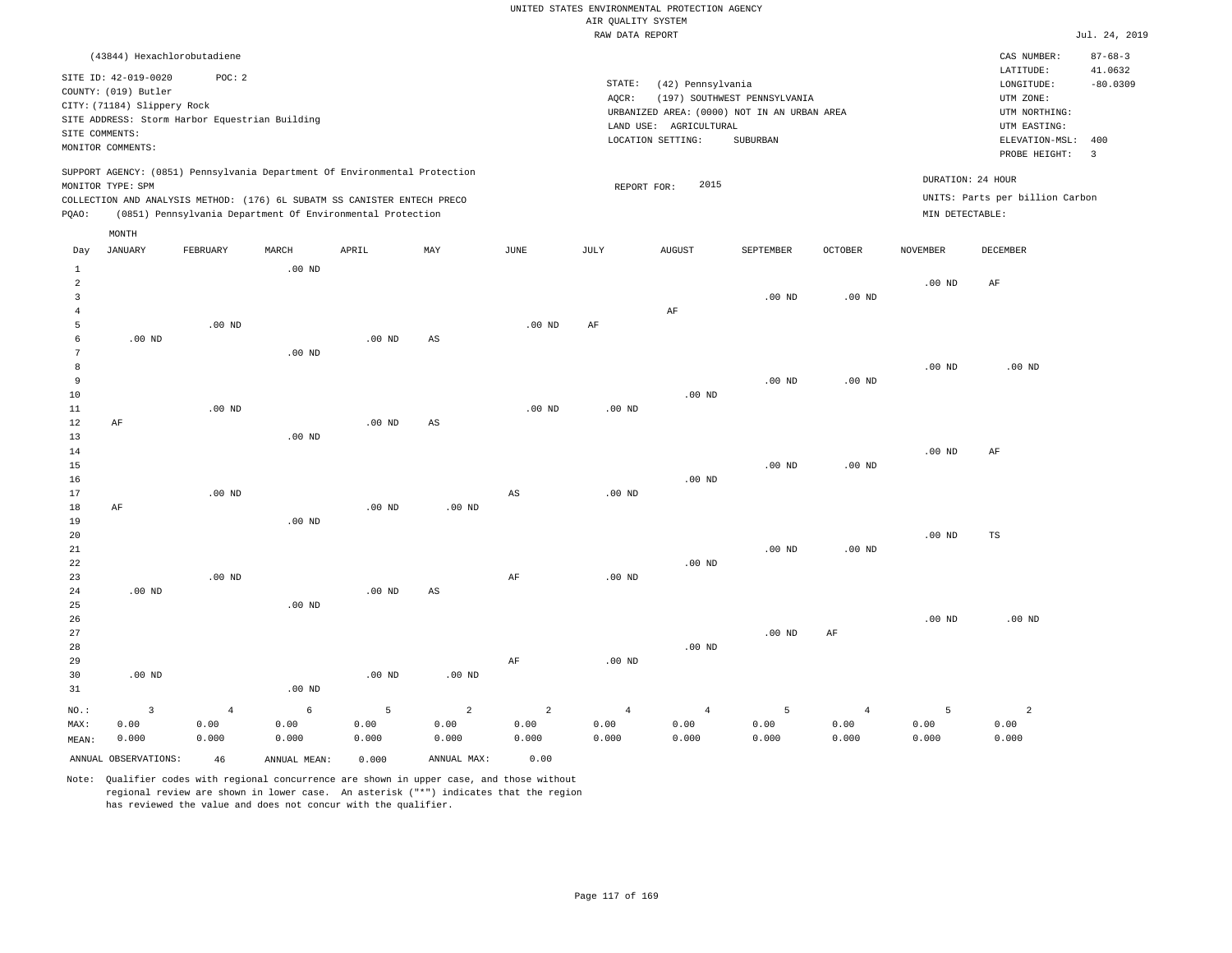|                |                                                |                |                                                                            |                        |             |                | RAW DATA REPORT |                        |                                             |                |                   |                                 | Jul. 24, 2019         |
|----------------|------------------------------------------------|----------------|----------------------------------------------------------------------------|------------------------|-------------|----------------|-----------------|------------------------|---------------------------------------------|----------------|-------------------|---------------------------------|-----------------------|
|                | (43852) Dichlorotetrafluoroethane              |                |                                                                            |                        |             |                |                 |                        |                                             |                |                   | CAS NUMBER:                     | $1320 - 37 - 2$       |
|                | SITE ID: 42-019-0020<br>COUNTY: (019) Butler   | POC: 2         |                                                                            |                        |             |                | STATE:          | (42) Pennsylvania      |                                             |                |                   | LATITUDE:<br>LONGITUDE:         | 41.0632<br>$-80.0309$ |
|                | CITY: (71184) Slippery Rock                    |                |                                                                            |                        |             |                | AQCR:           |                        | (197) SOUTHWEST PENNSYLVANIA                |                |                   | UTM ZONE:                       |                       |
|                | SITE ADDRESS: Storm Harbor Equestrian Building |                |                                                                            |                        |             |                |                 |                        | URBANIZED AREA: (0000) NOT IN AN URBAN AREA |                |                   | UTM NORTHING:                   |                       |
|                | SITE COMMENTS:                                 |                |                                                                            |                        |             |                |                 | LAND USE: AGRICULTURAL |                                             |                |                   | UTM EASTING:                    |                       |
|                | MONITOR COMMENTS:                              |                |                                                                            |                        |             |                |                 | LOCATION SETTING:      | SUBURBAN                                    |                |                   | ELEVATION-MSL:                  | 400                   |
|                |                                                |                |                                                                            |                        |             |                |                 |                        |                                             |                |                   | PROBE HEIGHT:                   | 3                     |
|                | MONITOR TYPE: SPM                              |                | SUPPORT AGENCY: (0851) Pennsylvania Department Of Environmental Protection |                        |             |                | REPORT FOR:     | 2013                   |                                             |                | DURATION: 24 HOUR |                                 |                       |
|                |                                                |                | COLLECTION AND ANALYSIS METHOD: (176) 6L SUBATM SS CANISTER ENTECH PRECO   |                        |             |                |                 |                        |                                             |                |                   | UNITS: Parts per billion Carbon |                       |
| PQAO:          |                                                |                | (0851) Pennsylvania Department Of Environmental Protection                 |                        |             |                |                 |                        |                                             |                | MIN DETECTABLE:   |                                 |                       |
|                | MONTH                                          |                |                                                                            |                        |             |                |                 |                        |                                             |                |                   |                                 |                       |
| Day            | JANUARY                                        | FEBRUARY       | MARCH                                                                      | APRIL                  | MAY         | JUNE           | JULY            | <b>AUGUST</b>          | SEPTEMBER                                   | OCTOBER        | <b>NOVEMBER</b>   | DECEMBER                        |                       |
| $1\,$          |                                                |                |                                                                            |                        |             |                |                 |                        | $.000$ ND                                   | $_{\rm AS}$    |                   |                                 |                       |
| $\overline{2}$ |                                                |                |                                                                            |                        |             |                |                 | AF                     |                                             |                |                   |                                 |                       |
| $\overline{3}$ |                                                | $.000$ ND      |                                                                            |                        |             | TS             | $.000$ ND       |                        |                                             |                |                   |                                 |                       |
| $\overline{4}$ | $\rm{AF}$                                      |                |                                                                            | $.000$ ND              | $.000$ ND   |                |                 |                        |                                             |                |                   |                                 |                       |
| 5              |                                                |                | $.000$ ND                                                                  |                        |             |                |                 |                        |                                             |                |                   |                                 |                       |
| $\epsilon$     |                                                |                |                                                                            |                        |             |                |                 |                        |                                             |                | $_{\rm AS}$       | $.000$ ND                       |                       |
| 7              |                                                |                |                                                                            |                        |             |                |                 |                        | $.000$ ND                                   | $_{\rm AS}$    |                   |                                 |                       |
| 8<br>9         |                                                |                |                                                                            |                        |             |                |                 | AF                     |                                             |                |                   |                                 |                       |
| $10$           | $.000$ ND                                      | AF             |                                                                            | $\mathbb{A}\mathbb{S}$ | $.000$ ND   | $.000$ ND      | AF              |                        |                                             |                |                   |                                 |                       |
| $1\,1$         |                                                |                | $.000$ ND                                                                  |                        |             |                |                 |                        |                                             |                |                   |                                 |                       |
| 12             |                                                |                |                                                                            |                        |             |                |                 |                        |                                             |                | $.000$ ND         | $.000$ ND                       |                       |
| 13             |                                                |                |                                                                            |                        |             |                |                 |                        | $.000$ ND                                   | AS             |                   |                                 |                       |
| 14             |                                                |                |                                                                            |                        |             |                |                 | $.000$ CL              |                                             |                |                   |                                 |                       |
| 15             |                                                | AF             |                                                                            |                        |             | $.000$ ND      | AF              |                        |                                             |                |                   |                                 |                       |
| 16             | AS                                             |                |                                                                            | $.000$ ND              | $.000$ ND   |                |                 |                        |                                             |                |                   |                                 |                       |
| 17             |                                                |                | $.000$ ND                                                                  |                        |             |                |                 |                        |                                             |                |                   |                                 |                       |
| $18$           |                                                |                |                                                                            |                        |             |                |                 |                        |                                             |                | AF                | AS                              |                       |
| 19             |                                                |                |                                                                            |                        |             |                |                 |                        | $_{\rm AS}$                                 | $_{\rm AS}$    |                   |                                 |                       |
| 20<br>21       |                                                | $.000$ ND      |                                                                            |                        |             | $.000$ ND      | $.000$ ND       | AS                     |                                             |                |                   |                                 |                       |
| 22             | AF                                             |                |                                                                            | AF                     | $.000$ ND   |                |                 |                        |                                             |                |                   |                                 |                       |
| 23             |                                                |                | $\rm AF$                                                                   |                        |             |                |                 |                        |                                             |                |                   |                                 |                       |
| 24             |                                                |                |                                                                            |                        |             |                |                 |                        |                                             |                | AF                | .074S                           |                       |
| 25             |                                                |                |                                                                            |                        |             |                |                 |                        | AS                                          | $.000$ ND      |                   |                                 |                       |
| 26             |                                                |                |                                                                            |                        |             |                |                 | $\rm AF$               |                                             |                |                   |                                 |                       |
| 27             |                                                | $.000$ ND      |                                                                            |                        |             | $.000$ ND      | $_{\rm AS}$     | $_{\rm AS}$            |                                             |                |                   |                                 |                       |
| 28             | $.000$ ND                                      |                |                                                                            | $.000$ ND              | $.000$ ND   |                |                 |                        |                                             |                |                   |                                 |                       |
| 29             |                                                |                | $.000$ ND                                                                  |                        |             |                |                 |                        |                                             |                |                   |                                 |                       |
| 30             |                                                |                |                                                                            |                        |             |                |                 |                        |                                             |                | $.000$ ND         | $.000$ ND                       |                       |
| 31             |                                                |                |                                                                            |                        |             |                |                 |                        |                                             | $.000$ ND      |                   |                                 |                       |
| NO.:           | $\overline{a}$                                 | $\overline{3}$ | $\overline{4}$                                                             | $\overline{3}$         | 5           | $\overline{4}$ | $\overline{a}$  | $\mathbf{1}$           | $\overline{3}$                              | $\overline{a}$ | 2                 | $\sqrt{4}$                      |                       |
| MAX:           | 0.000                                          | 0.000          | 0.000                                                                      | 0.000                  | 0.000       | 0.000          | 0.000           | 0.000                  | 0.000                                       | 0.000          | 0.000             | .074                            |                       |
| MEAN:          | 0.0000                                         | 0.0000         | 0.0000                                                                     | 0.0000                 | 0.0000      | 0.0000         | 0.0000          | 0.0000                 | 0.0000                                      | 0.0000         | 0.0000            | .0185                           |                       |
|                | ANNUAL OBSERVATIONS:                           | 35             | ANNUAL MEAN:                                                               | .0021                  | ANNUAL MAX: | .074           |                 |                        |                                             |                |                   |                                 |                       |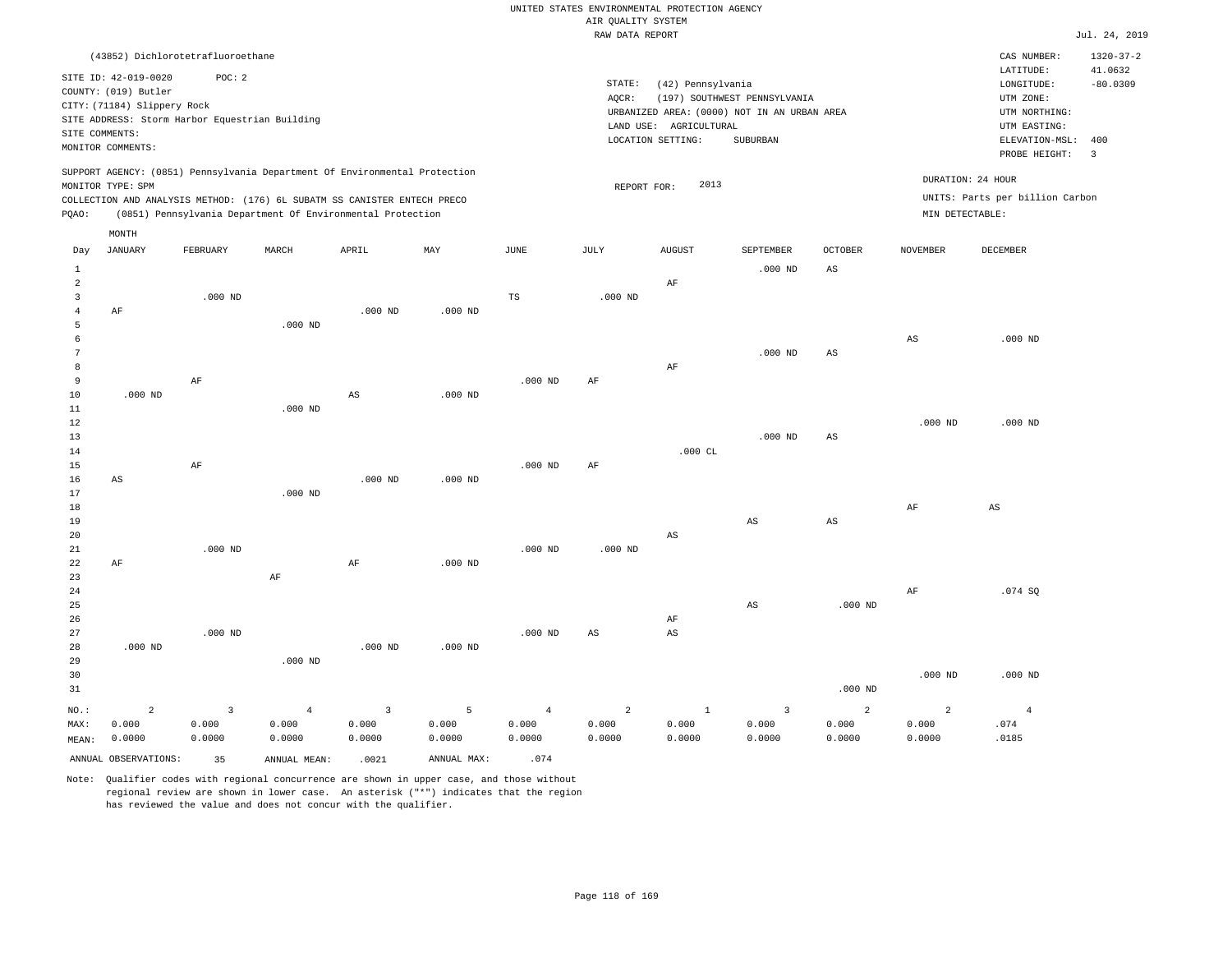|                |                                                                            |                         |                                                            |           |                |                        | RAW DATA REPORT         |                        |                                             |                |                 |                                 | Jul. 24, 2019   |
|----------------|----------------------------------------------------------------------------|-------------------------|------------------------------------------------------------|-----------|----------------|------------------------|-------------------------|------------------------|---------------------------------------------|----------------|-----------------|---------------------------------|-----------------|
|                | (43852) Dichlorotetrafluoroethane                                          |                         |                                                            |           |                |                        |                         |                        |                                             |                |                 | CAS NUMBER:                     | $1320 - 37 - 2$ |
|                |                                                                            |                         |                                                            |           |                |                        |                         |                        |                                             |                |                 | LATITUDE:                       | 41.0632         |
|                | SITE ID: 42-019-0020                                                       | POC: 2                  |                                                            |           |                |                        | STATE:                  | (42) Pennsylvania      |                                             |                |                 | LONGITUDE:                      | $-80.0309$      |
|                | COUNTY: (019) Butler                                                       |                         |                                                            |           |                |                        | AOCR:                   |                        | (197) SOUTHWEST PENNSYLVANIA                |                |                 | UTM ZONE:                       |                 |
|                | CITY: (71184) Slippery Rock                                                |                         |                                                            |           |                |                        |                         |                        | URBANIZED AREA: (0000) NOT IN AN URBAN AREA |                |                 | UTM NORTHING:                   |                 |
|                | SITE ADDRESS: Storm Harbor Equestrian Building                             |                         |                                                            |           |                |                        |                         | LAND USE: AGRICULTURAL |                                             |                |                 | UTM EASTING:                    |                 |
| SITE COMMENTS: |                                                                            |                         |                                                            |           |                |                        |                         | LOCATION SETTING:      | SUBURBAN                                    |                |                 | ELEVATION-MSL:                  | 400             |
|                | MONITOR COMMENTS:                                                          |                         |                                                            |           |                |                        |                         |                        |                                             |                |                 | PROBE HEIGHT:                   | 3               |
|                | SUPPORT AGENCY: (0851) Pennsylvania Department Of Environmental Protection |                         |                                                            |           |                |                        |                         |                        |                                             |                |                 | DURATION: 24 HOUR               |                 |
|                | MONITOR TYPE: SPM                                                          |                         |                                                            |           |                |                        | REPORT FOR:             | 2014                   |                                             |                |                 |                                 |                 |
|                | COLLECTION AND ANALYSIS METHOD: (176) 6L SUBATM SS CANISTER ENTECH PRECO   |                         |                                                            |           |                |                        |                         |                        |                                             |                |                 | UNITS: Parts per billion Carbon |                 |
| PQAO:          |                                                                            |                         | (0851) Pennsylvania Department Of Environmental Protection |           |                |                        |                         |                        |                                             |                | MIN DETECTABLE: |                                 |                 |
|                | MONTH                                                                      |                         |                                                            |           |                |                        |                         |                        |                                             |                |                 |                                 |                 |
| Day            | <b>JANUARY</b>                                                             | FEBRUARY                | MARCH                                                      | APRIL     | MAY            | <b>JUNE</b>            | <b>JULY</b>             | <b>AUGUST</b>          | SEPTEMBER                                   | OCTOBER        | <b>NOVEMBER</b> | DECEMBER                        |                 |
| $\mathbf{1}$   |                                                                            |                         |                                                            |           |                |                        |                         |                        |                                             |                | $.000$ ND       | $.000$ ND                       |                 |
| $\overline{a}$ |                                                                            |                         |                                                            |           |                |                        |                         |                        | $.000$ ND                                   | AF             |                 |                                 |                 |
| $\overline{3}$ |                                                                            |                         |                                                            |           |                |                        |                         | $.000$ ND              |                                             |                |                 |                                 |                 |
| $\overline{4}$ |                                                                            | AS                      |                                                            |           |                | $.000$ ND              | AF                      |                        |                                             |                |                 |                                 |                 |
| 5              | $.000$ ND                                                                  |                         |                                                            | $.000$ ND | $.000$ ND      |                        |                         |                        |                                             |                |                 |                                 |                 |
| 6              |                                                                            |                         | $.000$ ND                                                  |           |                |                        |                         |                        |                                             |                |                 |                                 |                 |
| $\overline{7}$ |                                                                            |                         |                                                            |           |                |                        |                         |                        |                                             |                | $.000$ ND       | $.000$ ND                       |                 |
| 8              |                                                                            |                         |                                                            |           |                |                        |                         |                        | $.000$ ND                                   | $.000$ ND      |                 |                                 |                 |
| 9              |                                                                            |                         |                                                            |           |                |                        |                         | $\rm{AF}$              |                                             |                |                 |                                 |                 |
| 10             |                                                                            | AF                      |                                                            |           |                | $.000$ ND              | $.000$ ND               |                        |                                             |                |                 |                                 |                 |
| 11             | $.000$ ND                                                                  |                         |                                                            | $.000$ ND | $.000$ ND      |                        |                         |                        |                                             |                |                 |                                 |                 |
| 12             |                                                                            |                         | $.000$ ND                                                  |           |                |                        |                         |                        |                                             |                |                 |                                 |                 |
| 13             |                                                                            |                         |                                                            |           |                |                        |                         |                        |                                             |                | $.000$ ND       | $.000$ ND                       |                 |
| 14             |                                                                            |                         |                                                            |           |                |                        |                         |                        | $.000$ ND                                   | $.000$ ND      |                 |                                 |                 |
| 15             |                                                                            |                         |                                                            |           |                |                        |                         | $.000$ ND              |                                             |                |                 |                                 |                 |
| 16             |                                                                            | $.000$ ND               |                                                            |           |                | $.000$ ND              | $.000$ ND               |                        |                                             |                |                 |                                 |                 |
|                |                                                                            |                         |                                                            |           |                |                        |                         |                        |                                             |                |                 |                                 |                 |
| $17$           | $.000$ ND                                                                  |                         |                                                            | $.000$ ND | .046SQ         |                        |                         |                        |                                             |                |                 |                                 |                 |
| 18             |                                                                            |                         | $.000$ ND                                                  |           |                |                        |                         |                        |                                             |                |                 |                                 |                 |
| 19             |                                                                            |                         |                                                            |           |                |                        |                         |                        |                                             |                | $.000$ ND       | $.000$ ND                       |                 |
| 20             |                                                                            |                         |                                                            |           |                |                        |                         |                        | AS                                          | $.000$ ND      |                 |                                 |                 |
| 21             |                                                                            |                         |                                                            |           |                |                        |                         | $.000$ ND              |                                             |                |                 |                                 |                 |
| 22             |                                                                            | $.000$ ND               |                                                            |           |                | $\mathbb{A}\mathbb{S}$ | AF                      |                        |                                             |                |                 |                                 |                 |
| 23             | $.000$ ND                                                                  |                         |                                                            | $.000$ ND | AF             |                        |                         |                        |                                             |                |                 |                                 |                 |
| 24             |                                                                            |                         | $.000$ ND                                                  |           |                |                        |                         |                        |                                             |                |                 |                                 |                 |
| 25             |                                                                            |                         |                                                            |           |                |                        |                         |                        |                                             |                | $.000$ ND       | $.000$ ND                       |                 |
| 26             |                                                                            |                         |                                                            |           |                |                        |                         |                        | $.000$ ND                                   | $.000$ ND      |                 |                                 |                 |
| 27             |                                                                            |                         |                                                            |           |                |                        |                         | $.000$ ND              |                                             |                |                 |                                 |                 |
| 28             |                                                                            | $.000$ ND               |                                                            |           |                | $.000$ ND              | $.000$ ND               |                        |                                             |                |                 |                                 |                 |
| 29             | $.000$ ND                                                                  |                         |                                                            | $.000$ ND | .048 SQ        |                        |                         |                        |                                             |                |                 |                                 |                 |
| 30             |                                                                            |                         | $.000$ ND                                                  |           |                |                        |                         |                        |                                             |                |                 |                                 |                 |
| 31             |                                                                            |                         |                                                            |           |                |                        |                         |                        |                                             |                |                 | $.000$ ND                       |                 |
|                |                                                                            |                         |                                                            |           |                |                        |                         |                        |                                             |                |                 |                                 |                 |
| $NO.$ :        | 5                                                                          | $\overline{\mathbf{3}}$ | 5                                                          | 5         | $\overline{4}$ | $\overline{4}$         | $\overline{\mathbf{3}}$ | $\overline{4}$         | $\overline{4}$                              | $\overline{4}$ | 5               | 6                               |                 |
| MAX:           | 0.000                                                                      | 0.000                   | 0.000                                                      | 0.000     | .048           | 0.000                  | 0.000                   | 0.000                  | 0.000                                       | 0.000          | 0.000           | 0.000                           |                 |
| MEAN:          | 0.0000                                                                     | 0.0000                  | 0.0000                                                     | 0.0000    | .0235          | 0.0000                 | 0.0000                  | 0.0000                 | 0.0000                                      | 0.0000         | 0.0000          | 0.0000                          |                 |
|                | ANNUAL OBSERVATIONS:                                                       | 52                      | ANNUAL MEAN:                                               | .0018     | ANNUAL MAX:    | .048                   |                         |                        |                                             |                |                 |                                 |                 |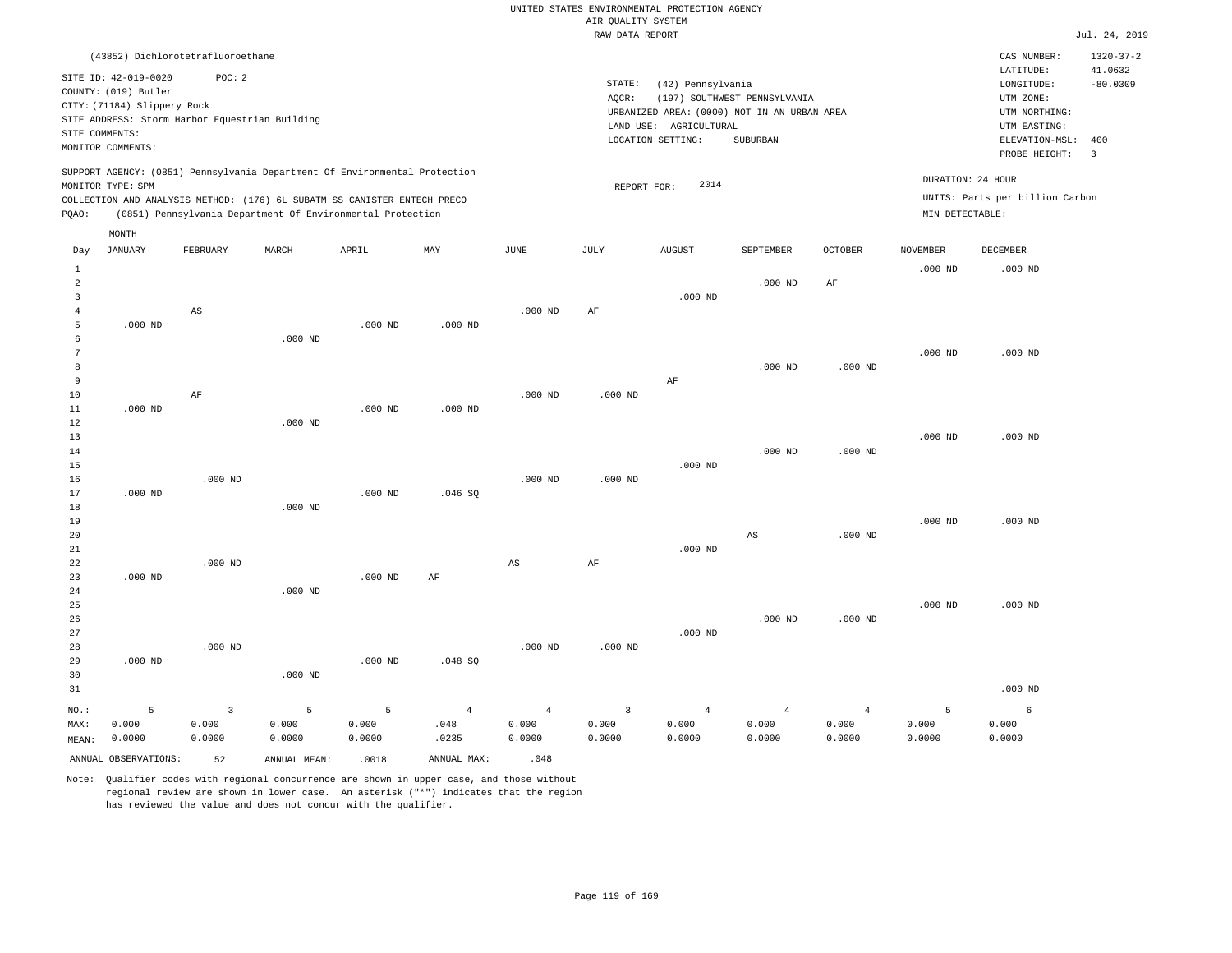|                |                                                |                |                                                                            |           |                |                | RAW DATA REPORT |                        |                                             |                |                 |                                 | Jul. 24, 2019   |
|----------------|------------------------------------------------|----------------|----------------------------------------------------------------------------|-----------|----------------|----------------|-----------------|------------------------|---------------------------------------------|----------------|-----------------|---------------------------------|-----------------|
|                | (43852) Dichlorotetrafluoroethane              |                |                                                                            |           |                |                |                 |                        |                                             |                |                 | CAS NUMBER:                     | $1320 - 37 - 2$ |
|                |                                                |                |                                                                            |           |                |                |                 |                        |                                             |                |                 | LATITUDE:                       | 41.0632         |
|                | SITE ID: 42-019-0020                           | POC: 2         |                                                                            |           |                |                | STATE:          | (42) Pennsylvania      |                                             |                |                 | LONGITUDE:                      | $-80.0309$      |
|                | COUNTY: (019) Butler                           |                |                                                                            |           |                |                | AQCR:           |                        | (197) SOUTHWEST PENNSYLVANIA                |                |                 | UTM ZONE:                       |                 |
|                | CITY: (71184) Slippery Rock                    |                |                                                                            |           |                |                |                 |                        | URBANIZED AREA: (0000) NOT IN AN URBAN AREA |                |                 | UTM NORTHING:                   |                 |
|                | SITE ADDRESS: Storm Harbor Equestrian Building |                |                                                                            |           |                |                |                 | LAND USE: AGRICULTURAL |                                             |                |                 | UTM EASTING:                    |                 |
|                | SITE COMMENTS:                                 |                |                                                                            |           |                |                |                 | LOCATION SETTING:      | <b>SUBURBAN</b>                             |                |                 | ELEVATION-MSL:                  | 400             |
|                | MONITOR COMMENTS:                              |                |                                                                            |           |                |                |                 |                        |                                             |                |                 | PROBE HEIGHT:                   | $\overline{3}$  |
|                |                                                |                | SUPPORT AGENCY: (0851) Pennsylvania Department Of Environmental Protection |           |                |                |                 |                        |                                             |                |                 |                                 |                 |
|                | MONITOR TYPE: SPM                              |                |                                                                            |           |                |                | REPORT FOR:     | 2015                   |                                             |                |                 | DURATION: 24 HOUR               |                 |
|                |                                                |                | COLLECTION AND ANALYSIS METHOD: (176) 6L SUBATM SS CANISTER ENTECH PRECO   |           |                |                |                 |                        |                                             |                |                 | UNITS: Parts per billion Carbon |                 |
| PQAO:          |                                                |                | (0851) Pennsylvania Department Of Environmental Protection                 |           |                |                |                 |                        |                                             |                | MIN DETECTABLE: |                                 |                 |
|                | MONTH                                          |                |                                                                            |           |                |                |                 |                        |                                             |                |                 |                                 |                 |
| Day            | <b>JANUARY</b>                                 | FEBRUARY       | MARCH                                                                      | APRIL     | MAY            | <b>JUNE</b>    | JULY            | <b>AUGUST</b>          | SEPTEMBER                                   | <b>OCTOBER</b> | <b>NOVEMBER</b> | DECEMBER                        |                 |
| $\mathbf{1}$   |                                                |                | $.000$ ND                                                                  |           |                |                |                 |                        |                                             |                |                 |                                 |                 |
| $\overline{a}$ |                                                |                |                                                                            |           |                |                |                 |                        |                                             |                | $.000$ ND       | AF                              |                 |
| 3              |                                                |                |                                                                            |           |                |                |                 |                        | $.000$ ND                                   | $.000$ ND      |                 |                                 |                 |
| 4              |                                                |                |                                                                            |           |                |                |                 | AF                     |                                             |                |                 |                                 |                 |
| 5              |                                                | $.000$ ND      |                                                                            |           |                | $.000$ ND      | $\rm AF$        |                        |                                             |                |                 |                                 |                 |
| 6              | $.000$ ND                                      |                |                                                                            | $.000$ ND | AS             |                |                 |                        |                                             |                |                 |                                 |                 |
| 7              |                                                |                | $.000$ ND                                                                  |           |                |                |                 |                        |                                             |                |                 |                                 |                 |
| 8              |                                                |                |                                                                            |           |                |                |                 |                        |                                             |                | $.000$ ND       | $.000$ ND                       |                 |
| 9              |                                                |                |                                                                            |           |                |                |                 |                        | $.000$ ND                                   | $.000$ ND      |                 |                                 |                 |
| 10             |                                                |                |                                                                            |           |                |                |                 | $.000$ ND              |                                             |                |                 |                                 |                 |
| 11             |                                                | $.000$ ND      |                                                                            |           |                | $.000$ ND      | $.000$ ND       |                        |                                             |                |                 |                                 |                 |
| $12 \,$        | AF                                             |                |                                                                            | $.000$ ND | AS             |                |                 |                        |                                             |                |                 |                                 |                 |
| 13             |                                                |                | $.000$ ND                                                                  |           |                |                |                 |                        |                                             |                |                 |                                 |                 |
| 14             |                                                |                |                                                                            |           |                |                |                 |                        |                                             |                | $.000$ ND       | AF                              |                 |
| 15             |                                                |                |                                                                            |           |                |                |                 |                        | $.000$ ND                                   | $.000$ ND      |                 |                                 |                 |
| 16             |                                                |                |                                                                            |           |                |                |                 | $.000$ ND              |                                             |                |                 |                                 |                 |
| 17<br>18       | AF                                             | $.000$ ND      |                                                                            | $.000$ ND |                | AS             | $.000$ ND       |                        |                                             |                |                 |                                 |                 |
| 19             |                                                |                | $.000$ ND                                                                  |           | $.000$ ND      |                |                 |                        |                                             |                |                 |                                 |                 |
| 20             |                                                |                |                                                                            |           |                |                |                 |                        |                                             |                | $.000$ ND       | TS                              |                 |
| 21             |                                                |                |                                                                            |           |                |                |                 |                        | $.000$ ND                                   | $.000$ ND      |                 |                                 |                 |
| 22             |                                                |                |                                                                            |           |                |                |                 | $.000$ ND              |                                             |                |                 |                                 |                 |
| 23             |                                                | $.000$ ND      |                                                                            |           |                | AF             | $.000$ ND       |                        |                                             |                |                 |                                 |                 |
| 24             | $.000$ ND                                      |                |                                                                            | $.000$ ND | AS             |                |                 |                        |                                             |                |                 |                                 |                 |
| 25             |                                                |                | $.000$ ND                                                                  |           |                |                |                 |                        |                                             |                |                 |                                 |                 |
| 26             |                                                |                |                                                                            |           |                |                |                 |                        |                                             |                | $.000$ ND       | $.000$ ND                       |                 |
| 27             |                                                |                |                                                                            |           |                |                |                 |                        | $.000$ ND                                   | AF             |                 |                                 |                 |
| 28             |                                                |                |                                                                            |           |                |                |                 | $.000$ ND              |                                             |                |                 |                                 |                 |
| 29             |                                                |                |                                                                            |           |                | AF             | $.000$ ND       |                        |                                             |                |                 |                                 |                 |
| 30             | $.000$ ND                                      |                |                                                                            | $.000$ ND | $.000$ ND      |                |                 |                        |                                             |                |                 |                                 |                 |
| 31             |                                                |                | $.000$ ND                                                                  |           |                |                |                 |                        |                                             |                |                 |                                 |                 |
| NO.:           | $\overline{3}$                                 | $\overline{4}$ | 6                                                                          | 5         | $\overline{a}$ | $\overline{a}$ | $\overline{4}$  | $\overline{4}$         | 5                                           | $\overline{4}$ | 5               | $\overline{a}$                  |                 |
| MAX:           | 0.000                                          | 0.000          | 0.000                                                                      | 0.000     | 0.000          | 0.000          | 0.000           | 0.000                  | 0.000                                       | 0.000          | 0.000           | 0.000                           |                 |
| MEAN:          | 0.0000                                         | 0.0000         | 0.0000                                                                     | 0.0000    | 0.0000         | 0.0000         | 0.0000          | 0.0000                 | 0.0000                                      | 0.0000         | 0.0000          | 0.0000                          |                 |
|                | ANNUAL OBSERVATIONS:                           | 46             | ANNUAL MEAN:                                                               | 0.0000    | ANNUAL MAX:    | 0.000          |                 |                        |                                             |                |                 |                                 |                 |
|                |                                                |                |                                                                            |           |                |                |                 |                        |                                             |                |                 |                                 |                 |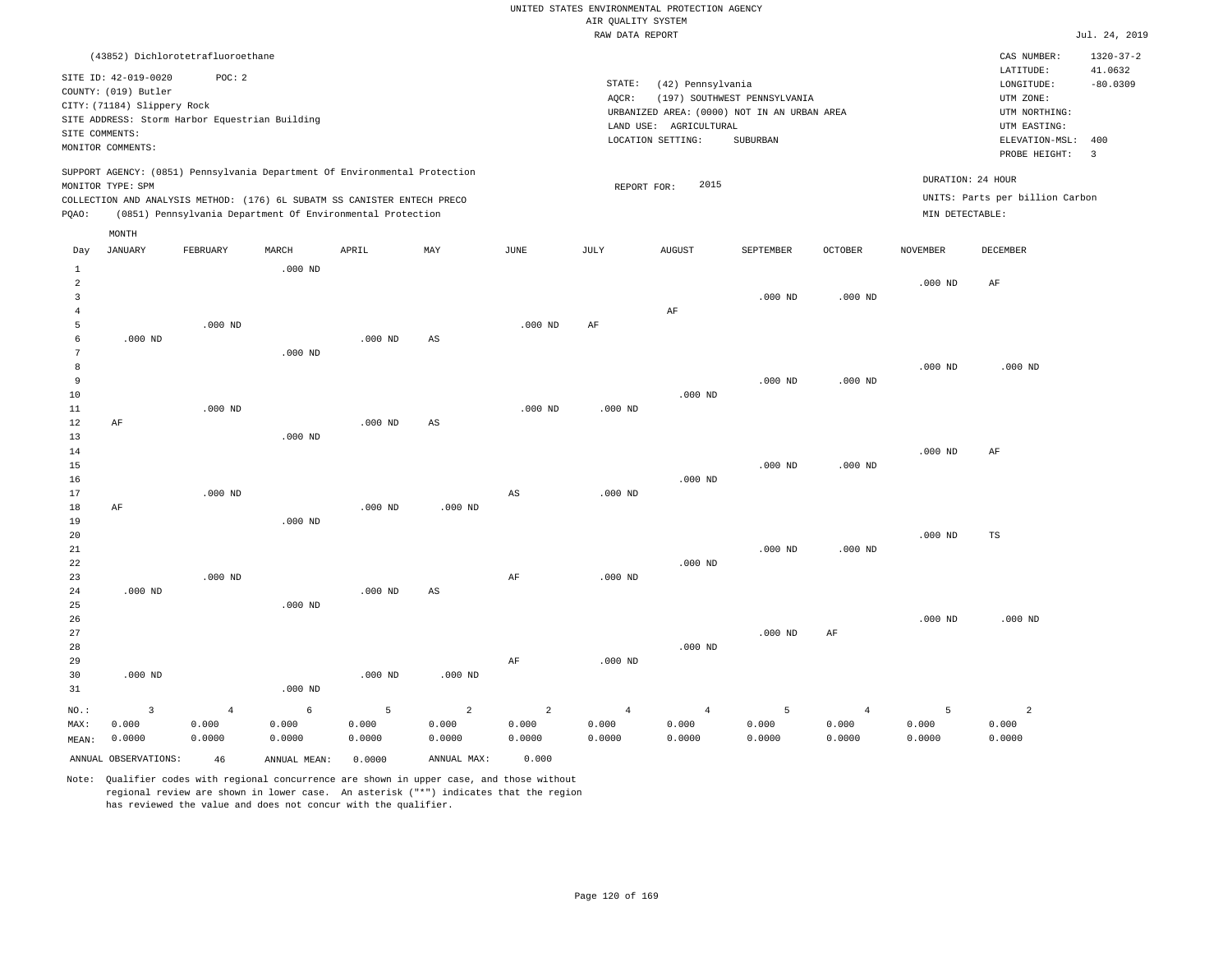|                     |                                                                                                                                                                      |                |                                                                            |                |                   |                | RAW DATA REPORT |                                                                  |                                                                                         |                        |                   |                                                                                                              | Jul. 24, 2019                           |
|---------------------|----------------------------------------------------------------------------------------------------------------------------------------------------------------------|----------------|----------------------------------------------------------------------------|----------------|-------------------|----------------|-----------------|------------------------------------------------------------------|-----------------------------------------------------------------------------------------|------------------------|-------------------|--------------------------------------------------------------------------------------------------------------|-----------------------------------------|
|                     | (43860) Vinyl chloride                                                                                                                                               |                |                                                                            |                |                   |                |                 |                                                                  |                                                                                         |                        |                   | CAS NUMBER:                                                                                                  | $75 - 01 - 4$                           |
|                     | SITE ID: 42-019-0020<br>COUNTY: (019) Butler<br>CITY: (71184) Slippery Rock<br>SITE ADDRESS: Storm Harbor Equestrian Building<br>SITE COMMENTS:<br>MONITOR COMMENTS: | POC: 2         |                                                                            |                |                   |                | STATE:<br>AQCR: | (42) Pennsylvania<br>LAND USE: AGRICULTURAL<br>LOCATION SETTING: | (197) SOUTHWEST PENNSYLVANIA<br>URBANIZED AREA: (0000) NOT IN AN URBAN AREA<br>SUBURBAN |                        |                   | LATITUDE:<br>LONGITUDE:<br>UTM ZONE:<br>UTM NORTHING:<br>UTM EASTING:<br>ELEVATION-MSL: 400<br>PROBE HEIGHT: | 41.0632<br>$-80.0309$<br>$\overline{3}$ |
|                     |                                                                                                                                                                      |                | SUPPORT AGENCY: (0851) Pennsylvania Department Of Environmental Protection |                |                   |                |                 |                                                                  |                                                                                         |                        |                   |                                                                                                              |                                         |
|                     | MONITOR TYPE: SPM                                                                                                                                                    |                |                                                                            |                |                   |                | REPORT FOR:     | 2013                                                             |                                                                                         |                        |                   | DURATION: 24 HOUR                                                                                            |                                         |
|                     |                                                                                                                                                                      |                | COLLECTION AND ANALYSIS METHOD: (176) 6L SUBATM SS CANISTER ENTECH PRECO   |                |                   |                |                 |                                                                  |                                                                                         |                        |                   | UNITS: Parts per billion Carbon                                                                              |                                         |
| POAO:               |                                                                                                                                                                      |                | (0851) Pennsylvania Department Of Environmental Protection                 |                |                   |                |                 |                                                                  |                                                                                         |                        | MIN DETECTABLE:   |                                                                                                              |                                         |
|                     | MONTH                                                                                                                                                                |                |                                                                            |                |                   |                |                 |                                                                  |                                                                                         |                        |                   |                                                                                                              |                                         |
| Day                 | <b>JANUARY</b>                                                                                                                                                       | FEBRUARY       | MARCH                                                                      | APRIL          | MAY               | $_{\rm JUNE}$  | JULY            | <b>AUGUST</b>                                                    | SEPTEMBER                                                                               | OCTOBER                | <b>NOVEMBER</b>   | DECEMBER                                                                                                     |                                         |
| $\mathbf{1}$        |                                                                                                                                                                      |                |                                                                            |                |                   |                |                 |                                                                  | $.00$ ND                                                                                | $_{\rm AS}$            |                   |                                                                                                              |                                         |
| $\overline{a}$      |                                                                                                                                                                      |                |                                                                            |                |                   |                |                 | AF                                                               |                                                                                         |                        |                   |                                                                                                              |                                         |
| $\mathbf{3}$        |                                                                                                                                                                      | $.00$ ND       |                                                                            |                |                   | $_{\rm TS}$    | $.00$ ND        |                                                                  |                                                                                         |                        |                   |                                                                                                              |                                         |
| $\overline{4}$<br>5 | AF                                                                                                                                                                   |                | .00 <sub>ND</sub>                                                          | $.00$ ND       | $.00$ ND          |                |                 |                                                                  |                                                                                         |                        |                   |                                                                                                              |                                         |
| 6                   |                                                                                                                                                                      |                |                                                                            |                |                   |                |                 |                                                                  |                                                                                         |                        | $_{\rm AS}$       | $.00$ ND                                                                                                     |                                         |
| 7                   |                                                                                                                                                                      |                |                                                                            |                |                   |                |                 |                                                                  | $.00$ ND                                                                                | AS                     |                   |                                                                                                              |                                         |
| 8                   |                                                                                                                                                                      |                |                                                                            |                |                   |                |                 | AF                                                               |                                                                                         |                        |                   |                                                                                                              |                                         |
| 9                   |                                                                                                                                                                      | AF             |                                                                            |                |                   | $.00$ ND       | AF              |                                                                  |                                                                                         |                        |                   |                                                                                                              |                                         |
| 10                  | $.00$ ND                                                                                                                                                             |                |                                                                            | AS             | $.00$ ND          |                |                 |                                                                  |                                                                                         |                        |                   |                                                                                                              |                                         |
| 11                  |                                                                                                                                                                      |                | .00 <sub>ND</sub>                                                          |                |                   |                |                 |                                                                  |                                                                                         |                        |                   |                                                                                                              |                                         |
| 12                  |                                                                                                                                                                      |                |                                                                            |                |                   |                |                 |                                                                  |                                                                                         |                        | .00 <sub>ND</sub> | $.00$ ND                                                                                                     |                                         |
| 13<br>14            |                                                                                                                                                                      |                |                                                                            |                |                   |                |                 | .00CL                                                            | $.00$ ND                                                                                | AS                     |                   |                                                                                                              |                                         |
| 15                  |                                                                                                                                                                      | AF             |                                                                            |                |                   | $.00$ ND       | AF              |                                                                  |                                                                                         |                        |                   |                                                                                                              |                                         |
| 16                  | AS                                                                                                                                                                   |                |                                                                            | $.00$ ND       | $.00$ ND          |                |                 |                                                                  |                                                                                         |                        |                   |                                                                                                              |                                         |
| 17                  |                                                                                                                                                                      |                | $.00$ ND                                                                   |                |                   |                |                 |                                                                  |                                                                                         |                        |                   |                                                                                                              |                                         |
| 18                  |                                                                                                                                                                      |                |                                                                            |                |                   |                |                 |                                                                  |                                                                                         |                        | AF                | AS                                                                                                           |                                         |
| 19                  |                                                                                                                                                                      |                |                                                                            |                |                   |                |                 |                                                                  | AS                                                                                      | $\mathbb{A}\mathbb{S}$ |                   |                                                                                                              |                                         |
| 20                  |                                                                                                                                                                      |                |                                                                            |                |                   |                |                 | AS                                                               |                                                                                         |                        |                   |                                                                                                              |                                         |
| 21                  |                                                                                                                                                                      | $.00$ ND       |                                                                            |                |                   | $.00$ ND       | $.00$ ND        |                                                                  |                                                                                         |                        |                   |                                                                                                              |                                         |
| 22<br>23            | AF                                                                                                                                                                   |                | $\rm AF$                                                                   | AF             | .00 <sub>ND</sub> |                |                 |                                                                  |                                                                                         |                        |                   |                                                                                                              |                                         |
| 24                  |                                                                                                                                                                      |                |                                                                            |                |                   |                |                 |                                                                  |                                                                                         |                        | AF                | $.00$ ND                                                                                                     |                                         |
| 25                  |                                                                                                                                                                      |                |                                                                            |                |                   |                |                 |                                                                  | $\mathbb{A}\mathbb{S}$                                                                  | .00 <sub>ND</sub>      |                   |                                                                                                              |                                         |
| 26                  |                                                                                                                                                                      |                |                                                                            |                |                   |                |                 | AF                                                               |                                                                                         |                        |                   |                                                                                                              |                                         |
| 27                  |                                                                                                                                                                      | $.00$ ND       |                                                                            |                |                   | $.00$ ND       | AS              | $\mathbb{A}\mathbb{S}$                                           |                                                                                         |                        |                   |                                                                                                              |                                         |
| 28                  | $.00$ ND                                                                                                                                                             |                |                                                                            | $.00$ ND       | .00 <sub>ND</sub> |                |                 |                                                                  |                                                                                         |                        |                   |                                                                                                              |                                         |
| 29                  |                                                                                                                                                                      |                | $.00$ ND                                                                   |                |                   |                |                 |                                                                  |                                                                                         |                        |                   |                                                                                                              |                                         |
| 30                  |                                                                                                                                                                      |                |                                                                            |                |                   |                |                 |                                                                  |                                                                                         |                        | .00 <sub>ND</sub> | $.00$ ND                                                                                                     |                                         |
| 31                  |                                                                                                                                                                      |                |                                                                            |                |                   |                |                 |                                                                  |                                                                                         | .00 <sub>ND</sub>      |                   |                                                                                                              |                                         |
| NO.:                | $\overline{a}$                                                                                                                                                       | $\overline{3}$ | $\overline{4}$                                                             | $\overline{3}$ | 5                 | $\overline{4}$ | $\overline{a}$  | $\mathbf{1}$                                                     | $\overline{\mathbf{3}}$                                                                 | $\overline{a}$         | $\overline{a}$    | $\overline{4}$                                                                                               |                                         |
| MAX:                | 0.00                                                                                                                                                                 | 0.00           | 0.00                                                                       | 0.00           | 0.00              | 0.00           | 0.00            | 0.00                                                             | 0.00                                                                                    | 0.00                   | 0.00              | 0.00                                                                                                         |                                         |
| MEAN:               | 0.000                                                                                                                                                                | 0.000          | 0.000                                                                      | 0.000          | 0.000             | 0.000          | 0.000           | 0.000                                                            | 0.000                                                                                   | 0.000                  | 0.000             | 0.000                                                                                                        |                                         |
|                     | ANNUAL OBSERVATIONS:                                                                                                                                                 | 35             | ANNUAL MEAN:                                                               | 0.000          | ANNUAL MAX:       | 0.00           |                 |                                                                  |                                                                                         |                        |                   |                                                                                                              |                                         |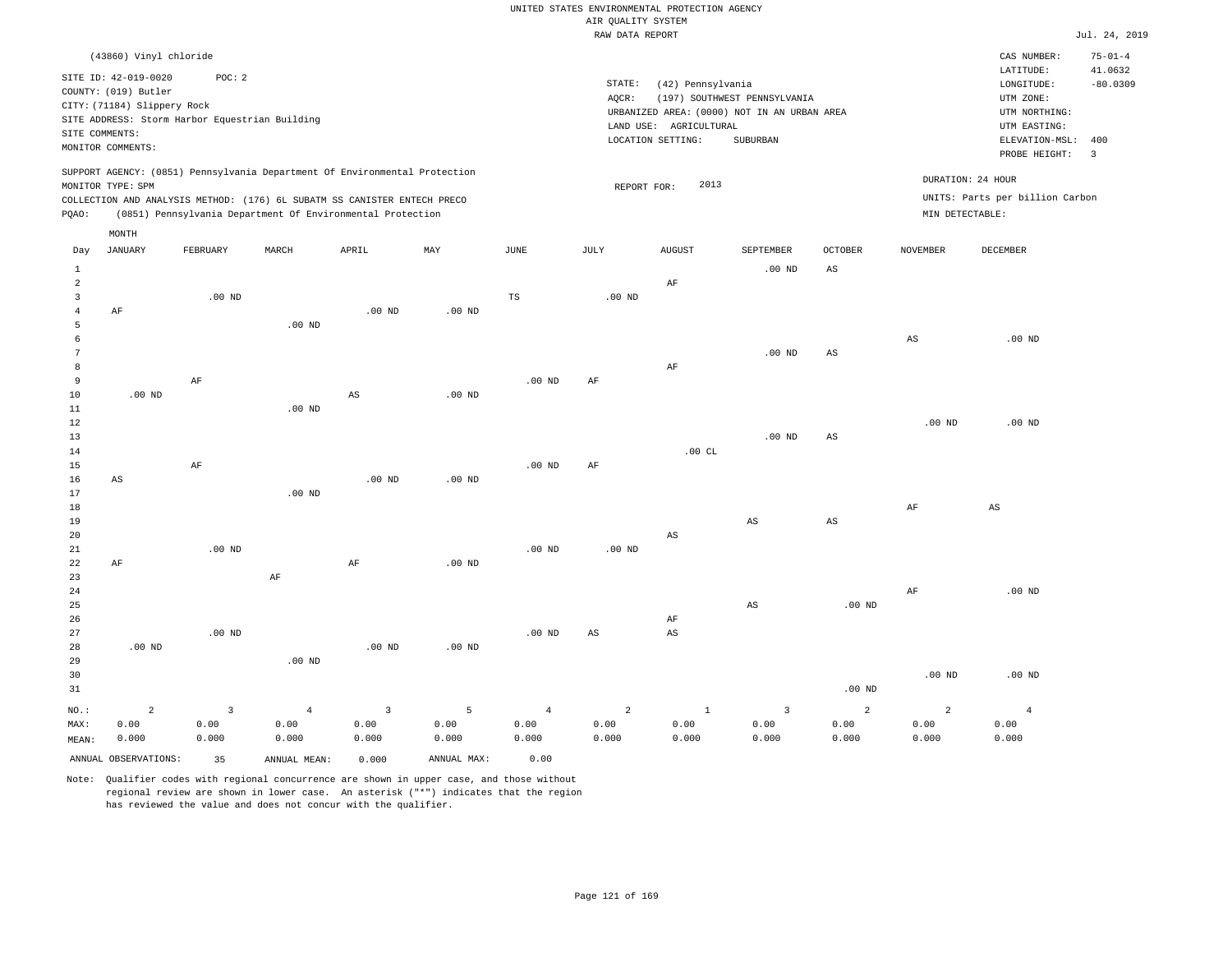|       | (43860) Vinyl chloride                                                                                             |                                                         |       |                                                                                                                                                                                                                      |     |      |                              |                                                        |                                                                                         |         |                                      | CAS NUMBER:                                                                                                  | $75 - 01 - 4$                                    |
|-------|--------------------------------------------------------------------------------------------------------------------|---------------------------------------------------------|-------|----------------------------------------------------------------------------------------------------------------------------------------------------------------------------------------------------------------------|-----|------|------------------------------|--------------------------------------------------------|-----------------------------------------------------------------------------------------|---------|--------------------------------------|--------------------------------------------------------------------------------------------------------------|--------------------------------------------------|
|       | SITE ID: 42-019-0020<br>COUNTY: (019) Butler<br>CITY: (71184) Slippery Rock<br>SITE COMMENTS:<br>MONITOR COMMENTS: | POC:2<br>SITE ADDRESS: Storm Harbor Equestrian Building |       |                                                                                                                                                                                                                      |     |      | STATE:<br>AOCR:<br>LAND USE: | (42) Pennsylvania<br>AGRICULTURAL<br>LOCATION SETTING: | (197) SOUTHWEST PENNSYLVANIA<br>URBANIZED AREA: (0000) NOT IN AN URBAN AREA<br>SUBURBAN |         |                                      | LATITUDE:<br>LONGITUDE:<br>UTM ZONE:<br>UTM NORTHING:<br>UTM EASTING:<br>ELEVATION-MSL: 400<br>PROBE HEIGHT: | 41.0632<br>$-80.0309$<br>$\overline{\mathbf{3}}$ |
| POAO: | MONITOR TYPE: SPM                                                                                                  |                                                         |       | SUPPORT AGENCY: (0851) Pennsylvania Department Of Environmental Protection<br>COLLECTION AND ANALYSIS METHOD: (176) 6L SUBATM SS CANISTER ENTECH PRECO<br>(0851) Pennsylvania Department Of Environmental Protection |     |      |                              | 2014<br>REPORT FOR:                                    |                                                                                         |         | DURATION: 24 HOUR<br>MIN DETECTABLE: | UNITS: Parts per billion Carbon                                                                              |                                                  |
| Day   | MONTH<br>JANUARY                                                                                                   | FEBRUARY                                                | MARCH | APRIL                                                                                                                                                                                                                | MAY | JUNE | JULY                         | AUGUST                                                 | SEPTEMBER                                                                               | OCTOBER | <b>NOVEMBER</b>                      | DECEMBER                                                                                                     |                                                  |

| $\mathbf{1}$<br>$\overline{a}$ |          |                        |          |                   |                |                        |                |                | $.00$ ND               | $\rm{AF}$      | $.00$ ND | .00 $ND$ |
|--------------------------------|----------|------------------------|----------|-------------------|----------------|------------------------|----------------|----------------|------------------------|----------------|----------|----------|
| 3<br>$\overline{4}$            |          | $\mathbb{A}\mathbb{S}$ |          |                   |                | .00 <sub>ND</sub>      | $\rm{AF}$      | $.00$ ND       |                        |                |          |          |
| 5                              | $.00$ ND |                        |          | .00 <sub>ND</sub> | $.00$ ND       |                        |                |                |                        |                |          |          |
| 6                              |          |                        | $.00$ ND |                   |                |                        |                |                |                        |                |          |          |
| 7                              |          |                        |          |                   |                |                        |                |                |                        |                | $.00$ ND | $.00$ ND |
| $^{\rm 8}$                     |          |                        |          |                   |                |                        |                |                | $.00$ ND               | $.00$ ND       |          |          |
| 9                              |          |                        |          |                   |                |                        |                | $\rm AF$       |                        |                |          |          |
| 10                             |          | $\rm{AF}$              |          |                   |                | .00 $ND$               | .00 $ND$       |                |                        |                |          |          |
| $11\,$                         | .00 $ND$ |                        |          | .00 $ND$          | $.00$ ND       |                        |                |                |                        |                |          |          |
| 12                             |          |                        | .00 $ND$ |                   |                |                        |                |                |                        |                |          |          |
| 13                             |          |                        |          |                   |                |                        |                |                |                        |                | $.00$ ND | $.00$ ND |
| 14                             |          |                        |          |                   |                |                        |                |                | $.00$ ND               | $.00$ ND       |          |          |
| 15                             |          |                        |          |                   |                |                        |                | $.00$ ND       |                        |                |          |          |
| 16                             |          | $.00$ ND               |          |                   |                | $.00$ ND               | $.00$ ND       |                |                        |                |          |          |
| 17                             | $.00$ ND |                        |          | $.00$ ND          | $.00$ ND       |                        |                |                |                        |                |          |          |
| 18                             |          |                        | $.00$ ND |                   |                |                        |                |                |                        |                |          |          |
| 19                             |          |                        |          |                   |                |                        |                |                |                        |                | $.00$ ND | $.00$ ND |
| 20                             |          |                        |          |                   |                |                        |                |                | $\mathbb{A}\mathbb{S}$ | .00 $ND$       |          |          |
| 21                             |          |                        |          |                   |                |                        |                | $.00$ ND       |                        |                |          |          |
| 22                             |          | $.00$ ND               |          |                   |                | $\mathbb{A}\mathbb{S}$ | $\rm{AF}$      |                |                        |                |          |          |
| 23                             | $.00$ ND |                        |          | $.00$ ND          | $\rm{AF}$      |                        |                |                |                        |                |          |          |
| 24                             |          |                        | $.00$ ND |                   |                |                        |                |                |                        |                |          |          |
| 25                             |          |                        |          |                   |                |                        |                |                |                        |                | $.00$ ND | $.00$ ND |
| 26                             |          |                        |          |                   |                |                        |                |                | $.00$ ND               | $.00$ ND       |          |          |
| 27                             |          |                        |          |                   |                |                        |                | $.00$ ND       |                        |                |          |          |
| 28                             |          | $.00$ ND               |          |                   |                | .00 $ND$               | .00 $ND$       |                |                        |                |          |          |
| 29                             | .00 $ND$ |                        |          | .00 $ND$          | $.00$ ND       |                        |                |                |                        |                |          |          |
| 30                             |          |                        | $.00$ ND |                   |                |                        |                |                |                        |                |          |          |
| 31                             |          |                        |          |                   |                |                        |                |                |                        |                |          | $.00$ ND |
| $_{\rm NO.}$ :                 | 5        | $\overline{3}$         | 5        | 5                 | $\overline{4}$ | $\sqrt{4}$             | $\overline{3}$ | $\overline{4}$ | $\overline{4}$         | $\overline{4}$ | 5        | 6        |
| MAX:                           | 0.00     | 0.00                   | 0.00     | 0.00              | 0.00           | 0.00                   | 0.00           | 0.00           | 0.00                   | 0.00           | 0.00     | 0.00     |
| MEAN:                          | 0.000    | 0.000                  | 0.000    | 0.000             | 0.000          | 0.000                  | 0.000          | 0.000          | 0.000                  | 0.000          | 0.000    | 0.000    |

ANNUAL OBSERVATIONS: 52 ANNUAL MEAN: 0.000 ANNUAL MAX: 0.00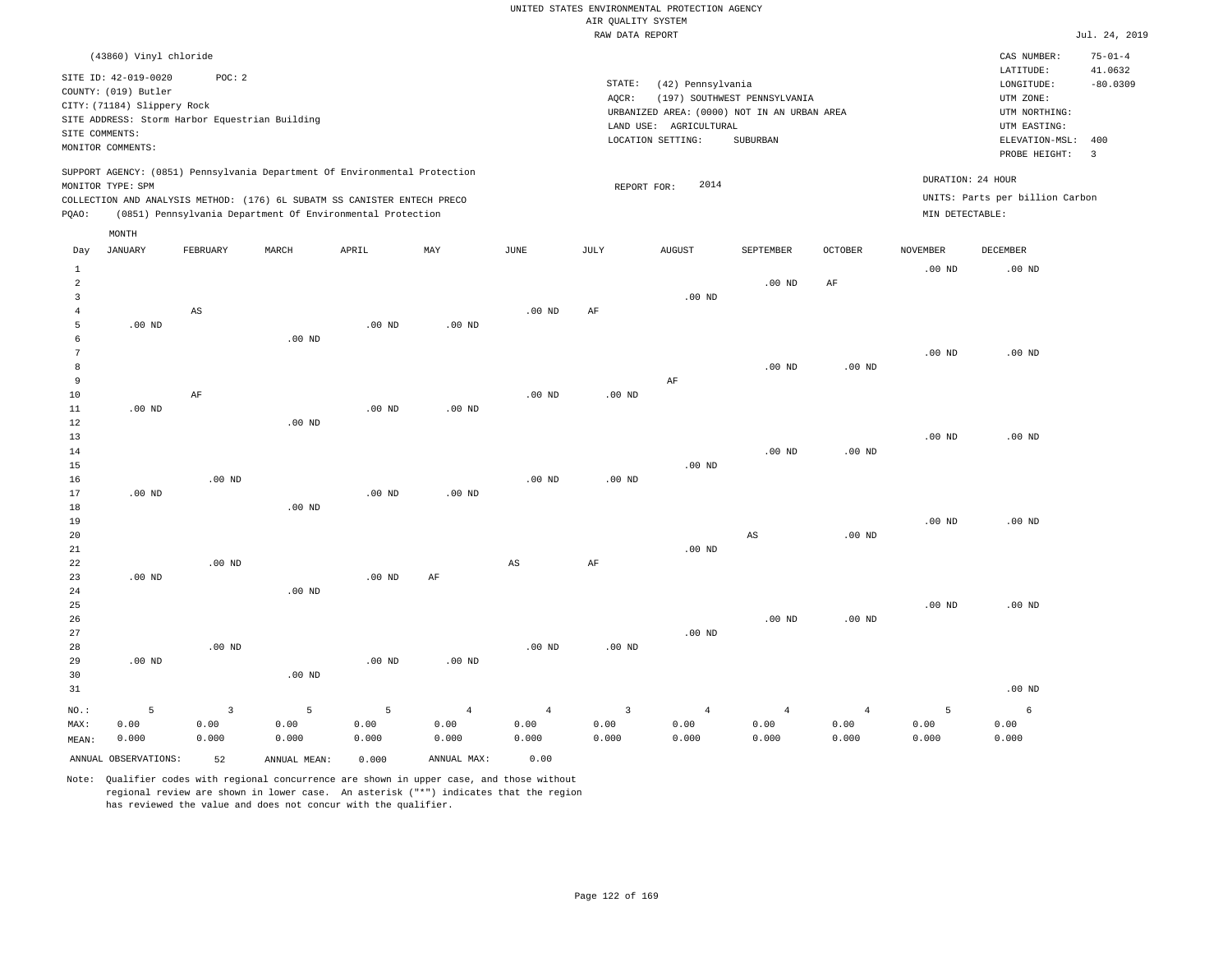|                   | (43860) Vinyl chloride      |          |                                                |                                                                          |                                                                            |      |        |                                             |                              |                |                   | CAS NUMBER:                     | $75 - 01 - 4$ |
|-------------------|-----------------------------|----------|------------------------------------------------|--------------------------------------------------------------------------|----------------------------------------------------------------------------|------|--------|---------------------------------------------|------------------------------|----------------|-------------------|---------------------------------|---------------|
|                   | SITE ID: 42-019-0020        | POC:2    |                                                |                                                                          |                                                                            |      |        |                                             |                              |                |                   | LATITUDE:                       | 41.0632       |
|                   | COUNTY: (019) Butler        |          |                                                |                                                                          |                                                                            |      | STATE: | (42) Pennsylvania                           |                              |                |                   | LONGITUDE:                      | $-80.0309$    |
|                   | CITY: (71184) Slippery Rock |          |                                                |                                                                          |                                                                            |      | AQCR:  |                                             | (197) SOUTHWEST PENNSYLVANIA |                |                   | UTM ZONE:                       |               |
|                   |                             |          | SITE ADDRESS: Storm Harbor Equestrian Building |                                                                          |                                                                            |      |        | URBANIZED AREA: (0000) NOT IN AN URBAN AREA |                              |                |                   | UTM NORTHING:                   |               |
| SITE COMMENTS:    |                             |          |                                                |                                                                          |                                                                            |      |        | AGRICULTURAL<br>LAND USE:                   |                              |                |                   | UTM EASTING:                    |               |
| MONITOR COMMENTS: |                             |          |                                                |                                                                          |                                                                            |      |        | LOCATION SETTING:                           | SUBURBAN                     |                |                   | ELEVATION-MSL: 400              |               |
|                   |                             |          |                                                |                                                                          |                                                                            |      |        |                                             |                              |                |                   | PROBE HEIGHT:                   | - 3           |
| MONITOR TYPE: SPM |                             |          |                                                |                                                                          | SUPPORT AGENCY: (0851) Pennsylvania Department Of Environmental Protection |      |        | 2015<br>REPORT FOR:                         |                              |                | DURATION: 24 HOUR |                                 |               |
|                   |                             |          |                                                | COLLECTION AND ANALYSIS METHOD: (176) 6L SUBATM SS CANISTER ENTECH PRECO |                                                                            |      |        |                                             |                              |                |                   | UNITS: Parts per billion Carbon |               |
| POAO:             |                             |          |                                                | (0851) Pennsylvania Department Of Environmental Protection               |                                                                            |      |        |                                             |                              |                | MIN DETECTABLE:   |                                 |               |
|                   |                             |          |                                                |                                                                          |                                                                            |      |        |                                             |                              |                |                   |                                 |               |
|                   | MONTH                       |          |                                                |                                                                          |                                                                            |      |        |                                             |                              |                |                   |                                 |               |
| Day               | JANUARY                     | FEBRUARY | MARCH                                          | APRIL                                                                    | MAY                                                                        | JUNE | JULY   | <b>AUGUST</b>                               | SEPTEMBER                    | <b>OCTOBER</b> | <b>NOVEMBER</b>   | <b>DECEMBER</b>                 |               |
|                   |                             |          | $.00$ ND                                       |                                                                          |                                                                            |      |        |                                             |                              |                |                   |                                 |               |
| $\overline{2}$    |                             |          |                                                |                                                                          |                                                                            |      |        |                                             |                              |                | $.00$ ND          | AF                              |               |
|                   |                             |          |                                                |                                                                          |                                                                            |      |        |                                             | $.00$ ND                     | $.00$ ND       |                   |                                 |               |

| $\overline{\mathbf{3}}$ |          |          |                   |          |                        |           |                   |                | .00 <sub>ND</sub> | $.00$ ND |          |             |
|-------------------------|----------|----------|-------------------|----------|------------------------|-----------|-------------------|----------------|-------------------|----------|----------|-------------|
| $\overline{4}$          |          |          |                   |          |                        |           |                   | AF             |                   |          |          |             |
| 5                       |          | .00 $ND$ |                   |          |                        | $.00$ ND  | $\rm{AF}$         |                |                   |          |          |             |
| 6                       | $.00$ ND |          |                   | $.00$ ND | $\mathbb{A}\mathbb{S}$ |           |                   |                |                   |          |          |             |
| 7                       |          |          | $.00$ ND          |          |                        |           |                   |                |                   |          |          |             |
| 8                       |          |          |                   |          |                        |           |                   |                |                   |          | .00 $ND$ | .00 $ND$    |
| 9                       |          |          |                   |          |                        |           |                   |                | $.00$ ND          | $.00$ ND |          |             |
| 10                      |          |          |                   |          |                        |           |                   | $.00$ ND       |                   |          |          |             |
| 11                      |          | $.00$ ND |                   |          |                        | $.00$ ND  | .00 $ND$          |                |                   |          |          |             |
| 12                      | $\rm AF$ |          |                   | $.00$ ND | $\mathbb{A}\mathbb{S}$ |           |                   |                |                   |          |          |             |
| 13                      |          |          | $.00$ ND          |          |                        |           |                   |                |                   |          |          |             |
| $14$                    |          |          |                   |          |                        |           |                   |                |                   |          | $.00$ ND | AF          |
| $15\,$                  |          |          |                   |          |                        |           |                   |                | $.00$ ND          | .00 $ND$ |          |             |
| 16                      |          |          |                   |          |                        |           |                   | $.00{\rm ~ND}$ |                   |          |          |             |
| $17$                    |          | .00 $ND$ |                   |          |                        | AS        | $.00{\rm ~ND}$    |                |                   |          |          |             |
| $18\,$                  | $\rm AF$ |          |                   | $.00$ ND | $.00$ ND               |           |                   |                |                   |          |          |             |
| 19                      |          |          | .00 $ND$          |          |                        |           |                   |                |                   |          |          |             |
| 20                      |          |          |                   |          |                        |           |                   |                |                   |          | $.00$ ND | $_{\rm TS}$ |
| 21                      |          |          |                   |          |                        |           |                   |                | $.00$ ND          | $.00$ ND |          |             |
| 22                      |          |          |                   |          |                        |           |                   | $.00$ ND       |                   |          |          |             |
| 23                      |          | .00 $ND$ |                   |          |                        | AF        | $.00$ ND          |                |                   |          |          |             |
| 24                      | $.00$ ND |          |                   | $.00$ ND | AS                     |           |                   |                |                   |          |          |             |
| 25                      |          |          | $.00$ ND          |          |                        |           |                   |                |                   |          |          |             |
| 26<br>$2\,7$            |          |          |                   |          |                        |           |                   |                | $.00$ ND          | AF       | .00 $ND$ | $.00$ ND    |
| 28                      |          |          |                   |          |                        |           |                   | $.00$ ND       |                   |          |          |             |
| 29                      |          |          |                   |          |                        | $\rm{AF}$ | $.00~\mathrm{ND}$ |                |                   |          |          |             |
| 30                      | $.00$ ND |          |                   | $.00$ ND | $.00$ ND               |           |                   |                |                   |          |          |             |
| 31                      |          |          | .00 <sub>ND</sub> |          |                        |           |                   |                |                   |          |          |             |
|                         |          |          |                   |          |                        |           |                   |                |                   |          |          |             |

|       |                         |       |              |       |             |       |       |       |       |       | $5 - 5$ |       |
|-------|-------------------------|-------|--------------|-------|-------------|-------|-------|-------|-------|-------|---------|-------|
| MAX:  | 0.00                    | 0.00  | 0.00         | 0.00  | 0.00        | 0.00  | 0.00  | 0.00  | 0.00  | 0.00  | 0.00    | 0.00  |
| MEAN: | 0.000                   | 0.000 | 0.000        | 0.000 | 0.000       | 0.000 | 0.000 | 0.000 | 0.000 | 0.000 | 0.000   | 0.000 |
|       | ANNUAL OBSERVATIONS: 46 |       | ANNUAL MEAN: | 0.000 | ANNUAL MAX: | 0.00  |       |       |       |       |         |       |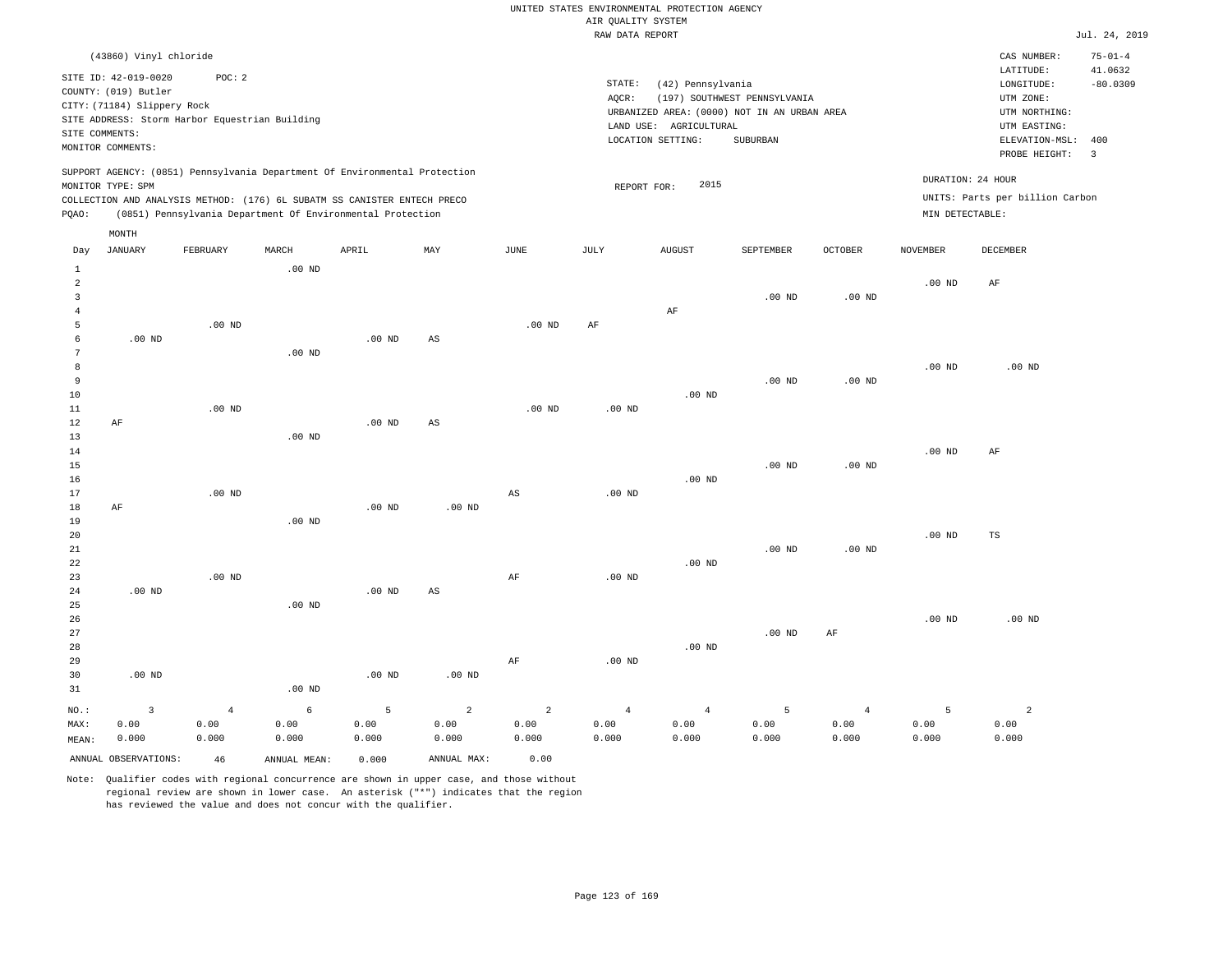|                |                             |                                                |          |                                                                            |                   |                   | RAW DATA REPORT |                        |                                             |          |                 |                                 | Jul. 24, 2019                  |
|----------------|-----------------------------|------------------------------------------------|----------|----------------------------------------------------------------------------|-------------------|-------------------|-----------------|------------------------|---------------------------------------------|----------|-----------------|---------------------------------|--------------------------------|
|                | (45109) m/p Xylene          |                                                |          |                                                                            |                   |                   |                 |                        |                                             |          |                 | CAS NUMBER:                     |                                |
|                | SITE ID: 42-019-0020        | POC: 2                                         |          |                                                                            |                   |                   |                 |                        |                                             |          |                 | LATITUDE:                       | 41.0632                        |
|                | COUNTY: (019) Butler        |                                                |          |                                                                            |                   |                   | STATE:          | (42) Pennsylvania      |                                             |          |                 | LONGITUDE:                      | $-80.0309$                     |
|                | CITY: (71184) Slippery Rock |                                                |          |                                                                            |                   |                   | AQCR:           |                        | (197) SOUTHWEST PENNSYLVANIA                |          |                 | UTM ZONE:                       |                                |
|                |                             | SITE ADDRESS: Storm Harbor Equestrian Building |          |                                                                            |                   |                   |                 |                        | URBANIZED AREA: (0000) NOT IN AN URBAN AREA |          |                 | UTM NORTHING:                   |                                |
|                | SITE COMMENTS:              |                                                |          |                                                                            |                   |                   |                 | LAND USE: AGRICULTURAL |                                             |          |                 | UTM EASTING:                    |                                |
|                | MONITOR COMMENTS:           |                                                |          |                                                                            |                   |                   |                 | LOCATION SETTING:      | SUBURBAN                                    |          |                 | ELEVATION-MSL:<br>PROBE HEIGHT: | 400<br>$\overline{\mathbf{3}}$ |
|                | MONITOR TYPE: SPM           |                                                |          | SUPPORT AGENCY: (0851) Pennsylvania Department Of Environmental Protection |                   |                   |                 | 2013<br>REPORT FOR:    |                                             |          |                 | DURATION: 24 HOUR               |                                |
|                |                             |                                                |          | COLLECTION AND ANALYSIS METHOD: (176) 6L SUBATM SS CANISTER ENTECH PRECO   |                   |                   |                 |                        |                                             |          |                 | UNITS: Parts per billion Carbon |                                |
| PQAO:          |                             |                                                |          | (0851) Pennsylvania Department Of Environmental Protection                 |                   |                   |                 |                        |                                             |          | MIN DETECTABLE: |                                 |                                |
|                | MONTH                       |                                                |          |                                                                            |                   |                   |                 |                        |                                             |          |                 |                                 |                                |
| Day            | JANUARY                     | FEBRUARY                                       | MARCH    | APRIL                                                                      | MAY               | <b>JUNE</b>       | JULY            | <b>AUGUST</b>          | SEPTEMBER                                   | OCTOBER  | NOVEMBER        | DECEMBER                        |                                |
| -1             |                             |                                                |          |                                                                            |                   |                   |                 |                        | $.00$ ND                                    | AS       |                 |                                 |                                |
| $\overline{2}$ |                             |                                                |          |                                                                            |                   |                   |                 | AF                     |                                             |          |                 |                                 |                                |
| 3              |                             | $.00$ ND                                       |          |                                                                            |                   | $_{\rm TS}$       | $.00$ ND        |                        |                                             |          |                 |                                 |                                |
| $\overline{4}$ | AF                          |                                                |          | $.00$ ND                                                                   | $.00$ ND          |                   |                 |                        |                                             |          |                 |                                 |                                |
| 5<br>6         |                             |                                                | $.00$ ND |                                                                            |                   |                   |                 |                        |                                             |          | $_{\rm AS}$     | $.00$ ND                        |                                |
| 7              |                             |                                                |          |                                                                            |                   |                   |                 |                        | $.00$ ND                                    | AS       |                 |                                 |                                |
| 8              |                             |                                                |          |                                                                            |                   |                   |                 | AF                     |                                             |          |                 |                                 |                                |
| 9              |                             | AF                                             |          |                                                                            |                   | $.00$ ND          | AF              |                        |                                             |          |                 |                                 |                                |
| 10             | .84SQ                       |                                                |          | $_{\rm AS}$                                                                | $.00$ ND          |                   |                 |                        |                                             |          |                 |                                 |                                |
| 11             |                             |                                                | $.00$ ND |                                                                            |                   |                   |                 |                        |                                             |          |                 |                                 |                                |
| 12             |                             |                                                |          |                                                                            |                   |                   |                 |                        |                                             |          | $.00$ ND        | .00 <sub>ND</sub>               |                                |
| 13             |                             |                                                |          |                                                                            |                   |                   |                 |                        | .70S                                        | AS       |                 |                                 |                                |
| 14             |                             |                                                |          |                                                                            |                   |                   |                 | .00CL                  |                                             |          |                 |                                 |                                |
| 15             |                             | $\rm AF$                                       |          |                                                                            |                   | .00 <sub>ND</sub> | AF              |                        |                                             |          |                 |                                 |                                |
| 16             | AS                          |                                                |          | .00 <sub>ND</sub>                                                          | .00 <sub>ND</sub> |                   |                 |                        |                                             |          |                 |                                 |                                |
| 17             |                             |                                                | $.00$ ND |                                                                            |                   |                   |                 |                        |                                             |          |                 |                                 |                                |
| 18             |                             |                                                |          |                                                                            |                   |                   |                 |                        |                                             |          | AF              | AS                              |                                |
| 19             |                             |                                                |          |                                                                            |                   |                   |                 |                        | AS                                          | AS       |                 |                                 |                                |
| 20             |                             |                                                |          |                                                                            |                   |                   |                 | AS                     |                                             |          |                 |                                 |                                |
| 21             |                             | $.00$ ND                                       |          |                                                                            |                   | $.00$ ND          | $.00$ ND        |                        |                                             |          |                 |                                 |                                |
| 22             | AF                          |                                                |          | AF                                                                         | $.00$ ND          |                   |                 |                        |                                             |          |                 |                                 |                                |
| 23             |                             |                                                | $\rm AF$ |                                                                            |                   |                   |                 |                        |                                             |          |                 |                                 |                                |
| 24             |                             |                                                |          |                                                                            |                   |                   |                 |                        |                                             |          | AF              | $.00$ ND                        |                                |
| 25             |                             |                                                |          |                                                                            |                   |                   |                 |                        | AS                                          | $.00$ ND |                 |                                 |                                |
| 26             |                             |                                                |          |                                                                            |                   |                   |                 | AF                     |                                             |          |                 |                                 |                                |
| 27             |                             | $.00$ ND                                       |          |                                                                            |                   | $.00$ ND          | AS              | AS                     |                                             |          |                 |                                 |                                |
| 28             | $.00$ ND                    |                                                |          | $.00$ ND                                                                   | $.00$ ND          |                   |                 |                        |                                             |          |                 |                                 |                                |
| 29             |                             |                                                | $.00$ ND |                                                                            |                   |                   |                 |                        |                                             |          |                 |                                 |                                |

30 31 NO.: MAX: MEAN: 2 .84 .420 .00 ND .00 ND .00 ND 3 0.00 0.000 4 0.00 0.000 3 0.00 0.000 5 0.00 0.000 4 0.00 0.000 2 0.00 0.000 1 0.00 0.000 3 .70 .233 2 0.00 0.000 2 0.00 0.000 4 0.00 0.000 ANNUAL OBSERVATIONS: 35 ANNUAL MEAN: .044 ANNUAL MAX: .84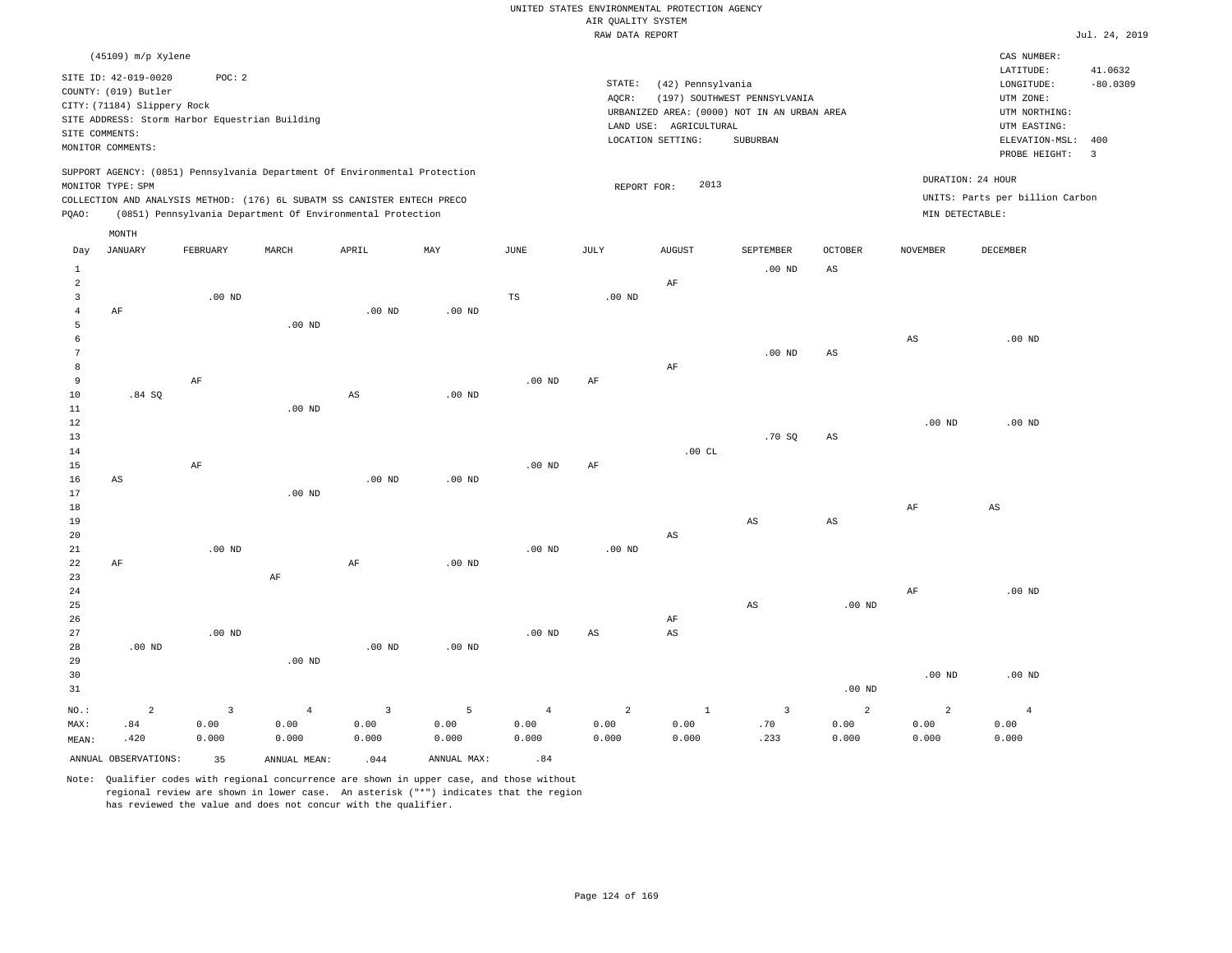|       | $(45109)$ m/p Xylene                                                                                                                                                                                                                      |          |       |       |     |      |                              |                                                        |                                                                                         |                |                                      | CAS NUMBER:                                                                                              |                                                          |
|-------|-------------------------------------------------------------------------------------------------------------------------------------------------------------------------------------------------------------------------------------------|----------|-------|-------|-----|------|------------------------------|--------------------------------------------------------|-----------------------------------------------------------------------------------------|----------------|--------------------------------------|----------------------------------------------------------------------------------------------------------|----------------------------------------------------------|
|       | SITE ID: 42-019-0020<br>COUNTY: (019) Butler<br>CITY: (71184) Slippery Rock<br>SITE ADDRESS: Storm Harbor Equestrian Building<br>SITE COMMENTS:<br>MONITOR COMMENTS:                                                                      | POC:2    |       |       |     |      | STATE:<br>AOCR:<br>LAND USE: | (42) Pennsylvania<br>AGRICULTURAL<br>LOCATION SETTING: | (197) SOUTHWEST PENNSYLVANIA<br>URBANIZED AREA: (0000) NOT IN AN URBAN AREA<br>SUBURBAN |                |                                      | LATITUDE:<br>LONGITUDE:<br>UTM ZONE:<br>UTM NORTHING:<br>UTM EASTING:<br>ELEVATION-MSL:<br>PROBE HEIGHT: | 41.0632<br>$-80.0309$<br>-400<br>$\overline{\mathbf{3}}$ |
| POAO: | SUPPORT AGENCY: (0851) Pennsylvania Department Of Environmental Protection<br>MONITOR TYPE: SPM<br>COLLECTION AND ANALYSIS METHOD: (176) 6L SUBATM SS CANISTER ENTECH PRECO<br>(0851) Pennsylvania Department Of Environmental Protection |          |       |       |     |      | REPORT FOR:                  | 2014                                                   |                                                                                         |                | DURATION: 24 HOUR<br>MIN DETECTABLE: | UNITS: Parts per billion Carbon                                                                          |                                                          |
| Day   | MONTH<br>JANUARY                                                                                                                                                                                                                          | FEBRUARY | MARCH | APRIL | MAY | JUNE | JULY                         | <b>AUGUST</b>                                          | SEPTEMBER                                                                               | <b>OCTOBER</b> | <b>NOVEMBER</b>                      | DECEMBER                                                                                                 |                                                          |

| 1<br>$\overline{a}$ |                |                         |          |                   |                |                        |                         |                | .54 SQ                       | $\rm{AF}$      | .00 $ND$                      | .00 $ND$ |
|---------------------|----------------|-------------------------|----------|-------------------|----------------|------------------------|-------------------------|----------------|------------------------------|----------------|-------------------------------|----------|
| 3                   |                |                         |          |                   |                |                        |                         | 1.89 5         |                              |                |                               |          |
| $\overline{4}$      |                | $\mathbb{A}\mathbb{S}$  |          |                   |                | $.00$ ND               | $\rm{AF}$               |                |                              |                |                               |          |
| 5                   | $.00$ ND       |                         |          | $.00$ ND          | $.00$ ND       |                        |                         |                |                              |                |                               |          |
| 6                   |                |                         | $.00$ ND |                   |                |                        |                         |                |                              |                |                               |          |
| $7\phantom{.0}$     |                |                         |          |                   |                |                        |                         |                |                              |                | $.00$ ND                      | .00 $ND$ |
| 8                   |                |                         |          |                   |                |                        |                         |                | .00 $ND$                     | .50SQ          |                               |          |
| 9                   |                |                         |          |                   |                |                        |                         | $\rm{AF}$      |                              |                |                               |          |
| 10                  |                | $\rm{AF}$               |          |                   |                | .00 $ND$               | .59 SQ                  |                |                              |                |                               |          |
| $11\,$              | $.00$ ND       |                         |          | .00 <sub>ND</sub> | $.00$ ND       |                        |                         |                |                              |                |                               |          |
| 12                  |                |                         | $.00$ ND |                   |                |                        |                         |                |                              |                |                               |          |
| 13                  |                |                         |          |                   |                |                        |                         |                |                              |                | .46SQ                         | .47SQ    |
| $14\,$              |                |                         |          |                   |                |                        |                         |                | .52SQ                        | .00 $ND$       |                               |          |
| 15                  |                |                         |          |                   |                |                        |                         | .51 SQ         |                              |                |                               |          |
| 16                  |                | $.00$ ND                |          |                   |                | $.00$ ND               | .83SQ                   |                |                              |                |                               |          |
| 17                  | .00 $ND$       |                         |          | .00 <sub>ND</sub> | $.00$ ND       |                        |                         |                |                              |                |                               |          |
| $18\,$              |                |                         | .00 $ND$ |                   |                |                        |                         |                |                              |                |                               |          |
| 19                  |                |                         |          |                   |                |                        |                         |                |                              |                | $.00$ ND                      | $.00$ ND |
| 20                  |                |                         |          |                   |                |                        |                         |                | $\mathbb{A}\mathbb{S}$       | $.00$ ND       |                               |          |
| $2\sqrt{1}$         |                |                         |          |                   |                |                        |                         | .58 SQ         |                              |                |                               |          |
| 22                  |                | .00 $ND$                |          |                   |                | $\mathbb{A}\mathbb{S}$ | $\rm{AF}$               |                |                              |                |                               |          |
| $23\,$              | .00 $ND$       |                         |          | .00 $ND$          | $\rm{AF}$      |                        |                         |                |                              |                |                               |          |
| 24                  |                |                         | $.00$ ND |                   |                |                        |                         |                |                              |                |                               |          |
| $25\,$              |                |                         |          |                   |                |                        |                         |                |                              |                | $.00$ ND                      | $.00$ ND |
| $26\,$              |                |                         |          |                   |                |                        |                         |                | $.00$ ND                     | .00 $ND$       |                               |          |
| 27                  |                |                         |          |                   |                |                        |                         | .67SQ          |                              |                |                               |          |
| 28                  |                | $.00$ ND                |          |                   |                | .84SQ                  | 1.92 5                  |                |                              |                |                               |          |
| 29                  | $.00$ ND       |                         |          | .00 <sub>ND</sub> | $.00$ ND       |                        |                         |                |                              |                |                               |          |
| 30                  |                |                         | .00 $ND$ |                   |                |                        |                         |                |                              |                |                               |          |
| 31                  |                |                         |          |                   |                |                        |                         |                |                              |                |                               | $.00$ ND |
| $_{\rm NO.}$ :      | $\overline{5}$ | $\overline{\mathbf{3}}$ | 5        | 5                 | $\overline{4}$ | $\overline{4}$         | $\overline{\mathbf{3}}$ | $\overline{4}$ | $\overline{4}$               | $\overline{4}$ | 5                             | 6        |
| MAX:                | 0.00           | 0.00                    | 0.00     | 0.00              | 0.00           | .84                    | 1.92                    | 1.89           | $\footnotesize\substack{54}$ | $.50\,$        | $\footnotesize{\texttt{.46}}$ | .47      |
| MEAN:               | 0.000          | 0.000                   | 0.000    | 0.000             | 0.000          | .210                   | 1.113                   | .913           | .265                         | .125           | .092                          | .078     |

ANNUAL OBSERVATIONS: 52 ANNUAL MEAN: .198 ANNUAL MAX: 1.92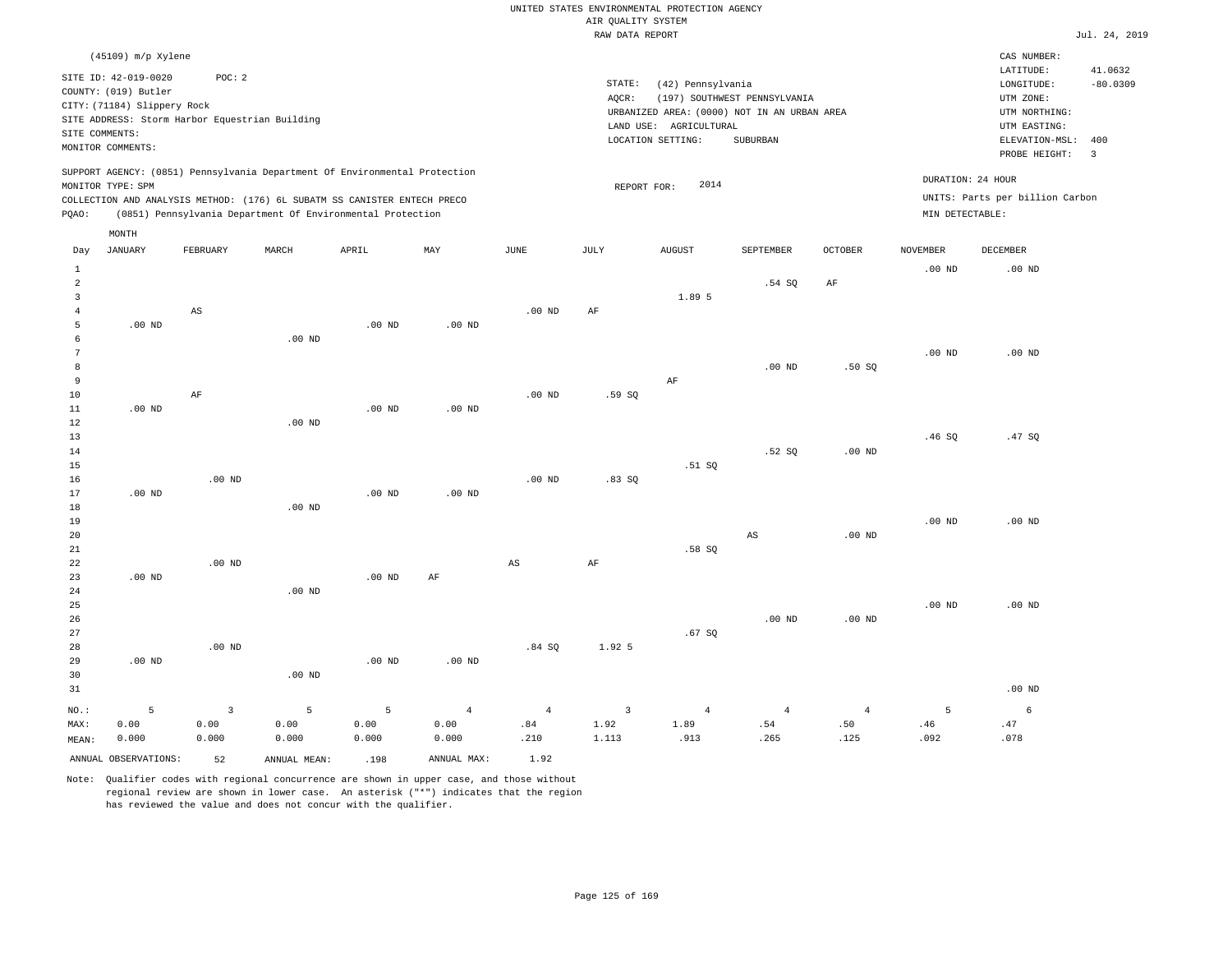|                                                                                                                                                                                                                                                    | RAW DATA REPORT                                                                                                                                                                | Jul. 24, 2019                                                                                                                            |
|----------------------------------------------------------------------------------------------------------------------------------------------------------------------------------------------------------------------------------------------------|--------------------------------------------------------------------------------------------------------------------------------------------------------------------------------|------------------------------------------------------------------------------------------------------------------------------------------|
| $(45109)$ m/p Xylene                                                                                                                                                                                                                               |                                                                                                                                                                                | CAS NUMBER:                                                                                                                              |
| SITE ID: 42-019-0020<br>POC: 2<br>COUNTY: (019) Butler<br>CITY: (71184) Slippery Rock<br>SITE ADDRESS: Storm Harbor Equestrian Building<br>SITE COMMENTS:<br>MONITOR COMMENTS:                                                                     | STATE:<br>(42) Pennsylvania<br>(197) SOUTHWEST PENNSYLVANIA<br>AOCR:<br>URBANIZED AREA: (0000) NOT IN AN URBAN AREA<br>LAND USE: AGRICULTURAL<br>LOCATION SETTING:<br>SUBURBAN | 41.0632<br>LATITUDE:<br>$-80.0309$<br>LONGITUDE:<br>UTM ZONE:<br>UTM NORTHING:<br>UTM EASTING:<br>ELEVATION-MSL:<br>400<br>PROBE HEIGHT: |
| SUPPORT AGENCY: (0851) Pennsylvania Department Of Environmental Protection<br>MONITOR TYPE: SPM<br>COLLECTION AND ANALYSIS METHOD: (176) 6L SUBATM SS CANISTER ENTECH PRECO<br>(0851) Pennsylvania Department Of Environmental Protection<br>POAO: | 2015<br>REPORT FOR:                                                                                                                                                            | DURATION: 24 HOUR<br>UNITS: Parts per billion Carbon<br>MIN DETECTABLE:                                                                  |

| Day                      | <b>JANUARY</b>       | FEBRUARY       | MARCH        | APRIL    | MAY            | $\operatorname{JUNE}$ | JULY           | ${\tt AUGUST}$ | SEPTEMBER | OCTOBER           | <b>NOVEMBER</b> | DECEMBER       |
|--------------------------|----------------------|----------------|--------------|----------|----------------|-----------------------|----------------|----------------|-----------|-------------------|-----------------|----------------|
| 1<br>$\overline{a}$<br>3 |                      |                | .00 $ND$     |          |                |                       |                |                | .74 SQ    | .00 <sub>ND</sub> | $.43$ QX        | AF             |
| $\sqrt{4}$<br>5          |                      | $.00$ ND       |              |          |                | $.00$ ND              | $\rm{AF}$      | AF             |           |                   |                 |                |
| 6                        | $.00$ ND             |                |              | $.00$ ND | AS             |                       |                |                |           |                   |                 |                |
| 7                        |                      |                | $.00$ ND     |          |                |                       |                |                |           |                   |                 |                |
| 8                        |                      |                |              |          |                |                       |                |                |           |                   | $.00$ ND        | .62SQ          |
| 9                        |                      |                |              |          |                |                       |                |                | .51 SQ    | $.00$ ND          |                 |                |
| 10                       |                      |                |              |          |                |                       |                | .41 SQ         |           |                   |                 |                |
| 11                       |                      | .49 SQ         |              |          |                | $.00$ ND              | $.00$ ND       |                |           |                   |                 |                |
| 12                       | $\rm AF$             |                |              | $.00$ ND | AS             |                       |                |                |           |                   |                 |                |
| 13                       |                      |                | $.00$ ND     |          |                |                       |                |                |           |                   |                 |                |
| 14                       |                      |                |              |          |                |                       |                |                |           |                   | $.00$ ND        | AF             |
| 15                       |                      |                |              |          |                |                       |                |                | .50SQ     | .00 <sub>ND</sub> |                 |                |
| 16                       |                      |                |              |          |                |                       |                | .43SQ          |           |                   |                 |                |
| 17                       |                      | .42 SQ         |              |          |                | $_{\rm AS}$           | $.00$ ND       |                |           |                   |                 |                |
| 18                       | AF                   |                |              | $.00$ ND | $.00$ ND       |                       |                |                |           |                   |                 |                |
| 19                       |                      |                | $.00$ ND     |          |                |                       |                |                |           |                   |                 |                |
| 20                       |                      |                |              |          |                |                       |                |                |           |                   | $.00$ ND        | $_{\rm TS}$    |
| 21                       |                      |                |              |          |                |                       |                |                | $.00$ ND  | .45SQ             |                 |                |
| 22                       |                      |                |              |          |                |                       |                | $.00$ ND       |           |                   |                 |                |
| 23                       |                      | $.00$ ND       |              |          |                | AF                    | $.00$ ND       |                |           |                   |                 |                |
| 24                       | .61SQ                |                |              | $.00$ ND | AS             |                       |                |                |           |                   |                 |                |
| 25                       |                      |                | $.00$ ND     |          |                |                       |                |                |           |                   |                 |                |
| 26                       |                      |                |              |          |                |                       |                |                |           |                   | $.00$ ND        | $.00$ ND       |
| 27                       |                      |                |              |          |                |                       |                |                | $.00$ ND  | AF                |                 |                |
| 28                       |                      |                |              |          |                |                       |                | $.00$ ND       |           |                   |                 |                |
| 29                       |                      |                |              |          |                | AF                    | .61SQ          |                |           |                   |                 |                |
| 30                       | $.00$ ND             |                |              | $.00$ ND | $.00$ ND       |                       |                |                |           |                   |                 |                |
| 31                       |                      |                | $.00$ ND     |          |                |                       |                |                |           |                   |                 |                |
| $NO.$ :                  | $\overline{3}$       | $\overline{4}$ | 6            | 5        | $\overline{a}$ | $\overline{a}$        | $\overline{4}$ | $\overline{4}$ | 5         | $\overline{4}$    | 5               | $\overline{a}$ |
| MAX:                     | .61                  | .49            | 0.00         | 0.00     | 0.00           | 0.00                  | .61            | .43            | .74       | .45               | .43             | .62            |
| MEAN:                    | .203                 | .228           | 0.000        | 0.000    | 0.000          | 0.000                 | .153           | .210           | .350      | .113              | .086            | .310           |
|                          | ANNUAL OBSERVATIONS: | 46             | ANNUAL MEAN: | .135     | ANNUAL MAX:    | .74                   |                |                |           |                   |                 |                |

Note: Qualifier codes with regional concurrence are shown in upper case, and those without regional review are shown in lower case. An asterisk ("\*") indicates that the region has reviewed the value and does not concur with the qualifier.

MONTH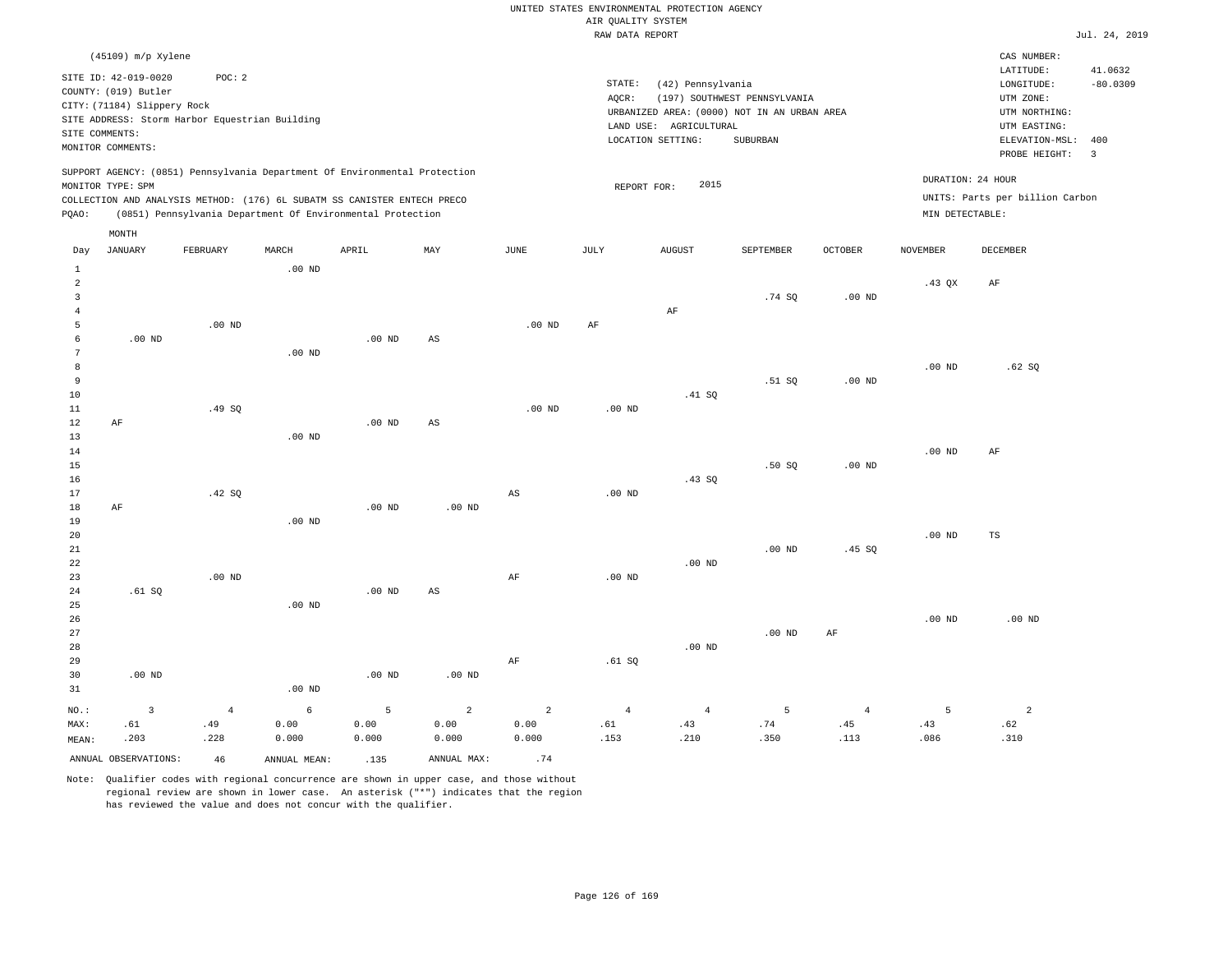|                     |                                                                                                                                                                      |            |                                                                            |                         |             |                        | RAW DATA REPORT        |                                                                  |                                                                                         |                        |                         |                                                                                                              | Jul. 24, 2019                |
|---------------------|----------------------------------------------------------------------------------------------------------------------------------------------------------------------|------------|----------------------------------------------------------------------------|-------------------------|-------------|------------------------|------------------------|------------------------------------------------------------------|-----------------------------------------------------------------------------------------|------------------------|-------------------------|--------------------------------------------------------------------------------------------------------------|------------------------------|
|                     | (45201) Benzene                                                                                                                                                      |            |                                                                            |                         |             |                        |                        |                                                                  |                                                                                         |                        |                         | CAS NUMBER:                                                                                                  | $71 - 43 - 2$<br>41.0632     |
|                     | SITE ID: 42-019-0020<br>COUNTY: (019) Butler<br>CITY: (71184) Slippery Rock<br>SITE ADDRESS: Storm Harbor Equestrian Building<br>SITE COMMENTS:<br>MONITOR COMMENTS: | POC: 2     |                                                                            |                         |             |                        | STATE:<br>AQCR:        | (42) Pennsylvania<br>LAND USE: AGRICULTURAL<br>LOCATION SETTING: | (197) SOUTHWEST PENNSYLVANIA<br>URBANIZED AREA: (0000) NOT IN AN URBAN AREA<br>SUBURBAN |                        |                         | LATITUDE:<br>LONGITUDE:<br>UTM ZONE:<br>UTM NORTHING:<br>UTM EASTING:<br>ELEVATION-MSL: 400<br>PROBE HEIGHT: | $-80.0309$<br>$\overline{3}$ |
|                     |                                                                                                                                                                      |            | SUPPORT AGENCY: (0851) Pennsylvania Department Of Environmental Protection |                         |             |                        |                        | 2013                                                             |                                                                                         |                        | DURATION: 24 HOUR       |                                                                                                              |                              |
|                     | MONITOR TYPE: SPM                                                                                                                                                    |            | COLLECTION AND ANALYSIS METHOD: (176) 6L SUBATM SS CANISTER ENTECH PRECO   |                         |             |                        | REPORT FOR:            |                                                                  |                                                                                         |                        |                         | UNITS: Parts per billion Carbon                                                                              |                              |
| PQAO:               |                                                                                                                                                                      |            | (0851) Pennsylvania Department Of Environmental Protection                 |                         |             |                        |                        |                                                                  |                                                                                         |                        | MIN DETECTABLE:         |                                                                                                              |                              |
|                     | MONTH                                                                                                                                                                |            |                                                                            |                         |             |                        |                        |                                                                  |                                                                                         |                        |                         |                                                                                                              |                              |
| Day                 | <b>JANUARY</b>                                                                                                                                                       | FEBRUARY   | MARCH                                                                      | APRIL                   | MAY         | JUNE                   | JULY                   | <b>AUGUST</b>                                                    | SEPTEMBER                                                                               | <b>OCTOBER</b>         | <b>NOVEMBER</b>         | DECEMBER                                                                                                     |                              |
| $\mathbf{1}$        |                                                                                                                                                                      |            |                                                                            |                         |             |                        |                        |                                                                  | 1.338                                                                                   | $_{\rm AS}$            |                         |                                                                                                              |                              |
| $\overline{a}$      |                                                                                                                                                                      |            |                                                                            |                         |             |                        |                        | AF                                                               |                                                                                         |                        |                         |                                                                                                              |                              |
| 3<br>$\overline{4}$ | AF                                                                                                                                                                   | 1.536      |                                                                            | 1.032                   | .462 SQ     | TS                     | .510S                  |                                                                  |                                                                                         |                        |                         |                                                                                                              |                              |
| 5                   |                                                                                                                                                                      |            | 1.422                                                                      |                         |             |                        |                        |                                                                  |                                                                                         |                        |                         |                                                                                                              |                              |
| $\epsilon$          |                                                                                                                                                                      |            |                                                                            |                         |             |                        |                        |                                                                  |                                                                                         |                        | $_{\rm AS}$             | .888                                                                                                         |                              |
| $7\phantom{.0}$     |                                                                                                                                                                      |            |                                                                            |                         |             |                        |                        |                                                                  | .702SQ                                                                                  | $_{\rm AS}$            |                         |                                                                                                              |                              |
| 8                   |                                                                                                                                                                      |            |                                                                            |                         |             |                        |                        | AF                                                               |                                                                                         |                        |                         |                                                                                                              |                              |
| 9                   |                                                                                                                                                                      | $\rm AF$   |                                                                            |                         |             | .636SQ                 | AF                     |                                                                  |                                                                                         |                        |                         |                                                                                                              |                              |
| 10<br>11            | 1.458                                                                                                                                                                |            | .756                                                                       | $_{\rm AS}$             | .708 SQ     |                        |                        |                                                                  |                                                                                         |                        |                         |                                                                                                              |                              |
| 12                  |                                                                                                                                                                      |            |                                                                            |                         |             |                        |                        |                                                                  |                                                                                         |                        | .498 SO                 | .978                                                                                                         |                              |
| 13                  |                                                                                                                                                                      |            |                                                                            |                         |             |                        |                        |                                                                  | .900                                                                                    | $\mathbb{A}\mathbb{S}$ |                         |                                                                                                              |                              |
| 14                  |                                                                                                                                                                      |            |                                                                            |                         |             |                        |                        | $.000$ CL                                                        |                                                                                         |                        |                         |                                                                                                              |                              |
| 15                  |                                                                                                                                                                      | AF         |                                                                            |                         |             | .504 SQ                | AF                     |                                                                  |                                                                                         |                        |                         |                                                                                                              |                              |
| 16<br>17            | AS                                                                                                                                                                   |            | .966                                                                       | .624 SQ                 | .600SQ      |                        |                        |                                                                  |                                                                                         |                        |                         |                                                                                                              |                              |
| 18                  |                                                                                                                                                                      |            |                                                                            |                         |             |                        |                        |                                                                  |                                                                                         |                        | AF                      | AS                                                                                                           |                              |
| 19                  |                                                                                                                                                                      |            |                                                                            |                         |             |                        |                        |                                                                  | $\mathbb{A}\mathbb{S}$                                                                  | $_{\rm AS}$            |                         |                                                                                                              |                              |
| 20                  |                                                                                                                                                                      |            |                                                                            |                         |             |                        |                        | AS                                                               |                                                                                         |                        |                         |                                                                                                              |                              |
| 21                  |                                                                                                                                                                      | 1.200      |                                                                            |                         |             | .516 SO                | .474 SQ                |                                                                  |                                                                                         |                        |                         |                                                                                                              |                              |
| 22                  | AF                                                                                                                                                                   |            |                                                                            | AF                      | .558 SQ     |                        |                        |                                                                  |                                                                                         |                        |                         |                                                                                                              |                              |
| 23<br>24            |                                                                                                                                                                      |            | $\rm AF$                                                                   |                         |             |                        |                        |                                                                  |                                                                                         |                        | AF                      | .962                                                                                                         |                              |
| 25                  |                                                                                                                                                                      |            |                                                                            |                         |             |                        |                        |                                                                  | $_{\rm AS}$                                                                             | .594 SO                |                         |                                                                                                              |                              |
| 26                  |                                                                                                                                                                      |            |                                                                            |                         |             |                        |                        | AF                                                               |                                                                                         |                        |                         |                                                                                                              |                              |
| 27                  |                                                                                                                                                                      | 1.296      |                                                                            |                         |             | .564 SQ                | $\mathbb{A}\mathbb{S}$ | AS                                                               |                                                                                         |                        |                         |                                                                                                              |                              |
| 28                  | .984                                                                                                                                                                 |            |                                                                            | .744                    | .798        |                        |                        |                                                                  |                                                                                         |                        |                         |                                                                                                              |                              |
| 29<br>30            |                                                                                                                                                                      |            | 1.152                                                                      |                         |             |                        |                        |                                                                  |                                                                                         |                        | 1.170                   | 2.096 5                                                                                                      |                              |
| 31                  |                                                                                                                                                                      |            |                                                                            |                         |             |                        |                        |                                                                  |                                                                                         | .960                   |                         |                                                                                                              |                              |
|                     |                                                                                                                                                                      |            |                                                                            |                         |             |                        |                        |                                                                  |                                                                                         |                        |                         |                                                                                                              |                              |
| NO.:<br>MAX:        | $\overline{a}$<br>1.458                                                                                                                                              | 3<br>1.536 | $\overline{4}$<br>1.422                                                    | $\overline{3}$<br>1.032 | 5<br>.798   | $\overline{4}$<br>.636 | 2<br>.510              | $\mathbf{1}$<br>0.000                                            | $\overline{3}$<br>1.338                                                                 | 2<br>.960              | $\overline{2}$<br>1.170 | $\overline{4}$<br>2.096                                                                                      |                              |
| MEAN:               | 1.2210                                                                                                                                                               | 1.3440     | 1.0740                                                                     | .8000                   | .6252       | .5550                  | .4920                  | 0.0000                                                           | .9800                                                                                   | .7770                  | .8340                   | 1.2310                                                                                                       |                              |
|                     | ANNUAL OBSERVATIONS:                                                                                                                                                 | 35         | ANNUAL, MEAN:                                                              | .8739                   | ANNUAL MAX: | 2.096                  |                        |                                                                  |                                                                                         |                        |                         |                                                                                                              |                              |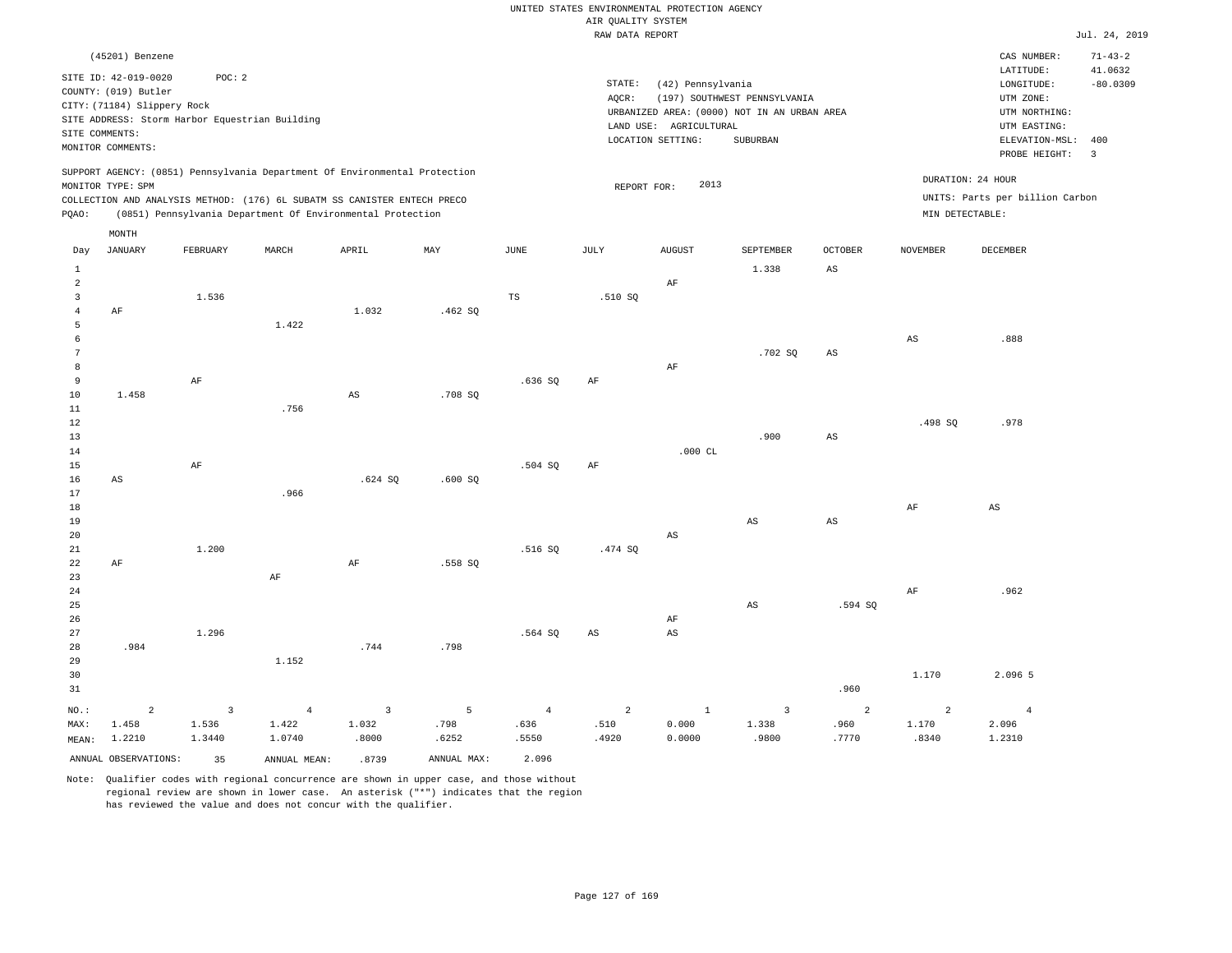|                |                                                |                         |                                                                            |           |                |                | RAW DATA REPORT    |                        |                                             |                |                 |                                 | Jul. 24, 2019  |
|----------------|------------------------------------------------|-------------------------|----------------------------------------------------------------------------|-----------|----------------|----------------|--------------------|------------------------|---------------------------------------------|----------------|-----------------|---------------------------------|----------------|
|                | (45201) Benzene                                |                         |                                                                            |           |                |                |                    |                        |                                             |                |                 | CAS NUMBER:                     | $71 - 43 - 2$  |
|                | SITE ID: 42-019-0020                           | POC: 2                  |                                                                            |           |                |                |                    |                        |                                             |                |                 | LATITUDE:                       | 41.0632        |
|                |                                                |                         |                                                                            |           |                |                | $\texttt{STATE}$ : | (42) Pennsylvania      |                                             |                |                 | LONGITUDE:                      | $-80.0309$     |
|                | COUNTY: (019) Butler                           |                         |                                                                            |           |                |                | AQCR:              |                        | (197) SOUTHWEST PENNSYLVANIA                |                |                 | UTM ZONE:                       |                |
|                | CITY: (71184) Slippery Rock                    |                         |                                                                            |           |                |                |                    |                        | URBANIZED AREA: (0000) NOT IN AN URBAN AREA |                |                 | UTM NORTHING:                   |                |
|                | SITE ADDRESS: Storm Harbor Equestrian Building |                         |                                                                            |           |                |                |                    | LAND USE: AGRICULTURAL |                                             |                |                 | UTM EASTING:                    |                |
|                | SITE COMMENTS:                                 |                         |                                                                            |           |                |                |                    | LOCATION SETTING:      | SUBURBAN                                    |                |                 | ELEVATION-MSL:                  | 400            |
|                | MONITOR COMMENTS:                              |                         |                                                                            |           |                |                |                    |                        |                                             |                |                 | PROBE HEIGHT:                   | $\overline{3}$ |
|                |                                                |                         | SUPPORT AGENCY: (0851) Pennsylvania Department Of Environmental Protection |           |                |                |                    |                        |                                             |                |                 |                                 |                |
|                | MONITOR TYPE: SPM                              |                         |                                                                            |           |                |                | REPORT FOR:        | 2014                   |                                             |                |                 | DURATION: 24 HOUR               |                |
|                |                                                |                         | COLLECTION AND ANALYSIS METHOD: (176) 6L SUBATM SS CANISTER ENTECH PRECO   |           |                |                |                    |                        |                                             |                |                 | UNITS: Parts per billion Carbon |                |
| PQAO:          |                                                |                         | (0851) Pennsylvania Department Of Environmental Protection                 |           |                |                |                    |                        |                                             |                | MIN DETECTABLE: |                                 |                |
|                | MONTH                                          |                         |                                                                            |           |                |                |                    |                        |                                             |                |                 |                                 |                |
| Day            | <b>JANUARY</b>                                 | FEBRUARY                | MARCH                                                                      | APRIL     | MAY            | $_{\rm JUNE}$  | <b>JULY</b>        | <b>AUGUST</b>          | SEPTEMBER                                   | OCTOBER        | <b>NOVEMBER</b> | DECEMBER                        |                |
| $\mathbf{1}$   |                                                |                         |                                                                            |           |                |                |                    |                        |                                             |                | .453S           | .693SQ                          |                |
| $\overline{a}$ |                                                |                         |                                                                            |           |                |                |                    |                        | .402 SQ                                     | AF             |                 |                                 |                |
| $\overline{3}$ |                                                |                         |                                                                            |           |                |                |                    | .661SQ                 |                                             |                |                 |                                 |                |
| $\overline{4}$ |                                                | $_{\rm AS}$             |                                                                            |           |                | $.000$ ND      | AF                 |                        |                                             |                |                 |                                 |                |
| 5              | 2.156 5                                        |                         |                                                                            | $.766$ QX | .541 SQ        |                |                    |                        |                                             |                |                 |                                 |                |
| 6<br>7         |                                                |                         | 1.139                                                                      |           |                |                |                    |                        |                                             |                |                 |                                 |                |
| 8              |                                                |                         |                                                                            |           |                |                |                    |                        |                                             |                | .443 SO         | .748                            |                |
| $\overline{9}$ |                                                |                         |                                                                            |           |                |                |                    | AF                     | .436SQ                                      | .495 SQ        |                 |                                 |                |
| 10             |                                                | $\rm{AF}$               |                                                                            |           |                | $.000$ ND      | .442 SQ            |                        |                                             |                |                 |                                 |                |
| 11             | .947                                           |                         |                                                                            | .763 QX   | .430 SO        |                |                    |                        |                                             |                |                 |                                 |                |
| 12             |                                                |                         | .982                                                                       |           |                |                |                    |                        |                                             |                |                 |                                 |                |
| 13             |                                                |                         |                                                                            |           |                |                |                    |                        |                                             |                | .853            | 1.294                           |                |
| 14             |                                                |                         |                                                                            |           |                |                |                    |                        | .509 SO                                     | .325 SO        |                 |                                 |                |
| 15             |                                                |                         |                                                                            |           |                |                |                    | .554 SQ                |                                             |                |                 |                                 |                |
| 16             |                                                | 2.056 5                 |                                                                            |           |                | .844           | .421 SQ            |                        |                                             |                |                 |                                 |                |
| 17             | .971                                           |                         |                                                                            | 1.637     | .833           |                |                    |                        |                                             |                |                 |                                 |                |
| 18             |                                                |                         | .970                                                                       |           |                |                |                    |                        |                                             |                |                 |                                 |                |
| 19             |                                                |                         |                                                                            |           |                |                |                    |                        |                                             |                | .731            | .847                            |                |
| 20             |                                                |                         |                                                                            |           |                |                |                    |                        | $_{\rm AS}$                                 | .784           |                 |                                 |                |
| 21             |                                                |                         |                                                                            |           |                |                |                    | .635 CC                |                                             |                |                 |                                 |                |
| 22             |                                                | 1.086                   |                                                                            |           |                | AS             | AF                 |                        |                                             |                |                 |                                 |                |
| 23             | 1.300                                          |                         |                                                                            | .524 SQ   | AF             |                |                    |                        |                                             |                |                 |                                 |                |
| 24             |                                                |                         | 1.414                                                                      |           |                |                |                    |                        |                                             |                |                 |                                 |                |
| 25             |                                                |                         |                                                                            |           |                |                |                    |                        |                                             |                | .719 SQ         | .866                            |                |
| 26             |                                                |                         |                                                                            |           |                |                |                    |                        | .428 SO                                     | .549 SO        |                 |                                 |                |
| 27             |                                                |                         |                                                                            |           |                |                |                    | .664SQ                 |                                             |                |                 |                                 |                |
| 28             |                                                | 1.767 5                 |                                                                            |           |                | .412 SQ        | .848               |                        |                                             |                |                 |                                 |                |
| 29             | 1.225                                          |                         |                                                                            | .609S     | .355 SQ        |                |                    |                        |                                             |                |                 |                                 |                |
| 30             |                                                |                         | $.627$ QX                                                                  |           |                |                |                    |                        |                                             |                |                 |                                 |                |
| 31             |                                                |                         |                                                                            |           |                |                |                    |                        |                                             |                |                 | .875                            |                |
| NO.:           | 5                                              | $\overline{\mathbf{3}}$ | 5                                                                          | 5         | $\overline{4}$ | $\overline{4}$ | $\overline{3}$     | $\overline{4}$         | $\overline{4}$                              | $\overline{4}$ | 5               | 6                               |                |
| MAX:           | 2.156                                          | 2.056                   | 1.414                                                                      | 1.637     | .833           | .844           | .848               | .664                   | .509                                        | .784           | .853            | 1.294                           |                |
| MEAN:          | 1.3198                                         | 1.6363                  | 1.0264                                                                     | .8598     | .5398          | .3140          | .5703              | .6285                  | .4438                                       | .5383          | .6398           | .8872                           |                |
|                | ANNUAL OBSERVATIONS:                           | 52                      | ANNUAL MEAN:                                                               | .7890     | ANNUAL MAX:    | 2.156          |                    |                        |                                             |                |                 |                                 |                |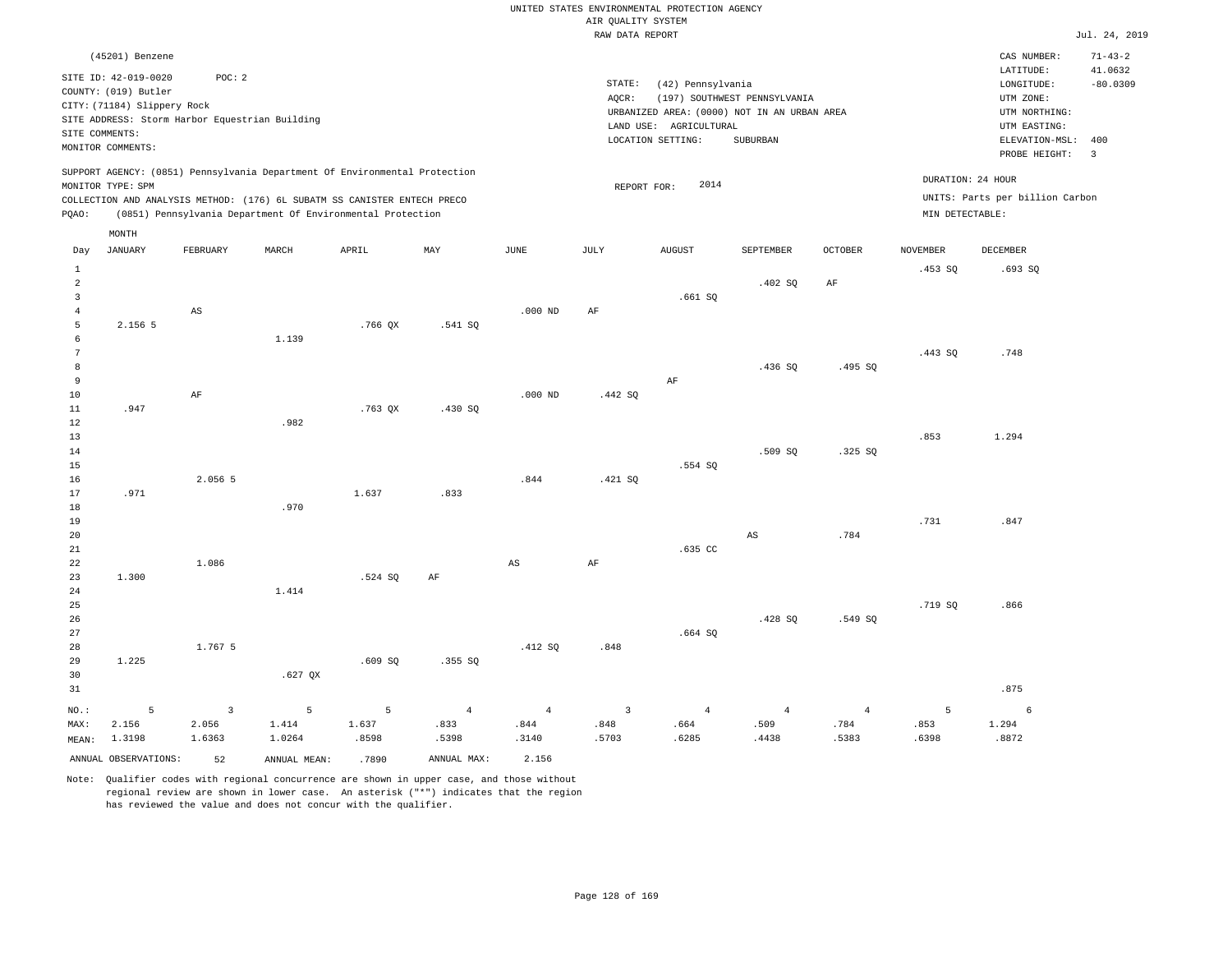|                     |                                                |                         |                                                                            |           |                        |                        | RAW DATA REPORT        |                        |                                             |                        |                 |                                 | Jul. 24, 2019  |
|---------------------|------------------------------------------------|-------------------------|----------------------------------------------------------------------------|-----------|------------------------|------------------------|------------------------|------------------------|---------------------------------------------|------------------------|-----------------|---------------------------------|----------------|
|                     | (45201) Benzene                                |                         |                                                                            |           |                        |                        |                        |                        |                                             |                        |                 | CAS NUMBER:                     | $71 - 43 - 2$  |
|                     |                                                |                         |                                                                            |           |                        |                        |                        |                        |                                             |                        |                 | LATITUDE:                       | 41.0632        |
|                     | SITE ID: 42-019-0020                           | POC: 2                  |                                                                            |           |                        |                        | STATE:                 | (42) Pennsylvania      |                                             |                        |                 | LONGITUDE:                      | $-80.0309$     |
|                     | COUNTY: (019) Butler                           |                         |                                                                            |           |                        |                        | AQCR:                  |                        | (197) SOUTHWEST PENNSYLVANIA                |                        |                 | UTM ZONE:                       |                |
|                     | CITY: (71184) Slippery Rock                    |                         |                                                                            |           |                        |                        |                        |                        | URBANIZED AREA: (0000) NOT IN AN URBAN AREA |                        |                 | UTM NORTHING:                   |                |
|                     | SITE ADDRESS: Storm Harbor Equestrian Building |                         |                                                                            |           |                        |                        |                        | LAND USE: AGRICULTURAL |                                             |                        |                 | UTM EASTING:                    |                |
|                     | SITE COMMENTS:<br>MONITOR COMMENTS:            |                         |                                                                            |           |                        |                        |                        | LOCATION SETTING:      | SUBURBAN                                    |                        |                 | ELEVATION-MSL:                  | 400            |
|                     |                                                |                         |                                                                            |           |                        |                        |                        |                        |                                             |                        |                 | PROBE HEIGHT:                   | $\overline{3}$ |
|                     |                                                |                         | SUPPORT AGENCY: (0851) Pennsylvania Department Of Environmental Protection |           |                        |                        |                        |                        |                                             |                        |                 |                                 |                |
|                     | MONITOR TYPE: SPM                              |                         |                                                                            |           |                        |                        | REPORT FOR:            | 2015                   |                                             |                        |                 | DURATION: 24 HOUR               |                |
|                     |                                                |                         | COLLECTION AND ANALYSIS METHOD: (176) 6L SUBATM SS CANISTER ENTECH PRECO   |           |                        |                        |                        |                        |                                             |                        |                 | UNITS: Parts per billion Carbon |                |
| PQAO:               |                                                |                         | (0851) Pennsylvania Department Of Environmental Protection                 |           |                        |                        |                        |                        |                                             |                        | MIN DETECTABLE: |                                 |                |
|                     | MONTH                                          |                         |                                                                            |           |                        |                        |                        |                        |                                             |                        |                 |                                 |                |
| Day                 | JANUARY                                        | FEBRUARY                | MARCH                                                                      | APRIL     | MAY                    | JUNE                   | JULY                   | <b>AUGUST</b>          | SEPTEMBER                                   | <b>OCTOBER</b>         | <b>NOVEMBER</b> | <b>DECEMBER</b>                 |                |
|                     |                                                |                         |                                                                            |           |                        |                        |                        |                        |                                             |                        |                 |                                 |                |
| $\,1\,$             |                                                |                         | 1.642                                                                      |           |                        |                        |                        |                        |                                             |                        |                 |                                 |                |
| $\overline{a}$      |                                                |                         |                                                                            |           |                        |                        |                        |                        |                                             |                        | 1.080 CC        | AF                              |                |
| $\mathbf{3}$        |                                                |                         |                                                                            |           |                        |                        |                        |                        | .900                                        | .312S                  |                 |                                 |                |
| $\overline{4}$<br>5 |                                                | 1.223                   |                                                                            |           |                        | .444 SQ                | AF                     | AF                     |                                             |                        |                 |                                 |                |
| $\epsilon$          | 1.318                                          |                         |                                                                            | .720      | AS                     |                        |                        |                        |                                             |                        |                 |                                 |                |
| $7\phantom{.0}$     |                                                |                         | 1.079                                                                      |           |                        |                        |                        |                        |                                             |                        |                 |                                 |                |
| 8                   |                                                |                         |                                                                            |           |                        |                        |                        |                        |                                             |                        | .840 CC         | 3.120 5                         |                |
| 9                   |                                                |                         |                                                                            |           |                        |                        |                        |                        | .660SQ                                      | .600SQ                 |                 |                                 |                |
| 10                  |                                                |                         |                                                                            |           |                        |                        |                        | .720                   |                                             |                        |                 |                                 |                |
| 11                  |                                                | 2.530 5                 |                                                                            |           |                        | .594 SO                | .660SQ                 |                        |                                             |                        |                 |                                 |                |
| 12                  | AF                                             |                         |                                                                            | .960SQ    | $_{\rm AS}$            |                        |                        |                        |                                             |                        |                 |                                 |                |
| 13                  |                                                |                         | 1.668 5                                                                    |           |                        |                        |                        |                        |                                             |                        |                 |                                 |                |
| 14                  |                                                |                         |                                                                            |           |                        |                        |                        |                        |                                             |                        | .720            | AF                              |                |
| 15                  |                                                |                         |                                                                            |           |                        |                        |                        |                        | $.594$ SQ                                   | .660SQ                 |                 |                                 |                |
| 16                  |                                                |                         |                                                                            |           |                        |                        |                        | .720                   |                                             |                        |                 |                                 |                |
| 17                  |                                                | 2.194 5                 |                                                                            |           |                        | $_{\rm AS}$            | .840                   |                        |                                             |                        |                 |                                 |                |
| $18\,$              | $\rm{AF}$                                      |                         |                                                                            | .840      | .474 SQ                |                        |                        |                        |                                             |                        |                 |                                 |                |
| 19                  |                                                |                         | .695SQ                                                                     |           |                        |                        |                        |                        |                                             |                        |                 |                                 |                |
| 20                  |                                                |                         |                                                                            |           |                        |                        |                        |                        |                                             |                        | .660SQ          | TS                              |                |
| 21<br>22            |                                                |                         |                                                                            |           |                        |                        |                        |                        | .318 SQ                                     | .840 CC                |                 |                                 |                |
| 23                  |                                                | 1.022                   |                                                                            |           |                        | AF                     | .456SQ                 | .426S                  |                                             |                        |                 |                                 |                |
| 24                  | 1.910 5                                        |                         |                                                                            | .660SQ    | $\mathbb{A}\mathbb{S}$ |                        |                        |                        |                                             |                        |                 |                                 |                |
| 25                  |                                                |                         | .720                                                                       |           |                        |                        |                        |                        |                                             |                        |                 |                                 |                |
| 26                  |                                                |                         |                                                                            |           |                        |                        |                        |                        |                                             |                        | .960            | $.660$ QX                       |                |
| 27                  |                                                |                         |                                                                            |           |                        |                        |                        |                        | .456SQ                                      | AF                     |                 |                                 |                |
| 28                  |                                                |                         |                                                                            |           |                        |                        |                        | .462S                  |                                             |                        |                 |                                 |                |
| 29                  |                                                |                         |                                                                            |           |                        | AF                     | .660SQ                 |                        |                                             |                        |                 |                                 |                |
| 30                  | 1.047                                          |                         |                                                                            | .528 SQ   | .564 SQ                |                        |                        |                        |                                             |                        |                 |                                 |                |
| 31                  |                                                |                         | .564 SQ                                                                    |           |                        |                        |                        |                        |                                             |                        |                 |                                 |                |
|                     |                                                |                         |                                                                            |           |                        |                        |                        |                        |                                             |                        |                 |                                 |                |
| NO.:<br>MAX:        | 3<br>1.910                                     | $\overline{4}$<br>2.530 | 6<br>1.668                                                                 | 5<br>.960 | $\overline{a}$<br>.564 | $\overline{c}$<br>.594 | $\overline{4}$<br>.840 | $\overline{4}$<br>.720 | 5<br>.900                                   | $\overline{4}$<br>.840 | 5<br>1.080      | $\overline{a}$<br>3.120         |                |
| MEAN:               | 1.4250                                         | 1.7423                  | 1.0613                                                                     | .7416     | .5190                  | .5190                  | .6540                  | .5820                  | .5856                                       | .6030                  | .8520           | 1.8900                          |                |
|                     |                                                |                         |                                                                            |           |                        |                        |                        |                        |                                             |                        |                 |                                 |                |
|                     | ANNUAL OBSERVATIONS:                           | 46                      | ANNUAL MEAN:                                                               | .9070     | ANNUAL MAX:            | 3.120                  |                        |                        |                                             |                        |                 |                                 |                |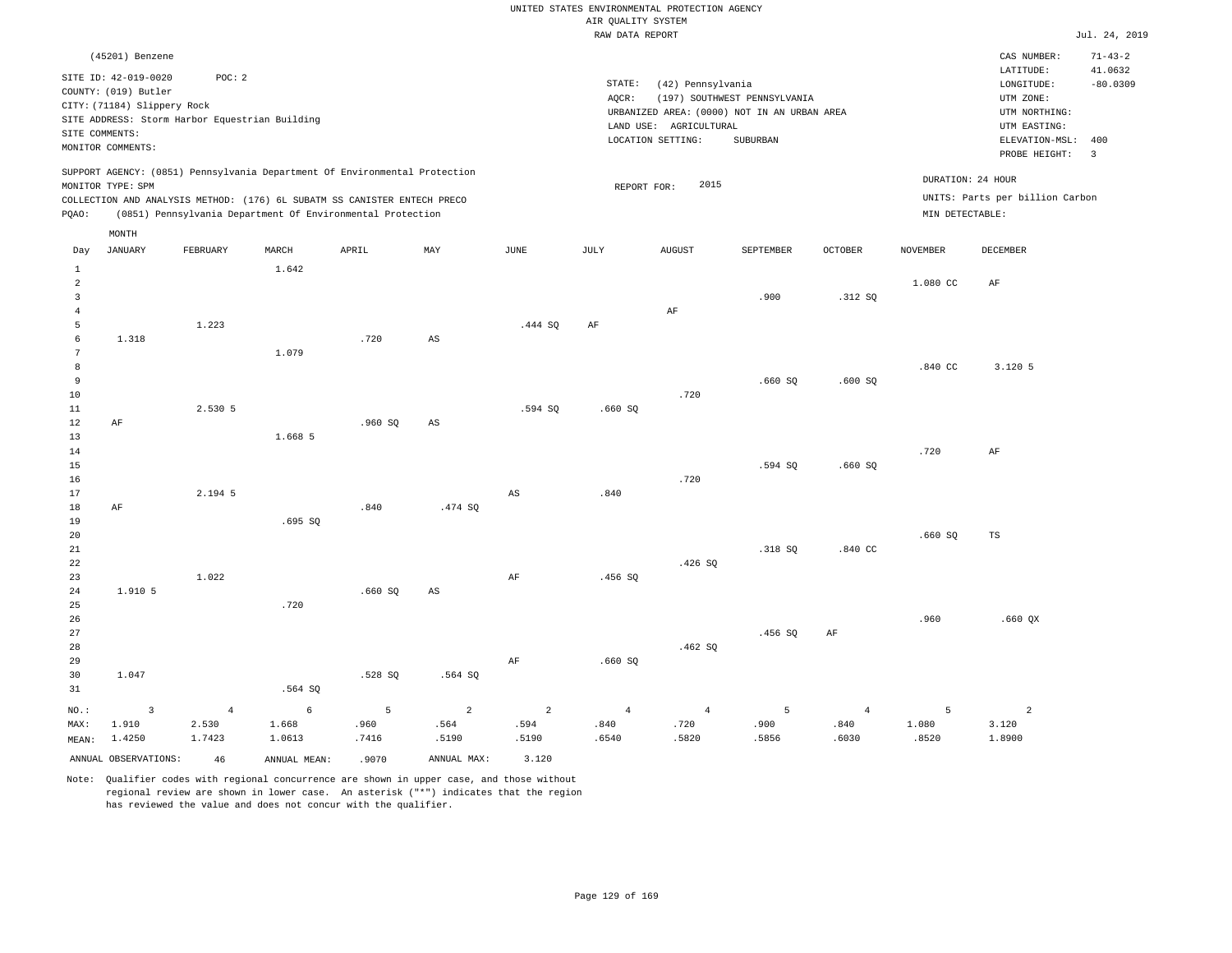|                |                             |                                                |                |                                                                                                                                        |        |                | RAW DATA REPORT |                        |                                             |                        |                 |                                 | Jul. 24, 2019  |
|----------------|-----------------------------|------------------------------------------------|----------------|----------------------------------------------------------------------------------------------------------------------------------------|--------|----------------|-----------------|------------------------|---------------------------------------------|------------------------|-----------------|---------------------------------|----------------|
|                | (45202) Toluene             |                                                |                |                                                                                                                                        |        |                |                 |                        |                                             |                        |                 | CAS NUMBER:                     | $108 - 88 - 3$ |
|                | SITE ID: 42-019-0020        | POC: 2                                         |                |                                                                                                                                        |        |                |                 |                        |                                             |                        |                 | LATITUDE:                       | 41.0632        |
|                | COUNTY: (019) Butler        |                                                |                |                                                                                                                                        |        |                | STATE:          | (42) Pennsylvania      |                                             |                        |                 | LONGITUDE:                      | $-80.0309$     |
|                | CITY: (71184) Slippery Rock |                                                |                |                                                                                                                                        |        |                | AQCR:           |                        | (197) SOUTHWEST PENNSYLVANIA                |                        |                 | UTM ZONE:                       |                |
|                |                             | SITE ADDRESS: Storm Harbor Equestrian Building |                |                                                                                                                                        |        |                |                 | LAND USE: AGRICULTURAL | URBANIZED AREA: (0000) NOT IN AN URBAN AREA |                        |                 | UTM NORTHING:<br>UTM EASTING:   |                |
|                | SITE COMMENTS:              |                                                |                |                                                                                                                                        |        |                |                 | LOCATION SETTING:      | SUBURBAN                                    |                        |                 | ELEVATION-MSL:                  | 400            |
|                | MONITOR COMMENTS:           |                                                |                |                                                                                                                                        |        |                |                 |                        |                                             |                        |                 | PROBE HEIGHT:                   | $\overline{3}$ |
|                |                             |                                                |                | SUPPORT AGENCY: (0851) Pennsylvania Department Of Environmental Protection                                                             |        |                |                 |                        |                                             |                        |                 | DURATION: 24 HOUR               |                |
|                | MONITOR TYPE: SPM           |                                                |                |                                                                                                                                        |        |                | REPORT FOR:     | 2013                   |                                             |                        |                 | UNITS: Parts per billion Carbon |                |
| PQAO:          |                             |                                                |                | COLLECTION AND ANALYSIS METHOD: (176) 6L SUBATM SS CANISTER ENTECH PRECO<br>(0851) Pennsylvania Department Of Environmental Protection |        |                |                 |                        |                                             |                        |                 | MIN DETECTABLE:                 |                |
|                |                             |                                                |                |                                                                                                                                        |        |                |                 |                        |                                             |                        |                 |                                 |                |
| Day            | MONTH<br><b>JANUARY</b>     | FEBRUARY                                       | MARCH          | APRIL                                                                                                                                  | MAY    | JUNE           | JULY            | AUGUST                 | <b>SEPTEMBER</b>                            | <b>OCTOBER</b>         | <b>NOVEMBER</b> | <b>DECEMBER</b>                 |                |
| $\mathbf{1}$   |                             |                                                |                |                                                                                                                                        |        |                |                 |                        | 1.37                                        | $_{\rm AS}$            |                 |                                 |                |
| $\overline{a}$ |                             |                                                |                |                                                                                                                                        |        |                |                 | $\rm AF$               |                                             |                        |                 |                                 |                |
| $\overline{3}$ |                             | 1.00                                           |                |                                                                                                                                        |        | TS             | .75 CC          |                        |                                             |                        |                 |                                 |                |
| $\overline{4}$ | AF                          |                                                |                | .71 SO                                                                                                                                 | .43 S0 |                |                 |                        |                                             |                        |                 |                                 |                |
| 5              |                             |                                                | .77 SO         |                                                                                                                                        |        |                |                 |                        |                                             |                        |                 |                                 |                |
| 6              |                             |                                                |                |                                                                                                                                        |        |                |                 |                        |                                             |                        | $_{\rm AS}$     | .92                             |                |
| 7              |                             |                                                |                |                                                                                                                                        |        |                |                 |                        | .65SQ                                       | $\mathbb{A}\mathbb{S}$ |                 |                                 |                |
| 8              |                             |                                                |                |                                                                                                                                        |        |                |                 | $\rm AF$               |                                             |                        |                 |                                 |                |
| 9<br>10        | 1.13                        | $\rm{AF}$                                      |                | AS                                                                                                                                     | .81 S  | .72S           | $\rm{AF}$       |                        |                                             |                        |                 |                                 |                |
| 11             |                             |                                                | .58SQ          |                                                                                                                                        |        |                |                 |                        |                                             |                        |                 |                                 |                |
| 12             |                             |                                                |                |                                                                                                                                        |        |                |                 |                        |                                             |                        | .32S            | .75 SO                          |                |
| 13             |                             |                                                |                |                                                                                                                                        |        |                |                 |                        | 2.005                                       | $_{\rm AS}$            |                 |                                 |                |
| 14             |                             |                                                |                |                                                                                                                                        |        |                |                 | .00CL                  |                                             |                        |                 |                                 |                |
| 15             |                             | AF                                             |                |                                                                                                                                        |        | .60SQ          | AF              |                        |                                             |                        |                 |                                 |                |
| 16             | $\mathbb{A}\mathbb{S}$      |                                                |                | .66SQ                                                                                                                                  | .79SQ  |                |                 |                        |                                             |                        |                 |                                 |                |
| 17             |                             |                                                | $.00$ ND       |                                                                                                                                        |        |                |                 |                        |                                             |                        |                 |                                 |                |
| 18             |                             |                                                |                |                                                                                                                                        |        |                |                 |                        |                                             |                        | AF              | AS                              |                |
| 19             |                             |                                                |                |                                                                                                                                        |        |                |                 |                        | AS                                          | AS                     |                 |                                 |                |
| 20             |                             |                                                |                |                                                                                                                                        |        |                |                 | $\mathbb{A}\mathbb{S}$ |                                             |                        |                 |                                 |                |
| 21<br>22       | $\rm AF$                    | .67SQ                                          |                | $\rm AF$                                                                                                                               | .55 CC | .60SQ          | .73 CC          |                        |                                             |                        |                 |                                 |                |
| 23             |                             |                                                | $\rm AF$       |                                                                                                                                        |        |                |                 |                        |                                             |                        |                 |                                 |                |
| 24             |                             |                                                |                |                                                                                                                                        |        |                |                 |                        |                                             |                        | AF              | .74 SO                          |                |
| 25             |                             |                                                |                |                                                                                                                                        |        |                |                 |                        | $_{\rm AS}$                                 | .77 SQ                 |                 |                                 |                |
| 26             |                             |                                                |                |                                                                                                                                        |        |                |                 | AF                     |                                             |                        |                 |                                 |                |
| 27             |                             | .95                                            |                |                                                                                                                                        |        | .89            | AS              | $\mathbb{A}\mathbb{S}$ |                                             |                        |                 |                                 |                |
| 28             | .91                         |                                                |                | .53SQ                                                                                                                                  | .85    |                |                 |                        |                                             |                        |                 |                                 |                |
| 29             |                             |                                                | .92            |                                                                                                                                        |        |                |                 |                        |                                             |                        |                 |                                 |                |
| 30             |                             |                                                |                |                                                                                                                                        |        |                |                 |                        |                                             |                        | .80SQ           | 1.18                            |                |
| 31             |                             |                                                |                |                                                                                                                                        |        |                |                 |                        |                                             | .85                    |                 |                                 |                |
| NO.:           | $\overline{a}$              | $\overline{\mathbf{3}}$                        | $\overline{4}$ | $\overline{3}$                                                                                                                         | 5      | $\overline{4}$ | $\overline{a}$  | $\mathbf{1}$           | $\overline{3}$                              | 2                      | $\overline{c}$  | $\overline{4}$                  |                |

ANNUAL OBSERVATIONS: 35 ANNUAL MEAN: .769 ANNUAL MAX: 2.00

 .92 .568

MAX: MEAN:

 1.13 1.020  1.00 .873

Note: Qualifier codes with regional concurrence are shown in upper case, and those without regional review are shown in lower case. An asterisk ("\*") indicates that the region has reviewed the value and does not concur with the qualifier.

 .71 .633  .85 .686

 .89 .703  .75 .740  0.00 0.000

 2.00 1.340  .85 .810

 .80 .560  1.18 .898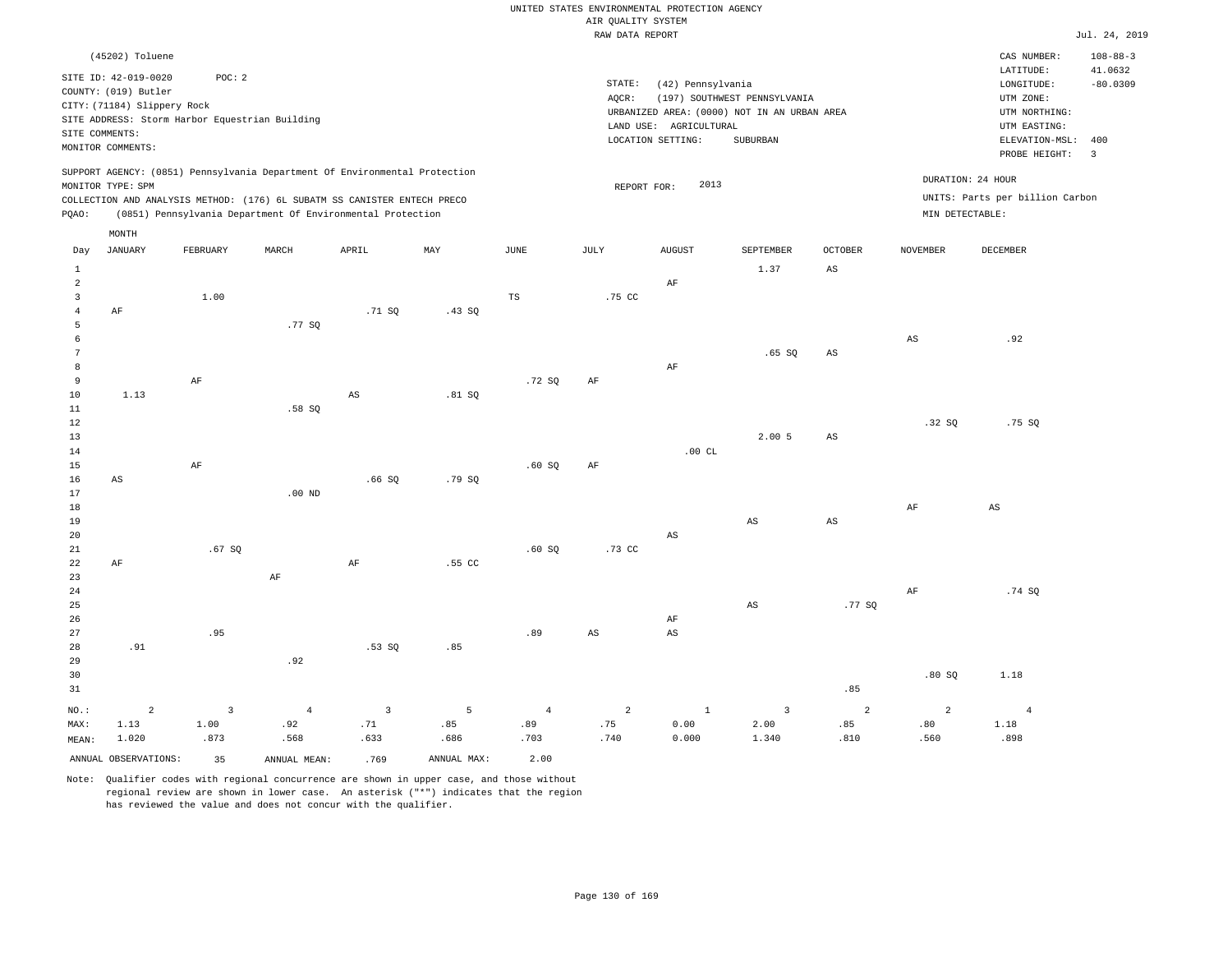|                |                                                |                        |                                                                            |                       |                       |                        | RAW DATA REPORT        |                        |                                             |                       |                 |                                 | Jul. 24, 2019  |
|----------------|------------------------------------------------|------------------------|----------------------------------------------------------------------------|-----------------------|-----------------------|------------------------|------------------------|------------------------|---------------------------------------------|-----------------------|-----------------|---------------------------------|----------------|
|                | (45202) Toluene                                |                        |                                                                            |                       |                       |                        |                        |                        |                                             |                       |                 | CAS NUMBER:                     | $108 - 88 - 3$ |
|                |                                                |                        |                                                                            |                       |                       |                        |                        |                        |                                             |                       |                 | LATITUDE:                       | 41.0632        |
|                | SITE ID: 42-019-0020                           | POC: 2                 |                                                                            |                       |                       |                        | STATE:                 | (42) Pennsylvania      |                                             |                       |                 | LONGITUDE:                      | $-80.0309$     |
|                | COUNTY: (019) Butler                           |                        |                                                                            |                       |                       |                        | AOCR:                  |                        | (197) SOUTHWEST PENNSYLVANIA                |                       |                 | UTM ZONE:                       |                |
|                | CITY: (71184) Slippery Rock                    |                        |                                                                            |                       |                       |                        |                        |                        | URBANIZED AREA: (0000) NOT IN AN URBAN AREA |                       |                 | UTM NORTHING:                   |                |
|                | SITE ADDRESS: Storm Harbor Equestrian Building |                        |                                                                            |                       |                       |                        |                        | LAND USE: AGRICULTURAL |                                             |                       |                 | UTM EASTING:                    |                |
|                | SITE COMMENTS:                                 |                        |                                                                            |                       |                       |                        |                        | LOCATION SETTING:      | SUBURBAN                                    |                       |                 | ELEVATION-MSL:                  | 400            |
|                | MONITOR COMMENTS:                              |                        |                                                                            |                       |                       |                        |                        |                        |                                             |                       |                 | PROBE HEIGHT:                   | $\overline{3}$ |
|                |                                                |                        | SUPPORT AGENCY: (0851) Pennsylvania Department Of Environmental Protection |                       |                       |                        |                        |                        |                                             |                       |                 |                                 |                |
|                | MONITOR TYPE: SPM                              |                        |                                                                            |                       |                       |                        | REPORT FOR:            | 2014                   |                                             |                       |                 | DURATION: 24 HOUR               |                |
|                |                                                |                        | COLLECTION AND ANALYSIS METHOD: (176) 6L SUBATM SS CANISTER ENTECH PRECO   |                       |                       |                        |                        |                        |                                             |                       |                 | UNITS: Parts per billion Carbon |                |
| PQAO:          |                                                |                        | (0851) Pennsylvania Department Of Environmental Protection                 |                       |                       |                        |                        |                        |                                             |                       | MIN DETECTABLE: |                                 |                |
|                | MONTH                                          |                        |                                                                            |                       |                       |                        |                        |                        |                                             |                       |                 |                                 |                |
| Day            | <b>JANUARY</b>                                 | FEBRUARY               | MARCH                                                                      | APRIL                 | MAY                   | <b>JUNE</b>            | JULY                   | <b>AUGUST</b>          | SEPTEMBER                                   | <b>OCTOBER</b>        | <b>NOVEMBER</b> | <b>DECEMBER</b>                 |                |
| $\mathbf{1}$   |                                                |                        |                                                                            |                       |                       |                        |                        |                        |                                             |                       | .41 SQ          | .50S                            |                |
| $\overline{a}$ |                                                |                        |                                                                            |                       |                       |                        |                        |                        | .74 SQ                                      | AF                    |                 |                                 |                |
| $\overline{3}$ |                                                |                        |                                                                            |                       |                       |                        |                        | .83SQ                  |                                             |                       |                 |                                 |                |
| $\overline{4}$ |                                                | $_{\rm AS}$            |                                                                            |                       |                       | .42 SQ                 | AF                     |                        |                                             |                       |                 |                                 |                |
| 5              | 1.19                                           |                        |                                                                            | $.51$ QX              | .42 SQ                |                        |                        |                        |                                             |                       |                 |                                 |                |
| 6              |                                                |                        | .45 SQ                                                                     |                       |                       |                        |                        |                        |                                             |                       |                 |                                 |                |
| 7              |                                                |                        |                                                                            |                       |                       |                        |                        |                        |                                             |                       | .41 SQ          | .50S                            |                |
| 8              |                                                |                        |                                                                            |                       |                       |                        |                        |                        | .49SQ                                       | .85                   |                 |                                 |                |
| $\overline{9}$ |                                                |                        |                                                                            |                       |                       |                        |                        | AF                     |                                             |                       |                 |                                 |                |
| 10             |                                                | AF                     |                                                                            |                       |                       | .44 SQ                 | .61SQ                  |                        |                                             |                       |                 |                                 |                |
| $11\,$         | .74SQ                                          |                        |                                                                            | .55QX                 | .54S                  |                        |                        |                        |                                             |                       |                 |                                 |                |
| 12             |                                                |                        | .70SQ                                                                      |                       |                       |                        |                        |                        |                                             |                       |                 |                                 |                |
| 13             |                                                |                        |                                                                            |                       |                       |                        |                        |                        |                                             |                       | 1.12            | 1.56                            |                |
| 14             |                                                |                        |                                                                            |                       |                       |                        |                        |                        | .76S                                        | .46SQ                 |                 |                                 |                |
| 15             |                                                |                        |                                                                            |                       |                       |                        |                        | .87                    |                                             |                       |                 |                                 |                |
| 16             |                                                | 1.32                   |                                                                            |                       |                       | 1.21                   | .80S                   |                        |                                             |                       |                 |                                 |                |
| 17             | .67SQ                                          |                        |                                                                            | .89                   | .95                   |                        |                        |                        |                                             |                       |                 |                                 |                |
| 18             |                                                |                        | .48 SQ                                                                     |                       |                       |                        |                        |                        |                                             |                       |                 |                                 |                |
| 19             |                                                |                        |                                                                            |                       |                       |                        |                        |                        |                                             |                       | .40S            | .84S                            |                |
| 20             |                                                |                        |                                                                            |                       |                       |                        |                        |                        | $\mathbb{A}\mathbb{S}$                      | .95                   |                 |                                 |                |
| 21<br>22       |                                                | .53SQ                  |                                                                            |                       |                       | $\mathbb{A}\mathbb{S}$ | AF                     | 1.05                   |                                             |                       |                 |                                 |                |
| 23             | 1.00                                           |                        |                                                                            | $.00$ ND              | AF                    |                        |                        |                        |                                             |                       |                 |                                 |                |
| 24             |                                                |                        | 1.14                                                                       |                       |                       |                        |                        |                        |                                             |                       |                 |                                 |                |
| 25             |                                                |                        |                                                                            |                       |                       |                        |                        |                        |                                             |                       | $.60$ SO        | .73 SO                          |                |
| 26             |                                                |                        |                                                                            |                       |                       |                        |                        |                        | .52S                                        | .59SQ                 |                 |                                 |                |
| 27             |                                                |                        |                                                                            |                       |                       |                        |                        | 1.20                   |                                             |                       |                 |                                 |                |
| 28             |                                                | .89                    |                                                                            |                       |                       | .70SQ                  | 1.37                   |                        |                                             |                       |                 |                                 |                |
| 29             | .95                                            |                        |                                                                            | .53S                  | .52S                  |                        |                        |                        |                                             |                       |                 |                                 |                |
| 30             |                                                |                        | .30 QX                                                                     |                       |                       |                        |                        |                        |                                             |                       |                 |                                 |                |
| 31             |                                                |                        |                                                                            |                       |                       |                        |                        |                        |                                             |                       |                 | .62 SQ                          |                |
|                |                                                |                        |                                                                            |                       |                       |                        |                        |                        |                                             |                       |                 |                                 |                |
| NO.:           | 5<br>1.19                                      | $\overline{3}$<br>1.32 | 5<br>1.14                                                                  | $\overline{5}$<br>.89 | $\overline{4}$<br>.95 | $\overline{4}$<br>1.21 | $\overline{3}$<br>1.37 | $\overline{4}$<br>1.20 | $\overline{4}$<br>.76                       | $\overline{4}$<br>.95 | 5<br>1.12       | 6<br>1.56                       |                |
| MAX:           | .910                                           | .913                   | .614                                                                       | .496                  | .608                  | .693                   | .927                   | .988                   | .628                                        | .713                  | .588            | .792                            |                |
| MEAN:          |                                                |                        |                                                                            |                       |                       |                        |                        |                        |                                             |                       |                 |                                 |                |
|                | ANNUAL OBSERVATIONS:                           | 52                     | ANNUAL MEAN:                                                               | .727                  | ANNUAL MAX:           | 1.56                   |                        |                        |                                             |                       |                 |                                 |                |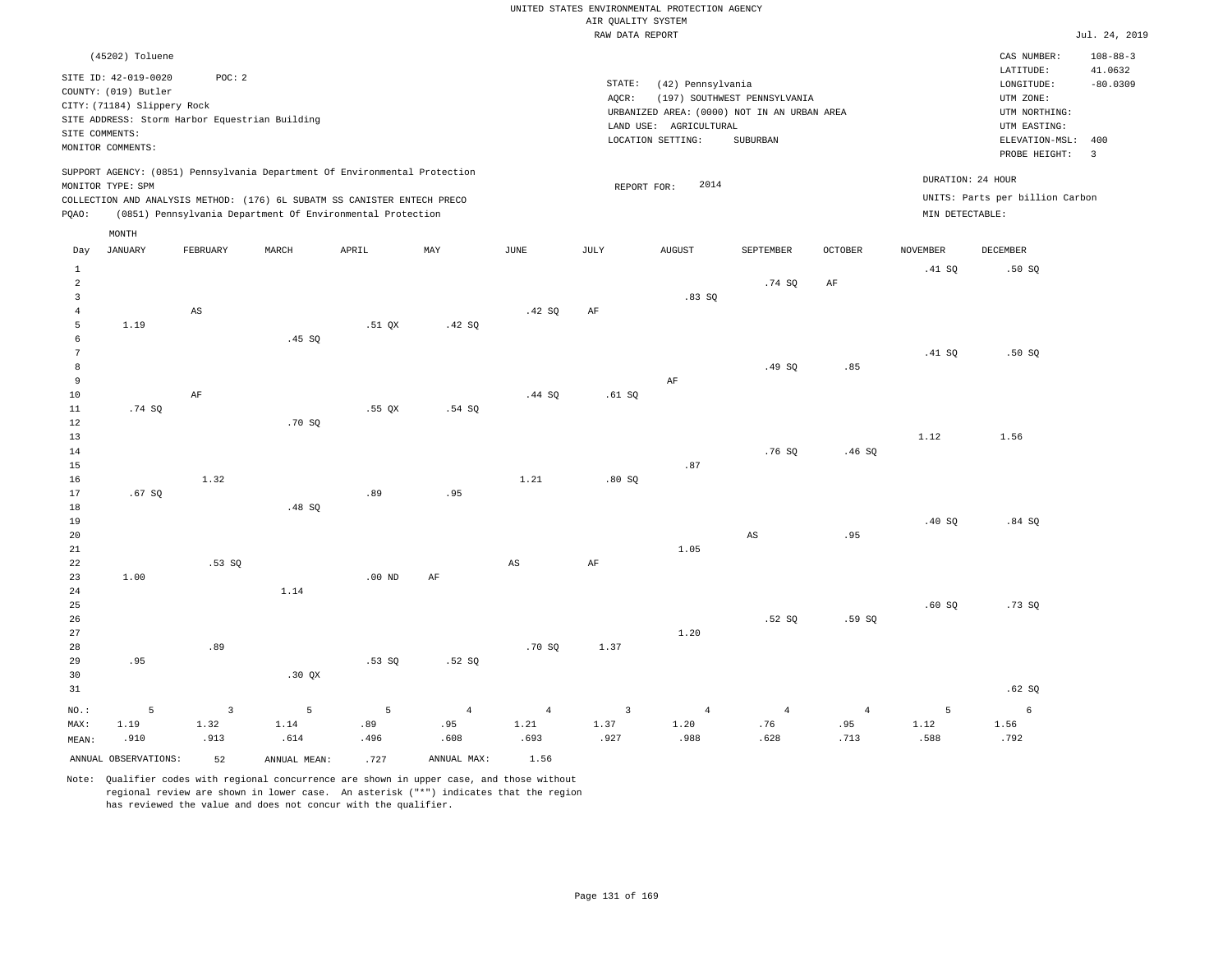|                     |                             |                                                |                 |                                                                            |                        |                        | RAW DATA REPORT |                        |                                             |                  |                 |                                 | Jul. 24, 2019             |
|---------------------|-----------------------------|------------------------------------------------|-----------------|----------------------------------------------------------------------------|------------------------|------------------------|-----------------|------------------------|---------------------------------------------|------------------|-----------------|---------------------------------|---------------------------|
|                     | (45202) Toluene             |                                                |                 |                                                                            |                        |                        |                 |                        |                                             |                  |                 | CAS NUMBER:<br>LATITUDE:        | $108 - 88 - 3$<br>41.0632 |
|                     | SITE ID: 42-019-0020        | POC: 2                                         |                 |                                                                            |                        |                        | STATE:          | (42) Pennsylvania      |                                             |                  |                 | LONGITUDE:                      | $-80.0309$                |
|                     | COUNTY: (019) Butler        |                                                |                 |                                                                            |                        |                        | AQCR:           |                        | (197) SOUTHWEST PENNSYLVANIA                |                  |                 | UTM ZONE:                       |                           |
|                     | CITY: (71184) Slippery Rock | SITE ADDRESS: Storm Harbor Equestrian Building |                 |                                                                            |                        |                        |                 |                        | URBANIZED AREA: (0000) NOT IN AN URBAN AREA |                  |                 | UTM NORTHING:                   |                           |
|                     | SITE COMMENTS:              |                                                |                 |                                                                            |                        |                        |                 | LAND USE: AGRICULTURAL |                                             |                  |                 | UTM EASTING:                    |                           |
|                     | MONITOR COMMENTS:           |                                                |                 |                                                                            |                        |                        |                 | LOCATION SETTING:      | <b>SUBURBAN</b>                             |                  |                 | ELEVATION-MSL: 400              |                           |
|                     |                             |                                                |                 |                                                                            |                        |                        |                 |                        |                                             |                  |                 | PROBE HEIGHT:                   | $\overline{3}$            |
|                     | MONITOR TYPE: SPM           |                                                |                 | SUPPORT AGENCY: (0851) Pennsylvania Department Of Environmental Protection |                        |                        | REPORT FOR:     | 2015                   |                                             |                  |                 | DURATION: 24 HOUR               |                           |
|                     |                             |                                                |                 | COLLECTION AND ANALYSIS METHOD: (176) 6L SUBATM SS CANISTER ENTECH PRECO   |                        |                        |                 |                        |                                             |                  |                 | UNITS: Parts per billion Carbon |                           |
| PQAO:               |                             |                                                |                 | (0851) Pennsylvania Department Of Environmental Protection                 |                        |                        |                 |                        |                                             |                  | MIN DETECTABLE: |                                 |                           |
|                     | MONTH                       |                                                |                 |                                                                            |                        |                        |                 |                        |                                             |                  |                 |                                 |                           |
| Day                 | <b>JANUARY</b>              | FEBRUARY                                       | MARCH           | APRIL                                                                      | MAY                    | JUNE                   | JULY            | AUGUST                 | SEPTEMBER                                   | OCTOBER          | <b>NOVEMBER</b> | DECEMBER                        |                           |
| $\mathbf{1}$        |                             |                                                | .96             |                                                                            |                        |                        |                 |                        |                                             |                  |                 |                                 |                           |
| $\overline{a}$      |                             |                                                |                 |                                                                            |                        |                        |                 |                        |                                             |                  | 4.13 5          | AF                              |                           |
| $\overline{3}$      |                             |                                                |                 |                                                                            |                        |                        |                 | $\rm AF$               | 3.15.5                                      | .84 <sub>C</sub> |                 |                                 |                           |
| $\overline{4}$<br>5 |                             | .54 SO                                         |                 |                                                                            |                        | .55 SO                 | AF              |                        |                                             |                  |                 |                                 |                           |
| 6                   | .80S                        |                                                |                 | .53SQ                                                                      | AS                     |                        |                 |                        |                                             |                  |                 |                                 |                           |
| 7                   |                             |                                                | .61 SQ          |                                                                            |                        |                        |                 |                        |                                             |                  |                 |                                 |                           |
| 8                   |                             |                                                |                 |                                                                            |                        |                        |                 |                        |                                             |                  | .70 SO          | 4.41 5                          |                           |
| 9                   |                             |                                                |                 |                                                                            |                        |                        |                 |                        | 3.57 <sub>5</sub>                           | 2.52 5           |                 |                                 |                           |
| 10                  |                             |                                                |                 |                                                                            |                        |                        |                 | 3.50 5                 |                                             |                  |                 |                                 |                           |
| 11<br>12            | AF                          | 1.70                                           |                 | .77SQ                                                                      | $\mathbb{A}\mathbb{S}$ | .70S                   | .60SQ           |                        |                                             |                  |                 |                                 |                           |
| 13                  |                             |                                                | $.63$ SO        |                                                                            |                        |                        |                 |                        |                                             |                  |                 |                                 |                           |
| 14                  |                             |                                                |                 |                                                                            |                        |                        |                 |                        |                                             |                  | .69SQ           | AF                              |                           |
| $15$                |                             |                                                |                 |                                                                            |                        |                        |                 |                        | 2.38 5                                      | 1.96 5           |                 |                                 |                           |
| 16                  |                             |                                                |                 |                                                                            |                        |                        |                 | 2.80 5                 |                                             |                  |                 |                                 |                           |
| 17                  |                             | 1.48                                           |                 |                                                                            |                        | $\mathbb{A}\mathbb{S}$ | .98             |                        |                                             |                  |                 |                                 |                           |
| 18<br>19            | AF                          |                                                | .32S            | .69SQ                                                                      | .60SQ                  |                        |                 |                        |                                             |                  |                 |                                 |                           |
| 20                  |                             |                                                |                 |                                                                            |                        |                        |                 |                        |                                             |                  | .62SQ           | TS                              |                           |
| 21                  |                             |                                                |                 |                                                                            |                        |                        |                 |                        | 1.89 5                                      | 1.89 5           |                 |                                 |                           |
| 22                  |                             |                                                |                 |                                                                            |                        |                        |                 | 2.45 5                 |                                             |                  |                 |                                 |                           |
| 23                  |                             | .47SQ                                          |                 |                                                                            |                        | $\rm AF$               | 2.59 5          |                        |                                             |                  |                 |                                 |                           |
| 24                  | 1.68                        |                                                |                 | .77SQ                                                                      | $\mathbb{A}\mathbb{S}$ |                        |                 |                        |                                             |                  |                 |                                 |                           |
| 25<br>26            |                             |                                                | .52S            |                                                                            |                        |                        |                 |                        |                                             |                  | .65SQ           | 1.61 QX                         |                           |
| 27                  |                             |                                                |                 |                                                                            |                        |                        |                 |                        | 2.45 5                                      | AF               |                 |                                 |                           |
| 28                  |                             |                                                |                 |                                                                            |                        |                        |                 | 2.52 5                 |                                             |                  |                 |                                 |                           |
| 29                  |                             |                                                |                 |                                                                            |                        | $\rm AF$               | 3.43 5          |                        |                                             |                  |                 |                                 |                           |
| 30                  | .62 S                       |                                                |                 | .56 SO                                                                     | .70SQ                  |                        |                 |                        |                                             |                  |                 |                                 |                           |
| 31                  |                             |                                                | .32S            |                                                                            |                        |                        |                 |                        |                                             |                  |                 |                                 |                           |
| NO.:                | $\overline{3}$              | $\overline{4}$                                 | $6\phantom{.}6$ | 5                                                                          | $\overline{2}$         | 2                      | $\overline{4}$  | $\overline{4}$         | 5                                           | $\overline{4}$   | 5               | $\overline{a}$                  |                           |
| MAX:                | 1.68                        | 1.70                                           | .96             | .77                                                                        | .70                    | .70                    | 3.43            | 3.50                   | 3.57                                        | 2.52             | 4.13            | 4.41                            |                           |
| MEAN:               | 1.033                       | 1.048                                          | .560            | .664                                                                       | .650                   | .625                   | 1.900           | 2.818                  | 2.688                                       | 1.803            | 1.358           | 3.010                           |                           |
|                     | ANNUAL OBSERVATIONS:        | 46                                             | ANNUAL MEAN:    | 1.497                                                                      | ANNUAL MAX:            | 4.41                   |                 |                        |                                             |                  |                 |                                 |                           |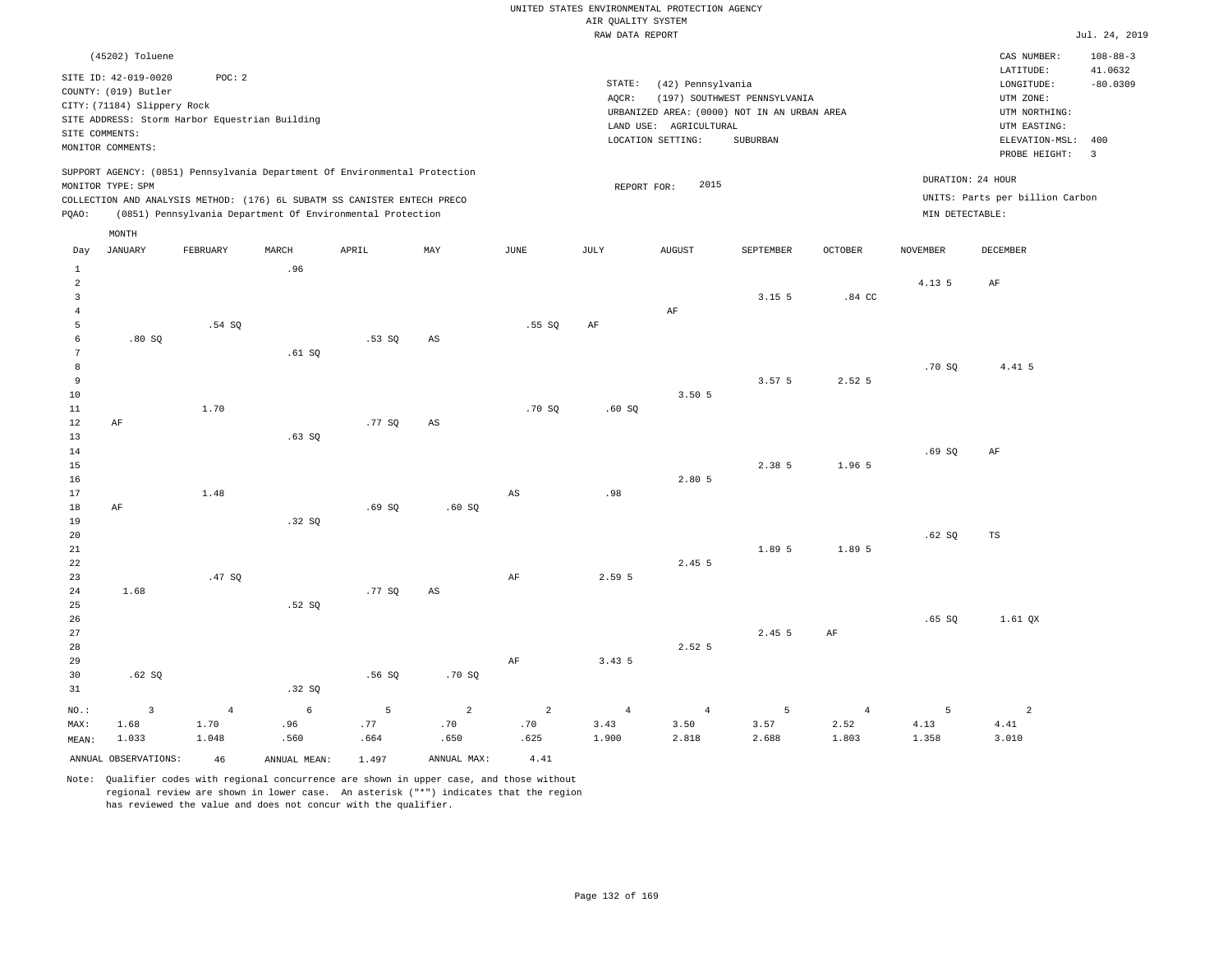|                                |                                                                                                  |                                                          |                                                                                                                                        |                        |                   |                        | RAW DATA REPORT        |                                                                  |                                                                                         |                   |                        |                                                                                                              | Jul. 24, 2019                           |
|--------------------------------|--------------------------------------------------------------------------------------------------|----------------------------------------------------------|----------------------------------------------------------------------------------------------------------------------------------------|------------------------|-------------------|------------------------|------------------------|------------------------------------------------------------------|-----------------------------------------------------------------------------------------|-------------------|------------------------|--------------------------------------------------------------------------------------------------------------|-----------------------------------------|
|                                | (45203) Ethylbenzene                                                                             |                                                          |                                                                                                                                        |                        |                   |                        |                        |                                                                  |                                                                                         |                   |                        | CAS NUMBER:                                                                                                  | $100 - 41 - 4$                          |
| SITE COMMENTS:                 | SITE ID: 42-019-0020<br>COUNTY: (019) Butler<br>CITY: (71184) Slippery Rock<br>MONITOR COMMENTS: | POC: 2<br>SITE ADDRESS: Storm Harbor Equestrian Building |                                                                                                                                        |                        |                   |                        | STATE:<br>AQCR:        | (42) Pennsylvania<br>LAND USE: AGRICULTURAL<br>LOCATION SETTING: | (197) SOUTHWEST PENNSYLVANIA<br>URBANIZED AREA: (0000) NOT IN AN URBAN AREA<br>SUBURBAN |                   |                        | LATITUDE:<br>LONGITUDE:<br>UTM ZONE:<br>UTM NORTHING:<br>UTM EASTING:<br>ELEVATION-MSL: 400<br>PROBE HEIGHT: | 41.0632<br>$-80.0309$<br>$\overline{3}$ |
|                                |                                                                                                  |                                                          | SUPPORT AGENCY: (0851) Pennsylvania Department Of Environmental Protection                                                             |                        |                   |                        |                        |                                                                  |                                                                                         |                   |                        | DURATION: 24 HOUR                                                                                            |                                         |
|                                | MONITOR TYPE: SPM                                                                                |                                                          |                                                                                                                                        |                        |                   |                        | REPORT FOR:            | 2013                                                             |                                                                                         |                   |                        | UNITS: Parts per billion Carbon                                                                              |                                         |
| PQAO:                          |                                                                                                  |                                                          | COLLECTION AND ANALYSIS METHOD: (176) 6L SUBATM SS CANISTER ENTECH PRECO<br>(0851) Pennsylvania Department Of Environmental Protection |                        |                   |                        |                        |                                                                  |                                                                                         |                   | MIN DETECTABLE:        |                                                                                                              |                                         |
|                                |                                                                                                  |                                                          |                                                                                                                                        |                        |                   |                        |                        |                                                                  |                                                                                         |                   |                        |                                                                                                              |                                         |
|                                | MONTH<br><b>JANUARY</b>                                                                          | FEBRUARY                                                 | MARCH                                                                                                                                  | APRIL                  | MAY               | $_{\rm JUNE}$          | JULY                   |                                                                  | SEPTEMBER                                                                               | <b>OCTOBER</b>    | <b>NOVEMBER</b>        | DECEMBER                                                                                                     |                                         |
| Day                            |                                                                                                  |                                                          |                                                                                                                                        |                        |                   |                        |                        | AUGUST                                                           |                                                                                         |                   |                        |                                                                                                              |                                         |
| $\mathbf{1}$<br>$\overline{a}$ |                                                                                                  |                                                          |                                                                                                                                        |                        |                   |                        |                        | AF                                                               | .32S                                                                                    | $_{\rm AS}$       |                        |                                                                                                              |                                         |
| $\mathbf{3}$                   |                                                                                                  | $.00$ ND                                                 |                                                                                                                                        |                        |                   | $_{\rm TS}$            | $.00$ ND               |                                                                  |                                                                                         |                   |                        |                                                                                                              |                                         |
| $\overline{4}$                 | AF                                                                                               |                                                          |                                                                                                                                        | $.00$ ND               | $.00$ ND          |                        |                        |                                                                  |                                                                                         |                   |                        |                                                                                                              |                                         |
| 5                              |                                                                                                  |                                                          | .00 <sub>ND</sub>                                                                                                                      |                        |                   |                        |                        |                                                                  |                                                                                         |                   |                        |                                                                                                              |                                         |
| 6                              |                                                                                                  |                                                          |                                                                                                                                        |                        |                   |                        |                        |                                                                  |                                                                                         |                   | $_{\rm AS}$            | $.00$ ND                                                                                                     |                                         |
| 7                              |                                                                                                  |                                                          |                                                                                                                                        |                        |                   |                        |                        |                                                                  | $.00$ ND                                                                                | AS                |                        |                                                                                                              |                                         |
| 8<br>9                         |                                                                                                  | $\rm AF$                                                 |                                                                                                                                        |                        |                   | .00 <sub>ND</sub>      | $\rm{AF}$              | AF                                                               |                                                                                         |                   |                        |                                                                                                              |                                         |
| 10                             | $.00$ ND                                                                                         |                                                          |                                                                                                                                        | AS                     | $.00$ ND          |                        |                        |                                                                  |                                                                                         |                   |                        |                                                                                                              |                                         |
| 11                             |                                                                                                  |                                                          | .00 <sub>ND</sub>                                                                                                                      |                        |                   |                        |                        |                                                                  |                                                                                         |                   |                        |                                                                                                              |                                         |
| 12                             |                                                                                                  |                                                          |                                                                                                                                        |                        |                   |                        |                        |                                                                  |                                                                                         |                   | .00 <sub>ND</sub>      | .00 <sub>ND</sub>                                                                                            |                                         |
| 13                             |                                                                                                  |                                                          |                                                                                                                                        |                        |                   |                        |                        |                                                                  | $.00$ ND                                                                                | AS                |                        |                                                                                                              |                                         |
| 14                             |                                                                                                  |                                                          |                                                                                                                                        |                        |                   |                        |                        | .00CL                                                            |                                                                                         |                   |                        |                                                                                                              |                                         |
| 15                             |                                                                                                  | AF                                                       |                                                                                                                                        |                        |                   | $.00$ ND               | AF                     |                                                                  |                                                                                         |                   |                        |                                                                                                              |                                         |
| 16<br>17                       | AS                                                                                               |                                                          | $.00$ ND                                                                                                                               | $.00$ ND               | $.00$ ND          |                        |                        |                                                                  |                                                                                         |                   |                        |                                                                                                              |                                         |
| 18                             |                                                                                                  |                                                          |                                                                                                                                        |                        |                   |                        |                        |                                                                  |                                                                                         |                   | AF                     | $_{\rm AS}$                                                                                                  |                                         |
| 19                             |                                                                                                  |                                                          |                                                                                                                                        |                        |                   |                        |                        |                                                                  | AS                                                                                      | AS                |                        |                                                                                                              |                                         |
| 20                             |                                                                                                  |                                                          |                                                                                                                                        |                        |                   |                        |                        | $\mathbb{A}\mathbb{S}$                                           |                                                                                         |                   |                        |                                                                                                              |                                         |
| 21                             |                                                                                                  | $.00$ ND                                                 |                                                                                                                                        |                        |                   | $.00$ ND               | $.00$ ND               |                                                                  |                                                                                         |                   |                        |                                                                                                              |                                         |
| 22<br>23                       | AF                                                                                               |                                                          |                                                                                                                                        | AF                     | .00 <sub>ND</sub> |                        |                        |                                                                  |                                                                                         |                   |                        |                                                                                                              |                                         |
| 24                             |                                                                                                  |                                                          | $\rm AF$                                                                                                                               |                        |                   |                        |                        |                                                                  |                                                                                         |                   | AF                     | $.00$ ND                                                                                                     |                                         |
| 25                             |                                                                                                  |                                                          |                                                                                                                                        |                        |                   |                        |                        |                                                                  | AS                                                                                      | .00 <sub>ND</sub> |                        |                                                                                                              |                                         |
| 26                             |                                                                                                  |                                                          |                                                                                                                                        |                        |                   |                        |                        | AF                                                               |                                                                                         |                   |                        |                                                                                                              |                                         |
| 27                             |                                                                                                  | $.00$ ND                                                 |                                                                                                                                        |                        |                   | $.00$ ND               | $\mathbb{A}\mathbb{S}$ | AS                                                               |                                                                                         |                   |                        |                                                                                                              |                                         |
| 28                             | .00 <sub>ND</sub>                                                                                |                                                          |                                                                                                                                        | $.00$ ND               | $.00$ ND          |                        |                        |                                                                  |                                                                                         |                   |                        |                                                                                                              |                                         |
| 29                             |                                                                                                  |                                                          | .00 <sub>ND</sub>                                                                                                                      |                        |                   |                        |                        |                                                                  |                                                                                         |                   |                        |                                                                                                              |                                         |
| 30<br>31                       |                                                                                                  |                                                          |                                                                                                                                        |                        |                   |                        |                        |                                                                  |                                                                                         | .00 <sub>ND</sub> | .00 <sub>ND</sub>      | $.00$ ND                                                                                                     |                                         |
|                                |                                                                                                  |                                                          |                                                                                                                                        |                        |                   |                        |                        |                                                                  |                                                                                         |                   |                        |                                                                                                              |                                         |
| NO.:                           | $\overline{a}$                                                                                   | $\overline{\mathbf{3}}$                                  | $\overline{4}$                                                                                                                         | $\overline{3}$<br>0.00 | 5<br>0.00         | $\overline{4}$<br>0.00 | $\overline{a}$         | $\mathbf{1}$<br>0.00                                             | $\overline{\mathbf{3}}$<br>.32                                                          | $\overline{a}$    | $\overline{a}$<br>0.00 | $\overline{4}$                                                                                               |                                         |
| MAX:<br>MEAN:                  | 0.00<br>0.000                                                                                    | 0.00<br>0.000                                            | 0.00<br>0.000                                                                                                                          | 0.000                  | 0.000             | 0.000                  | 0.00<br>0.000          | 0.000                                                            | .107                                                                                    | 0.00<br>0.000     | 0.000                  | 0.00<br>0.000                                                                                                |                                         |
|                                |                                                                                                  |                                                          |                                                                                                                                        |                        |                   |                        |                        |                                                                  |                                                                                         |                   |                        |                                                                                                              |                                         |
|                                | ANNUAL OBSERVATIONS:                                                                             | 35                                                       | ANNUAL MEAN:                                                                                                                           | .009                   | ANNUAL MAX:       | .32                    |                        |                                                                  |                                                                                         |                   |                        |                                                                                                              |                                         |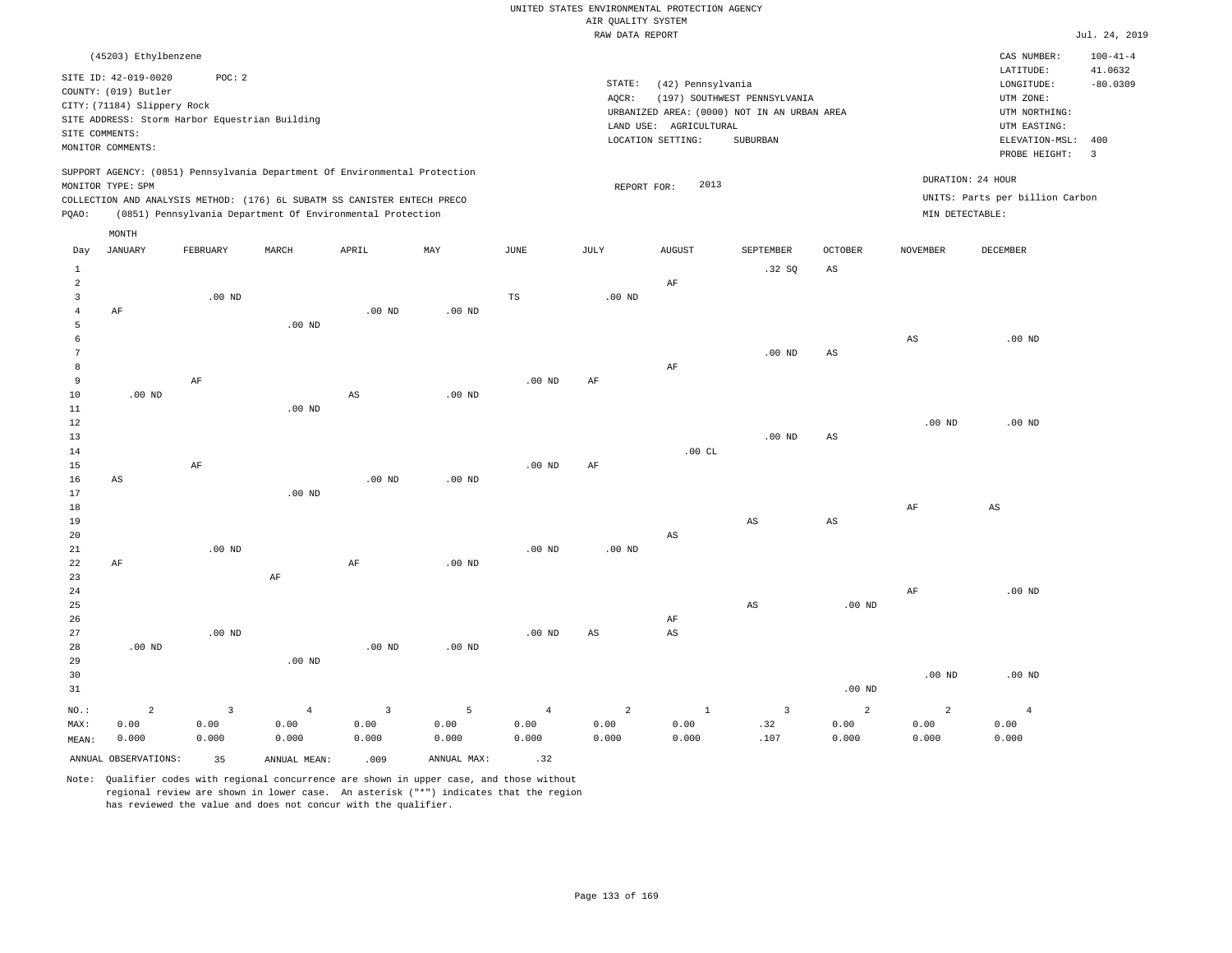|       |                             |                                                |                   |                                                                            |          |          |        | RAW DATA REPORT                             |                              |         |                   |                                 | Jul. 24, 2019            |
|-------|-----------------------------|------------------------------------------------|-------------------|----------------------------------------------------------------------------|----------|----------|--------|---------------------------------------------|------------------------------|---------|-------------------|---------------------------------|--------------------------|
|       | (45203) Ethylbenzene        |                                                |                   |                                                                            |          |          |        |                                             |                              |         |                   | CAS NUMBER:                     | $100 - 41 - 4$           |
|       | SITE ID: 42-019-0020        | POC:2                                          |                   |                                                                            |          |          |        |                                             |                              |         |                   | LATITUDE:                       | 41.0632                  |
|       | COUNTY: (019) Butler        |                                                |                   |                                                                            |          |          | STATE: | (42) Pennsylvania                           |                              |         |                   | LONGITUDE:                      | $-80.0309$               |
|       | CITY: (71184) Slippery Rock |                                                |                   |                                                                            |          |          | AQCR:  |                                             | (197) SOUTHWEST PENNSYLVANIA |         |                   | UTM ZONE:                       |                          |
|       |                             | SITE ADDRESS: Storm Harbor Equestrian Building |                   |                                                                            |          |          |        | URBANIZED AREA: (0000) NOT IN AN URBAN AREA |                              |         |                   | UTM NORTHING:                   |                          |
|       | SITE COMMENTS:              |                                                |                   |                                                                            |          |          |        | LAND USE: AGRICULTURAL                      |                              |         |                   | UTM EASTING:                    |                          |
|       | MONITOR COMMENTS:           |                                                |                   |                                                                            |          |          |        | LOCATION SETTING:                           | SUBURBAN                     |         |                   | ELEVATION-MSL:                  | 400                      |
|       |                             |                                                |                   |                                                                            |          |          |        |                                             |                              |         |                   | PROBE HEIGHT:                   | $\overline{\phantom{a}}$ |
|       | MONITOR TYPE: SPM           |                                                |                   | SUPPORT AGENCY: (0851) Pennsylvania Department Of Environmental Protection |          |          |        | 2014<br>REPORT FOR:                         |                              |         | DURATION: 24 HOUR |                                 |                          |
|       |                             |                                                |                   | COLLECTION AND ANALYSIS METHOD: (176) 6L SUBATM SS CANISTER ENTECH PRECO   |          |          |        |                                             |                              |         |                   | UNITS: Parts per billion Carbon |                          |
| POAO: |                             |                                                |                   | (0851) Pennsylvania Department Of Environmental Protection                 |          |          |        |                                             |                              |         | MIN DETECTABLE:   |                                 |                          |
|       | MONTH                       |                                                |                   |                                                                            |          |          |        |                                             |                              |         |                   |                                 |                          |
| Day   | JANUARY                     | FEBRUARY                                       | MARCH             | APRIL                                                                      | MAY      | JUNE     | JULY   | <b>AUGUST</b>                               | SEPTEMBER                    | OCTOBER | NOVEMBER          | DECEMBER                        |                          |
|       |                             |                                                |                   |                                                                            |          |          |        |                                             |                              |         | $.00$ ND          | .00 <sub>ND</sub>               |                          |
| 2     |                             |                                                |                   |                                                                            |          |          |        |                                             | .31 SQ                       | AF      |                   |                                 |                          |
|       |                             |                                                |                   |                                                                            |          |          |        | .97 <sub>5</sub>                            |                              |         |                   |                                 |                          |
|       |                             | AS                                             |                   |                                                                            |          | $.00$ ND | AF     |                                             |                              |         |                   |                                 |                          |
| 5     | $.00$ ND                    |                                                |                   | $.00$ ND                                                                   | $.00$ ND |          |        |                                             |                              |         |                   |                                 |                          |
|       |                             |                                                | .00 <sub>ND</sub> |                                                                            |          |          |        |                                             |                              |         |                   |                                 |                          |

| __ |          | $\cdots$          |          |                   |                   |          |    |       |       |          |                   |
|----|----------|-------------------|----------|-------------------|-------------------|----------|----|-------|-------|----------|-------------------|
| 7  |          |                   |          |                   |                   |          |    |       |       | $.00$ ND | .00 <sub>ND</sub> |
| 8  |          |                   |          |                   |                   |          |    | .26SQ | .26SQ |          |                   |
| 9  |          |                   |          |                   |                   |          | AF |       |       |          |                   |
| 10 | AF       |                   |          |                   | .00 <sub>ND</sub> | $.34$ SQ |    |       |       |          |                   |
| 11 | $.00$ ND |                   | $.00$ ND | .00 <sub>ND</sub> |                   |          |    |       |       |          |                   |
| 12 |          | .00 <sub>ND</sub> |          |                   |                   |          |    |       |       |          |                   |

| 13     |          |          |          |          |       |       |        |       |       |          | $.00$ ND | .21 SQ   |
|--------|----------|----------|----------|----------|-------|-------|--------|-------|-------|----------|----------|----------|
| 14     |          |          |          |          |       |       |        |       | .26SQ | .22SQ    |          |          |
| 15     |          |          |          |          |       |       |        | .26SQ |       |          |          |          |
| 16     |          | $.00$ ND |          |          |       | .33SQ | .41 SQ |       |       |          |          |          |
| 17     | $.00$ ND |          |          | $.00$ ND | .28SQ |       |        |       |       |          |          |          |
| $18\,$ |          |          | $.00$ ND |          |       |       |        |       |       |          |          |          |
| 19     |          |          |          |          |       |       |        |       |       |          | $.00$ ND | $.00$ ND |
| 20     |          |          |          |          |       |       |        |       | AS    | $.00$ ND |          |          |

| 21      |          |          |          |          |                |       |        | .31 SQ         |       |                |          |          |
|---------|----------|----------|----------|----------|----------------|-------|--------|----------------|-------|----------------|----------|----------|
| 22      |          | $.00$ ND |          |          |                | AS    | AF     |                |       |                |          |          |
| 23      | $.00$ ND |          |          | $.00$ ND | AF             |       |        |                |       |                |          |          |
| 24      |          |          | $.00$ ND |          |                |       |        |                |       |                |          |          |
| $25\,$  |          |          |          |          |                |       |        |                |       |                | $.00$ ND | $.00$ ND |
| $26\,$  |          |          |          |          |                |       |        |                | .25SQ | $.00$ ND       |          |          |
| $2\,7$  |          |          |          |          |                |       |        | .35SQ          |       |                |          |          |
| 28      |          | $.00$ ND |          |          |                | .39SQ | 1.79 5 |                |       |                |          |          |
| 29      | $.00$ ND |          |          | $.00$ ND | $.00$ ND       |       |        |                |       |                |          |          |
| 30      |          |          | $.00$ ND |          |                |       |        |                |       |                |          |          |
| 31      |          |          |          |          |                |       |        |                |       |                |          | $.00$ ND |
| $NO.$ : | 5        | 3        | 5        | 5        | $\overline{4}$ | 4     | 3      | $\overline{4}$ | 4     | $\overline{4}$ | 5        | 6        |

 .39 .180

| ANNUAL<br>R.<br>'NT.<br>$\sim$ $\sim$ $\sim$ $\sim$ $\sim$ $\sim$ $\sim$ | - - | ، NINII | MAA<br>NNI≀ | - |
|--------------------------------------------------------------------------|-----|---------|-------------|---|

 0.00 0.000

MAX: MEAN:

 0.00 0.000  0.00 0.000

Note: Qualifier codes with regional concurrence are shown in upper case, and those without regional review are shown in lower case. An asterisk ("\*") indicates that the region has reviewed the value and does not concur with the qualifier.

 0.00 0.000  .28 .070  1.79 .847

 .97 .473  .31 .270  .26 .120

 0.00 0.000  .21 .035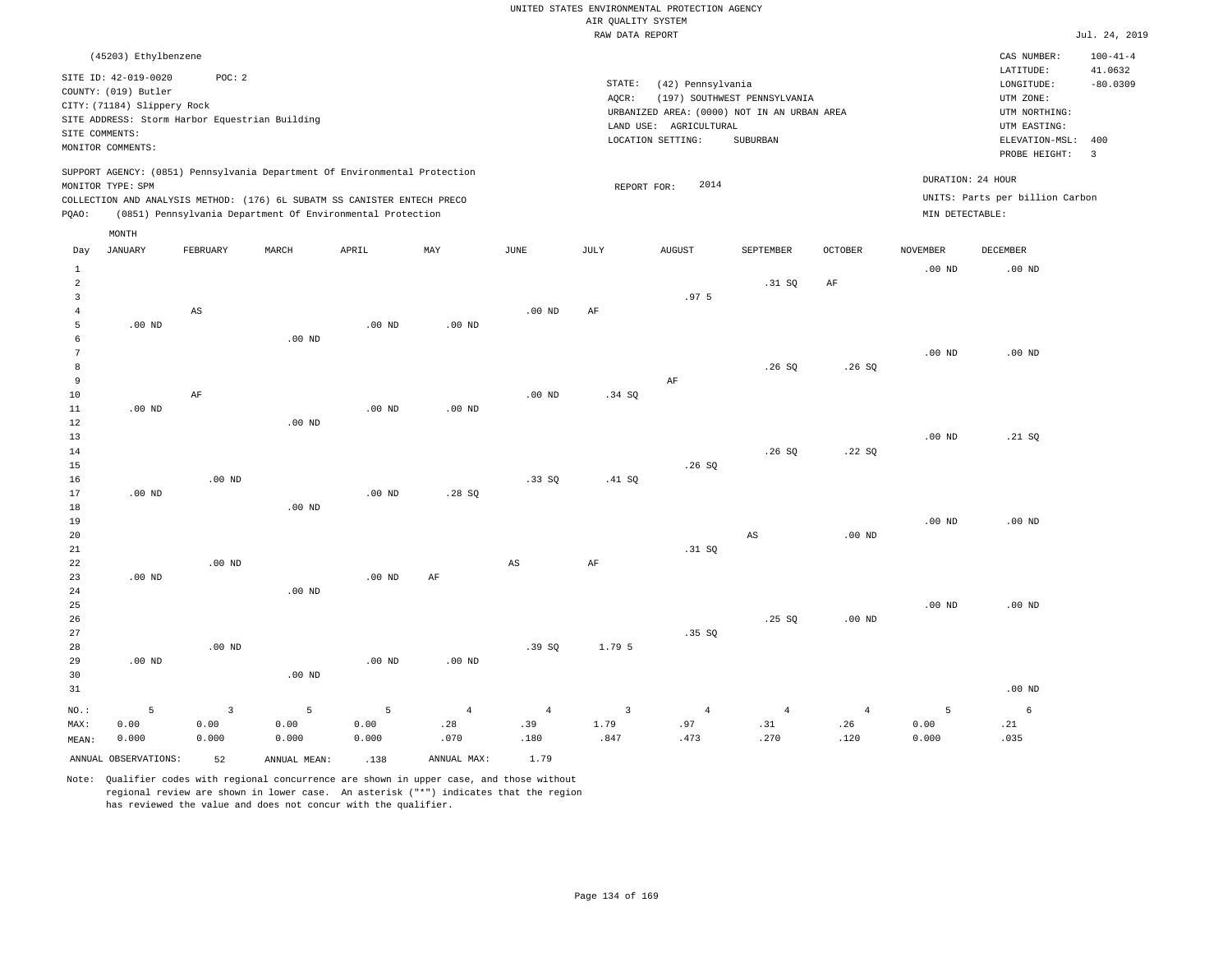|                              |                                                                                                                                            |                                                                                                                                                                                                                      |          |          |                        |          | RAW DATA REPORT   |                                                                  |                                                                                         |                   |                 |                                                                                                                         | Jul. 24, 2019                                                              |
|------------------------------|--------------------------------------------------------------------------------------------------------------------------------------------|----------------------------------------------------------------------------------------------------------------------------------------------------------------------------------------------------------------------|----------|----------|------------------------|----------|-------------------|------------------------------------------------------------------|-----------------------------------------------------------------------------------------|-------------------|-----------------|-------------------------------------------------------------------------------------------------------------------------|----------------------------------------------------------------------------|
|                              | (45203) Ethylbenzene<br>SITE ID: 42-019-0020<br>COUNTY: (019) Butler<br>CITY: (71184) Slippery Rock<br>SITE COMMENTS:<br>MONITOR COMMENTS: | POC: 2<br>SITE ADDRESS: Storm Harbor Equestrian Building                                                                                                                                                             |          |          |                        |          | STATE:<br>AOCR:   | (42) Pennsylvania<br>LAND USE: AGRICULTURAL<br>LOCATION SETTING: | (197) SOUTHWEST PENNSYLVANIA<br>URBANIZED AREA: (0000) NOT IN AN URBAN AREA<br>SUBURBAN |                   |                 | CAS NUMBER:<br>LATITUDE:<br>LONGITUDE:<br>UTM ZONE:<br>UTM NORTHING:<br>UTM EASTING:<br>ELEVATION-MSL:<br>PROBE HEIGHT: | $100 - 41 - 4$<br>41.0632<br>$-80.0309$<br>400<br>$\overline{\phantom{a}}$ |
| PQAO:                        | MONITOR TYPE: SPM<br>MONTH                                                                                                                 | SUPPORT AGENCY: (0851) Pennsylvania Department Of Environmental Protection<br>COLLECTION AND ANALYSIS METHOD: (176) 6L SUBATM SS CANISTER ENTECH PRECO<br>(0851) Pennsylvania Department Of Environmental Protection |          |          |                        |          | REPORT FOR:       | 2015                                                             |                                                                                         |                   | MIN DETECTABLE: | DURATION: 24 HOUR<br>UNITS: Parts per billion Carbon                                                                    |                                                                            |
| Day                          | JANUARY                                                                                                                                    | FEBRUARY                                                                                                                                                                                                             | MARCH    | APRIL    | MAY                    | JUNE     | JULY              | <b>AUGUST</b>                                                    | SEPTEMBER                                                                               | <b>OCTOBER</b>    | NOVEMBER        | DECEMBER                                                                                                                |                                                                            |
| 1<br>2<br>3<br>4<br>5        |                                                                                                                                            | $.00$ ND                                                                                                                                                                                                             | $.00$ ND |          |                        | $.00$ ND | AF                | AF                                                               | .36SQ                                                                                   | .00 <sub>ND</sub> | $.00$ ND        | AF                                                                                                                      |                                                                            |
| 6<br>7<br>8<br>9<br>10<br>11 | $.00$ ND                                                                                                                                   | .24 SQ                                                                                                                                                                                                               | $.00$ ND | $.00$ ND | AS                     | $.00$ ND | .00 <sub>ND</sub> | .24 SQ                                                           | $.00$ ND                                                                                | $.00$ ND          | $.00$ ND        | $.00$ ND                                                                                                                |                                                                            |
| 12<br>13<br>14<br>15<br>16   | AF                                                                                                                                         |                                                                                                                                                                                                                      | $.00$ ND | $.00$ ND | $\mathbb{A}\mathbb{S}$ |          |                   | .26S                                                             | .32S                                                                                    | .00 <sub>ND</sub> | $.00$ ND        | AF                                                                                                                      |                                                                            |

17 18 19 20 21 22 AF .00 ND .00 ND .00 ND .00 ND AS .00 ND .00 ND .00 ND

23 24 25 26 27 28 29 30 31 .27 SQ .00 ND NO.: MAX: MEAN: 3 .27 .090 .00 ND .00 ND .00 ND .00 ND .00 ND AS .00 ND AF AF .00 ND .40 SQ .00 ND .00 ND AF .00 ND .00 ND 4 .24 .060 6 0.00 0.000 5 0.00 0.000 2 0.00 0.000 2 0.00 0.000 4 .40 .100 4 .26 .125 5 .36 .136 4 .28 .070 5 0.00 0.000 2 0.00 0.000

ANNUAL OBSERVATIONS:  $46$  ANNUAL MEAN: .052 ANNUAL MAX: .40

Note: Qualifier codes with regional concurrence are shown in upper case, and those without regional review are shown in lower case. An asterisk ("\*") indicates that the region has reviewed the value and does not concur with the qualifier.

.28 SQ

.00 ND

TS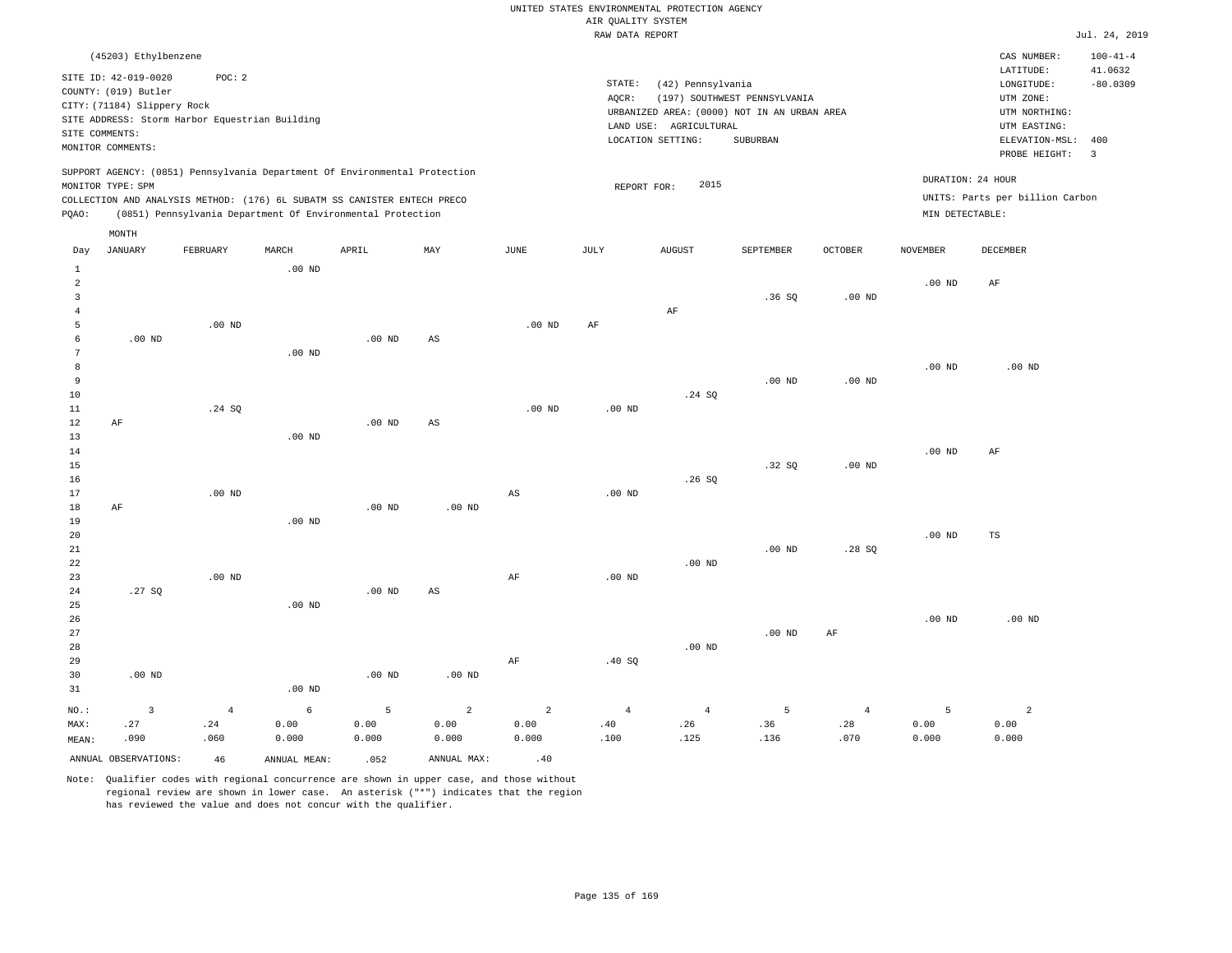|                 |                                                |                   |                   |                                                                            |             |                   | RAW DATA REPORT   |                        |                                             |                        |                   |                                 | Jul. 24, 2019  |
|-----------------|------------------------------------------------|-------------------|-------------------|----------------------------------------------------------------------------|-------------|-------------------|-------------------|------------------------|---------------------------------------------|------------------------|-------------------|---------------------------------|----------------|
|                 | (45204) o-Xylene                               |                   |                   |                                                                            |             |                   |                   |                        |                                             |                        |                   | CAS NUMBER:                     | $95 - 47 - 6$  |
|                 |                                                |                   |                   |                                                                            |             |                   |                   |                        |                                             |                        |                   | LATITUDE:                       | 41.0632        |
|                 | SITE ID: 42-019-0020                           | POC: 2            |                   |                                                                            |             |                   | STATE:            | (42) Pennsylvania      |                                             |                        |                   | LONGITUDE:                      | $-80.0309$     |
|                 | COUNTY: (019) Butler                           |                   |                   |                                                                            |             |                   | AQCR:             |                        | (197) SOUTHWEST PENNSYLVANIA                |                        |                   | UTM ZONE:                       |                |
|                 | CITY: (71184) Slippery Rock                    |                   |                   |                                                                            |             |                   |                   |                        | URBANIZED AREA: (0000) NOT IN AN URBAN AREA |                        |                   | UTM NORTHING:                   |                |
|                 | SITE ADDRESS: Storm Harbor Equestrian Building |                   |                   |                                                                            |             |                   |                   | LAND USE: AGRICULTURAL |                                             |                        |                   | UTM EASTING:                    |                |
|                 | SITE COMMENTS:                                 |                   |                   |                                                                            |             |                   |                   | LOCATION SETTING:      | SUBURBAN                                    |                        |                   | ELEVATION-MSL:                  | 400            |
|                 | MONITOR COMMENTS:                              |                   |                   |                                                                            |             |                   |                   |                        |                                             |                        |                   | PROBE HEIGHT:                   | $\overline{3}$ |
|                 |                                                |                   |                   | SUPPORT AGENCY: (0851) Pennsylvania Department Of Environmental Protection |             |                   |                   |                        |                                             |                        |                   |                                 |                |
|                 | MONITOR TYPE: SPM                              |                   |                   |                                                                            |             |                   | REPORT FOR:       | 2013                   |                                             |                        |                   | DURATION: 24 HOUR               |                |
|                 |                                                |                   |                   | COLLECTION AND ANALYSIS METHOD: (176) 6L SUBATM SS CANISTER ENTECH PRECO   |             |                   |                   |                        |                                             |                        |                   | UNITS: Parts per billion Carbon |                |
| PQAO:           |                                                |                   |                   | (0851) Pennsylvania Department Of Environmental Protection                 |             |                   |                   |                        |                                             |                        | MIN DETECTABLE:   |                                 |                |
|                 | MONTH                                          |                   |                   |                                                                            |             |                   |                   |                        |                                             |                        |                   |                                 |                |
| Day             | JANUARY                                        | FEBRUARY          | MARCH             | APRIL                                                                      | MAY         | JUNE              | JULY              | <b>AUGUST</b>          | SEPTEMBER                                   | <b>OCTOBER</b>         | <b>NOVEMBER</b>   | DECEMBER                        |                |
| $\mathbf{1}$    |                                                |                   |                   |                                                                            |             |                   |                   |                        | $.00$ ND                                    | AS                     |                   |                                 |                |
| $\overline{a}$  |                                                |                   |                   |                                                                            |             |                   |                   | AF                     |                                             |                        |                   |                                 |                |
| 3               |                                                | $.00$ ND          |                   |                                                                            |             | TS                | .00 <sub>ND</sub> |                        |                                             |                        |                   |                                 |                |
| $\overline{4}$  | AF                                             |                   |                   | $.00$ ND                                                                   | $.00$ ND    |                   |                   |                        |                                             |                        |                   |                                 |                |
| 5               |                                                |                   | $.00$ ND          |                                                                            |             |                   |                   |                        |                                             |                        |                   |                                 |                |
| 6               |                                                |                   |                   |                                                                            |             |                   |                   |                        |                                             |                        | $_{\rm AS}$       | $.00$ ND                        |                |
| $7\phantom{.0}$ |                                                |                   |                   |                                                                            |             |                   |                   |                        | $.00$ ND                                    | AS                     |                   |                                 |                |
| 8               |                                                |                   |                   |                                                                            |             |                   |                   | AF                     |                                             |                        |                   |                                 |                |
| 9               |                                                | AF                |                   |                                                                            |             | $.00$ ND          | AF                |                        |                                             |                        |                   |                                 |                |
| 10              | .34 SQ                                         |                   |                   | $\mathbb{A}\mathbb{S}$                                                     | $.00$ ND    |                   |                   |                        |                                             |                        |                   |                                 |                |
| 11              |                                                |                   | .00 <sub>ND</sub> |                                                                            |             |                   |                   |                        |                                             |                        |                   |                                 |                |
| 12              |                                                |                   |                   |                                                                            |             |                   |                   |                        |                                             |                        | .00 <sub>ND</sub> | $.00$ ND                        |                |
| 13<br>14        |                                                |                   |                   |                                                                            |             |                   |                   | .00CL                  | $.00$ ND                                    | $\mathbb{A}\mathbb{S}$ |                   |                                 |                |
| 15              |                                                | AF                |                   |                                                                            |             | .00 <sub>ND</sub> | AF                |                        |                                             |                        |                   |                                 |                |
| 16              | AS                                             |                   |                   | .00 <sub>ND</sub>                                                          | $.00$ ND    |                   |                   |                        |                                             |                        |                   |                                 |                |
| 17              |                                                |                   | $.00$ ND          |                                                                            |             |                   |                   |                        |                                             |                        |                   |                                 |                |
| 18              |                                                |                   |                   |                                                                            |             |                   |                   |                        |                                             |                        | AF                | AS                              |                |
| 19              |                                                |                   |                   |                                                                            |             |                   |                   |                        | $_{\rm AS}$                                 | $\mathbb{A}\mathbb{S}$ |                   |                                 |                |
| 20              |                                                |                   |                   |                                                                            |             |                   |                   | $_{\rm AS}$            |                                             |                        |                   |                                 |                |
| 21              |                                                | .00 <sub>ND</sub> |                   |                                                                            |             | .00 <sub>ND</sub> | .00 <sub>ND</sub> |                        |                                             |                        |                   |                                 |                |
| 22              | AF                                             |                   |                   | $\rm{AF}$                                                                  | $.00$ ND    |                   |                   |                        |                                             |                        |                   |                                 |                |
| 23              |                                                |                   | $\rm{AF}$         |                                                                            |             |                   |                   |                        |                                             |                        |                   |                                 |                |
| 24              |                                                |                   |                   |                                                                            |             |                   |                   |                        |                                             |                        | AF                | $.00$ ND                        |                |
| 25              |                                                |                   |                   |                                                                            |             |                   |                   |                        | $\mathbb{A}\mathbb{S}$                      | .00 <sub>ND</sub>      |                   |                                 |                |
| 26              |                                                |                   |                   |                                                                            |             |                   |                   | AF                     |                                             |                        |                   |                                 |                |
| 27              |                                                | $.00$ ND          |                   |                                                                            |             | .00 <sub>ND</sub> | AS                | $_{\rm AS}$            |                                             |                        |                   |                                 |                |
| 28              | $.00$ ND                                       |                   |                   | .00 <sub>ND</sub>                                                          | $.00$ ND    |                   |                   |                        |                                             |                        |                   |                                 |                |
| 29              |                                                |                   | $.00$ ND          |                                                                            |             |                   |                   |                        |                                             |                        |                   |                                 |                |
| 30              |                                                |                   |                   |                                                                            |             |                   |                   |                        |                                             |                        | .00 <sub>ND</sub> | $.00$ ND                        |                |
| 31              |                                                |                   |                   |                                                                            |             |                   |                   |                        |                                             | .00 <sub>ND</sub>      |                   |                                 |                |
| NO.:            | $\overline{a}$                                 | $\overline{3}$    | $\overline{4}$    | $\overline{3}$                                                             | 5           | $\overline{4}$    | $\overline{a}$    | $1\,$                  | $\overline{3}$                              | 2                      | $\overline{a}$    | $\overline{4}$                  |                |
| MAX:            | .34                                            | 0.00              | 0.00              | 0.00                                                                       | 0.00        | 0.00              | 0.00              | 0.00                   | 0.00                                        | 0.00                   | 0.00              | 0.00                            |                |
| MEAN:           | .170                                           | 0.000             | 0.000             | 0.000                                                                      | 0.000       | 0.000             | 0.000             | 0.000                  | 0.000                                       | 0.000                  | 0.000             | 0.000                           |                |
|                 | ANNUAL OBSERVATIONS:                           | 35                | ANNUAL MEAN:      | .010                                                                       | ANNUAL MAX: | .34               |                   |                        |                                             |                        |                   |                                 |                |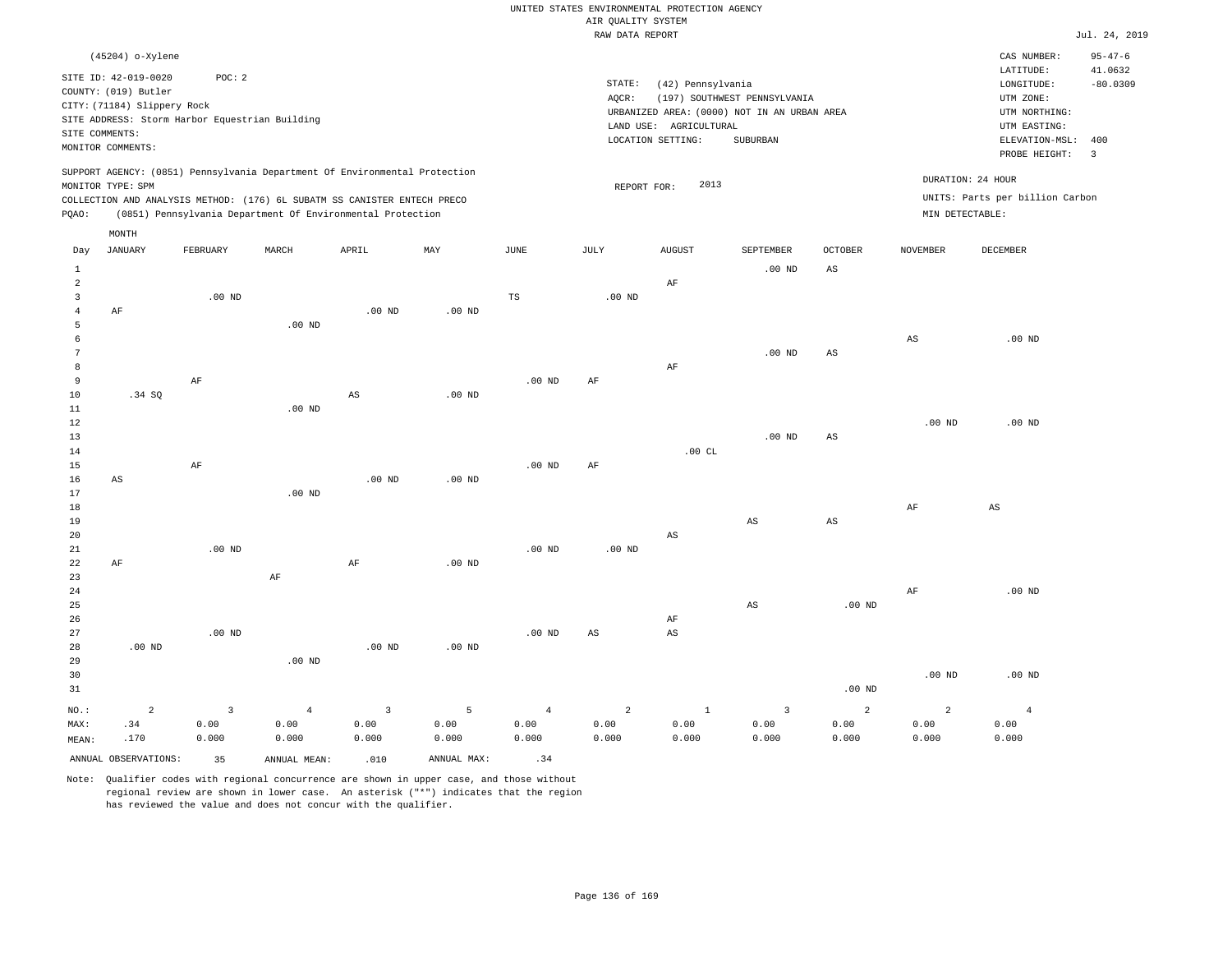|               | RAW DATA REPORT                                                                                                    |          |                                                |                                                                                                                                                                                                                      |          |          |                 |                                                                                                                 |                                          |                |                                      |                                                                                                          |                                                          |
|---------------|--------------------------------------------------------------------------------------------------------------------|----------|------------------------------------------------|----------------------------------------------------------------------------------------------------------------------------------------------------------------------------------------------------------------------|----------|----------|-----------------|-----------------------------------------------------------------------------------------------------------------|------------------------------------------|----------------|--------------------------------------|----------------------------------------------------------------------------------------------------------|----------------------------------------------------------|
|               | (45204) o-Xylene                                                                                                   |          |                                                |                                                                                                                                                                                                                      |          |          |                 |                                                                                                                 |                                          |                |                                      | CAS NUMBER:                                                                                              | $95 - 47 - 6$                                            |
|               | SITE ID: 42-019-0020<br>COUNTY: (019) Butler<br>CITY: (71184) Slippery Rock<br>SITE COMMENTS:<br>MONITOR COMMENTS: | POC:2    | SITE ADDRESS: Storm Harbor Equestrian Building |                                                                                                                                                                                                                      |          |          | STATE:<br>AOCR: | (42) Pennsylvania<br>URBANIZED AREA: (0000) NOT IN AN URBAN AREA<br>LAND USE: AGRICULTURAL<br>LOCATION SETTING: | (197) SOUTHWEST PENNSYLVANIA<br>SUBURBAN |                |                                      | LATITUDE:<br>LONGITUDE:<br>UTM ZONE:<br>UTM NORTHING:<br>UTM EASTING:<br>ELEVATION-MSL:<br>PROBE HEIGHT: | 41.0632<br>$-80.0309$<br>400<br>$\overline{\phantom{a}}$ |
| POAO:         | MONITOR TYPE: SPM                                                                                                  |          |                                                | SUPPORT AGENCY: (0851) Pennsylvania Department Of Environmental Protection<br>COLLECTION AND ANALYSIS METHOD: (176) 6L SUBATM SS CANISTER ENTECH PRECO<br>(0851) Pennsylvania Department Of Environmental Protection |          |          |                 | 2014<br>REPORT FOR:                                                                                             |                                          |                | DURATION: 24 HOUR<br>MIN DETECTABLE: | UNITS: Parts per billion Carbon                                                                          |                                                          |
|               | MONTH                                                                                                              |          |                                                |                                                                                                                                                                                                                      |          |          |                 |                                                                                                                 |                                          |                |                                      |                                                                                                          |                                                          |
| Day           | <b>JANUARY</b>                                                                                                     | FEBRUARY | MARCH                                          | APRIL                                                                                                                                                                                                                | MAY      | JUNE     | JULY            | <b>AUGUST</b>                                                                                                   | SEPTEMBER                                | <b>OCTOBER</b> | <b>NOVEMBER</b>                      | DECEMBER                                                                                                 |                                                          |
| 2             |                                                                                                                    |          |                                                |                                                                                                                                                                                                                      |          |          |                 | 1.00 5                                                                                                          | .26SQ                                    | AF             | $.00$ ND                             | $.00$ ND                                                                                                 |                                                          |
|               |                                                                                                                    | AS       |                                                |                                                                                                                                                                                                                      |          | $.00$ ND | AF              |                                                                                                                 |                                          |                |                                      |                                                                                                          |                                                          |
|               | $.00$ ND                                                                                                           |          |                                                | $.00$ ND                                                                                                                                                                                                             | $.00$ ND |          |                 |                                                                                                                 |                                          |                |                                      |                                                                                                          |                                                          |
|               |                                                                                                                    |          | $.00$ ND                                       |                                                                                                                                                                                                                      |          |          |                 |                                                                                                                 |                                          |                |                                      |                                                                                                          |                                                          |
| $\mathcal{L}$ |                                                                                                                    |          |                                                |                                                                                                                                                                                                                      |          |          |                 |                                                                                                                 |                                          |                | $.00$ ND                             | .00 <sub>ND</sub>                                                                                        |                                                          |

| 8  |          |          |          |          |           |          |        |          | .21 SQ | .28SQ    |          |          |
|----|----------|----------|----------|----------|-----------|----------|--------|----------|--------|----------|----------|----------|
| 9  |          |          |          |          |           |          |        | AF       |        |          |          |          |
| 10 |          | AF       |          |          |           | $.00$ ND | .33SQ  |          |        |          |          |          |
| 11 | $.00$ ND |          |          | $.00$ ND | $.00$ ND  |          |        |          |        |          |          |          |
| 12 |          |          | $.00$ ND |          |           |          |        |          |        |          |          |          |
| 13 |          |          |          |          |           |          |        |          |        |          | $.00$ ND | .20 SQ   |
| 14 |          |          |          |          |           |          |        |          | .27SQ  | $.00$ ND |          |          |
| 15 |          |          |          |          |           |          |        | $.00$ ND |        |          |          |          |
| 16 |          | $.00$ ND |          |          |           | .28SQ    | .41 SQ |          |        |          |          |          |
| 17 | $.00$ ND |          |          | $.00$ ND | $.00$ ND  |          |        |          |        |          |          |          |
| 18 |          |          | $.00$ ND |          |           |          |        |          |        |          |          |          |
| 19 |          |          |          |          |           |          |        |          |        |          | $.00$ ND | $.00$ ND |
| 20 |          |          |          |          |           |          |        |          | AS     | $.00$ ND |          |          |
| 21 |          |          |          |          |           |          |        | .27SQ    |        |          |          |          |
| 22 |          | $.00$ ND |          |          |           | AS       | AF     |          |        |          |          |          |
| 23 | $.00$ ND |          |          | $.00$ ND | $\rm{AF}$ |          |        |          |        |          |          |          |
| 24 |          |          | $.00$ ND |          |           |          |        |          |        |          |          |          |
| 25 |          |          |          |          |           |          |        |          |        |          | $.00$ ND | $.00$ ND |

| 26    |          |          |          |          |             |        |                  |       | .24 SQ | $.00$ ND       |            |          |
|-------|----------|----------|----------|----------|-------------|--------|------------------|-------|--------|----------------|------------|----------|
| 27    |          |          |          |          |             |        |                  | .33SQ |        |                |            |          |
| 28    |          | $.00$ ND |          |          |             | .44 SQ | .84 <sub>5</sub> |       |        |                |            |          |
| 29    | $.00$ ND |          |          | $.00$ ND | $.00$ ND    |        |                  |       |        |                |            |          |
| 30    |          |          | $.00$ ND |          |             |        |                  |       |        |                |            |          |
| 31    |          |          |          |          |             |        |                  |       |        |                |            | $.00$ ND |
| NO.:  | 5        |          | 5        | 5        | $4^{\circ}$ | 4      |                  |       | 4      | $\overline{4}$ | $\sqrt{2}$ | 6        |
| MAX:  | 0.00     | 0.00     | 0.00     | 0.00     | 0.00        | .44    | .84              | 1.00  | .27    | .28            | 0.00       | .20      |
| MEAN: | 0.000    | 0.000    | 0.000    | 0.000    | 0.000       | .180   | .527             | .400  | .245   | .070           | 0.000      | .033     |

Note: Qualifier codes with regional concurrence are shown in upper case, and those without regional review are shown in lower case. An asterisk ("\*") indicates that the region has reviewed the value and does not concur with the qualifier.

ANNUAL OBSERVATIONS: 52 ANNUAL MEAN: .103 ANNUAL MAX: 1.00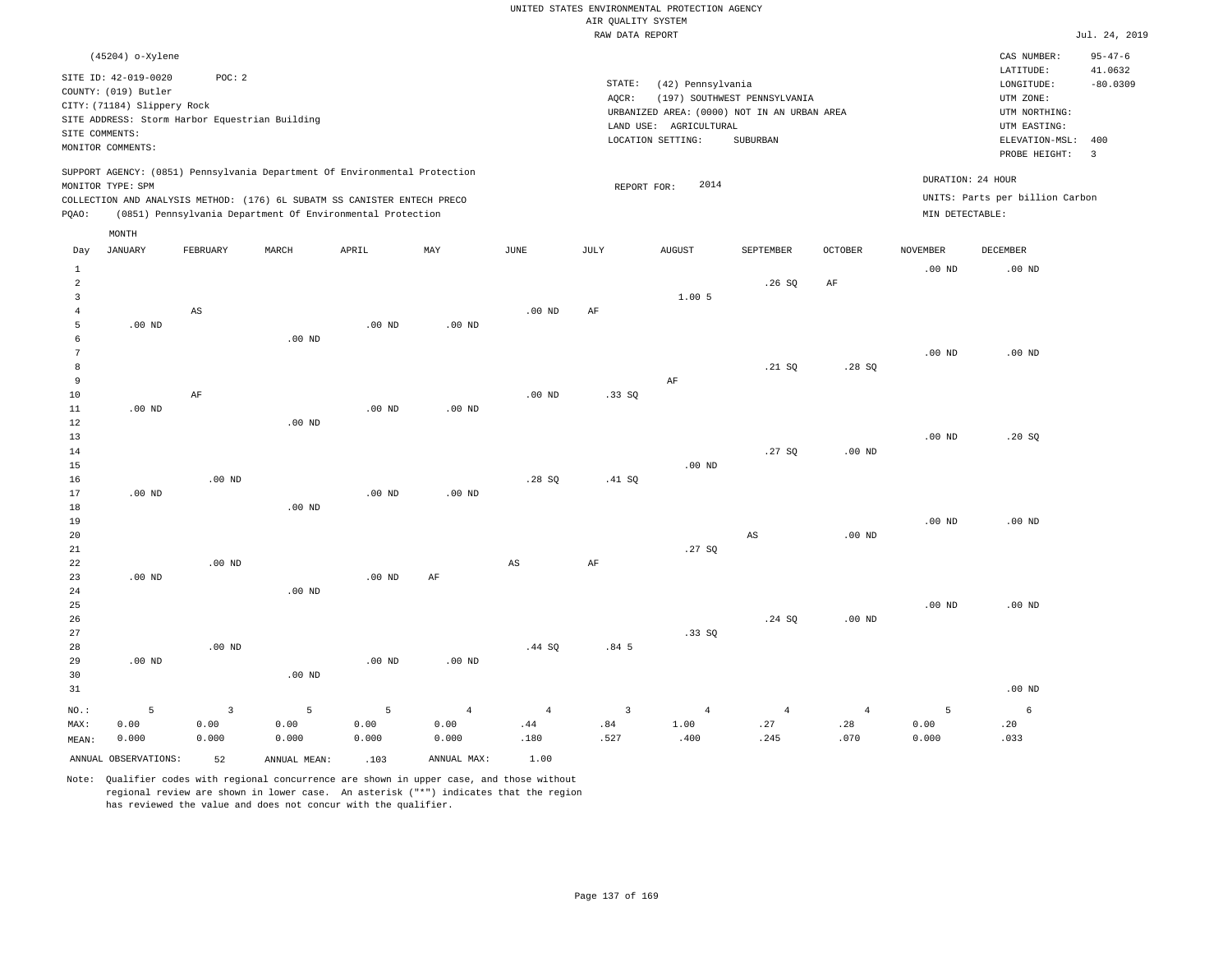|                               |                                                                                                                   |                                                                                                                                                                                                                      |          |          |     |          | RAW DATA REPORT   |                                                                                                                 |                                          |                |                   |                                                                                                        | Jul. 24, 2019                                 |
|-------------------------------|-------------------------------------------------------------------------------------------------------------------|----------------------------------------------------------------------------------------------------------------------------------------------------------------------------------------------------------------------|----------|----------|-----|----------|-------------------|-----------------------------------------------------------------------------------------------------------------|------------------------------------------|----------------|-------------------|--------------------------------------------------------------------------------------------------------|-----------------------------------------------|
|                               | (45204) o-Xylene<br>SITE ID: 42-019-0020<br>COUNTY: (019) Butler<br>CITY: (71184) Slippery Rock<br>SITE COMMENTS: | POC:2<br>SITE ADDRESS: Storm Harbor Equestrian Building                                                                                                                                                              |          |          |     |          | STATE:<br>AOCR:   | (42) Pennsylvania<br>URBANIZED AREA: (0000) NOT IN AN URBAN AREA<br>LAND USE: AGRICULTURAL<br>LOCATION SETTING: | (197) SOUTHWEST PENNSYLVANIA<br>SUBURBAN |                |                   | CAS NUMBER:<br>LATITUDE:<br>LONGITUDE:<br>UTM ZONE:<br>UTM NORTHING:<br>UTM EASTING:<br>ELEVATION-MSL: | $95 - 47 - 6$<br>41.0632<br>$-80.0309$<br>400 |
| PQAO:                         | MONITOR COMMENTS:<br>MONITOR TYPE: SPM                                                                            | SUPPORT AGENCY: (0851) Pennsylvania Department Of Environmental Protection<br>COLLECTION AND ANALYSIS METHOD: (176) 6L SUBATM SS CANISTER ENTECH PRECO<br>(0851) Pennsylvania Department Of Environmental Protection |          |          |     |          | REPORT FOR:       | 2015                                                                                                            |                                          |                | MIN DETECTABLE:   | PROBE HEIGHT:<br>DURATION: 24 HOUR<br>UNITS: Parts per billion Carbon                                  | $\overline{\phantom{a}}$                      |
| Day                           | MONTH<br><b>JANUARY</b>                                                                                           | FEBRUARY                                                                                                                                                                                                             | MARCH    | APRIL    | MAY | JUNE     | JULY              | <b>AUGUST</b>                                                                                                   | SEPTEMBER                                | <b>OCTOBER</b> | NOVEMBER          | DECEMBER                                                                                               |                                               |
| 1<br>$\overline{2}$<br>3<br>4 |                                                                                                                   |                                                                                                                                                                                                                      | $.00$ ND |          |     |          |                   | AF                                                                                                              | .31 SQ                                   | $.00$ ND       | $.00$ ND          | AF                                                                                                     |                                               |
| 5<br>6<br>8<br>9              | $.00$ ND                                                                                                          | $.00$ ND                                                                                                                                                                                                             | $.00$ ND | $.00$ ND | AS  | $.00$ ND | AF                |                                                                                                                 | .26SQ                                    | $.00$ ND       | .00 <sub>ND</sub> | .78 <sub>5</sub>                                                                                       |                                               |
| 10<br>11<br>12<br>13<br>14    | AF                                                                                                                | .21 SQ                                                                                                                                                                                                               | $.00$ ND | $.00$ ND | AS  | $.00$ ND | .00 <sub>ND</sub> | $.00$ ND                                                                                                        |                                          |                | $.00$ ND          | AF                                                                                                     |                                               |
| 15<br>16                      |                                                                                                                   |                                                                                                                                                                                                                      |          |          |     |          |                   | .19S                                                                                                            | .26SQ                                    | $.00$ ND       |                   |                                                                                                        |                                               |

17 18 19 20 21 22 23 24 25 26 AF .24 SQ .00 ND .00 ND .00 ND .00 ND .00 ND .00 ND AS .00 ND AS AF .00 ND .00 ND .00 ND .00 ND .22 SQ .00 ND .00 ND

| 26      |          |                |          |          |                |       |                |                |          |                | $.00$ ND | $.00$ ND |
|---------|----------|----------------|----------|----------|----------------|-------|----------------|----------------|----------|----------------|----------|----------|
| 27      |          |                |          |          |                |       |                |                | $.00$ ND | AF             |          |          |
| 28      |          |                |          |          |                |       |                | $.00$ ND       |          |                |          |          |
| 29      |          |                |          |          |                | AF    | .31 SQ         |                |          |                |          |          |
| 30      | $.00$ ND |                |          | $.00$ ND | $.00$ ND       |       |                |                |          |                |          |          |
| 31      |          |                | $.00$ ND |          |                |       |                |                |          |                |          |          |
| $NO.$ : |          | $\overline{4}$ | 6        | 5        | $\overline{a}$ | 2     | $\overline{4}$ | $\overline{4}$ | 5        | $\overline{4}$ |          | 2        |
| MAX:    | .24      | .21            | 0.00     | 0.00     | 0.00           | 0.00  | .31            | .19            | .31      | .22            | 0.00     | .78      |
| MEAN:   | .080     | .053           | 0.000    | 0.000    | 0.000          | 0.000 | .078           | .048           | .166     | .055           | 0.000    | .390     |

ANNUAL OBSERVATIONS:  $46$  ANNUAL MEAN: .060 ANNUAL MAX: .78

Note: Qualifier codes with regional concurrence are shown in upper case, and those without regional review are shown in lower case. An asterisk ("\*") indicates that the region has reviewed the value and does not concur with the qualifier.

TS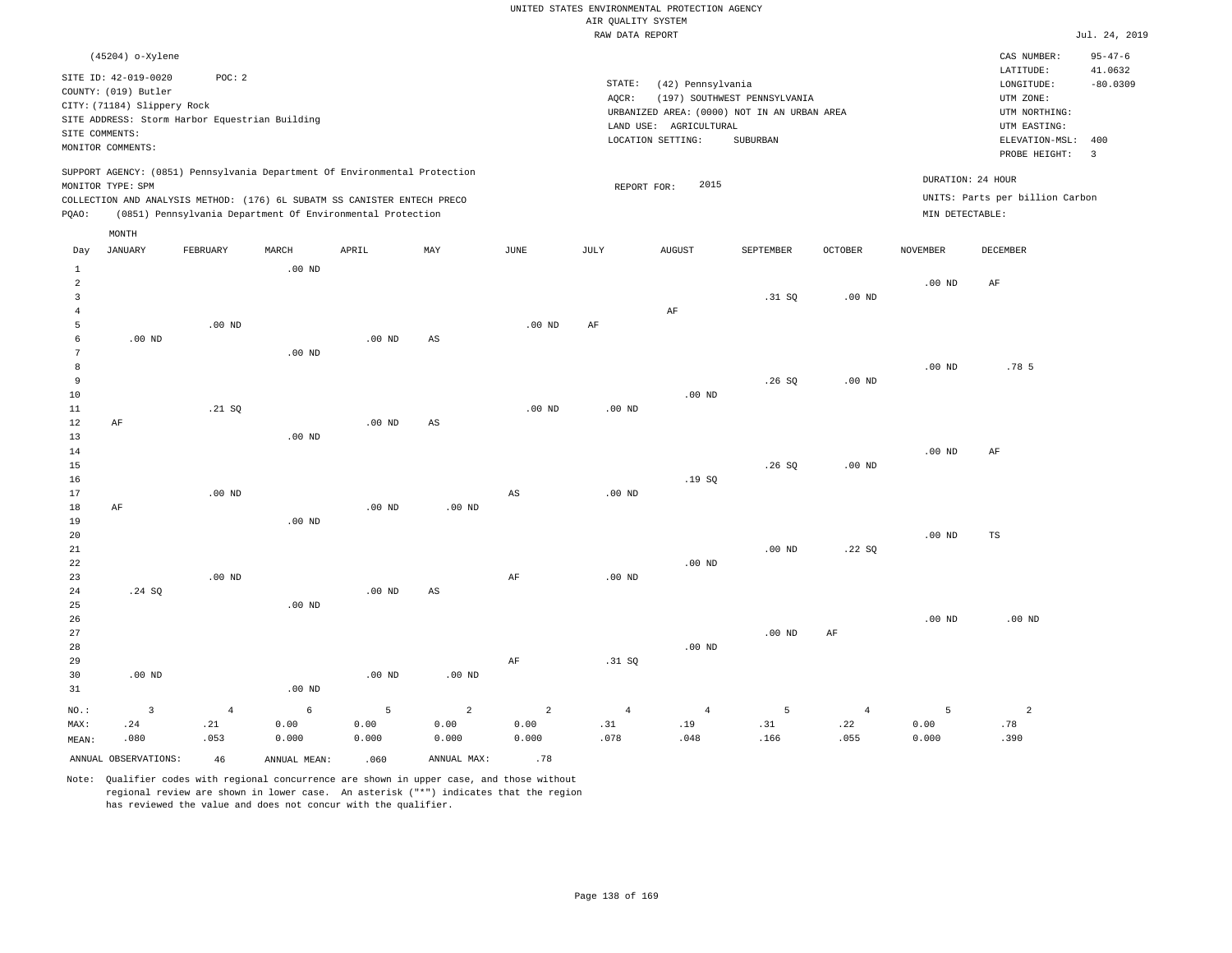|                      |                                                |                   |                   |                                                                            |             |                   | RAW DATA REPORT   |                        |                                             |                        |                   |                                 | Jul. 24, 2019  |
|----------------------|------------------------------------------------|-------------------|-------------------|----------------------------------------------------------------------------|-------------|-------------------|-------------------|------------------------|---------------------------------------------|------------------------|-------------------|---------------------------------|----------------|
|                      | (45207) 1, 3, 5-Trimethylbenzene               |                   |                   |                                                                            |             |                   |                   |                        |                                             |                        |                   | CAS NUMBER:                     | $108 - 67 - 8$ |
|                      |                                                |                   |                   |                                                                            |             |                   |                   |                        |                                             |                        |                   | LATITUDE:                       | 41.0632        |
|                      | SITE ID: 42-019-0020                           | POC: 2            |                   |                                                                            |             |                   | STATE:            | (42) Pennsylvania      |                                             |                        |                   | LONGITUDE:                      | $-80.0309$     |
|                      | COUNTY: (019) Butler                           |                   |                   |                                                                            |             |                   | AQCR:             |                        | (197) SOUTHWEST PENNSYLVANIA                |                        |                   | UTM ZONE:                       |                |
|                      | CITY: (71184) Slippery Rock                    |                   |                   |                                                                            |             |                   |                   |                        | URBANIZED AREA: (0000) NOT IN AN URBAN AREA |                        |                   | UTM NORTHING:                   |                |
|                      | SITE ADDRESS: Storm Harbor Equestrian Building |                   |                   |                                                                            |             |                   |                   | LAND USE: AGRICULTURAL |                                             |                        |                   | UTM EASTING:                    |                |
|                      | SITE COMMENTS:                                 |                   |                   |                                                                            |             |                   |                   | LOCATION SETTING:      | SUBURBAN                                    |                        |                   | ELEVATION-MSL:                  | 400            |
|                      | MONITOR COMMENTS:                              |                   |                   |                                                                            |             |                   |                   |                        |                                             |                        |                   | PROBE HEIGHT:                   | $\overline{3}$ |
|                      |                                                |                   |                   | SUPPORT AGENCY: (0851) Pennsylvania Department Of Environmental Protection |             |                   |                   |                        |                                             |                        |                   |                                 |                |
|                      | MONITOR TYPE: SPM                              |                   |                   |                                                                            |             |                   | REPORT FOR:       | 2013                   |                                             |                        |                   | DURATION: 24 HOUR               |                |
|                      |                                                |                   |                   | COLLECTION AND ANALYSIS METHOD: (176) 6L SUBATM SS CANISTER ENTECH PRECO   |             |                   |                   |                        |                                             |                        |                   | UNITS: Parts per billion Carbon |                |
| PQAO:                |                                                |                   |                   | (0851) Pennsylvania Department Of Environmental Protection                 |             |                   |                   |                        |                                             |                        | MIN DETECTABLE:   |                                 |                |
|                      |                                                |                   |                   |                                                                            |             |                   |                   |                        |                                             |                        |                   |                                 |                |
|                      | MONTH                                          |                   |                   |                                                                            |             |                   |                   |                        |                                             |                        |                   |                                 |                |
| Day                  | JANUARY                                        | FEBRUARY          | MARCH             | APRIL                                                                      | MAY         | JUNE              | JULY              | <b>AUGUST</b>          | SEPTEMBER                                   | <b>OCTOBER</b>         | <b>NOVEMBER</b>   | DECEMBER                        |                |
| $\mathbf{1}$         |                                                |                   |                   |                                                                            |             |                   |                   |                        | $.00$ ND                                    | AS                     |                   |                                 |                |
| $\overline{a}$       |                                                |                   |                   |                                                                            |             |                   |                   | AF                     |                                             |                        |                   |                                 |                |
| 3                    |                                                | $.00$ ND          |                   |                                                                            |             | TS                | $.00$ ND          |                        |                                             |                        |                   |                                 |                |
| $\overline{4}$       | AF                                             |                   |                   | $.00$ ND                                                                   | $.00$ ND    |                   |                   |                        |                                             |                        |                   |                                 |                |
| 5                    |                                                |                   | $.00$ ND          |                                                                            |             |                   |                   |                        |                                             |                        |                   |                                 |                |
| 6<br>$7\phantom{.0}$ |                                                |                   |                   |                                                                            |             |                   |                   |                        |                                             |                        | $_{\rm AS}$       | $.00$ ND                        |                |
| 8                    |                                                |                   |                   |                                                                            |             |                   |                   |                        | $.00$ ND                                    | AS                     |                   |                                 |                |
| 9                    |                                                | AF                |                   |                                                                            |             | $.00$ ND          | AF                | AF                     |                                             |                        |                   |                                 |                |
| 10                   | .71 SQ                                         |                   |                   | $\mathbb{A}\mathbb{S}$                                                     | $.00$ ND    |                   |                   |                        |                                             |                        |                   |                                 |                |
| $11\,$               |                                                |                   | .00 <sub>ND</sub> |                                                                            |             |                   |                   |                        |                                             |                        |                   |                                 |                |
| 12                   |                                                |                   |                   |                                                                            |             |                   |                   |                        |                                             |                        | .00 <sub>ND</sub> | $.00$ ND                        |                |
| 13                   |                                                |                   |                   |                                                                            |             |                   |                   |                        | $.00$ ND                                    | $\mathbb{A}\mathbb{S}$ |                   |                                 |                |
| 14                   |                                                |                   |                   |                                                                            |             |                   |                   | .00CL                  |                                             |                        |                   |                                 |                |
| 15                   |                                                | AF                |                   |                                                                            |             | .00 <sub>ND</sub> | AF                |                        |                                             |                        |                   |                                 |                |
| 16                   | AS                                             |                   |                   | .00 <sub>ND</sub>                                                          | $.00$ ND    |                   |                   |                        |                                             |                        |                   |                                 |                |
| 17                   |                                                |                   | $.00$ ND          |                                                                            |             |                   |                   |                        |                                             |                        |                   |                                 |                |
| 18                   |                                                |                   |                   |                                                                            |             |                   |                   |                        |                                             |                        | AF                | AS                              |                |
| 19                   |                                                |                   |                   |                                                                            |             |                   |                   |                        | $_{\rm AS}$                                 | $\mathbb{A}\mathbb{S}$ |                   |                                 |                |
| 20                   |                                                |                   |                   |                                                                            |             |                   |                   | $_{\rm AS}$            |                                             |                        |                   |                                 |                |
| 21                   |                                                | .00 <sub>ND</sub> |                   |                                                                            |             | .00 <sub>ND</sub> | .00 <sub>ND</sub> |                        |                                             |                        |                   |                                 |                |
| 22                   | AF                                             |                   |                   | $\rm{AF}$                                                                  | $.00$ ND    |                   |                   |                        |                                             |                        |                   |                                 |                |
| 23                   |                                                |                   | $\rm{AF}$         |                                                                            |             |                   |                   |                        |                                             |                        |                   |                                 |                |
| 24                   |                                                |                   |                   |                                                                            |             |                   |                   |                        |                                             |                        | AF                | $.00$ ND                        |                |
| 25                   |                                                |                   |                   |                                                                            |             |                   |                   |                        | $\mathbb{A}\mathbb{S}$                      | .00 <sub>ND</sub>      |                   |                                 |                |
| 26                   |                                                |                   |                   |                                                                            |             |                   |                   | AF                     |                                             |                        |                   |                                 |                |
| 27                   |                                                | $.00$ ND          |                   |                                                                            |             | .00 <sub>ND</sub> | AS                | $_{\rm AS}$            |                                             |                        |                   |                                 |                |
| 28                   | $.00$ ND                                       |                   |                   | .00 <sub>ND</sub>                                                          | $.00$ ND    |                   |                   |                        |                                             |                        |                   |                                 |                |
| 29                   |                                                |                   | $.00$ ND          |                                                                            |             |                   |                   |                        |                                             |                        |                   |                                 |                |
| 30                   |                                                |                   |                   |                                                                            |             |                   |                   |                        |                                             |                        | .00 <sub>ND</sub> | $.00$ ND                        |                |
| 31                   |                                                |                   |                   |                                                                            |             |                   |                   |                        |                                             | .00 <sub>ND</sub>      |                   |                                 |                |
| NO.:                 | $\overline{a}$                                 | $\overline{3}$    | $\overline{4}$    | $\overline{3}$                                                             | 5           | $\overline{4}$    | $\overline{a}$    | $1\,$                  | $\overline{3}$                              | 2                      | $\overline{a}$    | $\overline{4}$                  |                |
| MAX:                 | .71                                            | 0.00              | 0.00              | 0.00                                                                       | 0.00        | 0.00              | 0.00              | 0.00                   | 0.00                                        | 0.00                   | 0.00              | 0.00                            |                |
| MEAN:                | .355                                           | 0.000             | 0.000             | 0.000                                                                      | 0.000       | 0.000             | 0.000             | 0.000                  | 0.000                                       | 0.000                  | 0.000             | 0.000                           |                |
|                      | ANNUAL OBSERVATIONS:                           | 35                | ANNUAL MEAN:      | .020                                                                       | ANNUAL MAX: | .71               |                   |                        |                                             |                        |                   |                                 |                |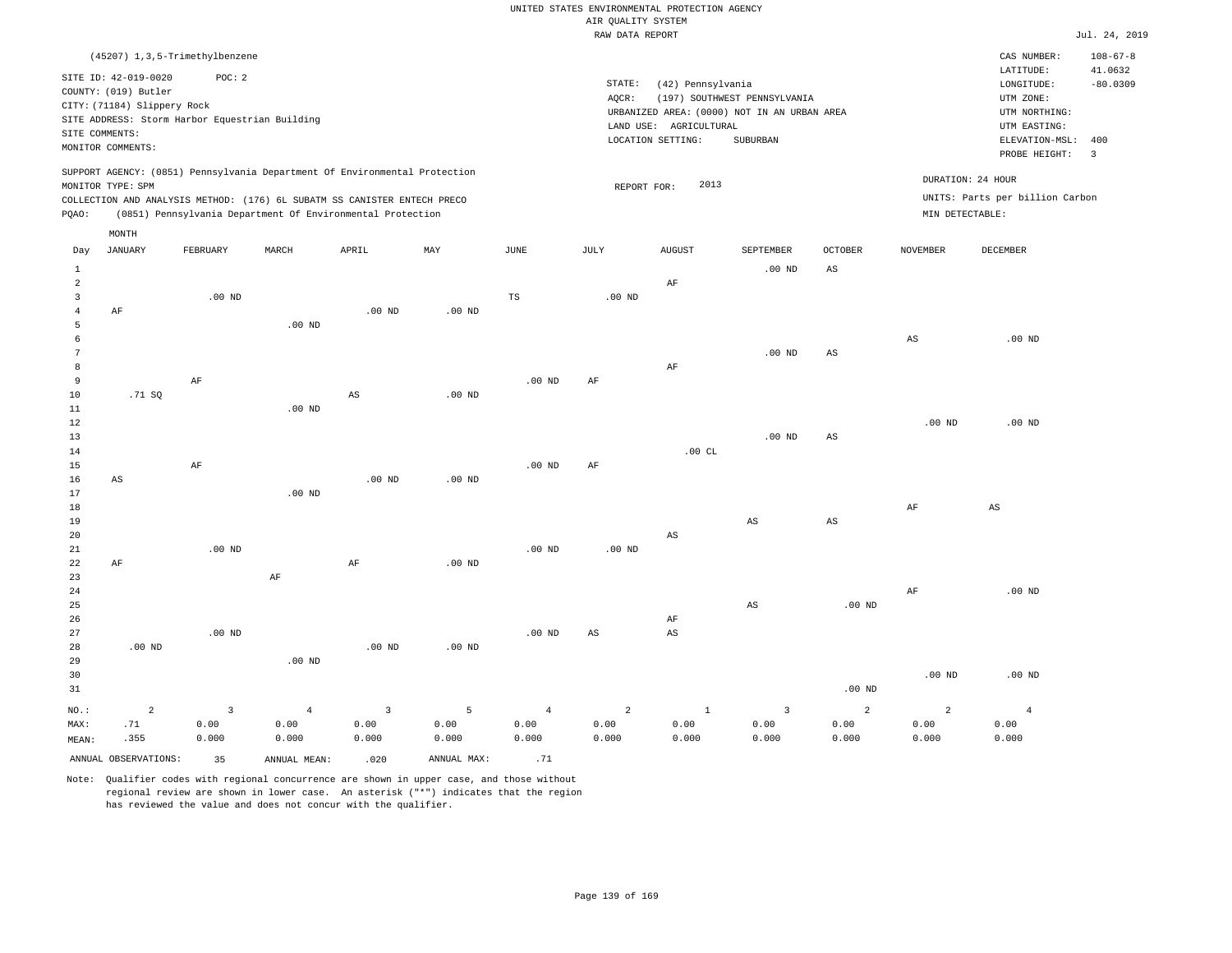|                |                             | (45207) 1,3,5-Trimethylbenzene                 |       |                                                                          |                                                                            |          |      |                                             |                              |                |                   | CAS NUMBER:                     | $108 - 67 - 8$          |
|----------------|-----------------------------|------------------------------------------------|-------|--------------------------------------------------------------------------|----------------------------------------------------------------------------|----------|------|---------------------------------------------|------------------------------|----------------|-------------------|---------------------------------|-------------------------|
|                | SITE ID: 42-019-0020        | POC:2                                          |       |                                                                          |                                                                            |          |      |                                             |                              |                |                   | LATITUDE:                       | 41.0632                 |
|                | COUNTY: (019) Butler        |                                                |       |                                                                          |                                                                            |          |      | STATE:<br>(42) Pennsylvania                 |                              |                |                   | LONGITUDE:                      | $-80.0309$              |
|                | CITY: (71184) Slippery Rock |                                                |       |                                                                          |                                                                            |          |      | AOCR:                                       | (197) SOUTHWEST PENNSYLVANIA |                |                   | UTM ZONE:                       |                         |
|                |                             | SITE ADDRESS: Storm Harbor Equestrian Building |       |                                                                          |                                                                            |          |      | URBANIZED AREA: (0000) NOT IN AN URBAN AREA |                              |                |                   | UTM NORTHING:                   |                         |
|                | SITE COMMENTS:              |                                                |       |                                                                          |                                                                            |          |      | LAND USE: AGRICULTURAL                      |                              |                |                   | UTM EASTING:                    |                         |
|                | MONITOR COMMENTS:           |                                                |       |                                                                          |                                                                            |          |      | LOCATION SETTING:                           | SUBURBAN                     |                |                   | ELEVATION-MSL:                  | 400                     |
|                |                             |                                                |       |                                                                          |                                                                            |          |      |                                             |                              |                |                   | PROBE HEIGHT:                   | $\overline{\mathbf{3}}$ |
|                | MONITOR TYPE: SPM           |                                                |       |                                                                          | SUPPORT AGENCY: (0851) Pennsylvania Department Of Environmental Protection |          |      | 2014                                        |                              |                | DURATION: 24 HOUR |                                 |                         |
|                |                             |                                                |       | COLLECTION AND ANALYSIS METHOD: (176) 6L SUBATM SS CANISTER ENTECH PRECO |                                                                            |          |      | REPORT FOR:                                 |                              |                |                   | UNITS: Parts per billion Carbon |                         |
| POAO:          |                             |                                                |       | (0851) Pennsylvania Department Of Environmental Protection               |                                                                            |          |      |                                             |                              |                | MIN DETECTABLE:   |                                 |                         |
|                |                             |                                                |       |                                                                          |                                                                            |          |      |                                             |                              |                |                   |                                 |                         |
|                | MONTH                       |                                                |       |                                                                          |                                                                            |          |      |                                             |                              |                |                   |                                 |                         |
| Day            | JANUARY                     | FEBRUARY                                       | MARCH | APRIL                                                                    | MAY                                                                        | JUNE     | JULY | <b>AUGUST</b>                               | SEPTEMBER                    | <b>OCTOBER</b> | <b>NOVEMBER</b>   | DECEMBER                        |                         |
|                |                             |                                                |       |                                                                          |                                                                            |          |      |                                             |                              |                | $.00$ ND          | $.00$ ND                        |                         |
| $\overline{2}$ |                             |                                                |       |                                                                          |                                                                            |          |      |                                             | $.00$ ND                     | AF             |                   |                                 |                         |
|                |                             |                                                |       |                                                                          |                                                                            |          |      | .00 <sub>ND</sub>                           |                              |                |                   |                                 |                         |
|                |                             | AS                                             |       |                                                                          |                                                                            | $.00$ ND | AF   |                                             |                              |                |                   |                                 |                         |
|                |                             |                                                |       |                                                                          |                                                                            |          |      |                                             |                              |                |                   |                                 |                         |

 5 6 7 8 9 10 11 12 .00 ND .00 ND AF .00 ND .00 ND .00 ND .00 ND .00 ND .00 ND .00 ND .00 ND AF .00 ND .00 ND .00 ND .00 ND

| 13          |          |          |          |          |          |          |          |          |          |          | $.00$ ND | $.00$ ND |
|-------------|----------|----------|----------|----------|----------|----------|----------|----------|----------|----------|----------|----------|
| 14          |          |          |          |          |          |          |          |          | $.00$ ND | $.00$ ND |          |          |
| 15          |          |          |          |          |          |          |          | $.00$ ND |          |          |          |          |
| 16          |          | $.00$ ND |          |          |          | $.00$ ND | $.00$ ND |          |          |          |          |          |
| 17          | $.00$ ND |          |          | $.00$ ND | $.00$ ND |          |          |          |          |          |          |          |
| $1\,8$      |          |          | $.00$ ND |          |          |          |          |          |          |          |          |          |
| 19          |          |          |          |          |          |          |          |          |          |          | $.00$ ND | $.00$ ND |
| 20          |          |          |          |          |          |          |          |          | AS       | $.00$ ND |          |          |
| $2\sqrt{1}$ |          |          |          |          |          |          |          | $.00$ ND |          |          |          |          |
| 22          |          | $.00$ ND |          |          |          | AS       | AF       |          |          |          |          |          |

| 24      |          |          | .45 SQ   |          |                |          |                |          |          |                |          |          |
|---------|----------|----------|----------|----------|----------------|----------|----------------|----------|----------|----------------|----------|----------|
| 25      |          |          |          |          |                |          |                |          |          |                | $.00$ ND | $.00$ ND |
| 26      |          |          |          |          |                |          |                |          | $.00$ ND | $.00$ ND       |          |          |
| 27      |          |          |          |          |                |          |                | $.00$ ND |          |                |          |          |
| 28      |          | $.00$ ND |          |          |                | $.00$ ND | $.00$ ND       |          |          |                |          |          |
| 29      | $.00$ ND |          |          | $.00$ ND | $.00$ ND       |          |                |          |          |                |          |          |
| 30      |          |          | $.00$ ND |          |                |          |                |          |          |                |          |          |
| 31      |          |          |          |          |                |          |                |          |          |                |          | $.00$ ND |
| $NO.$ : | 5        | 3        | 5        | 5        | $\overline{4}$ | -4       | $\overline{3}$ | 4        | 4        | $\overline{4}$ |          | 6        |

| NU.   |                      |       | $\sim$ $\sim$ $\sim$ |       |             |       |       |       | _______ |       |       |       |
|-------|----------------------|-------|----------------------|-------|-------------|-------|-------|-------|---------|-------|-------|-------|
| MAX:  | 0.00                 | 0.00  | .45                  | 0.00  | 0.00        | 0.00  | 0.00  | 0.00  | 0.00    | 0.00  | 0.00  | 0.00  |
| MEAN: | 0.000                | 0.000 | .090                 | 0.000 | 0.000       | 0.000 | 0.000 | 0.000 | 0.000   | 0.000 | 0.000 | 0.000 |
|       | ANNUAL OBSERVATIONS: | 52    | ANNUAL MEAN:         | .009  | ANNUAL MAX: |       |       |       |         |       |       |       |

Note: Qualifier codes with regional concurrence are shown in upper case, and those without regional review are shown in lower case. An asterisk ("\*") indicates that the region has reviewed the value and does not concur with the qualifier.

.00 ND AF

23

.00 ND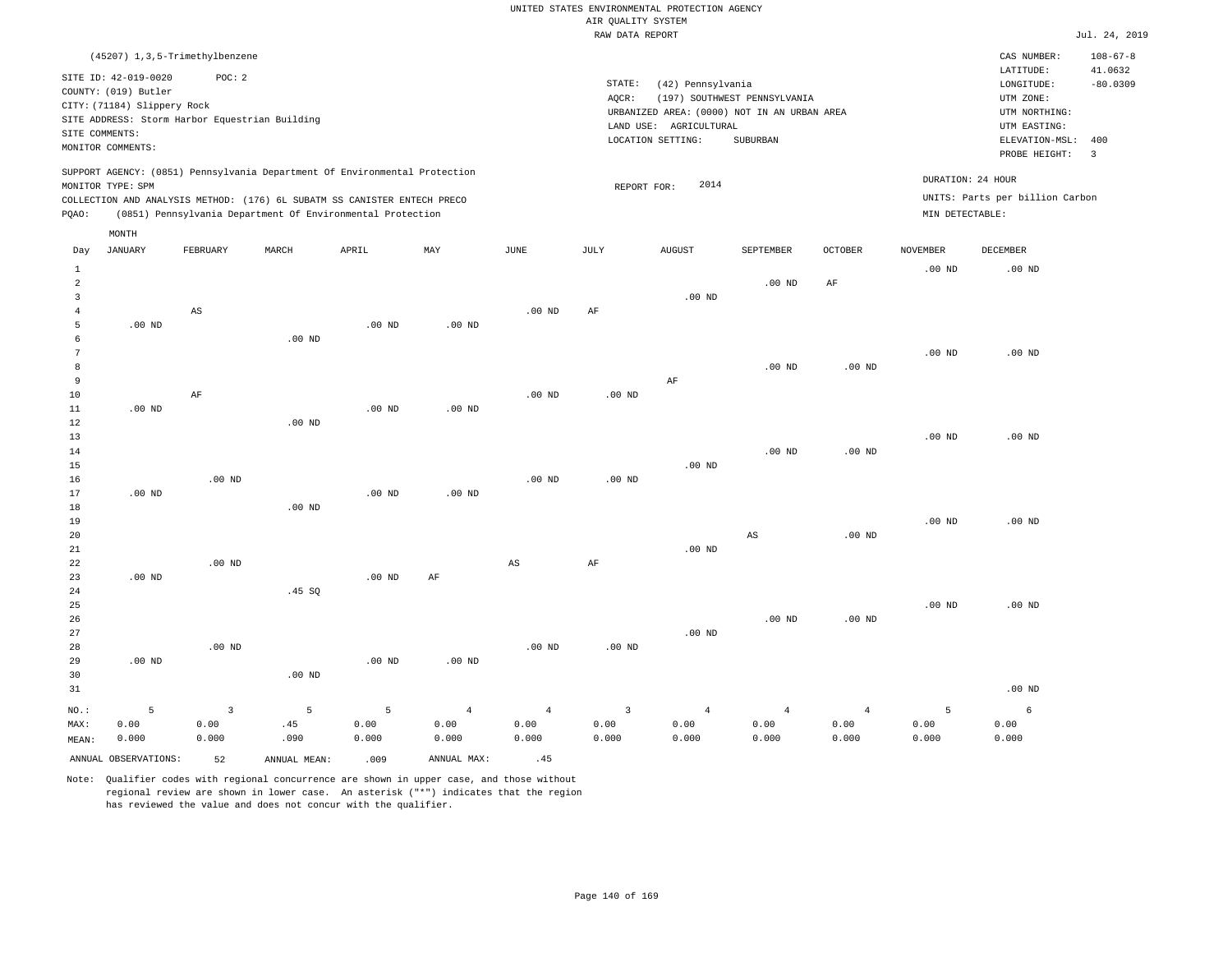|        |                                                     |                                                                            |                   |          |     |          |                                          | RAW DATA REPORT                                                       |           |                   |                 |                               | Jul. 24, 2019            |
|--------|-----------------------------------------------------|----------------------------------------------------------------------------|-------------------|----------|-----|----------|------------------------------------------|-----------------------------------------------------------------------|-----------|-------------------|-----------------|-------------------------------|--------------------------|
|        |                                                     | (45207) 1,3,5-Trimethylbenzene                                             |                   |          |     |          |                                          |                                                                       |           |                   |                 | CAS NUMBER:                   | $108 - 67 - 8$           |
|        | SITE ID: 42-019-0020                                | POC: 2                                                                     |                   |          |     |          |                                          | STATE:<br>(42) Pennsylvania                                           |           |                   |                 | LATITUDE:<br>LONGITUDE:       | 41.0632<br>$-80.0309$    |
|        | COUNTY: (019) Butler<br>CITY: (71184) Slippery Rock |                                                                            |                   |          |     |          | AQCR:                                    | UTM ZONE:                                                             |           |                   |                 |                               |                          |
|        |                                                     | SITE ADDRESS: Storm Harbor Equestrian Building                             |                   |          |     |          |                                          | URBANIZED AREA: (0000) NOT IN AN URBAN AREA<br>LAND USE: AGRICULTURAL |           |                   |                 | UTM NORTHING:<br>UTM EASTING: |                          |
|        | SITE COMMENTS:<br>MONITOR COMMENTS:                 |                                                                            |                   |          |     |          |                                          | LOCATION SETTING:                                                     | SUBURBAN  |                   |                 | ELEVATION-MSL:                | 400                      |
|        |                                                     |                                                                            |                   |          |     |          |                                          |                                                                       |           |                   |                 | PROBE HEIGHT:                 | $\overline{\phantom{a}}$ |
|        | MONITOR TYPE: SPM                                   | SUPPORT AGENCY: (0851) Pennsylvania Department Of Environmental Protection |                   |          |     |          | DURATION: 24 HOUR<br>2015<br>REPORT FOR: |                                                                       |           |                   |                 |                               |                          |
|        |                                                     | COLLECTION AND ANALYSIS METHOD: (176) 6L SUBATM SS CANISTER ENTECH PRECO   |                   |          |     |          |                                          | UNITS: Parts per billion Carbon                                       |           |                   |                 |                               |                          |
| POAO:  |                                                     | (0851) Pennsylvania Department Of Environmental Protection                 |                   |          |     |          |                                          |                                                                       |           |                   | MIN DETECTABLE: |                               |                          |
|        | MONTH                                               |                                                                            |                   |          |     |          |                                          |                                                                       |           |                   |                 |                               |                          |
| Day    | JANUARY                                             | FEBRUARY                                                                   | MARCH             | APRIL    | MAY | JUNE     | JULY                                     | <b>AUGUST</b>                                                         | SEPTEMBER | <b>OCTOBER</b>    | <b>NOVEMBER</b> | DECEMBER                      |                          |
| 2      |                                                     |                                                                            | .00 <sub>ND</sub> |          |     |          |                                          |                                                                       |           |                   | $.00$ ND        | AF                            |                          |
|        |                                                     |                                                                            |                   |          |     |          |                                          |                                                                       | $.00$ ND  | $.00$ ND          |                 |                               |                          |
| 5      |                                                     | $.00$ ND                                                                   |                   |          |     | $.00$ ND | AF                                       | AF                                                                    |           |                   |                 |                               |                          |
| 6      | $.00$ ND                                            |                                                                            |                   | $.00$ ND | AS  |          |                                          |                                                                       |           |                   |                 |                               |                          |
|        |                                                     |                                                                            | $.00$ ND          |          |     |          |                                          |                                                                       |           |                   |                 |                               |                          |
| 8<br>9 |                                                     |                                                                            |                   |          |     |          |                                          |                                                                       | $.00$ ND  | .00 <sub>ND</sub> | $.00$ ND        | $.00$ ND                      |                          |
|        |                                                     |                                                                            |                   |          |     |          |                                          |                                                                       |           |                   |                 |                               |                          |

| 5               |          | .00 $ND$       |            |                |                        | .00 $ND$       | AF             |                |          |                |                   |                |
|-----------------|----------|----------------|------------|----------------|------------------------|----------------|----------------|----------------|----------|----------------|-------------------|----------------|
| 6               | .00 $ND$ |                |            | $.00$ ND       | $\mathbb{A}\mathbb{S}$ |                |                |                |          |                |                   |                |
| $7\phantom{.0}$ |          |                | $.00$ ND   |                |                        |                |                |                |          |                |                   |                |
| 8               |          |                |            |                |                        |                |                |                |          |                | $.00~\mathrm{ND}$ | $.00$ ND       |
| 9               |          |                |            |                |                        |                |                |                | $.00$ ND | $.00$ ND       |                   |                |
| $10$            |          |                |            |                |                        |                |                | $.00$ ND       |          |                |                   |                |
| $11\,$          |          | $.00$ ND       |            |                |                        | $.00$ ND       | $.00$ ND       |                |          |                |                   |                |
| $1\,2$          | AF       |                |            | .00 $ND$       | AS                     |                |                |                |          |                |                   |                |
| $13$            |          |                | $.00$ ND   |                |                        |                |                |                |          |                |                   |                |
| 14              |          |                |            |                |                        |                |                |                |          |                | .00 $ND$          | AF             |
| 15              |          |                |            |                |                        |                |                |                | $.00$ ND | $.00$ ND       |                   |                |
| 16              |          |                |            |                |                        |                |                | $.00$ ND       |          |                |                   |                |
| $17$            |          | $.00$ ND       |            |                |                        | AS             | $.00$ ND       |                |          |                |                   |                |
| 18              | $\rm AF$ |                |            | $.00$ ND       | $.00$ ND               |                |                |                |          |                |                   |                |
| 19              |          |                | $.00$ ND   |                |                        |                |                |                |          |                |                   |                |
| 20              |          |                |            |                |                        |                |                |                |          |                | $.00$ ND          | $_{\rm TS}$    |
| $2\sqrt{1}$     |          |                |            |                |                        |                |                |                | $.00$ ND | $.00$ ND       |                   |                |
| $2\sqrt{2}$     |          |                |            |                |                        |                |                | $.00$ ND       |          |                |                   |                |
| 23              |          | .00 $ND$       |            |                |                        | $\rm{AF}$      | .00 $ND$       |                |          |                |                   |                |
| 24              | $.00$ ND |                |            | $.00$ ND       | $\mathbb{A}\mathbb{S}$ |                |                |                |          |                |                   |                |
| $2\sqrt{5}$     |          |                | $.00$ ND   |                |                        |                |                |                |          |                |                   |                |
| 26              |          |                |            |                |                        |                |                |                |          |                | .00 $ND$          | $.00$ ND       |
| $2\,7$          |          |                |            |                |                        |                |                |                | $.00$ ND | $\rm{AF}$      |                   |                |
| 28              |          |                |            |                |                        |                |                | $.00$ ND       |          |                |                   |                |
| 29              |          |                |            |                |                        | AF             | $.00$ ND       |                |          |                |                   |                |
| 30              | .00 $ND$ |                |            | $.00$ ND       | $.00$ ND               |                |                |                |          |                |                   |                |
| $3\,1$          |          |                | $.00$ ND   |                |                        |                |                |                |          |                |                   |                |
| NO.:            | 3        | $\overline{4}$ | $\epsilon$ | $\overline{5}$ | $\overline{a}$         | $\overline{2}$ | $\overline{4}$ | $\overline{4}$ | 5        | $\overline{4}$ | $\overline{5}$    | $\overline{a}$ |
| MAX:            | 0.00     | 0.00           | 0.00       | 0.00           | 0.00                   | 0.00           | 0.00           | 0.00           | 0.00     | 0.00           | 0.00              | 0.00           |
| MEAN:           | 0.000    | 0.000          | 0.000      | 0.000          | 0.000                  | 0.000          | 0.000          | 0.000          | 0.000    | 0.000          | 0.000             | 0.000          |

ANNUAL OBSERVATIONS: 46 ANNUAL MEAN: 0.000 ANNUAL MAX: 0.00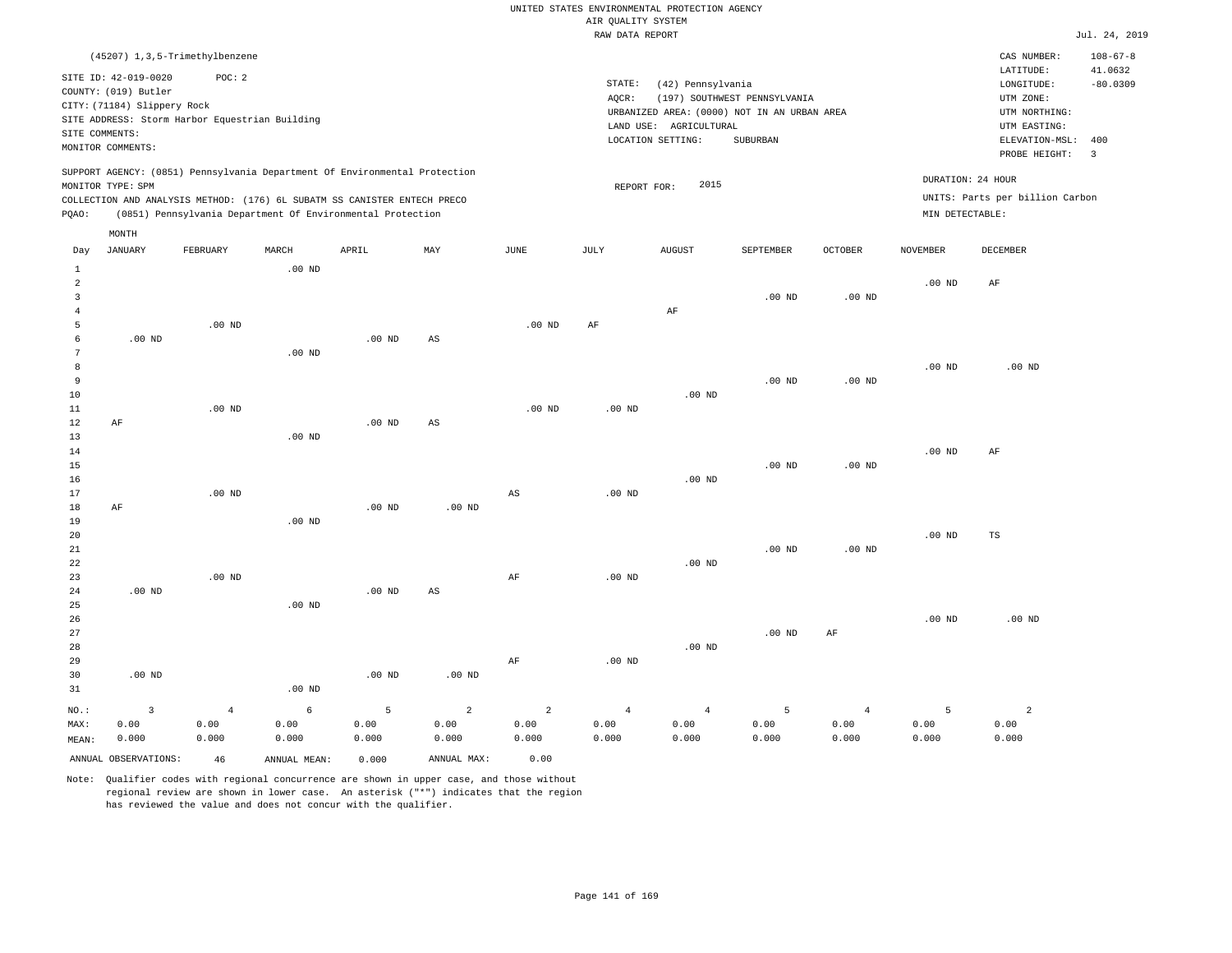|                |                                                |                         |                |                                                                            |             |                | RAW DATA REPORT        |                        |                                             |                   |                   |                                 | Jul. 24, 2019  |
|----------------|------------------------------------------------|-------------------------|----------------|----------------------------------------------------------------------------|-------------|----------------|------------------------|------------------------|---------------------------------------------|-------------------|-------------------|---------------------------------|----------------|
|                | (45208) 1, 2, 4-Trimethylbenzene               |                         |                |                                                                            |             |                |                        |                        |                                             |                   |                   | CAS NUMBER:                     | $95 - 63 - 6$  |
|                |                                                |                         |                |                                                                            |             |                |                        |                        |                                             |                   |                   | LATITUDE:                       | 41.0632        |
|                | SITE ID: 42-019-0020                           | POC: 2                  |                |                                                                            |             |                | STATE:                 | (42) Pennsylvania      |                                             |                   |                   | LONGITUDE:                      | $-80.0309$     |
|                | COUNTY: (019) Butler                           |                         |                |                                                                            |             |                | AQCR:                  |                        | (197) SOUTHWEST PENNSYLVANIA                |                   |                   | UTM ZONE:                       |                |
|                | CITY: (71184) Slippery Rock                    |                         |                |                                                                            |             |                |                        |                        | URBANIZED AREA: (0000) NOT IN AN URBAN AREA |                   |                   | UTM NORTHING:                   |                |
|                | SITE ADDRESS: Storm Harbor Equestrian Building |                         |                |                                                                            |             |                |                        | LAND USE: AGRICULTURAL |                                             |                   |                   | UTM EASTING:                    |                |
|                | SITE COMMENTS:                                 |                         |                |                                                                            |             |                |                        | LOCATION SETTING:      | SUBURBAN                                    |                   |                   | ELEVATION-MSL:                  | 400            |
|                | MONITOR COMMENTS:                              |                         |                |                                                                            |             |                |                        |                        |                                             |                   |                   | PROBE HEIGHT:                   | $\overline{3}$ |
|                |                                                |                         |                | SUPPORT AGENCY: (0851) Pennsylvania Department Of Environmental Protection |             |                |                        |                        |                                             |                   |                   |                                 |                |
|                | MONITOR TYPE: SPM                              |                         |                |                                                                            |             |                | REPORT FOR:            | 2013                   |                                             |                   |                   | DURATION: 24 HOUR               |                |
|                |                                                |                         |                | COLLECTION AND ANALYSIS METHOD: (176) 6L SUBATM SS CANISTER ENTECH PRECO   |             |                |                        |                        |                                             |                   |                   | UNITS: Parts per billion Carbon |                |
| PQAO:          |                                                |                         |                | (0851) Pennsylvania Department Of Environmental Protection                 |             |                |                        |                        |                                             |                   | MIN DETECTABLE:   |                                 |                |
|                | MONTH                                          |                         |                |                                                                            |             |                |                        |                        |                                             |                   |                   |                                 |                |
| Day            | <b>JANUARY</b>                                 | FEBRUARY                | MARCH          | APRIL                                                                      | MAY         | JUNE           | JULY                   | <b>AUGUST</b>          | SEPTEMBER                                   | <b>OCTOBER</b>    | <b>NOVEMBER</b>   | <b>DECEMBER</b>                 |                |
| $\mathbf{1}$   |                                                |                         |                |                                                                            |             |                |                        |                        | $.00$ ND                                    | AS                |                   |                                 |                |
| $\overline{a}$ |                                                |                         |                |                                                                            |             |                |                        | AF                     |                                             |                   |                   |                                 |                |
| 3              |                                                | $.00$ ND                |                |                                                                            |             | TS             | $.00$ ND               |                        |                                             |                   |                   |                                 |                |
| $\overline{4}$ | AF                                             |                         |                | $.00$ ND                                                                   | $.00$ ND    |                |                        |                        |                                             |                   |                   |                                 |                |
| 5              |                                                |                         | $.00$ ND       |                                                                            |             |                |                        |                        |                                             |                   |                   |                                 |                |
| 6              |                                                |                         |                |                                                                            |             |                |                        |                        |                                             |                   | $_{\rm AS}$       | $.00$ ND                        |                |
| 7              |                                                |                         |                |                                                                            |             |                |                        |                        | .00 <sub>ND</sub>                           | AS                |                   |                                 |                |
| 8              |                                                |                         |                |                                                                            |             |                |                        | AF                     |                                             |                   |                   |                                 |                |
| 9              |                                                | AF                      |                |                                                                            |             | $.00$ ND       | AF                     |                        |                                             |                   |                   |                                 |                |
| 10             | 1.64                                           |                         |                | $\mathbb{A}\mathbb{S}$                                                     | $.00$ ND    |                |                        |                        |                                             |                   |                   |                                 |                |
| 11             |                                                |                         | $.00$ ND       |                                                                            |             |                |                        |                        |                                             |                   |                   |                                 |                |
| 12             |                                                |                         |                |                                                                            |             |                |                        |                        |                                             |                   | .00 <sub>ND</sub> | $.00$ ND                        |                |
| 13             |                                                |                         |                |                                                                            |             |                |                        |                        | .34 SQ                                      | AS                |                   |                                 |                |
| 14             |                                                |                         |                |                                                                            |             |                |                        | .00CL                  |                                             |                   |                   |                                 |                |
| 15             |                                                | AF                      |                |                                                                            |             | $.00$ ND       | AF                     |                        |                                             |                   |                   |                                 |                |
| 16             | AS                                             |                         |                | $.00$ ND                                                                   | $.00$ ND    |                |                        |                        |                                             |                   |                   |                                 |                |
| 17             |                                                |                         | $.00$ ND       |                                                                            |             |                |                        |                        |                                             |                   |                   |                                 |                |
| 18             |                                                |                         |                |                                                                            |             |                |                        |                        |                                             |                   | AF                | $\mathbb{A}\mathbb{S}$          |                |
| 19             |                                                |                         |                |                                                                            |             |                |                        |                        | $_{\rm AS}$                                 | AS                |                   |                                 |                |
| 20             |                                                |                         |                |                                                                            |             |                |                        | $\mathbb{A}\mathbb{S}$ |                                             |                   |                   |                                 |                |
| 21             |                                                | $.00$ ND                |                |                                                                            |             | $.00$ ND       | .00 <sub>ND</sub>      |                        |                                             |                   |                   |                                 |                |
| 22             | AF                                             |                         |                | AF                                                                         | $.00$ ND    |                |                        |                        |                                             |                   |                   |                                 |                |
| 23<br>24       |                                                |                         | $\rm AF$       |                                                                            |             |                |                        |                        |                                             |                   | AF                | $.00$ ND                        |                |
| 25             |                                                |                         |                |                                                                            |             |                |                        |                        | AS                                          | .00 <sub>ND</sub> |                   |                                 |                |
| 26             |                                                |                         |                |                                                                            |             |                |                        | AF                     |                                             |                   |                   |                                 |                |
| 27             |                                                | $.00$ ND                |                |                                                                            |             | $.00$ ND       | $\mathbb{A}\mathbb{S}$ | $\mathbb{A}\mathbb{S}$ |                                             |                   |                   |                                 |                |
| 28             | $.00$ ND                                       |                         |                | $.00$ ND                                                                   | $.00$ ND    |                |                        |                        |                                             |                   |                   |                                 |                |
| 29             |                                                |                         | $.00$ ND       |                                                                            |             |                |                        |                        |                                             |                   |                   |                                 |                |
| 30             |                                                |                         |                |                                                                            |             |                |                        |                        |                                             |                   | .00 <sub>ND</sub> | $.00$ ND                        |                |
| 31             |                                                |                         |                |                                                                            |             |                |                        |                        |                                             | .00 <sub>ND</sub> |                   |                                 |                |
|                |                                                |                         |                |                                                                            |             |                |                        |                        |                                             |                   |                   |                                 |                |
| NO.:           | $\overline{a}$                                 | $\overline{\mathbf{3}}$ | $\overline{4}$ | $\overline{\mathbf{3}}$                                                    | 5           | $\overline{4}$ | $\overline{a}$         | $\mathbf{1}$           | $\overline{\mathbf{3}}$                     | 2                 | $\overline{a}$    | $\overline{4}$                  |                |
| MAX:           | 1.64                                           | 0.00                    | 0.00           | 0.00                                                                       | 0.00        | 0.00           | 0.00                   | 0.00                   | .34                                         | 0.00              | 0.00              | 0.00                            |                |
| MEAN:          | .820                                           | 0.000                   | 0.000          | 0.000                                                                      | 0.000       | 0.000          | 0.000                  | 0.000                  | .113                                        | 0.000             | 0.000             | 0.000                           |                |
|                | ANNUAL OBSERVATIONS:                           | 35                      | ANNUAL MEAN:   | .057                                                                       | ANNUAL MAX: | 1.64           |                        |                        |                                             |                   |                   |                                 |                |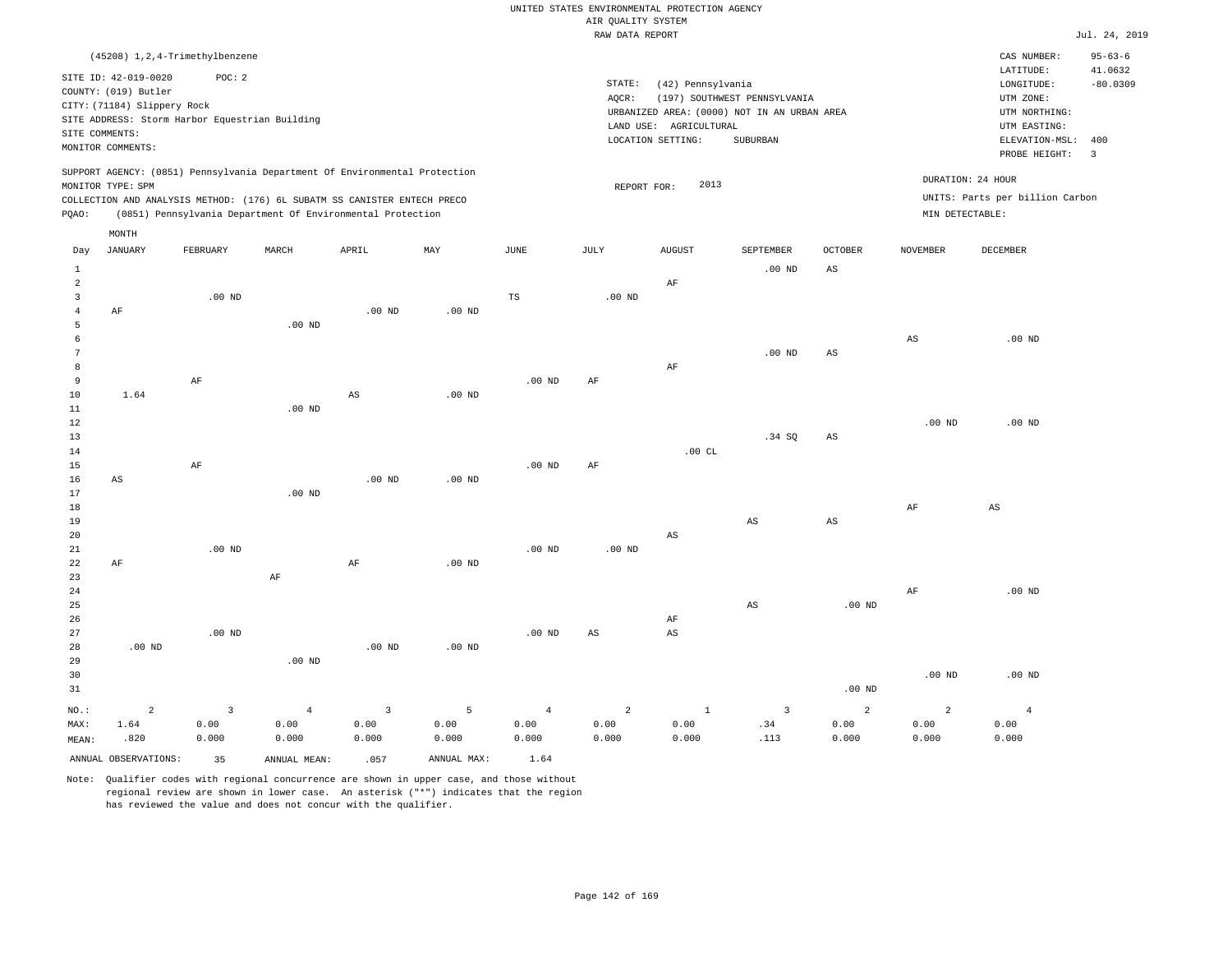|                                                                                                                                                                                                                                                             | (45208) 1, 2, 4-Trimethylbenzene                                                                                                                                     |          |       |       |     |      |       |                                                                                                                              |                                          |         |                                      | CAS NUMBER:                                                                                                  | $95 - 63 - 6$                                    |
|-------------------------------------------------------------------------------------------------------------------------------------------------------------------------------------------------------------------------------------------------------------|----------------------------------------------------------------------------------------------------------------------------------------------------------------------|----------|-------|-------|-----|------|-------|------------------------------------------------------------------------------------------------------------------------------|------------------------------------------|---------|--------------------------------------|--------------------------------------------------------------------------------------------------------------|--------------------------------------------------|
|                                                                                                                                                                                                                                                             | SITE ID: 42-019-0020<br>COUNTY: (019) Butler<br>CITY: (71184) Slippery Rock<br>SITE ADDRESS: Storm Harbor Equestrian Building<br>SITE COMMENTS:<br>MONITOR COMMENTS: | POC: 2   |       |       |     |      | AOCR: | STATE:<br>(42) Pennsylvania<br>URBANIZED AREA: (0000) NOT IN AN URBAN AREA<br>AGRICULTURAL<br>LAND USE:<br>LOCATION SETTING: | (197) SOUTHWEST PENNSYLVANIA<br>SUBURBAN |         |                                      | LATITUDE:<br>LONGITUDE:<br>UTM ZONE:<br>UTM NORTHING:<br>UTM EASTING:<br>ELEVATION-MSL: 400<br>PROBE HEIGHT: | 41.0632<br>$-80.0309$<br>$\overline{\mathbf{3}}$ |
| SUPPORT AGENCY: (0851) Pennsylvania Department Of Environmental Protection<br>MONITOR TYPE: SPM<br>COLLECTION AND ANALYSIS METHOD: (176) 6L SUBATM SS CANISTER ENTECH PRECO<br>(0851) Pennsylvania Department Of Environmental Protection<br>POAO:<br>MONTH |                                                                                                                                                                      |          |       |       |     |      |       | 2014<br>REPORT FOR:                                                                                                          |                                          |         | DURATION: 24 HOUR<br>MIN DETECTABLE: | UNITS: Parts per billion Carbon                                                                              |                                                  |
| Day                                                                                                                                                                                                                                                         | JANUARY                                                                                                                                                              | FEBRUARY | MARCH | APRIL | MAY | JUNE | JULY  | AUGUST                                                                                                                       | SEPTEMBER                                | OCTOBER | <b>NOVEMBER</b>                      | DECEMBER                                                                                                     |                                                  |

| 1<br>$\overline{\mathbf{c}}$ |                |                         |                |          |                                 |             |                |            | $.00$ ND               | $\rm{AF}$      | $.00$ ND | .00 $ND$ |
|------------------------------|----------------|-------------------------|----------------|----------|---------------------------------|-------------|----------------|------------|------------------------|----------------|----------|----------|
| 3                            |                |                         |                |          |                                 |             |                | 1.11       |                        |                |          |          |
| $\overline{4}$               |                | $\mathbb{A}\mathbb{S}$  |                |          |                                 | $.00$ ND    | $\rm{AF}$      |            |                        |                |          |          |
| 5                            | $.00$ ND       |                         |                | $.00$ ND | .00 $ND$                        |             |                |            |                        |                |          |          |
| 6                            |                |                         | $.00$ ND       |          |                                 |             |                |            |                        |                |          |          |
| 7                            |                |                         |                |          |                                 |             |                |            |                        |                | $.00$ ND | $.00$ ND |
| 8                            |                |                         |                |          |                                 |             |                |            | $.00$ ND               | $.00$ ND       |          |          |
| 9                            |                |                         |                |          |                                 |             |                | $\rm{AF}$  |                        |                |          |          |
| 10                           |                | $\rm AF$                |                |          |                                 | .20 SQ      | .42 SQ         |            |                        |                |          |          |
| $11\,$                       | $.00$ ND       |                         |                | $.00$ ND | $.00$ ND                        |             |                |            |                        |                |          |          |
| 12                           |                |                         | $.00$ ND       |          |                                 |             |                |            |                        |                |          |          |
| 13                           |                |                         |                |          |                                 |             |                |            |                        |                | $.00$ ND | $.00$ ND |
| $14$                         |                |                         |                |          |                                 |             |                |            | $.00$ ND               | $.00$ ND       |          |          |
| 15                           |                |                         |                |          |                                 |             |                | .16SQ      |                        |                |          |          |
| 16                           |                | $.00$ ND                |                |          |                                 | .37SQ       | .38SQ          |            |                        |                |          |          |
| 17                           | .00 $ND$       |                         |                | .00 $ND$ | $.00$ ND                        |             |                |            |                        |                |          |          |
| 18                           |                |                         | .00 $ND$       |          |                                 |             |                |            |                        |                |          |          |
| 19                           |                |                         |                |          |                                 |             |                |            |                        |                | $.00$ ND | $.00$ ND |
| 20                           |                |                         |                |          |                                 |             |                |            | $\mathbb{A}\mathbb{S}$ | $.00$ ND       |          |          |
| 21                           |                |                         |                |          |                                 |             |                | .17 SQ     |                        |                |          |          |
| 22                           |                | $.00$ ND                |                |          |                                 | $_{\rm AS}$ | $\rm AF$       |            |                        |                |          |          |
| 23                           | $.00$ ND       |                         |                | $.00$ ND | $\rm AF$                        |             |                |            |                        |                |          |          |
| 24                           |                |                         | $2.21$ 5       |          |                                 |             |                |            |                        |                |          |          |
| 25                           |                |                         |                |          |                                 |             |                |            |                        |                | $.00$ ND | $.00$ ND |
| 26                           |                |                         |                |          |                                 |             |                |            | $.00$ ND               | .00 $ND$       |          |          |
| 27                           |                |                         |                |          |                                 |             |                | $.00$ ND   |                        |                |          |          |
| 28                           |                | $.00$ ND                |                |          |                                 | .44 SQ      | .77 SQ         |            |                        |                |          |          |
| 29                           | $.00$ ND       |                         |                | $.00$ ND | $.00$ ND                        |             |                |            |                        |                |          |          |
| 30                           |                |                         | $.00$ ND       |          |                                 |             |                |            |                        |                |          |          |
| 31                           |                |                         |                |          |                                 |             |                |            |                        |                |          | $.00$ ND |
| $_{\rm NO.}$ :               | $\overline{5}$ | $\overline{\mathbf{3}}$ | $\overline{5}$ | 5        | $\overline{4}$                  | $\sqrt{4}$  | $\overline{3}$ | $\sqrt{4}$ | $\overline{4}$         | $\overline{4}$ | 5        | 6        |
| MAX:                         | 0.00           | 0.00                    | 2.21           | 0.00     | ${\bf 0}$ . ${\bf 0}$ ${\bf 0}$ | .44         | $\sqrt{77}$    | 1.11       | 0.00                   | 0.00           | 0.00     | 0.00     |
| MEAN:                        | 0.000          | 0.000                   | .442           | 0.000    | 0.000                           | .253        | .523           | .360       | 0.000                  | 0.000          | 0.000    | 0.000    |

ANNUAL OBSERVATIONS: 52 ANNUAL MEAN: .120 ANNUAL MAX: 2.21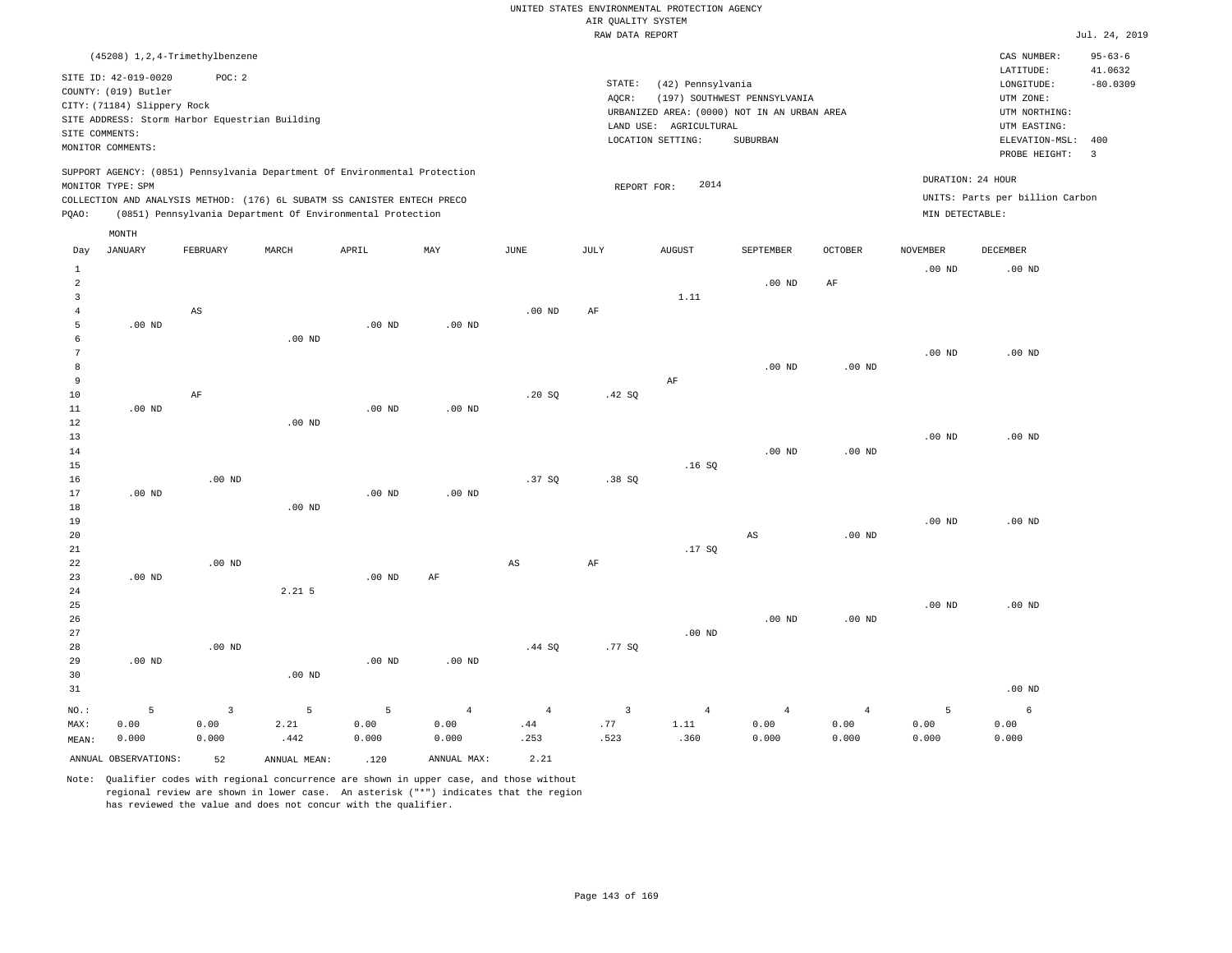|       |                             |                                                                                                                                                                                                                      |          |          |     |          |        | RAW DATA REPORT                             |                              |          |                 |                                                      | Jul. 24, 2019            |
|-------|-----------------------------|----------------------------------------------------------------------------------------------------------------------------------------------------------------------------------------------------------------------|----------|----------|-----|----------|--------|---------------------------------------------|------------------------------|----------|-----------------|------------------------------------------------------|--------------------------|
|       |                             | (45208) 1, 2, 4-Trimethylbenzene                                                                                                                                                                                     |          |          |     |          |        |                                             |                              |          |                 | CAS NUMBER:                                          | $95 - 63 - 6$            |
|       |                             |                                                                                                                                                                                                                      |          |          |     |          |        |                                             |                              |          |                 | LATITUDE:                                            | 41.0632                  |
|       | SITE ID: 42-019-0020        | POC:2                                                                                                                                                                                                                |          |          |     |          | STATE: | (42) Pennsylvania                           |                              |          |                 | LONGITUDE:                                           | $-80.0309$               |
|       | COUNTY: (019) Butler        |                                                                                                                                                                                                                      |          |          |     |          | AOCR:  |                                             | (197) SOUTHWEST PENNSYLVANIA |          |                 | UTM ZONE:                                            |                          |
|       | CITY: (71184) Slippery Rock |                                                                                                                                                                                                                      |          |          |     |          |        | URBANIZED AREA: (0000) NOT IN AN URBAN AREA |                              |          |                 | UTM NORTHING:                                        |                          |
|       |                             | SITE ADDRESS: Storm Harbor Equestrian Building                                                                                                                                                                       |          |          |     |          |        | LAND USE: AGRICULTURAL                      |                              |          |                 | UTM EASTING:                                         |                          |
|       | SITE COMMENTS:              |                                                                                                                                                                                                                      |          |          |     |          |        | LOCATION SETTING:                           | SUBURBAN                     |          |                 | ELEVATION-MSL:                                       | 400                      |
|       | MONITOR COMMENTS:           |                                                                                                                                                                                                                      |          |          |     |          |        |                                             |                              |          |                 | PROBE HEIGHT:                                        | $\overline{\phantom{a}}$ |
| POAO: | MONITOR TYPE: SPM           | SUPPORT AGENCY: (0851) Pennsylvania Department Of Environmental Protection<br>COLLECTION AND ANALYSIS METHOD: (176) 6L SUBATM SS CANISTER ENTECH PRECO<br>(0851) Pennsylvania Department Of Environmental Protection |          |          |     |          |        | 2015<br>REPORT FOR:                         |                              |          | MIN DETECTABLE: | DURATION: 24 HOUR<br>UNITS: Parts per billion Carbon |                          |
|       | MONTH                       |                                                                                                                                                                                                                      |          |          |     |          |        |                                             |                              |          |                 |                                                      |                          |
| Day   | JANUARY                     | FEBRUARY                                                                                                                                                                                                             | MARCH    | APRIL    | MAY | JUNE     | JULY   | AUGUST                                      | <b>SEPTEMBER</b>             | OCTOBER  | <b>NOVEMBER</b> | DECEMBER                                             |                          |
|       |                             |                                                                                                                                                                                                                      | $.00$ ND |          |     |          |        |                                             |                              |          |                 |                                                      |                          |
| 2     |                             |                                                                                                                                                                                                                      |          |          |     |          |        |                                             |                              |          | $.00$ ND        | AF                                                   |                          |
|       |                             |                                                                                                                                                                                                                      |          |          |     |          |        |                                             | $.00$ ND                     | $.00$ ND |                 |                                                      |                          |
|       |                             |                                                                                                                                                                                                                      |          |          |     |          |        | AF                                          |                              |          |                 |                                                      |                          |
|       |                             | $.00$ ND                                                                                                                                                                                                             |          |          |     | $.00$ ND | AF     |                                             |                              |          |                 |                                                      |                          |
|       | $.00$ ND                    |                                                                                                                                                                                                                      |          | $.00$ ND | AS  |          |        |                                             |                              |          |                 |                                                      |                          |
|       |                             |                                                                                                                                                                                                                      | $.00$ ND |          |     |          |        |                                             |                              |          |                 |                                                      |                          |
| 8     |                             |                                                                                                                                                                                                                      |          |          |     |          |        |                                             |                              |          | $.00$ ND        | .00 <sub>ND</sub>                                    |                          |

| 9  |           |          |          |          |    |          |          |          | $.00$ ND | .00 <sub>ND</sub> |          |    |  |
|----|-----------|----------|----------|----------|----|----------|----------|----------|----------|-------------------|----------|----|--|
| 10 |           |          |          |          |    |          |          | $.00$ ND |          |                   |          |    |  |
| 11 |           | $.00$ ND |          |          |    | $.00$ ND | $.00$ ND |          |          |                   |          |    |  |
| 12 | $\rm{AF}$ |          |          | $.00$ ND | AS |          |          |          |          |                   |          |    |  |
| 13 |           |          | $.00$ ND |          |    |          |          |          |          |                   |          |    |  |
| 14 |           |          |          |          |    |          |          |          |          |                   | $.00$ ND | AF |  |

.00 ND

.00 ND

| 16          |    |                   |          |          |          |    |          | $.00$ ND |          |          |          |    |
|-------------|----|-------------------|----------|----------|----------|----|----------|----------|----------|----------|----------|----|
| 17          |    | $.00$ ND          |          |          |          | AS | $.00$ ND |          |          |          |          |    |
| 18          | AF |                   |          | $.00$ ND | $.00$ ND |    |          |          |          |          |          |    |
| 19          |    |                   | $.00$ ND |          |          |    |          |          |          |          |          |    |
| 20          |    |                   |          |          |          |    |          |          |          |          | $.00$ ND | TS |
| 21          |    |                   |          |          |          |    |          |          | $.00$ ND | $.00$ ND |          |    |
| $2\sqrt{2}$ |    |                   |          |          |          |    |          | $.00$ ND |          |          |          |    |
| 23          |    | .00 <sub>ND</sub> |          |          |          | AF | $.00$ ND |          |          |          |          |    |

| 24 | $.00$ ND |          | $.00$ ND | AS       |    |          |          |          |    |          |          |
|----|----------|----------|----------|----------|----|----------|----------|----------|----|----------|----------|
| 25 |          | .27SQ    |          |          |    |          |          |          |    |          |          |
| 26 |          |          |          |          |    |          |          |          |    | $.00$ ND | $.00$ ND |
| 27 |          |          |          |          |    |          |          | $.00$ ND | AF |          |          |
| 28 |          |          |          |          |    |          | $.00$ ND |          |    |          |          |
| 29 |          |          |          |          | AF | $.00$ ND |          |          |    |          |          |
| 30 | $.00$ ND |          | $.00$ ND | $.00$ ND |    |          |          |          |    |          |          |
| 31 |          | $.00$ ND |          |          |    |          |          |          |    |          |          |

| NO.:  |                         |       | $\begin{array}{ccccccccccccccccccccc} 3 & 4 & 6 & 5 & 2 & 2 & 4 & 4 & 5 \end{array}$ |       |             |       |       |       |       | 4     |       |       |
|-------|-------------------------|-------|--------------------------------------------------------------------------------------|-------|-------------|-------|-------|-------|-------|-------|-------|-------|
| MAX:  | 0.00                    | 0.00  | .27                                                                                  | 0.00  | 0.00        | 0.00  | 0.00  | 0.00  | 0.00  | 0.00  | 0.00  | 0.00  |
| MEAN: | 0.000                   | 0.000 | .045                                                                                 | 0.000 | 0.000       | 0.000 | 0.000 | 0.000 | 0.000 | 0.000 | 0.000 | 0.000 |
|       | ANNUAL OBSERVATIONS: 46 |       | ANNUAL MEAN:                                                                         | .006  | ANNUAL MAX: | .27   |       |       |       |       |       |       |

Note: Qualifier codes with regional concurrence are shown in upper case, and those without regional review are shown in lower case. An asterisk ("\*") indicates that the region has reviewed the value and does not concur with the qualifier.

15

24

.00 ND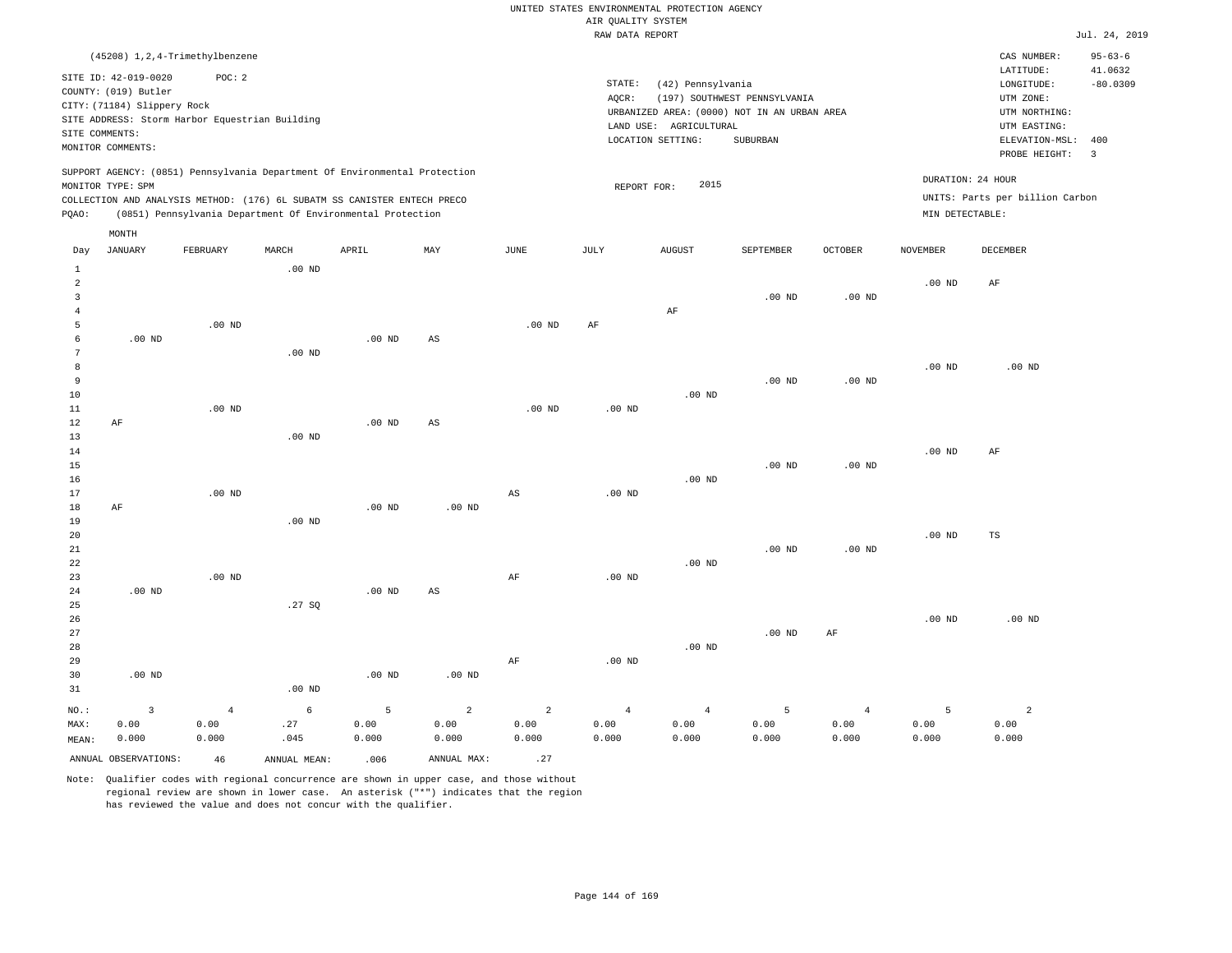|                                |                                                                             |                                                |                        |                                                                            |                   |                        | RAW DATA REPORT        |                        |                                                                             |                   |                        |                                                       | Jul. 24, 2019         |
|--------------------------------|-----------------------------------------------------------------------------|------------------------------------------------|------------------------|----------------------------------------------------------------------------|-------------------|------------------------|------------------------|------------------------|-----------------------------------------------------------------------------|-------------------|------------------------|-------------------------------------------------------|-----------------------|
|                                | (45213) p-Ethyltoluene                                                      |                                                |                        |                                                                            |                   |                        |                        |                        |                                                                             |                   |                        | CAS NUMBER:                                           | $622 - 96 - 8$        |
|                                | SITE ID: 42-019-0020<br>COUNTY: (019) Butler<br>CITY: (71184) Slippery Rock | POC: 2                                         |                        |                                                                            |                   |                        | STATE:<br>AQCR:        | (42) Pennsylvania      | (197) SOUTHWEST PENNSYLVANIA<br>URBANIZED AREA: (0000) NOT IN AN URBAN AREA |                   |                        | LATITUDE:<br>LONGITUDE:<br>UTM ZONE:<br>UTM NORTHING: | 41.0632<br>$-80.0309$ |
| SITE COMMENTS:                 |                                                                             | SITE ADDRESS: Storm Harbor Equestrian Building |                        |                                                                            |                   |                        |                        | LAND USE: AGRICULTURAL |                                                                             |                   |                        | UTM EASTING:                                          |                       |
|                                | MONITOR COMMENTS:                                                           |                                                |                        |                                                                            |                   |                        |                        | LOCATION SETTING:      | SUBURBAN                                                                    |                   |                        | ELEVATION-MSL: 400<br>PROBE HEIGHT:                   | $\overline{3}$        |
|                                |                                                                             |                                                |                        | SUPPORT AGENCY: (0851) Pennsylvania Department Of Environmental Protection |                   |                        |                        |                        |                                                                             |                   |                        |                                                       |                       |
|                                | MONITOR TYPE: SPM                                                           |                                                |                        |                                                                            |                   |                        | REPORT FOR:            | 2013                   |                                                                             |                   |                        | DURATION: 24 HOUR                                     |                       |
|                                |                                                                             |                                                |                        | COLLECTION AND ANALYSIS METHOD: (176) 6L SUBATM SS CANISTER ENTECH PRECO   |                   |                        |                        |                        |                                                                             |                   |                        | UNITS: Parts per billion Carbon                       |                       |
| PQAO:                          |                                                                             |                                                |                        | (0851) Pennsylvania Department Of Environmental Protection                 |                   |                        |                        |                        |                                                                             |                   | MIN DETECTABLE:        |                                                       |                       |
|                                | MONTH                                                                       |                                                |                        |                                                                            |                   |                        |                        |                        |                                                                             |                   |                        |                                                       |                       |
| Day                            | <b>JANUARY</b>                                                              | FEBRUARY                                       | MARCH                  | APRIL                                                                      | MAY               | $_{\rm JUNE}$          | JULY                   | <b>AUGUST</b>          | SEPTEMBER                                                                   | <b>OCTOBER</b>    | <b>NOVEMBER</b>        | DECEMBER                                              |                       |
| $\mathbf{1}$                   |                                                                             |                                                |                        |                                                                            |                   |                        |                        |                        | $.00$ ND                                                                    | $_{\rm AS}$       |                        |                                                       |                       |
| $\overline{a}$<br>$\mathbf{3}$ |                                                                             | $.00$ ND                                       |                        |                                                                            |                   | $_{\rm TS}$            | $.00$ ND               | AF                     |                                                                             |                   |                        |                                                       |                       |
| $\overline{4}$                 | AF                                                                          |                                                |                        | $.00$ ND                                                                   | $.00$ ND          |                        |                        |                        |                                                                             |                   |                        |                                                       |                       |
| 5                              |                                                                             |                                                | .00 <sub>ND</sub>      |                                                                            |                   |                        |                        |                        |                                                                             |                   |                        |                                                       |                       |
| 6                              |                                                                             |                                                |                        |                                                                            |                   |                        |                        |                        |                                                                             |                   | $_{\rm AS}$            | $.00$ ND                                              |                       |
| 7<br>8                         |                                                                             |                                                |                        |                                                                            |                   |                        |                        |                        | $.00$ ND                                                                    | AS                |                        |                                                       |                       |
| 9                              |                                                                             | $\rm AF$                                       |                        |                                                                            |                   | .00 <sub>ND</sub>      | $\rm{AF}$              | AF                     |                                                                             |                   |                        |                                                       |                       |
| 10                             | $.00$ ND                                                                    |                                                |                        | AS                                                                         | $.00$ ND          |                        |                        |                        |                                                                             |                   |                        |                                                       |                       |
| 11                             |                                                                             |                                                | .00 <sub>ND</sub>      |                                                                            |                   |                        |                        |                        |                                                                             |                   |                        |                                                       |                       |
| 12                             |                                                                             |                                                |                        |                                                                            |                   |                        |                        |                        |                                                                             |                   | .00 <sub>ND</sub>      | .00 <sub>ND</sub>                                     |                       |
| 13<br>14                       |                                                                             |                                                |                        |                                                                            |                   |                        |                        | .00CL                  | $.00$ ND                                                                    | $_{\rm AS}$       |                        |                                                       |                       |
| 15                             |                                                                             | AF                                             |                        |                                                                            |                   | $.00$ ND               | AF                     |                        |                                                                             |                   |                        |                                                       |                       |
| 16                             | AS                                                                          |                                                |                        | $.00$ ND                                                                   | $.00$ ND          |                        |                        |                        |                                                                             |                   |                        |                                                       |                       |
| 17                             |                                                                             |                                                | $.00$ ND               |                                                                            |                   |                        |                        |                        |                                                                             |                   |                        |                                                       |                       |
| 18                             |                                                                             |                                                |                        |                                                                            |                   |                        |                        |                        |                                                                             |                   | AF                     | $\mathbb{A}\mathbb{S}$                                |                       |
| 19<br>20                       |                                                                             |                                                |                        |                                                                            |                   |                        |                        | $\mathbb{A}\mathbb{S}$ | AS                                                                          | AS                |                        |                                                       |                       |
| 21                             |                                                                             | $.00$ ND                                       |                        |                                                                            |                   | $.00$ ND               | $.00$ ND               |                        |                                                                             |                   |                        |                                                       |                       |
| 22                             | AF                                                                          |                                                |                        | AF                                                                         | .00 <sub>ND</sub> |                        |                        |                        |                                                                             |                   |                        |                                                       |                       |
| 23                             |                                                                             |                                                | $\rm AF$               |                                                                            |                   |                        |                        |                        |                                                                             |                   |                        |                                                       |                       |
| 24<br>25                       |                                                                             |                                                |                        |                                                                            |                   |                        |                        |                        | $_{\rm AS}$                                                                 | .05 SQ            | AF                     | $.00$ ND                                              |                       |
| 26                             |                                                                             |                                                |                        |                                                                            |                   |                        |                        | AF                     |                                                                             |                   |                        |                                                       |                       |
| 27                             |                                                                             | $.00$ ND                                       |                        |                                                                            |                   | $.00$ ND               | $\mathbb{A}\mathbb{S}$ | AS                     |                                                                             |                   |                        |                                                       |                       |
| 28                             | .00 <sub>ND</sub>                                                           |                                                |                        | $.00$ ND                                                                   | $.00$ ND          |                        |                        |                        |                                                                             |                   |                        |                                                       |                       |
| 29                             |                                                                             |                                                | $.00$ ND               |                                                                            |                   |                        |                        |                        |                                                                             |                   |                        |                                                       |                       |
| 30<br>31                       |                                                                             |                                                |                        |                                                                            |                   |                        |                        |                        |                                                                             | .00 <sub>ND</sub> | .00 <sub>ND</sub>      | $.00$ ND                                              |                       |
|                                |                                                                             |                                                |                        |                                                                            |                   |                        |                        |                        |                                                                             |                   |                        |                                                       |                       |
| NO.:<br>MAX:                   | $\overline{a}$<br>0.00                                                      | $\overline{3}$<br>0.00                         | $\overline{4}$<br>0.00 | $\overline{3}$<br>0.00                                                     | 5<br>0.00         | $\overline{4}$<br>0.00 | $\overline{a}$<br>0.00 | $\mathbf{1}$<br>0.00   | $\overline{3}$<br>0.00                                                      | 2<br>.05          | $\overline{a}$<br>0.00 | $\overline{4}$<br>0.00                                |                       |
| MEAN:                          | 0.000                                                                       | 0.000                                          | 0.000                  | 0.000                                                                      | 0.000             | 0.000                  | 0.000                  | 0.000                  | 0.000                                                                       | .025              | 0.000                  | 0.000                                                 |                       |
|                                | ANNUAL OBSERVATIONS:                                                        | 35                                             | ANNUAL MEAN:           | .001                                                                       | ANNUAL MAX:       | .05                    |                        |                        |                                                                             |                   |                        |                                                       |                       |
|                                |                                                                             |                                                |                        |                                                                            |                   |                        |                        |                        |                                                                             |                   |                        |                                                       |                       |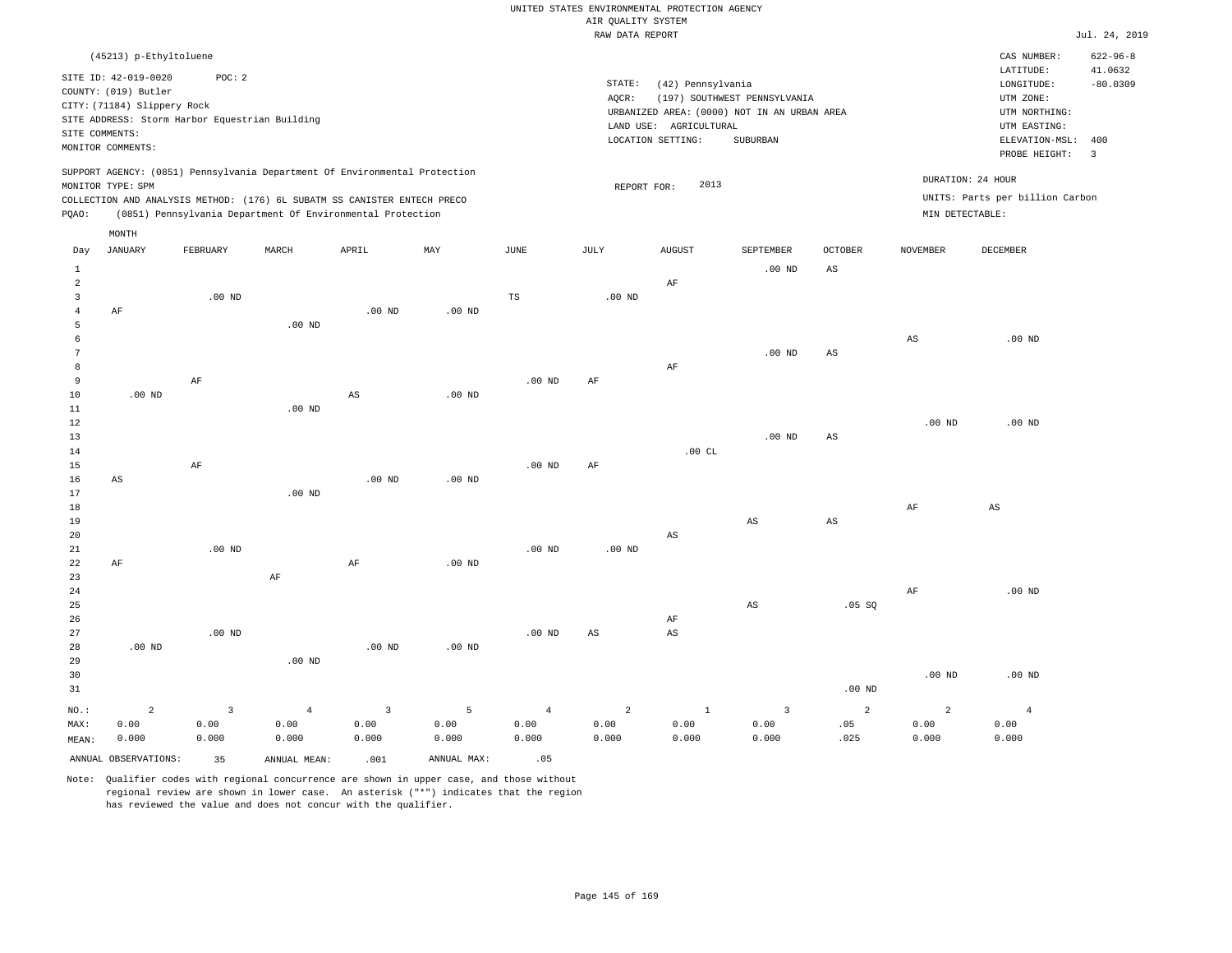| (45213) p-Ethyltoluene                                                                                                                                                      |                   |                                                            |     |      |        |                           |                                             |         |                 | CAS NUMBER:                                          | $622 - 96 - 8$ |
|-----------------------------------------------------------------------------------------------------------------------------------------------------------------------------|-------------------|------------------------------------------------------------|-----|------|--------|---------------------------|---------------------------------------------|---------|-----------------|------------------------------------------------------|----------------|
| SITE ID: 42-019-0020                                                                                                                                                        | POC:2             |                                                            |     |      |        |                           |                                             |         |                 | LATITUDE:                                            | 41.0632        |
| COUNTY: (019) Butler                                                                                                                                                        |                   |                                                            |     |      | STATE: | (42) Pennsylvania         |                                             |         |                 | LONGITUDE:                                           | $-80.0309$     |
|                                                                                                                                                                             |                   |                                                            |     |      | AQCR:  |                           | (197) SOUTHWEST PENNSYLVANIA                |         |                 | UTM ZONE:                                            |                |
| CITY: (71184) Slippery Rock<br>SITE ADDRESS: Storm Harbor Equestrian Building                                                                                               |                   |                                                            |     |      |        |                           | URBANIZED AREA: (0000) NOT IN AN URBAN AREA |         |                 | UTM NORTHING:                                        |                |
| SITE COMMENTS:                                                                                                                                                              |                   |                                                            |     |      |        | LAND USE:<br>AGRICULTURAL |                                             |         |                 | UTM EASTING:                                         |                |
| MONITOR COMMENTS:                                                                                                                                                           |                   |                                                            |     |      |        | LOCATION SETTING:         | SUBURBAN                                    |         |                 | ELEVATION-MSL:                                       | 400            |
|                                                                                                                                                                             |                   |                                                            |     |      |        |                           |                                             |         |                 | PROBE HEIGHT:                                        | -3             |
| SUPPORT AGENCY: (0851) Pennsylvania Department Of Environmental Protection<br>MONITOR TYPE: SPM<br>COLLECTION AND ANALYSIS METHOD: (176) 6L SUBATM SS CANISTER ENTECH PRECO |                   |                                                            |     |      |        | 2014<br>REPORT FOR:       |                                             |         |                 | DURATION: 24 HOUR<br>UNITS: Parts per billion Carbon |                |
| POAO:                                                                                                                                                                       |                   | (0851) Pennsylvania Department Of Environmental Protection |     |      |        |                           |                                             |         | MIN DETECTABLE: |                                                      |                |
| MONTH                                                                                                                                                                       |                   |                                                            |     |      |        |                           |                                             |         |                 |                                                      |                |
| JANUARY<br>Day                                                                                                                                                              | FEBRUARY<br>MARCH | APRIL                                                      | MAY | JUNE | JULY   | <b>AUGUST</b>             | SEPTEMBER                                   | OCTOBER | NOVEMBER        | DECEMBER                                             |                |
|                                                                                                                                                                             |                   |                                                            |     |      |        |                           |                                             |         | $.00$ ND        | $.00$ ND                                             |                |
| $\overline{2}$                                                                                                                                                              |                   |                                                            |     |      |        |                           | $.00$ ND                                    | AF      |                 |                                                      |                |

| 3           |          |                         |          |                   |                   |                        |                | .32 SQ         |                |                |                   |            |
|-------------|----------|-------------------------|----------|-------------------|-------------------|------------------------|----------------|----------------|----------------|----------------|-------------------|------------|
| 4           |          | AS                      |          |                   |                   | $.00$ ND               | AF             |                |                |                |                   |            |
| 5           | $.00$ ND |                         |          | $.00$ ND          | $.00$ ND          |                        |                |                |                |                |                   |            |
| 6           |          |                         | $.00$ ND |                   |                   |                        |                |                |                |                |                   |            |
| 7           |          |                         |          |                   |                   |                        |                |                |                |                | .00 $ND$          | $.00$ ND   |
| 8           |          |                         |          |                   |                   |                        |                |                | $.00$ ND       | $.00$ ND       |                   |            |
| 9           |          |                         |          |                   |                   |                        |                | $\rm AF$       |                |                |                   |            |
| $10$        |          | $\rm AF$                |          |                   |                   | $.00$ ND               | $.00$ ND       |                |                |                |                   |            |
| 11          | $.00$ ND |                         |          | $.00$ ND          | .00 <sub>ND</sub> |                        |                |                |                |                |                   |            |
| 12          |          |                         | $.00$ ND |                   |                   |                        |                |                |                |                |                   |            |
| 13          |          |                         |          |                   |                   |                        |                |                |                |                | $.00$ ND          | $.00$ ND   |
| 14          |          |                         |          |                   |                   |                        |                |                | $.00$ ND       | $.00$ ND       |                   |            |
| 15          |          |                         |          |                   |                   |                        |                | .00 $ND$       |                |                |                   |            |
| 16<br>17    | $.00$ ND | $.00$ ND                |          | $.00$ ND          | .00 <sub>ND</sub> | .27SQ                  | .00 $ND$       |                |                |                |                   |            |
| 18          |          |                         | $.00$ ND |                   |                   |                        |                |                |                |                |                   |            |
| 19          |          |                         |          |                   |                   |                        |                |                |                |                | .00 <sub>ND</sub> | $.00$ ND   |
| 20          |          |                         |          |                   |                   |                        |                |                | AS             | $.00$ ND       |                   |            |
| $2\sqrt{1}$ |          |                         |          |                   |                   |                        |                | $.00$ ND       |                |                |                   |            |
| 22          |          | $.00$ ND                |          |                   |                   | $\mathbb{A}\mathbb{S}$ | $\rm{AF}$      |                |                |                |                   |            |
| 23          | .00 $ND$ |                         |          | .00 <sub>ND</sub> | $\rm AF$          |                        |                |                |                |                |                   |            |
| 24          |          |                         | 1.04S    |                   |                   |                        |                |                |                |                |                   |            |
| 25          |          |                         |          |                   |                   |                        |                |                |                |                | .00 <sub>ND</sub> | $.00$ ND   |
| $26\,$      |          |                         |          |                   |                   |                        |                |                | $.00$ ND       | $.00$ ND       |                   |            |
| $2\,7$      |          |                         |          |                   |                   |                        |                | $.00$ ND       |                |                |                   |            |
| 28          |          | $.00$ ND                |          |                   |                   | $.00$ ND               | .16S           |                |                |                |                   |            |
| 29          | .00 $ND$ |                         |          | $.00$ ND          | .00 <sub>ND</sub> |                        |                |                |                |                |                   |            |
| 30          |          |                         | $.00$ ND |                   |                   |                        |                |                |                |                |                   |            |
| 31          |          |                         |          |                   |                   |                        |                |                |                |                |                   | .00 $ND$   |
| $NO.$ :     | 5        | $\overline{\mathbf{3}}$ | 5        | 5                 | $\overline{4}$    | $\overline{4}$         | $\overline{3}$ | $\overline{4}$ | $\overline{4}$ | $\overline{4}$ | 5                 | $\epsilon$ |
| MAX:        | 0.00     | 0.00                    | 1.04     | 0.00              | 0.00              | .27                    | .16            | .32            | 0.00           | 0.00           | 0.00              | 0.00       |
| MEAN:       | 0.000    | 0.000                   | .208     | 0.000             | 0.000             | .068                   | .053           | .080           | 0.000          | 0.000          | 0.000             | 0.000      |
|             |          |                         |          |                   |                   |                        |                |                |                |                |                   |            |

Note: Qualifier codes with regional concurrence are shown in upper case, and those without regional review are shown in lower case. An asterisk ("\*") indicates that the region

ANNUAL OBSERVATIONS: 52 ANNUAL MEAN: .034 ANNUAL MAX: 1.04

has reviewed the value and does not concur with the qualifier.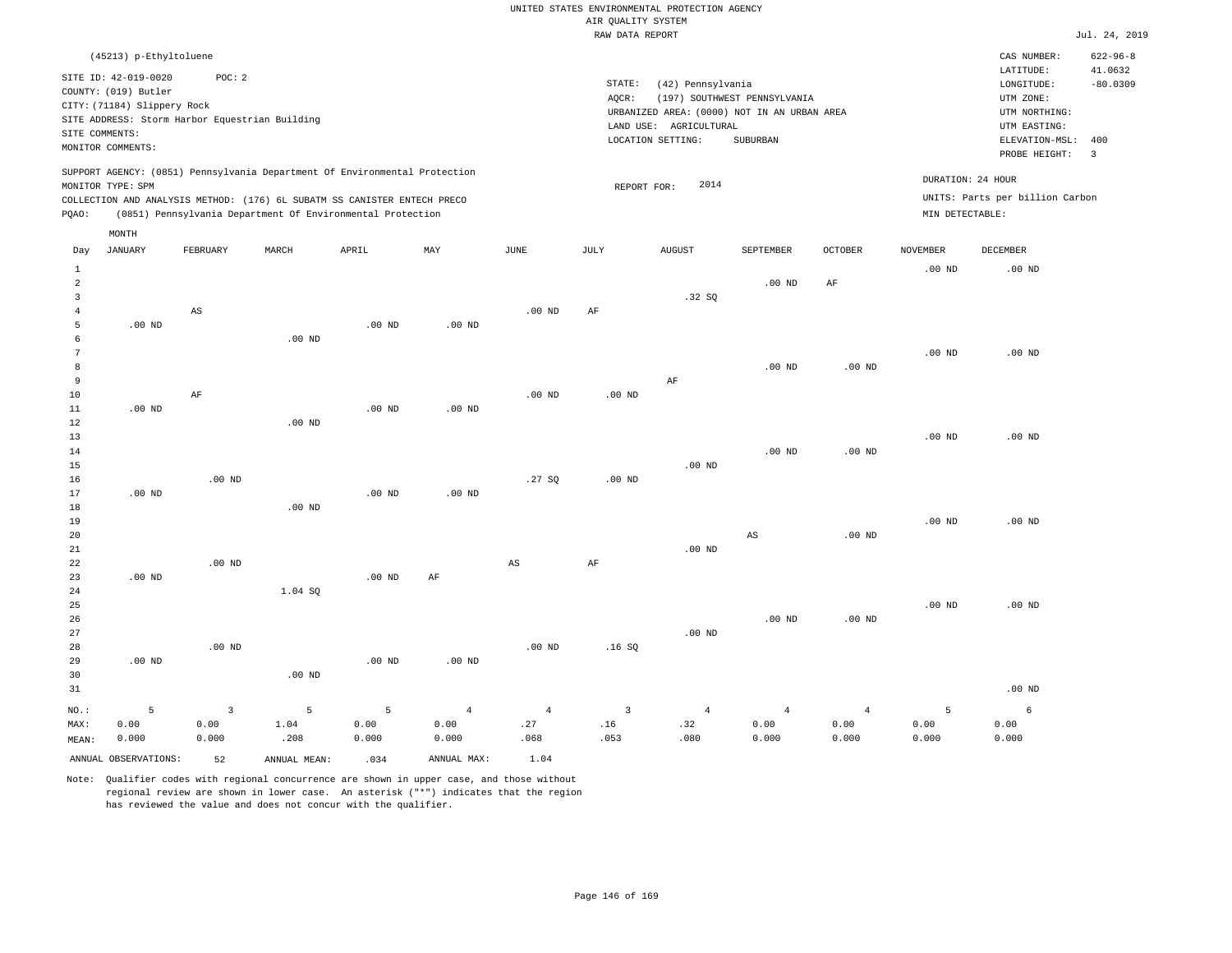|       | (45213) p-Ethyltoluene                                                                                                                                                      |          |                                                            |       |     |          |        |                                                                                               |                                          |          |                                      | CAS NUMBER:                                                                   | $622 - 96 - 8$                 |
|-------|-----------------------------------------------------------------------------------------------------------------------------------------------------------------------------|----------|------------------------------------------------------------|-------|-----|----------|--------|-----------------------------------------------------------------------------------------------|------------------------------------------|----------|--------------------------------------|-------------------------------------------------------------------------------|--------------------------------|
|       | SITE ID: 42-019-0020                                                                                                                                                        | POC:2    |                                                            |       |     |          | STATE: | (42) Pennsylvania                                                                             |                                          |          |                                      | LATITUDE:<br>LONGITUDE:                                                       | 41.0632<br>$-80.0309$          |
|       | COUNTY: (019) Butler<br>CITY: (71184) Slippery Rock<br>SITE ADDRESS: Storm Harbor Equestrian Building<br>SITE COMMENTS:<br>MONITOR COMMENTS:                                |          |                                                            |       |     |          | AQCR:  | URBANIZED AREA: (0000) NOT IN AN URBAN AREA<br>AGRICULTURAL<br>LAND USE:<br>LOCATION SETTING: | (197) SOUTHWEST PENNSYLVANIA<br>SUBURBAN |          |                                      | UTM ZONE:<br>UTM NORTHING:<br>UTM EASTING:<br>ELEVATION-MSL:<br>PROBE HEIGHT: | 400<br>$\overline{\mathbf{3}}$ |
| PQAO: | SUPPORT AGENCY: (0851) Pennsylvania Department Of Environmental Protection<br>MONITOR TYPE: SPM<br>COLLECTION AND ANALYSIS METHOD: (176) 6L SUBATM SS CANISTER ENTECH PRECO |          | (0851) Pennsylvania Department Of Environmental Protection |       |     |          |        | 2015<br>REPORT FOR:                                                                           |                                          |          | DURATION: 24 HOUR<br>MIN DETECTABLE: | UNITS: Parts per billion Carbon                                               |                                |
|       | MONTH                                                                                                                                                                       |          |                                                            |       |     |          |        |                                                                                               |                                          |          |                                      |                                                                               |                                |
| Day   | JANUARY                                                                                                                                                                     | FEBRUARY | MARCH                                                      | APRIL | MAY | JUNE     | JULY   | <b>AUGUST</b>                                                                                 | SEPTEMBER                                | OCTOBER  | <b>NOVEMBER</b>                      | DECEMBER                                                                      |                                |
|       |                                                                                                                                                                             |          | $.00$ ND                                                   |       |     |          |        |                                                                                               |                                          |          |                                      |                                                                               |                                |
| 2     |                                                                                                                                                                             |          |                                                            |       |     |          |        |                                                                                               |                                          |          | $.00$ ND                             | AF                                                                            |                                |
|       |                                                                                                                                                                             |          |                                                            |       |     |          |        |                                                                                               |                                          |          |                                      |                                                                               |                                |
|       |                                                                                                                                                                             |          |                                                            |       |     |          |        |                                                                                               |                                          |          |                                      |                                                                               |                                |
|       |                                                                                                                                                                             | $.00$ ND |                                                            |       |     | $.00$ ND | AF     | AF                                                                                            | $.00$ ND                                 | $.00$ ND |                                      |                                                                               |                                |

| 7    |    |          | $.00$ ND |          |          |          |          |          |          |          |          |          |
|------|----|----------|----------|----------|----------|----------|----------|----------|----------|----------|----------|----------|
| 8    |    |          |          |          |          |          |          |          |          |          | $.00$ ND | $.00$ ND |
| 9    |    |          |          |          |          |          |          |          | $.00$ ND | $.00$ ND |          |          |
| $10$ |    |          |          |          |          |          |          | $.00$ ND |          |          |          |          |
| 11   |    | $.00$ ND |          |          |          | $.00$ ND | $.00$ ND |          |          |          |          |          |
| 12   | AF |          |          | $.00$ ND | AS       |          |          |          |          |          |          |          |
| 13   |    |          | $.00$ ND |          |          |          |          |          |          |          |          |          |
| 14   |    |          |          |          |          |          |          |          |          |          | $.00$ ND | AF       |
| 15   |    |          |          |          |          |          |          |          | $.00$ ND | $.00$ ND |          |          |
| 16   |    |          |          |          |          |          |          | $.00$ ND |          |          |          |          |
| 17   |    | $.00$ ND |          |          |          | AS       | $.00$ ND |          |          |          |          |          |
| 18   | AF |          |          | $.00$ ND | $.00$ ND |          |          |          |          |          |          |          |
| 10   |    |          | 00 MD    |          |          |          |          |          |          |          |          |          |

| 19          |          |          | $.00$ ND          |          |    |    |          |          |          |                   |          |    |
|-------------|----------|----------|-------------------|----------|----|----|----------|----------|----------|-------------------|----------|----|
| 20          |          |          |                   |          |    |    |          |          |          |                   | $.00$ ND | TS |
| $2\sqrt{1}$ |          |          |                   |          |    |    |          |          | $.00$ ND | .00 <sub>ND</sub> |          |    |
| 22          |          |          |                   |          |    |    |          | $.00$ ND |          |                   |          |    |
| 23          |          | $.00$ ND |                   |          |    | AF | $.00$ ND |          |          |                   |          |    |
| 24          | $.00$ ND |          |                   | $.00$ ND | AS |    |          |          |          |                   |          |    |
| 25          |          |          | .00 <sub>ND</sub> |          |    |    |          |          |          |                   |          |    |

| 26 |          |          |          |          |    |          |          |          |    | $.00$ ND | $.00$ ND |
|----|----------|----------|----------|----------|----|----------|----------|----------|----|----------|----------|
| 27 |          |          |          |          |    |          |          | $.00$ ND | AF |          |          |
| 28 |          |          |          |          |    |          | $.00$ ND |          |    |          |          |
| 29 |          |          |          |          | AF | $.00$ ND |          |          |    |          |          |
| 30 | $.00$ ND |          | $.00$ ND | $.00$ ND |    |          |          |          |    |          |          |
| 31 |          | $.00$ ND |          |          |    |          |          |          |    |          |          |

|       |                         |       |              |       |             |       |       |       |       | $\sim$ 4 | <b>Contract Contract Contract Contract</b> |       |
|-------|-------------------------|-------|--------------|-------|-------------|-------|-------|-------|-------|----------|--------------------------------------------|-------|
| MAX:  | 0.00                    | 0.00  | 0.00         | 0.00  | 0.00        | 0.00  | 0.00  | 0.00  | 0.00  | 0.00     | 0.00                                       | 0.00  |
| MEAN: | 0.000                   | 0.000 | 0.000        | 0.000 | 0.000       | 0.000 | 0.000 | 0.000 | 0.000 | 0.000    | 0.000                                      | 0.000 |
|       | ANNUAL OBSERVATIONS: 46 |       | ANNUAL MEAN: | 0.000 | ANNUAL MAX: | 0.00  |       |       |       |          |                                            |       |

Note: Qualifier codes with regional concurrence are shown in upper case, and those without regional review are shown in lower case. An asterisk ("\*") indicates that the region has reviewed the value and does not concur with the qualifier.

.00 ND AS

6

.00 ND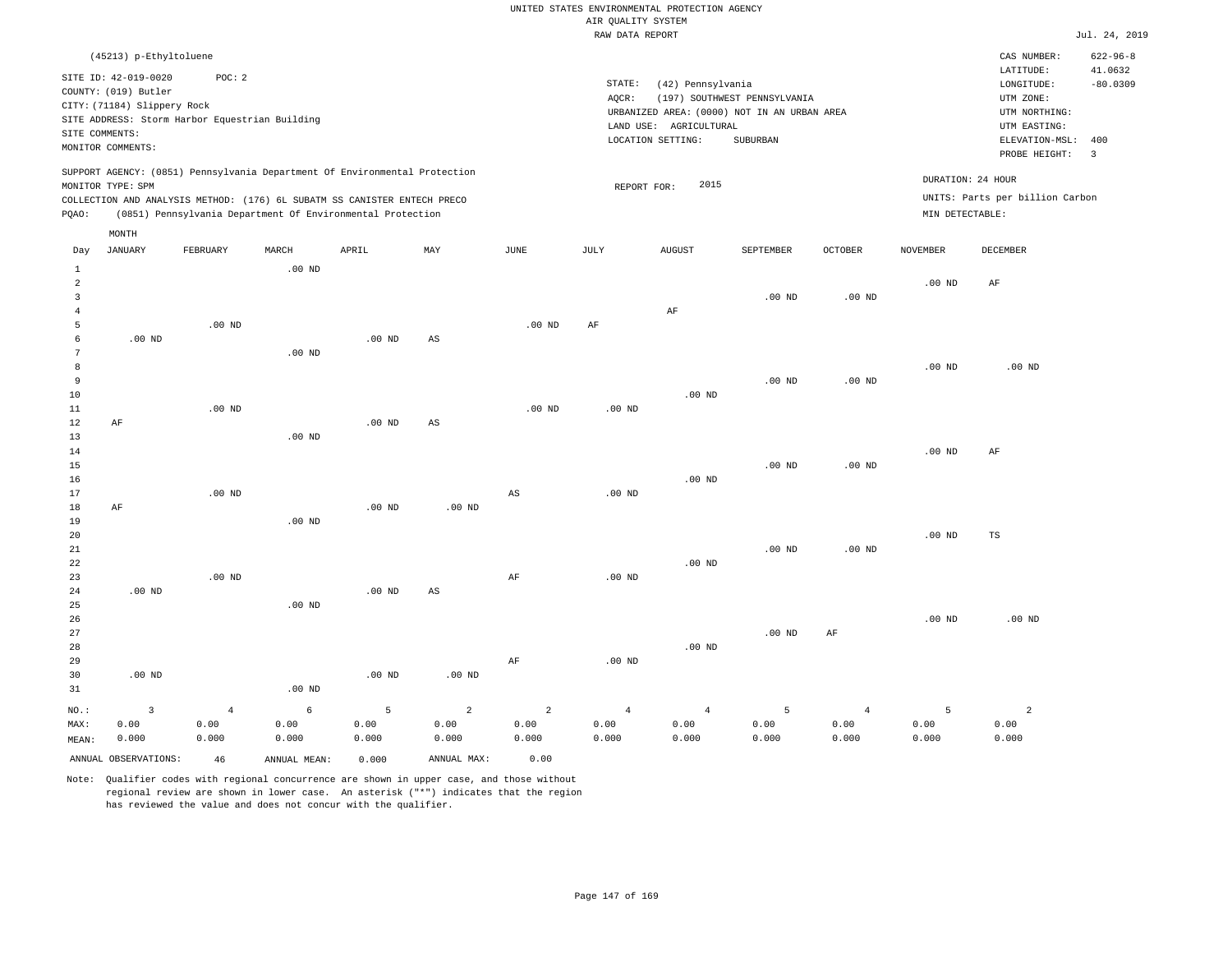|                         |                                                |                |                   |                                                                            |                   |                | RAW DATA REPORT        |                        |                                             |                   |                   |                                 | Jul. 24, 2019  |
|-------------------------|------------------------------------------------|----------------|-------------------|----------------------------------------------------------------------------|-------------------|----------------|------------------------|------------------------|---------------------------------------------|-------------------|-------------------|---------------------------------|----------------|
|                         | (45220) Styrene                                |                |                   |                                                                            |                   |                |                        |                        |                                             |                   |                   | CAS NUMBER:                     | $100 - 42 - 5$ |
|                         | SITE ID: 42-019-0020                           | POC: 2         |                   |                                                                            |                   |                |                        |                        |                                             |                   |                   | LATITUDE:                       | 41.0632        |
|                         | COUNTY: (019) Butler                           |                |                   |                                                                            |                   |                | STATE:                 | (42) Pennsylvania      |                                             |                   |                   | LONGITUDE:                      | $-80.0309$     |
|                         | CITY: (71184) Slippery Rock                    |                |                   |                                                                            |                   |                | AQCR:                  |                        | (197) SOUTHWEST PENNSYLVANIA                |                   |                   | UTM ZONE:                       |                |
|                         |                                                |                |                   |                                                                            |                   |                |                        |                        | URBANIZED AREA: (0000) NOT IN AN URBAN AREA |                   |                   | UTM NORTHING:                   |                |
|                         | SITE ADDRESS: Storm Harbor Equestrian Building |                |                   |                                                                            |                   |                |                        | LAND USE: AGRICULTURAL |                                             |                   |                   | UTM EASTING:                    |                |
|                         | SITE COMMENTS:                                 |                |                   |                                                                            |                   |                |                        | LOCATION SETTING:      | SUBURBAN                                    |                   |                   | ELEVATION-MSL:                  | 400            |
|                         | MONITOR COMMENTS:                              |                |                   |                                                                            |                   |                |                        |                        |                                             |                   |                   | PROBE HEIGHT:                   | $\overline{3}$ |
|                         |                                                |                |                   | SUPPORT AGENCY: (0851) Pennsylvania Department Of Environmental Protection |                   |                |                        |                        |                                             |                   |                   |                                 |                |
|                         | MONITOR TYPE: SPM                              |                |                   |                                                                            |                   |                | REPORT FOR:            | 2013                   |                                             |                   |                   | DURATION: 24 HOUR               |                |
|                         |                                                |                |                   | COLLECTION AND ANALYSIS METHOD: (176) 6L SUBATM SS CANISTER ENTECH PRECO   |                   |                |                        |                        |                                             |                   |                   | UNITS: Parts per billion Carbon |                |
| PQAO:                   |                                                |                |                   | (0851) Pennsylvania Department Of Environmental Protection                 |                   |                |                        |                        |                                             |                   | MIN DETECTABLE:   |                                 |                |
|                         | MONTH                                          |                |                   |                                                                            |                   |                |                        |                        |                                             |                   |                   |                                 |                |
| Day                     | <b>JANUARY</b>                                 | FEBRUARY       | MARCH             | APRIL                                                                      | MAY               | <b>JUNE</b>    | JULY                   | <b>AUGUST</b>          | SEPTEMBER                                   | <b>OCTOBER</b>    | <b>NOVEMBER</b>   | <b>DECEMBER</b>                 |                |
| $\mathbf{1}$            |                                                |                |                   |                                                                            |                   |                |                        |                        | .64 SQ                                      | AS                |                   |                                 |                |
| $\overline{a}$          |                                                |                |                   |                                                                            |                   |                |                        | AF                     |                                             |                   |                   |                                 |                |
| $\overline{\mathbf{3}}$ |                                                | $.00$ ND       |                   |                                                                            |                   | TS             | .35SQ                  |                        |                                             |                   |                   |                                 |                |
| $\overline{4}$          | AF                                             |                |                   | .00 <sub>ND</sub>                                                          | .00 <sub>ND</sub> |                |                        |                        |                                             |                   |                   |                                 |                |
| 5                       |                                                |                | $.00$ ND          |                                                                            |                   |                |                        |                        |                                             |                   |                   |                                 |                |
| 6                       |                                                |                |                   |                                                                            |                   |                |                        |                        |                                             |                   | $_{\rm AS}$       | $.00$ ND                        |                |
| 7                       |                                                |                |                   |                                                                            |                   |                |                        |                        | .65SQ                                       | AS                |                   |                                 |                |
| 8                       |                                                |                |                   |                                                                            |                   |                |                        | $\rm{AF}$              |                                             |                   |                   |                                 |                |
| 9                       |                                                | AF             |                   |                                                                            |                   | .34 SQ         | AF                     |                        |                                             |                   |                   |                                 |                |
| 10                      | .00 <sub>ND</sub>                              |                |                   | $_{\rm AS}$                                                                | .37SQ             |                |                        |                        |                                             |                   |                   |                                 |                |
| $11\,$                  |                                                |                | .00 <sub>ND</sub> |                                                                            |                   |                |                        |                        |                                             |                   |                   |                                 |                |
| 12                      |                                                |                |                   |                                                                            |                   |                |                        |                        |                                             |                   | .00 <sub>ND</sub> | $.00$ ND                        |                |
| 13                      |                                                |                |                   |                                                                            |                   |                |                        |                        | .42SQ                                       | AS                |                   |                                 |                |
| 14                      |                                                |                |                   |                                                                            |                   |                |                        | .38 CL                 |                                             |                   |                   |                                 |                |
| 15                      |                                                | $\rm{AF}$      |                   |                                                                            |                   | .39SQ          | AF                     |                        |                                             |                   |                   |                                 |                |
| 16                      | AS                                             |                |                   | .46SQ                                                                      | .76SQ             |                |                        |                        |                                             |                   |                   |                                 |                |
| 17                      |                                                |                | $.00$ ND          |                                                                            |                   |                |                        |                        |                                             |                   |                   |                                 |                |
| 18                      |                                                |                |                   |                                                                            |                   |                |                        |                        |                                             |                   | AF                | $_{\rm AS}$                     |                |
| 19                      |                                                |                |                   |                                                                            |                   |                |                        |                        | AS                                          | AS                |                   |                                 |                |
| 20                      |                                                |                |                   |                                                                            |                   |                |                        | $_{\rm AS}$            |                                             |                   |                   |                                 |                |
| 21                      |                                                | $.00$ ND       |                   |                                                                            |                   | .47SQ          | .00 <sub>ND</sub>      |                        |                                             |                   |                   |                                 |                |
| 22                      | AF                                             |                |                   | AF                                                                         | .44S              |                |                        |                        |                                             |                   |                   |                                 |                |
| 23                      |                                                |                | $\rm AF$          |                                                                            |                   |                |                        |                        |                                             |                   |                   |                                 |                |
| 24                      |                                                |                |                   |                                                                            |                   |                |                        |                        |                                             |                   | AF                | $.00$ ND                        |                |
| 25                      |                                                |                |                   |                                                                            |                   |                |                        |                        | AS                                          | .00 <sub>ND</sub> |                   |                                 |                |
| 26                      |                                                |                |                   |                                                                            |                   |                |                        | AF                     |                                             |                   |                   |                                 |                |
| 27                      |                                                | $.00$ ND       |                   |                                                                            |                   | $.00$ ND       | $\mathbb{A}\mathbb{S}$ | $\mathbb{A}\mathbb{S}$ |                                             |                   |                   |                                 |                |
| 28                      | $.00$ ND                                       |                |                   | $.00$ ND                                                                   | .77 SO            |                |                        |                        |                                             |                   |                   |                                 |                |
| 29                      |                                                |                | .00 <sub>ND</sub> |                                                                            |                   |                |                        |                        |                                             |                   |                   |                                 |                |
| 30                      |                                                |                |                   |                                                                            |                   |                |                        |                        |                                             |                   | $.00$ ND          | $.00$ ND                        |                |
| 31                      |                                                |                |                   |                                                                            |                   |                |                        |                        |                                             | .00 <sub>ND</sub> |                   |                                 |                |
| NO.:                    | $\overline{a}$                                 | $\overline{3}$ | $\overline{4}$    | $\overline{3}$                                                             | 5                 | $\overline{4}$ | $\overline{a}$         | $\mathbf{1}$           | $\overline{\mathbf{3}}$                     | 2                 | $\overline{a}$    | $\overline{4}$                  |                |
| MAX:                    | 0.00                                           | 0.00           | 0.00              | .46                                                                        | .77               | .47            | .35                    | .38                    | .65                                         | 0.00              | 0.00              | 0.00                            |                |
| MEAN:                   | 0.000                                          | 0.000          | 0.000             | .153                                                                       | .468              | .300           | .175                   | .380                   | .570                                        | 0.000             | 0.000             | 0.000                           |                |
|                         | ANNUAL OBSERVATIONS:                           | 35             | ANNUAL MEAN:      | .184                                                                       | ANNUAL MAX:       | .77            |                        |                        |                                             |                   |                   |                                 |                |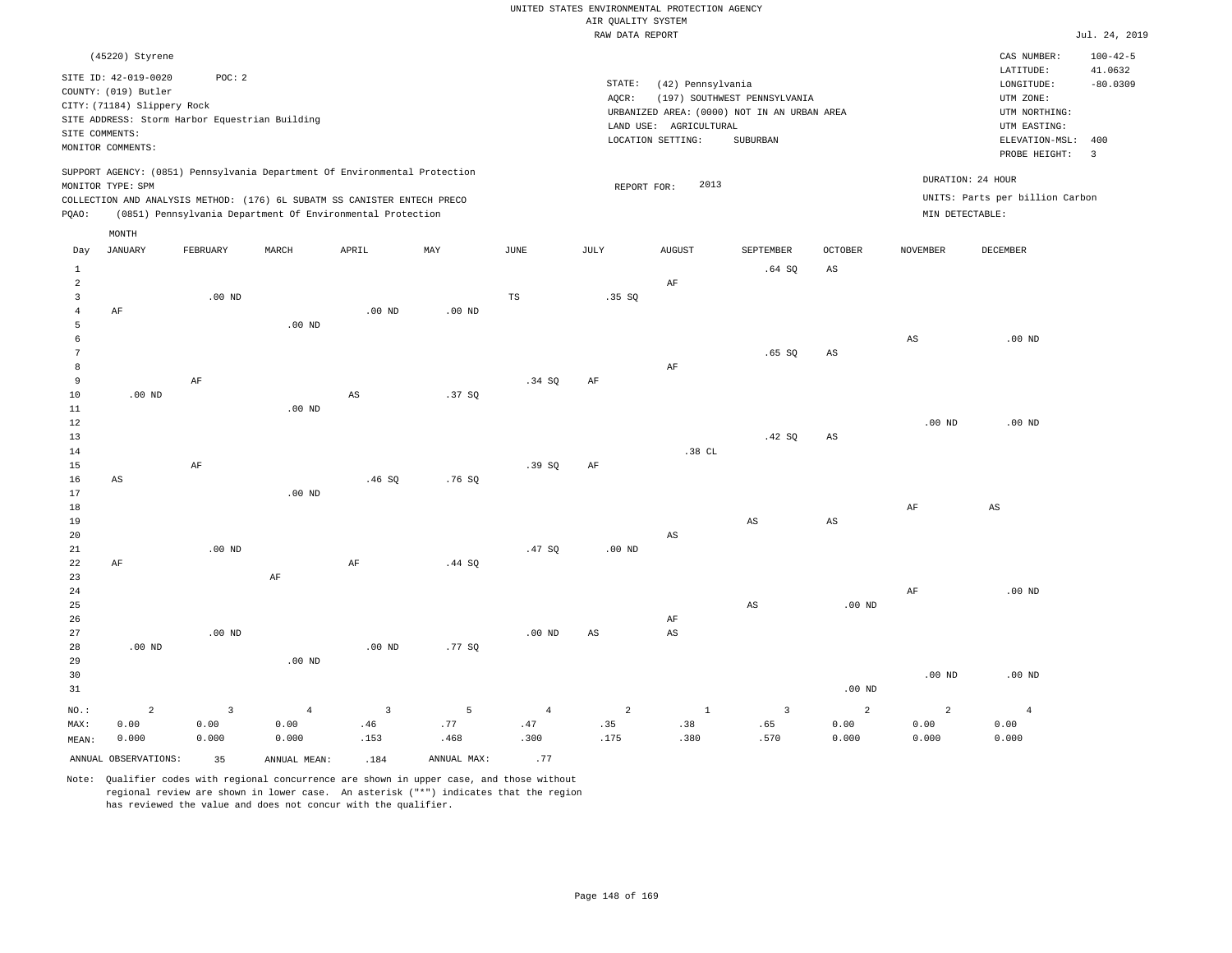|       |                                                                             |          |                                                |                                                                                                                                                                                                                      |          |      |                 | RAW DATA REPORT                                                  |                              |            |                                      |                                                       | Jul. 24, 2019                   |
|-------|-----------------------------------------------------------------------------|----------|------------------------------------------------|----------------------------------------------------------------------------------------------------------------------------------------------------------------------------------------------------------------------|----------|------|-----------------|------------------------------------------------------------------|------------------------------|------------|--------------------------------------|-------------------------------------------------------|---------------------------------|
|       | (45220) Styrene                                                             |          |                                                |                                                                                                                                                                                                                      |          |      |                 |                                                                  |                              |            |                                      | CAS NUMBER:                                           | $100 - 42 - 5$                  |
|       | SITE ID: 42-019-0020<br>COUNTY: (019) Butler<br>CITY: (71184) Slippery Rock | POC:2    | SITE ADDRESS: Storm Harbor Equestrian Building |                                                                                                                                                                                                                      |          |      | STATE:<br>AOCR: | (42) Pennsylvania<br>URBANIZED AREA: (0000) NOT IN AN URBAN AREA | (197) SOUTHWEST PENNSYLVANIA |            |                                      | LATITUDE:<br>LONGITUDE:<br>UTM ZONE:<br>UTM NORTHING: | 41.0632<br>$-80.0309$           |
|       | SITE COMMENTS:<br>MONITOR COMMENTS:                                         |          |                                                |                                                                                                                                                                                                                      |          |      |                 | LAND USE: AGRICULTURAL<br>LOCATION SETTING:                      | SUBURBAN                     |            |                                      | UTM EASTING:<br>ELEVATION-MSL:<br>PROBE HEIGHT:       | 400<br>$\overline{\phantom{a}}$ |
| POAO: | MONITOR TYPE: SPM                                                           |          |                                                | SUPPORT AGENCY: (0851) Pennsylvania Department Of Environmental Protection<br>COLLECTION AND ANALYSIS METHOD: (176) 6L SUBATM SS CANISTER ENTECH PRECO<br>(0851) Pennsylvania Department Of Environmental Protection |          |      |                 | 2014<br>REPORT FOR:                                              |                              |            | DURATION: 24 HOUR<br>MIN DETECTABLE: | UNITS: Parts per billion Carbon                       |                                 |
|       | MONTH                                                                       |          |                                                |                                                                                                                                                                                                                      |          |      |                 |                                                                  |                              |            |                                      |                                                       |                                 |
| Day   | <b>JANUARY</b>                                                              | FEBRUARY | MARCH                                          | APRIL                                                                                                                                                                                                                | MAY      | JUNE | JULY            | <b>AUGUST</b>                                                    | SEPTEMBER                    | OCTOBER    | <b>NOVEMBER</b>                      | DECEMBER                                              |                                 |
|       |                                                                             |          |                                                |                                                                                                                                                                                                                      |          |      |                 |                                                                  | 1.04                         | AF         | $.00$ ND                             | $.00$ ND                                              |                                 |
|       |                                                                             | AS       |                                                |                                                                                                                                                                                                                      |          | 1.73 | AF              | 5.26 <sub>5</sub>                                                |                              |            |                                      |                                                       |                                 |
|       | $.00$ ND                                                                    |          | $.00$ ND                                       | $.00$ ND                                                                                                                                                                                                             | $.00$ ND |      |                 |                                                                  |                              |            |                                      |                                                       |                                 |
|       |                                                                             |          |                                                |                                                                                                                                                                                                                      |          |      |                 |                                                                  | 1 2 0                        | $91 \,$ CO | .00 <sub>ND</sub>                    | $.00$ ND                                              |                                 |

| 8      |          |           |          |          |          |             |         |      | 1.39                   | .81SQ  |          |          |
|--------|----------|-----------|----------|----------|----------|-------------|---------|------|------------------------|--------|----------|----------|
| 9      |          |           |          |          |          |             |         | AF   |                        |        |          |          |
| 10     |          | $\rm{AF}$ |          |          |          | 1.83        | 2.10    |      |                        |        |          |          |
| 11     | $.00$ ND |           |          | $.00$ ND | .44 SQ   |             |         |      |                        |        |          |          |
| 12     |          |           | $.00$ ND |          |          |             |         |      |                        |        |          |          |
| $13$   |          |           |          |          |          |             |         |      |                        |        | .00 $ND$ | .24 SQ   |
| $14\,$ |          |           |          |          |          |             |         |      | .99                    | 1.05   |          |          |
| $15\,$ |          |           |          |          |          |             |         | 1.01 |                        |        |          |          |
| $16\,$ |          | $.00$ ND  |          |          |          | 3.62 5      | 2.57 5  |      |                        |        |          |          |
| 17     | $.00$ ND |           |          | $.00$ ND | 1.37     |             |         |      |                        |        |          |          |
| 18     |          |           | $.00$ ND |          |          |             |         |      |                        |        |          |          |
| 19     |          |           |          |          |          |             |         |      |                        |        | $.00$ ND | $.00$ ND |
| $20\,$ |          |           |          |          |          |             |         |      | $\mathbb{A}\mathbb{S}$ | .30 SQ |          |          |
| $21\,$ |          |           |          |          |          |             |         | 1.17 |                        |        |          |          |
| 22     |          | $.00$ ND  |          |          |          | $_{\rm AS}$ | AF      |      |                        |        |          |          |
| 23     | $.00$ ND |           |          | $.00$ ND | $\rm AF$ |             |         |      |                        |        |          |          |
| 24     |          |           | $.00$ ND |          |          |             |         |      |                        |        |          |          |
| $25\,$ |          |           |          |          |          |             |         |      |                        |        | .00 $ND$ | $.00$ ND |
| $26\,$ |          |           |          |          |          |             |         |      | 1.34                   | .39SQ  |          |          |
| $27\,$ |          |           |          |          |          |             |         | 1.31 |                        |        |          |          |
| 28     |          | $.00$ ND  |          |          |          | 3.635       | 12.84 5 |      |                        |        |          |          |

| 29    | $.00$ ND |       |          | .26 SQ | .28 SO |       |                   |       |                 |                 |       |                   |
|-------|----------|-------|----------|--------|--------|-------|-------------------|-------|-----------------|-----------------|-------|-------------------|
| 30    |          |       | $.00$ ND |        |        |       |                   |       |                 |                 |       |                   |
| 31    |          |       |          |        |        |       |                   |       |                 |                 |       | .00 <sub>ND</sub> |
| NO.:  |          |       |          |        |        |       | $5$ 3 5 5 4 4 3 4 |       | $4\overline{ }$ | $4\overline{ }$ |       |                   |
| MAX:  | 0.00     | 0.00  | 0.00     | .26    | 1.37   | 3.63  | 12.84             | 5.26  | 1.39            | 1.05            | 0.00  | .24               |
| MEAN: | 0.000    | 0.000 | 0.000    | .052   | .523   | 2.703 | 5.837             | 2.188 | 1.190           | .638            | 0.000 | .040              |
|       |          |       |          |        |        |       |                   |       |                 |                 |       |                   |

3.63 5 12.84 5

ANNUAL OBSERVATIONS: 52 ANNUAL MEAN: .903 ANNUAL MAX: 12.84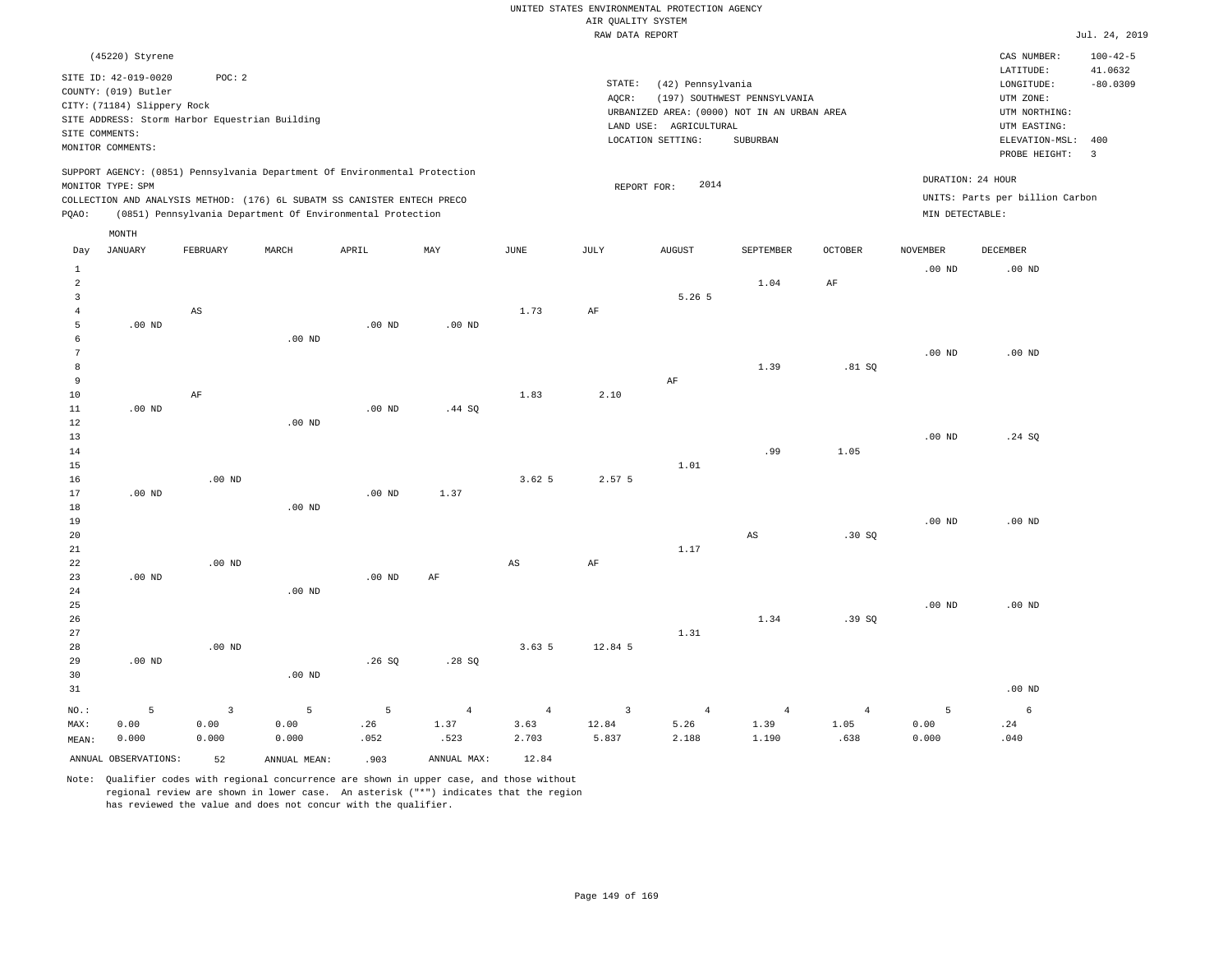|                |                                         |                                                                            |                   |                   |       |       | RAW DATA REPORT |                        |                                             |                   |                   |                                 | Jul. 24, 2019             |
|----------------|-----------------------------------------|----------------------------------------------------------------------------|-------------------|-------------------|-------|-------|-----------------|------------------------|---------------------------------------------|-------------------|-------------------|---------------------------------|---------------------------|
|                | (45220) Styrene<br>SITE ID: 42-019-0020 | POC: 2                                                                     |                   |                   |       |       |                 |                        |                                             |                   |                   | CAS NUMBER:<br>LATITUDE:        | $100 - 42 - 5$<br>41.0632 |
|                | COUNTY: (019) Butler                    |                                                                            |                   |                   |       |       | STATE:          | (42) Pennsylvania      |                                             |                   |                   | LONGITUDE:                      | $-80.0309$                |
|                | CITY: (71184) Slippery Rock             |                                                                            |                   |                   |       |       | AOCR:           |                        | (197) SOUTHWEST PENNSYLVANIA                |                   |                   | UTM ZONE:                       |                           |
|                |                                         | SITE ADDRESS: Storm Harbor Equestrian Building                             |                   |                   |       |       |                 |                        | URBANIZED AREA: (0000) NOT IN AN URBAN AREA |                   |                   | UTM NORTHING:                   |                           |
|                | SITE COMMENTS:                          |                                                                            |                   |                   |       |       |                 | LAND USE: AGRICULTURAL |                                             |                   |                   | UTM EASTING:                    |                           |
|                | MONITOR COMMENTS:                       |                                                                            |                   |                   |       |       |                 | LOCATION SETTING:      | SUBURBAN                                    |                   |                   | ELEVATION-MSL:                  | 400                       |
|                |                                         |                                                                            |                   |                   |       |       |                 |                        |                                             |                   |                   | PROBE HEIGHT:                   | $\overline{\phantom{a}}$  |
|                | MONITOR TYPE: SPM                       | SUPPORT AGENCY: (0851) Pennsylvania Department Of Environmental Protection |                   |                   |       |       | REPORT FOR:     | 2015                   |                                             |                   |                   | DURATION: 24 HOUR               |                           |
|                |                                         | COLLECTION AND ANALYSIS METHOD: (176) 6L SUBATM SS CANISTER ENTECH PRECO   |                   |                   |       |       |                 |                        |                                             |                   |                   | UNITS: Parts per billion Carbon |                           |
| POAO:          |                                         | (0851) Pennsylvania Department Of Environmental Protection                 |                   |                   |       |       |                 |                        |                                             |                   | MIN DETECTABLE:   |                                 |                           |
|                | MONTH                                   |                                                                            |                   |                   |       |       |                 |                        |                                             |                   |                   |                                 |                           |
| Day            | JANUARY                                 | FEBRUARY                                                                   | MARCH             | APRIL             | MAY   | JUNE  | JULY            | <b>AUGUST</b>          | SEPTEMBER                                   | <b>OCTOBER</b>    | <b>NOVEMBER</b>   | DECEMBER                        |                           |
| $\mathbf{1}$   |                                         |                                                                            | .00 <sub>ND</sub> |                   |       |       |                 |                        |                                             |                   |                   |                                 |                           |
| $\overline{a}$ |                                         |                                                                            |                   |                   |       |       |                 |                        |                                             |                   | $.00$ ND          | AF                              |                           |
| 3              |                                         |                                                                            |                   |                   |       |       |                 |                        | .77 SQ                                      | $.00$ ND          |                   |                                 |                           |
| $\overline{4}$ |                                         |                                                                            |                   |                   |       |       |                 | AF                     |                                             |                   |                   |                                 |                           |
| 5              |                                         | $.00$ ND                                                                   |                   |                   |       | .68SQ | AF              |                        |                                             |                   |                   |                                 |                           |
| 6              | $.00$ ND                                |                                                                            |                   | $.00$ ND          | AS    |       |                 |                        |                                             |                   |                   |                                 |                           |
| 7              |                                         |                                                                            | $.00$ ND          |                   |       |       |                 |                        |                                             |                   |                   |                                 |                           |
| 8              |                                         |                                                                            |                   |                   |       |       |                 |                        |                                             |                   | .00 <sub>ND</sub> | $.00$ ND                        |                           |
| 9              |                                         |                                                                            |                   |                   |       |       |                 |                        | .80S                                        | .00 <sub>ND</sub> |                   |                                 |                           |
| 10             |                                         |                                                                            |                   |                   |       |       |                 | .59 SO                 |                                             |                   |                   |                                 |                           |
| 11             |                                         | $.00$ ND                                                                   |                   |                   |       | .64SQ | .78S            |                        |                                             |                   |                   |                                 |                           |
| 12             | AF                                      |                                                                            |                   | $.00$ ND          | AS    |       |                 |                        |                                             |                   |                   |                                 |                           |
| 13             |                                         |                                                                            | $.00$ ND          |                   |       |       |                 |                        |                                             |                   |                   |                                 |                           |
| 14             |                                         |                                                                            |                   |                   |       |       |                 |                        |                                             |                   | $.00$ ND          | AF                              |                           |
| 15             |                                         |                                                                            |                   |                   |       |       |                 |                        | .88SQ                                       | .00 <sub>ND</sub> |                   |                                 |                           |
| 16             |                                         |                                                                            |                   |                   |       |       |                 | $.88$ SO               |                                             |                   |                   |                                 |                           |
| 17             |                                         | $.00$ ND                                                                   |                   |                   |       | AS    | .56SQ           |                        |                                             |                   |                   |                                 |                           |
| 18             | AF                                      |                                                                            |                   | .00 <sub>ND</sub> | .80SQ |       |                 |                        |                                             |                   |                   |                                 |                           |
| 19             |                                         |                                                                            | $.00$ ND          |                   |       |       |                 |                        |                                             |                   |                   |                                 |                           |
| 20             |                                         |                                                                            |                   |                   |       |       |                 |                        |                                             |                   | .00 <sub>ND</sub> | TS                              |                           |
| 21             |                                         |                                                                            |                   |                   |       |       |                 |                        | .70S                                        | $.00$ ND          |                   |                                 |                           |
| 22             |                                         |                                                                            |                   |                   |       |       |                 | .72 SO                 |                                             |                   |                   |                                 |                           |

| 24   | $.00$ ND |      |          | $.00$ ND | AS   |     |      |                |        |      |          |          |
|------|----------|------|----------|----------|------|-----|------|----------------|--------|------|----------|----------|
| 25   |          |      | $.00$ ND |          |      |     |      |                |        |      |          |          |
| 26   |          |      |          |          |      |     |      |                |        |      | $.00$ ND | $.00$ ND |
| 27   |          |      |          |          |      |     |      |                | .78 SQ | AF   |          |          |
| 28   |          |      |          |          |      |     |      | .66SQ          |        |      |          |          |
| 29   |          |      |          |          |      | AF  | 1.12 |                |        |      |          |          |
| 30   | $.00$ ND |      |          | $.00$ ND | .50S |     |      |                |        |      |          |          |
| 31   |          |      | $.00$ ND |          |      |     |      |                |        |      |          |          |
| NO.: |          | 4    | 6        |          | 2    | 2   | 4    | $\overline{4}$ | 5.     | 4    |          |          |
| MAX: | 0.00     | 0.00 | 0.00     | 0.00     | .80  | .68 | 1.12 | .88            | .88    | 0.00 | 0.00     | 0.00     |

AF

MAX: MEAN: 0.00 0.000 0.00 0.000 0.00 0.000 0.00 0.000 .80 .650 .68 .660 1.12 .793 .88 .713 .88 .786 0.00 0.000 ANNUAL OBSERVATIONS:  $46$  ANNUAL MEAN: .273 ANNUAL MAX:  $1.12$ 

Note: Qualifier codes with regional concurrence are shown in upper case, and those without regional review are shown in lower case. An asterisk ("\*") indicates that the region has reviewed the value and does not concur with the qualifier.

.00 ND

23

.71 SQ

0.000

0.000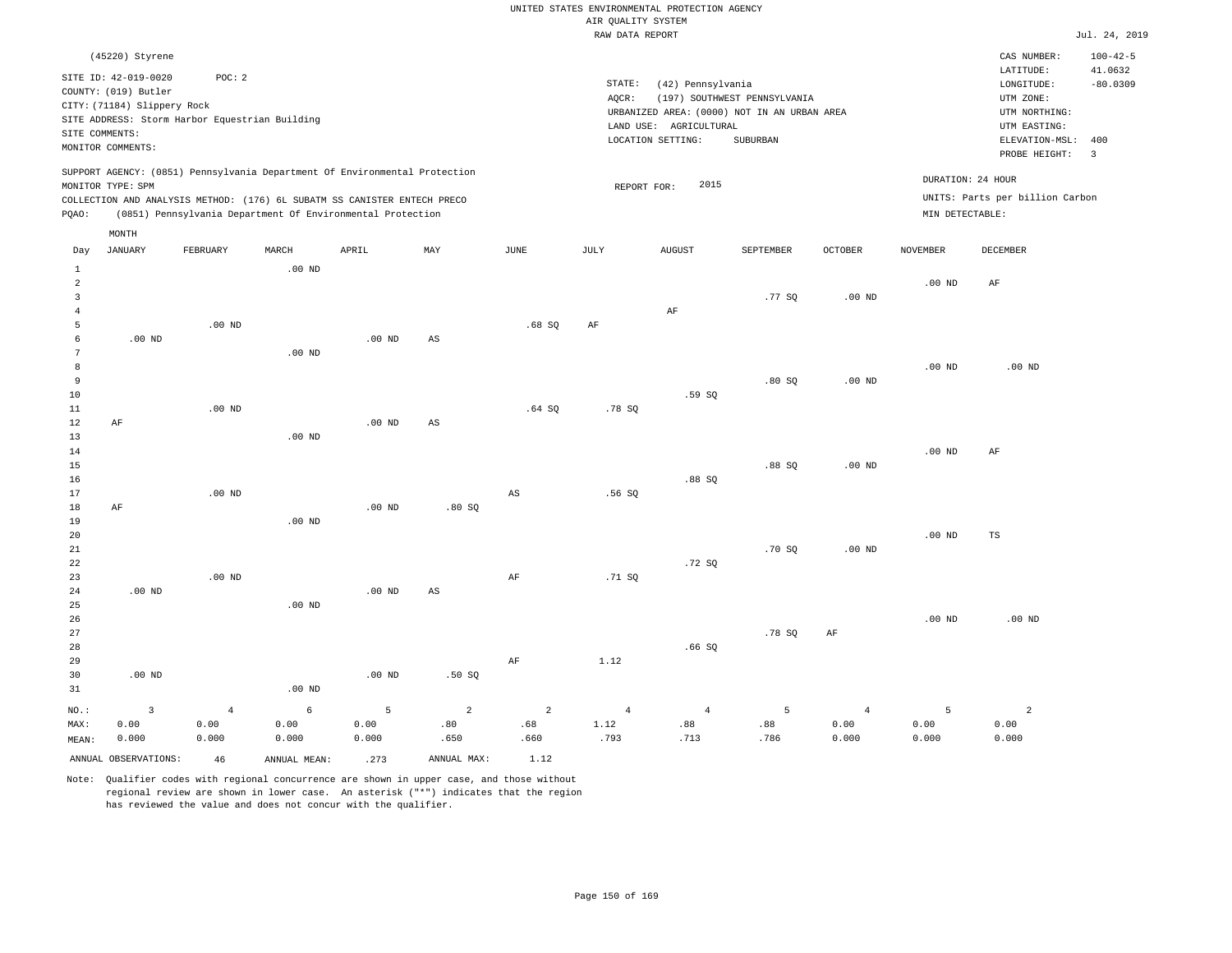|                |                                                                               |              |                   |                                                                            |                           |                   | RAW DATA REPORT   |                        |                                             |                        |                        |                                 | Jul. 24, 2019  |
|----------------|-------------------------------------------------------------------------------|--------------|-------------------|----------------------------------------------------------------------------|---------------------------|-------------------|-------------------|------------------------|---------------------------------------------|------------------------|------------------------|---------------------------------|----------------|
|                | (45801) Chlorobenzene                                                         |              |                   |                                                                            |                           |                   |                   |                        |                                             |                        |                        | CAS NUMBER:                     | $108 - 90 - 7$ |
|                |                                                                               |              |                   |                                                                            |                           |                   |                   |                        |                                             |                        |                        | LATITUDE:                       | 41.0632        |
|                | SITE ID: 42-019-0020                                                          | POC: 2       |                   |                                                                            |                           |                   | STATE:            | (42) Pennsylvania      |                                             |                        |                        | LONGITUDE:                      | $-80.0309$     |
|                | COUNTY: (019) Butler                                                          |              |                   |                                                                            |                           |                   | AQCR:             |                        | (197) SOUTHWEST PENNSYLVANIA                |                        |                        | UTM ZONE:                       |                |
|                | CITY: (71184) Slippery Rock<br>SITE ADDRESS: Storm Harbor Equestrian Building |              |                   |                                                                            |                           |                   |                   |                        | URBANIZED AREA: (0000) NOT IN AN URBAN AREA |                        |                        | UTM NORTHING:                   |                |
|                | SITE COMMENTS:                                                                |              |                   |                                                                            |                           |                   |                   | LAND USE: AGRICULTURAL |                                             |                        |                        | UTM EASTING:                    |                |
|                | MONITOR COMMENTS:                                                             |              |                   |                                                                            |                           |                   |                   | LOCATION SETTING:      | SUBURBAN                                    |                        |                        | ELEVATION-MSL: 400              |                |
|                |                                                                               |              |                   |                                                                            |                           |                   |                   |                        |                                             |                        |                        | PROBE HEIGHT:                   | $\overline{3}$ |
|                |                                                                               |              |                   | SUPPORT AGENCY: (0851) Pennsylvania Department Of Environmental Protection |                           |                   |                   |                        |                                             |                        |                        |                                 |                |
|                | MONITOR TYPE: SPM                                                             |              |                   |                                                                            |                           |                   | REPORT FOR:       | 2013                   |                                             |                        |                        | DURATION: 24 HOUR               |                |
|                |                                                                               |              |                   | COLLECTION AND ANALYSIS METHOD: (176) 6L SUBATM SS CANISTER ENTECH PRECO   |                           |                   |                   |                        |                                             |                        |                        | UNITS: Parts per billion Carbon |                |
| PQAO:          |                                                                               |              |                   | (0851) Pennsylvania Department Of Environmental Protection                 |                           |                   |                   |                        |                                             |                        | MIN DETECTABLE:        |                                 |                |
|                | MONTH                                                                         |              |                   |                                                                            |                           |                   |                   |                        |                                             |                        |                        |                                 |                |
| Day            | <b>JANUARY</b>                                                                | FEBRUARY     | MARCH             | APRIL                                                                      | $\ensuremath{\text{MAX}}$ | JUNE              | JULY              | <b>AUGUST</b>          | SEPTEMBER                                   | OCTOBER                | NOVEMBER               | DECEMBER                        |                |
| $\,1\,$        |                                                                               |              |                   |                                                                            |                           |                   |                   |                        | $.00$ ND                                    | $\mathbb{A}\mathbb{S}$ |                        |                                 |                |
| 2              |                                                                               |              |                   |                                                                            |                           |                   |                   | AF                     |                                             |                        |                        |                                 |                |
| $\overline{3}$ |                                                                               | $.00$ ND     |                   |                                                                            |                           | TS                | .00 <sub>ND</sub> |                        |                                             |                        |                        |                                 |                |
| $\overline{4}$ | AF                                                                            |              |                   | $.00$ ND                                                                   | $.00$ ND                  |                   |                   |                        |                                             |                        |                        |                                 |                |
| -5             |                                                                               |              | .00 <sub>ND</sub> |                                                                            |                           |                   |                   |                        |                                             |                        |                        |                                 |                |
| 6              |                                                                               |              |                   |                                                                            |                           |                   |                   |                        |                                             |                        | $\mathbb{A}\mathbb{S}$ | $.00$ ND                        |                |
| 7              |                                                                               |              |                   |                                                                            |                           |                   |                   |                        | $.00$ ND                                    | $\mathbb{A}\mathbb{S}$ |                        |                                 |                |
| 8              |                                                                               |              |                   |                                                                            |                           |                   |                   | AF                     |                                             |                        |                        |                                 |                |
| $\overline{9}$ |                                                                               | $\rm AF$     |                   |                                                                            |                           | .00 <sub>ND</sub> | AF                |                        |                                             |                        |                        |                                 |                |
| 10             | $.00$ ND                                                                      |              |                   | $_{\rm AS}$                                                                | .00 <sub>ND</sub>         |                   |                   |                        |                                             |                        |                        |                                 |                |
| 11             |                                                                               |              | $.00$ ND          |                                                                            |                           |                   |                   |                        |                                             |                        |                        |                                 |                |
| 12             |                                                                               |              |                   |                                                                            |                           |                   |                   |                        |                                             |                        | .00 <sub>ND</sub>      | $.00$ ND                        |                |
| 13             |                                                                               |              |                   |                                                                            |                           |                   |                   |                        | $.00$ ND                                    | $\mathbb{A}\mathbb{S}$ |                        |                                 |                |
| 14             |                                                                               |              |                   |                                                                            |                           |                   |                   | .00CL                  |                                             |                        |                        |                                 |                |
| 15<br>16       |                                                                               | $\rm AF$     |                   | $.00$ ND                                                                   | $.00$ ND                  | .00 <sub>ND</sub> | AF                |                        |                                             |                        |                        |                                 |                |
| 17             | AS                                                                            |              | $.00$ ND          |                                                                            |                           |                   |                   |                        |                                             |                        |                        |                                 |                |
| 18             |                                                                               |              |                   |                                                                            |                           |                   |                   |                        |                                             |                        | $\rm{AF}$              | $\mathbb{A}\mathbb{S}$          |                |
| 19             |                                                                               |              |                   |                                                                            |                           |                   |                   |                        | AS                                          | AS                     |                        |                                 |                |
| 20             |                                                                               |              |                   |                                                                            |                           |                   |                   | AS                     |                                             |                        |                        |                                 |                |
| 21             |                                                                               | $.00$ ND     |                   |                                                                            |                           | $.00$ ND          | .00 <sub>ND</sub> |                        |                                             |                        |                        |                                 |                |
| 22             | AF                                                                            |              |                   | AF                                                                         | $.00$ ND                  |                   |                   |                        |                                             |                        |                        |                                 |                |
| 23             |                                                                               |              | AF                |                                                                            |                           |                   |                   |                        |                                             |                        |                        |                                 |                |
| 24             |                                                                               |              |                   |                                                                            |                           |                   |                   |                        |                                             |                        | $\rm AF$               | $.00$ ND                        |                |
| 25             |                                                                               |              |                   |                                                                            |                           |                   |                   |                        | AS                                          | .04 SQ                 |                        |                                 |                |
| 26             |                                                                               |              |                   |                                                                            |                           |                   |                   | AF                     |                                             |                        |                        |                                 |                |
| 27             |                                                                               | $.00$ ND     |                   |                                                                            |                           | .00 <sub>ND</sub> | $_{\rm AS}$       | $_{\rm AS}$            |                                             |                        |                        |                                 |                |
| 28             | $.00$ ND                                                                      |              |                   | .00 <sub>ND</sub>                                                          | $.00$ ND                  |                   |                   |                        |                                             |                        |                        |                                 |                |
| 29             |                                                                               |              | $.00$ ND          |                                                                            |                           |                   |                   |                        |                                             |                        |                        |                                 |                |
| 30             |                                                                               |              |                   |                                                                            |                           |                   |                   |                        |                                             |                        | $.00$ ND               | $.00$ ND                        |                |
| 31             |                                                                               |              |                   |                                                                            |                           |                   |                   |                        |                                             | $.00$ ND               |                        |                                 |                |
| NO.:           | $\overline{a}$                                                                | $\mathbf{3}$ | $\overline{4}$    | $\overline{3}$                                                             | 5                         | $\overline{4}$    | $\overline{a}$    | $1\,$                  | $\overline{3}$                              | $\overline{a}$         | $\overline{a}$         | $\,4\,$                         |                |
| MAX:           | 0.00                                                                          | 0.00         | 0.00              | 0.00                                                                       | 0.00                      | 0.00              | 0.00              | 0.00                   | 0.00                                        | .04                    | 0.00                   | 0.00                            |                |
| MEAN:          | 0.000                                                                         | 0.000        | 0.000             | 0.000                                                                      | 0.000                     | 0.000             | 0.000             | 0.000                  | 0.000                                       | .020                   | 0.000                  | 0.000                           |                |
|                | ANNUAL OBSERVATIONS:                                                          | 35           | ANNUAL MEAN:      | .001                                                                       | ANNUAL MAX:               | .04               |                   |                        |                                             |                        |                        |                                 |                |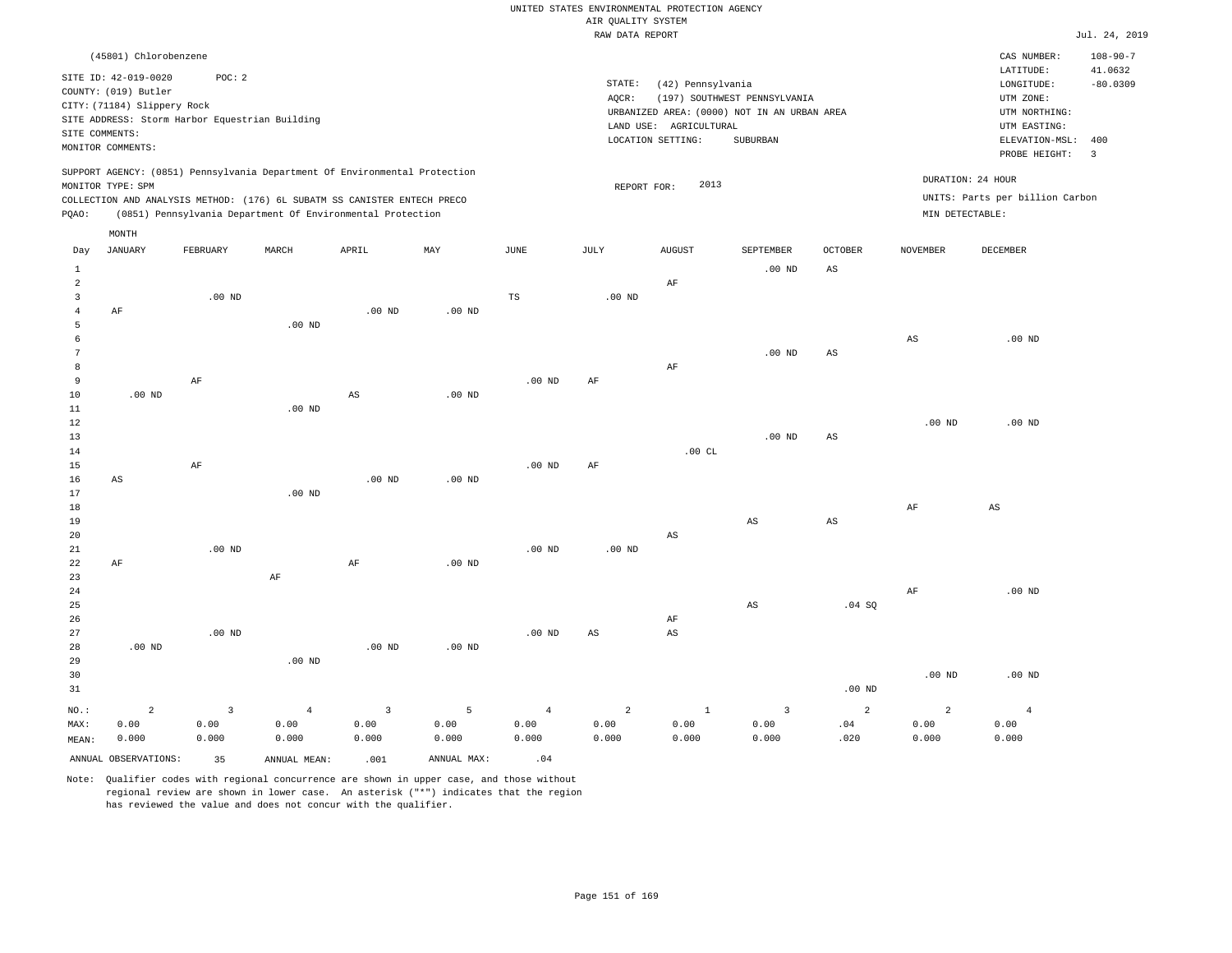|         |                                                                                                                    |          |                                                                                                                                                                                                                      |          |                   |                   | RAW DATA REPORT |                                                                                                                 |                                          |                |                 |                                                                                                          | Jul. 24, 2019                                            |
|---------|--------------------------------------------------------------------------------------------------------------------|----------|----------------------------------------------------------------------------------------------------------------------------------------------------------------------------------------------------------------------|----------|-------------------|-------------------|-----------------|-----------------------------------------------------------------------------------------------------------------|------------------------------------------|----------------|-----------------|----------------------------------------------------------------------------------------------------------|----------------------------------------------------------|
|         | (45801) Chlorobenzene                                                                                              |          |                                                                                                                                                                                                                      |          |                   |                   |                 |                                                                                                                 |                                          |                |                 | CAS NUMBER:                                                                                              | $108 - 90 - 7$                                           |
|         | SITE ID: 42-019-0020<br>COUNTY: (019) Butler<br>CITY: (71184) Slippery Rock<br>SITE COMMENTS:<br>MONITOR COMMENTS: | POC:2    | SITE ADDRESS: Storm Harbor Equestrian Building                                                                                                                                                                       |          |                   |                   | STATE:<br>AOCR: | (42) Pennsylvania<br>URBANIZED AREA: (0000) NOT IN AN URBAN AREA<br>LAND USE: AGRICULTURAL<br>LOCATION SETTING: | (197) SOUTHWEST PENNSYLVANIA<br>SUBURBAN |                |                 | LATITUDE:<br>LONGITUDE:<br>UTM ZONE:<br>UTM NORTHING:<br>UTM EASTING:<br>ELEVATION-MSL:<br>PROBE HEIGHT: | 41.0632<br>$-80.0309$<br>400<br>$\overline{\phantom{a}}$ |
| POAO:   | MONITOR TYPE: SPM                                                                                                  |          | SUPPORT AGENCY: (0851) Pennsylvania Department Of Environmental Protection<br>COLLECTION AND ANALYSIS METHOD: (176) 6L SUBATM SS CANISTER ENTECH PRECO<br>(0851) Pennsylvania Department Of Environmental Protection |          |                   |                   | REPORT FOR:     | 2014                                                                                                            |                                          |                | MIN DETECTABLE: | DURATION: 24 HOUR<br>UNITS: Parts per billion Carbon                                                     |                                                          |
| Day     | MONTH<br>JANUARY                                                                                                   | FEBRUARY | MARCH                                                                                                                                                                                                                | APRIL    | MAY               | JUNE              | JULY            | <b>AUGUST</b>                                                                                                   | SEPTEMBER                                | <b>OCTOBER</b> | NOVEMBER        | DECEMBER                                                                                                 |                                                          |
| 2       |                                                                                                                    |          |                                                                                                                                                                                                                      |          |                   |                   |                 |                                                                                                                 | $.00$ ND                                 | AF             | $.00$ ND        | $.00$ ND                                                                                                 |                                                          |
|         |                                                                                                                    | AS       |                                                                                                                                                                                                                      |          |                   | $.00$ ND          | AF              | $.00$ ND                                                                                                        |                                          |                |                 |                                                                                                          |                                                          |
| 5       | $.00$ ND                                                                                                           |          | $.00$ ND                                                                                                                                                                                                             | $.00$ ND | $.00$ ND          |                   |                 |                                                                                                                 |                                          |                |                 |                                                                                                          |                                                          |
| 8       |                                                                                                                    |          |                                                                                                                                                                                                                      |          |                   |                   |                 |                                                                                                                 | $.00$ ND                                 | $.00$ ND       | $.00$ ND        | $.00$ ND                                                                                                 |                                                          |
| 9<br>10 |                                                                                                                    | AF       |                                                                                                                                                                                                                      |          |                   | .00 <sub>ND</sub> | $.00$ ND        | AF                                                                                                              |                                          |                |                 |                                                                                                          |                                                          |
| 11      | $.00$ ND                                                                                                           |          |                                                                                                                                                                                                                      | $.00$ ND | .00 <sub>ND</sub> |                   |                 |                                                                                                                 |                                          |                |                 |                                                                                                          |                                                          |

| 12 |          |          | $.00$ ND |          |          |          |          |          |          |          |          |          |
|----|----------|----------|----------|----------|----------|----------|----------|----------|----------|----------|----------|----------|
| 13 |          |          |          |          |          |          |          |          |          |          | $.00$ ND | $.00$ ND |
| 14 |          |          |          |          |          |          |          |          | $.00$ ND | $.00$ ND |          |          |
| 15 |          |          |          |          |          |          |          | $.00$ ND |          |          |          |          |
| 16 |          | $.00$ ND |          |          |          | $.00$ ND | $.00$ ND |          |          |          |          |          |
| 17 | $.00$ ND |          |          | $.00$ ND | $.00$ ND |          |          |          |          |          |          |          |
| 18 |          |          | $.00$ ND |          |          |          |          |          |          |          |          |          |
| 19 |          |          |          |          |          |          |          |          |          |          | $.00$ ND | $.00$ ND |
| 20 |          |          |          |          |          |          |          |          | AS       | $.00$ ND |          |          |
| 21 |          |          |          |          |          |          |          | $.00$ ND |          |          |          |          |
| 22 |          | $.00$ ND |          |          |          | AS       | AF       |          |          |          |          |          |
| 23 | $.00$ ND |          |          | $.00$ ND | AF       |          |          |          |          |          |          |          |

| 24      |          |          | $.00$ ND |          |                |          |          |                |                 |          |          |          |
|---------|----------|----------|----------|----------|----------------|----------|----------|----------------|-----------------|----------|----------|----------|
| 25      |          |          |          |          |                |          |          |                |                 |          | $.00$ ND | $.00$ ND |
| 26      |          |          |          |          |                |          |          |                | $.00$ ND        | $.00$ ND |          |          |
| 27      |          |          |          |          |                |          |          | $.00$ ND       |                 |          |          |          |
| 28      |          | $.00$ ND |          |          |                | $.00$ ND | $.00$ ND |                |                 |          |          |          |
| 29      | $.00$ ND |          |          | $.00$ ND | $.00$ ND       |          |          |                |                 |          |          |          |
| 30      |          |          | $.00$ ND |          |                |          |          |                |                 |          |          |          |
| 31      |          |          |          |          |                |          |          |                |                 |          |          | $.00$ ND |
| $NO.$ : |          |          | 5        | 5        | $\overline{4}$ | 4        | 3        | $\overline{4}$ | $4\overline{ }$ | 4        | 5        | 6        |
| MAX:    | 0.00     | 0.00     | 0.00     | 0.00     | 0.00           | 0.00     | 0.00     | 0.00           | 0.00            | 0.00     | 0.00     | 0.00     |

0.000

Note: Qualifier codes with regional concurrence are shown in upper case, and those without regional review are shown in lower case. An asterisk ("\*") indicates that the region has reviewed the value and does not concur with the qualifier.

ANNUAL OBSERVATIONS: 52 ANNUAL MEAN: 0.000 ANNUAL MAX: 0.00

0.000

0.000

0.000

MEAN: 0.000

0.000

0.000 0.000

0.000

0.000

0.000

0.000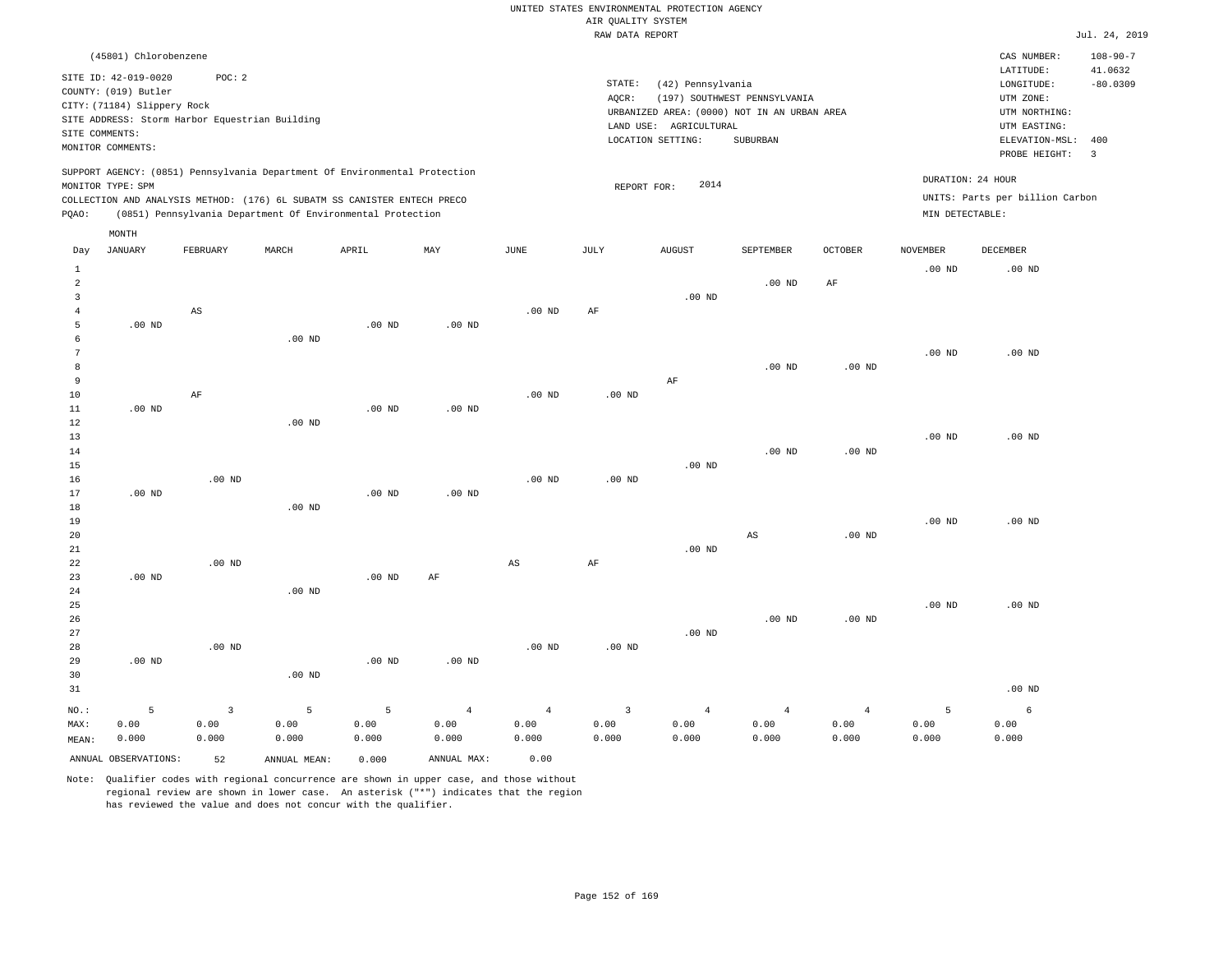|              |                             |                                                |          |                                                                            |     |          | RAW DATA REPORT   |                                             |                              |                   |                   |                                 | Jul. 24, 2019             |
|--------------|-----------------------------|------------------------------------------------|----------|----------------------------------------------------------------------------|-----|----------|-------------------|---------------------------------------------|------------------------------|-------------------|-------------------|---------------------------------|---------------------------|
|              | (45801) Chlorobenzene       |                                                |          |                                                                            |     |          |                   |                                             |                              |                   |                   | CAS NUMBER:<br>LATITUDE:        | $108 - 90 - 7$<br>41.0632 |
|              | SITE ID: 42-019-0020        | POC: 2                                         |          |                                                                            |     |          | STATE:            | (42) Pennsylvania                           |                              |                   |                   | LONGITUDE:                      | $-80.0309$                |
|              | COUNTY: (019) Butler        |                                                |          |                                                                            |     |          | AOCR:             |                                             | (197) SOUTHWEST PENNSYLVANIA |                   |                   | UTM ZONE:                       |                           |
|              | CITY: (71184) Slippery Rock |                                                |          |                                                                            |     |          |                   | URBANIZED AREA: (0000) NOT IN AN URBAN AREA |                              |                   |                   | UTM NORTHING:                   |                           |
|              |                             | SITE ADDRESS: Storm Harbor Equestrian Building |          |                                                                            |     |          |                   | LAND USE: AGRICULTURAL                      |                              |                   |                   | UTM EASTING:                    |                           |
|              | SITE COMMENTS:              |                                                |          |                                                                            |     |          |                   | LOCATION SETTING:                           | SUBURBAN                     |                   |                   | ELEVATION-MSL:                  | 400                       |
|              | MONITOR COMMENTS:           |                                                |          |                                                                            |     |          |                   |                                             |                              |                   |                   | PROBE HEIGHT:                   | $\overline{\mathbf{3}}$   |
|              | MONITOR TYPE: SPM           |                                                |          | SUPPORT AGENCY: (0851) Pennsylvania Department Of Environmental Protection |     |          |                   | 2015<br>REPORT FOR:                         |                              |                   |                   | DURATION: 24 HOUR               |                           |
|              |                             |                                                |          | COLLECTION AND ANALYSIS METHOD: (176) 6L SUBATM SS CANISTER ENTECH PRECO   |     |          |                   |                                             |                              |                   |                   | UNITS: Parts per billion Carbon |                           |
| POAO:        |                             |                                                |          | (0851) Pennsylvania Department Of Environmental Protection                 |     |          |                   |                                             |                              |                   | MIN DETECTABLE:   |                                 |                           |
|              | MONTH                       |                                                |          |                                                                            |     |          |                   |                                             |                              |                   |                   |                                 |                           |
| Day          | JANUARY                     | FEBRUARY                                       | MARCH    | APRIL                                                                      | MAY | JUNE     | JULY              | <b>AUGUST</b>                               | SEPTEMBER                    | <b>OCTOBER</b>    | <b>NOVEMBER</b>   | DECEMBER                        |                           |
| $\mathbf{1}$ |                             |                                                | $.00$ ND |                                                                            |     |          |                   |                                             |                              |                   |                   |                                 |                           |
| 2            |                             |                                                |          |                                                                            |     |          |                   |                                             |                              |                   | .00 <sub>ND</sub> | AF                              |                           |
| 3            |                             |                                                |          |                                                                            |     |          |                   |                                             | .00 <sub>ND</sub>            | .00 <sub>ND</sub> |                   |                                 |                           |
| 4            |                             |                                                |          |                                                                            |     |          |                   | AF                                          |                              |                   |                   |                                 |                           |
| 5            |                             | $.00$ ND                                       |          |                                                                            |     | $.00$ ND | AF                |                                             |                              |                   |                   |                                 |                           |
| 6            | .00 <sub>ND</sub>           |                                                |          | $.00$ ND                                                                   | AS  |          |                   |                                             |                              |                   |                   |                                 |                           |
| 7            |                             |                                                | $.00$ ND |                                                                            |     |          |                   |                                             |                              |                   |                   |                                 |                           |
| 8            |                             |                                                |          |                                                                            |     |          |                   |                                             |                              |                   | .00 <sub>ND</sub> | $.00$ ND                        |                           |
| 9            |                             |                                                |          |                                                                            |     |          |                   |                                             | $.00$ ND                     | .00 <sub>ND</sub> |                   |                                 |                           |
| 10           |                             |                                                |          |                                                                            |     |          |                   | $.00$ ND                                    |                              |                   |                   |                                 |                           |
| 11           |                             | $.00$ ND                                       |          |                                                                            |     | $.00$ ND | $.00$ ND          |                                             |                              |                   |                   |                                 |                           |
| 12           | AF                          |                                                |          | $.00$ ND                                                                   | AS  |          |                   |                                             |                              |                   |                   |                                 |                           |
| 13           |                             |                                                | $.00$ ND |                                                                            |     |          |                   |                                             |                              |                   |                   |                                 |                           |
| 14           |                             |                                                |          |                                                                            |     |          |                   |                                             |                              |                   | $.00$ ND          | AF                              |                           |
| 15           |                             |                                                |          |                                                                            |     |          |                   |                                             | .00 <sub>ND</sub>            | .00 <sub>ND</sub> |                   |                                 |                           |
| 16           |                             | $.00$ ND                                       |          |                                                                            |     |          |                   | $.00$ ND                                    |                              |                   |                   |                                 |                           |
| 17           |                             |                                                |          |                                                                            |     | AS       | .00 <sub>ND</sub> |                                             |                              |                   |                   |                                 |                           |

18 19 20 21 AF .00 ND .00 ND .00 ND

| 22      |          |                |          |          |                |                |          | $.00$ ND       |          |                |          |          |
|---------|----------|----------------|----------|----------|----------------|----------------|----------|----------------|----------|----------------|----------|----------|
| 23      |          | $.00$ ND       |          |          |                | AF             | $.00$ ND |                |          |                |          |          |
| 24      | $.00$ ND |                |          | $.00$ ND | AS             |                |          |                |          |                |          |          |
| 25      |          |                | $.00$ ND |          |                |                |          |                |          |                |          |          |
| 26      |          |                |          |          |                |                |          |                |          |                | $.00$ ND | $.00$ ND |
| 27      |          |                |          |          |                |                |          |                | $.00$ ND | AF             |          |          |
| 28      |          |                |          |          |                |                |          | $.00$ ND       |          |                |          |          |
| 29      |          |                |          |          |                | AF             | $.00$ ND |                |          |                |          |          |
| 30      | $.00$ ND |                |          | $.00$ ND | $.00$ ND       |                |          |                |          |                |          |          |
| 31      |          |                | $.00$ ND |          |                |                |          |                |          |                |          |          |
| $NO.$ : |          | $\overline{4}$ | 6        | 5        | $\overline{a}$ | $\overline{2}$ | 4        | $\overline{4}$ | 5        | $\overline{4}$ | 5        | 2        |

MAX: MEAN: 0.00 0.000 0.00 0.000 0.00 0.000 0.00 0.000 0.00 0.000 0.00 0.000 0.00 0.000 0.00 0.000 0.00 0.000 0.00 0.000 0.00 0.000 ANNUAL OBSERVATIONS: 46 ANNUAL MEAN: 0.000 ANNUAL MAX: 0.00

Note: Qualifier codes with regional concurrence are shown in upper case, and those without regional review are shown in lower case. An asterisk ("\*") indicates that the region has reviewed the value and does not concur with the qualifier.

.00 ND

.00 ND

.00 ND

TS

 0.00 0.000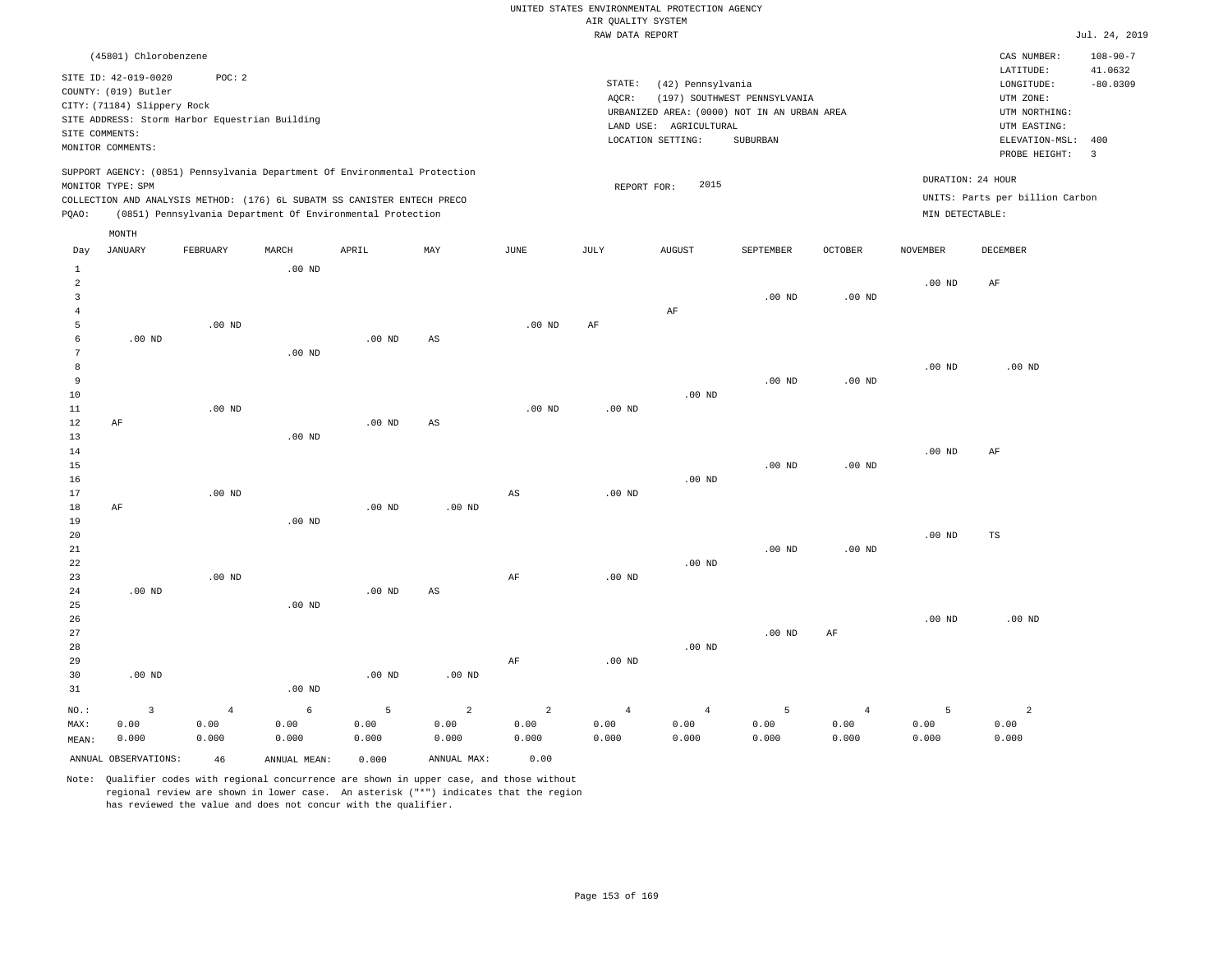|                 |                                                |          |                |                                                                            |                   |                   | RAW DATA REPORT   |                        |                                             |                        |                   |                                 | Jul. 24, 2019  |
|-----------------|------------------------------------------------|----------|----------------|----------------------------------------------------------------------------|-------------------|-------------------|-------------------|------------------------|---------------------------------------------|------------------------|-------------------|---------------------------------|----------------|
|                 | (45805) 1,2-Dichlorobenzene                    |          |                |                                                                            |                   |                   |                   |                        |                                             |                        |                   | CAS NUMBER:                     | $95 - 50 - 1$  |
|                 |                                                |          |                |                                                                            |                   |                   |                   |                        |                                             |                        |                   | LATITUDE:                       | 41.0632        |
|                 | SITE ID: 42-019-0020                           | POC: 2   |                |                                                                            |                   |                   | STATE:            | (42) Pennsylvania      |                                             |                        |                   | LONGITUDE:                      | $-80.0309$     |
|                 | COUNTY: (019) Butler                           |          |                |                                                                            |                   |                   | AQCR:             |                        | (197) SOUTHWEST PENNSYLVANIA                |                        |                   | UTM ZONE:                       |                |
|                 | CITY: (71184) Slippery Rock                    |          |                |                                                                            |                   |                   |                   |                        | URBANIZED AREA: (0000) NOT IN AN URBAN AREA |                        |                   | UTM NORTHING:                   |                |
|                 | SITE ADDRESS: Storm Harbor Equestrian Building |          |                |                                                                            |                   |                   |                   | LAND USE: AGRICULTURAL |                                             |                        |                   | UTM EASTING:                    |                |
|                 | SITE COMMENTS:                                 |          |                |                                                                            |                   |                   |                   | LOCATION SETTING:      | SUBURBAN                                    |                        |                   | ELEVATION-MSL:                  | 400            |
|                 | MONITOR COMMENTS:                              |          |                |                                                                            |                   |                   |                   |                        |                                             |                        |                   | PROBE HEIGHT:                   | $\overline{3}$ |
|                 |                                                |          |                | SUPPORT AGENCY: (0851) Pennsylvania Department Of Environmental Protection |                   |                   |                   |                        |                                             |                        |                   |                                 |                |
|                 | MONITOR TYPE: SPM                              |          |                |                                                                            |                   |                   | REPORT FOR:       | 2013                   |                                             |                        |                   | DURATION: 24 HOUR               |                |
|                 |                                                |          |                | COLLECTION AND ANALYSIS METHOD: (176) 6L SUBATM SS CANISTER ENTECH PRECO   |                   |                   |                   |                        |                                             |                        |                   | UNITS: Parts per billion Carbon |                |
| PQAO:           |                                                |          |                | (0851) Pennsylvania Department Of Environmental Protection                 |                   |                   |                   |                        |                                             |                        | MIN DETECTABLE:   |                                 |                |
|                 | MONTH                                          |          |                |                                                                            |                   |                   |                   |                        |                                             |                        |                   |                                 |                |
| Day             | JANUARY                                        | FEBRUARY | MARCH          | APRIL                                                                      | MAY               | JUNE              | JULY              | <b>AUGUST</b>          | SEPTEMBER                                   | OCTOBER                | NOVEMBER          | DECEMBER                        |                |
| $\mathbf{1}$    |                                                |          |                |                                                                            |                   |                   |                   |                        | $.00$ ND                                    | $\mathbb{A}\mathbb{S}$ |                   |                                 |                |
| $\overline{2}$  |                                                |          |                |                                                                            |                   |                   |                   | AF                     |                                             |                        |                   |                                 |                |
| $\overline{3}$  |                                                | $.00$ ND |                |                                                                            |                   | TS                | .00 <sub>ND</sub> |                        |                                             |                        |                   |                                 |                |
| $\overline{4}$  | AF                                             |          |                | $.00$ ND                                                                   | .00 <sub>ND</sub> |                   |                   |                        |                                             |                        |                   |                                 |                |
| 5               |                                                |          | $.00$ ND       |                                                                            |                   |                   |                   |                        |                                             |                        |                   |                                 |                |
| 6               |                                                |          |                |                                                                            |                   |                   |                   |                        |                                             |                        | AS                | $.00$ ND                        |                |
| $7\phantom{.0}$ |                                                |          |                |                                                                            |                   |                   |                   |                        | $.00$ ND                                    | $\mathbb{A}\mathbb{S}$ |                   |                                 |                |
| 8               |                                                |          |                |                                                                            |                   |                   |                   | $\rm{AF}$              |                                             |                        |                   |                                 |                |
| 9               |                                                | AF       |                |                                                                            |                   | .00 <sub>ND</sub> | AF                |                        |                                             |                        |                   |                                 |                |
| 10              | $.00$ ND                                       |          |                | $\mathbb{A}\mathbb{S}$                                                     | $.00$ ND          |                   |                   |                        |                                             |                        |                   |                                 |                |
| 11              |                                                |          | $.00$ ND       |                                                                            |                   |                   |                   |                        |                                             |                        |                   |                                 |                |
| $12\,$          |                                                |          |                |                                                                            |                   |                   |                   |                        |                                             |                        | $.00$ ND          | $.00$ ND                        |                |
| 13<br>14        |                                                |          |                |                                                                            |                   |                   |                   | .00CL                  | $.00$ ND                                    | $\mathbb{A}\mathbb{S}$ |                   |                                 |                |
| 15              |                                                | $\rm AF$ |                |                                                                            |                   | .00 <sub>ND</sub> | AF                |                        |                                             |                        |                   |                                 |                |
| 16              | AS                                             |          |                | $.00$ ND                                                                   | $.00$ ND          |                   |                   |                        |                                             |                        |                   |                                 |                |
| 17              |                                                |          | $.00$ ND       |                                                                            |                   |                   |                   |                        |                                             |                        |                   |                                 |                |
| 18              |                                                |          |                |                                                                            |                   |                   |                   |                        |                                             |                        | $\rm{AF}$         | AS                              |                |
| 19              |                                                |          |                |                                                                            |                   |                   |                   |                        | AS                                          | $\mathbb{A}\mathbb{S}$ |                   |                                 |                |
| 20              |                                                |          |                |                                                                            |                   |                   |                   | $_{\rm AS}$            |                                             |                        |                   |                                 |                |
| 21              |                                                | $.00$ ND |                |                                                                            |                   | .00 <sub>ND</sub> | .00 <sub>ND</sub> |                        |                                             |                        |                   |                                 |                |
| 22              | AF                                             |          |                | AF                                                                         | .00 <sub>ND</sub> |                   |                   |                        |                                             |                        |                   |                                 |                |
| 23              |                                                |          | AF             |                                                                            |                   |                   |                   |                        |                                             |                        |                   |                                 |                |
| 24              |                                                |          |                |                                                                            |                   |                   |                   |                        |                                             |                        | $\rm{AF}$         | $.00$ ND                        |                |
| 25              |                                                |          |                |                                                                            |                   |                   |                   |                        | AS                                          | $.00$ ND               |                   |                                 |                |
| 26              |                                                |          |                |                                                                            |                   |                   |                   | AF                     |                                             |                        |                   |                                 |                |
| 27              |                                                | $.00$ ND |                |                                                                            |                   | .00 <sub>ND</sub> | AS                | AS                     |                                             |                        |                   |                                 |                |
| 28              | $.00$ ND                                       |          |                | $.00$ ND                                                                   | $.00$ ND          |                   |                   |                        |                                             |                        |                   |                                 |                |
| 29              |                                                |          | $.00$ ND       |                                                                            |                   |                   |                   |                        |                                             |                        |                   |                                 |                |
| 30              |                                                |          |                |                                                                            |                   |                   |                   |                        |                                             |                        | .00 <sub>ND</sub> | $.00$ ND                        |                |
| 31              |                                                |          |                |                                                                            |                   |                   |                   |                        |                                             | $.00$ ND               |                   |                                 |                |
| NO.:            | $\overline{a}$                                 | 3        | $\overline{4}$ | $\mathbf{3}$                                                               | 5                 | $\overline{4}$    | $\overline{a}$    | $\,1\,$                | $\overline{3}$                              | 2                      | $\overline{a}$    | $\overline{4}$                  |                |
| MAX:            | 0.00                                           | 0.00     | 0.00           | 0.00                                                                       | 0.00              | 0.00              | 0.00              | 0.00                   | 0.00                                        | 0.00                   | 0.00              | 0.00                            |                |
| MEAN:           | 0.000                                          | 0.000    | 0.000          | 0.000                                                                      | 0.000             | 0.000             | 0.000             | 0.000                  | 0.000                                       | 0.000                  | 0.000             | 0.000                           |                |
|                 | ANNUAL OBSERVATIONS:                           | 35       | ANNUAL MEAN:   | 0.000                                                                      | ANNUAL MAX:       | 0.00              |                   |                        |                                             |                        |                   |                                 |                |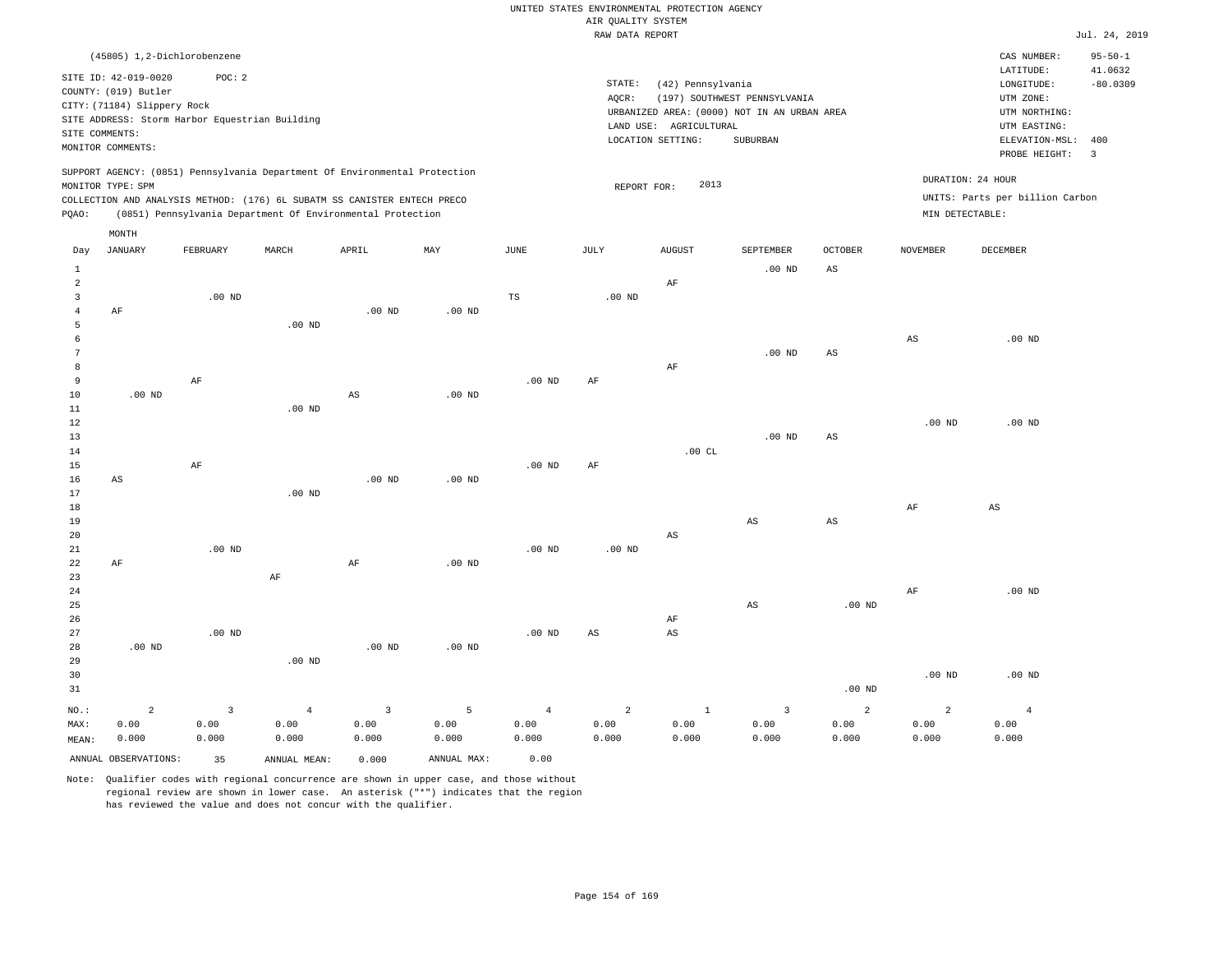|       | (45805) 1,2-Dichlorobenzene                         |                                                |       |                                                                                                                                                                                                                      |     |      |        |                           |                                                                             |         |                 | CAS NUMBER:                                          | $95 - 50 - 1$         |
|-------|-----------------------------------------------------|------------------------------------------------|-------|----------------------------------------------------------------------------------------------------------------------------------------------------------------------------------------------------------------------|-----|------|--------|---------------------------|-----------------------------------------------------------------------------|---------|-----------------|------------------------------------------------------|-----------------------|
|       | SITE ID: 42-019-0020                                | POC:2                                          |       |                                                                                                                                                                                                                      |     |      | STATE: | (42) Pennsylvania         |                                                                             |         |                 | LATITUDE:<br>LONGITUDE:                              | 41.0632<br>$-80.0309$ |
|       | COUNTY: (019) Butler<br>CITY: (71184) Slippery Rock | SITE ADDRESS: Storm Harbor Equestrian Building |       |                                                                                                                                                                                                                      |     |      | AOCR:  | LAND USE:<br>AGRICULTURAL | (197) SOUTHWEST PENNSYLVANIA<br>URBANIZED AREA: (0000) NOT IN AN URBAN AREA |         |                 | UTM ZONE:<br>UTM NORTHING:<br>UTM EASTING:           |                       |
|       | SITE COMMENTS:<br>MONITOR COMMENTS:                 |                                                |       |                                                                                                                                                                                                                      |     |      |        | LOCATION SETTING:         | SUBURBAN                                                                    |         |                 | ELEVATION-MSL:<br>PROBE HEIGHT:                      | 400<br>-3             |
| POAO: | MONITOR TYPE: SPM                                   |                                                |       | SUPPORT AGENCY: (0851) Pennsylvania Department Of Environmental Protection<br>COLLECTION AND ANALYSIS METHOD: (176) 6L SUBATM SS CANISTER ENTECH PRECO<br>(0851) Pennsylvania Department Of Environmental Protection |     |      |        | 2014<br>REPORT FOR:       |                                                                             |         | MIN DETECTABLE: | DURATION: 24 HOUR<br>UNITS: Parts per billion Carbon |                       |
|       | MONTH                                               |                                                |       |                                                                                                                                                                                                                      |     |      |        |                           |                                                                             |         |                 |                                                      |                       |
| Day   | JANUARY                                             | FEBRUARY                                       | MARCH | APRIL                                                                                                                                                                                                                | MAY | JUNE | JULY   | AUGUST                    | SEPTEMBER                                                                   | OCTOBER | <b>NOVEMBER</b> | <b>DECEMBER</b>                                      |                       |
|       |                                                     |                                                |       |                                                                                                                                                                                                                      |     |      |        |                           | $.00$ ND                                                                    | AF      | $.00$ ND        | $.00$ ND                                             |                       |

| $\overline{3}$  |          |                        |          |          |          |                        |          | $.00$ ND  |          |          |          |          |
|-----------------|----------|------------------------|----------|----------|----------|------------------------|----------|-----------|----------|----------|----------|----------|
| $\overline{4}$  |          | $\mathbb{A}\mathbb{S}$ |          |          |          | $.00$ ND               | $\rm AF$ |           |          |          |          |          |
| 5               | $.00$ ND |                        |          | $.00$ ND | $.00$ ND |                        |          |           |          |          |          |          |
| 6               |          |                        | $.00$ ND |          |          |                        |          |           |          |          |          |          |
| $7\phantom{.0}$ |          |                        |          |          |          |                        |          |           |          |          | $.00$ ND | $.00$ ND |
| 8               |          |                        |          |          |          |                        |          |           | $.00$ ND | $.00$ ND |          |          |
| $\overline{9}$  |          |                        |          |          |          |                        |          | $\rm{AF}$ |          |          |          |          |
| $10$            |          | $\rm{AF}$              |          |          |          | $.00$ ND               | $.00$ ND |           |          |          |          |          |
| $11$            | $.00$ ND |                        |          | $.00$ ND | $.00$ ND |                        |          |           |          |          |          |          |
| $1\,2$          |          |                        | $.00$ ND |          |          |                        |          |           |          |          |          |          |
| 13              |          |                        |          |          |          |                        |          |           |          |          | $.00$ ND | $.00$ ND |
| $14\,$          |          |                        |          |          |          |                        |          |           | $.00$ ND | $.00$ ND |          |          |
| $15\,$          |          |                        |          |          |          |                        |          | $.00$ ND  |          |          |          |          |
| 16              |          | $.00$ ND               |          |          |          | .00 $ND$               | $.00$ ND |           |          |          |          |          |
| 17              | $.00$ ND |                        |          | $.00$ ND | $.00$ ND |                        |          |           |          |          |          |          |
| $18\,$<br>19    |          |                        | $.00$ ND |          |          |                        |          |           |          |          | $.00$ ND | $.00$ ND |
| $20\,$          |          |                        |          |          |          |                        |          |           | AS       | $.00$ ND |          |          |
| $2\sqrt{1}$     |          |                        |          |          |          |                        |          | $.00$ ND  |          |          |          |          |
| 22              |          | $.00$ ND               |          |          |          | $\mathbb{A}\mathbb{S}$ | AF       |           |          |          |          |          |
| 23              | $.00$ ND |                        |          | $.00$ ND | $\rm AF$ |                        |          |           |          |          |          |          |
| 24              |          |                        | $.00$ ND |          |          |                        |          |           |          |          |          |          |
| $2\sqrt{5}$     |          |                        |          |          |          |                        |          |           |          |          | $.00$ ND | $.00$ ND |
| 26              |          |                        |          |          |          |                        |          |           | $.00$ ND | $.00$ ND |          |          |
| 27              |          |                        |          |          |          |                        |          | $.00$ ND  |          |          |          |          |
| 28              |          | $.00$ ND               |          |          |          | $.00~\mathrm{ND}$      | .00 $ND$ |           |          |          |          |          |
| 29              | $.00$ ND |                        |          | $.00$ ND | $.00$ ND |                        |          |           |          |          |          |          |
| 30              |          |                        | $.00$ ND |          |          |                        |          |           |          |          |          |          |

| 31    |                      |       |              |       |             |       |       |       |       |       |       | $.00$ ND |
|-------|----------------------|-------|--------------|-------|-------------|-------|-------|-------|-------|-------|-------|----------|
| NO.:  |                      |       |              |       |             | 4     |       | -4    |       |       |       |          |
| MAX:  | 0.00                 | 0.00  | 0.00         | 0.00  | 0.00        | 0.00  | 0.00  | 0.00  | 0.00  | 0.00  | 0.00  | 0.00     |
| MEAN: | 0.000                | 0.000 | 0.000        | 0.000 | 0.000       | 0.000 | 0.000 | 0.000 | 0.000 | 0.000 | 0.000 | 0.000    |
|       | ANNUAL OBSERVATIONS: | 52    | ANNUAL MEAN: | 0.000 | ANNUAL MAX: | 0.00  |       |       |       |       |       |          |

Note: Qualifier codes with regional concurrence are shown in upper case, and those without regional review are shown in lower case. An asterisk ("\*") indicates that the region

has reviewed the value and does not concur with the qualifier.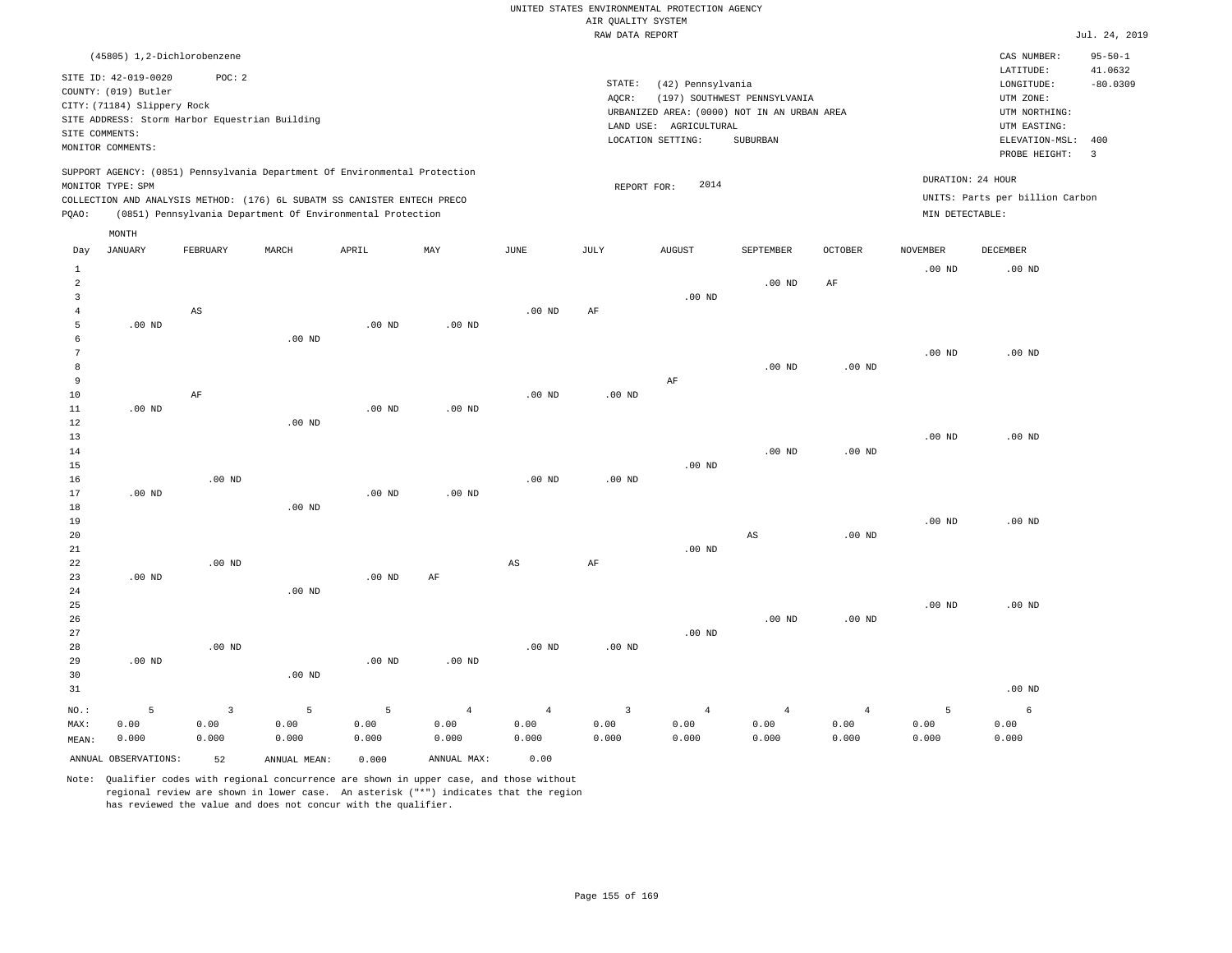|              |                             |                                                                                                                                                                                                                      |          |          |     |          |        | RAW DATA REPORT                             |                              |                   |                 |                                                      | Jul. 24, 2019            |
|--------------|-----------------------------|----------------------------------------------------------------------------------------------------------------------------------------------------------------------------------------------------------------------|----------|----------|-----|----------|--------|---------------------------------------------|------------------------------|-------------------|-----------------|------------------------------------------------------|--------------------------|
|              | (45805) 1,2-Dichlorobenzene |                                                                                                                                                                                                                      |          |          |     |          |        |                                             |                              |                   |                 | CAS NUMBER:                                          | $95 - 50 - 1$            |
|              |                             |                                                                                                                                                                                                                      |          |          |     |          |        |                                             |                              |                   |                 | LATITUDE:                                            | 41.0632                  |
|              | SITE ID: 42-019-0020        | POC:2                                                                                                                                                                                                                |          |          |     |          | STATE: | (42) Pennsylvania                           |                              |                   |                 | LONGITUDE:                                           | $-80.0309$               |
|              | COUNTY: (019) Butler        |                                                                                                                                                                                                                      |          |          |     |          | AOCR:  |                                             | (197) SOUTHWEST PENNSYLVANIA |                   |                 | UTM ZONE:                                            |                          |
|              | CITY: (71184) Slippery Rock |                                                                                                                                                                                                                      |          |          |     |          |        | URBANIZED AREA: (0000) NOT IN AN URBAN AREA |                              |                   |                 | UTM NORTHING:                                        |                          |
|              |                             | SITE ADDRESS: Storm Harbor Equestrian Building                                                                                                                                                                       |          |          |     |          |        | LAND USE: AGRICULTURAL                      |                              |                   |                 | UTM EASTING:                                         |                          |
|              | SITE COMMENTS:              |                                                                                                                                                                                                                      |          |          |     |          |        | LOCATION SETTING:                           | SUBURBAN                     |                   |                 | ELEVATION-MSL:                                       | 400                      |
|              | MONITOR COMMENTS:           |                                                                                                                                                                                                                      |          |          |     |          |        |                                             |                              |                   |                 | PROBE HEIGHT:                                        | $\overline{\phantom{a}}$ |
| POAO:        | MONITOR TYPE: SPM           | SUPPORT AGENCY: (0851) Pennsylvania Department Of Environmental Protection<br>COLLECTION AND ANALYSIS METHOD: (176) 6L SUBATM SS CANISTER ENTECH PRECO<br>(0851) Pennsylvania Department Of Environmental Protection |          |          |     |          |        | 2015<br>REPORT FOR:                         |                              |                   | MIN DETECTABLE: | DURATION: 24 HOUR<br>UNITS: Parts per billion Carbon |                          |
|              | MONTH                       |                                                                                                                                                                                                                      |          |          |     |          |        |                                             |                              |                   |                 |                                                      |                          |
| Day          | JANUARY                     | FEBRUARY                                                                                                                                                                                                             | MARCH    | APRIL    | MAY | JUNE     | JULY   | <b>AUGUST</b>                               | SEPTEMBER                    | <b>OCTOBER</b>    | <b>NOVEMBER</b> | DECEMBER                                             |                          |
|              |                             |                                                                                                                                                                                                                      | $.00$ ND |          |     |          |        |                                             |                              |                   |                 |                                                      |                          |
| 2            |                             |                                                                                                                                                                                                                      |          |          |     |          |        |                                             |                              |                   | $.00$ ND        | AF                                                   |                          |
|              |                             |                                                                                                                                                                                                                      |          |          |     |          |        |                                             | $.00$ ND                     | .00 <sub>ND</sub> |                 |                                                      |                          |
|              |                             |                                                                                                                                                                                                                      |          |          |     |          |        | AF                                          |                              |                   |                 |                                                      |                          |
| 5            |                             | $.00$ ND                                                                                                                                                                                                             |          |          |     | $.00$ ND | AF     |                                             |                              |                   |                 |                                                      |                          |
| 6            | $.00$ ND                    |                                                                                                                                                                                                                      |          | $.00$ ND | AS  |          |        |                                             |                              |                   |                 |                                                      |                          |
|              |                             |                                                                                                                                                                                                                      | $.00$ ND |          |     |          |        |                                             |                              |                   |                 |                                                      |                          |
| $\mathsf{R}$ |                             |                                                                                                                                                                                                                      |          |          |     |          |        |                                             |                              |                   | 00 ND           | רדות חח                                              |                          |

| $\sim$ |    |                   |          |          |    |          |                   |          |                   |          | .        | $\cdot$ $\circ$ $\cdot$ $\cdot$ |  |
|--------|----|-------------------|----------|----------|----|----------|-------------------|----------|-------------------|----------|----------|---------------------------------|--|
| 9      |    |                   |          |          |    |          |                   |          | .00 <sub>ND</sub> | $.00$ ND |          |                                 |  |
| 10     |    |                   |          |          |    |          |                   | $.00$ ND |                   |          |          |                                 |  |
| 11     |    | .00 <sub>ND</sub> |          |          |    | $.00$ ND | .00 <sub>ND</sub> |          |                   |          |          |                                 |  |
| 12     | AF |                   |          | $.00$ ND | AS |          |                   |          |                   |          |          |                                 |  |
| 13     |    |                   | $.00$ ND |          |    |          |                   |          |                   |          |          |                                 |  |
| 14     |    |                   |          |          |    |          |                   |          |                   |          | $.00$ ND | AF                              |  |

| 15   |           |          |          |          |          |    |                   |          | $.00$ ND          | $.00$ ND |          |    |  |
|------|-----------|----------|----------|----------|----------|----|-------------------|----------|-------------------|----------|----------|----|--|
| 16   |           |          |          |          |          |    |                   | $.00$ ND |                   |          |          |    |  |
| 17   |           | $.00$ ND |          |          |          | AS | .00 <sub>ND</sub> |          |                   |          |          |    |  |
| $18$ | $\rm{AF}$ |          |          | $.00$ ND | $.00$ ND |    |                   |          |                   |          |          |    |  |
| 19   |           |          | $.00$ ND |          |          |    |                   |          |                   |          |          |    |  |
| 20   |           |          |          |          |          |    |                   |          |                   |          | $.00$ ND | TS |  |
| 21   |           |          |          |          |          |    |                   |          | .00 <sub>ND</sub> | $.00$ ND |          |    |  |
| 22   |           |          |          |          |          |    |                   | $.00$ ND |                   |          |          |    |  |

| 23    |          | $.00$ ND       |          |          |          | AF    | .00 <sub>ND</sub> |                |          |                |          |                   |
|-------|----------|----------------|----------|----------|----------|-------|-------------------|----------------|----------|----------------|----------|-------------------|
| 24    | $.00$ ND |                |          | $.00$ ND | AS       |       |                   |                |          |                |          |                   |
| 25    |          |                | $.00$ ND |          |          |       |                   |                |          |                |          |                   |
| 26    |          |                |          |          |          |       |                   |                |          |                | $.00$ ND | .00 <sub>ND</sub> |
| 27    |          |                |          |          |          |       |                   |                | $.00$ ND | AF             |          |                   |
| 28    |          |                |          |          |          |       |                   | $.00$ ND       |          |                |          |                   |
| 29    |          |                |          |          |          | AF    | $.00$ ND          |                |          |                |          |                   |
| 30    | $.00$ ND |                |          | $.00$ ND | $.00$ ND |       |                   |                |          |                |          |                   |
| 31    |          |                | $.00$ ND |          |          |       |                   |                |          |                |          |                   |
| NO.:  | 3        | $\overline{4}$ | 6        | 5        | 2        | 2     | $\overline{4}$    | $\overline{4}$ | 5        | $\overline{4}$ | 5        | 2                 |
| MAX:  | 0.00     | 0.00           | 0.00     | 0.00     | 0.00     | 0.00  | 0.00              | 0.00           | 0.00     | 0.00           | 0.00     | 0.00              |
| MEAN: | 0.000    | 0.000          | 0.000    | 0.000    | 0.000    | 0.000 | 0.000             | 0.000          | 0.000    | 0.000          | 0.000    | 0.000             |

ANNUAL OBSERVATIONS: 46 ANNUAL MEAN: 0.000 ANNUAL MAX: 0.00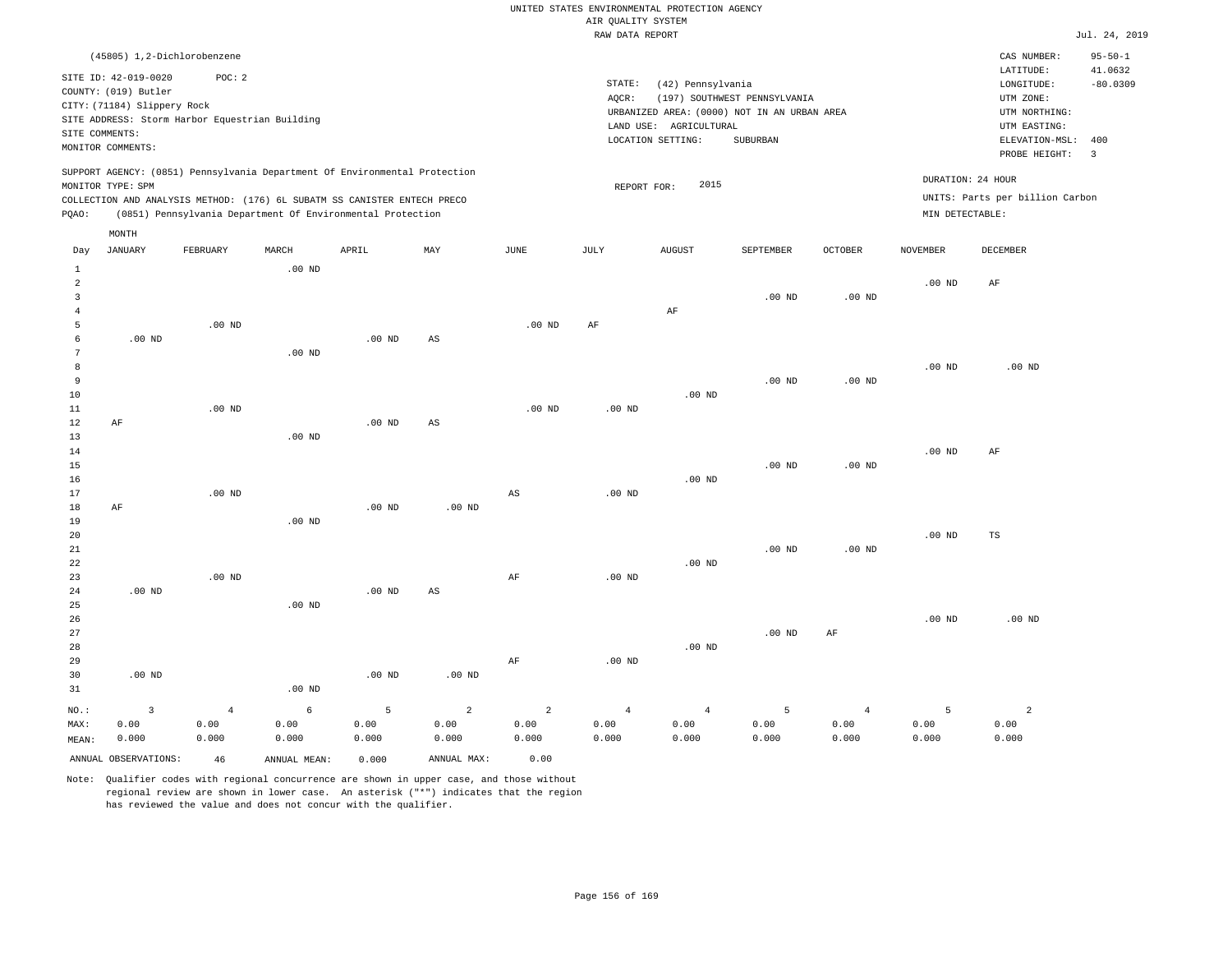|                     |                                                |                   |                                                                            |                        |             |                   | RAW DATA REPORT   |                        |                                             |                        |                   |                                 | Jul. 24, 2019  |
|---------------------|------------------------------------------------|-------------------|----------------------------------------------------------------------------|------------------------|-------------|-------------------|-------------------|------------------------|---------------------------------------------|------------------------|-------------------|---------------------------------|----------------|
|                     | (45806) 1,3-Dichlorobenzene                    |                   |                                                                            |                        |             |                   |                   |                        |                                             |                        |                   | CAS NUMBER:                     | $541 - 73 - 1$ |
|                     |                                                |                   |                                                                            |                        |             |                   |                   |                        |                                             |                        |                   | LATITUDE:                       | 41.0632        |
|                     | SITE ID: 42-019-0020                           | POC: 2            |                                                                            |                        |             |                   | STATE:            | (42) Pennsylvania      |                                             |                        |                   | LONGITUDE:                      | $-80.0309$     |
|                     | COUNTY: (019) Butler                           |                   |                                                                            |                        |             |                   | AQCR:             |                        | (197) SOUTHWEST PENNSYLVANIA                |                        |                   | UTM ZONE:                       |                |
|                     | CITY: (71184) Slippery Rock                    |                   |                                                                            |                        |             |                   |                   |                        | URBANIZED AREA: (0000) NOT IN AN URBAN AREA |                        |                   | UTM NORTHING:                   |                |
|                     | SITE ADDRESS: Storm Harbor Equestrian Building |                   |                                                                            |                        |             |                   |                   | LAND USE: AGRICULTURAL |                                             |                        |                   | UTM EASTING:                    |                |
|                     | SITE COMMENTS:                                 |                   |                                                                            |                        |             |                   |                   | LOCATION SETTING:      | SUBURBAN                                    |                        |                   | ELEVATION-MSL:                  | 400            |
|                     | MONITOR COMMENTS:                              |                   |                                                                            |                        |             |                   |                   |                        |                                             |                        |                   | PROBE HEIGHT:                   | $\overline{3}$ |
|                     |                                                |                   | SUPPORT AGENCY: (0851) Pennsylvania Department Of Environmental Protection |                        |             |                   |                   |                        |                                             |                        |                   |                                 |                |
|                     | MONITOR TYPE: SPM                              |                   |                                                                            |                        |             |                   | REPORT FOR:       | 2013                   |                                             |                        |                   | DURATION: 24 HOUR               |                |
|                     |                                                |                   | COLLECTION AND ANALYSIS METHOD: (176) 6L SUBATM SS CANISTER ENTECH PRECO   |                        |             |                   |                   |                        |                                             |                        |                   | UNITS: Parts per billion Carbon |                |
| PQAO:               |                                                |                   | (0851) Pennsylvania Department Of Environmental Protection                 |                        |             |                   |                   |                        |                                             |                        | MIN DETECTABLE:   |                                 |                |
|                     |                                                |                   |                                                                            |                        |             |                   |                   |                        |                                             |                        |                   |                                 |                |
| Day                 | MONTH<br>JANUARY                               | FEBRUARY          | MARCH                                                                      | APRIL                  | MAY         | JUNE              | JULY              | <b>AUGUST</b>          | SEPTEMBER                                   | <b>OCTOBER</b>         | <b>NOVEMBER</b>   | DECEMBER                        |                |
|                     |                                                |                   |                                                                            |                        |             |                   |                   |                        |                                             |                        |                   |                                 |                |
| $\mathbf{1}$        |                                                |                   |                                                                            |                        |             |                   |                   |                        | $.00$ ND                                    | AS                     |                   |                                 |                |
| $\overline{a}$      |                                                |                   |                                                                            |                        |             |                   |                   | AF                     |                                             |                        |                   |                                 |                |
| 3                   |                                                | $.00$ ND          |                                                                            |                        |             | TS                | $.00$ ND          |                        |                                             |                        |                   |                                 |                |
| $\overline{4}$<br>5 | AF                                             |                   | $.00$ ND                                                                   | $.00$ ND               | $.00$ ND    |                   |                   |                        |                                             |                        |                   |                                 |                |
| 6                   |                                                |                   |                                                                            |                        |             |                   |                   |                        |                                             |                        | $_{\rm AS}$       | $.00$ ND                        |                |
| $7\phantom{.0}$     |                                                |                   |                                                                            |                        |             |                   |                   |                        | $.00$ ND                                    | AS                     |                   |                                 |                |
| 8                   |                                                |                   |                                                                            |                        |             |                   |                   | AF                     |                                             |                        |                   |                                 |                |
| 9                   |                                                | AF                |                                                                            |                        |             | $.00$ ND          | AF                |                        |                                             |                        |                   |                                 |                |
| 10                  | .00 <sub>ND</sub>                              |                   |                                                                            | $\mathbb{A}\mathbb{S}$ | $.00$ ND    |                   |                   |                        |                                             |                        |                   |                                 |                |
| 11                  |                                                |                   | .00 <sub>ND</sub>                                                          |                        |             |                   |                   |                        |                                             |                        |                   |                                 |                |
| 12                  |                                                |                   |                                                                            |                        |             |                   |                   |                        |                                             |                        | .00 <sub>ND</sub> | $.00$ ND                        |                |
| 13                  |                                                |                   |                                                                            |                        |             |                   |                   |                        | $.00$ ND                                    | $_{\rm AS}$            |                   |                                 |                |
| 14                  |                                                |                   |                                                                            |                        |             |                   |                   | .00CL                  |                                             |                        |                   |                                 |                |
| 15                  |                                                | AF                |                                                                            |                        |             | .00 <sub>ND</sub> | AF                |                        |                                             |                        |                   |                                 |                |
| 16                  | AS                                             |                   |                                                                            | .00 <sub>ND</sub>      | $.00$ ND    |                   |                   |                        |                                             |                        |                   |                                 |                |
| 17                  |                                                |                   | $.00$ ND                                                                   |                        |             |                   |                   |                        |                                             |                        |                   |                                 |                |
| 18                  |                                                |                   |                                                                            |                        |             |                   |                   |                        |                                             |                        | AF                | AS                              |                |
| 19                  |                                                |                   |                                                                            |                        |             |                   |                   |                        | $_{\rm AS}$                                 | $\mathbb{A}\mathbb{S}$ |                   |                                 |                |
| 20                  |                                                |                   |                                                                            |                        |             |                   |                   | $\mathbb{A}\mathbb{S}$ |                                             |                        |                   |                                 |                |
| 21                  |                                                | .00 <sub>ND</sub> |                                                                            |                        |             | .00 <sub>ND</sub> | .00 <sub>ND</sub> |                        |                                             |                        |                   |                                 |                |
| 22                  | AF                                             |                   |                                                                            | $\rm{AF}$              | $.00$ ND    |                   |                   |                        |                                             |                        |                   |                                 |                |
| 23                  |                                                |                   | $\rm{AF}$                                                                  |                        |             |                   |                   |                        |                                             |                        |                   |                                 |                |
| 24                  |                                                |                   |                                                                            |                        |             |                   |                   |                        |                                             |                        | AF                | $.00$ ND                        |                |
| 25                  |                                                |                   |                                                                            |                        |             |                   |                   |                        | $\mathbb{A}\mathbb{S}$                      | .00 <sub>ND</sub>      |                   |                                 |                |
| 26                  |                                                |                   |                                                                            |                        |             |                   |                   | AF                     |                                             |                        |                   |                                 |                |
| 27                  |                                                | $.00$ ND          |                                                                            |                        |             | .00 <sub>ND</sub> | AS                | $_{\rm AS}$            |                                             |                        |                   |                                 |                |
| 28                  | $.00$ ND                                       |                   |                                                                            | .00 <sub>ND</sub>      | $.00$ ND    |                   |                   |                        |                                             |                        |                   |                                 |                |
| 29                  |                                                |                   | $.00$ ND                                                                   |                        |             |                   |                   |                        |                                             |                        |                   |                                 |                |
| 30                  |                                                |                   |                                                                            |                        |             |                   |                   |                        |                                             |                        | .00 <sub>ND</sub> | $.00$ ND                        |                |
| 31                  |                                                |                   |                                                                            |                        |             |                   |                   |                        |                                             | .00 <sub>ND</sub>      |                   |                                 |                |
| NO.:                | $\overline{2}$                                 | $\overline{3}$    | $\overline{4}$                                                             | $\overline{3}$         | 5           | $\overline{4}$    | $\overline{a}$    | $1\,$                  | $\overline{3}$                              | 2                      | $\overline{a}$    | $\overline{4}$                  |                |
| MAX:                | 0.00                                           | 0.00              | 0.00                                                                       | 0.00                   | 0.00        | 0.00              | 0.00              | 0.00                   | 0.00                                        | 0.00                   | 0.00              | 0.00                            |                |
| MEAN:               | 0.000                                          | 0.000             | 0.000                                                                      | 0.000                  | 0.000       | 0.000             | 0.000             | 0.000                  | 0.000                                       | 0.000                  | 0.000             | 0.000                           |                |
|                     | ANNUAL OBSERVATIONS:                           | 35                | ANNUAL MEAN:                                                               | 0.000                  | ANNUAL MAX: | 0.00              |                   |                        |                                             |                        |                   |                                 |                |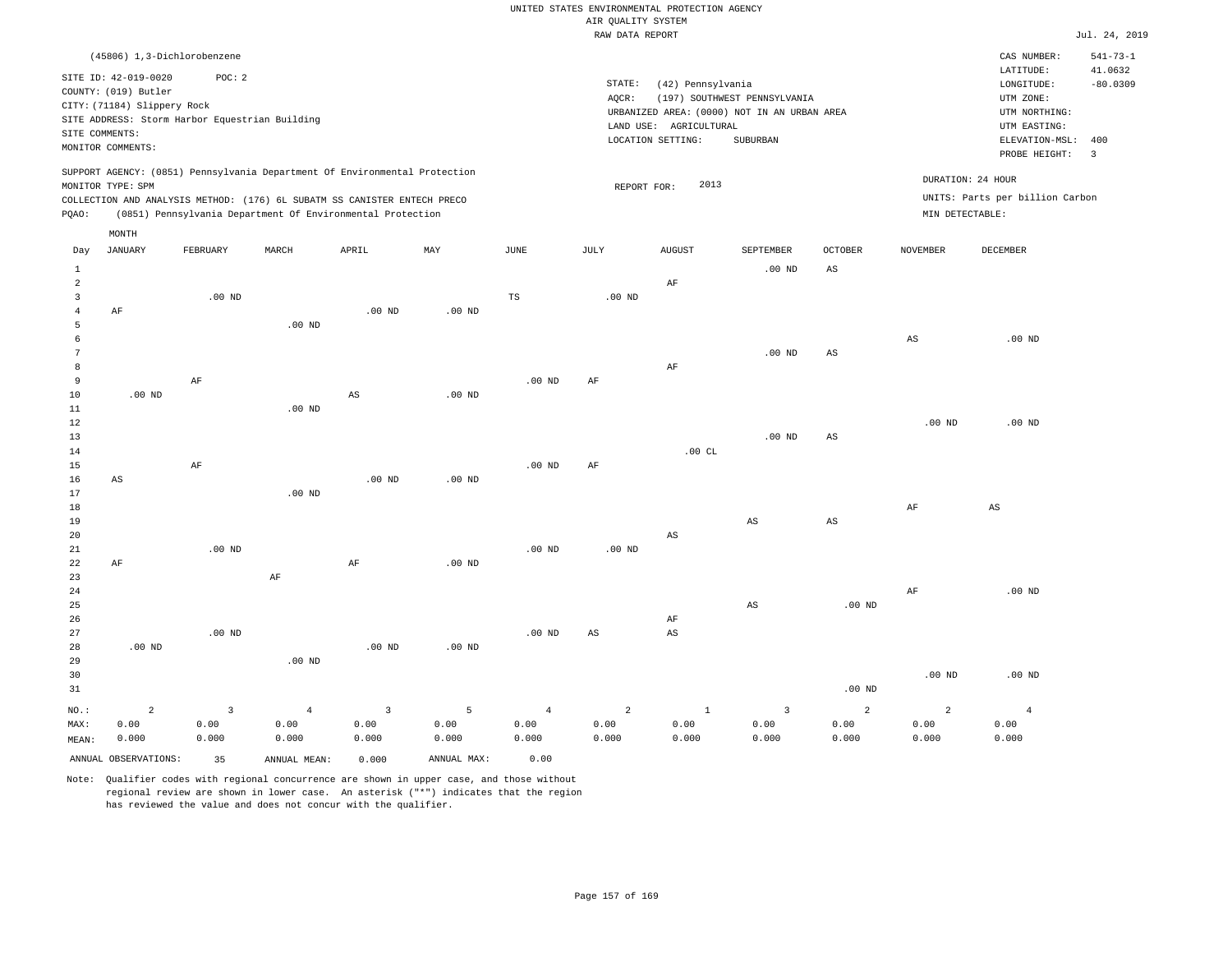|                | (45806) 1,3-Dichlorobenzene |          |                                                |                                                                            |          |          |        |                                             |                              |         |                   | CAS NUMBER:                     | $541 - 73 - 1$          |
|----------------|-----------------------------|----------|------------------------------------------------|----------------------------------------------------------------------------|----------|----------|--------|---------------------------------------------|------------------------------|---------|-------------------|---------------------------------|-------------------------|
|                | SITE ID: 42-019-0020        | POC:2    |                                                |                                                                            |          |          |        |                                             |                              |         |                   | LATITUDE:                       | 41.0632                 |
|                | COUNTY: (019) Butler        |          |                                                |                                                                            |          |          | STATE: | (42) Pennsylvania                           |                              |         |                   | LONGITUDE:                      | $-80.0309$              |
|                | CITY: (71184) Slippery Rock |          |                                                |                                                                            |          |          | AQCR:  |                                             | (197) SOUTHWEST PENNSYLVANIA |         |                   | UTM ZONE:                       |                         |
|                |                             |          | SITE ADDRESS: Storm Harbor Equestrian Building |                                                                            |          |          |        | URBANIZED AREA: (0000) NOT IN AN URBAN AREA |                              |         |                   | UTM NORTHING:                   |                         |
|                | SITE COMMENTS:              |          |                                                |                                                                            |          |          |        | LAND USE:<br>AGRICULTURAL                   |                              |         |                   | UTM EASTING:                    |                         |
|                | MONITOR COMMENTS:           |          |                                                |                                                                            |          |          |        | LOCATION SETTING:                           | SUBURBAN                     |         |                   | ELEVATION-MSL:                  | 400                     |
|                |                             |          |                                                |                                                                            |          |          |        |                                             |                              |         |                   | PROBE HEIGHT:                   | $\overline{\mathbf{3}}$ |
|                | MONITOR TYPE: SPM           |          |                                                | SUPPORT AGENCY: (0851) Pennsylvania Department Of Environmental Protection |          |          |        | 2014<br>REPORT FOR:                         |                              |         | DURATION: 24 HOUR |                                 |                         |
|                |                             |          |                                                | COLLECTION AND ANALYSIS METHOD: (176) 6L SUBATM SS CANISTER ENTECH PRECO   |          |          |        |                                             |                              |         |                   | UNITS: Parts per billion Carbon |                         |
| POAO:          |                             |          |                                                | (0851) Pennsylvania Department Of Environmental Protection                 |          |          |        |                                             |                              |         | MIN DETECTABLE:   |                                 |                         |
|                | MONTH                       |          |                                                |                                                                            |          |          |        |                                             |                              |         |                   |                                 |                         |
| Day            | JANUARY                     | FEBRUARY | MARCH                                          | APRIL                                                                      | MAY      | JUNE     | JULY   | <b>AUGUST</b>                               | <b>SEPTEMBER</b>             | OCTOBER | <b>NOVEMBER</b>   | DECEMBER                        |                         |
|                |                             |          |                                                |                                                                            |          |          |        |                                             |                              |         | $.00$ ND          | $.00$ ND                        |                         |
| $\overline{2}$ |                             |          |                                                |                                                                            |          |          |        |                                             | $.00$ ND                     | AF      |                   |                                 |                         |
|                |                             |          |                                                |                                                                            |          |          |        | $.00$ ND                                    |                              |         |                   |                                 |                         |
|                |                             | AS       |                                                |                                                                            |          | $.00$ ND | AF     |                                             |                              |         |                   |                                 |                         |
|                | $.00$ ND                    |          |                                                | $.00$ ND                                                                   | $.00$ ND |          |        |                                             |                              |         |                   |                                 |                         |

| 6  |          |    | $.00$ ND |          |          |          |          |    |          |          |          |          |
|----|----------|----|----------|----------|----------|----------|----------|----|----------|----------|----------|----------|
| 7  |          |    |          |          |          |          |          |    |          |          | $.00$ ND | $.00$ ND |
| 8  |          |    |          |          |          |          |          |    | $.00$ ND | $.00$ ND |          |          |
| 9  |          |    |          |          |          |          |          | AF |          |          |          |          |
| 10 |          | AF |          |          |          | $.00$ ND | $.00$ ND |    |          |          |          |          |
| 11 | $.00$ ND |    |          | $.00$ ND | $.00$ ND |          |          |    |          |          |          |          |
| 12 |          |    | $.00$ ND |          |          |          |          |    |          |          |          |          |
| 13 |          |    |          |          |          |          |          |    |          |          | $.00$ ND | $.00$ ND |

| 14 |          |          |          |          |          |          |          |          | $.00$ ND | $.00$ ND |          |          |
|----|----------|----------|----------|----------|----------|----------|----------|----------|----------|----------|----------|----------|
| 15 |          |          |          |          |          |          |          | $.00$ ND |          |          |          |          |
| 16 |          | $.00$ ND |          |          |          | $.00$ ND | $.00$ ND |          |          |          |          |          |
| 17 | .00 $ND$ |          |          | $.00$ ND | $.00$ ND |          |          |          |          |          |          |          |
| 18 |          |          | $.00$ ND |          |          |          |          |          |          |          |          |          |
| 19 |          |          |          |          |          |          |          |          |          |          | $.00$ ND | $.00$ ND |

| 20          |          |          |          |          |                        |    |    |          | AS | $.00$ ND |          |          |
|-------------|----------|----------|----------|----------|------------------------|----|----|----------|----|----------|----------|----------|
| $21\,$      |          |          |          |          |                        |    |    | $.00$ ND |    |          |          |          |
| $^{\rm 22}$ |          | $.00$ ND |          |          |                        | AS | AF |          |    |          |          |          |
| 23          | $.00$ ND |          |          | $.00$ ND | $\mathbb{A}\mathbb{F}$ |    |    |          |    |          |          |          |
| 24          |          |          | $.00$ ND |          |                        |    |    |          |    |          |          |          |
| 25          |          |          |          |          |                        |    |    |          |    |          | $.00$ ND | $.00$ ND |

| 26 |          |          |                   |          |          |          |          |          | $.00$ ND | $.00$ ND |          |
|----|----------|----------|-------------------|----------|----------|----------|----------|----------|----------|----------|----------|
| 27 |          |          |                   |          |          |          |          | .00 $ND$ |          |          |          |
| 28 |          | $.00$ ND |                   |          |          | $.00$ ND | $.00$ ND |          |          |          |          |
| 29 | $.00$ ND |          |                   | $.00$ ND | $.00$ ND |          |          |          |          |          |          |
| 30 |          |          | .00 <sub>ND</sub> |          |          |          |          |          |          |          |          |
| 31 |          |          |                   |          |          |          |          |          |          |          | $.00$ ND |

|  |  |  |  |  | $\texttt{MAX:} \quad \quad 0.00 \quad \quad \quad 0.00 \quad \quad \quad 0.00 \quad \quad \quad 0.00 \quad \quad \quad 0.00 \quad \quad \quad 0.00 \quad \quad \quad 0.00 \quad \quad \quad 0.00 \quad \quad \quad 0.00 \quad \quad \quad 0.00 \quad \quad \quad 0.00 \quad \quad \quad 0.00 \quad \quad \quad 0.00 \quad \quad \quad 0.00 \quad \quad \quad 0.00 \quad \quad \quad 0.00 \quad \quad 0.00 \quad \quad 0.00 \quad \quad 0.00 \quad \quad 0.00 \quad \$ |  |
|--|--|--|--|--|-----------------------------------------------------------------------------------------------------------------------------------------------------------------------------------------------------------------------------------------------------------------------------------------------------------------------------------------------------------------------------------------------------------------------------------------------------------------------|--|
|  |  |  |  |  | MEAN: 0.000 0.000 0.000 0.000 0.000 0.000 0.000 0.000 0.000 0.000 0.000 0.000 0.000 0.000                                                                                                                                                                                                                                                                                                                                                                             |  |

ANNUAL OBSERVATIONS: 52 ANNUAL MEAN: 0.000 ANNUAL MAX: 0.00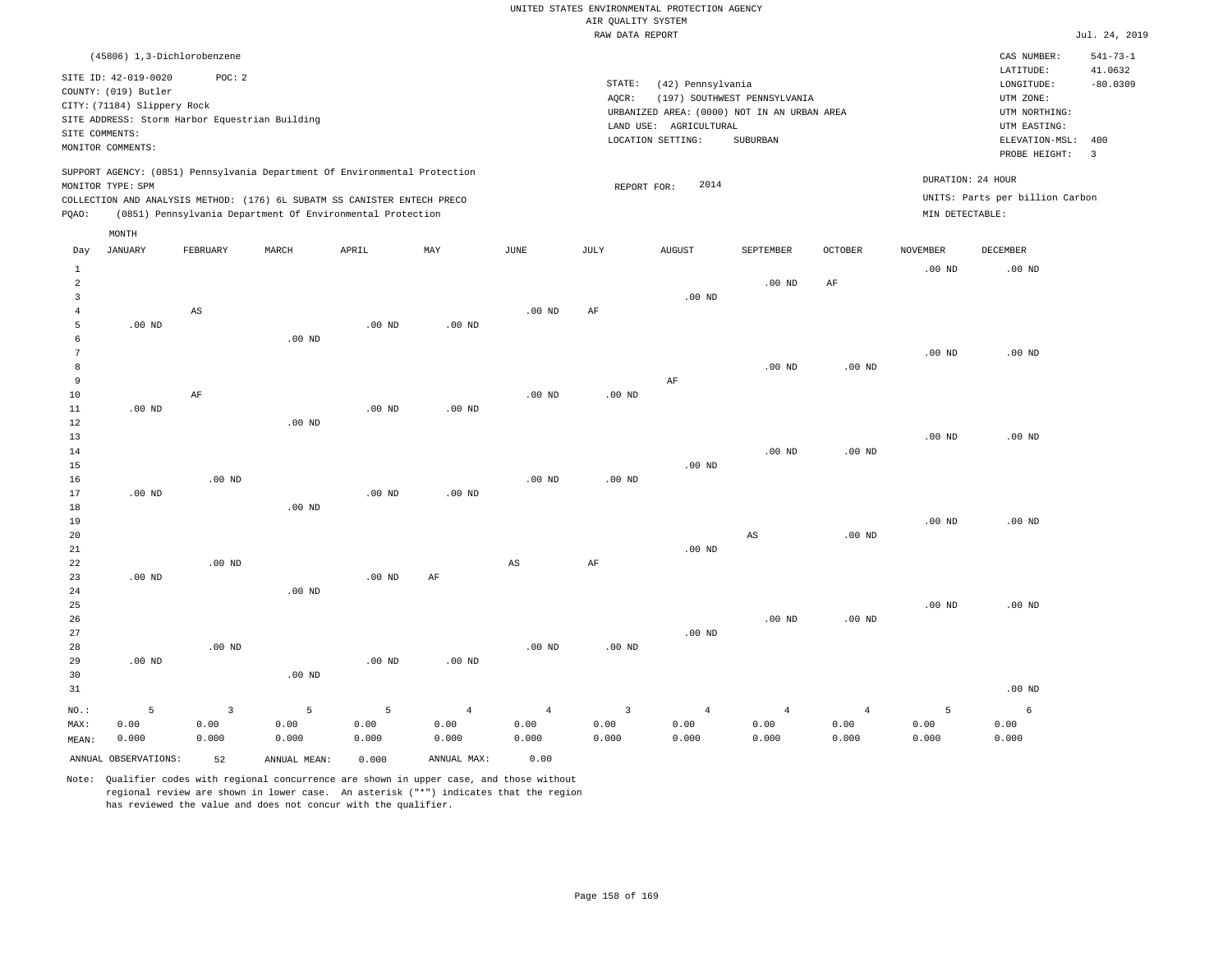|         |                                                                                                                    |                                                         |          |                                                                                                                                                                                                                      |     |          |                 | RAW DATA REPORT                                                                                                 |                                          |                   |                                      |                                                                                                          | Jul. 24, 2019                                            |
|---------|--------------------------------------------------------------------------------------------------------------------|---------------------------------------------------------|----------|----------------------------------------------------------------------------------------------------------------------------------------------------------------------------------------------------------------------|-----|----------|-----------------|-----------------------------------------------------------------------------------------------------------------|------------------------------------------|-------------------|--------------------------------------|----------------------------------------------------------------------------------------------------------|----------------------------------------------------------|
|         |                                                                                                                    | (45806) 1,3-Dichlorobenzene                             |          |                                                                                                                                                                                                                      |     |          |                 |                                                                                                                 |                                          |                   |                                      | CAS NUMBER:                                                                                              | $541 - 73 - 1$                                           |
|         | SITE ID: 42-019-0020<br>COUNTY: (019) Butler<br>CITY: (71184) Slippery Rock<br>SITE COMMENTS:<br>MONITOR COMMENTS: | POC:2<br>SITE ADDRESS: Storm Harbor Equestrian Building |          |                                                                                                                                                                                                                      |     |          | STATE:<br>AOCR: | (42) Pennsylvania<br>URBANIZED AREA: (0000) NOT IN AN URBAN AREA<br>LAND USE: AGRICULTURAL<br>LOCATION SETTING: | (197) SOUTHWEST PENNSYLVANIA<br>SUBURBAN |                   |                                      | LATITUDE:<br>LONGITUDE:<br>UTM ZONE:<br>UTM NORTHING:<br>UTM EASTING:<br>ELEVATION-MSL:<br>PROBE HEIGHT: | 41.0632<br>$-80.0309$<br>400<br>$\overline{\phantom{a}}$ |
| POAO:   | MONITOR TYPE: SPM<br>MONTH                                                                                         |                                                         |          | SUPPORT AGENCY: (0851) Pennsylvania Department Of Environmental Protection<br>COLLECTION AND ANALYSIS METHOD: (176) 6L SUBATM SS CANISTER ENTECH PRECO<br>(0851) Pennsylvania Department Of Environmental Protection |     |          |                 | 2015<br>REPORT FOR:                                                                                             |                                          |                   | DURATION: 24 HOUR<br>MIN DETECTABLE: | UNITS: Parts per billion Carbon                                                                          |                                                          |
| Day     | JANUARY                                                                                                            | FEBRUARY                                                | MARCH    | APRIL                                                                                                                                                                                                                | MAY | JUNE     | JULY            | <b>AUGUST</b>                                                                                                   | SEPTEMBER                                | <b>OCTOBER</b>    | <b>NOVEMBER</b>                      | DECEMBER                                                                                                 |                                                          |
|         |                                                                                                                    |                                                         | $.00$ ND |                                                                                                                                                                                                                      |     |          |                 | AF                                                                                                              | $.00$ ND                                 | .00 <sub>ND</sub> | $.00$ ND                             | AF                                                                                                       |                                                          |
| 5<br>6  | .00 <sub>ND</sub>                                                                                                  | $.00$ ND                                                |          | $.00$ ND                                                                                                                                                                                                             | AS  | $.00$ ND | AF              |                                                                                                                 |                                          |                   |                                      |                                                                                                          |                                                          |
| 9<br>10 |                                                                                                                    |                                                         | $.00$ ND |                                                                                                                                                                                                                      |     |          |                 | $.00$ ND                                                                                                        | $.00$ ND                                 | $.00$ ND          | .00 <sub>ND</sub>                    | $.00$ ND                                                                                                 |                                                          |

| $11\,$      |          | $.00$ ND |          |          |          | $.00$ ND | $.00$ ND |          |          |          |          |          |
|-------------|----------|----------|----------|----------|----------|----------|----------|----------|----------|----------|----------|----------|
| 12          | AF       |          |          | $.00$ ND | AS       |          |          |          |          |          |          |          |
| 13          |          |          | $.00$ ND |          |          |          |          |          |          |          |          |          |
| 14          |          |          |          |          |          |          |          |          |          |          | $.00$ ND | AF       |
| 15          |          |          |          |          |          |          |          |          | $.00$ ND | $.00$ ND |          |          |
| 16          |          |          |          |          |          |          |          | $.00$ ND |          |          |          |          |
| 17          |          | $.00$ ND |          |          |          | AS       | $.00$ ND |          |          |          |          |          |
| 18          | $\rm AF$ |          |          | $.00$ ND | $.00$ ND |          |          |          |          |          |          |          |
| 19          |          |          | $.00$ ND |          |          |          |          |          |          |          |          |          |
| 20          |          |          |          |          |          |          |          |          |          |          | $.00$ ND | TS       |
| $2\sqrt{1}$ |          |          |          |          |          |          |          |          | $.00$ ND | $.00$ ND |          |          |
| ${\bf 22}$  |          |          |          |          |          |          |          | $.00$ ND |          |          |          |          |
| 23          |          | $.00$ ND |          |          |          | AF       | $.00$ ND |          |          |          |          |          |
| 24          | $.00$ ND |          |          | $.00$ ND | AS       |          |          |          |          |          |          |          |
| 25          |          |          | $.00$ ND |          |          |          |          |          |          |          |          |          |
| 26          |          |          |          |          |          |          |          |          |          |          | $.00$ ND | $.00$ ND |

27 28 29 30 31 .00 ND NO.: MAX: 3 0.00 0.000 .00 ND .00 ND .00 ND AF .00 ND .00 ND .00 ND AF 4 0.00 0.000 6 0.00 0.000 5 0.00 0.000 2 0.00 0.000 2 0.00 0.000 4 0.00 0.000 4 0.00 0.000 5 0.00 0.000 4 0.00 0.000 5 0.00 0.000 2 0.00 0.000

Note: Qualifier codes with regional concurrence are shown in upper case, and those without regional review are shown in lower case. An asterisk ("\*") indicates that the region has reviewed the value and does not concur with the qualifier.

ANNUAL OBSERVATIONS: 46 ANNUAL MEAN: 0.000 ANNUAL MAX: 0.00

MEAN: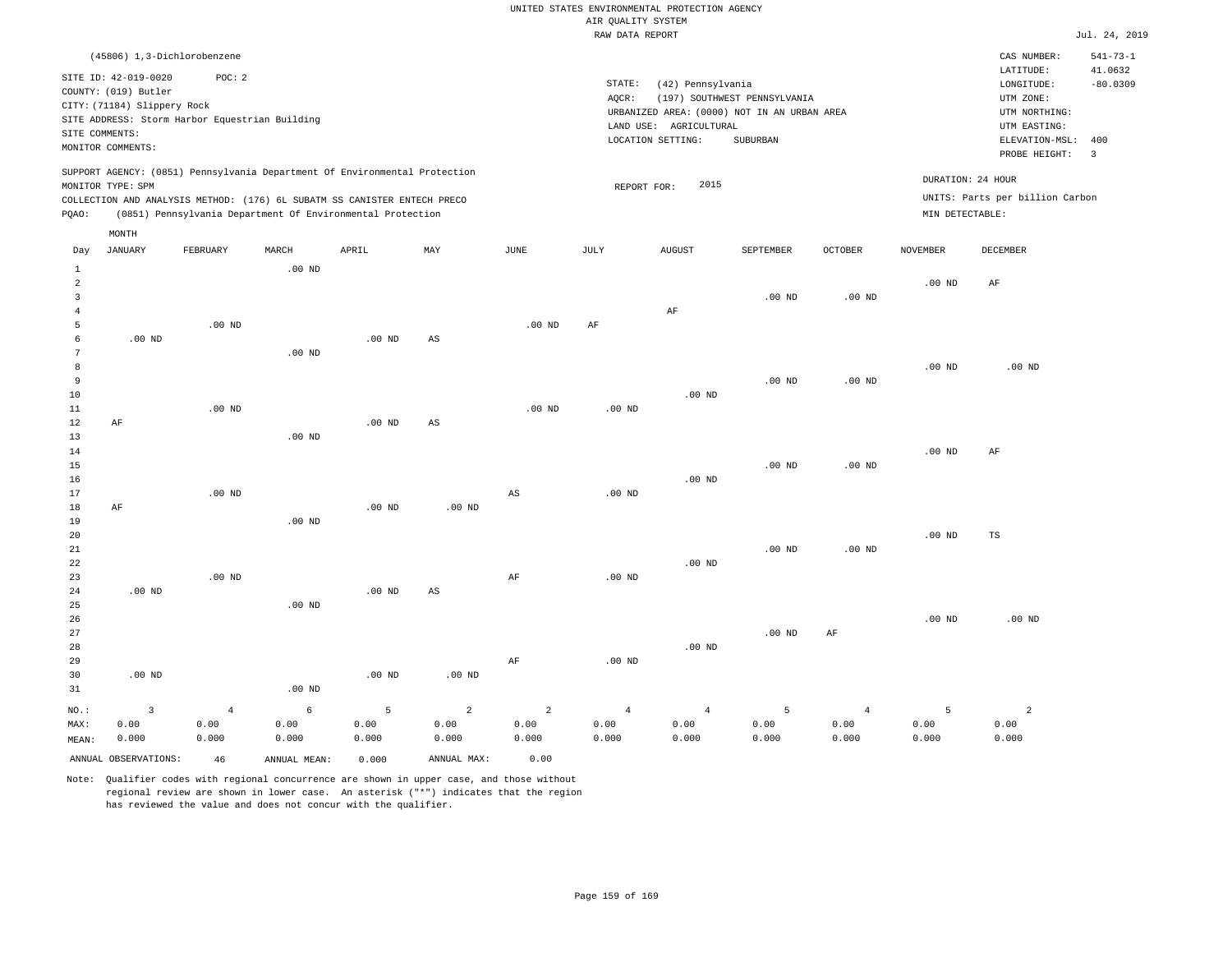|                 |                                                |                   |                   |                                                                            |             |                   | RAW DATA REPORT   |                        |                                             |                        |                   |                                 | Jul. 24, 2019  |
|-----------------|------------------------------------------------|-------------------|-------------------|----------------------------------------------------------------------------|-------------|-------------------|-------------------|------------------------|---------------------------------------------|------------------------|-------------------|---------------------------------|----------------|
|                 | (45807) 1,4-Dichlorobenzene                    |                   |                   |                                                                            |             |                   |                   |                        |                                             |                        |                   | CAS NUMBER:                     | $106 - 46 - 7$ |
|                 |                                                |                   |                   |                                                                            |             |                   |                   |                        |                                             |                        |                   | LATITUDE:                       | 41.0632        |
|                 | SITE ID: 42-019-0020                           | POC: 2            |                   |                                                                            |             |                   | STATE:            | (42) Pennsylvania      |                                             |                        |                   | LONGITUDE:                      | $-80.0309$     |
|                 | COUNTY: (019) Butler                           |                   |                   |                                                                            |             |                   | AQCR:             |                        | (197) SOUTHWEST PENNSYLVANIA                |                        |                   | UTM ZONE:                       |                |
|                 | CITY: (71184) Slippery Rock                    |                   |                   |                                                                            |             |                   |                   |                        | URBANIZED AREA: (0000) NOT IN AN URBAN AREA |                        |                   | UTM NORTHING:                   |                |
|                 | SITE ADDRESS: Storm Harbor Equestrian Building |                   |                   |                                                                            |             |                   |                   | LAND USE: AGRICULTURAL |                                             |                        |                   | UTM EASTING:                    |                |
| SITE COMMENTS:  |                                                |                   |                   |                                                                            |             |                   |                   | LOCATION SETTING:      | SUBURBAN                                    |                        |                   | ELEVATION-MSL:                  | 400            |
|                 | MONITOR COMMENTS:                              |                   |                   |                                                                            |             |                   |                   |                        |                                             |                        |                   | PROBE HEIGHT:                   | $\overline{3}$ |
|                 |                                                |                   |                   | SUPPORT AGENCY: (0851) Pennsylvania Department Of Environmental Protection |             |                   |                   |                        |                                             |                        |                   |                                 |                |
|                 | MONITOR TYPE: SPM                              |                   |                   |                                                                            |             |                   | REPORT FOR:       | 2013                   |                                             |                        |                   | DURATION: 24 HOUR               |                |
|                 |                                                |                   |                   | COLLECTION AND ANALYSIS METHOD: (176) 6L SUBATM SS CANISTER ENTECH PRECO   |             |                   |                   |                        |                                             |                        |                   | UNITS: Parts per billion Carbon |                |
| PQAO:           |                                                |                   |                   | (0851) Pennsylvania Department Of Environmental Protection                 |             |                   |                   |                        |                                             |                        | MIN DETECTABLE:   |                                 |                |
|                 | MONTH                                          |                   |                   |                                                                            |             |                   |                   |                        |                                             |                        |                   |                                 |                |
| Day             | JANUARY                                        | FEBRUARY          | MARCH             | APRIL                                                                      | MAY         | JUNE              | JULY              | <b>AUGUST</b>          | SEPTEMBER                                   | <b>OCTOBER</b>         | <b>NOVEMBER</b>   | DECEMBER                        |                |
| $\mathbf{1}$    |                                                |                   |                   |                                                                            |             |                   |                   |                        | $.00$ ND                                    | AS                     |                   |                                 |                |
| $\overline{a}$  |                                                |                   |                   |                                                                            |             |                   |                   | AF                     |                                             |                        |                   |                                 |                |
| 3               |                                                | $.00$ ND          |                   |                                                                            |             | TS                | $.00$ ND          |                        |                                             |                        |                   |                                 |                |
| $\overline{4}$  | AF                                             |                   |                   | $.00$ ND                                                                   | $.00$ ND    |                   |                   |                        |                                             |                        |                   |                                 |                |
| 5               |                                                |                   | $.00$ ND          |                                                                            |             |                   |                   |                        |                                             |                        |                   |                                 |                |
| 6               |                                                |                   |                   |                                                                            |             |                   |                   |                        |                                             |                        | $_{\rm AS}$       | $.00$ ND                        |                |
| $7\phantom{.0}$ |                                                |                   |                   |                                                                            |             |                   |                   |                        | $.00$ ND                                    | AS                     |                   |                                 |                |
| 8               |                                                |                   |                   |                                                                            |             |                   |                   | AF                     |                                             |                        |                   |                                 |                |
| 9               |                                                | AF                |                   |                                                                            |             | $.00$ ND          | AF                |                        |                                             |                        |                   |                                 |                |
| 10              | .00 <sub>ND</sub>                              |                   |                   | $_{\rm AS}$                                                                | $.00$ ND    |                   |                   |                        |                                             |                        |                   |                                 |                |
| 11              |                                                |                   | .00 <sub>ND</sub> |                                                                            |             |                   |                   |                        |                                             |                        |                   |                                 |                |
| 12              |                                                |                   |                   |                                                                            |             |                   |                   |                        |                                             |                        | .00 <sub>ND</sub> | $.00$ ND                        |                |
| 13              |                                                |                   |                   |                                                                            |             |                   |                   |                        | $.00$ ND                                    | $_{\rm AS}$            |                   |                                 |                |
| 14              |                                                |                   |                   |                                                                            |             |                   |                   | .00CL                  |                                             |                        |                   |                                 |                |
| 15              |                                                | AF                |                   |                                                                            |             | .00 <sub>ND</sub> | AF                |                        |                                             |                        |                   |                                 |                |
| 16<br>17        | AS                                             |                   | $.00$ ND          | .00 <sub>ND</sub>                                                          | $.00$ ND    |                   |                   |                        |                                             |                        |                   |                                 |                |
| 18              |                                                |                   |                   |                                                                            |             |                   |                   |                        |                                             |                        | AF                | AS                              |                |
| 19              |                                                |                   |                   |                                                                            |             |                   |                   |                        | $_{\rm AS}$                                 | $\mathbb{A}\mathbb{S}$ |                   |                                 |                |
| 20              |                                                |                   |                   |                                                                            |             |                   |                   | $\mathbb{A}\mathbb{S}$ |                                             |                        |                   |                                 |                |
| 21              |                                                | .00 <sub>ND</sub> |                   |                                                                            |             | .00 <sub>ND</sub> | .00 <sub>ND</sub> |                        |                                             |                        |                   |                                 |                |
| 22              | AF                                             |                   |                   | $\rm{AF}$                                                                  | $.00$ ND    |                   |                   |                        |                                             |                        |                   |                                 |                |
| 23              |                                                |                   | $\rm{AF}$         |                                                                            |             |                   |                   |                        |                                             |                        |                   |                                 |                |
| 24              |                                                |                   |                   |                                                                            |             |                   |                   |                        |                                             |                        | AF                | $.00$ ND                        |                |
| 25              |                                                |                   |                   |                                                                            |             |                   |                   |                        | $\mathbb{A}\mathbb{S}$                      | .00 <sub>ND</sub>      |                   |                                 |                |
| 26              |                                                |                   |                   |                                                                            |             |                   |                   | AF                     |                                             |                        |                   |                                 |                |
| 27              |                                                | $.00$ ND          |                   |                                                                            |             | .00 <sub>ND</sub> | AS                | $_{\rm AS}$            |                                             |                        |                   |                                 |                |
| 28              | $.00$ ND                                       |                   |                   | .00 <sub>ND</sub>                                                          | $.00$ ND    |                   |                   |                        |                                             |                        |                   |                                 |                |
| 29              |                                                |                   | $.00$ ND          |                                                                            |             |                   |                   |                        |                                             |                        |                   |                                 |                |
| 30              |                                                |                   |                   |                                                                            |             |                   |                   |                        |                                             |                        | .00 <sub>ND</sub> | $.00$ ND                        |                |
| 31              |                                                |                   |                   |                                                                            |             |                   |                   |                        |                                             | .00 <sub>ND</sub>      |                   |                                 |                |
| NO.:            | $\overline{2}$                                 | $\overline{3}$    | $\overline{4}$    | $\overline{3}$                                                             | 5           | $\overline{4}$    | $\overline{a}$    | $1\,$                  | $\overline{3}$                              | 2                      | $\overline{a}$    | $\overline{4}$                  |                |
| MAX:            | 0.00                                           | 0.00              | 0.00              | 0.00                                                                       | 0.00        | 0.00              | 0.00              | 0.00                   | 0.00                                        | 0.00                   | 0.00              | 0.00                            |                |
| MEAN:           | 0.000                                          | 0.000             | 0.000             | 0.000                                                                      | 0.000       | 0.000             | 0.000             | 0.000                  | 0.000                                       | 0.000                  | 0.000             | 0.000                           |                |
|                 | ANNUAL OBSERVATIONS:                           | 35                | ANNUAL MEAN:      | 0.000                                                                      | ANNUAL MAX: | 0.00              |                   |                        |                                             |                        |                   |                                 |                |
|                 |                                                |                   |                   |                                                                            |             |                   |                   |                        |                                             |                        |                   |                                 |                |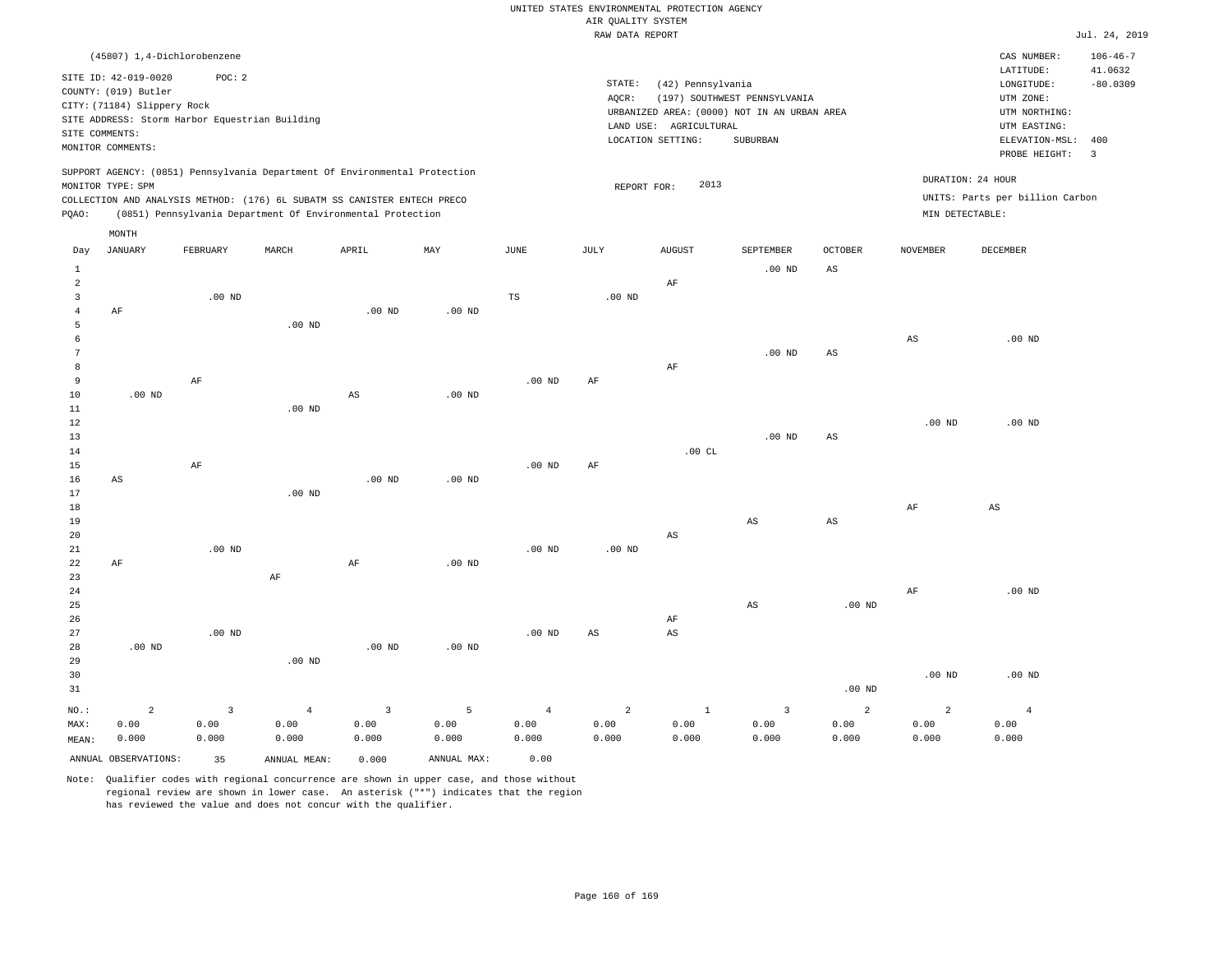|       |                             | (45807) 1,4-Dichlorobenzene                    |       |                                                                                                                                                                                                                      |          |          |      |                                             |                              |         |                                      | CAS NUMBER:                     | $106 - 46 - 7$          |
|-------|-----------------------------|------------------------------------------------|-------|----------------------------------------------------------------------------------------------------------------------------------------------------------------------------------------------------------------------|----------|----------|------|---------------------------------------------|------------------------------|---------|--------------------------------------|---------------------------------|-------------------------|
|       | SITE ID: 42-019-0020        | POC:2                                          |       |                                                                                                                                                                                                                      |          |          |      |                                             |                              |         |                                      | LATITUDE:                       | 41.0632                 |
|       | COUNTY: (019) Butler        |                                                |       |                                                                                                                                                                                                                      |          |          |      | STATE:<br>(42) Pennsylvania                 |                              |         |                                      | LONGITUDE:                      | $-80.0309$              |
|       | CITY: (71184) Slippery Rock |                                                |       |                                                                                                                                                                                                                      |          |          |      | AQCR:                                       | (197) SOUTHWEST PENNSYLVANIA |         |                                      | UTM ZONE:                       |                         |
|       |                             | SITE ADDRESS: Storm Harbor Equestrian Building |       |                                                                                                                                                                                                                      |          |          |      | URBANIZED AREA: (0000) NOT IN AN URBAN AREA |                              |         |                                      | UTM NORTHING:                   |                         |
|       | SITE COMMENTS:              |                                                |       |                                                                                                                                                                                                                      |          |          |      | AGRICULTURAL<br>LAND USE:                   |                              |         |                                      | UTM EASTING:                    |                         |
|       | MONITOR COMMENTS:           |                                                |       |                                                                                                                                                                                                                      |          |          |      | LOCATION SETTING:                           | SUBURBAN                     |         |                                      | ELEVATION-MSL:                  | 400                     |
|       |                             |                                                |       |                                                                                                                                                                                                                      |          |          |      |                                             |                              |         |                                      | PROBE HEIGHT:                   | $\overline{\mathbf{3}}$ |
| POAO: | MONITOR TYPE: SPM           |                                                |       | SUPPORT AGENCY: (0851) Pennsylvania Department Of Environmental Protection<br>COLLECTION AND ANALYSIS METHOD: (176) 6L SUBATM SS CANISTER ENTECH PRECO<br>(0851) Pennsylvania Department Of Environmental Protection |          |          |      | 2014<br>REPORT FOR:                         |                              |         | DURATION: 24 HOUR<br>MIN DETECTABLE: | UNITS: Parts per billion Carbon |                         |
|       | MONTH                       |                                                |       |                                                                                                                                                                                                                      |          |          |      |                                             |                              |         |                                      |                                 |                         |
| Day   | JANUARY                     | FEBRUARY                                       | MARCH | APRIL                                                                                                                                                                                                                | MAY      | JUNE     | JULY | <b>AUGUST</b>                               | <b>SEPTEMBER</b>             | OCTOBER | <b>NOVEMBER</b>                      | DECEMBER                        |                         |
|       |                             |                                                |       |                                                                                                                                                                                                                      |          |          |      |                                             |                              |         | $.00$ ND                             | $.00$ ND                        |                         |
|       |                             |                                                |       |                                                                                                                                                                                                                      |          |          |      |                                             | $.00$ ND                     | AF      |                                      |                                 |                         |
|       |                             |                                                |       |                                                                                                                                                                                                                      |          |          |      | $.00$ ND                                    |                              |         |                                      |                                 |                         |
|       |                             | AS                                             |       |                                                                                                                                                                                                                      |          | $.00$ ND | AF   |                                             |                              |         |                                      |                                 |                         |
| 5     | $.00$ ND                    |                                                |       | $.00$ ND                                                                                                                                                                                                             | $.00$ ND |          |      |                                             |                              |         |                                      |                                 |                         |
|       |                             |                                                | 00 ND |                                                                                                                                                                                                                      |          |          |      |                                             |                              |         |                                      |                                 |                         |

| b             |          |    | $.00$ ND |                   |          |          |                   |    |          |          |          |          |
|---------------|----------|----|----------|-------------------|----------|----------|-------------------|----|----------|----------|----------|----------|
| $\mathcal{L}$ |          |    |          |                   |          |          |                   |    |          |          | $.00$ ND | $.00$ ND |
| 8             |          |    |          |                   |          |          |                   |    | $.00$ ND | $.00$ ND |          |          |
| 9             |          |    |          |                   |          |          |                   | AF |          |          |          |          |
| 10            |          | AF |          |                   |          | $.00$ ND | .00 <sub>ND</sub> |    |          |          |          |          |
| 11            | $.00$ ND |    |          | .00 <sub>ND</sub> | $.00$ ND |          |                   |    |          |          |          |          |
| 12            |          |    | $.00$ ND |                   |          |          |                   |    |          |          |          |          |
| 13            |          |    |          |                   |          |          |                   |    |          |          | $.00$ ND | $.00$ ND |

| 14              |          |          |          |          |                   |          |          |          | $.00$ ND      | $.00$ ND        |          |                   |
|-----------------|----------|----------|----------|----------|-------------------|----------|----------|----------|---------------|-----------------|----------|-------------------|
| 15              |          |          |          |          |                   |          |          | $.00$ ND |               |                 |          |                   |
| 16              |          | $.00$ ND |          |          |                   | $.00$ ND | $.00$ ND |          |               |                 |          |                   |
| 17              | $.00$ ND |          |          | $.00$ ND | .00 <sub>ND</sub> |          |          |          |               |                 |          |                   |
| 18              |          |          | $.00$ ND |          |                   |          |          |          |               |                 |          |                   |
| 19              |          |          |          |          |                   |          |          |          |               |                 | $.00$ ND | .00 <sub>ND</sub> |
| 20 <sup>o</sup> |          |          |          |          |                   |          |          |          | $\sim$ $\sim$ | $0.0 \text{ m}$ |          |                   |

| 20 |                   |          |                   |                   |    |    |    |          | AS | $.00$ ND |          |                   |
|----|-------------------|----------|-------------------|-------------------|----|----|----|----------|----|----------|----------|-------------------|
| 21 |                   |          |                   |                   |    |    |    | $.00$ ND |    |          |          |                   |
| 22 |                   | $.00$ ND |                   |                   |    | AS | AF |          |    |          |          |                   |
| 23 | .00 <sub>ND</sub> |          |                   | .00 <sub>ND</sub> | AF |    |    |          |    |          |          |                   |
| 24 |                   |          | .00 <sub>ND</sub> |                   |    |    |    |          |    |          |          |                   |
| 25 |                   |          |                   |                   |    |    |    |          |    |          | $.00$ ND | .00 <sub>ND</sub> |

| 26   |          |          |          |          |          |                   |                         |          | $.00$ ND | $.00$ ND |                   |
|------|----------|----------|----------|----------|----------|-------------------|-------------------------|----------|----------|----------|-------------------|
| 27   |          |          |          |          |          |                   |                         | $.00$ ND |          |          |                   |
| 28   |          | $.00$ ND |          |          |          | .00 <sub>ND</sub> | .00 <sub>ND</sub>       |          |          |          |                   |
| 29   | $.00$ ND |          |          | $.00$ ND | $.00$ ND |                   |                         |          |          |          |                   |
| 30   |          |          | $.00$ ND |          |          |                   |                         |          |          |          |                   |
| 31   |          |          |          |          |          |                   |                         |          |          |          | .00 <sub>ND</sub> |
| NO.: | 5.       |          | -5.      | -5       | 4        | 4 <sup>1</sup>    | $\overline{\mathbf{3}}$ | 4        | 4        | 4        | 6                 |

|       |                         |       | NO.: 5 3 5 5 4 4 3 4 4 |       |             |       |       |       |       | 4     |       |       |
|-------|-------------------------|-------|------------------------|-------|-------------|-------|-------|-------|-------|-------|-------|-------|
| MAX:  | 0.00                    | 0.00  | 0.00                   | 0.00  | 0.00        | 0.00  | 0.00  | 0.00  | 0.00  | 0.00  | 0.00  | 0.00  |
| MEAN: | 0.000                   | 0.000 | 0.000                  | 0.000 | 0.000       | 0.000 | 0.000 | 0.000 | 0.000 | 0.000 | 0.000 | 0.000 |
|       | ANNUAL OBSERVATIONS: 52 |       | ANNUAL MEAN:           | 0.000 | ANNUAL MAX: | 0.00  |       |       |       |       |       |       |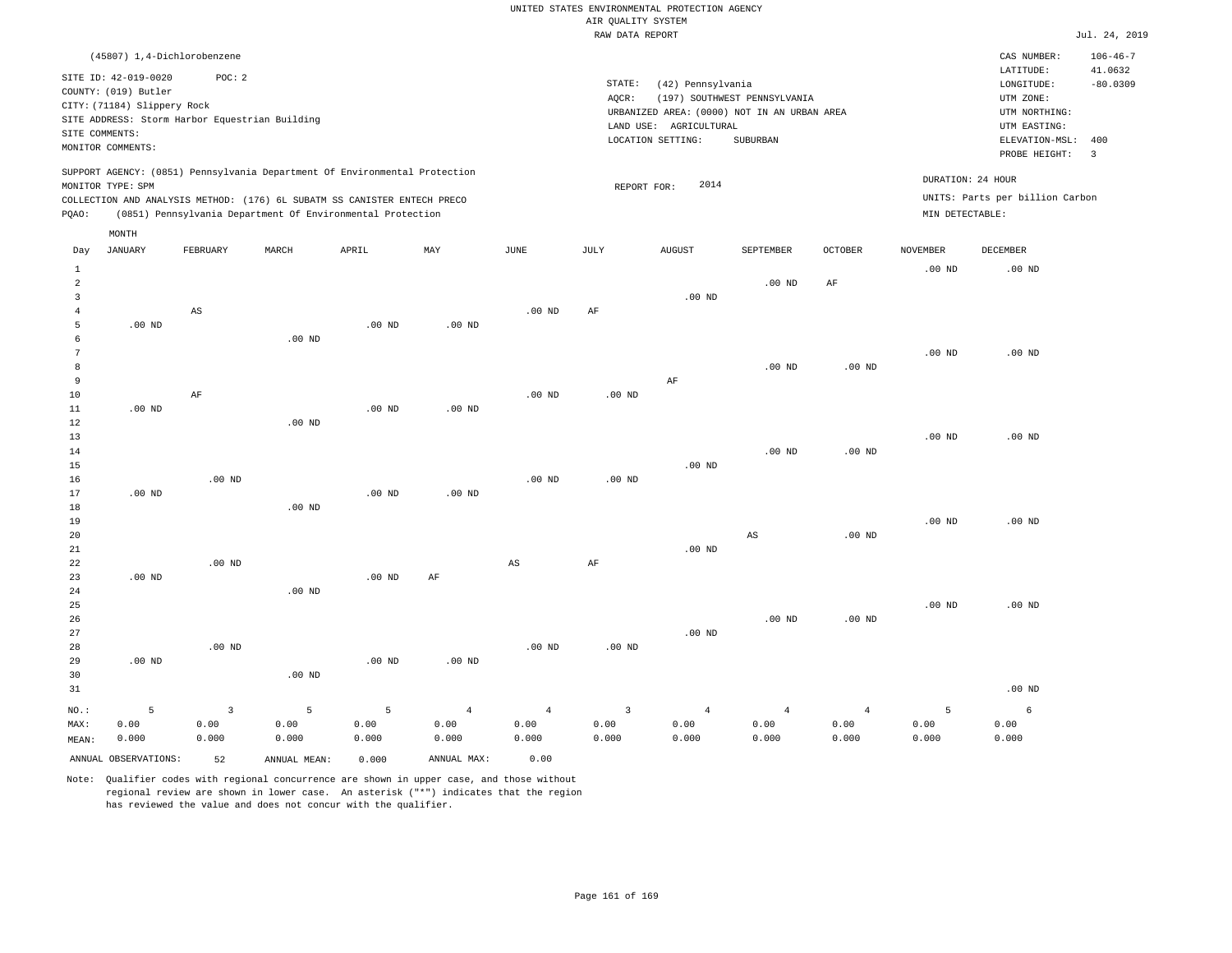|                  |                                                                                                                    |                                                          |          |                                                                                                                                                                                                                      |     |          | RAW DATA REPORT |                                                                                                                 |                                          |                   |                 |                                                                                                          | Jul. 24, 2019                                            |
|------------------|--------------------------------------------------------------------------------------------------------------------|----------------------------------------------------------|----------|----------------------------------------------------------------------------------------------------------------------------------------------------------------------------------------------------------------------|-----|----------|-----------------|-----------------------------------------------------------------------------------------------------------------|------------------------------------------|-------------------|-----------------|----------------------------------------------------------------------------------------------------------|----------------------------------------------------------|
|                  |                                                                                                                    | (45807) 1,4-Dichlorobenzene                              |          |                                                                                                                                                                                                                      |     |          |                 |                                                                                                                 |                                          |                   |                 | CAS NUMBER:                                                                                              | $106 - 46 - 7$                                           |
|                  | SITE ID: 42-019-0020<br>COUNTY: (019) Butler<br>CITY: (71184) Slippery Rock<br>SITE COMMENTS:<br>MONITOR COMMENTS: | POC: 2<br>SITE ADDRESS: Storm Harbor Equestrian Building |          |                                                                                                                                                                                                                      |     |          | STATE:<br>AOCR: | (42) Pennsylvania<br>URBANIZED AREA: (0000) NOT IN AN URBAN AREA<br>LAND USE: AGRICULTURAL<br>LOCATION SETTING: | (197) SOUTHWEST PENNSYLVANIA<br>SUBURBAN |                   |                 | LATITUDE:<br>LONGITUDE:<br>UTM ZONE:<br>UTM NORTHING:<br>UTM EASTING:<br>ELEVATION-MSL:<br>PROBE HEIGHT: | 41.0632<br>$-80.0309$<br>400<br>$\overline{\phantom{a}}$ |
| POAO:            | MONITOR TYPE: SPM                                                                                                  |                                                          |          | SUPPORT AGENCY: (0851) Pennsylvania Department Of Environmental Protection<br>COLLECTION AND ANALYSIS METHOD: (176) 6L SUBATM SS CANISTER ENTECH PRECO<br>(0851) Pennsylvania Department Of Environmental Protection |     |          |                 | 2015<br>REPORT FOR:                                                                                             |                                          |                   | MIN DETECTABLE: | DURATION: 24 HOUR<br>UNITS: Parts per billion Carbon                                                     |                                                          |
| Day              | MONTH<br>JANUARY                                                                                                   | FEBRUARY                                                 | MARCH    | APRIL                                                                                                                                                                                                                | MAY | JUNE     | JULY            | <b>AUGUST</b>                                                                                                   | SEPTEMBER                                | <b>OCTOBER</b>    | <b>NOVEMBER</b> | <b>DECEMBER</b>                                                                                          |                                                          |
| 2<br>3           |                                                                                                                    |                                                          | $.00$ ND |                                                                                                                                                                                                                      |     |          |                 | AF                                                                                                              | $.00$ ND                                 | .00 <sub>ND</sub> | $.00$ ND        | AF                                                                                                       |                                                          |
| 5<br>6<br>8<br>9 | $.00$ ND                                                                                                           | $.00$ ND                                                 | $.00$ ND | $.00$ ND                                                                                                                                                                                                             | AS  | $.00$ ND | AF              |                                                                                                                 | $.00$ ND                                 | $.00$ ND          | $.00$ ND        | $.00$ ND                                                                                                 |                                                          |
| 10<br>11<br>12   | AF                                                                                                                 | $.00$ ND                                                 |          | $.00$ ND                                                                                                                                                                                                             | AS  | $.00$ ND | $.00$ ND        | $.00$ ND                                                                                                        |                                          |                   |                 |                                                                                                          |                                                          |

13 14 15 16 17 18 19 20 21 22 23 AF AF .00 ND .00 ND .00 ND .00 ND .00 ND .00 ND AS .00 ND AS AF .00 ND .00 ND .00 ND .00 ND .00 ND .00 ND .00 ND .00 ND .00 ND .00 ND AF TS

| 24    | $.00$ ND |       |          | $.00$ ND | AS       |       |                |          |          |       |          |          |
|-------|----------|-------|----------|----------|----------|-------|----------------|----------|----------|-------|----------|----------|
| 25    |          |       | $.00$ ND |          |          |       |                |          |          |       |          |          |
| 26    |          |       |          |          |          |       |                |          |          |       | $.00$ ND | $.00$ ND |
| 27    |          |       |          |          |          |       |                |          | $.00$ ND | AF    |          |          |
| 28    |          |       |          |          |          |       |                | $.00$ ND |          |       |          |          |
| 29    |          |       |          |          |          | AF    | $.00$ ND       |          |          |       |          |          |
| 30    | $.00$ ND |       |          | $.00$ ND | $.00$ ND |       |                |          |          |       |          |          |
| 31    |          |       | $.00$ ND |          |          |       |                |          |          |       |          |          |
| NO.:  |          | 4     | 6        |          | 2        | 2     | $\overline{4}$ | 4        |          | 4     |          | 2        |
| MAX:  | 0.00     | 0.00  | 0.00     | 0.00     | 0.00     | 0.00  | 0.00           | 0.00     | 0.00     | 0.00  | 0.00     | 0.00     |
| MEAN: | 0.000    | 0.000 | 0.000    | 0.000    | 0.000    | 0.000 | 0.000          | 0.000    | 0.000    | 0.000 | 0.000    | 0.000    |

Note: Qualifier codes with regional concurrence are shown in upper case, and those without regional review are shown in lower case. An asterisk ("\*") indicates that the region has reviewed the value and does not concur with the qualifier.

ANNUAL OBSERVATIONS: 46 ANNUAL MEAN: 0.000 ANNUAL MAX: 0.00

MEAN: 0.000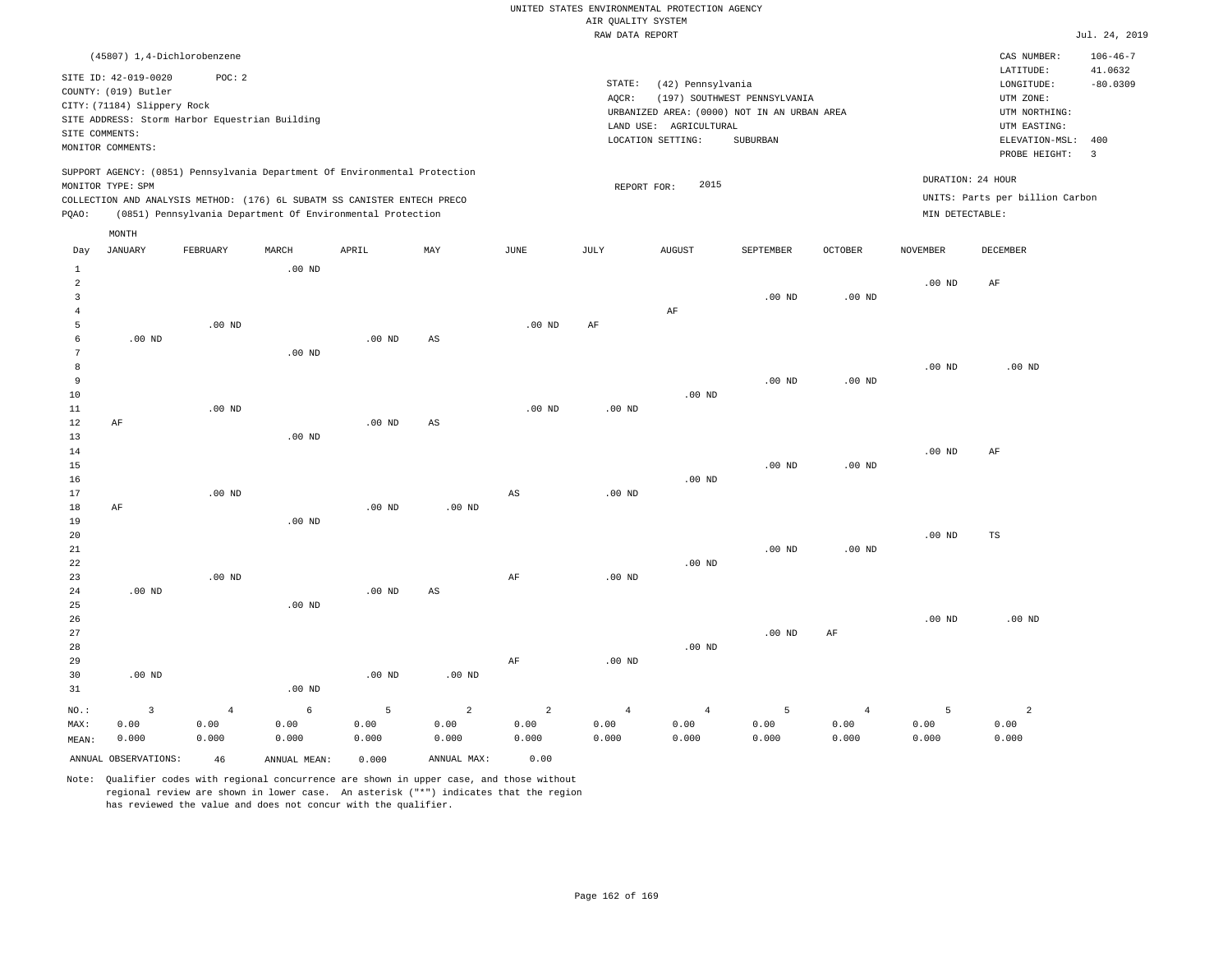|                                |                                                |                   |                                                                            |                         |                   |                | RAW DATA REPORT   |                        |                                             |                        |                   |                                 | Jul. 24, 2019  |
|--------------------------------|------------------------------------------------|-------------------|----------------------------------------------------------------------------|-------------------------|-------------------|----------------|-------------------|------------------------|---------------------------------------------|------------------------|-------------------|---------------------------------|----------------|
|                                | (45810) 1, 2, 4-Trichlorobenzene               |                   |                                                                            |                         |                   |                |                   |                        |                                             |                        |                   | CAS NUMBER:                     | $120 - 82 - 1$ |
|                                |                                                |                   |                                                                            |                         |                   |                |                   |                        |                                             |                        |                   | LATITUDE:                       | 41.0632        |
|                                | SITE ID: 42-019-0020                           | POC: 2            |                                                                            |                         |                   |                | STATE:            | (42) Pennsylvania      |                                             |                        |                   | LONGITUDE:                      | $-80.0309$     |
|                                | COUNTY: (019) Butler                           |                   |                                                                            |                         |                   |                | AQCR:             |                        | (197) SOUTHWEST PENNSYLVANIA                |                        |                   | UTM ZONE:                       |                |
|                                | CITY: (71184) Slippery Rock                    |                   |                                                                            |                         |                   |                |                   |                        | URBANIZED AREA: (0000) NOT IN AN URBAN AREA |                        |                   | UTM NORTHING:                   |                |
|                                | SITE ADDRESS: Storm Harbor Equestrian Building |                   |                                                                            |                         |                   |                |                   | LAND USE: AGRICULTURAL |                                             |                        |                   | UTM EASTING:                    |                |
| SITE COMMENTS:                 |                                                |                   |                                                                            |                         |                   |                |                   | LOCATION SETTING:      | SUBURBAN                                    |                        |                   | ELEVATION-MSL:                  | 400            |
|                                | MONITOR COMMENTS:                              |                   |                                                                            |                         |                   |                |                   |                        |                                             |                        |                   | PROBE HEIGHT:                   | $\overline{3}$ |
|                                |                                                |                   | SUPPORT AGENCY: (0851) Pennsylvania Department Of Environmental Protection |                         |                   |                |                   |                        |                                             |                        |                   |                                 |                |
|                                | MONITOR TYPE: SPM                              |                   |                                                                            |                         |                   |                | REPORT FOR:       | 2013                   |                                             |                        |                   | DURATION: 24 HOUR               |                |
|                                |                                                |                   | COLLECTION AND ANALYSIS METHOD: (176) 6L SUBATM SS CANISTER ENTECH PRECO   |                         |                   |                |                   |                        |                                             |                        |                   | UNITS: Parts per billion Carbon |                |
| PQAO:                          |                                                |                   | (0851) Pennsylvania Department Of Environmental Protection                 |                         |                   |                |                   |                        |                                             |                        | MIN DETECTABLE:   |                                 |                |
|                                | MONTH                                          |                   |                                                                            |                         |                   |                |                   |                        |                                             |                        |                   |                                 |                |
| Day                            | JANUARY                                        | FEBRUARY          | MARCH                                                                      | APRIL                   | MAY               | JUNE           | JULY              | <b>AUGUST</b>          | SEPTEMBER                                   | <b>OCTOBER</b>         | <b>NOVEMBER</b>   | <b>DECEMBER</b>                 |                |
|                                |                                                |                   |                                                                            |                         |                   |                |                   |                        |                                             |                        |                   |                                 |                |
| $\mathbf{1}$<br>$\overline{a}$ |                                                |                   |                                                                            |                         |                   |                |                   |                        | .00 <sub>ND</sub>                           | AS                     |                   |                                 |                |
| $\overline{3}$                 |                                                | $.00$ ND          |                                                                            |                         |                   | TS             | $.00$ ND          | AF                     |                                             |                        |                   |                                 |                |
| $\overline{4}$                 | AF                                             |                   |                                                                            | $.00$ ND                | $.00$ ND          |                |                   |                        |                                             |                        |                   |                                 |                |
| 5                              |                                                |                   | $.00$ ND                                                                   |                         |                   |                |                   |                        |                                             |                        |                   |                                 |                |
| 6                              |                                                |                   |                                                                            |                         |                   |                |                   |                        |                                             |                        | $_{\rm AS}$       | $.00$ ND                        |                |
| 7                              |                                                |                   |                                                                            |                         |                   |                |                   |                        | $.00$ ND                                    | AS                     |                   |                                 |                |
| 8                              |                                                |                   |                                                                            |                         |                   |                |                   | $\rm AF$               |                                             |                        |                   |                                 |                |
| 9                              |                                                | AF                |                                                                            |                         |                   | $.00$ ND       | AF                |                        |                                             |                        |                   |                                 |                |
| 10                             | $.00$ ND                                       |                   |                                                                            | $\mathbb{A}\mathbb{S}$  | .00 <sub>ND</sub> |                |                   |                        |                                             |                        |                   |                                 |                |
| 11                             |                                                |                   | $.00$ ND                                                                   |                         |                   |                |                   |                        |                                             |                        |                   |                                 |                |
| 12                             |                                                |                   |                                                                            |                         |                   |                |                   |                        |                                             |                        | .00 <sub>ND</sub> | $.00$ ND                        |                |
| 13                             |                                                |                   |                                                                            |                         |                   |                |                   |                        | .43SQ                                       | $_{\rm AS}$            |                   |                                 |                |
| 14                             |                                                |                   |                                                                            |                         |                   |                |                   | .00CL                  |                                             |                        |                   |                                 |                |
| 15                             |                                                | AF                |                                                                            |                         |                   | $.00$ ND       | AF                |                        |                                             |                        |                   |                                 |                |
| 16                             | AS                                             |                   |                                                                            | $.00$ ND                | .00 <sub>ND</sub> |                |                   |                        |                                             |                        |                   |                                 |                |
| 17                             |                                                |                   | $.00$ ND                                                                   |                         |                   |                |                   |                        |                                             |                        |                   |                                 |                |
| 18                             |                                                |                   |                                                                            |                         |                   |                |                   |                        |                                             |                        | AF                | AS                              |                |
| 19                             |                                                |                   |                                                                            |                         |                   |                |                   |                        | $\mathbb{A}\mathbb{S}$                      | $\mathbb{A}\mathbb{S}$ |                   |                                 |                |
| 20                             |                                                |                   |                                                                            |                         |                   |                |                   | AS                     |                                             |                        |                   |                                 |                |
| 21                             |                                                | $.00$ ND          |                                                                            |                         |                   | $.00$ ND       | .00 <sub>ND</sub> |                        |                                             |                        |                   |                                 |                |
| 22                             | AF                                             |                   |                                                                            | $\rm AF$                | .00 <sub>ND</sub> |                |                   |                        |                                             |                        |                   |                                 |                |
| 23                             |                                                |                   | $\rm{AF}$                                                                  |                         |                   |                |                   |                        |                                             |                        |                   |                                 |                |
| 24                             |                                                |                   |                                                                            |                         |                   |                |                   |                        |                                             |                        | AF                | $.00$ ND                        |                |
| 25                             |                                                |                   |                                                                            |                         |                   |                |                   |                        | $\mathbb{A}\mathbb{S}$                      | .00 <sub>ND</sub>      |                   |                                 |                |
| 26                             |                                                |                   |                                                                            |                         |                   |                |                   | AF                     |                                             |                        |                   |                                 |                |
| 27                             |                                                | .00 <sub>ND</sub> |                                                                            |                         |                   | $.00$ ND       | AS                | $\mathbb{A}\mathbb{S}$ |                                             |                        |                   |                                 |                |
| 28                             | $.00$ ND                                       |                   |                                                                            | $.00$ ND                | .00 <sub>ND</sub> |                |                   |                        |                                             |                        |                   |                                 |                |
| 29                             |                                                |                   | $.00$ ND                                                                   |                         |                   |                |                   |                        |                                             |                        |                   |                                 |                |
| 30                             |                                                |                   |                                                                            |                         |                   |                |                   |                        |                                             |                        | .00 <sub>ND</sub> | $.00$ ND                        |                |
| 31                             |                                                |                   |                                                                            |                         |                   |                |                   |                        |                                             | .00 <sub>ND</sub>      |                   |                                 |                |
| NO.:                           | $\overline{a}$                                 | $\overline{3}$    | $\overline{4}$                                                             | $\overline{\mathbf{3}}$ | 5                 | $\overline{4}$ | 2                 | $1\,$                  | $\overline{3}$                              | $\overline{a}$         | $\overline{a}$    | $\overline{4}$                  |                |
| MAX:                           | 0.00                                           | 0.00              | 0.00                                                                       | 0.00                    | 0.00              | 0.00           | 0.00              | 0.00                   | .43                                         | 0.00                   | 0.00              | 0.00                            |                |
| MEAN:                          | 0.000                                          | 0.000             | 0.000                                                                      | 0.000                   | 0.000             | 0.000          | 0.000             | 0.000                  | .143                                        | 0.000                  | 0.000             | 0.000                           |                |
|                                | ANNUAL OBSERVATIONS:                           | 35                | ANNUAL MEAN:                                                               | .012                    | ANNUAL MAX:       | .43            |                   |                        |                                             |                        |                   |                                 |                |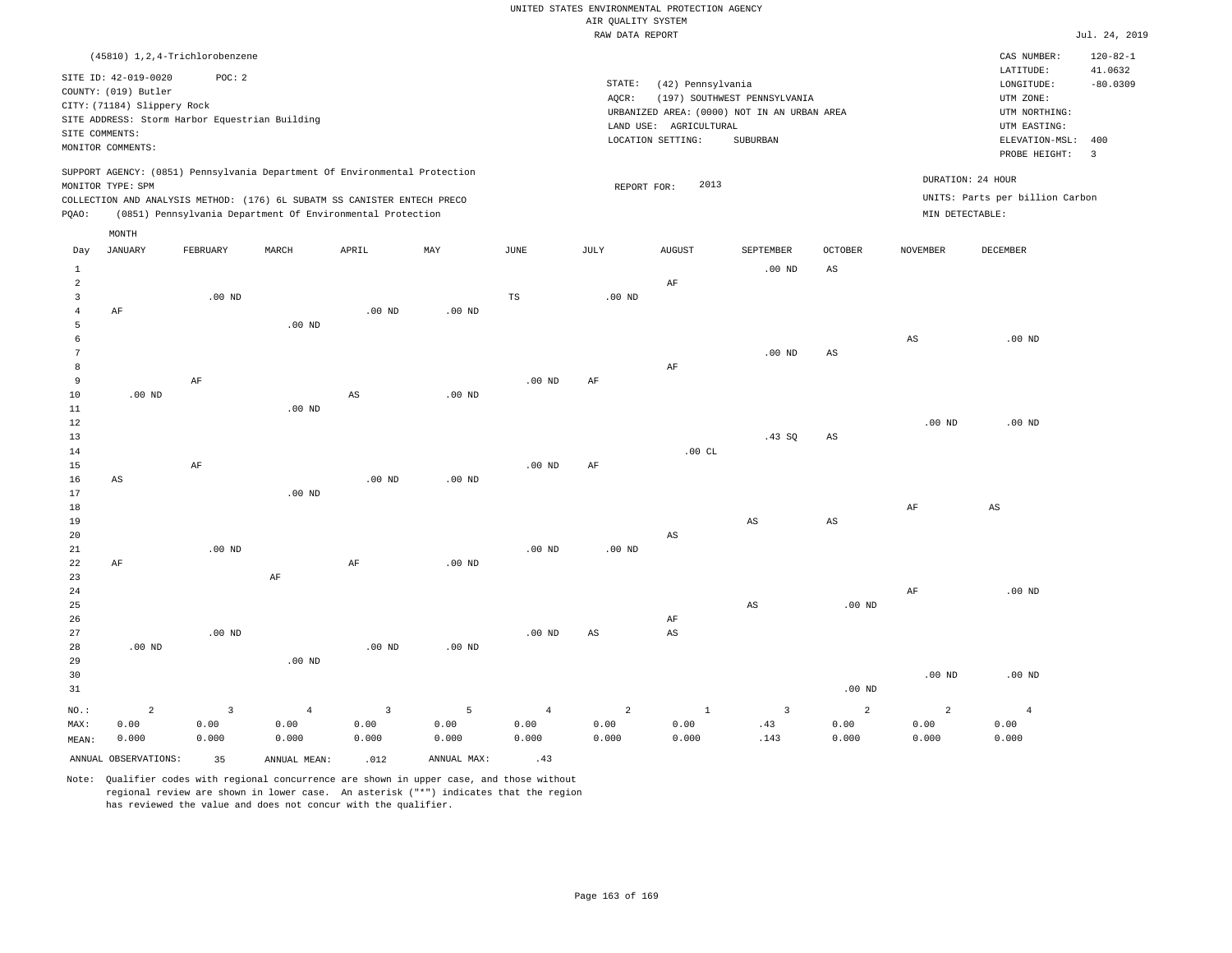|                |                             | (45810) 1,2,4-Trichlorobenzene                 |          |                                                                                                                                                                                                                      |          |          |      |                                             |                              |         |                   | CAS NUMBER:                                          | $120 - 82 - 1$ |
|----------------|-----------------------------|------------------------------------------------|----------|----------------------------------------------------------------------------------------------------------------------------------------------------------------------------------------------------------------------|----------|----------|------|---------------------------------------------|------------------------------|---------|-------------------|------------------------------------------------------|----------------|
|                | SITE ID: 42-019-0020        | POC:2                                          |          |                                                                                                                                                                                                                      |          |          |      |                                             |                              |         |                   | LATITUDE:                                            | 41.0632        |
|                | COUNTY: (019) Butler        |                                                |          |                                                                                                                                                                                                                      |          |          |      | STATE:<br>(42) Pennsylvania                 |                              |         |                   | LONGITUDE:                                           | $-80.0309$     |
|                | CITY: (71184) Slippery Rock |                                                |          |                                                                                                                                                                                                                      |          |          |      | AQCR:                                       | (197) SOUTHWEST PENNSYLVANIA |         |                   | UTM ZONE:                                            |                |
|                |                             |                                                |          |                                                                                                                                                                                                                      |          |          |      | URBANIZED AREA: (0000) NOT IN AN URBAN AREA |                              |         |                   | UTM NORTHING:                                        |                |
|                |                             | SITE ADDRESS: Storm Harbor Equestrian Building |          |                                                                                                                                                                                                                      |          |          |      | AGRICULTURAL<br>LAND USE:                   |                              |         |                   | UTM EASTING:                                         |                |
|                | SITE COMMENTS:              |                                                |          |                                                                                                                                                                                                                      |          |          |      | LOCATION SETTING:                           | SUBURBAN                     |         |                   | ELEVATION-MSL:                                       | 400            |
|                | MONITOR COMMENTS:           |                                                |          |                                                                                                                                                                                                                      |          |          |      |                                             |                              |         |                   | PROBE HEIGHT:                                        | 3              |
| POAO:          | MONITOR TYPE: SPM           |                                                |          | SUPPORT AGENCY: (0851) Pennsylvania Department Of Environmental Protection<br>COLLECTION AND ANALYSIS METHOD: (176) 6L SUBATM SS CANISTER ENTECH PRECO<br>(0851) Pennsylvania Department Of Environmental Protection |          |          |      | 2014<br>REPORT FOR:                         |                              |         | MIN DETECTABLE:   | DURATION: 24 HOUR<br>UNITS: Parts per billion Carbon |                |
|                | MONTH                       |                                                |          |                                                                                                                                                                                                                      |          |          |      |                                             |                              |         |                   |                                                      |                |
| Day            | JANUARY                     | FEBRUARY                                       | MARCH    | APRIL                                                                                                                                                                                                                | MAY      | JUNE     | JULY | <b>AUGUST</b>                               | <b>SEPTEMBER</b>             | OCTOBER | <b>NOVEMBER</b>   | DECEMBER                                             |                |
|                |                             |                                                |          |                                                                                                                                                                                                                      |          |          |      |                                             |                              |         | .00 <sub>ND</sub> | $.00$ ND                                             |                |
| $\overline{2}$ |                             |                                                |          |                                                                                                                                                                                                                      |          |          |      |                                             | $.00$ ND                     | AF      |                   |                                                      |                |
|                |                             |                                                |          |                                                                                                                                                                                                                      |          |          |      | $.00$ ND                                    |                              |         |                   |                                                      |                |
|                |                             | AS                                             |          |                                                                                                                                                                                                                      |          | $.00$ ND | AF   |                                             |                              |         |                   |                                                      |                |
|                | $.00$ ND                    |                                                |          | $.00$ ND                                                                                                                                                                                                             | $.00$ ND |          |      |                                             |                              |         |                   |                                                      |                |
| 6              |                             |                                                | $.00$ ND |                                                                                                                                                                                                                      |          |          |      |                                             |                              |         |                   |                                                      |                |

| 7  |          |    |          |          |          |                   |          |          |          |          | $.00$ ND | $.00$ ND |
|----|----------|----|----------|----------|----------|-------------------|----------|----------|----------|----------|----------|----------|
| 8  |          |    |          |          |          |                   |          |          | $.00$ ND | $.00$ ND |          |          |
| 9  |          |    |          |          |          |                   |          | AF       |          |          |          |          |
| 10 |          | AF |          |          |          | .00 <sub>ND</sub> | $.00$ ND |          |          |          |          |          |
| 11 | $.00$ ND |    |          | $.00$ ND | $.00$ ND |                   |          |          |          |          |          |          |
| 12 |          |    | $.00$ ND |          |          |                   |          |          |          |          |          |          |
| 13 |          |    |          |          |          |                   |          |          |          |          | $.00$ ND | $.00$ ND |
| 14 |          |    |          |          |          |                   |          |          | $.00$ ND | $.00$ ND |          |          |
| 15 |          |    |          |          |          |                   |          | $.00$ ND |          |          |          |          |

| 16 |          | $.00$ ND |          |          |          | $.00$ ND | $.00$ ND |          |                   |          |          |          |
|----|----------|----------|----------|----------|----------|----------|----------|----------|-------------------|----------|----------|----------|
| 17 | $.00$ ND |          |          | $.00$ ND | $.00$ ND |          |          |          |                   |          |          |          |
| 18 |          |          | $.00$ ND |          |          |          |          |          |                   |          |          |          |
| 19 |          |          |          |          |          |          |          |          |                   |          | $.00$ ND | $.00$ ND |
| 20 |          |          |          |          |          |          |          |          | AS                | $.00$ ND |          |          |
| 21 |          |          |          |          |          |          |          | $.00$ ND |                   |          |          |          |
| 22 |          | $.00$ ND |          |          |          | AS       | AF       |          |                   |          |          |          |
| 23 | $.00$ ND |          |          | $.00$ ND | AF       |          |          |          |                   |          |          |          |
| 24 |          |          | $.00$ ND |          |          |          |          |          |                   |          |          |          |
| 25 |          |          |          |          |          |          |          |          |                   |          | $.00$ ND | $.00$ ND |
| 26 |          |          |          |          |          |          |          |          | .00 <sub>ND</sub> | $.00$ ND |          |          |

| $\sim$ $\sim$ |          |          |          |          |          |              |          |          | .    |      |      |        |
|---------------|----------|----------|----------|----------|----------|--------------|----------|----------|------|------|------|--------|
| 27            |          |          |          |          |          |              |          | $.00$ ND |      |      |      |        |
| 28            |          | $.00$ ND |          |          |          | $.00$ ND     | $.00$ ND |          |      |      |      |        |
| 29            | $.00$ ND |          |          | $.00$ ND | $.00$ ND |              |          |          |      |      |      |        |
| 30            |          |          | $.00$ ND |          |          |              |          |          |      |      |      |        |
| 31            |          |          |          |          |          |              |          |          |      |      |      | .00 ND |
| $NO.$ :       |          |          |          | 5        | -4       | $\mathbf{A}$ |          | 4        |      |      |      | b      |
| MAX:          | 0.00     | 0.00     | 0.00     | 0.00     | 0.00     | 0.00         | 0.00     | 0.00     | 0.00 | 0.00 | 0.00 | 0.00   |

0.000

Note: Qualifier codes with regional concurrence are shown in upper case, and those without regional review are shown in lower case. An asterisk ("\*") indicates that the region has reviewed the value and does not concur with the qualifier.

ANNUAL OBSERVATIONS: 52 ANNUAL MEAN: 0.000 ANNUAL MAX: 0.00

0.000

0.000

0.000

MEAN:

0.000

0.000

0.000

0.000

0.000

0.000

0.000

0.000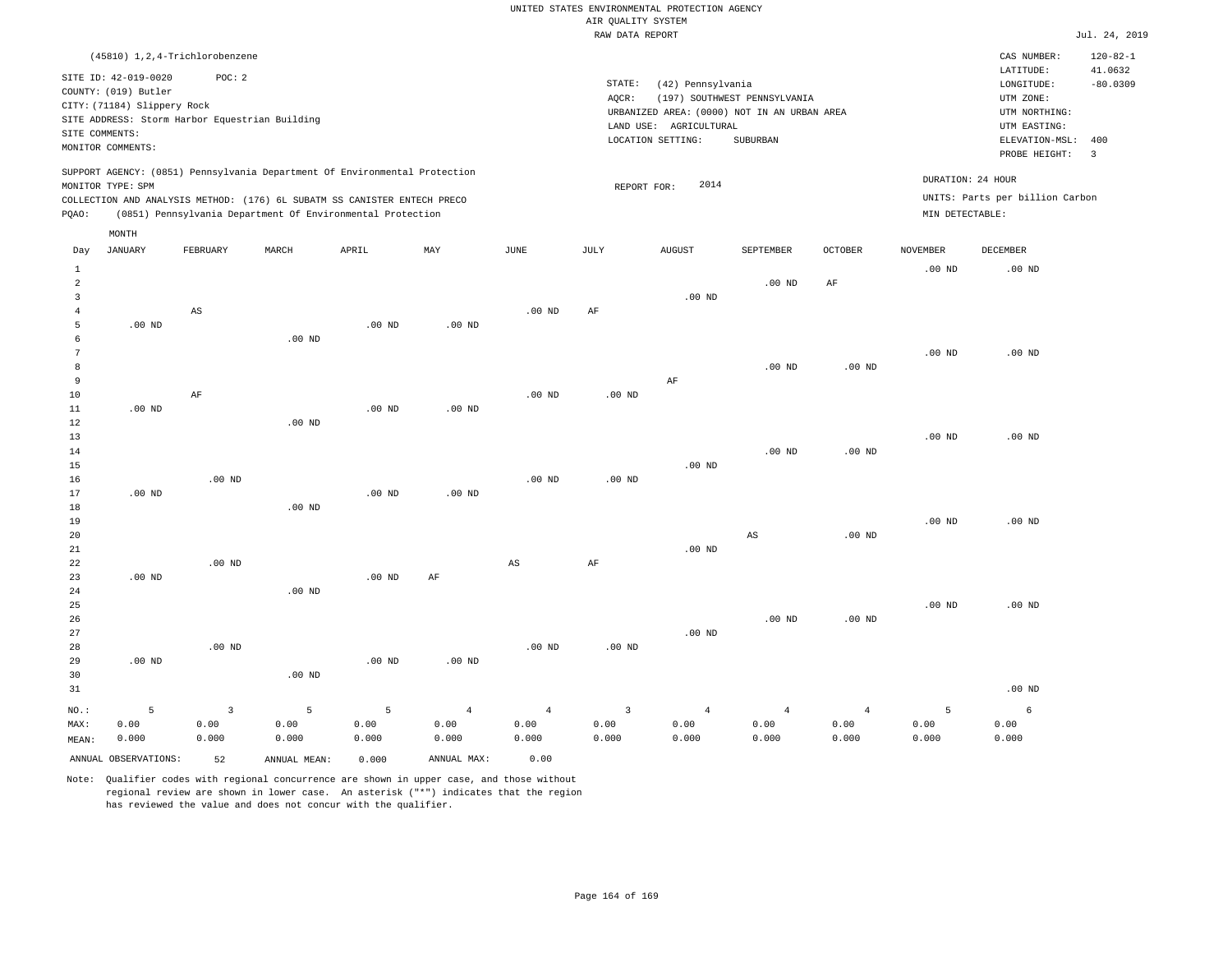|                | (45810) 1,2,4-Trichlorobenzene                                                                                                                                              |          |          |                                                            |     |          |      |                                                                                                        |                                          |                |                                      | CAS NUMBER:                                                                   | $120 - 82 - 1$        |
|----------------|-----------------------------------------------------------------------------------------------------------------------------------------------------------------------------|----------|----------|------------------------------------------------------------|-----|----------|------|--------------------------------------------------------------------------------------------------------|------------------------------------------|----------------|--------------------------------------|-------------------------------------------------------------------------------|-----------------------|
|                | SITE ID: 42-019-0020<br>COUNTY: (019) Butler                                                                                                                                | POC: 2   |          |                                                            |     |          |      | STATE:<br>(42) Pennsylvania                                                                            |                                          |                |                                      | LATITUDE:<br>LONGITUDE:                                                       | 41.0632<br>$-80.0309$ |
|                | CITY: (71184) Slippery Rock<br>SITE ADDRESS: Storm Harbor Equestrian Building<br>SITE COMMENTS:<br>MONITOR COMMENTS:                                                        |          |          |                                                            |     |          |      | AQCR:<br>URBANIZED AREA: (0000) NOT IN AN URBAN AREA<br>LAND USE:<br>AGRICULTURAL<br>LOCATION SETTING: | (197) SOUTHWEST PENNSYLVANIA<br>SUBURBAN |                |                                      | UTM ZONE:<br>UTM NORTHING:<br>UTM EASTING:<br>ELEVATION-MSL:<br>PROBE HEIGHT: | 400<br>- 3            |
| POAO:          | SUPPORT AGENCY: (0851) Pennsylvania Department Of Environmental Protection<br>MONITOR TYPE: SPM<br>COLLECTION AND ANALYSIS METHOD: (176) 6L SUBATM SS CANISTER ENTECH PRECO |          |          | (0851) Pennsylvania Department Of Environmental Protection |     |          |      | 2015<br>REPORT FOR:                                                                                    |                                          |                | DURATION: 24 HOUR<br>MIN DETECTABLE: | UNITS: Parts per billion Carbon                                               |                       |
|                | MONTH                                                                                                                                                                       |          |          |                                                            |     |          |      |                                                                                                        |                                          |                |                                      |                                                                               |                       |
| Day            | JANUARY                                                                                                                                                                     | FEBRUARY | MARCH    | APRIL                                                      | MAY | JUNE     | JULY | <b>AUGUST</b>                                                                                          | <b>SEPTEMBER</b>                         | <b>OCTOBER</b> | <b>NOVEMBER</b>                      | DECEMBER                                                                      |                       |
| $\overline{2}$ |                                                                                                                                                                             |          | $.00$ ND |                                                            |     |          |      |                                                                                                        |                                          |                | $.00$ ND                             | AF                                                                            |                       |
| 3              |                                                                                                                                                                             |          |          |                                                            |     |          |      | AF                                                                                                     | .00 <sub>ND</sub>                        | $.00$ ND       |                                      |                                                                               |                       |
|                |                                                                                                                                                                             | $.00$ ND |          |                                                            |     | $.00$ ND | AF   |                                                                                                        |                                          |                |                                      |                                                                               |                       |

| 6               | $.00$ ND |          |          | $.00$ ND | AS       |           |                   |          |          |          |          |    |
|-----------------|----------|----------|----------|----------|----------|-----------|-------------------|----------|----------|----------|----------|----|
| $7\phantom{.0}$ |          |          | $.00$ ND |          |          |           |                   |          |          |          |          |    |
| 8               |          |          |          |          |          |           |                   |          |          |          | $.00$ ND | AM |
| $\overline{9}$  |          |          |          |          |          |           |                   |          | $.00$ ND | $.00$ ND |          |    |
| $10\,$          |          |          |          |          |          |           |                   | .00 $ND$ |          |          |          |    |
| $11\,$          |          | $.00$ ND |          |          |          | .00 $ND$  | $.00~\mathrm{ND}$ |          |          |          |          |    |
| $12\,$          | AF       |          |          | $.00$ ND | AS       |           |                   |          |          |          |          |    |
| 13              |          |          | $.00$ ND |          |          |           |                   |          |          |          |          |    |
| 14              |          |          |          |          |          |           |                   |          |          |          | $.00$ ND | AF |
| 15              |          |          |          |          |          |           |                   |          | $.00$ ND | $.00$ ND |          |    |
| 16              |          |          |          |          |          |           |                   | $.00$ ND |          |          |          |    |
| 17              |          | .00 $ND$ |          |          |          | AS        | .00 $ND$          |          |          |          |          |    |
| 18              | AF       |          |          | $.00$ ND | $.00$ ND |           |                   |          |          |          |          |    |
| 19              |          |          | $.00$ ND |          |          |           |                   |          |          |          |          |    |
| $20\,$          |          |          |          |          |          |           |                   |          |          |          | $.00$ ND | TS |
| $2\sqrt{1}$     |          |          |          |          |          |           |                   |          | $.00$ ND | $.00$ ND |          |    |
| 22              |          |          |          |          |          |           |                   | $.00$ ND |          |          |          |    |
| 23              |          | $.00$ ND |          |          |          | $\rm{AF}$ | .00 $ND$          |          |          |          |          |    |
| 24              | $.00$ ND |          |          | $.00$ ND | AS       |           |                   |          |          |          |          |    |
| 25              |          |          | $.00$ ND |          |          |           |                   |          |          |          |          |    |

.00 ND AF

| 26 |          |          |          |          |    |          |          |          |    | $.00$ ND | AM |
|----|----------|----------|----------|----------|----|----------|----------|----------|----|----------|----|
| 27 |          |          |          |          |    |          |          | $.00$ ND | AF |          |    |
| 28 |          |          |          |          |    |          | $.00$ ND |          |    |          |    |
| 29 |          |          |          |          | AF | $.00$ ND |          |          |    |          |    |
| 30 | $.00$ ND |          | $.00$ ND | $.00$ ND |    |          |          |          |    |          |    |
| 31 |          | $.00$ ND |          |          |    |          |          |          |    |          |    |

|  |  |  |  |  |                                                                                                                                                                                                                                                                                                                                                                                                                                                                       | NO.: 3 4 6 5 2 2 4 4 5 4 5 0 |  |
|--|--|--|--|--|-----------------------------------------------------------------------------------------------------------------------------------------------------------------------------------------------------------------------------------------------------------------------------------------------------------------------------------------------------------------------------------------------------------------------------------------------------------------------|------------------------------|--|
|  |  |  |  |  | $\mathtt{MAX:}\qquad \begin{matrix}0.00\\0.00\end{matrix}\qquad \begin{matrix}0.00\\0.00\end{matrix}\qquad \begin{matrix}0.00\\0.00\end{matrix}\qquad \begin{matrix}0.00\\0.00\end{matrix}\qquad \begin{matrix}0.00\\0.00\end{matrix}\qquad \begin{matrix}0.00\\0.00\end{matrix}\qquad \begin{matrix}0.00\\0.00\end{matrix}\qquad \begin{matrix}0.00\\0.00\end{matrix}\qquad \begin{matrix}0.00\\0.00\end{matrix}\qquad \begin{matrix}0.00\\0.00\end{matrix}\qquad \$ |                              |  |
|  |  |  |  |  | ${\tt MEAN:} \hspace{1.5cm} 0.000 \hspace{1.5cm} 0.000 \hspace{1.5cm} 0.000 \hspace{1.5cm} 0.000 \hspace{1.5cm} 0.000 \hspace{1.5cm} 0.000 \hspace{1.5cm} 0.000 \hspace{1.5cm} 0.000 \hspace{1.5cm} 0.000 \hspace{1.5cm} 0.000 \hspace{1.5cm} 0.000 \hspace{1.5cm} 0.000 \hspace{1.5cm} 0.000 \hspace{1.5cm} 0.000 \hspace{$                                                                                                                                          |                              |  |

ANNUAL OBSERVATIONS: 44 ANNUAL MEAN: 0.000 ANNUAL MAX: 0.00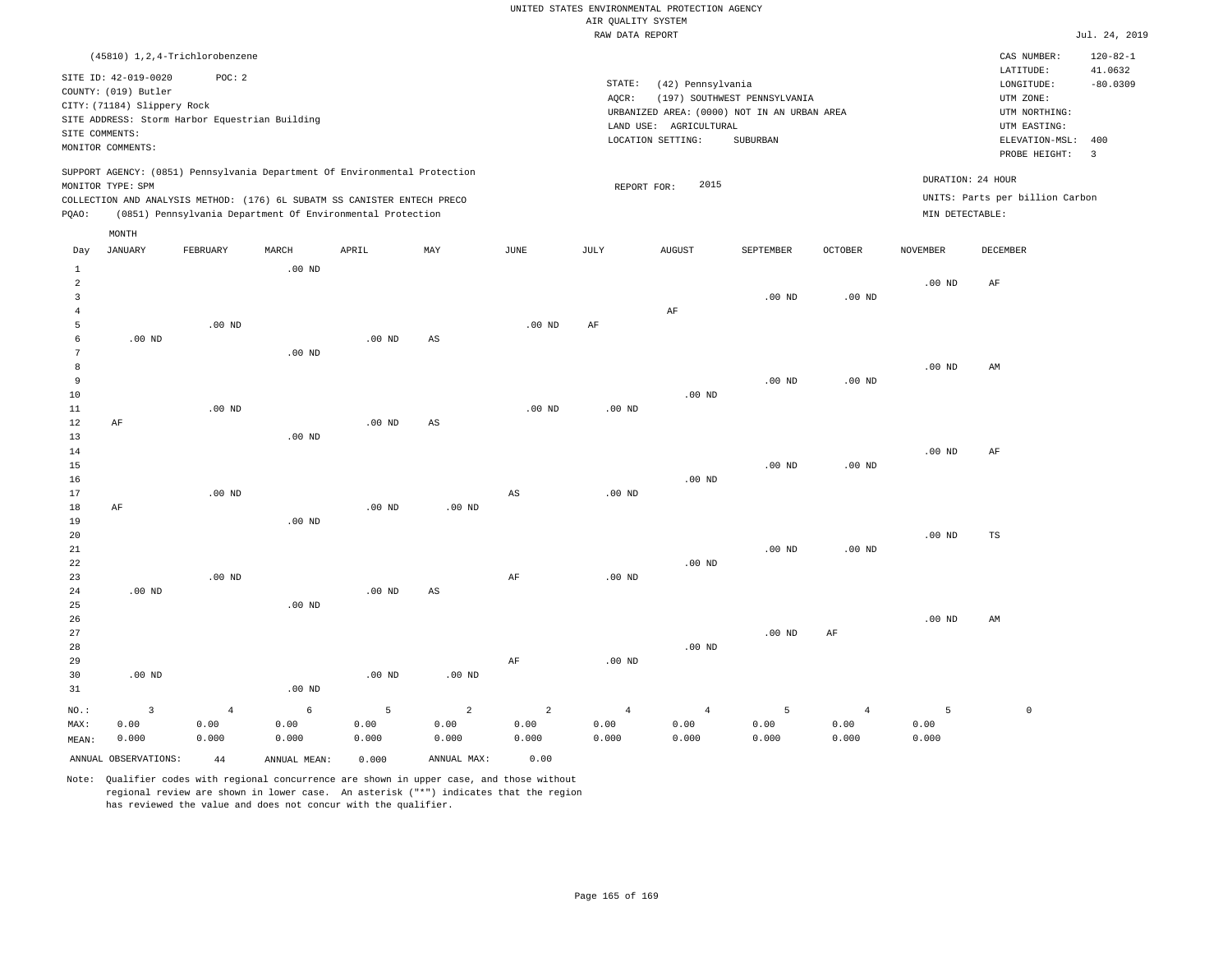|                     |                                                |                         |                                                                            |                         |             |                | RAW DATA REPORT        |                                             |                              |                               |                        |                                 | Jul. 24, 2019  |
|---------------------|------------------------------------------------|-------------------------|----------------------------------------------------------------------------|-------------------------|-------------|----------------|------------------------|---------------------------------------------|------------------------------|-------------------------------|------------------------|---------------------------------|----------------|
|                     | (46401) Furan, tetrahydro-                     |                         |                                                                            |                         |             |                |                        |                                             |                              |                               |                        | CAS NUMBER:                     | $109 - 99 - 9$ |
|                     | SITE ID: 42-019-0020                           | POC: 2                  |                                                                            |                         |             |                |                        |                                             |                              |                               |                        | LATITUDE:                       | 41.0632        |
|                     | COUNTY: (019) Butler                           |                         |                                                                            |                         |             |                | STATE:                 | (42) Pennsylvania                           |                              |                               |                        | LONGITUDE:                      | $-80.0309$     |
|                     | CITY: (71184) Slippery Rock                    |                         |                                                                            |                         |             |                | AQCR:                  |                                             | (197) SOUTHWEST PENNSYLVANIA |                               |                        | UTM ZONE:                       |                |
|                     | SITE ADDRESS: Storm Harbor Equestrian Building |                         |                                                                            |                         |             |                |                        | URBANIZED AREA: (0000) NOT IN AN URBAN AREA |                              |                               |                        | UTM NORTHING:                   |                |
|                     | SITE COMMENTS:                                 |                         |                                                                            |                         |             |                |                        | LAND USE: AGRICULTURAL                      |                              |                               |                        | UTM EASTING:                    |                |
|                     |                                                |                         |                                                                            |                         |             |                |                        | LOCATION SETTING:                           | SUBURBAN                     |                               |                        | ELEVATION-MSL:                  | 400            |
|                     | MONITOR COMMENTS:                              |                         |                                                                            |                         |             |                |                        |                                             |                              |                               |                        | PROBE HEIGHT:                   | $\overline{3}$ |
|                     |                                                |                         | SUPPORT AGENCY: (0851) Pennsylvania Department Of Environmental Protection |                         |             |                |                        |                                             |                              |                               |                        | DURATION: 24 HOUR               |                |
|                     | MONITOR TYPE: SPM                              |                         |                                                                            |                         |             |                | REPORT FOR:            | 2013                                        |                              |                               |                        |                                 |                |
|                     |                                                |                         | COLLECTION AND ANALYSIS METHOD: (176) 6L Subatm SS Canister Entech Preco   |                         |             |                |                        |                                             |                              |                               |                        | UNITS: Parts per billion Carbon |                |
| PQAO:               |                                                |                         | (0851) Pennsylvania Department Of Environmental Protection                 |                         |             |                |                        |                                             |                              |                               |                        | MIN DETECTABLE:                 |                |
|                     | MONTH                                          |                         |                                                                            |                         |             |                |                        |                                             |                              |                               |                        |                                 |                |
| Day<br>$\mathbf{1}$ | <b>JANUARY</b>                                 | FEBRUARY                | MARCH                                                                      | APRIL                   | MAY         | <b>JUNE</b>    | <b>JULY</b>            | <b>AUGUST</b>                               | SEPTEMBER<br>12.30           | <b>OCTOBER</b><br>$_{\rm AS}$ | <b>NOVEMBER</b>        | <b>DECEMBER</b>                 |                |
| $\overline{a}$      |                                                |                         |                                                                            |                         |             |                |                        |                                             |                              |                               |                        |                                 |                |
|                     |                                                |                         |                                                                            |                         |             |                |                        | AF                                          |                              |                               |                        |                                 |                |
| 3                   |                                                | 2.87                    |                                                                            | 9.62                    | 11.94       | TS             | 5.89                   |                                             |                              |                               |                        |                                 |                |
| $\overline{4}$<br>5 | AF                                             |                         | 5.56                                                                       |                         |             |                |                        |                                             |                              |                               |                        |                                 |                |
| 6                   |                                                |                         |                                                                            |                         |             |                |                        |                                             |                              |                               | $\mathbb{A}\mathbb{S}$ | 3.52                            |                |
| 7                   |                                                |                         |                                                                            |                         |             |                |                        |                                             | 17.52                        | AS                            |                        |                                 |                |
| 8                   |                                                |                         |                                                                            |                         |             |                |                        | AF                                          |                              |                               |                        |                                 |                |
| 9                   |                                                | $\rm AF$                |                                                                            |                         |             | 13.82          | $\rm{AF}$              |                                             |                              |                               |                        |                                 |                |
| 10                  | 4.99                                           |                         |                                                                            | $\mathbb{A}\mathbb{S}$  | 13.84       |                |                        |                                             |                              |                               |                        |                                 |                |
| 11                  |                                                |                         | 6.76                                                                       |                         |             |                |                        |                                             |                              |                               |                        |                                 |                |
| 12                  |                                                |                         |                                                                            |                         |             |                |                        |                                             |                              |                               | 3.83                   | 1.87                            |                |
| 13                  |                                                |                         |                                                                            |                         |             |                |                        |                                             | 22.93                        | $\mathbb{A}\mathbb{S}$        |                        |                                 |                |
| 14                  |                                                |                         |                                                                            |                         |             |                |                        | 16.74 CL                                    |                              |                               |                        |                                 |                |
| 15                  |                                                | AF                      |                                                                            |                         |             | 13.38          | AF                     |                                             |                              |                               |                        |                                 |                |
| 16                  | $\mathbb{A}\mathbb{S}$                         |                         |                                                                            | 21.42                   | 11.32       |                |                        |                                             |                              |                               |                        |                                 |                |
| 17                  |                                                |                         | 6.54                                                                       |                         |             |                |                        |                                             |                              |                               |                        |                                 |                |
| 18                  |                                                |                         |                                                                            |                         |             |                |                        |                                             |                              |                               | AF                     | $\mathbb{A}\mathbb{S}$          |                |
| 19                  |                                                |                         |                                                                            |                         |             |                |                        |                                             | AS                           | $_{\rm AS}$                   |                        |                                 |                |
| 20                  |                                                |                         |                                                                            |                         |             |                |                        | AS                                          |                              |                               |                        |                                 |                |
| 21                  |                                                | 2.81                    |                                                                            |                         |             | 11.74          | 6.49                   |                                             |                              |                               |                        |                                 |                |
| 22                  | AF                                             |                         |                                                                            | AF                      | 8.39        |                |                        |                                             |                              |                               |                        |                                 |                |
| 23                  |                                                |                         | $\rm AF$                                                                   |                         |             |                |                        |                                             |                              |                               |                        |                                 |                |
| 24                  |                                                |                         |                                                                            |                         |             |                |                        |                                             |                              |                               | AF                     | 2.01                            |                |
| 25                  |                                                |                         |                                                                            |                         |             |                |                        |                                             | $_{\rm AS}$                  | 6.41                          |                        |                                 |                |
| 26                  |                                                |                         |                                                                            |                         |             |                |                        | AF                                          |                              |                               |                        |                                 |                |
| 27                  |                                                | 7.21                    |                                                                            |                         |             | 7.92           | $\mathbb{A}\mathbb{S}$ | $\mathbb{A}\mathbb{S}$                      |                              |                               |                        |                                 |                |
| 28                  | 11.29                                          |                         |                                                                            | 20.77                   | 18.90       |                |                        |                                             |                              |                               |                        |                                 |                |
| 29                  |                                                |                         | 12.58                                                                      |                         |             |                |                        |                                             |                              |                               |                        |                                 |                |
| 30                  |                                                |                         |                                                                            |                         |             |                |                        |                                             |                              |                               | 2.46                   | 4.98                            |                |
| 31                  |                                                |                         |                                                                            |                         |             |                |                        |                                             |                              | 15.44                         |                        |                                 |                |
| NO.:                | $\overline{a}$                                 | $\overline{\mathbf{3}}$ | $\overline{4}$                                                             | $\overline{\mathbf{3}}$ | 5           | $\overline{4}$ | $\overline{a}$         | $\mathbf{1}$                                | $\overline{\mathbf{3}}$      | 2                             | $\overline{a}$         | $\overline{4}$                  |                |
| MAX:                | 11.29                                          | 7.21                    | 12.58                                                                      | 21.42                   | 18.90       | 13.82          | 6.49                   | 16.74                                       | 22.93                        | 15.44                         | 3.83                   | 4.98                            |                |
| MEAN:               | 8.140                                          | 4.297                   | 7.860                                                                      | 17.270                  | 12.878      | 11.715         | 6.190                  | 16.740                                      | 17.583                       | 10.925                        | 3.145                  | 3.095                           |                |
|                     | ANNUAL OBSERVATIONS:                           |                         |                                                                            |                         | ANNUAL MAX: | 22.93          |                        |                                             |                              |                               |                        |                                 |                |
|                     |                                                | 35                      | ANNUAL MEAN:                                                               | 9.887                   |             |                |                        |                                             |                              |                               |                        |                                 |                |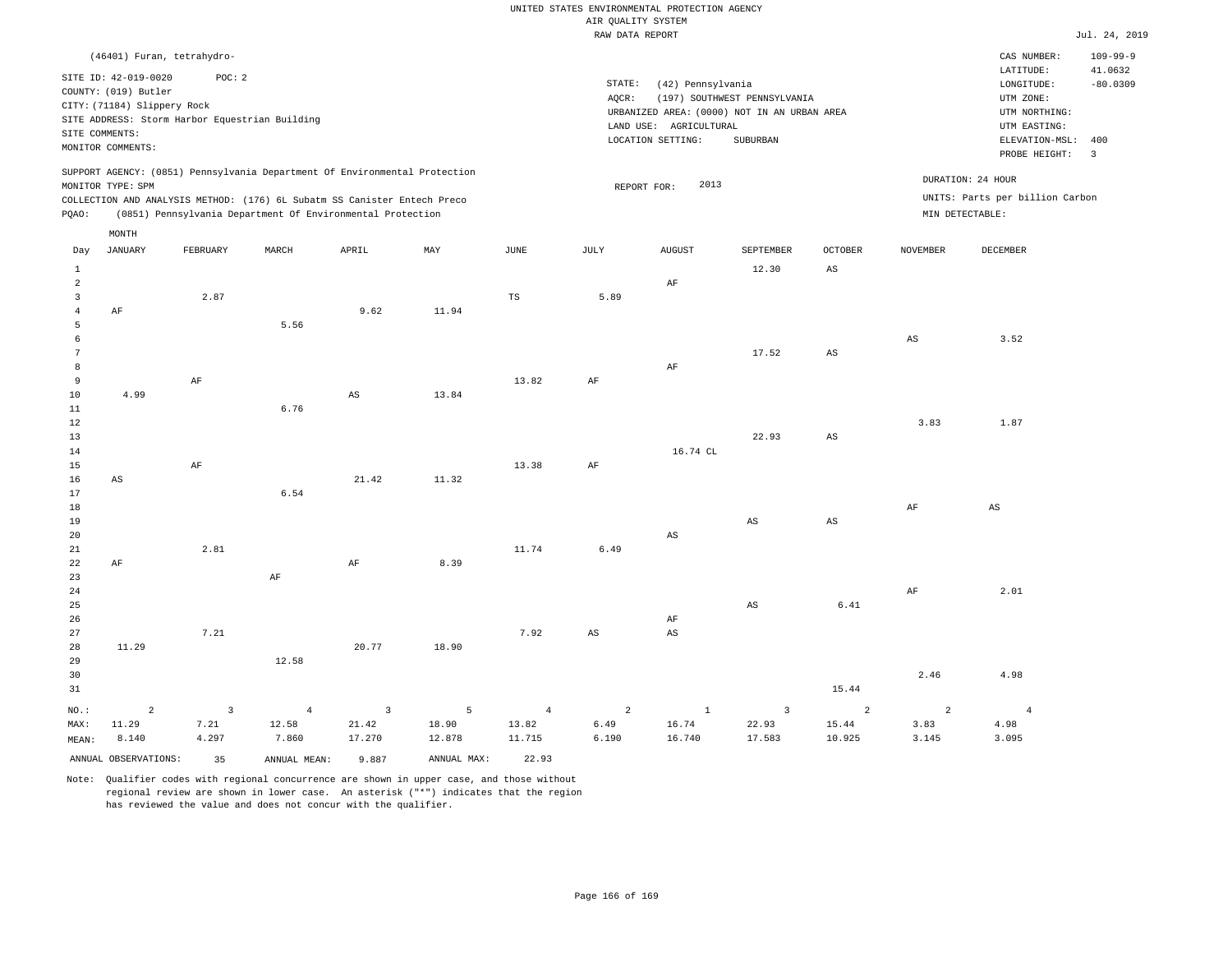|                                                                                                                                                                                |                    |                                 |                    |                      |                                   |                                                                                                                                                                                       | Rosmers nensen<br>RAW DATA REPORT |                                  |                                   |                                   |                     |                                                                                                          | Jul. 24, 2019                                           |  |  |
|--------------------------------------------------------------------------------------------------------------------------------------------------------------------------------|--------------------|---------------------------------|--------------------|----------------------|-----------------------------------|---------------------------------------------------------------------------------------------------------------------------------------------------------------------------------------|-----------------------------------|----------------------------------|-----------------------------------|-----------------------------------|---------------------|----------------------------------------------------------------------------------------------------------|---------------------------------------------------------|--|--|
|                                                                                                                                                                                |                    | (46401) Furan, tetrahydro-      |                    |                      |                                   |                                                                                                                                                                                       |                                   |                                  |                                   |                                   |                     | CAS NUMBER:                                                                                              | $109 - 99 - 9$                                          |  |  |
| SITE ID: 42-019-0020<br>POC: 2<br>COUNTY: (019) Butler<br>CITY: (71184) Slippery Rock<br>SITE ADDRESS: Storm Harbor Equestrian Building<br>SITE COMMENTS:<br>MONITOR COMMENTS: |                    |                                 |                    |                      |                                   | STATE:<br>(42) Pennsylvania<br>AQCR:<br>(197) SOUTHWEST PENNSYLVANIA<br>URBANIZED AREA: (0000) NOT IN AN URBAN AREA<br>LAND USE: AGRICULTURAL<br>LOCATION SETTING:<br><b>SUBURBAN</b> |                                   |                                  |                                   |                                   |                     | LATITUDE:<br>LONGITUDE:<br>UTM ZONE:<br>UTM NORTHING:<br>UTM EASTING:<br>ELEVATION-MSL:<br>PROBE HEIGHT: | 41.0632<br>$-80.0309$<br>400<br>$\overline{\mathbf{3}}$ |  |  |
| SUPPORT AGENCY: (0851) Pennsylvania Department Of Environmental Protection<br>MONITOR TYPE: SPM                                                                                |                    |                                 |                    |                      |                                   |                                                                                                                                                                                       | 2014<br>REPORT FOR:               |                                  |                                   |                                   |                     |                                                                                                          | DURATION: 24 HOUR                                       |  |  |
| COLLECTION AND ANALYSIS METHOD: (176) 6L Subatm SS Canister Entech Preco<br>(0851) Pennsylvania Department Of Environmental Protection<br>PQAO:                                |                    |                                 |                    |                      |                                   |                                                                                                                                                                                       |                                   |                                  | MIN DETECTABLE:                   | UNITS: Parts per billion Carbon   |                     |                                                                                                          |                                                         |  |  |
| Day                                                                                                                                                                            | MONTH<br>JANUARY   | FEBRUARY                        | MARCH              | APRIL                | MAY                               | JUNE                                                                                                                                                                                  | JULY                              | <b>AUGUST</b>                    | SEPTEMBER                         | OCTOBER                           | <b>NOVEMBER</b>     | DECEMBER                                                                                                 |                                                         |  |  |
| $\mathbf{1}$<br>$\overline{a}$                                                                                                                                                 |                    |                                 |                    |                      |                                   |                                                                                                                                                                                       |                                   |                                  | 14.68                             | AF                                | 16.34               | $.00$ ND                                                                                                 |                                                         |  |  |
| 3<br>$\overline{4}$                                                                                                                                                            |                    | AS                              |                    |                      |                                   | 16.43                                                                                                                                                                                 | AF                                | .00SQ                            |                                   |                                   |                     |                                                                                                          |                                                         |  |  |
| 5<br>6<br>$7\phantom{.0}$                                                                                                                                                      | 4.57               |                                 | 3.56               | $6.04$ QX            | 10.33                             |                                                                                                                                                                                       |                                   |                                  |                                   |                                   | 13.43               | $.00$ ND                                                                                                 |                                                         |  |  |
| 8<br>9                                                                                                                                                                         |                    |                                 |                    |                      |                                   |                                                                                                                                                                                       |                                   | AF                               | 18.86                             | 28.29                             |                     |                                                                                                          |                                                         |  |  |
| 10<br>11<br>12                                                                                                                                                                 | 6.70               | $\rm{AF}$                       | 5.36               | 11.00 QX             | 23.75                             | 17.52                                                                                                                                                                                 | 12.64                             |                                  |                                   |                                   |                     |                                                                                                          |                                                         |  |  |
| 13<br>14                                                                                                                                                                       |                    |                                 |                    |                      |                                   |                                                                                                                                                                                       |                                   |                                  | 19.69                             | 21.27                             | 15.71               | 5.38                                                                                                     |                                                         |  |  |
| 15<br>16<br>17                                                                                                                                                                 | 3.94               | 2.89                            |                    | 18.11                | 24.67                             | 18.56                                                                                                                                                                                 | 21.02 CC                          | 13.56                            |                                   |                                   |                     |                                                                                                          |                                                         |  |  |
| 18<br>19<br>20                                                                                                                                                                 |                    |                                 | 6.71               |                      |                                   |                                                                                                                                                                                       |                                   |                                  | $\mathbb{A}\mathbb{S}$            | 24.58                             | 1.07                | 3.10                                                                                                     |                                                         |  |  |
| 21<br>22<br>23                                                                                                                                                                 | 1.52               | 9.26                            |                    | 4.83                 | AF                                | $\mathbb{A}\mathbb{S}$                                                                                                                                                                | AF                                | 13.35                            |                                   |                                   |                     |                                                                                                          |                                                         |  |  |
| 24<br>25                                                                                                                                                                       |                    |                                 | 4.10               |                      |                                   |                                                                                                                                                                                       |                                   |                                  |                                   |                                   | .00 <sub>ND</sub>   | 6.49                                                                                                     |                                                         |  |  |
| 26<br>27<br>28                                                                                                                                                                 |                    | 1.46                            |                    |                      |                                   | 15.93                                                                                                                                                                                 | 47.52 5                           | 12.91                            | 22.16                             | 25.51                             |                     |                                                                                                          |                                                         |  |  |
| 29<br>30<br>31                                                                                                                                                                 | 1.57               |                                 | 3.80 QX            | 11.06                | 19.01                             |                                                                                                                                                                                       |                                   |                                  |                                   |                                   |                     | $.00$ ND                                                                                                 |                                                         |  |  |
| NO.:<br>MAX:<br>MEAN:                                                                                                                                                          | 5<br>6.70<br>3.660 | $\overline{3}$<br>9.26<br>4.537 | 5<br>6.71<br>4.706 | 5<br>18.11<br>10.208 | $\overline{4}$<br>24.67<br>19.440 | $\overline{4}$<br>18.56<br>17.110                                                                                                                                                     | $\overline{3}$<br>47.52<br>27.060 | $\overline{4}$<br>13.56<br>9.955 | $\overline{4}$<br>22.16<br>18.848 | $\overline{4}$<br>28.29<br>24.913 | 5<br>16.34<br>9.310 | 6<br>6.49<br>2.495                                                                                       |                                                         |  |  |

ANNUAL OBSERVATIONS: 52 ANNUAL MEAN: 11.735 ANNUAL MAX: 47.52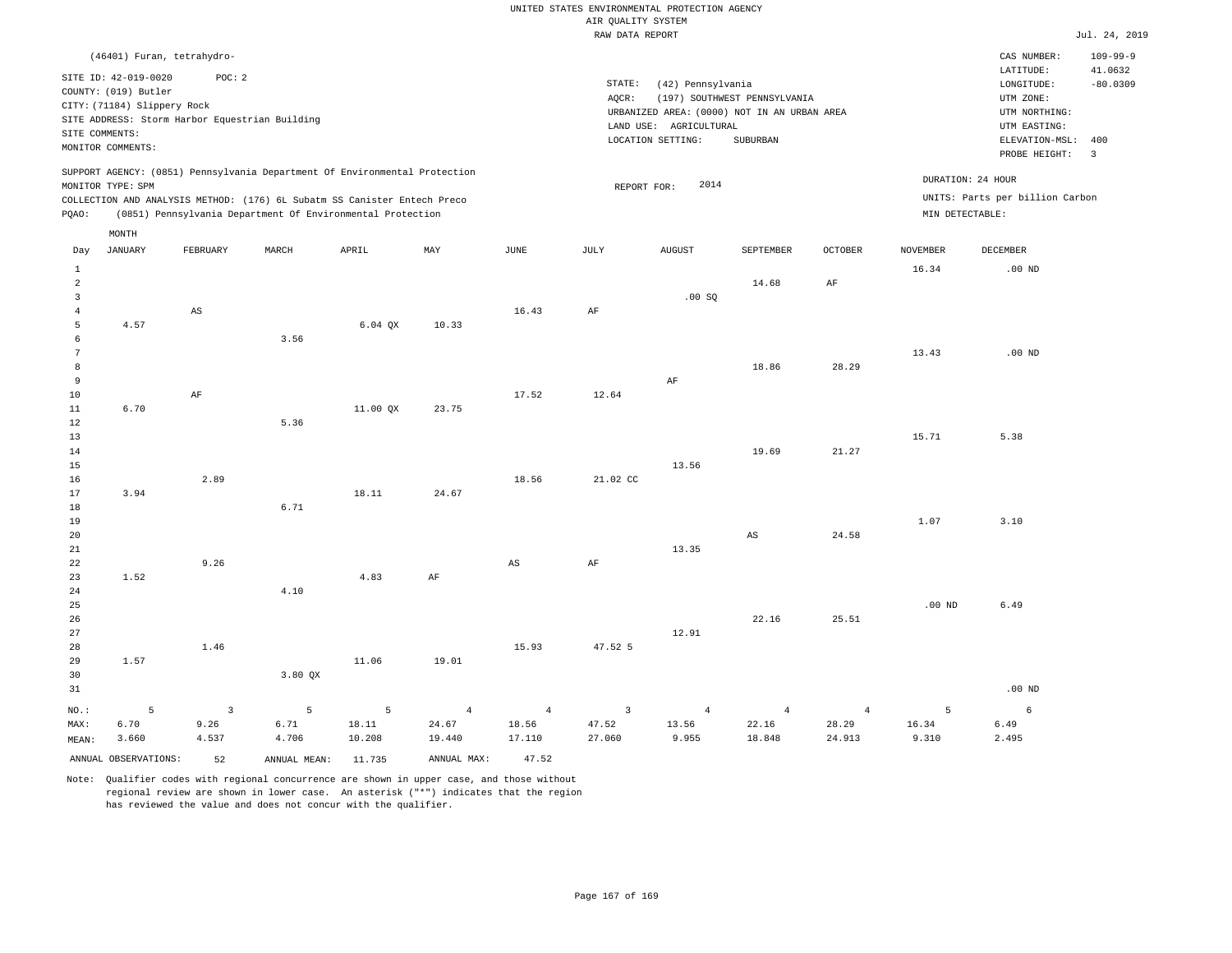|                                                                                               |                                                                                                                    |                                                          |              |                                                                            |                        |                | RAW DATA REPORT |                                                                                                                 |                                          |                |                   |                                                                                             | Jul. 24, 2019                       |
|-----------------------------------------------------------------------------------------------|--------------------------------------------------------------------------------------------------------------------|----------------------------------------------------------|--------------|----------------------------------------------------------------------------|------------------------|----------------|-----------------|-----------------------------------------------------------------------------------------------------------------|------------------------------------------|----------------|-------------------|---------------------------------------------------------------------------------------------|-------------------------------------|
|                                                                                               | (46401) Furan, tetrahydro-                                                                                         |                                                          |              |                                                                            |                        |                |                 |                                                                                                                 |                                          |                |                   | CAS NUMBER:<br>LATITUDE:                                                                    | $109 - 99 - 9$<br>41.0632           |
|                                                                                               | SITE ID: 42-019-0020<br>COUNTY: (019) Butler<br>CITY: (71184) Slippery Rock<br>SITE COMMENTS:<br>MONITOR COMMENTS: | POC: 2<br>SITE ADDRESS: Storm Harbor Equestrian Building |              |                                                                            |                        |                | STATE:<br>AQCR: | (42) Pennsylvania<br>URBANIZED AREA: (0000) NOT IN AN URBAN AREA<br>LAND USE: AGRICULTURAL<br>LOCATION SETTING: | (197) SOUTHWEST PENNSYLVANIA<br>SUBURBAN |                |                   | LONGITUDE:<br>UTM ZONE:<br>UTM NORTHING:<br>UTM EASTING:<br>ELEVATION-MSL:<br>PROBE HEIGHT: | $-80.0309$<br>400<br>$\overline{3}$ |
|                                                                                               |                                                                                                                    |                                                          |              | SUPPORT AGENCY: (0851) Pennsylvania Department Of Environmental Protection |                        |                |                 | 2015                                                                                                            |                                          |                |                   | DURATION: 24 HOUR                                                                           |                                     |
| MONITOR TYPE: SPM<br>COLLECTION AND ANALYSIS METHOD: (176) 6L Subatm SS Canister Entech Preco |                                                                                                                    |                                                          |              |                                                                            |                        |                | REPORT FOR:     |                                                                                                                 |                                          |                |                   | UNITS: Parts per billion Carbon                                                             |                                     |
| PQAO:                                                                                         |                                                                                                                    |                                                          |              | (0851) Pennsylvania Department Of Environmental Protection                 |                        |                |                 |                                                                                                                 |                                          |                | MIN DETECTABLE:   |                                                                                             |                                     |
|                                                                                               |                                                                                                                    |                                                          |              |                                                                            |                        |                |                 |                                                                                                                 |                                          |                |                   |                                                                                             |                                     |
|                                                                                               | MONTH                                                                                                              |                                                          |              |                                                                            |                        |                |                 |                                                                                                                 |                                          |                |                   |                                                                                             |                                     |
| Day                                                                                           | <b>JANUARY</b>                                                                                                     | FEBRUARY                                                 | MARCH        | APRIL                                                                      | MAY                    | JUNE           | JULY            | <b>AUGUST</b>                                                                                                   | SEPTEMBER                                | <b>OCTOBER</b> | <b>NOVEMBER</b>   | DECEMBER                                                                                    |                                     |
| $\mathbf{1}$                                                                                  |                                                                                                                    |                                                          | 4.96         |                                                                            |                        |                |                 |                                                                                                                 |                                          |                |                   |                                                                                             |                                     |
| $\overline{a}$<br>$\overline{3}$                                                              |                                                                                                                    |                                                          |              |                                                                            |                        |                |                 |                                                                                                                 | 12.80                                    | $.00$ ND       | 14.80 QX          | AF                                                                                          |                                     |
| $\overline{4}$                                                                                |                                                                                                                    |                                                          |              |                                                                            |                        |                |                 | $\rm AF$                                                                                                        |                                          |                |                   |                                                                                             |                                     |
| 5                                                                                             |                                                                                                                    | .76                                                      |              |                                                                            |                        | 15.20          | $\rm AF$        |                                                                                                                 |                                          |                |                   |                                                                                             |                                     |
| 6                                                                                             | 1.22                                                                                                               |                                                          |              | 9.20                                                                       | AS                     |                |                 |                                                                                                                 |                                          |                |                   |                                                                                             |                                     |
| $7\phantom{.0}$                                                                               |                                                                                                                    |                                                          | 2.85         |                                                                            |                        |                |                 |                                                                                                                 |                                          |                |                   |                                                                                             |                                     |
| 8                                                                                             |                                                                                                                    |                                                          |              |                                                                            |                        |                |                 |                                                                                                                 |                                          |                | .00 <sub>ND</sub> | 4.80                                                                                        |                                     |
| 9                                                                                             |                                                                                                                    |                                                          |              |                                                                            |                        |                |                 |                                                                                                                 | 18.80                                    | 15.60          |                   |                                                                                             |                                     |
| 10                                                                                            |                                                                                                                    |                                                          |              |                                                                            |                        |                |                 | $.00$ ND                                                                                                        |                                          |                |                   |                                                                                             |                                     |
| 11                                                                                            |                                                                                                                    | $.00$ ND                                                 |              |                                                                            |                        | 6.80           | 14.80           |                                                                                                                 |                                          |                |                   |                                                                                             |                                     |
| 12                                                                                            | AF                                                                                                                 |                                                          |              | 6.40                                                                       | $\mathbb{A}\mathbb{S}$ |                |                 |                                                                                                                 |                                          |                |                   |                                                                                             |                                     |
| 13                                                                                            |                                                                                                                    |                                                          | 8.62 EH      |                                                                            |                        |                |                 |                                                                                                                 |                                          |                |                   |                                                                                             |                                     |
| 14                                                                                            |                                                                                                                    |                                                          |              |                                                                            |                        |                |                 |                                                                                                                 |                                          |                | .00 <sub>ND</sub> | AF                                                                                          |                                     |
| 15                                                                                            |                                                                                                                    |                                                          |              |                                                                            |                        |                |                 |                                                                                                                 | .00 <sub>ND</sub>                        | $.00$ ND       |                   |                                                                                             |                                     |
| 16                                                                                            |                                                                                                                    |                                                          |              |                                                                            |                        |                |                 | $.00$ ND                                                                                                        |                                          |                |                   |                                                                                             |                                     |
| 17                                                                                            |                                                                                                                    | $.00$ ND                                                 |              |                                                                            |                        | AS             | 15.60           |                                                                                                                 |                                          |                |                   |                                                                                             |                                     |
| 18<br>19                                                                                      | AF                                                                                                                 |                                                          | 2.88         | 12.80                                                                      | 21.20                  |                |                 |                                                                                                                 |                                          |                |                   |                                                                                             |                                     |
| 20                                                                                            |                                                                                                                    |                                                          |              |                                                                            |                        |                |                 |                                                                                                                 |                                          |                | 2.44              | <b>TS</b>                                                                                   |                                     |
| 21                                                                                            |                                                                                                                    |                                                          |              |                                                                            |                        |                |                 |                                                                                                                 | 20.00                                    | 12.80          |                   |                                                                                             |                                     |
| 22                                                                                            |                                                                                                                    |                                                          |              |                                                                            |                        |                |                 | 14.40                                                                                                           |                                          |                |                   |                                                                                             |                                     |
| 23                                                                                            |                                                                                                                    | $.00$ ND                                                 |              |                                                                            |                        | AF             | 15.60           |                                                                                                                 |                                          |                |                   |                                                                                             |                                     |
| 24                                                                                            | 5.88                                                                                                               |                                                          |              | .00 <sub>ND</sub>                                                          | $\mathbb{A}\mathbb{S}$ |                |                 |                                                                                                                 |                                          |                |                   |                                                                                             |                                     |
| 25                                                                                            |                                                                                                                    |                                                          | 6.40         |                                                                            |                        |                |                 |                                                                                                                 |                                          |                |                   |                                                                                             |                                     |
| 26                                                                                            |                                                                                                                    |                                                          |              |                                                                            |                        |                |                 |                                                                                                                 |                                          |                | 9.20              | 6.40 QX                                                                                     |                                     |
| 27                                                                                            |                                                                                                                    |                                                          |              |                                                                            |                        |                |                 |                                                                                                                 | 20.80                                    | $\rm{AF}$      |                   |                                                                                             |                                     |
| 28                                                                                            |                                                                                                                    |                                                          |              |                                                                            |                        |                |                 | 16.40                                                                                                           |                                          |                |                   |                                                                                             |                                     |
| 29                                                                                            |                                                                                                                    |                                                          |              |                                                                            |                        | $\rm{AF}$      | 13.20           |                                                                                                                 |                                          |                |                   |                                                                                             |                                     |
| 30                                                                                            | $.00$ ND                                                                                                           |                                                          |              | 11.20                                                                      | 11.20                  |                |                 |                                                                                                                 |                                          |                |                   |                                                                                             |                                     |
| 31                                                                                            |                                                                                                                    |                                                          | 4.00         |                                                                            |                        |                |                 |                                                                                                                 |                                          |                |                   |                                                                                             |                                     |
| NO.:                                                                                          | $\overline{3}$                                                                                                     | $\overline{4}$                                           | 6            | 5                                                                          | 2                      | $\overline{2}$ | $\overline{4}$  | $\overline{4}$                                                                                                  | 5                                        | $\overline{4}$ | 5                 | $\overline{a}$                                                                              |                                     |
| MAX:                                                                                          | 5.88                                                                                                               | .76                                                      | 8.62         | 12.80                                                                      | 21.20                  | 15.20          | 15.60           | 16.40                                                                                                           | 20.80                                    | 15.60          | 14.80             | 6.40                                                                                        |                                     |
| MEAN:                                                                                         | 2.367                                                                                                              | .190                                                     | 4.952        | 7.920                                                                      | 16.200                 | 11.000         | 14.800          | 7.700                                                                                                           | 14.480                                   | 7.100          | 5.288             | 5.600                                                                                       |                                     |
|                                                                                               | ANNUAL OBSERVATIONS:                                                                                               | 46                                                       | ANNUAL MEAN: | 7.826                                                                      | ANNUAL MAX:            | 21.20          |                 |                                                                                                                 |                                          |                |                   |                                                                                             |                                     |